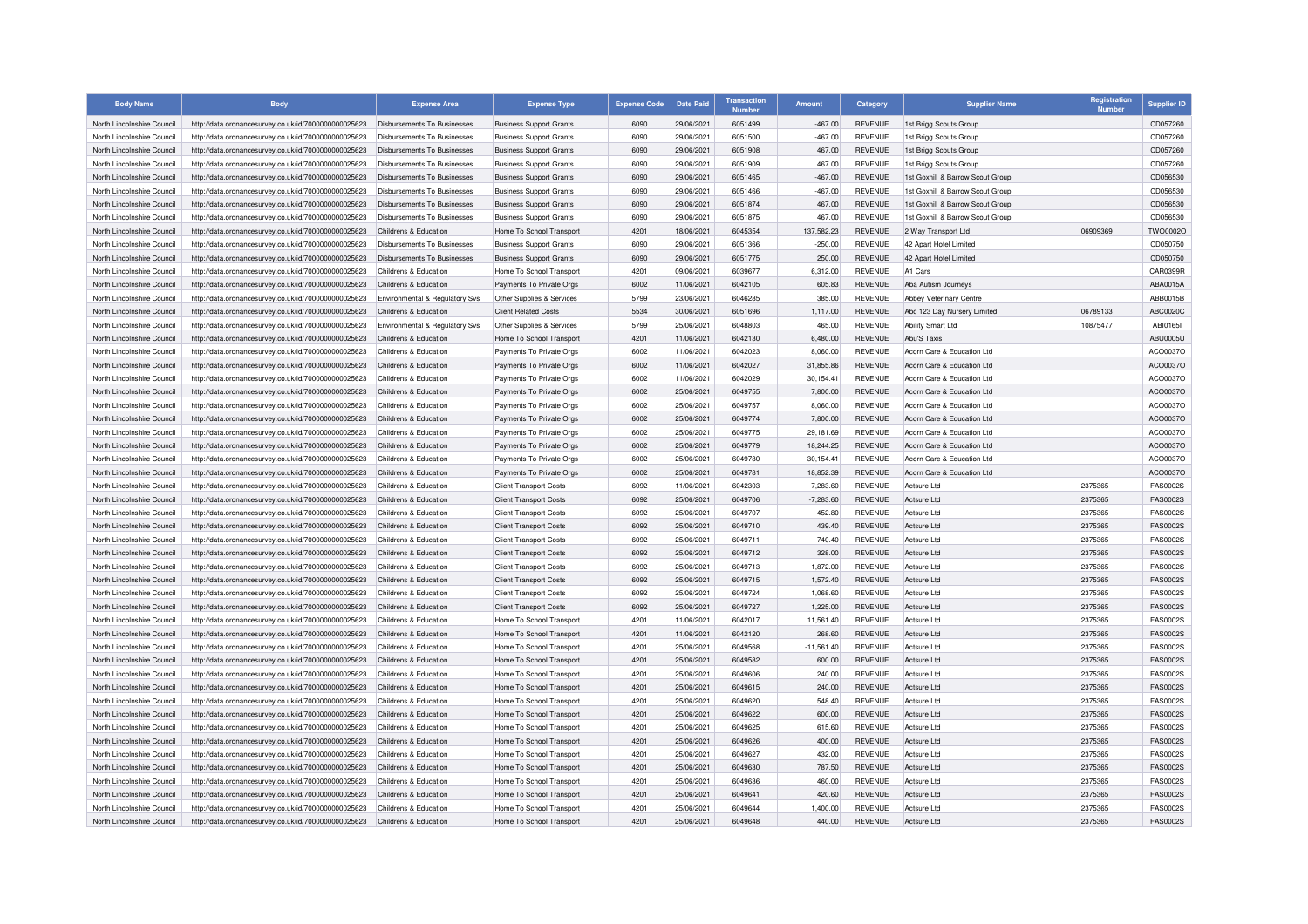| North Lincolnshire Council | http://data.ordnancesurvey.co.uk/id/7000000000025623 | Childrens & Education                     | Home To School Transport              | 4201 | 25/06/2021 | 6049654 | 458.00   | <b>REVENUE</b> | <b>Actsure Ltd</b>          | 2375365  | <b>FAS0002S</b> |
|----------------------------|------------------------------------------------------|-------------------------------------------|---------------------------------------|------|------------|---------|----------|----------------|-----------------------------|----------|-----------------|
| North Lincolnshire Council | http://data.ordnancesurvey.co.uk/id/7000000000025623 | Childrens & Education                     | Home To School Transport              | 4201 | 25/06/2021 | 6049660 | 1,000.00 | <b>REVENUE</b> | Actsure Ltd                 | 2375365  | <b>FAS0002S</b> |
| North Lincolnshire Council |                                                      | Childrens & Education                     |                                       | 4201 | 25/06/2021 | 6049664 | 680.00   | <b>REVENUE</b> | Actsure I to                | 2375365  | <b>FAS0002S</b> |
|                            | http://data.ordnancesurvey.co.uk/id/7000000000025623 |                                           | Home To School Transport              |      |            |         |          |                |                             |          |                 |
| North Lincolnshire Council | http://data.ordnancesurvey.co.uk/id/7000000000025623 | Childrens & Education                     | Home To School Transport              | 4201 | 25/06/2021 | 6049668 | 1,310.00 | <b>REVENUE</b> | <b>Actsure Ltd</b>          | 2375365  | <b>FAS0002S</b> |
| North Lincolnshire Council | http://data.ordnancesurvey.co.uk/id/7000000000025623 | Childrens & Education                     | Home To School Transport              | 4201 | 25/06/2021 | 6049670 | 328.00   | <b>REVENUE</b> | <b>Actsure Ltd</b>          | 2375365  | <b>FAS0002S</b> |
| North Lincolnshire Council | http://data.ordnancesurvey.co.uk/id/7000000000025623 | Childrens & Education                     | Home To School Transport              | 4201 | 25/06/2021 | 6049671 | 252.30   | <b>REVENUE</b> | Actsure I to                | 2375365  | <b>FAS0002S</b> |
| North Lincolnshire Council | http://data.ordnancesurvey.co.uk/id/7000000000025623 | Childrens & Education                     | Rail & Other Fares                    | 4121 | 18/06/2021 | 6045733 | 272.40   | <b>REVENUE</b> | <b>Actsure Ltd</b>          | 2375365  | <b>FAS0002S</b> |
| North Lincolnshire Council | http://data.ordnancesurvey.co.uk/id/7000000000025623 | Adult Social Care                         | Repair & Maintenance Costs            | 3000 | 04/06/2021 | 6038804 | 463.71   | <b>REVENUE</b> | Acumen Solutions Ltd        | 03320506 | <b>ACU0004U</b> |
| North Lincolnshire Council | http://data.ordnancesurvey.co.uk/id/7000000000025623 | Adult Social Care                         | Repair & Maintenance Costs            | 3000 | 16/06/2021 | 6044235 | 452.40   | <b>REVENUE</b> | <b>Acumen Solutions Ltd</b> | 03320506 | ACU0004U        |
| North Lincolnshire Council | http://data.ordnancesurvey.co.uk/id/7000000000025623 | Adult Social Care                         | Repair & Maintenance Costs            | 3000 | 18/06/2021 | 6045417 | 112.16   | <b>REVENUE</b> | <b>Acumen Solutions Ltd</b> | 03320506 | ACU0004U        |
| North Lincolnshire Council | http://data.ordnancesurvey.co.uk/id/7000000000025623 | Adult Social Care                         | Repair & Maintenance Costs            | 3000 | 25/06/2021 | 6049222 | 60.00    | <b>REVENUE</b> | <b>Acumen Solutions Ltd</b> | 03320506 | <b>ACU0004U</b> |
| North Lincolnshire Council | http://data.ordnancesurvey.co.uk/id/7000000000025623 | Central Services To Public                | Repair & Maintenance Costs            | 3000 | 04/06/2021 | 6038796 |          | <b>REVENUE</b> | <b>Acumen Solutions Ltd</b> | 03320506 | <b>ACU0004U</b> |
| North Lincolnshire Council | http://data.ordnancesurvey.co.uk/id/7000000000025623 | Central Services To Public                | Repair & Maintenance Costs            | 3000 | 04/06/2021 | 6038797 | n        | <b>REVENUE</b> | <b>Acumen Solutions Ltd</b> | 03320506 | ACU0004U        |
| North Lincolnshire Council | http://data.ordnancesurvey.co.uk/id/7000000000025623 | Central Services To Public                | Repair & Maintenance Costs            | 3000 | 04/06/2021 | 6038801 | $\Omega$ | <b>REVENUE</b> | <b>Acumen Solutions Ltd</b> | 03320506 | <b>ACU0004U</b> |
|                            |                                                      |                                           |                                       |      |            |         |          |                |                             |          |                 |
| North Lincolnshire Council | http://data.ordnancesurvey.co.uk/id/7000000000025623 | Central Services To Public                | Repair & Maintenance Costs            | 3000 | 04/06/2021 | 6038803 |          | <b>REVENUE</b> | <b>Acumen Solutions Ltd</b> | 03320506 | ACU0004U        |
| North Lincolnshire Council | http://data.ordnancesurvey.co.uk/id/7000000000025623 | Central Services To Public                | Repair & Maintenance Costs            | 3000 | 04/06/2021 | 6038804 |          | <b>REVENUE</b> | <b>Acumen Solutions Ltd</b> | 03320506 | ACU0004U        |
| North Lincolnshire Council | http://data.ordnancesurvey.co.uk/id/7000000000025623 | Central Services To Public                | <b>Benair &amp; Maintenance Costs</b> | 3000 | 16/06/2021 | 6044231 | $\Omega$ | <b>REVENUE</b> | Acumen Solutions Ltd        | 03320506 | <b>ACU0004U</b> |
| North Lincolnshire Council | http://data.ordnancesurvey.co.uk/id/7000000000025623 | Central Services To Public                | Repair & Maintenance Costs            | 3000 | 16/06/2021 | 6044232 |          | <b>REVENUE</b> | <b>Acumen Solutions Ltd</b> | 03320506 | <b>ACU0004U</b> |
| North Lincolnshire Council | http://data.ordnancesurvey.co.uk/id/7000000000025623 | Central Services To Public                | Repair & Maintenance Costs            | 3000 | 16/06/2021 | 6044235 |          | <b>REVENUE</b> | Acumen Solutions Ltd        | 03320506 | ACU0004U        |
| North Lincolnshire Council | http://data.ordnancesurvey.co.uk/id/7000000000025623 | Central Services To Public                | <b>Benair &amp; Maintenance Costs</b> | 3000 | 16/06/2021 | 6044241 | $\Omega$ | <b>REVENUE</b> | <b>Acumen Solutions Ltd</b> | 03320506 | ACU0004U        |
| North Lincolnshire Council | http://data.ordnancesurvey.co.uk/id/7000000000025623 | Central Services To Public                | Repair & Maintenance Costs            | 3000 | 25/06/2021 | 6049216 | $\Omega$ | <b>REVENUE</b> | <b>Acumen Solutions Ltd</b> | 03320506 | <b>ACU0004U</b> |
| North Lincolnshire Council | http://data.ordnancesurvey.co.uk/id/7000000000025623 | Central Services To Public                | Repair & Maintenance Costs            | 3000 | 25/06/2021 | 6049222 |          | <b>REVENUE</b> | <b>Acumen Solutions Ltd</b> | 03320506 | <b>ACU0004U</b> |
| North Lincolnshire Council | http://data.ordnancesurvey.co.uk/id/7000000000025623 | Childrens & Education                     | Repair & Maintenance Costs            | 3000 | 18/06/2021 | 6045417 | 1.270.11 | <b>REVENUE</b> | <b>Acumen Solutions Ltd</b> | 03320506 | ACU0004U        |
| North Lincolnshire Council | http://data.ordnancesurvey.co.uk/id/7000000000025623 | Childrens & Education                     | Repair & Maintenance Costs            | 3000 | 25/06/2021 | 6049211 | 9,306.72 | <b>REVENUE</b> | <b>Acumen Solutions Ltd</b> | 03320506 | <b>ACU0004U</b> |
| North Lincolnshire Council | http://data.ordnancesurvey.co.uk/id/7000000000025623 | Childrens & Education                     | Repair & Maintenance Costs            | 3000 | 25/06/2021 | 6049222 | 300.00   | <b>REVENUE</b> | <b>Acumen Solutions Ltd</b> | 03320506 | ACU0004U        |
| North Lincolnshire Council |                                                      | Corporate And Democratic Core             | <b>Benair &amp; Maintenance Costs</b> | 3000 | 04/06/2021 | 6038793 | 750.00   | <b>REVENUE</b> | <b>Acumen Solutions Ltd</b> | 03320506 | ACU0004U        |
|                            | http://data.ordnancesurvey.co.uk/id/7000000000025623 |                                           |                                       |      |            |         |          |                |                             |          |                 |
| North Lincolnshire Council | http://data.ordnancesurvey.co.uk/id/7000000000025623 | Corporate And Democratic Core             | Repair & Maintenance Costs            | 3000 | 04/06/2021 | 6038799 | $\Omega$ | <b>REVENUE</b> | <b>Acumen Solutions Ltd</b> | 03320506 | ACU0004U        |
| North Lincolnshire Council | http://data.ordnancesurvey.co.uk/id/7000000000025623 | Corporate And Democratic Core             | Repair & Maintenance Costs            | 3000 | 25/06/2021 | 6049175 |          | <b>REVENUE</b> | <b>Acumen Solutions Ltd</b> | 03320506 | <b>ACU0004U</b> |
| North Lincolnshire Council | http://data.ordnancesurvey.co.uk/id/7000000000025623 | Corporate And Democratic Core             | <b>Benair &amp; Maintenance Costs</b> | 3000 | 25/06/2021 | 6049214 | $\Omega$ | <b>REVENUE</b> | <b>Acumen Solutions Ltd</b> | 03320506 | ACU0004U        |
| North Lincolnshire Council | http://data.ordnancesurvey.co.uk/id/7000000000025623 | Corporate And Democratic Core             | Repair & Maintenance Costs            | 3000 | 25/06/2021 | 6049216 |          | <b>REVENUE</b> | <b>Acumen Solutions Ltd</b> | 03320506 | ACU0004U        |
| North Lincolnshire Council | http://data.ordnancesurvey.co.uk/id/7000000000025623 | Culture, Env, Reg & Planning Cap          | <b>Building/Construction</b>          | A082 | 04/06/2021 | 6038805 | 1,699.83 | CAPITAL        | <b>Acumen Solutions Ltd</b> | 03320506 | ACU0004U        |
| North Lincolnshire Council | http://data.ordnancesurvey.co.uk/id/7000000000025623 | Culture & Related Services                | Other Supplies & Services             | 5799 | 25/06/2021 | 6049173 | 3.817.63 | <b>REVENUE</b> | <b>Acumen Solutions Ltd</b> | 03320506 | ACU0004U        |
| North Lincolnshire Council | http://data.ordnancesurvey.co.uk/id/7000000000025623 | Culture & Related Services                | Other Supplies & Services             | 5799 | 25/06/2021 | 6049213 | 2,744.96 | <b>REVENUE</b> | <b>Acumen Solutions Ltd</b> | 03320506 | ACU0004U        |
| North Lincolnshire Council | http://data.ordnancesurvey.co.uk/id/7000000000025623 | Culture & Related Services                | Repair & Maintenance Costs            | 3000 | 04/06/2021 | 6038794 | 750.00   | <b>REVENUE</b> | <b>Acumen Solutions Ltd</b> | 03320506 | <b>ACU0004U</b> |
| North Lincolnshire Council | http://data.ordnancesurvey.co.uk/id/7000000000025623 | <b>Culture &amp; Related Services</b>     | Repair & Maintenance Costs            | 3000 | 04/06/2021 | 6038795 | 750.00   | <b>REVENUE</b> | <b>Acumen Solutions Ltd</b> | 03320506 | ACU0004U        |
| North Lincolnshire Council | http://data.ordnancesurvey.co.uk/id/7000000000025623 | Culture & Related Services                | Repair & Maintenance Costs            | 3000 | 04/06/2021 | 6038796 | 1,027.47 | <b>REVENUE</b> | Acumen Solutions Ltd        | 03320506 | ACU0004U        |
| North Lincolnshire Council | http://data.ordnancesurvey.co.uk/id/7000000000025623 | <b>Culture &amp; Related Services</b>     | Repair & Maintenance Costs            | 3000 | 04/06/2021 | 6038797 | 281.88   | <b>REVENUE</b> | <b>Acumen Solutions Ltd</b> | 03320506 | ACU0004U        |
| North Lincolnshire Council |                                                      | Culture & Related Services                | Repair & Maintenance Costs            | 3000 | 04/06/2021 | 6038801 | 463.71   | <b>REVENUE</b> | <b>Acumen Solutions Ltd</b> | 03320506 | <b>ACU0004U</b> |
|                            | http://data.ordnancesurvey.co.uk/id/7000000000025623 |                                           |                                       | 3000 |            | 6044231 |          |                |                             |          |                 |
| North Lincolnshire Council | http://data.ordnancesurvey.co.uk/id/7000000000025623 | Culture & Related Services                | Repair & Maintenance Costs            |      | 16/06/2021 |         | 452.40   | <b>REVENUE</b> | <b>Acumen Solutions Ltd</b> | 03320506 | <b>ACU0004U</b> |
| North Lincolnshire Council | http://data.ordnancesurvey.co.uk/id/7000000000025623 | Culture & Related Services                | Repair & Maintenance Costs            | 3000 | 16/06/2021 | 6044241 | 990.00   | <b>REVENUE</b> | <b>Acumen Solutions Ltd</b> | 03320506 | <b>ACU0004U</b> |
| North Lincolnshire Council | http://data.ordnancesurvey.co.uk/id/7000000000025623 | Culture & Related Services                | Repair & Maintenance Costs            | 3000 | 18/06/2021 | 6045417 | 1,261.98 | <b>REVENUE</b> | <b>Acumen Solutions Ltd</b> | 03320506 | <b>ACU0004U</b> |
| North Lincolnshire Council | http://data.ordnancesurvey.co.uk/id/7000000000025623 | Culture & Related Services                | Repair & Maintenance Costs            | 3000 | 25/06/2021 | 6049175 | 450.00   | <b>REVENUE</b> | Acumen Solutions Ltd        | 03320506 | ACU0004U        |
| North Lincolnshire Council | http://data.ordnancesurvey.co.uk/id/7000000000025623 | Culture & Related Services                | Repair & Maintenance Costs            | 3000 | 25/06/2021 | 6049214 | 300.00   | <b>REVENUE</b> | <b>Acumen Solutions Ltd</b> | 03320506 | <b>ACU0004U</b> |
| North Lincolnshire Council | http://data.ordnancesurvey.co.uk/id/7000000000025623 | Culture & Related Services                | Repair & Maintenance Costs            | 3000 | 25/06/2021 | 6049216 | 600.00   | <b>REVENUE</b> | <b>Acumen Solutions Ltd</b> | 03320506 | <b>ACU0004U</b> |
| North Lincolnshire Council | http://data.ordnancesurvey.co.uk/id/7000000000025623 | Culture & Related Services                | Repair & Maintenance Costs            | 3000 | 25/06/2021 | 6049222 | 540.00   | <b>REVENUE</b> | Acumen Solutions Ltd        | 03320506 | ACU0004U        |
| North Lincolnshire Council | http://data.ordnancesurvey.co.uk/id/7000000000025623 | <b>Environmental &amp; Regulatory Svs</b> | Repair & Maintenance Costs            | 3000 | 18/06/2021 | 6045417 | 127.92   | <b>REVENUE</b> | <b>Acumen Solutions Ltd</b> | 03320506 | <b>ACU0004U</b> |
| North Lincolnshire Council | http://data.ordnancesurvey.co.uk/id/7000000000025623 | Environmental & Regulatory Svs            | Repair & Maintenance Costs            | 3000 | 25/06/2021 | 6049222 | 1,680.00 | <b>REVENUE</b> | Acumen Solutions Ltd        | 03320506 | <b>ACU0004U</b> |
| North Lincolnshire Council | http://data.ordnancesurvey.co.uk/id/7000000000025623 | Highways & Transport                      | Repair & Maintenance Costs            | 3000 | 04/06/2021 | 6038803 | 309.14   | <b>REVENUE</b> | Acumen Solutions Ltd        | 03320506 | ACU0004U        |
| North Lincolnshire Council | http://data.ordnancesurvey.co.uk/id/7000000000025623 | Highways & Transport                      | Repair & Maintenance Costs            | 3000 | 16/06/2021 | 6044232 | 603.20   | <b>REVENUE</b> | <b>Acumen Solutions Ltd</b> | 03320506 | <b>ACU0004U</b> |
| North Lincolnshire Council | http://data.ordnancesurvey.co.uk/id/7000000000025623 | Highways & Transport                      | Repair & Maintenance Costs            | 3000 | 25/06/2021 | 6049222 | 120.00   | <b>REVENUE</b> | Acumen Solutions Ltd        | 03320506 | <b>ACU0004U</b> |
| North Lincolnshire Council | http://data.ordnancesurvey.co.uk/id/7000000000025623 | Non Distributed Costs                     | Equipment Maint.& Repair              | 5003 | 04/06/2021 | 6038800 | 559.65   | <b>REVENUE</b> | <b>Acumen Solutions Ltd</b> | 03320506 | ACU0004U        |
| North Lincolnshire Council | http://data.ordnancesurvey.co.uk/id/7000000000025623 | Non Distributed Costs                     | Equipment Maint.& Repair              | 5003 | 16/06/2021 | 6044248 | 364.00   | <b>REVENUE</b> | <b>Acumen Solutions Ltd</b> | 03320506 | ACU0004U        |
| North Lincolnshire Council |                                                      | Non Distributed Costs                     |                                       | 3000 | 18/06/2021 | 6044930 | 245.00   | <b>REVENUE</b> | <b>Acumen Solutions Ltd</b> | 03320506 | <b>ACU0004U</b> |
|                            | http://data.ordnancesurvey.co.uk/id/7000000000025623 |                                           | Repair & Maintenance Costs            |      |            |         |          |                |                             |          |                 |
| North Lincolnshire Council | http://data.ordnancesurvey.co.uk/id/7000000000025623 | Non Distributed Costs                     | Repair & Maintenance Costs            | 3000 | 25/06/2021 | 6049222 | 60.00    | <b>REVENUE</b> | <b>Acumen Solutions Ltd</b> | 03320506 | <b>ACU0004U</b> |
| North Lincolnshire Council | http://data.ordnancesurvey.co.uk/id/7000000000025623 | Disbursements To Businesses               | <b>Business Support Grants</b>        | 6090 | 17/06/2021 | 6045511 | 1.000.00 | <b>REVENUE</b> | Adam & Zain Limitedâ        |          | CD069040        |
| North Lincolnshire Council | http://data.ordnancesurvey.co.uk/id/7000000000025623 | Disbursements To Businesses               | <b>Business Support Grants</b>        | 6090 | 17/06/2021 | 6045659 | 2.667.00 | <b>REVENUE</b> | Adam & Zain I td            |          | CD069300        |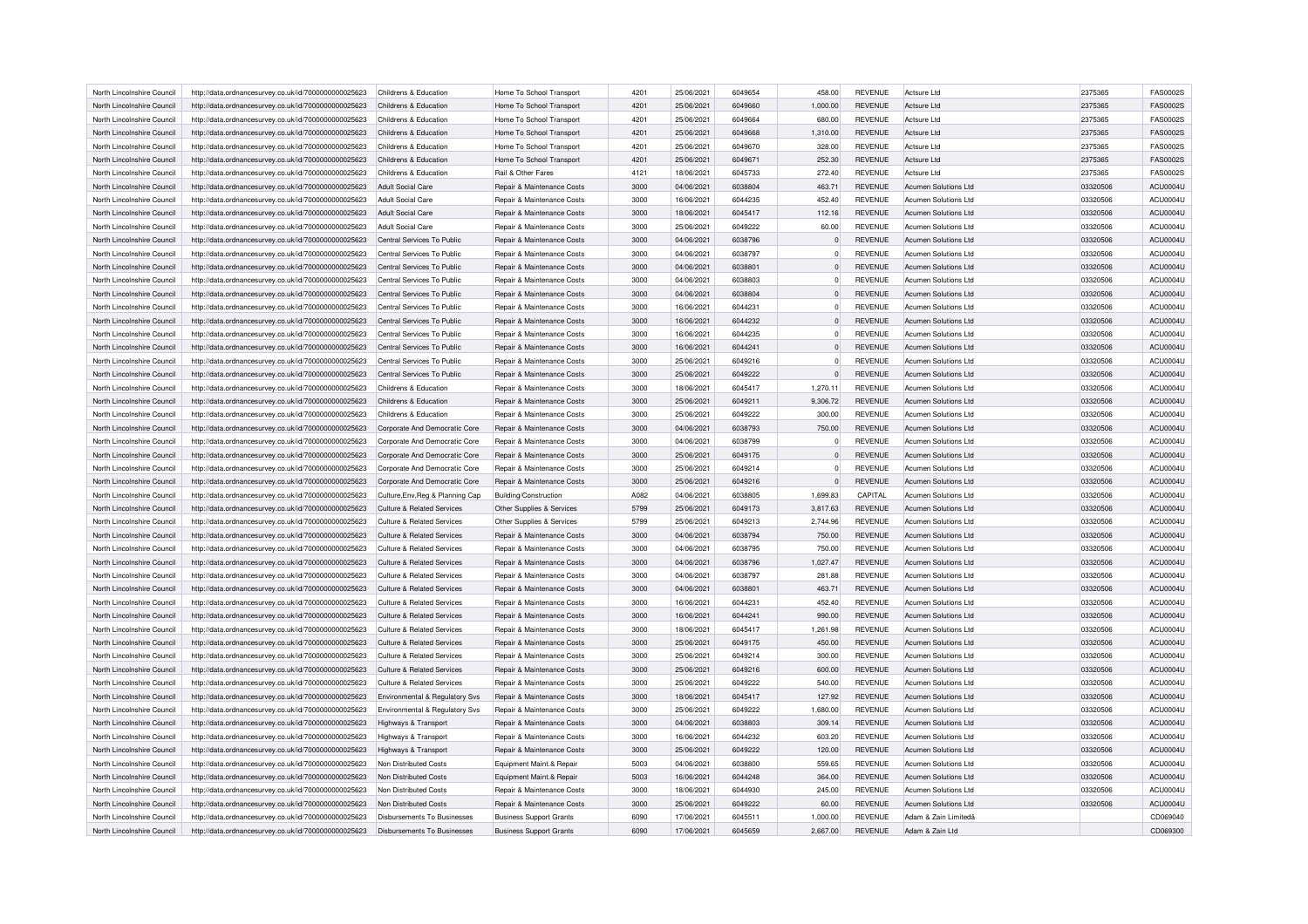| North Lincolnshire Council | http://data.ordnancesurvey.co.uk/id/7000000000025623 | Corporate And Democratic Core      | Licenses, Subs & Memberships   | 5510        | 11/06/2021 | 6041888 | 509.00     | <b>REVENUE</b> | Adass                                      | 229915   | ADA0600A        |
|----------------------------|------------------------------------------------------|------------------------------------|--------------------------------|-------------|------------|---------|------------|----------------|--------------------------------------------|----------|-----------------|
| North Lincolnshire Council | http://data.ordnancesurvey.co.uk/id/7000000000025623 | Disbursements To Businesses        | <b>Business Support Grants</b> | 6090        | 25/06/2021 | 6050245 | 1,000.00   | <b>REVENUE</b> | Aden Priest Photography                    |          | CD062990        |
| North Lincolnshire Council | http://data.ordnancesurvey.co.uk/id/7000000000025623 | Disbursements To Businesses        | <b>Business Support Grants</b> | 6090        | 02/06/2021 | 6038719 | 2.096.00   | <b>REVENUE</b> | Adventure Forest Ltd                       |          | CD068970        |
| North Lincolnshire Council | http://data.ordnancesurvey.co.uk/id/7000000000025623 | Disbursements To Businesses        | <b>Business Support Grants</b> | 6090        | 17/06/2021 | 6045648 | 8,000.00   | <b>REVENUE</b> | Adventure Forest Ltd                       |          | CD069220        |
| North Lincolnshire Council | http://data.ordnancesurvey.co.uk/id/7000000000025623 | Public Health                      | Payments To Health Providers   | 6019        | 16/06/2021 | 6042717 | 14,474.42  | <b>REVENUE</b> | Agencia Consulting Ltd                     | 3448042  | AGE0032E        |
| North Lincolnshire Council | http://data.ordnancesurvey.co.uk/id/7000000000025623 | Corporate And Democratic Core      | Equipment Hire/Rent            | 5002        | 11/06/2021 | 6042247 | 3,799.49   | <b>REVENUE</b> | Agilico Workplace Technologies (North) Ltd | 2118025  | <b>UNI00521</b> |
| North Lincolnshire Council | http://data.ordnancesurvey.co.uk/id/7000000000025623 | Corporate And Democratic Core      | Gen Office Exp (Incl Postage)  | 5603        | 11/06/2021 | 6042247 | 2,586.22   | <b>REVENUE</b> | Agilico Workplace Technologies (North) Ltd | 2118025  | <b>UNI0052I</b> |
| North Lincolnshire Council | http://data.ordnancesurvey.co.uk/id/7000000000025623 | Disbursements To Businesses        | <b>Business Support Grants</b> | 6090        | 17/06/2021 | 6045510 | 998.43     | <b>REVENUE</b> | A G Landscaping                            |          | CD069030        |
| North Lincolnshire Council | http://data.ordnancesurvey.co.uk/id/7000000000025623 | Childrens & Education              | Repair & Maintenance Costs     | 3000        | 25/06/2021 | 6049141 | 260.00     | <b>REVENUE</b> | Ajet Drain Services Ltd                    | 5318591  | AJE0002E        |
| North Lincolnshire Council | http://data.ordnancesurvey.co.uk/id/7000000000025623 | Disbursements To Businesses        | <b>Business Support Grants</b> | 6090        | 24/06/2021 | 6049604 | 8,000.00   | <b>REVENUE</b> | Albert House B&B                           |          | CD069330        |
| North Lincolnshire Council | http://data.ordnancesurvey.co.uk/id/7000000000025623 | Childrens & Education              | Other Supplies & Services      | 5799        | 30/06/2021 | 6053000 | 450.00     | <b>REVENUE</b> | Alice Harmar                               |          | <b>TRE0077E</b> |
| North Lincolnshire Council | http://data.ordnancesurvey.co.uk/id/7000000000025623 | Childrens & Education              | Payments To Private Orgs       | 6002        | 02/06/2021 | 6037529 | 1,926.30   | <b>REVENUE</b> | <b>Alison Fixter</b>                       |          | FIX0036X        |
| North Lincolnshire Council | http://data.ordnancesurvey.co.uk/id/7000000000025623 | Disbursements To Businesses        | <b>Business Support Grants</b> | 6090        | 02/06/2021 | 6037724 | 1,468.00   | <b>REVENUE</b> | <b>Alison Pygott</b>                       |          | CD068900        |
|                            |                                                      |                                    |                                | 5799        | 25/06/2021 | 6048853 |            |                |                                            |          | <b>ALK0002K</b> |
| North Lincolnshire Council | http://data.ordnancesurvey.co.uk/id/7000000000025623 | Culture & Related Services         | Other Supplies & Services      |             |            |         | 4,141.00   | <b>REVENUE</b> | Alkborough & Walcot Parish Council         |          |                 |
| North Lincolnshire Council | http://data.ordnancesurvey.co.uk/id/7000000000025623 | Highways & Transport               | Other Supplies & Services      | 5799        | 25/06/2021 | 6048854 | 3,781.00   | <b>REVENUE</b> | Alkborough & Walcot Parish Council         |          | <b>ALK0002K</b> |
| North Lincolnshire Council | http://data.ordnancesurvey.co.uk/id/7000000000025623 | Disbursements To Businesses        | <b>Business Support Grants</b> | 6090        | 29/06/2021 | 6051381 | $-250.00$  | REVENUE        | Allegro Gymnastic Academy                  |          | CD053300        |
| North Lincolnshire Council | http://data.ordnancesurvey.co.uk/id/7000000000025623 | Disbursements To Businesses        | <b>Business Support Grants</b> | 6090        | 29/06/2021 | 6051790 | 250.00     | <b>REVENUE</b> | Allegro Gymnastic Academy                  |          | CD053300        |
| North Lincolnshire Council | http://data.ordnancesurvey.co.uk/id/7000000000025623 | Adult Social Care                  | Gen Office Exp (Incl Postage)  | 5603        | 11/06/2021 | 6040609 | 895.76     | <b>REVENUE</b> | Allied Publicity Services (Manchester) Ltd | 681528   | APS0013S        |
| North Lincolnshire Council | http://data.ordnancesurvey.co.uk/id/7000000000025623 | Culture & Related Services         | It Hardware - Purchase         | 5050        | 18/06/2021 | 6045542 | 2,965.00   | <b>REVENUE</b> | Allsee Technologies Ltd                    | SC328848 | ALL0156L        |
| North Lincolnshire Council | http://data.ordnancesurvey.co.uk/id/7000000000025623 | Culture & Related Services         | It Hardware - Purchase         | 5050        | 18/06/2021 | 6045543 | 2,025.00   | <b>REVENUE</b> | Allsee Technologies Ltd                    | SC328848 | ALL0156L        |
| North Lincolnshire Council | http://data.ordnancesurvey.co.uk/id/7000000000025623 | Childrens & Education              | Payments To Private Orgs       | 6002        | 02/06/2021 | 6037530 | 3,565.80   | <b>REVENUE</b> | Amanda Foley                               |          | FOL0034L        |
| North Lincolnshire Council | http://data.ordnancesurvey.co.uk/id/7000000000025623 | Adult Social Care                  | Payments To Private Orgs       | 6002        | 02/06/2021 | 6037829 | 5,676.80   | <b>REVENUE</b> | Amara Care                                 | 4459044  | AMA0002A        |
| North Lincolnshire Council | http://data.ordnancesurvey.co.uk/id/7000000000025623 | Adult Social Care                  | Payments To Private Orgs       | 6002        | 04/06/2021 | 6038630 | 3,160.32   | <b>REVENUE</b> | Amara Care                                 | 4459044  | AMA0002A        |
| North Lincolnshire Council | http://data.ordnancesurvey.co.uk/id/7000000000025623 | Adult Social Care                  | Payments To Private Orgs       | 6002        | 04/06/2021 | 6038630 | 41,089.88  | <b>REVENUE</b> | Amara Care                                 | 4459044  | AMA0002A        |
| North Lincolnshire Council | http://data.ordnancesurvey.co.uk/id/7000000000025623 | <b>Adult Social Care</b>           | Payments To Private Orgs       | 6002        | 30/06/2021 | 6051263 | 556.20     | <b>REVENUE</b> | Amara Care                                 | 4459044  | AMA0002A        |
| North Lincolnshire Council | http://data.ordnancesurvey.co.uk/id/7000000000025623 | Adult Social Care                  | Payments To Private Orgs       | 6002        | 02/07/2021 | 6053432 | 40,870.36  | <b>REVENUE</b> | Amara Care                                 | 4459044  | AMA0002A        |
| North Lincolnshire Council | http://data.ordnancesurvey.co.uk/id/7000000000025623 | Adult Social Care                  | Payments To Private Orgs       | 6002        | 02/07/2021 | 6053432 | 3,398.60   | <b>REVENUE</b> | Amara Care                                 | 4459044  | AMA0002A        |
| North Lincolnshire Council | http://data.ordnancesurvey.co.uk/id/7000000000025623 | Other Expenditure & Income         | Payments To Private Orgs       | 6002        | 04/06/2021 | 6038630 | 7,352.04   | <b>REVENUE</b> | Amara Care                                 | 4459044  | AMA0002A        |
| North Lincolnshire Council | http://data.ordnancesurvey.co.uk/id/7000000000025623 | Other Expenditure & Income         | Payments To Private Orgs       | 6002        | 02/07/2021 | 6053432 | 7.352.04   | <b>REVENUE</b> | Amara Care                                 | 4459044  | AMA0002A        |
| North Lincolnshire Council | http://data.ordnancesurvey.co.uk/id/7000000000025623 | Adult Social Care                  | Provisions                     | 5201        | 18/06/2021 | 6045756 | 599.98     | <b>REVENUE</b> | Amazon Payments Uk Ltd                     |          | AMA0016A        |
| North Lincolnshire Council | http://data.ordnancesurvey.co.uk/id/7000000000025623 | Childrens & Education              | <b>Equipment Purchase</b>      | 5001        | 16/06/2021 | 6043947 | 232.50     | <b>REVENUE</b> | Amazon Payments Uk Ltd                     |          | AMA0016A        |
| North Lincolnshire Council | http://data.ordnancesurvey.co.uk/id/7000000000025623 | Planning Services                  | Clothing, Uniforms & Laundry   | 5301        | 16/06/2021 | 6044329 | 269.43     | <b>REVENUE</b> | Amazon Payments Uk Ltd                     |          | AMA0016A        |
| North Lincolnshire Council | http://data.ordnancesurvey.co.uk/id/7000000000025623 | Adult Social Care Capital          | Other Costs                    | <b>A085</b> | 11/06/2021 | 604148  | 591.68     | CAPITAL        | Ambre-Stone Ltd                            | 11108770 | <b>AMB0080E</b> |
| North Lincolnshire Council | http://data.ordnancesurvey.co.uk/id/7000000000025623 | Adult Social Care Capital          | Other Costs                    | A085        | 18/06/2021 | 6044913 | 4,015.00   | CAPITAL        | Ambre-Stone Ltd                            | 11108770 | <b>AMB0080E</b> |
| North Lincolnshire Council | http://data.ordnancesurvey.co.uk/id/7000000000025623 | Culture & Related Services         |                                | 5799        | 25/06/2021 | 6048855 | 1,168.00   | <b>REVENUE</b> | Amcotts Parish Council                     |          | AMC0001C        |
|                            |                                                      |                                    | Other Supplies & Services      | 3104        |            | 6047520 |            |                |                                            |          |                 |
| North Lincolnshire Council | http://data.ordnancesurvey.co.uk/id/7000000000025623 | Culture & Related Services         | <b>Heating Fuels</b>           |             | 23/06/2021 |         | 3,038.00   | <b>REVENUE</b> | Amp Biomass Fuels Ltd                      | 5735950  | <b>AMP0041P</b> |
| North Lincolnshire Council | http://data.ordnancesurvey.co.uk/id/7000000000025623 | Culture & Related Services         | <b>Heating Fuels</b>           | 3104        | 25/06/2021 | 6049372 | 1,234.90   | <b>REVENUE</b> | Amp Biomass Fuels Ltd                      | 5735950  | <b>AMP0041P</b> |
| North Lincolnshire Council | http://data.ordnancesurvey.co.uk/id/7000000000025623 | Culture & Related Services         | <b>Heating Fuels</b>           | 3104        | 30/06/2021 | 6047535 | 2,584.96   | <b>REVENUE</b> | Amp Biomass Fuels Ltd                      | 5735950  | <b>AMP0041P</b> |
| North Lincolnshire Council | http://data.ordnancesurvey.co.uk/id/7000000000025623 | Highways & Transport               | <b>Heating Fuels</b>           | 3104        | 23/06/2021 | 6047534 | 956.67     | <b>REVENUE</b> | Amp Biomass Fuels Ltd                      | 5735950  | <b>AMP0041P</b> |
| North Lincolnshire Council | http://data.ordnancesurvey.co.uk/id/7000000000025623 | Adult Social Care                  | Payments To Private Orgs       | 6002        | 04/06/2021 | 6038633 | 114,402.88 | <b>REVENUE</b> | Amphion Home Care Services Ltd             | 03480829 | <b>AMP0002F</b> |
| North Lincolnshire Council | http://data.ordnancesurvey.co.uk/id/7000000000025623 | Adult Social Care                  | Payments To Private Orgs       | 6002        | 04/06/2021 | 6038633 | 1,117.08   | <b>REVENUE</b> | Amphion Home Care Services Ltd             | 03480829 | AMP0002P        |
| North Lincolnshire Council | http://data.ordnancesurvey.co.uk/id/7000000000025623 | <b>Adult Social Care</b>           | Payments To Private Orgs       | 6002        | 04/06/2021 | 6038634 | $-426.92$  | <b>REVENUE</b> | Amphion Home Care Services Ltd             | 03480829 | AMP0002P        |
| North Lincolnshire Council | http://data.ordnancesurvey.co.uk/id/7000000000025623 | <b>Adult Social Care</b>           | Payments To Private Orgs       | 6002        | 02/07/2021 | 6053437 | 1,117.08   | <b>REVENUE</b> | Amphion Home Care Services Ltd             | 03480829 | <b>AMP0002F</b> |
| North Lincolnshire Council | http://data.ordnancesurvey.co.uk/id/7000000000025623 | Adult Social Care                  | Payments To Private Orgs       | 6002        | 02/07/2021 | 6053437 | 123,263.81 | <b>REVENUE</b> | Amphion Home Care Services Ltd             | 03480829 | AMP0002P        |
| North Lincolnshire Council | http://data.ordnancesurvey.co.uk/id/7000000000025623 | Other Expenditure & Income         | Payments To Private Orgs       | 6002        | 04/06/2021 | 6038633 | 19,559.77  | REVENUE        | Amphion Home Care Services Ltd             | 03480829 | AMP0002F        |
| North Lincolnshire Council | http://data.ordnancesurvey.co.uk/id/7000000000025623 | Other Expenditure & Income         | Payments To Private Orgs       | 6002        | 02/07/2021 | 6053437 | 10,057.74  | <b>REVENUE</b> | Amphion Home Care Services Ltd             | 03480829 | <b>AMP0002F</b> |
| North Lincolnshire Council | http://data.ordnancesurvey.co.uk/id/7000000000025623 | Childrens & Education              | Home To School Transport       | 4201        | 09/06/2021 | 6039682 | 22,781.00  | <b>REVENUE</b> | Amvale Medical Transport Ltd               | 05876931 | AMV0003V        |
| North Lincolnshire Council | http://data.ordnancesurvey.co.uk/id/7000000000025623 | Childrens & Education              | Home To School Transport       | 4201        | 09/06/2021 | 6040827 | 18,003.00  | <b>REVENUE</b> | Amvale Medical Transport Ltd               | 05876931 | AMV0003\        |
| North Lincolnshire Council | http://data.ordnancesurvey.co.uk/id/7000000000025623 | Disbursements To Businesses        | <b>Business Support Grants</b> | 6090        | 25/06/2021 | 6050267 | 1,000.00   | <b>REVENUE</b> | Andrew Fletcher Photo Journalist Ltd       |          | CD069400        |
| North Lincolnshire Council | http://data.ordnancesurvey.co.uk/id/7000000000025623 | <b>Disbursements To Businesses</b> | <b>Business Support Grants</b> | 6090        | 02/06/2021 | 6038711 | 2,667.00   | <b>REVENUE</b> | Angling Direct Plc                         |          | CD061670        |
| North Lincolnshire Council | http://data.ordnancesurvey.co.uk/id/7000000000025623 | Environmental & Regulatory Svs     | Equipment Maint.& Repair       | 5003        | 07/07/2021 | 6053498 | 288.00     | <b>REVENUE</b> | Ankef Ltd                                  | 5379286  | ANK0001K        |
| North Lincolnshire Council | http://data.ordnancesurvey.co.uk/id/7000000000025623 | Disbursements To Businesses        | <b>Business Support Grants</b> | 6090        | 25/06/2021 | 6050240 | 1,000.00   | <b>REVENUE</b> | Anna Nicol Travel Counsellors              |          | CD060670        |
| North Lincolnshire Council | http://data.ordnancesurvey.co.uk/id/7000000000025623 | Culture & Related Services         | Other Supplies & Services      | 5799        | 25/06/2021 | 6048857 | 1,687.00   | <b>REVENUE</b> | Appleby Parish Council                     |          | APP0006P        |
| North Lincolnshire Council | http://data.ordnancesurvey.co.uk/id/7000000000025623 | Highways & Transport               | Other Supplies & Services      | 5799        | 25/06/2021 | 6048858 | 304.00     | <b>REVENUE</b> | Appleby Parish Council                     |          | APP0006P        |
| North Lincolnshire Council | http://data.ordnancesurvey.co.uk/id/7000000000025623 | Childrens & Education              | Payments To Private Orgs       | 6002        | 02/06/2021 | 6037498 | 10.668.45  | <b>REVENUE</b> | Apple Tree Day Nursery Ltd                 |          | APP0007P        |
| North Lincolnshire Council | http://data.ordnancesurvey.co.uk/id/7000000000025623 | Childrens & Education              | Payments To Private Orgs       | 6002        | 02/06/2021 | 6037499 | 23.372.82  | <b>REVENUE</b> | Apple Tree Day Nursery Ltd                 | 04970406 | APP0024P        |
|                            |                                                      |                                    |                                |             |            |         |            |                |                                            |          |                 |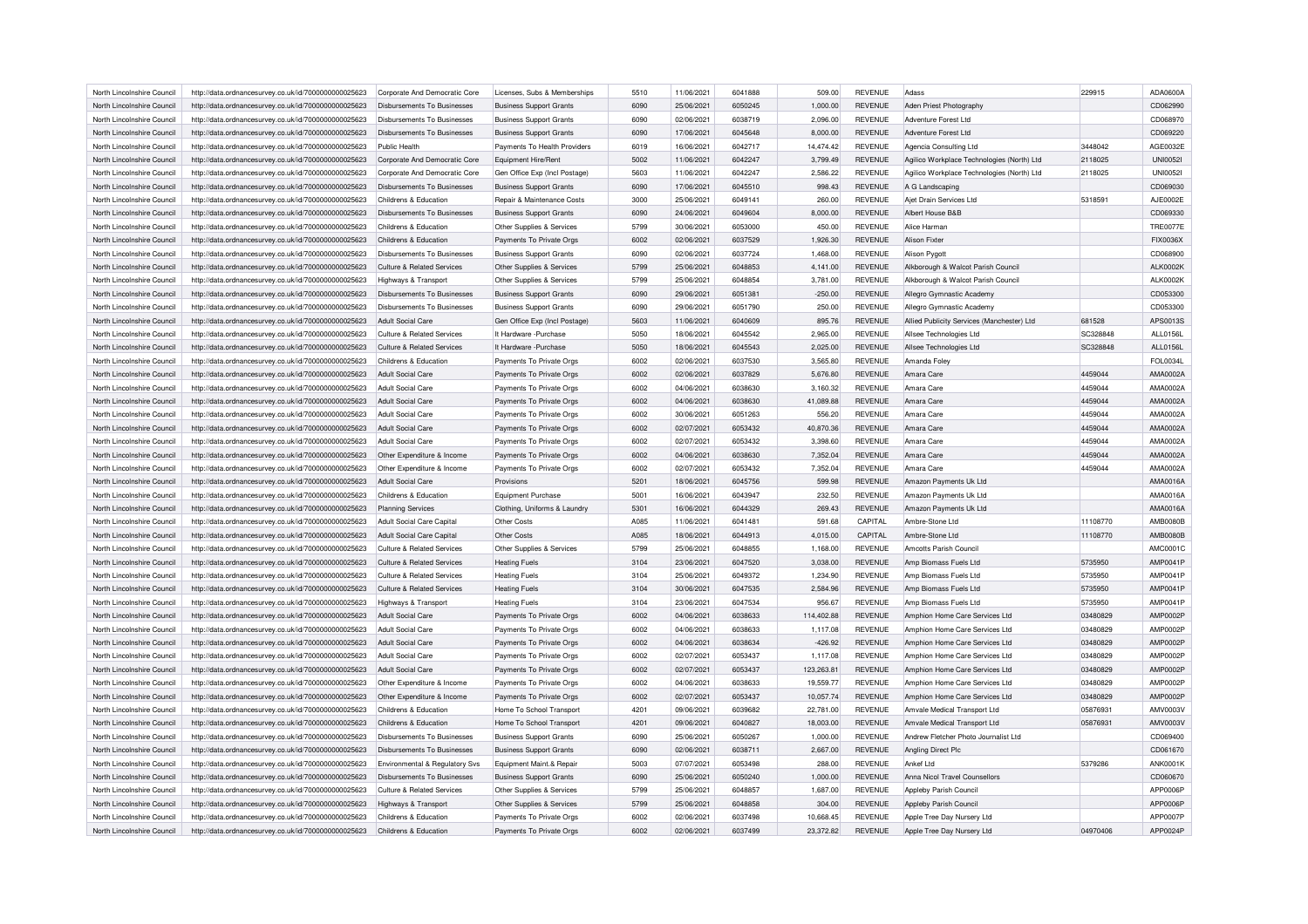| North Lincolnshire Council                               | http://data.ordnancesurvey.co.uk/id/7000000000025623 | Environmental & Regulatory Svs            | Equipment Hire/Rent            | 5002 | 11/06/2021 | 6030588            | 3,800.00  | <b>REVENUE</b> | Aquam Water Services Limited                |          | AQU0050U        |
|----------------------------------------------------------|------------------------------------------------------|-------------------------------------------|--------------------------------|------|------------|--------------------|-----------|----------------|---------------------------------------------|----------|-----------------|
|                                                          |                                                      |                                           |                                |      | 16/06/2021 |                    |           |                |                                             |          | AQU0050U        |
| North Lincolnshire Council<br>North Lincolnshire Council | http://data.ordnancesurvey.co.uk/id/7000000000025623 | Environmental & Regulatory Svs            | Equipment Hire/Rent            | 5002 |            | 6039945<br>6039086 | 3,640.00  | <b>REVENUE</b> | Aquam Water Services Limited<br>Arco I td   |          |                 |
|                                                          | http://data.ordnancesurvey.co.uk/id/7000000000025623 | Environmental & Regulatory Svs            | Clothing, Uniforms & Laundry   | 5301 | 09/06/2021 |                    | 211.62    | <b>REVENUE</b> |                                             | 133804   | ARC0001C        |
| North Lincolnshire Council                               | http://data.ordnancesurvey.co.uk/id/7000000000025623 | <b>Adult Social Care</b>                  | Equipment Maint.& Repair       | 5003 | 02/06/2021 | 6036918            | 662.00    | <b>REVENUE</b> | A & R Commercial Laundry Service Ltd        |          | ARC0024C        |
| North Lincolnshire Council                               | http://data.ordnancesurvey.co.uk/id/7000000000025623 | <b>Adult Social Care</b>                  | Equipment Maint.& Repair       | 5003 | 18/06/2021 | 6044945            | 342.70    | <b>REVENUE</b> | A & R Commercial Laundry Service Ltd        |          | ARC0024C        |
| North Lincolnshire Council                               | http://data.ordnancesurvey.co.uk/id/7000000000025623 | Childrens & Education                     | Home To School Transport       | 4201 | 09/06/2021 | 6041111            | 7,368.00  | <b>REVENUE</b> | Aria Cars                                   |          | ARI00021        |
| North Lincolnshire Council                               | http://data.ordnancesurvey.co.uk/id/7000000000025623 | <b>Housing Services</b>                   | Other Supplies & Services      | 5799 | 16/06/2021 | 6042284            | 1,866.90  | <b>REVENUE</b> | <b>Arties Mill</b>                          |          | ART0028T        |
| North Lincolnshire Council                               | http://data.ordnancesurvey.co.uk/id/7000000000025623 | <b>Housing Services</b>                   | Other Supplies & Services      | 5799 | 16/06/2021 | 6042285            | 1,866.90  | <b>REVENUE</b> | <b>Arties Mill</b>                          |          | ART0028T        |
| North Lincolnshire Council                               | http://data.ordnancesurvey.co.uk/id/7000000000025623 | <b>Housing Services</b>                   | Other Supplies & Services      | 5799 | 23/06/2021 | 6047607            | 1,828.80  | <b>REVENUE</b> | <b>Arties Mill</b>                          |          | ART0028T        |
| North Lincolnshire Council                               | http://data.ordnancesurvey.co.uk/id/7000000000025623 | <b>Housing Services</b>                   | Other Supplies & Services      | 5799 | 25/06/2021 | 6049189            | 1,600.20  | <b>REVENUE</b> | <b>Arties Mill</b>                          |          | ART0028T        |
| North Lincolnshire Council                               | http://data.ordnancesurvey.co.uk/id/7000000000025623 | Highways & Transport                      | Equipment Maint.& Repair       | 5003 | 23/06/2021 | 6047713            | 640.00    | <b>REVENUE</b> | Arven Chemicals I td                        | 1606370  | ARV0006V        |
| North Lincolnshire Council                               | http://data.ordnancesurvey.co.uk/id/7000000000025623 | Disbursements To Businesses               | <b>Business Support Grants</b> | 6090 | 17/06/2021 | 6045658            | 8,000.00  | <b>REVENUE</b> | Aryb Groups Ltd T/A Route 15 American Diner |          | CD069290        |
| North Lincolnshire Council                               | http://data.ordnancesurvey.co.uk/id/7000000000025623 | Childrens & Education                     | Home To School Transport       | 4201 | 09/06/2021 | 6039684            | 41,024.50 | <b>REVENUE</b> | Ashby Cars Ltd                              |          | ROQ0001C        |
| North Lincolnshire Council                               | http://data.ordnancesurvey.co.uk/id/7000000000025623 | <b>Disbursements To Businesses</b>        | <b>Business Support Grants</b> | 6090 | 29/06/2021 | 6051406            | $-467.00$ | <b>REVENUE</b> | Ashby Community Association                 |          | CD053670        |
| North Lincolnshire Council                               | http://data.ordnancesurvey.co.uk/id/7000000000025623 | <b>Disbursements To Businesses</b>        | <b>Business Support Grants</b> | 6090 | 29/06/2021 | 6051407            | $-467.00$ | <b>REVENUE</b> | Ashby Community Association                 |          | CD053670        |
| North Lincolnshire Council                               | http://data.ordnancesurvey.co.uk/id/7000000000025623 | Disbursements To Businesses               | <b>Business Support Grants</b> | 6090 | 29/06/2021 | 6051815            | 467.00    | <b>REVENUE</b> | Ashby Community Association                 |          | CD053670        |
| North Lincolnshire Council                               | http://data.ordnancesurvey.co.uk/id/7000000000025623 | <b>Disbursements To Businesses</b>        | <b>Business Support Grants</b> | 6090 | 29/06/2021 | 6051816            | 467.00    | <b>REVENUE</b> | Ashby Community Association                 |          | CD053670        |
| North Lincolnshire Council                               | http://data.ordnancesurvey.co.uk/id/7000000000025623 | <b>Adult Social Care</b>                  | Payments To Health Providers   | 6019 | 25/06/2021 | 6049746            | 358.06    | <b>REVENUE</b> | Ashby Turn Primary Care Partners            |          | <b>ASH0208H</b> |
|                                                          |                                                      | Adult Social Care                         |                                |      |            |                    |           |                |                                             |          |                 |
| North Lincolnshire Council                               | http://data.ordnancesurvey.co.uk/id/7000000000025623 |                                           | Payments To Health Providers   | 6019 | 25/06/2021 | 6049747            | 118.14    | <b>REVENUE</b> | Ashby Turn Primary Care Partners            |          | ASH0208H        |
| North Lincolnshire Council                               | http://data.ordnancesurvey.co.uk/id/7000000000025623 | Public Health                             | Payments To Health Providers   | 6019 | 25/06/2021 | 6049746            | 1,120.00  | <b>REVENUE</b> | Ashby Turn Primary Care Partners            |          | <b>ASH0208H</b> |
| North Lincolnshire Council                               | http://data.ordnancesurvey.co.uk/id/7000000000025623 | Public Health                             | Payments To Health Providers   | 6019 | 25/06/2021 | 6049747            | 260.00    | <b>REVENUE</b> | Ashby Turn Primary Care Partners            |          | <b>ASH0208H</b> |
| North Lincolnshire Council                               | http://data.ordnancesurvey.co.uk/id/7000000000025623 | Childrens & Education                     | Home To School Transport       | 4201 | 09/06/2021 | 6039687            | 24,089.20 | <b>REVENUE</b> | Ash Taxis                                   |          | ASH0070H        |
| North Lincolnshire Council                               | http://data.ordnancesurvey.co.uk/id/7000000000025623 | Fin&Inv I&E                               | Telephone Rent/Calls           | 5403 | 02/07/2021 | 6053048            | 1.984.00  | <b>REVENUE</b> | Ask4 Business Ltd                           | 03614661 | <b>ASK0163K</b> |
| North Lincolnshire Council                               | http://data.ordnancesurvey.co.uk/id/7000000000025623 | Fin&Inv I&E                               | <b>Telephone Rent/Calls</b>    | 5403 | 09/06/2021 | 6038985            | 1,984.00  | <b>REVENUE</b> | Ask4 Solutions Ltd                          | 05779505 | <b>ASK0178K</b> |
| North Lincolnshire Council                               | http://data.ordnancesurvey.co.uk/id/7000000000025623 | <b>Adult Social Care</b>                  | Payments To Private Orgs       | 6002 | 02/06/2021 | 6037833            | 1,241.80  | <b>REVENUE</b> | A.T.C.S. Ltd                                | 05057212 | ATC0006C        |
| North Lincolnshire Council                               | http://data.ordnancesurvey.co.uk/id/7000000000025623 | Adult Social Care                         | Payments To Private Orgs       | 6002 | 04/06/2021 | 6038637            | 13.415.28 | <b>REVENUE</b> | A.T.C.S. Ltd                                | 05057212 | ATC0006C        |
| North Lincolnshire Council                               | http://data.ordnancesurvey.co.uk/id/7000000000025623 | Adult Social Care                         | Payments To Private Orgs       | 6002 | 04/06/2021 | 6038637            | 42,792.63 | <b>REVENUE</b> | A.T.C.S. Ltd                                | 05057212 | ATC0006C        |
| North Lincolnshire Council                               | http://data.ordnancesurvey.co.uk/id/7000000000025623 | <b>Adult Social Care</b>                  | Payments To Private Orgs       | 6002 | 02/07/2021 | 6053439            | 44,942.54 | <b>REVENUE</b> | A.T.C.S. Ltd                                | 05057212 | ATC0006C        |
| North Lincolnshire Council                               | http://data.ordnancesurvey.co.uk/id/7000000000025623 | Adult Social Care                         | Payments To Private Orgs       | 6002 | 02/07/2021 | 6053439            | 13,415.28 | <b>REVENUE</b> | A.T.C.S. Ltd                                | 05057212 | ATC0006C        |
| North Lincolnshire Council                               | http://data.ordnancesurvey.co.uk/id/7000000000025623 | Other Expenditure & Income                | Payments To Private Orgs       | 6002 | 04/06/2021 | 6038637            | 10,064.94 | <b>REVENUE</b> | A.T.C.S. Ltd                                | 05057212 | ATC0006C        |
| North Lincolnshire Council                               | http://data.ordnancesurvey.co.uk/id/7000000000025623 | Other Expenditure & Income                | Payments To Private Orgs       | 6002 | 02/07/2021 | 6053439            | 11,769.24 | <b>REVENUE</b> | A.T.C.S. Ltd                                | 05057212 | ATC0006C        |
| North Lincolnshire Council                               | http://data.ordnancesurvey.co.uk/id/7000000000025623 | Culture & Related Services                | Equipment Maint.& Repair       | 5003 | 09/06/2021 | 6039678            | 240.00    | <b>REVENUE</b> | Atlas Washroom Systems Ltd                  | 04202978 | ATL0018L        |
| North Lincolnshire Council                               | http://data.ordnancesurvey.co.uk/id/7000000000025623 | <b>Adult Social Care</b>                  | Payments To Private Orgs       | 6002 | 04/06/2021 | 6038638            | 6,500.00  | <b>REVENUE</b> | <b>Autism Plus Accounts</b>                 |          | <b>AUT0004T</b> |
| North Lincolnshire Council                               | http://data.ordnancesurvey.co.uk/id/7000000000025623 | <b>Adult Social Care</b>                  | Payments To Private Orgs       | 6002 | 02/07/2021 | 6053441            | 6,500.00  | <b>REVENUE</b> | <b>Autism Plus Accounts</b>                 |          | <b>AUT0004T</b> |
| North Lincolnshire Council                               | http://data.ordnancesurvey.co.uk/id/7000000000025623 | <b>Disbursements To Businesses</b>        | <b>Business Support Grants</b> | 6090 | 17/06/2021 | 6045512            | 1,000.00  | <b>REVENUE</b> | Automation Made Simple Limited              |          | CD069050        |
|                                                          |                                                      |                                           |                                |      |            |                    |           |                |                                             |          |                 |
| North Lincolnshire Council                               | http://data.ordnancesurvey.co.uk/id/7000000000025623 | Childrens & Education                     | Home To School Transport       | 4201 | 09/06/2021 | 6041095            | 720.00    | <b>REVENUE</b> | <b>Axholme Taxis</b>                        |          | GLE0073E        |
| North Lincolnshire Council                               | http://data.ordnancesurvey.co.uk/id/7000000000025623 | Childrens & Education                     | Home To School Transport       | 4201 | 09/06/2021 | 6041128            | 581.40    | <b>REVENUE</b> | <b>Axholme Taxis</b>                        |          | GLE0073E        |
| North Lincolnshire Council                               | http://data.ordnancesurvey.co.uk/id/7000000000025623 | Childrens & Education                     | Home To School Transport       | 4201 | 09/06/2021 | 6041129            | 950.00    | <b>REVENUE</b> | <b>Axholme Taxis</b>                        |          | GLE0073E        |
| North Lincolnshire Council                               | http://data.ordnancesurvey.co.uk/id/7000000000025623 | Childrens & Education                     | Home To School Transport       | 4201 | 09/06/2021 | 6041130            | 665.00    | <b>REVENUE</b> | <b>Axholme Taxis</b>                        |          | GLE0073E        |
| North Lincolnshire Council                               | http://data.ordnancesurvey.co.uk/id/7000000000025623 | Childrens & Education                     | Other Vehicle Costs            | 4005 | 18/06/2021 | 6045181            | 298.16    | <b>REVENUE</b> | B A Bush & Sons Ltd                         |          | <b>BUS0283S</b> |
| North Lincolnshire Council                               | http://data.ordnancesurvey.co.uk/id/7000000000025623 | <b>Culture &amp; Related Services</b>     | Other Vehicle Costs            | 4005 | 18/06/2021 | 6045184            | 245.94    | <b>REVENUE</b> | B A Bush & Sons Ltd                         |          | <b>BUS0283S</b> |
| North Lincolnshire Council                               | http://data.ordnancesurvey.co.uk/id/7000000000025623 | Environmental & Regulatory Svs            | Other Vehicle Costs            | 4005 | 09/06/2021 | 6039793            | 221.00    | <b>REVENUE</b> | B A Bush & Sons Ltd                         |          | <b>BUS0283S</b> |
| North Lincolnshire Council                               | http://data.ordnancesurvey.co.uk/id/7000000000025623 | Environmental & Regulatory Svs            | Other Vehicle Costs            | 4005 | 09/06/2021 | 6039795            | 483.18    | <b>REVENUE</b> | B A Bush & Sons Ltd                         |          | <b>BUS0283S</b> |
| North Lincolnshire Council                               | http://data.ordnancesurvey.co.uk/id/7000000000025623 | Environmental & Regulatory Svs            | Other Vehicle Costs            | 4005 | 09/06/2021 | 6039796            | 310.00    | <b>REVENUE</b> | B A Bush & Sons Ltd                         |          | <b>BUS0283S</b> |
| North Lincolnshire Council                               | http://data.ordnancesurvey.co.uk/id/7000000000025623 | Environmental & Regulatory Svs            | Other Vehicle Costs            | 4005 | 09/06/2021 | 6039798            | 1,168.00  | <b>REVENUE</b> | B A Bush & Sons Ltd                         |          | <b>BUS0283S</b> |
| North Lincolnshire Council                               | http://data.ordnancesurvey.co.uk/id/7000000000025623 | <b>Environmental &amp; Regulatory Svs</b> | Other Vehicle Costs            | 4005 | 09/06/2021 | 6039800            | 227.80    | <b>REVENUE</b> | B A Bush & Sons Ltd                         |          | <b>BUS0283S</b> |
| North Lincolnshire Council                               | http://data.ordnancesurvey.co.uk/id/7000000000025623 | Environmental & Regulatory Svs            | Other Vehicle Costs            | 4005 | 09/06/2021 | 6039803            | 313.19    | <b>REVENUE</b> | B A Bush & Sons Ltd                         |          | <b>BUS0283S</b> |
| North Lincolnshire Council                               | http://data.ordnancesurvey.co.uk/id/7000000000025623 | Environmental & Regulatory Svs            | Other Vehicle Costs            | 4005 | 23/06/2021 | 6047721            | 220.58    | <b>REVENUE</b> | B A Bush & Sons Ltd                         |          | <b>BUS0283S</b> |
| North Lincolnshire Council                               | http://data.ordnancesurvey.co.uk/id/7000000000025623 | Environmental & Regulatory Svs            | Other Vehicle Costs            | 4005 | 23/06/2021 | 6047725            | 547.32    | <b>REVENUE</b> | B A Bush & Sons Ltd                         |          | <b>BUS0283S</b> |
| North Lincolnshire Council                               | http://data.ordnancesurvey.co.uk/id/7000000000025623 |                                           | Other Vehicle Costs            | 4005 | 23/06/2021 | 6047730            | 481.18    | <b>REVENUE</b> | B A Bush & Sons Ltd                         |          | <b>BUS0283S</b> |
|                                                          |                                                      | Environmental & Regulatory Svs            |                                | 4005 |            |                    |           |                |                                             |          |                 |
| North Lincolnshire Council                               | http://data.ordnancesurvey.co.uk/id/7000000000025623 | Environmental & Regulatory Svs            | Other Vehicle Costs            |      | 23/06/2021 | 6047731            | 704.76    | <b>REVENUE</b> | B A Bush & Sons Ltd                         |          | <b>BUS0283S</b> |
| North Lincolnshire Council                               | http://data.ordnancesurvey.co.uk/id/7000000000025623 | <b>Highways &amp; Transport</b>           | Other Vehicle Costs            | 4005 | 09/06/2021 | 6039797            | 765.60    | <b>REVENUE</b> | B A Bush & Sons Ltd                         |          | <b>BUS0283S</b> |
| North Lincolnshire Council                               | http://data.ordnancesurvey.co.uk/id/7000000000025623 | Highways & Transport                      | Other Vehicle Costs            | 4005 | 18/06/2021 | 6045177            | 229.96    | <b>REVENUE</b> | B A Bush & Sons Ltd                         |          | <b>BUS0283S</b> |
| North Lincolnshire Council                               | http://data.ordnancesurvey.co.uk/id/7000000000025623 | N Lincs Gf Balance Sheet                  | Insurance-Combined Liability   | L493 | 16/06/2021 | 6044390            | 945.70    | CAPITAL        | Baker & Coleman Solicitors                  |          | <b>BAK0263K</b> |
| North Lincolnshire Council                               | http://data.ordnancesurvey.co.uk/id/7000000000025623 | Disbursements To Businesses               | <b>Business Support Grants</b> | 6090 | 25/06/2021 | 6050246            | 1.000.00  | <b>REVENUE</b> | <b>Ballpool Heaver</b>                      |          | CD063410        |
| North Lincolnshire Council                               | http://data.ordnancesurvey.co.uk/id/7000000000025623 | Highways & Transport                      | Stock Purchases & Adiustments  | 5030 | 11/06/2021 | 6038814            | 250.00    | <b>REVENUE</b> | Barenbrug Uk Ltd                            | 1692116  | <b>BAR0078R</b> |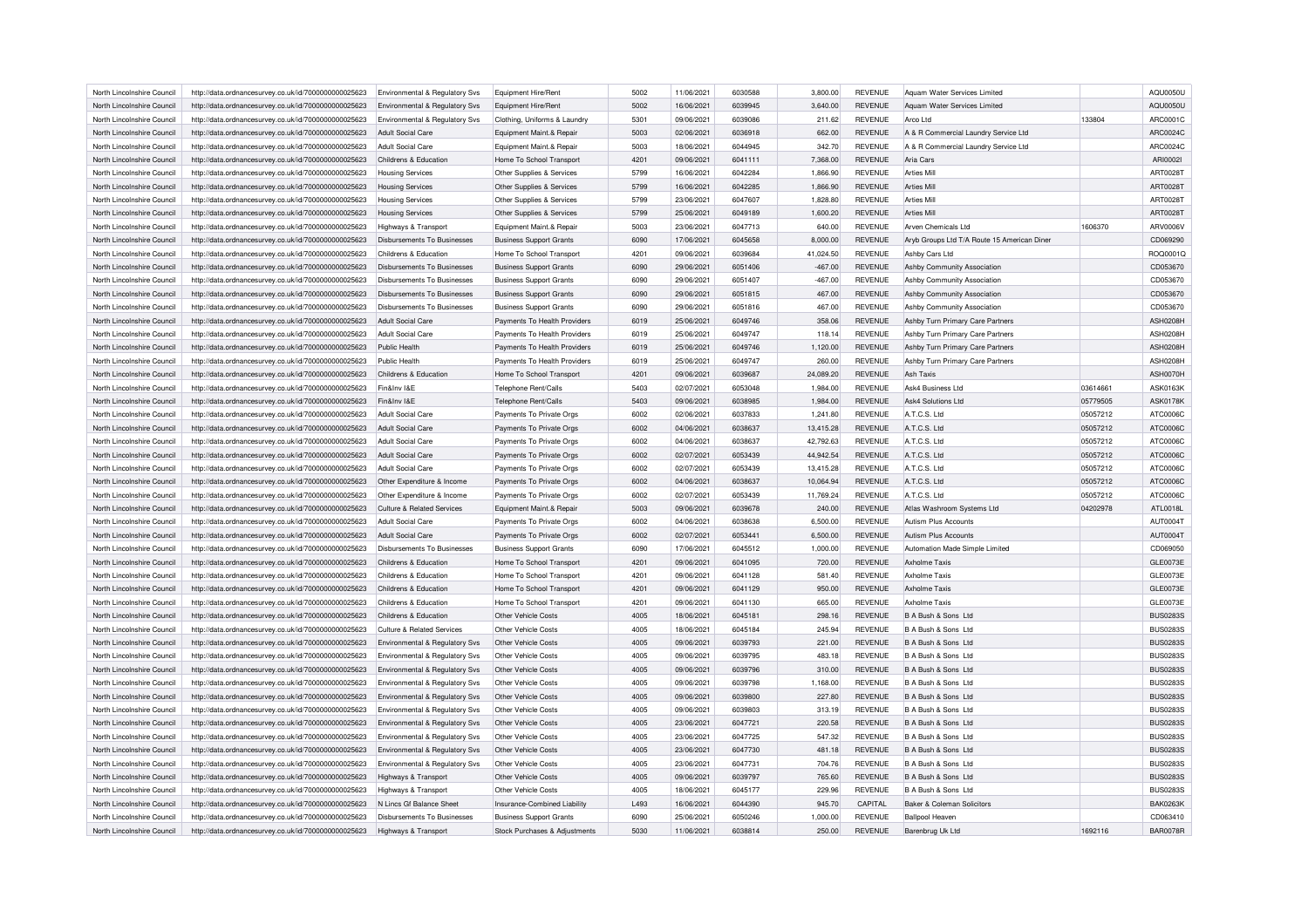| North Lincolnshire Council | http://data.ordnancesurvey.co.uk/id/7000000000025623 | Childrens & Education                 | Payments To Private Orgs       | 6002 | 11/06/2021 | 6041976 | 19,499.40      | <b>REVENUE</b> | Barnardo Services Ltd                         | 1227919  | <b>BAR0182R</b> |
|----------------------------|------------------------------------------------------|---------------------------------------|--------------------------------|------|------------|---------|----------------|----------------|-----------------------------------------------|----------|-----------------|
| North Lincolnshire Council | http://data.ordnancesurvey.co.uk/id/7000000000025623 | <b>Culture &amp; Related Services</b> | Other Supplies & Services      | 5799 | 25/06/2021 | 6048860 | 2,407.00       | <b>REVENUE</b> | Barnetby-Le-Wold Parish Council               |          | <b>BAR0023R</b> |
| North Lincolnshire Council | http://data.ordnancesurvey.co.uk/id/7000000000025623 | Highways & Transport                  | Other Supplies & Services      | 5799 | 25/06/2021 | 6048859 | 998.00         | <b>REVENUE</b> | Barnetby-Le-Wold Parish Council               |          | <b>BAR0023R</b> |
| North Lincolnshire Council | http://data.ordnancesurvey.co.uk/id/7000000000025623 | Childrens & Education                 | Payments To Voluntary Orgs     | 6001 | 02/06/2021 | 6037503 | 7,566.78       | <b>REVENUE</b> | Barnetby Under Fives Playgroup                |          | <b>BAR0021R</b> |
| North Lincolnshire Council | http://data.ordnancesurvey.co.uk/id/7000000000025623 | Central Services To Public            | Repair & Maintenance Costs     | 3000 | 09/06/2021 | 6040639 | $\overline{0}$ | <b>REVENUE</b> | <b>Barrier Security</b>                       |          | BAR0421R        |
| North Lincolnshire Council | http://data.ordnancesurvey.co.uk/id/7000000000025623 | Central Services To Public            | Repair & Maintenance Costs     | 3000 | 09/06/2021 | 6040643 | $\Omega$       | <b>REVENUE</b> | <b>Barrier Security</b>                       |          | <b>BAR0421R</b> |
| North Lincolnshire Council | http://data.ordnancesurvey.co.uk/id/7000000000025623 | Central Services To Public            | Repair & Maintenance Costs     | 3000 | 16/06/2021 | 6044272 | $\Omega$       | <b>REVENUE</b> | <b>Barrier Security</b>                       |          | <b>BAR0421R</b> |
| North Lincolnshire Council | http://data.ordnancesurvey.co.uk/id/7000000000025623 | Central Services To Public            | Repair & Maintenance Costs     | 3000 | 16/06/2021 | 6044281 | $\overline{0}$ | <b>REVENUE</b> | <b>Barrier Security</b>                       |          | <b>BAR0421R</b> |
| North Lincolnshire Council | http://data.ordnancesurvey.co.uk/id/7000000000025623 | Central Services To Public            | Repair & Maintenance Costs     | 3000 | 16/06/2021 | 6044289 | $\Omega$       | <b>REVENUE</b> | <b>Barrier Security</b>                       |          | <b>BAR0421R</b> |
| North Lincolnshire Council | http://data.ordnancesurvey.co.uk/id/7000000000025623 | Central Services To Public            | Repair & Maintenance Costs     | 3000 | 25/06/2021 | 6049357 | $\Omega$       | <b>REVENUE</b> | <b>Barrier Security</b>                       |          | <b>BAR0421R</b> |
| North Lincolnshire Council | http://data.ordnancesurvey.co.uk/id/7000000000025623 | Childrens & Education                 | Repair & Maintenance Costs     | 3000 | 09/06/2021 | 6040639 | 464.61         | <b>REVENUE</b> | <b>Barrier Security</b>                       |          | BAR0421R        |
| North Lincolnshire Council | http://data.ordnancesurvey.co.uk/id/7000000000025623 | Childrens & Education                 | Repair & Maintenance Costs     | 3000 | 16/06/2021 | 6044272 | 505.50         | <b>REVENUE</b> | <b>Barrier Security</b>                       |          | <b>BAR0421R</b> |
| North Lincolnshire Council | http://data.ordnancesurvey.co.uk/id/7000000000025623 | Childrens & Education                 | Repair & Maintenance Costs     | 3000 | 16/06/2021 | 6044289 | 242.50         | <b>REVENUE</b> | <b>Barrier Security</b>                       |          | <b>BAR0421R</b> |
| North Lincolnshire Council | http://data.ordnancesurvey.co.uk/id/7000000000025623 | Corporate And Democratic Core         | Repair & Maintenance Costs     | 3000 | 16/06/2021 | 6044309 | 503.00         | <b>REVENUE</b> | <b>Barrier Security</b>                       |          | <b>BAR0421R</b> |
| North Lincolnshire Council | http://data.ordnancesurvey.co.uk/id/7000000000025623 | Corporate And Democratic Core         | Repair & Maintenance Costs     | 3000 | 25/06/2021 | 6049501 | $\Omega$       | <b>REVENUE</b> | <b>Barrier Security</b>                       |          | <b>BAR0421R</b> |
| North Lincolnshire Council | http://data.ordnancesurvey.co.uk/id/7000000000025623 | Culture & Related Services            | <b>Equipment Purchase</b>      | 5001 | 25/06/2021 | 6049350 | 1,070.00       | REVENUE        | <b>Barrier Security</b>                       |          | <b>BAR0421R</b> |
|                            |                                                      |                                       |                                |      | 16/06/2021 | 6044306 |                |                |                                               |          | <b>BAR0421R</b> |
| North Lincolnshire Council | http://data.ordnancesurvey.co.uk/id/7000000000025623 | Culture & Related Services            | Repair & Maintenance Costs     | 3000 |            |         | 4,070.00       | <b>REVENUE</b> | <b>Barrier Security</b>                       |          |                 |
| North Lincolnshire Council | http://data.ordnancesurvey.co.uk/id/7000000000025623 | Culture & Related Services            | Repair & Maintenance Costs     | 3000 | 25/06/2021 | 6049357 | 254.11         | <b>REVENUE</b> | <b>Barrier Security</b>                       |          | <b>BAR0421R</b> |
| North Lincolnshire Council | http://data.ordnancesurvey.co.uk/id/7000000000025623 | Highways & Transport                  | Repair & Maintenance Costs     | 3000 | 16/06/2021 | 6044281 | 350.00         | <b>REVENUE</b> | <b>Barrier Security</b>                       |          | <b>BAR0421R</b> |
| North Lincolnshire Council | http://data.ordnancesurvey.co.uk/id/7000000000025623 | <b>Planning Services</b>              | Repair & Maintenance Costs     | 3000 | 09/06/2021 | 6040643 | 534.22         | <b>REVENUE</b> | <b>Barrier Security</b>                       |          | <b>BAR0421R</b> |
| North Lincolnshire Council | http://data.ordnancesurvey.co.uk/id/7000000000025623 | Culture & Related Services            | Other Supplies & Services      | 5799 | 25/06/2021 | 6048864 | 4,938.00       | <b>REVENUE</b> | Barrow On Humber Parish Council               |          | <b>BAR0034R</b> |
| North Lincolnshire Council | http://data.ordnancesurvey.co.uk/id/7000000000025623 | Highways & Transport                  | Other Supplies & Services      | 5799 | 25/06/2021 | 6048863 | 528.00         | <b>REVENUE</b> | Barrow On Humber Parish Council               |          | <b>BAR0034R</b> |
| North Lincolnshire Council | http://data.ordnancesurvey.co.uk/id/7000000000025623 | Childrens & Education                 | Payments To Voluntary Orgs     | 6001 | 02/06/2021 | 6037504 | 8,841.45       | <b>REVENUE</b> | <b>Barrow Preschool Playgroup</b>             |          | <b>BAR0072R</b> |
| North Lincolnshire Council | http://data.ordnancesurvey.co.uk/id/7000000000025623 | Culture & Related Services            | Other Supplies & Services      | 5799 | 25/06/2021 | 6048861 | 16,386.00      | <b>REVENUE</b> | Barton On Humber Town Council                 |          | <b>BAR0032R</b> |
| North Lincolnshire Council | http://data.ordnancesurvey.co.uk/id/7000000000025623 | Highways & Transport                  | Other Supplies & Services      | 5799 | 25/06/2021 | 6048862 | 1,762.00       | <b>REVENUE</b> | Barton On Humber Town Council                 |          | <b>BAR0032F</b> |
| North Lincolnshire Council | http://data.ordnancesurvey.co.uk/id/7000000000025623 | Childrens & Education                 | <b>Client Transport Costs</b>  | 6092 | 09/06/2021 | 6040815 | $\Omega$       | <b>REVENUE</b> | Barton Tt Taxis Ltd                           | 07405760 | <b>BAR0888R</b> |
| North Lincolnshire Council | http://data.ordnancesurvey.co.uk/id/7000000000025623 | Childrens & Education                 | <b>Client Transport Costs</b>  | 6092 | 18/06/2021 | 6045335 | 12,718.00      | <b>REVENUE</b> | <b>Barton Tt Taxis Ltd</b>                    | 07405760 | <b>BAR0888F</b> |
| North Lincolnshire Council | http://data.ordnancesurvey.co.uk/id/7000000000025623 | Childrens & Education                 | Home To School Transport       | 4201 | 09/06/2021 | 6041096 | 800.00         | <b>REVENUE</b> | Barton Tt Taxis Ltd                           | 07405760 | <b>BAR0888F</b> |
| North Lincolnshire Council | http://data.ordnancesurvey.co.uk/id/7000000000025623 | Childrens & Education                 | Home To School Transport       | 4201 | 09/06/2021 | 6041097 | 1,235.00       | <b>REVENUE</b> | Barton Tt Taxis Ltd                           | 07405760 | <b>BAR0888R</b> |
| North Lincolnshire Council | http://data.ordnancesurvey.co.uk/id/7000000000025623 | Environmental & Regulatory Svs        | Other Supplies & Services      | 5799 | 23/06/2021 | 6046288 | 406.88         | <b>REVENUE</b> | <b>Barton Veterinary Centre</b>               |          | <b>BVC0001C</b> |
| North Lincolnshire Council | http://data.ordnancesurvey.co.uk/id/7000000000025623 | Environmental & Regulatory Svs        | Other Supplies & Services      | 5799 | 30/06/2021 | 6051747 | 406.88         | <b>REVENUE</b> | <b>Barton Veterinary Centre</b>               |          | <b>BVC00010</b> |
| North Lincolnshire Council | http://data.ordnancesurvey.co.uk/id/7000000000025623 | N Lincs Gf Balance Sheet              | St Inter Agency Adoption       | L498 | 16/06/2021 | 6044391 | 801.79         | CAPITAL        | <b>Bc</b> Legal                               |          | <b>BCL0020L</b> |
| North Lincolnshire Council | http://data.ordnancesurvey.co.uk/id/7000000000025623 | Disbursements To Businesses           | <b>Business Support Grants</b> | 6090 | 17/06/2021 | 6045513 | 1,000.00       | <b>REVENUE</b> | Beauty And Makeup Artistry By Morgan Faulkner |          | CD069060        |
| North Lincolnshire Council | http://data.ordnancesurvey.co.uk/id/7000000000025623 | <b>Disbursements To Businesses</b>    | <b>Business Support Grants</b> | 6090 | 17/06/2021 | 6045518 | 1,000.00       | <b>REVENUE</b> | <b>Beauty Within</b>                          |          | CD069110        |
| North Lincolnshire Council | http://data.ordnancesurvey.co.uk/id/7000000000025623 | Disbursements To Businesses           | <b>Business Support Grants</b> | 6090 | 25/06/2021 | 6050249 | 1,000.00       | <b>REVENUE</b> | Becky Moulds Sports Massage Therapist         |          | CD064020        |
| North Lincolnshire Council | http://data.ordnancesurvey.co.uk/id/7000000000025623 | <b>Culture &amp; Related Services</b> | Exhibitions/Events             | 5709 | 16/06/2021 | 6043955 | 300.00         | <b>REVENUE</b> | Bee3d Ltd                                     |          | LIG0007G        |
| North Lincolnshire Council | http://data.ordnancesurvey.co.uk/id/7000000000025623 | Environmental & Regulatory Svs        | Equipment Maint.& Repair       | 5003 | 23/06/2021 | 6047860 | 990.00         | <b>REVENUE</b> | Beltec (Market Rasen) Ltd                     | 3468561  | <b>BEL0298L</b> |
| North Lincolnshire Council | http://data.ordnancesurvey.co.uk/id/7000000000025623 | Culture & Related Services            | Other Supplies & Services      | 5799 | 25/06/2021 | 6048865 | 10,608.00      | <b>REVENUE</b> | <b>Belton Parish Council</b>                  |          | <b>BEL0029L</b> |
| North Lincolnshire Council | http://data.ordnancesurvey.co.uk/id/7000000000025623 | Highways & Transport                  | Other Supplies & Services      | 5799 | 25/06/2021 | 6048866 | 1,235.00       | <b>REVENUE</b> | <b>Belton Parish Council</b>                  |          | <b>BEL0029L</b> |
| North Lincolnshire Council | http://data.ordnancesurvey.co.uk/id/7000000000025623 | Childrens & Education                 | Payments To Voluntary Orgs     | 6001 | 02/06/2021 | 6037575 | 3,101.40       | <b>REVENUE</b> | <b>Belwood Playgroup</b>                      |          | <b>PLA0049A</b> |
| North Lincolnshire Council | http://data.ordnancesurvey.co.uk/id/7000000000025623 | Culture & Related Services            | Materials                      | 5004 | 16/06/2021 | 6038824 | 1,404.32       | <b>REVENUE</b> | <b>Bennetts Timber</b>                        |          | <b>BEN1000N</b> |
| North Lincolnshire Council | http://data.ordnancesurvey.co.uk/id/7000000000025623 | Culture & Related Services            | Materials                      | 5004 | 30/06/2021 | 6047659 | 208.54         | <b>REVENUE</b> | <b>Bennetts Timber</b>                        |          | <b>BEN1000N</b> |
| North Lincolnshire Council | http://data.ordnancesurvey.co.uk/id/7000000000025623 | Culture & Related Services            | Materials                      | 5004 | 04/06/2021 | 6038960 | 340.25         | <b>REVENUE</b> | Best 4 Hedging Ltd                            |          | <b>BES0099S</b> |
| North Lincolnshire Council | http://data.ordnancesurvey.co.uk/id/7000000000025623 | Culture & Related Services            | Materials                      | 5004 | 04/06/2021 | 6039040 | 807.25         | <b>REVENUE</b> | Best 4 Hedging Ltd                            |          | <b>BES0099S</b> |
| North Lincolnshire Council | http://data.ordnancesurvey.co.uk/id/7000000000025623 | Culture & Related Services            | Materials                      | 5004 | 04/06/2021 | 6039164 | 799.34         | <b>REVENUE</b> | Best 4 Hedging Ltd                            |          | <b>BES00999</b> |
| North Lincolnshire Council | http://data.ordnancesurvey.co.uk/id/7000000000025623 | Culture & Related Services            | Materials                      | 5004 | 04/06/2021 | 6039169 | 751.81         | <b>REVENUE</b> | Best 4 Hedging Ltd                            |          | <b>BES0099S</b> |
| North Lincolnshire Council | http://data.ordnancesurvey.co.uk/id/7000000000025623 | Culture & Related Services            | Materials                      | 5004 | 11/06/2021 | 6039178 | 3,394.04       | <b>REVENUE</b> | Best 4 Hedging Ltd                            |          | <b>BES0099S</b> |
| North Lincolnshire Council | http://data.ordnancesurvey.co.uk/id/7000000000025623 | Culture & Related Services            | Materials                      | 5004 | 11/06/2021 | 6039179 | 5,799.05       | <b>REVENUE</b> | Best 4 Hedging Ltd                            |          | <b>BES00999</b> |
| North Lincolnshire Council | http://data.ordnancesurvey.co.uk/id/7000000000025623 | Culture & Related Services            | Materials                      | 5004 | 16/06/2021 | 6039180 | 800.08         | <b>REVENUE</b> | Best 4 Hedging Ltd                            |          | <b>BES0099S</b> |
| North Lincolnshire Council | http://data.ordnancesurvey.co.uk/id/7000000000025623 | Culture & Related Services            | Materials                      | 5004 | 18/06/2021 | 6038993 | 754.93         | <b>REVENUE</b> | Best 4 Hedging Ltd                            |          | <b>BES0099S</b> |
| North Lincolnshire Council | http://data.ordnancesurvey.co.uk/id/7000000000025623 | Culture & Related Services            | Other Supplies & Services      | 5799 | 11/06/2021 | 6039177 | 300.00         | <b>REVENUE</b> | Best 4 Hedging Ltd                            |          | <b>BES00999</b> |
| North Lincolnshire Council | http://data.ordnancesurvey.co.uk/id/7000000000025623 | Highways & Transport                  | Materials                      | 5004 | 04/06/2021 | 6038992 | 1,098.70       | <b>REVENUE</b> | Best 4 Hedging Ltd                            |          | <b>BES00999</b> |
| North Lincolnshire Council | http://data.ordnancesurvey.co.uk/id/7000000000025623 | <b>Planning Services</b>              | Payments To Voluntary Orgs     | 6001 | 02/07/2021 | 6052837 | 490.00         | <b>REVENUE</b> | Better Barrow Community Project               |          | <b>BET0032T</b> |
| North Lincolnshire Council | http://data.ordnancesurvey.co.uk/id/7000000000025623 | Environmental & Regulatory Svs        | Payments To Private Orgs       | 6002 | 18/06/2021 | 6044996 | 26,011.71      | <b>REVENUE</b> | <b>Biowise Ltd</b>                            | 04305295 | <b>BIO0014C</b> |
| North Lincolnshire Council | http://data.ordnancesurvey.co.uk/id/7000000000025623 | Environmental & Regulatory Svs        | Payments To Private Orgs       | 6002 | 18/06/2021 | 6044997 | 13.007.18      | <b>REVENUE</b> | <b>Biowise I td</b>                           | 04305295 | <b>BIO0014C</b> |
| North Lincolnshire Council | http://data.ordnancesurvey.co.uk/id/7000000000025623 | Environmental & Regulatory Svs        | Payments To Private Orgs       | 6002 | 18/06/2021 | 6045004 | 8.666.58       | <b>REVENUE</b> | <b>Biowise Ltd</b>                            | 04305295 | <b>BIO0014O</b> |
|                            |                                                      |                                       |                                |      |            |         |                |                |                                               |          |                 |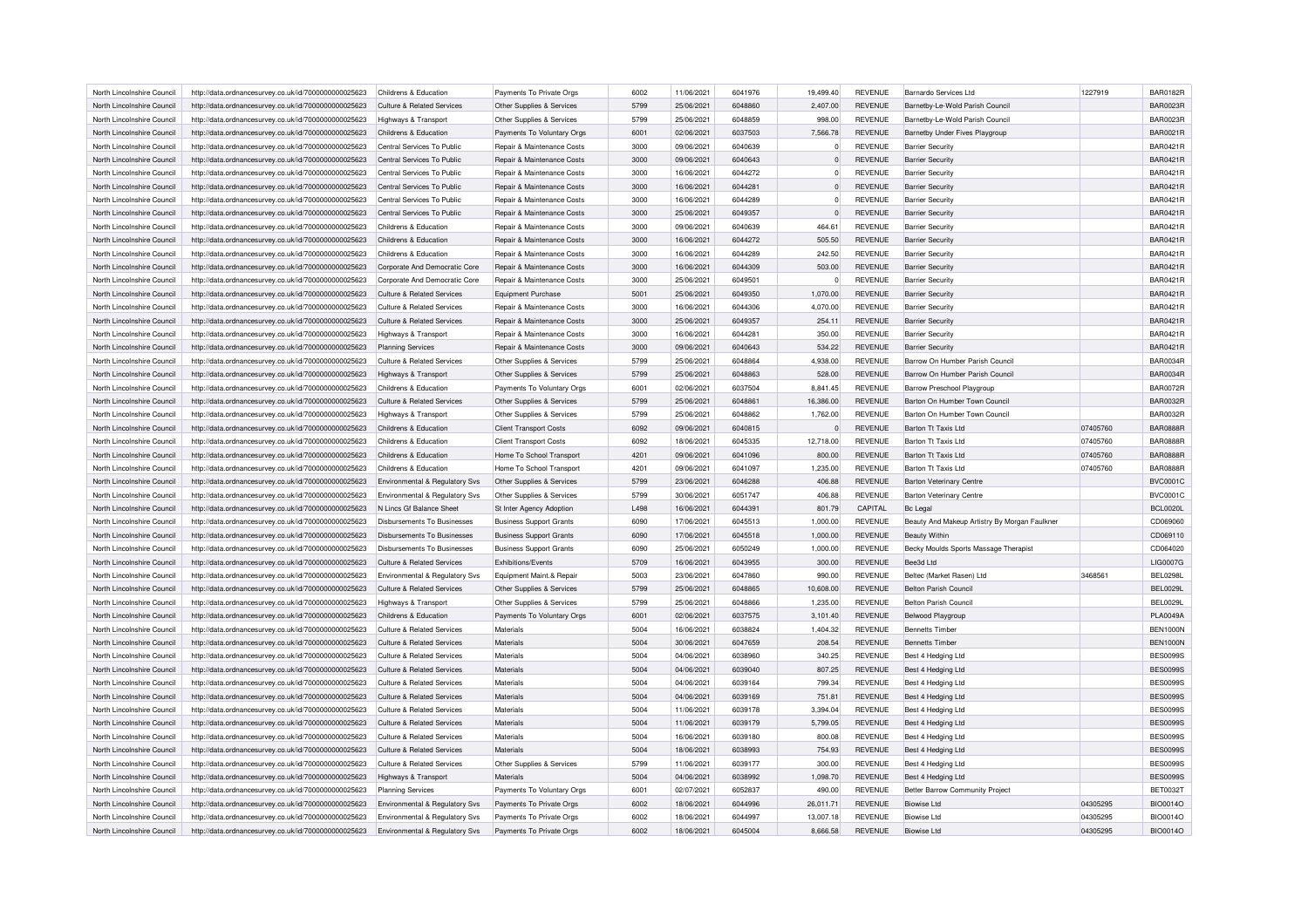| North Lincolnshire Council | http://data.ordnancesurvey.co.uk/id/7000000000025623 | Environmental & Regulatory Svs        | Payments To Private Orgs       | 6002 | 23/06/2021 | 6047832 | 38,402.21    | <b>REVENUE</b> | <b>Biowise Ltd</b>                   | 04305295 | <b>BIO0014O</b> |
|----------------------------|------------------------------------------------------|---------------------------------------|--------------------------------|------|------------|---------|--------------|----------------|--------------------------------------|----------|-----------------|
| North Lincolnshire Council | http://data.ordnancesurvey.co.uk/id/7000000000025623 | Childrens & Education                 | Payments To Private Orgs       | 6002 | 22/05/2021 | 6041023 | $-333.33$    | <b>REVENUE</b> | <b>Bishop Burton College</b>         |          | <b>BIS0030S</b> |
| North Lincolnshire Council | http://data.ordnancesurvey.co.uk/id/7000000000025623 | Public Health                         | Payments To Private Orgs       | 6002 | 25/06/2021 | 6049662 | 20,133.33    | <b>REVENUE</b> | Blue Door Support Service Cic        | 12409042 | <b>BLU0033U</b> |
| North Lincolnshire Council | http://data.ordnancesurvey.co.uk/id/7000000000025623 | Public Health                         | Payments To Private Orgs       | 6002 | 25/06/2021 | 6049665 | 20,133.33    | <b>REVENUE</b> | Blue Door Support Service Cic        | 12409042 | <b>BLU0033U</b> |
| North Lincolnshire Council | http://data.ordnancesurvey.co.uk/id/7000000000025623 | <b>Culture &amp; Related Services</b> | Equipment Hire/Rent            | 5002 | 02/06/2021 | 6037730 | 1,177.49     | <b>REVENUE</b> | Bnp Paribas Lease Group (Rentals)    |          | <b>BNP0002F</b> |
| North Lincolnshire Council | http://data.ordnancesurvey.co.uk/id/7000000000025623 | Disbursements To Businesses           | <b>Business Support Grants</b> | 6090 | 25/06/2021 | 6050248 | 1,000.00     | <b>REVENUE</b> | Bob-A-Job (Lincolnshire) Limited     |          | CD063820        |
| North Lincolnshire Council | http://data.ordnancesurvey.co.uk/id/7000000000025623 | Culture & Related Services            | Gas                            | 3101 | 18/06/2021 | 6044439 | 304.30       | <b>REVENUE</b> | Boc I td                             | 00337663 | <b>BOC0005C</b> |
| North Lincolnshire Council | http://data.ordnancesurvey.co.uk/id/7000000000025623 | Environmental & Regulatory Svs        | Equipment Maint.& Repair       | 5003 | 25/06/2021 | 6048052 | 2,875.00     | <b>REVENUE</b> | <b>Bold Communications Ltd</b>       |          | <b>BOL0037L</b> |
| North Lincolnshire Council | http://data.ordnancesurvey.co.uk/id/7000000000025623 | Culture & Related Services            | Books (Libraries+Schools Only) | 5005 | 25/06/2021 | 6044998 | 500.00       | <b>REVENUE</b> | Bolinda Uk Ltd                       | 05086231 | <b>BOL0130L</b> |
| North Lincolnshire Council | http://data.ordnancesurvey.co.uk/id/7000000000025623 | Culture & Related Services            | Books (Libraries+Schools Only) | 5005 | 25/06/2021 | 6044999 | 500.00       | <b>REVENUE</b> | Bolinda Uk Ltd                       | 05086231 | <b>BOL0130L</b> |
| North Lincolnshire Council | http://data.ordnancesurvey.co.uk/id/7000000000025623 | <b>Culture &amp; Related Services</b> | Other Supplies & Services      | 5799 | 25/06/2021 | 6048867 | 972.00       | <b>REVENUE</b> | <b>Bonby Parish Council</b>          |          | <b>BON0002N</b> |
| North Lincolnshire Council | http://data.ordnancesurvey.co.uk/id/7000000000025623 | Highways & Transport                  | Other Supplies & Services      | 5799 | 25/06/2021 | 6048868 | 339.00       | <b>REVENUE</b> | <b>Bonby Parish Council</b>          |          | <b>BON0002N</b> |
| North Lincolnshire Council | http://data.ordnancesurvey.co.uk/id/7000000000025623 | Childrens & Education                 | Payments To Voluntary Orgs     | 6001 | 02/06/2021 | 6037505 | 5,214.90     | <b>REVENUE</b> | Bonby Pre-School                     |          | <b>BON0005N</b> |
| North Lincolnshire Council | http://data.ordnancesurvey.co.uk/id/7000000000025623 | Disbursements To Businesses           | <b>Business Support Grants</b> | 6090 | 29/06/2021 | 6051504 | $-467.00$    | <b>REVENUE</b> | Bonby Village Hall                   |          | CD057280        |
|                            |                                                      |                                       |                                |      |            |         |              |                |                                      |          |                 |
| North Lincolnshire Council | http://data.ordnancesurvey.co.uk/id/7000000000025623 | Disbursements To Businesses           | <b>Business Support Grants</b> | 6090 | 29/06/2021 | 6051505 | $-467.00$    | <b>REVENUE</b> | Bonby Village Hall                   |          | CD057280        |
| North Lincolnshire Council | http://data.ordnancesurvey.co.uk/id/7000000000025623 | Disbursements To Businesses           | <b>Business Support Grants</b> | 6090 | 29/06/2021 | 6051913 | 467.00       | <b>REVENUE</b> | Bonby Village Hall                   |          | CD057280        |
| North Lincolnshire Council | http://data.ordnancesurvey.co.uk/id/7000000000025623 | <b>Disbursements To Businesses</b>    | <b>Business Support Grants</b> | 6090 | 29/06/2021 | 6051914 | 467.00       | <b>REVENUE</b> | <b>Bonby Village Hall</b>            |          | CD057280        |
| North Lincolnshire Council | http://data.ordnancesurvey.co.uk/id/7000000000025623 | Childrens & Education                 | Payments To Private Orgs       | 6002 | 02/06/2021 | 6037506 | 11,022.30    | <b>REVENUE</b> | <b>Bottesford Bunnies Ltd</b>        |          | <b>BOT0226T</b> |
| North Lincolnshire Council | http://data.ordnancesurvey.co.uk/id/7000000000025623 | Childrens & Education                 | Payments To Private Orgs       | 6002 | 02/07/2021 | 6053038 | 1,069.20     | <b>REVENUE</b> | <b>Bottesford Bunnies Ltd</b>        | 07315327 | <b>BOT0004T</b> |
| North Lincolnshire Council | http://data.ordnancesurvey.co.uk/id/7000000000025623 | <b>Culture &amp; Related Services</b> | Other Supplies & Services      | 5799 | 25/06/2021 | 6048869 | 25,944.00    | <b>REVENUE</b> | <b>Bottesford Town Council</b>       |          | BOT0001T        |
| North Lincolnshire Council | http://data.ordnancesurvey.co.uk/id/7000000000025623 | Disbursements To Businesses           | <b>Business Support Grants</b> | 6090 | 29/06/2021 | 6051358 | $-8,000.00$  | <b>REVENUE</b> | <b>Bottesford Town Council</b>       |          | CD050030        |
| North Lincolnshire Council | http://data.ordnancesurvey.co.uk/id/7000000000025623 | <b>Disbursements To Businesses</b>    | <b>Business Support Grants</b> | 6090 | 29/06/2021 | 6051767 | 8,000.00     | <b>REVENUE</b> | <b>Bottesford Town Council</b>       |          | CD050030        |
| North Lincolnshire Council | http://data.ordnancesurvey.co.uk/id/7000000000025623 | Corporate And Democratic Core         | Licenses, Subs & Memberships   | 5510 | 09/06/2021 | 6038243 | 299.60       | <b>REVENUE</b> | Boxphish                             |          | BOX0037>        |
| North Lincolnshire Council | http://data.ordnancesurvey.co.uk/id/7000000000025623 | Environmental & Regulatory Svs        | <b>Other Premises Costs</b>    | 3390 | 09/06/2021 | 6040612 | 1,267.75     | <b>REVENUE</b> | <b>Brendeck Ltd</b>                  | 01606185 | <b>BRE0027E</b> |
| North Lincolnshire Council | http://data.ordnancesurvey.co.uk/id/7000000000025623 | Environmental & Regulatory Svs        | Repair & Maintenance Costs     | 3000 | 09/06/2021 | 6040614 | 447.00       | <b>REVENUE</b> | <b>Brendeck Ltd</b>                  | 01606185 | <b>BRE0027E</b> |
| North Lincolnshire Council | http://data.ordnancesurvey.co.uk/id/7000000000025623 | Environmental & Regulatory Svs        | Repair & Maintenance Costs     | 3000 | 16/06/2021 | 6042728 | 2,916.33     | <b>REVENUE</b> | Brendeck I td                        | 01606185 | <b>BRE0027E</b> |
| North Lincolnshire Council | http://data.ordnancesurvey.co.uk/id/7000000000025623 | <b>Culture &amp; Related Services</b> | Books (Libraries+Schools Only) | 5005 | 18/06/2021 | 6045632 | 7,251.70     | <b>REVENUE</b> | <b>Bridgeall Libraries Limited</b>   | SC297736 | <b>BRI04711</b> |
| North Lincolnshire Council | http://data.ordnancesurvey.co.uk/id/7000000000025623 | Disbursements To Businesses           | <b>Business Support Grants</b> | 6090 | 29/06/2021 | 6051532 | $-467.00$    | <b>REVENUE</b> | <b>Brigg Bowling Club</b>            |          | CD060370        |
| North Lincolnshire Council | http://data.ordnancesurvey.co.uk/id/7000000000025623 | Disbursements To Businesses           | <b>Business Support Grants</b> | 6090 | 29/06/2021 | 6051533 | $-467.00$    | <b>REVENUE</b> | <b>Brigg Bowling Club</b>            |          | CD060370        |
| North Lincolnshire Council | http://data.ordnancesurvey.co.uk/id/7000000000025623 | Disbursements To Businesses           | <b>Business Support Grants</b> | 6090 | 29/06/2021 | 6051941 | 467.00       | <b>REVENUE</b> | <b>Brigg Bowling Club</b>            |          | CD060370        |
| North Lincolnshire Council | http://data.ordnancesurvey.co.uk/id/7000000000025623 | Disbursements To Businesses           | <b>Business Support Grants</b> | 6090 | 29/06/2021 | 6051942 | 467.00       | <b>REVENUE</b> | <b>Brigg Bowling Club</b>            |          | CD060370        |
| North Lincolnshire Council | http://data.ordnancesurvey.co.uk/id/7000000000025623 | <b>Culture &amp; Related Services</b> | Other Supplies & Services      | 5799 | 25/06/2021 | 6048871 | 24,963.00    | <b>REVENUE</b> | <b>Brigg Town Council</b>            |          | <b>BRI0036I</b> |
| North Lincolnshire Council | http://data.ordnancesurvey.co.uk/id/7000000000025623 | Highways & Transport                  | Other Supplies & Services      | 5799 | 25/06/2021 | 6048872 | 2,273.00     | <b>REVENUE</b> | <b>Brigg Town Council</b>            |          | <b>BRI00361</b> |
| North Lincolnshire Council |                                                      |                                       | Other Professional Fees        | 5829 | 18/06/2021 | 6045405 | 1,435.00     | <b>REVENUE</b> |                                      |          | <b>BRI0015I</b> |
|                            | http://data.ordnancesurvey.co.uk/id/7000000000025623 | Corporate And Democratic Core         |                                |      |            |         |              |                | <b>British Standards Institution</b> |          |                 |
| North Lincolnshire Council | http://data.ordnancesurvey.co.uk/id/7000000000025623 | Childrens & Education                 | Telephone Rent/Calls           | 5403 | 04/06/2021 | 6039072 | 623.54       | <b>REVENUE</b> | <b>British Telecom Plc</b>           | 1800000  | <b>BRI0020I</b> |
| North Lincolnshire Council | http://data.ordnancesurvey.co.uk/id/7000000000025623 | Culture, Env, Reg & Planning Cap      | Telecom                        | A070 | 01/07/2021 | 6053426 | 4.252.80     | CAPITAL        | <b>British Telecom Plc</b>           |          | <b>BRI02001</b> |
| North Lincolnshire Council | http://data.ordnancesurvey.co.uk/id/7000000000025623 | Disbursements To Businesses           | <b>Business Support Grants</b> | 6090 | 17/06/2021 | 6045646 | 2,667.00     | <b>REVENUE</b> | <b>Britmarsh Ltd</b>                 |          | CD069210        |
| North Lincolnshire Council | http://data.ordnancesurvey.co.uk/id/7000000000025623 | <b>Disbursements To Businesses</b>    | <b>Business Support Grants</b> | 6090 | 17/06/2021 | 6045647 | 2,096.00     | <b>REVENUE</b> | <b>Britmarsh Ltd</b>                 |          | CD069210        |
| North Lincolnshire Council | http://data.ordnancesurvey.co.uk/id/7000000000025623 | <b>Culture &amp; Related Services</b> | Other Supplies & Services      | 5799 | 25/06/2021 | 6048873 | 6,295.00     | <b>REVENUE</b> | <b>Broughton Town Council</b>        |          | BRO0451C        |
| North Lincolnshire Council | http://data.ordnancesurvey.co.uk/id/7000000000025623 | <b>Disbursements To Businesses</b>    | <b>Business Support Grants</b> | 6090 | 29/06/2021 | 6051357 | $-12,000.00$ | <b>REVENUE</b> | <b>Broughton Town Council</b>        |          | CD042080        |
| North Lincolnshire Council | http://data.ordnancesurvey.co.uk/id/7000000000025623 | <b>Disbursements To Businesses</b>    | <b>Business Support Grants</b> | 6090 | 29/06/2021 | 6051766 | 12,000.00    | <b>REVENUE</b> | <b>Broughton Town Council</b>        |          | CD042080        |
| North Lincolnshire Council | http://data.ordnancesurvey.co.uk/id/7000000000025623 | <b>Disbursements To Businesses</b>    | <b>Business Support Grants</b> | 6090 | 29/06/2021 | 6051553 | $-467.00$    | <b>REVENUE</b> | Broughton Village Hall               |          | CD060960        |
| North Lincolnshire Council | http://data.ordnancesurvey.co.uk/id/7000000000025623 | Disbursements To Businesses           | <b>Business Support Grants</b> | 6090 | 29/06/2021 | 6051556 | $-467.00$    | <b>REVENUE</b> | <b>Broughton Village Hall</b>        |          | CD060960        |
| North Lincolnshire Council | http://data.ordnancesurvey.co.uk/id/7000000000025623 | <b>Disbursements To Businesses</b>    | <b>Business Support Grants</b> | 6090 | 29/06/2021 | 6051962 | 467.00       | <b>REVENUE</b> | <b>Broughton Village Hall</b>        |          | CD060960        |
| North Lincolnshire Council | http://data.ordnancesurvey.co.uk/id/7000000000025623 | Disbursements To Businesses           | <b>Business Support Grants</b> | 6090 | 29/06/2021 | 6051965 | 467.00       | <b>REVENUE</b> | Broughton Village Hall               |          | CD060960        |
| North Lincolnshire Council | http://data.ordnancesurvey.co.uk/id/7000000000025623 | <b>Housing Services</b>               | Other Supplies & Services      | 5799 | 18/06/2021 | 6044499 | 350.00       | <b>REVENUE</b> | Bryan And Isobel Webster             |          | <b>WEB0170B</b> |
| North Lincolnshire Council | http://data.ordnancesurvey.co.uk/id/7000000000025623 | Culture, Env, Reg & Planning Cap      | Other Costs                    | A085 | 09/06/2021 | 6040833 | 415,016.78   | CAPITAL        | <b>Bt Plc</b>                        |          | <b>BTP0037P</b> |
| North Lincolnshire Council | http://data.ordnancesurvey.co.uk/id/7000000000025623 | Environmental & Regulatory Svs        | Telephone Rent/Calls           | 5403 | 30/06/2021 | 6049854 | 1,200.00     | <b>REVENUE</b> | <b>Bt Redcare-Remote Vision</b>      | 1800000  | BTR0004F        |
| North Lincolnshire Council | http://data.ordnancesurvey.co.uk/id/7000000000025623 | Environmental & Regulatory Svs        | Telephone Rent/Calls           | 5403 | 30/06/2021 | 6049858 | 5,070.36     | <b>REVENUE</b> | Bt Redcare-Remote Vision             | 1800000  | BTR0004F        |
| North Lincolnshire Council | http://data.ordnancesurvey.co.uk/id/7000000000025623 | Environmental & Regulatory Svs        | Telephone Rent/Calls           | 5403 | 30/06/2021 | 6049860 | $-5,492.79$  | <b>REVENUE</b> | Bt Redcare-Remote Vision             | 1800000  | <b>BTR0004R</b> |
| North Lincolnshire Council | http://data.ordnancesurvey.co.uk/id/7000000000025623 | Highways & Transport                  | Other Supplies & Services      | 5799 | 18/06/2021 | 6033323 | 322.88       | <b>REVENUE</b> | Builders' Merchant Company Ltd       | 5256255  | <b>HAR0019R</b> |
| North Lincolnshire Council | http://data.ordnancesurvey.co.uk/id/7000000000025623 | Culture & Related Services            | Other Supplies & Services      | 5799 | 25/06/2021 | 6048874 | 823.00       | <b>REVENUE</b> | Burringham Parish Council            |          | <b>BUR0003F</b> |
| North Lincolnshire Council | http://data.ordnancesurvey.co.uk/id/7000000000025623 | <b>Disbursements To Businesses</b>    | <b>Business Support Grants</b> | 6090 | 29/06/2021 | 6051643 | $-467.00$    | <b>REVENUE</b> | Burringham Village Hall              |          | CD067660        |
| North Lincolnshire Council | http://data.ordnancesurvey.co.uk/id/7000000000025623 | Disbursements To Businesses           | <b>Business Support Grants</b> | 6090 | 29/06/2021 | 6051644 | $-467.00$    | <b>REVENUE</b> | Burringham Village Hall              |          | CD067660        |
|                            |                                                      |                                       |                                | 6090 | 29/06/2021 | 6052052 | 467.00       |                |                                      |          | CD067660        |
| North Lincolnshire Council | http://data.ordnancesurvey.co.uk/id/7000000000025623 | <b>Disbursements To Businesses</b>    | <b>Business Support Grants</b> |      |            |         |              | <b>REVENUE</b> | Burringham Village Hall              |          |                 |
| North Lincolnshire Council | http://data.ordnancesurvey.co.uk/id/7000000000025623 | Disbursements To Businesses           | <b>Business Support Grants</b> | 6090 | 29/06/2021 | 6052053 | 467.00       | <b>REVENUE</b> | Burringham Village Hall              |          | CD067660        |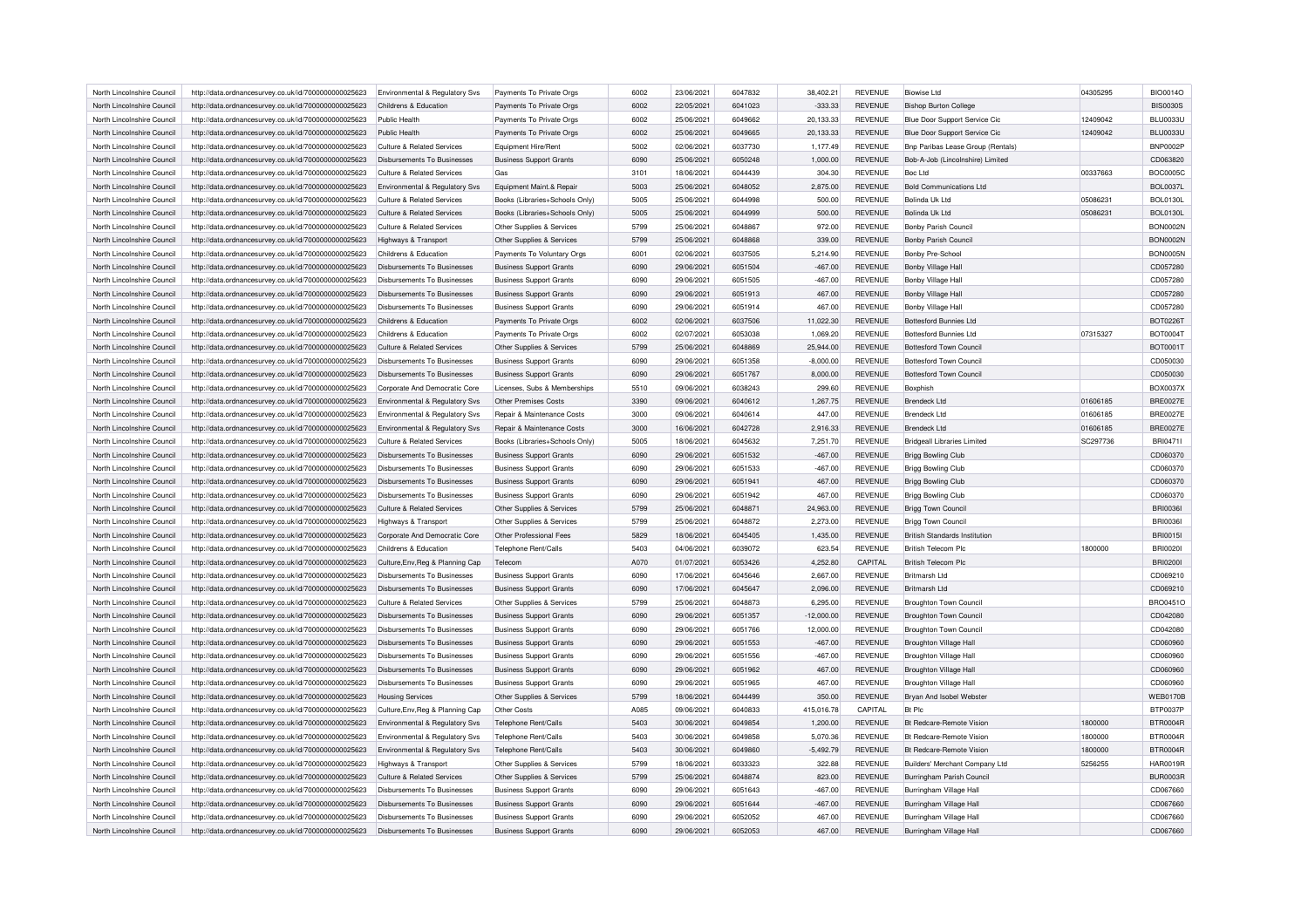| North Lincolnshire Council | http://data.ordnancesurvey.co.uk/id/7000000000025623 | Childrens & Education                 | Payments To Voluntary Orgs       | 6001 | 02/06/2021 | 6037509 | 7,703.91  | <b>REVENUE</b> | <b>Burton Play</b>                      |          | <b>BUR0352R</b> |
|----------------------------|------------------------------------------------------|---------------------------------------|----------------------------------|------|------------|---------|-----------|----------------|-----------------------------------------|----------|-----------------|
| North Lincolnshire Council | http://data.ordnancesurvey.co.uk/id/7000000000025623 | Culture & Related Services            | Other Supplies & Services        | 5799 | 25/06/2021 | 6048876 | 9,812.00  | <b>REVENUE</b> | Burton Upon Stather Parish Council      |          | <b>BUR0011R</b> |
| North Lincolnshire Council | http://data.ordnancesurvey.co.uk/id/7000000000025623 | Childrens & Education                 | Payments To Private Orgs         | 6002 | 02/06/2021 | 6037510 | 14,396.13 | <b>REVENUE</b> | <b>Busi Bodies Day Nursery</b>          |          | <b>BUS0015S</b> |
| North Lincolnshire Council | http://data.ordnancesurvey.co.uk/id/7000000000025623 | Childrens & Education                 | Payments To Private Orgs         | 6002 | 02/06/2021 | 6037511 | 459.90    | <b>REVENUE</b> | <b>Busy Bea Childminding</b>            |          | <b>BUS0165S</b> |
|                            |                                                      |                                       |                                  | 6090 | 17/06/2021 | 6045649 |           | <b>REVENUE</b> |                                         |          | CD069230        |
| North Lincolnshire Council | http://data.ordnancesurvey.co.uk/id/7000000000025623 | <b>Disbursements To Businesses</b>    | <b>Business Support Grants</b>   |      |            |         | 2,096.00  |                | <b>Busy Lizzies</b>                     |          |                 |
| North Lincolnshire Council | http://data.ordnancesurvey.co.uk/id/7000000000025623 | Disbursements To Businesses           | <b>Business Support Grants</b>   | 6090 | 17/06/2021 | 6045650 | 2,667.00  | <b>REVENUE</b> | <b>Busy Lizzies</b>                     |          | CD069230        |
| North Lincolnshire Council | http://data.ordnancesurvey.co.uk/id/7000000000025623 | Disbursements To Businesses           | <b>Business Support Grants</b>   | 6090 | 29/06/2021 | 6051557 | $-375.00$ | <b>REVENUE</b> | <b>Buzz Group Limited</b>               |          | CD060970        |
| North Lincolnshire Council | http://data.ordnancesurvey.co.uk/id/7000000000025623 | Disbursements To Businesses           | <b>Business Support Grants</b>   | 6090 | 29/06/2021 | 6051966 | 375.00    | <b>REVENUE</b> | <b>Buzz Group Limited</b>               |          | CD060970        |
| North Lincolnshire Council | http://data.ordnancesurvey.co.uk/id/7000000000025623 | Corporate And Democratic Core         | Other Professional Fees          | 5829 | 23/06/2021 | 6045965 | 2.333.50  | <b>REVENUE</b> | Cabinet Office                          |          | CAB0058B        |
| North Lincolnshire Council | http://data.ordnancesurvey.co.uk/id/7000000000025623 | Corporate And Democratic Core         | Other Professional Fees          | 5829 | 30/06/2021 | 6051309 | 3,900.00  | <b>REVENUE</b> | Cabinet Office                          |          | CAB0058B        |
| North Lincolnshire Council | http://data.ordnancesurvey.co.uk/id/7000000000025623 | Highways & Transport                  | Other Supplies & Services        | 5799 | 25/06/2021 | 6038815 | 557.75    | <b>REVENUE</b> | Cadent Gas Ltd                          |          | CAD0136D        |
| North Lincolnshire Council | http://data.ordnancesurvey.co.uk/id/7000000000025623 | Culture & Related Services            | Gas                              | 3101 | 30/06/2021 | 6051088 | 806.26    | <b>REVENUE</b> | Calor Gas Ltd                           | 303703   | <b>CAL0063L</b> |
| North Lincolnshire Council | http://data.ordnancesurvey.co.uk/id/7000000000025623 | <b>Adult Social Care</b>              | Payments To Health Providers     | 6019 | 16/06/2021 | 6042712 | 645.74    | <b>REVENUE</b> | Cambridge Avenue Medical Centre         |          | CAM0007M        |
| North Lincolnshire Council | http://data.ordnancesurvey.co.uk/id/7000000000025623 | Childrens & Education                 | Payments To Private Orgs         | 6002 | 25/06/2021 | 6049786 | 2,532.00  | <b>REVENUE</b> | Cambridge Park Academy                  |          | CAM0127M        |
| North Lincolnshire Council | http://data.ordnancesurvey.co.uk/id/7000000000025623 | Corporate And Democratic Core         | <b>Recruitment Costs And Dbs</b> | 2004 | 18/06/2021 | 6045819 | 408.50    | <b>REVENUE</b> | Cantium Business Solutions Ltd          | 11242115 | <b>CAN0085N</b> |
| North Lincolnshire Council | http://data.ordnancesurvey.co.uk/id/7000000000025623 | Corporate And Democratic Core         | <b>Recruitment Costs And Dbs</b> | 2004 | 18/06/2021 | 6045821 | 361.00    | <b>REVENUE</b> | Cantium Business Solutions Ltd          | 11242115 | <b>CAN0085N</b> |
| North Lincolnshire Council | http://data.ordnancesurvey.co.uk/id/7000000000025623 | Corporate And Democratic Core         | Gen Office Exp (Incl Postage)    | 5603 | 18/06/2021 | 6045377 | 2,041.98  | <b>REVENUE</b> | Capita Business Services Ltd            | 2299747  | CAP0021P        |
| North Lincolnshire Council | http://data.ordnancesurvey.co.uk/id/7000000000025623 | Corporate And Democratic Core         | Gen Office Exp (Incl Postage)    | 5603 | 18/06/2021 | 6045378 | 1,642.79  | <b>REVENUE</b> | Capita Business Services Ltd            | 2299747  | CAP0021P        |
| North Lincolnshire Council | http://data.ordnancesurvey.co.uk/id/7000000000025623 | Corporate And Democratic Core         | Gen Office Exp (Incl Postage)    | 5603 | 18/06/2021 | 6045379 | 39,114.08 | <b>REVENUE</b> | Capita Business Services Ltd            | 2299747  | CAP0021P        |
| North Lincolnshire Council | http://data.ordnancesurvey.co.uk/id/7000000000025623 | <b>Housing Services</b>               | Payments To Private Orgs         | 6002 | 23/06/2021 | 6047819 | 6,361.36  | <b>REVENUE</b> | Care Housing Associatiion Ltd           |          | CAR0291R        |
| North Lincolnshire Council |                                                      |                                       |                                  | A085 | 11/06/2021 | 6041472 |           | CAPITAL        |                                         |          | AID0004D        |
|                            | http://data.ordnancesurvey.co.uk/id/7000000000025623 | Adult Social Care Capital             | Other Costs                      |      |            |         | 2,560.00  |                | Care & Independence Ltd                 | 04214056 |                 |
| North Lincolnshire Council | http://data.ordnancesurvey.co.uk/id/7000000000025623 | <b>Adult Social Care</b>              | Payments To Private Orgs         | 6002 | 04/06/2021 | 6038640 | 1,877.40  | <b>REVENUE</b> | Care Plus Care Ltd                      |          | CAR0337R        |
| North Lincolnshire Council | http://data.ordnancesurvey.co.uk/id/7000000000025623 | <b>Adult Social Care</b>              | Payments To Private Orgs         | 6002 | 02/07/2021 | 6053443 | 1,877.40  | <b>REVENUE</b> | Care Plus Care I td                     |          | CAR0337R        |
| North Lincolnshire Council | http://data.ordnancesurvey.co.uk/id/7000000000025623 | Adult Social Care                     | Payments To Private Orgs         | 6002 | 04/06/2021 | 6038641 | 6,173.04  | <b>REVENUE</b> | Care Plus Care (Uk) Ltd (Isle)          |          | CAR0542R        |
| North Lincolnshire Council | http://data.ordnancesurvey.co.uk/id/7000000000025623 | <b>Adult Social Care</b>              | Payments To Private Orgs         | 6002 | 02/07/2021 | 6053444 | 300.00    | <b>REVENUE</b> | Care Plus Care (Uk) Ltd (Isle)          |          | CAR0542R        |
| North Lincolnshire Council | http://data.ordnancesurvey.co.uk/id/7000000000025623 | Adult Social Care                     | Payments To Private Orgs         | 6002 | 02/06/2021 | 6038655 | 532.00    | <b>REVENUE</b> | Carers' Support Centre                  |          | <b>ISF0003F</b> |
| North Lincolnshire Council | http://data.ordnancesurvey.co.uk/id/7000000000025623 | Adult Social Care                     | Payments To Private Orgs         | 6002 | 04/06/2021 | 6038639 | 570.00    | <b>REVENUE</b> | Carers' Support Centre                  |          | CAR0131R        |
| North Lincolnshire Council | http://data.ordnancesurvey.co.uk/id/7000000000025623 | Adult Social Care                     | Payments To Private Orgs         | 6002 | 30/06/2021 | 6053461 | 532.00    | <b>REVENUE</b> | Carers' Support Centre                  |          | <b>ISF0003F</b> |
| North Lincolnshire Council | http://data.ordnancesurvey.co.uk/id/7000000000025623 | Adult Social Care                     | Payments To Private Orgs         | 6002 | 02/07/2021 | 6053442 | 570.00    | <b>REVENUE</b> | Carers' Support Centre                  |          | CAR0131R        |
| North Lincolnshire Council | http://data.ordnancesurvey.co.uk/id/7000000000025623 | Childrens & Education                 | Payments To Private Orgs         | 6002 | 02/06/2021 | 6037573 | 308.70    | <b>REVENUE</b> | Carlie Peake                            |          | <b>PEA0152A</b> |
| North Lincolnshire Council | http://data.ordnancesurvey.co.uk/id/7000000000025623 | Childrens & Education                 | <b>Legal Fees</b>                | 5823 | 18/06/2021 | 6045595 | 585.00    | <b>REVENUE</b> | Carter Brown The Expert Service Limited |          | CAR0564R        |
| North Lincolnshire Council | http://data.ordnancesurvey.co.uk/id/7000000000025623 | Childrens & Education                 | Payments To Private Orgs         | 6002 | 02/06/2021 | 6037514 | 8,507.10  | <b>REVENUE</b> | Castledyke Ltd                          |          | CAS0095S        |
| North Lincolnshire Council | http://data.ordnancesurvey.co.uk/id/7000000000025623 | Adult Social Care                     | Water (Meter/Rate) & Sewerage    | 3221 | 16/06/2021 | 6043518 | 358.17    | <b>REVENUE</b> | Castle Water Ltd                        | SC475583 | CAS0200S        |
| North Lincolnshire Council | http://data.ordnancesurvey.co.uk/id/7000000000025623 | Adult Social Care                     | Water (Meter/Rate) & Sewerage    | 3221 | 16/06/2021 | 6043600 | $-792.32$ | <b>REVENUE</b> | Castle Water I td                       | SC475583 | CAS0200S        |
| North Lincolnshire Council | http://data.ordnancesurvey.co.uk/id/7000000000025623 | <b>Adult Social Care</b>              | Water (Meter/Rate) & Sewerage    | 3221 | 16/06/2021 | 6043814 | 1,029.19  | <b>REVENUE</b> | Castle Water Ltd                        | SC475583 | CAS0200S        |
| North Lincolnshire Council | http://data.ordnancesurvey.co.uk/id/7000000000025623 | Adult Social Care                     | Water (Meter/Rate) & Sewerage    | 3221 | 23/06/2021 | 6047709 | 259.18    | <b>REVENUE</b> | Castle Water Ltd                        | SC475583 | CAS0200S        |
|                            |                                                      |                                       |                                  | 3221 |            | 6043495 |           |                |                                         |          |                 |
| North Lincolnshire Council | http://data.ordnancesurvey.co.uk/id/7000000000025623 | Childrens & Education                 | Water (Meter/Rate) & Sewerage    |      | 16/06/2021 |         | 498.51    | <b>REVENUE</b> | Castle Water Ltd                        | SC475583 | CAS0200S        |
| North Lincolnshire Council | http://data.ordnancesurvey.co.uk/id/7000000000025623 | Childrens & Education                 | Water (Meter/Rate) & Sewerage    | 3221 | 16/06/2021 | 6043595 | 95.99     | <b>REVENUE</b> | Castle Water Ltd                        | SC475583 | CAS0200S        |
| North Lincolnshire Council | http://data.ordnancesurvey.co.uk/id/7000000000025623 | Childrens & Education                 | Water (Meter/Rate) & Sewerage    | 3221 | 16/06/2021 | 6043608 | 914.70    | <b>REVENUE</b> | Castle Water Ltd                        | SC475583 | CAS0200S        |
| North Lincolnshire Council | http://data.ordnancesurvey.co.uk/id/7000000000025623 | Childrens & Education                 | Water (Meter/Rate) & Sewerage    | 3221 | 16/06/2021 | 6043631 | 301.36    | <b>REVENUE</b> | Castle Water Ltd                        | SC475583 | CAS0200S        |
| North Lincolnshire Council | http://data.ordnancesurvey.co.uk/id/7000000000025623 | Childrens & Education                 | Water (Meter/Rate) & Sewerage    | 3221 | 16/06/2021 | 6043665 | 2,073.43  | <b>REVENUE</b> | Castle Water Ltd                        | SC475583 | CAS0200S        |
| North Lincolnshire Council | http://data.ordnancesurvey.co.uk/id/7000000000025623 | Childrens & Education                 | Water (Meter/Rate) & Sewerage    | 3221 | 16/06/2021 | 6043809 | 508.27    | <b>REVENUE</b> | Castle Water Ltd                        | SC475583 | CAS0200S        |
| North Lincolnshire Council | http://data.ordnancesurvey.co.uk/id/7000000000025623 | Childrens & Education                 | Water (Meter/Rate) & Sewerage    | 3221 | 23/06/2021 | 6047670 | 328.40    | <b>REVENUE</b> | Castle Water I td                       | SC475583 | CAS0200S        |
| North Lincolnshire Council | http://data.ordnancesurvey.co.uk/id/7000000000025623 | Corporate And Democratic Core         | Water (Meter/Rate) & Sewerage    | 3221 | 16/06/2021 | 6043632 | 1,022.37  | <b>REVENUE</b> | Castle Water Ltd                        | SC475583 | CAS0200S        |
| North Lincolnshire Council | http://data.ordnancesurvey.co.uk/id/7000000000025623 | Corporate And Democratic Core         | Water (Meter/Rate) & Sewerage    | 3221 | 16/06/2021 | 6043821 | 903.21    | <b>REVENUE</b> | Castle Water Ltd                        | SC475583 | CAS0200S        |
| North Lincolnshire Council | http://data.ordnancesurvey.co.uk/id/7000000000025623 | Corporate And Democratic Core         | Water (Meter/Rate) & Sewerage    | 3221 | 16/06/2021 | 6043824 | 422.47    | <b>REVENUE</b> | Castle Water Ltd                        | SC475583 | CAS0200S        |
| North Lincolnshire Council | http://data.ordnancesurvey.co.uk/id/7000000000025623 | <b>Culture &amp; Related Services</b> | Water (Meter/Rate) & Sewerage    | 3221 | 04/06/2021 | 6038929 | 434.62    | <b>REVENUE</b> | Castle Water Ltd                        | SC475583 | CAS0200S        |
| North Lincolnshire Council | http://data.ordnancesurvey.co.uk/id/7000000000025623 | Culture & Related Services            | Water (Meter/Rate) & Sewerage    | 3221 | 04/06/2021 | 6038931 | 772.50    | <b>REVENUE</b> | Castle Water Ltd                        | SC475583 | CAS0200S        |
| North Lincolnshire Council | http://data.ordnancesurvey.co.uk/id/7000000000025623 | <b>Culture &amp; Related Services</b> | Water (Meter/Rate) & Sewerage    | 3221 | 04/06/2021 | 6038932 | 1,793.95  | <b>REVENUE</b> | Castle Water Ltd                        | SC475583 | CAS0200S        |
| North Lincolnshire Council | http://data.ordnancesurvey.co.uk/id/7000000000025623 | Culture & Related Services            | Water (Meter/Rate) & Sewerage    | 3221 | 04/06/2021 | 6038934 | 342.79    | <b>REVENUE</b> | Castle Water Ltd                        | SC475583 | CAS0200S        |
| North Lincolnshire Council | http://data.ordnancesurvey.co.uk/id/7000000000025623 | Culture & Related Services            | Water (Meter/Rate) & Sewerage    | 3221 | 04/06/2021 | 6038936 | 284.09    | <b>REVENUE</b> | Castle Water Ltd                        | SC475583 | CAS0200S        |
|                            |                                                      |                                       |                                  |      |            |         |           |                |                                         |          |                 |
| North Lincolnshire Council | http://data.ordnancesurvey.co.uk/id/7000000000025623 | Culture & Related Services            | Water (Meter/Rate) & Sewerage    | 3221 | 16/06/2021 | 6043522 | 1,700.76  | <b>REVENUE</b> | Castle Water Ltd                        | SC475583 | CAS0200S        |
| North Lincolnshire Council | http://data.ordnancesurvey.co.uk/id/7000000000025623 | <b>Culture &amp; Related Services</b> | Water (Meter/Rate) & Sewerage    | 3221 | 16/06/2021 | 6043587 | 502.38    | <b>REVENUE</b> | Castle Water Ltd                        | SC475583 | CAS0200S        |
| North Lincolnshire Council | http://data.ordnancesurvey.co.uk/id/7000000000025623 | Culture & Related Services            | Water (Meter/Rate) & Sewerage    | 3221 | 16/06/2021 | 6043588 | 1.864.64  | <b>REVENUE</b> | Castle Water Ltd                        | SC475583 | CAS0200S        |
| North Lincolnshire Council | http://data.ordnancesurvey.co.uk/id/7000000000025623 | Culture & Related Services            | Water (Meter/Rate) & Sewerage    | 3221 | 16/06/2021 | 6043635 | $-280.97$ | <b>REVENUE</b> | Castle Water I td                       | SC475583 | CAS0200S        |
| North Lincolnshire Council | http://data.ordnancesurvey.co.uk/id/7000000000025623 | Culture & Related Services            | Water (Meter/Rate) & Sewerage    | 3221 | 16/06/2021 | 6043819 | 1,104.45  | <b>REVENUE</b> | Castle Water Ltd                        | SC475583 | CAS0200S        |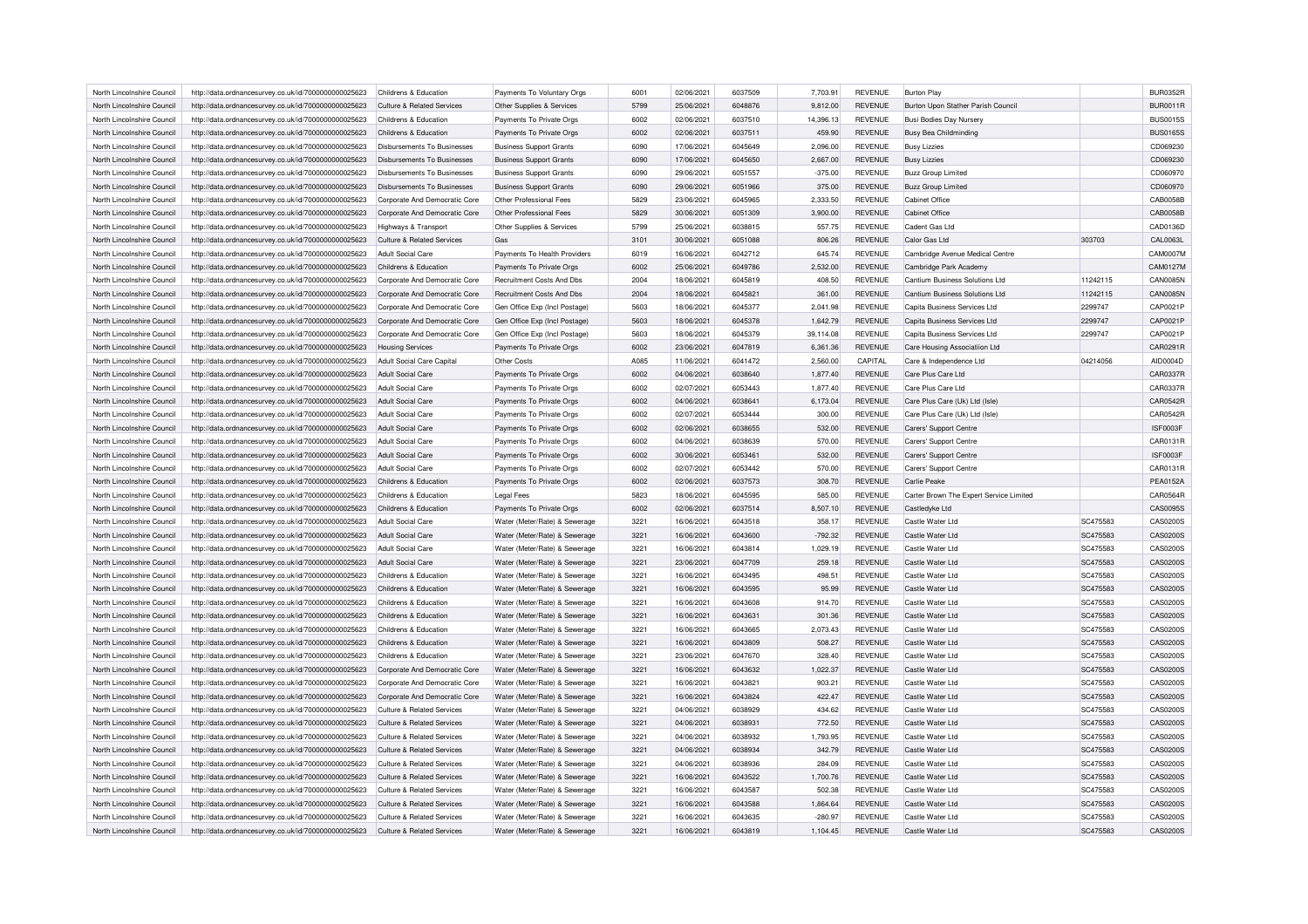| North Lincolnshire Council | http://data.ordnancesurvey.co.uk/id/7000000000025623 | Culture & Related Services            | Water (Meter/Rate) & Sewerage            | 3221         | 23/06/2021 | 6047680            | 236.01           | <b>REVENUE</b>                   | Castle Water Ltd                     | SC475583 | CAS0200S        |
|----------------------------|------------------------------------------------------|---------------------------------------|------------------------------------------|--------------|------------|--------------------|------------------|----------------------------------|--------------------------------------|----------|-----------------|
| North Lincolnshire Council | http://data.ordnancesurvey.co.uk/id/7000000000025623 | <b>Culture &amp; Related Services</b> | Water (Meter/Rate) & Sewerage            | 3221         | 23/06/2021 | 6047697            | 259.35           | <b>REVENUE</b>                   | Castle Water Ltd                     | SC475583 | CAS0200S        |
| North Lincolnshire Council | http://data.ordnancesurvey.co.uk/id/7000000000025623 | Culture & Related Services            | Water (Meter/Rate) & Sewerage            | 3221         | 23/06/2021 | 6047700            | 370.83           | <b>REVENUE</b>                   | Castle Water Ltd                     | SC475583 | CAS0200S        |
| North Lincolnshire Council | http://data.ordnancesurvey.co.uk/id/7000000000025623 | <b>Culture &amp; Related Services</b> | Water (Meter/Rate) & Sewerage            | 3221         | 23/06/2021 | 6047701            | 219.47           | <b>REVENUE</b>                   | Castle Water Ltd                     | SC475583 | CAS0200S        |
| North Lincolnshire Council | http://data.ordnancesurvey.co.uk/id/7000000000025623 | <b>Culture &amp; Related Services</b> | Water (Meter/Rate) & Sewerage            | 3221         | 23/06/2021 | 6047708            | 237.93           | <b>REVENUE</b>                   | Castle Water Ltd                     | SC475583 | CAS0200S        |
| North Lincolnshire Council | http://data.ordnancesurvey.co.uk/id/7000000000025623 | <b>Culture &amp; Related Services</b> | Water (Meter/Rate) & Sewerage            | 3221         | 23/06/2021 | 6047710            | 271.91           | <b>REVENUE</b>                   | Castle Water Ltd                     | SC475583 | CAS0200S        |
|                            |                                                      |                                       |                                          | 3221         |            |                    |                  | <b>REVENUE</b>                   |                                      |          | CAS0200S        |
| North Lincolnshire Council | http://data.ordnancesurvey.co.uk/id/7000000000025623 | Culture & Related Services            | Water (Meter/Rate) & Sewerage            | 3221         | 07/07/2021 | 6050348<br>6050349 | 222.30           |                                  | Castle Water Ltd<br>Castle Water Ltd | SC475583 |                 |
| North Lincolnshire Council | http://data.ordnancesurvey.co.uk/id/7000000000025623 | <b>Culture &amp; Related Services</b> | Water (Meter/Rate) & Sewerage            |              | 07/07/2021 |                    | 1,853.72         | <b>REVENUE</b>                   |                                      | SC475583 | CAS0200S        |
| North Lincolnshire Council | http://data.ordnancesurvey.co.uk/id/7000000000025623 | Culture & Related Services            | Water (Meter/Rate) & Sewerage            | 3221         | 07/07/2021 | 6050350            | 415.76           | <b>REVENUE</b>                   | Castle Water Ltd                     | SC475583 | CAS0200S        |
| North Lincolnshire Council | http://data.ordnancesurvey.co.uk/id/7000000000025623 | Culture & Related Services            | Water (Meter/Rate) & Sewerage            | 3221         | 07/07/2021 | 6050351            | 475.39           | <b>REVENUE</b>                   | Castle Water Ltd                     | SC475583 | CAS0200S        |
| North Lincolnshire Council | http://data.ordnancesurvey.co.uk/id/7000000000025623 | Culture & Related Services            | Water (Meter/Rate) & Sewerage            | 3221         | 07/07/2021 | 6050352            | 798.41           | <b>REVENUE</b>                   | Castle Water Ltd                     | SC475583 | CAS0200S        |
| North Lincolnshire Council | http://data.ordnancesurvey.co.uk/id/7000000000025623 | Culture & Related Services            | Water (Meter/Rate) & Sewerage            | 3221         | 07/07/2021 | 6050353            | $-342.79$        | <b>REVENUE</b>                   | Castle Water Ltd                     | SC475583 | CAS0200S        |
| North Lincolnshire Council | http://data.ordnancesurvey.co.uk/id/7000000000025623 | <b>Culture &amp; Related Services</b> | Water (Meter/Rate) & Sewerage            | 3221         | 07/07/2021 | 6050354            | 474.15           | <b>REVENUE</b>                   | Castle Water Ltd                     | SC475583 | CAS0200S        |
| North Lincolnshire Council | http://data.ordnancesurvey.co.uk/id/7000000000025623 | Culture & Related Services            | Water (Meter/Rate) & Sewerage            | 3221         | 07/07/2021 | 6050355            | 474.33           | <b>REVENUE</b>                   | Castle Water Ltd                     | SC475583 | CAS0200S        |
| North Lincolnshire Council | http://data.ordnancesurvey.co.uk/id/7000000000025623 | Environmental & Regulatory Svs        | Water (Meter/Rate) & Sewerage            | 3221         | 16/06/2021 | 6043548            | 472.75           | <b>REVENUE</b>                   | Castle Water Ltd                     | SC475583 | CAS0200S        |
| North Lincolnshire Council | http://data.ordnancesurvey.co.uk/id/7000000000025623 | Environmental & Regulatory Svs        | Water (Meter/Rate) & Sewerage            | 3221         | 16/06/2021 | 6043610            | 1,213.33         | <b>REVENUE</b>                   | Castle Water Ltd                     | SC475583 | CAS0200S        |
| North Lincolnshire Council | http://data.ordnancesurvey.co.uk/id/7000000000025623 | Environmental & Regulatory Svs        | Water (Meter/Rate) & Sewerage            | 3221         | 16/06/2021 | 6043627            | 1,807.36         | <b>REVENUE</b>                   | Castle Water Ltd                     | SC475583 | CAS0200S        |
| North Lincolnshire Council | http://data.ordnancesurvey.co.uk/id/7000000000025623 | Environmental & Regulatory Svs        | Water (Meter/Rate) & Sewerage            | 3221         | 16/06/2021 | 6043735            | 361.60           | <b>REVENUE</b>                   | Castle Water Ltd                     | SC475583 | CAS0200S        |
| North Lincolnshire Council | http://data.ordnancesurvey.co.uk/id/7000000000025623 | Environmental & Regulatory Svs        | Water (Meter/Rate) & Sewerage            | 3221         | 16/06/2021 | 6043738            | 502.06           | <b>REVENUE</b>                   | Castle Water Ltd                     | SC475583 | CAS0200S        |
| North Lincolnshire Council | http://data.ordnancesurvey.co.uk/id/7000000000025623 | Environmental & Regulatory Svs        | Water (Meter/Rate) & Sewerage            | 3221         | 16/06/2021 | 6043744            | 1,433.01         | <b>REVENUE</b>                   | Castle Water Ltd                     | SC475583 | CAS0200S        |
| North Lincolnshire Council | http://data.ordnancesurvey.co.uk/id/7000000000025623 | Environmental & Regulatory Svs        | Water (Meter/Rate) & Sewerage            | 3221         | 23/06/2021 | 6047674            | 472.32           | <b>REVENUE</b>                   | Castle Water Ltd                     | SC475583 | CAS0200S        |
| North Lincolnshire Council | http://data.ordnancesurvey.co.uk/id/7000000000025623 | Environmental & Regulatory Svs        | Water (Meter/Rate) & Sewerage            | 3221         | 23/06/2021 | 6047679            | 260.64           | <b>REVENUE</b>                   | Castle Water Ltd                     | SC475583 | CAS0200S        |
| North Lincolnshire Council | http://data.ordnancesurvey.co.uk/id/7000000000025623 | Highways & Transport                  | Water (Meter/Rate) & Sewerage            | 3221         | 16/06/2021 | 6043609            | 311.15           | <b>REVENUE</b>                   | Castle Water I td                    | SC475583 | CAS0200S        |
| North Lincolnshire Council | http://data.ordnancesurvey.co.uk/id/7000000000025623 | Highways & Transport                  | Water (Meter/Rate) & Sewerage            | 3221         | 16/06/2021 | 6043616            | 311.15           | <b>REVENUE</b>                   | Castle Water Ltd                     | SC475583 | CAS0200S        |
|                            |                                                      |                                       |                                          |              | 16/06/2021 | 6043629            |                  |                                  |                                      | SC475583 | CAS0200S        |
| North Lincolnshire Council | http://data.ordnancesurvey.co.uk/id/7000000000025623 | Highways & Transport                  | Water (Meter/Rate) & Sewerage            | 3221<br>3221 | 16/06/2021 | 6043645            | 311.15<br>703.96 | <b>REVENUE</b><br><b>REVENUE</b> | Castle Water Ltd<br>Castle Water Ltd | SC475583 | CAS0200S        |
| North Lincolnshire Council | http://data.ordnancesurvey.co.uk/id/7000000000025623 | Highways & Transport                  | Water (Meter/Rate) & Sewerage            |              |            |                    |                  |                                  |                                      |          |                 |
| North Lincolnshire Council | http://data.ordnancesurvey.co.uk/id/7000000000025623 | Highways & Transport                  | Water (Meter/Rate) & Sewerage            | 3221         | 16/06/2021 | 6043795            | 3,212.33         | <b>REVENUE</b>                   | Castle Water Ltd                     | SC475583 | CAS0200S        |
| North Lincolnshire Council | http://data.ordnancesurvey.co.uk/id/7000000000025623 | Highways & Transport                  | Water (Meter/Rate) & Sewerage            | 3221         | 16/06/2021 | 6043800            | 2,230.33         | <b>REVENUE</b>                   | Castle Water Ltd                     | SC475583 | CAS0200S        |
| North Lincolnshire Council | http://data.ordnancesurvey.co.uk/id/7000000000025623 | <b>Highways &amp; Transport</b>       | Water (Meter/Rate) & Sewerage            | 3221         | 16/06/2021 | 6043802            | 1,625.88         | <b>REVENUE</b>                   | Castle Water Ltd                     | SC475583 | CAS0200S        |
| North Lincolnshire Council | http://data.ordnancesurvey.co.uk/id/7000000000025623 | Highways & Transport                  | Water (Meter/Rate) & Sewerage            | 3221         | 16/06/2021 | 6043804            | 458.18           | <b>REVENUE</b>                   | Castle Water Ltd                     | SC475583 | CAS0200S        |
| North Lincolnshire Council | http://data.ordnancesurvey.co.uk/id/7000000000025623 | Highways & Transport                  | Water (Meter/Rate) & Sewerage            | 3221         | 16/06/2021 | 6043805            | 1,367.09         | <b>REVENUE</b>                   | Castle Water Ltd                     | SC475583 | CAS0200S        |
| North Lincolnshire Council | http://data.ordnancesurvey.co.uk/id/7000000000025623 | Non Distributed Costs                 | Water (Meter/Rate) & Sewerage            | 3221         | 16/06/2021 | 6043537            | 311.15           | <b>REVENUE</b>                   | Castle Water Ltd                     | SC475583 | CAS0200S        |
| North Lincolnshire Council | http://data.ordnancesurvey.co.uk/id/7000000000025623 | Non Distributed Costs                 | Water (Meter/Rate) & Sewerage            | 3221         | 16/06/2021 | 6043539            | 957.80           | <b>REVENUE</b>                   | Castle Water Ltd                     | SC475583 | CAS0200S        |
| North Lincolnshire Council | http://data.ordnancesurvey.co.uk/id/7000000000025623 | Non Distributed Costs                 | Water (Meter/Rate) & Sewerage            | 3221         | 16/06/2021 | 6043541            | 258.72           | <b>REVENUE</b>                   | Castle Water Ltd                     | SC475583 | CAS0200S        |
| North Lincolnshire Council | http://data.ordnancesurvey.co.uk/id/7000000000025623 | Non Distributed Costs                 | Water (Meter/Rate) & Sewerage            | 3221         | 16/06/2021 | 6043807            | 353.83           | <b>REVENUE</b>                   | Castle Water Ltd                     | SC475583 | CAS0200S        |
| North Lincolnshire Council | http://data.ordnancesurvey.co.uk/id/7000000000025623 | Non Distributed Costs                 | Water (Meter/Rate) & Sewerage            | 3221         | 16/06/2021 | 6043810            | 369.92           | <b>REVENUE</b>                   | Castle Water Ltd                     | SC475583 | CAS0200S        |
| North Lincolnshire Council | http://data.ordnancesurvey.co.uk/id/7000000000025623 | Disbursements To Businesses           | <b>Business Support Grants</b>           | 6090         | 25/06/2021 | 6050263            | 1,000.00         | <b>REVENUE</b>                   | Cater Me Tasty                       |          | CD069360        |
| North Lincolnshire Council | http://data.ordnancesurvey.co.uk/id/7000000000025623 | Fin&Inv I&F                           | <b>Cleaning Services &amp; Contracts</b> | 3311         | 11/06/2021 | 6042384            | 441.99           | <b>REVENUE</b>                   | Cathedral Leasing Ltd                | 1561572  | CAT0020T        |
| North Lincolnshire Council | http://data.ordnancesurvey.co.uk/id/7000000000025623 | Disbursements To Businesses           | <b>Business Support Grants</b>           | 6090         | 25/06/2021 | 6050244            | 1,000.00         | <b>REVENUE</b>                   | Cazandra                             |          | CD062800        |
| North Lincolnshire Council | http://data.ordnancesurvey.co.uk/id/7000000000025623 | Corporate And Democratic Core         | Gen Office Exp (Incl Postage)            | 5603         | 23/06/2021 | 6044314            | 717.30           | <b>REVENUE</b>                   | Ccm Supplies (Nottingham) Ltd        | 3441824  | CCM0050M        |
| North Lincolnshire Council | http://data.ordnancesurvey.co.uk/id/7000000000025623 | Childrens & Education                 | Payments To Private Orgs                 | 6002         | 25/06/2021 | 6049679            | 38,128.00        | <b>REVENUE</b>                   | Cedar House School                   |          | CED0004D        |
| North Lincolnshire Council | http://data.ordnancesurvey.co.uk/id/7000000000025623 | <b>Adult Social Care</b>              | <b>Legal Fees</b>                        | 5823         | 23/06/2021 | 6045927            | 1,400.00         | <b>REVENUE</b>                   | Cedr Solve                           | 3271988  | CED0050D        |
| North Lincolnshire Council | http://data.ordnancesurvey.co.uk/id/7000000000025623 | <b>Adult Social Care</b>              | Payments To Health Providers             | 6019         | 25/06/2021 | 6049739            | 1,415.50         | <b>REVENUE</b>                   | Central Surgery                      |          | <b>DIC0005C</b> |
| North Lincolnshire Council | http://data.ordnancesurvey.co.uk/id/7000000000025623 | Culture & Related Services            | Fuel                                     | 4001         | 02/06/2021 | 6037736            | 267.80           | <b>REVENUE</b>                   | Certas Energy                        | 04168225 | <b>CAR0127R</b> |
| North Lincolnshire Council | http://data.ordnancesurvey.co.uk/id/7000000000025623 | Culture & Related Services            | Fuel                                     | 4001         | 04/06/2021 | 6014747            | 1.543.49         | <b>REVENUE</b>                   | Certas Energy                        | 04168225 | CAR0127R        |
| North Lincolnshire Council |                                                      | Culture & Related Services            |                                          | 4001         | 16/06/2021 | 6034398            | 919.83           | <b>REVENUE</b>                   |                                      | 04168225 | CAR0127R        |
|                            | http://data.ordnancesurvey.co.uk/id/7000000000025623 |                                       | Fuel                                     |              |            |                    |                  |                                  | Certas Energy                        |          |                 |
| North Lincolnshire Council | http://data.ordnancesurvey.co.uk/id/7000000000025623 | Culture & Related Services            | Fuel                                     | 4001         | 16/06/2021 | 6041136            | 757.87           | <b>REVENUE</b>                   | Certas Energy                        | 04168225 | CAR0127R        |
| North Lincolnshire Council | http://data.ordnancesurvey.co.uk/id/7000000000025623 | Culture & Related Services            | Fuel                                     | 4001         | 25/06/2021 | 6042832            | 1.067.20         | <b>REVENUE</b>                   | Certas Energy                        | 04168225 | CAR0127R        |
| North Lincolnshire Council | http://data.ordnancesurvey.co.uk/id/7000000000025623 | Culture & Related Services            | Fuel                                     | 4001         | 25/06/2021 | 6049331            | 838.05           | <b>REVENUE</b>                   | Certas Energy                        | 04168225 | CAR0127R        |
| North Lincolnshire Council | http://data.ordnancesurvey.co.uk/id/7000000000025623 | <b>Culture &amp; Related Services</b> | <b>Heating Fuels</b>                     | 3104         | 30/06/2021 | 6051094            | 1,067.20         | <b>REVENUE</b>                   | Certas Energy                        | 04168225 | CAR0127R        |
| North Lincolnshire Council | http://data.ordnancesurvey.co.uk/id/7000000000025623 | Environmental & Regulatory Svs        | Fuel                                     | 4001         | 25/06/2021 | 6047815            | 2.218.65         | <b>REVENUE</b>                   | Certas Energy                        | 04168225 | CAR0127R        |
| North Lincolnshire Council | http://data.ordnancesurvey.co.uk/id/7000000000025623 | Highways & Transport                  | Fuel                                     | 4001         | 23/06/2021 | 6047734            | 34,149.50        | <b>REVENUE</b>                   | Certas Energy                        | 04168225 | CAR0127R        |
| North Lincolnshire Council | http://data.ordnancesurvey.co.uk/id/7000000000025623 | Highways & Transport                  | Fuel                                     | 4001         | 25/06/2021 | 6047735            | 34,720.52        | <b>REVENUE</b>                   | Certas Energy                        | 04168225 | CAR0127R        |
| North Lincolnshire Council | http://data.ordnancesurvey.co.uk/id/7000000000025623 | Corporate And Democratic Core         | Gen Office Exp (Incl Postage)            | 5603         | 02/07/2021 | 6053043            | 8.670.00         | <b>REVENUE</b>                   | Cg Advertising                       | 9703382  | CGA0001A        |
| North Lincolnshire Council | http://data.ordnancesurvey.co.uk/id/7000000000025623 | Corporate And Democratic Core         | Gen Office Exp (Incl Postage)            | 5603         | 02/07/2021 | 6053044            | 9,010.00         | <b>REVENUE</b>                   | Cg Advertising                       | 9703382  | CGA0001A        |
| North Lincolnshire Council | http://data.ordnancesurvey.co.uk/id/7000000000025623 | Childrens & Education                 | Payments To Private Orgs                 | 6002         | 18/06/2021 | 6045874            | 2,660.00         | <b>REVENUE</b>                   | Changing Lives                       | 10624046 | CHA0547A        |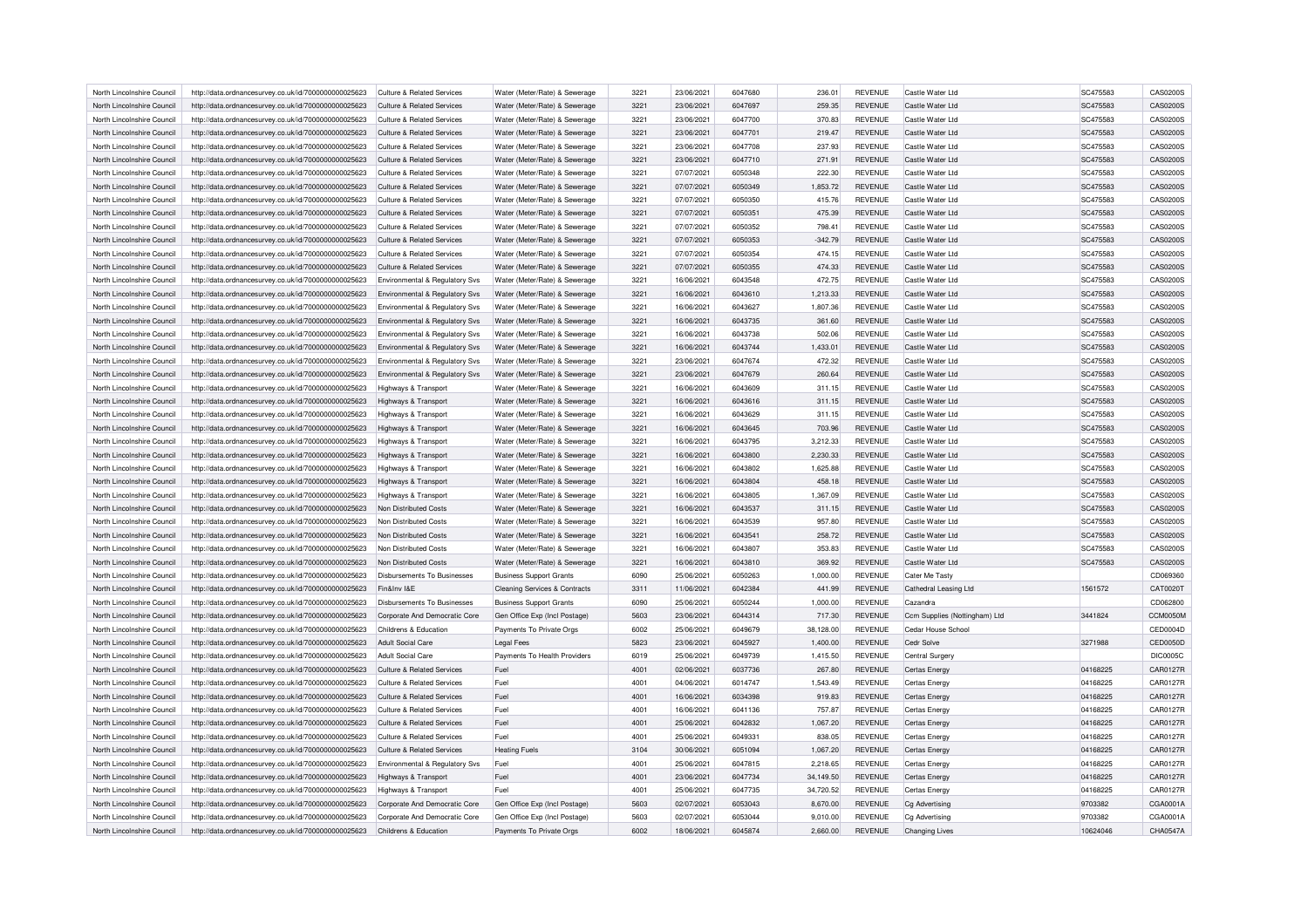| North Lincolnshire Council | http://data.ordnancesurvey.co.uk/id/7000000000025623 | Childrens & Education          | Payments To Private Orgs              | 6002 | 18/06/2021 | 6045877 | 950.00    | <b>REVENUE</b> | <b>Changing Lives</b>               | 10624046 | CHA0547A        |
|----------------------------|------------------------------------------------------|--------------------------------|---------------------------------------|------|------------|---------|-----------|----------------|-------------------------------------|----------|-----------------|
| North Lincolnshire Council | http://data.ordnancesurvey.co.uk/id/7000000000025623 | Childrens & Education          | Licenses, Subs & Memberships          | 5510 | 02/06/2021 | 6036920 | 1,050.00  | REVENUE        | Charanga Ltd                        |          | CHA0486A        |
| North Lincolnshire Council | http://data.ordnancesurvey.co.uk/id/7000000000025623 | Highways & Transport           | Stock Purchases & Adjustments         | 5030 | 11/06/2021 | 5993306 | 1,570.00  | REVENUE        | <b>Charles Endirect Ltd</b>         | 01855059 | CHA0183A        |
| North Lincolnshire Council | http://data.ordnancesurvey.co.uk/id/7000000000025623 | Childrens & Education          | <b>Client Related Costs</b>           | 5534 | 18/06/2021 | 6045505 | 350.00    | <b>REVENUE</b> | Charles Hazle                       |          | HAZ0022Z        |
| North Lincolnshire Council | http://data.ordnancesurvey.co.uk/id/7000000000025623 | <b>Housing Services</b>        | Other Supplies & Services             | 5799 | 25/06/2021 | 6049191 | 250.00    | <b>REVENUE</b> | Charnwood Park Estate               |          | CHA0564A        |
| North Lincolnshire Council | http://data.ordnancesurvey.co.uk/id/7000000000025623 | Adult Social Care              | Payments To Private Orgs              | 6002 | 04/06/2021 | 6038642 | 22,313.21 | REVENUE        | Chestnut Homecare Ltd               | 06793399 | CHE0222E        |
| North Lincolnshire Council | http://data.ordnancesurvey.co.uk/id/7000000000025623 | Adult Social Care              | Payments To Private Orgs              | 6002 | 02/07/2021 | 6053446 | 22,456.92 | <b>REVENUE</b> | Chestnut Homecare Ltd               | 06793399 | CHE0222E        |
| North Lincolnshire Council | http://data.ordnancesurvey.co.uk/id/7000000000025623 | Childrens & Education          | Payments To Private Orgs              | 6002 | 11/06/2021 | 6042222 | 579.72    | <b>REVENUE</b> | Child Autism Uk                     | 03300043 | CHI01111        |
| North Lincolnshire Council | http://data.ordnancesurvey.co.uk/id/7000000000025623 | Childrens & Education          | Payments To Private Orgs              | 6002 | 25/06/2021 | 6049705 | 577.27    | <b>REVENUE</b> | Child Autism Uk                     | 03300043 | CHI0111         |
| North Lincolnshire Council | http://data.ordnancesurvey.co.uk/id/7000000000025623 | Highways & Transport           | Other Professional Fees               | 5829 | 18/06/2021 | 6045376 | 312.18    | <b>REVENUE</b> | Chipside Ltd                        | 04049461 | CHI01341        |
| North Lincolnshire Council | http://data.ordnancesurvey.co.uk/id/7000000000025623 | Childrens & Education          | Other Professional Fees               | 5829 | 11/06/2021 | 6041144 | 533.00    | <b>REVENUE</b> | Christopher Barton                  |          | <b>BAR0895R</b> |
| North Lincolnshire Council | http://data.ordnancesurvey.co.uk/id/7000000000025623 | Childrens & Education          | Payments To Private Orgs              | 6002 | 11/06/2021 | 6041981 | 5,314.33  | REVENUE        | Chrysalis Consortium                |          | CHR0024F        |
| North Lincolnshire Council | http://data.ordnancesurvey.co.uk/id/7000000000025623 | <b>Adult Social Care</b>       | Repair & Maintenance Costs            | 3000 | 16/06/2021 | 6044319 | 319.39    | <b>REVENUE</b> | Chubb Fire Limited                  | 524469   | CHU0021U        |
| North Lincolnshire Council | http://data.ordnancesurvey.co.uk/id/7000000000025623 | Adult Social Care              | Repair & Maintenance Costs            | 3000 | 18/06/2021 | 6044447 | 224.98    | REVENUE        | Chubb Fire Limited                  | 524469   | CHU0021U        |
| North Lincolnshire Council | http://data.ordnancesurvey.co.uk/id/7000000000025623 | Central Services To Public     | Repair & Maintenance Costs            | 3000 | 16/06/2021 | 6044319 |           | <b>REVENUE</b> | Chubb Fire Limited                  | 524469   | CHU0021U        |
| North Lincolnshire Council | http://data.ordnancesurvey.co.uk/id/7000000000025623 | Central Services To Public     | Repair & Maintenance Costs            | 3000 | 18/06/2021 | 6044443 |           | <b>REVENUE</b> | Chubb Fire Limited                  | 524469   | CHU0021U        |
| North Lincolnshire Council | http://data.ordnancesurvey.co.uk/id/7000000000025623 | Central Services To Public     | Repair & Maintenance Costs            | 3000 | 18/06/2021 | 6044447 | $\Omega$  | <b>REVENUE</b> | Chubb Fire Limited                  | 524469   | CHU0021U        |
| North Lincolnshire Council | http://data.ordnancesurvey.co.uk/id/7000000000025623 | Central Services To Public     | Repair & Maintenance Costs            | 3000 | 18/06/2021 | 6044453 |           | <b>REVENUE</b> | Chubb Fire Limited                  | 524469   | CHU0021U        |
| North Lincolnshire Council | http://data.ordnancesurvey.co.uk/id/7000000000025623 | Central Services To Public     | Repair & Maintenance Costs            | 3000 | 18/06/2021 | 6044460 |           | <b>REVENUE</b> | Chubb Fire Limited                  | 524469   | CHU0021U        |
| North Lincolnshire Council |                                                      | Central Services To Public     | Repair & Maintenance Costs            | 3000 | 18/06/2021 | 6044467 | $\Omega$  | <b>REVENUE</b> | Chubb Fire Limited                  | 524469   | CHU0021U        |
|                            | http://data.ordnancesurvey.co.uk/id/7000000000025623 |                                |                                       | 3000 |            | 6044482 | $\Omega$  |                |                                     |          |                 |
| North Lincolnshire Council | http://data.ordnancesurvey.co.uk/id/7000000000025623 | Central Services To Public     | Repair & Maintenance Costs            |      | 18/06/2021 |         |           | REVENUE        | Chubb Fire Limited                  | 524469   | CHU0021U        |
| North Lincolnshire Council | http://data.ordnancesurvey.co.uk/id/7000000000025623 | Central Services To Public     | Repair & Maintenance Costs            | 3000 | 18/06/2021 | 6044484 | Ò         | <b>REVENUE</b> | Chubb Fire Limited                  | 524469   | CHU0021U        |
| North Lincolnshire Council | http://data.ordnancesurvey.co.uk/id/7000000000025623 | Cornorate And Democratic Core  | <b>Repair &amp; Maintenance Costs</b> | 3000 | 18/06/2021 | 6044919 | $\Omega$  | <b>REVENUE</b> | Chubb Fire Limited                  | 524469   | CHU0021U        |
| North Lincolnshire Council | http://data.ordnancesurvey.co.uk/id/7000000000025623 | Culture & Related Services     | Repair & Maintenance Costs            | 3000 | 18/06/2021 | 6044453 | 212.85    | REVENUE        | Chubb Fire Limited                  | 524469   | CHU0021U        |
| North Lincolnshire Council | http://data.ordnancesurvey.co.uk/id/7000000000025623 | Culture & Related Services     | Repair & Maintenance Costs            | 3000 | 18/06/2021 | 6044460 | 269.73    | <b>REVENUE</b> | Chubb Fire Limited                  | 524469   | CHU0021U        |
| North Lincolnshire Council | http://data.ordnancesurvey.co.uk/id/7000000000025623 | Culture & Related Services     | <b>Benair &amp; Maintenance Costs</b> | 3000 | 18/06/2021 | 6044467 | 293.74    | <b>REVENUE</b> | Chubb Fire Limited                  | 524469   | CHU0021U        |
| North Lincolnshire Council | http://data.ordnancesurvey.co.uk/id/7000000000025623 | Culture & Related Services     | Repair & Maintenance Costs            | 3000 | 18/06/2021 | 6044482 | 435.80    | <b>REVENUE</b> | Chubb Fire Limited                  | 524469   | CHU0021U        |
| North Lincolnshire Council | http://data.ordnancesurvey.co.uk/id/7000000000025623 | Culture & Related Services     | Repair & Maintenance Costs            | 3000 | 18/06/2021 | 6044484 | 365.96    | <b>REVENUE</b> | Chubb Fire Limited                  | 524469   | CHU0021U        |
| North Lincolnshire Council | http://data.ordnancesurvey.co.uk/id/7000000000025623 | Environmental & Regulatory Svs | Repair & Maintenance Costs            | 3000 | 18/06/2021 | 6044443 | 291.74    | <b>REVENUE</b> | Chubb Fire Limited                  | 524469   | CHU0021U        |
| North Lincolnshire Council | http://data.ordnancesurvey.co.uk/id/7000000000025623 | Fin&Inv I&E                    | Repair & Maintenance Costs            | 3000 | 18/06/2021 | 6044919 | 408.84    | <b>REVENUE</b> | Chubb Fire Limited                  | 524469   | CHU0021U        |
| North Lincolnshire Council | http://data.ordnancesurvey.co.uk/id/7000000000025623 | Highways & Transport           | Repair & Maintenance Costs            | 3000 | 09/06/2021 | 6040694 | 344.16    | <b>REVENUE</b> | Chubb Fire Limited                  | 524469   | CHU0021U        |
| North Lincolnshire Council | http://data.ordnancesurvey.co.uk/id/7000000000025623 | Non Distributed Costs          | Repair & Maintenance Costs            | 3000 | 09/06/2021 | 6040697 | 391.67    | <b>REVENUE</b> | Chubb Fire Limited                  | 524469   | CHU0021U        |
| North Lincolnshire Council | http://data.ordnancesurvey.co.uk/id/7000000000025623 | Central Services To Public     | Repair & Maintenance Costs            | 3000 | 09/06/2021 | 6040700 |           | <b>REVENUE</b> | Chubb Fire & Security Ltd           | 524469   | SHO0001O        |
| North Lincolnshire Council | http://data.ordnancesurvey.co.uk/id/7000000000025623 | Culture & Related Services     | Repair & Maintenance Costs            | 3000 | 09/06/2021 | 6040700 | 710.00    | REVENUE        | Chubb Fire & Security Ltd           | 524469   | SHO0001O        |
| North Lincolnshire Council | http://data.ordnancesurvey.co.uk/id/7000000000025623 | Environmental & Regulatory Svs | Licenses, Subs & Memberships          | 5510 | 18/06/2021 | 6045169 | 343.33    | <b>REVENUE</b> | CIEH                                |          | CHA0276A        |
| North Lincolnshire Council | http://data.ordnancesurvey.co.uk/id/7000000000025623 | Environmental & Regulatory Svs | Licenses, Subs & Memberships          | 5510 | 18/06/2021 | 6045169 | 171.67    | <b>REVENUE</b> | CIEH                                |          | CHA0276A        |
| North Lincolnshire Council | http://data.ordnancesurvey.co.uk/id/7000000000025623 | <b>Housing Services</b>        | Other Supplies & Services             | 5799 | 16/06/2021 | 6042289 | 597.00    | <b>REVENUE</b> | CIEH                                |          | CHA0276A        |
| North Lincolnshire Council | http://data.ordnancesurvey.co.uk/id/7000000000025623 | Corporate And Democratic Core  | Licenses, Subs & Memberships          | 5510 | 30/06/2021 | 6050224 | 4,570.00  | <b>REVENUE</b> | Cipfa Business Ltd                  | 2376684  | CIP0003P        |
| North Lincolnshire Council | http://data.ordnancesurvey.co.uk/id/7000000000025623 | Culture & Related Services     | <b>Other Premises Costs</b>           | 3390 | 23/06/2021 | 6047525 | 402.62    | <b>REVENUE</b> | Citron Hygiene Ltd                  | 3056469  | <b>CAN0001N</b> |
| North Lincolnshire Council | http://data.ordnancesurvey.co.uk/id/7000000000025623 | <b>Adult Social Care</b>       | Payments To Health Providers          | 6019 | 16/06/2021 | 6042708 | 2,848.00  | <b>REVENUE</b> | City Health Care Partnership Cic    |          | <b>HUL0022L</b> |
| North Lincolnshire Council | http://data.ordnancesurvey.co.uk/id/7000000000025623 | Adult Social Care              | Payments To Health Providers          | 6019 | 30/06/2021 | 6049735 | 2.065.00  | <b>REVENUE</b> | City Health Care Partnership Cic    |          | <b>HUL0022L</b> |
| North Lincolnshire Council | http://data.ordnancesurvey.co.uk/id/7000000000025623 | Childrens & Education          | <b>Course Fees/Training</b>           | 2002 | 18/06/2021 | 6044029 | 3,500.00  | REVENUE        | City Of London College (Clc) Ltd    | 11818935 | CIT0100T        |
| North Lincolnshire Council | http://data.ordnancesurvey.co.uk/id/7000000000025623 | Childrens & Education          | Payments To Private Orgs              | 6002 | 02/06/2021 | 6037515 | 617.40    | <b>REVENUE</b> | Claire'S Childcare                  |          | <b>CLA0117A</b> |
| North Lincolnshire Council | http://data.ordnancesurvey.co.uk/id/7000000000025623 | Childrens & Education          | Payments To Private Orgs              | 6002 | 02/06/2021 | 6037516 | 840.84    | <b>REVENUE</b> | Clare Dravton                       |          | <b>CLA0636A</b> |
| North Lincolnshire Council | http://data.ordnancesurvey.co.uk/id/7000000000025623 | <b>Planning Services</b>       | Consultancy                           | 5830 | 18/06/2021 | 6045637 | 500.00    | <b>REVENUE</b> | Clark Weightman Ltd                 |          | <b>CLA0513A</b> |
| North Lincolnshire Council | http://data.ordnancesurvey.co.uk/id/7000000000025623 | Disbursements To Businesses    | <b>Business Support Grants</b>        | 6090 | 29/06/2021 | 6051363 | $-250.00$ | REVENUE        | Class 6 Bar                         |          | CD050720        |
| North Lincolnshire Council | http://data.ordnancesurvey.co.uk/id/7000000000025623 | Disbursements To Businesses    | <b>Business Support Grants</b>        | 6090 | 29/06/2021 | 6051772 | 250.00    | <b>REVENUE</b> | Class 6 Bar                         |          | CD050720        |
| North Lincolnshire Council | http://data.ordnancesurvey.co.uk/id/7000000000025623 | Culture & Related Services     | Repair & Maintenance Costs            | 3000 | 30/06/2021 | 6051039 | 395.00    | <b>REVENUE</b> | Clearway Environmental Services Ltd | 01609587 | <b>CLE0018E</b> |
| North Lincolnshire Council | http://data.ordnancesurvey.co.uk/id/7000000000025623 | Fin&Inv I&E                    | Repair & Maintenance Costs            | 3000 | 30/06/2021 | 6051038 | 450.00    | <b>REVENUE</b> | Clearway Environmental Services Ltd | 01609587 | CLE0018E        |
| North Lincolnshire Council | http://data.ordnancesurvey.co.uk/id/7000000000025623 | Highways & Transport           | Other Supplies & Services             | 5799 | 18/06/2021 | 6039172 | 2,720.00  | REVENUE        | Clearway Environmental Services Ltd | 01609587 | <b>CLE0018E</b> |
| North Lincolnshire Council | http://data.ordnancesurvey.co.uk/id/7000000000025623 | Adult Social Care              | <b>Client Transport Costs</b>         | 6092 | 11/06/2021 | 6039279 | 981.40    | <b>REVENUE</b> | <b>Click Travel Limited</b>         | 03770815 | <b>CLI0015I</b> |
| North Lincolnshire Council | http://data.ordnancesurvey.co.uk/id/7000000000025623 | Adult Social Care              | Rail & Other Fares                    | 4121 | 11/06/2021 | 6039279 | 35.80     | REVENUE        | <b>Click Travel Limited</b>         | 03770815 | CLI0015I        |
| North Lincolnshire Council | http://data.ordnancesurvey.co.uk/id/7000000000025623 | Childrens & Education          | <b>Client Transport Costs</b>         | 6092 | 11/06/2021 | 6039279 | 525.20    | <b>REVENUE</b> | <b>Click Travel Limited</b>         | 03770815 | CLI0015I        |
| North Lincolnshire Council | http://data.ordnancesurvey.co.uk/id/7000000000025623 | Childrens & Education          | Rail & Other Fares                    | 4121 | 11/06/2021 | 6039279 | 60.40     | <b>REVENUE</b> | <b>Click Travel Limited</b>         | 03770815 | <b>CLI0015I</b> |
| North Lincolnshire Council | http://data.ordnancesurvey.co.uk/id/7000000000025623 | Corporate And Democratic Core  | Rail & Other Fares                    | 4121 | 11/06/2021 | 6039279 | 35.80     | <b>REVENUE</b> | <b>Click Travel Limited</b>         | 03770815 | CLI0015I        |
|                            | http://data.ordnancesurvey.co.uk/id/7000000000025623 |                                |                                       | 4306 | 11/06/2021 | 6039279 | 20.60     | <b>REVENUE</b> |                                     | 03770815 | CLI0015I        |
| North Lincolnshire Council |                                                      | <b>Planning Services</b>       | Car And Travel Allowances             |      |            |         |           |                | <b>Click Travel Limited</b>         |          |                 |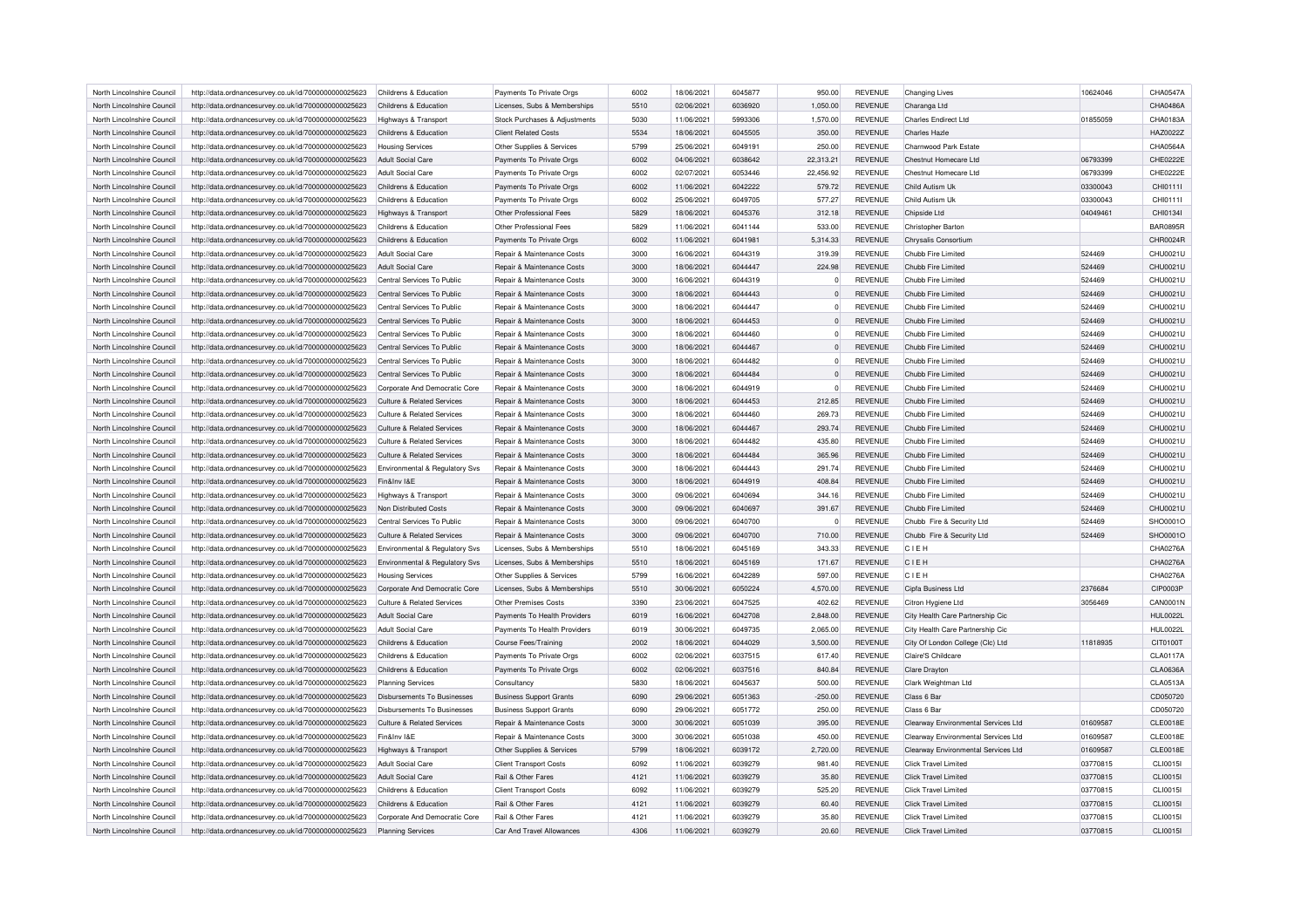| North Lincolnshire Council | http://data.ordnancesurvey.co.uk/id/7000000000025623                                                         | <b>Planning Services</b>              | Other Supplies & Services | 5799 | 11/06/2021 | 6039279 |             | <b>REVENUE</b> | <b>Click Travel Limited</b>               | 03770815 | CLI0015I        |
|----------------------------|--------------------------------------------------------------------------------------------------------------|---------------------------------------|---------------------------|------|------------|---------|-------------|----------------|-------------------------------------------|----------|-----------------|
| North Lincolnshire Council | http://data.ordnancesurvey.co.uk/id/7000000000025623                                                         | Adult Social Care                     | Payments To Private Orgs  | 6002 | 25/06/2021 | 6049657 | 13,704.00   | <b>REVENUE</b> | Cloverleaf Advocacy 2000 Ltd              | 3790911  | CLO0101O        |
| North Lincolnshire Council | http://data.ordnancesurvey.co.uk/id/7000000000025623                                                         | Environmental & Regulatory Svs        | Materials                 | 5004 | 18/06/2021 | 6045192 | 856.00      | <b>REVENUE</b> | <b>Clugston Distribution Services Ltd</b> | 5517733  | <b>CLU0013U</b> |
| North Lincolnshire Council | http://data.ordnancesurvey.co.uk/id/7000000000025623                                                         | Environmental & Regulatory Svs        | Vehicle Hire              | 4101 | 18/06/2021 | 6045194 | 3,360.00    | <b>REVENUE</b> | Cms Hire Ltd                              | 04633375 | COO0073C        |
| North Lincolnshire Council | http://data.ordnancesurvey.co.uk/id/7000000000025623                                                         | Environmental & Regulatory Svs        | <b>Equipment Purchase</b> | 5001 | 02/07/2021 | 6052960 | 1,409.68    | <b>REVENUE</b> | Colour Idea Limited                       | 07595577 | COL0200L        |
| North Lincolnshire Council |                                                                                                              | <b>Adult Social Care</b>              |                           | 0131 | 04/06/2021 | 6039079 | 1,483.35    | <b>REVENUE</b> | Comensura I td                            | 04085767 | COM0313M        |
| North Lincolnshire Council | http://data.ordnancesurvey.co.uk/id/7000000000025623<br>http://data.ordnancesurvey.co.uk/id/7000000000025623 | <b>Adult Social Care</b>              | Pay - Agency              | 0131 | 04/06/2021 | 6039079 | 19,067.51   | <b>REVENUE</b> | Comensura Ltd                             | 04085767 | COM0313M        |
|                            |                                                                                                              |                                       | Pay - Agency              |      |            |         |             |                |                                           |          |                 |
| North Lincolnshire Council | http://data.ordnancesurvey.co.uk/id/7000000000025623                                                         | Adult Social Care                     | Pay - Agency              | 0131 | 11/06/2021 | 6042277 | 29,423.09   | <b>REVENUE</b> | Comensura Ltd                             | 04085767 | COM0313M        |
| North Lincolnshire Council | http://data.ordnancesurvey.co.uk/id/7000000000025623                                                         | Adult Social Care                     | Pay - Agency              | 0131 | 11/06/2021 | 6042277 | 14,258.23   | <b>REVENUE</b> | Comensura Ltd                             | 04085767 | COM0313M        |
| North Lincolnshire Council | http://data.ordnancesurvey.co.uk/id/7000000000025623                                                         | <b>Adult Social Care</b>              | Pay - Agency              | 0131 | 18/06/2021 | 6045815 | 22,089.47   | <b>REVENUE</b> | Comensura Ltd                             | 04085767 | COM0313M        |
| North Lincolnshire Council | http://data.ordnancesurvey.co.uk/id/7000000000025623                                                         | <b>Adult Social Care</b>              | Pay - Agency              | 0131 | 18/06/2021 | 6045815 | 2,365.77    | <b>REVENUE</b> | Comensura I td                            | 04085767 | COM0313M        |
| North Lincolnshire Council | http://data.ordnancesurvey.co.uk/id/7000000000025623                                                         | Adult Social Care                     | Pay - Agency              | 0131 | 25/06/2021 | 6049298 | 2,664.57    | <b>REVENUE</b> | Comensura Ltd                             | 04085767 | COM0313M        |
| North Lincolnshire Council | http://data.ordnancesurvey.co.uk/id/7000000000025623                                                         | <b>Adult Social Care</b>              | Pay - Agency              | 0131 | 25/06/2021 | 6049298 | 21,152.49   | <b>REVENUE</b> | Comensura Ltd                             | 04085767 | COM0313M        |
| North Lincolnshire Council | http://data.ordnancesurvey.co.uk/id/7000000000025623                                                         | Childrens & Education                 | Pay - Agency              | 0131 | 04/06/2021 | 6039079 | 339.60      | <b>REVENUE</b> | Comensura Ltd                             | 04085767 | COM0313M        |
| North Lincolnshire Council | http://data.ordnancesurvey.co.uk/id/7000000000025623                                                         | Childrens & Education                 | Pay - Agency              | 0131 | 11/06/2021 | 6042277 | 1.238.1     | <b>REVENUE</b> | Comensura Ltd                             | 04085767 | COM0313M        |
| North Lincolnshire Council | http://data.ordnancesurvey.co.uk/id/7000000000025623                                                         | Childrens & Education                 | Pay - Agency              | 0131 | 18/06/2021 | 6045815 | 842.16      | <b>REVENUE</b> | Comensura I td                            | 04085767 | COM0313M        |
| North Lincolnshire Council | http://data.ordnancesurvey.co.uk/id/7000000000025623                                                         | Childrens & Education                 | Pay - Agency              | 0131 | 25/06/2021 | 6049298 | 1,392.73    | <b>REVENUE</b> | Comensura I td                            | 04085767 | COM0313M        |
| North Lincolnshire Council | http://data.ordnancesurvey.co.uk/id/7000000000025623                                                         | Childrens & Education                 | Pay - Agency              | 0131 | 25/06/2021 | 6049298 | 495.00      | <b>REVENUE</b> | Comensura Ltd                             | 04085767 | COM0313M        |
| North Lincolnshire Council | http://data.ordnancesurvey.co.uk/id/7000000000025623                                                         | Corporate And Democratic Core         | Pay - Agency              | 0131 | 04/06/2021 | 6039079 | 2,293.29    | <b>REVENUE</b> | Comensura I td                            | 04085767 | COM0313M        |
| North Lincolnshire Council | http://data.ordnancesurvey.co.uk/id/7000000000025623                                                         | Corporate And Democratic Core         | Pay - Agency              | 0131 | 11/06/2021 | 6042277 | 11.147.89   | <b>REVENUE</b> | Comensura I td                            | 04085767 | COM0313M        |
| North Lincolnshire Council | http://data.ordnancesurvey.co.uk/id/7000000000025623                                                         | Corporate And Democratic Core         | Pay - Agency              | 0131 | 18/06/2021 | 6045815 | 5,466.67    | <b>REVENUE</b> | Comensura Ltd                             | 04085767 | COM0313M        |
| North Lincolnshire Council | http://data.ordnancesurvey.co.uk/id/7000000000025623                                                         | Corporate And Democratic Core         | Pay - Agency              | 0131 | 25/06/2021 | 6049298 | 5,337.28    | <b>REVENUE</b> | Comensura Ltd                             | 04085767 | COM0313M        |
| North Lincolnshire Council | http://data.ordnancesurvey.co.uk/id/7000000000025623                                                         | Environmental & Regulatory Svs        |                           | 0131 | 11/06/2021 | 6042277 | 8,109.09    | <b>REVENUE</b> | Comensura I td                            | 04085767 | COM0313M        |
|                            |                                                                                                              |                                       | Pay - Agency              |      |            |         |             |                |                                           |          |                 |
| North Lincolnshire Council | http://data.ordnancesurvey.co.uk/id/7000000000025623                                                         | Environmental & Regulatory Svs        | Pay - Agency              | 0131 | 11/06/2021 | 6042277 | 207.36      | <b>REVENUE</b> | Comensura Ltd                             | 04085767 | COM0313M        |
| North Lincolnshire Council | http://data.ordnancesurvey.co.uk/id/7000000000025623                                                         | Environmental & Regulatory Svs        | Pay - Agency              | 0131 | 18/06/2021 | 6045815 | 4,776.57    | <b>REVENUE</b> | Comensura Ltd                             | 04085767 | COM0313M        |
| North Lincolnshire Council | http://data.ordnancesurvey.co.uk/id/7000000000025623                                                         | Environmental & Regulatory Svs        | Pay - Agency              | 0131 | 18/06/2021 | 6045815 | 4.280.76    | <b>REVENUE</b> | Comensura Ltd                             | 04085767 | COM0313M        |
| North Lincolnshire Council | http://data.ordnancesurvey.co.uk/id/7000000000025623                                                         | Environmental & Regulatory Svs        | Pay - Agency              | 0131 | 25/06/2021 | 6049298 | 4,985.46    | <b>REVENUE</b> | Comensura Ltd                             | 04085767 | COM0313M        |
| North Lincolnshire Council | http://data.ordnancesurvey.co.uk/id/7000000000025623                                                         | Environmental & Regulatory Svs        | Pay - Agency              | 0131 | 25/06/2021 | 6049298 | 1,892.76    | <b>REVENUE</b> | Comensura Ltd                             | 04085767 | COM0313M        |
| North Lincolnshire Council | http://data.ordnancesurvey.co.uk/id/7000000000025623                                                         | <b>Public Health</b>                  | Pay - Agency              | 0131 | 11/06/2021 | 6042277 | 3.148.53    | <b>REVENUE</b> | Comensura Ltd                             | 04085767 | COM0313M        |
| North Lincolnshire Council | http://data.ordnancesurvey.co.uk/id/7000000000025623                                                         | Public Health                         | Pay - Agency              | 0131 | 18/06/2021 | 6045815 | 1,895.66    | <b>REVENUE</b> | Comensura Ltd                             | 04085767 | COM0313M        |
| North Lincolnshire Council | http://data.ordnancesurvey.co.uk/id/7000000000025623                                                         | <b>Public Health</b>                  | Pay - Agency              | 0131 | 25/06/2021 | 6049298 | 753.32      | <b>REVENUE</b> | Comensura Ltd                             | 04085767 | COM0313M        |
| North Lincolnshire Council | http://data.ordnancesurvey.co.uk/id/7000000000025623                                                         | Non Distributed Costs                 | <b>Equipment Purchase</b> | 5001 | 02/07/2021 | 6053049 | 405.00      | <b>REVENUE</b> | Complete Office Solutions (Uk) Ltd        | 3045607  | AQU0001U        |
| North Lincolnshire Council | http://data.ordnancesurvey.co.uk/id/7000000000025623                                                         | Childrens & Education                 | Payments To Private Orgs  | 6002 | 02/06/2021 | 6037518 | 11,763.79   | <b>REVENUE</b> | Coneygarth Farm Day Nursery               |          | CON0013N        |
| North Lincolnshire Council | http://data.ordnancesurvey.co.uk/id/7000000000025623                                                         | Childrens & Education                 | It Software-Maintenance   | 5053 | 11/06/2021 | 6040542 | 17,472.00   | <b>REVENUE</b> | Confirm Solutions Limited                 | 12838751 | CON0399N        |
| North Lincolnshire Council | http://data.ordnancesurvey.co.uk/id/7000000000025623                                                         | <b>Adult Social Care</b>              | Payments To Private Orgs  | 6002 | 11/06/2021 | 6041206 | 972.25      | <b>REVENUE</b> | <b>Connevans Limited</b>                  | 707484   | CON0120N        |
| North Lincolnshire Council | http://data.ordnancesurvey.co.uk/id/7000000000025623                                                         | Childrens & Education                 | <b>Equipment Purchase</b> | 5001 | 23/06/2021 | 6045693 | 1,016.40    | <b>REVENUE</b> | Connevans Limited                         | 707484   | CON0120N        |
| North Lincolnshire Council | http://data.ordnancesurvey.co.uk/id/7000000000025623                                                         | Childrens & Education                 | Course Fees/Training      | 2002 | 11/06/2021 | 6042042 | 2,600.00    | <b>REVENUE</b> | Coordinate Saas Ltd                       | 10345736 | COS0057S        |
| North Lincolnshire Council | http://data.ordnancesurvey.co.uk/id/7000000000025623                                                         | Childrens & Education                 | Payments To Private Orgs  | 6002 | 25/06/2021 | 6049718 | 11,700.00   | <b>REVENUE</b> | Coordinate Saas Ltd                       | 10345736 | COS0057S        |
| North Lincolnshire Council | http://data.ordnancesurvey.co.uk/id/7000000000025623                                                         | Adult Social Care                     | Gas                       | 3101 | 16/06/2021 | 6040954 | 1,145.62    | <b>REVENUE</b> | Corona Energy Retail 4 Ltd                | 2798334  | COR0300R        |
| North Lincolnshire Council | http://data.ordnancesurvey.co.uk/id/7000000000025623                                                         | <b>Adult Social Care</b>              | Gas                       | 3101 | 16/06/2021 | 6040956 | 985.53      | <b>REVENUE</b> | Corona Energy Retail 4 Ltd                | 2798334  | COR0300R        |
|                            |                                                                                                              |                                       |                           | 3101 |            |         |             |                |                                           |          | COR0300R        |
| North Lincolnshire Council | http://data.ordnancesurvey.co.uk/id/7000000000025623                                                         | Adult Social Care                     | Gas                       |      | 16/06/2021 | 6040980 | 475.26      | <b>REVENUE</b> | Corona Energy Retail 4 Ltd                | 2798334  |                 |
| North Lincolnshire Council | http://data.ordnancesurvey.co.uk/id/7000000000025623                                                         | Childrens & Education                 | Gas                       | 3101 | 16/06/2021 | 6040893 | 479.30      | <b>REVENUE</b> | Corona Energy Retail 4 Ltd                | 2798334  | COR0300R        |
| North Lincolnshire Council | http://data.ordnancesurvey.co.uk/id/7000000000025623                                                         | Childrens & Education                 | Gas                       | 3101 | 16/06/2021 | 6040936 | 533.18      | <b>REVENUE</b> | Corona Energy Retail 4 Ltd                | 2798334  | COR0300R        |
| North Lincolnshire Council | http://data.ordnancesurvey.co.uk/id/7000000000025623                                                         | Childrens & Education                 | Gas                       | 3101 | 16/06/2021 | 6040965 | 328.36      | <b>REVENUE</b> | Corona Energy Retail 4 Ltd                | 2798334  | COR0300R        |
| North Lincolnshire Council | http://data.ordnancesurvey.co.uk/id/7000000000025623                                                         | Childrens & Education                 | Gas                       | 3101 | 16/06/2021 | 6040969 | 314.90      | <b>REVENUE</b> | Corona Energy Retail 4 Ltd                | 2798334  | COR0300R        |
| North Lincolnshire Council | http://data.ordnancesurvey.co.uk/id/7000000000025623                                                         | Childrens & Education                 | Gas                       | 3101 | 16/06/2021 | 6040982 | 334.89      | <b>REVENUE</b> | Corona Energy Retail 4 Ltd                | 2798334  | COR0300R        |
| North Lincolnshire Council | http://data.ordnancesurvey.co.uk/id/7000000000025623                                                         | Childrens & Education                 | Gas                       | 3101 | 16/06/2021 | 6040990 | 323.37      | <b>REVENUE</b> | Corona Energy Retail 4 Ltd                | 2798334  | COR0300R        |
| North Lincolnshire Council | http://data.ordnancesurvey.co.uk/id/7000000000025623                                                         | Corporate And Democratic Core         | Gas                       | 3101 | 16/06/2021 | 6040899 | 717.81      | <b>REVENUE</b> | Corona Energy Retail 4 Ltd                | 2798334  | COR0300R        |
| North Lincolnshire Council | http://data.ordnancesurvey.co.uk/id/7000000000025623                                                         | Corporate And Democratic Core         | Gas                       | 3101 | 16/06/2021 | 6040939 | 2,361.07    | <b>REVENUE</b> | Corona Energy Retail 4 Ltd                | 2798334  | COR0300R        |
| North Lincolnshire Council | http://data.ordnancesurvey.co.uk/id/7000000000025623                                                         | Corporate And Democratic Core         | Gas                       | 3101 | 16/06/2021 | 6040960 | 729.03      | <b>REVENUE</b> | Corona Energy Retail 4 Ltd                | 2798334  | COR0300R        |
| North Lincolnshire Council | http://data.ordnancesurvey.co.uk/id/7000000000025623                                                         | Corporate And Democratic Core         | Gas                       | 3101 | 16/06/2021 | 6040984 | 462.73      | <b>REVENUE</b> | Corona Energy Retail 4 Ltd                | 2798334  | COR0300R        |
| North Lincolnshire Council | http://data.ordnancesurvey.co.uk/id/7000000000025623                                                         | <b>Culture &amp; Related Services</b> | Gas                       | 3101 | 16/06/2021 | 6040897 | 380.01      | <b>REVENUE</b> | Corona Energy Retail 4 Ltd                | 2798334  | COR0300R        |
| North Lincolnshire Council | http://data.ordnancesurvey.co.uk/id/7000000000025623                                                         | Culture & Related Services            | Gas                       | 3101 | 16/06/2021 | 6040900 | 2,139.52    | <b>REVENUE</b> | Corona Energy Retail 4 Ltd                | 2798334  | COR0300R        |
| North Lincolnshire Council | http://data.ordnancesurvey.co.uk/id/7000000000025623                                                         | Culture & Related Services            | Gas                       | 3101 | 16/06/2021 | 6040901 | $-2,122.21$ | <b>REVENUE</b> | Corona Energy Retail 4 Ltd                | 2798334  | COR0300R        |
| North Lincolnshire Council | http://data.ordnancesurvey.co.uk/id/7000000000025623                                                         | Culture & Related Services            | Gas                       | 3101 | 16/06/2021 | 6040908 | 301.72      | <b>REVENUE</b> | Corona Energy Retail 4 Ltd                | 2798334  | COR0300R        |
| North Lincolnshire Council | http://data.ordnancesurvey.co.uk/id/7000000000025623                                                         | Culture & Related Services            | Gas                       | 3101 | 16/06/2021 | 6040910 | 323.10      | <b>REVENUE</b> | Corona Energy Retail 4 Ltd                | 2798334  | COR0300R        |
|                            |                                                                                                              |                                       |                           |      |            |         |             |                |                                           |          |                 |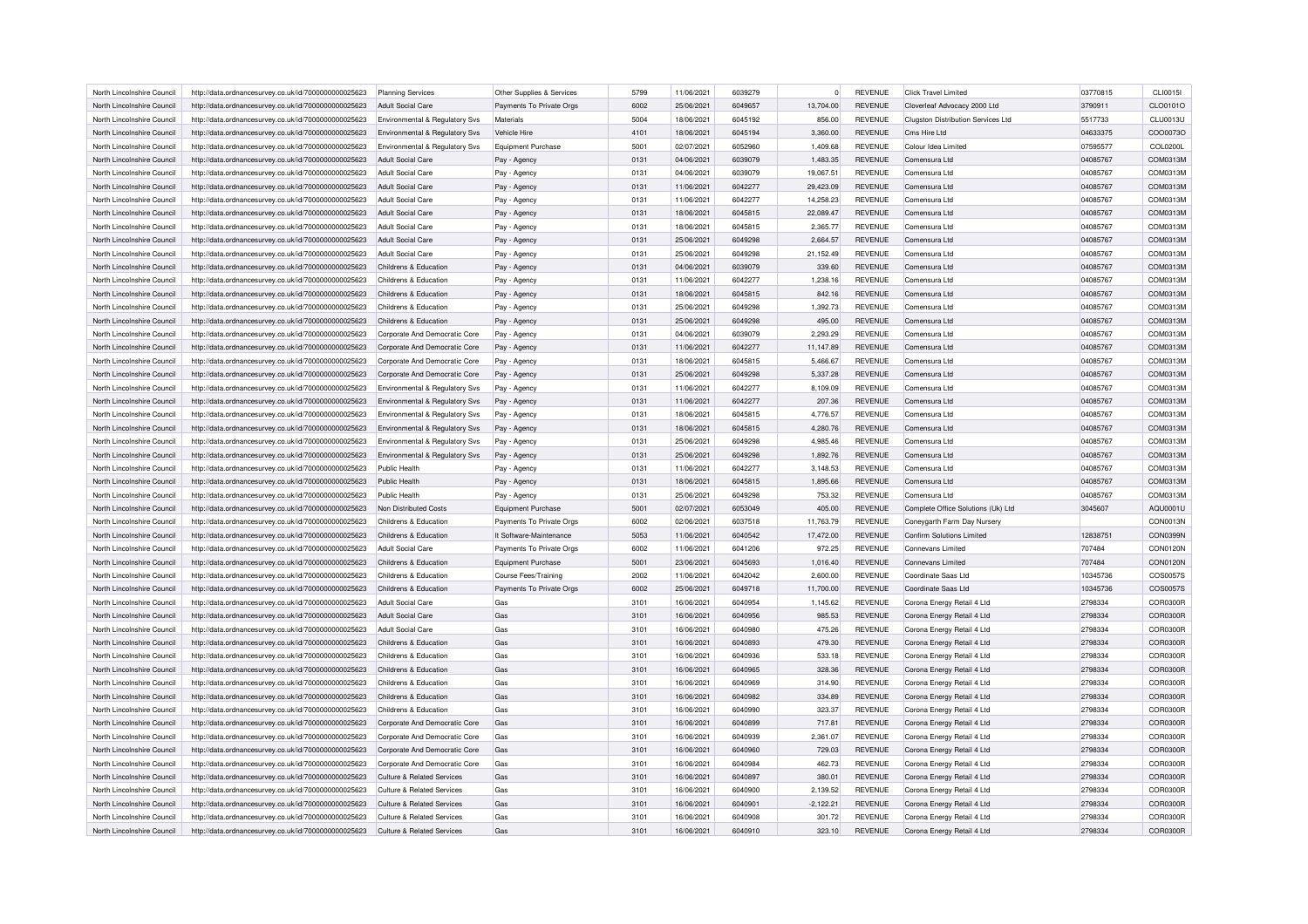| North Lincolnshire Council | http://data.ordnancesurvey.co.uk/id/7000000000025623 | Culture & Related Services                | Gas                            | 3101 | 16/06/2021               | 6040912 | 766.56             | <b>REVENUE</b>                   | Corona Energy Retail 4 Ltd         | 2798334  | COR0300R             |
|----------------------------|------------------------------------------------------|-------------------------------------------|--------------------------------|------|--------------------------|---------|--------------------|----------------------------------|------------------------------------|----------|----------------------|
| North Lincolnshire Council | http://data.ordnancesurvey.co.uk/id/7000000000025623 | Culture & Related Services                | Gas                            | 3101 | 16/06/2021               | 6040930 | 1,646.26           | <b>REVENUE</b>                   | Corona Energy Retail 4 Ltd         | 2798334  | COR0300R             |
| North Lincolnshire Council | http://data.ordnancesurvey.co.uk/id/7000000000025623 | Culture & Related Services                | Gas                            | 3101 | 16/06/2021               | 6040933 | 1.365.27           | <b>REVENUE</b>                   | Corona Energy Retail 4 Ltd         | 2798334  | COR0300R             |
| North Lincolnshire Council | http://data.ordnancesurvey.co.uk/id/7000000000025623 | Culture & Related Services                | Gas                            | 3101 | 16/06/2021               | 6040961 | 243.25             | <b>REVENUE</b>                   | Corona Energy Retail 4 Ltd         | 2798334  | COR0300R             |
| North Lincolnshire Council | http://data.ordnancesurvey.co.uk/id/7000000000025623 | Culture & Related Services                | Gas                            | 3101 | 16/06/2021               | 6040971 | 712.79             | <b>REVENUE</b>                   | Corona Energy Retail 4 Ltd         | 2798334  | COR0300R             |
| North Lincolnshire Council | http://data.ordnancesurvey.co.uk/id/7000000000025623 | Culture & Related Services                | Gas                            | 3101 | 16/06/2021               | 6040975 | 286.52             | <b>REVENUE</b>                   | Corona Energy Retail 4 Ltd         | 2798334  | COR0300R             |
| North Lincolnshire Council | http://data.ordnancesurvey.co.uk/id/7000000000025623 | Culture & Related Services                | Gas                            | 3101 | 16/06/2021               | 6040981 | 335.48             | <b>REVENUE</b>                   | Corona Energy Retail 4 Ltd         | 2798334  | COR0300R             |
| North Lincolnshire Council | http://data.ordnancesurvey.co.uk/id/7000000000025623 | Culture & Related Services                | Gas                            | 3101 | 16/06/2021               | 6040985 | 1,885.23           | <b>REVENUE</b>                   | Corona Energy Retail 4 Ltd         | 2798334  | COR0300R             |
| North Lincolnshire Council | http://data.ordnancesurvey.co.uk/id/7000000000025623 | Environmental & Regulatory Svs            | Gas                            | 3101 | 16/06/2021               | 6040964 | 232.30             | <b>REVENUE</b>                   | Corona Energy Retail 4 Ltd         | 2798334  | COR0300R             |
| North Lincolnshire Council | http://data.ordnancesurvey.co.uk/id/7000000000025623 | <b>Environmental &amp; Regulatory Svs</b> | Gas                            | 3101 | 16/06/2021               | 6040977 | 526.31             | <b>REVENUE</b>                   | Corona Energy Retail 4 Ltd         | 2798334  | COR0300R             |
| North Lincolnshire Council | http://data.ordnancesurvey.co.uk/id/7000000000025623 | <b>Environmental &amp; Regulatory Svs</b> | Gas                            | 3101 | 16/06/2021               | 6040986 | 364.94             | <b>REVENUE</b>                   | Corona Energy Retail 4 Ltd         | 2798334  | COR0300R             |
| North Lincolnshire Council |                                                      |                                           | Gas                            | 3101 | 16/06/2021               | 6040988 | 1,862.20           | <b>REVENUE</b>                   | Corona Energy Retail 4 Ltd         | 2798334  | COR0300R             |
|                            | http://data.ordnancesurvey.co.uk/id/7000000000025623 | Environmental & Regulatory Svs            |                                |      |                          |         |                    |                                  |                                    |          |                      |
| North Lincolnshire Council | http://data.ordnancesurvey.co.uk/id/7000000000025623 | Fin&Inv I&E                               | Gas                            | 3101 | 16/06/2021               | 6040911 | 93.44              | <b>REVENUE</b>                   | Corona Energy Retail 4 Ltd         | 2798334  | COR0300R             |
| North Lincolnshire Council | http://data.ordnancesurvey.co.uk/id/7000000000025623 | Fin&Inv I&E                               | Gas                            | 3101 | 16/06/2021               | 6040911 | 198.57             | <b>REVENUE</b>                   | Corona Energy Retail 4 Ltd         | 2798334  | COR0300R             |
| North Lincolnshire Council | http://data.ordnancesurvey.co.uk/id/7000000000025623 | Fin&Inv I&E                               | Gas                            | 3101 | 16/06/2021               | 6040934 | 574.23             | <b>REVENUE</b>                   | Corona Energy Retail 4 Ltd         | 2798334  | COR0300R             |
| North Lincolnshire Council | http://data.ordnancesurvey.co.uk/id/7000000000025623 | Fin&Inv I&F                               | Gas                            | 3101 | 16/06/2021               | 6040976 | 325.57             | <b>REVENUE</b>                   | Corona Energy Retail 4 Ltd         | 2798334  | COR0300R             |
| North Lincolnshire Council | http://data.ordnancesurvey.co.uk/id/7000000000025623 | Highways & Transport                      | Gas                            | 3101 | 16/06/2021               | 6040968 | 677.95             | <b>REVENUE</b>                   | Corona Energy Retail 4 I td        | 2798334  | COR0300R             |
| North Lincolnshire Council | http://data.ordnancesurvey.co.uk/id/7000000000025623 | Non Distributed Costs                     | Gas                            | 3101 | 16/06/2021               | 6040918 | 209.04             | <b>REVENUE</b>                   | Corona Energy Retail 4 Ltd         | 2798334  | COR0300R             |
| North Lincolnshire Council | http://data.ordnancesurvey.co.uk/id/7000000000025623 | Non Distributed Costs                     | Gas                            | 3101 | 16/06/2021               | 6040967 | 359.63             | <b>REVENUE</b>                   | Corona Energy Retail 4 Ltd         | 2798334  | COR0300R             |
| North Lincolnshire Council | http://data.ordnancesurvey.co.uk/id/7000000000025623 | Non Distributed Costs                     | Gas                            | 3101 | 16/06/2021               | 6040973 | 725.50             | <b>REVENUE</b>                   | Corona Energy Retail 4 Ltd         | 2798334  | COR0300R             |
| North Lincolnshire Council | http://data.ordnancesurvey.co.uk/id/7000000000025623 | Non Distributed Costs                     | Gas                            | 3101 | 16/06/2021               | 6040992 | 257.96             | <b>REVENUE</b>                   | Corona Energy Retail 4 Ltd         | 2798334  | COR0300R             |
| North Lincolnshire Council | http://data.ordnancesurvey.co.uk/id/7000000000025623 | Disbursements To Businesses               | <b>Business Support Grants</b> | 6090 | 29/06/2021               | 6051659 | $-250.00$          | <b>REVENUE</b>                   | Costa Coffee T/A J & S Venture Ltd |          | CD068050             |
| North Lincolnshire Council | http://data.ordnancesurvey.co.uk/id/7000000000025623 | Disbursements To Businesses               | <b>Business Support Grants</b> | 6090 | 29/06/2021               | 6052068 | 250.00             | <b>REVENUE</b>                   | Costa Coffee T/A J & S Venture Ltd |          | CD068050             |
| North Lincolnshire Council | http://data.ordnancesurvey.co.uk/id/7000000000025623 | <b>Disbursements To Businesses</b>        | <b>Business Support Grants</b> | 6090 | 17/06/2021               | 6045653 | 8,000.00           | <b>REVENUE</b>                   | Cre8ivity Ark                      |          | CD069260             |
| North Lincolnshire Council | http://data.ordnancesurvey.co.uk/id/7000000000025623 | <b>Disbursements To Businesses</b>        | <b>Business Support Grants</b> | 6090 | 17/06/2021               | 6045654 | 2,096.00           | <b>REVENUE</b>                   | Cre8ivity Ark                      |          | CD069260             |
| North Lincolnshire Council | http://data.ordnancesurvey.co.uk/id/7000000000025623 | Adult Social Care                         | Payments To Private Orgs       | 6002 | 04/06/2021               | 6038646 | 14,478.19          | <b>REVENUE</b>                   | <b>Creative Support</b>            |          | <b>CRE0144E</b>      |
| North Lincolnshire Council | http://data.ordnancesurvey.co.uk/id/7000000000025623 | Adult Social Care                         | Payments To Private Orgs       | 6002 | 04/06/2021               | 6038646 | 122,452.89         | <b>REVENUE</b>                   | <b>Creative Support</b>            |          | <b>CRE0144E</b>      |
| North Lincolnshire Council | http://data.ordnancesurvey.co.uk/id/7000000000025623 | <b>Adult Social Care</b>                  | Payments To Private Orgs       | 6002 | 04/06/2021               | 6038647 | $-120.68$          | <b>REVENUE</b>                   | <b>Creative Support</b>            |          | CRE0144E             |
| North Lincolnshire Council | http://data.ordnancesurvey.co.uk/id/7000000000025623 | Adult Social Care                         | Payments To Private Orgs       | 6002 | 16/06/2021               | 6043873 | 21,172.37          | <b>REVENUE</b>                   | <b>Creative Support</b>            |          | CRE0169E             |
| North Lincolnshire Council |                                                      | Adult Social Care                         |                                | 6002 | 02/07/2021               | 6053451 | 14,552.08          | <b>REVENUE</b>                   |                                    |          | <b>CRE0144E</b>      |
|                            | http://data.ordnancesurvey.co.uk/id/7000000000025623 |                                           | Payments To Private Orgs       |      |                          |         |                    |                                  | <b>Creative Support</b>            |          |                      |
| North Lincolnshire Council | http://data.ordnancesurvey.co.uk/id/7000000000025623 | Adult Social Care                         | Payments To Private Orgs       | 6002 | 02/07/2021               | 6053451 | 123,042.13         | <b>REVENUE</b>                   | <b>Creative Support</b>            |          | CRE0144E             |
| North Lincolnshire Council | http://data.ordnancesurvey.co.uk/id/7000000000025623 | Other Expenditure & Income                | Payments To Private Orgs       | 6002 | 04/06/2021               | 6038646 | 30.441.88          | <b>REVENUE</b>                   | Creative Support                   |          | <b>CRE0144E</b>      |
| North Lincolnshire Council | http://data.ordnancesurvey.co.uk/id/7000000000025623 | Other Expenditure & Income                | Payments To Private Orgs       | 6002 | 04/06/2021               | 6038647 | $-187.19$          | <b>REVENUE</b>                   | <b>Creative Support</b>            |          | <b>CRE0144E</b>      |
| North Lincolnshire Council | http://data.ordnancesurvey.co.uk/id/7000000000025623 | Other Expenditure & Income                | Payments To Private Orgs       | 6002 | 02/07/2021               | 6053451 | 30,392.62          | <b>REVENUE</b>                   | <b>Creative Support</b>            |          | <b>CRE0144E</b>      |
| North Lincolnshire Council | http://data.ordnancesurvey.co.uk/id/7000000000025623 | Childrens & Education                     | Payments To Private Orgs       | 6002 | 16/06/2021               | 6042395 | 640.00             | <b>REVENUE</b>                   | <b>Creative Therapy</b>            |          | <b>CRE0136E</b>      |
| North Lincolnshire Council | http://data.ordnancesurvey.co.uk/id/7000000000025623 | Environmental & Regulatory Svs            | Other Premises Costs           | 3390 | 16/06/2021               | 6041523 | 745.00             | <b>REVENUE</b>                   | Crestwood Environmental Ltd        | 06544898 | <b>CRE0250E</b>      |
| North Lincolnshire Council | http://data.ordnancesurvey.co.uk/id/7000000000025623 | Environmental & Regulatory Svs            | Other Premises Costs           | 3390 | 30/06/2021               | 6050423 | 215.00             | <b>REVENUE</b>                   | Crestwood Environmental Ltd        | 06544898 | <b>CRE0250E</b>      |
| North Lincolnshire Council | http://data.ordnancesurvey.co.uk/id/7000000000025623 | Environmental & Regulatory Svs            | <b>Other Premises Costs</b>    | 3390 | 30/06/2021               | 6050424 | 428.42             | <b>REVENUE</b>                   | <b>Crestwood Environmental Ltd</b> | 06544898 | <b>CRE0250E</b>      |
| North Lincolnshire Council | http://data.ordnancesurvey.co.uk/id/7000000000025623 | Environmental & Regulatory Svs            | Materials                      | 5004 | 16/06/2021               | 6042833 | 691.20             | <b>REVENUE</b>                   | Cromwell Polythene Ltd             | 2230104  | CRO0048C             |
| North Lincolnshire Council | http://data.ordnancesurvey.co.uk/id/7000000000025623 | Childrens & Education                     | Home To School Transport       | 4201 | 09/06/2021               | 6040828 | 2,090.00           | <b>REVENUE</b>                   | Crosby Cabz                        |          | CRO0242O             |
| North Lincolnshire Council | http://data.ordnancesurvey.co.uk/id/7000000000025623 | Childrens & Education                     | Home To School Transport       | 4201 | 09/06/2021               | 6040829 | 1,800.00           | <b>REVENUE</b>                   | Crosby Cabz                        |          | CRO0242O             |
| North Lincolnshire Council | http://data.ordnancesurvey.co.uk/id/7000000000025623 | Childrens & Education                     | Home To School Transport       | 4201 | 09/06/2021               | 6040830 | 1,219.00           | <b>REVENUE</b>                   | Crosby Cabz                        |          | CRO0242C             |
| North Lincolnshire Council | http://data.ordnancesurvey.co.uk/id/7000000000025623 | Childrens & Education                     | Home To School Transport       | 4201 | 09/06/2021               | 604083  | 540.00             | <b>REVENUE</b>                   | Crosby Cabz                        |          | CRO0242C             |
| North Lincolnshire Council | http://data.ordnancesurvey.co.uk/id/7000000000025623 | Childrens & Education                     | Home To School Transport       | 4201 | 09/06/2021               | 6040832 | 855.00             | <b>REVENUE</b>                   | Crosby Cabz                        |          | CRO0242C             |
| North Lincolnshire Council | http://data.ordnancesurvey.co.uk/id/7000000000025623 | Childrens & Education                     | Home To School Transport       | 4201 | 09/06/2021               | 6040838 | 700.00             | <b>REVENUE</b>                   | Crosby Cabz                        |          | CRO0242C             |
| North Lincolnshire Council | http://data.ordnancesurvey.co.uk/id/7000000000025623 | Childrens & Education                     | Home To School Transport       | 4201 | 09/06/2021               | 6040845 | 810.00             | <b>REVENUE</b>                   | Crosby Cabz                        |          | CRO0242O             |
| North Lincolnshire Council | http://data.ordnancesurvey.co.uk/id/7000000000025623 | Childrens & Education                     | Home To School Transport       | 4201 | 09/06/2021               | 6040847 | 1,045.00           | <b>REVENUE</b>                   | Crosby Cabz                        |          | CRO0242O             |
| North Lincolnshire Council | http://data.ordnancesurvey.co.uk/id/7000000000025623 | Childrens & Education                     | Home To School Transport       | 4201 | 09/06/2021               | 6040849 | 1,425.00           | <b>REVENUE</b>                   | Crosby Cabz                        |          | CRO0242C             |
| North Lincolnshire Council | http://data.ordnancesurvey.co.uk/id/7000000000025623 | Childrens & Education                     | Home To School Transport       | 4201 | 09/06/2021               | 6040863 | 660.00             | <b>REVENUE</b>                   | Crosby Cabz                        |          | CRO0242C             |
| North Lincolnshire Council | http://data.ordnancesurvey.co.uk/id/7000000000025623 | Childrens & Education                     | Home To School Transport       | 4201 | 09/06/2021               | 6040867 | 630.00             | <b>REVENUE</b>                   | Crosby Cabz                        |          | CRO0242O             |
| North Lincolnshire Council |                                                      | Childrens & Education                     |                                | 4201 |                          | 6041038 |                    |                                  |                                    |          |                      |
|                            | http://data.ordnancesurvey.co.uk/id/7000000000025623 | Childrens & Education                     | Home To School Transport       | 4201 | 09/06/2021<br>09/06/2021 | 6041043 | 1,120.00<br>935.00 | <b>REVENUE</b><br><b>REVENUE</b> | Crosby Cabz                        |          | CRO0242C<br>CRO0242O |
| North Lincolnshire Council | http://data.ordnancesurvey.co.uk/id/7000000000025623 |                                           | Home To School Transport       |      |                          |         |                    |                                  | Crosby Cabz                        |          |                      |
| North Lincolnshire Council | http://data.ordnancesurvey.co.uk/id/7000000000025623 | Childrens & Education                     | Home To School Transport       | 4201 | 09/06/2021               | 6041065 | 1,140.00           | <b>REVENUE</b>                   | Crosby Cabz                        |          | CRO0242C             |
| North Lincolnshire Council | http://data.ordnancesurvey.co.uk/id/7000000000025623 | Childrens & Education                     | Home To School Transport       | 4201 | 11/06/2021               | 6042225 | 2,280.00           | <b>REVENUE</b>                   | Crosby Cabz                        |          | CRO0242C             |
| North Lincolnshire Council | http://data.ordnancesurvey.co.uk/id/7000000000025623 | Childrens & Education                     | Home To School Transport       | 4201 | 11/06/2021               | 6042226 | 1.900.00           | <b>REVENUE</b>                   | Crosby Cabz                        |          | CRO0242C             |
| North Lincolnshire Council | http://data.ordnancesurvey.co.uk/id/7000000000025623 | Childrens & Education                     | Home To School Transport       | 4201 | 11/06/2021               | 6042227 | 1.140.00           | <b>REVENUE</b>                   | Crosby Cabz                        |          | CRO0242O             |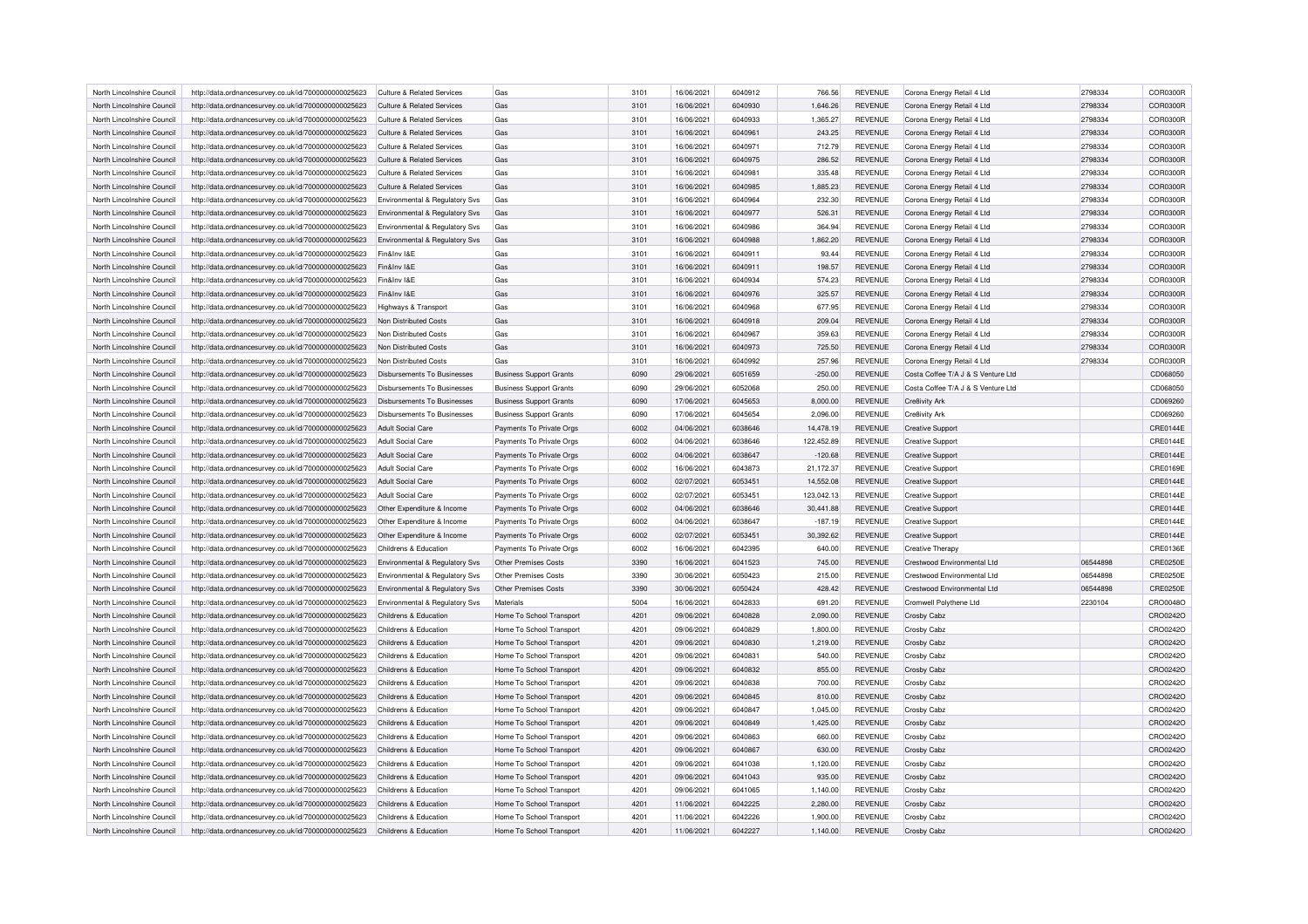| North Lincolnshire Council | http://data.ordnancesurvey.co.uk/id/7000000000025623                                                         | Planning Services                     | Rents                                                            | 3201         | 18/06/2021 | 6045790            | 400.00    | <b>REVENUE</b> | Crosby Community Association        |          | CRO0022O                    |
|----------------------------|--------------------------------------------------------------------------------------------------------------|---------------------------------------|------------------------------------------------------------------|--------------|------------|--------------------|-----------|----------------|-------------------------------------|----------|-----------------------------|
| North Lincolnshire Council | http://data.ordnancesurvey.co.uk/id/7000000000025623                                                         | Public Health                         | Payments To Voluntary Orgs                                       | 6001         | 25/06/2021 | 6049731            | 563.86    | <b>REVENUE</b> | Crosby Community Association        |          | CRO0022O                    |
| North Lincolnshire Council | http://data.ordnancesurvey.co.uk/id/7000000000025623                                                         | Disbursements To Businesses           | <b>Business Support Grants</b>                                   | 6090         | 29/06/2021 | 6051607            | $-467.00$ | <b>REVENUE</b> | Crosby Utd Junior Football Club     |          | CD061580                    |
| North Lincolnshire Council | http://data.ordnancesurvey.co.uk/id/7000000000025623                                                         | Disbursements To Businesses           | <b>Business Support Grants</b>                                   | 6090         | 29/06/2021 | 6051608            | $-467.00$ | <b>REVENUE</b> | Crosby Utd Junior Football Club     |          | CD061580                    |
| North Lincolnshire Council | http://data.ordnancesurvey.co.uk/id/7000000000025623                                                         | <b>Disbursements To Businesses</b>    | <b>Business Support Grants</b>                                   | 6090         | 29/06/2021 | 6052016            | 467.00    | <b>REVENUE</b> | Crosby Utd Junior Football Club     |          | CD061580                    |
| North Lincolnshire Council | http://data.ordnancesurvey.co.uk/id/7000000000025623                                                         | Disbursements To Businesses           | <b>Business Support Grants</b>                                   | 6090         | 29/06/2021 | 6052017            | 467.00    | <b>REVENUE</b> | Crosby Utd Junior Football Club     |          | CD061580                    |
| North Lincolnshire Council | http://data.ordnancesurvey.co.uk/id/7000000000025623                                                         | Culture & Related Services            | Other Supplies & Services                                        | 5799         | 25/06/2021 | 6048878            | 16,976.00 | <b>REVENUE</b> | Crowle And Ealand Town Council      |          | CRO0250C                    |
| North Lincolnshire Council | http://data.ordnancesurvey.co.uk/id/7000000000025623                                                         | Highways & Transport                  | Other Supplies & Services                                        | 5799         | 25/06/2021 | 6048877            | 905.00    | <b>REVENUE</b> | Crowle And Ealand Town Council      |          | CRO0250C                    |
| North Lincolnshire Council | http://data.ordnancesurvey.co.uk/id/7000000000025623                                                         | Disbursements To Businesses           | <b>Business Support Grants</b>                                   | 6090         | 29/06/2021 | 6051670            | $-467.00$ | <b>REVENUE</b> | Crowle Bowls Club                   |          | CD068470                    |
| North Lincolnshire Council | http://data.ordnancesurvey.co.uk/id/7000000000025623                                                         | Disbursements To Businesses           | <b>Business Support Grants</b>                                   | 6090         | 29/06/2021 | 6051672            | $-467.00$ | <b>REVENUE</b> | Crowle Bowls Club                   |          | CD068470                    |
| North Lincolnshire Council | http://data.ordnancesurvey.co.uk/id/7000000000025623                                                         | Disbursements To Businesses           | <b>Business Support Grants</b>                                   | 6090         | 29/06/2021 | 6052079            | 467.00    | <b>REVENUE</b> | Crowle Bowls Club                   |          | CD068470                    |
| North Lincolnshire Council | http://data.ordnancesurvey.co.uk/id/7000000000025623                                                         | Disbursements To Businesses           | <b>Business Support Grants</b>                                   | 6090         | 29/06/2021 | 6052081            | 467.00    | <b>REVENUE</b> | Crowle Bowls Club                   |          | CD068470                    |
| North Lincolnshire Council | http://data.ordnancesurvey.co.uk/id/7000000000025623                                                         | Disbursements To Businesses           | <b>Business Support Grants</b>                                   | 6090         | 29/06/2021 | 6051558            | $-467.00$ | <b>REVENUE</b> | Crowle Boxing Club - Mr Mark Lappin |          | CD060990                    |
| North Lincolnshire Council | http://data.ordnancesurvey.co.uk/id/7000000000025623                                                         | Disbursements To Businesses           | <b>Business Support Grants</b>                                   | 6090         | 29/06/2021 | 6051561            | $-467.00$ | <b>REVENUE</b> | Crowle Boxing Club - Mr Mark Lappin |          | CD060990                    |
| North Lincolnshire Council | http://data.ordnancesurvey.co.uk/id/7000000000025623                                                         | Disbursements To Businesses           | <b>Business Support Grants</b>                                   | 6090         | 29/06/2021 | 6051967            | 467.00    | <b>REVENUE</b> | Crowle Boxing Club - Mr Mark Lappin |          | CD060990                    |
| North Lincolnshire Council |                                                                                                              | Disbursements To Businesses           |                                                                  | 6090         | 29/06/2021 | 6051970            | 467.00    | <b>REVENUE</b> | Crowle Boxing Club - Mr Mark Lappin |          | CD060990                    |
| North Lincolnshire Council | http://data.ordnancesurvey.co.uk/id/7000000000025623<br>http://data.ordnancesurvey.co.uk/id/7000000000025623 | Disbursements To Businesses           | <b>Business Support Grants</b><br><b>Business Support Grants</b> | 6090         | 29/06/2021 | 6051427            |           | <b>REVENUE</b> | Crowle Community Hall               |          |                             |
|                            |                                                                                                              |                                       |                                                                  |              |            |                    | $-467.00$ |                |                                     |          | CD055200                    |
| North Lincolnshire Council | http://data.ordnancesurvey.co.uk/id/7000000000025623                                                         | Disbursements To Businesses           | <b>Business Support Grants</b>                                   | 6090         | 29/06/2021 | 6051428            | $-467.00$ | <b>REVENUE</b> | Crowle Community Hall               |          | CD055200                    |
| North Lincolnshire Council | http://data.ordnancesurvey.co.uk/id/7000000000025623                                                         | <b>Disbursements To Businesses</b>    | <b>Business Support Grants</b>                                   | 6090         | 29/06/2021 | 6051836            | 467.00    | <b>REVENUE</b> | Crowle Community Hall               |          | CD055200                    |
| North Lincolnshire Council | http://data.ordnancesurvey.co.uk/id/7000000000025623                                                         | Disbursements To Businesses           | <b>Business Support Grants</b>                                   | 6090         | 29/06/2021 | 6051837            | 467.00    | <b>REVENUE</b> | Crowle Community Hall               |          | CD055200                    |
| North Lincolnshire Council | http://data.ordnancesurvey.co.uk/id/7000000000025623                                                         | <b>Planning Services</b>              | Payments To Voluntary Orgs                                       | 6001         | 23/06/2021 | 6047827            | 2,646.00  | <b>REVENUE</b> | <b>Crowle Entertainers</b>          |          | CRO0237C                    |
| North Lincolnshire Council | http://data.ordnancesurvey.co.uk/id/7000000000025623                                                         | <b>Culture &amp; Related Services</b> | Other Supplies & Services                                        | 5799         | 18/06/2021 | 6045336            | 568.60    | <b>REVENUE</b> | <b>Crowle Peatland Railway</b>      |          | CRO0463C                    |
| North Lincolnshire Council | http://data.ordnancesurvey.co.uk/id/7000000000025623                                                         | <b>Adult Social Care</b>              | Repair & Maintenance Costs                                       | 3000         | 30/06/2021 | 6051096            | 129.00    | <b>REVENUE</b> | C S L (Dualcom) Ltd                 | 03155883 | <b>CSL0003L</b>             |
| North Lincolnshire Council | http://data.ordnancesurvey.co.uk/id/7000000000025623                                                         | Central Services To Public            | Repair & Maintenance Costs                                       | 3000         | 30/06/2021 | 6051096            | $\Omega$  | <b>REVENUE</b> | C S L (Dualcom) Ltd                 | 03155883 | <b>CSL0003L</b>             |
| North Lincolnshire Council | http://data.ordnancesurvey.co.uk/id/7000000000025623                                                         | Childrens & Education                 | Repair & Maintenance Costs                                       | 3000         | 30/06/2021 | 6051096            | 258.00    | <b>REVENUE</b> | C S L (Dualcom) Ltd                 | 03155883 | <b>CSL0003L</b>             |
| North Lincolnshire Council | http://data.ordnancesurvey.co.uk/id/7000000000025623                                                         | Childrens & Education                 | Repair & Maintenance Costs                                       | 3000         | 30/06/2021 | 6051096            | 258.00    | <b>REVENUE</b> | C S L (Dualcom) Ltd                 | 03155883 | <b>CSL0003L</b>             |
| North Lincolnshire Council | http://data.ordnancesurvey.co.uk/id/7000000000025623                                                         | Corporate And Democratic Core         | Repair & Maintenance Costs                                       | 3000         | 30/06/2021 | 6051096            | 129.00    | <b>REVENUE</b> | C S L (Dualcom) Ltd                 | 03155883 | <b>CSL0003L</b>             |
| North Lincolnshire Council | http://data.ordnancesurvey.co.uk/id/7000000000025623                                                         | <b>Culture &amp; Related Services</b> | Repair & Maintenance Costs                                       | 3000         | 30/06/2021 | 6051096            | 1,142.00  | <b>REVENUE</b> | C S L (Dualcom) Ltd                 | 03155883 | <b>CSL0003L</b>             |
| North Lincolnshire Council | http://data.ordnancesurvey.co.uk/id/7000000000025623                                                         | Fin&Inv I&F                           | Repair & Maintenance Costs                                       | 3000         | 30/06/2021 | 6051096            | 108.00    | <b>REVENUE</b> | C S L (Dualcom) Ltd                 | 03155883 | <b>CSL0003L</b>             |
| North Lincolnshire Council | http://data.ordnancesurvey.co.uk/id/7000000000025623                                                         | Highways & Transport                  | Other Vehicle Costs                                              | 4005         | 18/06/2021 | 6045196            | 2,318.25  | <b>REVENUE</b> | Ctrack Ltd                          | 04643588 | CTR0001F                    |
| North Lincolnshire Council | http://data.ordnancesurvey.co.uk/id/7000000000025623                                                         | Disbursements To Businesses           | <b>Business Support Grants</b>                                   | 6090         | 29/06/2021 | 6051390            | $-250.00$ | <b>REVENUE</b> | Curtis Of Lincoln Ltd               |          | CD053380                    |
| North Lincolnshire Council | http://data.ordnancesurvey.co.uk/id/7000000000025623                                                         | Disbursements To Businesses           | <b>Business Support Grants</b>                                   | 6090         | 29/06/2021 | 6051799            | 250.00    | <b>REVENUE</b> | Curtis Of Lincoln Ltd               |          | CD053380                    |
| North Lincolnshire Council | http://data.ordnancesurvey.co.uk/id/7000000000025623                                                         | Childrens & Education                 | Payments To Private Orgs                                         | 6002         | 11/06/2021 | 6042102            | 1,320.00  | <b>REVENUE</b> | Cygnet (Nw) Ltd                     | 4059699  | CYG0006G                    |
| North Lincolnshire Council | http://data.ordnancesurvey.co.uk/id/7000000000025623                                                         | Childrens & Education                 | Payments To Private Orgs                                         | 6002         | 18/06/2021 | 6045873            | 3,135.00  | <b>REVENUE</b> | Cygnet (Nw) Ltd                     | 4059699  | CYG0006G                    |
| North Lincolnshire Council | http://data.ordnancesurvey.co.uk/id/7000000000025623                                                         | Disbursements To Businesses           | <b>Business Support Grants</b>                                   | 6090         | 25/06/2021 | 6050238            | 1,000.00  | <b>REVENUE</b> | Dark North Media                    |          | CD059850                    |
| North Lincolnshire Council | http://data.ordnancesurvey.co.uk/id/7000000000025623                                                         | <b>Adult Social Care</b>              | Pay - Operational Staff                                          | 0921         | 16/06/2021 | 6044249            | 3,500.00  | <b>REVENUE</b> | Dave Basker                         |          | DAV0500V                    |
| North Lincolnshire Council | http://data.ordnancesurvey.co.uk/id/7000000000025623                                                         | Disbursements To Businesses           | <b>Business Support Grants</b>                                   | 6090         | 29/06/2021 | 6051439            | $-467.00$ | <b>REVENUE</b> | David Lee Photography Limited       |          | CD055440                    |
| North Lincolnshire Council | http://data.ordnancesurvey.co.uk/id/7000000000025623                                                         | Disbursements To Businesses           | <b>Business Support Grants</b>                                   | 6090         | 29/06/2021 | 6051440            | $-467.00$ | <b>REVENUE</b> | David Lee Photography Limited       |          | CD055440                    |
| North Lincolnshire Council |                                                                                                              | Disbursements To Businesses           |                                                                  | 6090         | 29/06/2021 | 6051848            | 467.00    | <b>REVENUE</b> | David Lee Photography Limited       |          | CD055440                    |
|                            | http://data.ordnancesurvey.co.uk/id/7000000000025623                                                         |                                       | <b>Business Support Grants</b>                                   | 6090         | 29/06/2021 | 6051849            | 467.00    | <b>REVENUE</b> | David Lee Photography Limited       |          | CD055440                    |
| North Lincolnshire Council | http://data.ordnancesurvey.co.uk/id/7000000000025623                                                         | Disbursements To Businesses           | <b>Business Support Grants</b>                                   |              |            |                    |           |                |                                     |          |                             |
| North Lincolnshire Council | http://data.ordnancesurvey.co.uk/id/7000000000025623                                                         | Culture, Env, Reg & Planning Cap      | Consultants<br>Other Premises Costs                              | A087<br>3390 | 09/06/2021 | 6041149<br>6039910 | 1,296.25  | CAPITAL        | David Mcclymont Consulting          | 5640102  | CON0421N<br><b>SAM0300M</b> |
| North Lincolnshire Council | http://data.ordnancesurvey.co.uk/id/7000000000025623                                                         | <b>Planning Services</b>              |                                                                  |              | 09/06/2021 |                    | 13,105.20 | <b>REVENUE</b> | David Samuel Management Ltd         |          |                             |
| North Lincolnshire Council | http://data.ordnancesurvey.co.uk/id/7000000000025623                                                         | Childrens & Education                 | <b>Equipment Purchase</b>                                        | 5001         | 09/06/2021 | 6041053            | 322.68    | <b>REVENUE</b> | David S Sales Limited               |          | <b>SAL0028L</b>             |
| North Lincolnshire Council | http://data.ordnancesurvey.co.uk/id/7000000000025623                                                         | <b>Disbursements To Businesses</b>    | <b>Business Support Grants</b>                                   | 6090         | 30/06/2021 | 6052833            | 1,000.00  | <b>REVENUE</b> | David Wardle T/A Jd Catering        |          | CD060700                    |
| North Lincolnshire Council | http://data.ordnancesurvey.co.uk/id/7000000000025623                                                         | Environmental & Regulatory Svs        | <b>Equipment Purchase</b>                                        | 5001         | 18/06/2021 | 6045199            | 1,066.68  | <b>REVENUE</b> | Dawson Rentals Sweepers             |          | DAW0036W                    |
| North Lincolnshire Council | http://data.ordnancesurvey.co.uk/id/7000000000025623                                                         | Environmental & Regulatory Svs        | Other Vehicle Costs                                              | 4005         | 18/06/2021 | 6045201            | 2,856.00  | <b>REVENUE</b> | Dawson Rentals Sweepers             |          | DAW0036W                    |
| North Lincolnshire Council | http://data.ordnancesurvey.co.uk/id/7000000000025623                                                         | <b>Highways &amp; Transport</b>       | Vehicle Hire                                                     | 4101         | 18/06/2021 | 6045200            | 2,856.00  | <b>REVENUE</b> | Dawson Rentals Sweepers             |          | DAW0036W                    |
| North Lincolnshire Council | http://data.ordnancesurvey.co.uk/id/7000000000025623                                                         | <b>Culture &amp; Related Services</b> | Other Professional Fees                                          | 5829         | 18/06/2021 | 6043782            | 1,203.12  | <b>REVENUE</b> | Debit Finance Collections Plc       | 3422873  | <b>DEB0189B</b>             |
| North Lincolnshire Council | http://data.ordnancesurvey.co.uk/id/7000000000025623                                                         | Environmental & Regulatory Svs        | Other Professional Fees                                          | 5829         | 18/06/2021 | 6043782            | 44.40     | <b>REVENUE</b> | Debit Finance Collections Plc       | 3422873  | DEB0189B                    |
| North Lincolnshire Council | http://data.ordnancesurvey.co.uk/id/7000000000025623                                                         | Highways & Transport                  | Repair & Maintenance Costs                                       | 3000         | 16/06/2021 | 6042731            | 934.00    | <b>REVENUE</b> | Delta Security Systems Ltd          | 06373017 | DEL0004L                    |
| North Lincolnshire Council | http://data.ordnancesurvey.co.uk/id/7000000000025623                                                         | Childrens & Education                 | Payments To Private Orgs                                         | 6002         | 02/06/2021 | 6037520            | 6,480.00  | <b>REVENUE</b> | Demeter House (England) Ltd         | 5774107  | <b>DEM0021N</b>             |
| North Lincolnshire Council | http://data.ordnancesurvey.co.uk/id/7000000000025623                                                         | Corporate And Democratic Core         | Licenses, Subs & Memberships                                     | 5510         | 16/06/2021 | 6044108            | 500.00    | <b>REVENUE</b> | Derbyshire County Council           |          | <b>DER0150F</b>             |
| North Lincolnshire Council | http://data.ordnancesurvey.co.uk/id/7000000000025623                                                         | <b>Disbursements To Businesses</b>    | <b>Business Support Grants</b>                                   | 6090         | 17/06/2021 | 6045514            | 990.00    | <b>REVENUE</b> | Dial Aâ Fakeaway                    |          | CD069070                    |
| North Lincolnshire Council | http://data.ordnancesurvey.co.uk/id/7000000000025623                                                         | Adult Social Care                     | Equipment Purchase                                               | 5001         | 18/06/2021 | 6045348            | 220.00    | <b>REVENUE</b> | Digital Hearing Care Solutions Ltd  | 5659065  | DIG0137G                    |
| North Lincolnshire Council | http://data.ordnancesurvey.co.uk/id/7000000000025623                                                         | Culture & Related Services            | Equipment Maint.& Repair                                         | 5003         | 18/06/2021 | 6043855            | 244.24    | <b>REVENUE</b> | Direct Parts Supply Ltd             | 07135327 | <b>DIR0026R</b>             |
| North Lincolnshire Council | http://data.ordnancesurvey.co.uk/id/7000000000025623                                                         | Adult Social Care                     | Other Professional Fees                                          | 5829         | 07/07/2021 | 6049794            | 511.33    | <b>REVENUE</b> | <b>Disability Sheffield</b>         |          | <b>DIS0026S</b>             |
|                            |                                                                                                              |                                       |                                                                  |              |            |                    |           |                |                                     |          |                             |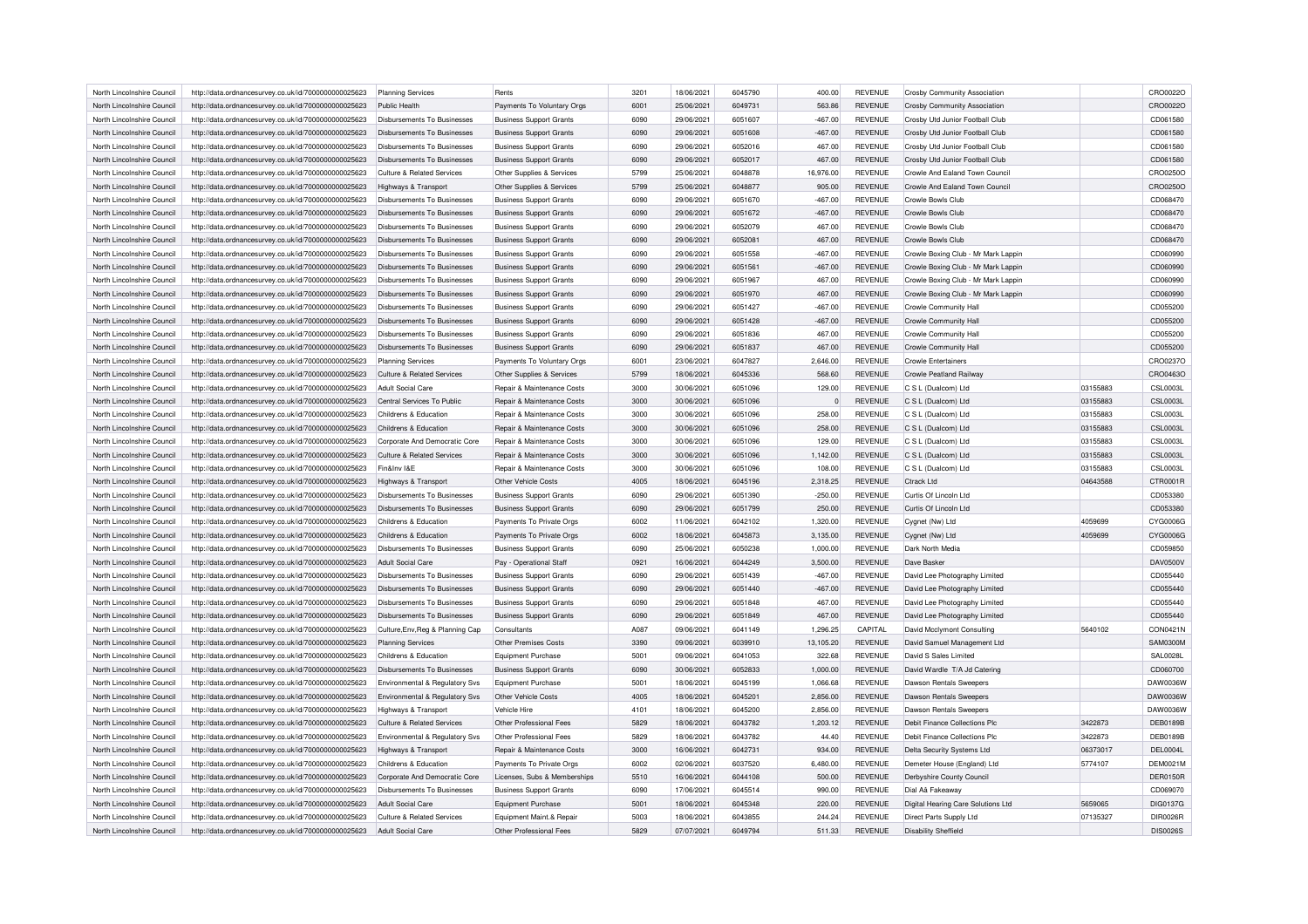| North Lincolnshire Council | http://data.ordnancesurvey.co.uk/id/7000000000025623 | Highways & Transport                  | Other Supplies & Services          | 5799 | 18/06/2021 | 6044922 | 12,304.99  | <b>REVENUE</b> | Display Wizard Ltd                    |          | <b>DIS0074S</b> |
|----------------------------|------------------------------------------------------|---------------------------------------|------------------------------------|------|------------|---------|------------|----------------|---------------------------------------|----------|-----------------|
| North Lincolnshire Council | http://data.ordnancesurvey.co.uk/id/7000000000025623 | Fin&Inv I&F                           | Grounds Maintenance                | 3010 | 09/06/2021 | 6038241 | 375.00     | <b>REVENUE</b> | Dim Consultancy                       | 4539626  | <b>DJM0002M</b> |
| North Lincolnshire Council | http://data.ordnancesurvey.co.uk/id/7000000000025623 | Fin&Inv I&E                           | Grounds Maintenance                | 3010 | 30/06/2021 | 6047658 | 375.00     | <b>REVENUE</b> | Djm Consultancy                       | 4539626  | DJM0002M        |
| North Lincolnshire Council | http://data.ordnancesurvey.co.uk/id/7000000000025623 | Childrens & Education                 | Payments To Private Orgs           | 6002 | 02/06/2021 | 6037546 | 2,886.30   | <b>REVENUE</b> | D <sub>Johns</sub>                    |          | JOH0680H        |
| North Lincolnshire Council | http://data.ordnancesurvey.co.uk/id/7000000000025623 | Childrens & Education                 | Payments To Private Orgs           | 6002 | 25/06/2021 | 6049703 | 67,357.78  | <b>REVENUE</b> | Dn Colleges Group                     |          | <b>NOR0007R</b> |
| North Lincolnshire Council | http://data.ordnancesurvey.co.uk/id/7000000000025623 | Childrens & Education                 | Payments To Private Orgs           | 6002 | 02/06/2021 | 6037521 | 1,291.95   | <b>REVENUE</b> | Donna Ducker Childminding             |          | <b>DUC0041C</b> |
| North Lincolnshire Council | http://data.ordnancesurvey.co.uk/id/7000000000025623 | Childrens & Education                 | Payments To Private Orgs           | 6002 | 25/06/2021 | 6049759 | 5,837.34   | <b>REVENUE</b> | Do-Re-Mi Nursery                      |          | WIN0044N        |
| North Lincolnshire Council | http://data.ordnancesurvey.co.uk/id/7000000000025623 | Corporate And Democratic Core         | <b>Course Fees/Training</b>        | 2002 | 23/06/2021 | 6047934 | 750.00     | <b>REVENUE</b> | Doug Feery Ltd                        |          | <b>DOU1099U</b> |
| North Lincolnshire Council | http://data.ordnancesurvey.co.uk/id/7000000000025623 | Childrens & Education                 | Payments To Private Orgs           | 6002 | 11/06/2021 | 6042024 | 20,398.00  | <b>REVENUE</b> | Dove Adolescent Care                  |          | DOV0001\        |
| North Lincolnshire Council | http://data.ordnancesurvey.co.uk/id/7000000000025623 | Disbursements To Businesses           | <b>Business Support Grants</b>     | 6090 | 30/06/2021 | 6052831 | 1,000.00   | <b>REVENUE</b> | Dragonfly Beauty                      |          | CD062580        |
| North Lincolnshire Council | http://data.ordnancesurvey.co.uk/id/7000000000025623 | Fin&Inv I&E                           | Repair & Maintenance Costs         | 3000 | 18/06/2021 | 6044348 | 240.00     | <b>REVENUE</b> | Drainmaster (Uk) Ltd                  | 3802760  | DRA0028A        |
| North Lincolnshire Council | http://data.ordnancesurvey.co.uk/id/7000000000025623 | Adult Social Care                     | Materials                          | 5004 | 23/06/2021 | 6047741 | 463.60     | <b>REVENUE</b> | Draytons Auto Centre                  |          | DRA0300A        |
| North Lincolnshire Council | http://data.ordnancesurvey.co.uk/id/7000000000025623 | Adult Social Care Capital             | Other Costs                        | A085 | 11/06/2021 | 6041205 | 386.16     | CAPITAL        | Drive Devilbiss Healthcare Limited    | 4301005  | <b>DRI0008I</b> |
| North Lincolnshire Council | http://data.ordnancesurvey.co.uk/id/7000000000025623 | Adult Social Care Capital             | Other Costs                        | A085 | 11/06/2021 | 6041471 | 483.00     | CAPITAL        | Drive Devilbiss Healthcare Limited    | 4301005  | <b>DRI0008I</b> |
|                            |                                                      |                                       | Other Costs                        | A085 |            | 6044918 |            | CAPITAL        | Drive Devilbiss Healthcare Limited    |          | <b>DRI00081</b> |
| North Lincolnshire Council | http://data.ordnancesurvey.co.uk/id/7000000000025623 | Adult Social Care Capital             |                                    |      | 23/06/2021 |         | 4,118.65   |                |                                       | 4301005  |                 |
| North Lincolnshire Council | http://data.ordnancesurvey.co.uk/id/7000000000025623 | Highways & Transport                  | Other Supplies & Services          | 5799 | 18/06/2021 | 6045203 | 2,387.45   | <b>REVENUE</b> | Drivercheck                           | SC292381 | DRI0078I        |
| North Lincolnshire Council | http://data.ordnancesurvey.co.uk/id/7000000000025623 | Adult Social Care                     | Payments To Health Providers       | 6019 | 16/06/2021 | 6042711 | 666.17     | <b>REVENUE</b> | Dr M J Dwyer & Partners               |          | DWY0001Y        |
| North Lincolnshire Council | http://data.ordnancesurvey.co.uk/id/7000000000025623 | Childrens & Education                 | <b>Legal Fees</b>                  | 5823 | 02/07/2021 | 6053056 | 489.60     | <b>REVENUE</b> | Dr Russell D Keenar                   |          | <b>RUS0111S</b> |
| North Lincolnshire Council | http://data.ordnancesurvey.co.uk/id/7000000000025623 | Environmental & Regulatory Svs        | Other Professional Fees            | 5829 | 18/06/2021 | 6043906 | 405.00     | <b>REVENUE</b> | Dr Sanieev Jalihal                    |          | <b>JAL0004L</b> |
| North Lincolnshire Council | http://data.ordnancesurvey.co.uk/id/7000000000025623 | Environmental & Regulatory Svs        | Other Professional Fees            | 5829 | 16/06/2021 | 6043905 | 1,080.00   | <b>REVENUE</b> | Dr T Mahmood Anwar                    |          | <b>MAH0003H</b> |
| North Lincolnshire Council | http://data.ordnancesurvey.co.uk/id/7000000000025623 | Adult Social Care                     | Payments To Private Orgs           | 6002 | 09/06/2021 | 6037908 | 250.00     | <b>REVENUE</b> | Dubit Ltd                             | 03922956 | <b>DUB0008B</b> |
| North Lincolnshire Council | http://data.ordnancesurvey.co.uk/id/7000000000025623 | Corporate And Democratic Core         | Gen Office Exp (Incl Postage)      | 5603 | 30/06/2021 | 6047662 | 2,367.95   | <b>REVENUE</b> | Dura-Id Solutions                     | 11051129 | DUR0099F        |
| North Lincolnshire Council | http://data.ordnancesurvey.co.uk/id/7000000000025623 | Other Expenditure & Income            | Payments To Private Orgs           | 6002 | 30/06/2021 | 6050357 | 12,073.37  | <b>REVENUE</b> | Dwp                                   |          | <b>DEP0130F</b> |
| North Lincolnshire Council | http://data.ordnancesurvey.co.uk/id/7000000000025623 | Culture & Related Services            | <b>Materials</b>                   | 5004 | 25/06/2021 | 6047513 | 318.00     | <b>REVENUE</b> | <b>Eagle Promotions Ltd</b>           | 2696710  | EAG0001G        |
| North Lincolnshire Council | http://data.ordnancesurvey.co.uk/id/7000000000025623 | Disbursements To Businesses           | <b>Business Support Grants</b>     | 6090 | 29/06/2021 | 6051652 | $-467.00$  | <b>REVENUE</b> | <b>Ealand Victoty Hall</b>            |          | CD067990        |
| North Lincolnshire Council | http://data.ordnancesurvey.co.uk/id/7000000000025623 | Disbursements To Businesses           | <b>Business Support Grants</b>     | 6090 | 29/06/2021 | 6051653 | $-467.00$  | <b>REVENUE</b> | <b>Ealand Victoty Hall</b>            |          | CD067990        |
| North Lincolnshire Council | http://data.ordnancesurvey.co.uk/id/7000000000025623 | Disbursements To Businesses           | <b>Business Support Grants</b>     | 6090 | 29/06/2021 | 605206  | 467.00     | <b>REVENUE</b> | Ealand Victoty Hall                   |          | CD067990        |
| North Lincolnshire Council | http://data.ordnancesurvey.co.uk/id/7000000000025623 | <b>Disbursements To Businesses</b>    | <b>Business Support Grants</b>     | 6090 | 29/06/2021 | 6052062 | 467.00     | <b>REVENUE</b> | <b>Ealand Victoty Hall</b>            |          | CD067990        |
| North Lincolnshire Council | http://data.ordnancesurvey.co.uk/id/7000000000025623 | Culture & Related Services            | Other Supplies & Services          | 5799 | 11/06/2021 | 6033232 | 850.00     | <b>REVENUE</b> | E A Littlewood                        |          | <b>LIT0008T</b> |
| North Lincolnshire Council | http://data.ordnancesurvey.co.uk/id/7000000000025623 | <b>Culture &amp; Related Services</b> | Other Supplies & Services          | 5799 | 16/06/2021 | 6038826 | 10,000.00  | <b>REVENUE</b> | F A Littlewood                        |          | LIT0008T        |
| North Lincolnshire Council | http://data.ordnancesurvey.co.uk/id/7000000000025623 | Culture & Related Services            | Other Supplies & Services          | 5799 | 02/07/2021 | 6041137 | 10,000.00  | <b>REVENUE</b> | E A Littlewood                        |          | <b>LIT0008T</b> |
| North Lincolnshire Council | http://data.ordnancesurvey.co.uk/id/7000000000025623 | Culture & Related Services            | Other Supplies & Services          | 5799 | 02/07/2021 | 6042863 | 800.00     | <b>REVENUE</b> | F A Littlewood                        |          | <b>LIT0008T</b> |
| North Lincolnshire Council | http://data.ordnancesurvey.co.uk/id/7000000000025623 | <b>Planning Services</b>              | Other Professional Fees            | 5829 | 09/06/2021 | 6039916 | 1,583.33   | <b>REVENUE</b> | Fasters & Son Commercial Services Ltd |          | <b>EAS0590S</b> |
| North Lincolnshire Council | http://data.ordnancesurvey.co.uk/id/7000000000025623 | <b>Planning Services</b>              | Other Professional Fees            | 5829 | 09/06/2021 | 6039917 | 2,572.83   | <b>REVENUE</b> | Easters & Son Commercial Services Ltd |          | EAS0590S        |
| North Lincolnshire Council | http://data.ordnancesurvey.co.uk/id/7000000000025623 | <b>Planning Services</b>              | Other Professional Fees            | 5829 | 09/06/2021 | 6039918 | 259.00     | <b>REVENUE</b> | Easters & Son Commercial Services Ltd |          | <b>EAS0590S</b> |
| North Lincolnshire Council | http://data.ordnancesurvey.co.uk/id/7000000000025623 | Childrens & Education                 | Payments To Private Orgs           | 6002 | 02/06/2021 | 6037522 | 316.32     | <b>REVENUE</b> | Eastoft Little Legs                   |          | EAS0282S        |
|                            |                                                      |                                       |                                    | 5799 | 25/06/2021 | 6048879 |            | <b>REVENUE</b> |                                       |          | EAS0124S        |
| North Lincolnshire Council | http://data.ordnancesurvey.co.uk/id/7000000000025623 | Culture & Related Services            | Other Supplies & Services          |      |            |         | 1,276.00   |                | Eastoft Parish Council                |          |                 |
| North Lincolnshire Council | http://data.ordnancesurvey.co.uk/id/7000000000025623 | Adult Social Care                     | <b>Equipment Purchase</b>          | 5001 | 16/06/2021 | 6044252 | 13,268.55  | <b>REVENUE</b> | East Riding Of Yorkshire Council      |          | EAS0012S        |
| North Lincolnshire Council | http://data.ordnancesurvey.co.uk/id/7000000000025623 | Non Distributed Costs                 | <b>Retirement Additional Costs</b> | 2007 | 25/06/2021 | 6049503 | 456,510.00 | <b>REVENUE</b> | East Riding Pension Fund              |          | EAS0381S        |
| North Lincolnshire Council | http://data.ordnancesurvey.co.uk/id/7000000000025623 | Highways & Transport                  | <b>Concessionary Fares</b>         | 6010 | 04/06/2021 | 6038676 | 4,000.00   | <b>REVENUE</b> | East Yorkshire Motor Services Ltd     | 216628   | EAS0120S        |
| North Lincolnshire Council | http://data.ordnancesurvey.co.uk/id/7000000000025623 | Highways & Transport                  | Concessionary Fares                | 6010 | 02/07/2021 | 6053403 | 4.000.00   | <b>REVENUE</b> | East Yorkshire Motor Services Ltd     | 216628   | EAS0120S        |
| North Lincolnshire Council | http://data.ordnancesurvey.co.uk/id/7000000000025623 | Highways & Transport                  | Passenger Transport                | 6011 | 25/06/2021 | 6049674 | 47,534.79  | <b>REVENUE</b> | East Yorkshire Motor Services Ltd     | 216628   | EAS0120S        |
| North Lincolnshire Council | http://data.ordnancesurvey.co.uk/id/7000000000025623 | Highways & Transport                  | Passenger Transport                | 6011 | 25/06/2021 | 6049676 | 10,074.00  | REVENUE        | East Yorkshire Motor Services Ltd     | 216628   | EAS0120S        |
| North Lincolnshire Council | http://data.ordnancesurvey.co.uk/id/7000000000025623 | Highways & Transport                  | Payments To Voluntary Orgs         | 6001 | 04/06/2021 | 6038676 | $\Omega$   | <b>REVENUE</b> | East Yorkshire Motor Services Ltd     | 216628   | EAS0120S        |
| North Lincolnshire Council | http://data.ordnancesurvey.co.uk/id/7000000000025623 | Corporate And Democratic Core         | Course Fees/Training               | 2002 | 02/07/2021 | 6047936 | 875.00     | <b>REVENUE</b> | Edge Training & Consultancy Ltd       | 3086220  | EDG0130G        |
| North Lincolnshire Council | http://data.ordnancesurvey.co.uk/id/7000000000025623 | <b>Disbursements To Businesses</b>    | <b>Business Support Grants</b>     | 6090 | 02/06/2021 | 6038718 | 4,714.00   | <b>REVENUE</b> | <b>Edward P Wright</b>                |          | CD068960        |
| North Lincolnshire Council | http://data.ordnancesurvey.co.uk/id/7000000000025623 | <b>Disbursements To Businesses</b>    | <b>Business Support Grants</b>     | 6090 | 17/06/2021 | 6045640 | 6,000.00   | <b>REVENUE</b> | <b>Edward P Wright</b>                |          | CD068960        |
| North Lincolnshire Council | http://data.ordnancesurvey.co.uk/id/7000000000025623 | Disbursements To Businesses           | <b>Business Support Grants</b>     | 6090 | 25/06/2021 | 6050257 | 1,000.00   | <b>REVENUE</b> | El Creative                           |          | CD065760        |
| North Lincolnshire Council | http://data.ordnancesurvey.co.uk/id/7000000000025623 | Childrens & Education                 | Other Professional Fees            | 5829 | 02/06/2021 | 6036922 | 300.00     | <b>REVENUE</b> | Elisabeth Brierley                    |          | <b>BRI0330I</b> |
| North Lincolnshire Council | http://data.ordnancesurvey.co.uk/id/7000000000025623 | Adult Social Care                     | It Software-Maintenance            | 5053 | 16/06/2021 | 6042718 | 3,249.00   | <b>REVENUE</b> | Elisian Limited                       |          | MIC0023C        |
| North Lincolnshire Council | http://data.ordnancesurvey.co.uk/id/7000000000025623 | Adult Social Care                     | Payments To Private Orgs           | 6002 | 02/06/2021 | 6038656 | 134.40     | <b>REVENUE</b> | Flite Care Solutions Ltd              | 07128156 | ISF0009F        |
| North Lincolnshire Council | http://data.ordnancesurvey.co.uk/id/7000000000025623 | Adult Social Care                     | Payments To Private Orgs           | 6002 | 02/06/2021 | 6038656 | 2,447.20   | <b>REVENUE</b> | Elite Care Solutions Ltd              | 07128156 | ISF0009F        |
| North Lincolnshire Council | http://data.ordnancesurvey.co.uk/id/7000000000025623 | Adult Social Care                     | Payments To Private Orgs           | 6002 | 30/06/2021 | 6053462 | 134.40     | <b>REVENUE</b> | Elite Care Solutions Ltd              | 07128156 | ISF0009F        |
| North Lincolnshire Council | http://data.ordnancesurvey.co.uk/id/7000000000025623 | <b>Adult Social Care</b>              | Payments To Private Orgs           | 6002 | 30/06/2021 | 6053462 | 2,447.20   | <b>REVENUE</b> | Elite Care Solutions Ltd              | 07128156 | ISF0009F        |
| North Lincolnshire Council | http://data.ordnancesurvey.co.uk/id/7000000000025623 | Culture & Related Services            | Repair & Maintenance Costs         | 3000 | 30/06/2021 | 6051101 | 300.00     | <b>REVENUE</b> | Ellgia Ltd                            | 860123   | <b>BEL0020L</b> |
| North Lincolnshire Council | http://data.ordnancesurvey.co.uk/id/7000000000025623 | Culture & Related Services            | Skips/Sanitary Collections, Etc    | 3321 | 30/06/2021 | 6051101 | $\Omega$   | <b>REVENUE</b> | Ellgia Ltd                            | 860123   | <b>BEL0020L</b> |
|                            |                                                      |                                       |                                    |      |            |         |            |                |                                       |          |                 |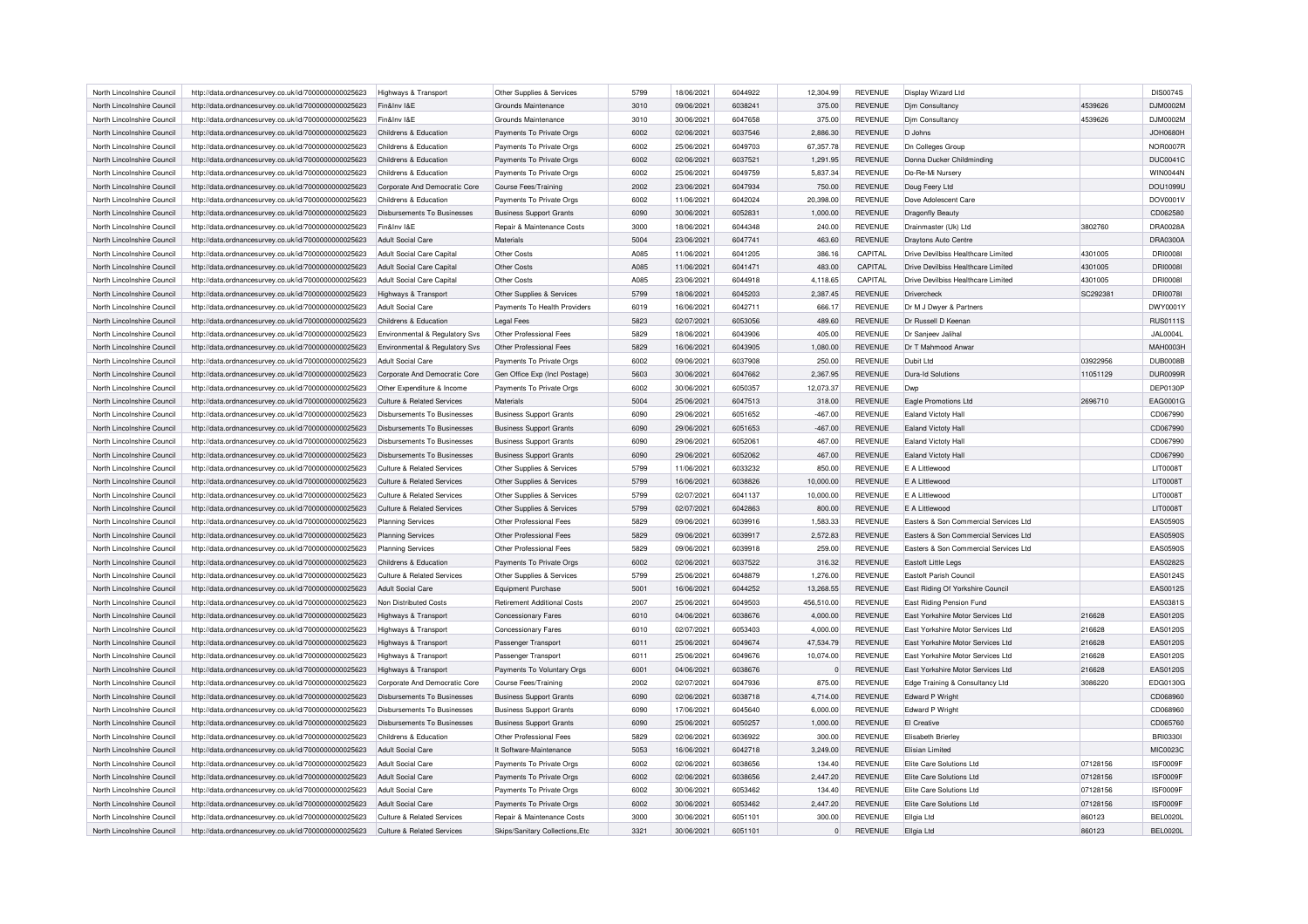| North Lincolnshire Council | http://data.ordnancesurvey.co.uk/id/7000000000025623 | Environmental & Regulatory Svs            | Payments To Private Orgs       | 6002 | 16/06/2021 | 6041788 | 17,954.41   | <b>REVENUE</b> | Ellgia Scunthorpe                       | 860123   | BEL0170L        |
|----------------------------|------------------------------------------------------|-------------------------------------------|--------------------------------|------|------------|---------|-------------|----------------|-----------------------------------------|----------|-----------------|
| North Lincolnshire Council | http://data.ordnancesurvey.co.uk/id/7000000000025623 | Environmental & Regulatory Svs            | Payments To Private Orgs       | 6002 | 18/06/2021 | 6044192 | 17,873.89   | <b>REVENUE</b> | Ellgia Scunthorpe                       | 860123   | <b>BEL0170L</b> |
| North Lincolnshire Council | http://data.ordnancesurvey.co.uk/id/7000000000025623 | Environmental & Regulatory Svs            | Payments To Private Orgs       | 6002 | 18/06/2021 | 6044196 | 499.70      | <b>REVENUE</b> | Ellgia Scunthorpe                       | 860123   | <b>BEL0170L</b> |
| North Lincolnshire Council | http://data.ordnancesurvey.co.uk/id/7000000000025623 | Environmental & Regulatory Svs            | Payments To Private Orgs       | 6002 | 18/06/2021 | 6044994 | 2,459.72    | <b>REVENUE</b> | Ellgia Scunthorpe                       | 860123   | <b>BEL0170L</b> |
| North Lincolnshire Council | http://data.ordnancesurvey.co.uk/id/7000000000025623 | Environmental & Regulatory Svs            | Payments To Private Orgs       | 6002 | 18/06/2021 | 6044995 | 558.71      | <b>REVENUE</b> | Ellgia Scunthorpe                       | 860123   | <b>BEL0170L</b> |
| North Lincolnshire Council | http://data.ordnancesurvey.co.uk/id/7000000000025623 | Environmental & Regulatory Svs            | Payments To Private Orgs       | 6002 | 23/06/2021 | 6047880 | 35,332.12   | <b>REVENUE</b> | Ellgia Scunthorpe                       | 860123   | <b>BEL0170L</b> |
| North Lincolnshire Council | http://data.ordnancesurvey.co.uk/id/7000000000025623 | Environmental & Regulatory Svs            | Payments To Private Orgs       | 6002 | 30/06/2021 | 6050431 | 399.76      | <b>REVENUE</b> | Ellgia Scunthorpe                       | 860123   | <b>BEL0170L</b> |
| North Lincolnshire Council | http://data.ordnancesurvey.co.uk/id/7000000000025623 | <b>Environmental &amp; Regulatory Svs</b> | Payments To Private Orgs       | 6002 | 30/06/2021 | 6050432 | 4,020.59    | <b>REVENUE</b> | Ellgia Scunthorpe                       | 860123   | <b>BEL0170L</b> |
| North Lincolnshire Council | http://data.ordnancesurvey.co.uk/id/7000000000025623 | Environmental & Regulatory Svs            | Payments To Private Orgs       | 6002 | 30/06/2021 | 6050434 | 4,891.12    | <b>REVENUE</b> | Ellgia Scunthorpe                       | 860123   | <b>BEL0170L</b> |
| North Lincolnshire Council | http://data.ordnancesurvey.co.uk/id/7000000000025623 | Culture & Related Services                | Other Supplies & Services      | 5799 | 16/06/2021 | 6030882 | 497.25      | <b>REVENUE</b> | Elliott Group Ltd                       | 147207   | ELL0001L        |
| North Lincolnshire Council | http://data.ordnancesurvey.co.uk/id/7000000000025623 | <b>Culture &amp; Related Services</b>     | Other Supplies & Services      | 5799 | 25/06/2021 | 6048881 | 3,036.00    | <b>REVENUE</b> | <b>Fisham Parish Council</b>            |          | <b>ELS0002S</b> |
| North Lincolnshire Council | http://data.ordnancesurvey.co.uk/id/7000000000025623 | <b>Adult Social Care</b>                  | Payments To Private Orgs       | 6002 | 04/06/2021 | 6038651 | $-5,176.44$ | <b>REVENUE</b> | Emerald Care Services (North Lincs) Ltd | 08136830 | <b>EME0032E</b> |
| North Lincolnshire Council | http://data.ordnancesurvey.co.uk/id/7000000000025623 | <b>Adult Social Care</b>                  | Payments To Private Orgs       | 6002 | 04/06/2021 | 6038651 | 27,089.47   | <b>REVENUE</b> | Emerald Care Services (North Lincs) Ltd | 08136830 | <b>EME0032E</b> |
| North Lincolnshire Council | http://data.ordnancesurvey.co.uk/id/7000000000025623 | Adult Social Care                         | Payments To Private Orgs       | 6002 | 18/06/2021 | 6045711 | 665.00      | <b>REVENUE</b> | Emerald Care Services (North Lincs) Ltd | 08136830 | <b>EME0032E</b> |
| North Lincolnshire Council | http://data.ordnancesurvey.co.uk/id/7000000000025623 | <b>Adult Social Care</b>                  | Payments To Private Orgs       | 6002 | 02/07/2021 | 6053455 | $-606.0$    | <b>REVENUE</b> | Emerald Care Services (North Lincs) Ltd | 08136830 | <b>EME0032E</b> |
|                            |                                                      |                                           |                                | 6002 | 02/07/2021 | 6053456 | 394.08      | <b>REVENUE</b> |                                         |          | <b>EME0032E</b> |
| North Lincolnshire Council | http://data.ordnancesurvey.co.uk/id/7000000000025623 | <b>Adult Social Care</b>                  | Payments To Private Orgs       |      |            |         |             |                | Emerald Care Services (North Lincs) Ltd | 08136830 |                 |
| North Lincolnshire Council | http://data.ordnancesurvey.co.uk/id/7000000000025623 | Adult Social Care                         | Payments To Private Orgs       | 6002 | 02/07/2021 | 6053456 | 18,351.47   | <b>REVENUE</b> | Emerald Care Services (North Lincs) Ltd | 08136830 | <b>EME0032E</b> |
| North Lincolnshire Council | http://data.ordnancesurvey.co.uk/id/7000000000025623 | Childrens & Education                     | Payments To Private Orgs       | 6002 | 18/06/2021 | 6045701 | 418.00      | <b>REVENUE</b> | Emerald Care Services (North Lincs) Ltd | 08136830 | <b>EME0032E</b> |
| North Lincolnshire Council | http://data.ordnancesurvey.co.uk/id/7000000000025623 | Other Expenditure & Income                | Payments To Private Orgs       | 6002 | 04/06/2021 | 6038651 | 6,288.05    | <b>REVENUE</b> | Emerald Care Services (North Lincs) Ltd | 08136830 | <b>EME0032E</b> |
| North Lincolnshire Council | http://data.ordnancesurvey.co.uk/id/7000000000025623 | Other Expenditure & Income                | Payments To Private Orgs       | 6002 | 02/07/2021 | 6053456 | $-213.52$   | <b>REVENUE</b> | Emerald Care Services (North Lincs) Ltd | 08136830 | <b>EME0032E</b> |
| North Lincolnshire Council | http://data.ordnancesurvey.co.uk/id/7000000000025623 | Childrens & Education                     | Payments To Private Orgs       | 6002 | 02/06/2021 | 6037517 | 1,018.20    | <b>REVENUE</b> | Emma C. Cobb                            |          | COB0002B        |
| North Lincolnshire Council | http://data.ordnancesurvey.co.uk/id/7000000000025623 | Culture & Related Services                | Licenses, Subs & Memberships   | 5510 | 30/06/2021 | 6047848 | 3,050.00    | <b>REVENUE</b> | Encyclopaedia Britannica (Uk) Ltd       | 03830890 | <b>ENC0020C</b> |
| North Lincolnshire Council | http://data.ordnancesurvey.co.uk/id/7000000000025623 | Corporate And Democratic Core             | Repair & Maintenance Costs     | 3000 | 09/06/2021 | 6040703 | 3.336.00    | <b>REVENUE</b> | <b>End2end Services Limited</b>         |          | <b>END0042D</b> |
| North Lincolnshire Council | http://data.ordnancesurvey.co.uk/id/7000000000025623 | <b>Support Servs Capital</b>              | It Equipment                   | A098 | 18/06/2021 | 6045540 | 2,105.00    | CAPITAL        | <b>End2end Services Limited</b>         |          | <b>END0042D</b> |
| North Lincolnshire Council | http://data.ordnancesurvey.co.uk/id/7000000000025623 | Childrens & Education                     | Rents                          | 3201 | 18/06/2021 | 6045732 | 402.71      | <b>REVENUE</b> | Engineering Utc Northern Lincolnshire   |          | <b>ENG0084G</b> |
| North Lincolnshire Council | http://data.ordnancesurvey.co.uk/id/7000000000025623 | Environmental & Regulatory Svs            | Other Supplies & Services      | 5799 | 18/06/2021 | 6044897 | 1.800.00    | <b>REVENUE</b> | Fnitial                                 | 02589078 | <b>ENI0002I</b> |
| North Lincolnshire Council | http://data.ordnancesurvey.co.uk/id/7000000000025623 | Childrens & Education                     | Payments To Private Orgs       | 6002 | 09/06/2021 | 6037523 | 24,650.88   | <b>REVENUE</b> | Epworth Primary Academy                 |          | EPW0006W        |
| North Lincolnshire Council | http://data.ordnancesurvey.co.uk/id/7000000000025623 | Childrens & Education                     | Home To School Transport       | 4201 | 09/06/2021 | 6041099 | 1,387.00    | <b>REVENUE</b> | Epworth Taxis Ltd                       | 8601067  | EPW0003W        |
| North Lincolnshire Council | http://data.ordnancesurvey.co.uk/id/7000000000025623 | Childrens & Education                     | Home To School Transport       | 4201 | 09/06/2021 | 6041100 | 1.096.30    | <b>REVENUE</b> | Epworth Taxis Ltd                       | 8601067  | EPW0003W        |
| North Lincolnshire Council | http://data.ordnancesurvey.co.uk/id/7000000000025623 | Childrens & Education                     | Home To School Transport       | 4201 | 09/06/2021 | 6041101 | 836.00      | <b>REVENUE</b> | Epworth Taxis Ltd                       | 8601067  | EPW0003W        |
| North Lincolnshire Council | http://data.ordnancesurvey.co.uk/id/7000000000025623 | Childrens & Education                     | Home To School Transport       | 4201 | 09/06/2021 | 6041102 | 836.00      | <b>REVENUE</b> | Epworth Taxis Ltd                       | 8601067  | EPW0003W        |
| North Lincolnshire Council | http://data.ordnancesurvey.co.uk/id/7000000000025623 | Childrens & Education                     | Home To School Transport       | 4201 | 09/06/2021 | 6041103 | 1.330.00    | <b>REVENUE</b> | Epworth Taxis Ltd                       | 8601067  | EPW0003W        |
| North Lincolnshire Council | http://data.ordnancesurvey.co.uk/id/7000000000025623 | Childrens & Education                     | Home To School Transport       | 4201 | 09/06/2021 | 6041104 | 1,600.75    | <b>REVENUE</b> | Epworth Taxis Ltd                       | 8601067  | EPW0003W        |
| North Lincolnshire Council | http://data.ordnancesurvey.co.uk/id/7000000000025623 | Childrens & Education                     | Payments To Voluntary Orgs     | 6001 | 02/06/2021 | 6037524 | 2,850.66    | <b>REVENUE</b> | Epworth Thurlow Pre-School              |          | EPW0018W        |
| North Lincolnshire Council | http://data.ordnancesurvey.co.uk/id/7000000000025623 | Disbursements To Businesses               | <b>Business Support Grants</b> | 6090 | 29/06/2021 | 6051564 | $-467.00$   | <b>REVENUE</b> | Epworth War Memorial Field              |          | CD061030        |
| North Lincolnshire Council |                                                      | Disbursements To Businesses               |                                | 6090 | 29/06/2021 | 6051565 | $-467.00$   | <b>REVENUE</b> | Epworth War Memorial Field              |          | CD061030        |
| North Lincolnshire Council | http://data.ordnancesurvey.co.uk/id/7000000000025623 | <b>Disbursements To Businesses</b>        | <b>Business Support Grants</b> | 6090 | 29/06/2021 | 6051973 | 467.00      | <b>REVENUE</b> | Epworth War Memorial Field              |          | CD061030        |
|                            | http://data.ordnancesurvey.co.uk/id/7000000000025623 |                                           | <b>Business Support Grants</b> |      |            |         |             |                |                                         |          |                 |
| North Lincolnshire Council | http://data.ordnancesurvey.co.uk/id/7000000000025623 | <b>Disbursements To Businesses</b>        | <b>Business Support Grants</b> | 6090 | 29/06/2021 | 6051974 | 467.00      | <b>REVENUE</b> | Epworth War Memorial Field              |          | CD061030        |
| North Lincolnshire Council | http://data.ordnancesurvey.co.uk/id/7000000000025623 | Culture, Env, Reg & Planning Cap          | Building/Construction          | A082 | 11/06/2021 | 6042122 | 179,544.66  | CAPITAL        | <b>Esh Construction Ltd</b>             | 2529939  | ESH0002H        |
| North Lincolnshire Council | http://data.ordnancesurvey.co.uk/id/7000000000025623 | <b>Disbursements To Businesses</b>        | <b>Business Support Grants</b> | 6090 | 25/06/2021 | 6050253 | 1,000.00    | <b>REVENUE</b> | <b>Essence Flowers Ltd</b>              |          | CD064960        |
| North Lincolnshire Council | http://data.ordnancesurvey.co.uk/id/7000000000025623 | Highways & Transport                      | Other Supplies & Services      | 5799 | 11/06/2021 | 6042228 | 999.09      | <b>REVENUE</b> | Fuclid Limited                          | 2248713  | <b>EUC0003C</b> |
| North Lincolnshire Council | http://data.ordnancesurvey.co.uk/id/7000000000025623 | Highways & Transport                      | Other Supplies & Services      | 5799 | 16/06/2021 | 6044339 | 937.89      | <b>REVENUE</b> | Fuclid Limited                          | 2248713  | EUC0003C        |
| North Lincolnshire Council | http://data.ordnancesurvey.co.uk/id/7000000000025623 | <b>Highways &amp; Transport</b>           | Stock Purchases & Adjustments  | 5030 | 16/06/2021 | 6042835 | 321.75      | <b>REVENUE</b> | Eurochem (Northern) Ltd                 | 4221160  | <b>EUR0234R</b> |
| North Lincolnshire Council | http://data.ordnancesurvey.co.uk/id/7000000000025623 | Disbursements To Businesses               | <b>Business Support Grants</b> | 6090 | 25/06/2021 | 6050258 | 1,000.00    | <b>REVENUE</b> | Event Marquees Ltd                      |          | CD065940        |
| North Lincolnshire Council | http://data.ordnancesurvey.co.uk/id/7000000000025623 | <b>Adult Social Care</b>                  | <b>Client Transport Costs</b>  | 6092 | 30/06/2021 | 6048788 | 650.00      | <b>REVENUE</b> | Exclusive Secure Care Services Ltd      | 07770653 | <b>EXC0022C</b> |
| North Lincolnshire Council | http://data.ordnancesurvey.co.uk/id/7000000000025623 | <b>Environmental &amp; Regulatory Svs</b> | <b>Other Premises Costs</b>    | 3390 | 30/06/2021 | 6051104 | 2,440.00    | <b>REVENUE</b> | Eye Watch Security Ltd                  | 04480210 | <b>EYE0006E</b> |
| North Lincolnshire Council | http://data.ordnancesurvey.co.uk/id/7000000000025623 | Environmental & Regulatory Svs            | Other Premises Costs           | 3390 | 30/06/2021 | 6051105 | 600.00      | <b>REVENUE</b> | Eye Watch Security Ltd                  | 04480210 | <b>EYE0006E</b> |
| North Lincolnshire Council | http://data.ordnancesurvey.co.uk/id/7000000000025623 | Environmental & Regulatory Svs            | Other Premises Costs           | 3390 | 30/06/2021 | 6051106 | 2,440.00    | <b>REVENUE</b> | Eye Watch Security Ltd                  | 04480210 | <b>EYE0006E</b> |
| North Lincolnshire Council | http://data.ordnancesurvey.co.uk/id/7000000000025623 | Environmental & Regulatory Svs            | Other Premises Costs           | 3390 | 30/06/2021 | 6051108 | 600.00      | <b>REVENUE</b> | Eye Watch Security Ltd                  | 04480210 | <b>EYE0006E</b> |
| North Lincolnshire Council | http://data.ordnancesurvey.co.uk/id/7000000000025623 | Fin&Inv I&F                               | Other Supplies & Services      | 5799 | 11/06/2021 | 6042382 | 582.00      | <b>REVENUE</b> | Eye Watch Security Ltd                  | 04480210 | <b>EYE0006E</b> |
| North Lincolnshire Council | http://data.ordnancesurvey.co.uk/id/7000000000025623 | Fin&Inv I&E                               | Other Supplies & Services      | 5799 | 25/06/2021 | 6049362 | 557.75      | <b>REVENUE</b> | Eye Watch Security Ltd                  | 04480210 | EYE0006E        |
| North Lincolnshire Council | http://data.ordnancesurvey.co.uk/id/7000000000025623 | Childrens & Education                     | Home To School Transport       | 4201 | 09/06/2021 | 6039675 | 7.060.00    | <b>REVENUE</b> | Fab Cab                                 |          | <b>RAH0120H</b> |
| North Lincolnshire Council | http://data.ordnancesurvey.co.uk/id/7000000000025623 | Childrens & Education                     | <b>Client Related Costs</b>    | 5534 | 04/06/2021 | 6038971 | 265.00      | <b>REVENUE</b> | Factory Direct Furniture Co             |          | <b>FAC0004C</b> |
| North Lincolnshire Council | http://data.ordnancesurvey.co.uk/id/7000000000025623 | Childrens & Education                     | <b>Client Related Costs</b>    | 5534 | 04/06/2021 | 6038974 | 265.00      | <b>REVENUE</b> | Factory Direct Furniture Co             |          | <b>FAC0004C</b> |
| North Lincolnshire Council | http://data.ordnancesurvey.co.uk/id/7000000000025623 | Childrens & Education                     | <b>Client Related Costs</b>    | 5534 | 16/06/2021 | 6044019 | 265.00      | <b>REVENUE</b> | Factory Direct Furniture Co             |          | FAC0004C        |
| North Lincolnshire Council | http://data.ordnancesurvey.co.uk/id/7000000000025623 | Childrens & Education                     | <b>Client Related Costs</b>    | 5534 | 23/06/2021 | 6045913 | 1.220.00    | <b>REVENUE</b> | Factory Direct Furniture Co.            |          | <b>FAC0004C</b> |
|                            |                                                      |                                           |                                |      |            |         |             |                |                                         |          |                 |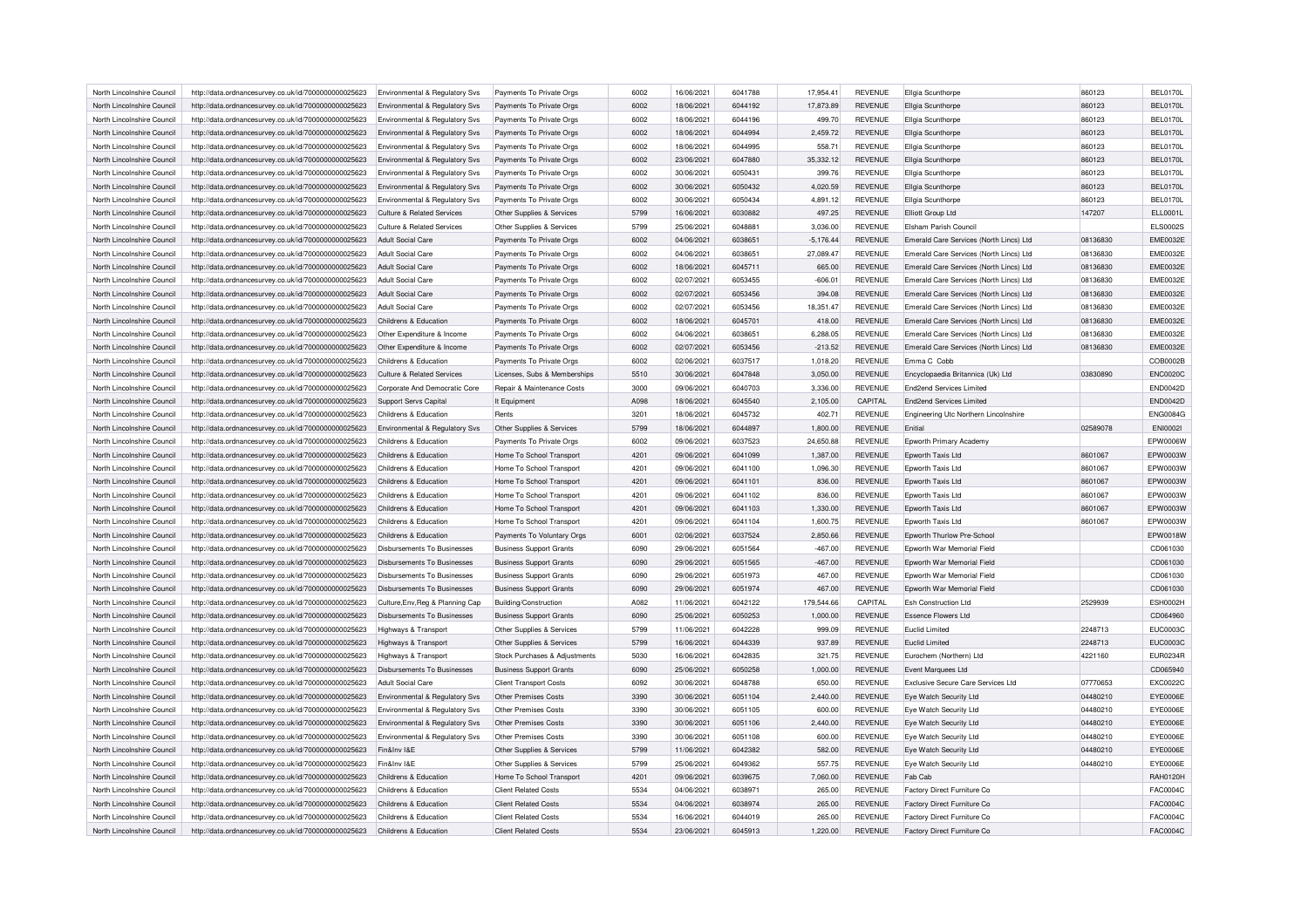| North Lincolnshire Council                               | http://data.ordnancesurvey.co.uk/id/7000000000025623                                                         | Childrens & Education                                            | <b>Client Related Costs</b> | 5534 | 25/06/2021               | 6049177 | 300.00           | <b>REVENUE</b>                   | Factory Direct Furniture Co                   |          | <b>FAC0004C</b> |
|----------------------------------------------------------|--------------------------------------------------------------------------------------------------------------|------------------------------------------------------------------|-----------------------------|------|--------------------------|---------|------------------|----------------------------------|-----------------------------------------------|----------|-----------------|
| North Lincolnshire Council                               | http://data.ordnancesurvey.co.uk/id/7000000000025623                                                         | Childrens & Education                                            | <b>Client Related Costs</b> | 5534 | 30/06/2021               | 6051693 | 565.00           | <b>REVENUE</b>                   | Factory Direct Furniture Co.                  |          | <b>FAC0004C</b> |
| North Lincolnshire Council                               | http://data.ordnancesurvey.co.uk/id/7000000000025623                                                         | Environmental & Regulatory Svs                                   | Materials                   | 5004 | 23/06/2021               | 6047744 | 511.74           | <b>REVENUE</b>                   | Faun Zoeller (Uk) Ltd                         | 751804   | <b>FAU0006U</b> |
| North Lincolnshire Council                               | http://data.ordnancesurvey.co.uk/id/7000000000025623                                                         | <b>Culture &amp; Related Services</b>                            | Equipment Hire/Rent         | 5002 | 16/06/2021               | 6035404 | 4,000.00         | <b>REVENUE</b>                   | F G Adamson & Son                             |          | ADA0002A        |
| North Lincolnshire Council                               | http://data.ordnancesurvey.co.uk/id/7000000000025623                                                         | Culture & Related Services                                       | <b>Equipment Purchase</b>   | 5001 | 16/06/2021               | 6038816 | 930.00           | <b>REVENUE</b>                   | F G Adamson & Son                             |          | ADA0002A        |
| North Lincolnshire Council                               | http://data.ordnancesurvey.co.uk/id/7000000000025623                                                         | Childrens & Education                                            | Payments To Private Orgs    | 6002 | 02/06/2021               | 6037528 | 15,297.28        | <b>REVENUE</b>                   | <b>Fieldview Day Nursery</b>                  |          | <b>FIE0045E</b> |
| North Lincolnshire Council                               | http://data.ordnancesurvey.co.uk/id/7000000000025623                                                         | Childrens & Education                                            | Payments To Private Orgs    | 6002 | 16/06/2021               | 6042808 | 252.00           | <b>REVENUE</b>                   | First Class Tailored Solutions Ltd            | 07819183 | FIR0124R        |
| North Lincolnshire Council                               | http://data.ordnancesurvey.co.uk/id/7000000000025623                                                         | Childrens & Education                                            | Payments To Private Orgs    | 6002 | 16/06/2021               | 6042809 | 339.00           | <b>REVENUE</b>                   | First Class Tailored Solutions Ltd            | 07819183 | FIR0124R        |
| North Lincolnshire Council                               | http://data.ordnancesurvey.co.uk/id/7000000000025623                                                         | Childrens & Education                                            | Payments To Private Orgs    | 6002 | 16/06/2021               | 6042811 | 330.00           | <b>REVENUE</b>                   | First Class Tailored Solutions Ltd            | 07819183 | FIR0124R        |
| North Lincolnshire Council                               | http://data.ordnancesurvey.co.uk/id/7000000000025623                                                         | Childrens & Education                                            | Payments To Private Orgs    | 6002 | 18/06/2021               | 6045349 | 352.00           | <b>REVENUE</b>                   | <b>First Class Tailored Solutions Ltd</b>     | 07819183 | FIR0124R        |
| North Lincolnshire Council                               | http://data.ordnancesurvey.co.uk/id/7000000000025623                                                         | Childrens & Education                                            | Payments To Private Orgs    | 6002 | 18/06/2021               | 6045661 | 352.00           | <b>REVENUE</b>                   | First Class Tailored Solutions Ltd            | 07819183 | FIR0124R        |
| North Lincolnshire Council                               | http://data.ordnancesurvey.co.uk/id/7000000000025623                                                         | Childrens & Education                                            | Payments To Private Orgs    | 6002 | 18/06/2021               | 6045681 | 674.00           | <b>REVENUE</b>                   | First Class Tailored Solutions Ltd            | 07819183 | FIR0124R        |
| North Lincolnshire Council                               |                                                                                                              |                                                                  |                             | 6002 |                          | 6045682 |                  | <b>REVENUE</b>                   | <b>First Class Tailored Solutions Ltd</b>     |          | FIR0124R        |
|                                                          | http://data.ordnancesurvey.co.uk/id/7000000000025623                                                         | Childrens & Education<br>Childrens & Education                   | Payments To Private Orgs    |      | 18/06/2021               |         | 252.00           |                                  |                                               | 07819183 |                 |
| North Lincolnshire Council                               | http://data.ordnancesurvey.co.uk/id/7000000000025623                                                         |                                                                  | Payments To Private Orgs    | 6002 | 23/06/2021               | 6047938 | 252.00           | <b>REVENUE</b>                   | First Class Tailored Solutions Ltd            | 07819183 | FIR0124R        |
| North Lincolnshire Council                               | http://data.ordnancesurvey.co.uk/id/7000000000025623                                                         | Childrens & Education                                            | Payments To Private Orgs    | 5002 | 23/06/2021               | 6047940 | 317.00           | <b>REVENUE</b>                   | First Class Tailored Solutions Ltd            | 07819183 | FIR0124R        |
| North Lincolnshire Council                               | http://data.ordnancesurvey.co.uk/id/7000000000025623                                                         | Childrens & Education                                            | Payments To Private Orgs    | 6002 | 25/06/2021               | 6049104 | 352.00           | <b>REVENUE</b>                   | First Class Tailored Solutions Ltd            | 07819183 | FIR0124R        |
| North Lincolnshire Council                               | http://data.ordnancesurvey.co.uk/id/7000000000025623                                                         | Highways & Transport                                             | Passenger Transport         | 6011 | 25/06/2021               | 6047948 | 557.80           | <b>REVENUE</b>                   | First South Yorkshire Ltd                     | 2332529  | FIR0041R        |
| North Lincolnshire Council                               | http://data.ordnancesurvey.co.uk/id/7000000000025623                                                         | Highways & Transport                                             | Other Supplies & Services   | 5799 | 02/07/2021               | 6051084 | 4,988.00         | <b>REVENUE</b>                   | <b>First Step Sports Ltd</b>                  | 06866257 | FIR0143R        |
| North Lincolnshire Council                               | http://data.ordnancesurvey.co.uk/id/7000000000025623                                                         | Highways & Transport                                             | Equipment Hire/Rent         | 5002 | 18/06/2021               | 6045206 | 368.25           | <b>REVENUE</b>                   | Fleetclean Ltd                                | 01381865 | <b>FLE0007E</b> |
| North Lincolnshire Council                               | http://data.ordnancesurvey.co.uk/id/7000000000025623                                                         | Highways & Transport                                             | Equipment Hire/Rent         | 5002 | 18/06/2021               | 6045207 | 368.25           | <b>REVENUE</b>                   | Fleetclean Ltd                                | 01381865 | <b>FLE0007E</b> |
| North Lincolnshire Council                               | http://data.ordnancesurvey.co.uk/id/7000000000025623                                                         | Highways & Transport                                             | Equipment Hire/Rent         | 5002 | 30/06/2021               | 6051139 | 368.25           | <b>REVENUE</b>                   | Fleetclean Ltd                                | 01381865 | <b>FLE0007E</b> |
| North Lincolnshire Council                               | http://data.ordnancesurvey.co.uk/id/7000000000025623                                                         | <b>Adult Social Care</b>                                         | Materials                   | 5004 | 02/07/2021               | 6051214 | 251.66           | <b>REVENUE</b>                   | Fleet Factors Ltd                             | 01231325 | <b>FLE0026E</b> |
| North Lincolnshire Council                               | http://data.ordnancesurvey.co.uk/id/7000000000025623                                                         | Childrens & Education                                            | Materials                   | 5004 | 11/06/2021               | 6039865 | 218.56           | <b>REVENUE</b>                   | Fleet Factors Ltd                             | 01231325 | <b>FLE0026E</b> |
| North Lincolnshire Council                               | http://data.ordnancesurvey.co.uk/id/7000000000025623                                                         | Childrens & Education                                            | Materials                   | 5004 | 02/07/2021               | 6051212 | 367.34           | <b>REVENUE</b>                   | Fleet Factors Ltd                             | 01231325 | <b>FLE0026E</b> |
| North Lincolnshire Council                               | http://data.ordnancesurvey.co.uk/id/7000000000025623                                                         | Childrens & Education                                            | Other Vehicle Costs         | 4005 | 09/06/2021               | 6039854 | 265.26           | <b>REVENUE</b>                   | Fleet Factors Ltd                             | 01231325 | <b>FLE0026E</b> |
| North Lincolnshire Council                               | http://data.ordnancesurvey.co.uk/id/7000000000025623                                                         | Culture & Related Services                                       | Materials                   | 5004 | 09/06/2021               | 6039844 | 492.16           | <b>REVENUE</b>                   | Fleet Factors Ltd                             | 01231325 | <b>FLE0026E</b> |
| North Lincolnshire Council                               | http://data.ordnancesurvey.co.uk/id/7000000000025623                                                         | Culture & Related Services                                       | Materials                   | 5004 | 30/06/2021               | 6051172 | 807.69           | <b>REVENUE</b>                   | Fleet Factors Ltd                             | 01231325 | <b>FLE0026E</b> |
| North Lincolnshire Council                               | http://data.ordnancesurvey.co.uk/id/7000000000025623                                                         | Environmental & Regulatory Svs                                   | Materials                   | 5004 | 09/06/2021               | 6039809 | 252.95           | <b>REVENUE</b>                   | <b>Fleet Factors Ltd</b>                      | 01231325 | <b>FLE0026E</b> |
| North Lincolnshire Council                               | http://data.ordnancesurvey.co.uk/id/7000000000025623                                                         | Environmental & Regulatory Svs                                   | Materials                   | 5004 | 09/06/2021               | 6039811 | 265.77           | <b>REVENUE</b>                   | Fleet Factors I td                            | 01231325 | <b>FLE0026E</b> |
| North Lincolnshire Council                               | http://data.ordnancesurvey.co.uk/id/7000000000025623                                                         | Environmental & Regulatory Svs                                   | Materials                   | 5004 | 09/06/2021               | 6039814 | 258.50           | <b>REVENUE</b>                   | Fleet Factors Ltd                             | 01231325 | <b>FLE0026E</b> |
| North Lincolnshire Council                               | http://data.ordnancesurvey.co.uk/id/7000000000025623                                                         | Environmental & Regulatory Svs                                   | Materials                   | 5004 | 09/06/2021               | 6039818 | 900.00           | <b>REVENUE</b>                   | <b>Fleet Factors Ltd</b>                      | 01231325 | <b>FLE0026E</b> |
| North Lincolnshire Council                               | http://data.ordnancesurvey.co.uk/id/7000000000025623                                                         | Environmental & Regulatory Svs                                   | Materials                   | 5004 | 09/06/2021               | 6039827 | 341.14           | <b>REVENUE</b>                   | Fleet Factors Ltd                             | 01231325 | <b>FLE0026E</b> |
| North Lincolnshire Council                               | http://data.ordnancesurvey.co.uk/id/7000000000025623                                                         | Environmental & Regulatory Svs                                   | Materials                   | 5004 | 09/06/2021               | 6039831 | 854.12           | <b>REVENUE</b>                   | Fleet Factors Ltd                             | 01231325 | <b>FLE0026E</b> |
| North Lincolnshire Council                               | http://data.ordnancesurvey.co.uk/id/7000000000025623                                                         | Environmental & Regulatory Svs                                   | Materials                   | 5004 | 09/06/2021               | 6039837 | 1,243.33         | <b>REVENUE</b>                   | <b>Fleet Factors Ltd</b>                      | 01231325 | <b>FLE0026E</b> |
| North Lincolnshire Council                               | http://data.ordnancesurvey.co.uk/id/7000000000025623                                                         | Environmental & Regulatory Svs                                   | Materials                   | 5004 | 09/06/2021               | 6039841 | 298.52           | <b>REVENUE</b>                   | Fleet Factors Ltd                             | 01231325 | <b>FLE0026E</b> |
| North Lincolnshire Council                               | http://data.ordnancesurvey.co.uk/id/7000000000025623                                                         | Environmental & Regulatory Svs                                   | Materials                   | 5004 | 11/06/2021               | 6039862 | 287.20           | <b>REVENUE</b>                   | Fleet Factors Ltd                             | 01231325 | <b>FLE0026E</b> |
| North Lincolnshire Council                               | http://data.ordnancesurvey.co.uk/id/7000000000025623                                                         | Environmental & Regulatory Svs                                   | Materials                   | 5004 | 11/06/2021               | 6039863 | 634.42           | <b>REVENUE</b>                   | <b>Fleet Factors Ltd</b>                      | 01231325 | <b>FLE0026E</b> |
| North Lincolnshire Council                               | http://data.ordnancesurvey.co.uk/id/7000000000025623                                                         | Environmental & Regulatory Svs                                   | Materials                   | 5004 | 11/06/2021               | 6039870 | 379.08           | <b>REVENUE</b>                   | Fleet Factors Ltd                             | 01231325 | <b>FLE0026E</b> |
| North Lincolnshire Council                               | http://data.ordnancesurvey.co.uk/id/7000000000025623                                                         | Environmental & Regulatory Svs                                   | Materials                   | 5004 | 16/06/2021               | 6039877 | 1,081.10         | <b>REVENUE</b>                   | <b>Fleet Factors Ltd</b>                      | 01231325 | <b>FLE0026E</b> |
| North Lincolnshire Council                               | http://data.ordnancesurvey.co.uk/id/7000000000025623                                                         | Environmental & Regulatory Svs                                   | Materials                   | 5004 | 18/06/2021               | 6045226 | 214.11           | <b>REVENUE</b>                   | <b>Fleet Factors Ltd</b>                      | 01231325 | <b>FLE0026E</b> |
| North Lincolnshire Council                               | http://data.ordnancesurvey.co.uk/id/7000000000025623                                                         | Environmental & Regulatory Svs                                   | Materials                   | 5004 | 30/06/2021               | 6051164 | 388.80           | <b>REVENUE</b>                   | Fleet Factors Ltd                             | 01231325 | <b>FLE0026E</b> |
| North Lincolnshire Council                               | http://data.ordnancesurvey.co.uk/id/7000000000025623                                                         | Environmental & Regulatory Svs                                   | Materials                   | 5004 | 30/06/2021               | 6051185 | 1,082.94         | <b>REVENUE</b>                   | Fleet Factors Ltd                             | 01231325 | <b>FLE0026E</b> |
|                                                          |                                                                                                              |                                                                  | Materials                   | 5004 |                          | 6051187 |                  |                                  |                                               | 01231325 | <b>FLE0026E</b> |
| North Lincolnshire Council<br>North Lincolnshire Council | http://data.ordnancesurvey.co.uk/id/7000000000025623<br>http://data.ordnancesurvey.co.uk/id/7000000000025623 | Environmental & Regulatory Svs<br>Environmental & Regulatory Svs | Materials                   | 5004 | 30/06/2021<br>30/06/2021 | 6051188 | 406.13<br>438.46 | <b>REVENUE</b><br><b>REVENUE</b> | <b>Fleet Factors Ltd</b><br>Fleet Factors Ltd | 01231325 | <b>FLE0026E</b> |
| North Lincolnshire Council                               |                                                                                                              |                                                                  | Materials                   | 5004 | 30/06/2021               | 6051189 | 475.78           | <b>REVENUE</b>                   | Fleet Factors Ltd                             |          | <b>FLE0026E</b> |
|                                                          | http://data.ordnancesurvey.co.uk/id/7000000000025623                                                         | Environmental & Regulatory Svs                                   |                             |      |                          |         |                  |                                  |                                               | 01231325 |                 |
| North Lincolnshire Council                               | http://data.ordnancesurvey.co.uk/id/7000000000025623                                                         | Environmental & Regulatory Svs                                   | Materials                   | 5004 | 30/06/2021               | 6051206 | 674.63           | <b>REVENUE</b>                   | <b>Fleet Factors Ltd</b>                      | 01231325 | <b>FLE0026E</b> |
| North Lincolnshire Council                               | http://data.ordnancesurvey.co.uk/id/7000000000025623                                                         | Environmental & Regulatory Svs                                   | Materials                   | 5004 | 30/06/2021               | 6051209 | 258.08           | <b>REVENUE</b>                   | Fleet Factors Ltd                             | 01231325 | <b>FLE0026E</b> |
| North Lincolnshire Council                               | http://data.ordnancesurvey.co.uk/id/7000000000025623                                                         | Environmental & Regulatory Svs                                   | Other Vehicle Costs         | 4005 | 09/06/2021               | 6039810 | 495.96           | <b>REVENUE</b>                   | Fleet Factors Ltd                             | 01231325 | <b>FLE0026E</b> |
| North Lincolnshire Council                               | http://data.ordnancesurvey.co.uk/id/7000000000025623                                                         | Environmental & Regulatory Svs                                   | Other Vehicle Costs         | 4005 | 09/06/2021               | 6039812 | 7,198.35         | <b>REVENUE</b>                   | <b>Fleet Factors Ltd</b>                      | 01231325 | <b>FLE0026E</b> |
| North Lincolnshire Council                               | http://data.ordnancesurvey.co.uk/id/7000000000025623                                                         | Environmental & Regulatory Svs                                   | Other Vehicle Costs         | 4005 | 09/06/2021               | 6039826 | 215.38           | <b>REVENUE</b>                   | <b>Fleet Factors Ltd</b>                      | 01231325 | <b>FLE0026E</b> |
| North Lincolnshire Council                               | http://data.ordnancesurvey.co.uk/id/7000000000025623                                                         | Environmental & Regulatory Svs                                   | Other Vehicle Costs         | 4005 | 09/06/2021               | 6039835 | 216.42           | <b>REVENUE</b>                   | <b>Fleet Factors Ltd</b>                      | 01231325 | <b>FLE0026E</b> |
| North Lincolnshire Council                               | http://data.ordnancesurvey.co.uk/id/7000000000025623                                                         | Environmental & Regulatory Svs                                   | <b>Other Vehicle Costs</b>  | 4005 | 09/06/2021               | 6039838 | 792.33           | <b>REVENUE</b>                   | <b>Fleet Factors Ltd</b>                      | 01231325 | <b>FLE0026E</b> |
| North Lincolnshire Council                               | http://data.ordnancesurvey.co.uk/id/7000000000025623                                                         | Highways & Transport                                             | <b>Equipment Purchase</b>   | 5001 | 09/06/2021               | 6039853 | 1,120.00         | <b>REVENUE</b>                   | <b>Fleet Factors Ltd</b>                      | 01231325 | <b>FLE0026E</b> |
| North Lincolnshire Council                               | http://data.ordnancesurvey.co.uk/id/7000000000025623                                                         | Highways & Transport                                             | Materials                   | 5004 | 09/06/2021               | 6039820 | 358.85           | <b>REVENUE</b>                   | Fleet Factors Ltd                             | 01231325 | <b>FLE0026E</b> |
| North Lincolnshire Council                               | http://data.ordnancesurvey.co.uk/id/7000000000025623                                                         | Highways & Transport                                             | Materials                   | 5004 | 09/06/2021               | 6039823 | 1.029.60         | <b>REVENUE</b>                   | Fleet Factors Ltd                             | 01231325 | <b>FLE0026E</b> |
| North Lincolnshire Council                               | http://data.ordnancesurvey.co.uk/id/7000000000025623                                                         | Highways & Transport                                             | Materials                   | 5004 | 09/06/2021               | 6039842 | 227.38           | <b>REVENUE</b>                   | <b>Fleet Factors Ltd</b>                      | 01231325 | <b>FLE0026E</b> |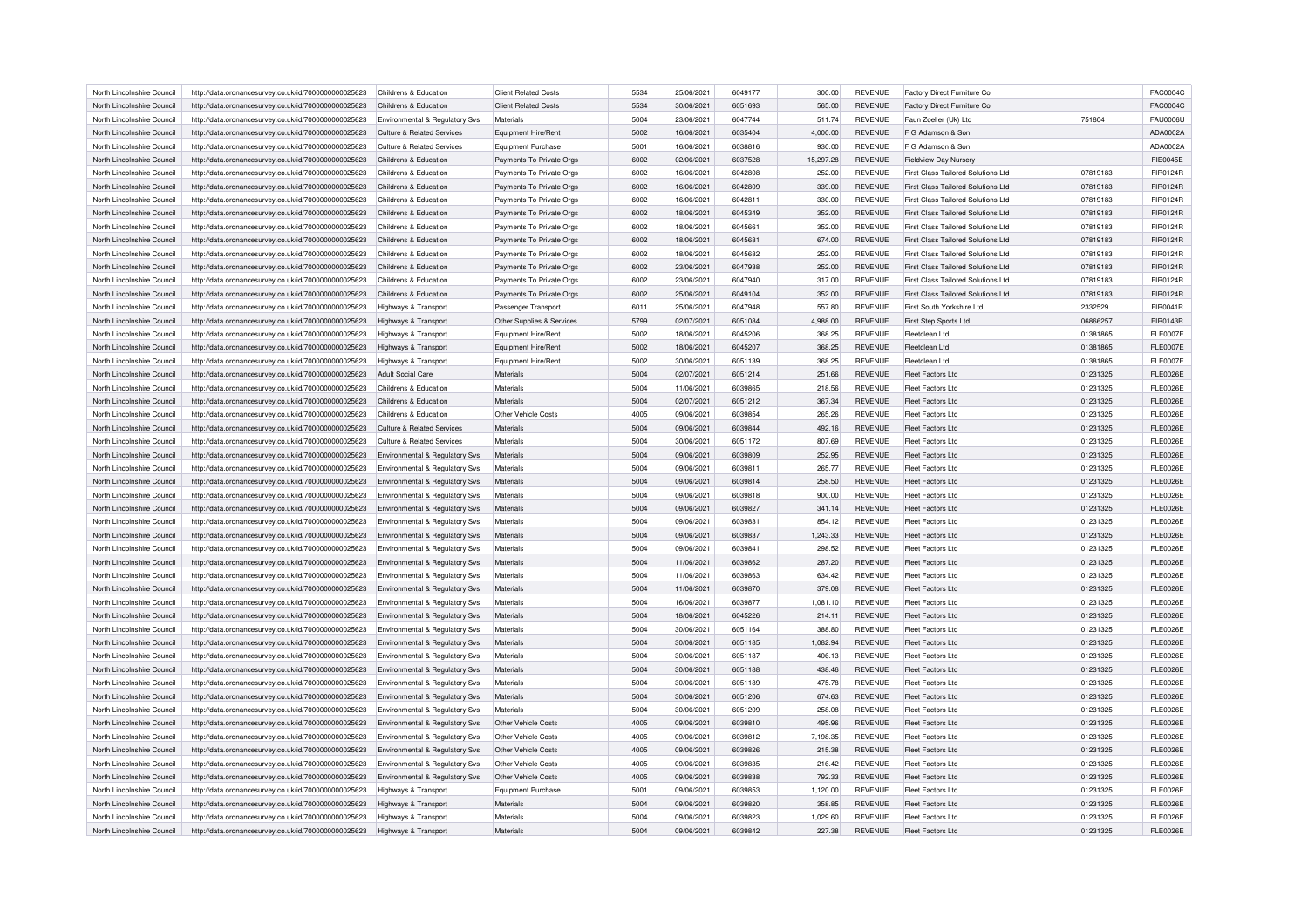| North Lincolnshire Council | http://data.ordnancesurvey.co.uk/id/7000000000025623                                                         | Highways & Transport                      | Materials                             | 5004 | 09/06/2021 | 6039849 | 426.45    | <b>REVENUE</b> | Fleet Factors Ltd                     | 01231325 | <b>FLE0026E</b> |
|----------------------------|--------------------------------------------------------------------------------------------------------------|-------------------------------------------|---------------------------------------|------|------------|---------|-----------|----------------|---------------------------------------|----------|-----------------|
| North Lincolnshire Council | http://data.ordnancesurvey.co.uk/id/7000000000025623                                                         | Highways & Transport                      | Materials                             | 5004 | 09/06/2021 | 6039859 | 364.68    | <b>REVENUE</b> | Fleet Factors Ltd                     | 01231325 | <b>FLE0026E</b> |
| North Lincolnshire Council |                                                                                                              |                                           | Materials                             | 5004 | 16/06/2021 | 6039880 | 426.45    | <b>REVENUE</b> | Fleet Factors Ltd                     | 01231325 | <b>FLE0026E</b> |
| North Lincolnshire Council | http://data.ordnancesurvey.co.uk/id/7000000000025623<br>http://data.ordnancesurvey.co.uk/id/7000000000025623 | Highways & Transport                      | Materials                             | 5004 | 16/06/2021 | 6039882 | 426.45    | <b>REVENUE</b> | Fleet Factors Ltd                     | 01231325 | <b>FLE0026E</b> |
|                            |                                                                                                              | Highways & Transport                      |                                       |      |            |         |           |                |                                       |          |                 |
| North Lincolnshire Council | http://data.ordnancesurvey.co.uk/id/7000000000025623                                                         | Highways & Transport                      | Materials                             | 5004 | 18/06/2021 | 6045210 | 755.87    | <b>REVENUE</b> | Fleet Factors Ltd                     | 01231325 | <b>FLE0026E</b> |
| North Lincolnshire Council | http://data.ordnancesurvey.co.uk/id/7000000000025623                                                         | Highways & Transport                      | Materials                             | 5004 | 30/06/2021 | 6051158 | 284.21    | <b>REVENUE</b> | Fleet Factors Ltd                     | 01231325 | <b>FLE0026E</b> |
| North Lincolnshire Council | http://data.ordnancesurvey.co.uk/id/7000000000025623                                                         | Highways & Transport                      | Materials                             | 5004 | 30/06/2021 | 6051166 | 520.18    | <b>REVENUE</b> | Fleet Factors Ltd                     | 01231325 | <b>FLE0026E</b> |
| North Lincolnshire Council | http://data.ordnancesurvey.co.uk/id/7000000000025623                                                         | Highways & Transport                      | Materials                             | 5004 | 30/06/2021 | 6051175 | 234.82    | <b>REVENUE</b> | Fleet Factors Ltd                     | 01231325 | <b>FLE0026E</b> |
| North Lincolnshire Council | http://data.ordnancesurvey.co.uk/id/7000000000025623                                                         | Highways & Transport                      | Materials                             | 5004 | 30/06/2021 | 6051176 | 212.00    | <b>REVENUE</b> | Fleet Factors Ltd                     | 01231325 | <b>FLE0026E</b> |
| North Lincolnshire Council | http://data.ordnancesurvey.co.uk/id/7000000000025623                                                         | Highways & Transport                      | Materials                             | 5004 | 30/06/2021 | 6051183 | 434.53    | <b>REVENUE</b> | Fleet Factors Ltd                     | 01231325 | <b>FLE0026E</b> |
| North Lincolnshire Council | http://data.ordnancesurvey.co.uk/id/7000000000025623                                                         | Highways & Transport                      | Materials                             | 5004 | 02/07/2021 | 6051220 | 274.84    | <b>REVENUE</b> | Fleet Factors Ltd                     | 01231325 | <b>FLE0026E</b> |
| North Lincolnshire Council | http://data.ordnancesurvey.co.uk/id/7000000000025623                                                         | Highways & Transport                      | Other Vehicle Costs                   | 4005 | 09/06/2021 | 6039825 | 392.12    | <b>REVENUE</b> | Fleet Factors Ltd                     | 01231325 | <b>FLE0026E</b> |
| North Lincolnshire Council | http://data.ordnancesurvey.co.uk/id/7000000000025623                                                         | <b>Highways &amp; Transport</b>           | <b>Other Vehicle Costs</b>            | 4005 | 30/06/2021 | 6051143 | 495.60    | <b>REVENUE</b> | Fleet Factors Ltd                     | 01231325 | <b>FLE0026E</b> |
| North Lincolnshire Council | http://data.ordnancesurvey.co.uk/id/7000000000025623                                                         | Highways & Transport                      | Stock Purchases & Adjustments         | 5030 | 09/06/2021 | 6039806 | 225.78    | <b>REVENUE</b> | Fleet Factors Ltd                     | 01231325 | <b>FLE0026E</b> |
| North Lincolnshire Council | http://data.ordnancesurvey.co.uk/id/7000000000025623                                                         | Highways & Transport                      | Stock Purchases & Adjustments         | 5030 | 30/06/2021 | 6051169 | 289.50    | <b>REVENUE</b> | Fleet Factors Ltd                     | 01231325 | <b>FLE0026E</b> |
| North Lincolnshire Council | http://data.ordnancesurvey.co.uk/id/7000000000025623                                                         | Culture & Related Services                | Repair & Maintenance Costs            | 3000 | 18/06/2021 | 6044457 | 1,976.00  | <b>REVENUE</b> | Flow Mech Products Ltd                | 2726033  | FLO0050O        |
| North Lincolnshire Council | http://data.ordnancesurvey.co.uk/id/7000000000025623                                                         | Culture & Related Services                | Repair & Maintenance Costs            | 3000 | 18/06/2021 | 6044459 | 1,370.00  | <b>REVENUE</b> | Flow Mech Products Ltd                | 2726033  | FLO0050O        |
| North Lincolnshire Council | http://data.ordnancesurvey.co.uk/id/7000000000025623                                                         | Culture & Related Services                | Repair & Maintenance Costs            | 3000 | 18/06/2021 | 6044461 | 813.00    | <b>REVENUE</b> | Flow Mech Products Ltd                | 2726033  | FLO0050O        |
| North Lincolnshire Council | http://data.ordnancesurvey.co.uk/id/7000000000025623                                                         | N Lincs Gf Balance Sheet                  | Insurance-Combined Liability          | L493 | 16/06/2021 | 6044000 |           | CAPITAL        | <b>Forbes Solicitors</b>              |          | FOR0452R        |
| North Lincolnshire Council |                                                                                                              | Childrens & Education                     |                                       | 2002 | 11/06/2021 | 6041891 | 720.00    | <b>REVENUE</b> |                                       | 7200153  | FOR0084R        |
|                            | http://data.ordnancesurvey.co.uk/id/7000000000025623                                                         |                                           | Course Fees/Training                  |      |            |         |           |                | Forefront Training Ltd                |          |                 |
| North Lincolnshire Council | http://data.ordnancesurvey.co.uk/id/7000000000025623                                                         | Childrens & Education                     | <b>Course Fees/Training</b>           | 2002 | 25/06/2021 | 6048797 | 300.00    | <b>REVENUE</b> | Forefront Training Ltd                | 7200153  | <b>FOR0084R</b> |
| North Lincolnshire Council | http://data.ordnancesurvey.co.uk/id/7000000000025623                                                         | Culture & Related Services                | Other Professional Fees               | 5829 | 16/06/2021 | 6043969 | 580.00    | <b>REVENUE</b> | Forefront Training Ltd                | 7200153  | FOR0084R        |
| North Lincolnshire Council | http://data.ordnancesurvey.co.uk/id/7000000000025623                                                         | Childrens & Education                     | <b>Legal Fees</b>                     | 5823 | 02/07/2021 | 6053046 | 655.20    | <b>REVENUE</b> | Foresight Clinical Services Ltd       | 06354163 | FOR0132R        |
| North Lincolnshire Council | http://data.ordnancesurvey.co.uk/id/7000000000025623                                                         | Environmental & Regulatory Svs            | Vehicle Hire                          | 4101 | 18/06/2021 | 6045230 | 261.05    | <b>REVENUE</b> | <b>Forktruck Solutions Ltd</b>        | 4032332  | FOR0059R        |
| North Lincolnshire Council | http://data.ordnancesurvey.co.uk/id/7000000000025623                                                         | Childrens & Education                     | <b>Client Related Costs</b>           | 5534 | 04/06/2021 | 6038900 | 1,020.00  | <b>REVENUE</b> | Fortis Therapy & Training Ltd         | 8148553  | <b>MEN0061N</b> |
| North Lincolnshire Council | http://data.ordnancesurvey.co.uk/id/7000000000025623                                                         | Childrens & Education                     | <b>Client Related Costs</b>           | 5534 | 11/06/2021 | 6041952 | 935.00    | <b>REVENUE</b> | Fortis Therapy & Training Ltd         | 8148553  | <b>MEN0061N</b> |
| North Lincolnshire Council | http://data.ordnancesurvey.co.uk/id/7000000000025623                                                         | Other Expenditure & Income                | <b>Client Related Costs</b>           | 5534 | 11/06/2021 | 6041954 | 400.00    | <b>REVENUE</b> | Fortis Therapy & Training Ltd         | 8148553  | <b>MEN0061N</b> |
| North Lincolnshire Council | http://data.ordnancesurvey.co.uk/id/7000000000025623                                                         | Childrens & Education                     | Payments To Private Orgs              | 6002 | 11/06/2021 | 6041978 | 6,871.77  | <b>REVENUE</b> | Foster Care Associates Limited        | 08273494 | FOS0030S        |
| North Lincolnshire Council | http://data.ordnancesurvey.co.uk/id/7000000000025623                                                         | Childrens & Education                     | Payments To Private Orgs              | 6002 | 11/06/2021 | 6041979 | 6.650.10  | <b>REVENUE</b> | <b>Foster Care Associates Limited</b> | 08273494 | FOS0030S        |
| North Lincolnshire Council | http://data.ordnancesurvey.co.uk/id/7000000000025623                                                         | Childrens & Education                     | Payments To Private Orgs              | 6002 | 11/06/2021 | 6041980 | 3,299.02  | <b>REVENUE</b> | Foster Care Associates Limited        | 08273494 | FOS0030S        |
| North Lincolnshire Council | http://data.ordnancesurvey.co.uk/id/7000000000025623                                                         | Childrens & Education                     | Payments To Private Orgs              | 6002 | 11/06/2021 | 6041984 | 2,821.69  | <b>REVENUE</b> | Fostering People Ltd                  |          | FOS0214S        |
| North Lincolnshire Council | http://data.ordnancesurvey.co.uk/id/7000000000025623                                                         | Childrens & Education                     | Payments To Private Orgs              | 6002 | 11/06/2021 | 6042001 | 3,798.71  | <b>REVENUE</b> | Fostering People Ltd                  |          | FOS0214S        |
| North Lincolnshire Council | http://data.ordnancesurvey.co.uk/id/7000000000025623                                                         | <b>Culture &amp; Related Services</b>     | Other Supplies & Services             | 5799 | 09/06/2021 | 6040634 | 1,125.00  | <b>REVENUE</b> | Fountains & Features Ltd              |          | <b>FEA0065A</b> |
| North Lincolnshire Council | http://data.ordnancesurvey.co.uk/id/7000000000025623                                                         | <b>Culture &amp; Related Services</b>     | Materials                             | 5004 | 18/06/2021 | 6045240 | 398.00    | <b>REVENUE</b> | Fox Auto Electrical Ltd               | 7903391  | FOX0061X        |
| North Lincolnshire Council | http://data.ordnancesurvey.co.uk/id/7000000000025623                                                         | <b>Culture &amp; Related Services</b>     | Materials                             | 5004 | 23/06/2021 | 6047749 | 368.80    | <b>REVENUE</b> | Fox Auto Electrical Ltd               | 7903391  | FOX0061X        |
|                            |                                                                                                              |                                           |                                       | 5799 |            | 6041808 |           |                |                                       |          |                 |
| North Lincolnshire Council | http://data.ordnancesurvey.co.uk/id/7000000000025623                                                         | <b>Housing Services</b>                   | Other Supplies & Services             |      | 11/06/2021 |         | 2,056.83  | <b>REVENUE</b> | Framework Housing Association         |          | <b>FRA0017A</b> |
| North Lincolnshire Council | http://data.ordnancesurvey.co.uk/id/7000000000025623                                                         | Public Health                             | Payments To Private Orgs              | 6002 | 11/06/2021 | 6041977 | 21,400.00 | <b>REVENUE</b> | Framework Housing Association         |          | <b>FRA0017A</b> |
| North Lincolnshire Council | http://data.ordnancesurvey.co.uk/id/7000000000025623                                                         | Corporate And Democratic Core             | <b>Legal Fees</b>                     | 5823 | 09/06/2021 | 6041077 | 630.00    | <b>REVENUE</b> | <b>Francesca Steels</b>               |          | STE0399E        |
| North Lincolnshire Council | http://data.ordnancesurvey.co.uk/id/7000000000025623                                                         | Corporate And Democratic Core             | <b>Legal Fees</b>                     | 5823 | 09/06/2021 | 6041085 | 690.00    | <b>REVENUE</b> | Francesca Steels                      |          | STE0399E        |
| North Lincolnshire Council | http://data.ordnancesurvey.co.uk/id/7000000000025623                                                         | Corporate And Democratic Core             | <b>Legal Fees</b>                     | 5823 | 23/06/2021 | 6047825 | 556.67    | <b>REVENUE</b> | <b>Francesca Steels</b>               |          | STE0399E        |
| North Lincolnshire Council | http://data.ordnancesurvey.co.uk/id/7000000000025623                                                         | Disbursements To Businesses               | <b>Business Support Grants</b>        | 6090 | 29/06/2021 | 6051455 | $-467.00$ | <b>REVENUE</b> | Fred Wooffitt Memorial Hall           |          | CD056080        |
| North Lincolnshire Council | http://data.ordnancesurvey.co.uk/id/7000000000025623                                                         | Disbursements To Businesses               | <b>Business Support Grants</b>        | 6090 | 29/06/2021 | 6051457 | $-467.00$ | <b>REVENUE</b> | Fred Wooffitt Memorial Hall           |          | CD056080        |
| North Lincolnshire Council | http://data.ordnancesurvey.co.uk/id/7000000000025623                                                         | <b>Disbursements To Businesses</b>        | <b>Business Support Grants</b>        | 6090 | 29/06/2021 | 6051864 | 467.00    | <b>REVENUE</b> | Fred Wooffitt Memorial Hall           |          | CD056080        |
| North Lincolnshire Council | http://data.ordnancesurvey.co.uk/id/7000000000025623                                                         | <b>Disbursements To Businesses</b>        | <b>Business Support Grants</b>        | 6090 | 29/06/2021 | 6051866 | 467.00    | <b>REVENUE</b> | Fred Wooffitt Memorial Hall           |          | CD056080        |
| North Lincolnshire Council | http://data.ordnancesurvey.co.uk/id/7000000000025623                                                         | <b>Planning Services</b>                  | Payments To Voluntary Orgs            | 6001 | 25/06/2021 | 6048772 | 1,087.17  | <b>REVENUE</b> | Friendz & Co                          |          | <b>FRI00991</b> |
| North Lincolnshire Council | http://data.ordnancesurvey.co.uk/id/7000000000025623                                                         | Childrens & Education                     | Payments To Private Orgs              | 6002 | 02/06/2021 | 6037532 | 302.40    | <b>REVENUE</b> | Frodingham After School Club          |          | FRO0051O        |
| North Lincolnshire Council | http://data.ordnancesurvey.co.uk/id/7000000000025623                                                         | Childrens & Education                     | <b>Course Fees/Training</b>           | 2002 | 11/06/2021 | 6042044 | 360.00    | <b>REVENUE</b> | Frontline First Aid Training          |          | FRO0163O        |
| North Lincolnshire Council | http://data.ordnancesurvey.co.uk/id/7000000000025623                                                         | Disbursements To Businesses               | <b>Business Support Grants</b>        | 6090 | 02/06/2021 | 6038717 | 2,096.00  | <b>REVENUE</b> | Frontline Protection I td             |          | CD068950        |
| North Lincolnshire Council | http://data.ordnancesurvey.co.uk/id/7000000000025623                                                         | Disbursements To Businesses               | <b>Business Support Grants</b>        | 6090 | 02/06/2021 | 6038724 | 8,000.00  | <b>REVENUE</b> | Frontline Protection Ltd              |          | CD069020        |
|                            |                                                                                                              | Fin&Inv I&F                               |                                       | 3000 | 16/06/2021 | 6042404 |           | <b>REVENUE</b> | F.W.S.Consultants Ltd.                | 3944252  | FWS0001S        |
| North Lincolnshire Council | http://data.ordnancesurvey.co.uk/id/7000000000025623                                                         |                                           | Repair & Maintenance Costs            |      |            |         | 740.86    |                |                                       |          |                 |
| North Lincolnshire Council | http://data.ordnancesurvey.co.uk/id/7000000000025623                                                         | Environmental & Regulatory Svs            | Materials                             | 5004 | 30/06/2021 | 6045243 | 225.00    | <b>REVENUE</b> | Gallows Wood Service Station Ltd      |          | GAL0001L        |
| North Lincolnshire Council | http://data.ordnancesurvey.co.uk/id/7000000000025623                                                         | Environmental & Regulatory Svs            | Materials                             | 5004 | 30/06/2021 | 6045244 | 435.00    | <b>REVENUE</b> | Gallows Wood Service Station Ltd      |          | GAL0001L        |
| North Lincolnshire Council | http://data.ordnancesurvey.co.uk/id/7000000000025623                                                         | Corporate And Democratic Core             | Telephone Rent/Calls                  | 5403 | 25/06/2021 | 6049639 | 2,428.95  | <b>REVENUE</b> | Gamma Business Communications Ltd     | 04340834 | GAM0150M        |
| North Lincolnshire Council | http://data.ordnancesurvey.co.uk/id/7000000000025623                                                         | Culture & Related Services                | Other Supplies & Services             | 5799 | 25/06/2021 | 6048883 | 1,845.00  | <b>REVENUE</b> | Garthorpe & Fockerby Parish Council   |          | GAR0279R        |
| North Lincolnshire Council | http://data.ordnancesurvey.co.uk/id/7000000000025623                                                         | <b>Highways &amp; Transport</b>           | Other Supplies & Services             | 5799 | 25/06/2021 | 6048884 | 282.00    | <b>REVENUE</b> | Garthorpe & Fockerby Parish Council   |          | GAR0279R        |
| North Lincolnshire Council | http://data.ordnancesurvey.co.uk/id/7000000000025623                                                         | <b>Environmental &amp; Regulatory Sys</b> | <b>Benair &amp; Maintenance Costs</b> | 3000 | 18/06/2021 | 6044470 | 291.86    | <b>REVENUE</b> | Gas Alarm Systems Ltd                 |          | GAS0005S        |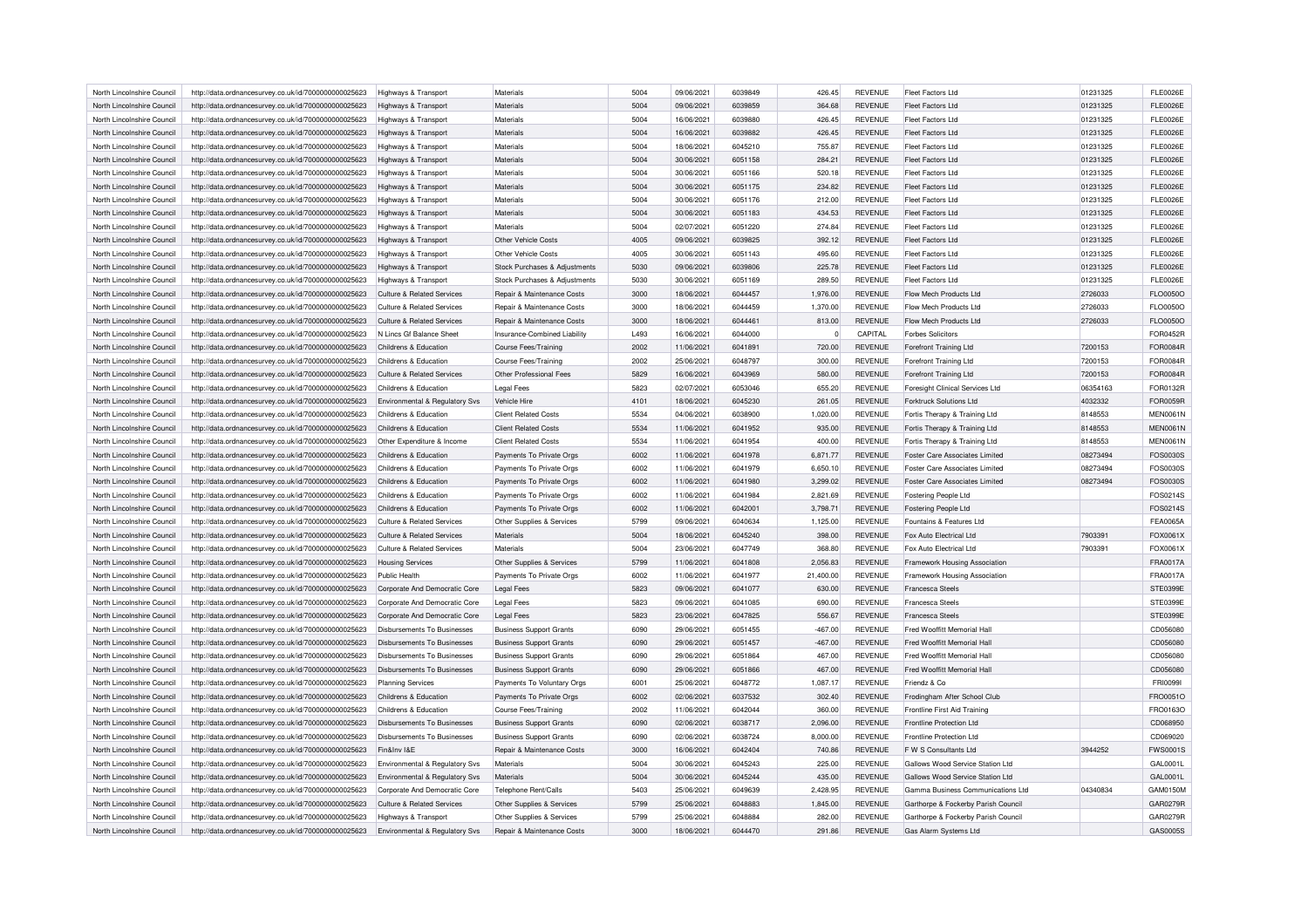| North Lincolnshire Council | http://data.ordnancesurvey.co.uk/id/7000000000025623 | Childrens & Education                     | Payments To Private Orgs              | 6002 | 02/06/2021 | 6037572 | 808.20    | <b>REVENUE</b>                   | Gayle Parker                              |          | PAR0491R        |
|----------------------------|------------------------------------------------------|-------------------------------------------|---------------------------------------|------|------------|---------|-----------|----------------------------------|-------------------------------------------|----------|-----------------|
| North Lincolnshire Council | http://data.ordnancesurvey.co.uk/id/7000000000025623 | Corporate And Democratic Core             | <b>Legal Fees</b>                     | 5823 | 09/06/2021 | 6041083 | 240.00    | <b>REVENUE</b>                   | Gaynor Hall                               |          | <b>HAL0349L</b> |
| North Lincolnshire Council | http://data.ordnancesurvey.co.uk/id/7000000000025623 | Corporate And Democratic Core             | <b>Legal Fees</b>                     | 5823 | 09/06/2021 | 6041084 | 360.00    | REVENUE                          | Gaynor Hall                               |          | <b>HAL0349L</b> |
| North Lincolnshire Council | http://data.ordnancesurvey.co.uk/id/7000000000025623 | Corporate And Democratic Core             | Legal Fees                            | 5823 | 09/06/2021 | 6041086 | 836.67    | <b>REVENUE</b>                   | Gaynor Hall                               |          | <b>HAL0349L</b> |
| North Lincolnshire Council | http://data.ordnancesurvey.co.uk/id/7000000000025623 | Corporate And Democratic Core             | <b>Legal Fees</b>                     | 5823 | 09/06/2021 | 6041088 | 690.00    | <b>REVENUE</b>                   | Gaynor Hall                               |          | <b>HAL0349L</b> |
| North Lincolnshire Council | http://data.ordnancesurvey.co.uk/id/7000000000025623 | Corporate And Democratic Core             | <b>Legal Fees</b>                     | 5823 | 09/06/2021 | 6041091 | 710.00    | <b>REVENUE</b>                   | Gaynor Hall                               |          | <b>HAL0349L</b> |
| North Lincolnshire Council | http://data.ordnancesurvey.co.uk/id/7000000000025623 | Corporate And Democratic Core             | Legal Fees                            | 5823 | 30/06/2021 | 6051344 | 690.00    | REVENUE                          | Gaynor Hall                               |          | <b>HAL0349L</b> |
| North Lincolnshire Council | http://data.ordnancesurvey.co.uk/id/7000000000025623 | Culture & Related Services                | <b>Benair &amp; Maintenance Costs</b> | 3000 | 09/06/2021 | 6040647 | 497.00    | <b>REVENUE</b>                   | <b>Gds Technologies Ltd</b>               | 03529380 | GDS0001S        |
| North Lincolnshire Council | http://data.ordnancesurvey.co.uk/id/7000000000025623 | Disbursements To Businesses               | <b>Business Support Grants</b>        | 6090 | 02/06/2021 | 6038712 | 6,000.00  | <b>REVENUE</b>                   | Genus Uk Ltd                              |          | CD068140        |
| North Lincolnshire Council | http://data.ordnancesurvey.co.uk/id/7000000000025623 | <b>Disbursements To Businesses</b>        | <b>Business Support Grants</b>        | 6090 | 17/06/2021 | 6045645 | 3,143.00  | <b>REVENUE</b>                   | Gibala & Son Ltd                          |          | CD069200        |
| North Lincolnshire Council | http://data.ordnancesurvey.co.uk/id/7000000000025623 | Environmental & Regulatory Svs            | Materials                             | 5004 | 18/06/2021 | 6045168 | 878.74    | <b>REVENUE</b>                   | Gipping Press Ltd                         | 09152949 | SWA0099A        |
| North Lincolnshire Council | http://data.ordnancesurvey.co.uk/id/7000000000025623 | <b>Disbursements To Businesses</b>        | <b>Business Support Grants</b>        | 6090 | 29/06/2021 | 6051447 | $-467.00$ | <b>REVENUE</b>                   | Glanford Boat Club                        |          | CD056010        |
| North Lincolnshire Council | http://data.ordnancesurvey.co.uk/id/7000000000025623 | <b>Disbursements To Businesses</b>        | <b>Business Support Grants</b>        | 6090 | 29/06/2021 | 6051448 | $-467.00$ | <b>REVENUE</b>                   | Glanford Boat Club                        |          | CD056010        |
| North Lincolnshire Council | http://data.ordnancesurvey.co.uk/id/7000000000025623 | Disbursements To Businesses               | <b>Business Support Grants</b>        | 6090 | 29/06/2021 | 6051856 | 467.00    | <b>REVENUE</b>                   | Glanford Boat Club                        |          | CD056010        |
| North Lincolnshire Council | http://data.ordnancesurvey.co.uk/id/7000000000025623 | Disbursements To Businesses               | <b>Business Support Grants</b>        | 6090 | 29/06/2021 | 6051857 | 467.00    | REVENUE                          | Glanford Boat Club                        |          | CD056010        |
|                            |                                                      |                                           |                                       | 5001 | 16/06/2021 | 6039182 |           |                                  | Glasdon Uk I td                           | 2160576  | GLA0002A        |
| North Lincolnshire Council | http://data.ordnancesurvey.co.uk/id/7000000000025623 | <b>Environmental &amp; Regulatory Svs</b> | <b>Equipment Purchase</b>             | 5001 | 16/06/2021 | 6039183 | $\Omega$  | <b>REVENUE</b><br><b>REVENUE</b> | Glasdon Uk I td                           |          | GLA0002A        |
| North Lincolnshire Council | http://data.ordnancesurvey.co.uk/id/7000000000025623 | Environmental & Regulatory Svs            | <b>Equipment Purchase</b>             |      |            |         |           |                                  |                                           | 2160576  |                 |
| North Lincolnshire Council | http://data.ordnancesurvey.co.uk/id/7000000000025623 | Environmental & Regulatory Svs            | <b>Equipment Purchase</b>             | 5001 | 16/06/2021 | 6039184 |           | <b>REVENUE</b>                   | Glasdon Uk Ltd                            | 2160576  | GLA0002A        |
| North Lincolnshire Council | http://data.ordnancesurvey.co.uk/id/7000000000025623 | Highways & Transport                      | Stock Purchases & Adjustments         | 5030 | 16/06/2021 | 6042861 | 12,791.00 | REVENUE                          | Glasdon Uk Ltd                            | 2160576  | GLA0002A        |
| North Lincolnshire Council | http://data.ordnancesurvey.co.uk/id/7000000000025623 | Disbursements To Businesses               | <b>Business Support Grants</b>        | 6090 | 29/06/2021 | 6051393 | $-467.00$ | <b>REVENUE</b>                   | <b>Goathill Equine Seevices</b>           |          | CD053390        |
| North Lincolnshire Council | http://data.ordnancesurvey.co.uk/id/7000000000025623 | <b>Disbursements To Businesses</b>        | <b>Business Support Grants</b>        | 6090 | 29/06/2021 | 6051394 | $-467.00$ | <b>REVENUE</b>                   | <b>Goathill Equine Seevices</b>           |          | CD053390        |
| North Lincolnshire Council | http://data.ordnancesurvey.co.uk/id/7000000000025623 | <b>Disbursements To Businesses</b>        | <b>Business Support Grants</b>        | 6090 | 29/06/2021 | 6051802 | 467.00    | <b>REVENUE</b>                   | <b>Goathill Equine Seevices</b>           |          | CD053390        |
| North Lincolnshire Council | http://data.ordnancesurvey.co.uk/id/7000000000025623 | <b>Disbursements To Businesses</b>        | <b>Business Support Grants</b>        | 6090 | 29/06/2021 | 6051803 | 467.00    | <b>REVENUE</b>                   | <b>Goathill Equine Seevices</b>           |          | CD053390        |
| North Lincolnshire Council | http://data.ordnancesurvey.co.uk/id/7000000000025623 | Childrens & Education                     | Payments To Private Orgs              | 6002 | 11/06/2021 | 6042160 | 1,425.00  | <b>REVENUE</b>                   | Good Apple Independent School             |          | GOO0110O        |
| North Lincolnshire Council | http://data.ordnancesurvey.co.uk/id/7000000000025623 | Adult Social Care                         | Payments To Private Orgs              | 6002 | 18/06/2021 | 6045704 | 68.67     | <b>REVENUE</b>                   | Goodwin Healthcare Services Ltd           | 8461130  | <b>CLA0170A</b> |
| North Lincolnshire Council | http://data.ordnancesurvey.co.uk/id/7000000000025623 | <b>Adult Social Care</b>                  | Payments To Private Orgs              | 6002 | 30/06/2021 | 6051261 | 76.30     | <b>REVENUE</b>                   | Goodwin Healthcare Services Ltd           | 8461130  | <b>CLA0170A</b> |
| North Lincolnshire Council | http://data.ordnancesurvey.co.uk/id/7000000000025623 | Childrens & Education                     | Payments To Private Orgs              | 6002 | 18/06/2021 | 6045704 | 194.39    | <b>REVENUE</b>                   | Goodwin Healthcare Services Ltd           | 8461130  | <b>CLA0170A</b> |
| North Lincolnshire Council | http://data.ordnancesurvey.co.uk/id/7000000000025623 | Childrens & Education                     | Payments To Private Orgs              | 6002 | 30/06/2021 | 6051261 | 190.58    | <b>REVENUE</b>                   | Goodwin Healthcare Services Ltd           | 8461130  | <b>CLA0170A</b> |
| North Lincolnshire Council | http://data.ordnancesurvey.co.uk/id/7000000000025623 | <b>Disbursements To Businesses</b>        | <b>Business Support Grants</b>        | 6090 | 02/06/2021 | 6038715 | 2,096.00  | <b>REVENUE</b>                   | Goxhill Memorial Hall & Recreation Ground |          | CD068930        |
| North Lincolnshire Council | http://data.ordnancesurvey.co.uk/id/7000000000025623 | Disbursements To Businesses               | <b>Business Support Grants</b>        | 6090 | 17/06/2021 | 6045643 | 8,000.00  | <b>REVENUE</b>                   | Goxhill Memorial Hall & Recreation Ground |          | CD069180        |
| North Lincolnshire Council | http://data.ordnancesurvey.co.uk/id/7000000000025623 | Childrens & Education                     | Payments To Voluntary Orgs            | 6001 | 02/06/2021 | 6037534 | 277.20    | <b>REVENUE</b>                   | Goxhill Out Of School Club                |          | GOX0020>        |
| North Lincolnshire Council | http://data.ordnancesurvey.co.uk/id/7000000000025623 | Culture & Related Services                | Other Supplies & Services             | 5799 | 25/06/2021 | 6048885 | 4,944.00  | <b>REVENUE</b>                   | Goxhill Parish Council                    |          | GOX0001X        |
| North Lincolnshire Council | http://data.ordnancesurvey.co.uk/id/7000000000025623 | Highways & Transport                      | Other Supplies & Services             | 5799 | 25/06/2021 | 6048886 | 864.00    | <b>REVENUE</b>                   | Goxhill Parish Council                    |          | GOX0001X        |
| North Lincolnshire Council | http://data.ordnancesurvey.co.uk/id/7000000000025623 | Childrens & Education                     | Payments To Private Orgs              | 6002 | 02/06/2021 | 6037533 | 2,964.99  | <b>REVENUE</b>                   | Goxhill Pre-Schoo                         |          | GOX0012X        |
| North Lincolnshire Council | http://data.ordnancesurvey.co.uk/id/7000000000025623 | Culture, Env, Reg & Planning Cap          | Building/Construction                 | A082 | 18/06/2021 | 6044476 | 4,272.00  | CAPITAL                          | Grade 3 Limited                           | 4693854  | GRA0389A        |
| North Lincolnshire Council | http://data.ordnancesurvey.co.uk/id/7000000000025623 | Environmental & Regulatory Svs            | Repair & Maintenance Costs            | 3000 | 16/06/2021 | 6042745 | 385.00    | <b>REVENUE</b>                   | Grade 3 Limited                           | 4693854  | GRA0389A        |
| North Lincolnshire Council | http://data.ordnancesurvey.co.uk/id/7000000000025623 | Environmental & Regulatory Svs            | Repair & Maintenance Costs            | 3000 | 16/06/2021 | 6042746 | 285.00    | <b>REVENUE</b>                   | Grade 3 Limited                           | 4693854  | GRA0389A        |
| North Lincolnshire Council | http://data.ordnancesurvey.co.uk/id/7000000000025623 | Corporate And Democratic Core             |                                       | 5799 | 30/06/2021 | 6047946 | 1,449.96  | <b>REVENUE</b>                   | Grange Europe Ltd                         | 472697   | GRA0534A        |
| North Lincolnshire Council |                                                      |                                           | Other Supplies & Services             | 6002 | 02/06/2021 | 6038660 |           | <b>REVENUE</b>                   |                                           | 06382591 | <b>ISF0032F</b> |
|                            | http://data.ordnancesurvey.co.uk/id/7000000000025623 | <b>Adult Social Care</b>                  | Payments To Private Orgs              |      |            |         | 1,864.68  |                                  | Gray Healthcare Ltd                       |          |                 |
| North Lincolnshire Council | http://data.ordnancesurvey.co.uk/id/7000000000025623 | <b>Adult Social Care</b>                  | Payments To Private Orgs              | 6002 | 30/06/2021 | 6053466 | 1,864.68  | <b>REVENUE</b>                   | Gray Healthcare Ltd                       | 06382591 | <b>ISF0032F</b> |
| North Lincolnshire Council | http://data.ordnancesurvey.co.uk/id/7000000000025623 | <b>Disbursements To Businesses</b>        | <b>Business Support Grants</b>        | 6090 | 29/06/2021 | 6051491 | $-375.00$ | <b>REVENUE</b>                   | Greene King Brewing And Retailing Limited |          | CD056610        |
| North Lincolnshire Council | http://data.ordnancesurvey.co.uk/id/7000000000025623 | <b>Disbursements To Businesses</b>        | <b>Business Support Grants</b>        | 6090 | 29/06/2021 | 6051492 | $-375.00$ | <b>REVENUE</b>                   | Greene King Brewing And Retailing Limited |          | CD056620        |
| North Lincolnshire Council | http://data.ordnancesurvey.co.uk/id/7000000000025623 | <b>Disbursements To Businesses</b>        | <b>Business Support Grants</b>        | 6090 | 29/06/2021 | 6051567 | $-375.00$ | <b>REVENUE</b>                   | Greene King Brewing And Retailing Limited |          | CD061060        |
| North Lincolnshire Council | http://data.ordnancesurvey.co.uk/id/7000000000025623 | <b>Disbursements To Businesses</b>        | <b>Business Support Grants</b>        | 6090 | 29/06/2021 | 6051900 | 375.00    | <b>REVENUE</b>                   | Greene King Brewing And Retailing Limited |          | CD056610        |
| North Lincolnshire Council | http://data.ordnancesurvey.co.uk/id/7000000000025623 | Disbursements To Businesses               | <b>Business Support Grants</b>        | 6090 | 29/06/2021 | 6051901 | 375.00    | <b>REVENUE</b>                   | Greene King Brewing And Retailing Limited |          | CD056620        |
| North Lincolnshire Council | http://data.ordnancesurvey.co.uk/id/7000000000025623 | Disbursements To Businesses               | <b>Business Support Grants</b>        | 6090 | 29/06/2021 | 6051976 | 375.00    | <b>REVENUE</b>                   | Greene King Brewing And Retailing Limited |          | CD061060        |
| North Lincolnshire Council | http://data.ordnancesurvey.co.uk/id/7000000000025623 | Disbursements To Businesses               | <b>Business Support Grants</b>        | 6090 | 29/06/2021 | 6051568 | $-375.00$ | <b>REVENUE</b>                   | Greene King Ltd                           |          | CD061070        |
| North Lincolnshire Council | http://data.ordnancesurvey.co.uk/id/7000000000025623 | Disbursements To Businesses               | <b>Business Support Grants</b>        | 6090 | 29/06/2021 | 6051977 | 375.00    | <b>REVENUE</b>                   | Greene King Ltd                           |          | CD061070        |
| North Lincolnshire Council | http://data.ordnancesurvey.co.uk/id/7000000000025623 | Disbursements To Businesses               | <b>Business Support Grants</b>        | 6090 | 29/06/2021 | 6051566 | $-375.00$ | <b>REVENUE</b>                   | Green King Ltd                            |          | CD061050        |
| North Lincolnshire Council | http://data.ordnancesurvey.co.uk/id/7000000000025623 | Disbursements To Businesses               | <b>Business Support Grants</b>        | 6090 | 29/06/2021 | 6051975 | 375.00    | <b>REVENUE</b>                   | Green King Ltd                            |          | CD061050        |
| North Lincolnshire Council | http://data.ordnancesurvey.co.uk/id/7000000000025623 | Culture & Related Services                | Materials                             | 5004 | 07/07/2021 | 6026520 | 14.396.00 | <b>REVENUE</b>                   | Green-Tec Ltd                             |          | GRE0252E        |
| North Lincolnshire Council | http://data.ordnancesurvey.co.uk/id/7000000000025623 | Childrens & Education                     | Home To School Transport              | 4201 | 09/06/2021 | 6039411 | 318.40    | <b>REVENUE</b>                   | <b>Grimsby Minibuses Ltd</b>              |          | GRI0237I        |
| North Lincolnshire Council | http://data.ordnancesurvey.co.uk/id/7000000000025623 | <b>Disbursements To Businesses</b>        | <b>Business Support Grants</b>        | 6090 | 25/06/2021 | 6050255 | 1,000.00  | <b>REVENUE</b>                   | Groove Disco And Pa Srervices Ltd         |          | CD065290        |
| North Lincolnshire Council | http://data.ordnancesurvey.co.uk/id/7000000000025623 | <b>Disbursements To Businesses</b>        | <b>Business Support Grants</b>        | 6090 | 25/06/2021 | 6050256 | 1.000.00  | <b>REVENUE</b>                   | <b>Gtd Entertainment Ltd</b>              |          | CD065300        |
| North Lincolnshire Council | http://data.ordnancesurvey.co.uk/id/7000000000025623 | Adult Social Care                         | Equipment Hire/Rent                   | 5002 | 09/06/2021 | 6038244 | 1,386.00  | <b>REVENUE</b>                   | Guardian24                                |          | GUA0032A        |
| North Lincolnshire Council | http://data.ordnancesurvey.co.uk/id/7000000000025623 | Central Services To Public                | Rents                                 | 3201 | 25/06/2021 | 6044280 | 400.00    | <b>REVENUE</b>                   | Gunness & Burringham P C C                |          | GUN0003N        |
|                            |                                                      |                                           |                                       |      |            |         |           |                                  |                                           |          |                 |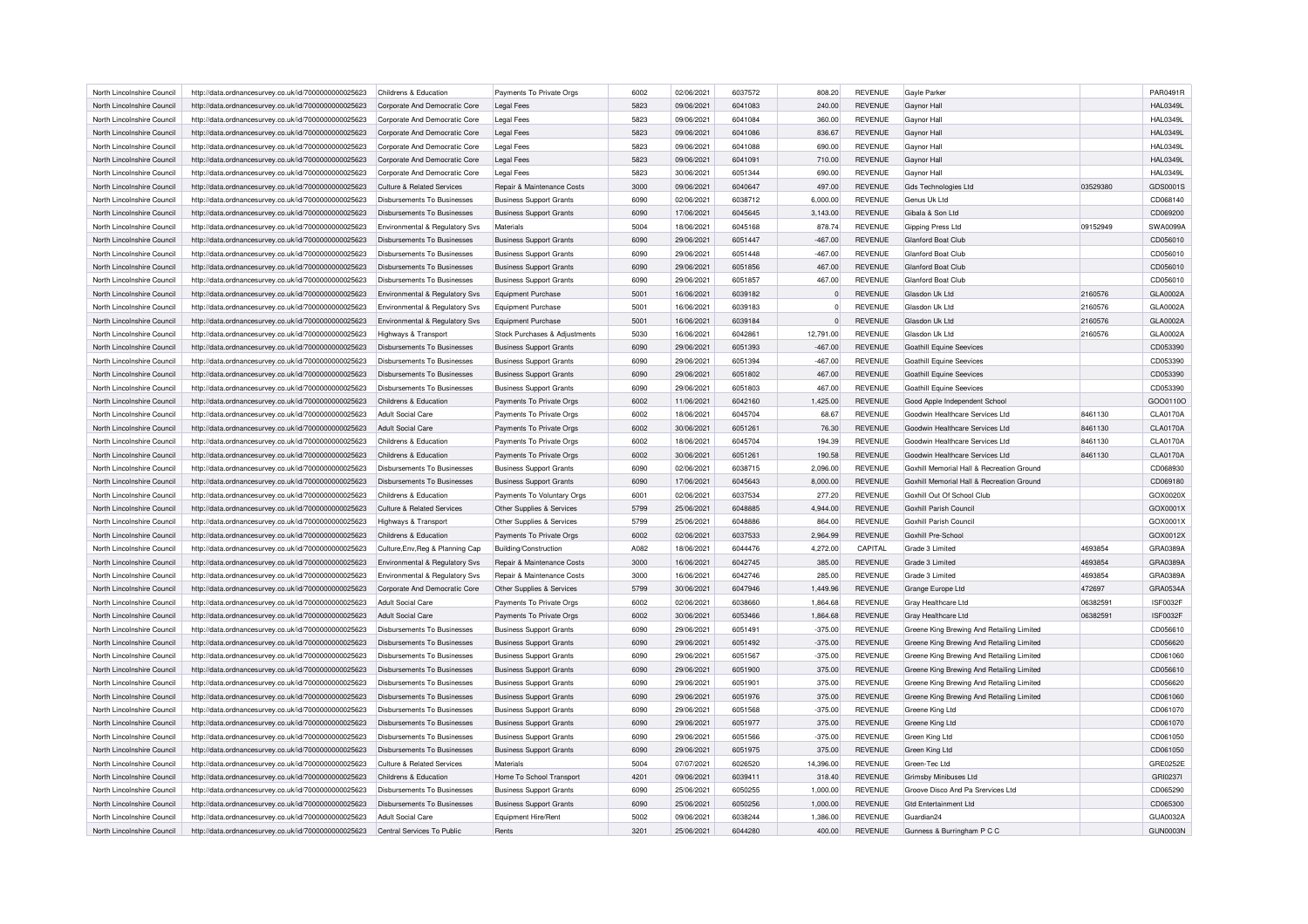| North Lincolnshire Council | http://data.ordnancesurvey.co.uk/id/7000000000025623 | Childrens & Education                 | Payments To Voluntary Orgs     | 6001 | 02/06/2021 | 6037535 | 6,764.76    | <b>REVENUE</b> | Gunness & Burringham Playgroup         |          | <b>GUN0025N</b> |
|----------------------------|------------------------------------------------------|---------------------------------------|--------------------------------|------|------------|---------|-------------|----------------|----------------------------------------|----------|-----------------|
| North Lincolnshire Council | http://data.ordnancesurvey.co.uk/id/7000000000025623 | <b>Culture &amp; Related Services</b> | Other Supplies & Services      | 5799 | 25/06/2021 | 6048887 | 5,562.00    | <b>REVENUE</b> | Gunness Parish Council                 |          | <b>GUN0001N</b> |
| North Lincolnshire Council | http://data.ordnancesurvey.co.uk/id/7000000000025623 | Highways & Transport                  | Other Supplies & Services      | 5799 | 25/06/2021 | 6048888 | 680.00      | <b>REVENUE</b> | Gunness Parish Council                 |          | <b>GUN0001N</b> |
| North Lincolnshire Council | http://data.ordnancesurvey.co.uk/id/7000000000025623 | Disbursements To Businesses           | <b>Business Support Grants</b> | 6090 | 29/06/2021 | 6051610 | $-467.00$   | <b>REVENUE</b> | Gunness Village Hall                   |          | CD061640        |
| North Lincolnshire Council | http://data.ordnancesurvey.co.uk/id/7000000000025623 | <b>Disbursements To Businesses</b>    | <b>Business Support Grants</b> | 6090 | 29/06/2021 | 6051613 | $-467.00$   | <b>REVENUE</b> | Gunness Village Hal                    |          | CD061640        |
| North Lincolnshire Council | http://data.ordnancesurvey.co.uk/id/7000000000025623 | Disbursements To Businesses           | <b>Business Support Grants</b> | 6090 | 29/06/2021 | 6052019 | 467.00      | <b>REVENUE</b> | Gunness Village Hall                   |          | CD061640        |
| North Lincolnshire Council | http://data.ordnancesurvey.co.uk/id/7000000000025623 | Disbursements To Businesses           | <b>Business Support Grants</b> | 6090 | 29/06/2021 | 6052022 | 467.00      | <b>REVENUE</b> | Gunness Village Hal                    |          | CD061640        |
| North Lincolnshire Council | http://data.ordnancesurvey.co.uk/id/7000000000025623 | <b>Adult Social Care</b>              | Payments To Private Orgs       | 6002 | 02/06/2021 | 6037827 | 14,458.10   | <b>REVENUE</b> | Hales Group Ltd                        | 04738023 | ABB0054B        |
| North Lincolnshire Council | http://data.ordnancesurvey.co.uk/id/7000000000025623 | Adult Social Care                     | Payments To Private Orgs       | 6002 | 04/06/2021 | 6038628 | 1,174.16    | <b>REVENUE</b> | <b>Hales Group Ltd</b>                 | 04738023 | ABB0054B        |
| North Lincolnshire Council | http://data.ordnancesurvey.co.uk/id/7000000000025623 | <b>Adult Social Care</b>              | Payments To Private Orgs       | 6002 | 04/06/2021 | 6038629 | 78,879.21   | <b>REVENUE</b> | Hales Group Ltd                        | 04738023 | ABB0054B        |
| North Lincolnshire Council | http://data.ordnancesurvey.co.uk/id/7000000000025623 | Adult Social Care                     | Payments To Private Orgs       | 6002 | 04/06/2021 | 6038629 | 1,386.92    | REVENUE        | <b>Hales Group Ltd</b>                 | 04738023 | ABB0054B        |
| North Lincolnshire Council | http://data.ordnancesurvey.co.uk/id/7000000000025623 | Adult Social Care                     | Payments To Private Orgs       | 6002 | 02/07/2021 | 6053430 | $-2,702.08$ | <b>REVENUE</b> | <b>Hales Group Ltd</b>                 | 04738023 | ABB0054B        |
| North Lincolnshire Council | http://data.ordnancesurvey.co.uk/id/7000000000025623 | Adult Social Care                     | Payments To Private Orgs       | 6002 | 02/07/2021 | 6053431 | 87,115.57   | <b>REVENUE</b> | Hales Group Ltd                        | 04738023 | ABB0054B        |
| North Lincolnshire Council | http://data.ordnancesurvey.co.uk/id/7000000000025623 | <b>Adult Social Care</b>              | Payments To Private Orgs       | 6002 | 02/07/2021 | 6053431 | 1,895.94    | <b>REVENUE</b> | Hales Group Ltd                        | 04738023 | ABB0054B        |
|                            |                                                      |                                       |                                | 6026 |            | 6044046 |             |                |                                        |          |                 |
| North Lincolnshire Council | http://data.ordnancesurvey.co.uk/id/7000000000025623 | Adult Social Care                     | Payments To Private Orgs (Inv) |      | 16/06/2021 |         | 6,493.63    | <b>REVENUE</b> | Hales Group Ltd                        | 04738023 | ABB0054B        |
| North Lincolnshire Council | http://data.ordnancesurvey.co.uk/id/7000000000025623 | <b>Adult Social Care</b>              | Payments To Private Orgs (Inv) | 6026 | 16/06/2021 | 6044060 | 6,540.80    | <b>REVENUE</b> | Hales Group Ltd                        | 03756814 | <b>HAL0160L</b> |
| North Lincolnshire Council | http://data.ordnancesurvey.co.uk/id/7000000000025623 | Other Expenditure & Income            | Payments To Private Orgs       | 6002 | 04/06/2021 | 6038629 | 1,602.40    | <b>REVENUE</b> | Hales Group Ltd                        | 04738023 | ABB0054B        |
| North Lincolnshire Council | http://data.ordnancesurvey.co.uk/id/7000000000025623 | Other Expenditure & Income            | Payments To Private Orgs       | 6002 | 02/07/2021 | 6053430 | 492.60      | <b>REVENUE</b> | Hales Group Ltd                        | 04738023 | ABB0054B        |
| North Lincolnshire Council | http://data.ordnancesurvey.co.uk/id/7000000000025623 | Other Expenditure & Income            | Payments To Private Orgs       | 6002 | 02/07/2021 | 6053431 | 6,510.34    | <b>REVENUE</b> | <b>Hales Group Ltd</b>                 | 04738023 | ABB0054B        |
| North Lincolnshire Council | http://data.ordnancesurvey.co.uk/id/7000000000025623 | <b>Housing Services</b>               | Other Supplies & Services      | 5799 | 04/06/2021 | 6038965 | 2,020.56    | <b>REVENUE</b> | Hampton By Hilton Humberside Airport   | 08287513 | <b>HAM0241M</b> |
| North Lincolnshire Council | http://data.ordnancesurvey.co.uk/id/7000000000025623 | Environmental & Regulatory Svs        | <b>Course Fees/Training</b>    | 2002 | 04/06/2021 | 6038966 | 640.00      | <b>REVENUE</b> | Hands Free Computing Ltd               | 3415976  | <b>HAN0240N</b> |
| North Lincolnshire Council | http://data.ordnancesurvey.co.uk/id/7000000000025623 | Environmental & Regulatory Svs        | <b>Course Fees/Training</b>    | 2002 | 04/06/2021 | 6038967 | 320.00      | <b>REVENUE</b> | Hands Free Computing Ltd               | 3415976  | <b>HAN0240N</b> |
| North Lincolnshire Council | http://data.ordnancesurvey.co.uk/id/7000000000025623 | Childrens & Education                 | Payments To Private Orgs       | 6002 | 02/06/2021 | 6037538 | 10,476.60   | <b>REVENUE</b> | <b>Happy Days Day Nursery</b>          |          | <b>HAP0008F</b> |
| North Lincolnshire Council | http://data.ordnancesurvey.co.uk/id/7000000000025623 | Childrens & Education                 | Payments To Private Orgs       | 6002 | 02/06/2021 | 6037536 | 33,156.20   | <b>REVENUE</b> | Happy Stars Day Nursery                |          | <b>HAP0006F</b> |
| North Lincolnshire Council | http://data.ordnancesurvey.co.uk/id/7000000000025623 | Childrens & Education                 | Payments To Private Orgs       | 6002 | 02/06/2021 | 6037537 | 2,713.20    | <b>REVENUE</b> | Happy Stars Day Nursery                |          | <b>HAP0006F</b> |
| North Lincolnshire Council | http://data.ordnancesurvey.co.uk/id/7000000000025623 | Environmental & Regulatory Svs        | Repair & Maintenance Costs     | 3000 | 18/06/2021 | 6044933 | 1,090.00    | <b>REVENUE</b> | Harcon Services Ltd                    | 3943245  | <b>HAR0420R</b> |
| North Lincolnshire Council | http://data.ordnancesurvey.co.uk/id/7000000000025623 | Culture & Related Services            | Repair & Maintenance Costs     | 3000 | 30/06/2021 | 6051109 | 315.00      | <b>REVENUE</b> | Harroquip                              |          | <b>HAR0836F</b> |
| North Lincolnshire Council | http://data.ordnancesurvey.co.uk/id/7000000000025623 | Highways & Transport                  | Other Supplies & Services      | 5799 | 11/06/2021 | 6026571 | 4,171.50    | <b>REVENUE</b> | Hatton Traffic Management Limited      | 1272806  | <b>HAT0008T</b> |
| North Lincolnshire Council | http://data.ordnancesurvey.co.uk/id/7000000000025623 | Culture & Related Services            | Other Supplies & Services      | 5799 | 25/06/2021 | 6048889 | 18,949.00   | <b>REVENUE</b> | Haxey Parish Council                   |          | HAX0002X        |
| North Lincolnshire Council | http://data.ordnancesurvey.co.uk/id/7000000000025623 | Highways & Transport                  | Other Supplies & Services      | 5799 | 25/06/2021 | 6048890 | 6,209.00    | <b>REVENUE</b> | Haxey Parish Council                   |          | HAX0002X        |
| North Lincolnshire Council | http://data.ordnancesurvey.co.uk/id/7000000000025623 | <b>Disbursements To Businesses</b>    | <b>Business Support Grants</b> | 6090 | 29/06/2021 | 6051634 | $-467.00$   | <b>REVENUE</b> | Haxey Playing Fields Association       |          | CD067630        |
| North Lincolnshire Council | http://data.ordnancesurvey.co.uk/id/7000000000025623 | <b>Disbursements To Businesses</b>    | <b>Business Support Grants</b> | 6090 | 29/06/2021 | 6051635 | $-467.00$   | <b>REVENUE</b> | Haxey Playing Fields Association       |          | CD067630        |
| North Lincolnshire Council | http://data.ordnancesurvey.co.uk/id/7000000000025623 | Disbursements To Businesses           | <b>Business Support Grants</b> | 6090 | 29/06/2021 | 6052043 | 467.00      | <b>REVENUE</b> | Haxey Playing Fields Association       |          | CD067630        |
| North Lincolnshire Council | http://data.ordnancesurvey.co.uk/id/7000000000025623 | Disbursements To Businesses           | <b>Business Support Grants</b> | 6090 | 29/06/2021 | 6052044 | 467.00      | <b>REVENUE</b> | Haxey Playing Fields Association       |          | CD067630        |
| North Lincolnshire Council | http://data.ordnancesurvey.co.uk/id/7000000000025623 | Childrens & Education                 | Payments To Voluntary Orgs     | 6001 | 02/06/2021 | 603754  | 2,833.38    | <b>REVENUE</b> | Haxey Pre-School Cio                   |          | HAX0008X        |
| North Lincolnshire Council | http://data.ordnancesurvey.co.uk/id/7000000000025623 | <b>Culture &amp; Related Services</b> | Repair & Maintenance Costs     | 3000 | 04/06/2021 | 6038741 | 910.00      | <b>REVENUE</b> | Hcl Safety Limited (Uk)                |          | <b>HCL0001L</b> |
|                            |                                                      |                                       |                                | 5004 | 18/06/2021 | 6045205 | 487.50      |                |                                        | SC053003 | <b>FAR0008F</b> |
| North Lincolnshire Council | http://data.ordnancesurvey.co.uk/id/7000000000025623 | Environmental & Regulatory Svs        | Materials                      |      |            |         |             | <b>REVENUE</b> | Heil Farid European Company Limited    |          |                 |
| North Lincolnshire Council | http://data.ordnancesurvey.co.uk/id/7000000000025623 | Environmental & Regulatory Svs        | Materials                      | 5004 | 23/06/2021 | 6047743 | 292.50      | <b>REVENUE</b> | Heil Farid European Company Limited    | SC053003 | <b>FAR0008R</b> |
| North Lincolnshire Council | http://data.ordnancesurvey.co.uk/id/7000000000025623 | Childrens & Education                 | Other Supplies & Services      | 5799 | 23/06/2021 | 6047574 | 858.91      | <b>REVENUE</b> | He Words Ltd                           | 03464388 | <b>HEW0030W</b> |
| North Lincolnshire Council | http://data.ordnancesurvey.co.uk/id/7000000000025623 | Childrens & Education                 | Other Supplies & Services      | 5799 | 30/06/2021 | 6051316 | 603.72      | <b>REVENUE</b> | He Words Ltd                           | 03464388 | <b>HEW0030W</b> |
| North Lincolnshire Council | http://data.ordnancesurvey.co.uk/id/7000000000025623 | Childrens & Education                 | Other Supplies & Services      | 5799 | 30/06/2021 | 6051326 | 240.11      | <b>REVENUE</b> | He Words Ltd                           | 03464388 | <b>HEW0030W</b> |
| North Lincolnshire Council | http://data.ordnancesurvey.co.uk/id/7000000000025623 | <b>Planning Services</b>              | Other Supplies & Services      | 5799 | 09/06/2021 | 6039407 | 1,200.00    | <b>REVENUE</b> | <b>H&amp;H Equestrian</b>              | 12272162 | HHE0002E        |
| North Lincolnshire Council | http://data.ordnancesurvey.co.uk/id/7000000000025623 | <b>Planning Services</b>              | Other Supplies & Services      | 5799 | 09/06/2021 | 6039408 | 1,200.00    | <b>REVENUE</b> | <b>H&amp;H Equestrian</b>              | 12272162 | HHE0002E        |
| North Lincolnshire Council | http://data.ordnancesurvey.co.uk/id/7000000000025623 | Planning Services                     | Other Supplies & Services      | 5799 | 18/06/2021 | 6045747 | 1,200.00    | <b>REVENUE</b> | <b>H&amp;H Equestriar</b>              | 12272162 | <b>HHE0002E</b> |
| North Lincolnshire Council | http://data.ordnancesurvey.co.uk/id/7000000000025623 | Disbursements To Businesses           | <b>Business Support Grants</b> | 6090 | 29/06/2021 | 6051496 | $-467.00$   | <b>REVENUE</b> | <b>H&amp;H Equestrian Services Ltd</b> |          | CD057010        |
| North Lincolnshire Council | http://data.ordnancesurvey.co.uk/id/7000000000025623 | <b>Disbursements To Businesses</b>    | <b>Business Support Grants</b> | 6090 | 29/06/2021 | 6051497 | $-467.00$   | <b>REVENUE</b> | <b>H&amp;H Equestrian Services Ltd</b> |          | CD057010        |
| North Lincolnshire Council | http://data.ordnancesurvey.co.uk/id/7000000000025623 | Disbursements To Businesses           | <b>Business Support Grants</b> | 6090 | 29/06/2021 | 6051905 | 467.00      | <b>REVENUE</b> | <b>H&amp;H Equestrian Services Ltd</b> |          | CD057010        |
| North Lincolnshire Council | http://data.ordnancesurvey.co.uk/id/7000000000025623 | Disbursements To Businesses           | <b>Business Support Grants</b> | 6090 | 29/06/2021 | 6051906 | 467.00      | <b>REVENUE</b> | <b>H&amp;H Equestrian Services Ltd</b> |          | CD057010        |
| North Lincolnshire Council | http://data.ordnancesurvey.co.uk/id/7000000000025623 | Culture & Related Services            | Other Supplies & Services      | 5799 | 25/06/2021 | 6048891 | 8,653.00    | <b>REVENUE</b> | <b>Hibaldstow Parish Council</b>       |          | <b>HIB0003B</b> |
| North Lincolnshire Council | http://data.ordnancesurvey.co.uk/id/7000000000025623 | Highways & Transport                  | Other Supplies & Services      | 5799 | 25/06/2021 | 6048892 | 965.00      | <b>REVENUE</b> | <b>Hibaldstow Parish Council</b>       |          | <b>HIB0003B</b> |
| North Lincolnshire Council | http://data.ordnancesurvey.co.uk/id/7000000000025623 | Disbursements To Businesses           | <b>Business Support Grants</b> | 6090 | 29/06/2021 | 6051655 | $-467.00$   | <b>REVENUE</b> | <b>Hibaldstow Village Hal</b>          |          | CD068000        |
| North Lincolnshire Council | http://data.ordnancesurvey.co.uk/id/7000000000025623 | <b>Disbursements To Businesses</b>    | <b>Business Support Grants</b> | 6090 | 29/06/2021 | 6051656 | $-467.00$   | <b>REVENUE</b> | <b>Hibaldstow Village Hall</b>         |          | CD068000        |
| North Lincolnshire Council | http://data.ordnancesurvey.co.uk/id/7000000000025623 | <b>Disbursements To Businesses</b>    | <b>Business Support Grants</b> | 6090 | 29/06/2021 | 6052064 | 467.00      | <b>REVENUE</b> | <b>Hibaldstow Village Hall</b>         |          | CD068000        |
| North Lincolnshire Council | http://data.ordnancesurvey.co.uk/id/7000000000025623 | <b>Disbursements To Businesses</b>    | <b>Business Support Grants</b> | 6090 | 29/06/2021 | 6052065 | 467.00      | <b>REVENUE</b> | <b>Hibaldstow Village Hall</b>         |          | CD068000        |
| North Lincolnshire Council | http://data.ordnancesurvey.co.uk/id/7000000000025623 | Adult Social Care                     | Payments To Private Orgs       | 6002 | 02/06/2021 | 6038657 | 1,382.56    | <b>REVENUE</b> | Hica I td                              |          | <b>ISF0010F</b> |
| North Lincolnshire Council | http://data.ordnancesurvey.co.uk/id/7000000000025623 | Adult Social Care                     | Payments To Private Orgs       | 6002 | 30/06/2021 | 6053463 | 1.382.56    | <b>REVENUE</b> | Hica I td                              |          | ISF0010F        |
|                            |                                                      |                                       |                                |      |            |         |             |                |                                        |          |                 |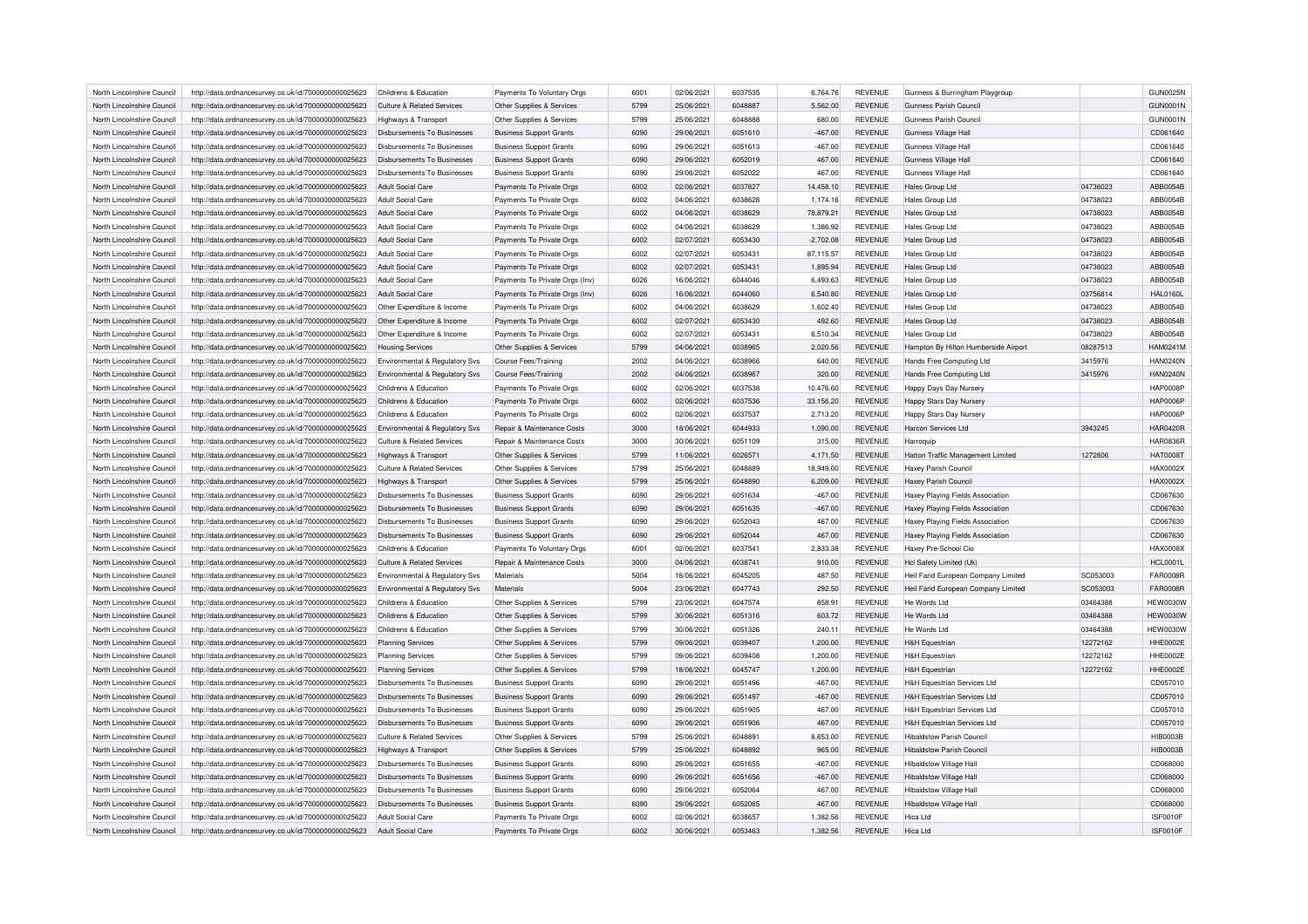| North Lincolnshire Council | http://data.ordnancesurvey.co.uk/id/7000000000025623 | Adult Social Care                     | Repair & Maintenance Costs            | 3000 | 30/06/2021 | 6051049 | 6,252.50  | <b>REVENUE</b> | Hill Builders (Humberside) Ltd | 1876857  | <b>HIL0003L</b> |
|----------------------------|------------------------------------------------------|---------------------------------------|---------------------------------------|------|------------|---------|-----------|----------------|--------------------------------|----------|-----------------|
| North Lincolnshire Council | http://data.ordnancesurvey.co.uk/id/7000000000025623 | Children & Education Capital          | Building/Construction                 | A082 | 25/06/2021 | 6049683 | 64,425.82 | CAPITAL        | Hill Builders (Humberside) Ltd | 1876857  | <b>HIL0003L</b> |
| North Lincolnshire Council | http://data.ordnancesurvey.co.uk/id/7000000000025623 | Childrens & Education                 | Repair & Maintenance Costs            | 3000 | 18/06/2021 | 6045549 | 931.77    | <b>REVENUE</b> | Hill Builders (Humberside) Ltd | 1876857  | <b>HIL0003L</b> |
| North Lincolnshire Council | http://data.ordnancesurvey.co.uk/id/7000000000025623 | Culture, Env, Reg & Planning Cap      | Building/Construction                 | A082 | 30/06/2021 | 6051137 | 30,783.09 | CAPITAL        | Hill Builders (Humberside) Ltd | 1876857  | <b>HIL0003L</b> |
| North Lincolnshire Council | http://data.ordnancesurvey.co.uk/id/7000000000025623 | <b>Culture &amp; Related Services</b> | Equipment Purchase                    | 5001 | 30/06/2021 | 6051042 | 2,490.26  | <b>REVENUE</b> | Hill Builders (Humberside) Ltd | 1876857  | HIL0003L        |
| North Lincolnshire Council | http://data.ordnancesurvey.co.uk/id/7000000000025623 | Culture & Related Services            | Equipment Purchase                    | 5001 | 30/06/2021 | 6051054 | 468.28    | <b>REVENUE</b> | Hill Builders (Humberside) Ltd | 1876857  | <b>HIL0003L</b> |
| North Lincolnshire Council | http://data.ordnancesurvey.co.uk/id/7000000000025623 | <b>Culture &amp; Related Services</b> | Repair & Maintenance Costs            | 3000 | 18/06/2021 | 6045549 | 2,813.33  | <b>REVENUE</b> | Hill Builders (Humberside) Ltd | 1876857  | HIL0003L        |
| North Lincolnshire Council | http://data.ordnancesurvey.co.uk/id/7000000000025623 | Environmental & Regulatory Svs        | <b>Equipment Purchase</b>             | 5001 | 30/06/2021 | 6051045 | 697.62    | <b>REVENUE</b> | Hill Builders (Humberside) Ltd | 1876857  | <b>HIL0003L</b> |
| North Lincolnshire Council | http://data.ordnancesurvey.co.uk/id/7000000000025623 | Environmental & Regulatory Svs        | Equipment Purchase                    | 5001 | 30/06/2021 | 6051051 | 908.77    | <b>REVENUE</b> | Hill Builders (Humberside) Ltd | 1876857  | <b>HIL0003L</b> |
| North Lincolnshire Council | http://data.ordnancesurvey.co.uk/id/7000000000025623 | Fin&Inv I&E                           | Repair & Maintenance Costs            | 3000 | 18/06/2021 | 6045549 | 286.88    | <b>REVENUE</b> | Hill Builders (Humberside) Ltd | 1876857  | <b>HIL0003L</b> |
| North Lincolnshire Council | http://data.ordnancesurvey.co.uk/id/7000000000025623 | Non Distributed Costs                 | Repair & Maintenance Costs            | 3000 | 18/06/2021 | 6045549 | 132.60    | <b>REVENUE</b> | Hill Builders (Humberside) Ltd | 1876857  | HIL0003L        |
| North Lincolnshire Council | http://data.ordnancesurvey.co.uk/id/7000000000025623 | Disbursements To Businesses           | <b>Business Support Grants</b>        | 6090 | 29/06/2021 | 6051432 | $-250.00$ | <b>REVENUE</b> | Hilltop Light Ltd              |          | CD055370        |
| North Lincolnshire Council | http://data.ordnancesurvey.co.uk/id/7000000000025623 | <b>Disbursements To Businesses</b>    | <b>Business Support Grants</b>        | 6090 | 29/06/2021 | 6051841 | 250.00    | <b>REVENUE</b> | Hilltop Light Ltd              |          | CD055370        |
|                            |                                                      |                                       |                                       | 5829 | 16/06/2021 | 6043907 |           |                |                                |          | <b>HIL0023L</b> |
| North Lincolnshire Council | http://data.ordnancesurvey.co.uk/id/7000000000025623 | Environmental & Regulatory Svs        | Other Professional Fees               |      |            |         | 504.28    | <b>REVENUE</b> | <b>Hilton Studio</b>           |          |                 |
| North Lincolnshire Council | http://data.ordnancesurvey.co.uk/id/7000000000025623 | Other Expenditure & Income            | Payments To Private Orgs              | 6002 | 02/06/2021 | 6037722 | 365.00    | REVENUE        | Hmcts                          |          | <b>PUB0002B</b> |
| North Lincolnshire Council | http://data.ordnancesurvey.co.uk/id/7000000000025623 | Other Expenditure & Income            | Payments To Private Orgs              | 6002 | 11/06/2021 | 6041186 | 365.00    | REVENUE        | Hmcts                          |          | COU0051L        |
| North Lincolnshire Council | http://data.ordnancesurvey.co.uk/id/7000000000025623 | Other Expenditure & Income            | Payments To Private Orgs              | 6002 | 16/06/2021 | 6043711 | 365.00    | <b>REVENUE</b> | <b>Hmcts</b>                   |          | <b>PUB0002B</b> |
| North Lincolnshire Council | http://data.ordnancesurvey.co.uk/id/7000000000025623 | N Lincs Gf Balance Sheet              | Vat Received                          | A598 | 16/06/2021 | 6043715 | 7,892.00  | CAPITAL        | Hmrc-Vat                       |          | <b>HMR0037F</b> |
| North Lincolnshire Council | http://data.ordnancesurvey.co.uk/id/7000000000025623 | Adult Social Care Capital             | <b>Building/Construction</b>          | A082 | 16/06/2021 | 6044373 | 4,950.00  | CAPITAL        | Hodson & Kauss                 |          | <b>HOD0114D</b> |
| North Lincolnshire Council | http://data.ordnancesurvey.co.uk/id/7000000000025623 | Disbursements To Businesses           | <b>Business Support Grants</b>        | 6090 | 25/06/2021 | 6050236 | 1.000.00  | <b>REVENUE</b> | <b>Hogarth Films</b>           |          | CD059430        |
| North Lincolnshire Council | http://data.ordnancesurvey.co.uk/id/7000000000025623 | Adult Social Care                     | Repair & Maintenance Costs            | 3000 | 18/06/2021 | 6045688 | 29.14     | <b>REVENUE</b> | <b>Holls Electrical Ltd</b>    | 1421429  | <b>HOL0021L</b> |
| North Lincolnshire Council | http://data.ordnancesurvey.co.uk/id/7000000000025623 | Children & Education Capital          | <b>Building/Construction</b>          | A082 | 30/06/2021 | 6051057 | 266.86    | CAPITAL        | <b>Holls Electrical Ltd</b>    | 1421429  | <b>HOL0021L</b> |
| North Lincolnshire Council | http://data.ordnancesurvey.co.uk/id/7000000000025623 | Childrens & Education                 | Repair & Maintenance Costs            | 3000 | 18/06/2021 | 6045688 | 398.47    | <b>REVENUE</b> | <b>Holls Electrical Ltd</b>    | 1421429  | <b>HOL0021L</b> |
| North Lincolnshire Council | http://data.ordnancesurvey.co.uk/id/7000000000025623 | Culture, Env, Reg & Planning Cap      | Building/Construction                 | A082 | 18/06/2021 | 6044485 | 1,683.88  | CAPITAL        | <b>Holls Electrical Ltd</b>    | 1421429  | <b>HOL0021L</b> |
| North Lincolnshire Council | http://data.ordnancesurvey.co.uk/id/7000000000025623 | Culture & Related Services            | Equipment Maint.& Repair              | 5003 | 09/06/2021 | 6040656 | 437.06    | <b>REVENUE</b> | <b>Holls Electrical Ltd</b>    | 1421429  | <b>HOL0021L</b> |
| North Lincolnshire Council | http://data.ordnancesurvey.co.uk/id/7000000000025623 | Culture & Related Services            | <b>Benair &amp; Maintenance Costs</b> | 3000 | 18/06/2021 | 6045404 | 3.419.03  | <b>REVENUE</b> | <b>Holls Electrical Ltd</b>    | 1421429  | <b>HOL0021L</b> |
| North Lincolnshire Council | http://data.ordnancesurvey.co.uk/id/7000000000025623 | Culture & Related Services            | Repair & Maintenance Costs            | 3000 | 18/06/2021 | 6045688 | 545.70    | <b>REVENUE</b> | <b>Holls Electrical Ltd</b>    | 1421429  | <b>HOL0021L</b> |
| North Lincolnshire Council | http://data.ordnancesurvey.co.uk/id/7000000000025623 | <b>Highways &amp; Transport</b>       | Repair & Maintenance Costs            | 3000 | 18/06/2021 | 6045688 | 46.31     | <b>REVENUE</b> | <b>Holls Electrical Ltd</b>    | 1421429  | <b>HOL0021L</b> |
| North Lincolnshire Council | http://data.ordnancesurvey.co.uk/id/7000000000025623 | Disbursements To Businesses           | <b>Business Support Grants</b>        | 6090 | 25/06/2021 | 6050259 | 1.000.00  | <b>REVENUE</b> | <b>Holly House Cakes</b>       |          | CD066050        |
| North Lincolnshire Council | http://data.ordnancesurvey.co.uk/id/7000000000025623 | Childrens & Education                 | Payments To Private Orgs              | 6002 | 02/06/2021 | 6037543 | 1,537.20  | <b>REVENUE</b> | Home Comforts Childminding     |          | HOM0132M        |
| North Lincolnshire Council | http://data.ordnancesurvey.co.uk/id/7000000000025623 | <b>Culture &amp; Related Services</b> | Provisions                            | 5201 | 04/06/2021 | 6038770 | 395.83    | <b>REVENUE</b> | Hoowells Limited               | 01404481 | <b>HOP0104P</b> |
| North Lincolnshire Council | http://data.ordnancesurvey.co.uk/id/7000000000025623 | Culture & Related Services            | Provisions                            | 5201 | 16/06/2021 | 6043971 | 346.01    | <b>REVENUE</b> | <b>Hopwells Limited</b>        | 01404481 | <b>HOP0104P</b> |
| North Lincolnshire Council | http://data.ordnancesurvey.co.uk/id/7000000000025623 | Culture & Related Services            | Provisions                            | 5201 | 16/06/2021 | 6043974 | 349.88    | <b>REVENUE</b> | <b>Hopwells Limited</b>        | 01404481 | <b>HOP0104P</b> |
| North Lincolnshire Council | http://data.ordnancesurvey.co.uk/id/7000000000025623 | <b>Culture &amp; Related Services</b> | Provisions                            | 5201 | 18/06/2021 | 6045399 | 501.76    | <b>REVENUE</b> | <b>Hopwells Limited</b>        | 01404481 | <b>HOP0104P</b> |
| North Lincolnshire Council | http://data.ordnancesurvey.co.uk/id/7000000000025623 | Culture & Related Services            | Provisions                            | 5201 | 23/06/2021 | 6045398 | 460.29    | <b>REVENUE</b> | <b>Hopwells Limited</b>        | 01404481 | <b>HOP0104P</b> |
|                            |                                                      |                                       |                                       | 5201 | 02/06/2021 | 6038054 |           |                |                                |          | <b>HOP0104P</b> |
| North Lincolnshire Council | http://data.ordnancesurvey.co.uk/id/7000000000025623 | Fin&Inv I&E                           | Provisions                            |      |            |         | 293.04    | <b>REVENUE</b> | <b>Hopwells Limited</b>        | 01404481 |                 |
| North Lincolnshire Council | http://data.ordnancesurvey.co.uk/id/7000000000025623 | Fin&Inv I&E                           | Provisions                            | 5201 | 02/06/2021 | 6038062 | 299.11    | <b>REVENUE</b> | <b>Hopwells Limited</b>        | 01404481 | <b>HOP0104P</b> |
| North Lincolnshire Council | http://data.ordnancesurvey.co.uk/id/7000000000025623 | Fin&Inv I&E                           | Provisions                            | 5201 | 02/06/2021 | 6038070 | 575.72    | <b>REVENUE</b> | <b>Hopwells Limited</b>        | 01404481 | <b>HOP0104P</b> |
| North Lincolnshire Council | http://data.ordnancesurvey.co.uk/id/7000000000025623 | Fin&Inv I&E                           | Provisions                            | 5201 | 02/06/2021 | 6038075 | 356.49    | <b>REVENUE</b> | <b>Hopwells Limited</b>        | 01404481 | <b>HOP0104P</b> |
| North Lincolnshire Council | http://data.ordnancesurvey.co.uk/id/7000000000025623 | Fin&Inv I&E                           | Provisions                            | 5201 | 18/06/2021 | 6045035 | 401.10    | REVENUE        | <b>Hopwells Limited</b>        | 01404481 | <b>HOP0104P</b> |
| North Lincolnshire Council | http://data.ordnancesurvey.co.uk/id/7000000000025623 | Fin&Inv I&E                           | Provisions                            | 5201 | 18/06/2021 | 6045038 | 307.28    | <b>REVENUE</b> | Hopwells Limited               | 01404481 | <b>HOP0104P</b> |
| North Lincolnshire Council | http://data.ordnancesurvey.co.uk/id/7000000000025623 | Fin&Inv I&E                           | Provisions                            | 5201 | 18/06/2021 | 6045050 | 267.40    | REVENUE        | <b>Hopwells Limited</b>        | 01404481 | <b>HOP0104P</b> |
| North Lincolnshire Council | http://data.ordnancesurvey.co.uk/id/7000000000025623 | Fin&Inv I&E                           | Provisions                            | 5201 | 18/06/2021 | 6045052 | 275.63    | <b>REVENUE</b> | <b>Hopwells Limited</b>        | 01404481 | <b>HOP0104P</b> |
| North Lincolnshire Council | http://data.ordnancesurvey.co.uk/id/7000000000025623 | Fin&Inv I&E                           | Provisions                            | 5201 | 18/06/2021 | 6045057 | 250.51    | <b>REVENUE</b> | <b>Hopwells Limited</b>        | 01404481 | <b>HOP0104P</b> |
| North Lincolnshire Council | http://data.ordnancesurvey.co.uk/id/7000000000025623 | Fin&Inv I&E                           | Provisions                            | 5201 | 25/06/2021 | 6048978 | 342.63    | REVENUE        | Hopwells Limited               | 01404481 | <b>HOP0104P</b> |
| North Lincolnshire Council | http://data.ordnancesurvey.co.uk/id/7000000000025623 | Fin&Inv I&F                           | Provisions                            | 5201 | 25/06/2021 | 6048979 | 254.60    | <b>REVENUE</b> | <b>Hopwells Limited</b>        | 01404481 | <b>HOP0104P</b> |
| North Lincolnshire Council | http://data.ordnancesurvey.co.uk/id/7000000000025623 | Fin&Inv I&F                           | Provisions                            | 5201 | 25/06/2021 | 6048985 | 419.56    | <b>REVENUE</b> | <b>Hopwells Limited</b>        | 01404481 | <b>HOP0104P</b> |
| North Lincolnshire Council | http://data.ordnancesurvey.co.uk/id/7000000000025623 | Fin&Inv I&E                           | Provisions                            | 5201 | 25/06/2021 | 6048994 | 322.00    | REVENUE        | <b>Hopwells Limited</b>        | 01404481 | <b>HOP0104P</b> |
| North Lincolnshire Council | http://data.ordnancesurvey.co.uk/id/7000000000025623 | Fin&Inv I&F                           | Provisions                            | 5201 | 25/06/2021 | 6048999 | 278.92    | <b>REVENUE</b> | <b>Hopwells Limited</b>        | 01404481 | <b>HOP0104P</b> |
| North Lincolnshire Council | http://data.ordnancesurvey.co.uk/id/7000000000025623 | Fin&Inv I&F                           | Provisions                            | 5201 | 25/06/2021 | 6049411 | 383.50    | <b>REVENUE</b> | <b>Hopwells Limited</b>        | 01404481 | <b>HOP0104P</b> |
| North Lincolnshire Council | http://data.ordnancesurvey.co.uk/id/7000000000025623 | Fin&Inv I&E                           | Provisions                            | 5201 | 30/06/2021 | 6052856 | 312.20    | <b>REVENUE</b> | Hopwells Limited               | 01404481 | <b>HOP0104P</b> |
| North Lincolnshire Council | http://data.ordnancesurvey.co.uk/id/7000000000025623 | Fin&Inv I&F                           | Provisions                            | 5201 | 30/06/2021 | 6052864 | 526.22    | <b>REVENUE</b> | <b>Hopwells Limited</b>        | 01404481 | <b>HOP0104P</b> |
| North Lincolnshire Council | http://data.ordnancesurvey.co.uk/id/7000000000025623 | Fin&Inv I&F                           | Provisions                            | 5201 | 30/06/2021 | 6052867 | 324.11    | <b>REVENUE</b> | Honwells I imited              | 01404481 | <b>HOP0104P</b> |
| North Lincolnshire Council | http://data.ordnancesurvey.co.uk/id/7000000000025623 | Childrens & Education                 | Home To School Transport              | 4201 | 09/06/2021 | 6039409 | 1,519.92  | <b>REVENUE</b> | Hornsby Travel Services Ltd    | 01490232 | <b>HOR0122F</b> |
| North Lincolnshire Council | http://data.ordnancesurvey.co.uk/id/7000000000025623 | Childrens & Education                 | Home To School Transport              | 4201 | 09/06/2021 | 6039410 | 2.111.00  | <b>REVENUE</b> | Hornsby Travel Services Ltd    | 01490232 | <b>HOR0122F</b> |
| North Lincolnshire Council | http://data.ordnancesurvey.co.uk/id/7000000000025623 | Childrens & Education                 | Home To School Transport              | 4201 | 09/06/2021 | 6039673 | 1.688.80  | <b>REVENUE</b> | Hornsby Travel Services Ltd    | 01490232 | <b>HOR0122R</b> |
|                            |                                                      |                                       |                                       |      |            |         |           |                |                                |          |                 |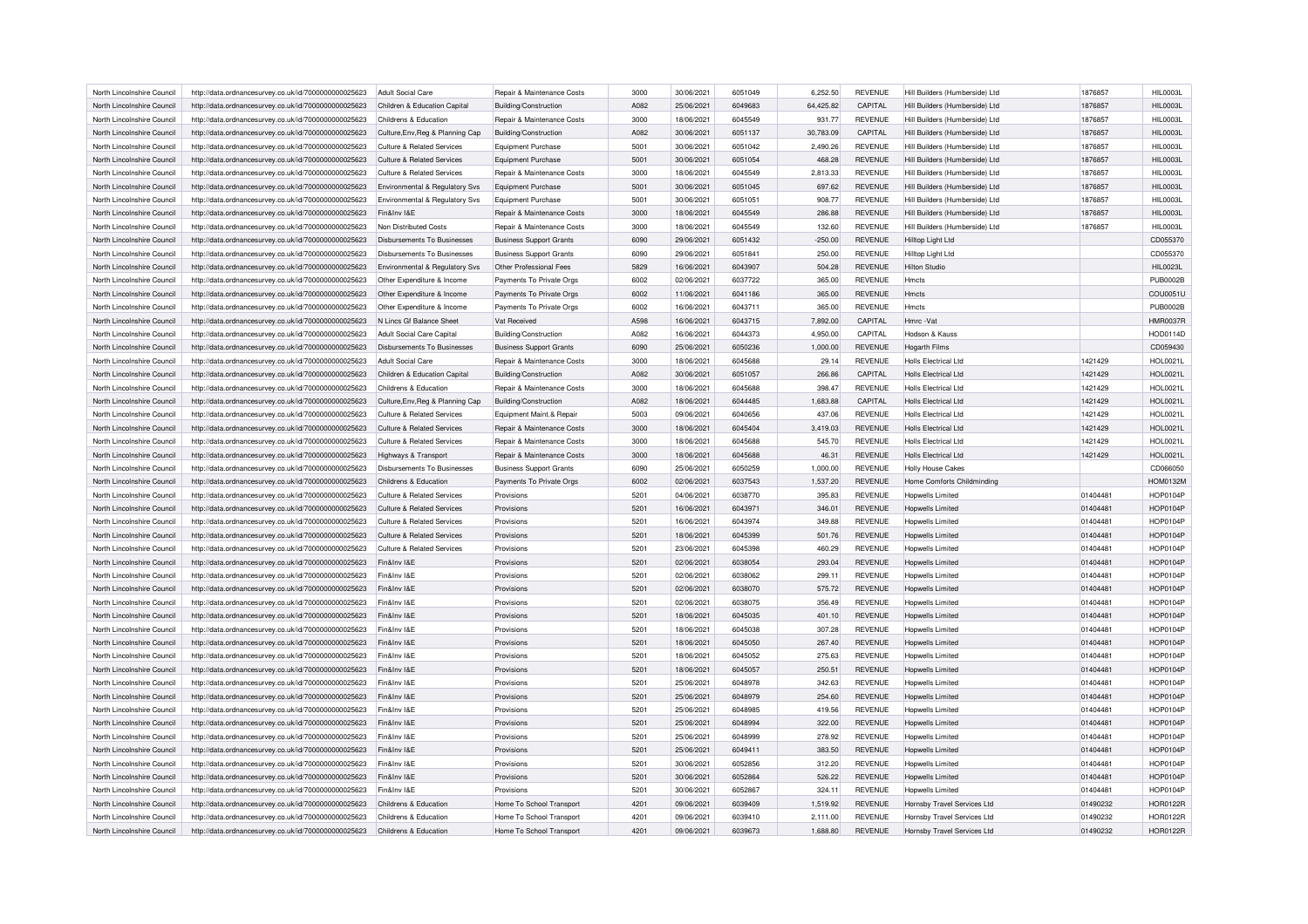| North Lincolnshire Council | http://data.ordnancesurvey.co.uk/id/7000000000025623 | Childrens & Education                 | Home To School Transport       | 4201 | 09/06/2021 | 6041046 | 14,820.00 | <b>REVENUE</b> | Hornsby Travel Services Ltd                | 01490232 | <b>HOR0122R</b> |
|----------------------------|------------------------------------------------------|---------------------------------------|--------------------------------|------|------------|---------|-----------|----------------|--------------------------------------------|----------|-----------------|
| North Lincolnshire Council | http://data.ordnancesurvey.co.uk/id/7000000000025623 | Highways & Transport                  | <b>Concessionary Fares</b>     | 6010 | 04/06/2021 | 6038677 | 33,167.00 | <b>REVENUE</b> | Hornsby Travel Services Ltd                | 01490232 | <b>HOR0122R</b> |
| North Lincolnshire Council | http://data.ordnancesurvey.co.uk/id/7000000000025623 | Highways & Transport                  | <b>Concessionary Fares</b>     | 6010 | 02/07/2021 | 6053406 | 33.167.00 | <b>REVENUE</b> | Hornsby Travel Services Ltd                | 01490232 | <b>HOR0122R</b> |
| North Lincolnshire Council | http://data.ordnancesurvey.co.uk/id/7000000000025623 | Highways & Transport                  | Passenger Transport            | 6011 | 18/06/2021 | 6045390 | 14,549.29 | <b>REVENUE</b> | Hornsby Travel Services Ltd                | 01490232 | <b>HOR0122R</b> |
| North Lincolnshire Council | http://data.ordnancesurvey.co.uk/id/7000000000025623 | Highways & Transport                  | Passenger Transport            | 6011 | 23/06/2021 | 6047949 | 2,199.50  | <b>REVENUE</b> | <b>Hornsby Travel Services Ltd</b>         | 01490232 | <b>HOR0122R</b> |
| North Lincolnshire Council | http://data.ordnancesurvey.co.uk/id/7000000000025623 | <b>Planning Services</b>              | Other Supplies & Services      | 5799 | 25/06/2021 | 6049365 | 2,940.00  | <b>REVENUE</b> | Hornsby Travel Services Ltd                | 01490232 | <b>HOR0122R</b> |
| North Lincolnshire Council | http://data.ordnancesurvey.co.uk/id/7000000000025623 | <b>Adult Social Care</b>              | Payments To Private Orgs       | 6002 | 02/06/2021 | 6038658 | 7,519.80  | <b>REVENUE</b> | Housing & Support Solutions Ltd            | 04383479 | <b>ISF0014F</b> |
| North Lincolnshire Council | http://data.ordnancesurvey.co.uk/id/7000000000025623 | Adult Social Care                     | Payments To Private Orgs       | 6002 | 04/06/2021 | 6038654 | 8,462.00  | <b>REVENUE</b> | Housing & Support Solutions Ltd            | 04383479 | <b>HOU0264U</b> |
| North Lincolnshire Council | http://data.ordnancesurvey.co.uk/id/7000000000025623 | Adult Social Care                     | Payments To Private Orgs       | 6002 | 04/06/2021 | 6038654 | 19,822.36 | <b>REVENUE</b> | Housing & Support Solutions Ltd            | 04383479 | <b>HOU0264U</b> |
| North Lincolnshire Council | http://data.ordnancesurvey.co.uk/id/7000000000025623 | Adult Social Care                     | Payments To Private Orgs       | 6002 | 30/06/2021 | 6053464 | 2,672.24  | <b>REVENUE</b> | Housing & Support Solutions Ltd            | 04383479 | <b>ISF0014F</b> |
| North Lincolnshire Council | http://data.ordnancesurvey.co.uk/id/7000000000025623 | <b>Adult Social Care</b>              | Payments To Private Orgs       | 6002 | 02/07/2021 | 6053459 | 20,264.04 | <b>REVENUE</b> | Housing & Support Solutions Ltd            | 04383479 | <b>HOU0264U</b> |
| North Lincolnshire Council | http://data.ordnancesurvey.co.uk/id/7000000000025623 | Adult Social Care                     | Payments To Private Orgs       | 6002 | 02/07/2021 | 6053459 | 262.90    | <b>REVENUE</b> | Housing & Support Solutions Ltd            | 04383479 | <b>HOU0264U</b> |
| North Lincolnshire Council | http://data.ordnancesurvey.co.uk/id/7000000000025623 | <b>Adult Social Care</b>              | Payments To Private Orgs       | 6002 | 02/07/2021 | 6053460 | 9,751.44  | <b>REVENUE</b> | Housing & Support Solutions Ltd            | 04383479 | <b>HOU0264U</b> |
| North Lincolnshire Council | http://data.ordnancesurvey.co.uk/id/7000000000025623 | Adult Social Care                     | Payments To Private Orgs       | 6002 | 02/07/2021 | 6053460 | 19,822.36 | <b>REVENUE</b> | Housing & Support Solutions Ltd            | 04383479 | <b>HOU0264U</b> |
| North Lincolnshire Council | http://data.ordnancesurvey.co.uk/id/7000000000025623 | Childrens & Education                 | Rents                          | 3201 | 09/06/2021 | 6040653 | 1,235.01  | <b>REVENUE</b> | H S Gosal                                  |          | GOS0017S        |
| North Lincolnshire Council | http://data.ordnancesurvey.co.uk/id/7000000000025623 | Adult Social Care                     | Payments To Private Orgs       | 6002 | 02/06/2021 | 6037858 | 1,035.00  | <b>REVENUE</b> | Humber I lamas                             |          | <b>HUM0187M</b> |
| North Lincolnshire Council | http://data.ordnancesurvey.co.uk/id/7000000000025623 | Highways & Transport                  | <b>Equipment Purchase</b>      | 5001 | 04/06/2021 | 6019001 | 476.96    | <b>REVENUE</b> | Humber Merchants Ltd                       | 1045179  | HUM0003M        |
| North Lincolnshire Council |                                                      |                                       | Materials                      | 5004 |            | 6039949 | 499.84    | <b>REVENUE</b> | Humber Merchants I td                      |          | <b>HUM0003N</b> |
|                            | http://data.ordnancesurvey.co.uk/id/7000000000025623 | Highways & Transport                  |                                |      | 18/06/2021 |         |           |                |                                            | 1045179  |                 |
| North Lincolnshire Council | http://data.ordnancesurvey.co.uk/id/7000000000025623 | Public Health                         | Materials                      | 5004 | 30/07/2021 | 6044093 | 220.40    | <b>REVENUE</b> | Humber Merchants Ltd                       | 1045179  | HUM0003M        |
| North Lincolnshire Council | http://data.ordnancesurvey.co.uk/id/7000000000025623 | Highways & Transport                  | Equipment Hire/Rent            | 5002 | 25/06/2021 | 6039958 | 247.00    | <b>REVENUE</b> | Humberside Aid Plant Hire Ltd              | 1207398  | <b>HUM0020M</b> |
| North Lincolnshire Council | http://data.ordnancesurvey.co.uk/id/7000000000025623 | Highways & Transport                  | Equipment Hire/Rent            | 5002 | 25/06/2021 | 6039969 | 988.00    | <b>REVENUE</b> | Humberside Aid Plant Hire I to             | 1207398  | <b>HUM0020M</b> |
| North Lincolnshire Council | http://data.ordnancesurvey.co.uk/id/7000000000025623 | Highways & Transport                  | Equipment Hire/Rent            | 5002 | 25/06/2021 | 6039970 | 247.00    | <b>REVENUE</b> | Humberside Aid Plant Hire Ltd              | 1207398  | <b>HUM0020M</b> |
| North Lincolnshire Council | http://data.ordnancesurvey.co.uk/id/7000000000025623 | Fin&Inv I&E                           | Rents                          | 3201 | 23/06/2021 | 6045903 | 5.625.00  | <b>REVENUE</b> | Humberside International Airport           |          | HUM0039M        |
| North Lincolnshire Council | http://data.ordnancesurvey.co.uk/id/7000000000025623 | Childrens & Education                 | Payments To Private Orgs       | 6002 | 11/06/2021 | 6042059 | 10,972.09 | <b>REVENUE</b> | Humberston Park Special School             |          | <b>HUM0047M</b> |
| North Lincolnshire Council | http://data.ordnancesurvey.co.uk/id/7000000000025623 | <b>Public Health</b>                  | Payments To Private Orgs       | 6002 | 02/06/2021 | 6036902 | 47,800.00 | <b>REVENUE</b> | Humber & Wolds Rural Community Council     | 4606085  | <b>HUM0335M</b> |
| North Lincolnshire Council | http://data.ordnancesurvey.co.uk/id/7000000000025623 | Fin&Inv I&E                           | Grounds Maintenance            | 3010 | 11/06/2021 | 6042385 | 862.00    | <b>REVENUE</b> | Hydrainer Pump Hire Ltd                    | 1522204  | <b>HYD0065D</b> |
| North Lincolnshire Council | http://data.ordnancesurvey.co.uk/id/7000000000025623 | Fin&Inv I&F                           | Grounds Maintenance            | 3010 | 23/06/2021 | 6047455 | 696.00    | <b>REVENUE</b> | Hydrainer Pump Hire Ltd                    | 1522204  | <b>HYD0065D</b> |
| North Lincolnshire Council | http://data.ordnancesurvey.co.uk/id/7000000000025623 | Corporate And Democratic Core         | Other Professional Fees        | 5829 | 23/06/2021 | 6046298 | 490.00    | <b>REVENUE</b> | Hymans Robertson Llp                       |          | <b>HYM0020M</b> |
| North Lincolnshire Council | http://data.ordnancesurvey.co.uk/id/7000000000025623 | Central Services To Public            | Repair & Maintenance Costs     | 3000 | 18/06/2021 | 6044487 | $\Omega$  | <b>REVENUE</b> | lag Developments Ltd                       | 05073636 | IGA0021A        |
| North Lincolnshire Council | http://data.ordnancesurvey.co.uk/id/7000000000025623 | Childrens & Education                 | Repair & Maintenance Costs     | 3000 | 18/06/2021 | 6045694 | 2,101.71  | <b>REVENUE</b> | lag Developments Ltd                       | 05073636 | IGA0021A        |
| North Lincolnshire Council | http://data.ordnancesurvey.co.uk/id/7000000000025623 | Corporate And Democratic Core         | Repair & Maintenance Costs     | 3000 | 09/06/2021 | 6040660 |           | <b>REVENUE</b> | lag Developments Ltd                       | 05073636 | IGA0021A        |
| North Lincolnshire Council | http://data.ordnancesurvey.co.uk/id/7000000000025623 | Culture & Related Services            | Repair & Maintenance Costs     | 3000 | 09/06/2021 | 6040660 | 279.60    | <b>REVENUE</b> | lag Developments Ltd                       | 05073636 | <b>IGA0021A</b> |
| North Lincolnshire Council | http://data.ordnancesurvey.co.uk/id/7000000000025623 | Culture & Related Services            | Repair & Maintenance Costs     | 3000 | 18/06/2021 | 6044487 | 228.90    | <b>REVENUE</b> | lag Developments Ltd                       | 05073636 | IGA0021A        |
| North Lincolnshire Council | http://data.ordnancesurvey.co.uk/id/7000000000025623 | <b>Culture &amp; Related Services</b> | Repair & Maintenance Costs     | 3000 | 18/06/2021 | 6045694 | 1,339.37  | <b>REVENUE</b> | lag Developments Ltd                       | 05073636 | IGA0021A        |
| North Lincolnshire Council | http://data.ordnancesurvey.co.uk/id/7000000000025623 | Environmental & Regulatory Svs        | Repair & Maintenance Costs     | 3000 | 18/06/2021 | 6045694 | 186.26    | <b>REVENUE</b> | lag Developments Ltd                       | 05073636 | IGA0021A        |
| North Lincolnshire Council | http://data.ordnancesurvey.co.uk/id/7000000000025623 | Non Distributed Costs                 | Repair & Maintenance Costs     | 3000 | 18/06/2021 | 6045694 | 115.60    | <b>REVENUE</b> | lag Developments Ltd                       | 05073636 | IGA0021A        |
| North Lincolnshire Council | http://data.ordnancesurvey.co.uk/id/7000000000025623 | Corporate And Democratic Core         | <b>Course Fees/Training</b>    | 2002 | 11/06/2021 | 6042037 | 295.00    | <b>REVENUE</b> | lapp Limited                               | 12867820 | IGP0037P        |
| North Lincolnshire Council |                                                      | Corporate And Democratic Core         | It Software-Maintenance        | 5053 | 11/06/2021 | 6042061 | 15,336.28 | <b>REVENUE</b> | Ihs (Global) Limited                       |          | <b>TEC0006C</b> |
|                            | http://data.ordnancesurvey.co.uk/id/7000000000025623 | Fin&Inv I&E                           |                                | 5053 | 11/06/2021 | 6042061 | 7,668.14  | <b>REVENUE</b> |                                            |          | <b>TEC0006C</b> |
| North Lincolnshire Council | http://data.ordnancesurvey.co.uk/id/7000000000025623 |                                       | It Software-Maintenance        |      |            |         |           |                | Ihs (Global) Limited                       |          |                 |
| North Lincolnshire Council | http://data.ordnancesurvey.co.uk/id/7000000000025623 | Childrens & Education                 | Payments To Private Orgs       | 6002 | 02/06/2021 | 6037545 | 6,323.04  | <b>REVENUE</b> | I Learn Education Crowle                   |          | ILE0012E        |
| North Lincolnshire Council | http://data.ordnancesurvey.co.uk/id/7000000000025623 | Childrens & Education                 | Payments To Private Orgs       | 6002 | 02/06/2021 | 6037496 | 14,329.92 | <b>REVENUE</b> | I Learn Education Ltd                      | 08785045 | ABC0063C        |
| North Lincolnshire Council | http://data.ordnancesurvey.co.uk/id/7000000000025623 | Childrens & Education                 | Payments To Private Orgs       | 6002 | 02/06/2021 | 6037544 | 11,208.88 | <b>REVENUE</b> | I Learn Education Ltd                      |          | ILE0004E        |
| North Lincolnshire Council | http://data.ordnancesurvey.co.uk/id/7000000000025623 | Childrens & Education                 | Payments To Private Orgs       | 6002 | 11/06/2021 | 6042156 | 14,229.00 | <b>REVENUE</b> | Independent Childcare Group Of Schools Ltd |          | CLI0011I        |
| North Lincolnshire Council | http://data.ordnancesurvey.co.uk/id/7000000000025623 | Childrens & Education                 | Payments To Private Orgs       | 6002 | 11/06/2021 | 6042158 | 6,500.00  | <b>REVENUE</b> | Independent Childcare Group Of Schools Ltd |          | CLI0011I        |
| North Lincolnshire Council | http://data.ordnancesurvey.co.uk/id/7000000000025623 | Adult Social Care                     | <b>Equipment Purchase</b>      | 5001 | 25/06/2021 | 6049121 | 1,214.98  | <b>REVENUE</b> | Initial Washroom Solutions                 | 293397   | <b>INI00501</b> |
| North Lincolnshire Council | http://data.ordnancesurvey.co.uk/id/7000000000025623 | <b>Adult Social Care</b>              | Equipment Purchase             | 5001 | 25/06/2021 | 6049123 | $-607.48$ | <b>REVENUE</b> | Initial Washroom Solutions                 | 293397   | <b>INI00501</b> |
| North Lincolnshire Council | http://data.ordnancesurvey.co.uk/id/7000000000025623 | Planning Services                     | Payments To Voluntary Orgs     | 6001 | 18/06/2021 | 6040739 | 318.00    | <b>REVENUE</b> | Inspiring Family Solutions Cic             |          | <b>INS0127S</b> |
| North Lincolnshire Council | http://data.ordnancesurvey.co.uk/id/7000000000025623 | <b>Planning Services</b>              | Payments To Voluntary Orgs     | 6001 | 23/06/2021 | 6041150 | 681.53    | <b>REVENUE</b> | Inspiring Family Solutions Cic             |          | <b>INS0127S</b> |
| North Lincolnshire Council | http://data.ordnancesurvey.co.uk/id/7000000000025623 | <b>Planning Services</b>              | Payments To Voluntary Orgs     | 6001 | 23/06/2021 | 6041184 | 432.00    | <b>REVENUE</b> | Inspiring Family Solutions Cic             |          | <b>INS0127S</b> |
| North Lincolnshire Council | http://data.ordnancesurvey.co.uk/id/7000000000025623 | Highways & Transport                  | Materials                      | 5004 | 16/06/2021 | 6033350 | 1,001.28  | <b>REVENUE</b> | Instarmac Group Plc                        | 1324925  | <b>INS0024S</b> |
| North Lincolnshire Council | http://data.ordnancesurvey.co.uk/id/7000000000025623 | Highways & Transport                  | Stock Purchases & Adjustments  | 5030 | 04/06/2021 | 6026573 | 1,001.28  | <b>REVENUE</b> | Instarmac Group Plc                        | 1324925  | <b>INS0024S</b> |
| North Lincolnshire Council | http://data.ordnancesurvey.co.uk/id/7000000000025623 | <b>Culture &amp; Related Services</b> | <b>Course Fees/Training</b>    | 2002 | 11/06/2021 | 6039686 | 666.00    | <b>REVENUE</b> | Institute Of Swimming                      |          | <b>INS0280S</b> |
| North Lincolnshire Council | http://data.ordnancesurvey.co.uk/id/7000000000025623 | Other Expenditure & Income            | <b>Client Related Costs</b>    | 5534 | 23/06/2021 | 6047439 | 412.50    | <b>REVENUE</b> | <b>Integrate Families</b>                  | OC425723 | <b>INT0330T</b> |
| North Lincolnshire Council | http://data.ordnancesurvey.co.uk/id/7000000000025623 | Adult Social Care Capital             | Other Costs                    | A085 | 07/07/2021 | 6041477 | 2,250.00  | CAPITAL        | Invacare Ltd                               | 5178693  | <b>INV0022V</b> |
| North Lincolnshire Council | http://data.ordnancesurvey.co.uk/id/7000000000025623 | Disbursements To Businesses           | <b>Business Support Grants</b> | 6090 | 17/06/2021 | 6045515 | 1.000.00  | <b>REVENUE</b> | <b>Isle Cat Rescues</b>                    |          | CD069080        |
| North Lincolnshire Council | http://data.ordnancesurvey.co.uk/id/7000000000025623 | Childrens & Education                 | Home To School Transport       | 4201 | 09/06/2021 | 6041112 | 7.711.91  | <b>REVENUE</b> | Isle Coaches                               |          | COA0039A        |
|                            |                                                      |                                       |                                |      |            |         |           |                |                                            |          |                 |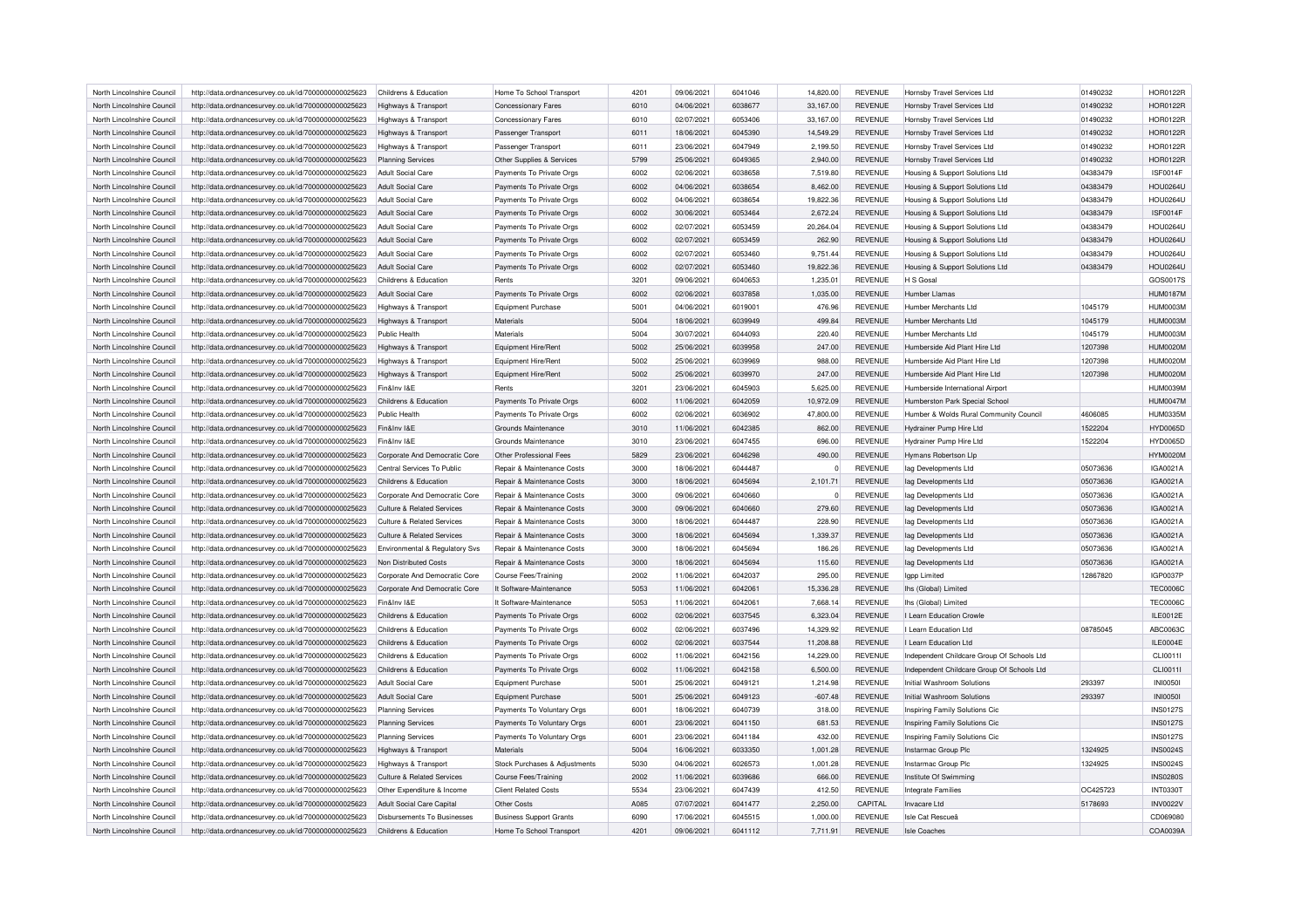| North Lincolnshire Council | http://data.ordnancesurvey.co.uk/id/7000000000025623 | Highways & Transport                      | <b>Concessionary Fares</b>     | 6010 | 04/06/2021 | 6038675 | 5.000.00  | <b>REVENUE</b> | <b>Isle Coaches</b>                         |          | COA0039A        |
|----------------------------|------------------------------------------------------|-------------------------------------------|--------------------------------|------|------------|---------|-----------|----------------|---------------------------------------------|----------|-----------------|
| North Lincolnshire Council | http://data.ordnancesurvey.co.uk/id/7000000000025623 | Highways & Transport                      | <b>Concessionary Fares</b>     | 6010 | 02/07/2021 | 6053401 | 5,000.00  | <b>REVENUE</b> | <b>Isle Coaches</b>                         |          | COA0039A        |
| North Lincolnshire Council | http://data.ordnancesurvey.co.uk/id/7000000000025623 | Highways & Transport                      | Passenger Transport            | 6011 | 16/06/2021 | 6044342 | 2,456.63  | <b>REVENUE</b> | <b>Isle Coaches</b>                         |          | COA0039A        |
| North Lincolnshire Council | http://data.ordnancesurvey.co.uk/id/7000000000025623 | Childrens & Education                     | Electricity                    | 3102 | 09/06/2021 | 6040661 | 1,553.21  | <b>REVENUE</b> | <b>Isle Education Trust</b>                 | 07814150 | <b>ISL0029L</b> |
| North Lincolnshire Council | http://data.ordnancesurvey.co.uk/id/7000000000025623 | Childrens & Education                     | Payments To Private Orgs       | 6002 | 11/06/2021 | 6042243 | 3,980.47  | <b>REVENUE</b> | <b>Isle Education Trust</b>                 | 07814150 | <b>ISL0029L</b> |
| North Lincolnshire Council | http://data.ordnancesurvey.co.uk/id/7000000000025623 | Childrens & Education                     | Payments To Private Orgs       | 6002 | 23/06/2021 | 6047943 | 4,019.71  | <b>REVENUE</b> | <b>Isle Education Trust</b>                 | 07814150 | <b>ISL0029L</b> |
| North Lincolnshire Council | http://data.ordnancesurvey.co.uk/id/7000000000025623 | <b>Culture &amp; Related Services</b>     | Equipment Maint.& Repair       | 5003 | 23/06/2021 | 6047514 | 993.92    | <b>REVENUE</b> | Isle Education Trust Enterprises Limited    | 07814150 | <b>ISL0101L</b> |
| North Lincolnshire Council | http://data.ordnancesurvey.co.uk/id/7000000000025623 | Disbursements To Businesses               | <b>Business Support Grants</b> | 6090 | 25/06/2021 | 6050265 | 1,000.00  | <b>REVENUE</b> | Isle Travel Limited                         |          | CD069380        |
| North Lincolnshire Council | http://data.ordnancesurvey.co.uk/id/7000000000025623 | Highways & Transport                      | Clothing, Uniforms & Laundry   | 5301 | 18/06/2021 | 6045246 | 566.25    | <b>REVENUE</b> | Jacksons Workwear Rental Ltd                | 193856   | JAC0171C        |
| North Lincolnshire Council | http://data.ordnancesurvey.co.uk/id/7000000000025623 | Corporate And Democratic Core             | Other Professional Fees        | 5829 | 04/06/2021 | 6039304 |           | <b>REVENUE</b> | Jacobs                                      |          | JAC0011C        |
| North Lincolnshire Council | http://data.ordnancesurvey.co.uk/id/7000000000025623 | Corporate And Democratic Core             | Other Professional Fees        | 5829 | 25/06/2021 | 6048830 | $\Omega$  | <b>REVENUE</b> | Jacobs                                      |          | JAC0011C        |
| North Lincolnshire Council | http://data.ordnancesurvey.co.uk/id/7000000000025623 | Corporate And Democratic Core             | Other Professional Fees        | 5829 | 25/06/2021 | 6048837 |           | <b>REVENUE</b> | Jacobs                                      |          | JAC0011C        |
| North Lincolnshire Council | http://data.ordnancesurvey.co.uk/id/7000000000025623 | <b>Disbursements To Businesses</b>        | <b>Business Support Grants</b> | 6090 | 17/06/2021 | 6045516 | 1,000.00  | <b>REVENUE</b> | Jade Hargreaves T/A Shabbasa                |          | CD069090        |
| North Lincolnshire Council | http://data.ordnancesurvey.co.uk/id/7000000000025623 | Disbursements To Businesses               | <b>Business Support Grants</b> | 6090 | 25/06/2021 | 6050232 | 1,000.00  | <b>REVENUE</b> | Jasmine Wellbeing Therapies                 |          | CD057860        |
| North Lincolnshire Council | http://data.ordnancesurvey.co.uk/id/7000000000025623 | <b>Disbursements To Businesses</b>        | <b>Business Support Grants</b> | 6090 | 25/06/2021 | 6050235 | 1,000.00  | <b>REVENUE</b> | Jayde Victoria Photographer                 |          | CD059390        |
| North Lincolnshire Council | http://data.ordnancesurvey.co.uk/id/7000000000025623 | <b>Environmental &amp; Regulatory Svs</b> | Payments To Private Orgs       | 6002 | 16/06/2021 | 6041786 | 20,835.45 | <b>REVENUE</b> | <b>J&amp;B Bio Limited</b>                  | 09040234 | <b>BIO0030O</b> |
| North Lincolnshire Council | http://data.ordnancesurvey.co.uk/id/7000000000025623 | Environmental & Regulatory Svs            | Payments To Private Orgs       | 6002 | 30/06/2021 | 6050425 | 17,004.24 | <b>REVENUE</b> | <b>J&amp;B Bio Limited</b>                  | 09040234 | <b>BIO0030O</b> |
| North Lincolnshire Council | http://data.ordnancesurvey.co.uk/id/7000000000025623 | Corporate And Democratic Core             | It Software-Maintenance        | 5053 | 31/07/2021 | 6047964 | 1,932.00  | <b>REVENUE</b> | J C Applications Development Ltd            | 07000813 | <b>JCA0002A</b> |
| North Lincolnshire Council | http://data.ordnancesurvey.co.uk/id/7000000000025623 | <b>Disbursements To Businesses</b>        | <b>Business Support Grants</b> | 6090 | 25/06/2021 | 6050252 | 1,000.00  | <b>REVENUE</b> | Jessies Coffee And Cake Stop                |          | CD064950        |
| North Lincolnshire Council | http://data.ordnancesurvey.co.uk/id/7000000000025623 | Fin&Inv I&F                               | Repair & Maintenance Costs     | 3000 | 25/06/2021 | 6046292 | 3,046.80  | <b>REVENUE</b> | J E Vickers & Sons                          |          | <b>VIC0036C</b> |
| North Lincolnshire Council | http://data.ordnancesurvey.co.uk/id/7000000000025623 | Disbursements To Businesses               | <b>Business Support Grants</b> | 6090 | 29/06/2021 | 6051569 | $-467.00$ | <b>REVENUE</b> | Jj Equestrian Services                      |          | CD061100        |
| North Lincolnshire Council | http://data.ordnancesurvey.co.uk/id/7000000000025623 | <b>Disbursements To Businesses</b>        | <b>Business Support Grants</b> | 6090 | 29/06/2021 | 6051572 | $-467.00$ | <b>REVENUE</b> | Ji Equestrian Services                      |          | CD061100        |
| North Lincolnshire Council |                                                      | Disbursements To Businesses               |                                | 6090 | 29/06/2021 | 6051978 | 467.00    | <b>REVENUE</b> | Ji Fouestrian Services                      |          | CD061100        |
|                            | http://data.ordnancesurvey.co.uk/id/7000000000025623 |                                           | <b>Business Support Grants</b> |      |            |         |           |                |                                             |          |                 |
| North Lincolnshire Council | http://data.ordnancesurvey.co.uk/id/7000000000025623 | Disbursements To Businesses               | <b>Business Support Grants</b> | 6090 | 29/06/2021 | 6051981 | 467.00    | <b>REVENUE</b> | Jj Equestrian Services                      |          | CD061100        |
| North Lincolnshire Council | http://data.ordnancesurvey.co.uk/id/7000000000025623 | Culture & Related Services                | <b>Equipment Purchase</b>      | 5001 | 04/06/2021 | 6038748 | 324.99    | <b>REVENUE</b> | J J Martin (Catering Appliance S-Store) Ltd |          | JJM0002M        |
| North Lincolnshire Council | http://data.ordnancesurvey.co.uk/id/7000000000025623 | Environmental & Regulatory Svs            | Other Vehicle Costs            | 4005 | 18/06/2021 | 6045247 | 363.75    | <b>REVENUE</b> | Jmc Recycling Systems Ltd                   | 04455599 | JMC005C         |
| North Lincolnshire Council | http://data.ordnancesurvey.co.uk/id/7000000000025623 | Adult Social Care                         | Payments To Private Orgs       | 6002 | 02/06/2021 | 6038661 | 24,687.80 | <b>REVENUE</b> | Jme Care Ltd                                | 07516089 | <b>ISF0035F</b> |
| North Lincolnshire Council | http://data.ordnancesurvey.co.uk/id/7000000000025623 | <b>Adult Social Care</b>                  | Payments To Private Orgs       | 6002 | 30/06/2021 | 6053467 | 24,687.80 | <b>REVENUE</b> | Jme Care Ltd                                | 07516089 | <b>ISF0035F</b> |
| North Lincolnshire Council | http://data.ordnancesurvey.co.uk/id/7000000000025623 | Environmental & Regulatory Svs            | Other Supplies & Services      | 5799 | 25/06/2021 | 6049182 | 300.00    | <b>REVENUE</b> | J N E Marketing Ltd                         |          | JNE0001E        |
| North Lincolnshire Council | http://data.ordnancesurvey.co.uk/id/7000000000025623 | Corporate And Democratic Core             | Legal Fees                     | 5823 | 11/06/2021 | 6041804 | 530.00    | <b>REVENUE</b> | Joanna Hawkett                              |          | <b>HAW0099W</b> |
| North Lincolnshire Council | http://data.ordnancesurvey.co.uk/id/7000000000025623 | Childrens & Education                     | Other Professional Fees        | 5829 | 18/06/2021 | 6045167 | 2,000.00  | <b>REVENUE</b> | Joanne Foster-Rhodes                        |          | FOS0185S        |
| North Lincolnshire Council | http://data.ordnancesurvey.co.uk/id/7000000000025623 | Childrens & Education                     | Payments To Private Orgs       | 6002 | 02/06/2021 | 6037539 | 806.40    | <b>REVENUE</b> | Joanne Hargrave                             |          | <b>HAR0767R</b> |
| North Lincolnshire Council | http://data.ordnancesurvey.co.uk/id/7000000000025623 | Highways & Transport                      | Stock Purchases & Adjustments  | 5030 | 11/06/2021 | 6030591 | 519.60    | <b>REVENUE</b> | Jobling Purser Ltd                          | 02681119 | <b>JOB0007B</b> |
| North Lincolnshire Council | http://data.ordnancesurvey.co.uk/id/7000000000025623 | Highways & Transport                      | Stock Purchases & Adjustments  | 5030 | 16/06/2021 | 6042857 | 519.60    | <b>REVENUE</b> | Jobling Purser Ltd                          | 02681119 | <b>JOB0007B</b> |
| North Lincolnshire Council | http://data.ordnancesurvey.co.uk/id/7000000000025623 | Adult Social Care Capital                 | Other Costs                    | A085 | 11/06/2021 | 6041473 | 1,306.20  | CAPITAL        | Joerns Healthcare Ltd                       | 05859837 | <b>JOE0120E</b> |
| North Lincolnshire Council | http://data.ordnancesurvey.co.uk/id/7000000000025623 | Culture & Related Services                | Exhibitions/Events             | 5709 | 02/06/2021 | 6037778 | 666.30    | <b>REVENUE</b> | John Espin Signs Ltd                        | 05305298 | ESP0003P        |
| North Lincolnshire Council | http://data.ordnancesurvey.co.uk/id/7000000000025623 | Childrens & Education                     | Payments To Private Orgs       | 6002 | 16/06/2021 | 6042230 | 400.00    | <b>REVENUE</b> | John Fitzgerald                             |          | FIT0130T        |
| North Lincolnshire Council | http://data.ordnancesurvey.co.uk/id/7000000000025623 | Childrens & Education                     | Payments To Private Orgs       | 6002 | 11/06/2021 | 6042056 | 27,277.89 | <b>REVENUE</b> | John Leggott College                        |          | JOH0003H        |
| North Lincolnshire Council | http://data.ordnancesurvey.co.uk/id/7000000000025623 | Childrens & Education                     | Payments To Private Orgs       | 6002 | 11/06/2021 | 6042180 | 4,000.00  | <b>REVENUE</b> | John Leggott College                        |          | JOH0003H        |
| North Lincolnshire Council | http://data.ordnancesurvey.co.uk/id/7000000000025623 | Childrens & Education                     | Payments To Private Orgs       | 6002 | 11/06/2021 | 6042393 | 1,333.00  | <b>REVENUE</b> | John Leggott College                        |          | JOH0003H        |
| North Lincolnshire Council | http://data.ordnancesurvey.co.uk/id/7000000000025623 | Childrens & Education                     | <b>Client Related Costs</b>    | 5534 | 16/06/2021 | 6042402 | 533.33    | <b>REVENUE</b> | Johns Electrical Ltd                        | 03464388 | JOH0126H        |
| North Lincolnshire Council | http://data.ordnancesurvey.co.uk/id/7000000000025623 | Childrens & Education                     | <b>Client Related Costs</b>    | 5534 | 18/06/2021 | 6045352 | 666.67    | <b>REVENUE</b> | Johns Electrical Ltd                        | 03464388 | <b>JOH0126H</b> |
| North Lincolnshire Council | http://data.ordnancesurvey.co.uk/id/7000000000025623 | Childrens & Education                     | <b>Client Related Costs</b>    | 5534 | 23/06/2021 | 6045928 | 341.67    | <b>REVENUE</b> | Johns Electrical Ltd                        | 03464388 | <b>JOH0126H</b> |
| North Lincolnshire Council | http://data.ordnancesurvey.co.uk/id/7000000000025623 | Childrens & Education                     | Home To School Transport       | 4201 | 09/06/2021 | 6039791 | 4,009.00  | <b>REVENUE</b> | Johnson Coaches                             |          | JOH0153H        |
| North Lincolnshire Council | http://data.ordnancesurvey.co.uk/id/7000000000025623 | Childrens & Education                     | Home To School Transport       | 4201 | 09/06/2021 | 6039792 | 3,610.00  | <b>REVENUE</b> | Johnson Coaches                             |          | <b>JOH0153H</b> |
| North Lincolnshire Council | http://data.ordnancesurvey.co.uk/id/7000000000025623 | Culture & Related Services                | Equipment Maint.& Repair       | 5003 | 16/06/2021 | 6043803 | 658.00    | <b>REVENUE</b> | John Watson T/A Ultrasonic Systems          |          | <b>WAT0063T</b> |
| North Lincolnshire Council | http://data.ordnancesurvey.co.uk/id/7000000000025623 | <b>Planning Services</b>                  | Consultancy                    | 5830 | 02/06/2021 | 6038225 | 300.00    | <b>REVENUE</b> | Joju Solar                                  |          | JOJ0002J        |
| North Lincolnshire Council | http://data.ordnancesurvey.co.uk/id/7000000000025623 | Environmental & Regulatory Svs            | Equipment Maint.& Repair       | 5003 | 04/06/2021 | 6037752 | 26,628.00 | <b>REVENUE</b> | Jontek Limited                              | 02395067 | <b>JON0165N</b> |
| North Lincolnshire Council | http://data.ordnancesurvey.co.uk/id/7000000000025623 | Culture & Related Services                | Other Supplies & Services      | 5799 | 25/06/2021 | 6049320 | 300.00    | <b>REVENUE</b> | Josie Deno                                  |          | JOS0003S        |
| North Lincolnshire Council | http://data.ordnancesurvey.co.uk/id/7000000000025623 | Disbursements To Businesses               | <b>Business Support Grants</b> | 6090 | 29/06/2021 | 6051573 | $-250.00$ | <b>REVENUE</b> | Jp Leisure Pub Scunthorpe Limited           |          | CD061110        |
| North Lincolnshire Council | http://data.ordnancesurvey.co.uk/id/7000000000025623 | Disbursements To Businesses               | <b>Business Support Grants</b> | 6090 | 29/06/2021 | 6051982 | 250.00    | <b>REVENUE</b> | Jo Leisure Pub Scunthorpe Limited           |          | CD061110        |
| North Lincolnshire Council | http://data.ordnancesurvey.co.uk/id/7000000000025623 | Culture & Related Services                | <b>Equipment Purchase</b>      | 5001 | 07/07/2021 | 6051237 | 415.80    | <b>REVENUE</b> | J P Lennard Ltd                             | 00750393 | <b>LEN0001N</b> |
| North Lincolnshire Council | http://data.ordnancesurvey.co.uk/id/7000000000025623 | Childrens & Education                     | Payments To Private Orgs       | 6002 | 11/06/2021 | 6042182 | 1,137.18  | <b>REVENUE</b> | <b>Just Teachers</b>                        | 05355195 | <b>JUS0099S</b> |
| North Lincolnshire Council | http://data.ordnancesurvey.co.uk/id/7000000000025623 | Childrens & Education                     | Payments To Private Orgs       | 6002 | 11/06/2021 | 6042224 | 969.45    | <b>REVENUE</b> | <b>Just Teachers</b>                        | 05355195 | <b>JUS0099S</b> |
| North Lincolnshire Council | http://data.ordnancesurvey.co.uk/id/7000000000025623 | Childrens & Education                     | Payments To Private Orgs       | 6002 | 18/06/2021 | 6045848 | 1.061.55  | <b>REVENUE</b> | Just Teachers                               | 05355195 | <b>JUS0099S</b> |
| North Lincolnshire Council | http://data.ordnancesurvey.co.uk/id/7000000000025623 | Disbursements To Businesses               | <b>Business Support Grants</b> | 6090 | 29/06/2021 | 6051574 | $-467.00$ | <b>REVENUE</b> | Jv Wright Limited                           |          | CD061120        |
|                            |                                                      |                                           |                                |      |            |         |           |                |                                             |          |                 |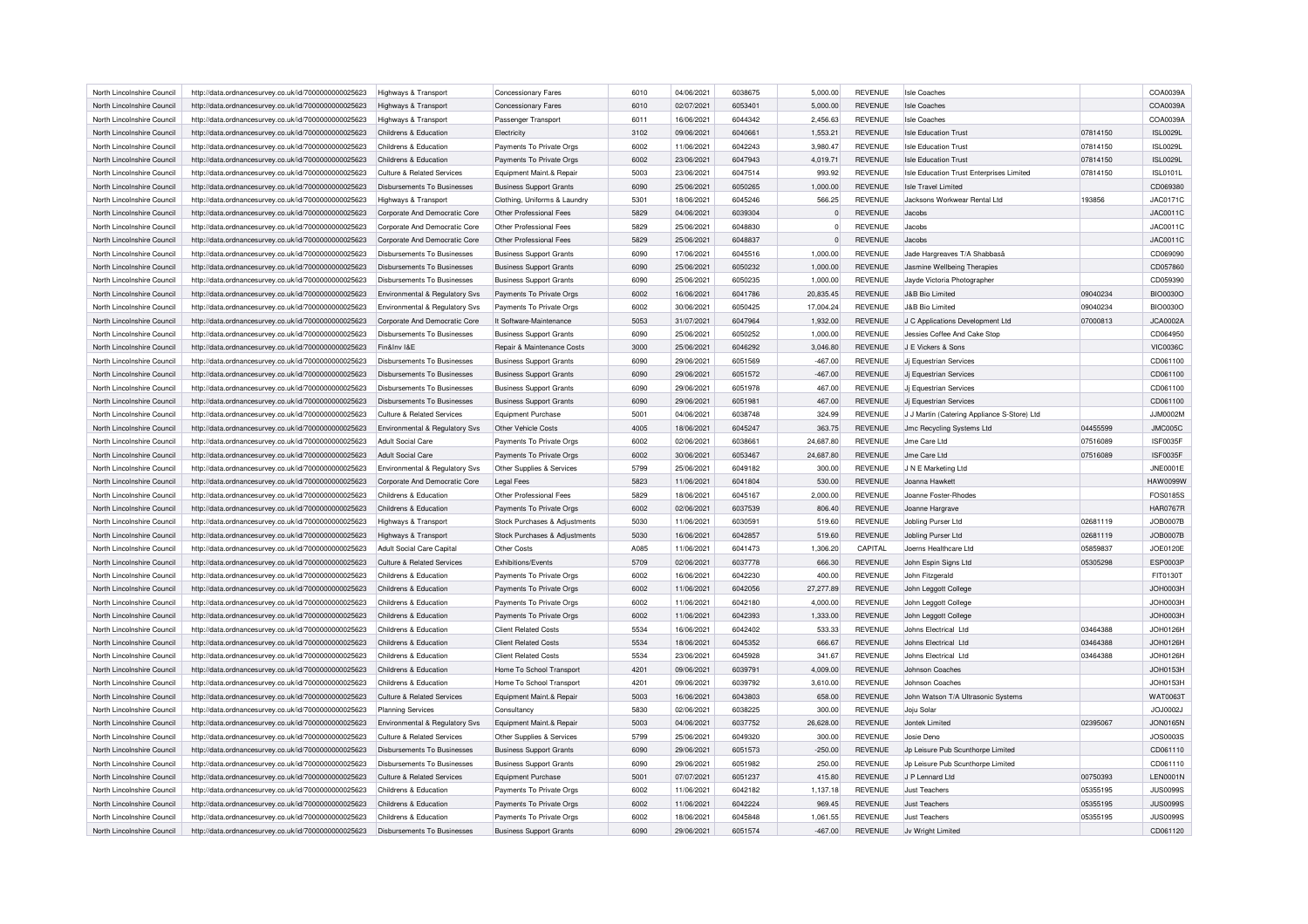| North Lincolnshire Council | http://data.ordnancesurvey.co.uk/id/7000000000025623 | Disbursements To Businesses               | <b>Business Support Grants</b> | 6090 | 29/06/2021 | 6051576 | $-467.00$ | <b>REVENUE</b> | Jv Wright Limited                     |          | CD061120        |
|----------------------------|------------------------------------------------------|-------------------------------------------|--------------------------------|------|------------|---------|-----------|----------------|---------------------------------------|----------|-----------------|
| North Lincolnshire Council | http://data.ordnancesurvey.co.uk/id/7000000000025623 | Disbursements To Businesses               | <b>Business Support Grants</b> | 6090 | 29/06/2021 | 6051983 | 467.00    | <b>REVENUE</b> | Jv Wright Limited                     |          | CD061120        |
| North Lincolnshire Council | http://data.ordnancesurvey.co.uk/id/7000000000025623 | Disbursements To Businesses               | <b>Business Support Grants</b> | 6090 | 29/06/2021 | 6051985 | 467.00    | <b>REVENUE</b> | Jv Wright Limited                     |          | CD061120        |
| North Lincolnshire Council | http://data.ordnancesurvey.co.uk/id/7000000000025623 | Disbursements To Businesses               | <b>Business Support Grants</b> | 6090 | 17/06/2021 | 6045517 | 1,000.00  | <b>REVENUE</b> | Jw Medical Management Ltdâ            |          | CD069100        |
| North Lincolnshire Council | http://data.ordnancesurvey.co.uk/id/7000000000025623 | Culture & Related Services                | Other Supplies & Services      | 5799 | 25/06/2021 | 6045775 | 2,151.00  | <b>REVENUE</b> | J W Ruddock & Sons                    |          | <b>RUD0025D</b> |
| North Lincolnshire Council | http://data.ordnancesurvey.co.uk/id/7000000000025623 | Fin&Inv I&F                               | It Software-Maintenance        | 5053 | 25/06/2021 | 6049030 | 3,039.83  | <b>REVENUE</b> | Kappa Lambda Squared Ltd (KI2)        | 02800733 | <b>KAP0022P</b> |
| North Lincolnshire Council | http://data.ordnancesurvey.co.uk/id/7000000000025623 | Childrens & Education                     | Other Professional Fees        | 5829 | 02/06/2021 | 6038202 | 633.32    | <b>REVENUE</b> | Karen Beer                            |          | <b>BEE0016E</b> |
| North Lincolnshire Council | http://data.ordnancesurvey.co.uk/id/7000000000025623 | Childrens & Education                     | Payments To Private Orgs       | 6002 | 02/06/2021 | 6037594 | 756.00    | <b>REVENUE</b> | Karen Tidmarsh                        |          | TID0036D        |
| North Lincolnshire Council | http://data.ordnancesurvey.co.uk/id/7000000000025623 | Childrens & Education                     | <b>Client Transport Costs</b>  | 6092 | 04/06/2021 | 6039246 | 900.40    | <b>REVENUE</b> | Kaths Kabs                            | 1967063  | <b>KAT0001T</b> |
| North Lincolnshire Council | http://data.ordnancesurvey.co.uk/id/7000000000025623 | Childrens & Education                     | <b>Client Transport Costs</b>  | 6092 | 04/06/2021 | 6039249 | 360.00    | <b>REVENUE</b> | Kaths Kabs                            | 1967063  | <b>KAT0001T</b> |
| North Lincolnshire Council | http://data.ordnancesurvey.co.uk/id/7000000000025623 | Childrens & Education                     | <b>Client Transport Costs</b>  | 6092 | 04/06/2021 | 6039255 | 259.60    | <b>REVENUE</b> | Kaths Kabs                            | 1967063  | KAT0001T        |
| North Lincolnshire Council | http://data.ordnancesurvey.co.uk/id/7000000000025623 | <b>Planning Services</b>                  | Other Supplies & Services      | 5799 | 18/06/2021 | 6045746 | 1,500.00  | <b>REVENUE</b> | K B Dale Ltd                          | 02644741 | <b>KBD0037D</b> |
|                            |                                                      |                                           |                                |      |            |         |           |                |                                       |          |                 |
| North Lincolnshire Council | http://data.ordnancesurvey.co.uk/id/7000000000025623 | Corporate And Democratic Core             | Cleaning Costs/ Materials      | 3301 | 30/06/2021 | 6051037 | 2,067.70  | <b>REVENUE</b> | Kdg Work Wear Ltd                     | 4630104  | KDG0001G        |
| North Lincolnshire Council | http://data.ordnancesurvey.co.uk/id/7000000000025623 | Corporate And Democratic Core             | Clothing, Uniforms & Laundry   | 5301 | 30/06/2021 | 6051037 | 899.00    | <b>REVENUE</b> | Kdg Work Wear Ltd                     | 4630104  | KDG0001G        |
| North Lincolnshire Council | http://data.ordnancesurvey.co.uk/id/7000000000025623 | Corporate And Democratic Core             | <b>Equipment Purchase</b>      | 5001 | 18/06/2021 | 6044363 | 2,152.80  | <b>REVENUE</b> | Kdg Work Wear Ltd                     | 4630104  | KDG0001G        |
| North Lincolnshire Council | http://data.ordnancesurvey.co.uk/id/7000000000025623 | <b>Culture &amp; Related Services</b>     | Other Supplies & Services      | 5799 | 25/06/2021 | 6048894 | 3,693.00  | <b>REVENUE</b> | Keadby With Althorpe Parish Council   |          | <b>KEA0023A</b> |
| North Lincolnshire Council | http://data.ordnancesurvey.co.uk/id/7000000000025623 | <b>Culture &amp; Related Services</b>     | Other Supplies & Services      | 5799 | 25/06/2021 | 6049577 | 320.00    | <b>REVENUE</b> | Keith Bloor Security Services         |          | BLO0020O        |
| North Lincolnshire Council | http://data.ordnancesurvey.co.uk/id/7000000000025623 | Highways & Transport                      | Stock Purchases & Adjustments  | 5030 | 11/06/2021 | 6039245 | 398.13    | <b>REVENUE</b> | <b>Keyline Builders Merchants</b>     | 42425    | <b>KEY0035Y</b> |
| North Lincolnshire Council | http://data.ordnancesurvey.co.uk/id/7000000000025623 | Environmental & Regulatory Svs            | Other Supplies & Services      | 5799 | 04/06/2021 | 6037763 | 550.00    | <b>REVENUE</b> | Key Security (Uk) Ltd                 | 6168252  | <b>KEY0017Y</b> |
| North Lincolnshire Council | http://data.ordnancesurvey.co.uk/id/7000000000025623 | Environmental & Regulatory Sys            | Other Supplies & Services      | 5799 | 04/06/2021 | 6037765 | 1,224.00  | <b>REVENUE</b> | Key Security (Uk) Ltd                 | 6168252  | <b>KEY0017Y</b> |
| North Lincolnshire Council | http://data.ordnancesurvey.co.uk/id/7000000000025623 | Environmental & Regulatory Svs            | Other Supplies & Services      | 5799 | 25/06/2021 | 6048806 | 1,540.00  | <b>REVENUE</b> | Key Security (Uk) Ltd                 | 6168252  | <b>KEY0017Y</b> |
| North Lincolnshire Council | http://data.ordnancesurvey.co.uk/id/7000000000025623 | Environmental & Regulatory Svs            | Other Supplies & Services      | 5799 | 30/06/2021 | 6049847 | 1,053.00  | <b>REVENUE</b> | Key Security (Uk) Ltd                 | 6168252  | <b>KEY0017Y</b> |
| North Lincolnshire Council | http://data.ordnancesurvey.co.uk/id/7000000000025623 | <b>Environmental &amp; Regulatory Svs</b> | Other Supplies & Services      | 5799 | 30/06/2021 | 6049848 | 1,815.00  | <b>REVENUE</b> | Key Security (Uk) Ltd                 | 6168252  | <b>KEY0017Y</b> |
| North Lincolnshire Council | http://data.ordnancesurvey.co.uk/id/7000000000025623 | Environmental & Regulatory Svs            | Other Supplies & Services      | 5799 | 30/06/2021 | 6049849 | 330.00    | <b>REVENUE</b> | Key Security (Uk) Ltd                 | 6168252  | <b>KEY0017Y</b> |
| North Lincolnshire Council | http://data.ordnancesurvey.co.uk/id/7000000000025623 | <b>Highways &amp; Transport</b>           | Other Professional Fees        | 5829 | 18/06/2021 | 6045374 | 670.00    | <b>REVENUE</b> | Key Security (Uk) Ltd                 | 6168252  | <b>KEY0017Y</b> |
| North Lincolnshire Council | http://data.ordnancesurvey.co.uk/id/7000000000025623 | Childrens & Education                     | Payments To Private Orgs       | 6002 | 11/06/2021 | 6042184 | 11,529.00 | <b>REVENUE</b> | Keys Pce Ltd                          | 10660100 | <b>KEY0164Y</b> |
| North Lincolnshire Council | http://data.ordnancesurvey.co.uk/id/7000000000025623 | Childrens & Education                     | Payments To Private Orgs       | 6002 | 11/06/2021 | 6042186 | 9,450.00  | <b>REVENUE</b> | Keys Pce Ltd                          | 10660100 | <b>KEY0164Y</b> |
| North Lincolnshire Council | http://data.ordnancesurvey.co.uk/id/7000000000025623 | Childrens & Education                     | Payments To Private Orgs       | 6002 | 11/06/2021 | 6042188 | 840.00    | <b>REVENUE</b> | Keys Pce Ltd                          | 10660100 | <b>KEY0164Y</b> |
| North Lincolnshire Council | http://data.ordnancesurvey.co.uk/id/7000000000025623 | Childrens & Education                     | Payments To Private Orgs       | 6002 | 11/06/2021 | 6042190 | 13,860.00 | <b>REVENUE</b> | Keys Pce Ltd                          | 10660100 | <b>KEY0164Y</b> |
| North Lincolnshire Council | http://data.ordnancesurvey.co.uk/id/7000000000025623 | Childrens & Education                     | Payments To Private Orgs       | 6002 | 18/06/2021 | 6045816 | 448.00    | <b>REVENUE</b> | Keys Pce Ltd                          | 10660100 | <b>KEY0164Y</b> |
| North Lincolnshire Council | http://data.ordnancesurvey.co.uk/id/7000000000025623 | Childrens & Education                     | Payments To Private Orgs       | 6002 | 18/06/2021 | 6045817 | 917.00    | <b>REVENUE</b> | Keys Pce Ltd                          | 10660100 | <b>KEY0164Y</b> |
| North Lincolnshire Council | http://data.ordnancesurvey.co.uk/id/7000000000025623 | Childrens & Education                     | Payments To Private Orgs       | 6002 | 18/06/2021 | 6045818 | 917.00    | <b>REVENUE</b> | Keys Pce Ltd                          | 10660100 | <b>KEY0164Y</b> |
| North Lincolnshire Council |                                                      | Childrens & Education                     |                                | 6002 | 18/06/2021 | 6045820 | 917.00    | <b>REVENUE</b> |                                       | 10660100 | <b>KEY0164Y</b> |
|                            | http://data.ordnancesurvey.co.uk/id/7000000000025623 |                                           | Payments To Private Orgs       |      |            |         |           |                | Keys Pce Ltd                          |          |                 |
| North Lincolnshire Council | http://data.ordnancesurvey.co.uk/id/7000000000025623 | Childrens & Education                     | Payments To Private Orgs       | 6002 | 18/06/2021 | 6045823 | 1,310.00  | <b>REVENUE</b> | Keys Pce Ltd                          | 10660100 | <b>KEY0164Y</b> |
| North Lincolnshire Council | http://data.ordnancesurvey.co.uk/id/7000000000025623 | Childrens & Education                     | Payments To Private Orgs       | 6002 | 18/06/2021 | 6045824 | 917.00    | <b>REVENUE</b> | Keys Pce Ltd                          | 10660100 | <b>KEY0164Y</b> |
| North Lincolnshire Council | http://data.ordnancesurvey.co.uk/id/7000000000025623 | Childrens & Education                     | Payments To Private Orgs       | 6002 | 18/06/2021 | 6045825 | 917.00    | <b>REVENUE</b> | Keys Pce Ltd                          | 10660100 | <b>KEY0164Y</b> |
| North Lincolnshire Council | http://data.ordnancesurvey.co.uk/id/7000000000025623 | Childrens & Education                     | Payments To Private Orgs       | 6002 | 18/06/2021 | 6045827 | 1,441.00  | <b>REVENUE</b> | Keys Pce Ltd                          | 10660100 | <b>KEY0164Y</b> |
| North Lincolnshire Council | http://data.ordnancesurvey.co.uk/id/7000000000025623 | Childrens & Education                     | Payments To Private Orgs       | 6002 | 18/06/2021 | 6045828 | 917.00    | <b>REVENUE</b> | Keys Pce Ltd                          | 10660100 | <b>KEY0164Y</b> |
| North Lincolnshire Council | http://data.ordnancesurvey.co.uk/id/7000000000025623 | Childrens & Education                     | Payments To Private Orgs       | 6002 | 18/06/2021 | 6045829 | 917.00    | <b>REVENUE</b> | Keys Pce Ltd                          | 10660100 | <b>KEY0164Y</b> |
| North Lincolnshire Council | http://data.ordnancesurvey.co.uk/id/7000000000025623 | Childrens & Education                     | Payments To Private Orgs       | 6002 | 18/06/2021 | 6045830 | 917.00    | <b>REVENUE</b> | Keys Pce Ltd                          | 10660100 | <b>KEY0164Y</b> |
| North Lincolnshire Council | http://data.ordnancesurvey.co.uk/id/7000000000025623 | Childrens & Education                     | Payments To Private Orgs       | 6002 | 18/06/2021 | 6045831 | 917.00    | <b>REVENUE</b> | Kevs Pce Ltd                          | 10660100 | <b>KEY0164Y</b> |
| North Lincolnshire Council | http://data.ordnancesurvey.co.uk/id/7000000000025623 | Childrens & Education                     | Payments To Private Orgs       | 6002 | 02/06/2021 | 6037547 | 1,423.80  | <b>REVENUE</b> | Kidz Club                             |          | <b>KID0044D</b> |
| North Lincolnshire Council | http://data.ordnancesurvey.co.uk/id/7000000000025623 | Childrens & Education                     | Payments To Private Orgs       | 6002 | 02/06/2021 | 6037548 | 10,840.95 | <b>REVENUE</b> | Kingsway Consulting Ltd               | 02808435 | <b>KIN0105N</b> |
| North Lincolnshire Council | http://data.ordnancesurvey.co.uk/id/7000000000025623 | <b>Culture &amp; Related Services</b>     | Other Supplies & Services      | 5799 | 25/06/2021 | 6048898 | 483.00    | <b>REVENUE</b> | Kirmington And Croxton Parish Council |          | <b>KIR0007R</b> |
| North Lincolnshire Council | http://data.ordnancesurvey.co.uk/id/7000000000025623 | Highways & Transport                      | Other Supplies & Services      | 5799 | 25/06/2021 | 6048897 | 1,249.00  | <b>REVENUE</b> | Kirmington And Croxton Parish Council |          | <b>KIR0007R</b> |
| North Lincolnshire Council | http://data.ordnancesurvey.co.uk/id/7000000000025623 | <b>Planning Services</b>                  | Payments To Voluntary Orgs     | 6001 | 09/06/2021 | 6040804 | 2,700.00  | <b>REVENUE</b> | Kirmington And Croxton Parish Council |          | <b>KIR0007R</b> |
| North Lincolnshire Council | http://data.ordnancesurvey.co.uk/id/7000000000025623 | Childrens & Education                     | Payments To Private Orgs       | 6002 | 18/06/2021 | 6045785 | 3,714.00  | <b>REVENUE</b> | Kirton In Lindsey Town Council        |          | <b>KIR0250R</b> |
| North Lincolnshire Council | http://data.ordnancesurvey.co.uk/id/7000000000025623 | <b>Adult Social Care</b>                  | Payments To Health Providers   | 6019 | 25/06/2021 | 6049743 | 947.06    | <b>REVENUE</b> | Kirton Lindsey Surgery                |          | <b>KIR0068R</b> |
| North Lincolnshire Council | http://data.ordnancesurvey.co.uk/id/7000000000025623 | <b>Culture &amp; Related Services</b>     | Other Supplies & Services      | 5799 | 25/06/2021 | 6048895 | 8,139.00  | <b>REVENUE</b> | Kirton Lindsey Town Council           |          | <b>KIR0003R</b> |
| North Lincolnshire Council | http://data.ordnancesurvey.co.uk/id/7000000000025623 | <b>Highways &amp; Transport</b>           | Other Supplies & Services      | 5799 | 25/06/2021 | 6048896 | 536.00    | <b>REVENUE</b> | Kirton Lindsey Town Council           |          | <b>KIR0003R</b> |
| North Lincolnshire Council | http://data.ordnancesurvey.co.uk/id/7000000000025623 | <b>Planning Services</b>                  | Payments To Voluntary Orgs     | 6001 | 16/06/2021 | 6043746 | 2,000.00  | <b>REVENUE</b> | Kirton Lindsey Town Council           |          | <b>KIR0003R</b> |
| North Lincolnshire Council | http://data.ordnancesurvey.co.uk/id/7000000000025623 | Childrens & Education                     | Course Fees/Training           | 2002 | 04/06/2021 | 6038790 | 400.00    | <b>REVENUE</b> | Kirwin Maclean Associates             | 5976423  | KIR0061R        |
| North Lincolnshire Council | http://data.ordnancesurvey.co.uk/id/7000000000025623 | Corporate And Democratic Core             | Gen Office Exp (Incl Postage)  | 5603 | 25/06/2021 | 6048799 | 3,900.00  | <b>REVENUE</b> | Know Media                            | 08479208 | KNO0010O        |
| North Lincolnshire Council | http://data.ordnancesurvey.co.uk/id/7000000000025623 | Corporate And Democratic Core             | Gen Office Exp (Incl Postage)  | 5603 | 25/06/2021 | 6048800 | 300.00    | <b>REVENUE</b> | Know Media                            | 08479208 | KNO0010O        |
| North Lincolnshire Council | http://data.ordnancesurvey.co.uk/id/7000000000025623 | Corporate And Democratic Core             | Gen Office Exp (Incl Postage)  | 5603 | 25/06/2021 | 6048801 | 7,800.00  | <b>REVENUE</b> | Know Media                            | 08479208 | KNO0010O        |
| North Lincolnshire Council | http://data.ordnancesurvey.co.uk/id/7000000000025623 | <b>Planning Services</b>                  | Other Supplies & Services      | 5799 | 02/07/2021 | 6053045 | 1,200.00  | <b>REVENUE</b> | Know Media                            | 08479208 | KNO0010O        |
|                            |                                                      |                                           |                                |      |            |         |           |                |                                       |          |                 |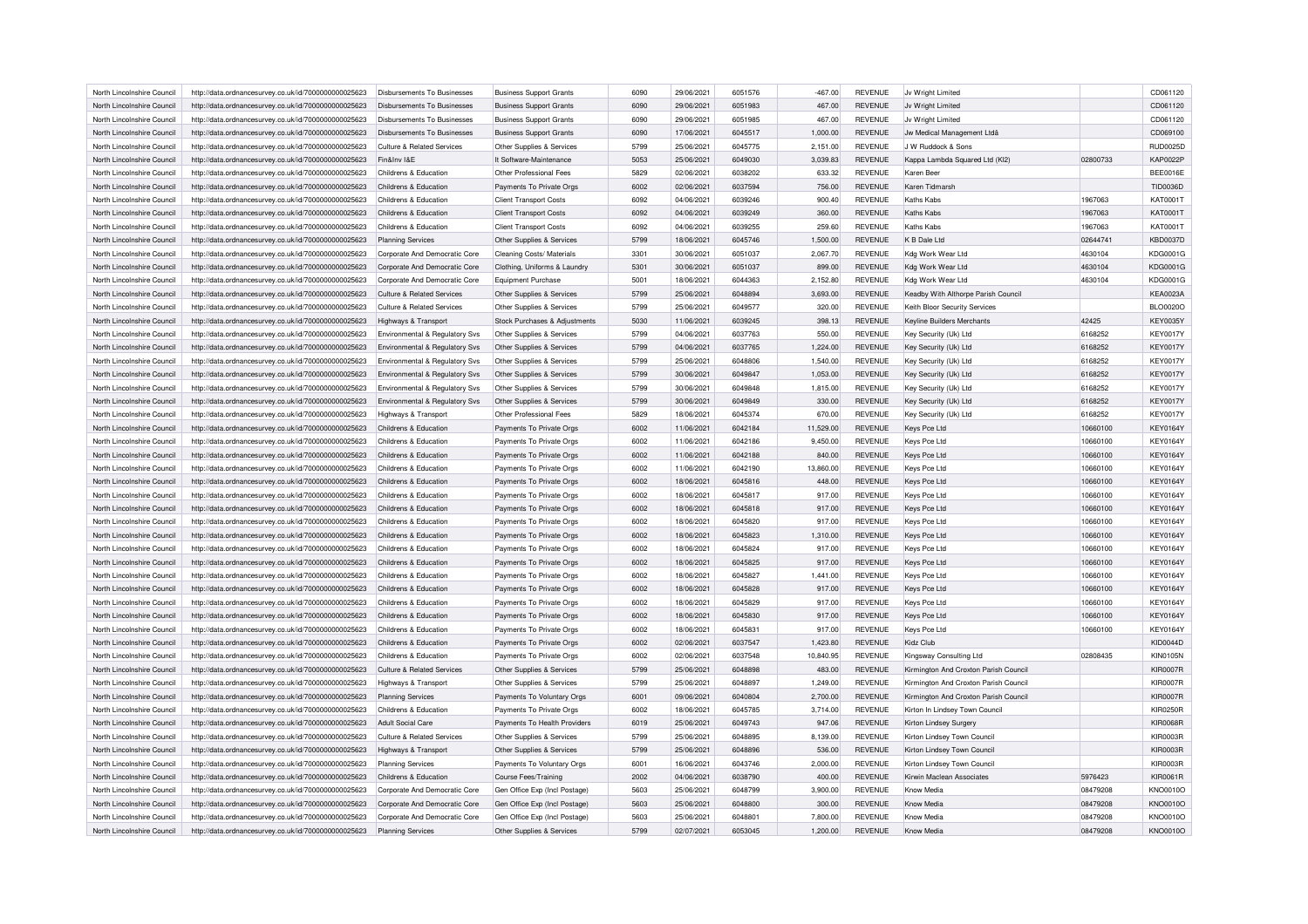| North Lincolnshire Council | http://data.ordnancesurvey.co.uk/id/7000000000025623 | Culture & Related Services            | <b>Equipment Purchase</b>      | 5001 | 25/06/2021 | 6045358 | 6,443.25  | <b>REVENUE</b> | Kompan Ltd                         | 01704623 | <b>KOM0003M</b> |
|----------------------------|------------------------------------------------------|---------------------------------------|--------------------------------|------|------------|---------|-----------|----------------|------------------------------------|----------|-----------------|
| North Lincolnshire Council | http://data.ordnancesurvey.co.uk/id/7000000000025623 | Highways & Transport                  | Other Supplies & Services      | 5799 | 18/06/2021 | 6038612 | 601.55    | <b>REVENUE</b> | K W Wilson & Sons Ltd              | 6237791  | <b>WIL0178L</b> |
| North Lincolnshire Council | http://data.ordnancesurvey.co.uk/id/7000000000025623 | Disbursements To Businesses           | <b>Business Support Grants</b> | 6090 | 25/06/2021 | 6050233 | 1.000.00  | <b>REVENUE</b> | Lah Rascals                        |          | CD058410        |
| North Lincolnshire Council | http://data.ordnancesurvey.co.uk/id/7000000000025623 | <b>Housing Services</b>               | Other Supplies & Services      | 5799 | 02/07/2021 | 6049208 | 602.40    | <b>REVENUE</b> | <b>Landlord Vision Ltd</b>         | 8657841  | <b>LAN0321N</b> |
| North Lincolnshire Council | http://data.ordnancesurvey.co.uk/id/7000000000025623 | <b>Highways &amp; Transport</b>       | Equipment Hire/Rent            | 5002 | 18/06/2021 | 6031752 | 434.40    | <b>REVENUE</b> | Landmark Trading (Stamford) Ltd    | 5797704  | <b>LAN0176N</b> |
| North Lincolnshire Council | http://data.ordnancesurvey.co.uk/id/7000000000025623 | Highways & Transport                  | Equipment Purchase             | 5001 | 18/06/2021 | 6031752 | 317.77    | <b>REVENUE</b> | Landmark Trading (Stamford) Ltd    | 5797704  | <b>LAN0176N</b> |
| North Lincolnshire Council | http://data.ordnancesurvey.co.uk/id/7000000000025623 | Corporate And Democratic Core         | Clothing, Uniforms & Laundry   | 5301 | 11/06/2021 | 6030785 | 366.05    | <b>REVENUE</b> | Landscape Supply Company           |          | LAN0070N        |
| North Lincolnshire Council | http://data.ordnancesurvey.co.uk/id/7000000000025623 | Corporate And Democratic Core         | Clothing, Uniforms & Laundry   | 5301 | 16/06/2021 | 6038930 | 239.00    | <b>REVENUE</b> | Landscape Supply Company           |          | LAN0070N        |
| North Lincolnshire Council | http://data.ordnancesurvey.co.uk/id/7000000000025623 | <b>Culture &amp; Related Services</b> | <b>Equipment Purchase</b>      | 5001 | 11/06/2021 | 6030785 | 230.61    | <b>REVENUE</b> | Landscape Supply Company           |          | LAN0070N        |
| North Lincolnshire Council | http://data.ordnancesurvey.co.uk/id/7000000000025623 | Culture & Related Services            | <b>Equipment Purchase</b>      | 5001 | 16/06/2021 | 6038930 | 554.53    | <b>REVENUE</b> | Landscape Supply Company           |          | LAN0070N        |
| North Lincolnshire Council | http://data.ordnancesurvey.co.uk/id/7000000000025623 | Environmental & Regulatory Svs        | <b>Course Fees/Training</b>    | 2002 | 16/06/2021 | 6041537 | 420.00    | <b>REVENUE</b> | I arac                             |          | LAR0005R        |
| North Lincolnshire Council | http://data.ordnancesurvey.co.uk/id/7000000000025623 | Environmental & Regulatory Svs        | Payments To Private Orgs       | 6002 | 18/06/2021 | 6044993 | 789.00    | <b>REVENUE</b> | Las Metals                         |          | <b>LAS0020S</b> |
| North Lincolnshire Council | http://data.ordnancesurvey.co.uk/id/7000000000025623 | Culture & Related Services            | Other Supplies & Services      | 5799 | 09/06/2021 | 6039689 | 1,833.33  | <b>REVENUE</b> | Ld Golf Ltd                        | 10458739 | LDG0120G        |
| North Lincolnshire Council | http://data.ordnancesurvey.co.uk/id/7000000000025623 | <b>Disbursements To Businesses</b>    | <b>Business Support Grants</b> | 6090 | 29/06/2021 | 6051444 | $-467.00$ | <b>REVENUE</b> | Leanne Charlton School Of Dance    |          | CD055980        |
|                            |                                                      |                                       |                                | 6090 |            | 6051445 |           |                |                                    |          |                 |
| North Lincolnshire Council | http://data.ordnancesurvey.co.uk/id/7000000000025623 | Disbursements To Businesses           | <b>Business Support Grants</b> |      | 29/06/2021 |         | $-467.00$ | <b>REVENUE</b> | Leanne Charlton School Of Dance    |          | CD055980        |
| North Lincolnshire Council | http://data.ordnancesurvey.co.uk/id/7000000000025623 | Disbursements To Businesses           | <b>Business Support Grants</b> | 6090 | 29/06/2021 | 6051853 | 467.00    | <b>REVENUE</b> | Leanne Charlton School Of Dance    |          | CD055980        |
| North Lincolnshire Council | http://data.ordnancesurvey.co.uk/id/7000000000025623 | <b>Disbursements To Businesses</b>    | <b>Business Support Grants</b> | 6090 | 29/06/2021 | 6051854 | 467.00    | <b>REVENUE</b> | Leanne Charlton School Of Dance    |          | CD055980        |
| North Lincolnshire Council | http://data.ordnancesurvey.co.uk/id/7000000000025623 | Childrens & Education                 | Payments To Private Orgs       | 6002 | 02/06/2021 | 6037599 | 910.80    | <b>REVENUE</b> | I eanne Webster                    |          | <b>WEB0058B</b> |
| North Lincolnshire Council | http://data.ordnancesurvey.co.uk/id/7000000000025623 | Childrens & Education                 | Payments To Private Orgs       | 6002 | 02/06/2021 | 6037552 | 10,130.70 | <b>REVENUE</b> | Leap Ahead Childcare (Nlincs) Ltd  |          | <b>LEA0299A</b> |
| North Lincolnshire Council | http://data.ordnancesurvey.co.uk/id/7000000000025623 | Environmental & Regulatory Svs        | <b>Course Fees/Training</b>    | 2002 | 18/06/2021 | 6045765 | 1,350.00  | <b>REVENUE</b> | <b>Leeds Beckett University</b>    |          | <b>LEE0002E</b> |
| North Lincolnshire Council | http://data.ordnancesurvey.co.uk/id/7000000000025623 | Environmental & Regulatory Svs        | <b>Course Fees/Training</b>    | 2002 | 18/06/2021 | 6045765 | 2,700.00  | <b>REVENUE</b> | <b>Leeds Beckett University</b>    |          | <b>LEE0002E</b> |
| North Lincolnshire Council | http://data.ordnancesurvey.co.uk/id/7000000000025623 | <b>Disbursements To Businesses</b>    | <b>Business Support Grants</b> | 6090 | 29/06/2021 | 6051365 | $-375.00$ | <b>REVENUE</b> | Leisure Park Management Ltd        |          | CD050740        |
| North Lincolnshire Council | http://data.ordnancesurvey.co.uk/id/7000000000025623 | <b>Disbursements To Businesses</b>    | <b>Business Support Grants</b> | 6090 | 29/06/2021 | 6051774 | 375.00    | <b>REVENUE</b> | Leisure Park Management Ltd        |          | CD050740        |
| North Lincolnshire Council | http://data.ordnancesurvey.co.uk/id/7000000000025623 | Culture & Related Services            | Other Supplies & Services      | 5799 | 09/06/2021 | 6039700 | 700.08    | <b>REVENUE</b> | Les Mills Fitness Uk Ltd           | 07880229 | MIL0298L        |
| North Lincolnshire Council | http://data.ordnancesurvey.co.uk/id/7000000000025623 | Childrens & Education                 | <b>Legal Fees</b>              | 5823 | 18/06/2021 | 6045572 | 385.00    | <b>REVENUE</b> | Lextox                             |          | LEX0011X        |
| North Lincolnshire Council | http://data.ordnancesurvey.co.uk/id/7000000000025623 | Childrens & Education                 | <b>Legal Fees</b>              | 5823 | 18/06/2021 | 6045602 | 385.00    | <b>REVENUE</b> | Lextox                             |          | LEX0011X        |
| North Lincolnshire Council | http://data.ordnancesurvey.co.uk/id/7000000000025623 | Childrens & Education                 | <b>Legal Fees</b>              | 5823 | 02/07/2021 | 6053057 | 1,820.00  | <b>REVENUE</b> | <b>Lextox</b>                      |          | LEX0011X        |
| North Lincolnshire Council | http://data.ordnancesurvey.co.uk/id/7000000000025623 | Childrens & Education                 | <b>Legal Fees</b>              | 5823 | 02/07/2021 | 6053059 | 406.63    | <b>REVENUE</b> | Lextox                             |          | LEX0011X        |
| North Lincolnshire Council | http://data.ordnancesurvey.co.uk/id/7000000000025623 | Childrens & Education                 | Other Professional Fees        | 5829 | 11/06/2021 | 6041503 | 2,238.00  | <b>REVENUE</b> | Liam Fletche                       |          | <b>FLE0167E</b> |
| North Lincolnshire Council | http://data.ordnancesurvey.co.uk/id/7000000000025623 | Childrens & Education                 | Payments To Private Orgs       | 6002 | 02/06/2021 | 6037553 | 8,105.06  | <b>REVENUE</b> | Lincoln Gardens Pre School         |          | <b>LIN0248N</b> |
| North Lincolnshire Council | http://data.ordnancesurvey.co.uk/id/7000000000025623 | Childrens & Education                 | Payments To Private Orgs       | 6002 | 16/06/2021 | 6044034 | 801.90    | <b>REVENUE</b> | Lincoln Gardens Pre School         |          | <b>LIN0248N</b> |
| North Lincolnshire Council | http://data.ordnancesurvey.co.uk/id/7000000000025623 | Childrens & Education                 | Payments To Private Orgs       | 6002 | 11/06/2021 | 6042055 | 2,562.56  | <b>REVENUE</b> | <b>Lincoln Minster School</b>      |          | LIN0203N        |
| North Lincolnshire Council | http://data.ordnancesurvey.co.uk/id/7000000000025623 | Childrens & Education                 | <b>Client Transport Costs</b>  | 6092 | 11/06/2021 | 6042242 | 4,654.95  | <b>REVENUE</b> | <b>Lincolnshire County Council</b> |          | <b>LIN0003N</b> |
| North Lincolnshire Council | http://data.ordnancesurvey.co.uk/id/7000000000025623 | Culture & Related Services            | <b>Course Fees/Training</b>    | 2002 | 23/06/2021 | 6047500 | 340.00    | <b>REVENUE</b> | Lincs First Aid Ltd                | 10069755 | CAR0110F        |
| North Lincolnshire Council | http://data.ordnancesurvey.co.uk/id/7000000000025623 | Childrens & Education                 | Payments To Private Orgs       | 6002 | 02/06/2021 | 6037606 | 2,052.90  | <b>REVENUE</b> | Linda Wood T/As Tiddly Peeps       |          | WOO0052O        |
| North Lincolnshire Council | http://data.ordnancesurvey.co.uk/id/7000000000025623 | Corporate And Democratic Core         | Other Supplies & Services      | 5799 | 04/06/2021 | 6038981 | 2,756.17  | <b>REVENUE</b> | Lindsey Lodge Hospice              |          | LIN0261N        |
|                            |                                                      |                                       |                                | 5001 | 09/07/2021 | 6053495 |           |                |                                    | 01759983 | LIN0602N        |
| North Lincolnshire Council | http://data.ordnancesurvey.co.uk/id/7000000000025623 | Culture & Related Services            | <b>Equipment Purchase</b>      |      |            |         | 673.00    | <b>REVENUE</b> | Linetop Ltd                        |          |                 |
| North Lincolnshire Council | http://data.ordnancesurvey.co.uk/id/7000000000025623 | Childrens & Education                 | Home To School Transport       | 4201 | 09/06/2021 | 6039674 | 1,425.00  | <b>REVENUE</b> | <b>Links Taxis</b>                 |          | LIN0324N        |
| North Lincolnshire Council | http://data.ordnancesurvey.co.uk/id/7000000000025623 | Childrens & Education                 | Home To School Transport       | 4201 | 09/06/2021 | 6039679 | 637.50    | <b>REVENUE</b> | <b>Links Taxis</b>                 |          | <b>LIN0324N</b> |
| North Lincolnshire Council | http://data.ordnancesurvey.co.uk/id/7000000000025623 | Disbursements To Businesses           | <b>Business Support Grants</b> | 6090 | 25/06/2021 | 6050264 | 1,000.00  | <b>REVENUE</b> | <b>Lion Outside Bars</b>           |          | CD069370        |
| North Lincolnshire Council | http://data.ordnancesurvey.co.uk/id/7000000000025623 | Childrens & Education                 | Payments To Voluntary Orgs     | 6001 | 02/06/2021 | 6037555 | 15.958.14 | <b>REVENUE</b> | Little Acorns Pre-School           |          | <b>LIT0009T</b> |
| North Lincolnshire Council | http://data.ordnancesurvey.co.uk/id/7000000000025623 | Childrens & Education                 | Payments To Private Orgs       | 6002 | 02/06/2021 | 603755  | 6,705.90  | <b>REVENUE</b> | Little Cygnets Nursery             |          | <b>LCN0002N</b> |
| North Lincolnshire Council | http://data.ordnancesurvey.co.uk/id/7000000000025623 | Childrens & Education                 | Payments To Private Orgs       | 6002 | 11/06/2021 | 6042155 | 20,000.00 | <b>REVENUE</b> | Little Cygnets Nursery             |          | LCN0002N        |
| North Lincolnshire Council | http://data.ordnancesurvey.co.uk/id/7000000000025623 | Childrens & Education                 | Gas                            | 3101 | 09/06/2021 | 6040662 | 481.11    | <b>REVENUE</b> | Little Goslings Day Nursery        |          | <b>LIT0082T</b> |
| North Lincolnshire Council | http://data.ordnancesurvey.co.uk/id/7000000000025623 | Childrens & Education                 | Water (Meter/Rate) & Sewerage  | 3221 | 09/06/2021 | 6040662 | 831.82    | <b>REVENUE</b> | Little Goslings Day Nursery        |          | LIT0082T        |
| North Lincolnshire Council | http://data.ordnancesurvey.co.uk/id/7000000000025623 | Childrens & Education                 | Payments To Private Orgs       | 6002 | 02/06/2021 | 6037558 | 8,188.50  | <b>REVENUE</b> | Little Imps Playgroup              |          | LIT0035T        |
| North Lincolnshire Council | http://data.ordnancesurvey.co.uk/id/7000000000025623 | Childrens & Education                 | Payments To Private Orgs       | 6002 | 02/06/2021 | 6037562 | 1,651.50  | <b>REVENUE</b> | <b>Little Learners</b>             |          | LIT0112T        |
| North Lincolnshire Council | http://data.ordnancesurvey.co.uk/id/7000000000025623 | Childrens & Education                 | <b>Client Related Costs</b>    | 5534 | 11/06/2021 | 6041956 | 504.00    | <b>REVENUE</b> | Little Owls Pre-School             |          | LIT0041T        |
| North Lincolnshire Council | http://data.ordnancesurvey.co.uk/id/7000000000025623 | Childrens & Education                 | Payments To Private Orgs       | 6002 | 02/06/2021 | 6037559 | 8,760.79  | <b>REVENUE</b> | Little Owls Pre-School             |          | LIT0041T        |
| North Lincolnshire Council | http://data.ordnancesurvey.co.uk/id/7000000000025623 | Childrens & Education                 | Payments To Private Orgs       | 6002 | 02/06/2021 | 6037560 | 7,807.14  | <b>REVENUE</b> | Little Owls Pre-School             |          | LIT0041T        |
| North Lincolnshire Council | http://data.ordnancesurvey.co.uk/id/7000000000025623 | Childrens & Education                 | Payments To Private Orgs       | 6002 | 02/06/2021 | 6037654 | 13.553.46 | <b>REVENUE</b> | Little Owls Pre-School             |          | LIT0041T        |
| North Lincolnshire Council | http://data.ordnancesurvey.co.uk/id/7000000000025623 | Childrens & Education                 | Payments To Private Orgs       | 6002 | 16/06/2021 | 6044040 | 1,251.90  | <b>REVENUE</b> | Little Owls Pre-School             |          | LIT0041T        |
| North Lincolnshire Council | http://data.ordnancesurvey.co.uk/id/7000000000025623 | Childrens & Education                 | Payments To Voluntary Orgs     | 6001 | 02/06/2021 | 6037557 | 10,083.99 | <b>REVENUE</b> | Little Rascals Pre-School          |          | LIT0011T        |
| North Lincolnshire Council | http://data.ordnancesurvey.co.uk/id/7000000000025623 | Childrens & Education                 | Payments To Private Orgs       | 6002 | 02/06/2021 | 6037556 | 12,284.08 | <b>REVENUE</b> | Little Tots Nursery                |          | LIT0010T        |
| North Lincolnshire Council | http://data.ordnancesurvey.co.uk/id/7000000000025623 | Adult Social Care                     | Payments To Private Orgs       | 6002 | 04/06/2021 | 6039250 | $-572.34$ | <b>REVENUE</b> | <b>Lloyds Pharmacy</b>             |          | LLO0038C        |
| North Lincolnshire Council | http://data.ordnancesurvey.co.uk/id/7000000000025623 | Adult Social Care                     | Payments To Private Orgs       | 6002 | 04/06/2021 | 6039272 | $-297.25$ | <b>REVENUE</b> | <b>Lloyds Pharmacy</b>             |          | LLO0038O        |
|                            |                                                      |                                       |                                |      |            |         |           |                |                                    |          |                 |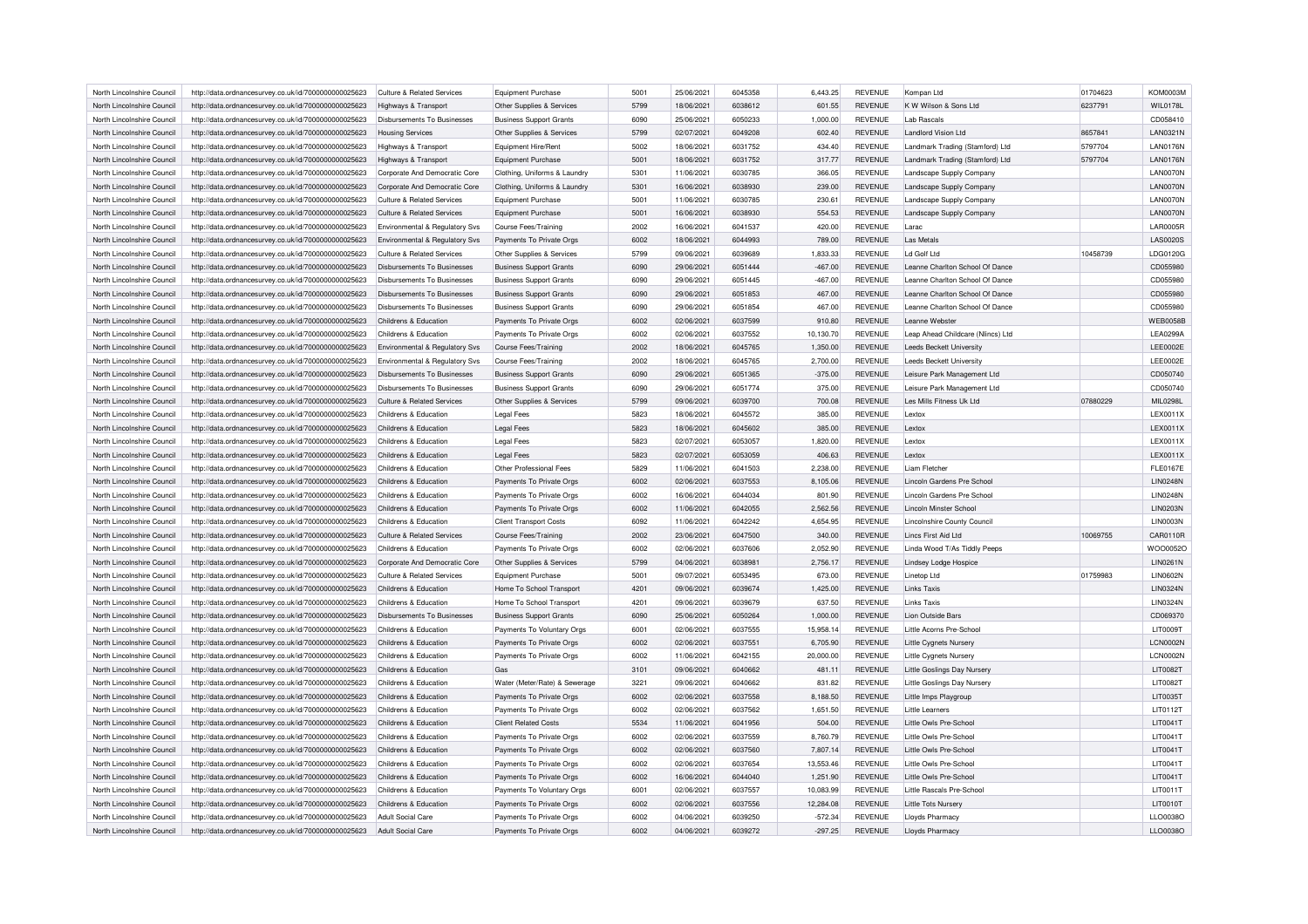| North Lincolnshire Council                               | http://data.ordnancesurvey.co.uk/id/7000000000025623 | Adult Social Care                                        | Payments To Private Orgs       | 6002             | 04/06/2021               | 6039280 | $-257.34$        | <b>REVENUE</b>                   | Lloyds Pharmacy                            |          | LLO0038O             |
|----------------------------------------------------------|------------------------------------------------------|----------------------------------------------------------|--------------------------------|------------------|--------------------------|---------|------------------|----------------------------------|--------------------------------------------|----------|----------------------|
| North Lincolnshire Council                               | http://data.ordnancesurvey.co.uk/id/7000000000025623 | Adult Social Care                                        | Payments To Private Orgs       | 6002             | 04/06/2021               | 6039281 | $-509.67$        | <b>REVENUE</b>                   | Lloyds Pharmacy                            |          | LLO0045O             |
| North Lincolnshire Council                               | http://data.ordnancesurvey.co.uk/id/7000000000025623 | Adult Social Care                                        | Payments To Private Orgs       | 6002             | 04/06/2021               | 6039283 | $-422.71$        | <b>REVENUE</b>                   | Lloyds Pharmacy                            |          | LLO0045O             |
| North Lincolnshire Council                               | http://data.ordnancesurvey.co.uk/id/7000000000025623 | <b>Adult Social Care</b>                                 | Payments To Private Orgs       | 6002             | 04/06/2021               | 6039286 | $-563.56$        | <b>REVENUE</b>                   | Lloyds Pharmacy                            |          | LLO0038O             |
| North Lincolnshire Council                               | http://data.ordnancesurvey.co.uk/id/7000000000025623 | Adult Social Care                                        | Payments To Private Orgs       | 6002             | 04/06/2021               | 6039288 | $-344.48$        | <b>REVENUE</b>                   | <b>Lloyds Pharmacy</b>                     |          | LLO0038O             |
| North Lincolnshire Council                               | http://data.ordnancesurvey.co.uk/id/7000000000025623 | Adult Social Care                                        | Payments To Private Orgs       | 6002             | 04/06/2021               | 6039289 | $-258.65$        | <b>REVENUE</b>                   | Lloyds Pharmacy                            |          | LLO0038O             |
| North Lincolnshire Council                               | http://data.ordnancesurvey.co.uk/id/7000000000025623 | Childrens & Education                                    | <b>Client Related Costs</b>    | 5534             | 16/06/2021               | 6043874 | 1,181.26         | <b>REVENUE</b>                   | Longhurst & Havelok Homes Ltd              | 30779R   | <b>LON0032N</b>      |
| North Lincolnshire Council                               | http://data.ordnancesurvey.co.uk/id/7000000000025623 | Childrens & Education                                    | <b>Client Related Costs</b>    | 5534             | 16/06/2021               | 6043875 | 7,735.10         | <b>REVENUE</b>                   | Longhurst & Havelok Homes Ltd              | 30779R   | <b>LON0032N</b>      |
| North Lincolnshire Council                               | http://data.ordnancesurvey.co.uk/id/7000000000025623 | Childrens & Education                                    | <b>Client Related Costs</b>    | 5534             | 16/06/2021               | 6043876 | 3,106.15         | <b>REVENUE</b>                   | Longhurst & Havelok Homes Ltd              | 30779R   | <b>LON0032N</b>      |
| North Lincolnshire Council                               | http://data.ordnancesurvey.co.uk/id/7000000000025623 | <b>Disbursements To Businesses</b>                       | <b>Business Support Grants</b> | 6090             | 29/06/2021               | 6051593 | $-250.00$        | <b>REVENUE</b>                   | <b>Lord Roberts</b>                        |          | CD061340             |
| North Lincolnshire Council                               | http://data.ordnancesurvey.co.uk/id/7000000000025623 | Disbursements To Businesses                              | <b>Business Support Grants</b> | 6090             | 29/06/2021               | 6052002 | 250.00           | <b>REVENUE</b>                   | <b>Lord Roberts</b>                        |          | CD061340             |
| North Lincolnshire Council                               | http://data.ordnancesurvey.co.uk/id/7000000000025623 | Disbursements To Businesses                              | <b>Business Support Grants</b> | 6090             | 25/06/2021               | 6050237 | 1,000.00         | <b>REVENUE</b>                   | Loud Sound (Lincolnshire) Ltd              |          | CD059520             |
| North Lincolnshire Council                               | http://data.ordnancesurvey.co.uk/id/7000000000025623 | Childrens & Education                                    | Payments To Private Orgs       | 6002             | 02/06/2021               | 6037525 | 468.72           | <b>REVENUE</b>                   | Louise Erive                               |          | ERI01001             |
| North Lincolnshire Council                               | http://data.ordnancesurvey.co.uk/id/7000000000025623 | <b>Culture &amp; Related Services</b>                    | Other Supplies & Services      | 5799             | 25/06/2021               | 6048900 | 2,330.00         | <b>REVENUE</b>                   | Luddington & Haldenby Parish Council       |          | <b>LUD0007D</b>      |
| North Lincolnshire Council                               | http://data.ordnancesurvey.co.uk/id/7000000000025623 | Highways & Transport                                     | Other Supplies & Services      | 5799             | 25/06/2021               | 6048899 | 437.00           | REVENUE                          | Luddington & Haldenby Parish Council       |          | LUD0007D             |
| North Lincolnshire Council                               | http://data.ordnancesurvey.co.uk/id/7000000000025623 | <b>Planning Services</b>                                 | Payments To Voluntary Orgs     | 6001             | 09/06/2021               | 6040744 | 1,700.00         | <b>REVENUE</b>                   | Luddington & Haldenby Parish Council       |          | LUD0003D             |
| North Lincolnshire Council                               | http://data.ordnancesurvey.co.uk/id/7000000000025623 | Central Services To Public                               | Gen Office Exp (Incl Postage)  | 5603             | 16/06/2021               | 6042283 | 880.00           | <b>REVENUE</b>                   | I vreco Uk I to                            | 442696   | <b>LYR0001R</b>      |
| North Lincolnshire Council                               | http://data.ordnancesurvey.co.uk/id/7000000000025623 | Corporate And Democratic Core                            | Gen Office Exp (Incl Postage)  | 5603             | 25/06/2021               | 6049289 | 226.12           | <b>REVENUE</b>                   | Lyreco Uk Ltd                              | 442696   | LYR0001R             |
|                                                          |                                                      |                                                          |                                | 5001             | 16/06/2021               | 6043787 | 269.12           | <b>REVENUE</b>                   |                                            | 442696   | LYR0001R             |
| North Lincolnshire Council<br>North Lincolnshire Council | http://data.ordnancesurvey.co.uk/id/7000000000025623 | Culture & Related Services<br>Culture & Related Services | <b>Equipment Purchase</b>      | 5001             | 23/06/2021               | 6047855 | 381.51           | <b>REVENUE</b>                   | Lyreco Uk Ltd<br>I vreco Uk I to           | 442696   | LYR0001R             |
|                                                          | http://data.ordnancesurvey.co.uk/id/7000000000025623 |                                                          | <b>Equipment Purchase</b>      | 5001             |                          | 6042836 |                  |                                  |                                            |          |                      |
| North Lincolnshire Council                               | http://data.ordnancesurvey.co.uk/id/7000000000025623 | Highways & Transport                                     | Equipment Purchase             |                  | 18/06/2021               |         | 294.65           | <b>REVENUE</b>                   | Lyreco Uk Ltd                              | 442696   | <b>LYR0001R</b>      |
| North Lincolnshire Council                               | http://data.ordnancesurvey.co.uk/id/7000000000025623 | Adult Social Care                                        | Other Supplies & Services      | 5799             | 25/06/2021               | 6049187 | 84.50            | <b>REVENUE</b>                   | Mac Auto Valeting                          |          | <b>MAC0090C</b>      |
| North Lincolnshire Council                               | http://data.ordnancesurvey.co.uk/id/7000000000025623 | Childrens & Education                                    | Other Supplies & Services      | 5799             | 25/06/2021               | 6049187 | 247.00           | <b>REVENUE</b>                   | Mac Auto Valeting                          |          | <b>MAC0090C</b>      |
| North Lincolnshire Council                               | http://data.ordnancesurvey.co.uk/id/7000000000025623 | Disbursements To Businesses                              | <b>Business Support Grants</b> | 6090             | 25/06/2021               | 6050251 | 1,000.00         | <b>REVENUE</b>                   | Magic Images                               |          | CD064770             |
| North Lincolnshire Council                               | http://data.ordnancesurvey.co.uk/id/7000000000025623 | Highways & Transport                                     | Stock Purchases & Adjustments  | 5030             | 16/06/2021               | 6035426 | 3,485.00         | <b>REVENUE</b>                   | Mallatite Ltd                              | 2621328  | <b>MAL0036L</b>      |
| North Lincolnshire Council                               | http://data.ordnancesurvey.co.uk/id/7000000000025623 | Highways & Transport                                     | Stock Purchases & Adjustments  | 5030             | 16/06/2021               | 6042838 | 25,165.00        | <b>REVENUE</b>                   | Mallatite Ltd                              | 2621328  | <b>MAL0036L</b>      |
| North Lincolnshire Council                               | http://data.ordnancesurvey.co.uk/id/7000000000025623 | Disbursements To Businesses                              | <b>Business Support Grants</b> | 6090             | 02/06/2021               | 6037725 | 1,027.00         | <b>REVENUE</b>                   | Mamaroxsam'S                               |          | CD060760             |
| North Lincolnshire Council                               | http://data.ordnancesurvey.co.uk/id/7000000000025623 | Highways & Transport                                     | <b>Equipment Purchase</b>      | 5001             | 04/06/2021               | 6029036 | 4,796.00         | <b>REVENUE</b>                   | Manchester Safety Services Ltd             | 01438951 | <b>MAN0127N</b>      |
| North Lincolnshire Council                               | http://data.ordnancesurvey.co.uk/id/7000000000025623 | Highways & Transport                                     | Foujoment Purchase             | 5001             | 04/06/2021               | 6035427 | 1,199.00         | <b>REVENUE</b>                   | Manchester Safety Services Ltd             | 01438951 | MAN0127N             |
| North Lincolnshire Council                               | http://data.ordnancesurvey.co.uk/id/7000000000025623 | Childrens & Education                                    | Payments To Private Orgs       | 6002             | 02/06/2021               | 6037526 | 693.00           | <b>REVENUE</b>                   | Marie Fenwick                              |          | <b>FEN0095N</b>      |
| North Lincolnshire Council                               | http://data.ordnancesurvey.co.uk/id/7000000000025623 | Culture & Related Services                               | Payments To Private Orgs       | 6002             | 18/06/2021               | 6045337 | 419.40           | <b>REVENUE</b>                   | Mark Griffiths                             |          | GRI0219I             |
| North Lincolnshire Council                               | http://data.ordnancesurvey.co.uk/id/7000000000025623 | Childrens & Education                                    | Other Professional Fees        | 5829             | 02/06/2021               | 6036921 | 2,975.00         | <b>REVENUE</b>                   | Martin Clarridge                           |          | <b>CLA0690A</b>      |
| North Lincolnshire Council                               | http://data.ordnancesurvey.co.uk/id/7000000000025623 | Childrens & Education                                    | Other Professional Fees        | 5829             | 18/06/2021               | 6045356 | 300.00           | <b>REVENUE</b>                   | Martin Clarridge                           |          | <b>CLA0690A</b>      |
| North Lincolnshire Council                               | http://data.ordnancesurvey.co.uk/id/7000000000025623 | Childrens & Education                                    | <b>Equipment Purchase</b>      | 5001             | 18/06/2021               | 6045368 | 295.00           | <b>REVENUE</b>                   | Martin Farmen                              |          | FAR0241R             |
| North Lincolnshire Council                               | http://data.ordnancesurvey.co.uk/id/7000000000025623 | Environmental & Regulatory Svs                           | Materials                      | 5004             | 18/06/2021               | 6045315 | 260.00           | <b>REVENUE</b>                   | Martin Williams (Hull) Ltd                 | 4756870  | WIL0777L             |
| North Lincolnshire Council                               | http://data.ordnancesurvey.co.uk/id/7000000000025623 | Culture, Env, Reg & Planning Cap                         | Consultants                    | A087             | 18/06/2021               | 6045502 | 5,803.70         | CAPITAL                          | Mason Clark Associates                     | 02537113 | MAS0158S             |
| North Lincolnshire Council                               | http://data.ordnancesurvey.co.uk/id/7000000000025623 | Fin&Inv I&E                                              | Consultancy                    | 5830             | 09/06/2021               | 6038625 | 210.00           | <b>REVENUE</b>                   | <b>Mason Clark Associates</b>              | 02537113 | <b>MAS0158S</b>      |
| North Lincolnshire Council                               | http://data.ordnancesurvey.co.uk/id/7000000000025623 | Highways & Transport                                     | Consultancy                    | 5830             | 11/06/2021               | 6003266 | 5,783.25         | <b>REVENUE</b>                   | <b>Mason Clark Associates</b>              | 02537113 | <b>MAS0158S</b>      |
| North Lincolnshire Council                               | http://data.ordnancesurvey.co.uk/id/7000000000025623 | <b>Highways &amp; Transport</b>                          | Consultancy                    | 5830             | 11/06/2021               | 6023842 | 6,853.14         | <b>REVENUE</b>                   | Mason Clark Associates                     | 02537113 | MAS0158S             |
| North Lincolnshire Council                               | http://data.ordnancesurvey.co.uk/id/7000000000025623 | Highways & Transport                                     | Consultancy                    | 5830             | 25/06/2021               | 6038940 | 2,361.49         | <b>REVENUE</b>                   | <b>Mason Clark Associates</b>              | 02537113 | <b>MAS0158S</b>      |
| North Lincolnshire Council                               | http://data.ordnancesurvey.co.uk/id/7000000000025623 | Highways & Transport                                     | Equipment Maint.& Repair       | 5003             | 11/06/2021               | 6039944 | 1,955.35         | <b>REVENUE</b>                   | <b>Mason Clark Associates</b>              | 02537113 | MAS0158S             |
| North Lincolnshire Council                               | http://data.ordnancesurvey.co.uk/id/7000000000025623 | Highways & Transport                                     | Equipment Maint.& Repair       | 5003             | 18/06/2021               | 6042267 | 1,198.44         | <b>REVENUE</b>                   | Mason Clark Associates                     | 02537113 | MAS0158S             |
| North Lincolnshire Council                               | http://data.ordnancesurvey.co.uk/id/7000000000025623 | Highways & Transport                                     | Equipment Maint.& Repair       | 5003             | 18/06/2021               | 6042268 | 1,198.44         | <b>REVENUE</b>                   | <b>Mason Clark Associates</b>              | 02537113 | <b>MAS0158S</b>      |
| North Lincolnshire Council                               | http://data.ordnancesurvey.co.uk/id/7000000000025623 | <b>Planning Services</b>                                 | Other Professional Fees        | 5829             | 18/06/2021               | 6045833 | 2,764.00         | <b>REVENUE</b>                   | <b>Mason Clark Associates</b>              | 02537113 | <b>MAS0158S</b>      |
| North Lincolnshire Council                               | http://data.ordnancesurvey.co.uk/id/7000000000025623 | Culture & Related Services                               | Provisions                     | 5201             | 18/06/2021               | 6045734 | 489.80           | REVENUE                          | Matthew Clark Wholesale I td               |          | MAT0125T             |
| North Lincolnshire Council                               | http://data.ordnancesurvey.co.uk/id/7000000000025623 | <b>Culture &amp; Related Services</b>                    | Provisions                     | 5201             | 18/06/2021               | 6045739 | 289.30           | <b>REVENUE</b>                   | Matthew Clark Wholesale I td               |          | MAT0125T             |
| North Lincolnshire Council                               | http://data.ordnancesurvey.co.uk/id/7000000000025623 | Culture & Related Services                               | Provisions                     | 5201             | 18/06/2021               | 6045740 | 404.78           | <b>REVENUE</b>                   | Matthew Clark Wholesale I td               |          | MAT0125T             |
| North Lincolnshire Council                               | http://data.ordnancesurvey.co.uk/id/7000000000025623 | Culture & Related Services                               | Provisions                     | 5201             | 18/06/2021               | 6045741 | 235.88           | <b>REVENUE</b>                   | Matthew Clark Wholesale I td               |          | MAT0125T             |
| North Lincolnshire Council                               | http://data.ordnancesurvey.co.uk/id/7000000000025623 | Culture & Related Services                               | Provisions                     | 520 <sup>1</sup> | 23/06/2021               | 6047775 | 436.84           | <b>REVENUE</b>                   | Matthew Clark Wholesale Ltd                |          | MAT0125T             |
| North Lincolnshire Council                               | http://data.ordnancesurvey.co.uk/id/7000000000025623 | Childrens & Education                                    | Payments To Private Orgs       | 6002             | 25/06/2021               | 6049750 | 5,317.00         | <b>REVENUE</b>                   | Mayflower Specialist School Academic Trust | 09610951 | MAY0180Y             |
| North Lincolnshire Council                               | http://data.ordnancesurvey.co.uk/id/7000000000025623 | Childrens & Education                                    | Payments To Private Orgs       | 6002             | 25/06/2021               | 6049753 | 6,199.00         | REVENUE                          | Mayflower Specialist School Academic Trust | 09610951 | MAY0180Y             |
| North Lincolnshire Council                               | http://data.ordnancesurvey.co.uk/id/7000000000025623 | Disbursements To Businesses                              | <b>Business Support Grants</b> | 6090             | 29/06/2021               | 6051673 | $-467.00$        | <b>REVENUE</b>                   | Mcdf                                       |          | CD068500             |
| North Lincolnshire Council                               | http://data.ordnancesurvey.co.uk/id/7000000000025623 | Disbursements To Businesses                              |                                | 6090             | 29/06/2021               | 6051674 | $-467.00$        | <b>REVENUE</b>                   | Mcdf                                       |          | CD068500             |
| North Lincolnshire Council                               |                                                      | Disbursements To Businesses                              | <b>Business Support Grants</b> | 6090             |                          | 6052082 |                  |                                  | Mcdf                                       |          |                      |
| North Lincolnshire Council                               | http://data.ordnancesurvey.co.uk/id/7000000000025623 | Disbursements To Businesses                              | <b>Business Support Grants</b> | 6090             | 29/06/2021<br>29/06/2021 | 6052083 | 467.00<br>467.00 | <b>REVENUE</b><br><b>REVENUE</b> | Mcdf                                       |          | CD068500<br>CD068500 |
|                                                          | http://data.ordnancesurvey.co.uk/id/7000000000025623 |                                                          | <b>Business Support Grants</b> |                  |                          |         |                  |                                  |                                            |          |                      |
| North Lincolnshire Council                               | http://data.ordnancesurvey.co.uk/id/7000000000025623 | Cornorate And Democratic Core                            | Gen Office Exp (Incl Postage)  | 5603             | 16/06/2021               | 6044236 | 620.00           | <b>REVENUE</b>                   | Md Signs Limited                           | 07734254 | <b>MDS0003S</b>      |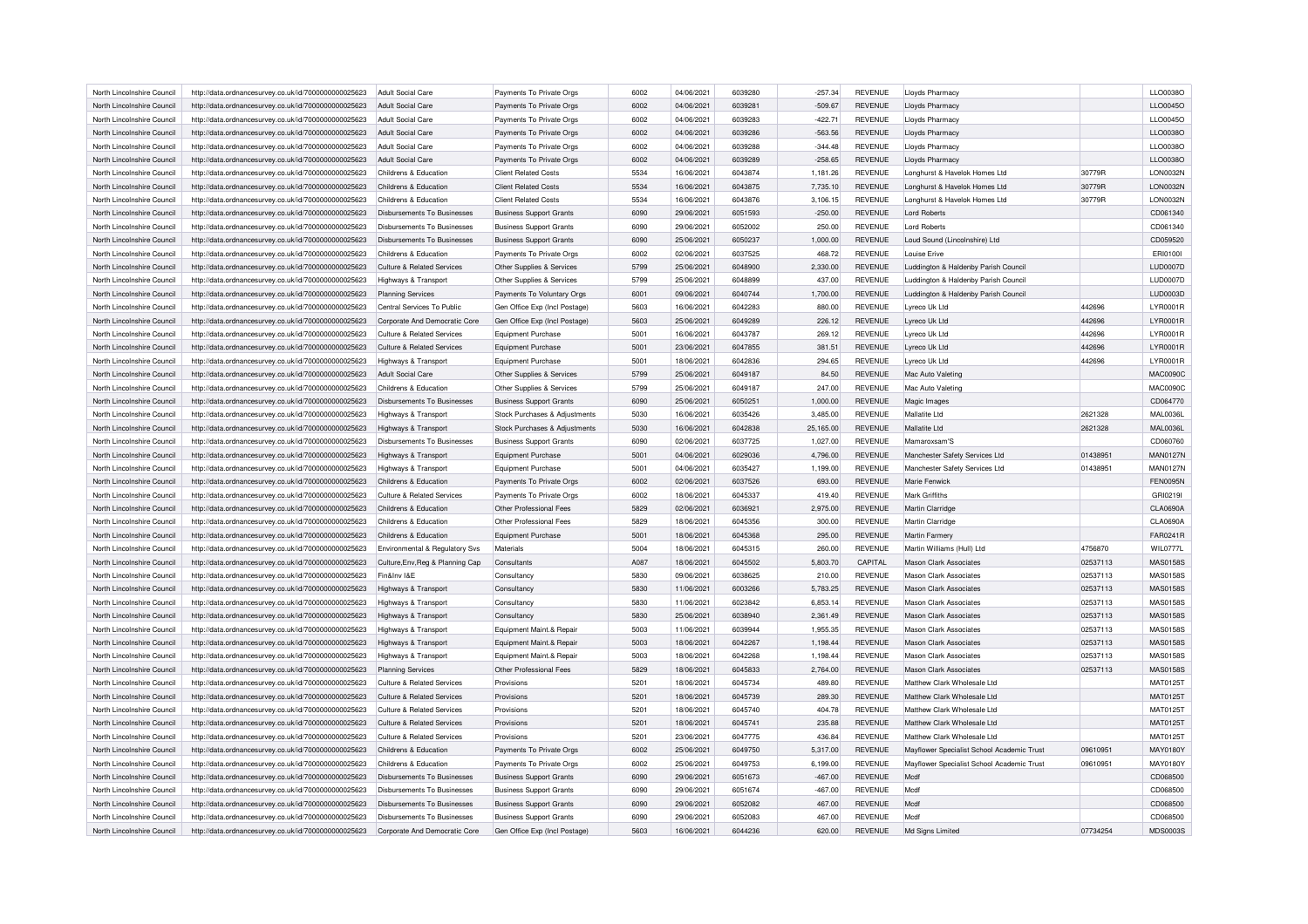| North Lincolnshire Council | http://data.ordnancesurvey.co.uk/id/7000000000025623 | Culture, Env, Reg & Planning Cap   | Other Costs                    | A085 | 02/07/2021 | 6053050 | 288.25      | CAPITAL        | Md Signs Limited                              | 07734254 | <b>MDS0003S</b> |
|----------------------------|------------------------------------------------------|------------------------------------|--------------------------------|------|------------|---------|-------------|----------------|-----------------------------------------------|----------|-----------------|
| North Lincolnshire Council | http://data.ordnancesurvey.co.uk/id/7000000000025623 | Childrens & Education              | Payments To Private Orgs       | 6002 | 11/06/2021 | 6042206 | 13,929.17   | <b>REVENUE</b> | Melior Community Academy                      | 07386086 | MEL0023L        |
| North Lincolnshire Council | http://data.ordnancesurvey.co.uk/id/7000000000025623 | Childrens & Education              | Payments To Private Orgs       | 6002 | 16/06/2021 | 6044255 | 1,073.00    | <b>REVENUE</b> | Melior Community Academy                      | 07386086 | MEL0023L        |
| North Lincolnshire Council | http://data.ordnancesurvey.co.uk/id/7000000000025623 | Childrens & Education              | Rents                          | 3201 | 04/06/2021 | 6039068 | 791.84      | <b>REVENUE</b> | Melior Community Academy                      | 07386086 | MEL0023L        |
| North Lincolnshire Council | http://data.ordnancesurvey.co.uk/id/7000000000025623 | <b>Disbursements To Businesses</b> | <b>Business Support Grants</b> | 6090 | 25/06/2021 | 6050242 | 1,000.00    | <b>REVENUE</b> | Mel'S Bootcamp/Healing Hands                  |          | CD062010        |
| North Lincolnshire Council | http://data.ordnancesurvey.co.uk/id/7000000000025623 | Childrens & Education              | Payments To Private Orgs       | 6002 | 02/06/2021 | 6037565 | 21,666.02   | <b>REVENUE</b> | Mels Totstop Day Nurser                       |          | MEL0044L        |
| North Lincolnshire Council | http://data.ordnancesurvey.co.uk/id/7000000000025623 | Childrens & Education              | Payments To Private Orgs       | 6002 | 16/06/2021 | 6044032 | 1,158.30    | <b>REVENUE</b> | Mels Totstop Day Nursery                      |          | MEL0044L        |
| North Lincolnshire Council | http://data.ordnancesurvey.co.uk/id/7000000000025623 | Adult Social Care                  | Payments To Private Orgs       | 6002 | 04/06/2021 | 6038664 | 4,087.00    | <b>REVENUE</b> | Mencan                                        |          | <b>MEN0244N</b> |
| North Lincolnshire Council | http://data.ordnancesurvey.co.uk/id/7000000000025623 | Adult Social Care                  | Payments To Private Orgs       | 6002 | 02/07/2021 | 6053470 | 4,087.00    | <b>REVENUE</b> | Mencan                                        |          | <b>MEN0244N</b> |
| North Lincolnshire Council | http://data.ordnancesurvey.co.uk/id/7000000000025623 | Culture & Related Services         | Other Supplies & Services      | 5799 | 25/06/2021 | 6048902 | 6,745.00    | <b>REVENUE</b> | Messingham Parish Council                     |          | <b>MES00025</b> |
| North Lincolnshire Council | http://data.ordnancesurvey.co.uk/id/7000000000025623 | Disbursements To Businesses        | <b>Business Support Grants</b> | 6090 | 29/06/2021 | 6051626 | $-467.00$   | <b>REVENUE</b> | Messingham Parish Council                     |          | CD067180        |
| North Lincolnshire Council | http://data.ordnancesurvey.co.uk/id/7000000000025623 | Disbursements To Businesses        | <b>Business Support Grants</b> | 6090 | 29/06/2021 | 6051627 | $-8,000.00$ | <b>REVENUE</b> | Messingham Parish Council                     |          | CD067180        |
| North Lincolnshire Council | http://data.ordnancesurvey.co.uk/id/7000000000025623 | Disbursements To Businesses        | <b>Business Support Grants</b> | 6090 | 29/06/2021 | 6051629 | $-467.00$   | <b>REVENUE</b> | Messingham Parish Council                     |          | CD067180        |
| North Lincolnshire Council | http://data.ordnancesurvey.co.uk/id/7000000000025623 | Disbursements To Businesses        | <b>Business Support Grants</b> | 6090 | 29/06/2021 | 6052035 | 467.00      | <b>REVENUE</b> | Messingham Parish Council                     |          | CD067180        |
|                            |                                                      |                                    |                                | 6090 |            | 6052036 |             |                |                                               |          |                 |
| North Lincolnshire Council | http://data.ordnancesurvey.co.uk/id/7000000000025623 | Disbursements To Businesses        | <b>Business Support Grants</b> |      | 29/06/2021 |         | 8,000.00    | <b>REVENUE</b> | Messingham Parish Council                     |          | CD067180        |
| North Lincolnshire Council | http://data.ordnancesurvey.co.uk/id/7000000000025623 | <b>Disbursements To Businesses</b> | <b>Business Support Grants</b> | 6090 | 29/06/2021 | 6052038 | 467.00      | <b>REVENUE</b> | Messingham Parish Council                     |          | CD067180        |
| North Lincolnshire Council | http://data.ordnancesurvey.co.uk/id/7000000000025623 | <b>Highways &amp; Transport</b>    | Other Supplies & Services      | 5799 | 25/06/2021 | 6048901 | 2,261.00    | <b>REVENUE</b> | Messingham Parish Council                     |          | <b>MES0002S</b> |
| North Lincolnshire Council | http://data.ordnancesurvey.co.uk/id/7000000000025623 | Disbursements To Businesses        | <b>Business Support Grants</b> | 6090 | 29/06/2021 | 6051487 | $-467.00$   | <b>REVENUE</b> | Messingham Playing Field Comm                 |          | CD056600        |
| North Lincolnshire Council | http://data.ordnancesurvey.co.uk/id/7000000000025623 | Disbursements To Businesses        | <b>Business Support Grants</b> | 6090 | 29/06/2021 | 6051489 | $-467.00$   | <b>REVENUE</b> | Messingham Playing Field Comm                 |          | CD056600        |
| North Lincolnshire Council | http://data.ordnancesurvey.co.uk/id/7000000000025623 | <b>Disbursements To Businesses</b> | <b>Business Support Grants</b> | 6090 | 29/06/2021 | 6051896 | 467.00      | <b>REVENUE</b> | Messingham Playing Field Comm                 |          | CD056600        |
| North Lincolnshire Council | http://data.ordnancesurvey.co.uk/id/7000000000025623 | Disbursements To Businesses        | <b>Business Support Grants</b> | 6090 | 29/06/2021 | 6051898 | 467.00      | <b>REVENUE</b> | Messingham Playing Field Comm                 |          | CD056600        |
| North Lincolnshire Council | http://data.ordnancesurvey.co.uk/id/7000000000025623 | <b>Highways &amp; Transport</b>    | <b>Equipment Purchase</b>      | 5001 | 18/06/2021 | 6045373 | 3,528.00    | <b>REVENUE</b> | Metric Group Ltd                              | 2560839  | <b>MET0006T</b> |
| North Lincolnshire Council | http://data.ordnancesurvey.co.uk/id/7000000000025623 | <b>Highways &amp; Transport</b>    | <b>Equipment Purchase</b>      | 5001 | 23/06/2021 | 6044324 | 444.19      | <b>REVENUE</b> | Metric Group Ltd                              | 2560839  | <b>MET0006T</b> |
| North Lincolnshire Council | http://data.ordnancesurvey.co.uk/id/7000000000025623 | Highways & Transport               | Equipment Purchase             | 5001 | 02/07/2021 | 6047932 | 549.06      | <b>REVENUE</b> | Metric Group Ltd                              | 2560839  | <b>MET0006T</b> |
| North Lincolnshire Council | http://data.ordnancesurvey.co.uk/id/7000000000025623 | Support Servs Capital              | <b>External Fees</b>           | A083 | 11/06/2021 | 6041813 | 354.00      | CAPITAL        | Mhr International Uk Limited                  | 01852206 | <b>MHR0001R</b> |
| North Lincolnshire Council | http://data.ordnancesurvey.co.uk/id/7000000000025623 | Support Servs Capital              | <b>External Fees</b>           | A083 | 11/06/2021 | 6041833 | 990.00      | CAPITAL        | Mhr International Uk Limited                  | 01852206 | <b>MHR0001R</b> |
| North Lincolnshire Council | http://data.ordnancesurvey.co.uk/id/7000000000025623 | Support Servs Capital              | <b>External Fees</b>           | A083 | 11/06/2021 | 6041834 | 1,080.00    | CAPITAL        | Mhr International Uk Limited                  | 01852206 | <b>MHR0001R</b> |
| North Lincolnshire Council | http://data.ordnancesurvey.co.uk/id/7000000000025623 | Support Servs Capital              | <b>External Fees</b>           | A083 | 11/06/2021 | 6041835 | 2,682.00    | CAPITAL        | Mhr International Uk Limited                  | 01852206 | <b>MHR0001R</b> |
| North Lincolnshire Council | http://data.ordnancesurvey.co.uk/id/7000000000025623 | Support Servs Capital              | <b>External Fees</b>           | A083 | 18/06/2021 | 6045389 | 40,327.00   | CAPITAL        | Mhr International Uk Limited                  | 01852206 | <b>MHR0001R</b> |
| North Lincolnshire Council | http://data.ordnancesurvey.co.uk/id/7000000000025623 | Support Servs Capital              | <b>External Fees</b>           | A083 | 25/06/2021 | 6045933 | 4,500.00    | CAPITAL        | Mhr International Uk Limited                  | 01852206 | <b>MHR0001R</b> |
| North Lincolnshire Council | http://data.ordnancesurvey.co.uk/id/7000000000025623 | Fin&Inv I&E                        | Repair & Maintenance Costs     | 3000 | 09/06/2021 | 6040663 | 450.00      | <b>REVENUE</b> | Micron Analytical Ltd                         | 05396498 | MIC0029C        |
| North Lincolnshire Council | http://data.ordnancesurvey.co.uk/id/7000000000025623 | Corporate And Democratic Core      | It Software-Maintenance        | 5053 | 25/06/2021 | 6044014 | 1,625.00    | <b>REVENUE</b> | Milton Keynes Council                         |          | <b>MIL0100L</b> |
| North Lincolnshire Council | http://data.ordnancesurvey.co.uk/id/7000000000025623 | <b>Adult Social Care</b>           | <b>Legal Fees</b>              | 5823 | 02/07/2021 | 6053040 | 1,443.00    | <b>REVENUE</b> | Mic Law Ltd                                   | 10995817 | <b>MJC0002C</b> |
|                            |                                                      |                                    |                                | 5004 |            | 604525  |             |                |                                               | 01773189 | <b>MLP0002F</b> |
| North Lincolnshire Council | http://data.ordnancesurvey.co.uk/id/7000000000025623 | Culture & Related Services         | Materials                      |      | 18/06/2021 |         | 300.00      | <b>REVENUE</b> | M L Protective Coatings Ltd                   |          |                 |
| North Lincolnshire Council | http://data.ordnancesurvey.co.uk/id/7000000000025623 | Environmental & Regulatory Svs     | Materials                      | 5004 | 18/06/2021 | 6045252 | 240.00      | <b>REVENUE</b> | M L Protective Coatings Ltd                   | 01773189 | <b>MLP0002P</b> |
| North Lincolnshire Council | http://data.ordnancesurvey.co.uk/id/7000000000025623 | Highways & Transport               | Materials                      | 5004 | 18/06/2021 | 6045250 | 240.00      | <b>REVENUE</b> | M L Protective Coatings Ltd                   | 01773189 | <b>MLP0002P</b> |
| North Lincolnshire Council | http://data.ordnancesurvey.co.uk/id/7000000000025623 | Disbursements To Businesses        | <b>Business Support Grants</b> | 6090 | 02/06/2021 | 6038753 | 4,000.00    | <b>REVENUE</b> | Mobile Booth                                  |          | CD050320        |
| North Lincolnshire Council | http://data.ordnancesurvey.co.uk/id/7000000000025623 | Childrens & Education              | Payments To Private Orgs       | 6002 | 02/06/2021 | 6037566 | 18,085.76   | <b>REVENUE</b> | Moorwell Miracles Ltd                         | 08852659 | MOO0120O        |
| North Lincolnshire Council | http://data.ordnancesurvey.co.uk/id/7000000000025623 | <b>Disbursements To Businesses</b> | <b>Business Support Grants</b> | 6090 | 25/06/2021 | 6050262 | 1,000.00    | <b>REVENUE</b> | Mr And Mrs Pickwicks Ltd                      |          | CD069350        |
| North Lincolnshire Council | http://data.ordnancesurvey.co.uk/id/7000000000025623 | Corporate And Democratic Core      | Other Supplies & Services      | 5799 | 11/06/2021 | 6042279 | 2,000.00    | <b>REVENUE</b> | Mr Andrew Crammond                            |          | CRA0047A        |
| North Lincolnshire Council | http://data.ordnancesurvey.co.uk/id/7000000000025623 | Non Distributed Costs              | <b>Legal Fees</b>              | 5823 | 16/06/2021 | 6042807 | 1,750.00    | <b>REVENUE</b> | Mr Anthony Gill                               |          | GIL0023L        |
| North Lincolnshire Council | http://data.ordnancesurvey.co.uk/id/7000000000025623 | Highways & Transport               | Other Supplies & Services      | 5799 | 04/06/2021 | 6029020 | 525.00      | <b>REVENUE</b> | Mr B Clark                                    |          | <b>CLA0030A</b> |
| North Lincolnshire Council | http://data.ordnancesurvey.co.uk/id/7000000000025623 | Highways & Transport               | Other Supplies & Services      | 5799 | 11/06/2021 | 6026577 | 647.50      | <b>REVENUE</b> | Mr B Clark                                    |          | <b>CLA0030A</b> |
| North Lincolnshire Council | http://data.ordnancesurvey.co.uk/id/7000000000025623 | Highways & Transport               | Other Supplies & Services      | 5799 | 18/06/2021 | 6039176 | 393.75      | <b>REVENUE</b> | Mr B Clark                                    |          | <b>CLA0030A</b> |
| North Lincolnshire Council | http://data.ordnancesurvey.co.uk/id/7000000000025623 | Highways & Transport               | Other Supplies & Services      | 5799 | 18/06/2021 | 6042831 | 647.50      | <b>REVENUE</b> | Mr B Clark                                    |          | <b>CLA0030A</b> |
| North Lincolnshire Council | http://data.ordnancesurvey.co.uk/id/7000000000025623 | Childrens & Education              | <b>Client Related Costs</b>    | 5534 | 18/06/2021 | 6040861 | 450.00      | <b>REVENUE</b> | Mr Charles J Hazle                            |          | HAZ0012Z        |
| North Lincolnshire Council | http://data.ordnancesurvey.co.uk/id/7000000000025623 | Culture & Related Services         | Exhibitions/Events             | 5709 | 23/06/2021 | 6047776 | 350.00      | <b>REVENUE</b> | Mr Derek Tindall                              |          | <b>TIN0069N</b> |
| North Lincolnshire Council | http://data.ordnancesurvey.co.uk/id/7000000000025623 | Disbursements To Businesses        | <b>Business Support Grants</b> | 6090 | 29/06/2021 | 6051541 | $-467.00$   | <b>REVENUE</b> | Mr Ken Lewis Ta Rideright Motorcycle Training |          | CD060490        |
| North Lincolnshire Council | http://data.ordnancesurvey.co.uk/id/7000000000025623 | Disbursements To Businesses        | <b>Business Support Grants</b> | 6090 | 29/06/2021 | 6051543 | $-467.00$   | <b>REVENUE</b> | Mr Ken Lewis Ta Rideright Motorcycle Training |          | CD060490        |
| North Lincolnshire Council | http://data.ordnancesurvey.co.uk/id/7000000000025623 | Disbursements To Businesses        | <b>Business Support Grants</b> | 6090 | 29/06/2021 | 6051950 | 467.00      | <b>REVENUE</b> | Mr Ken Lewis Ta Rideright Motorcycle Training |          | CD060490        |
| North Lincolnshire Council | http://data.ordnancesurvey.co.uk/id/7000000000025623 | Disbursements To Businesses        | <b>Business Support Grants</b> | 6090 | 29/06/2021 | 6051952 | 467.00      | <b>REVENUE</b> | Mr Ken Lewis Ta Rideright Motorcycle Training |          | CD060490        |
| North Lincolnshire Council | http://data.ordnancesurvey.co.uk/id/7000000000025623 | Disbursements To Businesses        | <b>Business Support Grants</b> | 6090 | 29/06/2021 | 6051577 | $-467.00$   | <b>REVENUE</b> | Mr Michael Hudson                             |          | CD061170        |
| North Lincolnshire Council | http://data.ordnancesurvey.co.uk/id/7000000000025623 | Disbursements To Businesses        | <b>Business Support Grants</b> | 6090 | 29/06/2021 | 6051578 | $-467.00$   | <b>REVENUE</b> | Mr Michael Hudson                             |          | CD061170        |
| North Lincolnshire Council | http://data.ordnancesurvey.co.uk/id/7000000000025623 | Disbursements To Businesses        | <b>Business Support Grants</b> | 6090 | 29/06/2021 | 6051986 | 467.00      | <b>REVENUE</b> | Mr Michael Hudson                             |          | CD061170        |
|                            |                                                      |                                    |                                | 6090 | 29/06/2021 | 6051987 | 467.00      | <b>REVENUE</b> |                                               |          | CD061170        |
| North Lincolnshire Council | http://data.ordnancesurvey.co.uk/id/7000000000025623 | Disbursements To Businesses        | <b>Business Support Grants</b> |      |            |         |             |                | Mr Michael Hudson                             |          |                 |
| North Lincolnshire Council | http://data.ordnancesurvey.co.uk/id/7000000000025623 | Disbursements To Businesses        | <b>Business Support Grants</b> | 6090 | 29/06/2021 | 6051686 | $-467.00$   | <b>REVENUE</b> | Mr Roger Bacon                                |          | CD068710        |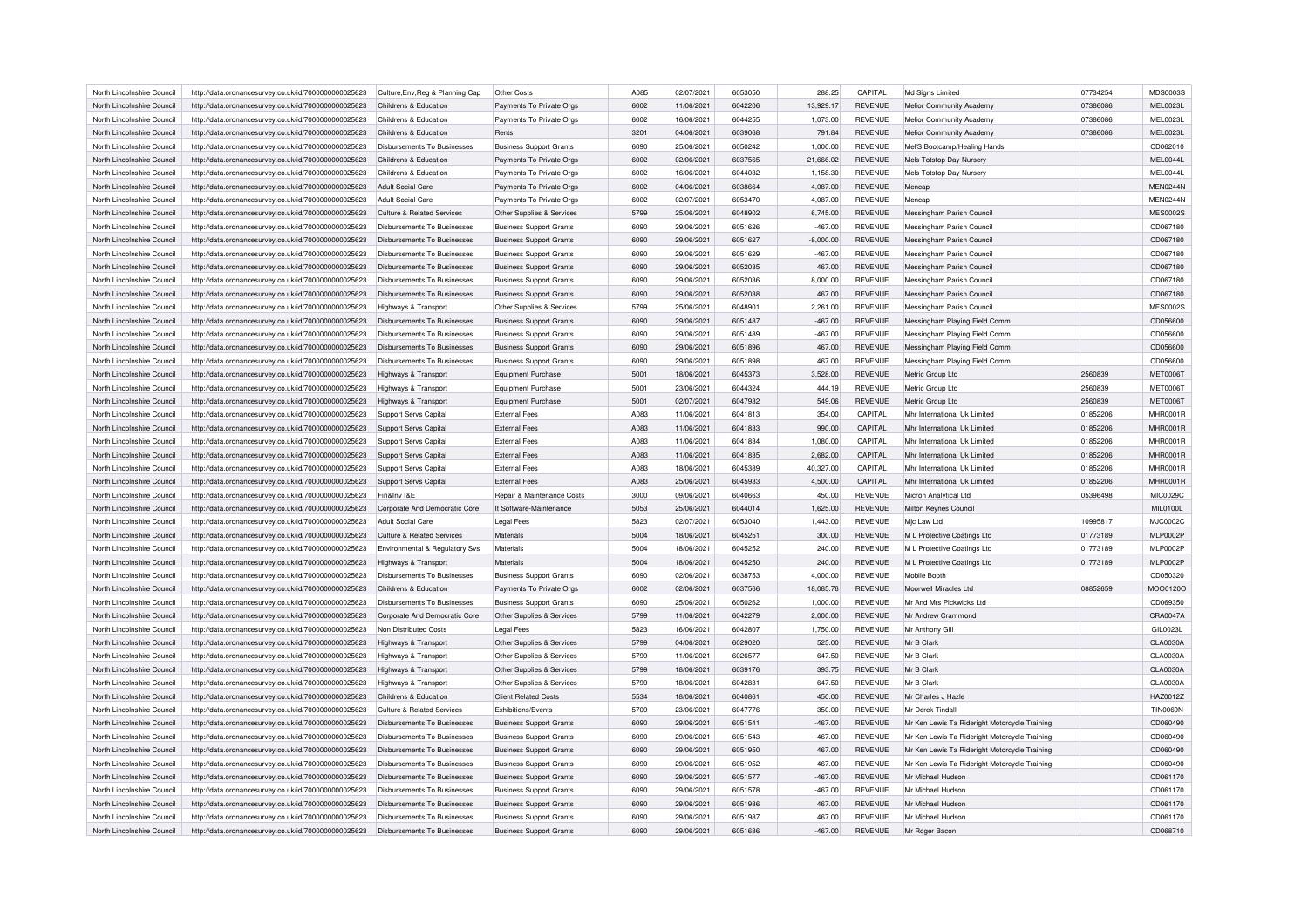| North Lincolnshire Council | http://data.ordnancesurvey.co.uk/id/7000000000025623 | Disbursements To Businesses                | <b>Business Support Grants</b>                      | 6090 | 29/06/2021 | 6051687 | $-467.00$          | <b>REVENUE</b> | Mr Roger Bacon                                |          | CD068710        |
|----------------------------|------------------------------------------------------|--------------------------------------------|-----------------------------------------------------|------|------------|---------|--------------------|----------------|-----------------------------------------------|----------|-----------------|
| North Lincolnshire Council | http://data.ordnancesurvey.co.uk/id/7000000000025623 | Disbursements To Businesses                | <b>Business Support Grants</b>                      | 6090 | 29/06/2021 | 6052095 | 467.00             | REVENUE        | Mr Roger Bacon                                |          | CD068710        |
| North Lincolnshire Council | http://data.ordnancesurvey.co.uk/id/7000000000025623 | Disbursements To Businesses                | <b>Business Support Grants</b>                      | 6090 | 29/06/2021 | 6052096 | 467.00             | <b>REVENUE</b> | Mr Roger Bacon                                |          | CD068710        |
| North Lincolnshire Council | http://data.ordnancesurvey.co.uk/id/7000000000025623 | Childrens & Education                      | Payments To Private Orgs                            | 6002 | 02/06/2021 | 6037542 | 957.60             | <b>REVENUE</b> | Mrs Alexandra Heighington                     |          | <b>HEI0036I</b> |
| North Lincolnshire Council | http://data.ordnancesurvey.co.uk/id/7000000000025623 | Childrens & Education                      | Payments To Private Orgs                            | 6002 | 02/06/2021 | 6037581 | 302.40             | <b>REVENUE</b> | Mrs G E Robinson                              |          | ROB0063B        |
| North Lincolnshire Council | http://data.ordnancesurvey.co.uk/id/7000000000025623 | Childrens & Education                      | Payments To Private Orgs                            | 6002 | 04/06/2021 | 6039082 | 6,050.00           | <b>REVENUE</b> | Murray Psychology Limited                     | 12362099 | <b>MUR0199R</b> |
| North Lincolnshire Council | http://data.ordnancesurvey.co.uk/id/7000000000025623 | Childrens & Education                      | Payments To Private Orgs                            | 6002 | 02/06/2021 | 6037563 | 1,278.90           | <b>REVENUE</b> | Naomi Makings (Naomi'S Little Ducklings)      |          | <b>MAK0099K</b> |
| North Lincolnshire Council | http://data.ordnancesurvey.co.uk/id/7000000000025623 | Childrens & Education                      | Payments To Private Orgs                            | 6002 | 11/06/2021 | 6042163 | 3,265.85           | <b>REVENUE</b> | National Fostering Agency Ltd                 | 03127814 | <b>NAT0100T</b> |
| North Lincolnshire Council | http://data.ordnancesurvey.co.uk/id/7000000000025623 | Childrens & Education                      | Payments To Private Orgs                            | 6002 | 11/06/2021 | 6042167 | 5,980.92           | <b>REVENUE</b> | National Fostering Agency Ltd                 | 03127814 | <b>NAT0100T</b> |
| North Lincolnshire Council | http://data.ordnancesurvey.co.uk/id/7000000000025623 | Environmental & Regulatory Svs             | Materials                                           | 5004 | 30/06/2021 | 6047756 | 232.92             | <b>REVENUE</b> | Nationwide Windscreen Services                | 5683242  | NAT0165T        |
| North Lincolnshire Council | http://data.ordnancesurvey.co.uk/id/7000000000025623 | Childrens & Education                      | <b>Client Related Costs</b>                         | 5534 | 09/06/2021 | 6041071 | 2,061.00           | <b>REVENUE</b> | Natp                                          | 10705603 | <b>NAT0399T</b> |
| North Lincolnshire Council | http://data.ordnancesurvey.co.uk/id/7000000000025623 | Childrens & Education                      | <b>Client Related Costs</b>                         | 5534 | 11/06/2021 | 6041838 | 2,061.00           | REVENUE        | Natp                                          | 10705603 | <b>NAT0399T</b> |
|                            |                                                      |                                            |                                                     | 6002 | 02/06/2021 | 6038666 |                    | <b>REVENUE</b> |                                               |          | NAV0009V        |
| North Lincolnshire Council | http://data.ordnancesurvey.co.uk/id/7000000000025623 | Adult Social Care<br>Childrens & Education | Payments To Private Orgs<br><b>Examination Fees</b> | 5730 | 11/06/2021 | 6042026 | 2,100.00<br>485.00 | REVENUE        | Navigo Extra Ltd<br>Ncfe                      | 2896700  | NCF0002F        |
| North Lincolnshire Council | http://data.ordnancesurvey.co.uk/id/7000000000025623 |                                            |                                                     |      |            |         |                    |                |                                               |          |                 |
| North Lincolnshire Council | http://data.ordnancesurvey.co.uk/id/7000000000025623 | Corporate And Democratic Core              | <b>Legal Fees</b>                                   | 5823 | 09/06/2021 | 6041080 | 610.00             | <b>REVENUE</b> | Neelam Mal                                    |          | <b>MAL0099L</b> |
| North Lincolnshire Council | http://data.ordnancesurvey.co.uk/id/7000000000025623 | Corporate And Democratic Core              | <b>Legal Fees</b>                                   | 5823 | 09/06/2021 | 6041081 | 570.00             | <b>REVENUE</b> | Neelam Mall                                   |          | <b>MAL0099L</b> |
| North Lincolnshire Council | http://data.ordnancesurvey.co.uk/id/7000000000025623 | Corporate And Democratic Core              | <b>Legal Fees</b>                                   | 5823 | 23/06/2021 | 6046289 | 450.00             | <b>REVENUE</b> | Neelam Mall                                   |          | <b>MAL0099L</b> |
| North Lincolnshire Council | http://data.ordnancesurvey.co.uk/id/7000000000025623 | Childrens & Education                      | <b>Client Related Costs</b>                         | 5534 | 09/06/2021 | 6041070 | 920.85             | <b>REVENUE</b> | N E Lincolnshire Women'S Aid                  |          | <b>WOM0055M</b> |
| North Lincolnshire Council | http://data.ordnancesurvey.co.uk/id/7000000000025623 | Central Services To Public                 | Gen Office Exp (Incl Postage)                       | 5603 | 18/06/2021 | 6045764 | 775.26             | <b>REVENUE</b> | Neopost Finance Ltd                           | 1997384  | <b>FIN0012N</b> |
| North Lincolnshire Council | http://data.ordnancesurvey.co.uk/id/7000000000025623 | <b>Disbursements To Businesses</b>         | <b>Business Support Grants</b>                      | 6090 | 29/06/2021 | 6051511 | $-467.00$          | REVENUE        | New Beginnings                                |          | CD057480        |
| North Lincolnshire Council | http://data.ordnancesurvey.co.uk/id/7000000000025623 | <b>Disbursements To Businesses</b>         | <b>Business Support Grants</b>                      | 6090 | 29/06/2021 | 6051514 | $-467.00$          | <b>REVENUE</b> | New Beginnings                                |          | CD057480        |
| North Lincolnshire Council | http://data.ordnancesurvey.co.uk/id/7000000000025623 | <b>Disbursements To Businesses</b>         | <b>Business Support Grants</b>                      | 6090 | 29/06/2021 | 6051920 | 467.00             | REVENUE        | New Beginnings                                |          | CD057480        |
| North Lincolnshire Council | http://data.ordnancesurvey.co.uk/id/7000000000025623 | Disbursements To Businesses                | <b>Business Support Grants</b>                      | 6090 | 29/06/2021 | 6051923 | 467.00             | <b>REVENUE</b> | New Beginnings                                |          | CD057480        |
| North Lincolnshire Council | http://data.ordnancesurvey.co.uk/id/7000000000025623 | Other Expenditure & Income                 | Payments To Private Orgs                            | 6002 | 04/06/2021 | 6038667 | 18,809.28          | <b>REVENUE</b> | New Concept Care & Nursing Ltd                | 3892391  | <b>NEW0146W</b> |
| North Lincolnshire Council | http://data.ordnancesurvey.co.uk/id/7000000000025623 | Other Expenditure & Income                 | Payments To Private Orgs                            | 6002 | 02/07/2021 | 6053472 | 18,809.28          | <b>REVENUE</b> | New Concept Care & Nursing Ltd                | 3892391  | <b>NEW0146W</b> |
| North Lincolnshire Council | http://data.ordnancesurvey.co.uk/id/7000000000025623 | Culture & Related Services                 | Repair & Maintenance Costs                          | 3000 | 18/06/2021 | 6044492 | 355.87             | <b>REVENUE</b> | New County Glazing Ltd                        | 04402867 | <b>NEW0032W</b> |
| North Lincolnshire Council | http://data.ordnancesurvey.co.uk/id/7000000000025623 | Culture & Related Services                 | Repair & Maintenance Costs                          | 3000 | 25/06/2021 | 6049212 | 438.26             | <b>REVENUE</b> | New County Glazing Ltd                        | 04402867 | <b>NEW0032W</b> |
| North Lincolnshire Council | http://data.ordnancesurvey.co.uk/id/7000000000025623 | Highways & Transport                       | Repair & Maintenance Costs                          | 3000 | 25/06/2021 | 6049201 | 216.50             | <b>REVENUE</b> | New County Glazing Ltd                        | 04402867 | <b>NEW0032W</b> |
| North Lincolnshire Council | http://data.ordnancesurvey.co.uk/id/7000000000025623 | Highways & Transport                       | Repair & Maintenance Costs                          | 3000 | 25/06/2021 | 6049215 | 330.00             | <b>REVENUE</b> | New County Glazing Ltd                        | 04402867 | <b>NEW0032W</b> |
| North Lincolnshire Council | http://data.ordnancesurvey.co.uk/id/7000000000025623 | Highways & Transport                       | Repair & Maintenance Costs                          | 3000 | 25/06/2021 | 6049218 | 505.92             | <b>REVENUE</b> | New County Glazing Ltd                        | 04402867 | <b>NEW0032W</b> |
|                            |                                                      |                                            |                                                     | 6019 |            |         |                    |                |                                               |          | <b>NEW0537W</b> |
| North Lincolnshire Council | http://data.ordnancesurvey.co.uk/id/7000000000025623 | Childrens & Education                      | Payments To Health Providers                        |      | 23/06/2021 | 6045720 | 486.95             | <b>REVENUE</b> | Newcross Healthcare                           |          |                 |
| North Lincolnshire Council | http://data.ordnancesurvey.co.uk/id/7000000000025623 | Culture & Related Services                 | Other Supplies & Services                           | 5799 | 25/06/2021 | 6048904 | 13,043.00          | <b>REVENUE</b> | New Holland Parish Council                    |          | <b>NEW0011W</b> |
| North Lincolnshire Council | http://data.ordnancesurvey.co.uk/id/7000000000025623 | Highways & Transport                       | Other Supplies & Services                           | 5799 | 25/06/2021 | 6048903 | 2,315.00           | <b>REVENUE</b> | New Holland Parish Counci                     |          | NEW0011W        |
| North Lincolnshire Council | http://data.ordnancesurvey.co.uk/id/7000000000025623 | Corporate And Democratic Core              | Other Professional Fees                             | 5829 | 04/06/2021 | 6039308 | $\Omega$           | <b>REVENUE</b> | Newlyn Plc                                    | 3770985  | <b>NEW0120W</b> |
| North Lincolnshire Council | http://data.ordnancesurvey.co.uk/id/7000000000025623 | Corporate And Democratic Core              | Other Professional Fees                             | 5829 | 04/06/2021 | 6039319 | $\Omega$           | <b>REVENUE</b> | Newlyn Plc                                    | 3770985  | <b>NEW0120W</b> |
| North Lincolnshire Council | http://data.ordnancesurvey.co.uk/id/7000000000025623 | Corporate And Democratic Core              | Other Professional Fees                             | 5829 | 25/06/2021 | 6048839 |                    | REVENUE        | Newlyn Plc                                    | 3770985  | <b>NEW0120W</b> |
| North Lincolnshire Council | http://data.ordnancesurvey.co.uk/id/7000000000025623 | Culture & Related Services                 | Other Professional Fees                             | 5829 | 11/06/2021 | 6041795 | 796.00             | <b>REVENUE</b> | Newspace Media Ltd                            | 12185289 | <b>NEW561W</b>  |
| North Lincolnshire Council | http://data.ordnancesurvey.co.uk/id/7000000000025623 | Adult Social Care                          | Cleaning Costs/ Materials                           | 3301 | 02/07/2021 | 6051231 | 371.15             | <b>REVENUE</b> | Nexon Group                                   | 8560885  | GRE0002E        |
| North Lincolnshire Council | http://data.ordnancesurvey.co.uk/id/7000000000025623 | Culture & Related Services                 | Provisions                                          | 5201 | 16/06/2021 | 6042776 | 288.99             | <b>REVENUE</b> | Nexon Group                                   | 8560885  | GRE0002E        |
| North Lincolnshire Council | http://data.ordnancesurvey.co.uk/id/7000000000025623 | Disbursements To Businesses                | <b>Business Support Grants</b>                      | 6090 | 18/06/2021 | 6045957 | 1,468.00           | <b>REVENUE</b> | <b>Nexus Tattoc</b>                           |          | CD049280        |
| North Lincolnshire Council | http://data.ordnancesurvey.co.uk/id/7000000000025623 | <b>Adult Social Care</b>                   | Public Health Staff - Super                         | 1553 | 25/06/2021 | 6049301 | 3.835.17           | <b>REVENUE</b> | Nhs Pension Scheme                            |          | <b>NHS0030S</b> |
| North Lincolnshire Council | http://data.ordnancesurvey.co.uk/id/7000000000025623 | Corporate And Democratic Core              | Course Fees/Training                                | 2002 | 16/06/2021 | 6042034 | 1,540.00           | <b>REVENUE</b> | Niki Whitaker                                 |          | <b>WHI0699I</b> |
| North Lincolnshire Council | http://data.ordnancesurvey.co.uk/id/7000000000025623 | Culture & Related Services                 | <b>Equipment Purchase</b>                           | 5001 | 04/06/2021 | 6039140 | 4,399.99           | <b>REVENUE</b> | Nisbets                                       | 01693112 | <b>NIS0001S</b> |
| North Lincolnshire Council | http://data.ordnancesurvey.co.uk/id/7000000000025623 | Culture & Related Services                 | Equipment Purchase                                  | 5001 | 04/06/2021 | 6039141 | 4,414.45           | REVENUE        | Nisbets                                       | 01693112 | <b>NIS0001S</b> |
| North Lincolnshire Council | http://data.ordnancesurvey.co.uk/id/7000000000025623 | Culture & Related Services                 | Equipment Hire/Rent                                 | 5002 | 25/06/2021 | 6049159 | 387.00             | <b>REVENUE</b> | Nitelights Hire                               |          | <b>NIT0003T</b> |
| North Lincolnshire Council | http://data.ordnancesurvey.co.uk/id/7000000000025623 | Childrens & Education                      | <b>Client Related Costs</b>                         | 5534 | 16/06/2021 | 6044148 | 800.00             | REVENUE        | NIc-Case Management & Cic Imprest             |          | <b>NOR0235F</b> |
| North Lincolnshire Council | http://data.ordnancesurvey.co.uk/id/7000000000025623 | Adult Social Care                          | <b>Client Transport Costs</b>                       | 6092 | 16/06/2021 | 6044150 | 133.30             | <b>REVENUE</b> | Nic-Children And Community Resilience Imprest |          | <b>NOR2007F</b> |
| North Lincolnshire Council | http://data.ordnancesurvey.co.uk/id/7000000000025623 | Adult Social Care                          | Materials                                           | 5004 | 16/06/2021 | 6044150 | 50.35              | <b>REVENUE</b> | NIc-Children And Community Resilience Imprest |          | <b>NOR2007F</b> |
|                            |                                                      |                                            |                                                     |      |            |         |                    |                |                                               |          |                 |
| North Lincolnshire Council | http://data.ordnancesurvey.co.uk/id/7000000000025623 | Childrens & Education                      | <b>Client Related Costs</b>                         | 5534 | 16/06/2021 | 6044150 | 1,791.81           | <b>REVENUE</b> | Nic-Children And Community Resilience Imprest |          | <b>NOR2007F</b> |
| North Lincolnshire Council | http://data.ordnancesurvey.co.uk/id/7000000000025623 | Childrens & Education                      | <b>Client Transport Costs</b>                       | 6092 | 16/06/2021 | 6044150 | 72.00              | REVENUE        | NIc-Children And Community Resilience Imprest |          | <b>NOR2007F</b> |
| North Lincolnshire Council | http://data.ordnancesurvey.co.uk/id/7000000000025623 | Adult Social Care                          | <b>Client Related Costs</b>                         | 5534 | 30/06/2021 | 6050422 | 54.48              | <b>REVENUE</b> | Nic-Csh Central Admin Imprest Cash            |          | NOR0933F        |
| North Lincolnshire Council | http://data.ordnancesurvey.co.uk/id/7000000000025623 | Adult Social Care                          | Course Fees/Training                                | 2002 | 09/06/2021 | 6040611 | 187.79             | <b>REVENUE</b> | NIc-Csh Central Admin Imprest Cash            |          | NOR0933F        |
| North Lincolnshire Council | http://data.ordnancesurvey.co.uk/id/7000000000025623 | Adult Social Care                          | Equipment Maint.& Repair                            | 5003 | 09/06/2021 | 6040611 | 180.24             | <b>REVENUE</b> | NIc-Csh Central Admin Imprest Cash            |          | NOR0933F        |
| North Lincolnshire Council | http://data.ordnancesurvey.co.uk/id/7000000000025623 | Adult Social Care                          | Equipment Maint.& Repair                            | 5003 | 30/06/2021 | 6050422 | $-53.69$           | <b>REVENUE</b> | NIc-Csh Central Admin Imprest Cash            |          | NOR0933F        |
| North Lincolnshire Council | http://data.ordnancesurvey.co.uk/id/7000000000025623 | Adult Social Care                          | Gen Office Exp (Incl Postage)                       | 5603 | 30/06/2021 | 6050422 | 23.65              | <b>REVENUE</b> | NIc-Csh Central Admin Imprest Cash            |          | NOR0933F        |
| North Lincolnshire Council | http://data.ordnancesurvey.co.uk/id/7000000000025623 | Adult Social Care                          | <b>Materials</b>                                    | 5004 | 09/06/2021 | 6040611 | 24.75              | <b>REVENUE</b> | Nic-Csh Central Admin Imprest Cash            |          | NOR0933R        |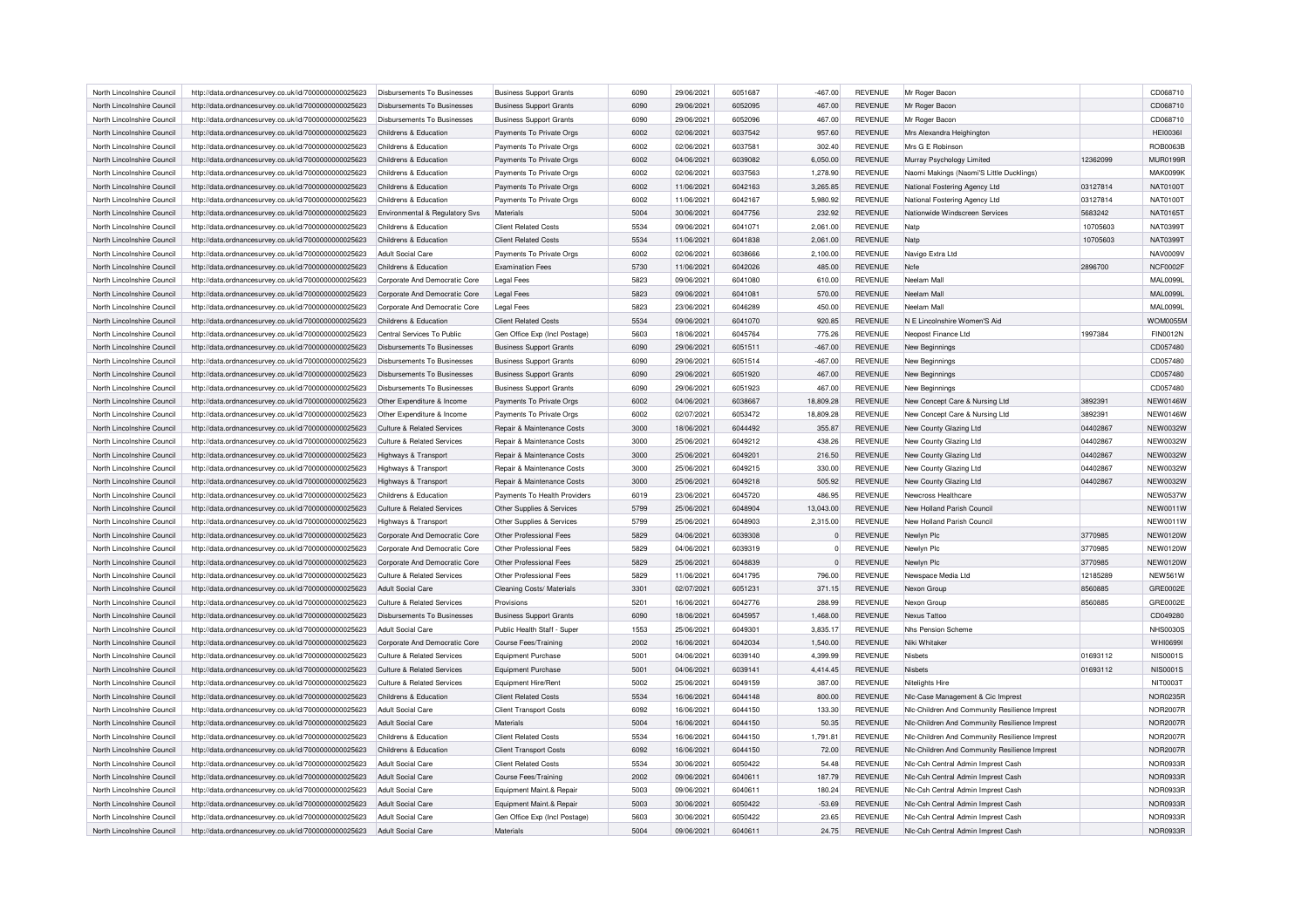| North Lincolnshire Council | http://data.ordnancesurvey.co.uk/id/7000000000025623 | Adult Social Care                     | Other Supplies & Services      | 5799 | 30/06/2021 | 6050422            | 100.00    | REVENUE        | NIc-Csh Central Admin Imprest Cash   |          | NOR0933R        |
|----------------------------|------------------------------------------------------|---------------------------------------|--------------------------------|------|------------|--------------------|-----------|----------------|--------------------------------------|----------|-----------------|
| North Lincolnshire Council | http://data.ordnancesurvey.co.uk/id/7000000000025623 | <b>Adult Social Care</b>              | Provisions                     | 5201 | 09/06/2021 | 6040611            | $-22.20$  | <b>REVENUE</b> | Nic-Csh Central Admin Imprest Cash   |          | NOR0933R        |
| North Lincolnshire Council | http://data.ordnancesurvey.co.uk/id/7000000000025623 | Adult Social Care                     | Provisions                     | 5201 | 30/06/2021 | 6050422            | 325.56    | <b>REVENUE</b> | Nic-Csh Central Admin Imprest Cash   |          | <b>NOR0933R</b> |
| North Lincolnshire Council | http://data.ordnancesurvey.co.uk/id/7000000000025623 | Childrens & Education                 | <b>Client Related Costs</b>    | 5534 | 09/06/2021 | 6040611            | 28.06     | <b>REVENUE</b> | NIc-Csh Central Admin Imprest Cash   |          | NOR0933F        |
| North Lincolnshire Council | http://data.ordnancesurvey.co.uk/id/7000000000025623 | Childrens & Education                 | <b>Client Related Costs</b>    | 5534 | 30/06/2021 | 6050422            | 145.86    | <b>REVENUE</b> | Nic-Csh Central Admin Imprest Cash   |          | NOR0933F        |
| North Lincolnshire Council | http://data.ordnancesurvey.co.uk/id/7000000000025623 | Childrens & Education                 | Equipment Purchase             | 5001 | 09/06/2021 | 6040611            | $-139.90$ | <b>REVENUE</b> | Nic-Csh Central Admin Imprest Cash   |          | NOR0933R        |
| North Lincolnshire Council | http://data.ordnancesurvey.co.uk/id/7000000000025623 | Childrens & Education                 | <b>Equipment Purchase</b>      | 5001 | 30/06/2021 | 6050422            | 335.35    | REVENUE        | NIc-Csh Central Admin Imprest Cash   |          | NOR0933F        |
| North Lincolnshire Council | http://data.ordnancesurvey.co.uk/id/7000000000025623 | Childrens & Education                 | <b>Equipment Purchase</b>      | 5001 | 30/06/2021 | 6050422            | 191.97    | <b>REVENUE</b> | Nic-Csh Central Admin Imprest Cash   |          | NOR0933F        |
| North Lincolnshire Council | http://data.ordnancesurvey.co.uk/id/7000000000025623 | Childrens & Education                 | Materials                      | 5004 | 09/06/2021 | 6040611            | 74.88     | <b>REVENUE</b> | Nic-Csh Central Admin Imprest Cash   |          | NOR0933R        |
| North Lincolnshire Council | http://data.ordnancesurvey.co.uk/id/7000000000025623 | Childrens & Education                 | Materials                      | 5004 | 30/06/2021 | 6050422            | $-50.00$  | <b>REVENUE</b> | NIc-Csh Central Admin Imprest Cash   |          | NOR0933F        |
| North Lincolnshire Council | http://data.ordnancesurvey.co.uk/id/7000000000025623 | Childrens & Education                 | Other Supplies & Services      | 5799 | 09/06/2021 | 6040611            | $-4.14$   | <b>REVENUE</b> | Nic-Csh Central Admin Imprest Cash   |          | NOR0933F        |
| North Lincolnshire Council | http://data.ordnancesurvey.co.uk/id/7000000000025623 | Childrens & Education                 | Provisions                     | 5201 | 09/06/2021 | 6040611            | 159.66    | <b>REVENUE</b> | Nic-Csh Central Admin Imprest Cash   |          | NOR0933R        |
|                            |                                                      |                                       |                                | 5201 |            |                    |           |                |                                      |          | NOR0933F        |
| North Lincolnshire Council | http://data.ordnancesurvey.co.uk/id/7000000000025623 | Childrens & Education                 | Provisions                     |      | 09/06/2021 | 6040611            | 332.31    | <b>REVENUE</b> | NIc-Csh Central Admin Imprest Cash   |          |                 |
| North Lincolnshire Council | http://data.ordnancesurvey.co.uk/id/7000000000025623 | Childrens & Education                 | Provisions                     | 5201 | 30/06/2021 | 6050422            | 45.89     | <b>REVENUE</b> | Nic-Csh Central Admin Imprest Cash   |          | <b>NOR0933R</b> |
| North Lincolnshire Council | http://data.ordnancesurvey.co.uk/id/7000000000025623 | Childrens & Education                 | Provisions                     | 5201 | 30/06/2021 | 6050422            | 81.27     | REVENUE        | Nic-Csh Central Admin Imprest Cash   |          | <b>NOR0933R</b> |
| North Lincolnshire Council | http://data.ordnancesurvey.co.uk/id/7000000000025623 | Corporate And Democratic Core         | Other Supplies & Services      | 5799 | 30/06/2021 | 6050422            | 6.00      | <b>REVENUE</b> | Nic-Csh Central Admin Imprest Cash   |          | NOR0933F        |
| North Lincolnshire Council | http://data.ordnancesurvey.co.uk/id/7000000000025623 | <b>Culture &amp; Related Services</b> | Other Supplies & Services      | 5799 | 09/06/2021 | 6040611            | 30.00     | <b>REVENUE</b> | NIc-Csh Central Admin Imprest Cash   |          | NOR0933R        |
| North Lincolnshire Council | http://data.ordnancesurvey.co.uk/id/7000000000025623 | Culture & Related Services            | Other Supplies & Services      | 5799 | 30/06/2021 | 6050422            | 86.98     | <b>REVENUE</b> | Nic-Csh Central Admin Imprest Cash   |          | NOR0933R        |
| North Lincolnshire Council | http://data.ordnancesurvey.co.uk/id/7000000000025623 | Environmental & Regulatory Svs        | Cleaning Costs/ Materials      | 3301 | 09/06/2021 | 6040611            | 23.98     | <b>REVENUE</b> | NIc-Csh Central Admin Imprest Cash   |          | NOR0933F        |
| North Lincolnshire Council | http://data.ordnancesurvey.co.uk/id/7000000000025623 | Environmental & Regulatory Svs        | <b>Equipment Purchase</b>      | 5001 | 30/06/2021 | 6050422            | 23.42     | <b>REVENUE</b> | Nic-Csh Central Admin Imprest Cash   |          | NOR0933R        |
| North Lincolnshire Council | http://data.ordnancesurvey.co.uk/id/7000000000025623 | Environmental & Regulatory Svs        | Gen Office Exp (Incl Postage)  | 5603 | 09/06/2021 | 6040611            | 30.00     | <b>REVENUE</b> | NIc-Csh Central Admin Imprest Cash   |          | NOR0933F        |
| North Lincolnshire Council | http://data.ordnancesurvey.co.uk/id/7000000000025623 | Environmental & Regulatory Svs        | Other Professional Fees        | 5829 | 30/06/2021 | 6050422            | 13.95     | <b>REVENUE</b> | NIc-Csh Central Admin Imprest Cash   |          | NOR0933F        |
| North Lincolnshire Council | http://data.ordnancesurvey.co.uk/id/7000000000025623 | Fin&Inv I&E                           | <b>Catering Contract</b>       | 5204 | 09/06/2021 | 6040611            | 22.03     | <b>REVENUE</b> | NIc-Csh Central Admin Imprest Cash   |          | NOR0933R        |
| North Lincolnshire Council | http://data.ordnancesurvey.co.uk/id/7000000000025623 | Fin&Inv I&E                           | Catering Equipment & Materials | 5210 | 30/06/2021 | 6050422            | 27.91     | <b>REVENUE</b> | NIc-Csh Central Admin Imprest Cash   |          | NOR0933F        |
| North Lincolnshire Council | http://data.ordnancesurvey.co.uk/id/7000000000025623 | Fin&Inv I&E                           | Provisions                     | 5201 | 09/06/2021 | 6040611            | 29.25     | <b>REVENUE</b> | NIc-Csh Central Admin Imprest Cash   |          | <b>NOR0933F</b> |
| North Lincolnshire Council | http://data.ordnancesurvey.co.uk/id/7000000000025623 | Other Expenditure & Income            | Materials                      | 5004 | 09/06/2021 | 6040611            | 200.00    | <b>REVENUE</b> | Nic-Csh Central Admin Imprest Cash   |          | NOR0933R        |
| North Lincolnshire Council | http://data.ordnancesurvey.co.uk/id/7000000000025623 | <b>Planning Services</b>              | Other Supplies & Services      | 5799 | 09/06/2021 | 6040611            | 75.00     | <b>REVENUE</b> | NIc-Csh Central Admin Imprest Cash   |          | <b>NOR0933R</b> |
| North Lincolnshire Council | http://data.ordnancesurvey.co.uk/id/7000000000025623 | <b>Adult Social Care</b>              | Payments To Private Orgs       | 6002 | 04/06/2021 | 6038668            | 13,661.50 | <b>REVENUE</b> | NI Group Limited                     |          | <b>NLG0003G</b> |
| North Lincolnshire Council | http://data.ordnancesurvey.co.uk/id/7000000000025623 | <b>Adult Social Care</b>              | Payments To Private Orgs       | 6002 | 09/06/2021 | 6040808            | 270.00    | <b>REVENUE</b> | NI Group Limited                     |          | <b>NLG0003G</b> |
| North Lincolnshire Council | http://data.ordnancesurvey.co.uk/id/7000000000025623 | Adult Social Care                     | Payments To Private Orgs       | 6002 | 11/06/2021 | 6040817            | 276.75    | <b>REVENUE</b> | NI Group Limited                     |          | <b>NLG0003G</b> |
| North Lincolnshire Council | http://data.ordnancesurvey.co.uk/id/7000000000025623 | Adult Social Care                     | Payments To Private Orgs       | 6002 | 18/06/2021 | 6045713            | 385.00    | <b>REVENUE</b> | NI Group Limited                     |          | <b>NLG0003G</b> |
| North Lincolnshire Council | http://data.ordnancesurvey.co.uk/id/7000000000025623 | <b>Adult Social Care</b>              | Payments To Private Orgs       | 6002 | 23/06/2021 | 6045715            | 595.00    | <b>REVENUE</b> | NI Group Limited                     |          | <b>NLG0003G</b> |
| North Lincolnshire Council | http://data.ordnancesurvey.co.uk/id/7000000000025623 | Adult Social Care                     | Payments To Private Orgs       | 6002 | 23/06/2021 | 6045717            | 553.50    | <b>REVENUE</b> | NI Group Limited                     |          | <b>NLG0003G</b> |
| North Lincolnshire Council | http://data.ordnancesurvey.co.uk/id/7000000000025623 | <b>Adult Social Care</b>              | Payments To Private Orgs       | 6002 | 02/07/2021 | 6053473            | 13,938.50 | <b>REVENUE</b> | NI Group Limited                     |          | <b>NLG0003G</b> |
| North Lincolnshire Council | http://data.ordnancesurvey.co.uk/id/7000000000025623 | Childrens & Education                 | Payments To Private Orgs       | 6002 | 04/06/2021 | 6037918            | $-405.00$ | <b>REVENUE</b> | NI Group Limited                     |          | <b>NLG0003G</b> |
| North Lincolnshire Council | http://data.ordnancesurvey.co.uk/id/7000000000025623 | Childrens & Education                 | Payments To Health Providers   | 6019 | 23/06/2021 | 6047441            | 3,357.92  | <b>REVENUE</b> | N Lincs & Goole Hosps Nhs Ft         |          | NOR0424F        |
| North Lincolnshire Council | http://data.ordnancesurvey.co.uk/id/7000000000025623 | Childrens & Education                 | Payments To Private Orgs       | 6002 | 18/06/2021 | 6045850            | 12,356.33 | <b>REVENUE</b> | N Lincs & Goole Hosps Nhs Ft         |          | NOR0424F        |
| North Lincolnshire Council | http://data.ordnancesurvey.co.uk/id/7000000000025623 | Public Health                         | Payments To Health Providers   | 6019 | 16/06/2021 | 6042720            | 5,002.00  | <b>REVENUE</b> | N Lincs & Goole Hosps Nhs Ft         |          | <b>NOR0424R</b> |
|                            |                                                      |                                       |                                |      |            |                    |           |                |                                      |          |                 |
| North Lincolnshire Council | http://data.ordnancesurvey.co.uk/id/7000000000025623 | Public Health                         | Payments To Health Providers   | 6019 | 25/06/2021 | 6049737<br>6038713 | 5,002.00  | <b>REVENUE</b> | N Lincs & Goole Hosps Nhs Ft         |          | NOR0424F        |
| North Lincolnshire Council | http://data.ordnancesurvey.co.uk/id/7000000000025623 | Disbursements To Businesses           | <b>Business Support Grants</b> | 6090 | 02/06/2021 |                    | 2,096.00  | <b>REVENUE</b> | Noble Inn Chinese Restaurant Limited |          | CD068910        |
| North Lincolnshire Council | http://data.ordnancesurvey.co.uk/id/7000000000025623 | Disbursements To Businesses           | <b>Business Support Grants</b> | 6090 | 17/06/2021 | 6045652            | 8,000.00  | <b>REVENUE</b> | Noble Inn Chinese Restaurant Limited |          | CD069250        |
| North Lincolnshire Council | http://data.ordnancesurvey.co.uk/id/7000000000025623 | Corporate And Democratic Core         | Other Supplies & Services      | 5799 | 09/06/2021 | 6038986            | 261.50    | <b>REVENUE</b> | Noreen Wilkinson                     |          | <b>WIL0530L</b> |
| North Lincolnshire Council | http://data.ordnancesurvey.co.uk/id/7000000000025623 | <b>Housing Services</b>               | Other Supplies & Services      | 5799 | 04/06/2021 | 6038964            | 6,846.00  | <b>REVENUE</b> | Normanby Hotel                       |          | <b>NOR0478R</b> |
| North Lincolnshire Council | http://data.ordnancesurvey.co.uk/id/7000000000025623 | <b>Housing Services</b>               | Other Supplies & Services      | 5799 | 11/06/2021 | 6041806            | 7,552.00  | <b>REVENUE</b> | Normanby Hotel                       |          | <b>NOR0478R</b> |
| North Lincolnshire Council | http://data.ordnancesurvey.co.uk/id/7000000000025623 | <b>Housing Services</b>               | Other Supplies & Services      | 5799 | 16/06/2021 | 6042803            | 6,144.00  | <b>REVENUE</b> | Normanby Hotel                       |          | NOR0478F        |
| North Lincolnshire Council | http://data.ordnancesurvey.co.uk/id/7000000000025623 | <b>Housing Services</b>               | Other Supplies & Services      | 5799 | 23/06/2021 | 6047643            | 5,960.00  | <b>REVENUE</b> | Normanby Hotel                       |          | <b>NOR0478R</b> |
| North Lincolnshire Council | http://data.ordnancesurvey.co.uk/id/7000000000025623 | <b>Housing Services</b>               | Other Supplies & Services      | 5799 | 25/06/2021 | 6049210            | 6,342.00  | <b>REVENUE</b> | Normanby Hotel                       |          | <b>NOR0478R</b> |
| North Lincolnshire Council | http://data.ordnancesurvey.co.uk/id/7000000000025623 | Corporate And Democratic Core         | It Software-Maintenance        | 5053 | 02/06/2021 | 6037689            | 2,377.78  | <b>REVENUE</b> | North East Lincolnshire Council      |          | <b>NOR0269F</b> |
| North Lincolnshire Council | http://data.ordnancesurvey.co.uk/id/7000000000025623 | Corporate And Democratic Core         | It Software-Maintenance        | 5053 | 02/06/2021 | 6037693            | 3,000.00  | <b>REVENUE</b> | North East Lincolnshire Council      |          | <b>NOR0269F</b> |
| North Lincolnshire Council | http://data.ordnancesurvey.co.uk/id/7000000000025623 | Environmental & Regulatory Svs        | Payments To Private Orgs       | 6002 | 30/06/2021 | 6050429            | 6,731.29  | <b>REVENUE</b> | North East Lincolnshire Council      |          | <b>NOR0269F</b> |
| North Lincolnshire Council | http://data.ordnancesurvey.co.uk/id/7000000000025623 | Childrens & Education                 | Payments To Private Orgs       | 6002 | 18/06/2021 | 6045870            | 2,098.66  | REVENUE        | Northern Racing College              |          | NOR0930F        |
| North Lincolnshire Council | http://data.ordnancesurvey.co.uk/id/7000000000025623 | Childrens & Education                 | Payments To Private Orgs       | 6002 | 18/06/2021 | 6045872            | 2,098.66  | <b>REVENUE</b> | Northern Racing College              |          | <b>NOR0930F</b> |
| North Lincolnshire Council | http://data.ordnancesurvey.co.uk/id/7000000000025623 | Highways & Transport                  | <b>Concessionary Fares</b>     | 6010 | 18/06/2021 | 6042246            | 277.88    | <b>REVENUE</b> | Northern Trains Limited              | 03076444 | <b>NOR0761R</b> |
| North Lincolnshire Council | http://data.ordnancesurvey.co.uk/id/7000000000025623 | Corporate And Democratic Core         | It Software-Maintenance        | 5053 | 23/06/2021 | 6047585            | 3,000.72  | <b>REVENUE</b> | Northgate Public Services Uk Ltd     | 968498   | MVM0001N        |
| North Lincolnshire Council | http://data.ordnancesurvey.co.uk/id/7000000000025623 | Adult Social Care                     | Payments To Health Providers   | 6019 | 02/06/2021 | 6036914            | 15.138.02 | <b>REVENUE</b> | North Lincolnshire Ccg               |          | <b>NOR0071R</b> |
| North Lincolnshire Council | http://data.ordnancesurvey.co.uk/id/7000000000025623 | Childrens & Education                 | Payments To Health Providers   | 6019 | 09/06/2021 | 6040737            | 2.160.86  | <b>REVENUE</b> | North Lincolnshire Ccq               |          | <b>NOR0071R</b> |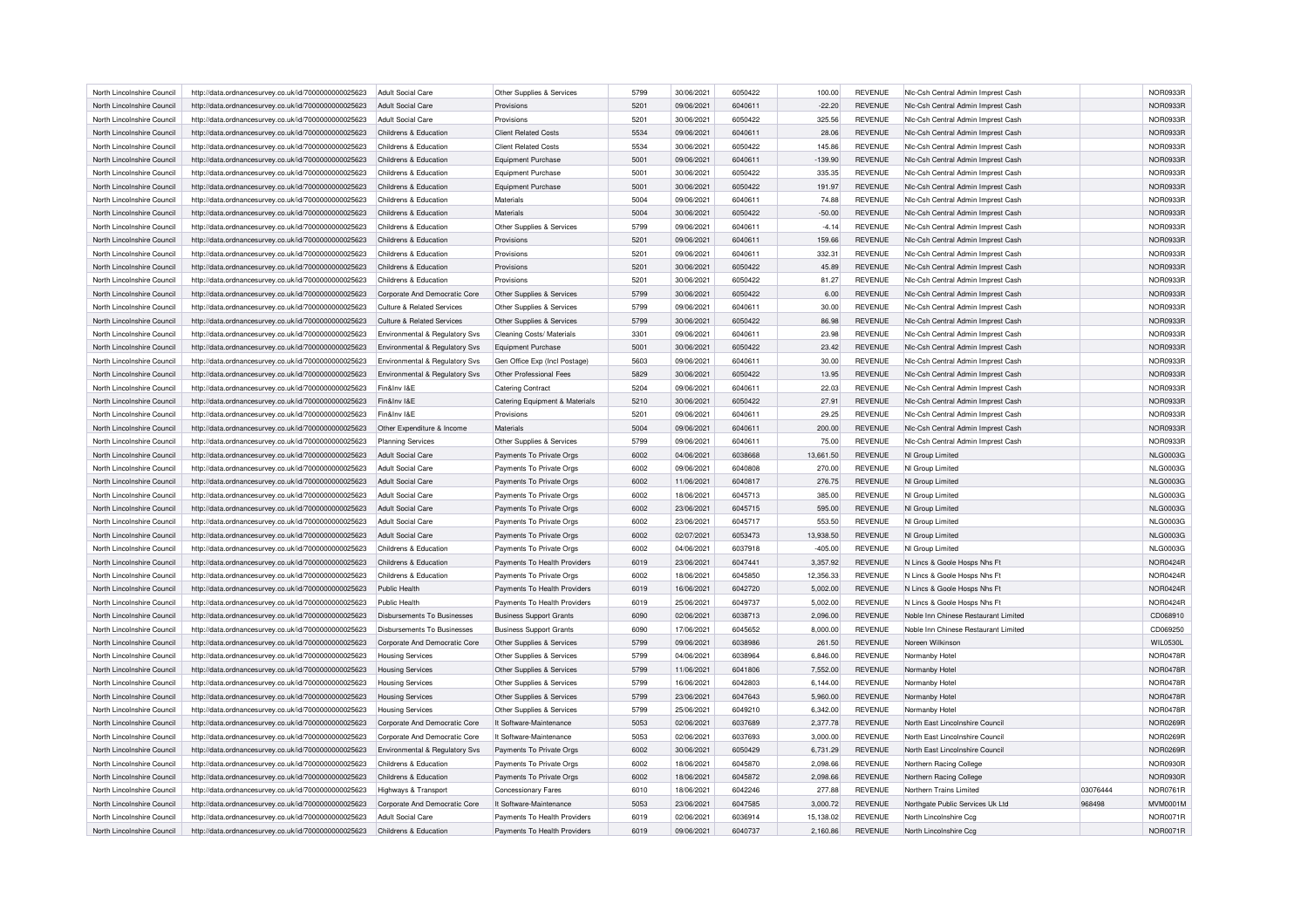| North Lincolnshire Council | http://data.ordnancesurvey.co.uk/id/7000000000025623 | Childrens & Education                          | Payments To Health Providers   | 6019 | 09/06/2021 | 6040738 | 2,773.87     | <b>REVENUE</b> | North Lincolnshire Ccq                      |          | <b>NOR0071R</b> |
|----------------------------|------------------------------------------------------|------------------------------------------------|--------------------------------|------|------------|---------|--------------|----------------|---------------------------------------------|----------|-----------------|
| North Lincolnshire Council | http://data.ordnancesurvey.co.uk/id/7000000000025623 | Childrens & Education                          | Payments To Health Providers   | 6019 | 09/06/2021 | 6040809 | 1,154.74     | <b>REVENUE</b> | North Lincolnshire Ccq                      |          | <b>NOR0071R</b> |
| North Lincolnshire Council | http://data.ordnancesurvey.co.uk/id/7000000000025623 | Childrens & Education                          | Payments To Health Providers   | 6019 | 30/06/2021 | 6051240 | 11,600.00    | <b>REVENUE</b> | North Lincolnshire Cog                      |          | <b>NOR0071R</b> |
| North Lincolnshire Council | http://data.ordnancesurvey.co.uk/id/7000000000025623 | <b>Planning Services</b>                       | Payments To Voluntary Orgs     | 6001 | 23/06/2021 | 6047864 | 2,000.00     | <b>REVENUE</b> | North Lincolnshire Childrens Literacy Group |          | <b>NOR1099R</b> |
| North Lincolnshire Council | http://data.ordnancesurvey.co.uk/id/7000000000025623 | <b>Adult Social Care</b>                       | Payments To Private Orgs       | 6002 | 18/06/2021 | 6045813 | 1,460.00     | <b>REVENUE</b> | North Lincolnshire Council                  |          | <b>NOR0351R</b> |
| North Lincolnshire Council | http://data.ordnancesurvey.co.uk/id/7000000000025623 | Childrens & Education                          | <b>Client Related Costs</b>    | 5534 | 02/06/2021 | 6037657 | 1,000.00     | <b>REVENUE</b> | North Lincolnshire Council                  |          | <b>NOR0380R</b> |
|                            |                                                      |                                                | Materials                      | 5004 |            |         |              |                |                                             |          |                 |
| North Lincolnshire Council | http://data.ordnancesurvey.co.uk/id/7000000000025623 | Childrens & Education<br>Childrens & Education | Other Professional Fees        | 5829 | 09/06/2021 | 6040574 | $-42.93$     | <b>REVENUE</b> | North Lincolnshire Council                  |          | <b>NOR0860R</b> |
| North Lincolnshire Council | http://data.ordnancesurvey.co.uk/id/7000000000025623 |                                                |                                |      | 18/06/2021 | 6045813 | 12,195.00    | <b>REVENUE</b> | North Lincolnshire Council                  |          | <b>NOR0351R</b> |
| North Lincolnshire Council | http://data.ordnancesurvey.co.uk/id/7000000000025623 | Childrens & Education                          | Other Supplies & Services      | 5799 | 16/06/2021 | 6042722 | $-50.00$     | <b>REVENUE</b> | North Lincolnshire Council                  |          | <b>NOR0588R</b> |
| North Lincolnshire Council | http://data.ordnancesurvey.co.uk/id/7000000000025623 | Corporate And Democratic Core                  | Equipment Purchase             | 5001 | 09/06/2021 | 6040574 | 24.34        | <b>REVENUE</b> | North Lincolnshire Council                  |          | <b>NOR0860R</b> |
| North Lincolnshire Council | http://data.ordnancesurvey.co.uk/id/7000000000025623 | Corporate And Democratic Core                  | <b>Equipment Purchase</b>      | 5001 | 16/06/2021 | 6042722 | $-82.54$     | <b>REVENUE</b> | North Lincolnshire Council                  |          | <b>NOR0588R</b> |
| North Lincolnshire Council | http://data.ordnancesurvey.co.uk/id/7000000000025623 | Corporate And Democratic Core                  | Gen Office Exp (Incl Postage)  | 5603 | 16/06/2021 | 6042722 | 11.00        | <b>REVENUE</b> | North Lincolnshire Council                  |          | <b>NOR0588R</b> |
| North Lincolnshire Council | http://data.ordnancesurvey.co.uk/id/7000000000025623 | Corporate And Democratic Core                  | Other Supplies & Services      | 5799 | 18/06/2021 | 6045813 | $-10,000.00$ | <b>REVENUE</b> | North Lincolnshire Council                  |          | <b>NOR0351R</b> |
| North Lincolnshire Council | http://data.ordnancesurvey.co.uk/id/7000000000025623 | Culture & Related Services                     | <b>Bank Charges</b>            | 5821 | 09/06/2021 | 6040574 | 1.09         | <b>REVENUE</b> | North Lincolnshire Council                  |          | <b>NOR0860R</b> |
| North Lincolnshire Council | http://data.ordnancesurvey.co.uk/id/7000000000025623 | Culture & Related Services                     | Books (Libraries+Schools Only) | 5005 | 09/06/2021 | 6040574 | 105.85       | <b>REVENUE</b> | North Lincolnshire Council                  |          | <b>NOR0860R</b> |
| North Lincolnshire Council | http://data.ordnancesurvey.co.uk/id/7000000000025623 | <b>Culture &amp; Related Services</b>          | Course Fees/Training           | 2002 | 09/06/2021 | 6040574 | 120.00       | <b>REVENUE</b> | North Lincolnshire Council                  |          | <b>NOR0860R</b> |
| North Lincolnshire Council | http://data.ordnancesurvey.co.uk/id/7000000000025623 | <b>Culture &amp; Related Services</b>          | <b>Equipment Purchase</b>      | 5001 | 09/06/2021 | 6040574 | $-668.17$    | <b>REVENUE</b> | North Lincolnshire Council                  |          | <b>NOR0860R</b> |
| North Lincolnshire Council | http://data.ordnancesurvey.co.uk/id/7000000000025623 | Culture & Related Services                     | <b>Equipment Purchase</b>      | 5001 | 16/06/2021 | 6042722 | 122.87       | <b>REVENUE</b> | North Lincolnshire Council                  |          | <b>NOR0588R</b> |
| North Lincolnshire Council | http://data.ordnancesurvey.co.uk/id/7000000000025623 | <b>Culture &amp; Related Services</b>          | <b>Equipment Purchase</b>      | 5001 | 25/06/2021 | 6049570 | 666.87       | <b>REVENUE</b> | North Lincolnshire Council                  |          | <b>NOR0860R</b> |
| North Lincolnshire Council | http://data.ordnancesurvey.co.uk/id/7000000000025623 | Culture & Related Services                     | It Software-Purchase           | 5051 | 09/06/2021 | 6040574 | 13.38        | <b>REVENUE</b> | North Lincolnshire Council                  |          | <b>NOR0860R</b> |
| North Lincolnshire Council | http://data.ordnancesurvey.co.uk/id/7000000000025623 | <b>Culture &amp; Related Services</b>          | It Software-Purchase           | 5051 | 25/06/2021 | 6049570 | 6.69         | <b>REVENUE</b> | North Lincolnshire Council                  |          | <b>NOR0860R</b> |
| North Lincolnshire Council | http://data.ordnancesurvey.co.uk/id/7000000000025623 | Culture & Related Services                     | Licenses, Subs & Memberships   | 5510 | 09/06/2021 | 6040574 | 188.55       | <b>REVENUE</b> | North Lincolnshire Council                  |          | <b>NOR0860R</b> |
| North Lincolnshire Council | http://data.ordnancesurvey.co.uk/id/7000000000025623 | <b>Culture &amp; Related Services</b>          | Materials                      | 5004 | 09/06/2021 | 6040574 | 18.22        | <b>REVENUE</b> | North Lincolnshire Council                  |          | <b>NOR0860R</b> |
|                            |                                                      |                                                | <b>Materials</b>               | 5004 |            |         |              |                | North Lincolnshire Council                  |          |                 |
| North Lincolnshire Council | http://data.ordnancesurvey.co.uk/id/7000000000025623 | Culture & Related Services                     |                                |      | 16/06/2021 | 6042722 | 370.14       | <b>REVENUE</b> |                                             |          | <b>NOR0588R</b> |
| North Lincolnshire Council | http://data.ordnancesurvey.co.uk/id/7000000000025623 | Culture & Related Services                     | Other Supplies & Services      | 5799 | 09/06/2021 | 6040574 | 119.95       | <b>REVENUE</b> | North Lincolnshire Council                  |          | <b>NOR0860R</b> |
| North Lincolnshire Council | http://data.ordnancesurvey.co.uk/id/7000000000025623 | <b>Planning Services</b>                       | <b>Client Related Costs</b>    | 5534 | 16/06/2021 | 6042722 | 47.15        | <b>REVENUE</b> | North Lincolnshire Council                  |          | <b>NOR0588R</b> |
| North Lincolnshire Council | http://data.ordnancesurvey.co.uk/id/7000000000025623 | Public Health                                  | <b>Equipment Purchase</b>      | 5001 | 09/06/2021 | 6040574 | 55.80        | <b>REVENUE</b> | North Lincolnshire Council                  |          | <b>NOR0860R</b> |
| North Lincolnshire Council | http://data.ordnancesurvey.co.uk/id/7000000000025623 | Public Health                                  | Materials                      | 5004 | 09/06/2021 | 6040574 | 132.21       | <b>REVENUE</b> | North Lincolnshire Council                  |          | <b>NOR0860R</b> |
| North Lincolnshire Council | http://data.ordnancesurvey.co.uk/id/7000000000025623 | Public Health                                  | Payments To Private Orgs       | 6002 | 25/06/2021 | 6049570 | 153.15       | <b>REVENUE</b> | North Lincolnshire Council                  |          | <b>NOR0860R</b> |
| North Lincolnshire Council | http://data.ordnancesurvey.co.uk/id/7000000000025623 | Public Health                                  | Provisions                     | 5201 | 16/06/2021 | 6042722 | 36.27        | <b>REVENUE</b> | North Lincolnshire Council                  |          | <b>NOR0588R</b> |
| North Lincolnshire Council | http://data.ordnancesurvey.co.uk/id/7000000000025623 | Disbursements To Businesses                    | <b>Business Support Grants</b> | 6090 | 17/06/2021 | 6045519 | 991.00       | <b>REVENUE</b> | North Lincolnshire Motorcycles              |          | CD069120        |
| North Lincolnshire Council | http://data.ordnancesurvey.co.uk/id/7000000000025623 | <b>Culture &amp; Related Services</b>          | Equipment Maint.& Repair       | 5003 | 30/06/2021 | 6049870 | 483.62       | <b>REVENUE</b> | North Point Uk Ltd                          | 4575195  | <b>NOR0683R</b> |
| North Lincolnshire Council | http://data.ordnancesurvey.co.uk/id/7000000000025623 | Culture & Related Services                     | Repair & Maintenance Costs     | 3000 | 30/06/2021 | 6049870 |              | <b>REVENUE</b> | North Point Uk Ltd                          | 4575195  | <b>NOR0683R</b> |
| North Lincolnshire Council | http://data.ordnancesurvey.co.uk/id/7000000000025623 | Childrens & Education                          | Payments To Private Orgs       | 6002 | 25/06/2021 | 6049119 | 1,500.00     | <b>REVENUE</b> | North Yorkshire County Council              |          | <b>NOR0017R</b> |
| North Lincolnshire Council | http://data.ordnancesurvey.co.uk/id/7000000000025623 | Childrens & Education                          | Other Supplies & Services      | 5799 | 09/06/2021 | 6041051 | 345.00       | <b>REVENUE</b> | No Worries Cleaning Services Ltd            | 8885981  | NOW0050W        |
| North Lincolnshire Council | http://data.ordnancesurvey.co.uk/id/7000000000025623 | <b>Adult Social Care</b>                       | Electricity                    | 3102 | 30/06/2021 | 6052273 | 1.342.64     | <b>REVENUE</b> | Noower Limited                              | 03653277 | NPO0007O        |
| North Lincolnshire Council | http://data.ordnancesurvey.co.uk/id/7000000000025623 | Adult Social Care                              | Electricity                    | 3102 | 30/06/2021 | 6052274 | 1,183.92     | <b>REVENUE</b> | Noower Limited                              | 03653277 | NPO0007O        |
| North Lincolnshire Council | http://data.ordnancesurvey.co.uk/id/7000000000025623 | <b>Adult Social Care</b>                       | Electricity                    | 3102 | 30/06/2021 | 6052518 | 603.68       | <b>REVENUE</b> | Npower Limited                              | 03653277 | NPO0007O        |
| North Lincolnshire Council | http://data.ordnancesurvey.co.uk/id/7000000000025623 | <b>Adult Social Care</b>                       | Electricity                    | 3102 | 30/06/2021 | 6052533 | 567.86       | <b>REVENUE</b> | Npower Limited                              | 03653277 | NPO0007O        |
| North Lincolnshire Council | http://data.ordnancesurvey.co.uk/id/7000000000025623 | Childrens & Education                          | Electricity                    | 3102 | 30/06/2021 | 6052323 | 358.33       | <b>REVENUE</b> | Npower Limited                              | 03653277 | NPO0007O        |
| North Lincolnshire Council | http://data.ordnancesurvey.co.uk/id/7000000000025623 | Childrens & Education                          | Electricity                    | 3102 | 30/06/2021 | 6052353 | 333.75       | <b>REVENUE</b> | Npower Limited                              | 03653277 | NPO0007O        |
| North Lincolnshire Council | http://data.ordnancesurvey.co.uk/id/7000000000025623 | Childrens & Education                          | Electricity                    | 3102 | 30/06/2021 | 6052409 | 433.72       | <b>REVENUE</b> | Npower Limited                              | 03653277 | NPO0007O        |
|                            |                                                      |                                                |                                |      |            |         |              |                |                                             |          |                 |
| North Lincolnshire Council | http://data.ordnancesurvey.co.uk/id/7000000000025623 | Childrens & Education                          | Electricity                    | 3102 | 30/06/2021 | 6052414 | 434.85       | <b>REVENUE</b> | Npower Limited                              | 03653277 | NPO0007O        |
| North Lincolnshire Council | http://data.ordnancesurvey.co.uk/id/7000000000025623 | Childrens & Education                          | Electricity                    | 3102 | 30/06/2021 | 6052415 | 280.75       | <b>REVENUE</b> | Npower Limited                              | 03653277 | NPO0007O        |
| North Lincolnshire Council | http://data.ordnancesurvey.co.uk/id/7000000000025623 | Childrens & Education                          | Electricity                    | 3102 | 30/06/2021 | 6052424 | 262.20       | <b>REVENUE</b> | Nnower I imited                             | 03653277 | NPO0007O        |
| North Lincolnshire Council | http://data.ordnancesurvey.co.uk/id/7000000000025623 | Childrens & Education                          | Electricity                    | 3102 | 30/06/2021 | 6052427 | 281.75       | <b>REVENUE</b> | Npower Limited                              | 03653277 | NPO0007O        |
| North Lincolnshire Council | http://data.ordnancesurvey.co.uk/id/7000000000025623 | Childrens & Education                          | Electricity                    | 3102 | 30/06/2021 | 6052428 | 287.92       | <b>REVENUE</b> | Nnower I imited                             | 03653277 | NPO0007O        |
| North Lincolnshire Council | http://data.ordnancesurvey.co.uk/id/7000000000025623 | Childrens & Education                          | Electricity                    | 3102 | 30/06/2021 | 6052429 | 275.83       | <b>REVENUE</b> | Nnower I imited                             | 03653277 | NPO0007O        |
| North Lincolnshire Council | http://data.ordnancesurvey.co.uk/id/7000000000025623 | Childrens & Education                          | Electricity                    | 3102 | 30/06/2021 | 6052439 | 247.85       | <b>REVENUE</b> | Npower Limited                              | 03653277 | NPO0007O        |
| North Lincolnshire Council | http://data.ordnancesurvey.co.uk/id/7000000000025623 | Corporate And Democratic Core                  | Electricity                    | 3102 | 30/06/2021 | 6052262 | 8,299.25     | <b>REVENUE</b> | Noower Limited                              | 03653277 | NPO0007O        |
| North Lincolnshire Council | http://data.ordnancesurvey.co.uk/id/7000000000025623 | Corporate And Democratic Core                  | Electricity                    | 3102 | 30/06/2021 | 6052263 | 8.318.24     | <b>REVENUE</b> | Noower Limited                              | 03653277 | NPO0007O        |
| North Lincolnshire Council | http://data.ordnancesurvey.co.uk/id/7000000000025623 | Corporate And Democratic Core                  | Electricity                    | 3102 | 30/06/2021 | 6052317 | 2,984.93     | <b>REVENUE</b> | Npower Limited                              | 03653277 | NPO0007O        |
| North Lincolnshire Council | http://data.ordnancesurvey.co.uk/id/7000000000025623 | Corporate And Democratic Core                  | Electricity                    | 3102 | 30/06/2021 | 6052329 | 790.31       | <b>REVENUE</b> | Npower Limited                              | 03653277 | NPO0007O        |
| North Lincolnshire Council | http://data.ordnancesurvey.co.uk/id/7000000000025623 | Cornorate And Democratic Core                  | Flectricity                    | 3102 | 30/06/2021 | 6052333 | 2.883.89     | <b>REVENUE</b> | Noower Limited                              | 03653277 | NPO0007O        |
| North Lincolnshire Council | http://data.ordnancesurvey.co.uk/id/7000000000025623 | Corporate And Democratic Core                  | Electricity                    | 3102 | 30/06/2021 | 6052335 | 921.92       | <b>REVENUE</b> | Noower Limited                              | 03653277 | NPO0007O        |
| North Lincolnshire Council | http://data.ordnancesurvey.co.uk/id/7000000000025623 | Culture & Related Services                     | Electricity                    | 3102 | 30/06/2021 | 6052108 | 720.39       | <b>REVENUE</b> | Npower Limited                              | 03653277 | NPO0007O        |
|                            |                                                      |                                                |                                |      |            |         |              |                |                                             |          |                 |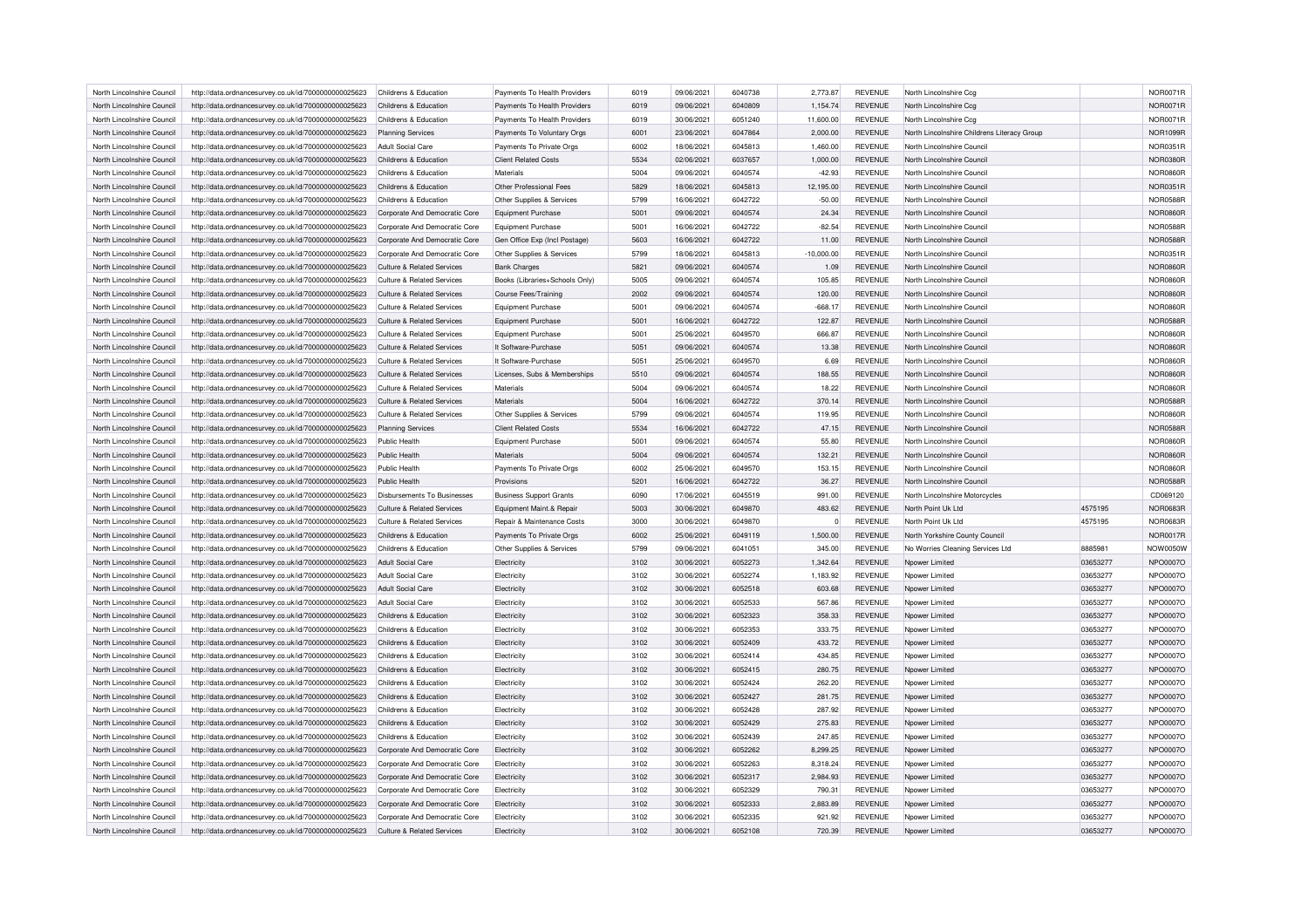| North Lincolnshire Council | http://data.ordnancesurvey.co.uk/id/7000000000025623 | <b>Culture &amp; Related Services</b> | Electricity | 3102 | 30/06/2021 | 6052243 | 912.67   | <b>REVENUE</b> | Noower Limited  | 03653277 | NPO0007O |
|----------------------------|------------------------------------------------------|---------------------------------------|-------------|------|------------|---------|----------|----------------|-----------------|----------|----------|
| North Lincolnshire Council | http://data.ordnancesurvey.co.uk/id/7000000000025623 | Culture & Related Services            | Electricity | 3102 | 30/06/2021 | 6052244 | 791.52   | <b>REVENUE</b> | Noower Limited  | 03653277 | NPO0007O |
| North Lincolnshire Council | http://data.ordnancesurvey.co.uk/id/7000000000025623 | Culture & Related Services            | Electricity | 3102 | 30/06/2021 | 6052259 | 2.594.60 | <b>REVENUE</b> | Nnower I imited | 03653277 | NPO0007O |
| North Lincolnshire Council | http://data.ordnancesurvey.co.uk/id/7000000000025623 | <b>Culture &amp; Related Services</b> | Electricity | 3102 | 30/06/2021 | 6052260 | 2,508.10 | <b>REVENUE</b> | Noower Limited  | 03653277 | NPO0007O |
|                            |                                                      |                                       |             |      |            | 6052309 |          |                |                 |          |          |
| North Lincolnshire Council | http://data.ordnancesurvey.co.uk/id/7000000000025623 | <b>Culture &amp; Related Services</b> | Electricity | 3102 | 30/06/2021 |         | 3,746.02 | <b>REVENUE</b> | Npower Limited  | 03653277 | NPO0007O |
| North Lincolnshire Council | http://data.ordnancesurvey.co.uk/id/7000000000025623 | Culture & Related Services            | Electricity | 3102 | 30/06/2021 | 6052312 | 4,687.88 | <b>REVENUE</b> | Nnower I imited | 03653277 | NPO0007O |
| North Lincolnshire Council | http://data.ordnancesurvey.co.uk/id/7000000000025623 | <b>Culture &amp; Related Services</b> | Electricity | 3102 | 30/06/2021 | 6052313 | 3,725.88 | <b>REVENUE</b> | Noower Limited  | 03653277 | NPO0007O |
| North Lincolnshire Council | http://data.ordnancesurvey.co.uk/id/7000000000025623 | <b>Culture &amp; Related Services</b> | Electricity | 3102 | 30/06/2021 | 6052314 | 270.23   | <b>REVENUE</b> | Npower Limited  | 03653277 | NPO0007O |
| North Lincolnshire Council | http://data.ordnancesurvey.co.uk/id/7000000000025623 | Culture & Related Services            | Electricity | 3102 | 30/06/2021 | 6052315 | 369.02   | <b>REVENUE</b> | Noower Limited  | 03653277 | NPO0007O |
| North Lincolnshire Council | http://data.ordnancesurvey.co.uk/id/7000000000025623 | <b>Culture &amp; Related Services</b> | Electricity | 3102 | 30/06/2021 | 6052317 | 2,984.94 | <b>REVENUE</b> | Noower Limited  | 03653277 | NPO0007O |
| North Lincolnshire Council | http://data.ordnancesurvey.co.uk/id/7000000000025623 | <b>Culture &amp; Related Services</b> | Electricity | 3102 | 30/06/2021 | 6052320 | 833.87   | <b>REVENUE</b> | Npower Limited  | 03653277 | NPO0007O |
| North Lincolnshire Council | http://data.ordnancesurvey.co.uk/id/7000000000025623 | <b>Culture &amp; Related Services</b> | Electricity | 3102 | 30/06/2021 | 6052321 | 354.66   | <b>REVENUE</b> | Noower Limited  | 03653277 | NPO0007O |
| North Lincolnshire Council | http://data.ordnancesurvey.co.uk/id/7000000000025623 | <b>Culture &amp; Related Services</b> | Electricity | 3102 | 30/06/2021 | 6052326 | 9,679.72 | <b>REVENUE</b> | Noower Limited  | 03653277 | NPO0007O |
| North Lincolnshire Council | http://data.ordnancesurvey.co.uk/id/7000000000025623 | <b>Culture &amp; Related Services</b> | Electricity | 3102 | 30/06/2021 | 6052331 | 278.95   | <b>REVENUE</b> | Npower Limited  | 03653277 | NPO0007O |
| North Lincolnshire Council | http://data.ordnancesurvey.co.uk/id/7000000000025623 | Culture & Related Services            | Electricity | 3102 | 30/06/2021 | 6052333 | 2,883.89 | <b>REVENUE</b> | Noower Limited  | 03653277 | NPO0007O |
| North Lincolnshire Council | http://data.ordnancesurvey.co.uk/id/7000000000025623 | <b>Culture &amp; Related Services</b> | Electricity | 3102 | 30/06/2021 | 6052336 | 2.284.18 | <b>REVENUE</b> | Nnower I imited | 03653277 | NPO0007O |
| North Lincolnshire Council | http://data.ordnancesurvey.co.uk/id/7000000000025623 | Culture & Related Services            | Flectricity | 3102 | 30/06/2021 | 6052341 | 2.333.84 | <b>REVENUE</b> | Nnower I imited | 03653277 | NPO0007O |
| North Lincolnshire Council | http://data.ordnancesurvey.co.uk/id/7000000000025623 | Culture & Related Services            | Electricity | 3102 | 30/06/2021 | 6052344 | 9.005.60 | <b>REVENUE</b> | Noower Limited  | 03653277 | NPO0007O |
| North Lincolnshire Council | http://data.ordnancesurvey.co.uk/id/7000000000025623 | Culture & Related Services            | Electricity | 3102 | 30/06/2021 | 6052347 | 3,415.04 | REVENUE        | Nnower I imited | 03653277 | NPO0007O |
| North Lincolnshire Council | http://data.ordnancesurvey.co.uk/id/7000000000025623 | Culture & Related Services            | Electricity | 3102 | 30/06/2021 | 6052349 | 873.57   | <b>REVENUE</b> | Noower Limited  | 03653277 | NPO0007O |
|                            |                                                      |                                       |             |      |            | 6052351 |          |                |                 |          |          |
| North Lincolnshire Council | http://data.ordnancesurvey.co.uk/id/7000000000025623 | Culture & Related Services            | Electricity | 3102 | 30/06/2021 |         | 4.162.54 | <b>REVENUE</b> | Noower Limited  | 03653277 | NPO0007O |
| North Lincolnshire Council | http://data.ordnancesurvey.co.uk/id/7000000000025623 | Culture & Related Services            | Electricity | 3102 | 30/06/2021 | 6052352 | 3,471.58 | <b>REVENUE</b> | Noower Limited  | 03653277 | NPO0007O |
| North Lincolnshire Council | http://data.ordnancesurvey.co.uk/id/7000000000025623 | Culture & Related Services            | Electricity | 3102 | 30/06/2021 | 6052387 | 498.74   | <b>REVENUE</b> | Noower Limited  | 03653277 | NPO0007O |
| North Lincolnshire Council | http://data.ordnancesurvey.co.uk/id/7000000000025623 | Culture & Related Services            | Electricity | 3102 | 30/06/2021 | 6052388 | 321.52   | <b>REVENUE</b> | Noower Limited  | 03653277 | NPO0007O |
| North Lincolnshire Council | http://data.ordnancesurvey.co.uk/id/7000000000025623 | <b>Culture &amp; Related Services</b> | Electricity | 3102 | 30/06/2021 | 6052389 | 826.98   | <b>REVENUE</b> | Noower Limited  | 03653277 | NPO0007O |
| North Lincolnshire Council | http://data.ordnancesurvey.co.uk/id/7000000000025623 | Culture & Related Services            | Flectricity | 3102 | 30/06/2021 | 6052390 | 1.198.29 | <b>REVENUE</b> | Noower Limited  | 03653277 | NPO0007O |
| North Lincolnshire Council | http://data.ordnancesurvey.co.uk/id/7000000000025623 | Culture & Related Services            | Electricity | 3102 | 30/06/2021 | 6052391 | 357.64   | <b>REVENUE</b> | Noower Limited  | 03653277 | NPO0007O |
| North Lincolnshire Council | http://data.ordnancesurvey.co.uk/id/7000000000025623 | <b>Culture &amp; Related Services</b> | Electricity | 3102 | 30/06/2021 | 6052393 | 950.93   | <b>REVENUE</b> | Noower Limited  | 03653277 | NPO0007O |
| North Lincolnshire Council | http://data.ordnancesurvey.co.uk/id/7000000000025623 | <b>Culture &amp; Related Services</b> | Electricity | 3102 | 30/06/2021 | 6052395 | 808.92   | <b>REVENUE</b> | Nnower I imited | 03653277 | NPO0007O |
| North Lincolnshire Council | http://data.ordnancesurvey.co.uk/id/7000000000025623 | Culture & Related Services            | Electricity | 3102 | 30/06/2021 | 6052396 | 269.04   | <b>REVENUE</b> | Noower Limited  | 03653277 | NPO0007O |
| North Lincolnshire Council | http://data.ordnancesurvey.co.uk/id/7000000000025623 | <b>Culture &amp; Related Services</b> | Electricity | 3102 | 30/06/2021 | 6052405 | 405.52   | <b>REVENUE</b> | Noower Limited  | 03653277 | NPO0007O |
| North Lincolnshire Council | http://data.ordnancesurvey.co.uk/id/7000000000025623 | Culture & Related Services            | Flectricity | 3102 | 30/06/2021 | 6052416 | 255.52   | <b>REVENUE</b> | Nnower I imited | 03653277 | NPO0007O |
| North Lincolnshire Council | http://data.ordnancesurvey.co.uk/id/7000000000025623 | Culture & Related Services            | Electricity | 3102 | 30/06/2021 | 6052450 | 647.33   | <b>REVENUE</b> | Noower Limited  | 03653277 | NPO0007O |
| North Lincolnshire Council | http://data.ordnancesurvey.co.uk/id/7000000000025623 | <b>Culture &amp; Related Services</b> | Electricity | 3102 | 30/06/2021 | 6052496 | 635.72   | <b>REVENUE</b> | Noower Limited  | 03653277 | NPO0007O |
| North Lincolnshire Council | http://data.ordnancesurvey.co.uk/id/7000000000025623 | Culture & Related Services            | Electricity | 3102 | 30/06/2021 | 6052549 | 412.27   | <b>REVENUE</b> | Nnower I imited | 03653277 | NPO0007O |
| North Lincolnshire Council |                                                      |                                       |             | 3102 |            | 6052310 |          |                |                 |          |          |
|                            | http://data.ordnancesurvey.co.uk/id/7000000000025623 | Environmental & Regulatory Svs        | Electricity |      | 30/06/2021 |         | 1,108.24 | <b>REVENUE</b> | Noower Limited  | 03653277 | NPO0007O |
| North Lincolnshire Council | http://data.ordnancesurvey.co.uk/id/7000000000025623 | Environmental & Regulatory Svs        | Electricity | 3102 | 30/06/2021 | 6052314 | 1,080.90 | <b>REVENUE</b> | Noower Limited  | 03653277 | NPO0007O |
| North Lincolnshire Council | http://data.ordnancesurvey.co.uk/id/7000000000025623 | Environmental & Regulatory Svs        | Electricity | 3102 | 30/06/2021 | 6052318 | 1,915.19 | <b>REVENUE</b> | Npower Limited  | 03653277 | NPO0007O |
| North Lincolnshire Council | http://data.ordnancesurvey.co.uk/id/7000000000025623 | Environmental & Regulatory Svs        | Electricity | 3102 | 30/06/2021 | 6052322 | 1,711.96 | <b>REVENUE</b> | Npower Limited  | 03653277 | NPO0007O |
| North Lincolnshire Council | http://data.ordnancesurvey.co.uk/id/7000000000025623 | Environmental & Regulatory Svs        | Electricity | 3102 | 30/06/2021 | 6052331 | 1,115.80 | <b>REVENUE</b> | Noower Limited  | 03653277 | NPO0007O |
| North Lincolnshire Council | http://data.ordnancesurvey.co.uk/id/7000000000025623 | Environmental & Regulatory Svs        | Electricity | 3102 | 30/06/2021 | 6052338 | 1,240.82 | <b>REVENUE</b> | Noower Limited  | 03653277 | NPO0007O |
| North Lincolnshire Council | http://data.ordnancesurvey.co.uk/id/7000000000025623 | Environmental & Regulatory Svs        | Electricity | 3102 | 30/06/2021 | 6052399 | 845.08   | <b>REVENUE</b> | Npower Limited  | 03653277 | NPO0007O |
| North Lincolnshire Council | http://data.ordnancesurvey.co.uk/id/7000000000025623 | Environmental & Regulatory Svs        | Electricity | 3102 | 30/06/2021 | 6052402 | 823.99   | <b>REVENUE</b> | Npower Limited  | 03653277 | NPO0007O |
| North Lincolnshire Council | http://data.ordnancesurvey.co.uk/id/7000000000025623 | Fin&Inv I&F                           | Electricity | 3102 | 30/06/2021 | 6052222 | 106.30   | <b>REVENUE</b> | Noower Limited  | 03653277 | NPO0007O |
| North Lincolnshire Council | http://data.ordnancesurvey.co.uk/id/7000000000025623 | Fin&Inv I&F                           | Electricity | 3102 | 30/06/2021 | 6052222 | 225.88   | <b>REVENUE</b> | Npower Limited  | 03653277 | NPO0007O |
| North Lincolnshire Council | http://data.ordnancesurvey.co.uk/id/7000000000025623 | Fin&Inv I&F                           | Electricity | 3102 | 30/06/2021 | 6052227 | 80.44    | <b>REVENUE</b> | Npower Limited  | 03653277 | NPO0007O |
| North Lincolnshire Council | http://data.ordnancesurvey.co.uk/id/7000000000025623 | Fin&Inv I&E                           | Electricity | 3102 | 30/06/2021 | 6052227 | 170.95   | <b>REVENUE</b> | Noower Limited  | 03653277 | NPO0007O |
| North Lincolnshire Council | http://data.ordnancesurvey.co.uk/id/7000000000025623 | Fin&Inv I&F                           | Electricity | 3102 | 30/06/2021 | 6052235 | 474.85   | <b>REVENUE</b> | Npower Limited  | 03653277 | NPO0007O |
| North Lincolnshire Council | http://data.ordnancesurvey.co.uk/id/7000000000025623 | Fin&Inv I&F                           | Electricity | 3102 | 30/06/2021 | 6052238 | 458.85   | <b>REVENUE</b> | Npower Limited  | 03653277 | NPO0007O |
| North Lincolnshire Council |                                                      | Fin&Inv I&F                           |             | 3102 | 30/06/2021 | 6052258 |          | <b>REVENUE</b> |                 | 03653277 | NPO0007O |
|                            | http://data.ordnancesurvey.co.uk/id/7000000000025623 |                                       | Electricity |      |            |         | 1,713.44 |                | Noower Limited  |          |          |
| North Lincolnshire Council | http://data.ordnancesurvey.co.uk/id/7000000000025623 | Fin&Inv I&E                           | Electricity | 3102 | 30/06/2021 | 6052275 | 1,653.42 | <b>REVENUE</b> | Npower Limited  | 03653277 | NPO0007O |
| North Lincolnshire Council | http://data.ordnancesurvey.co.uk/id/7000000000025623 | Fin&Inv I&F                           | Electricity | 3102 | 30/06/2021 | 6052319 | 1.486.54 | <b>REVENUE</b> | Nnower I imited | 03653277 | NPO0007O |
| North Lincolnshire Council | http://data.ordnancesurvey.co.uk/id/7000000000025623 | Fin&Inv I&F                           | Electricity | 3102 | 30/06/2021 | 6052325 | 592.44   | <b>REVENUE</b> | Noower Limited  | 03653277 | NPO0007O |
| North Lincolnshire Council | http://data.ordnancesurvey.co.uk/id/7000000000025623 | Fin&Inv I&E                           | Electricity | 3102 | 30/06/2021 | 6052332 | 816.52   | <b>REVENUE</b> | Npower Limited  | 03653277 | NPO0007O |
| North Lincolnshire Council | http://data.ordnancesurvey.co.uk/id/7000000000025623 | Fin&Inv I&F                           | Flectricity | 3102 | 30/06/2021 | 6052334 | 1.457.36 | <b>REVENUE</b> | Nnower I imited | 03653277 | NPO0007O |
| North Lincolnshire Council | http://data.ordnancesurvey.co.uk/id/7000000000025623 | Highways & Transport                  | Flectricity | 3102 | 30/06/2021 | 6052133 | 302.11   | <b>REVENUE</b> | Nnower I imited | 03653277 | NPO0007O |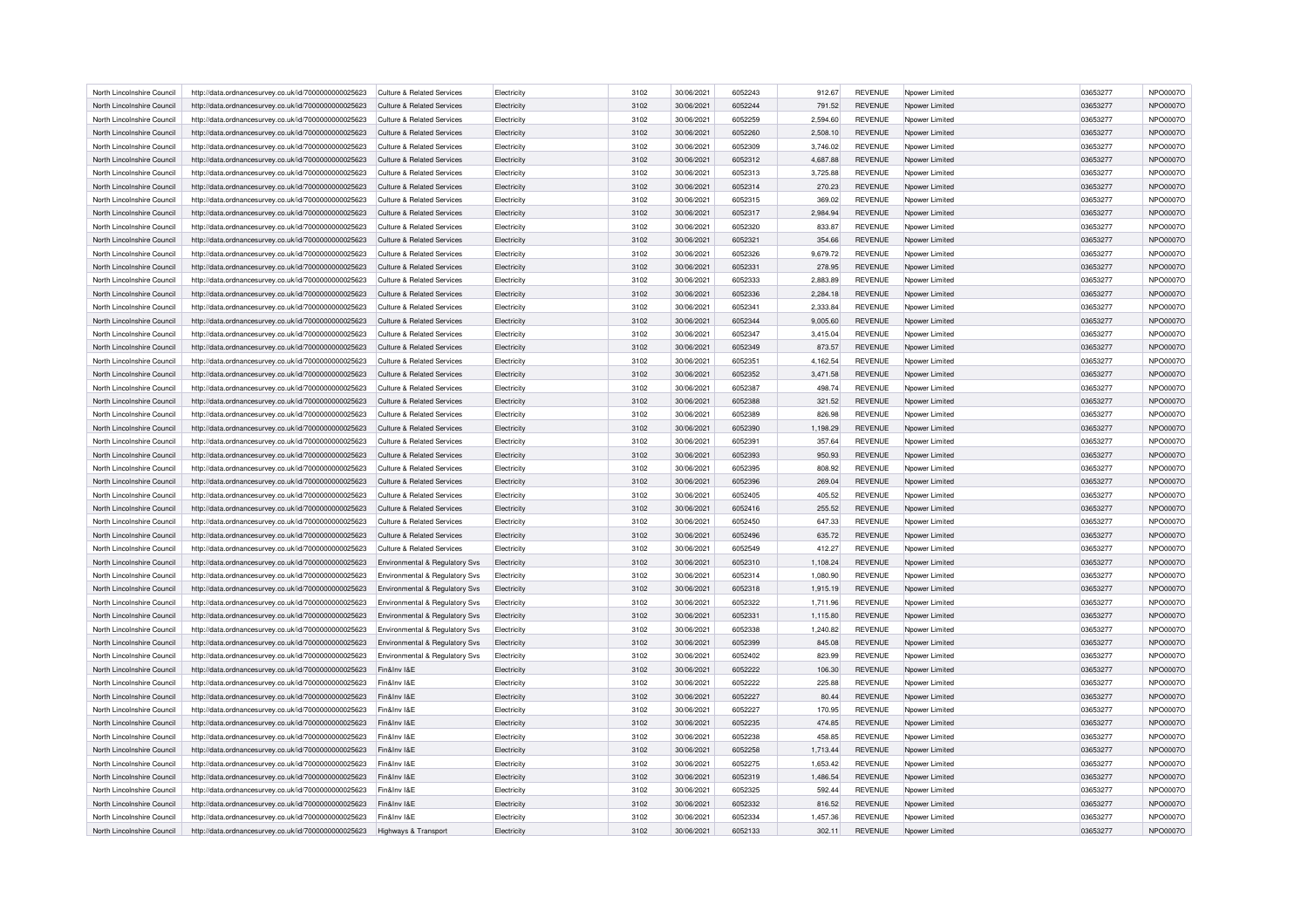| North Lincolnshire Council | http://data.ordnancesurvey.co.uk/id/7000000000025623 | Highways & Transport             | Electricity                 | 3102 | 30/06/2021 | 6052158            | 362.80    | <b>REVENUE</b> | Npower Limited                            | 03653277 | NPO0007O        |
|----------------------------|------------------------------------------------------|----------------------------------|-----------------------------|------|------------|--------------------|-----------|----------------|-------------------------------------------|----------|-----------------|
| North Lincolnshire Council | http://data.ordnancesurvey.co.uk/id/7000000000025623 | Highways & Transport             | Electricity                 | 3102 | 30/06/2021 | 6052205            | 476.59    | <b>REVENUE</b> | Noower Limited                            | 03653277 | NPO0007O        |
| North Lincolnshire Council | http://data.ordnancesurvey.co.uk/id/7000000000025623 | <b>Highways &amp; Transport</b>  | Electricity                 | 3102 | 30/06/2021 | 6052245            | 332.00    | <b>REVENUE</b> | Noower Limited                            | 03653277 | NPO0007O        |
| North Lincolnshire Council | http://data.ordnancesurvey.co.uk/id/7000000000025623 | Highways & Transport             | Electricity                 | 3102 | 30/06/2021 | 6052246            | 1,401.60  | <b>REVENUE</b> | Noower Limited                            | 03653277 | NPO0007O        |
| North Lincolnshire Council | http://data.ordnancesurvey.co.uk/id/7000000000025623 | Highways & Transport             | Electricity                 | 3102 | 30/06/2021 | 6052247            | 1,152.78  | <b>REVENUE</b> | Noower Limited                            | 03653277 | NPO0007O        |
| North Lincolnshire Council | http://data.ordnancesurvey.co.uk/id/7000000000025623 | Highways & Transport             | Electricity                 | 3102 | 30/06/2021 | 6052248            | 34.406.53 | <b>REVENUE</b> | Noower Limited                            | 03653277 | NPO0007O        |
| North Lincolnshire Council | http://data.ordnancesurvey.co.uk/id/7000000000025623 | Highways & Transport             | Electricity                 | 3102 | 30/06/2021 | 6052249            | 1,448.32  | <b>REVENUE</b> | Noower Limited                            | 03653277 | NPO0007O        |
| North Lincolnshire Council | http://data.ordnancesurvey.co.uk/id/7000000000025623 | Highways & Transport             | Electricity                 | 3102 | 30/06/2021 | 6052251            | 670.49    | <b>REVENUE</b> | Npower Limited                            | 03653277 | NPO0007O        |
| North Lincolnshire Council | http://data.ordnancesurvey.co.uk/id/7000000000025623 | Highways & Transport             | Electricity                 | 3102 | 30/06/2021 | 6052252            | 379.64    | <b>REVENUE</b> | Npower Limited                            | 03653277 | NPO0007O        |
| North Lincolnshire Council | http://data.ordnancesurvey.co.uk/id/7000000000025623 | Highways & Transport             | Electricity                 | 3102 | 30/06/2021 | 6052253            | 35.553.42 | <b>REVENUE</b> | Noower Limited                            | 03653277 | NPO0007O        |
| North Lincolnshire Council | http://data.ordnancesurvey.co.uk/id/7000000000025623 | Highways & Transport             | Electricity                 | 3102 | 30/06/2021 | 6052254            | 321.31    | <b>REVENUE</b> | Npower Limited                            | 03653277 | NPO0007O        |
| North Lincolnshire Council | http://data.ordnancesurvey.co.uk/id/7000000000025623 |                                  | Electricity                 | 3102 | 30/06/2021 | 6052255            | 692.84    | <b>REVENUE</b> | Npower Limited                            | 03653277 | NPO0007O        |
|                            |                                                      | Highways & Transport             | Electricity                 | 3102 | 30/06/2021 | 6052256            | 1,115.60  | <b>REVENUE</b> |                                           | 03653277 | NPO0007O        |
| North Lincolnshire Council | http://data.ordnancesurvey.co.uk/id/7000000000025623 | Highways & Transport             |                             |      |            |                    |           |                | Noower Limited                            |          |                 |
| North Lincolnshire Council | http://data.ordnancesurvey.co.uk/id/7000000000025623 | Highways & Transport             | Electricity                 | 3102 | 30/06/2021 | 6052257            | 392.30    | <b>REVENUE</b> | Npower Limited                            | 03653277 | NPO0007O        |
| North Lincolnshire Council | http://data.ordnancesurvey.co.uk/id/7000000000025623 | Highways & Transport             | Electricity                 | 3102 | 30/06/2021 | 6052264            | 1,046.06  | <b>REVENUE</b> | Npower Limited                            | 03653277 | NPO0007O        |
| North Lincolnshire Council | http://data.ordnancesurvey.co.uk/id/7000000000025623 | <b>Highways &amp; Transport</b>  | Electricity                 | 3102 | 30/06/2021 | 6052265            | 1,062.65  | <b>REVENUE</b> | Npower Limited                            | 03653277 | NPO0007O        |
| North Lincolnshire Council | http://data.ordnancesurvey.co.uk/id/7000000000025623 | Highways & Transport             | Electricity                 | 3102 | 30/06/2021 | 6052324            | 2,464.43  | <b>REVENUE</b> | Npower Limited                            | 03653277 | NPO0007O        |
| North Lincolnshire Council | http://data.ordnancesurvey.co.uk/id/7000000000025623 | Highways & Transport             | Electricity                 | 3102 | 30/06/2021 | 6052337            | 1,736.80  | <b>REVENUE</b> | Npower Limited                            | 03653277 | NPO0007O        |
| North Lincolnshire Council | http://data.ordnancesurvey.co.uk/id/7000000000025623 | Highways & Transport             | Electricity                 | 3102 | 30/06/2021 | 6052342            | 2,477.95  | <b>REVENUE</b> | Npower Limited                            | 03653277 | NPO0007O        |
| North Lincolnshire Council | http://data.ordnancesurvey.co.uk/id/7000000000025623 | Highways & Transport             | Electricity                 | 3102 | 30/06/2021 | 6052343            | 1,693.28  | <b>REVENUE</b> | Npower Limited                            | 03653277 | NPO0007O        |
| North Lincolnshire Council | http://data.ordnancesurvey.co.uk/id/7000000000025623 | Highways & Transport             | Electricity                 | 3102 | 30/06/2021 | 6052438            | 243.03    | <b>REVENUE</b> | Nnower I imited                           | 03653277 | NPO0007O        |
| North Lincolnshire Council | http://data.ordnancesurvey.co.uk/id/7000000000025623 | Highways & Transport             | Electricity                 | 3102 | 30/06/2021 | 6052498            | 228.10    | <b>REVENUE</b> | Npower Limited                            | 03653277 | NPO0007O        |
| North Lincolnshire Council | http://data.ordnancesurvey.co.uk/id/7000000000025623 | Highways & Transport             | Electricity                 | 3102 | 30/06/2021 | 6052519            | 435.06    | <b>REVENUE</b> | Npower Limited                            | 03653277 | NPO0007O        |
| North Lincolnshire Council | http://data.ordnancesurvey.co.uk/id/7000000000025623 | Non Distributed Costs            | Electricity                 | 3102 | 30/06/2021 | 6052266            | 230.56    | <b>REVENUE</b> | Nnower I imited                           | 03653277 | NPO0007O        |
| North Lincolnshire Council | http://data.ordnancesurvey.co.uk/id/7000000000025623 | Non Distributed Costs            | Electricity                 | 3102 | 30/06/2021 | 6052336            | 1,125.05  | <b>REVENUE</b> | Npower Limited                            | 03653277 | NPO0007O        |
| North Lincolnshire Council | http://data.ordnancesurvey.co.uk/id/7000000000025623 | Non Distributed Costs            | Electricity                 | 3102 | 30/06/2021 | 6052341            | 1,149.50  | <b>REVENUE</b> | Npower Limited                            | 03653277 | NPO0007O        |
| North Lincolnshire Council | http://data.ordnancesurvey.co.uk/id/7000000000025623 | Non Distributed Costs            | Electricity                 | 3102 | 30/06/2021 | 6052412            | 323.10    | <b>REVENUE</b> | Nnower I imited                           | 03653277 | NPO0007O        |
| North Lincolnshire Council | http://data.ordnancesurvey.co.uk/id/7000000000025623 | Non Distributed Costs            | Electricity                 | 3102 | 30/06/2021 | 6052413            | 258.58    | <b>REVENUE</b> | Npower Limited                            | 03653277 | NPO0007O        |
| North Lincolnshire Council | http://data.ordnancesurvey.co.uk/id/7000000000025623 | Non Distributed Costs            | Electricity                 | 3102 | 30/06/2021 | 6052515            | 455.41    | <b>REVENUE</b> | Nnower I imited                           | 03653277 | NPO0007O        |
| North Lincolnshire Council | http://data.ordnancesurvey.co.uk/id/7000000000025623 | Non Distributed Costs            | Electricity                 | 3102 | 30/06/2021 | 6052521            | 440.80    | <b>REVENUE</b> | Nnower I imited                           | 03653277 | NPO0007O        |
| North Lincolnshire Council | http://data.ordnancesurvey.co.uk/id/7000000000025623 | <b>Planning Services</b>         | Electricity                 | 3102 | 30/06/2021 | 6052311            | 7,105.04  | <b>REVENUE</b> | Npower Limited                            | 03653277 | NPO0007O        |
| North Lincolnshire Council | http://data.ordnancesurvey.co.uk/id/7000000000025623 | <b>Planning Services</b>         | Electricity                 | 3102 | 30/06/2021 | 6052330            | 4,301.79  | <b>REVENUE</b> | Nnower I imited                           | 03653277 | NPO0007O        |
| North Lincolnshire Council | http://data.ordnancesurvey.co.uk/id/7000000000025623 | <b>Planning Services</b>         | Electricity                 | 3102 | 30/06/2021 | 6052345            | 5.158.61  | <b>REVENUE</b> | Noower Limited                            | 03653277 | NPO0007O        |
| North Lincolnshire Council | http://data.ordnancesurvey.co.uk/id/7000000000025623 | <b>Planning Services</b>         | Electricity                 | 3102 | 30/06/2021 | 6052348            | 7,190.45  | <b>REVENUE</b> | Npower Limited                            | 03653277 | NPO0007O        |
| North Lincolnshire Council | http://data.ordnancesurvey.co.uk/id/7000000000025623 | Adult Social Care Capital        | Other Costs                 | A085 | 11/06/2021 | 6041474            | 515.84    | CAPITAL        | Nrs Healthcare                            | 1948041  | NOT0059T        |
| North Lincolnshire Council | http://data.ordnancesurvey.co.uk/id/7000000000025623 | <b>Adult Social Care Capital</b> | Other Costs                 | A085 | 11/06/2021 | 6041475            | 722.50    | CAPITAL        | Nrs Healthcare                            | 1948041  | NOT0059T        |
| North Lincolnshire Council | http://data.ordnancesurvey.co.uk/id/7000000000025623 | Adult Social Care Capital        | Other Costs                 | A085 | 23/06/2021 | 6044935            | 451.25    | CAPITAL        | Nrs Healthcare                            | 1948041  | NOT0059T        |
| North Lincolnshire Council | http://data.ordnancesurvey.co.uk/id/7000000000025623 | Childrens & Education            | <b>Course Fees/Training</b> | 2002 | 25/06/2021 | 6049722            | 315.00    | <b>REVENUE</b> | <b>Nspcc Registered Charity</b>           | 216401   | NSP0008P        |
| North Lincolnshire Council | http://data.ordnancesurvey.co.uk/id/7000000000025623 | Childrens & Education            | Payments To Private Orgs    | 6002 | 02/06/2021 | 6037567            | 38,289.00 | <b>REVENUE</b> | Oasis Academy Parkwood                    |          | <b>OAS0085S</b> |
| North Lincolnshire Council | http://data.ordnancesurvey.co.uk/id/7000000000025623 | Childrens & Education            | Payments To Private Orgs    | 6002 | 02/06/2021 | 6037655            | 35,390.70 | <b>REVENUE</b> | Oasis Community Learning Henderson Avenue | 05398529 | OAS0032S        |
| North Lincolnshire Council | http://data.ordnancesurvey.co.uk/id/7000000000025623 | Childrens & Education            | Payments To Private Orgs    | 6002 | 11/06/2021 | 6042052            | 3,250.00  | <b>REVENUE</b> | Oasis Community Learning Henderson Avenue | 05398529 | OAS0032S        |
| North Lincolnshire Council | http://data.ordnancesurvey.co.uk/id/7000000000025623 | Public Health                    | Materials                   | 5004 | 18/06/2021 | 6045814            | 1,263.00  | <b>REVENUE</b> | Oham Domestic Lift Services Ltd           | 4062743  | <b>OBA0002A</b> |
| North Lincolnshire Council | http://data.ordnancesurvey.co.uk/id/7000000000025623 | <b>Housing Services</b>          |                             | 5799 | 16/06/2021 | 6042805            | 454.00    | <b>REVENUE</b> | Ocean Media Group Ltd                     |          | OCE0018E        |
|                            |                                                      |                                  | Other Supplies & Services   | 5823 |            |                    |           |                |                                           |          | <b>BEN0299N</b> |
| North Lincolnshire Council | http://data.ordnancesurvey.co.uk/id/7000000000025623 | Corporate And Democratic Core    | <b>Legal Fees</b>           | 5823 | 09/06/2021 | 6041073<br>6041074 | 650.00    | <b>REVENUE</b> | Olivia Bennyworth                         |          | <b>BEN0299N</b> |
| North Lincolnshire Council | http://data.ordnancesurvey.co.uk/id/7000000000025623 | Corporate And Democratic Core    | Legal Fees                  |      | 09/06/2021 |                    | 570.00    | <b>REVENUE</b> | Olivia Bennyworth                         |          |                 |
| North Lincolnshire Council | http://data.ordnancesurvey.co.uk/id/7000000000025623 | Corporate And Democratic Core    | Legal Fees                  | 5823 | 09/06/2021 | 6041075            | 556.67    | <b>REVENUE</b> | Olivia Bennyworth                         |          | <b>BEN0299N</b> |
| North Lincolnshire Council | http://data.ordnancesurvey.co.uk/id/7000000000025623 | Corporate And Democratic Core    | <b>Legal Fees</b>           | 5823 | 09/06/2021 | 6041076            | 583.33    | <b>REVENUE</b> | Olivia Bennyworth                         |          | <b>BEN0299N</b> |
| North Lincolnshire Council | http://data.ordnancesurvey.co.uk/id/7000000000025623 | Corporate And Democratic Core    | Legal Fees                  | 5823 | 09/06/2021 | 6041079            | 610.00    | <b>REVENUE</b> | Olivia Bennyworth                         |          | <b>BEN0299N</b> |
| North Lincolnshire Council | http://data.ordnancesurvey.co.uk/id/7000000000025623 | Corporate And Democratic Core    | <b>Legal Fees</b>           | 5823 | 09/06/2021 | 6041089            | 616.67    | <b>REVENUE</b> | Olivia Bennyworth                         |          | <b>BEN0299N</b> |
| North Lincolnshire Council | http://data.ordnancesurvey.co.uk/id/7000000000025623 | Corporate And Democratic Core    | <b>Legal Fees</b>           | 5823 | 11/06/2021 | 6041802            | 530.00    | <b>REVENUE</b> | Olivia Bennyworth                         |          | <b>BEN0299N</b> |
| North Lincolnshire Council | http://data.ordnancesurvey.co.uk/id/7000000000025623 | Corporate And Democratic Core    | Legal Fees                  | 5823 | 16/06/2021 | 6044031            | 556.67    | <b>REVENUE</b> | Olivia Bennyworth                         |          | <b>BEN0299N</b> |
| North Lincolnshire Council | http://data.ordnancesurvey.co.uk/id/7000000000025623 | Corporate And Democratic Core    | <b>Legal Fees</b>           | 5823 | 23/06/2021 | 6047826            | 1,060.00  | <b>REVENUE</b> | Olivia Bennyworth                         |          | <b>BEN0299N</b> |
| North Lincolnshire Council | http://data.ordnancesurvey.co.uk/id/7000000000025623 | Corporate And Democratic Core    | <b>Legal Fees</b>           | 5823 | 02/07/2021 | 6051349            | 450.00    | <b>REVENUE</b> | Olivia Bennyworth                         |          | <b>BEN0299N</b> |
| North Lincolnshire Council | http://data.ordnancesurvey.co.uk/id/7000000000025623 | Corporate And Democratic Core    | <b>Legal Fees</b>           | 5823 | 07/07/2021 | 6051293            | 610.00    | <b>REVENUE</b> | Olivia Bennyworth                         |          | <b>BEN0299N</b> |
| North Lincolnshire Council | http://data.ordnancesurvey.co.uk/id/7000000000025623 | Childrens & Education            | It Software-Maintenance     | 5053 | 18/06/2021 | 6045771            | 903.00    | <b>REVENUE</b> | Omnibus Solutions Ltd                     | 03609069 | <b>OMN0001N</b> |
| North Lincolnshire Council | http://data.ordnancesurvey.co.uk/id/7000000000025623 | Childrens & Education            | It Software-Maintenance     | 5053 | 30/06/2021 | 6047849            | 4.439.00  | <b>REVENUE</b> | Omnibus Solutions Ltd                     | 03609069 | <b>OMN0001N</b> |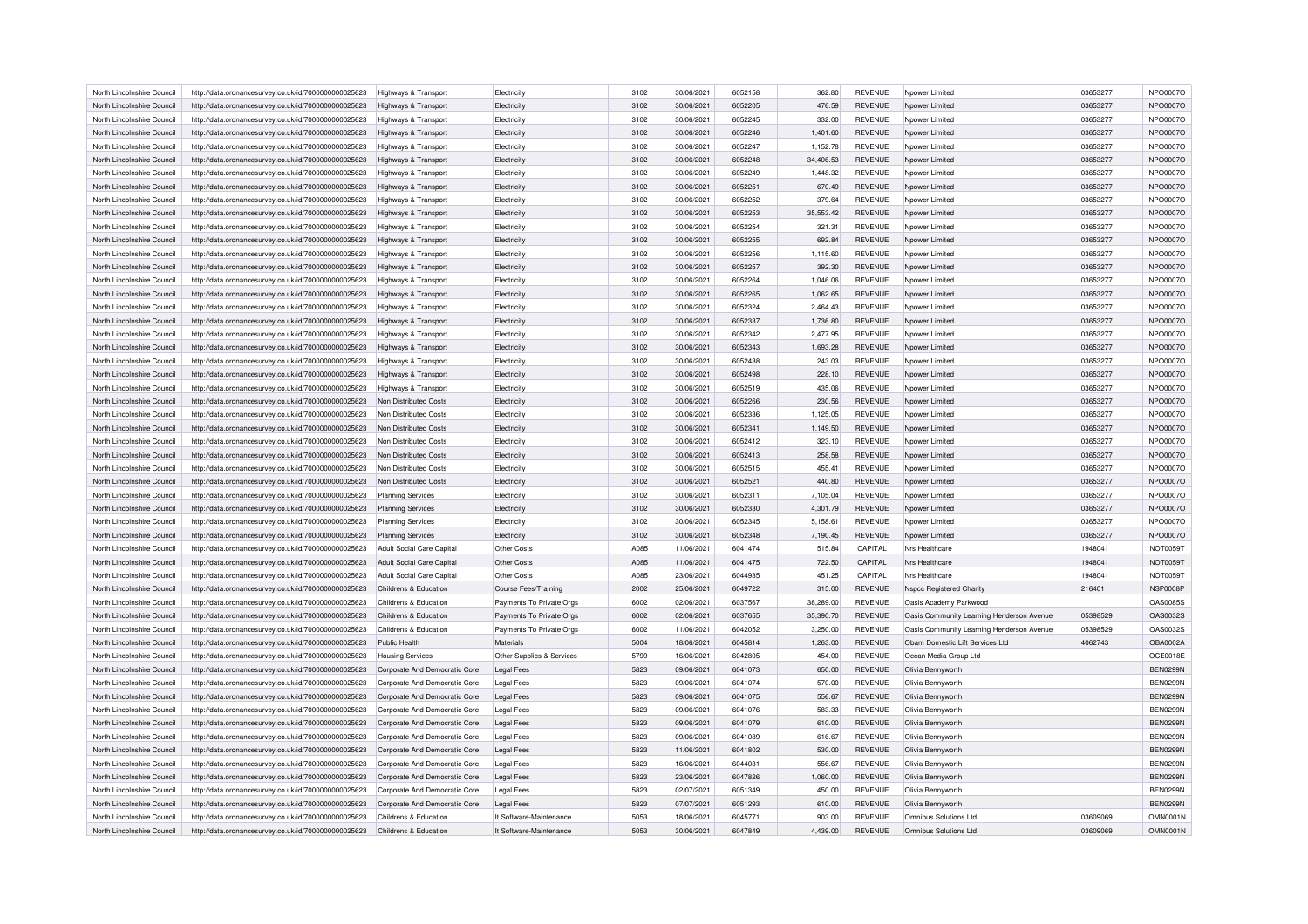| North Lincolnshire Council                               | http://data.ordnancesurvey.co.uk/id/7000000000025623 | Disbursements To Businesses                   | <b>Business Support Grants</b> | 6090 | 17/06/2021 | 6045520 | 915.00      | <b>REVENUE</b> | One 2 One Care Companion                     |          | CD069130        |
|----------------------------------------------------------|------------------------------------------------------|-----------------------------------------------|--------------------------------|------|------------|---------|-------------|----------------|----------------------------------------------|----------|-----------------|
| North Lincolnshire Council                               | http://data.ordnancesurvey.co.uk/id/7000000000025623 | Childrens & Education                         | <b>Client Transport Costs</b>  | 6092 | 09/06/2021 | 6041120 | 11,125.00   | <b>REVENUE</b> | One 2 One Taxis                              |          | <b>ONE0035E</b> |
| North Lincolnshire Council                               | http://data.ordnancesurvey.co.uk/id/7000000000025623 | Childrens & Education                         | Home To School Transport       | 4201 | 09/06/2021 | 6041120 | 220.00      | <b>REVENUE</b> | One 2 One Taxis                              |          | <b>ONE0035E</b> |
| North Lincolnshire Council                               | http://data.ordnancesurvey.co.uk/id/7000000000025623 | Childrens & Education                         | Payments To Private Orgs       | 6002 | 18/06/2021 | 6045845 | 6,802.00    | <b>REVENUE</b> | Oneschool Global Uk                          | 10763413 | <b>ONE0051E</b> |
| North Lincolnshire Council                               | http://data.ordnancesurvey.co.uk/id/7000000000025623 | Childrens & Education                         | Payments To Private Orgs       | 6002 | 18/06/2021 | 6045846 | 4,780.00    | <b>REVENUE</b> | Oneschool Global Ul                          | 10763413 | <b>ONE0051E</b> |
| North Lincolnshire Council                               | http://data.ordnancesurvey.co.uk/id/7000000000025623 | Adult Social Care                             | Payments To Private Orgs       | 6002 | 11/06/2021 | 6041468 | 353.80      | <b>REVENUE</b> | Ongo                                         |          | <b>ONG0120G</b> |
| North Lincolnshire Council                               | http://data.ordnancesurvey.co.uk/id/7000000000025623 | <b>Adult Social Care</b>                      | Payments To Private Orgs       | 6002 | 23/06/2021 | 6047850 | 353.80      | <b>REVENUE</b> | Ongo                                         |          | <b>ONG0120G</b> |
| North Lincolnshire Council                               | http://data.ordnancesurvey.co.uk/id/7000000000025623 | Childrens & Education                         | <b>Client Related Costs</b>    | 5534 | 11/06/2021 | 6041800 | 1,168.84    | <b>REVENUE</b> | Ongo                                         |          | <b>ONG0120G</b> |
| North Lincolnshire Council                               | http://data.ordnancesurvey.co.uk/id/7000000000025623 | Childrens & Education                         | Payments To Private Orgs       | 6002 | 25/06/2021 | 6048055 | 16,940.00   | <b>REVENUE</b> | Ongo                                         | 11077107 | <b>ONG0300G</b> |
| North Lincolnshire Council                               | http://data.ordnancesurvey.co.uk/id/7000000000025623 | Environmental & Regulatory Svs                | Other Supplies & Services      | 5799 | 25/06/2021 | 6048055 |             | <b>REVENUE</b> | Ongo                                         | 11077107 | <b>ONG0300G</b> |
| North Lincolnshire Council                               | http://data.ordnancesurvey.co.uk/id/7000000000025623 | <b>Housing Services</b>                       | Other Supplies & Services      | 5799 | 16/06/2021 | 6044237 | 58,189.65   | <b>REVENUE</b> | Ongo                                         |          | <b>HOM0100M</b> |
| North Lincolnshire Council                               | http://data.ordnancesurvey.co.uk/id/7000000000025623 | <b>Planning Services</b>                      | Payments To Private Orgs       | 6002 | 02/06/2021 | 6036908 | 19,643.19   | <b>REVENUE</b> | Ongo Communities Ltd                         | 1156007  | <b>ONG0001G</b> |
| North Lincolnshire Council                               | http://data.ordnancesurvey.co.uk/id/7000000000025623 | <b>Planning Services</b>                      | Payments To Private Orgs       | 6002 | 02/06/2021 | 6036909 | 11,834.60   | <b>REVENUE</b> | Ongo Communities Ltd                         | 1156007  | <b>ONG0001G</b> |
| North Lincolnshire Council                               | http://data.ordnancesurvey.co.uk/id/7000000000025623 | <b>Adult Social Care</b>                      | Payments To Private Orgs       | 6002 | 02/06/2021 | 6038662 | 570.24      | <b>REVENUE</b> | Ongo Recruitment Ltd                         |          | <b>ISF0039F</b> |
| North Lincolnshire Council                               |                                                      | <b>Adult Social Care</b>                      | Payments To Private Orgs       | 6002 | 18/06/2021 | 6045372 |             | <b>REVENUE</b> | Ongo Recruitment Ltd                         | 4750128  | CRO0323C        |
|                                                          | http://data.ordnancesurvey.co.uk/id/7000000000025623 |                                               |                                | 6002 |            | 6051257 | 1,609.25    | <b>REVENUE</b> |                                              | 4750128  | CRO0323C        |
| North Lincolnshire Council<br>North Lincolnshire Council | http://data.ordnancesurvey.co.uk/id/7000000000025623 | <b>Adult Social Care</b><br>Adult Social Care | Payments To Private Orgs       | 6002 | 30/06/2021 | 6053468 | 360.00      | <b>REVENUE</b> | Ongo Recruitment Ltd<br>Ongo Recruitment Ltd |          |                 |
|                                                          | http://data.ordnancesurvey.co.uk/id/7000000000025623 |                                               | Payments To Private Orgs       |      | 30/06/2021 |         | 570.24      |                |                                              |          | <b>ISF0039F</b> |
| North Lincolnshire Council                               | http://data.ordnancesurvey.co.uk/id/7000000000025623 | Childrens & Education                         | <b>Client Related Costs</b>    | 5534 | 11/06/2021 | 6041948 | 230.66      | <b>REVENUE</b> | Ongo Recruitment Ltd                         | 4750128  | CRO0323C        |
| North Lincolnshire Council                               | http://data.ordnancesurvey.co.uk/id/7000000000025623 | Childrens & Education                         | Other Supplies & Services      | 5799 | 30/06/2021 | 6051255 | 644.00      | <b>REVENUE</b> | Ongo Recruitment Ltd                         | 4750128  | CRO0323C        |
| North Lincolnshire Council                               | http://data.ordnancesurvey.co.uk/id/7000000000025623 | Childrens & Education                         | Pay - Agency                   | 0131 | 16/06/2021 | 6044301 | 1,066.53    | <b>REVENUE</b> | Ongo Recruitment Ltd                         | 4750128  | CRO0323C        |
| North Lincolnshire Council                               | http://data.ordnancesurvey.co.uk/id/7000000000025623 | Childrens & Education                         | Payments To Private Orgs       | 6002 | 25/06/2021 | 6049658 | 6,245.08    | <b>REVENUE</b> | Ongo Recruitment Ltd                         | 4750128  | CRO0323C        |
| North Lincolnshire Council                               | http://data.ordnancesurvey.co.uk/id/7000000000025623 | Adult Social Care                             | Payments To Private Orgs       | 6002 | 02/06/2021 | 6038659 | 4,627.00    | <b>REVENUE</b> | Options (Autism 2) Ltd                       |          | <b>ISF0021F</b> |
| North Lincolnshire Council                               | http://data.ordnancesurvey.co.uk/id/7000000000025623 | Adult Social Care                             | Payments To Private Orgs       | 6002 | 30/06/2021 | 6053465 | 4,627.00    | <b>REVENUE</b> | Options (Autism 2) Ltd                       |          | <b>ISF0021F</b> |
| North Lincolnshire Council                               | http://data.ordnancesurvey.co.uk/id/7000000000025623 | Adult Social Care                             | Payments To Private Orgs       | 6002 | 04/06/2021 | 6038674 | 1,887.20    | <b>REVENUE</b> | Options Autism (2) Ltd                       | 4228353  | <b>YOU0005U</b> |
| North Lincolnshire Council                               | http://data.ordnancesurvey.co.uk/id/7000000000025623 | Adult Social Care                             | Payments To Private Orgs       | 6002 | 04/06/2021 | 6038674 | $-1,250.50$ | <b>REVENUE</b> | Options Autism (2) Ltd                       | 4228353  | YOU0005U        |
| North Lincolnshire Council                               | http://data.ordnancesurvey.co.uk/id/7000000000025623 | Adult Social Care                             | Payments To Private Orgs       | 6002 | 02/07/2021 | 6053481 | 1.887.20    | <b>REVENUE</b> | Options Autism (2) Ltd                       | 4228353  | <b>YOU0005U</b> |
| North Lincolnshire Council                               | http://data.ordnancesurvey.co.uk/id/7000000000025623 | Fin&Inv I&E                                   | Gas                            | 3101 | 18/06/2021 | 6045334 | 285.09      | <b>REVENUE</b> | Opus Energy Ltd                              |          | OPU0004U        |
| North Lincolnshire Council                               | http://data.ordnancesurvey.co.uk/id/7000000000025623 | Childrens & Education                         | Payments To Private Orgs       | 6002 | 11/06/2021 | 6042002 | 23,028.57   | <b>REVENUE</b> | Oracle Care Limited                          | 5618803  | <b>ORA0060A</b> |
| North Lincolnshire Council                               | http://data.ordnancesurvey.co.uk/id/7000000000025623 | Childrens & Education                         | Payments To Private Oras       | 6002 | 02/06/2021 | 6037568 | 8.192.88    | <b>REVENUE</b> | Orkidz Nurserv                               |          | <b>ORK0001K</b> |
| North Lincolnshire Council                               | http://data.ordnancesurvey.co.uk/id/7000000000025623 | Environmental & Regulatory Svs                | Equipment Maint.& Repair       | 5003 | 23/06/2021 | 6047842 | 17,287.00   | <b>REVENUE</b> | Otr Tyres Ltd T/A Kaltire                    | 01313711 | OTR0120R        |
| North Lincolnshire Council                               | http://data.ordnancesurvey.co.uk/id/7000000000025623 | Corporate And Democratic Core                 | Payments To Private Orgs       | 6002 | 25/06/2021 | 6044018 | 1,034.30    | <b>REVENUE</b> | Oughtred & Harrison Ltd                      | 0166445  | OUG0032G        |
| North Lincolnshire Council                               | http://data.ordnancesurvey.co.uk/id/7000000000025623 | Corporate And Democratic Core                 | Payments To Private Orgs       | 6002 | 25/06/2021 | 6044446 | 1.014.14    | <b>REVENUE</b> | Oughtred & Harrison Ltd                      | 0166445  | OUG0032G        |
| North Lincolnshire Council                               | http://data.ordnancesurvey.co.uk/id/7000000000025623 | Childrens & Education                         | Payments To Private Orgs       | 6002 | 11/06/2021 | 6042212 | 18,533.33   | <b>REVENUE</b> | Outwood Academy Foxhills                     |          | FTC0002C        |
| North Lincolnshire Council                               | http://data.ordnancesurvey.co.uk/id/7000000000025623 | Culture, Env, Reg & Planning Cap              | Other Costs                    | A085 | 09/06/2021 | 6039690 | 240.00      | CAPITAL        | Overhall Aggregates Ltd                      |          | OVE0012E        |
| North Lincolnshire Council                               | http://data.ordnancesurvey.co.uk/id/7000000000025623 | Culture & Related Services                    | Exhibitions/Events             | 5709 | 30/06/2021 | 6049719 | 225.00      | <b>REVENUE</b> | Overhall Aggregates Ltd                      |          | OVE0012E        |
| North Lincolnshire Council                               |                                                      |                                               |                                | 6090 | 18/06/2021 | 6045959 | 1,468.00    | <b>REVENUE</b> |                                              |          | CD052490        |
|                                                          | http://data.ordnancesurvey.co.uk/id/7000000000025623 | <b>Disbursements To Businesses</b>            | <b>Business Support Grants</b> |      |            |         |             |                | Over The Top Events                          |          |                 |
| North Lincolnshire Council                               | http://data.ordnancesurvey.co.uk/id/7000000000025623 | <b>Disbursements To Businesses</b>            | <b>Business Support Grants</b> | 6090 | 25/06/2021 | 6050239 | 1,000.00    | <b>REVENUE</b> | Owen'S Bouncy Castle Hire                    |          | CD059890        |
| North Lincolnshire Council                               | http://data.ordnancesurvey.co.uk/id/7000000000025623 | Highways & Transport                          | Other Supplies & Services      | 5799 | 25/06/2021 | 6048905 | 1,250.00    | <b>REVENUE</b> | Owston Ferry Parish Council                  |          | OWS0004S        |
| North Lincolnshire Council                               | http://data.ordnancesurvey.co.uk/id/7000000000025623 | Disbursements To Businesses                   | <b>Business Support Grants</b> | 6090 | 02/06/2021 | 6038714 | 2,096.00    | <b>REVENUE</b> | Owston Ferry Societ                          |          | CD068920        |
| North Lincolnshire Council                               | http://data.ordnancesurvey.co.uk/id/7000000000025623 | <b>Disbursements To Businesses</b>            | <b>Business Support Grants</b> | 6090 | 17/06/2021 | 6045644 | 8,000.00    | <b>REVENUE</b> | Owston Ferry Society                         |          | CD069190        |
| North Lincolnshire Council                               | http://data.ordnancesurvey.co.uk/id/7000000000025623 | <b>Disbursements To Businesses</b>            | <b>Business Support Grants</b> | 6090 | 02/06/2021 | 6038722 | 2,667.00    | <b>REVENUE</b> | Pamper Place                                 |          | CD069000        |
| North Lincolnshire Council                               | http://data.ordnancesurvey.co.uk/id/7000000000025623 | Disbursements To Businesses                   | <b>Business Support Grants</b> | 6090 | 25/06/2021 | 6050234 | 1,000.00    | <b>REVENUE</b> | Pam'S Minibus                                |          | CD059220        |
| North Lincolnshire Council                               | http://data.ordnancesurvey.co.uk/id/7000000000025623 | Childrens & Education                         | Payments To Voluntary Orgs     | 6001 | 02/06/2021 | 603757  | 3,560.70    | <b>REVENUE</b> | Panda Play Playgroup                         |          | <b>PAN0016N</b> |
| North Lincolnshire Council                               | http://data.ordnancesurvey.co.uk/id/7000000000025623 | Environmental & Regulatory Svs                | Materials                      | 5004 | 18/06/2021 | 6045253 | 2,750.00    | <b>REVENUE</b> | Paneltex Limited/ Marttrans Trailers         | 2607586  | <b>PAN0099N</b> |
| North Lincolnshire Council                               | http://data.ordnancesurvey.co.uk/id/7000000000025623 | Adult Social Care                             | Other Professional Fees        | 5829 | 04/06/2021 | 6038679 | 1,443.20    | <b>REVENUE</b> | Paragon Medical Ltd                          |          | <b>HOP0053P</b> |
| North Lincolnshire Council                               | http://data.ordnancesurvey.co.uk/id/7000000000025623 | <b>Adult Social Care</b>                      | Other Professional Fees        | 5829 | 11/06/2021 | 6041821 | 362.00      | <b>REVENUE</b> | Paragon Medical Ltd                          |          | <b>HOP0053P</b> |
| North Lincolnshire Council                               | http://data.ordnancesurvey.co.uk/id/7000000000025623 | <b>Adult Social Care</b>                      | Other Professional Fees        | 5829 | 30/06/2021 | 6049234 | 927.20      | <b>REVENUE</b> | Paragon Medical Ltd                          |          | <b>HOP0053P</b> |
| North Lincolnshire Council                               | http://data.ordnancesurvey.co.uk/id/7000000000025623 | Adult Social Care                             | Other Professional Fees        | 5829 | 02/07/2021 | 6049235 | 921.20      | <b>REVENUE</b> | Paragon Medical Ltd                          |          | <b>HOP0053P</b> |
| North Lincolnshire Council                               | http://data.ordnancesurvey.co.uk/id/7000000000025623 | <b>Disbursements To Businesses</b>            | <b>Business Support Grants</b> | 6090 | 29/06/2021 | 6051665 | $-467.00$   | <b>REVENUE</b> | Park Community Association                   |          | CD068440        |
| North Lincolnshire Council                               | http://data.ordnancesurvey.co.uk/id/7000000000025623 | Disbursements To Businesses                   | <b>Business Support Grants</b> | 6090 | 29/06/2021 | 6051666 | $-467.00$   | <b>REVENUE</b> | Park Community Association                   |          | CD068440        |
| North Lincolnshire Council                               | http://data.ordnancesurvey.co.uk/id/7000000000025623 | Disbursements To Businesses                   | <b>Business Support Grants</b> | 6090 | 29/06/2021 | 6052074 | 467.00      | <b>REVENUE</b> | Park Community Association                   |          | CD068440        |
| North Lincolnshire Council                               | http://data.ordnancesurvey.co.uk/id/7000000000025623 | Disbursements To Businesses                   | <b>Business Support Grants</b> | 6090 | 29/06/2021 | 6052075 | 467.00      | <b>REVENUE</b> | Park Community Association                   |          | CD068440        |
| North Lincolnshire Council                               | http://data.ordnancesurvey.co.uk/id/7000000000025623 | Adult Social Care                             | Payments To Private Orgs       | 6002 | 18/06/2021 | 6045881 | 1,000.00    | <b>REVENUE</b> | Parklane Plowden Chambers                    | 51726    | <b>PAR0599R</b> |
| North Lincolnshire Council                               | http://data.ordnancesurvey.co.uk/id/7000000000025623 | Highways & Transport                          | Other Professional Fees        | 5829 | 18/06/2021 | 6045375 | 985.39      | <b>REVENUE</b> | Park Now Limited                             | 3151938  | COB0031B        |
| North Lincolnshire Council                               | http://data.ordnancesurvey.co.uk/id/7000000000025623 | Childrens & Education                         | Home To School Transport       | 4201 | 11/06/2021 | 6042119 | 525.00      | <b>REVENUE</b> | Pat Frankish Psychology & Psychotherapy Ltd  | 6711712  | FRA0130A        |
| North Lincolnshire Council                               | http://data.ordnancesurvey.co.uk/id/7000000000025623 | Corporate And Democratic Core                 | Gen Office Exp (Incl Postage)  | 5603 | 30/06/2021 | 6047663 | 250.00      | <b>REVENUE</b> | Paul Hampson                                 |          | <b>HAM0098M</b> |
|                                                          |                                                      |                                               |                                |      |            |         |             |                |                                              |          |                 |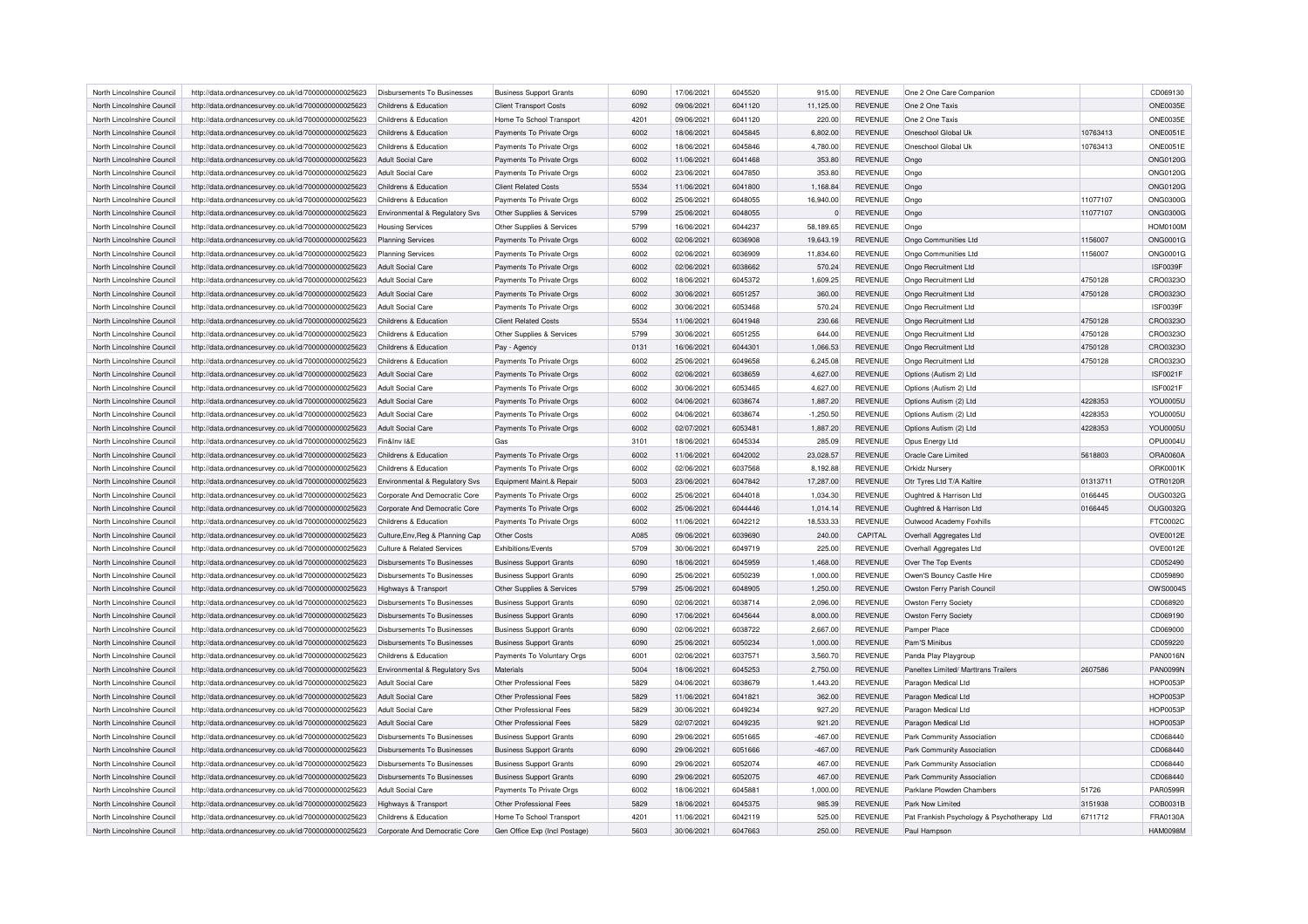| North Lincolnshire Council | http://data.ordnancesurvey.co.uk/id/7000000000025623 | <b>Housing Services</b>               | Other Supplies & Services             | 5799 | 23/06/2021 | 6047436 | 315.00    | <b>REVENUE</b> | Paul Harris                          |          | <b>HAR0906R</b> |
|----------------------------|------------------------------------------------------|---------------------------------------|---------------------------------------|------|------------|---------|-----------|----------------|--------------------------------------|----------|-----------------|
| North Lincolnshire Council | http://data.ordnancesurvey.co.uk/id/7000000000025623 | Children & Education Capital          | Building/Construction                 | A082 | 25/06/2021 | 6049686 | 46,916.68 | CAPITAL        | Pbs Construction Ltd                 | 2266573  | <b>PBS0100S</b> |
| North Lincolnshire Council | http://data.ordnancesurvey.co.uk/id/7000000000025623 | Highways & Transport                  | Payments To Private Orgs              | 6002 | 18/06/2021 | 8198803 | 7,367.72  | <b>REVENUE</b> | Pcc For Humberside                   |          | <b>PCC0030C</b> |
| North Lincolnshire Council | http://data.ordnancesurvey.co.uk/id/7000000000025623 | Childrens & Education                 | Payments To Private Orgs              | 6002 | 02/06/2021 | 6037574 | 10,558.30 | <b>REVENUE</b> | Peekaboo Day Nursery                 |          | PEE0011E        |
| North Lincolnshire Council | http://data.ordnancesurvey.co.uk/id/7000000000025623 | <b>Adult Social Care</b>              | Fees & Charges Income                 | 9002 | 23/06/2021 | 6046814 | $-122.56$ | <b>REVENUE</b> | REDACTED                             |          | REDACTED        |
| North Lincolnshire Council | http://data.ordnancesurvey.co.uk/id/7000000000025623 | Corporate And Democratic Core         | Recruitment Costs And Dbs             | 2004 | 11/06/2021 | 6042276 | 5,436.79  | REVENUE        | People Asset Management Ltd          | 5199107  | <b>PEO0120C</b> |
| North Lincolnshire Council | http://data.ordnancesurvey.co.uk/id/7000000000025623 | Adult Social Care Capital             | Other Costs                           | A085 | 18/06/2021 | 6044925 | 399.98    | CAPITAL        | Performance Health International Ltd | 4374752  | ABI0005I        |
| North Lincolnshire Council | http://data.ordnancesurvey.co.uk/id/7000000000025623 | <b>Disbursements To Businesses</b>    | <b>Business Support Grants</b>        | 6090 | 29/06/2021 | 6051618 | $-467.00$ | <b>REVENUE</b> | Perrys Sports Bowls Club             |          | CD067120        |
| North Lincolnshire Council | http://data.ordnancesurvey.co.uk/id/7000000000025623 | Disbursements To Businesses           | <b>Business Support Grants</b>        | 6090 | 29/06/2021 | 6051619 | $-467.00$ | <b>REVENUE</b> | Perrys Sports Bowls Club             |          | CD067120        |
| North Lincolnshire Council | http://data.ordnancesurvey.co.uk/id/7000000000025623 | Disbursements To Businesses           | <b>Business Support Grants</b>        | 6090 | 29/06/2021 | 6052027 | 467.00    | <b>REVENUE</b> | Perrys Sports Bowls Club             |          | CD067120        |
| North Lincolnshire Council | http://data.ordnancesurvey.co.uk/id/7000000000025623 | Disbursements To Businesses           | <b>Business Support Grants</b>        | 6090 | 29/06/2021 | 6052028 | 467.00    | <b>REVENUE</b> | Perrys Sports Bowls Club             |          | CD067120        |
| North Lincolnshire Council | http://data.ordnancesurvey.co.uk/id/7000000000025623 | Culture & Related Services            | Repair & Maintenance Costs            | 3000 | 25/06/2021 | 6049221 | 225.00    | <b>REVENUE</b> | Pestx I td                           | 04233814 | <b>PES0003S</b> |
| North Lincolnshire Council | http://data.ordnancesurvey.co.uk/id/7000000000025623 | Central Services To Public            | Gen Office Exp (Incl Postage)         | 5603 | 04/06/2021 | 6039266 | 2,441.70  | <b>REVENUE</b> | Peter Hogarth & Sons Ltd             | 1143352  | <b>HOG0001G</b> |
|                            |                                                      | Central Services To Public            |                                       | 5603 |            | 6039267 |           | <b>REVENUE</b> |                                      | 1143352  |                 |
| North Lincolnshire Council | http://data.ordnancesurvey.co.uk/id/7000000000025623 |                                       | Gen Office Exp (Incl Postage)         |      | 04/06/2021 |         | $-368.60$ |                | Peter Hogarth & Sons Ltd             |          | HOG0001G        |
| North Lincolnshire Council | http://data.ordnancesurvey.co.uk/id/7000000000025623 | Culture & Related Services            | Cleaning Costs/ Materials             | 3301 | 25/06/2021 | 6049632 | 314.75    | <b>REVENUE</b> | Peter Hogarth & Sons Ltd             | 1143352  | <b>HOG0001G</b> |
| North Lincolnshire Council | http://data.ordnancesurvey.co.uk/id/7000000000025623 | Environmental & Regulatory Svs        | Cleaning Costs/ Materials             | 3301 | 04/06/2021 | 6038807 | 230.50    | <b>REVENUE</b> | Peter Hogarth & Sons Ltd             | 1143352  | HOG0001G        |
| North Lincolnshire Council | http://data.ordnancesurvey.co.uk/id/7000000000025623 | Fin&Inv I&E                           | Cleaning Costs/ Materials             | 3301 | 16/06/2021 | 6044113 | 1,743.78  | <b>REVENUE</b> | Peter Hogarth & Sons Ltd             | 1143352  | HOG0001G        |
| North Lincolnshire Council | http://data.ordnancesurvey.co.uk/id/7000000000025623 | Public Health                         | <b>Equipment Purchase</b>             | 5001 | 18/06/2021 | 6045384 | 6,837.60  | <b>REVENUE</b> | Peter Hogarth & Sons Ltd             | 1143352  | HOG0001G        |
| North Lincolnshire Council | http://data.ordnancesurvey.co.uk/id/7000000000025623 | Public Health                         | <b>Equipment Purchase</b>             | 5001 | 18/06/2021 | 6045385 | 623.12    | <b>REVENUE</b> | Peter Hogarth & Sons Ltd             | 1143352  | <b>HOG0001G</b> |
| North Lincolnshire Council | http://data.ordnancesurvey.co.uk/id/7000000000025623 | Childrens & Education                 | Payments To Private Orgs              | 6002 | 11/06/2021 | 6042050 | 640.00    | REVENUE        | Peter Oak                            |          | <b>OAK0124K</b> |
| North Lincolnshire Council | http://data.ordnancesurvey.co.uk/id/7000000000025623 | <b>Planning Services</b>              | Other Supplies & Services             | 5799 | 25/06/2021 | 6049116 | 1,200.00  | <b>REVENUE</b> | P H And S Barrett Ltd                |          | <b>BAR0106R</b> |
| North Lincolnshire Council | http://data.ordnancesurvey.co.uk/id/7000000000025623 | Fin&Inv I&E                           | Repair & Maintenance Costs            | 3000 | 16/06/2021 | 6044328 | 739.50    | <b>REVENUE</b> | Phil Jarratt                         |          | <b>JAR0097R</b> |
| North Lincolnshire Council | http://data.ordnancesurvey.co.uk/id/7000000000025623 | Fin&Inv I&F                           | Repair & Maintenance Costs            | 3000 | 25/06/2021 | 6049363 | 884.50    | <b>REVENUE</b> | Phil Jarratt                         |          | <b>JAR0097R</b> |
| North Lincolnshire Council | http://data.ordnancesurvey.co.uk/id/7000000000025623 | Corporate And Democratic Core         | It Software-Maintenance               | 5053 | 09/06/2021 | 6040850 | 5,821.56  | <b>REVENUE</b> | Phoenix Software I td                | 2548628  | SOF0026F        |
| North Lincolnshire Council | http://data.ordnancesurvey.co.uk/id/7000000000025623 | Corporate And Democratic Core         | It Software-Purchase                  | 5051 | 04/06/2021 | 6038775 | 317.89    | <b>REVENUE</b> | Phoenix Software Ltd                 | 2548628  | SOF0026F        |
| North Lincolnshire Council | http://data.ordnancesurvey.co.uk/id/7000000000025623 | Culture & Related Services            | Equipment Purchase                    | 5001 | 18/06/2021 | 6043791 | 346.48    | <b>REVENUE</b> | <b>Physical Company</b>              | 3718828  | PHY0003Y        |
| North Lincolnshire Council | http://data.ordnancesurvey.co.uk/id/7000000000025623 | Adult Social Care                     | Repair & Maintenance Costs            | 3000 | 18/06/2021 | 6044425 | 4.15      | <b>REVENUE</b> | Pickerings Europe Ltd                | 3217853  | <b>PIC0003C</b> |
| North Lincolnshire Council | http://data.ordnancesurvey.co.uk/id/7000000000025623 | Adult Social Care                     | Repair & Maintenance Costs            | 3000 | 18/06/2021 | 6044425 | 24.45     | <b>REVENUE</b> | Pickerings Europe Ltd                | 3217853  | <b>PIC0003C</b> |
| North Lincolnshire Council | http://data.ordnancesurvey.co.uk/id/7000000000025623 | Central Services To Public            | <b>Benair &amp; Maintenance Costs</b> | 3000 | 18/06/2021 | 6044425 | $\Omega$  | <b>REVENUE</b> | Pickerings Europe Ltd                | 3217853  | <b>PIC0003C</b> |
| North Lincolnshire Council | http://data.ordnancesurvey.co.uk/id/7000000000025623 | Central Services To Public            | Repair & Maintenance Costs            | 3000 | 18/06/2021 | 6044926 | $\Omega$  | <b>REVENUE</b> | Pickerings Europe Ltd                | 3217853  | <b>PIC0003C</b> |
| North Lincolnshire Council |                                                      | Childrens & Education                 |                                       | 3000 | 18/06/2021 | 6044425 | 21.72     |                |                                      |          | <b>PIC0003C</b> |
|                            | http://data.ordnancesurvey.co.uk/id/7000000000025623 |                                       | Repair & Maintenance Costs            |      |            |         |           | REVENUE        | Pickerings Europe Ltd                | 3217853  |                 |
| North Lincolnshire Council | http://data.ordnancesurvey.co.uk/id/7000000000025623 | Childrens & Education                 | Repair & Maintenance Costs            | 3000 | 18/06/2021 | 6044437 | 392.25    | <b>REVENUE</b> | Pickerings Europe Ltd                | 3217853  | <b>PIC0003C</b> |
| North Lincolnshire Council | http://data.ordnancesurvey.co.uk/id/7000000000025623 | Corporate And Democratic Core         | Repair & Maintenance Costs            | 3000 | 18/06/2021 | 6044425 | 151.21    | <b>REVENUE</b> | Pickerings Europe Ltd                | 3217853  | <b>PIC0003C</b> |
| North Lincolnshire Council | http://data.ordnancesurvey.co.uk/id/7000000000025623 | Corporate And Democratic Core         | Repair & Maintenance Costs            | 3000 | 18/06/2021 | 6044431 |           | <b>REVENUE</b> | Pickerings Europe Ltd                | 3217853  | <b>PIC0003C</b> |
| North Lincolnshire Council | http://data.ordnancesurvey.co.uk/id/7000000000025623 | Corporate And Democratic Core         | Repair & Maintenance Costs            | 3000 | 18/06/2021 | 6044434 | 5,216.00  | <b>REVENUE</b> | Pickerings Europe Ltd                | 3217853  | <b>PIC0003C</b> |
| North Lincolnshire Council | http://data.ordnancesurvey.co.uk/id/7000000000025623 | Culture & Related Services            | Repair & Maintenance Costs            | 3000 | 18/06/2021 | 6044425 | 272.76    | <b>REVENUE</b> | Pickerings Europe Ltd                | 3217853  | <b>PIC0003C</b> |
| North Lincolnshire Council | http://data.ordnancesurvey.co.uk/id/7000000000025623 | <b>Culture &amp; Related Services</b> | Repair & Maintenance Costs            | 3000 | 18/06/2021 | 6044430 | 1,727.50  | <b>REVENUE</b> | Pickerings Europe Ltd                | 3217853  | <b>PIC0003C</b> |
| North Lincolnshire Council | http://data.ordnancesurvey.co.uk/id/7000000000025623 | <b>Culture &amp; Related Services</b> | Repair & Maintenance Costs            | 3000 | 18/06/2021 | 6044433 | 2,150.00  | <b>REVENUE</b> | Pickerings Europe Ltd                | 3217853  | <b>PIC0003C</b> |
| North Lincolnshire Council | http://data.ordnancesurvey.co.uk/id/7000000000025623 | <b>Culture &amp; Related Services</b> | Repair & Maintenance Costs            | 3000 | 18/06/2021 | 6044926 | 231.39    | <b>REVENUE</b> | Pickerings Europe Ltd                | 3217853  | <b>PIC0003C</b> |
| North Lincolnshire Council | http://data.ordnancesurvey.co.uk/id/7000000000025623 | <b>Culture &amp; Related Services</b> | Repair & Maintenance Costs            | 3000 | 18/06/2021 | 6044941 | 2,832.25  | <b>REVENUE</b> | Pickerings Europe Ltd                | 3217853  | <b>PIC0003C</b> |
| North Lincolnshire Council | http://data.ordnancesurvey.co.uk/id/7000000000025623 | <b>Highways &amp; Transport</b>       | Repair & Maintenance Costs            | 3000 | 18/06/2021 | 6044425 | 92.32     | <b>REVENUE</b> | Pickerings Europe Ltd                | 3217853  | <b>PIC0003C</b> |
| North Lincolnshire Council | http://data.ordnancesurvey.co.uk/id/7000000000025623 | Non Distributed Costs                 | Repair & Maintenance Costs            | 3000 | 18/06/2021 | 6044425 | 31.69     | REVENUE        | Pickerings Europe Ltd                | 3217853  | <b>PIC0003C</b> |
| North Lincolnshire Council | http://data.ordnancesurvey.co.uk/id/7000000000025623 | <b>Planning Services</b>              | Repair & Maintenance Costs            | 3000 | 18/06/2021 | 6044431 | 241.77    | <b>REVENUE</b> | Pickerings Europe Ltd                | 3217853  | <b>PIC0003C</b> |
| North Lincolnshire Council | http://data.ordnancesurvey.co.uk/id/7000000000025623 | Childrens & Education                 | Home To School Transport              | 4201 | 09/06/2021 | 6039680 | 1,064.00  | <b>REVENUE</b> | Placebook Minicabs Ltd               | 09508214 | <b>PLA0065A</b> |
| North Lincolnshire Council | http://data.ordnancesurvey.co.uk/id/7000000000025623 | Childrens & Education                 | Payments To Private Orgs              | 6002 | 18/06/2021 | 6045812 | 76.096.52 | <b>REVENUE</b> | Plus Skills Development Ltd          |          | <b>PLU0004U</b> |
| North Lincolnshire Council | http://data.ordnancesurvey.co.uk/id/7000000000025623 | Childrens & Education                 | Payments To Private Orgs              | 6002 | 25/06/2021 | 6049701 | 2,625.00  | <b>REVENUE</b> | Plus Skills Development Ltd          |          | <b>PLU0004U</b> |
| North Lincolnshire Council | http://data.ordnancesurvey.co.uk/id/7000000000025623 | <b>Highways &amp; Transport</b>       | Course Fees/Training                  | 2002 | 18/06/2021 | 6045254 | 750.00    | <b>REVENUE</b> | <b>Portull Training Services</b>     | 06059540 | <b>POR0037F</b> |
| North Lincolnshire Council | http://data.ordnancesurvey.co.uk/id/7000000000025623 | Adult Social Care                     | Equipment Purchase                    | 5001 | 18/06/2021 | 6044912 | 219.89    | <b>REVENUE</b> | Posturite (Uk) Ltd                   |          | POS0004S        |
| North Lincolnshire Council |                                                      | Adult Social Care                     |                                       | 5001 |            | 6044917 |           | <b>REVENUE</b> |                                      |          | POS0004S        |
|                            | http://data.ordnancesurvey.co.uk/id/7000000000025623 |                                       | Equipment Purchase                    |      | 18/06/2021 |         | 440.00    |                | Posturite (Uk) Ltd                   |          |                 |
| North Lincolnshire Council | http://data.ordnancesurvey.co.uk/id/7000000000025623 | <b>Culture &amp; Related Services</b> | Exhibitions/Events                    | 5709 | 09/06/2021 | 6037781 | 520.78    | <b>REVENUE</b> | Ppl Prs Ltd                          | 10376001 | PPL0001L        |
| North Lincolnshire Council | http://data.ordnancesurvey.co.uk/id/7000000000025623 | Culture & Related Services            | Licenses, Subs & Memberships          | 5510 | 18/06/2021 | 6045878 | 1.108.98  | <b>REVENUE</b> | Pol Prs Ltd                          | 10376001 | <b>PPL0001L</b> |
| North Lincolnshire Council | http://data.ordnancesurvey.co.uk/id/7000000000025623 | Culture & Related Services            | Licenses, Subs & Memberships          | 5510 | 18/06/2021 | 6045879 | 1,143.90  | REVENUE        | Ppl Prs Ltd                          | 10376001 | PPL0001L        |
| North Lincolnshire Council | http://data.ordnancesurvey.co.uk/id/7000000000025623 | Culture & Related Services            | Licenses, Subs & Memberships          | 5510 | 18/06/2021 | 6045880 | 1,759.20  | REVENUE        | Ppl Prs Ltd                          | 10376001 | PPL0001L        |
| North Lincolnshire Council | http://data.ordnancesurvey.co.uk/id/7000000000025623 | Childrens & Education                 | Home To School Transport              | 4201 | 09/06/2021 | 6041113 | 10.293.20 | <b>REVENUE</b> | <b>Premier Cabs</b>                  |          | <b>PRE0280E</b> |
| North Lincolnshire Council | http://data.ordnancesurvey.co.uk/id/7000000000025623 | Children & Education Capital          | Building/Construction                 | A082 | 25/06/2021 | 6049693 | 19,101.72 | CAPITAL        | Premier Roofing And Services Ltd     | 4577119  | <b>PRE0164E</b> |
| North Lincolnshire Council | http://data.ordnancesurvey.co.uk/id/7000000000025623 | Childrens & Education                 | Repair & Maintenance Costs            | 3000 | 18/06/2021 | 6045719 | 229.08    | REVENUE        | Premier Roofing And Services Ltd     | 4577119  | PRE0164E        |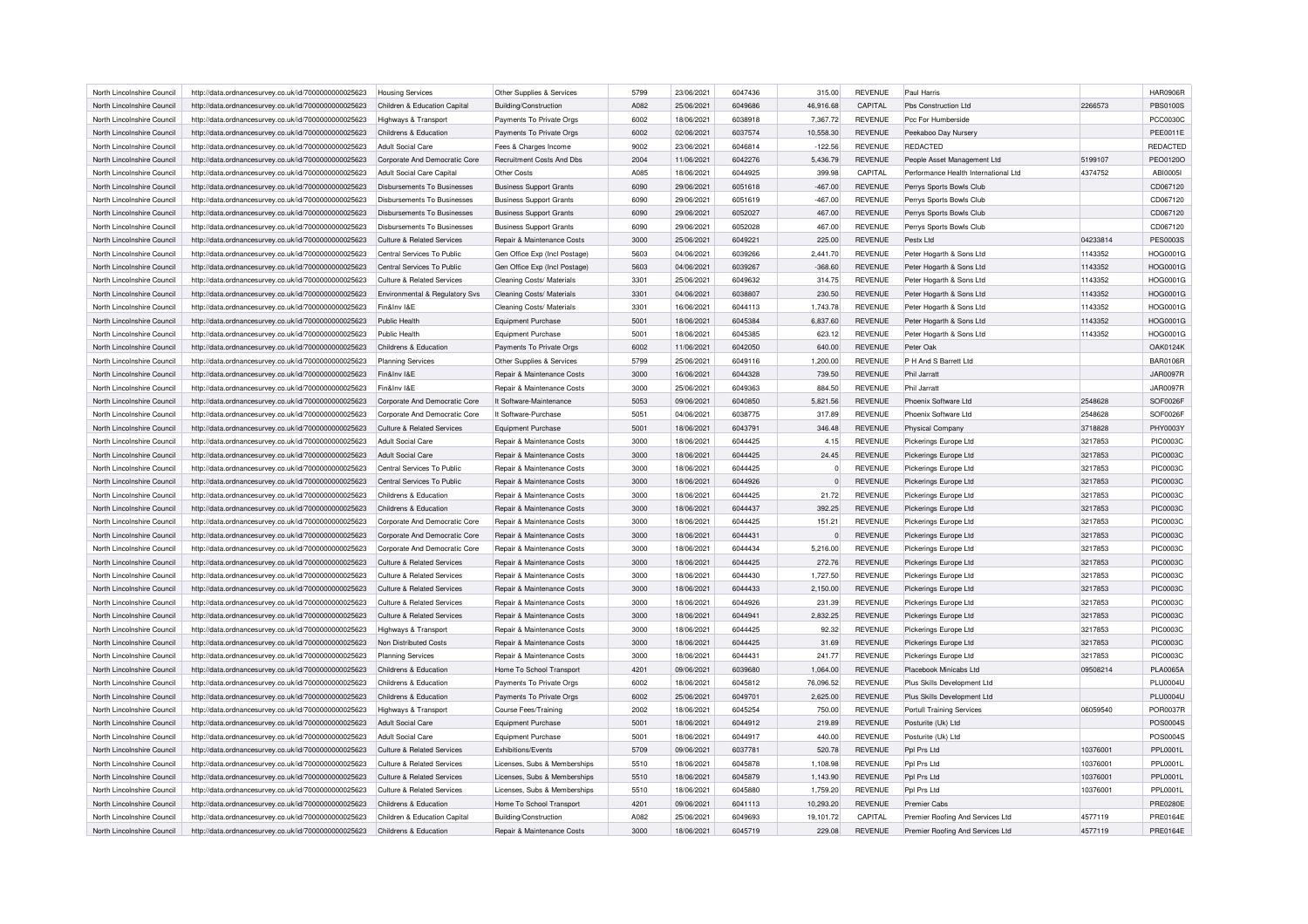| North Lincolnshire Council | http://data.ordnancesurvey.co.uk/id/7000000000025623 | Corporate And Democratic Core         | Repair & Maintenance Costs               | 3000 | 18/06/2021 | 6045719 | 205.30    | <b>REVENUE</b> | Premier Roofing And Services Ltd           | 4577119    | <b>PRE0164E</b> |
|----------------------------|------------------------------------------------------|---------------------------------------|------------------------------------------|------|------------|---------|-----------|----------------|--------------------------------------------|------------|-----------------|
| North Lincolnshire Council | http://data.ordnancesurvey.co.uk/id/7000000000025623 | <b>Culture &amp; Related Services</b> | Repair & Maintenance Costs               | 3000 | 09/06/2021 | 6040702 | 978.89    | <b>REVENUE</b> | Premier Roofing And Services Ltd           | 4577119    | <b>PRE0164E</b> |
| North Lincolnshire Council | http://data.ordnancesurvey.co.uk/id/7000000000025623 | Culture & Related Services            | <b>Benair &amp; Maintenance Costs</b>    | 3000 | 18/06/2021 | 6045719 | 1.207.65  | <b>REVENUE</b> | Premier Roofing And Services Ltd           | 4577119    | <b>PRE0164E</b> |
| North Lincolnshire Council | http://data.ordnancesurvey.co.uk/id/7000000000025623 | Environmental & Regulatory Svs        | Repair & Maintenance Costs               | 3000 | 18/06/2021 | 6045719 | 2,098.88  | <b>REVENUE</b> | Premier Roofing And Services Ltd           | 4577119    | <b>PRE0164E</b> |
| North Lincolnshire Council | http://data.ordnancesurvey.co.uk/id/7000000000025623 | Fin&Inv I&F                           | Repair & Maintenance Costs               | 3000 | 09/06/2021 | 6040705 | 15,931.21 | <b>REVENUE</b> | Premier Roofing And Services Ltd           | 4577119    | <b>PRE0164E</b> |
| North Lincolnshire Council | http://data.ordnancesurvey.co.uk/id/7000000000025623 | Fin&Inv I&E                           | Repair & Maintenance Costs               | 3000 | 18/06/2021 | 6045719 | 870.82    | <b>REVENUE</b> | Premier Roofing And Services Ltd           | 4577119    | <b>PRE0164E</b> |
| North Lincolnshire Council | http://data.ordnancesurvey.co.uk/id/7000000000025623 | Fin&Inv I&E                           | Repair & Maintenance Costs               | 3000 | 18/06/2021 | 6045719 | 477.38    | <b>REVENUE</b> | Premier Roofing And Services Ltd           | 4577119    | <b>PRE0164E</b> |
|                            |                                                      |                                       |                                          | 3000 |            | 6045719 | 420.41    |                |                                            | 4577119    | <b>PRE0164E</b> |
| North Lincolnshire Council | http://data.ordnancesurvey.co.uk/id/7000000000025623 | Highways & Transport                  | Repair & Maintenance Costs               |      | 18/06/2021 |         |           | <b>REVENUE</b> | Premier Roofing And Services Ltd           |            |                 |
| North Lincolnshire Council | http://data.ordnancesurvey.co.uk/id/7000000000025623 | Non Distributed Costs                 | Repair & Maintenance Costs               | 3000 | 30/06/2021 | 6051072 | 563.82    | <b>REVENUE</b> | Premier Roofing And Services Ltd           | 4577119    | <b>PRE0164E</b> |
| North Lincolnshire Council | http://data.ordnancesurvey.co.uk/id/7000000000025623 | <b>Disbursements To Businesses</b>    | <b>Business Support Grants</b>           | 6090 | 25/06/2021 | 6050231 | 1,000.00  | <b>REVENUE</b> | <b>Premier Wedding Vehicles</b>            |            | CD056410        |
| North Lincolnshire Council | http://data.ordnancesurvey.co.uk/id/7000000000025623 | Childrens & Education                 | <b>Client Related Costs</b>              | 5534 | 02/06/2021 | 6037916 | 390.00    | <b>REVENUE</b> | Pre-School Learning Alliance               |            | <b>PRE0172E</b> |
| North Lincolnshire Council | http://data.ordnancesurvey.co.uk/id/7000000000025623 | Childrens & Education                 | <b>Client Related Costs</b>              | 5534 | 30/06/2021 | 6051249 | 390.00    | <b>REVENUE</b> | Pre-School Learning Alliance               |            | <b>PRE0172E</b> |
| North Lincolnshire Council | http://data.ordnancesurvey.co.uk/id/7000000000025623 | Childrens & Education                 | Payments To Voluntary Orgs               | 6001 | 02/06/2021 | 6037577 | 19,262.09 | <b>REVENUE</b> | Pre-School Learning Alliance               |            | <b>PRE0172E</b> |
| North Lincolnshire Council | http://data.ordnancesurvey.co.uk/id/7000000000025623 | Childrens & Education                 | Pay - Agency                             | 0131 | 09/06/2021 | 6040741 | 1,796.25  | <b>REVENUE</b> | <b>Principal Resourcing Ltd</b>            | 5159515    | PRI01011        |
| North Lincolnshire Council | http://data.ordnancesurvey.co.uk/id/7000000000025623 | Childrens & Education                 | Pay - Agency                             | 0131 | 09/06/2021 | 6040743 | 1,796.25  | <b>REVENUE</b> | Principal Resourcing Ltd                   | 5159515    | PRI01011        |
| North Lincolnshire Council | http://data.ordnancesurvey.co.uk/id/7000000000025623 | Childrens & Education                 | Pay - Agency                             | 0131 | 16/06/2021 | 6040816 | 431.25    | <b>REVENUE</b> | <b>Principal Resourcing Ltd</b>            | 5159515    | PRI0101I        |
| North Lincolnshire Council | http://data.ordnancesurvey.co.uk/id/7000000000025623 | Childrens & Education                 | Pay - Agency                             | 0131 | 23/06/2021 | 6045718 | 1,379.25  | <b>REVENUE</b> | Principal Resourcing Ltd                   | 5159515    | PRI0101I        |
| North Lincolnshire Council | http://data.ordnancesurvey.co.uk/id/7000000000025623 | Childrens & Education                 | Pay - Agency                             | 0131 | 30/06/2021 | 6047791 | 1,379.25  | <b>REVENUE</b> | <b>Principal Resourcing Ltd</b>            | 5159515    | PRI01011        |
| North Lincolnshire Council | http://data.ordnancesurvey.co.uk/id/7000000000025623 | Childrens & Education                 | Pay - Agency                             | 0131 | 07/07/2021 | 6051269 | 1,379.25  | <b>REVENUE</b> | Principal Resourcing Ltd                   | 5159515    | PRI01011        |
| North Lincolnshire Council | http://data.ordnancesurvey.co.uk/id/7000000000025623 | Central Services To Public            | Gen Office Exp (Incl Postage)            | 5603 | 09/06/2021 | 6041114 | 3.282.79  | <b>REVENUE</b> | Print Image Facilities Llp                 | OC330921   | <b>PRI00571</b> |
| North Lincolnshire Council | http://data.ordnancesurvey.co.uk/id/7000000000025623 | Central Services To Public            | Gen Office Exp (Incl Postage)            | 5603 | 18/06/2021 | 6045768 | 500.40    | <b>REVENUE</b> | Print Image Facilities Llp                 | OC330921   | PRI0057I        |
| North Lincolnshire Council | http://data.ordnancesurvey.co.uk/id/7000000000025623 | Central Services To Public            | Gen Office Exp (Incl Postage)            | 5603 | 04/06/2021 | 6038780 | 9,788.98  | <b>REVENUE</b> | Print Image Network Ltd                    | 4009079    | PRI0345I        |
| North Lincolnshire Council | http://data.ordnancesurvey.co.uk/id/7000000000025623 | Central Services To Public            | Gen Office Exp (Incl Postage)            | 5603 | 09/06/2021 | 6039271 | 18.962.04 | <b>REVENUE</b> | Print Image Network I to                   | 4009079    | PRI03451        |
| North Lincolnshire Council | http://data.ordnancesurvey.co.uk/id/7000000000025623 | Central Services To Public            | Gen Office Exp (Incl Postage)            | 5603 | 11/06/2021 | 6041050 | 6,541.00  | <b>REVENUE</b> | Print Image Network Ltd                    | 4009079    | PRI0345I        |
| North Lincolnshire Council |                                                      | Central Services To Public            |                                          | 5603 | 11/06/2021 | 6041052 | 3,257.00  | <b>REVENUE</b> | Print Image Network Ltd                    | 4009079    | PRI0345I        |
| North Lincolnshire Council | http://data.ordnancesurvey.co.uk/id/7000000000025623 | Childrens & Education                 | Gen Office Exp (Incl Postage)            | 6001 | 02/06/2021 | 6037549 | 8.239.98  | <b>REVENUE</b> |                                            |            | <b>LAN0081N</b> |
|                            | http://data.ordnancesurvey.co.uk/id/7000000000025623 |                                       | Payments To Voluntary Orgs               |      |            |         |           |                | Priory Lane Pre-School                     |            |                 |
| North Lincolnshire Council | http://data.ordnancesurvey.co.uk/id/7000000000025623 | Childrens & Education                 | Payments To Private Orgs                 | 6002 | 11/06/2021 | 6042045 | 311.20    | <b>REVENUE</b> | Professional Development Group             |            | GOV0123V        |
| North Lincolnshire Council | http://data.ordnancesurvey.co.uk/id/7000000000025623 | <b>Culture &amp; Related Services</b> | Equipment Maint.& Repair                 | 5003 | 09/06/2021 | 6040749 | 210.00    | <b>REVENUE</b> | Professional Telecom Installations Ltd     | 04629825   | PRO0051C        |
| North Lincolnshire Council | http://data.ordnancesurvey.co.uk/id/7000000000025623 | <b>Culture &amp; Related Services</b> | It Hardware - Purchase                   | 5050 | 02/06/2021 | 6037667 | 457.56    | <b>REVENUE</b> | Professional Telecom Installations Ltd     | 04629825   | PRO0051O        |
| North Lincolnshire Council | http://data.ordnancesurvey.co.uk/id/7000000000025623 | Adult Social Care                     | Payments To Private Orgs                 | 6002 | 11/06/2021 | 6041470 | 1,763.18  | <b>REVENUE</b> | Progress Housing Group Ltd                 | 28685R     | PRO0320O        |
| North Lincolnshire Council | http://data.ordnancesurvey.co.uk/id/7000000000025623 | Environmental & Regulatory Svs        | Repair & Maintenance Costs               | 3000 | 09/06/2021 | 6040713 | 679.50    | <b>REVENUE</b> | Protec Camerfield Limited                  | 2894458    | PRO01540        |
| North Lincolnshire Council | http://data.ordnancesurvey.co.uk/id/7000000000025623 | Environmental & Regulatory Svs        | Repair & Maintenance Costs               | 3000 | 09/06/2021 | 6040746 | 430.00    | <b>REVENUE</b> | <b>Protec Camerfield Limited</b>           | 2894458    | PRO01540        |
| North Lincolnshire Council | http://data.ordnancesurvey.co.uk/id/7000000000025623 | Environmental & Regulatory Svs        | Repair & Maintenance Costs               | 3000 | 18/06/2021 | 6044938 | 679.50    | <b>REVENUE</b> | Protec Camerfield Limited                  | 2894458    | PRO0154O        |
| North Lincolnshire Council | http://data.ordnancesurvey.co.uk/id/7000000000025623 | Childrens & Education                 | Payments To Private Orgs                 | 6002 | 23/06/2021 | 6044326 | 10,800.00 | <b>REVENUE</b> | Psychology Together                        | 1055440510 | PSY0120Y        |
| North Lincolnshire Council | http://data.ordnancesurvey.co.uk/id/7000000000025623 | Cornorate And Democratic Core         | It Software-Maintenance                  | 5053 | 11/06/2021 | 6038240 | 650.00    | <b>REVENUE</b> | Public Sector Live                         |            | <b>PUB0160B</b> |
| North Lincolnshire Council | http://data.ordnancesurvey.co.uk/id/7000000000025623 | Fin&Inv I&E                           | <b>Cleaning Services &amp; Contracts</b> | 3311 | 11/06/2021 | 6042378 | 1,204.04  | <b>REVENUE</b> | Pure Water Cleaning Contractors Ltd        | 11361613   | <b>PUR0010R</b> |
| North Lincolnshire Council | http://data.ordnancesurvey.co.uk/id/7000000000025623 | Corporate And Democratic Core         | It Software-Maintenance                  | 5053 | 16/06/2021 | 6043995 | 1,703.40  | <b>REVENUE</b> | Qa Ltd                                     | 02413137   | QAI00011        |
| North Lincolnshire Council | http://data.ordnancesurvey.co.uk/id/7000000000025623 | Adult Social Care                     | Gen Office Exp (Incl Postage)            | 5603 | 25/06/2021 | 6049380 | 2.30      | <b>REVENUE</b> | Quadient Uk Limited                        | 2658324    | NEO0001O        |
| North Lincolnshire Council | http://data.ordnancesurvey.co.uk/id/7000000000025623 | Adult Social Care                     | Gen Office Exp (Incl Postage)            | 5603 | 25/06/2021 | 6049380 | 381.50    | <b>REVENUE</b> | Quadient Uk Limited                        | 2658324    | <b>NEO0001O</b> |
| North Lincolnshire Council | http://data.ordnancesurvey.co.uk/id/7000000000025623 | Central Services To Public            | Gen Office Exp (Incl Postage)            | 5603 | 25/06/2021 | 6049380 | 1.04      | <b>REVENUE</b> | Quadient Uk Limited                        | 2658324    | NEO0001O        |
| North Lincolnshire Council | http://data.ordnancesurvey.co.uk/id/7000000000025623 | Childrens & Education                 | Gen Office Exp (Incl Postage)            | 5603 | 25/06/2021 | 6049380 | 8.96      | <b>REVENUE</b> | Quadient Uk Limited                        | 2658324    | <b>NEO0001O</b> |
| North Lincolnshire Council | http://data.ordnancesurvey.co.uk/id/7000000000025623 | Childrens & Education                 | Gen Office Exp (Incl Postage)            | 5603 | 25/06/2021 | 6049380 | 6.51      | <b>REVENUE</b> | Quadient Uk Limited                        | 2658324    | NEO0001O        |
| North Lincolnshire Council | http://data.ordnancesurvey.co.uk/id/7000000000025623 | Corporate And Democratic Core         | Gen Office Exp (Incl Postage)            | 5603 | 25/06/2021 | 6049367 | 1,546.83  | <b>REVENUE</b> | Quadient Uk Limited                        | 2658324    | <b>NEO0001O</b> |
| North Lincolnshire Council | http://data.ordnancesurvey.co.uk/id/7000000000025623 | Corporate And Democratic Core         | Gen Office Exp (Incl Postage)            | 5603 | 25/06/2021 | 6049367 | 3,678.64  | <b>REVENUE</b> | Quadient Uk Limited                        | 2658324    | NEO0001O        |
| North Lincolnshire Council | http://data.ordnancesurvey.co.uk/id/7000000000025623 | Corporate And Democratic Core         | Gen Office Exp (Incl Postage)            | 5603 | 25/06/2021 | 6049380 | 1,764.92  | <b>REVENUE</b> | Quadient Uk Limited                        | 2658324    | NEO0001O        |
| North Lincolnshire Council | http://data.ordnancesurvey.co.uk/id/7000000000025623 | Corporate And Democratic Core         | Gen Office Exp (Incl Postage)            | 5603 | 25/06/2021 | 6049380 | 2,810.00  | <b>REVENUE</b> | Quadient Uk Limited                        | 2658324    | NEO0001O        |
|                            |                                                      |                                       |                                          | 5603 |            |         |           | <b>REVENUE</b> | Quadient Uk Limited                        |            |                 |
| North Lincolnshire Council | http://data.ordnancesurvey.co.uk/id/7000000000025623 | Corporate And Democratic Core         | Gen Office Exp (Incl Postage)            |      | 30/06/2021 | 6050368 | 10,000.00 |                |                                            | 2658324    | <b>NEO0001O</b> |
| North Lincolnshire Council | http://data.ordnancesurvey.co.uk/id/7000000000025623 | Environmental & Regulatory Svs        | Gen Office Exp (Incl Postage)            | 5603 | 25/06/2021 | 6049367 | 4,429.92  | <b>REVENUE</b> | Quadient Uk Limited                        | 2658324    | NEO0001O        |
| North Lincolnshire Council | http://data.ordnancesurvey.co.uk/id/7000000000025623 | Environmental & Regulatory Svs        | Gen Office Exp (Incl Postage)            | 5603 | 25/06/2021 | 6049380 | 159.84    | <b>REVENUE</b> | Quadient Uk Limited                        | 2658324    | <b>NEO0001O</b> |
| North Lincolnshire Council | http://data.ordnancesurvey.co.uk/id/7000000000025623 | Environmental & Regulatory Svs        | Gen Office Exp (Incl Postage)            | 5603 | 25/06/2021 | 6049380 | 0.93      | <b>REVENUE</b> | Quadient Uk Limited                        | 2658324    | NEO0001O        |
| North Lincolnshire Council | http://data.ordnancesurvey.co.uk/id/7000000000025623 | Public Health                         | Gen Office Exp (Incl Postage)            | 5603 | 25/06/2021 | 6049380 | 1.13      | <b>REVENUE</b> | Quadient Uk Limited                        | 2658324    | NEO0001O        |
| North Lincolnshire Council | http://data.ordnancesurvey.co.uk/id/7000000000025623 | Disbursements To Businesses           | <b>Business Support Grants</b>           | 6090 | 29/06/2021 | 6051429 | $-250.00$ | <b>REVENUE</b> | Queens Head Hote                           |            | CD055210        |
| North Lincolnshire Council | http://data.ordnancesurvey.co.uk/id/7000000000025623 | Disbursements To Businesses           | <b>Business Support Grants</b>           | 6090 | 29/06/2021 | 6051838 | 250.00    | <b>REVENUE</b> | Queens Head Hotel                          |            | CD055210        |
| North Lincolnshire Council | http://data.ordnancesurvey.co.uk/id/7000000000025623 | Childrens & Education                 | Payments To Private Orgs                 | 6002 | 02/06/2021 | 6037513 | 504.00    | <b>REVENUE</b> | Rachel Carter-Smith                        |            | CAR0224R        |
| North Lincolnshire Council | http://data.ordnancesurvey.co.uk/id/7000000000025623 | Childrens & Education                 | Payments To Private Orgs                 | 6002 | 02/06/2021 | 6037576 | 1.782.90  | <b>REVENUE</b> | Rachel Popovski                            |            | POP0165P        |
| North Lincolnshire Council | http://data.ordnancesurvey.co.uk/id/7000000000025623 | Disbursements To Businesses           | <b>Business Support Grants</b>           | 6090 | 25/06/2021 | 6050254 | 1.000.00  | <b>REVENUE</b> | <b>Bachels Positive Touch Baby Massage</b> |            | CD065270        |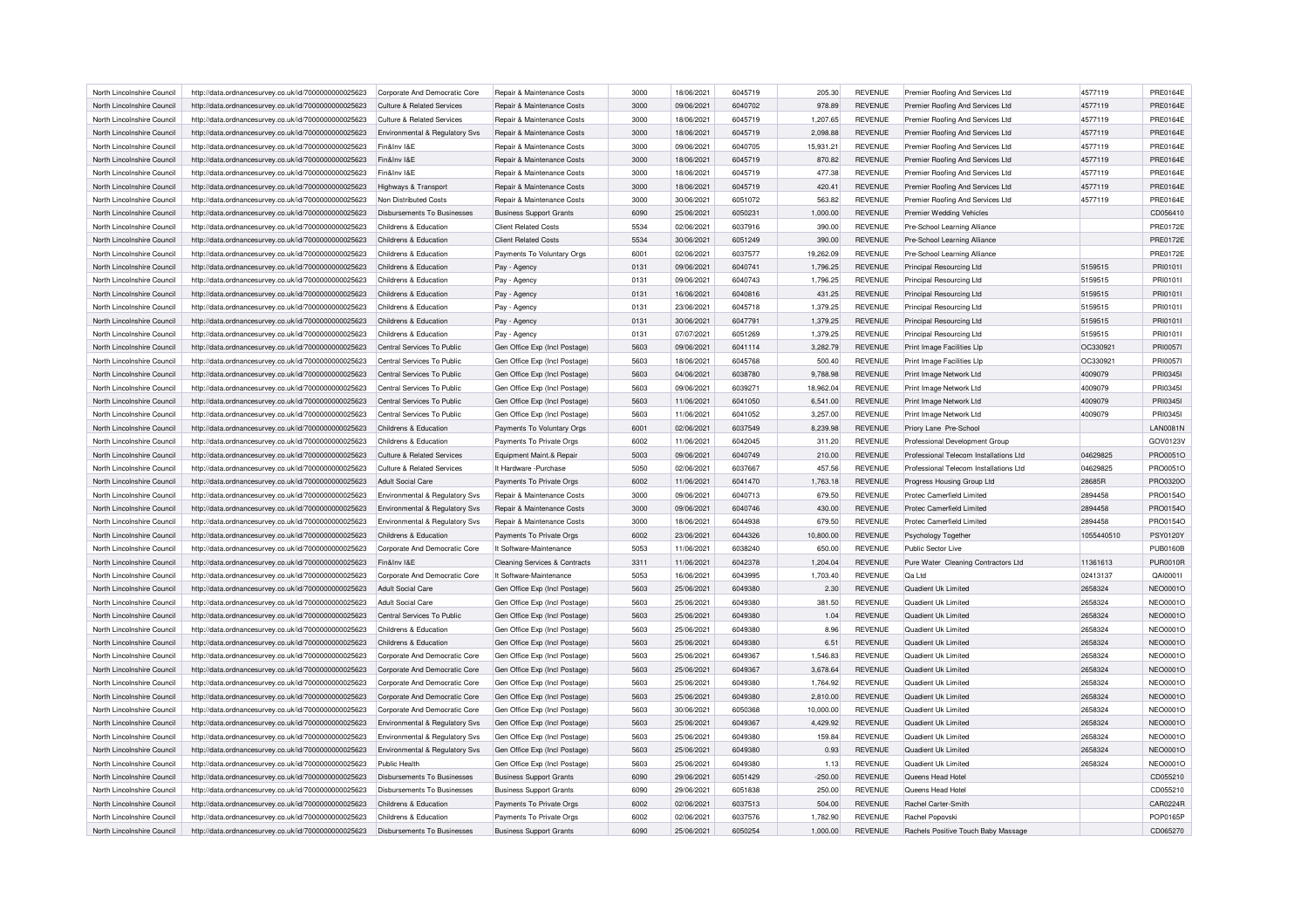| North Lincolnshire Council | http://data.ordnancesurvey.co.uk/id/7000000000025623 | Childrens & Education              | Payments To Private Orgs           | 6002 | 02/06/2021 | 6037592 | 13,884.25  | <b>REVENUE</b> | Rainbow Kindergarten Barton                |         | STO0060O        |
|----------------------------|------------------------------------------------------|------------------------------------|------------------------------------|------|------------|---------|------------|----------------|--------------------------------------------|---------|-----------------|
| North Lincolnshire Council | http://data.ordnancesurvey.co.uk/id/7000000000025623 | Disbursements To Businesses        | <b>Business Support Grants</b>     | 6090 | 29/06/2021 | 6051396 | $-250.00$  | <b>REVENUE</b> | Ral Limited                                |         | CD053430        |
| North Lincolnshire Council | http://data.ordnancesurvey.co.uk/id/7000000000025623 | Disbursements To Businesses        | <b>Business Support Grants</b>     | 6090 | 29/06/2021 | 6051805 | 250.00     | REVENUE        | Ral Limited                                |         | CD053430        |
| North Lincolnshire Council | http://data.ordnancesurvey.co.uk/id/7000000000025623 | Disbursements To Businesses        | <b>Business Support Grants</b>     | 6090 | 17/06/2021 | 6045639 | 2,667.00   | <b>REVENUE</b> | Ray Coulson T/A Barton Carpets & Vinyls    |         | CD068650        |
| North Lincolnshire Council | http://data.ordnancesurvey.co.uk/id/7000000000025623 | <b>Adult Social Care</b>           | Payments To Health Providers       | 6019 | 16/06/2021 | 6042704 | 210,832.30 | <b>REVENUE</b> | Rdash Ft                                   |         | RDA0003A        |
| North Lincolnshire Council | http://data.ordnancesurvey.co.uk/id/7000000000025623 | Adult Social Care                  | Payments To Health Providers       | 6019 | 25/06/2021 | 6049748 | 18,463.80  | <b>REVENUE</b> | Rdash Ft                                   |         | RDA0003A        |
| North Lincolnshire Council | http://data.ordnancesurvey.co.uk/id/7000000000025623 | Corporate And Democratic Core      | Gen Office Exp (Incl Postage)      | 5603 | 16/06/2021 | 6044307 | 259.00     | <b>REVENUE</b> | Reach Publishing Ltd                       | 82548   | REA0038A        |
| North Lincolnshire Council | http://data.ordnancesurvey.co.uk/id/7000000000025623 | Highways & Transport               | <b>Advertising &amp; Publicity</b> | 5610 | 23/06/2021 | 6045707 | 233.60     | <b>REVENUE</b> | Reach Publishing Ltd                       | 82548   | <b>REA0038A</b> |
| North Lincolnshire Council | http://data.ordnancesurvey.co.uk/id/7000000000025623 | <b>Planning Services</b>           | Advertising & Publicity            | 5610 | 04/06/2021 | 6039261 | 306.60     | <b>REVENUE</b> | Reach Publishing Ltd                       | 82548   | <b>REA0038A</b> |
| North Lincolnshire Council | http://data.ordnancesurvey.co.uk/id/7000000000025623 | <b>Planning Services</b>           | <b>Advertising &amp; Publicity</b> | 5610 | 09/06/2021 | 6039260 | 277.40     | <b>REVENUE</b> | Reach Publishing Ltd                       | 82548   | REA0038A        |
| North Lincolnshire Council | http://data.ordnancesurvey.co.uk/id/7000000000025623 | <b>Planning Services</b>           | Advertising & Publicity            | 5610 | 16/06/2021 | 6044062 | 262.80     | <b>REVENUE</b> | Reach Publishing Ltd                       | 82548   | <b>REA0038A</b> |
| North Lincolnshire Council | http://data.ordnancesurvey.co.uk/id/7000000000025623 | <b>Planning Services</b>           | Advertising & Publicity            | 5610 | 23/06/2021 | 6045745 | 335.80     | <b>REVENUE</b> | Reach Publishing Ltd                       | 82548   | <b>REA0038A</b> |
| North Lincolnshire Council | http://data.ordnancesurvey.co.uk/id/7000000000025623 | <b>Planning Services</b>           | Advertising & Publicity            | 5610 | 30/06/2021 | 6049328 | 292.00     | <b>REVENUE</b> | Reach Publishing Ltd                       | 82548   | REA0038A        |
| North Lincolnshire Council | http://data.ordnancesurvey.co.uk/id/7000000000025623 | <b>Adult Social Care</b>           | Payments To Private Orgs           | 6002 | 04/06/2021 | 6038644 | 255.30     | <b>REVENUE</b> | React Homecare Ltd                         |         | CLA0252A        |
| North Lincolnshire Council | http://data.ordnancesurvey.co.uk/id/7000000000025623 | <b>Adult Social Care</b>           | Payments To Private Orgs           | 6002 | 04/06/2021 | 6038645 | 21,342.92  | <b>REVENUE</b> | React Homecare Ltd                         |         | CLA0252A        |
| North Lincolnshire Council | http://data.ordnancesurvey.co.uk/id/7000000000025623 | <b>Adult Social Care</b>           | Payments To Private Orgs           | 6002 | 04/06/2021 | 6038645 | 595.84     | <b>REVENUE</b> | React Homecare Ltd                         |         | CLA0252A        |
| North Lincolnshire Council | http://data.ordnancesurvey.co.uk/id/7000000000025623 | <b>Adult Social Care</b>           | Payments To Private Orgs           | 6002 | 02/07/2021 | 6053449 | 1,438.42   | <b>REVENUE</b> | React Homecare Ltd                         |         | CLA0252A        |
| North Lincolnshire Council | http://data.ordnancesurvey.co.uk/id/7000000000025623 | <b>Adult Social Care</b>           | Payments To Private Orgs           | 6002 | 02/07/2021 | 6053450 | 24,242.86  | <b>REVENUE</b> | React Homecare Ltd                         |         | CLA0252A        |
| North Lincolnshire Council | http://data.ordnancesurvey.co.uk/id/7000000000025623 | Adult Social Care                  | Payments To Private Orgs           | 6002 | 02/07/2021 | 6053450 | 595.84     | <b>REVENUE</b> | React Homecare Ltd                         |         | CLA0252A        |
| North Lincolnshire Council | http://data.ordnancesurvey.co.uk/id/7000000000025623 | Other Expenditure & Income         | Payments To Private Orgs           | 6002 | 04/06/2021 | 6038644 | 408.48     | <b>REVENUE</b> | React Homecare Ltd                         |         | CLA0252A        |
| North Lincolnshire Council |                                                      | Other Expenditure & Income         | Payments To Private Orgs           | 6002 | 04/06/2021 | 6038645 | 476.56     | <b>REVENUE</b> | React Homecare Ltd                         |         | CLA0252A        |
|                            | http://data.ordnancesurvey.co.uk/id/7000000000025623 |                                    |                                    | 6002 |            |         |            | <b>REVENUE</b> |                                            |         | CLA0252A        |
| North Lincolnshire Council | http://data.ordnancesurvey.co.uk/id/7000000000025623 | Other Expenditure & Income         | Payments To Private Orgs           |      | 02/07/2021 | 6053450 | 2,382.80   |                | <b>React Homecare Ltd</b>                  |         |                 |
| North Lincolnshire Council | http://data.ordnancesurvey.co.uk/id/7000000000025623 | Central Services To Public         | Vehicle Hire                       | 4101 | 18/06/2021 | 6045260 | 360.00     | <b>REVENUE</b> | Ready Rent A Car                           | 2177268 | <b>REA0004A</b> |
| North Lincolnshire Council | http://data.ordnancesurvey.co.uk/id/7000000000025623 | Childrens & Education              | Vehicle Hire                       | 4101 | 18/06/2021 | 6045257 | 509.26     | <b>REVENUE</b> | Ready Rent A Car                           | 2177268 | <b>REA0004A</b> |
| North Lincolnshire Council | http://data.ordnancesurvey.co.uk/id/7000000000025623 | Childrens & Education              | Vehicle Hire                       | 4101 | 18/06/2021 | 6045259 | 460.00     | <b>REVENUE</b> | Ready Rent A Car                           | 2177268 | REA0004A        |
| North Lincolnshire Council | http://data.ordnancesurvey.co.uk/id/7000000000025623 | Childrens & Education              | Vehicle Hire                       | 4101 | 18/06/2021 | 6045262 | 460.00     | <b>REVENUE</b> | Ready Rent A Car                           | 2177268 | <b>REA0004A</b> |
| North Lincolnshire Council | http://data.ordnancesurvey.co.uk/id/7000000000025623 | Environmental & Regulatory Svs     | Vehicle Hire                       | 4101 | 18/06/2021 | 6045263 | 287.84     | <b>REVENUE</b> | Ready Rent A Car                           | 2177268 | <b>REA0004A</b> |
| North Lincolnshire Council | http://data.ordnancesurvey.co.uk/id/7000000000025623 | Highways & Transport               | Other Vehicle Costs                | 4005 | 18/06/2021 | 6045258 | 420.71     | <b>REVENUE</b> | Ready Rent A Car                           | 2177268 | REA0004A        |
| North Lincolnshire Council | http://data.ordnancesurvey.co.uk/id/7000000000025623 | <b>Disbursements To Businesses</b> | <b>Business Support Grants</b>     | 6090 | 29/06/2021 | 6051416 | $-250.00$  | <b>REVENUE</b> | Real Steel Scunthorpe Ltd/Ta Elite Fitness |         | CD054580        |
| North Lincolnshire Council | http://data.ordnancesurvey.co.uk/id/7000000000025623 | Disbursements To Businesses        | <b>Business Support Grants</b>     | 6090 | 29/06/2021 | 6051417 | $-700.00$  | <b>REVENUE</b> | Real Steel Scunthorpe Ltd/Ta Elite Fitness |         | CD054580        |
| North Lincolnshire Council | http://data.ordnancesurvey.co.uk/id/7000000000025623 | Disbursements To Businesses        | <b>Business Support Grants</b>     | 6090 | 29/06/2021 | 6051418 | $-700.00$  | <b>REVENUE</b> | Real Steel Scunthorpe Ltd/Ta Elite Fitness |         | CD054580        |
| North Lincolnshire Council | http://data.ordnancesurvey.co.uk/id/7000000000025623 | Disbursements To Businesses        | <b>Business Support Grants</b>     | 6090 | 29/06/2021 | 6051419 | $-300.00$  | <b>REVENUE</b> | Real Steel Scunthorpe Ltd/Ta Elite Fitness |         | CD054580        |
| North Lincolnshire Council | http://data.ordnancesurvey.co.uk/id/7000000000025623 | Disbursements To Businesses        | <b>Business Support Grants</b>     | 6090 | 29/06/2021 | 6051825 | 250.00     | <b>REVENUE</b> | Real Steel Scunthorpe Ltd/Ta Elite Fitness |         | CD054580        |
| North Lincolnshire Council | http://data.ordnancesurvey.co.uk/id/7000000000025623 | Disbursements To Businesses        | <b>Business Support Grants</b>     | 6090 | 29/06/2021 | 6051826 | 700.00     | <b>REVENUE</b> | Real Steel Scunthorpe Ltd/Ta Elite Fitness |         | CD054580        |
| North Lincolnshire Council | http://data.ordnancesurvey.co.uk/id/7000000000025623 | <b>Disbursements To Businesses</b> | <b>Business Support Grants</b>     | 6090 | 29/06/2021 | 6051827 | 700.00     | <b>REVENUE</b> | Real Steel Scunthorpe Ltd/Ta Elite Fitness |         | CD054580        |
| North Lincolnshire Council | http://data.ordnancesurvey.co.uk/id/7000000000025623 | Disbursements To Businesses        | <b>Business Support Grants</b>     | 6090 | 29/06/2021 | 6051828 | 300.00     | <b>REVENUE</b> | Real Steel Scunthorpe Ltd/Ta Elite Fitness |         | CD054580        |
| North Lincolnshire Council | http://data.ordnancesurvey.co.uk/id/7000000000025623 | <b>Adult Social Care</b>           | Direct Payments To Clients         | 6012 | 02/06/2021 | 6037714 | 750.00     | <b>REVENUE</b> | <b>REDACTED</b>                            |         | REDACTED        |
| North Lincolnshire Council | http://data.ordnancesurvey.co.uk/id/7000000000025623 | <b>Adult Social Care</b>           | Direct Payments To Clients         | 6012 | 02/06/2021 | 6037715 | 500.00     | <b>REVENUE</b> | REDACTED                                   |         | REDACTED        |
| North Lincolnshire Council | http://data.ordnancesurvey.co.uk/id/7000000000025623 | <b>Adult Social Care</b>           | Direct Payments To Clients         | 6012 | 02/06/2021 | 6037716 | 750.00     | <b>REVENUE</b> | <b>REDACTED</b>                            |         | REDACTED        |
| North Lincolnshire Council | http://data.ordnancesurvey.co.uk/id/7000000000025623 | <b>Adult Social Care</b>           | Direct Payments To Clients         | 6012 | 04/06/2021 | 6038788 | 16,118.22  | <b>REVENUE</b> | <b>REDACTED</b>                            |         | REDACTED        |
| North Lincolnshire Council | http://data.ordnancesurvey.co.uk/id/7000000000025623 | <b>Adult Social Care</b>           | Direct Payments To Clients         | 6012 | 04/06/2021 | 6038987 | 1,785.96   | <b>REVENUE</b> | REDACTED                                   |         | REDACTED        |
| North Lincolnshire Council | http://data.ordnancesurvey.co.uk/id/7000000000025623 | Adult Social Care                  | Direct Payments To Clients         | 6012 | 04/06/2021 | 6038991 | 750.00     | <b>REVENUE</b> | <b>REDACTED</b>                            |         | REDACTED        |
| North Lincolnshire Council | http://data.ordnancesurvey.co.uk/id/7000000000025623 | <b>Adult Social Care</b>           | Direct Payments To Clients         | 6012 | 04/06/2021 | 6039014 | 1,791.65   | <b>REVENUE</b> | <b>REDACTED</b>                            |         | REDACTED        |
| North Lincolnshire Council | http://data.ordnancesurvey.co.uk/id/7000000000025623 | Adult Social Care                  | <b>Direct Payments To Clients</b>  | 6012 | 09/06/2021 | 6040784 | 750.00     | <b>REVENUE</b> | REDACTED                                   |         | REDACTED        |
| North Lincolnshire Council | http://data.ordnancesurvey.co.uk/id/7000000000025623 | Adult Social Care                  | <b>Direct Payments To Clients</b>  | 6012 | 09/06/2021 | 6040785 | 750.00     | <b>REVENUE</b> | <b>REDACTED</b>                            |         | REDACTED        |
|                            |                                                      |                                    |                                    |      |            | 6040874 |            |                |                                            |         |                 |
| North Lincolnshire Council | http://data.ordnancesurvey.co.uk/id/7000000000025623 | Adult Social Care                  | Direct Payments To Clients         | 6012 | 09/06/2021 |         | 4,985.68   | <b>REVENUE</b> | <b>REDACTED</b>                            |         | REDACTED        |
| North Lincolnshire Council | http://data.ordnancesurvey.co.uk/id/7000000000025623 | Adult Social Care                  | <b>Direct Payments To Clients</b>  | 6012 | 09/06/2021 | 6041069 | 19,924.00  | <b>REVENUE</b> | REDACTED                                   |         | REDACTED        |
| North Lincolnshire Council | http://data.ordnancesurvey.co.uk/id/7000000000025623 | Adult Social Care                  | <b>Direct Payments To Clients</b>  | 6012 | 16/06/2021 | 6042323 | 1,181.02   | <b>REVENUE</b> | <b>REDACTED</b>                            |         | REDACTED        |
| North Lincolnshire Council | http://data.ordnancesurvey.co.uk/id/7000000000025623 | Adult Social Care                  | Direct Payments To Clients         | 6012 | 16/06/2021 | 6043768 | 250.00     | REVENUE        | <b>REDACTED</b>                            |         | REDACTED        |
| North Lincolnshire Council | http://data.ordnancesurvey.co.uk/id/7000000000025623 | Adult Social Care                  | Direct Payments To Clients         | 6012 | 16/06/2021 | 6043770 | 250.00     | <b>REVENUE</b> | REDACTED                                   |         | REDACTED        |
| North Lincolnshire Council | http://data.ordnancesurvey.co.uk/id/7000000000025623 | Adult Social Care                  | <b>Direct Payments To Clients</b>  | 6012 | 16/06/2021 | 6043771 | 750.00     | <b>REVENUE</b> | REDACTED                                   |         | REDACTED        |
| North Lincolnshire Council | http://data.ordnancesurvey.co.uk/id/7000000000025623 | Adult Social Care                  | Direct Payments To Clients         | 6012 | 16/06/2021 | 6043772 | 750.00     | <b>REVENUE</b> | <b>REDACTED</b>                            |         | REDACTED        |
| North Lincolnshire Council | http://data.ordnancesurvey.co.uk/id/7000000000025623 | Adult Social Care                  | Direct Payments To Clients         | 6012 | 16/06/2021 | 6043773 | 750.00     | <b>REVENUE</b> | REDACTED                                   |         | REDACTED        |
| North Lincolnshire Council | http://data.ordnancesurvey.co.uk/id/7000000000025623 | <b>Adult Social Care</b>           | Direct Payments To Clients         | 6012 | 16/06/2021 | 6044012 | 661.88     | <b>REVENUE</b> | <b>REDACTED</b>                            |         | <b>REDACTED</b> |
| North Lincolnshire Council | http://data.ordnancesurvey.co.uk/id/7000000000025623 | Adult Social Care                  | <b>Direct Payments To Clients</b>  | 6012 | 18/06/2021 | 6040791 | 2,526.61   | <b>REVENUE</b> | REDACTED                                   |         | REDACTED        |
| North Lincolnshire Council | http://data.ordnancesurvey.co.uk/id/7000000000025623 | <b>Adult Social Care</b>           | <b>Direct Payments To Clients</b>  | 6012 | 18/06/2021 | 6045407 | 750.00     | <b>REVENUE</b> | REDACTED                                   |         | <b>REDACTED</b> |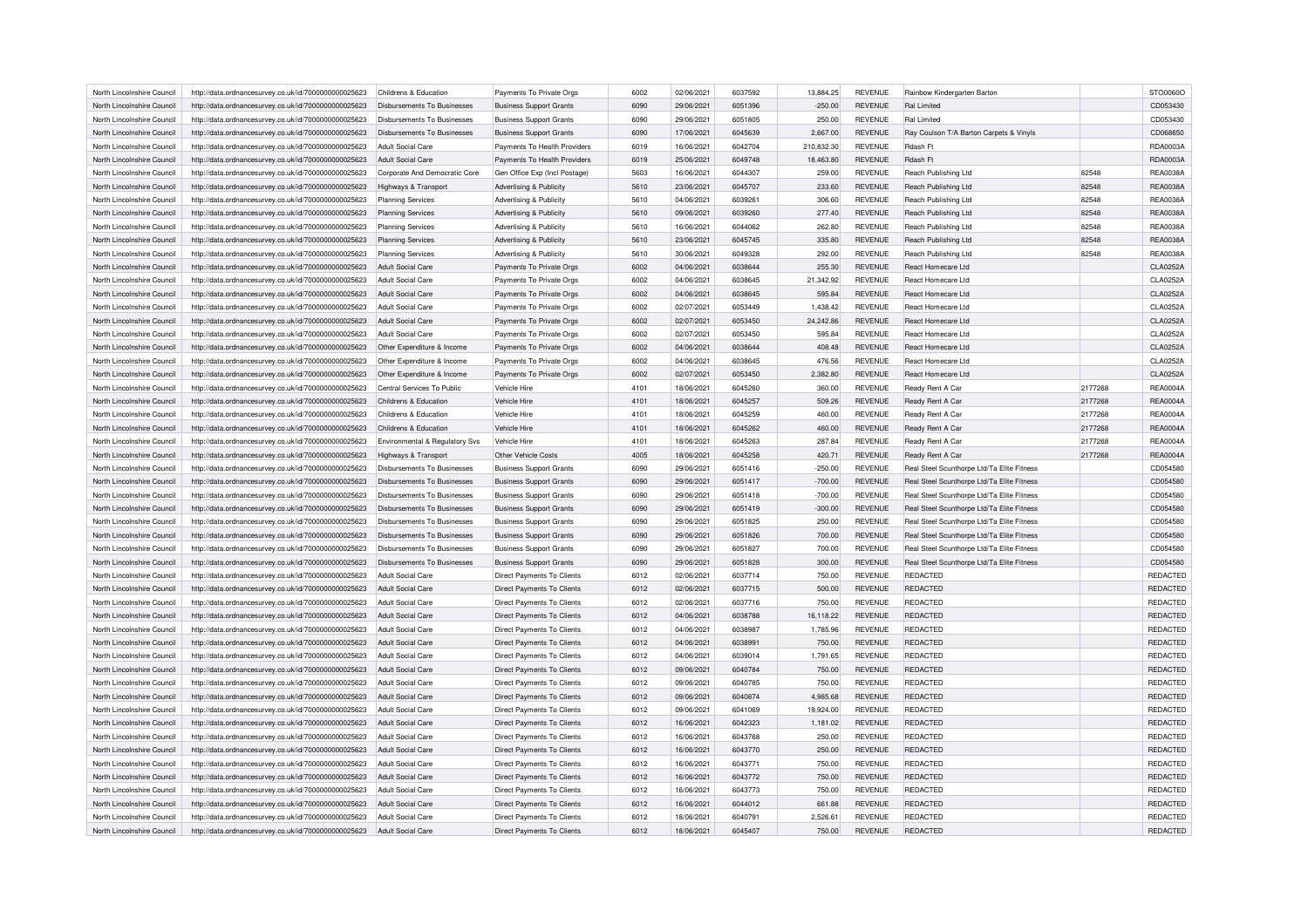| North Lincolnshire Council | http://data.ordnancesurvey.co.uk/id/7000000000025623                                                         | Adult Social Care                             | Direct Payments To Clients                                      | 6012 | 18/06/2021 | 6045408 | 500.00             | <b>REVENUE</b> | REDACTED        | <b>REDACTED</b> |
|----------------------------|--------------------------------------------------------------------------------------------------------------|-----------------------------------------------|-----------------------------------------------------------------|------|------------|---------|--------------------|----------------|-----------------|-----------------|
| North Lincolnshire Council | http://data.ordnancesurvey.co.uk/id/7000000000025623                                                         | <b>Adult Social Care</b>                      | Direct Payments To Clients                                      | 6012 | 18/06/2021 | 6045409 | 500.00             | <b>REVENUE</b> | REDACTED        | REDACTED        |
| North Lincolnshire Council | http://data.ordnancesurvey.co.uk/id/7000000000025623                                                         | Adult Social Care                             | Direct Payments To Clients                                      | 6012 | 18/06/2021 | 6045410 | 1.590.11           | <b>REVENUE</b> | REDACTED        | REDACTED        |
| North Lincolnshire Council | http://data.ordnancesurvey.co.uk/id/7000000000025623                                                         | <b>Adult Social Care</b>                      | Direct Payments To Clients                                      | 6012 | 18/06/2021 | 6045413 | 523.99             | <b>REVENUE</b> | REDACTED        | REDACTED        |
| North Lincolnshire Council | http://data.ordnancesurvey.co.uk/id/7000000000025623                                                         | <b>Adult Social Care</b>                      | Direct Payments To Clients                                      | 6012 | 18/06/2021 | 6045414 | 410.99             | <b>REVENUE</b> | REDACTED        | REDACTED        |
| North Lincolnshire Council | http://data.ordnancesurvey.co.uk/id/7000000000025623                                                         | <b>Adult Social Care</b>                      | Direct Payments To Clients                                      | 6012 | 18/06/2021 | 6045415 | 3,805.35           | <b>REVENUE</b> | REDACTED        | REDACTED        |
| North Lincolnshire Council | http://data.ordnancesurvey.co.uk/id/7000000000025623                                                         | Adult Social Care                             | Direct Payments To Clients                                      | 6012 | 23/06/2021 | 6046325 | 712.38             | <b>REVENUE</b> | REDACTED        | REDACTED        |
| North Lincolnshire Council | http://data.ordnancesurvey.co.uk/id/7000000000025623                                                         | <b>Adult Social Care</b>                      | Direct Payments To Clients                                      | 6012 | 23/06/2021 | 6046368 | 500.00             | <b>REVENUE</b> | REDACTED        | REDACTED        |
| North Lincolnshire Council | http://data.ordnancesurvey.co.uk/id/7000000000025623                                                         | <b>Adult Social Care</b>                      | Direct Payments To Clients                                      | 6012 | 23/06/2021 | 6046472 | 1,261.48           | <b>REVENUE</b> | REDACTED        | REDACTED        |
| North Lincolnshire Council | http://data.ordnancesurvey.co.uk/id/7000000000025623                                                         | Adult Social Care                             | Direct Payments To Clients                                      | 6012 | 23/06/2021 | 6046474 | 1,200.00           | <b>REVENUE</b> | REDACTED        | REDACTED        |
| North Lincolnshire Council | http://data.ordnancesurvey.co.uk/id/7000000000025623                                                         | Adult Social Care                             | <b>Direct Payments To Clients</b>                               | 6012 | 23/06/2021 | 6046475 | 1,004.80           | <b>REVENUE</b> | REDACTED        | REDACTED        |
| North Lincolnshire Council | http://data.ordnancesurvey.co.uk/id/7000000000025623                                                         | <b>Adult Social Care</b>                      | Direct Payments To Clients                                      | 6012 | 23/06/2021 | 6046476 | 420.76             | <b>REVENUE</b> | REDACTED        | REDACTED        |
| North Lincolnshire Council |                                                                                                              |                                               |                                                                 | 6012 | 23/06/2021 | 6046477 |                    | <b>REVENUE</b> | REDACTED        | REDACTED        |
| North Lincolnshire Council | http://data.ordnancesurvey.co.uk/id/7000000000025623<br>http://data.ordnancesurvey.co.uk/id/7000000000025623 | Adult Social Care<br><b>Adult Social Care</b> | Direct Payments To Clients<br><b>Direct Payments To Clients</b> | 6012 | 23/06/2021 | 6046478 | 584.00<br>2,610.00 | <b>REVENUE</b> | REDACTED        | REDACTED        |
|                            |                                                                                                              |                                               |                                                                 |      |            |         |                    |                |                 |                 |
| North Lincolnshire Council | http://data.ordnancesurvey.co.uk/id/7000000000025623                                                         | <b>Adult Social Care</b>                      | Direct Payments To Clients                                      | 6012 | 23/06/2021 | 6046479 | 1,182.52           | <b>REVENUE</b> | REDACTED        | REDACTED        |
| North Lincolnshire Council | http://data.ordnancesurvey.co.uk/id/7000000000025623                                                         | <b>Adult Social Care</b>                      | Direct Payments To Clients                                      | 6012 | 23/06/2021 | 6046480 | 1,124.00           | <b>REVENUE</b> | REDACTED        | REDACTED        |
| North Lincolnshire Council | http://data.ordnancesurvey.co.uk/id/7000000000025623                                                         | <b>Adult Social Care</b>                      | Direct Payments To Clients                                      | 6012 | 23/06/2021 | 6046481 | 540.00             | <b>REVENUE</b> | REDACTED        | REDACTED        |
| North Lincolnshire Council | http://data.ordnancesurvey.co.uk/id/7000000000025623                                                         | Adult Social Care                             | <b>Direct Payments To Clients</b>                               | 6012 | 23/06/2021 | 6046482 | 1,311.04           | <b>REVENUE</b> | REDACTED        | <b>REDACTED</b> |
| North Lincolnshire Council | http://data.ordnancesurvey.co.uk/id/7000000000025623                                                         | <b>Adult Social Care</b>                      | Direct Payments To Clients                                      | 6012 | 23/06/2021 | 6046483 | 792.28             | <b>REVENUE</b> | REDACTED        | REDACTED        |
| North Lincolnshire Council | http://data.ordnancesurvey.co.uk/id/7000000000025623                                                         | <b>Adult Social Care</b>                      | Direct Payments To Clients                                      | 6012 | 23/06/2021 | 6046486 | 1,288.00           | <b>REVENUE</b> | REDACTED        | REDACTED        |
| North Lincolnshire Council | http://data.ordnancesurvey.co.uk/id/7000000000025623                                                         | <b>Adult Social Care</b>                      | <b>Direct Payments To Clients</b>                               | 6012 | 23/06/2021 | 6046487 | 491.56             | <b>REVENUE</b> | REDACTED        | REDACTED        |
| North Lincolnshire Council | http://data.ordnancesurvey.co.uk/id/7000000000025623                                                         | <b>Adult Social Care</b>                      | Direct Payments To Clients                                      | 6012 | 23/06/2021 | 6046488 | 2,028.88           | <b>REVENUE</b> | REDACTED        | REDACTED        |
| North Lincolnshire Council | http://data.ordnancesurvey.co.uk/id/7000000000025623                                                         | <b>Adult Social Care</b>                      | Direct Payments To Clients                                      | 6012 | 23/06/2021 | 6046489 | 907.52             | REVENUE        | REDACTED        | REDACTED        |
| North Lincolnshire Council | http://data.ordnancesurvey.co.uk/id/7000000000025623                                                         | Adult Social Care                             | <b>Direct Payments To Clients</b>                               | 6012 | 23/06/2021 | 6046490 | 1,451.48           | <b>REVENUE</b> | REDACTED        | <b>REDACTED</b> |
| North Lincolnshire Council | http://data.ordnancesurvey.co.uk/id/7000000000025623                                                         | Adult Social Care                             | Direct Payments To Clients                                      | 6012 | 23/06/2021 | 6046491 | 1,064.00           | <b>REVENUE</b> | REDACTED        | REDACTED        |
| North Lincolnshire Council | http://data.ordnancesurvey.co.uk/id/7000000000025623                                                         | <b>Adult Social Care</b>                      | Direct Payments To Clients                                      | 6012 | 23/06/2021 | 6046492 | 1,166.96           | <b>REVENUE</b> | REDACTED        | REDACTED        |
| North Lincolnshire Council | http://data.ordnancesurvey.co.uk/id/7000000000025623                                                         | <b>Adult Social Care</b>                      | Direct Payments To Clients                                      | 6012 | 23/06/2021 | 6046493 | 2.058.72           | <b>REVENUE</b> | REDACTED        | REDACTED        |
| North Lincolnshire Council | http://data.ordnancesurvey.co.uk/id/7000000000025623                                                         | <b>Adult Social Care</b>                      | Direct Payments To Clients                                      | 6012 | 23/06/2021 | 6046494 | 800.00             | <b>REVENUE</b> | REDACTED        | REDACTED        |
| North Lincolnshire Council | http://data.ordnancesurvey.co.uk/id/7000000000025623                                                         | <b>Adult Social Care</b>                      | Direct Payments To Clients                                      | 6012 | 23/06/2021 | 6046495 | 1,536.00           | REVENUE        | REDACTED        | REDACTED        |
| North Lincolnshire Council | http://data.ordnancesurvey.co.uk/id/7000000000025623                                                         | <b>Adult Social Care</b>                      | Direct Payments To Clients                                      | 6012 | 23/06/2021 | 6046496 | 756.00             | <b>REVENUE</b> | REDACTED        | REDACTED        |
| North Lincolnshire Council | http://data.ordnancesurvey.co.uk/id/7000000000025623                                                         | <b>Adult Social Care</b>                      | Direct Payments To Clients                                      | 6012 | 23/06/2021 | 6046497 | 1,023.60           | <b>REVENUE</b> | REDACTED        | REDACTED        |
| North Lincolnshire Council | http://data.ordnancesurvey.co.uk/id/7000000000025623                                                         | <b>Adult Social Care</b>                      | Direct Payments To Clients                                      | 6012 | 23/06/2021 | 6046498 | 956.12             | <b>REVENUE</b> | REDACTED        | REDACTED        |
| North Lincolnshire Council | http://data.ordnancesurvey.co.uk/id/7000000000025623                                                         | <b>Adult Social Care</b>                      | Direct Payments To Clients                                      | 6012 | 23/06/2021 | 6046499 | 829.52             | <b>REVENUE</b> | REDACTED        | REDACTED        |
| North Lincolnshire Council | http://data.ordnancesurvey.co.uk/id/7000000000025623                                                         | <b>Adult Social Care</b>                      | Direct Payments To Clients                                      | 6012 | 23/06/2021 | 6046501 | 1,372.20           | <b>REVENUE</b> | REDACTED        | REDACTED        |
| North Lincolnshire Council | http://data.ordnancesurvey.co.uk/id/7000000000025623                                                         | <b>Adult Social Care</b>                      | Direct Payments To Clients                                      | 6012 | 23/06/2021 | 6046502 | 841.60             | <b>REVENUE</b> | REDACTED        | REDACTED        |
| North Lincolnshire Council | http://data.ordnancesurvey.co.uk/id/7000000000025623                                                         | <b>Adult Social Care</b>                      | Direct Payments To Clients                                      | 6012 | 23/06/2021 | 6046503 | 1,596.04           | <b>REVENUE</b> | REDACTED        | REDACTED        |
| North Lincolnshire Council | http://data.ordnancesurvey.co.uk/id/7000000000025623                                                         | Adult Social Care                             | Direct Payments To Clients                                      | 6012 | 23/06/2021 | 6046504 | 1,584.08           | REVENUE        | REDACTED        | REDACTED        |
| North Lincolnshire Council | http://data.ordnancesurvey.co.uk/id/7000000000025623                                                         | <b>Adult Social Care</b>                      | <b>Direct Payments To Clients</b>                               | 6012 | 23/06/2021 | 6046505 | 1,594.00           | <b>REVENUE</b> | REDACTED        | REDACTED        |
| North Lincolnshire Council | http://data.ordnancesurvey.co.uk/id/7000000000025623                                                         | <b>Adult Social Care</b>                      | <b>Direct Payments To Clients</b>                               | 6012 | 23/06/2021 | 6046506 | 729.64             | <b>REVENUE</b> | REDACTED        | REDACTED        |
| North Lincolnshire Council | http://data.ordnancesurvey.co.uk/id/7000000000025623                                                         | <b>Adult Social Care</b>                      | Direct Payments To Clients                                      | 6012 | 23/06/2021 | 6046507 | 600.00             | <b>REVENUE</b> | REDACTED        | REDACTED        |
| North Lincolnshire Council | http://data.ordnancesurvey.co.uk/id/7000000000025623                                                         | <b>Adult Social Care</b>                      | Direct Payments To Clients                                      | 6012 | 23/06/2021 | 6046508 | 1,180.72           | <b>REVENUE</b> | REDACTED        | REDACTED        |
| North Lincolnshire Council | http://data.ordnancesurvey.co.uk/id/7000000000025623                                                         | <b>Adult Social Care</b>                      | Direct Payments To Clients                                      | 6012 | 23/06/2021 | 6046509 | 1,706.00           | <b>REVENUE</b> | REDACTED        | REDACTED        |
| North Lincolnshire Council | http://data.ordnancesurvey.co.uk/id/7000000000025623                                                         | <b>Adult Social Care</b>                      | Direct Payments To Clients                                      | 6012 | 23/06/2021 | 6046511 | 600.00             | <b>REVENUE</b> | REDACTED        | REDACTED        |
| North Lincolnshire Council | http://data.ordnancesurvey.co.uk/id/7000000000025623                                                         | Adult Social Care                             | Direct Payments To Clients                                      | 6012 | 23/06/2021 | 6046512 | 1,048.00           | <b>REVENUE</b> | <b>REDACTED</b> | REDACTED        |
| North Lincolnshire Council |                                                                                                              | <b>Adult Social Care</b>                      | <b>Direct Payments To Clients</b>                               | 6012 | 23/06/2021 | 6046513 | 1,536.56           | <b>REVENUE</b> | REDACTED        | REDACTED        |
|                            | http://data.ordnancesurvey.co.uk/id/7000000000025623                                                         |                                               |                                                                 | 6012 |            |         |                    |                |                 |                 |
| North Lincolnshire Council | http://data.ordnancesurvey.co.uk/id/7000000000025623                                                         | <b>Adult Social Care</b>                      | Direct Payments To Clients                                      |      | 23/06/2021 | 6046514 | 829.10             | <b>REVENUE</b> | REDACTED        | REDACTED        |
| North Lincolnshire Council | http://data.ordnancesurvey.co.uk/id/7000000000025623                                                         | <b>Adult Social Care</b>                      | Direct Payments To Clients                                      | 6012 | 23/06/2021 | 6046515 | 600.00             | REVENUE        | REDACTED        | REDACTED        |
| North Lincolnshire Council | http://data.ordnancesurvey.co.uk/id/7000000000025623                                                         | Adult Social Care                             | <b>Direct Payments To Clients</b>                               | 6012 | 23/06/2021 | 6046516 | 1.603.68           | <b>REVENUE</b> | REDACTED        | <b>REDACTED</b> |
| North Lincolnshire Council | http://data.ordnancesurvey.co.uk/id/7000000000025623                                                         | Adult Social Care                             | Direct Payments To Clients                                      | 6012 | 23/06/2021 | 6046517 | 1,671.84           | REVENUE        | REDACTED        | REDACTED        |
| North Lincolnshire Council | http://data.ordnancesurvey.co.uk/id/7000000000025623                                                         | <b>Adult Social Care</b>                      | Direct Payments To Clients                                      | 6012 | 23/06/2021 | 6046518 | 1,063.88           | <b>REVENUE</b> | REDACTED        | REDACTED        |
| North Lincolnshire Council | http://data.ordnancesurvey.co.uk/id/7000000000025623                                                         | Adult Social Care                             | Direct Payments To Clients                                      | 6012 | 23/06/2021 | 6046519 | 280.00             | <b>REVENUE</b> | REDACTED        | REDACTED        |
| North Lincolnshire Council | http://data.ordnancesurvey.co.uk/id/7000000000025623                                                         | Adult Social Care                             | Direct Payments To Clients                                      | 6012 | 23/06/2021 | 6046520 | 1,320.00           | <b>REVENUE</b> | REDACTED        | REDACTED        |
| North Lincolnshire Council | http://data.ordnancesurvey.co.uk/id/7000000000025623                                                         | <b>Adult Social Care</b>                      | Direct Payments To Clients                                      | 6012 | 23/06/2021 | 6046521 | 1,143.68           | <b>REVENUE</b> | REDACTED        | REDACTED        |
| North Lincolnshire Council | http://data.ordnancesurvey.co.uk/id/7000000000025623                                                         | <b>Adult Social Care</b>                      | Direct Payments To Clients                                      | 6012 | 23/06/2021 | 6046522 | 2,370.52           | <b>REVENUE</b> | REDACTED        | REDACTED        |
| North Lincolnshire Council | http://data.ordnancesurvey.co.uk/id/7000000000025623                                                         | <b>Adult Social Care</b>                      | Direct Payments To Clients                                      | 6012 | 23/06/2021 | 6046523 | 373.44             | <b>REVENUE</b> | REDACTED        | REDACTED        |
| North Lincolnshire Council | http://data.ordnancesurvey.co.uk/id/7000000000025623                                                         | Adult Social Care                             | Direct Payments To Clients                                      | 6012 | 23/06/2021 | 6046524 | 1,488.32           | <b>REVENUE</b> | REDACTED        | <b>REDACTED</b> |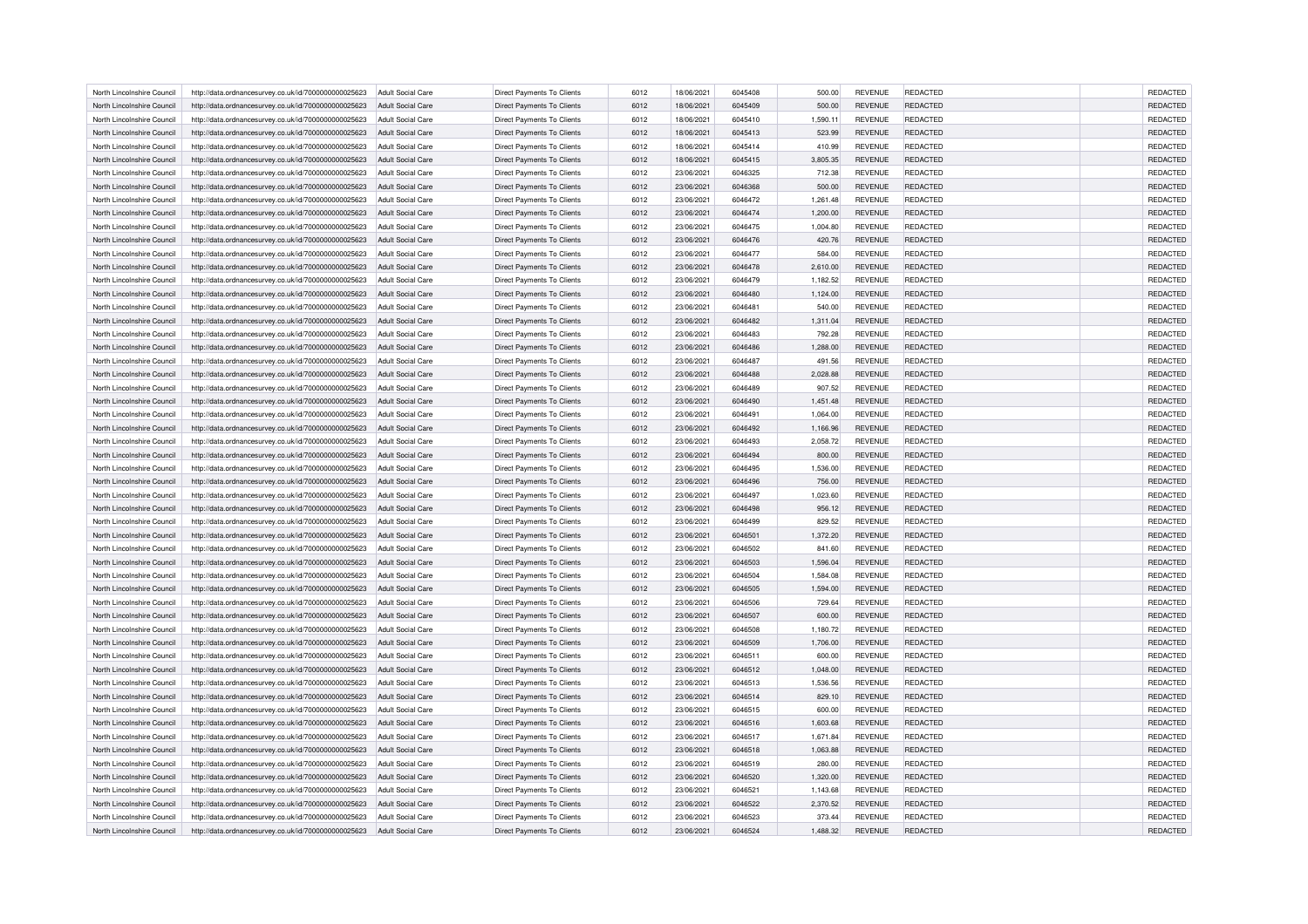| REDACTED<br>North Lincolnshire Council<br>http://data.ordnancesurvey.co.uk/id/7000000000025623<br>Adult Social Care<br>Direct Payments To Clients<br>6012<br>23/06/2021<br>6046525<br>2,080.00<br><b>REVENUE</b>                      | REDACTED |
|---------------------------------------------------------------------------------------------------------------------------------------------------------------------------------------------------------------------------------------|----------|
| REDACTED<br>North Lincolnshire Council<br>http://data.ordnancesurvey.co.uk/id/7000000000025623<br>Adult Social Care<br><b>Direct Payments To Clients</b><br>6012<br>23/06/2021<br>6046526<br>877.00<br><b>REVENUE</b>                 | REDACTED |
| 6046527<br>REDACTED<br>North Lincolnshire Council<br>Adult Social Care<br>Direct Payments To Clients<br>6012<br>23/06/2021<br><b>REVENUE</b><br>http://data.ordnancesurvey.co.uk/id/7000000000025623<br>594.00                        | REDACTED |
| <b>Direct Payments To Clients</b><br>6012<br>North Lincolnshire Council<br>http://data.ordnancesurvey.co.uk/id/7000000000025623<br><b>Adult Social Care</b><br>23/06/2021<br>6046528<br>1,356.68<br><b>REVENUE</b><br><b>REDACTED</b> | REDACTED |
| North Lincolnshire Council<br>6012<br>23/06/2021<br>6046529<br><b>REVENUE</b><br>REDACTED<br>http://data.ordnancesurvey.co.uk/id/7000000000025623<br><b>Adult Social Care</b><br><b>Direct Payments To Clients</b><br>1,006.68        | REDACTED |
| <b>REDACTED</b><br>North Lincolnshire Council<br>http://data.ordnancesurvey.co.uk/id/7000000000025623<br>Adult Social Care<br>Direct Payments To Clients<br>6012<br>23/06/2021<br>6046530<br>1,302.48<br><b>REVENUE</b>               | REDACTED |
| Direct Payments To Clients<br>6012<br>23/06/2021<br>6046531<br>REDACTED<br>North Lincolnshire Council<br>http://data.ordnancesurvey.co.uk/id/7000000000025623<br><b>Adult Social Care</b><br>510.88<br><b>REVENUE</b>                 | REDACTED |
| North Lincolnshire Council<br><b>Direct Payments To Clients</b><br>6012<br>23/06/2021<br>6046533<br>REDACTED<br>http://data.ordnancesurvey.co.uk/id/7000000000025623<br>Adult Social Care<br>659.20<br><b>REVENUE</b>                 | REDACTED |
| North Lincolnshire Council<br>Direct Payments To Clients<br>6012<br>23/06/2021<br>6046534<br><b>REVENUE</b><br>REDACTED<br>http://data.ordnancesurvey.co.uk/id/7000000000025623<br>Adult Social Care<br>1,846.28                      | REDACTED |
|                                                                                                                                                                                                                                       |          |
| Direct Payments To Clients<br>6012<br>23/06/2021<br>6046535<br><b>REDACTED</b><br>North Lincolnshire Council<br>http://data.ordnancesurvey.co.uk/id/7000000000025623<br><b>Adult Social Care</b><br>848.96<br><b>REVENUE</b>          | REDACTED |
| North Lincolnshire Council<br>Adult Social Care<br><b>Direct Payments To Clients</b><br>6012<br>23/06/2021<br>6046536<br>600.00<br><b>REVENUE</b><br>REDACTED<br>http://data.ordnancesurvey.co.uk/id/7000000000025623                 | REDACTED |
| North Lincolnshire Council<br><b>Direct Payments To Clients</b><br>6012<br>23/06/2021<br>6046537<br><b>REVENUE</b><br><b>REDACTED</b><br>http://data.ordnancesurvey.co.uk/id/7000000000025623<br>Adult Social Care<br>1,564.96        | REDACTED |
| Direct Payments To Clients<br>6012<br>23/06/2021<br>6046538<br>REDACTED<br>North Lincolnshire Council<br>http://data.ordnancesurvey.co.uk/id/7000000000025623<br><b>Adult Social Care</b><br>892.80<br><b>REVENUE</b>                 | REDACTED |
| North Lincolnshire Council<br>Adult Social Care<br>Direct Payments To Clients<br>6012<br>23/06/2021<br>6046539<br>1,000.00<br><b>REVENUE</b><br>REDACTED<br>http://data.ordnancesurvey.co.uk/id/7000000000025623                      | REDACTED |
| North Lincolnshire Council<br><b>Direct Payments To Clients</b><br>6012<br>23/06/2021<br>6046540<br>4,395.21<br><b>REVENUE</b><br>REDACTED<br>http://data.ordnancesurvey.co.uk/id/7000000000025623<br><b>Adult Social Care</b>        | REDACTED |
| North Lincolnshire Council<br>http://data.ordnancesurvey.co.uk/id/7000000000025623<br><b>Adult Social Care</b><br>Direct Payments To Clients<br>6012<br>23/06/2021<br>6046541<br>3,360.00<br><b>REVENUE</b><br>REDACTED               | REDACTED |
| REDACTED<br>North Lincolnshire Council<br>http://data.ordnancesurvey.co.uk/id/7000000000025623<br><b>Adult Social Care</b><br><b>Direct Payments To Clients</b><br>6012<br>23/06/2021<br>6046542<br>637.56<br><b>REVENUE</b>          | REDACTED |
| North Lincolnshire Council<br>Direct Payments To Clients<br>6012<br>23/06/2021<br>6046543<br><b>REVENUE</b><br>REDACTED<br>http://data.ordnancesurvey.co.uk/id/7000000000025623<br><b>Adult Social Care</b><br>441.60                 | REDACTED |
| Direct Payments To Clients<br>6012<br>North Lincolnshire Council<br>http://data.ordnancesurvey.co.uk/id/7000000000025623<br><b>Adult Social Care</b><br>23/06/2021<br>6046544<br>1,809.24<br><b>REVENUE</b><br>REDACTED               | REDACTED |
| 6012<br>REDACTED<br>North Lincolnshire Council<br>http://data.ordnancesurvey.co.uk/id/7000000000025623<br>Adult Social Care<br><b>Direct Payments To Clients</b><br>23/06/2021<br>6046545<br>1,055.68<br><b>REVENUE</b>               | REDACTED |
| 23/06/2021<br>6046546<br>REDACTED<br>North Lincolnshire Council<br>http://data.ordnancesurvey.co.uk/id/7000000000025623<br>Adult Social Care<br>Direct Payments To Clients<br>6012<br>1,235.68<br><b>REVENUE</b>                      | REDACTED |
| <b>Direct Payments To Clients</b><br>6012<br>North Lincolnshire Council<br>http://data.ordnancesurvey.co.uk/id/7000000000025623<br><b>Adult Social Care</b><br>23/06/2021<br>6046547<br>2,900.00<br><b>REVENUE</b><br><b>REDACTED</b> | REDACTED |
| North Lincolnshire Council<br>6012<br>23/06/2021<br>6046548<br>REDACTED<br>http://data.ordnancesurvey.co.uk/id/7000000000025623<br><b>Adult Social Care</b><br><b>Direct Payments To Clients</b><br>949.20<br><b>REVENUE</b>          | REDACTED |
| 6046549<br><b>REVENUE</b><br><b>REDACTED</b><br>North Lincolnshire Council<br>http://data.ordnancesurvey.co.uk/id/7000000000025623<br>Adult Social Care<br>Direct Payments To Clients<br>6012<br>23/06/2021<br>760.00                 | REDACTED |
| Direct Payments To Clients<br>6012<br>23/06/2021<br>North Lincolnshire Council<br>http://data.ordnancesurvey.co.uk/id/7000000000025623<br><b>Adult Social Care</b><br>6046550<br>1,519.32<br><b>REVENUE</b><br>REDACTED               | REDACTED |
| North Lincolnshire Council<br><b>Direct Payments To Clients</b><br>6012<br>23/06/2021<br>6046551<br>REDACTED<br>http://data.ordnancesurvey.co.uk/id/7000000000025623<br>Adult Social Care<br>759.36<br><b>REVENUE</b>                 | REDACTED |
| North Lincolnshire Council<br>Direct Payments To Clients<br>6012<br>23/06/2021<br>6046552<br><b>REVENUE</b><br>REDACTED<br>http://data.ordnancesurvey.co.uk/id/7000000000025623<br>Adult Social Care<br>1,641.96                      | REDACTED |
| 6012<br>Direct Payments To Clients<br>23/06/2021<br>6046553<br><b>REVENUE</b><br><b>REDACTED</b><br>North Lincolnshire Council<br>http://data.ordnancesurvey.co.uk/id/7000000000025623<br><b>Adult Social Care</b><br>1,178.44        | REDACTED |
| North Lincolnshire Council<br><b>Direct Payments To Clients</b><br>6012<br>23/06/2021<br>6046554<br>809.64<br><b>REVENUE</b><br>REDACTED<br>http://data.ordnancesurvey.co.uk/id/7000000000025623<br><b>Adult Social Care</b>          | REDACTED |
| North Lincolnshire Council<br>Adult Social Care<br><b>Direct Payments To Clients</b><br>6012<br>23/06/2021<br>6046555<br><b>REVENUE</b><br><b>REDACTED</b><br>http://data.ordnancesurvey.co.uk/id/7000000000025623<br>1,322.40        | REDACTED |
| North Lincolnshire Council<br>Direct Payments To Clients<br>6012<br>23/06/2021<br>6046556<br>REDACTED<br>http://data.ordnancesurvey.co.uk/id/7000000000025623<br><b>Adult Social Care</b><br>1,282.92<br><b>REVENUE</b>               | REDACTED |
| North Lincolnshire Council<br>http://data.ordnancesurvey.co.uk/id/7000000000025623<br><b>Adult Social Care</b><br>Direct Payments To Clients<br>6012<br>23/06/2021<br>6046557<br>12,937.68<br><b>REVENUE</b><br>REDACTED              | REDACTED |
| North Lincolnshire Council<br>Adult Social Care<br>Direct Payments To Clients<br>6012<br>23/06/2021<br>6046558<br>2.634.04<br><b>REVENUE</b><br>REDACTED<br>http://data.ordnancesurvey.co.uk/id/7000000000025623                      | REDACTED |
| 6012<br>North Lincolnshire Council<br>http://data.ordnancesurvey.co.uk/id/7000000000025623<br>Direct Payments To Clients<br>23/06/2021<br>6046559<br>1,680.00<br><b>REVENUE</b><br><b>REDACTED</b><br>Adult Social Care               | REDACTED |
| North Lincolnshire Council<br>http://data.ordnancesurvey.co.uk/id/7000000000025623<br><b>Adult Social Care</b><br>Direct Payments To Clients<br>6012<br>23/06/2021<br>6046560<br>1,249.60<br><b>REVENUE</b><br>REDACTED               | REDACTED |
| North Lincolnshire Council<br>http://data.ordnancesurvey.co.uk/id/7000000000025623<br>Adult Social Care<br><b>Direct Payments To Clients</b><br>6012<br>23/06/2021<br>6046561<br>987.68<br><b>REVENUE</b><br><b>REDACTED</b>          | REDACTED |
| 6012<br>6046562<br>REDACTED<br>North Lincolnshire Council<br>http://data.ordnancesurvey.co.uk/id/7000000000025623<br><b>Adult Social Care</b><br>Direct Payments To Clients<br>23/06/2021<br>921.44<br><b>REVENUE</b>                 | REDACTED |
|                                                                                                                                                                                                                                       |          |
| 23/06/2021<br>REDACTED<br>North Lincolnshire Council<br>http://data.ordnancesurvey.co.uk/id/7000000000025623<br>Adult Social Care<br><b>Direct Payments To Clients</b><br>6012<br>6046564<br>2,100.00<br><b>REVENUE</b>               | REDACTED |
| 23/06/2021<br>6046565<br>North Lincolnshire Council<br>Adult Social Care<br>Direct Payments To Clients<br>6012<br>1,082.36<br><b>REVENUE</b><br>REDACTED<br>http://data.ordnancesurvey.co.uk/id/7000000000025623                      | REDACTED |
| 6012<br>23/06/2021<br>North Lincolnshire Council<br>http://data.ordnancesurvey.co.uk/id/7000000000025623<br><b>Adult Social Care</b><br><b>Direct Payments To Clients</b><br>6046566<br>2,800.00<br><b>REVENUE</b><br><b>REDACTED</b> | REDACTED |
| 6012<br>23/06/2021<br>REDACTED<br>North Lincolnshire Council<br>http://data.ordnancesurvey.co.uk/id/7000000000025623<br><b>Adult Social Care</b><br><b>Direct Payments To Clients</b><br>6046567<br>2,716.56<br><b>REVENUE</b>        | REDACTED |
| 23/06/2021<br>6046568<br><b>REVENUE</b><br><b>REDACTED</b><br>North Lincolnshire Council<br>http://data.ordnancesurvey.co.uk/id/7000000000025623<br>Adult Social Care<br>Direct Payments To Clients<br>6012<br>1,008.76               | REDACTED |
| Direct Payments To Clients<br>6012<br>23/06/2021<br>North Lincolnshire Council<br>http://data.ordnancesurvey.co.uk/id/7000000000025623<br><b>Adult Social Care</b><br>6046569<br>560.00<br><b>REVENUE</b><br>REDACTED                 | REDACTED |
| North Lincolnshire Council<br><b>Direct Payments To Clients</b><br>6012<br>23/06/2021<br>6046570<br><b>REVENUE</b><br><b>REDACTED</b><br>http://data.ordnancesurvey.co.uk/id/7000000000025623<br>Adult Social Care<br>715.76          | REDACTED |
| North Lincolnshire Council<br>Direct Payments To Clients<br>6012<br>23/06/2021<br>6046572<br><b>REVENUE</b><br>REDACTED<br>http://data.ordnancesurvey.co.uk/id/7000000000025623<br>Adult Social Care<br>1,676.00                      | REDACTED |
| 6012<br>Direct Payments To Clients<br>23/06/2021<br>6046573<br>1,470.56<br><b>REVENUE</b><br><b>REDACTED</b><br>North Lincolnshire Council<br>http://data.ordnancesurvey.co.uk/id/7000000000025623<br><b>Adult Social Care</b>        | REDACTED |
| North Lincolnshire Council<br><b>Adult Social Care</b><br><b>Direct Payments To Clients</b><br>6012<br>23/06/2021<br>6046574<br>1,945.48<br><b>REVENUE</b><br>REDACTED<br>http://data.ordnancesurvey.co.uk/id/7000000000025623        | REDACTED |
| North Lincolnshire Council<br>Adult Social Care<br><b>Direct Payments To Clients</b><br>6012<br>23/06/2021<br>6046575<br>1,016.00<br><b>REVENUE</b><br><b>REDACTED</b><br>http://data.ordnancesurvey.co.uk/id/7000000000025623        | REDACTED |
| North Lincolnshire Council<br>Direct Payments To Clients<br>6012<br>23/06/2021<br>6046576<br><b>REVENUE</b><br>REDACTED<br>http://data.ordnancesurvey.co.uk/id/7000000000025623<br>Adult Social Care<br>791.72                        | REDACTED |
| North Lincolnshire Council<br>http://data.ordnancesurvey.co.uk/id/7000000000025623<br>Adult Social Care<br>Direct Payments To Clients<br>6012<br>23/06/2021<br>6046578<br>361.44<br><b>REVENUE</b><br>REDACTED                        | REDACTED |
| North Lincolnshire Council<br>http://data.ordnancesurvey.co.uk/id/7000000000025623<br>Adult Social Care<br>Direct Payments To Clients<br>6012<br>23/06/2021<br>6046579<br>842.24<br><b>REVENUE</b><br>REDACTED                        | REDACTED |
| 6012<br>North Lincolnshire Council<br>http://data.ordnancesurvey.co.uk/id/7000000000025623<br>Direct Payments To Clients<br>23/06/2021<br>6046580<br>2,600.00<br><b>REVENUE</b><br><b>REDACTED</b><br>Adult Social Care               | REDACTED |
| North Lincolnshire Council<br>http://data.ordnancesurvey.co.uk/id/7000000000025623<br>Adult Social Care<br>Direct Payments To Clients<br>6012<br>23/06/2021<br>6046581<br>842.66<br><b>REVENUE</b><br>REDACTED                        | REDACTED |
|                                                                                                                                                                                                                                       | REDACTED |
| North Lincolnshire Council<br>http://data.ordnancesurvey.co.uk/id/7000000000025623<br><b>Adult Social Care</b><br>Direct Payments To Clients<br>6012<br>23/06/2021<br>6046583<br>916.60<br><b>REVENUE</b><br><b>REDACTED</b>          |          |
| Direct Payments To Clients<br>6012<br>23/06/2021<br>6046584<br><b>REVENUE</b><br>REDACTED<br>North Lincolnshire Council<br>http://data.ordnancesurvey.co.uk/id/7000000000025623<br><b>Adult Social Care</b><br>864.36                 | REDACTED |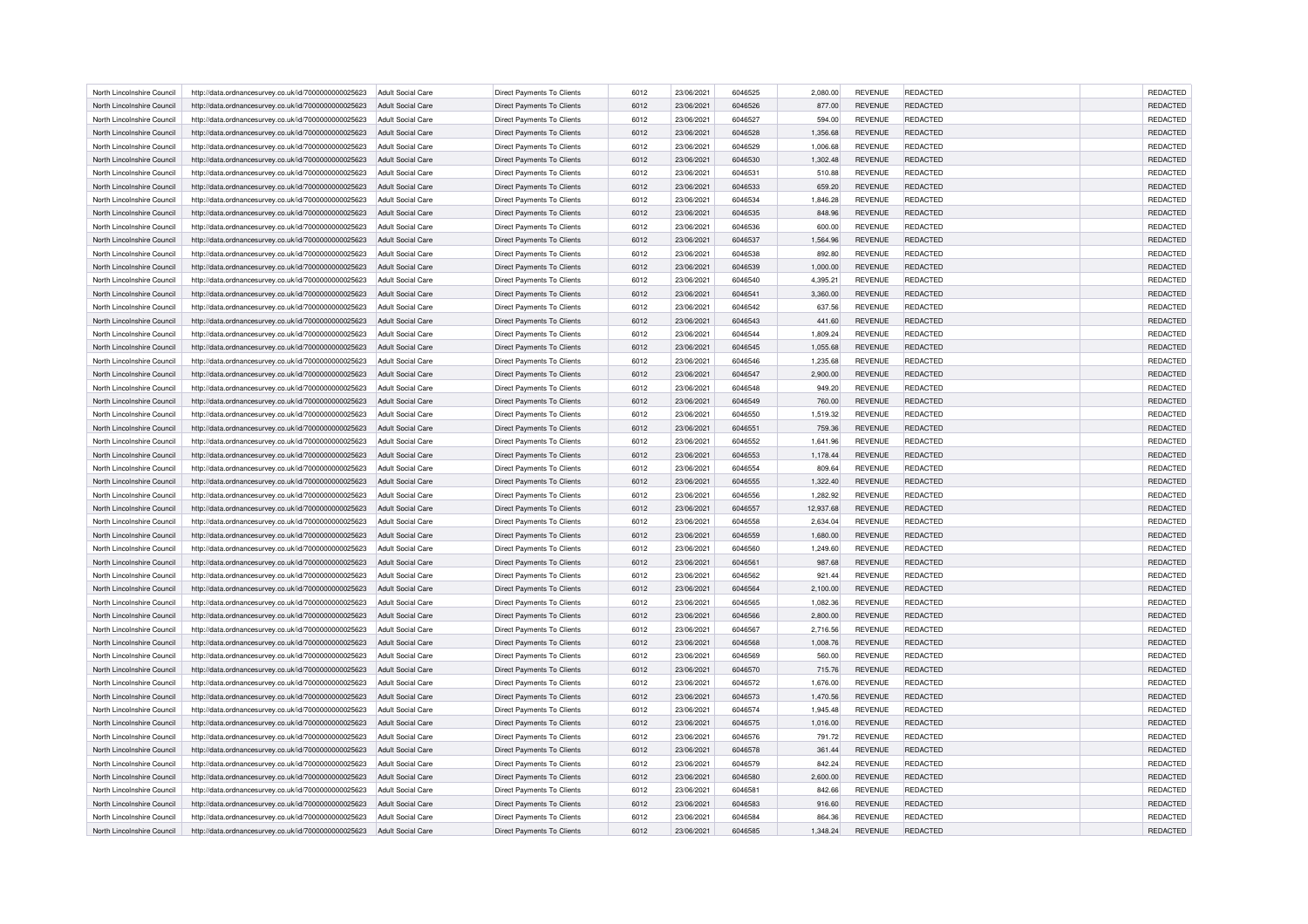| North Lincolnshire Council | http://data.ordnancesurvey.co.uk/id/7000000000025623 | Adult Social Care        | Direct Payments To Clients        | 6012         | 23/06/2021 | 6046586            | 770.20             | <b>REVENUE</b> | REDACTED        | REDACTED             |
|----------------------------|------------------------------------------------------|--------------------------|-----------------------------------|--------------|------------|--------------------|--------------------|----------------|-----------------|----------------------|
| North Lincolnshire Council | http://data.ordnancesurvey.co.uk/id/7000000000025623 | Adult Social Care        | Direct Payments To Clients        | 6012         | 23/06/2021 | 6046587            | 460.00             | <b>REVENUE</b> | REDACTED        | REDACTED             |
| North Lincolnshire Council | http://data.ordnancesurvey.co.uk/id/7000000000025623 | Adult Social Care        | Direct Payments To Clients        | 6012         | 23/06/2021 | 6046588            | 3.151.76           | <b>REVENUE</b> | REDACTED        | REDACTED             |
| North Lincolnshire Council | http://data.ordnancesurvey.co.uk/id/7000000000025623 | <b>Adult Social Care</b> | Direct Payments To Clients        | 6012         | 23/06/2021 | 6046589            | 3,080.28           | <b>REVENUE</b> | <b>REDACTED</b> | REDACTED             |
| North Lincolnshire Council | http://data.ordnancesurvey.co.uk/id/7000000000025623 | <b>Adult Social Care</b> | Direct Payments To Clients        | 6012         | 23/06/2021 | 6046590            | 840.00             | <b>REVENUE</b> | REDACTED        | REDACTED             |
| North Lincolnshire Council | http://data.ordnancesurvey.co.uk/id/7000000000025623 | <b>Adult Social Care</b> | Direct Payments To Clients        | 6012         | 23/06/2021 | 6046591            | 747.72             | <b>REVENUE</b> | REDACTED        | REDACTED             |
| North Lincolnshire Council | http://data.ordnancesurvey.co.uk/id/7000000000025623 | <b>Adult Social Care</b> | Direct Payments To Clients        | 6012         | 23/06/2021 | 6046592            | 3,988.20           | <b>REVENUE</b> | REDACTED        | REDACTED             |
| North Lincolnshire Council | http://data.ordnancesurvey.co.uk/id/7000000000025623 | <b>Adult Social Care</b> | <b>Direct Payments To Clients</b> | 6012         | 23/06/2021 | 6046593            | 1,172.00           | <b>REVENUE</b> | REDACTED        | REDACTED             |
| North Lincolnshire Council | http://data.ordnancesurvey.co.uk/id/7000000000025623 | <b>Adult Social Care</b> | <b>Direct Payments To Clients</b> | 6012         | 23/06/2021 | 6046594            | 1,200.00           | <b>REVENUE</b> | REDACTED        | REDACTED             |
| North Lincolnshire Council | http://data.ordnancesurvey.co.uk/id/7000000000025623 | Adult Social Care        | Direct Payments To Clients        | 6012         | 23/06/2021 | 6046595            | 1,618.40           | <b>REVENUE</b> | REDACTED        | REDACTED             |
| North Lincolnshire Council | http://data.ordnancesurvey.co.uk/id/7000000000025623 | Adult Social Care        | <b>Direct Payments To Clients</b> | 6012         | 23/06/2021 | 6046596            | 2,200.80           | <b>REVENUE</b> | REDACTED        | REDACTED             |
| North Lincolnshire Council | http://data.ordnancesurvey.co.uk/id/7000000000025623 | <b>Adult Social Care</b> | Direct Payments To Clients        | 6012         | 23/06/2021 | 6046597            | 2,720.00           | <b>REVENUE</b> | REDACTED        | REDACTED             |
| North Lincolnshire Council | http://data.ordnancesurvey.co.uk/id/7000000000025623 | <b>Adult Social Care</b> | Direct Payments To Clients        | 6012         | 23/06/2021 | 6046598            | 401.60             | <b>REVENUE</b> | REDACTED        | REDACTED             |
| North Lincolnshire Council | http://data.ordnancesurvey.co.uk/id/7000000000025623 | Adult Social Care        | <b>Direct Payments To Clients</b> | 6012         | 23/06/2021 | 6046599            | 1,505.76           | <b>REVENUE</b> | REDACTED        | REDACTED             |
| North Lincolnshire Council | http://data.ordnancesurvey.co.uk/id/7000000000025623 | <b>Adult Social Care</b> | <b>Direct Payments To Clients</b> | 6012         | 23/06/2021 | 6046600            | 411.44             | <b>REVENUE</b> | REDACTED        | REDACTED             |
| North Lincolnshire Council | http://data.ordnancesurvey.co.uk/id/7000000000025623 | <b>Adult Social Care</b> | Direct Payments To Clients        | 6012         | 23/06/2021 | 6046601            | 11,808.00          | <b>REVENUE</b> | <b>REDACTED</b> | REDACTED             |
| North Lincolnshire Council | http://data.ordnancesurvey.co.uk/id/7000000000025623 | <b>Adult Social Care</b> | <b>Direct Payments To Clients</b> | 6012         | 23/06/2021 | 6046602            | 1,180.00           | <b>REVENUE</b> | REDACTED        | REDACTED             |
| North Lincolnshire Council | http://data.ordnancesurvey.co.uk/id/7000000000025623 | Adult Social Care        | <b>Direct Payments To Clients</b> | 6012         | 23/06/2021 | 6046603            | 1,678.48           | <b>REVENUE</b> | <b>REDACTED</b> | REDACTED             |
| North Lincolnshire Council | http://data.ordnancesurvey.co.uk/id/7000000000025623 | <b>Adult Social Care</b> | Direct Payments To Clients        | 6012         | 23/06/2021 | 6046604            | 2,150.56           | <b>REVENUE</b> | REDACTED        | REDACTED             |
| North Lincolnshire Council | http://data.ordnancesurvey.co.uk/id/7000000000025623 | <b>Adult Social Care</b> | Direct Payments To Clients        | 6012         | 23/06/2021 | 6046605            | 856.72             | <b>REVENUE</b> | REDACTED        | REDACTED             |
| North Lincolnshire Council | http://data.ordnancesurvey.co.uk/id/7000000000025623 | Adult Social Care        | <b>Direct Payments To Clients</b> | 6012         | 23/06/2021 | 6046606            | 828.00             | <b>REVENUE</b> | REDACTED        | REDACTED             |
| North Lincolnshire Council | http://data.ordnancesurvey.co.uk/id/7000000000025623 | <b>Adult Social Care</b> | Direct Payments To Clients        | 6012         | 23/06/2021 | 6046607            | 1,344.00           | <b>REVENUE</b> | <b>REDACTED</b> | REDACTED             |
| North Lincolnshire Council | http://data.ordnancesurvey.co.uk/id/7000000000025623 | <b>Adult Social Care</b> | Direct Payments To Clients        | 6012         | 23/06/2021 | 6046608            | 2,555.96           | <b>REVENUE</b> | REDACTED        | REDACTED             |
| North Lincolnshire Council | http://data.ordnancesurvey.co.uk/id/7000000000025623 | Adult Social Care        | <b>Direct Payments To Clients</b> | 6012         | 23/06/2021 | 6046609            | 2,090.00           | <b>REVENUE</b> | <b>REDACTED</b> | REDACTED             |
| North Lincolnshire Council | http://data.ordnancesurvey.co.uk/id/7000000000025623 | Adult Social Care        | Direct Payments To Clients        | 6012         | 23/06/2021 | 6046610            | 2,216.80           | <b>REVENUE</b> | REDACTED        | REDACTED             |
| North Lincolnshire Council | http://data.ordnancesurvey.co.uk/id/7000000000025623 | <b>Adult Social Care</b> | Direct Payments To Clients        | 6012         | 23/06/2021 | 6046611            | 1,878.36           | <b>REVENUE</b> | REDACTED        | REDACTED             |
| North Lincolnshire Council | http://data.ordnancesurvey.co.uk/id/7000000000025623 | Adult Social Care        | Direct Payments To Clients        | 6012         | 23/06/2021 | 6046612            | 760.00             | <b>REVENUE</b> | REDACTED        | REDACTED             |
| North Lincolnshire Council | http://data.ordnancesurvey.co.uk/id/7000000000025623 | Adult Social Care        | Direct Payments To Clients        | 6012         | 23/06/2021 | 6046613            | 1,205.12           | <b>REVENUE</b> | REDACTED        | REDACTED             |
| North Lincolnshire Council |                                                      | <b>Adult Social Care</b> |                                   | 6012         | 23/06/2021 | 6046614            |                    | <b>REVENUE</b> | REDACTED        |                      |
| North Lincolnshire Council | http://data.ordnancesurvey.co.uk/id/7000000000025623 | <b>Adult Social Care</b> | Direct Payments To Clients        | 6012         | 23/06/2021 | 6046615            | 560.00<br>2,351.20 | <b>REVENUE</b> | <b>REDACTED</b> | REDACTED<br>REDACTED |
| North Lincolnshire Council | http://data.ordnancesurvey.co.uk/id/7000000000025623 | <b>Adult Social Care</b> | Direct Payments To Clients        | 6012         | 23/06/2021 | 6046617            | 576.24             | <b>REVENUE</b> | REDACTED        | REDACTED             |
|                            | http://data.ordnancesurvey.co.uk/id/7000000000025623 |                          | Direct Payments To Clients        |              |            |                    |                    |                |                 | REDACTED             |
| North Lincolnshire Council | http://data.ordnancesurvey.co.uk/id/7000000000025623 | <b>Adult Social Care</b> | Direct Payments To Clients        | 6012         | 23/06/2021 | 6046618            | 1,040.00           | <b>REVENUE</b> | REDACTED        | REDACTED             |
| North Lincolnshire Council | http://data.ordnancesurvey.co.uk/id/7000000000025623 | <b>Adult Social Care</b> | Direct Payments To Clients        | 6012<br>6012 | 23/06/2021 | 6046619<br>6046620 | 828.00             | <b>REVENUE</b> | REDACTED        | REDACTED             |
| North Lincolnshire Council | http://data.ordnancesurvey.co.uk/id/7000000000025623 | <b>Adult Social Care</b> | Direct Payments To Clients        |              | 23/06/2021 |                    | 1,557.60           | <b>REVENUE</b> | REDACTED        |                      |
| North Lincolnshire Council | http://data.ordnancesurvey.co.uk/id/7000000000025623 | <b>Adult Social Care</b> | Direct Payments To Clients        | 6012         | 23/06/2021 | 6046621            | 384.00             | <b>REVENUE</b> | REDACTED        | REDACTED             |
| North Lincolnshire Council | http://data.ordnancesurvey.co.uk/id/7000000000025623 | <b>Adult Social Care</b> | Direct Payments To Clients        | 6012         | 23/06/2021 | 6046622            | 1,410.20           | <b>REVENUE</b> | REDACTED        | REDACTED             |
| North Lincolnshire Council | http://data.ordnancesurvey.co.uk/id/7000000000025623 | Adult Social Care        | Direct Payments To Clients        | 6012         | 23/06/2021 | 6046623            | 1,380.00           | <b>REVENUE</b> | REDACTED        | REDACTED             |
| North Lincolnshire Council | http://data.ordnancesurvey.co.uk/id/7000000000025623 | <b>Adult Social Care</b> | <b>Direct Payments To Clients</b> | 6012         | 23/06/2021 | 6046624            | 1,248.00           | <b>REVENUE</b> | REDACTED        | REDACTED             |
| North Lincolnshire Council | http://data.ordnancesurvey.co.uk/id/7000000000025623 | <b>Adult Social Care</b> | <b>Direct Payments To Clients</b> | 6012         | 23/06/2021 | 6046625            | 1,069.20           | <b>REVENUE</b> | REDACTED        | REDACTED             |
| North Lincolnshire Council | http://data.ordnancesurvey.co.uk/id/7000000000025623 | <b>Adult Social Care</b> | Direct Payments To Clients        | 6012         | 23/06/2021 | 6046626            | 1,000.00           | <b>REVENUE</b> | REDACTED        | REDACTED             |
| North Lincolnshire Council | http://data.ordnancesurvey.co.uk/id/7000000000025623 | <b>Adult Social Care</b> | Direct Payments To Clients        | 6012         | 23/06/2021 | 6046627            | 3,399.80           | <b>REVENUE</b> | REDACTED        | REDACTED             |
| North Lincolnshire Council | http://data.ordnancesurvey.co.uk/id/7000000000025623 | <b>Adult Social Care</b> | <b>Direct Payments To Clients</b> | 6012         | 23/06/2021 | 6046628            | 7,745.99           | <b>REVENUE</b> | <b>REDACTED</b> | REDACTED             |
| North Lincolnshire Council | http://data.ordnancesurvey.co.uk/id/7000000000025623 | <b>Adult Social Care</b> | Direct Payments To Clients        | 6012         | 23/06/2021 | 6046629            | 1,394.72           | <b>REVENUE</b> | REDACTED        | REDACTED             |
| North Lincolnshire Council | http://data.ordnancesurvey.co.uk/id/7000000000025623 | <b>Adult Social Care</b> | Direct Payments To Clients        | 6012         | 23/06/2021 | 6046630            | 1,291.24           | <b>REVENUE</b> | <b>REDACTED</b> | REDACTED             |
| North Lincolnshire Council | http://data.ordnancesurvey.co.uk/id/7000000000025623 | Adult Social Care        | Direct Payments To Clients        | 6012         | 23/06/2021 | 6046631            | 1,199.24           | <b>REVENUE</b> | REDACTED        | REDACTED             |
| North Lincolnshire Council | http://data.ordnancesurvey.co.uk/id/7000000000025623 | <b>Adult Social Care</b> | Direct Payments To Clients        | 6012         | 23/06/2021 | 6046632            | 1,080.00           | <b>REVENUE</b> | <b>REDACTED</b> | REDACTED             |
| North Lincolnshire Council | http://data.ordnancesurvey.co.uk/id/7000000000025623 | <b>Adult Social Care</b> | Direct Payments To Clients        | 6012         | 23/06/2021 | 6046633            | 280.00             | <b>REVENUE</b> | REDACTED        | REDACTED             |
| North Lincolnshire Council | http://data.ordnancesurvey.co.uk/id/7000000000025623 | Adult Social Care        | <b>Direct Payments To Clients</b> | 6012         | 23/06/2021 | 6046634            | 2.355.28           | <b>REVENUE</b> | <b>REDACTED</b> | REDACTED             |
| North Lincolnshire Council | http://data.ordnancesurvey.co.uk/id/7000000000025623 | Adult Social Care        | Direct Payments To Clients        | 6012         | 23/06/2021 | 6046635            | 3,145.52           | <b>REVENUE</b> | REDACTED        | REDACTED             |
| North Lincolnshire Council | http://data.ordnancesurvey.co.uk/id/7000000000025623 | <b>Adult Social Care</b> | Direct Payments To Clients        | 6012         | 23/06/2021 | 6046636            | 1,251.80           | <b>REVENUE</b> | REDACTED        | REDACTED             |
| North Lincolnshire Council | http://data.ordnancesurvey.co.uk/id/7000000000025623 | Adult Social Care        | <b>Direct Payments To Clients</b> | 6012         | 23/06/2021 | 6046637            | 1.969.08           | <b>REVENUE</b> | REDACTED        | REDACTED             |
| North Lincolnshire Council | http://data.ordnancesurvey.co.uk/id/7000000000025623 | Adult Social Care        | Direct Payments To Clients        | 6012         | 23/06/2021 | 6046638            | 952.80             | <b>REVENUE</b> | <b>REDACTED</b> | REDACTED             |
| North Lincolnshire Council | http://data.ordnancesurvey.co.uk/id/7000000000025623 | Adult Social Care        | Direct Payments To Clients        | 6012         | 23/06/2021 | 6046639            | 1,240.00           | <b>REVENUE</b> | REDACTED        | REDACTED             |
| North Lincolnshire Council | http://data.ordnancesurvey.co.uk/id/7000000000025623 | <b>Adult Social Care</b> | Direct Payments To Clients        | 6012         | 23/06/2021 | 6046640            | 951.32             | <b>REVENUE</b> | REDACTED        | REDACTED             |
| North Lincolnshire Council | http://data.ordnancesurvey.co.uk/id/7000000000025623 | <b>Adult Social Care</b> | Direct Payments To Clients        | 6012         | 23/06/2021 | 6046641            | 906.92             | <b>REVENUE</b> | REDACTED        | REDACTED             |
| North Lincolnshire Council | http://data.ordnancesurvey.co.uk/id/7000000000025623 | Adult Social Care        | <b>Direct Payments To Clients</b> | 6012         | 23/06/2021 | 6046642            | 1,740.00           | <b>REVENUE</b> | <b>REDACTED</b> | REDACTED             |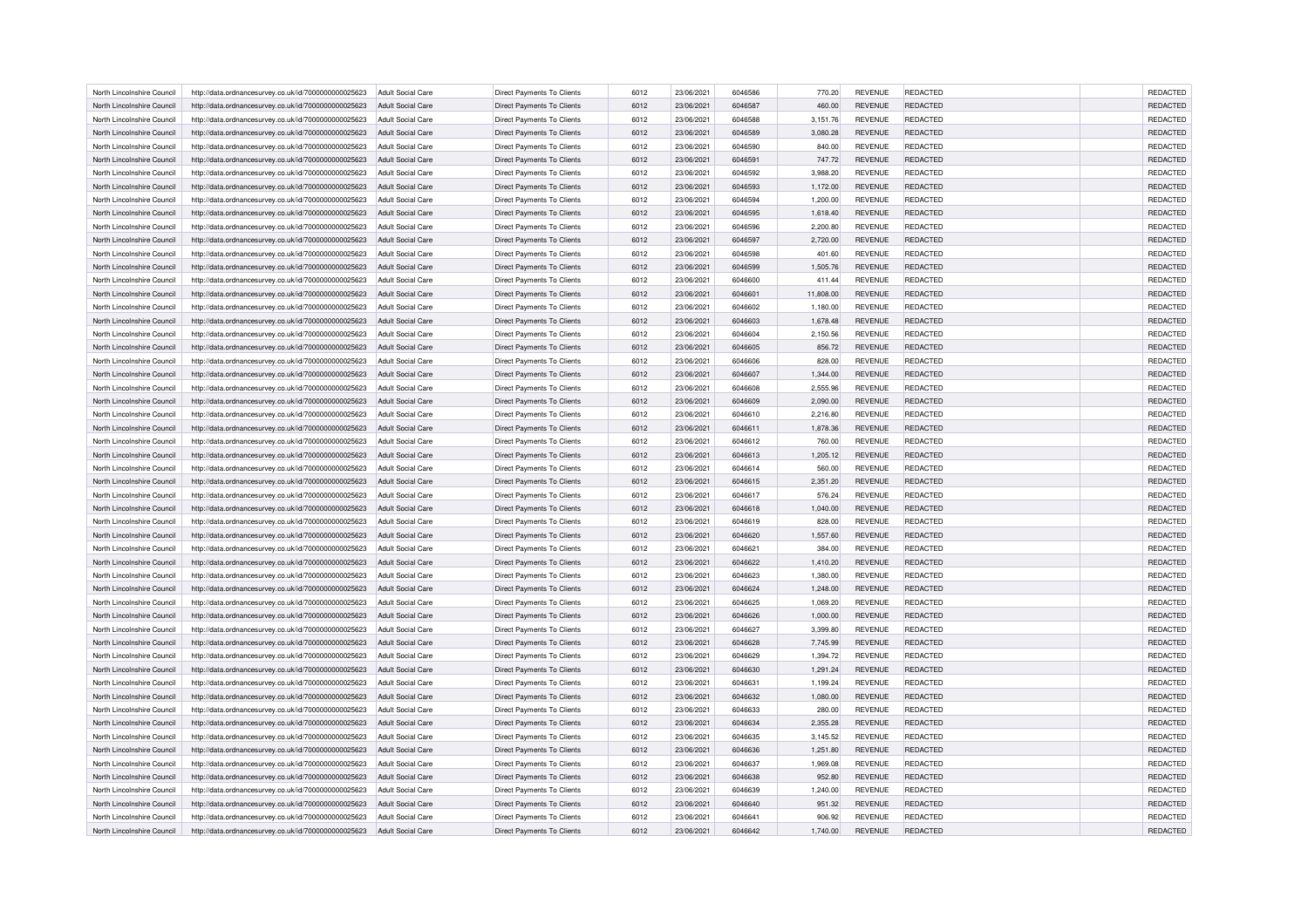| North Lincolnshire Council | http://data.ordnancesurvey.co.uk/id/7000000000025623 | Adult Social Care                             | Direct Payments To Clients        | 6012 | 23/06/2021 | 6046643            | 689.04    | <b>REVENUE</b>                   | REDACTED                    | <b>REDACTED</b> |
|----------------------------|------------------------------------------------------|-----------------------------------------------|-----------------------------------|------|------------|--------------------|-----------|----------------------------------|-----------------------------|-----------------|
| North Lincolnshire Council | http://data.ordnancesurvey.co.uk/id/7000000000025623 | <b>Adult Social Care</b>                      | Direct Payments To Clients        | 6012 | 23/06/2021 | 6046644            | 860.00    | <b>REVENUE</b>                   | REDACTED                    | REDACTED        |
| North Lincolnshire Council | http://data.ordnancesurvey.co.uk/id/7000000000025623 | Adult Social Care                             | Direct Payments To Clients        | 6012 | 23/06/2021 | 6046645            | 3,076.44  | <b>REVENUE</b>                   | REDACTED                    | REDACTED        |
| North Lincolnshire Council | http://data.ordnancesurvey.co.uk/id/7000000000025623 | <b>Adult Social Care</b>                      | <b>Direct Payments To Clients</b> | 6012 | 23/06/2021 | 6046646            | 2,373.28  | <b>REVENUE</b>                   | REDACTED                    | REDACTED        |
| North Lincolnshire Council | http://data.ordnancesurvey.co.uk/id/7000000000025623 | <b>Adult Social Care</b>                      | Direct Payments To Clients        | 6012 | 23/06/2021 | 6046647            | 928.00    | <b>REVENUE</b>                   | REDACTED                    | REDACTED        |
| North Lincolnshire Council | http://data.ordnancesurvey.co.uk/id/7000000000025623 | <b>Adult Social Care</b>                      | Direct Payments To Clients        | 6012 | 23/06/2021 | 6046648            | 1,113.60  | <b>REVENUE</b>                   | REDACTED                    | REDACTED        |
| North Lincolnshire Council | http://data.ordnancesurvey.co.uk/id/7000000000025623 | <b>Adult Social Care</b>                      | Direct Payments To Clients        | 6012 | 23/06/2021 | 6046649            | 2,262.04  | <b>REVENUE</b>                   | REDACTED                    | REDACTED        |
| North Lincolnshire Council | http://data.ordnancesurvey.co.uk/id/7000000000025623 | <b>Adult Social Care</b>                      | <b>Direct Payments To Clients</b> | 6012 | 23/06/2021 | 6046650            | 560.00    | <b>REVENUE</b>                   | <b>REDACTED</b>             | REDACTED        |
| North Lincolnshire Council | http://data.ordnancesurvey.co.uk/id/7000000000025623 | Adult Social Care                             | Direct Payments To Clients        | 6012 | 23/06/2021 | 6046651            | 1,008.00  | <b>REVENUE</b>                   | REDACTED                    | REDACTED        |
| North Lincolnshire Council | http://data.ordnancesurvey.co.uk/id/7000000000025623 | <b>Adult Social Care</b>                      | Direct Payments To Clients        | 6012 | 23/06/2021 | 6046653            | 1,084.64  | <b>REVENUE</b>                   | REDACTED                    | REDACTED        |
| North Lincolnshire Council |                                                      |                                               | <b>Direct Payments To Clients</b> | 6012 | 23/06/2021 | 6046654            | 464.00    |                                  | REDACTED                    | REDACTED        |
| North Lincolnshire Council | http://data.ordnancesurvey.co.uk/id/7000000000025623 | <b>Adult Social Care</b><br>Adult Social Care | <b>Direct Payments To Clients</b> | 6012 | 23/06/2021 | 6046655            | 570.24    | <b>REVENUE</b><br><b>REVENUE</b> | REDACTED                    | REDACTED        |
|                            | http://data.ordnancesurvey.co.uk/id/7000000000025623 |                                               |                                   |      |            |                    |           |                                  |                             |                 |
| North Lincolnshire Council | http://data.ordnancesurvey.co.uk/id/7000000000025623 | <b>Adult Social Care</b>                      | Direct Payments To Clients        | 6012 | 23/06/2021 | 6046656            | 1,785.28  | <b>REVENUE</b>                   | REDACTED                    | REDACTED        |
| North Lincolnshire Council | http://data.ordnancesurvey.co.uk/id/7000000000025623 | Adult Social Care                             | Direct Payments To Clients        | 6012 | 23/06/2021 | 6046657            | 1,425.60  | <b>REVENUE</b>                   | REDACTED                    | REDACTED        |
| North Lincolnshire Council | http://data.ordnancesurvey.co.uk/id/7000000000025623 | <b>Adult Social Care</b>                      | Direct Payments To Clients        | 6012 | 23/06/2021 | 6046658            | 1,889.04  | <b>REVENUE</b>                   | REDACTED                    | REDACTED        |
| North Lincolnshire Council | http://data.ordnancesurvey.co.uk/id/7000000000025623 | <b>Adult Social Care</b>                      | Direct Payments To Clients        | 6012 | 23/06/2021 | 6046659            | 4,136.92  | <b>REVENUE</b>                   | REDACTED                    | REDACTED        |
| North Lincolnshire Council | http://data.ordnancesurvey.co.uk/id/7000000000025623 | <b>Adult Social Care</b>                      | Direct Payments To Clients        | 6012 | 23/06/2021 | 6046660            | 2,547.16  | <b>REVENUE</b>                   | REDACTED                    | REDACTED        |
| North Lincolnshire Council | http://data.ordnancesurvey.co.uk/id/7000000000025623 | <b>Adult Social Care</b>                      | Direct Payments To Clients        | 6012 | 23/06/2021 | 6046661            | 278.40    | <b>REVENUE</b>                   | REDACTED                    | REDACTED        |
| North Lincolnshire Council | http://data.ordnancesurvey.co.uk/id/7000000000025623 | <b>Adult Social Care</b>                      | Direct Payments To Clients        | 6012 | 23/06/2021 | 6046662            | 1,971.50  | <b>REVENUE</b>                   | REDACTED                    | REDACTED        |
| North Lincolnshire Council | http://data.ordnancesurvey.co.uk/id/7000000000025623 | <b>Adult Social Care</b>                      | <b>Direct Payments To Clients</b> | 6012 | 23/06/2021 | 6046663            | 3,924.86  | <b>REVENUE</b>                   | REDACTED                    | REDACTED        |
| North Lincolnshire Council | http://data.ordnancesurvey.co.uk/id/7000000000025623 | Adult Social Care                             | Direct Payments To Clients        | 6012 | 23/06/2021 | 6046664            | 335.56    | REVENUE                          | REDACTED                    | REDACTED        |
| North Lincolnshire Council | http://data.ordnancesurvey.co.uk/id/7000000000025623 | <b>Adult Social Care</b>                      | <b>Direct Payments To Clients</b> | 6012 | 23/06/2021 | 6046665            | 871.36    | <b>REVENUE</b>                   | <b>REDACTED</b>             | REDACTED        |
| North Lincolnshire Council | http://data.ordnancesurvey.co.uk/id/7000000000025623 | <b>Adult Social Care</b>                      | Direct Payments To Clients        | 6012 | 23/06/2021 | 6046666            | 1,670.52  | <b>REVENUE</b>                   | REDACTED                    | REDACTED        |
| North Lincolnshire Council | http://data.ordnancesurvey.co.uk/id/7000000000025623 | Adult Social Care                             | Direct Payments To Clients        | 6012 | 23/06/2021 | 6046667            | 1,021.72  | <b>REVENUE</b>                   | REDACTED                    | REDACTED        |
| North Lincolnshire Council | http://data.ordnancesurvey.co.uk/id/7000000000025623 | <b>Adult Social Care</b>                      | Direct Payments To Clients        | 6012 | 23/06/2021 | 6046668            | 694.68    | <b>REVENUE</b>                   | REDACTED                    | REDACTED        |
| North Lincolnshire Council | http://data.ordnancesurvey.co.uk/id/7000000000025623 | <b>Adult Social Care</b>                      | <b>Direct Payments To Clients</b> | 6012 | 23/06/2021 | 6046669            | 427.68    | <b>REVENUE</b>                   | <b>REDACTED</b>             | REDACTED        |
| North Lincolnshire Council | http://data.ordnancesurvey.co.uk/id/7000000000025623 | Adult Social Care                             | <b>Direct Payments To Clients</b> | 6012 | 23/06/2021 | 6046670            | 1,290.24  | <b>REVENUE</b>                   | REDACTED                    | REDACTED        |
| North Lincolnshire Council | http://data.ordnancesurvey.co.uk/id/7000000000025623 | <b>Adult Social Care</b>                      | Direct Payments To Clients        | 6012 | 23/06/2021 | 6046671            | 1,576.96  | <b>REVENUE</b>                   | REDACTED                    | REDACTED        |
| North Lincolnshire Council | http://data.ordnancesurvey.co.uk/id/7000000000025623 | <b>Adult Social Care</b>                      | <b>Direct Payments To Clients</b> | 6012 | 23/06/2021 | 6046672            | 1,059.84  | <b>REVENUE</b>                   | REDACTED                    | REDACTED        |
| North Lincolnshire Council | http://data.ordnancesurvey.co.uk/id/7000000000025623 | Adult Social Care                             | <b>Direct Payments To Clients</b> | 6012 | 23/06/2021 | 6046673            | 1,048.00  | <b>REVENUE</b>                   | REDACTED                    | REDACTED        |
| North Lincolnshire Council | http://data.ordnancesurvey.co.uk/id/7000000000025623 | <b>Adult Social Care</b>                      | Direct Payments To Clients        | 6012 | 23/06/2021 | 6046674            | 2,586.44  | REVENUE                          | REDACTED                    | REDACTED        |
| North Lincolnshire Council | http://data.ordnancesurvey.co.uk/id/7000000000025623 | <b>Adult Social Care</b>                      | Direct Payments To Clients        | 6012 | 23/06/2021 | 6046676            | 496.20    | <b>REVENUE</b>                   | REDACTED                    | REDACTED        |
| North Lincolnshire Council | http://data.ordnancesurvey.co.uk/id/7000000000025623 | Adult Social Care                             | <b>Direct Payments To Clients</b> | 6012 | 23/06/2021 | 6046677            | 3.880.36  | <b>REVENUE</b>                   | REDACTED                    | REDACTED        |
| North Lincolnshire Council | http://data.ordnancesurvey.co.uk/id/7000000000025623 | <b>Adult Social Care</b>                      | Direct Payments To Clients        | 6012 | 23/06/2021 | 6046678            | 2,320.00  | <b>REVENUE</b>                   | REDACTED                    | REDACTED        |
| North Lincolnshire Council | http://data.ordnancesurvey.co.uk/id/7000000000025623 | <b>Adult Social Care</b>                      | Direct Payments To Clients        | 6012 | 23/06/2021 | 6046679            | 2,592.00  | <b>REVENUE</b>                   | REDACTED                    | REDACTED        |
| North Lincolnshire Council | http://data.ordnancesurvey.co.uk/id/7000000000025623 | Adult Social Care                             | <b>Direct Payments To Clients</b> | 6012 | 23/06/2021 | 6046680            | 2.260.72  | <b>REVENUE</b>                   | REDACTED                    | REDACTED        |
| North Lincolnshire Council | http://data.ordnancesurvey.co.uk/id/7000000000025623 | <b>Adult Social Care</b>                      | Direct Payments To Clients        | 6012 | 23/06/2021 | 6046681            | 1,120.32  | <b>REVENUE</b>                   | REDACTED                    | REDACTED        |
| North Lincolnshire Council | http://data.ordnancesurvey.co.uk/id/7000000000025623 | <b>Adult Social Care</b>                      | <b>Direct Payments To Clients</b> | 6012 | 23/06/2021 | 6046682            | 1,467.32  | <b>REVENUE</b>                   | REDACTED                    | REDACTED        |
| North Lincolnshire Council | http://data.ordnancesurvey.co.uk/id/7000000000025623 | <b>Adult Social Care</b>                      | Direct Payments To Clients        | 6012 | 23/06/2021 | 6046683            | 870.88    | <b>REVENUE</b>                   | REDACTED                    | REDACTED        |
| North Lincolnshire Council | http://data.ordnancesurvey.co.uk/id/7000000000025623 | <b>Adult Social Care</b>                      | <b>Direct Payments To Clients</b> | 6012 | 23/06/2021 | 6046684            | 261.40    | <b>REVENUE</b>                   | <b>REDACTED</b>             | REDACTED        |
| North Lincolnshire Council | http://data.ordnancesurvey.co.uk/id/7000000000025623 | <b>Adult Social Care</b>                      | Direct Payments To Clients        | 6012 | 23/06/2021 | 6046685            | 847.76    | <b>REVENUE</b>                   | REDACTED                    | REDACTED        |
| North Lincolnshire Council | http://data.ordnancesurvey.co.uk/id/7000000000025623 | Adult Social Care                             | Direct Payments To Clients        | 6012 | 23/06/2021 | 6046686            | 672.00    | <b>REVENUE</b>                   | REDACTED                    | REDACTED        |
|                            |                                                      |                                               |                                   |      |            |                    |           |                                  |                             |                 |
| North Lincolnshire Council | http://data.ordnancesurvey.co.uk/id/7000000000025623 | <b>Adult Social Care</b>                      | Direct Payments To Clients        | 6012 | 23/06/2021 | 6046687<br>6046688 | 540.00    | <b>REVENUE</b>                   | REDACTED<br><b>REDACTED</b> | REDACTED        |
| North Lincolnshire Council | http://data.ordnancesurvey.co.uk/id/7000000000025623 | <b>Adult Social Care</b>                      | <b>Direct Payments To Clients</b> | 6012 | 23/06/2021 |                    | 655.20    | <b>REVENUE</b>                   |                             | REDACTED        |
| North Lincolnshire Council | http://data.ordnancesurvey.co.uk/id/7000000000025623 | Adult Social Care                             | Direct Payments To Clients        | 6012 | 23/06/2021 | 6046689            | 781.04    | <b>REVENUE</b>                   | REDACTED                    | REDACTED        |
| North Lincolnshire Council | http://data.ordnancesurvey.co.uk/id/7000000000025623 | <b>Adult Social Care</b>                      | Direct Payments To Clients        | 6012 | 23/06/2021 | 6046690            | 4,136.92  | <b>REVENUE</b>                   | REDACTED                    | REDACTED        |
| North Lincolnshire Council | http://data.ordnancesurvey.co.uk/id/7000000000025623 | <b>Adult Social Care</b>                      | Direct Payments To Clients        | 6012 | 23/06/2021 | 6046691            | 1,307.04  | <b>REVENUE</b>                   | REDACTED                    | REDACTED        |
| North Lincolnshire Council | http://data.ordnancesurvey.co.uk/id/7000000000025623 | Adult Social Care                             | <b>Direct Payments To Clients</b> | 6012 | 23/06/2021 | 6046692            | 1,089.20  | <b>REVENUE</b>                   | REDACTED                    | REDACTED        |
| North Lincolnshire Council | http://data.ordnancesurvey.co.uk/id/7000000000025623 | Adult Social Care                             | Direct Payments To Clients        | 6012 | 23/06/2021 | 6046693            | 3,043.36  | <b>REVENUE</b>                   | REDACTED                    | REDACTED        |
| North Lincolnshire Council | http://data.ordnancesurvey.co.uk/id/7000000000025623 | <b>Adult Social Care</b>                      | Direct Payments To Clients        | 6012 | 23/06/2021 | 6046694            | 827.00    | <b>REVENUE</b>                   | REDACTED                    | REDACTED        |
| North Lincolnshire Council | http://data.ordnancesurvey.co.uk/id/7000000000025623 | Adult Social Care                             | <b>Direct Payments To Clients</b> | 6012 | 23/06/2021 | 6046695            | 765.60    | <b>REVENUE</b>                   | REDACTED                    | REDACTED        |
| North Lincolnshire Council | http://data.ordnancesurvey.co.uk/id/7000000000025623 | <b>Adult Social Care</b>                      | Direct Payments To Clients        | 6012 | 23/06/2021 | 6046696            | $-631.62$ | <b>REVENUE</b>                   | REDACTED                    | REDACTED        |
| North Lincolnshire Council | http://data.ordnancesurvey.co.uk/id/7000000000025623 | <b>Adult Social Care</b>                      | Direct Payments To Clients        | 6012 | 23/06/2021 | 6046697            | 2,546.88  | <b>REVENUE</b>                   | REDACTED                    | REDACTED        |
| North Lincolnshire Council | http://data.ordnancesurvey.co.uk/id/7000000000025623 | <b>Adult Social Care</b>                      | Direct Payments To Clients        | 6012 | 23/06/2021 | 6046698            | 3.274.96  | <b>REVENUE</b>                   | REDACTED                    | REDACTED        |
| North Lincolnshire Council | http://data.ordnancesurvey.co.uk/id/7000000000025623 | Adult Social Care                             | Direct Payments To Clients        | 6012 | 23/06/2021 | 6046699            | 2.789.44  | <b>REVENUE</b>                   | REDACTED                    | REDACTED        |
| North Lincolnshire Council | http://data.ordnancesurvey.co.uk/id/7000000000025623 | <b>Adult Social Care</b>                      | <b>Direct Payments To Clients</b> | 6012 | 23/06/2021 | 6046700            | 1,104.76  | <b>REVENUE</b>                   | REDACTED                    | <b>REDACTED</b> |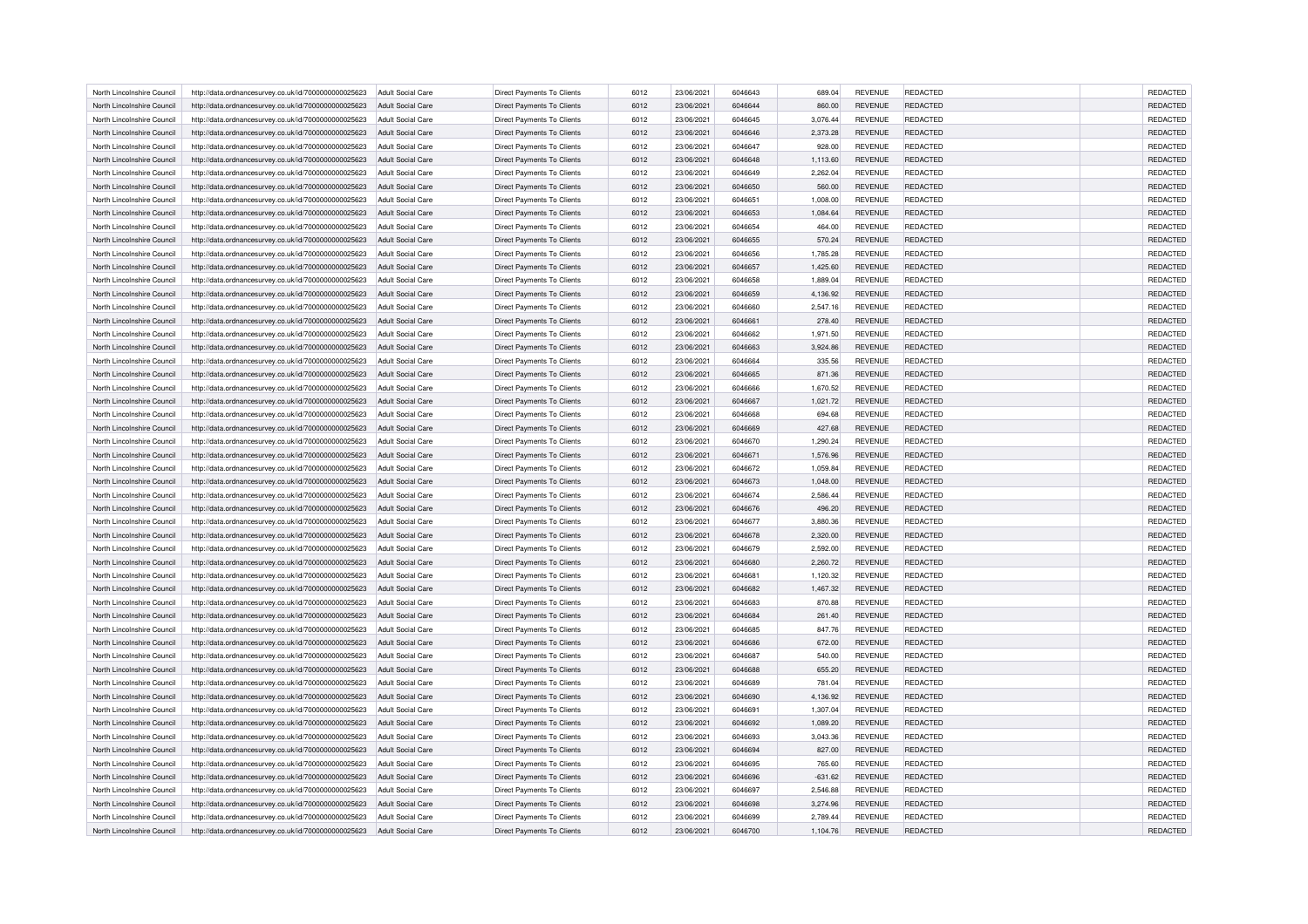| North Lincolnshire Council                               | http://data.ordnancesurvey.co.uk/id/7000000000025623                                                         | Adult Social Care                             | Direct Payments To Clients        | 6012         | 23/06/2021               | 6046701            | 1,058.56         | <b>REVENUE</b>                   | REDACTED             | <b>REDACTED</b> |
|----------------------------------------------------------|--------------------------------------------------------------------------------------------------------------|-----------------------------------------------|-----------------------------------|--------------|--------------------------|--------------------|------------------|----------------------------------|----------------------|-----------------|
| North Lincolnshire Council                               | http://data.ordnancesurvey.co.uk/id/7000000000025623                                                         | <b>Adult Social Care</b>                      | <b>Direct Payments To Clients</b> | 6012         | 23/06/2021               | 6046702            | 1,008.00         | <b>REVENUE</b>                   | REDACTED             | REDACTED        |
| North Lincolnshire Council                               | http://data.ordnancesurvey.co.uk/id/7000000000025623                                                         | Adult Social Care                             | Direct Payments To Clients        | 6012         | 23/06/2021               | 6046703            | 1,724.80         | <b>REVENUE</b>                   | REDACTED             | REDACTED        |
| North Lincolnshire Council                               | http://data.ordnancesurvey.co.uk/id/7000000000025623                                                         | <b>Adult Social Care</b>                      | <b>Direct Payments To Clients</b> | 6012         | 23/06/2021               | 6046704            | 3,827.28         | <b>REVENUE</b>                   | REDACTED             | REDACTED        |
| North Lincolnshire Council                               | http://data.ordnancesurvey.co.uk/id/7000000000025623                                                         | <b>Adult Social Care</b>                      | Direct Payments To Clients        | 6012         | 23/06/2021               | 6046705            | 458.28           | <b>REVENUE</b>                   | REDACTED             | REDACTED        |
| North Lincolnshire Council                               | http://data.ordnancesurvey.co.uk/id/7000000000025623                                                         | Adult Social Care                             | Direct Payments To Clients        | 6012         | 23/06/2021               | 6046706            | 2,122.40         | <b>REVENUE</b>                   | REDACTED             | REDACTED        |
| North Lincolnshire Council                               | http://data.ordnancesurvey.co.uk/id/7000000000025623                                                         | <b>Adult Social Care</b>                      | Direct Payments To Clients        | 6012         | 23/06/2021               | 6046707            | 3,056.64         | <b>REVENUE</b>                   | REDACTED             | REDACTED        |
| North Lincolnshire Council                               | http://data.ordnancesurvey.co.uk/id/7000000000025623                                                         | <b>Adult Social Care</b>                      | <b>Direct Payments To Clients</b> | 6012         | 23/06/2021               | 6046708            | 3,010.40         | <b>REVENUE</b>                   | <b>REDACTED</b>      | REDACTED        |
| North Lincolnshire Council                               | http://data.ordnancesurvey.co.uk/id/7000000000025623                                                         | Adult Social Care                             | Direct Payments To Clients        | 6012         | 23/06/2021               | 6046709            | 2,801.80         | <b>REVENUE</b>                   | REDACTED             | REDACTED        |
| North Lincolnshire Council                               | http://data.ordnancesurvey.co.uk/id/7000000000025623                                                         | <b>Adult Social Care</b>                      | Direct Payments To Clients        | 6012         | 23/06/2021               | 6046710            | 746.88           | <b>REVENUE</b>                   | REDACTED             | REDACTED        |
| North Lincolnshire Council                               |                                                                                                              |                                               | <b>Direct Payments To Clients</b> | 6012         | 23/06/2021               | 6046711            | 519.20           |                                  | REDACTED             | REDACTED        |
| North Lincolnshire Council                               | http://data.ordnancesurvey.co.uk/id/7000000000025623                                                         | <b>Adult Social Care</b><br>Adult Social Care | <b>Direct Payments To Clients</b> | 6012         | 23/06/2021               | 6046712            |                  | <b>REVENUE</b><br><b>REVENUE</b> | REDACTED             | REDACTED        |
|                                                          | http://data.ordnancesurvey.co.uk/id/7000000000025623                                                         |                                               |                                   |              |                          |                    | 1,210.56         |                                  |                      |                 |
| North Lincolnshire Council                               | http://data.ordnancesurvey.co.uk/id/7000000000025623                                                         | <b>Adult Social Care</b>                      | Direct Payments To Clients        | 6012         | 23/06/2021               | 6046713            | 3,960.00         | <b>REVENUE</b>                   | REDACTED             | REDACTED        |
| North Lincolnshire Council                               | http://data.ordnancesurvey.co.uk/id/7000000000025623                                                         | Adult Social Care                             | Direct Payments To Clients        | 6012         | 23/06/2021               | 6046714            | 2,550.64         | <b>REVENUE</b>                   | REDACTED             | REDACTED        |
| North Lincolnshire Council                               | http://data.ordnancesurvey.co.uk/id/7000000000025623                                                         | <b>Adult Social Care</b>                      | Direct Payments To Clients        | 6012         | 23/06/2021               | 6046715            | 4,467.32         | <b>REVENUE</b>                   | REDACTED             | REDACTED        |
| North Lincolnshire Council                               | http://data.ordnancesurvey.co.uk/id/7000000000025623                                                         | <b>Adult Social Care</b>                      | Direct Payments To Clients        | 6012         | 23/06/2021               | 6046716            | 483.24           | <b>REVENUE</b>                   | REDACTED             | REDACTED        |
| North Lincolnshire Council                               | http://data.ordnancesurvey.co.uk/id/7000000000025623                                                         | <b>Adult Social Care</b>                      | Direct Payments To Clients        | 6012         | 23/06/2021               | 6046717            | 2,148.64         | <b>REVENUE</b>                   | REDACTED             | REDACTED        |
| North Lincolnshire Council                               | http://data.ordnancesurvey.co.uk/id/7000000000025623                                                         | <b>Adult Social Care</b>                      | Direct Payments To Clients        | 6012         | 23/06/2021               | 6046719            | 497.64           | <b>REVENUE</b>                   | REDACTED             | REDACTED        |
| North Lincolnshire Council                               | http://data.ordnancesurvey.co.uk/id/7000000000025623                                                         | <b>Adult Social Care</b>                      | Direct Payments To Clients        | 6012         | 23/06/2021               | 6046720            | 694.68           | <b>REVENUE</b>                   | REDACTED             | REDACTED        |
| North Lincolnshire Council                               | http://data.ordnancesurvey.co.uk/id/7000000000025623                                                         | <b>Adult Social Care</b>                      | <b>Direct Payments To Clients</b> | 6012         | 23/06/2021               | 6046721            | 1,160.00         | <b>REVENUE</b>                   | REDACTED             | REDACTED        |
| North Lincolnshire Council                               | http://data.ordnancesurvey.co.uk/id/7000000000025623                                                         | Adult Social Care                             | Direct Payments To Clients        | 6012         | 23/06/2021               | 6046722            | 485.12           | <b>REVENUE</b>                   | REDACTED             | REDACTED        |
| North Lincolnshire Council                               | http://data.ordnancesurvey.co.uk/id/7000000000025623                                                         | <b>Adult Social Care</b>                      | <b>Direct Payments To Clients</b> | 6012         | 23/06/2021               | 6046723            | 520.00           | <b>REVENUE</b>                   | <b>REDACTED</b>      | REDACTED        |
| North Lincolnshire Council                               | http://data.ordnancesurvey.co.uk/id/7000000000025623                                                         | <b>Adult Social Care</b>                      | Direct Payments To Clients        | 6012         | 23/06/2021               | 6046724            | 970.04           | <b>REVENUE</b>                   | REDACTED             | REDACTED        |
| North Lincolnshire Council                               | http://data.ordnancesurvey.co.uk/id/7000000000025623                                                         | Adult Social Care                             | Direct Payments To Clients        | 6012         | 23/06/2021               | 6046725            | 1,336.80         | <b>REVENUE</b>                   | REDACTED             | REDACTED        |
| North Lincolnshire Council                               | http://data.ordnancesurvey.co.uk/id/7000000000025623                                                         | <b>Adult Social Care</b>                      | Direct Payments To Clients        | 6012         | 23/06/2021               | 6046726            | 1,765.28         | <b>REVENUE</b>                   | REDACTED             | REDACTED        |
| North Lincolnshire Council                               | http://data.ordnancesurvey.co.uk/id/7000000000025623                                                         | <b>Adult Social Care</b>                      | <b>Direct Payments To Clients</b> | 6012         | 23/06/2021               | 6046727            | 1,200.40         | <b>REVENUE</b>                   | <b>REDACTED</b>      | REDACTED        |
| North Lincolnshire Council                               | http://data.ordnancesurvey.co.uk/id/7000000000025623                                                         | Adult Social Care                             | <b>Direct Payments To Clients</b> | 6012         | 23/06/2021               | 6046728            | 476.00           | <b>REVENUE</b>                   | REDACTED             | REDACTED        |
| North Lincolnshire Council                               | http://data.ordnancesurvey.co.uk/id/7000000000025623                                                         | <b>Adult Social Care</b>                      | Direct Payments To Clients        | 6012         | 23/06/2021               | 6046729            | 400.00           | <b>REVENUE</b>                   | REDACTED             | REDACTED        |
| North Lincolnshire Council                               | http://data.ordnancesurvey.co.uk/id/7000000000025623                                                         | <b>Adult Social Care</b>                      | <b>Direct Payments To Clients</b> | 6012         | 23/06/2021               | 6046730            | 6,532.00         | <b>REVENUE</b>                   | REDACTED             | REDACTED        |
| North Lincolnshire Council                               | http://data.ordnancesurvey.co.uk/id/7000000000025623                                                         | Adult Social Care                             | <b>Direct Payments To Clients</b> | 6012         | 23/06/2021               | 6046731            | 2,135.96         | <b>REVENUE</b>                   | REDACTED             | REDACTED        |
| North Lincolnshire Council                               | http://data.ordnancesurvey.co.uk/id/7000000000025623                                                         | <b>Adult Social Care</b>                      | Direct Payments To Clients        | 6012         | 23/06/2021               | 6046732            | 1,287.00         | <b>REVENUE</b>                   | REDACTED             | REDACTED        |
| North Lincolnshire Council                               | http://data.ordnancesurvey.co.uk/id/7000000000025623                                                         | <b>Adult Social Care</b>                      | Direct Payments To Clients        | 6012         | 23/06/2021               | 6046733            | 1,058.44         | <b>REVENUE</b>                   | REDACTED             | REDACTED        |
| North Lincolnshire Council                               | http://data.ordnancesurvey.co.uk/id/7000000000025623                                                         | Adult Social Care                             | <b>Direct Payments To Clients</b> | 6012         | 23/06/2021               | 6046734            | 800.00           | <b>REVENUE</b>                   | REDACTED             | REDACTED        |
| North Lincolnshire Council                               | http://data.ordnancesurvey.co.uk/id/7000000000025623                                                         | <b>Adult Social Care</b>                      | Direct Payments To Clients        | 6012         | 23/06/2021               | 6046735            | 1,388.96         | <b>REVENUE</b>                   | REDACTED             | REDACTED        |
| North Lincolnshire Council                               | http://data.ordnancesurvey.co.uk/id/7000000000025623                                                         | <b>Adult Social Care</b>                      | Direct Payments To Clients        | 6012         | 23/06/2021               | 6046737            | 3,077.64         | REVENUE                          | REDACTED             | REDACTED        |
| North Lincolnshire Council                               | http://data.ordnancesurvey.co.uk/id/7000000000025623                                                         | Adult Social Care                             | <b>Direct Payments To Clients</b> | 6012         | 23/06/2021               | 6046738            | 744.00           | <b>REVENUE</b>                   | REDACTED             | REDACTED        |
| North Lincolnshire Council                               | http://data.ordnancesurvey.co.uk/id/7000000000025623                                                         | <b>Adult Social Care</b>                      | Direct Payments To Clients        | 6012         | 23/06/2021               | 6046739            | 3,918.70         | REVENUE                          | REDACTED             | REDACTED        |
| North Lincolnshire Council                               | http://data.ordnancesurvey.co.uk/id/7000000000025623                                                         | <b>Adult Social Care</b>                      | <b>Direct Payments To Clients</b> | 6012         | 23/06/2021               | 6046740            | 2,547.16         | <b>REVENUE</b>                   | REDACTED             | REDACTED        |
| North Lincolnshire Council                               | http://data.ordnancesurvey.co.uk/id/7000000000025623                                                         | <b>Adult Social Care</b>                      | Direct Payments To Clients        | 6012         | 23/06/2021               | 6046741            | 680.00           | <b>REVENUE</b>                   | REDACTED             | REDACTED        |
| North Lincolnshire Council                               | http://data.ordnancesurvey.co.uk/id/7000000000025623                                                         | <b>Adult Social Care</b>                      | <b>Direct Payments To Clients</b> | 6012         | 23/06/2021               | 6046742            | 1,446.70         | <b>REVENUE</b>                   | <b>REDACTED</b>      | REDACTED        |
| North Lincolnshire Council                               | http://data.ordnancesurvey.co.uk/id/7000000000025623                                                         | <b>Adult Social Care</b>                      | Direct Payments To Clients        | 6012         | 23/06/2021               | 6046743            | 1,000.00         | <b>REVENUE</b>                   | REDACTED             | REDACTED        |
| North Lincolnshire Council                               | http://data.ordnancesurvey.co.uk/id/7000000000025623                                                         | <b>Adult Social Care</b>                      | Direct Payments To Clients        | 6012         | 23/06/2021               | 6046744            | 820.40           | <b>REVENUE</b>                   | REDACTED             | REDACTED        |
| North Lincolnshire Council                               | http://data.ordnancesurvey.co.uk/id/7000000000025623                                                         | <b>Adult Social Care</b>                      | Direct Payments To Clients        | 6012         | 23/06/2021               | 6046745            | 694.68           | <b>REVENUE</b>                   | REDACTED             | REDACTED        |
| North Lincolnshire Council                               | http://data.ordnancesurvey.co.uk/id/7000000000025623                                                         | <b>Adult Social Care</b>                      | <b>Direct Payments To Clients</b> | 6012         | 23/06/2021               | 6046746            | 789.16           | <b>REVENUE</b>                   | <b>REDACTED</b>      | REDACTED        |
| North Lincolnshire Council                               | http://data.ordnancesurvey.co.uk/id/7000000000025623                                                         | Adult Social Care                             | Direct Payments To Clients        | 6012         | 23/06/2021               | 6046747            | 606.40           | <b>REVENUE</b>                   | REDACTED             | REDACTED        |
| North Lincolnshire Council                               | http://data.ordnancesurvey.co.uk/id/7000000000025623                                                         | <b>Adult Social Care</b>                      | Direct Payments To Clients        | 6012         | 23/06/2021               | 6046748            | 535.92           | <b>REVENUE</b>                   | REDACTED             | REDACTED        |
| North Lincolnshire Council                               |                                                                                                              |                                               | Direct Payments To Clients        | 6012         | 23/06/2021               | 6046749            | 306.24           | <b>REVENUE</b>                   | REDACTED             | REDACTED        |
| North Lincolnshire Council                               | http://data.ordnancesurvey.co.uk/id/7000000000025623<br>http://data.ordnancesurvey.co.uk/id/7000000000025623 | <b>Adult Social Care</b><br>Adult Social Care | <b>Direct Payments To Clients</b> | 6012         | 23/06/2021               | 6046750            | 617.40           | <b>REVENUE</b>                   | REDACTED             | REDACTED        |
| North Lincolnshire Council                               |                                                                                                              |                                               |                                   | 6012         |                          | 6046751            |                  |                                  |                      | REDACTED        |
|                                                          | http://data.ordnancesurvey.co.uk/id/7000000000025623                                                         | Adult Social Care                             | Direct Payments To Clients        |              | 23/06/2021               |                    | 2,436.00         | REVENUE                          | REDACTED             |                 |
| North Lincolnshire Council<br>North Lincolnshire Council | http://data.ordnancesurvey.co.uk/id/7000000000025623                                                         | <b>Adult Social Care</b><br>Adult Social Care | Direct Payments To Clients        | 6012<br>6012 | 23/06/2021<br>23/06/2021 | 6046752<br>6046753 | 828.00<br>600.00 | <b>REVENUE</b><br><b>REVENUE</b> | REDACTED<br>REDACTED | REDACTED        |
|                                                          | http://data.ordnancesurvey.co.uk/id/7000000000025623                                                         |                                               | <b>Direct Payments To Clients</b> |              |                          |                    |                  |                                  |                      | REDACTED        |
| North Lincolnshire Council                               | http://data.ordnancesurvey.co.uk/id/7000000000025623                                                         | <b>Adult Social Care</b>                      | Direct Payments To Clients        | 6012         | 23/06/2021               | 6046754            | 560.00           | <b>REVENUE</b>                   | REDACTED             | REDACTED        |
| North Lincolnshire Council                               | http://data.ordnancesurvey.co.uk/id/7000000000025623                                                         | <b>Adult Social Care</b>                      | Direct Payments To Clients        | 6012         | 23/06/2021               | 6046755            | 280.00           | <b>REVENUE</b>                   | REDACTED             | REDACTED        |
| North Lincolnshire Council                               | http://data.ordnancesurvey.co.uk/id/7000000000025623                                                         | <b>Adult Social Care</b>                      | Direct Payments To Clients        | 6012         | 23/06/2021               | 6046756            | 1.160.80         | <b>REVENUE</b>                   | REDACTED             | REDACTED        |
| North Lincolnshire Council                               | http://data.ordnancesurvey.co.uk/id/7000000000025623                                                         | Adult Social Care                             | Direct Payments To Clients        | 6012         | 23/06/2021               | 6046757            | 2,437.12         | <b>REVENUE</b>                   | REDACTED             | REDACTED        |
| North Lincolnshire Council                               | http://data.ordnancesurvey.co.uk/id/7000000000025623                                                         | <b>Adult Social Care</b>                      | <b>Direct Payments To Clients</b> | 6012         | 23/06/2021               | 6046759            | 1,392.00         | <b>REVENUE</b>                   | REDACTED             | <b>REDACTED</b> |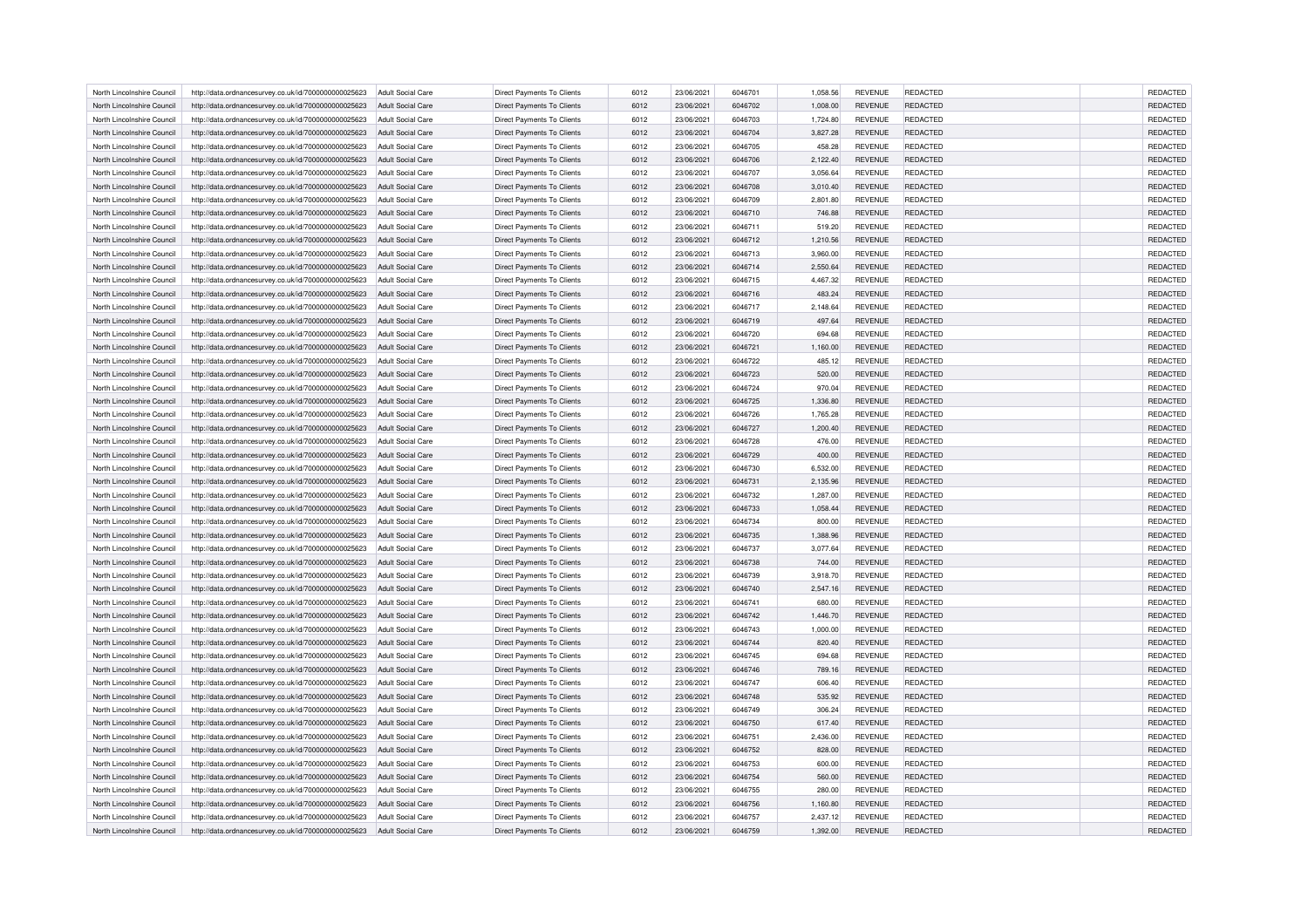| North Lincolnshire Council | http://data.ordnancesurvey.co.uk/id/7000000000025623 | Adult Social Care        | Direct Payments To Clients        | 6012 | 23/06/2021 | 6046760 | 640.00   | <b>REVENUE</b> | REDACTED        | <b>REDACTED</b> |
|----------------------------|------------------------------------------------------|--------------------------|-----------------------------------|------|------------|---------|----------|----------------|-----------------|-----------------|
| North Lincolnshire Council | http://data.ordnancesurvey.co.uk/id/7000000000025623 | <b>Adult Social Care</b> | Direct Payments To Clients        | 6012 | 23/06/2021 | 6046764 | 637.60   | <b>REVENUE</b> | REDACTED        | REDACTED        |
| North Lincolnshire Council | http://data.ordnancesurvey.co.uk/id/7000000000025623 | Adult Social Care        | Direct Payments To Clients        | 6012 | 23/06/2021 | 6046765 | 714.20   | <b>REVENUE</b> | REDACTED        | REDACTED        |
| North Lincolnshire Council | http://data.ordnancesurvey.co.uk/id/7000000000025623 | <b>Adult Social Care</b> | <b>Direct Payments To Clients</b> | 6012 | 23/06/2021 | 6046767 | 3,080.00 | <b>REVENUE</b> | REDACTED        | REDACTED        |
| North Lincolnshire Council | http://data.ordnancesurvey.co.uk/id/7000000000025623 | <b>Adult Social Care</b> | Direct Payments To Clients        | 6012 | 23/06/2021 | 6046768 | 2,640.00 | <b>REVENUE</b> | REDACTED        | REDACTED        |
| North Lincolnshire Council | http://data.ordnancesurvey.co.uk/id/7000000000025623 | <b>Adult Social Care</b> | Direct Payments To Clients        | 6012 | 23/06/2021 | 6046769 | 448.00   | <b>REVENUE</b> | REDACTED        | REDACTED        |
| North Lincolnshire Council | http://data.ordnancesurvey.co.uk/id/7000000000025623 | <b>Adult Social Care</b> | Direct Payments To Clients        | 6012 | 23/06/2021 | 6046770 | 4,312.20 | <b>REVENUE</b> | REDACTED        | REDACTED        |
| North Lincolnshire Council | http://data.ordnancesurvey.co.uk/id/7000000000025623 | <b>Adult Social Care</b> | <b>Direct Payments To Clients</b> | 6012 | 23/06/2021 | 6046771 | 507.68   | <b>REVENUE</b> | <b>REDACTED</b> | REDACTED        |
| North Lincolnshire Council | http://data.ordnancesurvey.co.uk/id/7000000000025623 | Adult Social Care        | Direct Payments To Clients        | 6012 | 23/06/2021 | 6046772 | 1,004.40 | <b>REVENUE</b> | REDACTED        | REDACTED        |
| North Lincolnshire Council | http://data.ordnancesurvey.co.uk/id/7000000000025623 | <b>Adult Social Care</b> | Direct Payments To Clients        | 6012 | 23/06/2021 | 6046773 | 464.40   | <b>REVENUE</b> | REDACTED        | REDACTED        |
| North Lincolnshire Council | http://data.ordnancesurvey.co.uk/id/7000000000025623 | <b>Adult Social Care</b> | <b>Direct Payments To Clients</b> | 6012 | 23/06/2021 | 6046774 | 1,120.00 | <b>REVENUE</b> | REDACTED        | REDACTED        |
| North Lincolnshire Council | http://data.ordnancesurvey.co.uk/id/7000000000025623 | Adult Social Care        | <b>Direct Payments To Clients</b> | 6012 | 23/06/2021 | 6046775 | 1,045.68 | <b>REVENUE</b> | REDACTED        | REDACTED        |
| North Lincolnshire Council |                                                      |                          |                                   | 6012 |            | 6046776 |          |                |                 | REDACTED        |
|                            | http://data.ordnancesurvey.co.uk/id/7000000000025623 | <b>Adult Social Care</b> | Direct Payments To Clients        |      | 23/06/2021 |         | 894.92   | <b>REVENUE</b> | REDACTED        |                 |
| North Lincolnshire Council | http://data.ordnancesurvey.co.uk/id/7000000000025623 | Adult Social Care        | Direct Payments To Clients        | 6012 | 23/06/2021 | 6046777 | 956.40   | <b>REVENUE</b> | REDACTED        | REDACTED        |
| North Lincolnshire Council | http://data.ordnancesurvey.co.uk/id/7000000000025623 | <b>Adult Social Care</b> | Direct Payments To Clients        | 6012 | 23/06/2021 | 6046778 | 1,152.00 | <b>REVENUE</b> | REDACTED        | REDACTED        |
| North Lincolnshire Council | http://data.ordnancesurvey.co.uk/id/7000000000025623 | <b>Adult Social Care</b> | Direct Payments To Clients        | 6012 | 23/06/2021 | 6046779 | 3,400.68 | <b>REVENUE</b> | REDACTED        | REDACTED        |
| North Lincolnshire Council | http://data.ordnancesurvey.co.uk/id/7000000000025623 | <b>Adult Social Care</b> | Direct Payments To Clients        | 6012 | 23/06/2021 | 6046780 | 1,108.20 | <b>REVENUE</b> | REDACTED        | REDACTED        |
| North Lincolnshire Council | http://data.ordnancesurvey.co.uk/id/7000000000025623 | <b>Adult Social Care</b> | Direct Payments To Clients        | 6012 | 23/06/2021 | 6046781 | 1,021.20 | <b>REVENUE</b> | REDACTED        | REDACTED        |
| North Lincolnshire Council | http://data.ordnancesurvey.co.uk/id/7000000000025623 | <b>Adult Social Care</b> | Direct Payments To Clients        | 6012 | 23/06/2021 | 6046782 | 803.88   | <b>REVENUE</b> | REDACTED        | REDACTED        |
| North Lincolnshire Council | http://data.ordnancesurvey.co.uk/id/7000000000025623 | <b>Adult Social Care</b> | <b>Direct Payments To Clients</b> | 6012 | 23/06/2021 | 6046783 | 534.60   | <b>REVENUE</b> | REDACTED        | REDACTED        |
| North Lincolnshire Council | http://data.ordnancesurvey.co.uk/id/7000000000025623 | Adult Social Care        | Direct Payments To Clients        | 6012 | 23/06/2021 | 6046784 | 1,249.60 | REVENUE        | REDACTED        | REDACTED        |
| North Lincolnshire Council | http://data.ordnancesurvey.co.uk/id/7000000000025623 | <b>Adult Social Care</b> | <b>Direct Payments To Clients</b> | 6012 | 23/06/2021 | 6046785 | 578.92   | <b>REVENUE</b> | <b>REDACTED</b> | REDACTED        |
| North Lincolnshire Council | http://data.ordnancesurvey.co.uk/id/7000000000025623 | <b>Adult Social Care</b> | Direct Payments To Clients        | 6012 | 23/06/2021 | 6046786 | 574.20   | <b>REVENUE</b> | REDACTED        | REDACTED        |
| North Lincolnshire Council | http://data.ordnancesurvey.co.uk/id/7000000000025623 | <b>Adult Social Care</b> | Direct Payments To Clients        | 6012 | 23/06/2021 | 6046787 | 456.48   | <b>REVENUE</b> | REDACTED        | REDACTED        |
| North Lincolnshire Council | http://data.ordnancesurvey.co.uk/id/7000000000025623 | <b>Adult Social Care</b> | Direct Payments To Clients        | 6012 | 23/06/2021 | 6046788 | 1,926.80 | <b>REVENUE</b> | REDACTED        | REDACTED        |
| North Lincolnshire Council | http://data.ordnancesurvey.co.uk/id/7000000000025623 | <b>Adult Social Care</b> | <b>Direct Payments To Clients</b> | 6012 | 23/06/2021 | 6046789 | 320.00   | <b>REVENUE</b> | <b>REDACTED</b> | REDACTED        |
| North Lincolnshire Council | http://data.ordnancesurvey.co.uk/id/7000000000025623 | Adult Social Care        | <b>Direct Payments To Clients</b> | 6012 | 23/06/2021 | 6046790 | 2,029.36 | <b>REVENUE</b> | REDACTED        | REDACTED        |
| North Lincolnshire Council | http://data.ordnancesurvey.co.uk/id/7000000000025623 | <b>Adult Social Care</b> | Direct Payments To Clients        | 6012 | 23/06/2021 | 6046792 | 338.00   | <b>REVENUE</b> | REDACTED        | REDACTED        |
| North Lincolnshire Council | http://data.ordnancesurvey.co.uk/id/7000000000025623 | <b>Adult Social Care</b> | <b>Direct Payments To Clients</b> | 6012 | 23/06/2021 | 6046794 | 2,520.00 | <b>REVENUE</b> | REDACTED        | REDACTED        |
| North Lincolnshire Council | http://data.ordnancesurvey.co.uk/id/7000000000025623 | <b>Adult Social Care</b> | <b>Direct Payments To Clients</b> | 6012 | 23/06/2021 | 6046796 | 656.80   | <b>REVENUE</b> | REDACTED        | REDACTED        |
| North Lincolnshire Council | http://data.ordnancesurvey.co.uk/id/7000000000025623 | <b>Adult Social Care</b> | Direct Payments To Clients        | 6012 | 23/06/2021 | 6046797 | 1,786.32 | <b>REVENUE</b> | REDACTED        | REDACTED        |
| North Lincolnshire Council | http://data.ordnancesurvey.co.uk/id/7000000000025623 | <b>Adult Social Care</b> | Direct Payments To Clients        | 6012 | 23/06/2021 | 6046798 | 1,127.20 | <b>REVENUE</b> | REDACTED        | REDACTED        |
| North Lincolnshire Council | http://data.ordnancesurvey.co.uk/id/7000000000025623 | Adult Social Care        | <b>Direct Payments To Clients</b> | 6012 | 23/06/2021 | 6046799 | 1.044.96 | <b>REVENUE</b> | REDACTED        | REDACTED        |
| North Lincolnshire Council | http://data.ordnancesurvey.co.uk/id/7000000000025623 | <b>Adult Social Care</b> | Direct Payments To Clients        | 6012 | 23/06/2021 | 6046800 | 1,249.60 | <b>REVENUE</b> | REDACTED        | REDACTED        |
| North Lincolnshire Council | http://data.ordnancesurvey.co.uk/id/7000000000025623 | <b>Adult Social Care</b> | Direct Payments To Clients        | 6012 | 23/06/2021 | 6046801 | 1,226.40 | <b>REVENUE</b> | REDACTED        | REDACTED        |
| North Lincolnshire Council | http://data.ordnancesurvey.co.uk/id/7000000000025623 | Adult Social Care        | <b>Direct Payments To Clients</b> | 6012 | 23/06/2021 | 6046802 | 8.358.88 | <b>REVENUE</b> | REDACTED        | REDACTED        |
| North Lincolnshire Council | http://data.ordnancesurvey.co.uk/id/7000000000025623 | <b>Adult Social Care</b> | Direct Payments To Clients        | 6012 | 23/06/2021 | 6046803 | 724.00   | <b>REVENUE</b> | REDACTED        | REDACTED        |
| North Lincolnshire Council | http://data.ordnancesurvey.co.uk/id/7000000000025623 | <b>Adult Social Care</b> | <b>Direct Payments To Clients</b> | 6012 | 23/06/2021 | 6046804 | 1,004.80 | <b>REVENUE</b> | REDACTED        | REDACTED        |
| North Lincolnshire Council | http://data.ordnancesurvey.co.uk/id/7000000000025623 | <b>Adult Social Care</b> | Direct Payments To Clients        | 6012 | 23/06/2021 | 6046805 | 1,192.48 | <b>REVENUE</b> | REDACTED        | REDACTED        |
| North Lincolnshire Council | http://data.ordnancesurvey.co.uk/id/7000000000025623 | <b>Adult Social Care</b> | <b>Direct Payments To Clients</b> | 6012 | 23/06/2021 | 6046806 | 1,306.12 | <b>REVENUE</b> | <b>REDACTED</b> | REDACTED        |
| North Lincolnshire Council | http://data.ordnancesurvey.co.uk/id/7000000000025623 | <b>Adult Social Care</b> | Direct Payments To Clients        | 6012 | 23/06/2021 | 6046807 | 1,893.80 | <b>REVENUE</b> | REDACTED        | REDACTED        |
| North Lincolnshire Council | http://data.ordnancesurvey.co.uk/id/7000000000025623 | <b>Adult Social Care</b> | Direct Payments To Clients        | 6012 | 23/06/2021 | 6046808 | 2,612.96 | <b>REVENUE</b> | REDACTED        | REDACTED        |
| North Lincolnshire Council | http://data.ordnancesurvey.co.uk/id/7000000000025623 | <b>Adult Social Care</b> | Direct Payments To Clients        | 6012 | 23/06/2021 | 6046809 | 1,017.16 | <b>REVENUE</b> | REDACTED        | REDACTED        |
| North Lincolnshire Council | http://data.ordnancesurvey.co.uk/id/7000000000025623 | <b>Adult Social Care</b> | <b>Direct Payments To Clients</b> | 6012 | 23/06/2021 | 6046810 | 611.60   | <b>REVENUE</b> | <b>REDACTED</b> | REDACTED        |
| North Lincolnshire Council |                                                      | Adult Social Care        | Direct Payments To Clients        | 6012 | 23/06/2021 | 6046811 | 799.76   | <b>REVENUE</b> | REDACTED        | REDACTED        |
|                            | http://data.ordnancesurvey.co.uk/id/7000000000025623 |                          |                                   | 6012 |            |         |          |                |                 |                 |
| North Lincolnshire Council | http://data.ordnancesurvey.co.uk/id/7000000000025623 | <b>Adult Social Care</b> | Direct Payments To Clients        |      | 23/06/2021 | 6046812 | 3,160.68 | <b>REVENUE</b> | REDACTED        | REDACTED        |
| North Lincolnshire Council | http://data.ordnancesurvey.co.uk/id/7000000000025623 | <b>Adult Social Care</b> | Direct Payments To Clients        | 6012 | 23/06/2021 | 6046814 | 2,634.04 | <b>REVENUE</b> | REDACTED        | REDACTED        |
| North Lincolnshire Council | http://data.ordnancesurvey.co.uk/id/7000000000025623 | Adult Social Care        | <b>Direct Payments To Clients</b> | 6012 | 23/06/2021 | 6046815 | 2,634.04 | <b>REVENUE</b> | REDACTED        | REDACTED        |
| North Lincolnshire Council | http://data.ordnancesurvey.co.uk/id/7000000000025623 | Adult Social Care        | Direct Payments To Clients        | 6012 | 23/06/2021 | 6046816 | 2,634.04 | <b>REVENUE</b> | REDACTED        | REDACTED        |
| North Lincolnshire Council | http://data.ordnancesurvey.co.uk/id/7000000000025623 | <b>Adult Social Care</b> | Direct Payments To Clients        | 6012 | 23/06/2021 | 6046817 | 880.00   | <b>REVENUE</b> | REDACTED        | REDACTED        |
| North Lincolnshire Council | http://data.ordnancesurvey.co.uk/id/7000000000025623 | Adult Social Care        | <b>Direct Payments To Clients</b> | 6012 | 23/06/2021 | 6046818 | 3.955.56 | <b>REVENUE</b> | REDACTED        | REDACTED        |
| North Lincolnshire Council | http://data.ordnancesurvey.co.uk/id/7000000000025623 | <b>Adult Social Care</b> | Direct Payments To Clients        | 6012 | 23/06/2021 | 6046819 | 1,464.44 | <b>REVENUE</b> | REDACTED        | REDACTED        |
| North Lincolnshire Council | http://data.ordnancesurvey.co.uk/id/7000000000025623 | <b>Adult Social Care</b> | Direct Payments To Clients        | 6012 | 23/06/2021 | 6046820 | 1,194.80 | <b>REVENUE</b> | REDACTED        | REDACTED        |
| North Lincolnshire Council | http://data.ordnancesurvey.co.uk/id/7000000000025623 | <b>Adult Social Care</b> | Direct Payments To Clients        | 6012 | 23/06/2021 | 6046821 | 945.64   | <b>REVENUE</b> | REDACTED        | REDACTED        |
| North Lincolnshire Council | http://data.ordnancesurvey.co.uk/id/7000000000025623 | Adult Social Care        | Direct Payments To Clients        | 6012 | 23/06/2021 | 6046822 | 1.944.88 | <b>REVENUE</b> | REDACTED        | REDACTED        |
| North Lincolnshire Council | http://data.ordnancesurvey.co.uk/id/7000000000025623 | <b>Adult Social Care</b> | <b>Direct Payments To Clients</b> | 6012 | 23/06/2021 | 6046823 | 2,049.00 | <b>REVENUE</b> | REDACTED        | <b>REDACTED</b> |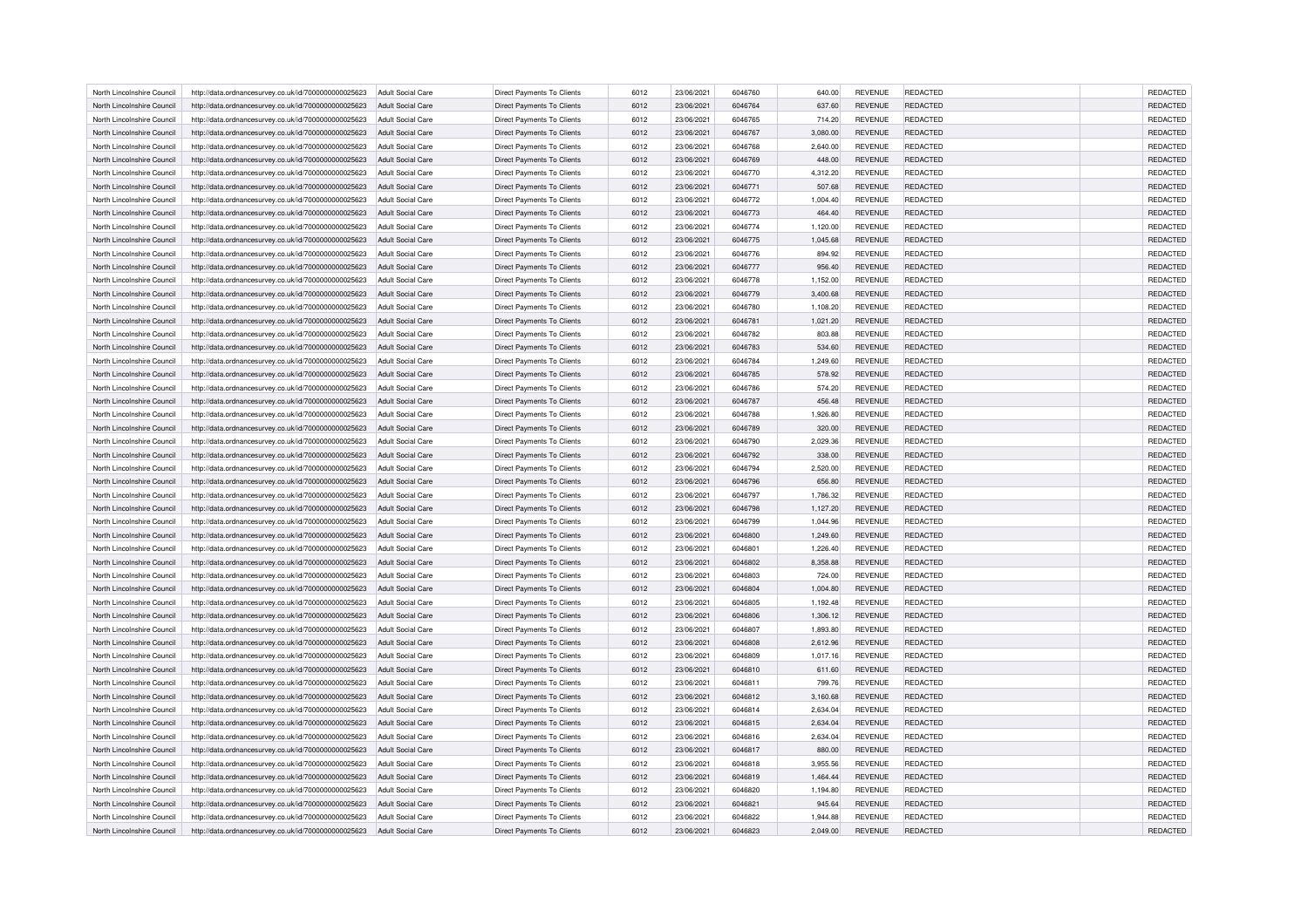| North Lincolnshire Council                               | http://data.ordnancesurvey.co.uk/id/7000000000025623 | Adult Social Care        | Direct Payments To Clients        | 6012         | 23/06/2021 | 6046824            | 1,358.28           | <b>REVENUE</b> | REDACTED        | REDACTED             |
|----------------------------------------------------------|------------------------------------------------------|--------------------------|-----------------------------------|--------------|------------|--------------------|--------------------|----------------|-----------------|----------------------|
| North Lincolnshire Council                               | http://data.ordnancesurvey.co.uk/id/7000000000025623 | Adult Social Care        | Direct Payments To Clients        | 6012         | 23/06/2021 | 6046825            | 1,961.24           | <b>REVENUE</b> | REDACTED        | REDACTED             |
| North Lincolnshire Council                               | http://data.ordnancesurvey.co.uk/id/7000000000025623 | Adult Social Care        | Direct Payments To Clients        | 6012         | 23/06/2021 | 6046826            | 2.028.00           | <b>REVENUE</b> | REDACTED        | REDACTED             |
| North Lincolnshire Council                               | http://data.ordnancesurvey.co.uk/id/7000000000025623 | Adult Social Care        | Direct Payments To Clients        | 6012         | 23/06/2021 | 6046827            | 852.00             | <b>REVENUE</b> | <b>REDACTED</b> | REDACTED             |
| North Lincolnshire Council                               | http://data.ordnancesurvey.co.uk/id/7000000000025623 | Adult Social Care        | Direct Payments To Clients        | 6012         | 23/06/2021 | 6046828            | 851.00             | <b>REVENUE</b> | REDACTED        | REDACTED             |
| North Lincolnshire Council                               | http://data.ordnancesurvey.co.uk/id/7000000000025623 | <b>Adult Social Care</b> | Direct Payments To Clients        | 6012         | 23/06/2021 | 6046829            | 1,071.84           | <b>REVENUE</b> | <b>REDACTED</b> | REDACTED             |
| North Lincolnshire Council                               | http://data.ordnancesurvey.co.uk/id/7000000000025623 | Adult Social Care        | Direct Payments To Clients        | 6012         | 23/06/2021 | 6046830            | 600.00             | <b>REVENUE</b> | REDACTED        | REDACTED             |
| North Lincolnshire Council                               | http://data.ordnancesurvey.co.uk/id/7000000000025623 | <b>Adult Social Care</b> | <b>Direct Payments To Clients</b> | 6012         | 23/06/2021 | 6046831            | 975.52             | <b>REVENUE</b> | REDACTED        | REDACTED             |
| North Lincolnshire Council                               | http://data.ordnancesurvey.co.uk/id/7000000000025623 | <b>Adult Social Care</b> | <b>Direct Payments To Clients</b> | 6012         | 23/06/2021 | 6046832            | 730.80             | <b>REVENUE</b> | REDACTED        | REDACTED             |
| North Lincolnshire Council                               | http://data.ordnancesurvey.co.uk/id/7000000000025623 | Adult Social Care        | Direct Payments To Clients        | 6012         | 23/06/2021 | 6046833            | 2.586.56           | <b>REVENUE</b> | REDACTED        | REDACTED             |
| North Lincolnshire Council                               | http://data.ordnancesurvey.co.uk/id/7000000000025623 | Adult Social Care        | <b>Direct Payments To Clients</b> | 6012         | 23/06/2021 | 6046834            | 397.60             | <b>REVENUE</b> | REDACTED        | REDACTED             |
| North Lincolnshire Council                               | http://data.ordnancesurvey.co.uk/id/7000000000025623 | <b>Adult Social Care</b> | Direct Payments To Clients        | 6012         | 23/06/2021 | 6046835            | 1,461.60           | <b>REVENUE</b> | REDACTED        | REDACTED             |
| North Lincolnshire Council                               | http://data.ordnancesurvey.co.uk/id/7000000000025623 | <b>Adult Social Care</b> | Direct Payments To Clients        | 6012         | 23/06/2021 | 6046836            | 640.00             | <b>REVENUE</b> | REDACTED        | REDACTED             |
| North Lincolnshire Council                               | http://data.ordnancesurvey.co.uk/id/7000000000025623 | Adult Social Care        | <b>Direct Payments To Clients</b> | 6012         | 23/06/2021 | 6046838            | 1,411.56           | <b>REVENUE</b> | REDACTED        | REDACTED             |
| North Lincolnshire Council                               | http://data.ordnancesurvey.co.uk/id/7000000000025623 | <b>Adult Social Care</b> | <b>Direct Payments To Clients</b> | 6012         | 23/06/2021 | 6046839            | 913.84             | <b>REVENUE</b> | REDACTED        | REDACTED             |
| North Lincolnshire Council                               | http://data.ordnancesurvey.co.uk/id/7000000000025623 | <b>Adult Social Care</b> | Direct Payments To Clients        | 6012         | 23/06/2021 | 6046840            | 5,067.68           | <b>REVENUE</b> | REDACTED        | REDACTED             |
| North Lincolnshire Council                               | http://data.ordnancesurvey.co.uk/id/7000000000025623 | <b>Adult Social Care</b> | <b>Direct Payments To Clients</b> | 6012         | 23/06/2021 | 6046841            | 8,070.56           | <b>REVENUE</b> | REDACTED        | REDACTED             |
| North Lincolnshire Council                               | http://data.ordnancesurvey.co.uk/id/7000000000025623 | Adult Social Care        | <b>Direct Payments To Clients</b> | 6012         | 23/06/2021 | 6046842            | 737.68             | <b>REVENUE</b> | REDACTED        | REDACTED             |
| North Lincolnshire Council                               | http://data.ordnancesurvey.co.uk/id/7000000000025623 | <b>Adult Social Care</b> | Direct Payments To Clients        | 6012         | 23/06/2021 | 6046844            | 1,160.48           | <b>REVENUE</b> | REDACTED        | REDACTED             |
| North Lincolnshire Council                               | http://data.ordnancesurvey.co.uk/id/7000000000025623 | <b>Adult Social Care</b> | Direct Payments To Clients        | 6012         | 23/06/2021 | 6046845            | 1,380.00           | <b>REVENUE</b> | REDACTED        | REDACTED             |
| North Lincolnshire Council                               | http://data.ordnancesurvey.co.uk/id/7000000000025623 | Adult Social Care        | Direct Payments To Clients        | 6012         | 23/06/2021 | 6046846            | 2.000.88           | <b>REVENUE</b> | REDACTED        | REDACTED             |
| North Lincolnshire Council                               | http://data.ordnancesurvey.co.uk/id/7000000000025623 | <b>Adult Social Care</b> | Direct Payments To Clients        | 6012         | 23/06/2021 | 6046847            | 560.00             | <b>REVENUE</b> | <b>REDACTED</b> | REDACTED             |
| North Lincolnshire Council                               | http://data.ordnancesurvey.co.uk/id/7000000000025623 | <b>Adult Social Care</b> | Direct Payments To Clients        | 6012         | 23/06/2021 | 6046848            | 963.28             | <b>REVENUE</b> | REDACTED        | REDACTED             |
| North Lincolnshire Council                               | http://data.ordnancesurvey.co.uk/id/7000000000025623 | Adult Social Care        | <b>Direct Payments To Clients</b> | 6012         | 23/06/2021 | 6046849            | 1,440.60           | <b>REVENUE</b> | <b>REDACTED</b> | REDACTED             |
| North Lincolnshire Council                               | http://data.ordnancesurvey.co.uk/id/7000000000025623 | Adult Social Care        | Direct Payments To Clients        | 6012         | 23/06/2021 | 6046850            | 1,358.28           | <b>REVENUE</b> | REDACTED        | REDACTED             |
| North Lincolnshire Council                               | http://data.ordnancesurvey.co.uk/id/7000000000025623 | <b>Adult Social Care</b> | Direct Payments To Clients        | 6012         | 23/06/2021 | 6046851            | 783.60             | <b>REVENUE</b> | REDACTED        | REDACTED             |
| North Lincolnshire Council                               | http://data.ordnancesurvey.co.uk/id/7000000000025623 | Adult Social Care        | Direct Payments To Clients        | 6012         | 23/06/2021 | 6046852            | 1.376.64           | <b>REVENUE</b> | REDACTED        | REDACTED             |
| North Lincolnshire Council                               | http://data.ordnancesurvey.co.uk/id/7000000000025623 | Adult Social Care        | Direct Payments To Clients        | 6012         | 23/06/2021 | 6047875            | 5,174.87           | <b>REVENUE</b> | REDACTED        | REDACTED             |
| North Lincolnshire Council                               |                                                      | <b>Adult Social Care</b> |                                   | 6012         | 23/06/2021 | 6047876            |                    | <b>REVENUE</b> | REDACTED        |                      |
| North Lincolnshire Council                               | http://data.ordnancesurvey.co.uk/id/7000000000025623 | Adult Social Care        | Direct Payments To Clients        | 6012         | 23/06/2021 | 6047879            | 6,482.24<br>690.10 | <b>REVENUE</b> | REDACTED        | REDACTED<br>REDACTED |
| North Lincolnshire Council                               | http://data.ordnancesurvey.co.uk/id/7000000000025623 | <b>Adult Social Care</b> | Direct Payments To Clients        | 6012         | 23/06/2021 | 6047884            | 4,249.15           | <b>REVENUE</b> | REDACTED        | REDACTED             |
|                                                          | http://data.ordnancesurvey.co.uk/id/7000000000025623 |                          | Direct Payments To Clients        |              |            |                    |                    |                |                 | REDACTED             |
| North Lincolnshire Council                               | http://data.ordnancesurvey.co.uk/id/7000000000025623 | Adult Social Care        | Direct Payments To Clients        | 6012         | 23/06/2021 | 6047889            | 3,493.50           | <b>REVENUE</b> | REDACTED        | REDACTED             |
| North Lincolnshire Council<br>North Lincolnshire Council | http://data.ordnancesurvey.co.uk/id/7000000000025623 | <b>Adult Social Care</b> | Direct Payments To Clients        | 6012<br>6012 | 23/06/2021 | 6047927<br>6046351 | 4,135.00           | <b>REVENUE</b> | REDACTED        | REDACTED             |
|                                                          | http://data.ordnancesurvey.co.uk/id/7000000000025623 | <b>Adult Social Care</b> | Direct Payments To Clients        |              | 30/06/2021 |                    | 1,573.78           | <b>REVENUE</b> | REDACTED        |                      |
| North Lincolnshire Council                               | http://data.ordnancesurvey.co.uk/id/7000000000025623 | <b>Adult Social Care</b> | Direct Payments To Clients        | 6012         | 30/06/2021 | 6050358            | 3,218.32           | <b>REVENUE</b> | REDACTED        | REDACTED             |
| North Lincolnshire Council                               | http://data.ordnancesurvey.co.uk/id/7000000000025623 | Adult Social Care        | Direct Payments To Clients        | 6012         | 30/06/2021 | 6050359            | 1,746.29           | <b>REVENUE</b> | REDACTED        | REDACTED             |
| North Lincolnshire Council                               | http://data.ordnancesurvey.co.uk/id/7000000000025623 | <b>Adult Social Care</b> | Direct Payments To Clients        | 6012         | 30/06/2021 | 6051722            | 400.00             | <b>REVENUE</b> | REDACTED        | REDACTED             |
| North Lincolnshire Council                               | http://data.ordnancesurvey.co.uk/id/7000000000025623 | <b>Adult Social Care</b> | <b>Direct Payments To Clients</b> | 6012         | 30/06/2021 | 6051725            | 250.00             | <b>REVENUE</b> | REDACTED        | REDACTED             |
| North Lincolnshire Council                               | http://data.ordnancesurvey.co.uk/id/7000000000025623 | <b>Adult Social Care</b> | <b>Direct Payments To Clients</b> | 6012         | 30/06/2021 | 6051726            | 500.00             | <b>REVENUE</b> | REDACTED        | REDACTED             |
| North Lincolnshire Council                               | http://data.ordnancesurvey.co.uk/id/7000000000025623 | <b>Adult Social Care</b> | Direct Payments To Clients        | 6012         | 30/06/2021 | 6051728            | 750.00             | <b>REVENUE</b> | REDACTED        | REDACTED             |
| North Lincolnshire Council                               | http://data.ordnancesurvey.co.uk/id/7000000000025623 | Adult Social Care        | <b>Direct Payments To Clients</b> | 6012         | 30/06/2021 | 6051731            | 500.00             | <b>REVENUE</b> | REDACTED        | REDACTED             |
| North Lincolnshire Council                               | http://data.ordnancesurvey.co.uk/id/7000000000025623 | Adult Social Care        | <b>Direct Payments To Clients</b> | 6012         | 30/06/2021 | 6051745            | 544.00             | <b>REVENUE</b> | <b>REDACTED</b> | REDACTED             |
| North Lincolnshire Council                               | http://data.ordnancesurvey.co.uk/id/7000000000025623 | <b>Adult Social Care</b> | Direct Payments To Clients        | 6012         | 30/06/2021 | 6051757            | 435.75             | <b>REVENUE</b> | REDACTED        | REDACTED             |
| North Lincolnshire Council                               | http://data.ordnancesurvey.co.uk/id/7000000000025623 | <b>Adult Social Care</b> | Fees & Charges Income             | 9002         | 23/06/2021 | 6046472            | $-99.72$           | <b>REVENUE</b> | <b>REDACTED</b> | REDACTED             |
| North Lincolnshire Council                               | http://data.ordnancesurvey.co.uk/id/7000000000025623 | Adult Social Care        | Fees & Charges Income             | 9002         | 23/06/2021 | 6046474            | $-198.56$          | <b>REVENUE</b> | REDACTED        | REDACTED             |
| North Lincolnshire Council                               | http://data.ordnancesurvey.co.uk/id/7000000000025623 | <b>Adult Social Care</b> | Fees & Charges Income             | 9002         | 23/06/2021 | 6046475            | $-379.76$          | <b>REVENUE</b> | REDACTED        | REDACTED             |
| North Lincolnshire Council                               | http://data.ordnancesurvey.co.uk/id/7000000000025623 | <b>Adult Social Care</b> | Fees & Charges Income             | 9002         | 23/06/2021 | 6046477            | $-119.28$          | <b>REVENUE</b> | REDACTED        | REDACTED             |
| North Lincolnshire Council                               | http://data.ordnancesurvey.co.uk/id/7000000000025623 | Adult Social Care        | Fees & Charges Income             | 9002         | 23/06/2021 | 6046478            | $-198.56$          | <b>REVENUE</b> | <b>REDACTED</b> | REDACTED             |
| North Lincolnshire Council                               | http://data.ordnancesurvey.co.uk/id/7000000000025623 | <b>Adult Social Care</b> | Fees & Charges Income             | 9002         | 23/06/2021 | 6046479            | $-138.96$          | <b>REVENUE</b> | REDACTED        | REDACTED             |
| North Lincolnshire Council                               | http://data.ordnancesurvey.co.uk/id/7000000000025623 | Adult Social Care        | Fees & Charges Income             | 9002         | 23/06/2021 | 6046480            | $-122.56$          | <b>REVENUE</b> | REDACTED        | REDACTED             |
| North Lincolnshire Council                               | http://data.ordnancesurvey.co.uk/id/7000000000025623 | Adult Social Care        | Fees & Charges Income             | 9002         | 23/06/2021 | 6046481            | $-122.56$          | <b>REVENUE</b> | REDACTED        | REDACTED             |
| North Lincolnshire Council                               | http://data.ordnancesurvey.co.uk/id/7000000000025623 | Adult Social Care        | Fees & Charges Income             | 9002         | 23/06/2021 | 6046482            | $-274.36$          | <b>REVENUE</b> | REDACTED        | REDACTED             |
| North Lincolnshire Council                               | http://data.ordnancesurvey.co.uk/id/7000000000025623 | Adult Social Care        | Fees & Charges Income             | 9002         | 23/06/2021 | 6046483            | $-122.56$          | <b>REVENUE</b> | REDACTED        | REDACTED             |
| North Lincolnshire Council                               | http://data.ordnancesurvey.co.uk/id/7000000000025623 | <b>Adult Social Care</b> | Fees & Charges Income             | 9002         | 23/06/2021 | 6046486            | $-122.56$          | <b>REVENUE</b> | REDACTED        | REDACTED             |
| North Lincolnshire Council                               | http://data.ordnancesurvey.co.uk/id/7000000000025623 | <b>Adult Social Care</b> | Fees & Charges Income             | 9002         | 23/06/2021 | 6046487            | $-122.56$          | <b>REVENUE</b> | REDACTED        | REDACTED             |
| North Lincolnshire Council                               | http://data.ordnancesurvey.co.uk/id/7000000000025623 | Adult Social Care        | Fees & Charges Income             | 9002         | 23/06/2021 | 6046489            | $-187.68$          | <b>REVENUE</b> | REDACTED        | REDACTED             |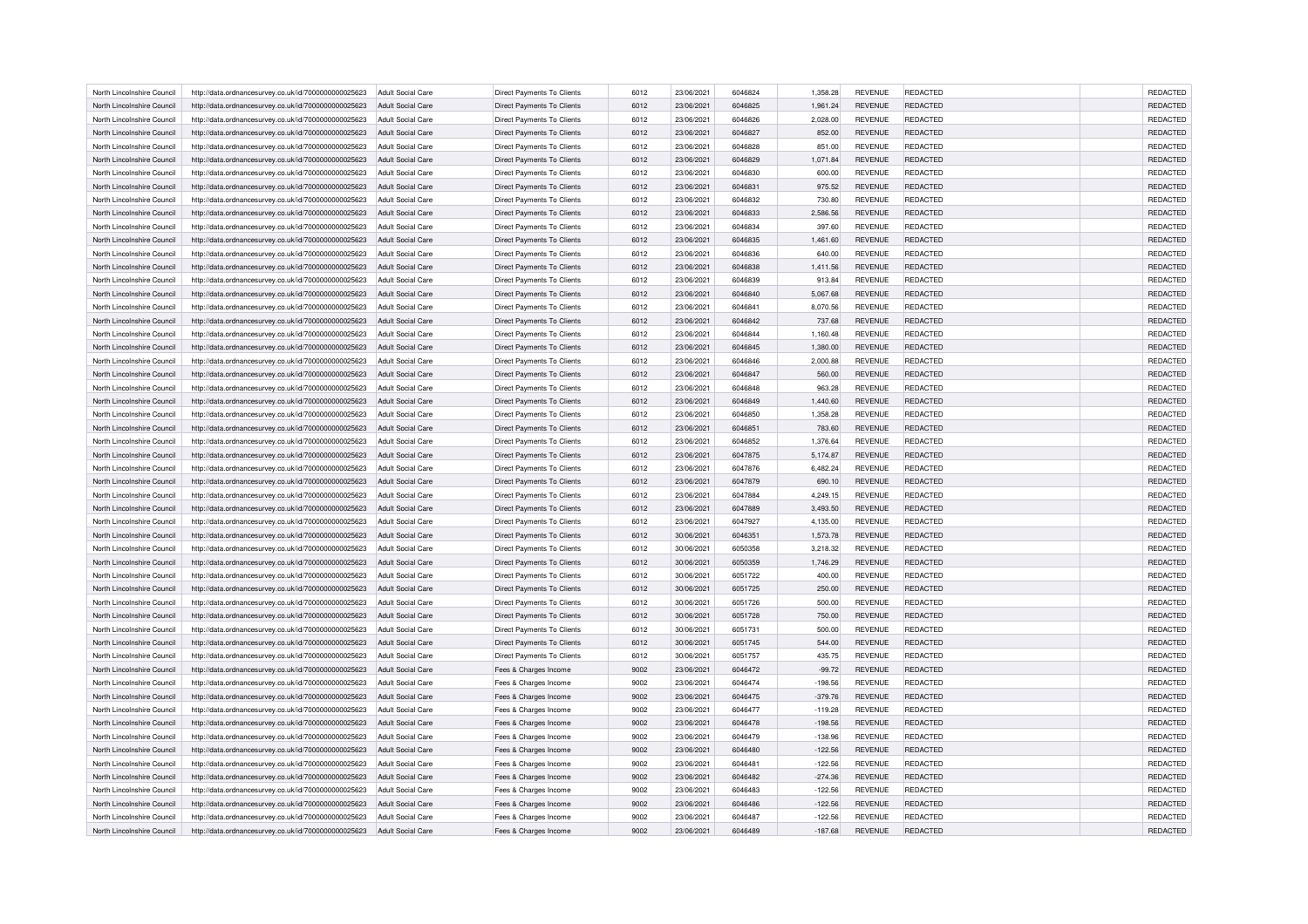| North Lincolnshire Council | http://data.ordnancesurvey.co.uk/id/7000000000025623 | Adult Social Care        | Fees & Charges Income | 9002 | 23/06/2021 | 6046491 | $-122.56$             | <b>REVENUE</b>                   | REDACTED        | REDACTED             |
|----------------------------|------------------------------------------------------|--------------------------|-----------------------|------|------------|---------|-----------------------|----------------------------------|-----------------|----------------------|
| North Lincolnshire Council | http://data.ordnancesurvey.co.uk/id/7000000000025623 | Adult Social Care        | Fees & Charges Income | 9002 | 23/06/2021 | 6046492 | $-122.56$             | <b>REVENUE</b>                   | REDACTED        | REDACTED             |
| North Lincolnshire Council | http://data.ordnancesurvey.co.uk/id/7000000000025623 | Adult Social Care        | Fees & Charges Income | 9002 | 23/06/2021 | 6046493 | $-122.56$             | <b>REVENUE</b>                   | REDACTED        | REDACTED             |
| North Lincolnshire Council | http://data.ordnancesurvey.co.uk/id/7000000000025623 | Adult Social Care        | Fees & Charges Income | 9002 | 23/06/2021 | 6046494 | $-123.00$             | <b>REVENUE</b>                   | REDACTED        | REDACTED             |
| North Lincolnshire Council | http://data.ordnancesurvey.co.uk/id/7000000000025623 | <b>Adult Social Care</b> | Fees & Charges Income | 9002 | 23/06/2021 | 6046495 | $-122.56$             | <b>REVENUE</b>                   | REDACTED        | REDACTED             |
| North Lincolnshire Council | http://data.ordnancesurvey.co.uk/id/7000000000025623 | Adult Social Care        | Fees & Charges Income | 9002 | 23/06/2021 | 6046496 | $-56.96$              | <b>REVENUE</b>                   | <b>REDACTED</b> | REDACTED             |
| North Lincolnshire Council | http://data.ordnancesurvey.co.uk/id/7000000000025623 | <b>Adult Social Care</b> | Fees & Charges Income | 9002 | 23/06/2021 | 6046497 | $-363.76$             | <b>REVENUE</b>                   | REDACTED        | REDACTED             |
| North Lincolnshire Council | http://data.ordnancesurvey.co.uk/id/7000000000025623 | <b>Adult Social Care</b> | Fees & Charges Income | 9002 | 23/06/2021 | 6046498 | $-98.56$              | <b>REVENUE</b>                   | REDACTED        | REDACTED             |
| North Lincolnshire Council | http://data.ordnancesurvey.co.uk/id/7000000000025623 | <b>Adult Social Care</b> | Fees & Charges Income | 9002 | 23/06/2021 | 6046499 | $-122.56$             | <b>REVENUE</b>                   | REDACTED        | REDACTED             |
| North Lincolnshire Council | http://data.ordnancesurvey.co.uk/id/7000000000025623 | Adult Social Care        | Fees & Charges Income | 9002 | 23/06/2021 | 6046501 | $-21.80$              | <b>REVENUE</b>                   | REDACTED        | REDACTED             |
| North Lincolnshire Council | http://data.ordnancesurvey.co.uk/id/7000000000025623 | Adult Social Care        | Fees & Charges Income | 9002 | 23/06/2021 | 6046505 | $-120.32$             | <b>REVENUE</b>                   | REDACTED        | REDACTED             |
| North Lincolnshire Council | http://data.ordnancesurvey.co.uk/id/7000000000025623 | <b>Adult Social Care</b> | Fees & Charges Income | 9002 | 23/06/2021 | 6046508 | $-365.16$             | <b>REVENUE</b>                   | REDACTED        | REDACTED             |
| North Lincolnshire Council | http://data.ordnancesurvey.co.uk/id/7000000000025623 | Adult Social Care        | Fees & Charges Income | 9002 | 23/06/2021 | 6046509 | $-122.56$             | <b>REVENUE</b>                   | REDACTED        | REDACTED             |
| North Lincolnshire Council | http://data.ordnancesurvey.co.uk/id/7000000000025623 | Adult Social Care        | Fees & Charges Income | 9002 | 23/06/2021 | 6046511 | $-139.24$             | <b>REVENUE</b>                   | <b>REDACTED</b> | REDACTED             |
| North Lincolnshire Council | http://data.ordnancesurvey.co.uk/id/7000000000025623 | <b>Adult Social Care</b> | Fees & Charges Income | 9002 | 23/06/2021 | 6046512 | $-57.36$              | <b>REVENUE</b>                   | REDACTED        | REDACTED             |
| North Lincolnshire Council | http://data.ordnancesurvey.co.uk/id/7000000000025623 | <b>Adult Social Care</b> | Fees & Charges Income | 9002 | 23/06/2021 | 6046513 | $-122.56$             | <b>REVENUE</b>                   | <b>REDACTED</b> | REDACTED             |
| North Lincolnshire Council | http://data.ordnancesurvey.co.uk/id/7000000000025623 | <b>Adult Social Care</b> | Fees & Charges Income | 9002 | 23/06/2021 | 6046514 | $-198.56$             | <b>REVENUE</b>                   | REDACTED        | REDACTED             |
| North Lincolnshire Council | http://data.ordnancesurvey.co.uk/id/7000000000025623 | Adult Social Care        | Fees & Charges Income | 9002 | 23/06/2021 | 6046515 | $-122.56$             | <b>REVENUE</b>                   | <b>REDACTED</b> | REDACTED             |
| North Lincolnshire Council | http://data.ordnancesurvey.co.uk/id/7000000000025623 | <b>Adult Social Care</b> | Fees & Charges Income | 9002 | 23/06/2021 | 6046516 | $-198.56$             | <b>REVENUE</b>                   | REDACTED        | REDACTED             |
| North Lincolnshire Council |                                                      | <b>Adult Social Care</b> |                       | 9002 | 23/06/2021 | 6046517 |                       |                                  | REDACTED        |                      |
| North Lincolnshire Council | http://data.ordnancesurvey.co.uk/id/7000000000025623 | Adult Social Care        | Fees & Charges Income | 9002 | 23/06/2021 | 6046518 | $-109.36$<br>$-56.96$ | <b>REVENUE</b><br><b>REVENUE</b> | REDACTED        | REDACTED<br>REDACTED |
|                            | http://data.ordnancesurvey.co.uk/id/7000000000025623 |                          | Fees & Charges Income |      |            |         |                       |                                  |                 |                      |
| North Lincolnshire Council | http://data.ordnancesurvey.co.uk/id/7000000000025623 | <b>Adult Social Care</b> | Fees & Charges Income | 9002 | 23/06/2021 | 6046520 | $-122.56$             | <b>REVENUE</b>                   | REDACTED        | REDACTED             |
| North Lincolnshire Council | http://data.ordnancesurvey.co.uk/id/7000000000025623 | <b>Adult Social Care</b> | Fees & Charges Income | 9002 | 23/06/2021 | 6046521 | $-122.56$             | <b>REVENUE</b>                   | REDACTED        | REDACTED             |
| North Lincolnshire Council | http://data.ordnancesurvey.co.uk/id/7000000000025623 | Adult Social Care        | Fees & Charges Income | 9002 | 23/06/2021 | 6046522 | $-198.56$             | <b>REVENUE</b>                   | <b>REDACTED</b> | REDACTED             |
| North Lincolnshire Council | http://data.ordnancesurvey.co.uk/id/7000000000025623 | <b>Adult Social Care</b> | Fees & Charges Income | 9002 | 23/06/2021 | 6046523 | $-122.56$             | <b>REVENUE</b>                   | REDACTED        | REDACTED             |
| North Lincolnshire Council | http://data.ordnancesurvey.co.uk/id/7000000000025623 | <b>Adult Social Care</b> | Fees & Charges Income | 9002 | 23/06/2021 | 6046524 | $-346.44$             | <b>REVENUE</b>                   | REDACTED        | REDACTED             |
| North Lincolnshire Council | http://data.ordnancesurvey.co.uk/id/7000000000025623 | Adult Social Care        | Fees & Charges Income | 9002 | 23/06/2021 | 6046525 | $-379.76$             | <b>REVENUE</b>                   | <b>REDACTED</b> | REDACTED             |
| North Lincolnshire Council | http://data.ordnancesurvey.co.uk/id/7000000000025623 | Adult Social Care        | Fees & Charges Income | 9002 | 23/06/2021 | 6046526 | $-127.36$             | <b>REVENUE</b>                   | REDACTED        | REDACTED             |
| North Lincolnshire Council | http://data.ordnancesurvey.co.uk/id/7000000000025623 | <b>Adult Social Care</b> | Fees & Charges Income | 9002 | 23/06/2021 | 6046527 | $-113.72$             | <b>REVENUE</b>                   | REDACTED        | REDACTED             |
| North Lincolnshire Council | http://data.ordnancesurvey.co.uk/id/7000000000025623 | Adult Social Care        | Fees & Charges Income | 9002 | 23/06/2021 | 6046528 | $-122.56$             | <b>REVENUE</b>                   | <b>REDACTED</b> | REDACTED             |
| North Lincolnshire Council | http://data.ordnancesurvey.co.uk/id/7000000000025623 | <b>Adult Social Care</b> | Fees & Charges Income | 9002 | 23/06/2021 | 6046530 | $-364.72$             | <b>REVENUE</b>                   | REDACTED        | REDACTED             |
| North Lincolnshire Council | http://data.ordnancesurvey.co.uk/id/7000000000025623 | Adult Social Care        | Fees & Charges Income | 9002 | 23/06/2021 | 6046531 | $-85.04$              | <b>REVENUE</b>                   | <b>REDACTED</b> | REDACTED             |
| North Lincolnshire Council | http://data.ordnancesurvey.co.uk/id/7000000000025623 | <b>Adult Social Care</b> | Fees & Charges Income | 9002 | 23/06/2021 | 6046533 | $-104.56$             | <b>REVENUE</b>                   | REDACTED        | REDACTED             |
| North Lincolnshire Council | http://data.ordnancesurvey.co.uk/id/7000000000025623 | <b>Adult Social Care</b> | Fees & Charges Income | 9002 | 23/06/2021 | 6046535 | $-41.12$              | <b>REVENUE</b>                   | REDACTED        | REDACTED             |
| North Lincolnshire Council | http://data.ordnancesurvey.co.uk/id/7000000000025623 | <b>Adult Social Care</b> | Fees & Charges Income | 9002 | 23/06/2021 | 6046536 | $-122.56$             | <b>REVENUE</b>                   | REDACTED        | REDACTED             |
| North Lincolnshire Council | http://data.ordnancesurvey.co.uk/id/7000000000025623 | Adult Social Care        | Fees & Charges Income | 9002 | 23/06/2021 | 6046537 | $-341.76$             | <b>REVENUE</b>                   | <b>REDACTED</b> | REDACTED             |
| North Lincolnshire Council | http://data.ordnancesurvey.co.uk/id/7000000000025623 | Adult Social Care        | Fees & Charges Income | 9002 | 23/06/2021 | 6046538 | $-352.76$             | <b>REVENUE</b>                   | REDACTED        | REDACTED             |
| North Lincolnshire Council | http://data.ordnancesurvey.co.uk/id/7000000000025623 | <b>Adult Social Care</b> | Fees & Charges Income | 9002 | 23/06/2021 | 6046542 | $-122.56$             | <b>REVENUE</b>                   | REDACTED        | REDACTED             |
| North Lincolnshire Council | http://data.ordnancesurvey.co.uk/id/7000000000025623 | <b>Adult Social Care</b> | Fees & Charges Income | 9002 | 23/06/2021 | 6046546 | $-122.56$             | <b>REVENUE</b>                   | REDACTED        | REDACTED             |
| North Lincolnshire Council | http://data.ordnancesurvey.co.uk/id/7000000000025623 | <b>Adult Social Care</b> | Fees & Charges Income | 9002 | 23/06/2021 | 6046547 | $-379.76$             | <b>REVENUE</b>                   | REDACTED        | REDACTED             |
| North Lincolnshire Council | http://data.ordnancesurvey.co.uk/id/7000000000025623 | <b>Adult Social Care</b> | Fees & Charges Income | 9002 | 23/06/2021 | 6046548 | $-49.52$              | <b>REVENUE</b>                   | REDACTED        | REDACTED             |
| North Lincolnshire Council | http://data.ordnancesurvey.co.uk/id/7000000000025623 | Adult Social Care        | Fees & Charges Income | 9002 | 23/06/2021 | 6046549 | $-77.92$              | <b>REVENUE</b>                   | REDACTED        | REDACTED             |
| North Lincolnshire Council | http://data.ordnancesurvey.co.uk/id/7000000000025623 | <b>Adult Social Care</b> | Fees & Charges Income | 9002 | 23/06/2021 | 6046550 | $-318.04$             | <b>REVENUE</b>                   | REDACTED        | REDACTED             |
| North Lincolnshire Council | http://data.ordnancesurvey.co.uk/id/7000000000025623 | <b>Adult Social Care</b> | Fees & Charges Income | 9002 | 23/06/2021 | 6046551 | $-198.56$             | <b>REVENUE</b>                   | <b>REDACTED</b> | REDACTED             |
| North Lincolnshire Council | http://data.ordnancesurvey.co.uk/id/7000000000025623 | Adult Social Care        | Fees & Charges Income | 9002 | 23/06/2021 | 6046554 | $-103.88$             | <b>REVENUE</b>                   | REDACTED        | REDACTED             |
| North Lincolnshire Council | http://data.ordnancesurvey.co.uk/id/7000000000025623 | <b>Adult Social Care</b> | Fees & Charges Income | 9002 | 23/06/2021 | 6046555 | $-322.92$             | <b>REVENUE</b>                   | REDACTED        | REDACTED             |
| North Lincolnshire Council | http://data.ordnancesurvey.co.uk/id/7000000000025623 | <b>Adult Social Care</b> | Fees & Charges Income | 9002 | 23/06/2021 | 6046556 | $-57.36$              | <b>REVENUE</b>                   | REDACTED        | REDACTED             |
| North Lincolnshire Council | http://data.ordnancesurvey.co.uk/id/7000000000025623 | Adult Social Care        | Fees & Charges Income | 9002 | 23/06/2021 | 6046557 | $-198.56$             | <b>REVENUE</b>                   | <b>REDACTED</b> | REDACTED             |
| North Lincolnshire Council | http://data.ordnancesurvey.co.uk/id/7000000000025623 | Adult Social Care        | Fees & Charges Income | 9002 | 23/06/2021 | 6046558 | $-122.56$             | <b>REVENUE</b>                   | REDACTED        | REDACTED             |
| North Lincolnshire Council | http://data.ordnancesurvey.co.uk/id/7000000000025623 | <b>Adult Social Care</b> | Fees & Charges Income | 9002 | 23/06/2021 | 6046559 | $-122.56$             | <b>REVENUE</b>                   | REDACTED        | REDACTED             |
| North Lincolnshire Council | http://data.ordnancesurvey.co.uk/id/7000000000025623 | Adult Social Care        | Fees & Charges Income | 9002 | 23/06/2021 | 6046560 | $-57.36$              | <b>REVENUE</b>                   | <b>REDACTED</b> | REDACTED             |
|                            |                                                      |                          |                       |      |            | 6046561 |                       |                                  |                 |                      |
| North Lincolnshire Council | http://data.ordnancesurvey.co.uk/id/7000000000025623 | Adult Social Care        | Fees & Charges Income | 9002 | 23/06/2021 |         | $-122.56$             | <b>REVENUE</b>                   | REDACTED        | REDACTED             |
| North Lincolnshire Council | http://data.ordnancesurvey.co.uk/id/7000000000025623 | Adult Social Care        | Fees & Charges Income | 9002 | 23/06/2021 | 6046562 | $-198.56$             | <b>REVENUE</b>                   | REDACTED        | REDACTED             |
| North Lincolnshire Council | http://data.ordnancesurvey.co.uk/id/7000000000025623 | <b>Adult Social Care</b> | Fees & Charges Income | 9002 | 23/06/2021 | 6046565 | $-85.64$              | <b>REVENUE</b>                   | <b>REDACTED</b> | REDACTED             |
| North Lincolnshire Council | http://data.ordnancesurvey.co.uk/id/7000000000025623 | Adult Social Care        | Fees & Charges Income | 9002 | 23/06/2021 | 6046566 | $-183.96$             | <b>REVENUE</b>                   | REDACTED        | REDACTED             |
| North Lincolnshire Council | http://data.ordnancesurvey.co.uk/id/7000000000025623 | Adult Social Care        | Fees & Charges Income | 9002 | 23/06/2021 | 6046567 | $-130.44$             | <b>REVENUE</b>                   | REDACTED        | REDACTED             |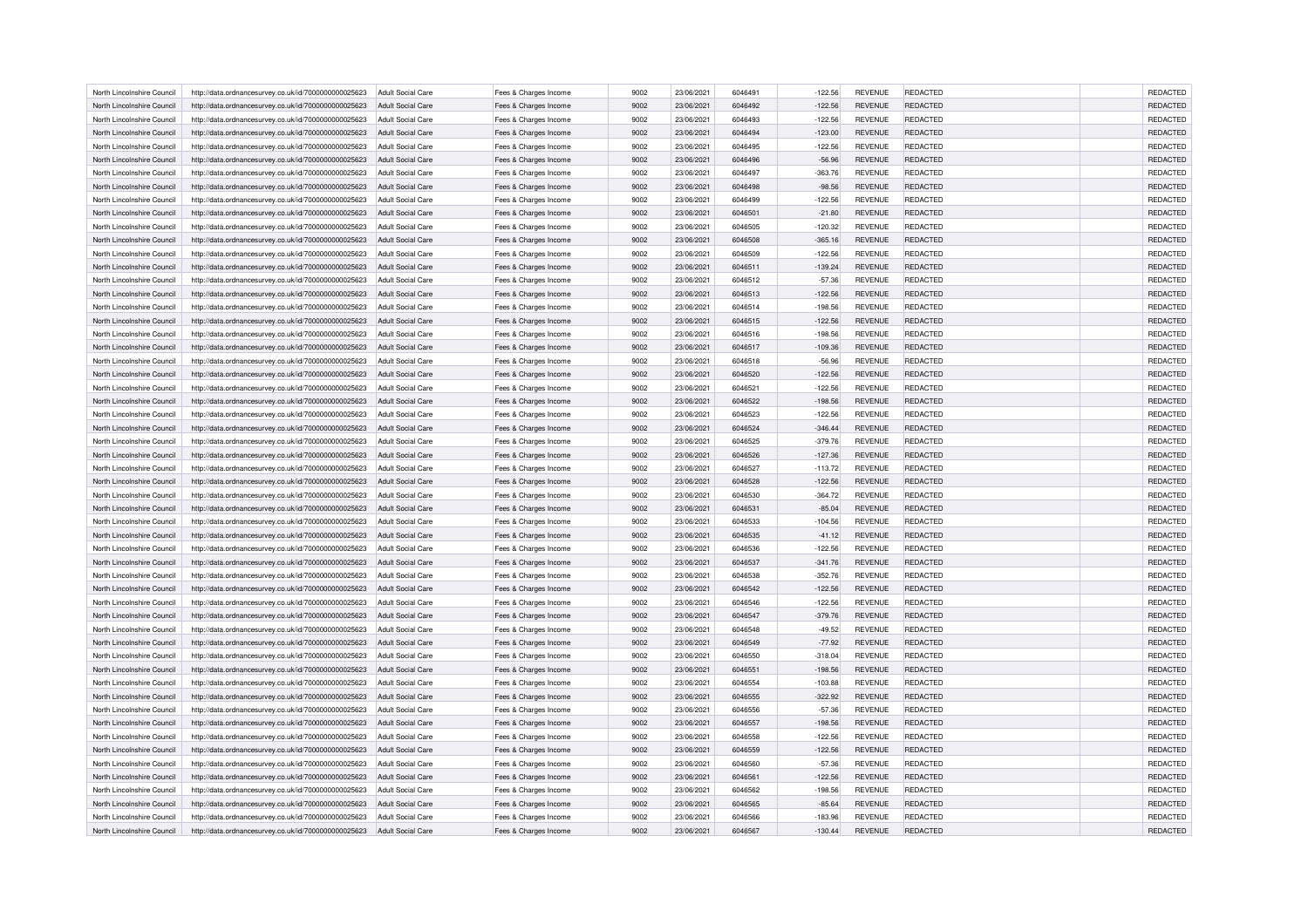| North Lincolnshire Council | http://data.ordnancesurvey.co.uk/id/7000000000025623 | Adult Social Care        | Fees & Charges Income | 9002 | 23/06/2021 | 6046568 | $-286.40$              | <b>REVENUE</b>                   | REDACTED        | REDACTED             |
|----------------------------|------------------------------------------------------|--------------------------|-----------------------|------|------------|---------|------------------------|----------------------------------|-----------------|----------------------|
| North Lincolnshire Council | http://data.ordnancesurvey.co.uk/id/7000000000025623 | Adult Social Care        | Fees & Charges Income | 9002 | 23/06/2021 | 6046569 | $-47.56$               | <b>REVENUE</b>                   | REDACTED        | REDACTED             |
| North Lincolnshire Council | http://data.ordnancesurvey.co.uk/id/7000000000025623 | Adult Social Care        | Fees & Charges Income | 9002 | 23/06/2021 | 6046570 | $-244.80$              | <b>REVENUE</b>                   | REDACTED        | REDACTED             |
| North Lincolnshire Council | http://data.ordnancesurvey.co.uk/id/7000000000025623 | <b>Adult Social Care</b> | Fees & Charges Income | 9002 | 23/06/2021 | 6046572 | $-105.48$              | <b>REVENUE</b>                   | REDACTED        | REDACTED             |
| North Lincolnshire Council | http://data.ordnancesurvey.co.uk/id/7000000000025623 | <b>Adult Social Care</b> | Fees & Charges Income | 9002 | 23/06/2021 | 6046573 | $-107.96$              | <b>REVENUE</b>                   | REDACTED        | REDACTED             |
| North Lincolnshire Council | http://data.ordnancesurvey.co.uk/id/7000000000025623 | <b>Adult Social Care</b> | Fees & Charges Income | 9002 | 23/06/2021 | 6046574 | $-323.40$              | <b>REVENUE</b>                   | <b>REDACTED</b> | REDACTED             |
| North Lincolnshire Council | http://data.ordnancesurvey.co.uk/id/7000000000025623 | <b>Adult Social Care</b> | Fees & Charges Income | 9002 | 23/06/2021 | 6046575 | $-332.84$              | <b>REVENUE</b>                   | REDACTED        | REDACTED             |
| North Lincolnshire Council | http://data.ordnancesurvey.co.uk/id/7000000000025623 | Adult Social Care        | Fees & Charges Income | 9002 | 23/06/2021 | 6046576 | $-136.60$              | <b>REVENUE</b>                   | REDACTED        | REDACTED             |
| North Lincolnshire Council | http://data.ordnancesurvey.co.uk/id/7000000000025623 | <b>Adult Social Care</b> | Fees & Charges Income | 9002 | 23/06/2021 | 6046579 | $-25.92$               | <b>REVENUE</b>                   | REDACTED        | REDACTED             |
| North Lincolnshire Council | http://data.ordnancesurvey.co.uk/id/7000000000025623 | Adult Social Care        | Fees & Charges Income | 9002 | 23/06/2021 | 6046580 | $-74.20$               | <b>REVENUE</b>                   | REDACTED        | REDACTED             |
| North Lincolnshire Council | http://data.ordnancesurvey.co.uk/id/7000000000025623 | Adult Social Care        | Fees & Charges Income | 9002 | 23/06/2021 | 6046581 | $-332.84$              | <b>REVENUE</b>                   | REDACTED        | REDACTED             |
| North Lincolnshire Council | http://data.ordnancesurvey.co.uk/id/7000000000025623 | Adult Social Care        | Fees & Charges Income | 9002 | 23/06/2021 | 6046585 | $-312.80$              | <b>REVENUE</b>                   | <b>REDACTED</b> | REDACTED             |
| North Lincolnshire Council | http://data.ordnancesurvey.co.uk/id/7000000000025623 | Adult Social Care        | Fees & Charges Income | 9002 | 23/06/2021 | 6046590 | $-280.56$              | <b>REVENUE</b>                   | REDACTED        | REDACTED             |
| North Lincolnshire Council | http://data.ordnancesurvey.co.uk/id/7000000000025623 | Adult Social Care        | Fees & Charges Income | 9002 | 23/06/2021 | 6046591 | $-122.56$              | <b>REVENUE</b>                   | <b>REDACTED</b> | REDACTED             |
| North Lincolnshire Council | http://data.ordnancesurvey.co.uk/id/7000000000025623 | <b>Adult Social Care</b> | Fees & Charges Income | 9002 | 23/06/2021 | 6046592 | $-52.20$               | <b>REVENUE</b>                   | REDACTED        | REDACTED             |
| North Lincolnshire Council | http://data.ordnancesurvey.co.uk/id/7000000000025623 | <b>Adult Social Care</b> | Fees & Charges Income | 9002 | 23/06/2021 | 6046593 | $-122.56$              | <b>REVENUE</b>                   | <b>REDACTED</b> | REDACTED             |
| North Lincolnshire Council | http://data.ordnancesurvey.co.uk/id/7000000000025623 | <b>Adult Social Care</b> | Fees & Charges Income | 9002 | 23/06/2021 | 6046594 | $-315.52$              | <b>REVENUE</b>                   | REDACTED        | REDACTED             |
| North Lincolnshire Council | http://data.ordnancesurvey.co.uk/id/7000000000025623 | Adult Social Care        | Fees & Charges Income | 9002 | 23/06/2021 | 6046596 | $-299.20$              | <b>REVENUE</b>                   | <b>REDACTED</b> | REDACTED             |
| North Lincolnshire Council | http://data.ordnancesurvey.co.uk/id/7000000000025623 | <b>Adult Social Care</b> | Fees & Charges Income | 9002 | 23/06/2021 | 6046597 | $-198.56$              | <b>REVENUE</b>                   | REDACTED        | REDACTED             |
| North Lincolnshire Council |                                                      | <b>Adult Social Care</b> |                       | 9002 | 23/06/2021 | 6046598 |                        |                                  | REDACTED        |                      |
| North Lincolnshire Council | http://data.ordnancesurvey.co.uk/id/7000000000025623 | Adult Social Care        | Fees & Charges Income | 9002 | 23/06/2021 | 6046599 | $-122.56$<br>$-323.40$ | <b>REVENUE</b><br><b>REVENUE</b> | REDACTED        | REDACTED<br>REDACTED |
|                            | http://data.ordnancesurvey.co.uk/id/7000000000025623 |                          | Fees & Charges Income |      |            |         |                        |                                  |                 |                      |
| North Lincolnshire Council | http://data.ordnancesurvey.co.uk/id/7000000000025623 | <b>Adult Social Care</b> | Fees & Charges Income | 9002 | 23/06/2021 | 6046603 | $-321.00$              | <b>REVENUE</b>                   | REDACTED        | REDACTED             |
| North Lincolnshire Council | http://data.ordnancesurvey.co.uk/id/7000000000025623 | <b>Adult Social Care</b> | Fees & Charges Income | 9002 | 23/06/2021 | 6046604 | $-177.48$              | <b>REVENUE</b>                   | REDACTED        | REDACTED             |
| North Lincolnshire Council | http://data.ordnancesurvey.co.uk/id/7000000000025623 | Adult Social Care        | Fees & Charges Income | 9002 | 23/06/2021 | 6046605 | $-119.32$              | <b>REVENUE</b>                   | <b>REDACTED</b> | REDACTED             |
| North Lincolnshire Council | http://data.ordnancesurvey.co.uk/id/7000000000025623 | <b>Adult Social Care</b> | Fees & Charges Income | 9002 | 23/06/2021 | 6046606 | $-198.56$              | <b>REVENUE</b>                   | REDACTED        | REDACTED             |
| North Lincolnshire Council | http://data.ordnancesurvey.co.uk/id/7000000000025623 | <b>Adult Social Care</b> | Fees & Charges Income | 9002 | 23/06/2021 | 6046608 | $-69.16$               | <b>REVENUE</b>                   | REDACTED        | REDACTED             |
| North Lincolnshire Council | http://data.ordnancesurvey.co.uk/id/7000000000025623 | Adult Social Care        | Fees & Charges Income | 9002 | 23/06/2021 | 6046609 | $-198.56$              | <b>REVENUE</b>                   | <b>REDACTED</b> | REDACTED             |
| North Lincolnshire Council | http://data.ordnancesurvey.co.uk/id/7000000000025623 | Adult Social Care        | Fees & Charges Income | 9002 | 23/06/2021 | 6046610 | $-30.24$               | <b>REVENUE</b>                   | REDACTED        | REDACTED             |
| North Lincolnshire Council | http://data.ordnancesurvey.co.uk/id/7000000000025623 | <b>Adult Social Care</b> | Fees & Charges Income | 9002 | 23/06/2021 | 6046612 | $-37.84$               | <b>REVENUE</b>                   | REDACTED        | REDACTED             |
| North Lincolnshire Council | http://data.ordnancesurvey.co.uk/id/7000000000025623 | Adult Social Care        | Fees & Charges Income | 9002 | 23/06/2021 | 6046613 | $-87.16$               | <b>REVENUE</b>                   | <b>REDACTED</b> | REDACTED             |
| North Lincolnshire Council | http://data.ordnancesurvey.co.uk/id/7000000000025623 | <b>Adult Social Care</b> | Fees & Charges Income | 9002 | 23/06/2021 | 6046614 | $-271.12$              | <b>REVENUE</b>                   | REDACTED        | REDACTED             |
| North Lincolnshire Council | http://data.ordnancesurvey.co.uk/id/7000000000025623 | Adult Social Care        | Fees & Charges Income | 9002 | 23/06/2021 | 6046620 | $-198.56$              | <b>REVENUE</b>                   | <b>REDACTED</b> | REDACTED             |
| North Lincolnshire Council | http://data.ordnancesurvey.co.uk/id/7000000000025623 | <b>Adult Social Care</b> | Fees & Charges Income | 9002 | 23/06/2021 | 6046622 | $-33.44$               | <b>REVENUE</b>                   | REDACTED        | REDACTED             |
| North Lincolnshire Council | http://data.ordnancesurvey.co.uk/id/7000000000025623 | <b>Adult Social Care</b> | Fees & Charges Income | 9002 | 23/06/2021 | 6046624 | $-295.92$              | <b>REVENUE</b>                   | REDACTED        | REDACTED             |
| North Lincolnshire Council | http://data.ordnancesurvey.co.uk/id/7000000000025623 | <b>Adult Social Care</b> | Fees & Charges Income | 9002 | 23/06/2021 | 6046627 | $-58.48$               | <b>REVENUE</b>                   | REDACTED        | REDACTED             |
| North Lincolnshire Council | http://data.ordnancesurvey.co.uk/id/7000000000025623 | Adult Social Care        | Fees & Charges Income | 9002 | 23/06/2021 | 6046632 | $-397.20$              | <b>REVENUE</b>                   | <b>REDACTED</b> | REDACTED             |
| North Lincolnshire Council | http://data.ordnancesurvey.co.uk/id/7000000000025623 | Adult Social Care        | Fees & Charges Income | 9002 | 23/06/2021 | 6046634 | $-123.88$              | <b>REVENUE</b>                   | REDACTED        | REDACTED             |
| North Lincolnshire Council | http://data.ordnancesurvey.co.uk/id/7000000000025623 | <b>Adult Social Care</b> | Fees & Charges Income | 9002 | 23/06/2021 | 6046636 | $-161.32$              | <b>REVENUE</b>                   | REDACTED        | REDACTED             |
| North Lincolnshire Council | http://data.ordnancesurvey.co.uk/id/7000000000025623 | <b>Adult Social Care</b> | Fees & Charges Income | 9002 | 23/06/2021 | 6046637 | $-104.80$              | <b>REVENUE</b>                   | REDACTED        | REDACTED             |
| North Lincolnshire Council | http://data.ordnancesurvey.co.uk/id/7000000000025623 | <b>Adult Social Care</b> | Fees & Charges Income | 9002 | 23/06/2021 | 6046638 | $-122.56$              | <b>REVENUE</b>                   | REDACTED        | REDACTED             |
| North Lincolnshire Council | http://data.ordnancesurvey.co.uk/id/7000000000025623 | <b>Adult Social Care</b> | Fees & Charges Income | 9002 | 23/06/2021 | 6046639 | $-232.28$              | <b>REVENUE</b>                   | REDACTED        | REDACTED             |
| North Lincolnshire Council | http://data.ordnancesurvey.co.uk/id/7000000000025623 | Adult Social Care        | Fees & Charges Income | 9002 | 23/06/2021 | 6046640 | $-192.48$              | <b>REVENUE</b>                   | <b>REDACTED</b> | REDACTED             |
| North Lincolnshire Council | http://data.ordnancesurvey.co.uk/id/7000000000025623 | <b>Adult Social Care</b> | Fees & Charges Income | 9002 | 23/06/2021 | 6046641 | $-22.76$               | <b>REVENUE</b>                   | REDACTED        | REDACTED             |
| North Lincolnshire Council | http://data.ordnancesurvey.co.uk/id/7000000000025623 | <b>Adult Social Care</b> | Fees & Charges Income | 9002 | 23/06/2021 | 6046642 | $-0.36$                | <b>REVENUE</b>                   | <b>REDACTED</b> | REDACTED             |
| North Lincolnshire Council | http://data.ordnancesurvey.co.uk/id/7000000000025623 | Adult Social Care        | Fees & Charges Income | 9002 | 23/06/2021 | 6046643 | $-122.56$              | <b>REVENUE</b>                   | REDACTED        | REDACTED             |
| North Lincolnshire Council | http://data.ordnancesurvey.co.uk/id/7000000000025623 | <b>Adult Social Care</b> | Fees & Charges Income | 9002 | 23/06/2021 | 6046645 | $-284.44$              | <b>REVENUE</b>                   | REDACTED        | REDACTED             |
| North Lincolnshire Council | http://data.ordnancesurvey.co.uk/id/7000000000025623 | <b>Adult Social Care</b> | Fees & Charges Income | 9002 | 23/06/2021 | 6046646 | $-292.16$              | <b>REVENUE</b>                   | REDACTED        | REDACTED             |
| North Lincolnshire Council | http://data.ordnancesurvey.co.uk/id/7000000000025623 | Adult Social Care        | Fees & Charges Income | 9002 | 23/06/2021 | 6046651 | $-301.28$              | <b>REVENUE</b>                   | <b>REDACTED</b> | REDACTED             |
| North Lincolnshire Council | http://data.ordnancesurvey.co.uk/id/7000000000025623 | Adult Social Care        | Fees & Charges Income | 9002 | 23/06/2021 | 6046656 | $-135.00$              | <b>REVENUE</b>                   | REDACTED        | REDACTED             |
| North Lincolnshire Council | http://data.ordnancesurvey.co.uk/id/7000000000025623 | <b>Adult Social Care</b> | Fees & Charges Income | 9002 | 23/06/2021 | 6046659 | $-122.56$              | <b>REVENUE</b>                   | REDACTED        | REDACTED             |
| North Lincolnshire Council | http://data.ordnancesurvey.co.uk/id/7000000000025623 | Adult Social Care        | Fees & Charges Income | 9002 | 23/06/2021 | 6046662 | $-415.40$              | <b>REVENUE</b>                   | <b>REDACTED</b> | REDACTED             |
|                            |                                                      |                          |                       |      |            | 6046663 |                        |                                  |                 |                      |
| North Lincolnshire Council | http://data.ordnancesurvey.co.uk/id/7000000000025623 | Adult Social Care        | Fees & Charges Income | 9002 | 23/06/2021 |         | $-229.12$              | <b>REVENUE</b>                   | REDACTED        | REDACTED             |
| North Lincolnshire Council | http://data.ordnancesurvey.co.uk/id/7000000000025623 | Adult Social Care        | Fees & Charges Income | 9002 | 23/06/2021 | 6046666 | $-94.20$               | <b>REVENUE</b>                   | REDACTED        | REDACTED             |
| North Lincolnshire Council | http://data.ordnancesurvey.co.uk/id/7000000000025623 | <b>Adult Social Care</b> | Fees & Charges Income | 9002 | 23/06/2021 | 6046671 | $-228.24$              | <b>REVENUE</b>                   | <b>REDACTED</b> | REDACTED             |
| North Lincolnshire Council | http://data.ordnancesurvey.co.uk/id/7000000000025623 | Adult Social Care        | Fees & Charges Income | 9002 | 23/06/2021 | 6046672 | $-191.60$              | <b>REVENUE</b>                   | REDACTED        | REDACTED             |
| North Lincolnshire Council | http://data.ordnancesurvey.co.uk/id/7000000000025623 | Adult Social Care        | Fees & Charges Income | 9002 | 23/06/2021 | 6046673 | $-122.56$              | <b>REVENUE</b>                   | REDACTED        | REDACTED             |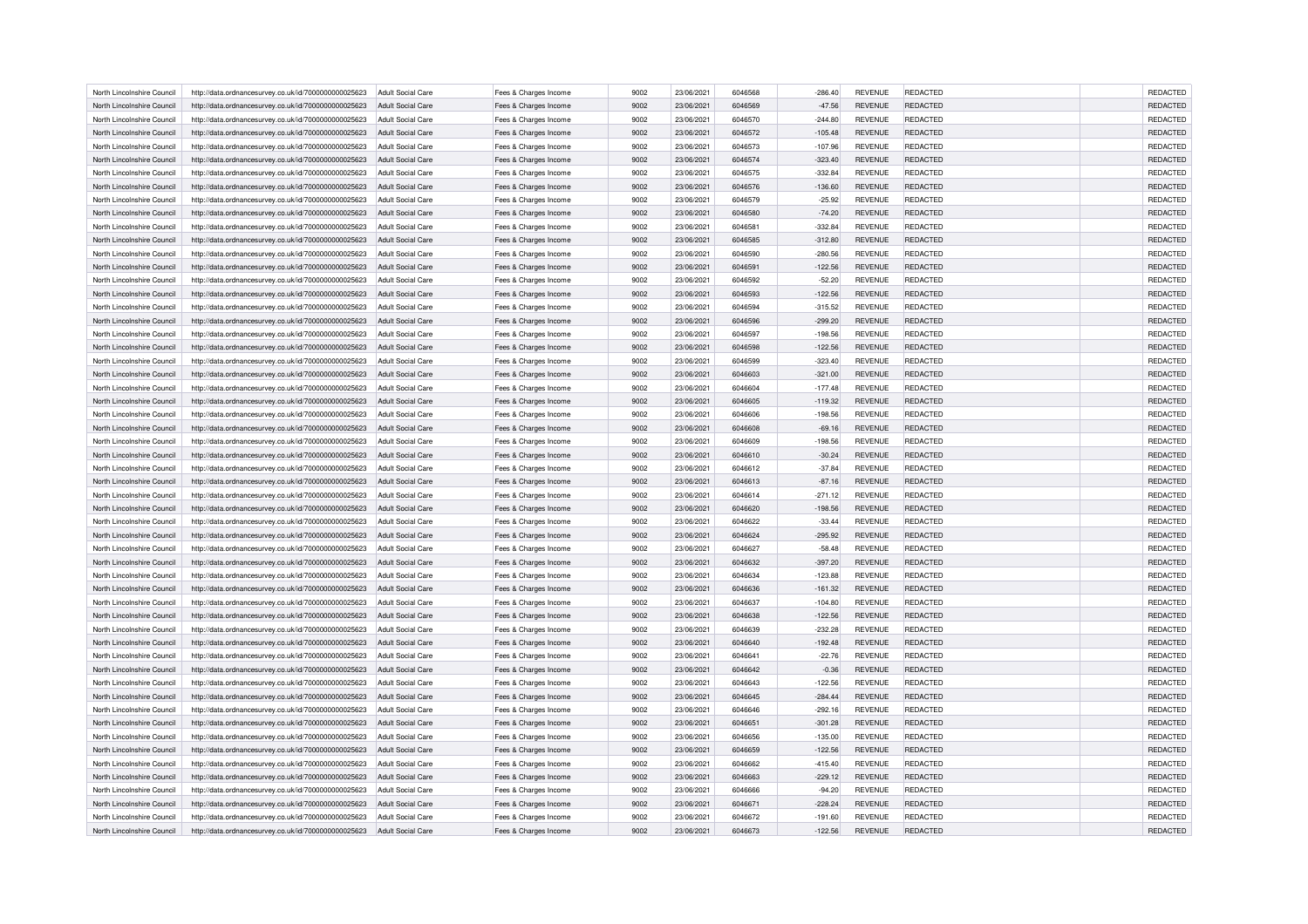| North Lincolnshire Council | http://data.ordnancesurvey.co.uk/id/7000000000025623                                                         | Adult Social Care                      | Fees & Charges Income                          | 9002 | 23/06/2021 | 6046676 | $-100.20$ | <b>REVENUE</b> | REDACTED        | REDACTED |
|----------------------------|--------------------------------------------------------------------------------------------------------------|----------------------------------------|------------------------------------------------|------|------------|---------|-----------|----------------|-----------------|----------|
| North Lincolnshire Council | http://data.ordnancesurvey.co.uk/id/7000000000025623                                                         | Adult Social Care                      | Fees & Charges Income                          | 9002 | 23/06/2021 | 6046680 | $-676.20$ | <b>REVENUE</b> | REDACTED        | REDACTED |
| North Lincolnshire Council | http://data.ordnancesurvey.co.uk/id/7000000000025623                                                         | Adult Social Care                      | Fees & Charges Income                          | 9002 | 23/06/2021 | 6046682 | $-232.28$ | <b>REVENUE</b> | REDACTED        | REDACTED |
| North Lincolnshire Council | http://data.ordnancesurvey.co.uk/id/7000000000025623                                                         | <b>Adult Social Care</b>               | Fees & Charges Income                          | 9002 | 23/06/2021 | 6046685 | $-180.20$ | <b>REVENUE</b> | REDACTED        | REDACTED |
| North Lincolnshire Council | http://data.ordnancesurvey.co.uk/id/7000000000025623                                                         | <b>Adult Social Care</b>               | Fees & Charges Income                          | 9002 | 23/06/2021 | 6046686 | $-122.56$ | <b>REVENUE</b> | REDACTED        | REDACTED |
| North Lincolnshire Council | http://data.ordnancesurvey.co.uk/id/7000000000025623                                                         | <b>Adult Social Care</b>               | Fees & Charges Income                          | 9002 | 23/06/2021 | 6046689 | $-65.92$  | <b>REVENUE</b> | <b>REDACTED</b> | REDACTED |
| North Lincolnshire Council | http://data.ordnancesurvey.co.uk/id/7000000000025623                                                         | <b>Adult Social Care</b>               | Fees & Charges Income                          | 9002 | 23/06/2021 | 6046690 | $-217.24$ | <b>REVENUE</b> | REDACTED        | REDACTED |
| North Lincolnshire Council | http://data.ordnancesurvey.co.uk/id/7000000000025623                                                         | Adult Social Care                      | Fees & Charges Income                          | 9002 | 23/06/2021 | 6046692 | $-583.44$ | <b>REVENUE</b> | REDACTED        | REDACTED |
| North Lincolnshire Council | http://data.ordnancesurvey.co.uk/id/7000000000025623                                                         | <b>Adult Social Care</b>               | Fees & Charges Income                          | 9002 | 23/06/2021 | 6046693 | $-216.52$ | <b>REVENUE</b> | REDACTED        | REDACTED |
| North Lincolnshire Council | http://data.ordnancesurvey.co.uk/id/7000000000025623                                                         | Adult Social Care                      | Fees & Charges Income                          | 9002 | 23/06/2021 | 6046694 | $-53.64$  | <b>REVENUE</b> | REDACTED        | REDACTED |
| North Lincolnshire Council | http://data.ordnancesurvey.co.uk/id/7000000000025623                                                         | Adult Social Care                      | Fees & Charges Income                          | 9002 | 23/06/2021 | 6046697 | $-196.00$ | <b>REVENUE</b> | REDACTED        | REDACTED |
| North Lincolnshire Council | http://data.ordnancesurvey.co.uk/id/7000000000025623                                                         | Adult Social Care                      | Fees & Charges Income                          | 9002 | 23/06/2021 | 6046700 | $-66.20$  | <b>REVENUE</b> | REDACTED        | REDACTED |
| North Lincolnshire Council |                                                                                                              |                                        |                                                | 9002 | 23/06/2021 | 6046701 | $-330.96$ | <b>REVENUE</b> | REDACTED        | REDACTED |
| North Lincolnshire Council | http://data.ordnancesurvey.co.uk/id/7000000000025623<br>http://data.ordnancesurvey.co.uk/id/7000000000025623 | Adult Social Care<br>Adult Social Care | Fees & Charges Income<br>Fees & Charges Income | 9002 | 23/06/2021 | 6046703 | $-442.96$ | <b>REVENUE</b> | REDACTED        | REDACTED |
|                            |                                                                                                              |                                        |                                                |      |            |         |           |                |                 |          |
| North Lincolnshire Council | http://data.ordnancesurvey.co.uk/id/7000000000025623                                                         | <b>Adult Social Care</b>               | Fees & Charges Income                          | 9002 | 23/06/2021 | 6046704 | $-124.88$ | <b>REVENUE</b> | REDACTED        | REDACTED |
| North Lincolnshire Council | http://data.ordnancesurvey.co.uk/id/7000000000025623                                                         | <b>Adult Social Care</b>               | Fees & Charges Income                          | 9002 | 23/06/2021 | 6046705 | $-58.00$  | <b>REVENUE</b> | <b>REDACTED</b> | REDACTED |
| North Lincolnshire Council | http://data.ordnancesurvey.co.uk/id/7000000000025623                                                         | <b>Adult Social Care</b>               | Fees & Charges Income                          | 9002 | 23/06/2021 | 6046707 | $-73.96$  | <b>REVENUE</b> | REDACTED        | REDACTED |
| North Lincolnshire Council | http://data.ordnancesurvey.co.uk/id/7000000000025623                                                         | Adult Social Care                      | Fees & Charges Income                          | 9002 | 23/06/2021 | 6046708 | $-203.36$ | <b>REVENUE</b> | <b>REDACTED</b> | REDACTED |
| North Lincolnshire Council | http://data.ordnancesurvey.co.uk/id/7000000000025623                                                         | <b>Adult Social Care</b>               | Fees & Charges Income                          | 9002 | 23/06/2021 | 6046710 | $-56.12$  | <b>REVENUE</b> | REDACTED        | REDACTED |
| North Lincolnshire Council | http://data.ordnancesurvey.co.uk/id/7000000000025623                                                         | <b>Adult Social Care</b>               | Fees & Charges Income                          | 9002 | 23/06/2021 | 6046711 | $-122.56$ | <b>REVENUE</b> | REDACTED        | REDACTED |
| North Lincolnshire Council | http://data.ordnancesurvey.co.uk/id/7000000000025623                                                         | Adult Social Care                      | Fees & Charges Income                          | 9002 | 23/06/2021 | 6046712 | $-104.80$ | <b>REVENUE</b> | REDACTED        | REDACTED |
| North Lincolnshire Council | http://data.ordnancesurvey.co.uk/id/7000000000025623                                                         | <b>Adult Social Care</b>               | Fees & Charges Income                          | 9002 | 23/06/2021 | 6046713 | $-262.04$ | <b>REVENUE</b> | REDACTED        | REDACTED |
| North Lincolnshire Council | http://data.ordnancesurvey.co.uk/id/7000000000025623                                                         | <b>Adult Social Care</b>               | Fees & Charges Income                          | 9002 | 23/06/2021 | 6046715 | $-80.92$  | <b>REVENUE</b> | REDACTED        | REDACTED |
| North Lincolnshire Council | http://data.ordnancesurvey.co.uk/id/7000000000025623                                                         | Adult Social Care                      | Fees & Charges Income                          | 9002 | 23/06/2021 | 6046719 | $-30.12$  | <b>REVENUE</b> | <b>REDACTED</b> | REDACTED |
| North Lincolnshire Council | http://data.ordnancesurvey.co.uk/id/7000000000025623                                                         | <b>Adult Social Care</b>               | Fees & Charges Income                          | 9002 | 23/06/2021 | 6046720 | $-262.76$ | <b>REVENUE</b> | REDACTED        | REDACTED |
| North Lincolnshire Council | http://data.ordnancesurvey.co.uk/id/7000000000025623                                                         | <b>Adult Social Care</b>               | Fees & Charges Income                          | 9002 | 23/06/2021 | 6046721 | $-129.40$ | <b>REVENUE</b> | REDACTED        | REDACTED |
| North Lincolnshire Council | http://data.ordnancesurvey.co.uk/id/7000000000025623                                                         | Adult Social Care                      | Fees & Charges Income                          | 9002 | 23/06/2021 | 6046722 | $-218.84$ | <b>REVENUE</b> | <b>REDACTED</b> | REDACTED |
| North Lincolnshire Council | http://data.ordnancesurvey.co.uk/id/7000000000025623                                                         | Adult Social Care                      | Fees & Charges Income                          | 9002 | 23/06/2021 | 6046723 | $-87.16$  | <b>REVENUE</b> | REDACTED        | REDACTED |
| North Lincolnshire Council | http://data.ordnancesurvey.co.uk/id/7000000000025623                                                         | <b>Adult Social Care</b>               | Fees & Charges Income                          | 9002 | 23/06/2021 | 6046724 | $-457.56$ | <b>REVENUE</b> | REDACTED        | REDACTED |
| North Lincolnshire Council | http://data.ordnancesurvey.co.uk/id/7000000000025623                                                         | Adult Social Care                      | Fees & Charges Income                          | 9002 | 23/06/2021 | 6046727 | $-304.24$ | <b>REVENUE</b> | <b>REDACTED</b> | REDACTED |
| North Lincolnshire Council | http://data.ordnancesurvey.co.uk/id/7000000000025623                                                         | <b>Adult Social Care</b>               | Fees & Charges Income                          | 9002 | 23/06/2021 | 6046730 | $-338.24$ | <b>REVENUE</b> | REDACTED        | REDACTED |
| North Lincolnshire Council | http://data.ordnancesurvey.co.uk/id/7000000000025623                                                         | Adult Social Care                      | Fees & Charges Income                          | 9002 | 23/06/2021 | 6046731 | $-392.28$ | <b>REVENUE</b> | <b>REDACTED</b> | REDACTED |
| North Lincolnshire Council | http://data.ordnancesurvey.co.uk/id/7000000000025623                                                         | <b>Adult Social Care</b>               | Fees & Charges Income                          | 9002 | 23/06/2021 | 6046732 | $-103.20$ | <b>REVENUE</b> | REDACTED        | REDACTED |
| North Lincolnshire Council | http://data.ordnancesurvey.co.uk/id/7000000000025623                                                         | <b>Adult Social Care</b>               | Fees & Charges Income                          | 9002 | 23/06/2021 | 6046737 | $-945.84$ | <b>REVENUE</b> | REDACTED        | REDACTED |
| North Lincolnshire Council | http://data.ordnancesurvey.co.uk/id/7000000000025623                                                         | <b>Adult Social Care</b>               | Fees & Charges Income                          | 9002 | 23/06/2021 | 6046738 | $-334.96$ | <b>REVENUE</b> | REDACTED        | REDACTED |
| North Lincolnshire Council | http://data.ordnancesurvey.co.uk/id/7000000000025623                                                         | Adult Social Care                      | Fees & Charges Income                          | 9002 | 23/06/2021 | 6046740 | $-841.52$ | <b>REVENUE</b> | <b>REDACTED</b> | REDACTED |
| North Lincolnshire Council | http://data.ordnancesurvey.co.uk/id/7000000000025623                                                         | Adult Social Care                      | Fees & Charges Income                          | 9002 | 23/06/2021 | 6046741 | $-114.16$ | <b>REVENUE</b> | REDACTED        | REDACTED |
| North Lincolnshire Council | http://data.ordnancesurvey.co.uk/id/7000000000025623                                                         | <b>Adult Social Care</b>               | Fees & Charges Income                          | 9002 | 23/06/2021 | 6046742 | $-190.88$ | <b>REVENUE</b> | REDACTED        | REDACTED |
| North Lincolnshire Council | http://data.ordnancesurvey.co.uk/id/7000000000025623                                                         | <b>Adult Social Care</b>               | Fees & Charges Income                          | 9002 | 23/06/2021 | 6046744 | $-207.60$ | <b>REVENUE</b> | REDACTED        | REDACTED |
| North Lincolnshire Council | http://data.ordnancesurvey.co.uk/id/7000000000025623                                                         | <b>Adult Social Care</b>               | Fees & Charges Income                          | 9002 | 23/06/2021 | 6046745 | $-125.00$ | <b>REVENUE</b> | REDACTED        | REDACTED |
| North Lincolnshire Council | http://data.ordnancesurvey.co.uk/id/7000000000025623                                                         | <b>Adult Social Care</b>               | Fees & Charges Income                          | 9002 | 23/06/2021 | 6046746 | $-1.40$   | <b>REVENUE</b> | REDACTED        | REDACTED |
| North Lincolnshire Council | http://data.ordnancesurvey.co.uk/id/7000000000025623                                                         | Adult Social Care                      | Fees & Charges Income                          | 9002 | 23/06/2021 | 6046747 | $-113.76$ | <b>REVENUE</b> | <b>REDACTED</b> | REDACTED |
| North Lincolnshire Council | http://data.ordnancesurvey.co.uk/id/7000000000025623                                                         | <b>Adult Social Care</b>               | Fees & Charges Income                          | 9002 | 23/06/2021 | 6046748 | $-103.88$ | <b>REVENUE</b> | REDACTED        | REDACTED |
| North Lincolnshire Council | http://data.ordnancesurvey.co.uk/id/7000000000025623                                                         | <b>Adult Social Care</b>               | Fees & Charges Income                          | 9002 | 23/06/2021 | 6046750 | $-320.84$ | <b>REVENUE</b> | <b>REDACTED</b> | REDACTED |
| North Lincolnshire Council | http://data.ordnancesurvey.co.uk/id/7000000000025623                                                         | Adult Social Care                      | Fees & Charges Income                          | 9002 | 23/06/2021 | 6046752 | $-358.05$ | <b>REVENUE</b> | REDACTED        | REDACTED |
|                            |                                                                                                              |                                        |                                                |      |            |         |           |                |                 |          |
| North Lincolnshire Council | http://data.ordnancesurvey.co.uk/id/7000000000025623                                                         | Adult Social Care                      | Fees & Charges Income                          | 9002 | 23/06/2021 | 6046757 | $-290.72$ | <b>REVENUE</b> | REDACTED        | REDACTED |
| North Lincolnshire Council | http://data.ordnancesurvey.co.uk/id/7000000000025623                                                         | <b>Adult Social Care</b>               | Fees & Charges Income                          | 9002 | 23/06/2021 | 6046759 | $-175.76$ | <b>REVENUE</b> | REDACTED        | REDACTED |
| North Lincolnshire Council | http://data.ordnancesurvey.co.uk/id/7000000000025623                                                         | Adult Social Care                      | Fees & Charges Income                          | 9002 | 23/06/2021 | 6046764 | $-121.28$ | <b>REVENUE</b> | <b>REDACTED</b> | REDACTED |
| North Lincolnshire Council | http://data.ordnancesurvey.co.uk/id/7000000000025623                                                         | Adult Social Care                      | Fees & Charges Income                          | 9002 | 23/06/2021 | 6046767 | $-104.76$ | <b>REVENUE</b> | REDACTED        | REDACTED |
| North Lincolnshire Council | http://data.ordnancesurvey.co.uk/id/7000000000025623                                                         | <b>Adult Social Care</b>               | Fees & Charges Income                          | 9002 | 23/06/2021 | 6046770 | $-122.56$ | <b>REVENUE</b> | REDACTED        | REDACTED |
| North Lincolnshire Council | http://data.ordnancesurvey.co.uk/id/7000000000025623                                                         | Adult Social Care                      | Fees & Charges Income                          | 9002 | 23/06/2021 | 6046771 | $-61.76$  | <b>REVENUE</b> | <b>REDACTED</b> | REDACTED |
| North Lincolnshire Council | http://data.ordnancesurvey.co.uk/id/7000000000025623                                                         | Adult Social Care                      | Fees & Charges Income                          | 9002 | 23/06/2021 | 6046775 | $-332.84$ | <b>REVENUE</b> | REDACTED        | REDACTED |
| North Lincolnshire Council | http://data.ordnancesurvey.co.uk/id/7000000000025623                                                         | Adult Social Care                      | Fees & Charges Income                          | 9002 | 23/06/2021 | 6046777 | $-105.76$ | <b>REVENUE</b> | REDACTED        | REDACTED |
| North Lincolnshire Council | http://data.ordnancesurvey.co.uk/id/7000000000025623                                                         | <b>Adult Social Care</b>               | Fees & Charges Income                          | 9002 | 23/06/2021 | 6046779 | $-57.36$  | <b>REVENUE</b> | <b>REDACTED</b> | REDACTED |
| North Lincolnshire Council | http://data.ordnancesurvey.co.uk/id/7000000000025623                                                         | Adult Social Care                      | Fees & Charges Income                          | 9002 | 23/06/2021 | 6046781 | $-749.00$ | <b>REVENUE</b> | REDACTED        | REDACTED |
| North Lincolnshire Council | http://data.ordnancesurvey.co.uk/id/7000000000025623                                                         | Adult Social Care                      | Fees & Charges Income                          | 9002 | 23/06/2021 | 6046790 | $-275.84$ | <b>REVENUE</b> | REDACTED        | REDACTED |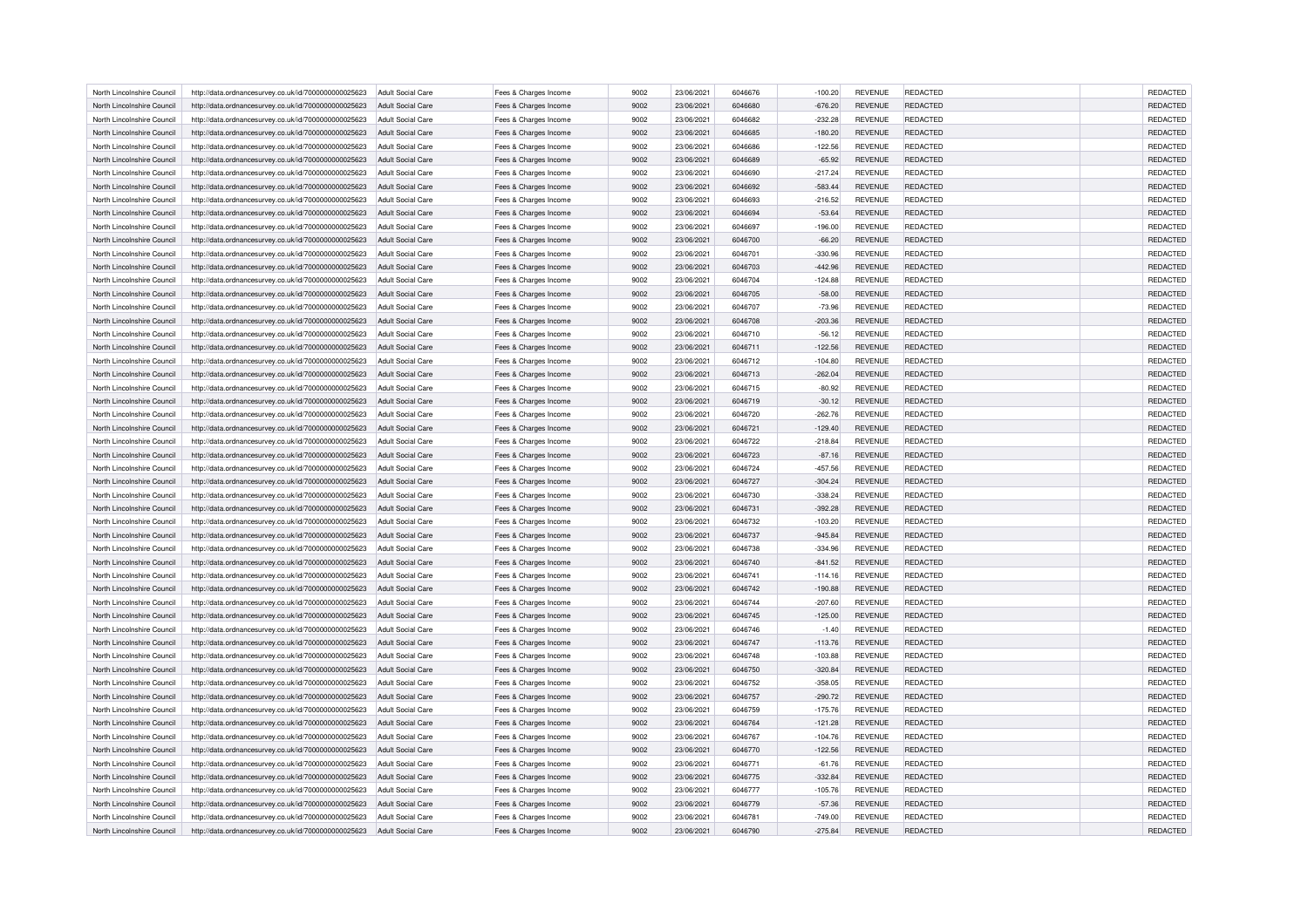| North Lincolnshire Council | http://data.ordnancesurvey.co.uk/id/7000000000025623                                                         | Adult Social Care                      | Fees & Charges Income                          | 9002 | 23/06/2021 | 6046797 | $-276.96$ | <b>REVENUE</b> | REDACTED        |          | REDACTED |
|----------------------------|--------------------------------------------------------------------------------------------------------------|----------------------------------------|------------------------------------------------|------|------------|---------|-----------|----------------|-----------------|----------|----------|
| North Lincolnshire Council | http://data.ordnancesurvey.co.uk/id/7000000000025623                                                         | Adult Social Care                      | Fees & Charges Income                          | 9002 | 23/06/2021 | 6046798 | $-319.16$ | <b>REVENUE</b> | REDACTED        |          | REDACTED |
| North Lincolnshire Council | http://data.ordnancesurvey.co.uk/id/7000000000025623                                                         | Adult Social Care                      | Fees & Charges Income                          | 9002 | 23/06/2021 | 6046799 | $-395.52$ | <b>REVENUE</b> | REDACTED        |          | REDACTED |
| North Lincolnshire Council | http://data.ordnancesurvey.co.uk/id/7000000000025623                                                         | <b>Adult Social Care</b>               | Fees & Charges Income                          | 9002 | 23/06/2021 | 6046800 | $-225.80$ | <b>REVENUE</b> | REDACTED        |          | REDACTED |
| North Lincolnshire Council | http://data.ordnancesurvey.co.uk/id/7000000000025623                                                         | <b>Adult Social Care</b>               | Fees & Charges Income                          | 9002 | 23/06/2021 | 6046801 | $-167.40$ | <b>REVENUE</b> | REDACTED        |          | REDACTED |
| North Lincolnshire Council | http://data.ordnancesurvey.co.uk/id/7000000000025623                                                         | <b>Adult Social Care</b>               | Fees & Charges Income                          | 9002 | 23/06/2021 | 6046802 | $-352.00$ | <b>REVENUE</b> | <b>REDACTED</b> |          | REDACTED |
| North Lincolnshire Council | http://data.ordnancesurvey.co.uk/id/7000000000025623                                                         | <b>Adult Social Care</b>               | Fees & Charges Income                          | 9002 | 23/06/2021 | 6046803 | $-127.36$ | <b>REVENUE</b> | REDACTED        |          | REDACTED |
| North Lincolnshire Council | http://data.ordnancesurvey.co.uk/id/7000000000025623                                                         | Adult Social Care                      | Fees & Charges Income                          | 9002 | 23/06/2021 | 6046804 | $-122.56$ | <b>REVENUE</b> | REDACTED        |          | REDACTED |
| North Lincolnshire Council | http://data.ordnancesurvey.co.uk/id/7000000000025623                                                         | <b>Adult Social Care</b>               | Fees & Charges Income                          | 9002 | 23/06/2021 | 6046805 | $-57.04$  | <b>REVENUE</b> | REDACTED        |          | REDACTED |
| North Lincolnshire Council | http://data.ordnancesurvey.co.uk/id/7000000000025623                                                         | Adult Social Care                      | Fees & Charges Income                          | 9002 | 23/06/2021 | 6046806 | $-74.60$  | <b>REVENUE</b> | REDACTED        |          | REDACTED |
| North Lincolnshire Council | http://data.ordnancesurvey.co.uk/id/7000000000025623                                                         | Adult Social Care                      | Fees & Charges Income                          | 9002 | 23/06/2021 | 6046807 | $-56.96$  | <b>REVENUE</b> | REDACTED        |          | REDACTED |
| North Lincolnshire Council | http://data.ordnancesurvey.co.uk/id/7000000000025623                                                         | Adult Social Care                      | Fees & Charges Income                          | 9002 | 23/06/2021 | 6046810 | $-122.56$ | <b>REVENUE</b> | REDACTED        |          | REDACTED |
| North Lincolnshire Council |                                                                                                              |                                        |                                                | 9002 | 23/06/2021 | 6046811 | $-122.56$ | <b>REVENUE</b> | REDACTED        |          | REDACTED |
| North Lincolnshire Council | http://data.ordnancesurvey.co.uk/id/7000000000025623<br>http://data.ordnancesurvey.co.uk/id/7000000000025623 | Adult Social Care<br>Adult Social Care | Fees & Charges Income<br>Fees & Charges Income | 9002 | 23/06/2021 | 6046812 | $-55.24$  | <b>REVENUE</b> | REDACTED        |          | REDACTED |
|                            |                                                                                                              |                                        |                                                |      |            |         |           |                |                 |          |          |
| North Lincolnshire Council | http://data.ordnancesurvey.co.uk/id/7000000000025623                                                         | <b>Adult Social Care</b>               | Fees & Charges Income                          | 9002 | 23/06/2021 | 6046815 | $-122.56$ | <b>REVENUE</b> | REDACTED        |          | REDACTED |
| North Lincolnshire Council | http://data.ordnancesurvey.co.uk/id/7000000000025623                                                         | <b>Adult Social Care</b>               | Fees & Charges Income                          | 9002 | 23/06/2021 | 6046816 | $-122.56$ | <b>REVENUE</b> | <b>REDACTED</b> |          | REDACTED |
| North Lincolnshire Council | http://data.ordnancesurvey.co.uk/id/7000000000025623                                                         | <b>Adult Social Care</b>               | Fees & Charges Income                          | 9002 | 23/06/2021 | 6046817 | $-122.56$ | <b>REVENUE</b> | REDACTED        |          | REDACTED |
| North Lincolnshire Council | http://data.ordnancesurvey.co.uk/id/7000000000025623                                                         | Adult Social Care                      | Fees & Charges Income                          | 9002 | 23/06/2021 | 6046818 | $-284.24$ | <b>REVENUE</b> | <b>REDACTED</b> |          | REDACTED |
| North Lincolnshire Council | http://data.ordnancesurvey.co.uk/id/7000000000025623                                                         | <b>Adult Social Care</b>               | Fees & Charges Income                          | 9002 | 23/06/2021 | 6046819 | $-56.96$  | <b>REVENUE</b> | REDACTED        |          | REDACTED |
| North Lincolnshire Council | http://data.ordnancesurvey.co.uk/id/7000000000025623                                                         | <b>Adult Social Care</b>               | Fees & Charges Income                          | 9002 | 23/06/2021 | 6046820 | $-119.28$ | <b>REVENUE</b> | REDACTED        |          | REDACTED |
| North Lincolnshire Council | http://data.ordnancesurvey.co.uk/id/7000000000025623                                                         | Adult Social Care                      | Fees & Charges Income                          | 9002 | 23/06/2021 | 6046821 | $-122.56$ | <b>REVENUE</b> | REDACTED        |          | REDACTED |
| North Lincolnshire Council | http://data.ordnancesurvey.co.uk/id/7000000000025623                                                         | <b>Adult Social Care</b>               | Fees & Charges Income                          | 9002 | 23/06/2021 | 6046822 | $-372.64$ | <b>REVENUE</b> | REDACTED        |          | REDACTED |
| North Lincolnshire Council | http://data.ordnancesurvey.co.uk/id/7000000000025623                                                         | <b>Adult Social Care</b>               | Fees & Charges Income                          | 9002 | 23/06/2021 | 6046823 | $-103.88$ | <b>REVENUE</b> | REDACTED        |          | REDACTED |
| North Lincolnshire Council | http://data.ordnancesurvey.co.uk/id/7000000000025623                                                         | Adult Social Care                      | Fees & Charges Income                          | 9002 | 23/06/2021 | 6046824 | $-122.56$ | <b>REVENUE</b> | <b>REDACTED</b> |          | REDACTED |
| North Lincolnshire Council | http://data.ordnancesurvey.co.uk/id/7000000000025623                                                         | Adult Social Care                      | Fees & Charges Income                          | 9002 | 23/06/2021 | 6046825 | $-122.56$ | <b>REVENUE</b> | REDACTED        |          | REDACTED |
| North Lincolnshire Council | http://data.ordnancesurvey.co.uk/id/7000000000025623                                                         | <b>Adult Social Care</b>               | Fees & Charges Income                          | 9002 | 23/06/2021 | 6046826 | $-12.44$  | <b>REVENUE</b> | REDACTED        |          | REDACTED |
| North Lincolnshire Council | http://data.ordnancesurvey.co.uk/id/7000000000025623                                                         | Adult Social Care                      | Fees & Charges Income                          | 9002 | 23/06/2021 | 6046827 | $-122.56$ | <b>REVENUE</b> | <b>REDACTED</b> |          | REDACTED |
| North Lincolnshire Council | http://data.ordnancesurvey.co.uk/id/7000000000025623                                                         | Adult Social Care                      | Fees & Charges Income                          | 9002 | 23/06/2021 | 6046829 | $-267.92$ | <b>REVENUE</b> | REDACTED        |          | REDACTED |
| North Lincolnshire Council | http://data.ordnancesurvey.co.uk/id/7000000000025623                                                         | <b>Adult Social Care</b>               | Fees & Charges Income                          | 9002 | 23/06/2021 | 6046831 | $-122.56$ | <b>REVENUE</b> | REDACTED        |          | REDACTED |
| North Lincolnshire Council | http://data.ordnancesurvey.co.uk/id/7000000000025623                                                         | Adult Social Care                      | Fees & Charges Income                          | 9002 | 23/06/2021 | 6046832 | $-119.28$ | <b>REVENUE</b> | <b>REDACTED</b> |          | REDACTED |
| North Lincolnshire Council | http://data.ordnancesurvey.co.uk/id/7000000000025623                                                         | <b>Adult Social Care</b>               | Fees & Charges Income                          | 9002 | 23/06/2021 | 6046833 | $-62.16$  | <b>REVENUE</b> | REDACTED        |          | REDACTED |
| North Lincolnshire Council | http://data.ordnancesurvey.co.uk/id/7000000000025623                                                         | Adult Social Care                      | Fees & Charges Income                          | 9002 | 23/06/2021 | 6046834 | $-84.12$  | <b>REVENUE</b> | <b>REDACTED</b> |          | REDACTED |
| North Lincolnshire Council | http://data.ordnancesurvey.co.uk/id/7000000000025623                                                         | <b>Adult Social Care</b>               | Fees & Charges Income                          | 9002 | 23/06/2021 | 6046835 | $-42.24$  | <b>REVENUE</b> | REDACTED        |          | REDACTED |
| North Lincolnshire Council | http://data.ordnancesurvey.co.uk/id/7000000000025623                                                         | <b>Adult Social Care</b>               | Fees & Charges Income                          | 9002 | 23/06/2021 | 6046836 | $-322.76$ | <b>REVENUE</b> | REDACTED        |          | REDACTED |
| North Lincolnshire Council | http://data.ordnancesurvey.co.uk/id/7000000000025623                                                         | <b>Adult Social Care</b>               | Fees & Charges Income                          | 9002 | 23/06/2021 | 6046838 | $-119.28$ | <b>REVENUE</b> | REDACTED        |          | REDACTED |
| North Lincolnshire Council | http://data.ordnancesurvey.co.uk/id/7000000000025623                                                         | Adult Social Care                      | Fees & Charges Income                          | 9002 | 23/06/2021 | 6046839 | $-54.76$  | <b>REVENUE</b> | <b>REDACTED</b> |          | REDACTED |
| North Lincolnshire Council | http://data.ordnancesurvey.co.uk/id/7000000000025623                                                         | Adult Social Care                      | Fees & Charges Income                          | 9002 | 23/06/2021 | 6046840 | $-82.00$  | <b>REVENUE</b> | REDACTED        |          | REDACTED |
| North Lincolnshire Council | http://data.ordnancesurvey.co.uk/id/7000000000025623                                                         | <b>Adult Social Care</b>               | Fees & Charges Income                          | 9002 | 23/06/2021 | 6046841 | $-323.40$ | <b>REVENUE</b> | REDACTED        |          | REDACTED |
| North Lincolnshire Council | http://data.ordnancesurvey.co.uk/id/7000000000025623                                                         | <b>Adult Social Care</b>               | Fees & Charges Income                          | 9002 | 23/06/2021 | 6046844 | $-122.56$ | <b>REVENUE</b> | REDACTED        |          | REDACTED |
| North Lincolnshire Council | http://data.ordnancesurvey.co.uk/id/7000000000025623                                                         | <b>Adult Social Care</b>               | Fees & Charges Income                          | 9002 | 23/06/2021 | 6046846 | $-210.48$ | <b>REVENUE</b> | REDACTED        |          | REDACTED |
| North Lincolnshire Council | http://data.ordnancesurvey.co.uk/id/7000000000025623                                                         | <b>Adult Social Care</b>               | Fees & Charges Income                          | 9002 | 23/06/2021 | 6046847 | $-122.56$ | <b>REVENUE</b> | REDACTED        |          | REDACTED |
| North Lincolnshire Council | http://data.ordnancesurvey.co.uk/id/7000000000025623                                                         | Adult Social Care                      | Fees & Charges Income                          | 9002 | 23/06/2021 | 6046848 | $-122.56$ | <b>REVENUE</b> | <b>REDACTED</b> |          | REDACTED |
| North Lincolnshire Council | http://data.ordnancesurvey.co.uk/id/7000000000025623                                                         | <b>Adult Social Care</b>               | Fees & Charges Income                          | 9002 | 23/06/2021 | 6046849 | $-198.56$ | <b>REVENUE</b> | REDACTED        |          | REDACTED |
| North Lincolnshire Council | http://data.ordnancesurvey.co.uk/id/7000000000025623                                                         | <b>Adult Social Care</b>               | Fees & Charges Income                          | 9002 | 23/06/2021 | 6046850 | $-21.12$  | <b>REVENUE</b> | <b>REDACTED</b> |          | REDACTED |
| North Lincolnshire Council | http://data.ordnancesurvey.co.uk/id/7000000000025623                                                         | Adult Social Care                      | Fees & Charges Income                          | 9002 | 23/06/2021 | 6046851 | $-237.04$ | <b>REVENUE</b> | REDACTED        |          | REDACTED |
|                            |                                                                                                              |                                        |                                                | 9002 |            |         |           |                |                 |          | REDACTED |
| North Lincolnshire Council | http://data.ordnancesurvey.co.uk/id/7000000000025623                                                         | <b>Adult Social Care</b>               | Fees & Charges Income                          |      | 23/06/2021 | 6046852 | $-198.56$ | <b>REVENUE</b> | REDACTED        |          |          |
| North Lincolnshire Council | http://data.ordnancesurvey.co.uk/id/7000000000025623                                                         | <b>Adult Social Care</b>               | Payments To Private Orgs                       | 6002 | 02/06/2021 | 6037828 | 945.87    | <b>REVENUE</b> | REDACTED        |          | REDACTED |
| North Lincolnshire Council | http://data.ordnancesurvey.co.uk/id/7000000000025623                                                         | Adult Social Care                      | Payments To Private Orgs                       | 6002 | 02/06/2021 | 6037830 | 798.30    | <b>REVENUE</b> | <b>REDACTED</b> | 08596756 | REDACTED |
| North Lincolnshire Council | http://data.ordnancesurvey.co.uk/id/7000000000025623                                                         | Adult Social Care                      | Payments To Private Orgs                       | 6002 | 02/06/2021 | 6037831 | 614.81    | <b>REVENUE</b> | REDACTED        |          | REDACTED |
| North Lincolnshire Council | http://data.ordnancesurvey.co.uk/id/7000000000025623                                                         | <b>Adult Social Care</b>               | Payments To Private Orgs                       | 6002 | 02/06/2021 | 6037832 | 7,280.00  | <b>REVENUE</b> | REDACTED        |          | REDACTED |
| North Lincolnshire Council | http://data.ordnancesurvey.co.uk/id/7000000000025623                                                         | Adult Social Care                      | Payments To Private Orgs                       | 6002 | 02/06/2021 | 6037834 | 2.837.60  | <b>REVENUE</b> | <b>REDACTED</b> |          | REDACTED |
| North Lincolnshire Council | http://data.ordnancesurvey.co.uk/id/7000000000025623                                                         | Adult Social Care                      | Payments To Private Orgs                       | 6002 | 02/06/2021 | 6037835 | 1,891.73  | <b>REVENUE</b> | REDACTED        |          | REDACTED |
| North Lincolnshire Council | http://data.ordnancesurvey.co.uk/id/7000000000025623                                                         | Adult Social Care                      | Payments To Private Orgs                       | 6002 | 02/06/2021 | 6037836 | 1,418.80  | <b>REVENUE</b> | REDACTED        |          | REDACTED |
| North Lincolnshire Council | http://data.ordnancesurvey.co.uk/id/7000000000025623                                                         | <b>Adult Social Care</b>               | Payments To Private Orgs                       | 6002 | 02/06/2021 | 6037838 | 2,979.48  | <b>REVENUE</b> | <b>REDACTED</b> | 01952719 | REDACTED |
| North Lincolnshire Council | http://data.ordnancesurvey.co.uk/id/7000000000025623                                                         | <b>Adult Social Care</b>               | Payments To Private Orgs                       | 6002 | 02/06/2021 | 6037839 | 1.040.45  | <b>REVENUE</b> | REDACTED        |          | REDACTED |
| North Lincolnshire Council | http://data.ordnancesurvey.co.uk/id/7000000000025623                                                         | Adult Social Care                      | Payments To Private Orgs                       | 6002 | 02/06/2021 | 6037840 | 1,064.40  | <b>REVENUE</b> | REDACTED        |          | REDACTED |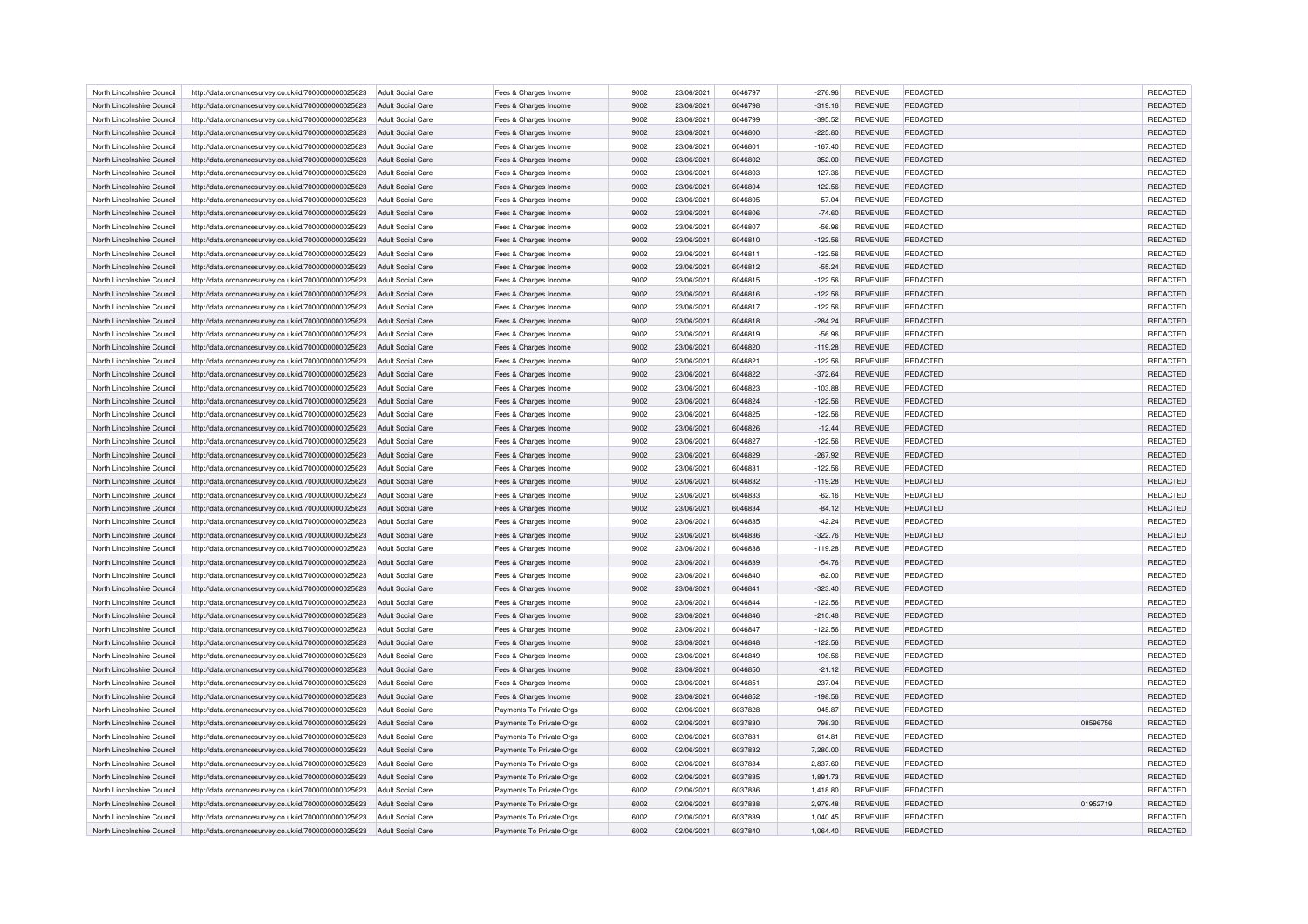| North Lincolnshire Council                               | http://data.ordnancesurvey.co.uk/id/7000000000025623                                                         | Adult Social Care                                    | Payments To Private Orgs                             | 6002         | 02/06/2021               | 6037841            | 2,790.31              | <b>REVENUE</b>                   | REDACTED                           |          | REDACTED             |
|----------------------------------------------------------|--------------------------------------------------------------------------------------------------------------|------------------------------------------------------|------------------------------------------------------|--------------|--------------------------|--------------------|-----------------------|----------------------------------|------------------------------------|----------|----------------------|
| North Lincolnshire Council                               | http://data.ordnancesurvey.co.uk/id/7000000000025623                                                         | Adult Social Care                                    | Payments To Private Orgs                             | 6002         | 02/06/2021               | 6037842            | 1,607.97              | <b>REVENUE</b>                   | <b>REDACTED</b>                    |          | REDACTED             |
| North Lincolnshire Council                               | http://data.ordnancesurvey.co.uk/id/7000000000025623                                                         | Adult Social Care                                    | Payments To Private Orgs                             | 6002         | 02/06/2021               | 6037843            | 3.814.10              | <b>REVENUE</b>                   | <b>REDACTED</b>                    |          | REDACTED             |
| North Lincolnshire Council                               | http://data.ordnancesurvey.co.uk/id/7000000000025623                                                         | Adult Social Care                                    | Payments To Private Orgs                             | 6002         | 02/06/2021               | 6037844            | 1,560.68              | <b>REVENUE</b>                   | <b>REDACTED</b>                    |          | REDACTED             |
| North Lincolnshire Council                               | http://data.ordnancesurvey.co.uk/id/7000000000025623                                                         | Adult Social Care                                    | Payments To Private Orgs                             | 6002         | 02/06/2021               | 6037845            | 1,418.80              | <b>REVENUE</b>                   | REDACTED                           |          | REDACTED             |
| North Lincolnshire Council                               | http://data.ordnancesurvey.co.uk/id/7000000000025623                                                         | Adult Social Care                                    | Payments To Private Orgs                             | 6002         | 02/06/2021               | 6037846            | 2,648.43              | <b>REVENUE</b>                   | <b>REDACTED</b>                    |          | REDACTED             |
| North Lincolnshire Council                               | http://data.ordnancesurvey.co.uk/id/7000000000025623                                                         | Adult Social Care                                    | Payments To Private Orgs                             | 6002         | 02/06/2021               | 6037847            | 567.52                | <b>REVENUE</b>                   | REDACTED                           |          | REDACTED             |
| North Lincolnshire Council                               | http://data.ordnancesurvey.co.uk/id/7000000000025623                                                         | Adult Social Care                                    | Payments To Private Orgs                             | 6002         | 02/06/2021               | 6037848            | 1,844.44              | <b>REVENUE</b>                   | REDACTED                           |          | REDACTED             |
| North Lincolnshire Council                               | http://data.ordnancesurvey.co.uk/id/7000000000025623                                                         | Adult Social Care                                    | Payments To Private Orgs                             | 6002         | 02/06/2021               | 6037849            | 993.16                | <b>REVENUE</b>                   | REDACTED                           |          | REDACTED             |
| North Lincolnshire Council                               | http://data.ordnancesurvey.co.uk/id/7000000000025623                                                         | Adult Social Care                                    | Payments To Private Orgs                             | 6002         | 02/06/2021               | 6037850            | 1.466.09              | <b>REVENUE</b>                   | REDACTED                           | 27662    | REDACTED             |
| North Lincolnshire Council                               | http://data.ordnancesurvey.co.uk/id/7000000000025623                                                         | Adult Social Care                                    | Payments To Private Orgs                             | 6002         | 02/06/2021               | 6037851            | 945.87                | <b>REVENUE</b>                   | REDACTED                           | 27662    | REDACTED             |
| North Lincolnshire Council                               | http://data.ordnancesurvey.co.uk/id/7000000000025623                                                         | <b>Adult Social Care</b>                             | Payments To Private Orgs                             | 6002         | 02/06/2021               | 6037852            | 1,749.85              | <b>REVENUE</b>                   | REDACTED                           |          | REDACTED             |
| North Lincolnshire Council                               | http://data.ordnancesurvey.co.uk/id/7000000000025623                                                         | Adult Social Care                                    | Payments To Private Orgs                             | 6002         | 02/06/2021               | 6037853            | 1,182.33              | <b>REVENUE</b>                   | REDACTED                           |          | REDACTED             |
| North Lincolnshire Council                               | http://data.ordnancesurvey.co.uk/id/7000000000025623                                                         | Adult Social Care                                    | Payments To Private Orgs                             | 6002         | 02/06/2021               | 6037854            | 1,418.80              | <b>REVENUE</b>                   | <b>REDACTED</b>                    |          | REDACTED             |
| North Lincolnshire Council                               | http://data.ordnancesurvey.co.uk/id/7000000000025623                                                         | <b>Adult Social Care</b>                             | Payments To Private Orgs                             | 6002         | 02/06/2021               | 6037855            | 851.28                | <b>REVENUE</b>                   | REDACTED                           |          | REDACTED             |
| North Lincolnshire Council                               | http://data.ordnancesurvey.co.uk/id/7000000000025623                                                         | Adult Social Care                                    | Payments To Private Orgs                             | 6002         | 02/06/2021               | 6037856            | 1,182.33              | <b>REVENUE</b>                   | REDACTED                           |          | REDACTED             |
| North Lincolnshire Council                               | http://data.ordnancesurvey.co.uk/id/7000000000025623                                                         | <b>Adult Social Care</b>                             | Payments To Private Orgs                             | 6002         | 02/06/2021               | 6037857            | 1,229.63              | <b>REVENUE</b>                   | REDACTED                           |          | REDACTED             |
| North Lincolnshire Council                               | http://data.ordnancesurvey.co.uk/id/7000000000025623                                                         | Adult Social Care                                    | Payments To Private Orgs                             | 6002         | 02/06/2021               | 6037859            | 5,322.00              | <b>REVENUE</b>                   | <b>REDACTED</b>                    | 07516089 | REDACTED             |
| North Lincolnshire Council                               | http://data.ordnancesurvey.co.uk/id/7000000000025623                                                         | Adult Social Care                                    | Payments To Private Orgs                             | 6002         | 02/06/2021               | 6037860            | 1,513.39              | <b>REVENUE</b>                   | REDACTED                           |          | REDACTED             |
| North Lincolnshire Council                               | http://data.ordnancesurvey.co.uk/id/7000000000025623                                                         | Adult Social Care                                    | Payments To Private Orgs                             | 6002         | 02/06/2021               | 6037861            | 1,749.85              | <b>REVENUE</b>                   | REDACTED                           | 02262217 | REDACTED             |
| North Lincolnshire Council                               | http://data.ordnancesurvey.co.uk/id/7000000000025623                                                         | Adult Social Care                                    | Payments To Private Orgs                             | 6002         | 02/06/2021               | 6037862            | 1.135.04              | <b>REVENUE</b>                   | <b>REDACTED</b>                    |          | REDACTED             |
| North Lincolnshire Council                               | http://data.ordnancesurvey.co.uk/id/7000000000025623                                                         | <b>Adult Social Care</b>                             | Payments To Private Orgs                             | 6002         | 02/06/2021               | 6037863            | 2,033.61              | <b>REVENUE</b>                   | <b>REDACTED</b>                    |          | REDACTED             |
| North Lincolnshire Council                               | http://data.ordnancesurvey.co.uk/id/7000000000025623                                                         | <b>Adult Social Care</b>                             | Payments To Private Orgs                             | 6002         | 02/06/2021               | 6037864            | 1,891.73              | <b>REVENUE</b>                   | REDACTED                           | 03745258 | REDACTED             |
| North Lincolnshire Council                               | http://data.ordnancesurvey.co.uk/id/7000000000025623                                                         | Adult Social Care                                    | Payments To Private Orgs                             | 6002         | 02/06/2021               | 6037865            | 1,276.92              | <b>REVENUE</b>                   | <b>REDACTED</b>                    |          | REDACTED             |
| North Lincolnshire Council                               | http://data.ordnancesurvey.co.uk/id/7000000000025623                                                         | Adult Social Care                                    | Payments To Private Orgs                             | 6002         | 02/06/2021               | 6037866            | 283.76                | <b>REVENUE</b>                   | REDACTED                           |          | REDACTED             |
| North Lincolnshire Council                               | http://data.ordnancesurvey.co.uk/id/7000000000025623                                                         | Adult Social Care                                    | Payments To Private Orgs                             | 6002         | 02/06/2021               | 6037867            | 1,844.44              | <b>REVENUE</b>                   | REDACTED                           |          | REDACTED             |
| North Lincolnshire Council                               | http://data.ordnancesurvey.co.uk/id/7000000000025623                                                         | Adult Social Care                                    | Payments To Private Orgs                             | 6002         | 02/06/2021               | 6037868            | 2.459.25              | <b>REVENUE</b>                   | <b>REDACTED</b>                    |          | REDACTED             |
| North Lincolnshire Council                               | http://data.ordnancesurvey.co.uk/id/7000000000025623                                                         | Adult Social Care                                    | Payments To Private Orgs                             | 6002         | 02/06/2021               | 6037869            | 6,904.83              | <b>REVENUE</b>                   | REDACTED                           | 02779611 | REDACTED             |
| North Lincolnshire Council                               | http://data.ordnancesurvey.co.uk/id/7000000000025623                                                         | Adult Social Care                                    | Payments To Private Orgs                             | 6002         | 02/06/2021               | 6037870            | 993.16                | <b>REVENUE</b>                   | REDACTED                           | 02779611 | REDACTED             |
| North Lincolnshire Council                               | http://data.ordnancesurvey.co.uk/id/7000000000025623                                                         | <b>Adult Social Care</b>                             | Payments To Private Orgs                             | 6002         | 02/06/2021               | 6037871            | 851.28                | <b>REVENUE</b>                   | REDACTED                           | 02779611 | REDACTED             |
| North Lincolnshire Council                               | http://data.ordnancesurvey.co.uk/id/7000000000025623                                                         | Adult Social Care                                    | Payments To Private Orgs                             | 6002         | 02/06/2021               | 6037872            | 1,040.45              | <b>REVENUE</b>                   | REDACTED                           | 02779611 | REDACTED             |
| North Lincolnshire Council                               | http://data.ordnancesurvey.co.uk/id/7000000000025623                                                         | <b>Adult Social Care</b>                             | Payments To Private Orgs                             | 6002         | 02/06/2021               | 6037873            | 898.57                | <b>REVENUE</b>                   | REDACTED                           | 02779611 | REDACTED             |
| North Lincolnshire Council                               | http://data.ordnancesurvey.co.uk/id/7000000000025623                                                         | <b>Adult Social Care</b>                             | Payments To Private Orgs                             | 6002         | 02/06/2021               | 6037874            | 662.11                | <b>REVENUE</b>                   | REDACTED                           | 02779611 | REDACTED             |
| North Lincolnshire Council                               | http://data.ordnancesurvey.co.uk/id/7000000000025623                                                         | Adult Social Care                                    | Payments To Private Orgs                             | 6002         | 02/06/2021               | 6037875            | 3,310.53              | <b>REVENUE</b>                   | REDACTED                           |          | REDACTED             |
| North Lincolnshire Council                               | http://data.ordnancesurvey.co.uk/id/7000000000025623                                                         | <b>Adult Social Care</b>                             | Payments To Private Orgs                             | 6002         | 02/06/2021               | 6037876            | 662.11                | <b>REVENUE</b>                   | REDACTED                           |          | REDACTED             |
| North Lincolnshire Council                               | http://data.ordnancesurvey.co.uk/id/7000000000025623                                                         | <b>Adult Social Care</b>                             | Payments To Private Orgs                             | 6002         | 02/06/2021               | 6037877            | 1,607.97              | <b>REVENUE</b>                   | REDACTED                           | 4738023  | REDACTED             |
| North Lincolnshire Council                               | http://data.ordnancesurvey.co.uk/id/7000000000025623                                                         | Adult Social Care                                    | Payments To Private Orgs                             | 6002         | 02/06/2021               | 6037878            | 472.93                | <b>REVENUE</b>                   | <b>REDACTED</b>                    | 04228353 | REDACTED             |
| North Lincolnshire Council                               | http://data.ordnancesurvey.co.uk/id/7000000000025623                                                         | Adult Social Care                                    | Payments To Private Orgs                             | 6002         | 02/06/2021               | 6037879            | 520.23                | <b>REVENUE</b>                   | REDACTED                           | 04228353 | REDACTED             |
| North Lincolnshire Council                               | http://data.ordnancesurvey.co.uk/id/7000000000025623                                                         | Adult Social Care                                    | Payments To Private Orgs                             | 6002         | 02/06/2021               | 6037881            | 1,371.51              | <b>REVENUE</b>                   | <b>REDACTED</b>                    | 04228353 | REDACTED             |
|                                                          |                                                                                                              |                                                      |                                                      | 6002         | 02/06/2021               | 6037882            | 3,641.59              |                                  | REDACTED                           |          | REDACTED             |
| North Lincolnshire Council<br>North Lincolnshire Council | http://data.ordnancesurvey.co.uk/id/7000000000025623<br>http://data.ordnancesurvey.co.uk/id/7000000000025623 | <b>Adult Social Care</b><br><b>Adult Social Care</b> | Payments To Private Orgs<br>Payments To Private Orgs | 6002         | 02/06/2021               | 6037883            | 1,418.80              | <b>REVENUE</b><br><b>REVENUE</b> | REDACTED                           |          | REDACTED             |
| North Lincolnshire Council                               |                                                                                                              | Adult Social Care                                    | Payments To Private Orgs                             | 6002         | 02/06/2021               | 6037885            | 1,087.75              | <b>REVENUE</b>                   | <b>REDACTED</b>                    |          | REDACTED             |
|                                                          | http://data.ordnancesurvey.co.uk/id/7000000000025623                                                         |                                                      |                                                      | 6002         |                          | 6037886            |                       |                                  |                                    |          |                      |
| North Lincolnshire Council<br>North Lincolnshire Council | http://data.ordnancesurvey.co.uk/id/7000000000025623                                                         | <b>Adult Social Care</b><br>Adult Social Care        | Payments To Private Orgs                             | 6002         | 02/06/2021<br>02/06/2021 | 6037887            | 2,222.79              | <b>REVENUE</b>                   | <b>REDACTED</b><br><b>REDACTED</b> |          | REDACTED             |
| North Lincolnshire Council                               | http://data.ordnancesurvey.co.uk/id/7000000000025623                                                         | Adult Social Care                                    | Payments To Private Orgs                             | 6002         | 02/06/2021               | 6037888            | 2,128.20              | <b>REVENUE</b><br><b>REVENUE</b> | <b>REDACTED</b>                    |          | REDACTED<br>REDACTED |
|                                                          | http://data.ordnancesurvey.co.uk/id/7000000000025623                                                         |                                                      | Payments To Private Orgs                             |              |                          |                    | 662.11                |                                  |                                    |          |                      |
| North Lincolnshire Council                               | http://data.ordnancesurvey.co.uk/id/7000000000025623                                                         | <b>Adult Social Care</b>                             | Payments To Private Orgs                             | 6002         | 02/06/2021               | 6037889            | 1,607.97              | <b>REVENUE</b>                   | REDACTED                           | 05794940 | REDACTED             |
| North Lincolnshire Council<br>North Lincolnshire Council | http://data.ordnancesurvey.co.uk/id/7000000000025623<br>http://data.ordnancesurvey.co.uk/id/7000000000025623 | <b>Adult Social Care</b><br>Adult Social Care        | Payments To Private Orgs<br>Payments To Private Orgs | 6002<br>6002 | 02/06/2021<br>02/06/2021 | 6037890<br>6037891 | 3,972.64<br>1.844.44  | <b>REVENUE</b><br><b>REVENUE</b> | REDACTED<br>REDACTED               |          | REDACTED<br>REDACTED |
| North Lincolnshire Council                               |                                                                                                              |                                                      |                                                      | 6002         |                          | 6037892            | 1,844.44              | <b>REVENUE</b>                   | <b>REDACTED</b>                    |          | REDACTED             |
|                                                          | http://data.ordnancesurvey.co.uk/id/7000000000025623                                                         | Adult Social Care                                    | Payments To Private Orgs                             |              | 02/06/2021               |                    |                       |                                  |                                    |          |                      |
| North Lincolnshire Council<br>North Lincolnshire Council | http://data.ordnancesurvey.co.uk/id/7000000000025623                                                         | Adult Social Care<br>Adult Social Care               | Payments To Private Orgs<br>Payments To Private Orgs | 6002<br>6002 | 02/06/2021<br>04/06/2021 | 6037893<br>6038632 | 1,607.97<br>26.047.08 | <b>REVENUE</b><br><b>REVENUE</b> | <b>REDACTED</b><br><b>REDACTED</b> | 08596756 | REDACTED<br>REDACTED |
| North Lincolnshire Council                               | http://data.ordnancesurvey.co.uk/id/7000000000025623                                                         | Adult Social Care                                    |                                                      | 6002         | 04/06/2021               | 6038632            | 25,033.34             | <b>REVENUE</b>                   | REDACTED                           | 08596756 | REDACTED             |
| North Lincolnshire Council                               | http://data.ordnancesurvey.co.uk/id/7000000000025623                                                         | Adult Social Care                                    | Payments To Private Orgs                             | 6002         | 04/06/2021               | 6038635            | 369.54                | <b>REVENUE</b>                   | <b>REDACTED</b>                    |          | REDACTED             |
| North Lincolnshire Council                               | http://data.ordnancesurvey.co.uk/id/7000000000025623<br>http://data.ordnancesurvey.co.uk/id/7000000000025623 | Adult Social Care                                    | Payments To Private Orgs<br>Payments To Private Orgs | 6002         | 04/06/2021               | 6038643            | 64,564.69             | <b>REVENUE</b>                   | <b>REDACTED</b>                    |          | REDACTED             |
| North Lincolnshire Council                               | http://data.ordnancesurvey.co.uk/id/7000000000025623                                                         | Adult Social Care                                    | Payments To Private Orgs                             | 6002         | 04/06/2021               | 6038643            | 49.905.97             | <b>REVENUE</b>                   | <b>REDACTED</b>                    |          | REDACTED             |
| North Lincolnshire Council                               | http://data.ordnancesurvey.co.uk/id/7000000000025623                                                         | Adult Social Care                                    | Payments To Private Orgs                             | 6002         | 04/06/2021               | 6038649            | 2,907.28              | <b>REVENUE</b>                   | REDACTED                           |          | REDACTED             |
|                                                          |                                                                                                              |                                                      |                                                      |              |                          |                    |                       |                                  |                                    |          |                      |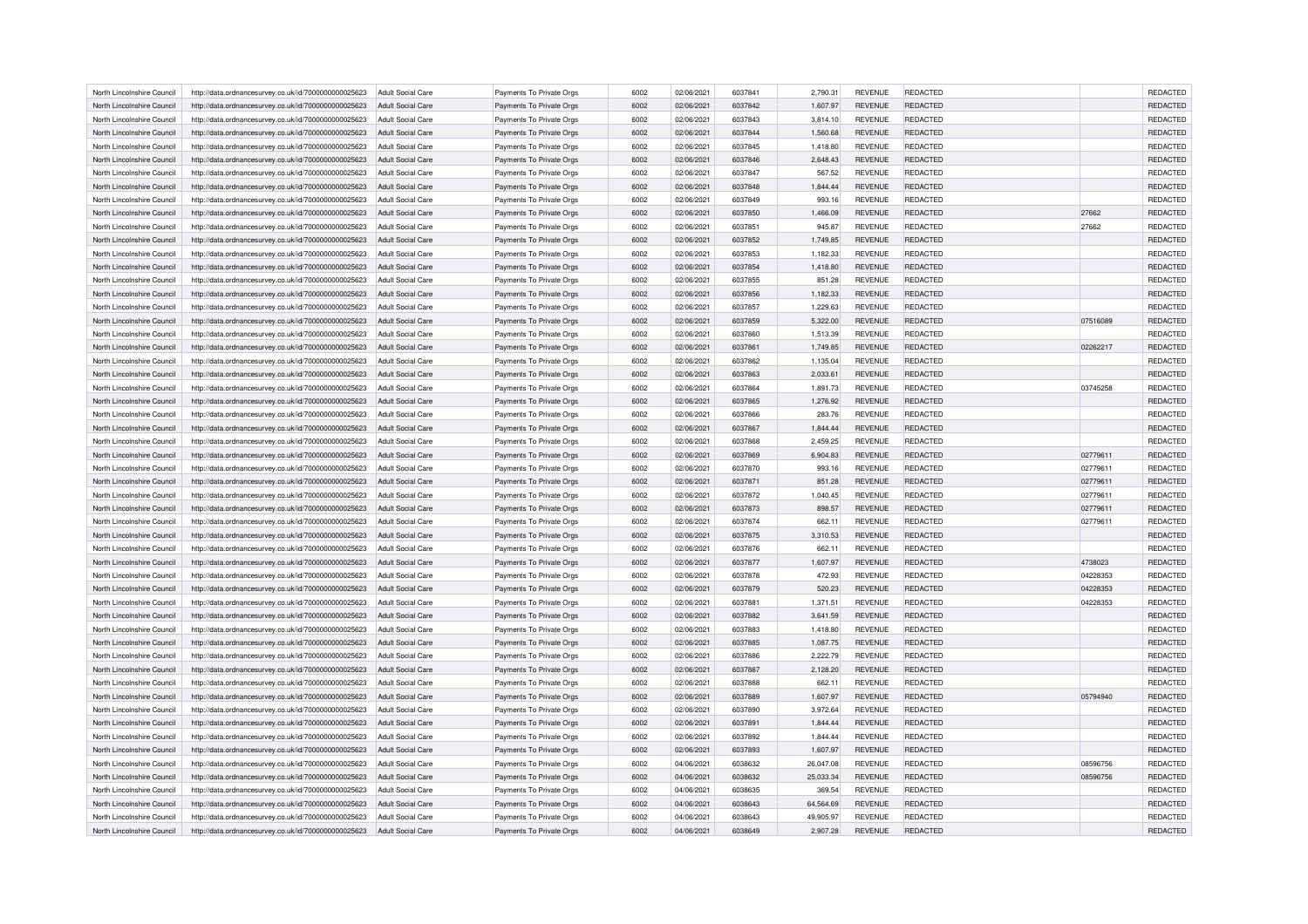| North Lincolnshire Council                               | http://data.ordnancesurvey.co.uk/id/7000000000025623 | Adult Social Care        | Payments To Private Orgs | 6002 | 04/06/2021               | 6038650 | 920.96               | <b>REVENUE</b>                   | REDACTED        | 07128156 | <b>REDACTED</b> |
|----------------------------------------------------------|------------------------------------------------------|--------------------------|--------------------------|------|--------------------------|---------|----------------------|----------------------------------|-----------------|----------|-----------------|
| North Lincolnshire Council                               | http://data.ordnancesurvey.co.uk/id/7000000000025623 | <b>Adult Social Care</b> | Payments To Private Orgs | 6002 | 04/06/2021               | 6038650 | 1,839.04             | <b>REVENUE</b>                   | REDACTED        | 07128156 | REDACTED        |
| North Lincolnshire Council                               | http://data.ordnancesurvey.co.uk/id/7000000000025623 | Adult Social Care        | Payments To Private Orgs | 6002 | 04/06/2021               | 6038652 | 26.016.25            | <b>REVENUE</b>                   | REDACTED        | 27662    | REDACTED        |
| North Lincolnshire Council                               | http://data.ordnancesurvey.co.uk/id/7000000000025623 | Adult Social Care        | Payments To Private Orgs | 6002 | 04/06/2021               | 6038653 | $-788.11$            | <b>REVENUE</b>                   | REDACTED        | 27662    | REDACTED        |
| North Lincolnshire Council                               | http://data.ordnancesurvey.co.uk/id/7000000000025623 | <b>Adult Social Care</b> | Payments To Private Orgs | 6002 | 04/06/2021               | 6038663 | 12,031.44            | <b>REVENUE</b>                   | REDACTED        | 07516089 | REDACTED        |
| North Lincolnshire Council                               | http://data.ordnancesurvey.co.uk/id/7000000000025623 | <b>Adult Social Care</b> | Payments To Private Orgs | 6002 | 04/06/2021               | 6038665 | 7,335.60             | <b>REVENUE</b>                   | REDACTED        |          | REDACTED        |
| North Lincolnshire Council                               | http://data.ordnancesurvey.co.uk/id/7000000000025623 | Adult Social Care        | Payments To Private Orgs | 6002 | 04/06/2021               | 6038669 | 585.20               | <b>REVENUE</b>                   | REDACTED        | 04228353 | REDACTED        |
| North Lincolnshire Council                               | http://data.ordnancesurvey.co.uk/id/7000000000025623 | <b>Adult Social Care</b> | Payments To Private Orgs | 6002 | 04/06/2021               | 6038670 | 8,509.28             | <b>REVENUE</b>                   | REDACTED        |          | REDACTED        |
| North Lincolnshire Council                               | http://data.ordnancesurvey.co.uk/id/7000000000025623 | Adult Social Care        | Payments To Private Orgs | 6002 | 09/06/2021               | 6041072 | 586.26               | <b>REVENUE</b>                   | REDACTED        |          | REDACTED        |
| North Lincolnshire Council                               | http://data.ordnancesurvey.co.uk/id/7000000000025623 | Adult Social Care        | Payments To Private Orgs | 6002 | 09/06/2021               | 6041545 | 6,260.00             | <b>REVENUE</b>                   | REDACTED        |          | REDACTED        |
| North Lincolnshire Council                               | http://data.ordnancesurvey.co.uk/id/7000000000025623 | Adult Social Care        | Payments To Private Orgs | 6002 | 09/06/2021               | 6041546 | 11,915.52            | <b>REVENUE</b>                   | REDACTED        |          | REDACTED        |
| North Lincolnshire Council                               | http://data.ordnancesurvey.co.uk/id/7000000000025623 | <b>Adult Social Care</b> | Payments To Private Orgs | 6002 | 09/06/2021               | 6041547 | 5,747.60             | <b>REVENUE</b>                   | REDACTED        |          | REDACTED        |
| North Lincolnshire Council                               |                                                      |                          |                          | 6002 |                          | 6041547 | 31,234.16            | <b>REVENUE</b>                   | REDACTED        |          | REDACTED        |
|                                                          | http://data.ordnancesurvey.co.uk/id/7000000000025623 | Adult Social Care        | Payments To Private Orgs |      | 09/06/2021               |         |                      |                                  |                 |          |                 |
| North Lincolnshire Council                               | http://data.ordnancesurvey.co.uk/id/7000000000025623 | <b>Adult Social Care</b> | Payments To Private Orgs | 6002 | 09/06/2021               | 6041548 | 2,110.48             | <b>REVENUE</b>                   | REDACTED        | 11881882 | REDACTED        |
| North Lincolnshire Council                               | http://data.ordnancesurvey.co.uk/id/7000000000025623 | <b>Adult Social Care</b> | Payments To Private Orgs | 6002 | 09/06/2021               | 6041549 | 377.49               | <b>REVENUE</b>                   | REDACTED        |          | REDACTED        |
| North Lincolnshire Council                               | http://data.ordnancesurvey.co.uk/id/7000000000025623 | <b>Adult Social Care</b> | Payments To Private Orgs | 6002 | 09/06/2021               | 6041550 | 72,628.24            | <b>REVENUE</b>                   | REDACTED        |          | REDACTED        |
| North Lincolnshire Council                               | http://data.ordnancesurvey.co.uk/id/7000000000025623 | <b>Adult Social Care</b> | Payments To Private Orgs | 6002 | 09/06/2021               | 6041550 | 2,113.92             | <b>REVENUE</b>                   | REDACTED        |          | REDACTED        |
| North Lincolnshire Council                               | http://data.ordnancesurvey.co.uk/id/7000000000025623 | Adult Social Care        | Payments To Private Orgs | 6002 | 09/06/2021               | 6041551 | 41,523.43            | <b>REVENUE</b>                   | REDACTED        |          | <b>REDACTED</b> |
| North Lincolnshire Council                               | http://data.ordnancesurvey.co.uk/id/7000000000025623 | Adult Social Care        | Payments To Private Orgs | 6002 | 09/06/2021               | 6041552 | $-905.97$            | REVENUE                          | REDACTED        |          | REDACTED        |
| North Lincolnshire Council                               | http://data.ordnancesurvey.co.uk/id/7000000000025623 | Adult Social Care        | Payments To Private Orgs | 6002 | 09/06/2021               | 6041553 | 17,993.73            | <b>REVENUE</b>                   | REDACTED        |          | REDACTED        |
| North Lincolnshire Council                               | http://data.ordnancesurvey.co.uk/id/7000000000025623 | Adult Social Care        | Payments To Private Orgs | 6002 | 09/06/2021               | 6041554 | 8.131.04             | <b>REVENUE</b>                   | REDACTED        |          | REDACTED        |
| North Lincolnshire Council                               | http://data.ordnancesurvey.co.uk/id/7000000000025623 | <b>Adult Social Care</b> | Payments To Private Orgs | 6002 | 09/06/2021               | 6041555 | 2,272.00             | <b>REVENUE</b>                   | <b>REDACTED</b> |          | REDACTED        |
| North Lincolnshire Council                               | http://data.ordnancesurvey.co.uk/id/7000000000025623 | <b>Adult Social Care</b> | Payments To Private Orgs | 6002 | 09/06/2021               | 6041556 | 3,368.80             | REVENUE                          | REDACTED        |          | REDACTED        |
| North Lincolnshire Council                               | http://data.ordnancesurvey.co.uk/id/7000000000025623 | Adult Social Care        | Payments To Private Orgs | 6002 | 09/06/2021               | 6041557 | 49.966.08            | <b>REVENUE</b>                   | REDACTED        | 01952719 | <b>REDACTED</b> |
| North Lincolnshire Council                               | http://data.ordnancesurvey.co.uk/id/7000000000025623 | Adult Social Care        | Payments To Private Orgs | 6002 | 09/06/2021               | 6041558 | 5,870.00             | <b>REVENUE</b>                   | REDACTED        |          | REDACTED        |
| North Lincolnshire Council                               | http://data.ordnancesurvey.co.uk/id/7000000000025623 | <b>Adult Social Care</b> | Payments To Private Orgs | 6002 | 09/06/2021               | 6041559 | 2,882.32             | <b>REVENUE</b>                   | REDACTED        |          | REDACTED        |
| North Lincolnshire Council                               | http://data.ordnancesurvey.co.uk/id/7000000000025623 | Adult Social Care        | Payments To Private Orgs | 6002 | 09/06/2021               | 6041560 | 2.008.00             | <b>REVENUE</b>                   | REDACTED        |          | REDACTED        |
| North Lincolnshire Council                               | http://data.ordnancesurvey.co.uk/id/7000000000025623 | Adult Social Care        | Payments To Private Orgs | 6002 | 09/06/2021               | 6041561 | 2,168.00             | <b>REVENUE</b>                   | <b>REDACTED</b> |          | REDACTED        |
| North Lincolnshire Council                               | http://data.ordnancesurvey.co.uk/id/7000000000025623 | <b>Adult Social Care</b> | Payments To Private Orgs | 6002 | 09/06/2021               | 6041562 | 2,254.80             | <b>REVENUE</b>                   | REDACTED        | 02111989 | REDACTED        |
| North Lincolnshire Council                               | http://data.ordnancesurvey.co.uk/id/7000000000025623 | Adult Social Care        | Payments To Private Orgs | 6002 | 09/06/2021               | 6041563 | 12,883.52            | <b>REVENUE</b>                   | <b>REDACTED</b> |          | REDACTED        |
| North Lincolnshire Council                               | http://data.ordnancesurvey.co.uk/id/7000000000025623 | Adult Social Care        | Payments To Private Orgs | 6002 | 09/06/2021               | 6041565 | 27,802.88            | <b>REVENUE</b>                   | REDACTED        |          | REDACTED        |
| North Lincolnshire Council                               | http://data.ordnancesurvey.co.uk/id/7000000000025623 | <b>Adult Social Care</b> | Payments To Private Orgs | 6002 | 09/06/2021               | 6041566 | 20,710.31            | <b>REVENUE</b>                   | <b>REDACTED</b> |          | REDACTED        |
| North Lincolnshire Council                               | http://data.ordnancesurvey.co.uk/id/7000000000025623 | <b>Adult Social Care</b> | Payments To Private Orgs | 6002 | 09/06/2021               | 6041567 | 35,166.38            | <b>REVENUE</b>                   | REDACTED        |          | REDACTED        |
| North Lincolnshire Council                               | http://data.ordnancesurvey.co.uk/id/7000000000025623 | Adult Social Care        | Payments To Private Orgs | 6002 | 09/06/2021               | 6041568 | 8,214.57             | <b>REVENUE</b>                   | REDACTED        |          | REDACTED        |
| North Lincolnshire Council                               | http://data.ordnancesurvey.co.uk/id/7000000000025623 | <b>Adult Social Care</b> | Payments To Private Orgs | 6002 | 09/06/2021               | 6041569 | 2,545.41             | <b>REVENUE</b>                   | REDACTED        | 27662R   | REDACTED        |
| North Lincolnshire Council                               | http://data.ordnancesurvey.co.uk/id/7000000000025623 | Adult Social Care        | Payments To Private Orgs | 6002 | 09/06/2021               | 6041570 | 8,386.00             | <b>REVENUE</b>                   | <b>REDACTED</b> |          | REDACTED        |
| North Lincolnshire Council                               | http://data.ordnancesurvey.co.uk/id/7000000000025623 | Adult Social Care        | Payments To Private Orgs | 6002 | 09/06/2021               | 6041571 | 27,230.20            | REVENUE                          | REDACTED        |          | REDACTED        |
| North Lincolnshire Council                               | http://data.ordnancesurvey.co.uk/id/7000000000025623 | <b>Adult Social Care</b> | Payments To Private Orgs | 6002 | 09/06/2021               | 6041572 | 1,835.20             | <b>REVENUE</b>                   | REDACTED        | 03553864 | REDACTED        |
| North Lincolnshire Council                               | http://data.ordnancesurvey.co.uk/id/7000000000025623 | Adult Social Care        | Payments To Private Orgs | 6002 | 09/06/2021               | 6041573 | 54,002.98            | <b>REVENUE</b>                   | REDACTED        |          | REDACTED        |
|                                                          |                                                      |                          |                          | 6002 |                          | 6041575 |                      |                                  | <b>REDACTED</b> |          | REDACTED        |
| North Lincolnshire Council                               | http://data.ordnancesurvey.co.uk/id/7000000000025623 | <b>Adult Social Care</b> | Payments To Private Orgs | 6002 | 09/06/2021<br>09/06/2021 | 6041576 | 2,084.00<br>5,226.60 | <b>REVENUE</b>                   | REDACTED        |          | REDACTED        |
| North Lincolnshire Council<br>North Lincolnshire Council | http://data.ordnancesurvey.co.uk/id/7000000000025623 | <b>Adult Social Care</b> | Payments To Private Orgs | 6002 | 09/06/2021               | 6041577 |                      | <b>REVENUE</b><br><b>REVENUE</b> | REDACTED        |          | REDACTED        |
|                                                          | http://data.ordnancesurvey.co.uk/id/7000000000025623 | Adult Social Care        | Payments To Private Orgs |      |                          |         | 8,018.64             |                                  |                 |          |                 |
| North Lincolnshire Council                               | http://data.ordnancesurvey.co.uk/id/7000000000025623 | <b>Adult Social Care</b> | Payments To Private Orgs | 6002 | 09/06/2021               | 6041578 | 5,314.96             | <b>REVENUE</b>                   | REDACTED        |          | REDACTED        |
| North Lincolnshire Council                               | http://data.ordnancesurvey.co.uk/id/7000000000025623 | <b>Adult Social Care</b> | Payments To Private Orgs | 6002 | 09/06/2021               | 6041579 | 23,528.62            | <b>REVENUE</b>                   | <b>REDACTED</b> |          | REDACTED        |
| North Lincolnshire Council                               | http://data.ordnancesurvey.co.uk/id/7000000000025623 | Adult Social Care        | Payments To Private Orgs | 6002 | 09/06/2021               | 6041580 | 23,302.13            | <b>REVENUE</b>                   | REDACTED        |          | REDACTED        |
| North Lincolnshire Council                               | http://data.ordnancesurvey.co.uk/id/7000000000025623 | <b>Adult Social Care</b> | Payments To Private Orgs | 6002 | 09/06/2021               | 6041581 | 2,069.48             | <b>REVENUE</b>                   | <b>REDACTED</b> |          | REDACTED        |
| North Lincolnshire Council                               | http://data.ordnancesurvey.co.uk/id/7000000000025623 | <b>Adult Social Care</b> | Payments To Private Orgs | 6002 | 09/06/2021               | 6041582 | 24,884.24            | REVENUE                          | REDACTED        |          | REDACTED        |
| North Lincolnshire Council                               | http://data.ordnancesurvey.co.uk/id/7000000000025623 | Adult Social Care        | Payments To Private Orgs | 6002 | 09/06/2021               | 6041583 | 4.500.00             | <b>REVENUE</b>                   | REDACTED        |          | REDACTED        |
| North Lincolnshire Council                               | http://data.ordnancesurvey.co.uk/id/7000000000025623 | Adult Social Care        | Payments To Private Orgs | 6002 | 09/06/2021               | 6041584 | 9,923.48             | REVENUE                          | REDACTED        |          | REDACTED        |
| North Lincolnshire Council                               | http://data.ordnancesurvey.co.uk/id/7000000000025623 | <b>Adult Social Care</b> | Payments To Private Orgs | 6002 | 09/06/2021               | 6041585 | 4,706.24             | <b>REVENUE</b>                   | REDACTED        |          | REDACTED        |
| North Lincolnshire Council                               | http://data.ordnancesurvey.co.uk/id/7000000000025623 | Adult Social Care        | Payments To Private Orgs | 6002 | 09/06/2021               | 6041586 | 2.369.36             | <b>REVENUE</b>                   | REDACTED        | 27662    | <b>REDACTED</b> |
| North Lincolnshire Council                               | http://data.ordnancesurvey.co.uk/id/7000000000025623 | <b>Adult Social Care</b> | Payments To Private Orgs | 6002 | 09/06/2021               | 6041587 | 42,627.40            | <b>REVENUE</b>                   | <b>REDACTED</b> | 27662    | REDACTED        |
| North Lincolnshire Council                               | http://data.ordnancesurvey.co.uk/id/7000000000025623 | Adult Social Care        | Payments To Private Orgs | 6002 | 09/06/2021               | 6041588 | 62,071.69            | <b>REVENUE</b>                   | REDACTED        | 27662    | REDACTED        |
| North Lincolnshire Council                               | http://data.ordnancesurvey.co.uk/id/7000000000025623 | Adult Social Care        | Payments To Private Orgs | 6002 | 09/06/2021               | 6041588 | 2,290.20             | <b>REVENUE</b>                   | REDACTED        | 27662    | REDACTED        |
| North Lincolnshire Council                               | http://data.ordnancesurvey.co.uk/id/7000000000025623 | Adult Social Care        | Payments To Private Orgs | 6002 | 09/06/2021               | 6041590 | 38,078.00            | <b>REVENUE</b>                   | REDACTED        |          | <b>REDACTED</b> |
| North Lincolnshire Council                               | http://data.ordnancesurvey.co.uk/id/7000000000025623 | Adult Social Care        | Payments To Private Orgs | 6002 | 09/06/2021               | 6041590 | 6,823.68             | <b>REVENUE</b>                   | <b>REDACTED</b> |          | <b>REDACTED</b> |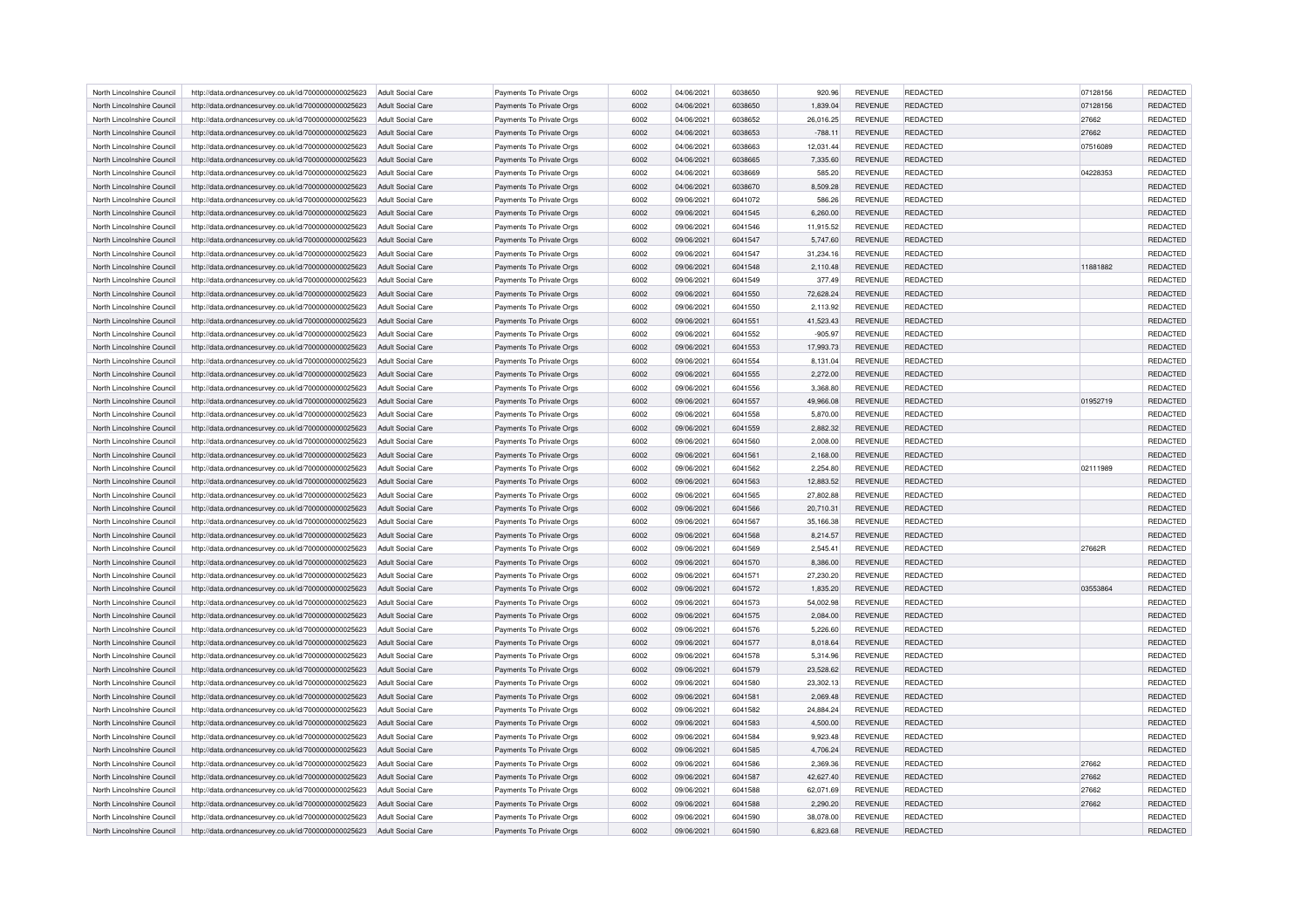| North Lincolnshire Council | http://data.ordnancesurvey.co.uk/id/7000000000025623                                                         | Adult Social Care        | Payments To Private Orgs                             | 6002 | 09/06/2021 | 6041591 | 20,710.31   | <b>REVENUE</b> | REDACTED        |          | <b>REDACTED</b> |
|----------------------------|--------------------------------------------------------------------------------------------------------------|--------------------------|------------------------------------------------------|------|------------|---------|-------------|----------------|-----------------|----------|-----------------|
| North Lincolnshire Council | http://data.ordnancesurvey.co.uk/id/7000000000025623                                                         | <b>Adult Social Care</b> | Payments To Private Orgs                             | 6002 | 09/06/2021 | 6041592 | 15,594.04   | <b>REVENUE</b> | REDACTED        |          | REDACTED        |
| North Lincolnshire Council | http://data.ordnancesurvey.co.uk/id/7000000000025623                                                         | Adult Social Care        | Payments To Private Orgs                             | 6002 | 09/06/2021 | 6041593 | 12.035.53   | <b>REVENUE</b> | REDACTED        |          | REDACTED        |
| North Lincolnshire Council | http://data.ordnancesurvey.co.uk/id/7000000000025623                                                         | Adult Social Care        | Payments To Private Orgs                             | 6002 | 09/06/2021 | 6041594 | 1,844.07    | <b>REVENUE</b> | REDACTED        |          | REDACTED        |
| North Lincolnshire Council | http://data.ordnancesurvey.co.uk/id/7000000000025623                                                         | <b>Adult Social Care</b> | Payments To Private Orgs                             | 6002 | 09/06/2021 | 6041596 | 38,780.36   | <b>REVENUE</b> | REDACTED        |          | REDACTED        |
| North Lincolnshire Council | http://data.ordnancesurvey.co.uk/id/7000000000025623                                                         | <b>Adult Social Care</b> | Payments To Private Orgs                             | 6002 | 09/06/2021 | 6041597 | 6,881.86    | <b>REVENUE</b> | <b>REDACTED</b> |          | REDACTED        |
| North Lincolnshire Council | http://data.ordnancesurvey.co.uk/id/7000000000025623                                                         | Adult Social Care        | Payments To Private Orgs                             | 6002 | 09/06/2021 | 6041598 | 16,929.44   | <b>REVENUE</b> | REDACTED        |          | REDACTED        |
| North Lincolnshire Council | http://data.ordnancesurvey.co.uk/id/7000000000025623                                                         | <b>Adult Social Care</b> | Payments To Private Orgs                             | 6002 | 09/06/2021 | 6041599 | 2,152.36    | <b>REVENUE</b> | REDACTED        |          | REDACTED        |
| North Lincolnshire Council | http://data.ordnancesurvey.co.uk/id/7000000000025623                                                         | Adult Social Care        | Payments To Private Orgs                             | 6002 | 09/06/2021 | 6041600 | 18,942.13   | <b>REVENUE</b> | REDACTED        |          | REDACTED        |
| North Lincolnshire Council | http://data.ordnancesurvey.co.uk/id/7000000000025623                                                         | Adult Social Care        | Payments To Private Orgs                             | 6002 | 09/06/2021 | 6041601 | 4,800.00    | <b>REVENUE</b> | REDACTED        | 5049402  | REDACTED        |
| North Lincolnshire Council | http://data.ordnancesurvey.co.uk/id/7000000000025623                                                         | Adult Social Care        | Payments To Private Orgs                             | 6002 | 09/06/2021 | 6041602 | 1,280.61    | <b>REVENUE</b> | REDACTED        |          | REDACTED        |
| North Lincolnshire Council | http://data.ordnancesurvey.co.uk/id/7000000000025623                                                         | Adult Social Care        | Payments To Private Orgs                             | 6002 | 09/06/2021 | 6041603 | 3,850.00    | <b>REVENUE</b> | REDACTED        |          | REDACTED        |
| North Lincolnshire Council |                                                                                                              | Adult Social Care        |                                                      | 6002 | 09/06/2021 | 6041604 | 7,229.44    | <b>REVENUE</b> | REDACTED        | 04126127 | REDACTED        |
| North Lincolnshire Council | http://data.ordnancesurvey.co.uk/id/7000000000025623<br>http://data.ordnancesurvey.co.uk/id/7000000000025623 | Adult Social Care        | Payments To Private Orgs<br>Payments To Private Orgs | 6002 | 09/06/2021 | 6041605 | 3,188.00    | <b>REVENUE</b> | REDACTED        |          | REDACTED        |
|                            |                                                                                                              |                          |                                                      |      |            |         |             |                |                 |          |                 |
| North Lincolnshire Council | http://data.ordnancesurvey.co.uk/id/7000000000025623                                                         | <b>Adult Social Care</b> | Payments To Private Orgs                             | 6002 | 09/06/2021 | 6041606 | 20,508.60   | <b>REVENUE</b> | REDACTED        | 02262217 | <b>REDACTED</b> |
| North Lincolnshire Council | http://data.ordnancesurvey.co.uk/id/7000000000025623                                                         | <b>Adult Social Care</b> | Payments To Private Orgs                             | 6002 | 09/06/2021 | 6041606 | 10,745.51   | <b>REVENUE</b> | <b>REDACTED</b> | 02262217 | REDACTED        |
| North Lincolnshire Council | http://data.ordnancesurvey.co.uk/id/7000000000025623                                                         | <b>Adult Social Care</b> | Payments To Private Orgs                             | 6002 | 09/06/2021 | 6041607 | 17,185.05   | <b>REVENUE</b> | REDACTED        |          | REDACTED        |
| North Lincolnshire Council | http://data.ordnancesurvey.co.uk/id/7000000000025623                                                         | Adult Social Care        | Payments To Private Orgs                             | 6002 | 09/06/2021 | 6041607 | 2,049.92    | <b>REVENUE</b> | REDACTED        |          | <b>REDACTED</b> |
| North Lincolnshire Council | http://data.ordnancesurvey.co.uk/id/7000000000025623                                                         | Adult Social Care        | Payments To Private Orgs                             | 6002 | 09/06/2021 | 6041608 | 35,030.68   | <b>REVENUE</b> | REDACTED        |          | REDACTED        |
| North Lincolnshire Council | http://data.ordnancesurvey.co.uk/id/7000000000025623                                                         | Adult Social Care        | Payments To Private Orgs                             | 6002 | 09/06/2021 | 6041609 | $-2,868.90$ | <b>REVENUE</b> | REDACTED        |          | REDACTED        |
| North Lincolnshire Council | http://data.ordnancesurvey.co.uk/id/7000000000025623                                                         | Adult Social Care        | Payments To Private Orgs                             | 6002 | 09/06/2021 | 6041610 | 4.627.84    | <b>REVENUE</b> | REDACTED        |          | <b>REDACTED</b> |
| North Lincolnshire Council | http://data.ordnancesurvey.co.uk/id/7000000000025623                                                         | <b>Adult Social Care</b> | Payments To Private Orgs                             | 6002 | 09/06/2021 | 6041611 | 2,397.36    | <b>REVENUE</b> | <b>REDACTED</b> |          | REDACTED        |
| North Lincolnshire Council | http://data.ordnancesurvey.co.uk/id/7000000000025623                                                         | <b>Adult Social Care</b> | Payments To Private Orgs                             | 6002 | 09/06/2021 | 6041612 | 2,523.00    | <b>REVENUE</b> | REDACTED        |          | REDACTED        |
| North Lincolnshire Council | http://data.ordnancesurvey.co.uk/id/7000000000025623                                                         | Adult Social Care        | Payments To Private Orgs                             | 6002 | 09/06/2021 | 6041613 | 20.710.31   | <b>REVENUE</b> | REDACTED        | 03745258 | REDACTED        |
| North Lincolnshire Council | http://data.ordnancesurvey.co.uk/id/7000000000025623                                                         | Adult Social Care        | Payments To Private Orgs                             | 6002 | 09/06/2021 | 6041615 | 34,585.36   | <b>REVENUE</b> | REDACTED        |          | REDACTED        |
| North Lincolnshire Council | http://data.ordnancesurvey.co.uk/id/7000000000025623                                                         | Adult Social Care        | Payments To Private Orgs                             | 6002 | 09/06/2021 | 6041617 | 10,779.72   | <b>REVENUE</b> | REDACTED        |          | REDACTED        |
| North Lincolnshire Council | http://data.ordnancesurvey.co.uk/id/7000000000025623                                                         | Adult Social Care        | Payments To Private Orgs                             | 6002 | 09/06/2021 | 6041618 | 25.405.00   | <b>REVENUE</b> | REDACTED        |          | REDACTED        |
| North Lincolnshire Council | http://data.ordnancesurvey.co.uk/id/7000000000025623                                                         | Adult Social Care        | Payments To Private Orgs                             | 6002 | 09/06/2021 | 6041619 | 1,844.07    | <b>REVENUE</b> | REDACTED        |          | REDACTED        |
| North Lincolnshire Council | http://data.ordnancesurvey.co.uk/id/7000000000025623                                                         | <b>Adult Social Care</b> | Payments To Private Orgs                             | 6002 | 09/06/2021 | 6041620 | 29,066.76   | <b>REVENUE</b> | REDACTED        |          | REDACTED        |
| North Lincolnshire Council | http://data.ordnancesurvey.co.uk/id/7000000000025623                                                         | Adult Social Care        | Payments To Private Orgs                             | 6002 | 09/06/2021 | 6041621 | 23,825.00   | <b>REVENUE</b> | REDACTED        |          | REDACTED        |
| North Lincolnshire Council | http://data.ordnancesurvey.co.uk/id/7000000000025623                                                         | Adult Social Care        | Payments To Private Orgs                             | 6002 | 09/06/2021 | 6041622 | 22,205.07   | <b>REVENUE</b> | <b>REDACTED</b> |          | REDACTED        |
| North Lincolnshire Council | http://data.ordnancesurvey.co.uk/id/7000000000025623                                                         | Adult Social Care        | Payments To Private Orgs                             | 6002 | 09/06/2021 | 6041623 | 8,511.04    | <b>REVENUE</b> | REDACTED        |          | REDACTED        |
| North Lincolnshire Council | http://data.ordnancesurvey.co.uk/id/7000000000025623                                                         | Adult Social Care        | Payments To Private Orgs                             | 6002 | 09/06/2021 | 6041624 | 6,848.00    | <b>REVENUE</b> | REDACTED        |          | REDACTED        |
| North Lincolnshire Council | http://data.ordnancesurvey.co.uk/id/7000000000025623                                                         | Adult Social Care        | Payments To Private Orgs                             | 6002 | 09/06/2021 | 6041625 | 8,360.80    | <b>REVENUE</b> | REDACTED        | 02779611 | REDACTED        |
| North Lincolnshire Council | http://data.ordnancesurvey.co.uk/id/7000000000025623                                                         | <b>Adult Social Care</b> | Payments To Private Orgs                             | 6002 | 09/06/2021 | 6041625 | 2,090.20    | <b>REVENUE</b> | REDACTED        | 02779611 | REDACTED        |
| North Lincolnshire Council | http://data.ordnancesurvey.co.uk/id/7000000000025623                                                         | Adult Social Care        | Payments To Private Orgs                             | 6002 | 09/06/2021 | 6041626 | 38,954.72   | <b>REVENUE</b> | <b>REDACTED</b> | 02779611 | REDACTED        |
| North Lincolnshire Council | http://data.ordnancesurvey.co.uk/id/7000000000025623                                                         | Adult Social Care        | Payments To Private Orgs                             | 6002 | 09/06/2021 | 6041626 | 2,182.75    | REVENUE        | REDACTED        | 02779611 | REDACTED        |
| North Lincolnshire Council | http://data.ordnancesurvey.co.uk/id/7000000000025623                                                         | Adult Social Care        | Payments To Private Orgs                             | 6002 | 09/06/2021 | 6041627 | 37,144.12   | <b>REVENUE</b> | REDACTED        | 02779611 | REDACTED        |
| North Lincolnshire Council | http://data.ordnancesurvey.co.uk/id/7000000000025623                                                         | Adult Social Care        | Payments To Private Orgs                             | 6002 | 09/06/2021 | 6041627 | 2,090.20    | <b>REVENUE</b> | REDACTED        | 02779611 | REDACTED        |
| North Lincolnshire Council | http://data.ordnancesurvey.co.uk/id/7000000000025623                                                         | <b>Adult Social Care</b> | Payments To Private Orgs                             | 6002 | 09/06/2021 | 6041628 | 67,388.12   | <b>REVENUE</b> | <b>REDACTED</b> | 02779611 | REDACTED        |
| North Lincolnshire Council | http://data.ordnancesurvey.co.uk/id/7000000000025623                                                         | <b>Adult Social Care</b> | Payments To Private Orgs                             | 6002 | 09/06/2021 | 6041628 | 2,313.92    | <b>REVENUE</b> | REDACTED        | 02779611 | REDACTED        |
| North Lincolnshire Council | http://data.ordnancesurvey.co.uk/id/7000000000025623                                                         | Adult Social Care        | Payments To Private Orgs                             | 6002 | 09/06/2021 | 6041629 | 7,248.19    | <b>REVENUE</b> | REDACTED        | 02779611 | REDACTED        |
| North Lincolnshire Council | http://data.ordnancesurvey.co.uk/id/7000000000025623                                                         | <b>Adult Social Care</b> | Payments To Private Orgs                             | 6002 | 09/06/2021 | 6041630 | 23,370.24   | <b>REVENUE</b> | <b>REDACTED</b> | 02779611 | REDACTED        |
| North Lincolnshire Council | http://data.ordnancesurvey.co.uk/id/7000000000025623                                                         | <b>Adult Social Care</b> | Payments To Private Orgs                             | 6002 | 09/06/2021 | 6041630 | 3,907.08    | <b>REVENUE</b> | <b>REDACTED</b> | 02779611 | REDACTED        |
| North Lincolnshire Council | http://data.ordnancesurvey.co.uk/id/7000000000025623                                                         | Adult Social Care        | Payments To Private Orgs                             | 6002 | 09/06/2021 | 6041631 | 2.069.48    | <b>REVENUE</b> | REDACTED        | 02779611 | REDACTED        |
|                            |                                                                                                              |                          |                                                      |      |            |         |             |                |                 |          |                 |
| North Lincolnshire Council | http://data.ordnancesurvey.co.uk/id/7000000000025623                                                         | <b>Adult Social Care</b> | Payments To Private Orgs                             | 6002 | 09/06/2021 | 6041631 | 14,127.40   | <b>REVENUE</b> | <b>REDACTED</b> | 02779611 | REDACTED        |
| North Lincolnshire Council | http://data.ordnancesurvey.co.uk/id/7000000000025623                                                         | <b>Adult Social Care</b> | Payments To Private Orgs                             | 6002 | 09/06/2021 | 6041632 | 6,270.60    | REVENUE        | REDACTED        | 02779611 | REDACTED        |
| North Lincolnshire Council | http://data.ordnancesurvey.co.uk/id/7000000000025623                                                         | Adult Social Care        | Payments To Private Orgs                             | 6002 | 09/06/2021 | 6041633 | 8.360.80    | <b>REVENUE</b> | REDACTED        | 02779611 | REDACTED        |
| North Lincolnshire Council | http://data.ordnancesurvey.co.uk/id/7000000000025623                                                         | Adult Social Care        | Payments To Private Orgs                             | 6002 | 09/06/2021 | 6041636 | 2,084.00    | REVENUE        | REDACTED        | 02779611 | REDACTED        |
| North Lincolnshire Council | http://data.ordnancesurvey.co.uk/id/7000000000025623                                                         | Adult Social Care        | Payments To Private Orgs                             | 6002 | 09/06/2021 | 6041639 | 1,611.92    | <b>REVENUE</b> | REDACTED        |          | REDACTED        |
| North Lincolnshire Council | http://data.ordnancesurvey.co.uk/id/7000000000025623                                                         | Adult Social Care        | Payments To Private Orgs                             | 6002 | 09/06/2021 | 6041640 | 51.595.59   | <b>REVENUE</b> | REDACTED        |          | <b>REDACTED</b> |
| North Lincolnshire Council | http://data.ordnancesurvey.co.uk/id/7000000000025623                                                         | <b>Adult Social Care</b> | Payments To Private Orgs                             | 6002 | 09/06/2021 | 6041641 | 6,683.28    | <b>REVENUE</b> | <b>REDACTED</b> |          | REDACTED        |
| North Lincolnshire Council | http://data.ordnancesurvey.co.uk/id/7000000000025623                                                         | Adult Social Care        | Payments To Private Orgs                             | 6002 | 09/06/2021 | 6041641 | 1,985.92    | <b>REVENUE</b> | REDACTED        |          | <b>REDACTED</b> |
| North Lincolnshire Council | http://data.ordnancesurvey.co.uk/id/7000000000025623                                                         | Adult Social Care        | Payments To Private Orgs                             | 6002 | 09/06/2021 | 6041642 | 30,309.53   | <b>REVENUE</b> | REDACTED        | 4738023  | REDACTED        |
| North Lincolnshire Council | http://data.ordnancesurvey.co.uk/id/7000000000025623                                                         | Adult Social Care        | Payments To Private Orgs                             | 6002 | 09/06/2021 | 6041643 | 3,400.00    | <b>REVENUE</b> | REDACTED        |          | <b>REDACTED</b> |
| North Lincolnshire Council | http://data.ordnancesurvey.co.uk/id/7000000000025623                                                         | Adult Social Care        | Payments To Private Orgs                             | 6002 | 09/06/2021 | 6041644 | 14,353.00   | <b>REVENUE</b> | <b>REDACTED</b> | 04228353 | REDACTED        |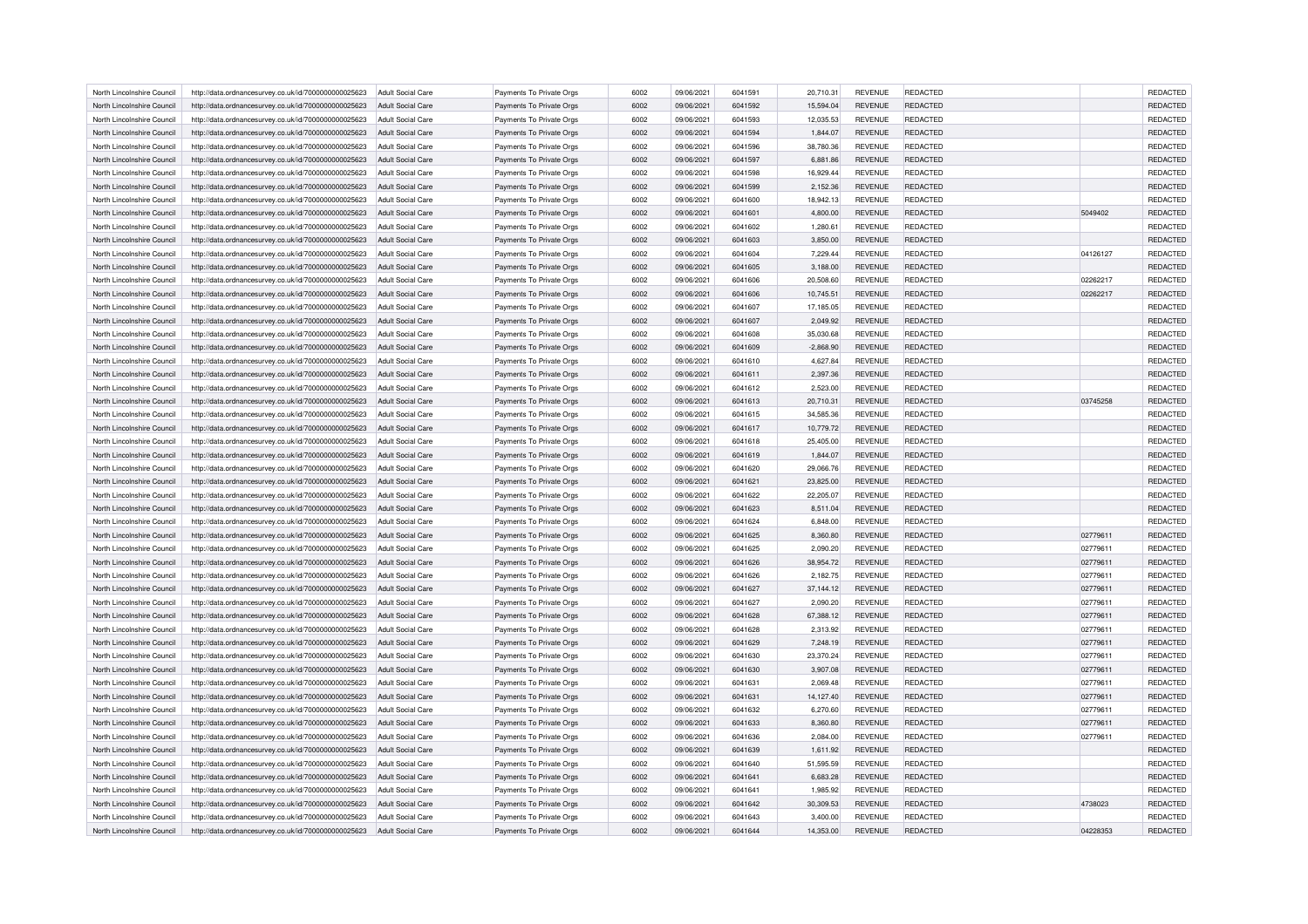| North Lincolnshire Council | http://data.ordnancesurvey.co.uk/id/7000000000025623 | Adult Social Care                             | Payments To Private Orgs | 6002 | 09/06/2021 | 6041645 | 8,951.70              | <b>REVENUE</b>                   | REDACTED                    |          | REDACTED        |
|----------------------------|------------------------------------------------------|-----------------------------------------------|--------------------------|------|------------|---------|-----------------------|----------------------------------|-----------------------------|----------|-----------------|
| North Lincolnshire Council | http://data.ordnancesurvey.co.uk/id/7000000000025623 | Adult Social Care                             | Payments To Private Orgs | 6002 | 09/06/2021 | 6041646 | 42,897.29             | <b>REVENUE</b>                   | REDACTED                    |          | REDACTED        |
| North Lincolnshire Council | http://data.ordnancesurvey.co.uk/id/7000000000025623 | Adult Social Care                             | Payments To Private Orgs | 6002 | 09/06/2021 | 6041647 | 1,773.15              | <b>REVENUE</b>                   | <b>REDACTED</b>             |          | REDACTED        |
| North Lincolnshire Council | http://data.ordnancesurvey.co.uk/id/7000000000025623 | <b>Adult Social Care</b>                      | Payments To Private Orgs | 6002 | 09/06/2021 | 6041648 | 15,887.36             | <b>REVENUE</b>                   | <b>REDACTED</b>             |          | REDACTED        |
| North Lincolnshire Council | http://data.ordnancesurvey.co.uk/id/7000000000025623 | <b>Adult Social Care</b>                      | Payments To Private Orgs | 6002 | 09/06/2021 | 6041649 | 2,770.56              | <b>REVENUE</b>                   | REDACTED                    |          | REDACTED        |
| North Lincolnshire Council | http://data.ordnancesurvey.co.uk/id/7000000000025623 | <b>Adult Social Care</b>                      | Payments To Private Orgs | 6002 | 09/06/2021 | 6041650 | 17,873.28             | <b>REVENUE</b>                   | <b>REDACTED</b>             |          | REDACTED        |
| North Lincolnshire Council | http://data.ordnancesurvey.co.uk/id/7000000000025623 | <b>Adult Social Care</b>                      | Payments To Private Orgs | 6002 | 09/06/2021 | 6041651 | 43,903.02             | <b>REVENUE</b>                   | <b>REDACTED</b>             |          | REDACTED        |
| North Lincolnshire Council | http://data.ordnancesurvey.co.uk/id/7000000000025623 | Adult Social Care                             | Payments To Private Orgs | 6002 | 09/06/2021 | 6041652 | 709.26                | <b>REVENUE</b>                   | REDACTED                    |          | REDACTED        |
| North Lincolnshire Council | http://data.ordnancesurvey.co.uk/id/7000000000025623 | Adult Social Care                             | Payments To Private Orgs | 6002 | 09/06/2021 | 6041653 | 2,168.00              | <b>REVENUE</b>                   | REDACTED                    |          | REDACTED        |
| North Lincolnshire Council |                                                      |                                               |                          | 6002 | 09/06/2021 | 6041654 |                       |                                  |                             |          | REDACTED        |
| North Lincolnshire Council | http://data.ordnancesurvey.co.uk/id/7000000000025623 | <b>Adult Social Care</b><br>Adult Social Care | Payments To Private Orgs | 6002 | 09/06/2021 | 6041654 | 2,113.92<br>52,168.53 | <b>REVENUE</b><br><b>REVENUE</b> | <b>REDACTED</b><br>REDACTED |          | REDACTED        |
|                            | http://data.ordnancesurvey.co.uk/id/7000000000025623 |                                               | Payments To Private Orgs |      |            |         |                       |                                  |                             |          |                 |
| North Lincolnshire Council | http://data.ordnancesurvey.co.uk/id/7000000000025623 | Adult Social Care                             | Payments To Private Orgs | 6002 | 09/06/2021 | 6041655 | 905.97                | <b>REVENUE</b>                   | <b>REDACTED</b>             |          | REDACTED        |
| North Lincolnshire Council | http://data.ordnancesurvey.co.uk/id/7000000000025623 | Adult Social Care                             | Payments To Private Orgs | 6002 | 09/06/2021 | 6041656 | 2,760.84              | <b>REVENUE</b>                   | <b>REDACTED</b>             |          | REDACTED        |
| North Lincolnshire Council | http://data.ordnancesurvey.co.uk/id/7000000000025623 | <b>Adult Social Care</b>                      | Payments To Private Orgs | 6002 | 09/06/2021 | 6041657 | 12,396.24             | <b>REVENUE</b>                   | <b>REDACTED</b>             |          | REDACTED        |
| North Lincolnshire Council | http://data.ordnancesurvey.co.uk/id/7000000000025623 | <b>Adult Social Care</b>                      | Payments To Private Orgs | 5002 | 09/06/2021 | 6041658 | 30,198.86             | <b>REVENUE</b>                   | <b>REDACTED</b>             | 05794940 | REDACTED        |
| North Lincolnshire Council | http://data.ordnancesurvey.co.uk/id/7000000000025623 | <b>Adult Social Care</b>                      | Payments To Private Orgs | 6002 | 09/06/2021 | 6041659 | 6,808.75              | <b>REVENUE</b>                   | REDACTED                    |          | REDACTED        |
| North Lincolnshire Council | http://data.ordnancesurvey.co.uk/id/7000000000025623 | <b>Adult Social Care</b>                      | Payments To Private Orgs | 6002 | 09/06/2021 | 6041660 | 6,102.00              | <b>REVENUE</b>                   | REDACTED                    |          | REDACTED        |
| North Lincolnshire Council | http://data.ordnancesurvey.co.uk/id/7000000000025623 | <b>Adult Social Care</b>                      | Payments To Private Orgs | 6002 | 09/06/2021 | 6041661 | 2,322.16              | <b>REVENUE</b>                   | <b>REDACTED</b>             |          | REDACTED        |
| North Lincolnshire Council | http://data.ordnancesurvey.co.uk/id/7000000000025623 | <b>Adult Social Care</b>                      | Payments To Private Orgs | 6002 | 09/06/2021 | 6041663 | $-2,766.10$           | <b>REVENUE</b>                   | REDACTED                    |          | REDACTED        |
| North Lincolnshire Council | http://data.ordnancesurvey.co.uk/id/7000000000025623 | Adult Social Care                             | Payments To Private Orgs | 6002 | 09/06/2021 | 6041664 | 92,664.59             | <b>REVENUE</b>                   | REDACTED                    |          | REDACTED        |
| North Lincolnshire Council | http://data.ordnancesurvey.co.uk/id/7000000000025623 | Adult Social Care                             | Payments To Private Orgs | 6002 | 09/06/2021 | 6041665 | 1,985.92              | <b>REVENUE</b>                   | <b>REDACTED</b>             |          | REDACTED        |
| North Lincolnshire Council | http://data.ordnancesurvey.co.uk/id/7000000000025623 | <b>Adult Social Care</b>                      | Payments To Private Orgs | 6002 | 09/06/2021 | 6041665 | 27,075.71             | <b>REVENUE</b>                   | <b>REDACTED</b>             |          | REDACTED        |
| North Lincolnshire Council | http://data.ordnancesurvey.co.uk/id/7000000000025623 | <b>Adult Social Care</b>                      | Payments To Private Orgs | 6002 | 09/06/2021 | 6041667 | 7,195.04              | <b>REVENUE</b>                   | REDACTED                    |          | REDACTED        |
| North Lincolnshire Council | http://data.ordnancesurvey.co.uk/id/7000000000025623 | Adult Social Care                             | Payments To Private Orgs | 6002 | 09/06/2021 | 6041669 | 4,138.96              | <b>REVENUE</b>                   | REDACTED                    | 02779611 | REDACTED        |
| North Lincolnshire Council | http://data.ordnancesurvey.co.uk/id/7000000000025623 | <b>Adult Social Care</b>                      | Payments To Private Orgs | 6002 | 09/06/2021 | 6041670 | 28,268.87             | <b>REVENUE</b>                   | <b>REDACTED</b>             |          | REDACTED        |
| North Lincolnshire Council | http://data.ordnancesurvey.co.uk/id/7000000000025623 | Adult Social Care                             | Payments To Private Orgs | 6002 | 09/06/2021 | 6041671 | 709.26                | <b>REVENUE</b>                   | <b>REDACTED</b>             |          | REDACTED        |
| North Lincolnshire Council | http://data.ordnancesurvey.co.uk/id/7000000000025623 | Adult Social Care                             | Payments To Private Orgs | 6002 | 09/06/2021 | 6041672 | 2,110.48              | <b>REVENUE</b>                   | <b>REDACTED</b>             |          | REDACTED        |
| North Lincolnshire Council | http://data.ordnancesurvey.co.uk/id/7000000000025623 | <b>Adult Social Care</b>                      | Payments To Private Orgs | 6002 | 09/06/2021 | 6041673 | 39,134.21             | <b>REVENUE</b>                   | REDACTED                    |          | REDACTED        |
| North Lincolnshire Council | http://data.ordnancesurvey.co.uk/id/7000000000025623 | <b>Adult Social Care</b>                      | Payments To Private Orgs | 6002 | 09/06/2021 | 6041674 | 5,000.00              | <b>REVENUE</b>                   | REDACTED                    |          | REDACTED        |
| North Lincolnshire Council | http://data.ordnancesurvey.co.uk/id/7000000000025623 | Adult Social Care                             | Payments To Private Orgs | 6002 | 11/06/2021 | 6041811 | 1,056.93              | <b>REVENUE</b>                   | REDACTED                    |          | REDACTED        |
| North Lincolnshire Council | http://data.ordnancesurvey.co.uk/id/7000000000025623 | Adult Social Care                             | Payments To Private Orgs | 6002 | 11/06/2021 | 6041812 | 603.96                | <b>REVENUE</b>                   | <b>REDACTED</b>             |          | REDACTED        |
| North Lincolnshire Council | http://data.ordnancesurvey.co.uk/id/7000000000025623 | Adult Social Care                             | Payments To Private Orgs | 6002 | 11/06/2021 | 6041812 | 423.50                | <b>REVENUE</b>                   | <b>REDACTED</b>             |          | REDACTED        |
| North Lincolnshire Council | http://data.ordnancesurvey.co.uk/id/7000000000025623 | Adult Social Care                             | Payments To Private Orgs | 6002 | 11/06/2021 | 6042326 | 40.600.00             | <b>REVENUE</b>                   | <b>REDACTED</b>             |          | REDACTED        |
| North Lincolnshire Council | http://data.ordnancesurvey.co.uk/id/7000000000025623 | Adult Social Care                             | Payments To Private Orgs | 6002 | 16/06/2021 | 6044275 | 2,085.38              | <b>REVENUE</b>                   | REDACTED                    |          | REDACTED        |
| North Lincolnshire Council | http://data.ordnancesurvey.co.uk/id/7000000000025623 | <b>Adult Social Care</b>                      | Payments To Private Orgs | 6002 | 17/06/2021 | 6045550 | 4,485.29              | <b>REVENUE</b>                   | REDACTED                    |          | REDACTED        |
| North Lincolnshire Council | http://data.ordnancesurvey.co.uk/id/7000000000025623 | Adult Social Care                             | Payments To Private Orgs | 6002 | 17/06/2021 | 6045551 | 4.485.29              | <b>REVENUE</b>                   | <b>REDACTED</b>             |          | REDACTED        |
| North Lincolnshire Council | http://data.ordnancesurvey.co.uk/id/7000000000025623 | Adult Social Care                             | Payments To Private Orgs | 6002 | 17/06/2021 | 6045552 | 4,485.29              | <b>REVENUE</b>                   | <b>REDACTED</b>             |          | REDACTED        |
| North Lincolnshire Council | http://data.ordnancesurvey.co.uk/id/7000000000025623 | Adult Social Care                             | Payments To Private Orgs | 6002 | 17/06/2021 | 6045553 | 4,485.29              | <b>REVENUE</b>                   | REDACTED                    |          | REDACTED        |
| North Lincolnshire Council | http://data.ordnancesurvey.co.uk/id/7000000000025623 | Adult Social Care                             | Payments To Private Orgs | 6002 | 17/06/2021 | 6045554 | 4,485.29              | <b>REVENUE</b>                   | REDACTED                    |          | REDACTED        |
| North Lincolnshire Council | http://data.ordnancesurvey.co.uk/id/7000000000025623 | <b>Adult Social Care</b>                      | Payments To Private Orgs | 6002 | 17/06/2021 | 6045555 | 490.20                | <b>REVENUE</b>                   | <b>REDACTED</b>             | 07128156 | REDACTED        |
| North Lincolnshire Council | http://data.ordnancesurvey.co.uk/id/7000000000025623 | <b>Adult Social Care</b>                      | Payments To Private Orgs | 6002 | 17/06/2021 | 6045556 | 4,485.29              | <b>REVENUE</b>                   | REDACTED                    |          | REDACTED        |
| North Lincolnshire Council | http://data.ordnancesurvey.co.uk/id/7000000000025623 | Adult Social Care                             | Payments To Private Orgs | 6002 | 17/06/2021 | 6045557 | 4,485.29              | <b>REVENUE</b>                   | REDACTED                    | 27662    | REDACTED        |
| North Lincolnshire Council | http://data.ordnancesurvey.co.uk/id/7000000000025623 | <b>Adult Social Care</b>                      | Payments To Private Orgs | 6002 | 17/06/2021 | 6045558 | 4,485.29              | <b>REVENUE</b>                   | <b>REDACTED</b>             | 27662    | REDACTED        |
| North Lincolnshire Council | http://data.ordnancesurvey.co.uk/id/7000000000025623 | Adult Social Care                             | Payments To Private Orgs | 6002 | 17/06/2021 | 6045559 | 4,485.29              | <b>REVENUE</b>                   | <b>REDACTED</b>             |          | REDACTED        |
| North Lincolnshire Council | http://data.ordnancesurvey.co.uk/id/7000000000025623 | Adult Social Care                             | Payments To Private Orgs | 6002 | 17/06/2021 | 6045560 | 4,139.00              | <b>REVENUE</b>                   | REDACTED                    |          | REDACTED        |
|                            |                                                      |                                               |                          |      |            |         |                       |                                  |                             |          |                 |
| North Lincolnshire Council | http://data.ordnancesurvey.co.uk/id/7000000000025623 | <b>Adult Social Care</b>                      | Payments To Private Orgs | 6002 | 17/06/2021 | 6045561 | 4,485.29              | <b>REVENUE</b>                   | REDACTED                    | 03745258 | REDACTED        |
| North Lincolnshire Council | http://data.ordnancesurvey.co.uk/id/7000000000025623 | <b>Adult Social Care</b>                      | Payments To Private Orgs | 6002 | 17/06/2021 | 6045562 | 4,485.29              | <b>REVENUE</b>                   | <b>REDACTED</b>             |          | REDACTED        |
| North Lincolnshire Council | http://data.ordnancesurvey.co.uk/id/7000000000025623 | Adult Social Care                             | Payments To Private Orgs | 6002 | 17/06/2021 | 6045563 | 4,485.29              | <b>REVENUE</b>                   | REDACTED                    |          | REDACTED        |
| North Lincolnshire Council | http://data.ordnancesurvey.co.uk/id/7000000000025623 | Adult Social Care                             | Payments To Private Orgs | 6002 | 17/06/2021 | 6045564 | 4,485.29              | <b>REVENUE</b>                   | REDACTED                    |          | REDACTED        |
| North Lincolnshire Council | http://data.ordnancesurvey.co.uk/id/7000000000025623 | Adult Social Care                             | Payments To Private Orgs | 6002 | 17/06/2021 | 6045565 | 4,485.29              | <b>REVENUE</b>                   | REDACTED                    |          | REDACTED        |
| North Lincolnshire Council | http://data.ordnancesurvey.co.uk/id/7000000000025623 | Adult Social Care                             | Payments To Private Orgs | 6002 | 17/06/2021 | 6045566 | 4.485.29              | <b>REVENUE</b>                   | <b>REDACTED</b>             | 4738023  | REDACTED        |
| North Lincolnshire Council | http://data.ordnancesurvey.co.uk/id/7000000000025623 | <b>Adult Social Care</b>                      | Payments To Private Orgs | 6002 | 17/06/2021 | 6045567 | 4,485.29              | <b>REVENUE</b>                   | REDACTED                    |          | REDACTED        |
| North Lincolnshire Council | http://data.ordnancesurvey.co.uk/id/7000000000025623 | Adult Social Care                             | Payments To Private Orgs | 6002 | 17/06/2021 | 6045568 | 4,485.29              | <b>REVENUE</b>                   | <b>REDACTED</b>             |          | REDACTED        |
| North Lincolnshire Council | http://data.ordnancesurvey.co.uk/id/7000000000025623 | Adult Social Care                             | Payments To Private Orgs | 6002 | 17/06/2021 | 6045569 | 3.810.50              | <b>REVENUE</b>                   | <b>REDACTED</b>             |          | <b>REDACTED</b> |
| North Lincolnshire Council | http://data.ordnancesurvey.co.uk/id/7000000000025623 | Adult Social Care                             | Payments To Private Orgs | 6002 | 18/06/2021 | 6045696 | 692.00                | <b>REVENUE</b>                   | <b>REDACTED</b>             | 07128156 | REDACTED        |
| North Lincolnshire Council | http://data.ordnancesurvey.co.uk/id/7000000000025623 | Adult Social Care                             | Payments To Private Orgs | 6002 | 02/07/2021 | 6053435 | 18,648.26             | <b>REVENUE</b>                   | REDACTED                    | 08596756 | REDACTED        |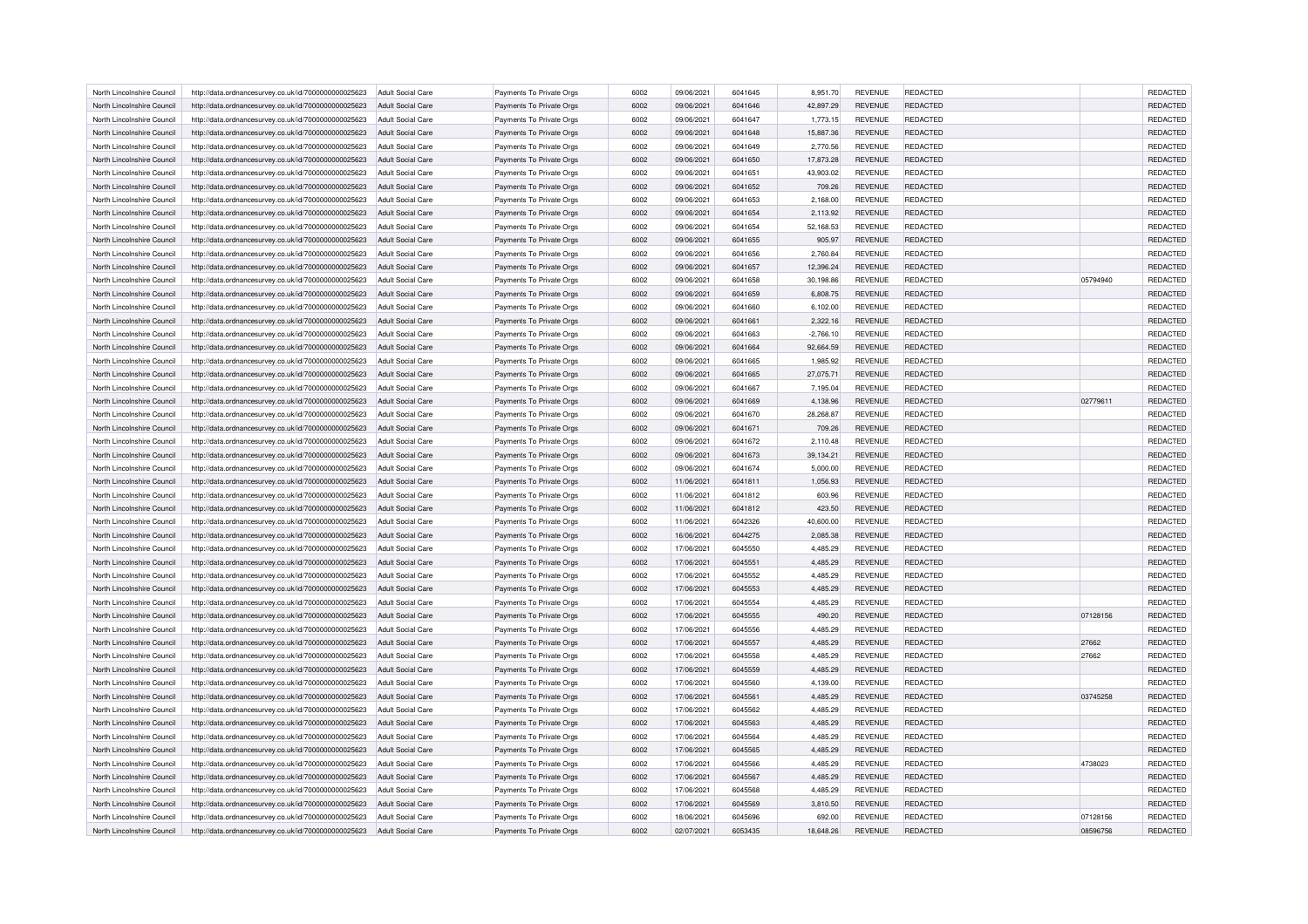| North Lincolnshire Council                               | http://data.ordnancesurvey.co.uk/id/7000000000025623 | Adult Social Care                                    | Payments To Private Orgs                           | 6002 | 02/07/2021               | 6053435 | 26,047.08                | <b>REVENUE</b>                   | REDACTED        | 08596756 | REDACTED             |
|----------------------------------------------------------|------------------------------------------------------|------------------------------------------------------|----------------------------------------------------|------|--------------------------|---------|--------------------------|----------------------------------|-----------------|----------|----------------------|
| North Lincolnshire Council                               | http://data.ordnancesurvey.co.uk/id/7000000000025623 | Adult Social Care                                    | Payments To Private Orgs                           | 6002 | 02/07/2021               | 6053438 | 431.13                   | <b>REVENUE</b>                   | <b>REDACTED</b> |          | REDACTED             |
| North Lincolnshire Council                               | http://data.ordnancesurvey.co.uk/id/7000000000025623 | Adult Social Care                                    | Payments To Private Orgs                           | 6002 | 02/07/2021               | 6053447 | 33.384.83                | <b>REVENUE</b>                   | <b>REDACTED</b> |          | REDACTED             |
| North Lincolnshire Council                               | http://data.ordnancesurvey.co.uk/id/7000000000025623 | Adult Social Care                                    | Payments To Private Orgs                           | 6002 | 02/07/2021               | 6053447 | 54,734.75                | <b>REVENUE</b>                   | <b>REDACTED</b> |          | REDACTED             |
| North Lincolnshire Council                               | http://data.ordnancesurvey.co.uk/id/7000000000025623 | <b>Adult Social Care</b>                             | Payments To Private Orgs                           | 6002 | 02/07/2021               | 6053448 | 20,062.48                | <b>REVENUE</b>                   | REDACTED        |          | REDACTED             |
| North Lincolnshire Council                               | http://data.ordnancesurvey.co.uk/id/7000000000025623 | <b>Adult Social Care</b>                             | Payments To Private Orgs                           | 6002 | 02/07/2021               | 6053448 | 37,097.42                | <b>REVENUE</b>                   | <b>REDACTED</b> |          | REDACTED             |
| North Lincolnshire Council                               | http://data.ordnancesurvey.co.uk/id/7000000000025623 | Adult Social Care                                    | Payments To Private Orgs                           | 6002 | 02/07/2021               | 6053453 | 2,907.28                 | <b>REVENUE</b>                   | REDACTED        |          | REDACTED             |
| North Lincolnshire Council                               | http://data.ordnancesurvey.co.uk/id/7000000000025623 | <b>Adult Social Care</b>                             | Payments To Private Orgs                           | 6002 | 02/07/2021               | 6053454 | 920.96                   | <b>REVENUE</b>                   | REDACTED        | 07128156 | REDACTED             |
| North Lincolnshire Council                               | http://data.ordnancesurvey.co.uk/id/7000000000025623 | Adult Social Care                                    | Payments To Private Orgs                           | 6002 | 02/07/2021               | 6053454 | 1,839.04                 | <b>REVENUE</b>                   | REDACTED        | 07128156 | REDACTED             |
| North Lincolnshire Council                               | http://data.ordnancesurvey.co.uk/id/7000000000025623 | Adult Social Care                                    | Payments To Private Orgs                           | 6002 | 02/07/2021               | 6053457 | 67,169.72                | <b>REVENUE</b>                   | <b>REDACTED</b> | 27662    | REDACTED             |
| North Lincolnshire Council                               | http://data.ordnancesurvey.co.uk/id/7000000000025623 | Adult Social Care                                    | Payments To Private Orgs                           | 6002 | 02/07/2021               | 6053458 | 4,391.28                 | <b>REVENUE</b>                   | REDACTED        | 27662    | REDACTED             |
| North Lincolnshire Council                               | http://data.ordnancesurvey.co.uk/id/7000000000025623 | <b>Adult Social Care</b>                             | Payments To Private Orgs                           | 6002 | 02/07/2021               | 6053469 | 12,031.44                | <b>REVENUE</b>                   | REDACTED        | 07516089 | REDACTED             |
| North Lincolnshire Council                               | http://data.ordnancesurvey.co.uk/id/7000000000025623 | <b>Adult Social Care</b>                             | Payments To Private Orgs                           | 6002 | 02/07/2021               | 6053471 | 4,926.55                 | <b>REVENUE</b>                   | REDACTED        |          | REDACTED             |
| North Lincolnshire Council                               | http://data.ordnancesurvey.co.uk/id/7000000000025623 | Adult Social Care                                    | Payments To Private Orgs                           | 6002 | 02/07/2021               | 6053474 | 1,758.33                 | <b>REVENUE</b>                   | REDACTED        |          | REDACTED             |
| North Lincolnshire Council                               | http://data.ordnancesurvey.co.uk/id/7000000000025623 | <b>Adult Social Care</b>                             | Payments To Private Orgs                           | 6002 | 02/07/2021               | 6053475 | 585.20                   | <b>REVENUE</b>                   | REDACTED        | 04228353 | REDACTED             |
| North Lincolnshire Council                               | http://data.ordnancesurvey.co.uk/id/7000000000025623 | <b>Adult Social Care</b>                             | Payments To Private Orgs                           | 6002 | 02/07/2021               | 6053476 | 8,509.28                 | <b>REVENUE</b>                   | REDACTED        |          | REDACTED             |
| North Lincolnshire Council                               | http://data.ordnancesurvey.co.uk/id/7000000000025623 | <b>Adult Social Care</b>                             | Residential Care Income                            | 9078 | 09/06/2021               | 6041546 | $-3,620.90$              | <b>REVENUE</b>                   | REDACTED        |          | REDACTED             |
| North Lincolnshire Council                               | http://data.ordnancesurvey.co.uk/id/7000000000025623 | Adult Social Care                                    | Residential Care Income                            | 9078 | 09/06/2021               | 6041547 | $-1,155.87$              | <b>REVENUE</b>                   | REDACTED        |          | REDACTED             |
|                                                          |                                                      |                                                      |                                                    | 9078 | 09/06/2021               | 6041550 |                          | <b>REVENUE</b>                   | <b>REDACTED</b> |          | REDACTED             |
| North Lincolnshire Council<br>North Lincolnshire Council | http://data.ordnancesurvey.co.uk/id/7000000000025623 | <b>Adult Social Care</b><br><b>Adult Social Care</b> | Residential Care Income<br>Residential Care Income | 9078 |                          | 6041550 | $-19,611.26$             |                                  | REDACTED        |          |                      |
| North Lincolnshire Council                               | http://data.ordnancesurvey.co.uk/id/7000000000025623 | Adult Social Care                                    | Residential Care Income                            | 9078 | 09/06/2021<br>09/06/2021 | 6041551 | $-425.60$<br>$-7.851.05$ | <b>REVENUE</b><br><b>REVENUE</b> | <b>REDACTED</b> |          | REDACTED<br>REDACTED |
|                                                          | http://data.ordnancesurvey.co.uk/id/7000000000025623 |                                                      |                                                    |      |                          |         |                          |                                  |                 |          |                      |
| North Lincolnshire Council                               | http://data.ordnancesurvey.co.uk/id/7000000000025623 | <b>Adult Social Care</b>                             | Residential Care Income                            | 9078 | 09/06/2021               | 6041553 | $-6,268.51$              | <b>REVENUE</b>                   | REDACTED        |          | REDACTED             |
| North Lincolnshire Council                               | http://data.ordnancesurvey.co.uk/id/7000000000025623 | <b>Adult Social Care</b>                             | Residential Care Income                            | 9078 | 09/06/2021               | 6041557 | $-14,630.38$             | <b>REVENUE</b>                   | REDACTED        | 01952719 | REDACTED             |
| North Lincolnshire Council                               | http://data.ordnancesurvey.co.uk/id/7000000000025623 | Adult Social Care                                    | Residential Care Income                            | 9078 | 09/06/2021               | 6041563 | $-7,165.03$              | <b>REVENUE</b>                   | <b>REDACTED</b> |          | REDACTED             |
| North Lincolnshire Council                               | http://data.ordnancesurvey.co.uk/id/7000000000025623 | Adult Social Care                                    | Residential Care Income                            | 9078 | 09/06/2021               | 6041565 | $-8,891.42$              | <b>REVENUE</b>                   | REDACTED        |          | REDACTED             |
| North Lincolnshire Council                               | http://data.ordnancesurvey.co.uk/id/7000000000025623 | <b>Adult Social Care</b>                             | Residential Care Income                            | 9078 | 09/06/2021               | 6041566 | $-3,275.43$              | <b>REVENUE</b>                   | REDACTED        |          | REDACTED             |
| North Lincolnshire Council                               | http://data.ordnancesurvey.co.uk/id/7000000000025623 | Adult Social Care                                    | Residential Care Income                            | 9078 | 09/06/2021               | 6041567 | $-9.661.91$              | <b>REVENUE</b>                   | <b>REDACTED</b> |          | REDACTED             |
| North Lincolnshire Council                               | http://data.ordnancesurvey.co.uk/id/7000000000025623 | Adult Social Care                                    | Residential Care Income                            | 9078 | 09/06/2021               | 6041571 | $-7,102.65$              | <b>REVENUE</b>                   | REDACTED        |          | REDACTED             |
| North Lincolnshire Council                               | http://data.ordnancesurvey.co.uk/id/7000000000025623 | <b>Adult Social Care</b>                             | Residential Care Income                            | 9078 | 09/06/2021               | 6041573 | $-19, 157.94$            | <b>REVENUE</b>                   | REDACTED        |          | REDACTED             |
| North Lincolnshire Council                               | http://data.ordnancesurvey.co.uk/id/7000000000025623 | Adult Social Care                                    | Residential Care Income                            | 9078 | 09/06/2021               | 6041575 | $-425.60$                | <b>REVENUE</b>                   | REDACTED        |          | REDACTED             |
| North Lincolnshire Council                               | http://data.ordnancesurvey.co.uk/id/7000000000025623 | Adult Social Care                                    | Residential Care Income                            | 9078 | 09/06/2021               | 6041579 | $-5,980.27$              | <b>REVENUE</b>                   | REDACTED        |          | REDACTED             |
| North Lincolnshire Council                               | http://data.ordnancesurvey.co.uk/id/7000000000025623 | Adult Social Care                                    | Residential Care Income                            | 9078 | 09/06/2021               | 6041580 | $-6,902.68$              | <b>REVENUE</b>                   | <b>REDACTED</b> |          | REDACTED             |
| North Lincolnshire Council                               | http://data.ordnancesurvey.co.uk/id/7000000000025623 | <b>Adult Social Care</b>                             | Residential Care Income                            | 9078 | 09/06/2021               | 6041587 | $-8,150.73$              | <b>REVENUE</b>                   | REDACTED        | 27662    | REDACTED             |
| North Lincolnshire Council                               | http://data.ordnancesurvey.co.uk/id/7000000000025623 | Adult Social Care                                    | Residential Care Income                            | 9078 | 09/06/2021               | 6041588 | $-8,364.62$              | <b>REVENUE</b>                   | REDACTED        | 27662    | REDACTED             |
| North Lincolnshire Council                               | http://data.ordnancesurvey.co.uk/id/7000000000025623 | <b>Adult Social Care</b>                             | Residential Care Income                            | 9078 | 09/06/2021               | 6041588 | $-608.80$                | <b>REVENUE</b>                   | REDACTED        | 27662    | REDACTED             |
| North Lincolnshire Council                               | http://data.ordnancesurvey.co.uk/id/7000000000025623 | Adult Social Care                                    | Residential Care Income                            | 9078 | 09/06/2021               | 6041590 | $-1,060.62$              | <b>REVENUE</b>                   | <b>REDACTED</b> |          | REDACTED             |
| North Lincolnshire Council                               | http://data.ordnancesurvey.co.uk/id/7000000000025623 | Adult Social Care                                    | Residential Care Income                            | 9078 | 09/06/2021               | 6041590 | $-1,506.45$              | <b>REVENUE</b>                   | <b>REDACTED</b> |          | REDACTED             |
| North Lincolnshire Council                               | http://data.ordnancesurvey.co.uk/id/7000000000025623 | Adult Social Care                                    | Residential Care Income                            | 9078 | 09/06/2021               | 6041591 | $-7,353.36$              | <b>REVENUE</b>                   | REDACTED        |          | REDACTED             |
| North Lincolnshire Council                               | http://data.ordnancesurvey.co.uk/id/7000000000025623 | Adult Social Care                                    | Residential Care Income                            | 9078 | 09/06/2021               | 6041592 | $-3,659.84$              | <b>REVENUE</b>                   | REDACTED        |          | REDACTED             |
| North Lincolnshire Council                               | http://data.ordnancesurvey.co.uk/id/7000000000025623 | <b>Adult Social Care</b>                             | Residential Care Income                            | 9078 | 09/06/2021               | 6041593 | $-6,568.96$              | <b>REVENUE</b>                   | REDACTED        |          | REDACTED             |
| North Lincolnshire Council                               | http://data.ordnancesurvey.co.uk/id/7000000000025623 | <b>Adult Social Care</b>                             | Residential Care Income                            | 9078 | 09/06/2021               | 6041596 | $-6,467.34$              | <b>REVENUE</b>                   | REDACTED        |          | REDACTED             |
| North Lincolnshire Council                               | http://data.ordnancesurvey.co.uk/id/7000000000025623 | Adult Social Care                                    | Residential Care Income                            | 9078 | 09/06/2021               | 6041597 | $-3,273.16$              | <b>REVENUE</b>                   | REDACTED        |          | REDACTED             |
| North Lincolnshire Council                               | http://data.ordnancesurvey.co.uk/id/7000000000025623 | <b>Adult Social Care</b>                             | Residential Care Income                            | 9078 | 09/06/2021               | 6041598 | $-4,272.55$              | <b>REVENUE</b>                   | <b>REDACTED</b> |          | REDACTED             |
| North Lincolnshire Council                               | http://data.ordnancesurvey.co.uk/id/7000000000025623 | <b>Adult Social Care</b>                             | Residential Care Income                            | 9078 | 09/06/2021               | 6041600 | $-5,441.24$              | <b>REVENUE</b>                   | <b>REDACTED</b> |          | REDACTED             |
| North Lincolnshire Council                               | http://data.ordnancesurvey.co.uk/id/7000000000025623 | Adult Social Care                                    | Residential Care Income                            | 9078 | 09/06/2021               | 6041604 | $-356.80$                | <b>REVENUE</b>                   | REDACTED        | 04126127 | REDACTED             |
| North Lincolnshire Council                               | http://data.ordnancesurvey.co.uk/id/7000000000025623 | <b>Adult Social Care</b>                             | Residential Care Income                            | 9078 | 09/06/2021               | 6041606 | $-850.40$                | <b>REVENUE</b>                   | REDACTED        | 02262217 | REDACTED             |
| North Lincolnshire Council                               | http://data.ordnancesurvey.co.uk/id/7000000000025623 | <b>Adult Social Care</b>                             | Residential Care Income                            | 9078 | 09/06/2021               | 6041606 | $-3,314.55$              | <b>REVENUE</b>                   | REDACTED        | 02262217 | REDACTED             |
| North Lincolnshire Council                               | http://data.ordnancesurvey.co.uk/id/7000000000025623 | Adult Social Care                                    | Residential Care Income                            | 9078 | 09/06/2021               | 6041607 | $-1.095.36$              | <b>REVENUE</b>                   | REDACTED        |          | REDACTED             |
| North Lincolnshire Council                               | http://data.ordnancesurvey.co.uk/id/7000000000025623 | <b>Adult Social Care</b>                             | Residential Care Income                            | 9078 | 09/06/2021               | 6041607 | $-5,457.60$              | <b>REVENUE</b>                   | <b>REDACTED</b> |          | REDACTED             |
| North Lincolnshire Council                               | http://data.ordnancesurvey.co.uk/id/7000000000025623 | <b>Adult Social Care</b>                             | Residential Care Income                            | 9078 | 09/06/2021               | 6041608 | $-11,206.98$             | <b>REVENUE</b>                   | REDACTED        |          | REDACTED             |
| North Lincolnshire Council                               | http://data.ordnancesurvey.co.uk/id/7000000000025623 | Adult Social Care                                    | Residential Care Income                            | 9078 | 09/06/2021               | 6041609 | $-32.02$                 | <b>REVENUE</b>                   | <b>REDACTED</b> |          | <b>REDACTED</b>      |
| North Lincolnshire Council                               | http://data.ordnancesurvey.co.uk/id/7000000000025623 | <b>Adult Social Care</b>                             | Residential Care Income                            | 9078 | 09/06/2021               | 6041613 | $-6,853.93$              | <b>REVENUE</b>                   | REDACTED        | 03745258 | REDACTED             |
| North Lincolnshire Council                               | http://data.ordnancesurvey.co.uk/id/7000000000025623 | Adult Social Care                                    | Residential Care Income                            | 9078 | 09/06/2021               | 6041615 | $-13,286.82$             | <b>REVENUE</b>                   | <b>REDACTED</b> |          | REDACTED             |
| North Lincolnshire Council                               | http://data.ordnancesurvey.co.uk/id/7000000000025623 | Adult Social Care                                    | Residential Care Income                            | 9078 | 09/06/2021               | 6041618 | $-9,232.19$              | <b>REVENUE</b>                   | <b>REDACTED</b> |          | REDACTED             |
| North Lincolnshire Council                               | http://data.ordnancesurvey.co.uk/id/7000000000025623 | Adult Social Care                                    | Residential Care Income                            | 9078 | 09/06/2021               | 6041619 | 22.24                    | <b>REVENUE</b>                   | REDACTED        |          | REDACTED             |
| North Lincolnshire Council                               | http://data.ordnancesurvey.co.uk/id/7000000000025623 | Adult Social Care                                    | Residential Care Income                            | 9078 | 09/06/2021               | 6041620 | $-2,267.81$              | <b>REVENUE</b>                   | REDACTED        |          | REDACTED             |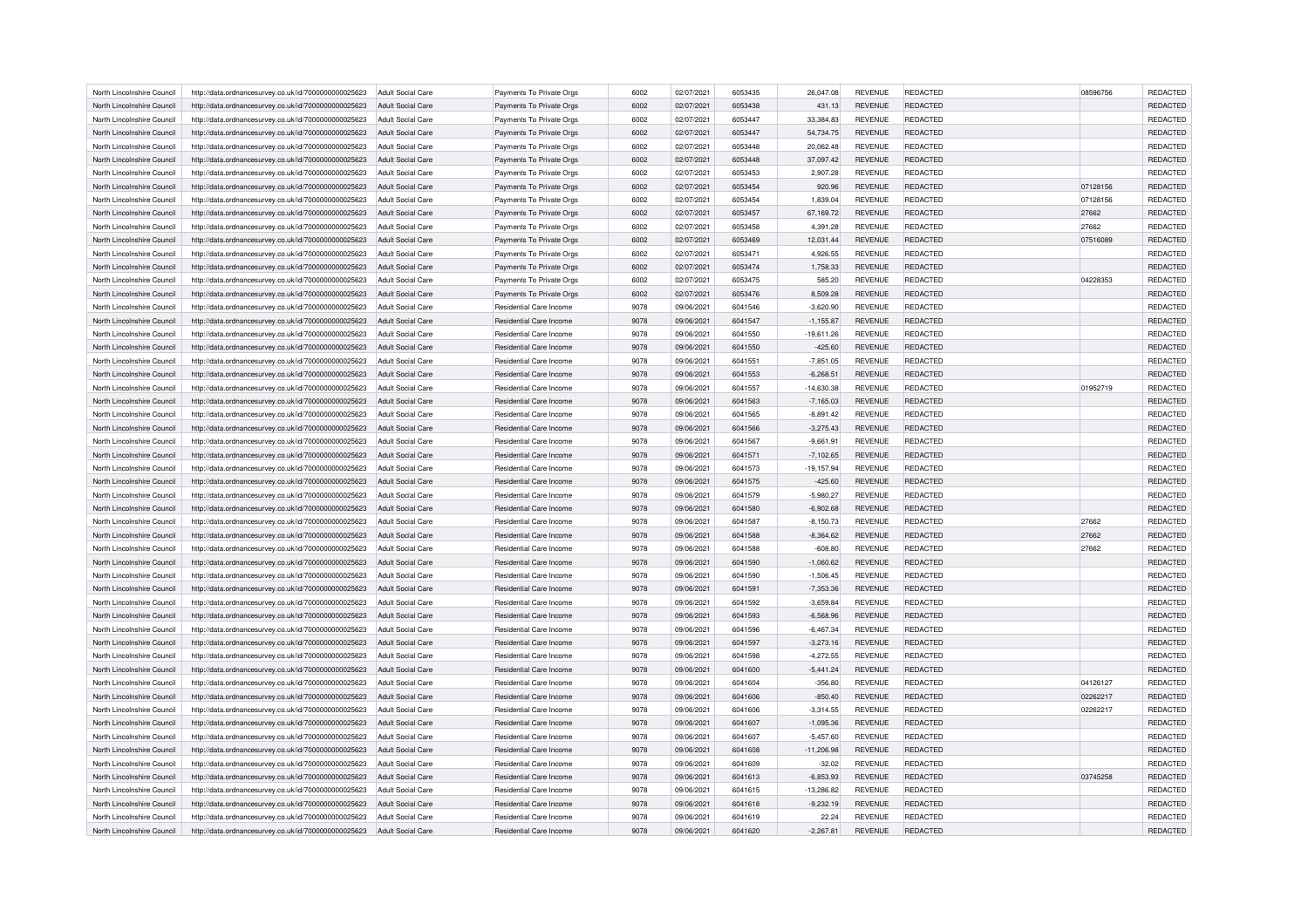| North Lincolnshire Council | http://data.ordnancesurvey.co.uk/id/7000000000025623 | Adult Social Care          | Residential Care Income             | 9078 | 09/06/2021 | 6041622 | $-1,645.36$  | <b>REVENUE</b> | REDACTED        |          | <b>REDACTED</b> |
|----------------------------|------------------------------------------------------|----------------------------|-------------------------------------|------|------------|---------|--------------|----------------|-----------------|----------|-----------------|
| North Lincolnshire Council | http://data.ordnancesurvey.co.uk/id/7000000000025623 | <b>Adult Social Care</b>   | <b>Residential Care Income</b>      | 9078 | 09/06/2021 | 6041624 | $-604.12$    | <b>REVENUE</b> | REDACTED        |          | REDACTED        |
| North Lincolnshire Council | http://data.ordnancesurvey.co.uk/id/7000000000025623 | Adult Social Care          | Residential Care Income             | 9078 | 09/06/2021 | 6041625 | $-1.044.40$  | <b>REVENUE</b> | REDACTED        | 02779611 | REDACTED        |
| North Lincolnshire Council | http://data.ordnancesurvey.co.uk/id/7000000000025623 | Adult Social Care          | <b>Residential Care Income</b>      | 9078 | 09/06/2021 | 6041625 | $-549.80$    | <b>REVENUE</b> | REDACTED        | 02779611 | REDACTED        |
| North Lincolnshire Council | http://data.ordnancesurvey.co.uk/id/7000000000025623 | <b>Adult Social Care</b>   | Residential Care Income             | 9078 | 09/06/2021 | 6041626 | $-3,860.20$  | <b>REVENUE</b> | REDACTED        | 02779611 | REDACTED        |
| North Lincolnshire Council | http://data.ordnancesurvey.co.uk/id/7000000000025623 | <b>Adult Social Care</b>   | Residential Care Income             | 9078 | 09/06/2021 | 6041627 | $-5,765.25$  | <b>REVENUE</b> | REDACTED        | 02779611 | REDACTED        |
| North Lincolnshire Council | http://data.ordnancesurvey.co.uk/id/7000000000025623 | Adult Social Care          | Residential Care Income             | 9078 | 09/06/2021 | 6041627 | $-608.80$    | <b>REVENUE</b> | REDACTED        | 02779611 | REDACTED        |
| North Lincolnshire Council | http://data.ordnancesurvey.co.uk/id/7000000000025623 | <b>Adult Social Care</b>   | Residential Care Income             | 9078 | 09/06/2021 | 6041628 | $-15,131.07$ | <b>REVENUE</b> | REDACTED        | 02779611 | REDACTED        |
| North Lincolnshire Council | http://data.ordnancesurvey.co.uk/id/7000000000025623 | Adult Social Care          | Residential Care Income             | 9078 | 09/06/2021 | 6041628 | $-2,313.92$  | <b>REVENUE</b> | REDACTED        | 02779611 | REDACTED        |
| North Lincolnshire Council | http://data.ordnancesurvey.co.uk/id/7000000000025623 | Adult Social Care          | <b>Residential Care Income</b>      | 9078 | 09/06/2021 | 6041629 | 615.27       | <b>REVENUE</b> | REDACTED        | 02779611 | REDACTED        |
| North Lincolnshire Council | http://data.ordnancesurvey.co.uk/id/7000000000025623 | Adult Social Care          | Residential Care Income             | 9078 | 09/06/2021 | 6041630 | $-704.36$    | <b>REVENUE</b> | REDACTED        | 02779611 | REDACTED        |
| North Lincolnshire Council | http://data.ordnancesurvey.co.uk/id/7000000000025623 | <b>Adult Social Care</b>   | Residential Care Income             | 9078 | 09/06/2021 | 6041630 | $-5,033.91$  | <b>REVENUE</b> | REDACTED        | 02779611 | REDACTED        |
| North Lincolnshire Council | http://data.ordnancesurvey.co.uk/id/7000000000025623 | Adult Social Care          | <b>Residential Care Income</b>      | 9078 | 09/06/2021 | 6041631 | $-389.60$    | <b>REVENUE</b> | REDACTED        | 02779611 | REDACTED        |
| North Lincolnshire Council | http://data.ordnancesurvey.co.uk/id/7000000000025623 | <b>Adult Social Care</b>   | Residential Care Income             | 9078 | 09/06/2021 | 6041631 | $-1,541.70$  | <b>REVENUE</b> | REDACTED        | 02779611 | REDACTED        |
| North Lincolnshire Council | http://data.ordnancesurvey.co.uk/id/7000000000025623 | <b>Adult Social Care</b>   | <b>Residential Care Income</b>      | 9078 | 09/06/2021 | 6041632 | $-1,429.74$  | <b>REVENUE</b> | REDACTED        | 02779611 | <b>REDACTED</b> |
| North Lincolnshire Council | http://data.ordnancesurvey.co.uk/id/7000000000025623 | <b>Adult Social Care</b>   | Residential Care Income             | 9078 | 09/06/2021 | 6041633 | $-1,265.40$  | <b>REVENUE</b> | REDACTED        | 02779611 | REDACTED        |
| North Lincolnshire Council | http://data.ordnancesurvey.co.uk/id/7000000000025623 | <b>Adult Social Care</b>   | Residential Care Income             | 9078 | 09/06/2021 | 6041640 | $-18,675.05$ | <b>REVENUE</b> | REDACTED        |          | REDACTED        |
| North Lincolnshire Council | http://data.ordnancesurvey.co.uk/id/7000000000025623 | <b>Adult Social Care</b>   | <b>Residential Care Income</b>      | 9078 | 09/06/2021 | 6041642 | $-7,270.97$  | <b>REVENUE</b> | REDACTED        | 4738023  | <b>REDACTED</b> |
| North Lincolnshire Council | http://data.ordnancesurvey.co.uk/id/7000000000025623 | <b>Adult Social Care</b>   | Residential Care Income             | 9078 | 09/06/2021 | 6041644 | $-847.20$    | REVENUE        | REDACTED        | 04228353 | REDACTED        |
| North Lincolnshire Council | http://data.ordnancesurvey.co.uk/id/7000000000025623 | <b>Adult Social Care</b>   | <b>Residential Care Income</b>      | 9078 | 09/06/2021 | 6041646 | $-11,273.82$ | <b>REVENUE</b> | REDACTED        |          | REDACTED        |
| North Lincolnshire Council | http://data.ordnancesurvey.co.uk/id/7000000000025623 | Adult Social Care          | Residential Care Income             | 9078 | 09/06/2021 | 6041648 | $-4.007.56$  | <b>REVENUE</b> | REDACTED        |          | <b>REDACTED</b> |
| North Lincolnshire Council | http://data.ordnancesurvey.co.uk/id/7000000000025623 | <b>Adult Social Care</b>   | Residential Care Income             | 9078 | 09/06/2021 | 6041650 | $-7,463.83$  | <b>REVENUE</b> | REDACTED        |          | REDACTED        |
| North Lincolnshire Council | http://data.ordnancesurvey.co.uk/id/7000000000025623 | <b>Adult Social Care</b>   | Residential Care Income             | 9078 | 09/06/2021 | 6041651 | $-9,793.69$  | REVENUE        | REDACTED        |          | REDACTED        |
| North Lincolnshire Council | http://data.ordnancesurvey.co.uk/id/7000000000025623 | Adult Social Care          | Residential Care Income             | 9078 | 09/06/2021 | 6041652 | 31.63        | <b>REVENUE</b> | <b>REDACTED</b> |          | <b>REDACTED</b> |
| North Lincolnshire Council | http://data.ordnancesurvey.co.uk/id/7000000000025623 | Adult Social Care          | Residential Care Income             | 9078 | 09/06/2021 | 6041654 | $-14,298.34$ | <b>REVENUE</b> | REDACTED        |          | REDACTED        |
| North Lincolnshire Council | http://data.ordnancesurvey.co.uk/id/7000000000025623 | <b>Adult Social Care</b>   | <b>Residential Care Income</b>      | 9078 | 09/06/2021 | 6041654 | $-423.00$    | <b>REVENUE</b> | REDACTED        |          | REDACTED        |
| North Lincolnshire Council | http://data.ordnancesurvey.co.uk/id/7000000000025623 | Adult Social Care          | Residential Care Income             | 9078 | 09/06/2021 | 6041658 | $-10.975.21$ | <b>REVENUE</b> | REDACTED        | 05794940 | REDACTED        |
| North Lincolnshire Council | http://data.ordnancesurvey.co.uk/id/7000000000025623 | Adult Social Care          | Residential Care Income             | 9078 | 09/06/2021 | 6041664 | $-27,583.19$ | <b>REVENUE</b> | REDACTED        |          | REDACTED        |
| North Lincolnshire Council | http://data.ordnancesurvey.co.uk/id/7000000000025623 | <b>Adult Social Care</b>   | Residential Care Income             | 9078 | 09/06/2021 | 6041665 | $-414.20$    | <b>REVENUE</b> | REDACTED        |          | REDACTED        |
| North Lincolnshire Council | http://data.ordnancesurvey.co.uk/id/7000000000025623 | <b>Adult Social Care</b>   | Residential Care Income             | 9078 | 09/06/2021 | 6041665 | $-8,284.84$  | <b>REVENUE</b> | REDACTED        |          | <b>REDACTED</b> |
| North Lincolnshire Council | http://data.ordnancesurvey.co.uk/id/7000000000025623 | <b>Adult Social Care</b>   | Residential Care Income             | 9078 | 09/06/2021 | 6041670 | $-5,946.88$  | <b>REVENUE</b> | REDACTED        |          | REDACTED        |
| North Lincolnshire Council | http://data.ordnancesurvey.co.uk/id/7000000000025623 | <b>Adult Social Care</b>   | Residential Care Income             | 9078 | 09/06/2021 | 6041673 | $-9,241.90$  | <b>REVENUE</b> | REDACTED        |          | REDACTED        |
| North Lincolnshire Council | http://data.ordnancesurvey.co.uk/id/7000000000025623 | Central Services To Public | <b>Test And Trace Discretionary</b> | 6093 | 03/06/2021 | 6039001 | 500.00       | <b>REVENUE</b> | REDACTED        |          | REDACTED        |
| North Lincolnshire Council | http://data.ordnancesurvey.co.uk/id/7000000000025623 | Central Services To Public | <b>Test And Trace Discretionary</b> | 6093 | 03/06/2021 | 6039002 | 500.00       | <b>REVENUE</b> | REDACTED        |          | REDACTED        |
| North Lincolnshire Council | http://data.ordnancesurvey.co.uk/id/7000000000025623 | Central Services To Public | <b>Test And Trace Discretionary</b> | 6093 | 04/06/2021 | 6039702 | 500.00       | <b>REVENUE</b> | REDACTED        |          | REDACTED        |
| North Lincolnshire Council | http://data.ordnancesurvey.co.uk/id/7000000000025623 | Central Services To Public | Test And Trace Discretionary        | 6093 | 09/06/2021 | 6041507 | 500.00       | <b>REVENUE</b> | REDACTED        |          | REDACTED        |
| North Lincolnshire Council | http://data.ordnancesurvey.co.uk/id/7000000000025623 | Central Services To Public | <b>Test And Trace Discretionary</b> | 6093 | 09/06/2021 | 6041511 | 500.00       | <b>REVENUE</b> | REDACTED        |          | REDACTED        |
| North Lincolnshire Council | http://data.ordnancesurvey.co.uk/id/7000000000025623 | Central Services To Public | <b>Test And Trace Discretionary</b> | 6093 | 10/06/2021 | 6042075 | 500.00       | <b>REVENUE</b> | REDACTED        |          | REDACTED        |
| North Lincolnshire Council | http://data.ordnancesurvey.co.uk/id/7000000000025623 | Central Services To Public | <b>Test And Trace Discretionary</b> | 6093 | 10/06/2021 | 6042077 | 500.00       | <b>REVENUE</b> | REDACTED        |          | <b>REDACTED</b> |
| North Lincolnshire Council | http://data.ordnancesurvey.co.uk/id/7000000000025623 | Central Services To Public | <b>Test And Trace Discretionary</b> | 6093 | 15/06/2021 | 6044181 | 500.00       | <b>REVENUE</b> | REDACTED        |          | REDACTED        |
| North Lincolnshire Council | http://data.ordnancesurvey.co.uk/id/7000000000025623 | Central Services To Public | <b>Test And Trace Discretionary</b> | 6093 | 15/06/2021 | 6044185 | 500.00       | <b>REVENUE</b> | REDACTED        |          | REDACTED        |
| North Lincolnshire Council | http://data.ordnancesurvey.co.uk/id/7000000000025623 | Central Services To Public | <b>Test And Trace Discretionary</b> | 6093 | 16/06/2021 | 6045000 | 500.00       | <b>REVENUE</b> | REDACTED        |          | <b>REDACTED</b> |
| North Lincolnshire Council | http://data.ordnancesurvey.co.uk/id/7000000000025623 | Central Services To Public | <b>Test And Trace Discretionary</b> | 6093 | 16/06/2021 | 6045001 | 500.00       | <b>REVENUE</b> | REDACTED        |          | REDACTED        |
| North Lincolnshire Council | http://data.ordnancesurvey.co.uk/id/7000000000025623 | Central Services To Public | <b>Test And Trace Discretionary</b> | 6093 | 17/06/2021 | 6045703 | 500.00       | <b>REVENUE</b> | <b>REDACTED</b> |          | REDACTED        |
| North Lincolnshire Council | http://data.ordnancesurvey.co.uk/id/7000000000025623 | Central Services To Public | <b>Test And Trace Discretionary</b> | 6093 | 22/06/2021 | 6047877 | 500.00       | <b>REVENUE</b> | REDACTED        |          | <b>REDACTED</b> |
| North Lincolnshire Council | http://data.ordnancesurvey.co.uk/id/7000000000025623 | Central Services To Public | <b>Test And Trace Discretionary</b> | 6093 | 28/06/2021 | 6051078 | 500.00       | <b>REVENUE</b> | REDACTED        |          | REDACTED        |
| North Lincolnshire Council | http://data.ordnancesurvey.co.uk/id/7000000000025623 | Central Services To Public | <b>Test And Trace Discretionary</b> | 6093 | 28/06/2021 | 6051079 | 500.00       | <b>REVENUE</b> | REDACTED        |          | REDACTED        |
| North Lincolnshire Council | http://data.ordnancesurvey.co.uk/id/7000000000025623 | Central Services To Public | <b>Test And Trace Discretionary</b> | 6093 | 29/06/2021 | 6052605 | 500.00       | <b>REVENUE</b> | REDACTED        |          | <b>REDACTED</b> |
| North Lincolnshire Council | http://data.ordnancesurvey.co.uk/id/7000000000025623 | Central Services To Public | <b>Test And Trace Discretionary</b> | 6093 | 29/06/2021 | 6052611 | 500.00       | <b>REVENUE</b> | REDACTED        |          | REDACTED        |
| North Lincolnshire Council | http://data.ordnancesurvey.co.uk/id/7000000000025623 | Central Services To Public | <b>Test And Trace Mandatory</b>     | 6091 | 08/06/2021 | 6040856 | 500.00       | <b>REVENUE</b> | <b>REDACTED</b> |          | REDACTED        |
| North Lincolnshire Council | http://data.ordnancesurvey.co.uk/id/7000000000025623 | Central Services To Public | <b>Test And Trace Mandatory</b>     | 6091 | 08/06/2021 | 6040857 | 500.00       | <b>REVENUE</b> | REDACTED        |          | REDACTED        |
| North Lincolnshire Council | http://data.ordnancesurvey.co.uk/id/7000000000025623 | Central Services To Public | <b>Test And Trace Mandatory</b>     | 6091 | 08/06/2021 | 6040858 | 500.00       | <b>REVENUE</b> | <b>REDACTED</b> |          | REDACTED        |
| North Lincolnshire Council | http://data.ordnancesurvey.co.uk/id/7000000000025623 | Central Services To Public | <b>Test And Trace Mandatory</b>     | 6091 | 09/06/2021 | 6041509 | 500.00       | <b>REVENUE</b> | REDACTED        |          | REDACTED        |
| North Lincolnshire Council |                                                      | Central Services To Public | <b>Test And Trace Mandatory</b>     | 6091 | 09/06/2021 | 6041510 | 500.00       | <b>REVENUE</b> | <b>REDACTED</b> |          | REDACTED        |
| North Lincolnshire Council | http://data.ordnancesurvey.co.uk/id/7000000000025623 |                            |                                     | 6091 | 09/06/2021 | 6041512 |              | <b>REVENUE</b> | REDACTED        |          | REDACTED        |
|                            | http://data.ordnancesurvey.co.uk/id/7000000000025623 | Central Services To Public | <b>Test And Trace Mandatory</b>     |      |            |         | 500.00       |                |                 |          |                 |
| North Lincolnshire Council | http://data.ordnancesurvey.co.uk/id/7000000000025623 | Central Services To Public | <b>Test And Trace Mandatory</b>     | 6091 | 10/06/2021 | 6042074 | 500.00       | <b>REVENUE</b> | REDACTED        |          | <b>REDACTED</b> |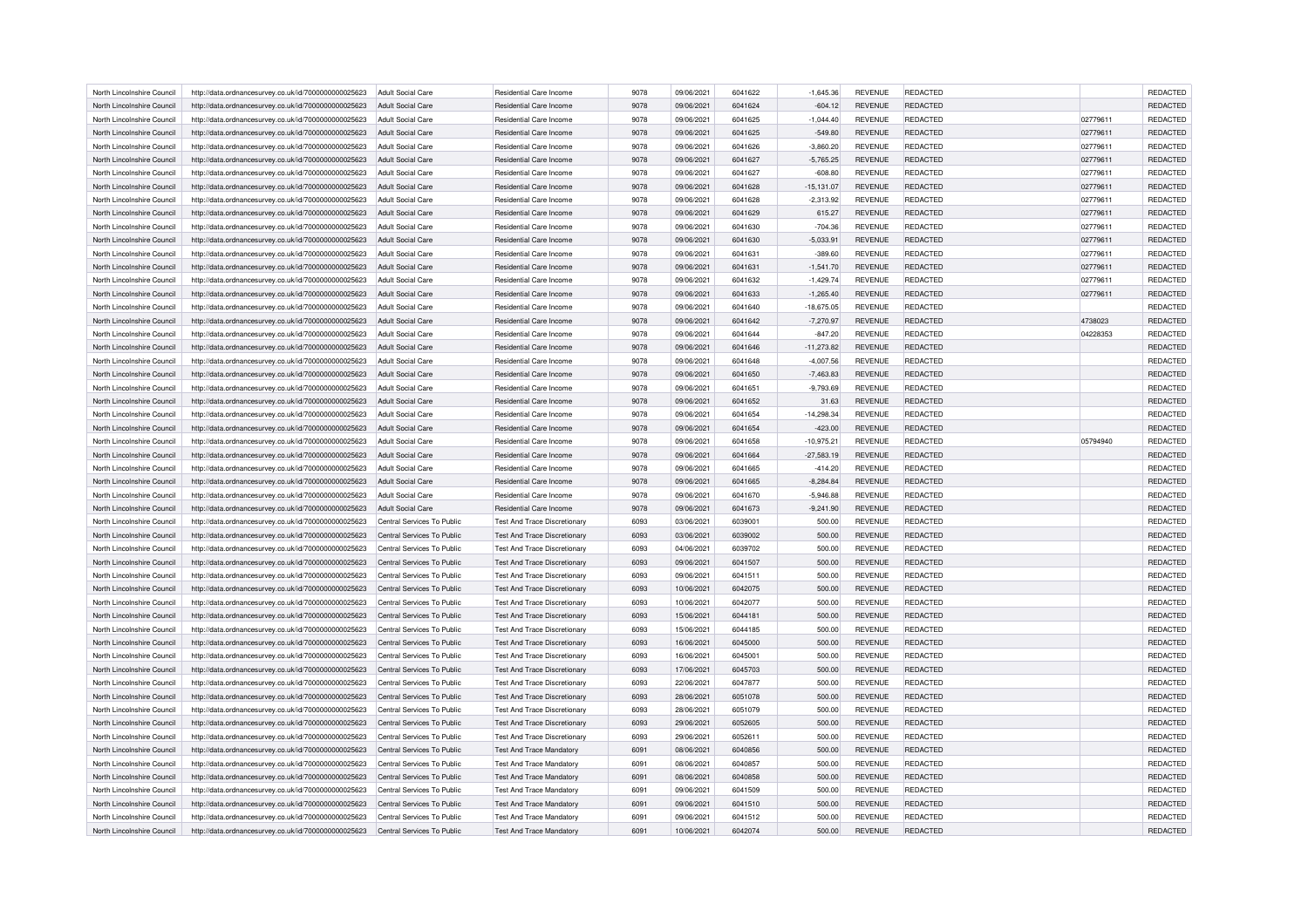| North Lincolnshire Council                               | http://data.ordnancesurvey.co.uk/id/7000000000025623 | Central Services To Public                     | Test And Trace Mandatory                                     | 6091         | 10/06/2021               | 6042076            | 500.00           | <b>REVENUE</b>                   | REDACTED                    | REDACTED                    |
|----------------------------------------------------------|------------------------------------------------------|------------------------------------------------|--------------------------------------------------------------|--------------|--------------------------|--------------------|------------------|----------------------------------|-----------------------------|-----------------------------|
| North Lincolnshire Council                               | http://data.ordnancesurvey.co.uk/id/7000000000025623 | Central Services To Public                     | <b>Test And Trace Mandatory</b>                              | 6091         | 14/06/2021               | 6043812            | 500.00           | <b>REVENUE</b>                   | REDACTED                    | REDACTED                    |
| North Lincolnshire Council                               | http://data.ordnancesurvey.co.uk/id/7000000000025623 | Central Services To Public                     | <b>Test And Trace Mandatory</b>                              | 6091         | 14/06/2021               | 6043813            | 500.00           | <b>REVENUE</b>                   | REDACTED                    | REDACTED                    |
| North Lincolnshire Council                               | http://data.ordnancesurvey.co.uk/id/7000000000025623 | Central Services To Public                     | <b>Test And Trace Mandatory</b>                              | 6091         | 21/06/2021               | 6047559            | 500.00           | <b>REVENUE</b>                   | REDACTED                    | REDACTED                    |
| North Lincolnshire Council                               | http://data.ordnancesurvey.co.uk/id/7000000000025623 | Central Services To Public                     | <b>Test And Trace Mandatory</b>                              | 6091         | 23/06/2021               | 6048948            | 500.00           | <b>REVENUE</b>                   | REDACTED                    | REDACTED                    |
| North Lincolnshire Council                               | http://data.ordnancesurvey.co.uk/id/7000000000025623 | Central Services To Public                     | <b>Test And Trace Mandatory</b>                              | 6091         | 25/06/2021               | 6050306            | 500.00           | <b>REVENUE</b>                   | <b>REDACTED</b>             | REDACTED                    |
| North Lincolnshire Council                               | http://data.ordnancesurvey.co.uk/id/7000000000025623 | Central Services To Public                     | <b>Test And Trace Mandatory</b>                              | 6091         | 29/06/2021               | 6052608            | 500.00           | <b>REVENUE</b>                   | REDACTED                    | REDACTED                    |
| North Lincolnshire Council                               | http://data.ordnancesurvey.co.uk/id/7000000000025623 | Central Services To Public                     | <b>Test And Trace Mandatory</b>                              | 6091         | 29/06/2021               | 6052614            | 500.00           | <b>REVENUE</b>                   | REDACTED                    | REDACTED                    |
| North Lincolnshire Council                               | http://data.ordnancesurvey.co.uk/id/7000000000025623 | Central Services To Public                     | <b>Test And Trace Mandatory</b>                              | 6091         | 30/06/2021               | 6053428            | 500.00           | <b>REVENUE</b>                   | REDACTED                    | REDACTED                    |
| North Lincolnshire Council                               | http://data.ordnancesurvey.co.uk/id/7000000000025623 | Childrens & Education                          | <b>B Out Basic Allowance</b>                                 | 5520         | 01/06/2021               | 6036923            | 898.18           | <b>REVENUE</b>                   | REDACTED                    | REDACTED                    |
| North Lincolnshire Council                               | http://data.ordnancesurvey.co.uk/id/7000000000025623 | Childrens & Education                          | <b>B Out Basic Allowance</b>                                 | 5520         | 01/06/2021               | 6036926            | 175.10           | <b>REVENUE</b>                   | REDACTED                    | REDACTED                    |
| North Lincolnshire Council                               | http://data.ordnancesurvey.co.uk/id/7000000000025623 | Childrens & Education                          | <b>B Out Basic Allowance</b>                                 | 5520         | 01/06/2021               | 6036927            | 422.48           | <b>REVENUE</b>                   | <b>REDACTED</b>             | REDACTED                    |
|                                                          |                                                      |                                                |                                                              | 5520         |                          | 6036930            |                  |                                  |                             |                             |
| North Lincolnshire Council                               | http://data.ordnancesurvey.co.uk/id/7000000000025623 | Childrens & Education<br>Childrens & Education | <b>B Out Basic Allowance</b>                                 |              | 01/06/2021               |                    | 726.15           | <b>REVENUE</b>                   | REDACTED                    | REDACTED                    |
| North Lincolnshire Council                               | http://data.ordnancesurvey.co.uk/id/7000000000025623 |                                                | <b>B Out Basic Allowance</b>                                 | 5520         | 01/06/2021               | 6036935            | 611.11           | <b>REVENUE</b>                   | REDACTED                    | REDACTED                    |
| North Lincolnshire Council                               | http://data.ordnancesurvey.co.uk/id/7000000000025623 | Childrens & Education                          | <b>B Out Basic Allowance</b>                                 | 5520         | 01/06/2021               | 6036937            | 598.43           | <b>REVENUE</b>                   | <b>REDACTED</b>             | REDACTED                    |
| North Lincolnshire Council                               | http://data.ordnancesurvey.co.uk/id/7000000000025623 | Childrens & Education                          | <b>B Out Basic Allowance</b>                                 | 5520         | 01/06/2021               | 6036939            | 885.80           | <b>REVENUE</b>                   | REDACTED                    | REDACTED                    |
| North Lincolnshire Council                               | http://data.ordnancesurvey.co.uk/id/7000000000025623 | Childrens & Education                          | <b>B Out Basic Allowance</b>                                 | 5520         | 01/06/2021               | 6036942            | 612.63           | <b>REVENUE</b>                   | REDACTED                    | REDACTED                    |
| North Lincolnshire Council                               | http://data.ordnancesurvey.co.uk/id/7000000000025623 | Childrens & Education                          | <b>B Out Basic Allowance</b>                                 | 5520         | 01/06/2021               | 6036944            | 532.05           | <b>REVENUE</b>                   | <b>REDACTED</b>             | REDACTED                    |
| North Lincolnshire Council                               | http://data.ordnancesurvey.co.uk/id/7000000000025623 | Childrens & Education                          | <b>B Out Basic Allowance</b>                                 | 5520         | 01/06/2021               | 6036951            | 384.05           | <b>REVENUE</b>                   | REDACTED                    | REDACTED                    |
| North Lincolnshire Council                               | http://data.ordnancesurvey.co.uk/id/7000000000025623 | Childrens & Education                          | <b>B Out Basic Allowance</b>                                 | 5520         | 01/06/2021               | 6036952            | 559.53           | <b>REVENUE</b>                   | REDACTED                    | REDACTED                    |
| North Lincolnshire Council                               | http://data.ordnancesurvey.co.uk/id/7000000000025623 | Childrens & Education                          | <b>B Out Basic Allowance</b>                                 | 5520         | 01/06/2021               | 6036954            | 312.07           | <b>REVENUE</b>                   | REDACTED                    | REDACTED                    |
| North Lincolnshire Council                               | http://data.ordnancesurvey.co.uk/id/7000000000025623 | Childrens & Education                          | <b>B Out Basic Allowance</b>                                 | 5520         | 01/06/2021               | 6036955            | 889.92           | <b>REVENUE</b>                   | <b>REDACTED</b>             | REDACTED                    |
| North Lincolnshire Council                               | http://data.ordnancesurvey.co.uk/id/7000000000025623 | Childrens & Education                          | <b>B Out Basic Allowance</b>                                 | 5520         | 01/06/2021               | 6036964            | 448.14           | <b>REVENUE</b>                   | REDACTED                    | REDACTED                    |
| North Lincolnshire Council                               | http://data.ordnancesurvey.co.uk/id/7000000000025623 | Childrens & Education                          | <b>B Out Basic Allowance</b>                                 | 5520         | 01/06/2021               | 6036965            | 701.56           | <b>REVENUE</b>                   | REDACTED                    | REDACTED                    |
| North Lincolnshire Council                               | http://data.ordnancesurvey.co.uk/id/7000000000025623 | Childrens & Education                          | <b>B Out Basic Allowance</b>                                 | 5520         | 01/06/2021               | 6036967            | 318.00           | <b>REVENUE</b>                   | REDACTED                    | REDACTED                    |
| North Lincolnshire Council                               | http://data.ordnancesurvey.co.uk/id/7000000000025623 | Childrens & Education                          | <b>B Out Basic Allowance</b>                                 | 5520         | 01/06/2021               | 6036971            | 287.00           | <b>REVENUE</b>                   | REDACTED                    | REDACTED                    |
| North Lincolnshire Council                               | http://data.ordnancesurvey.co.uk/id/7000000000025623 | Childrens & Education                          | <b>B Out Basic Allowance</b>                                 | 5520         | 01/06/2021               | 6036974            | 283.00           | <b>REVENUE</b>                   | REDACTED                    | REDACTED                    |
| North Lincolnshire Council                               | http://data.ordnancesurvey.co.uk/id/7000000000025623 | Childrens & Education                          | <b>B Out Basic Allowance</b>                                 | 5520         | 01/06/2021               | 6036976            | 483.00           | <b>REVENUE</b>                   | <b>REDACTED</b>             | REDACTED                    |
| North Lincolnshire Council                               | http://data.ordnancesurvey.co.uk/id/7000000000025623 | Childrens & Education                          | <b>B Out Basic Allowance</b>                                 | 5520         | 01/06/2021               | 6036979            | 287.00           | <b>REVENUE</b>                   | REDACTED                    | REDACTED                    |
| North Lincolnshire Council                               | http://data.ordnancesurvey.co.uk/id/7000000000025623 | Childrens & Education                          | <b>B Out Basic Allowance</b>                                 | 5520         | 01/06/2021               | 6036980            | 251.56           | <b>REVENUE</b>                   | <b>REDACTED</b>             | REDACTED                    |
| North Lincolnshire Council                               | http://data.ordnancesurvey.co.uk/id/7000000000025623 | Childrens & Education                          | <b>B Out Basic Allowance</b>                                 | 5520         | 01/06/2021               | 6036981            | 341.69           | <b>REVENUE</b>                   | <b>REDACTED</b>             | REDACTED                    |
| North Lincolnshire Council                               | http://data.ordnancesurvey.co.uk/id/7000000000025623 | Childrens & Education                          | <b>B Out Basic Allowance</b>                                 | 5520         | 01/06/2021               | 6036983            | 409.26           | <b>REVENUE</b>                   | REDACTED                    | REDACTED                    |
| North Lincolnshire Council                               | http://data.ordnancesurvey.co.uk/id/7000000000025623 | Childrens & Education                          | <b>B Out Basic Allowance</b>                                 | 5520         | 01/06/2021               | 6036987            | 274.10           | <b>REVENUE</b>                   | REDACTED                    | REDACTED                    |
| North Lincolnshire Council                               | http://data.ordnancesurvey.co.uk/id/7000000000025623 | Childrens & Education                          | <b>B Out Basic Allowance</b>                                 | 5520         | 01/06/2021               | 6036988            | 676.22           | <b>REVENUE</b>                   | <b>REDACTED</b>             | REDACTED                    |
| North Lincolnshire Council                               | http://data.ordnancesurvey.co.uk/id/7000000000025623 | Childrens & Education                          | <b>B Out Basic Allowance</b>                                 | 5520         | 01/06/2021               | 6036993            | 572.68           | <b>REVENUE</b>                   | REDACTED                    | REDACTED                    |
| North Lincolnshire Council                               | http://data.ordnancesurvey.co.uk/id/7000000000025623 | Childrens & Education                          | <b>B Out Basic Allowance</b>                                 | 5520         | 01/06/2021               | 6036996            | 667.44           | <b>REVENUE</b>                   | <b>REDACTED</b>             | <b>REDACTED</b>             |
| North Lincolnshire Council                               | http://data.ordnancesurvey.co.uk/id/7000000000025623 | Childrens & Education                          | <b>B Out Basic Allowance</b>                                 | 5520         | 01/06/2021               | 6037001            | 397.58           | <b>REVENUE</b>                   | <b>REDACTED</b>             | REDACTED                    |
| North Lincolnshire Council                               | http://data.ordnancesurvey.co.uk/id/7000000000025623 | Childrens & Education                          | <b>B Out Basic Allowance</b>                                 | 5520         | 01/06/2021               | 6037003            | 663.32           | <b>REVENUE</b>                   | REDACTED                    | REDACTED                    |
| North Lincolnshire Council                               | http://data.ordnancesurvey.co.uk/id/7000000000025623 | Childrens & Education                          | <b>B Out Basic Allowance</b>                                 | 5520         | 01/06/2021               | 6037005            | 379.63           | <b>REVENUE</b>                   | REDACTED                    | REDACTED                    |
| North Lincolnshire Council                               | http://data.ordnancesurvey.co.uk/id/7000000000025623 | Childrens & Education                          | <b>B Out Basic Allowance</b>                                 | 5520         | 01/06/2021               | 6037013            | 885.80           | <b>REVENUE</b>                   | <b>REDACTED</b>             | REDACTED                    |
| North Lincolnshire Council                               | http://data.ordnancesurvey.co.uk/id/7000000000025623 | Childrens & Education                          | <b>B Out Basic Allowance</b>                                 | 5520         | 01/06/2021               | 6037015            | 253.20           | <b>REVENUE</b>                   | REDACTED                    | <b>REDACTED</b>             |
| North Lincolnshire Council                               | http://data.ordnancesurvey.co.uk/id/7000000000025623 | Childrens & Education                          | <b>B Out Basic Allowance</b>                                 | 5520         | 01/06/2021               | 6037016            | 710.70           | <b>REVENUE</b>                   | <b>REDACTED</b>             | REDACTED                    |
| North Lincolnshire Council                               | http://data.ordnancesurvey.co.uk/id/7000000000025623 | Childrens & Education                          | <b>B Out Basic Allowance</b>                                 | 5520         | 01/06/2021               | 6037020            | 252.10           | <b>REVENUE</b>                   | <b>REDACTED</b>             | REDACTED                    |
| North Lincolnshire Council                               | http://data.ordnancesurvey.co.uk/id/7000000000025623 | Childrens & Education                          | <b>B Out Basic Allowance</b>                                 | 5520         | 01/06/2021               | 6037024            | 464.96           | <b>REVENUE</b>                   | REDACTED                    | REDACTED                    |
| North Lincolnshire Council                               | http://data.ordnancesurvey.co.uk/id/7000000000025623 | Childrens & Education                          | <b>B Out Basic Allowance</b>                                 | 5520         | 01/06/2021               | 6037026            | 314.00           | <b>REVENUE</b>                   | REDACTED                    | <b>REDACTED</b>             |
| North Lincolnshire Council                               | http://data.ordnancesurvey.co.uk/id/7000000000025623 | Childrens & Education                          | <b>B Out Basic Allowance</b>                                 | 5520         | 01/06/2021               | 6037027            | 394.05           | <b>REVENUE</b>                   | <b>REDACTED</b>             | REDACTED                    |
| North Lincolnshire Council                               | http://data.ordnancesurvey.co.uk/id/7000000000025623 | Childrens & Education                          | <b>B Out Basic Allowance</b>                                 | 5520         | 01/06/2021               | 6037032            | 296.66           | <b>REVENUE</b>                   | REDACTED                    | REDACTED                    |
| North Lincolnshire Council                               | http://data.ordnancesurvey.co.uk/id/7000000000025623 | Childrens & Education                          | <b>B Out Basic Allowance</b>                                 | 5520         | 01/06/2021               | 6037035            | 399.00           | <b>REVENUE</b>                   | <b>REDACTED</b>             | REDACTED                    |
| North Lincolnshire Council                               | http://data.ordnancesurvey.co.uk/id/7000000000025623 | Childrens & Education                          | <b>B Out Basic Allowance</b>                                 | 5520         | 01/06/2021               | 6037037            | 1,253.52         | <b>REVENUE</b>                   | <b>REDACTED</b>             | REDACTED                    |
| North Lincolnshire Council                               | http://data.ordnancesurvey.co.uk/id/7000000000025623 | Childrens & Education                          | <b>B Out Basic Allowance</b>                                 | 5520         | 01/06/2021               | 6037038            | 322.39           | <b>REVENUE</b>                   | REDACTED                    | REDACTED                    |
| North Lincolnshire Council                               | http://data.ordnancesurvey.co.uk/id/7000000000025623 | Childrens & Education                          | <b>B Out Basic Allowance</b>                                 | 5520         | 01/06/2021               | 6037040            | 434.69           | <b>REVENUE</b>                   | <b>REDACTED</b>             | <b>REDACTED</b>             |
| North Lincolnshire Council                               |                                                      | Childrens & Education                          | <b>B Out Basic Allowance</b>                                 | 5520         |                          | 6037050            |                  |                                  | <b>REDACTED</b>             | REDACTED                    |
|                                                          | http://data.ordnancesurvey.co.uk/id/7000000000025623 |                                                |                                                              |              | 01/06/2021               |                    | 349.00           | <b>REVENUE</b>                   |                             |                             |
| North Lincolnshire Council<br>North Lincolnshire Council | http://data.ordnancesurvey.co.uk/id/7000000000025623 | Childrens & Education<br>Childrens & Education | <b>B Out Basic Allowance</b><br><b>B Out Basic Allowance</b> | 5520<br>5520 | 01/06/2021<br>01/06/2021 | 6037053<br>6037056 | 551.45<br>222.48 | <b>REVENUE</b><br><b>REVENUE</b> | REDACTED<br><b>REDACTED</b> | REDACTED<br><b>REDACTED</b> |
|                                                          | http://data.ordnancesurvey.co.uk/id/7000000000025623 |                                                |                                                              | 5520         |                          | 6037065            |                  |                                  |                             |                             |
| North Lincolnshire Council                               | http://data.ordnancesurvey.co.uk/id/7000000000025623 | Childrens & Education                          | <b>B Out Basic Allowance</b>                                 |              | 01/06/2021               |                    | 265.74           | <b>REVENUE</b>                   | <b>REDACTED</b>             | REDACTED                    |
| North Lincolnshire Council                               | http://data.ordnancesurvey.co.uk/id/7000000000025623 | Childrens & Education                          | <b>B Out Basic Allowance</b>                                 | 5520         | 01/06/2021               | 6037066            | 325.74           | <b>REVENUE</b>                   | REDACTED                    | REDACTED                    |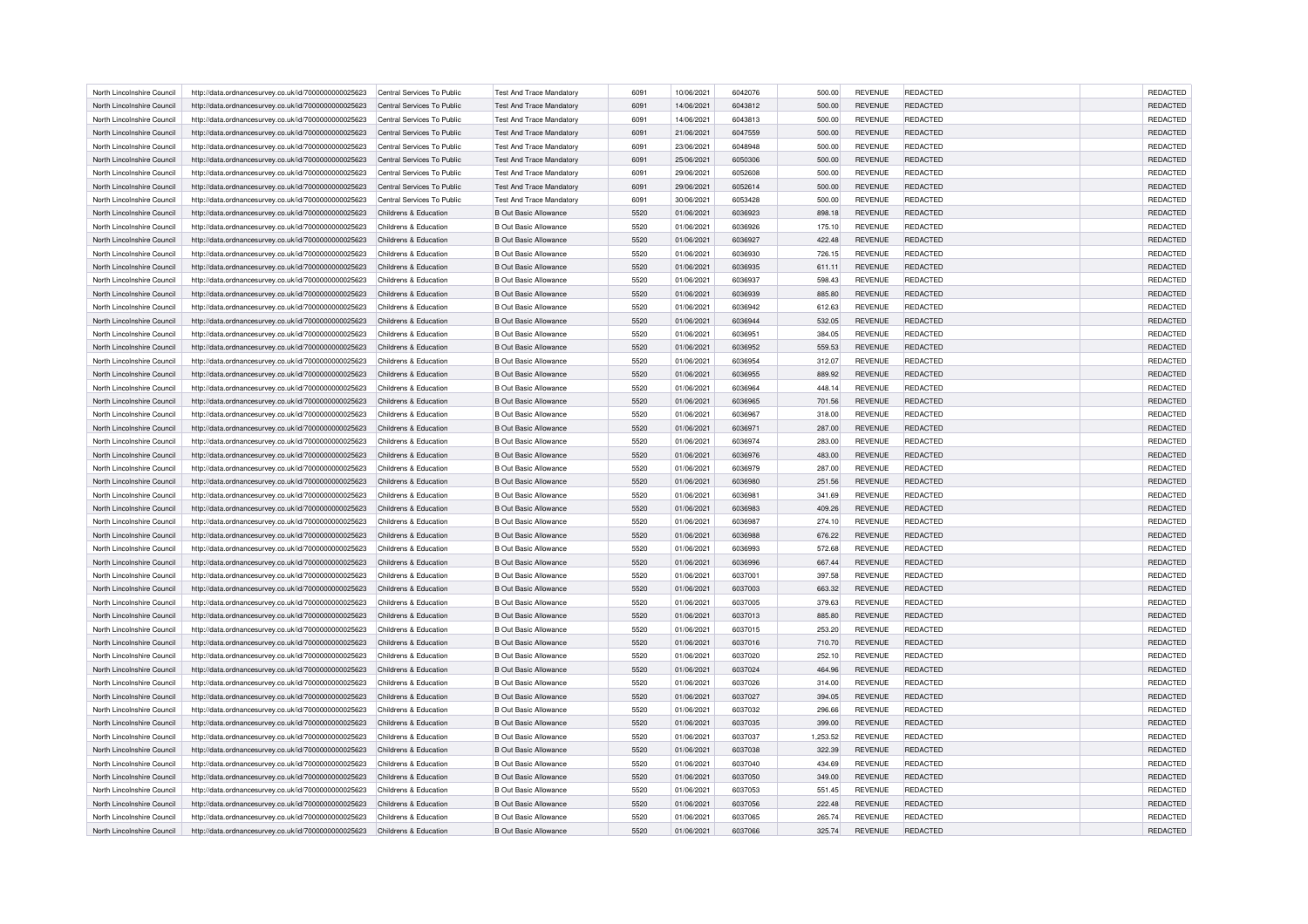| North Lincolnshire Council | http://data.ordnancesurvey.co.uk/id/7000000000025623 | Childrens & Education                          | <b>B Out Basic Allowance</b> | 5520 | 01/06/2021 | 6037070 | 287.00   | <b>REVENUE</b> | REDACTED        | REDACTED        |
|----------------------------|------------------------------------------------------|------------------------------------------------|------------------------------|------|------------|---------|----------|----------------|-----------------|-----------------|
| North Lincolnshire Council | http://data.ordnancesurvey.co.uk/id/7000000000025623 | Childrens & Education                          | <b>B Out Basic Allowance</b> | 5520 | 01/06/2021 | 6037071 | 386.88   | <b>REVENUE</b> | REDACTED        | REDACTED        |
| North Lincolnshire Council | http://data.ordnancesurvey.co.uk/id/7000000000025623 | Childrens & Education                          | <b>B Out Basic Allowance</b> | 5520 | 01/06/2021 | 6037076 | 620.06   | <b>REVENUE</b> | REDACTED        | REDACTED        |
| North Lincolnshire Council | http://data.ordnancesurvey.co.uk/id/7000000000025623 | Childrens & Education                          | <b>B Out Basic Allowance</b> | 5520 | 01/06/2021 | 6037080 | 265.74   | <b>REVENUE</b> | REDACTED        | REDACTED        |
| North Lincolnshire Council | http://data.ordnancesurvey.co.uk/id/7000000000025623 | Childrens & Education                          | <b>B Out Basic Allowance</b> | 5520 | 01/06/2021 | 6037081 | 342.82   | <b>REVENUE</b> | REDACTED        | REDACTED        |
| North Lincolnshire Council | http://data.ordnancesurvey.co.uk/id/7000000000025623 | Childrens & Education                          | <b>B Out Basic Allowance</b> | 5520 | 01/06/2021 | 6037084 | 795.16   | <b>REVENUE</b> | <b>REDACTED</b> | REDACTED        |
| North Lincolnshire Council | http://data.ordnancesurvey.co.uk/id/7000000000025623 | Childrens & Education                          | <b>B Out Basic Allowance</b> | 5520 | 01/06/2021 | 6037085 | 222.48   | <b>REVENUE</b> | REDACTED        | REDACTED        |
| North Lincolnshire Council | http://data.ordnancesurvey.co.uk/id/7000000000025623 | Childrens & Education                          | <b>B Out Basic Allowance</b> | 5520 | 01/06/2021 | 6037088 | 282.00   | <b>REVENUE</b> | REDACTED        | REDACTED        |
| North Lincolnshire Council | http://data.ordnancesurvey.co.uk/id/7000000000025623 | Childrens & Education                          | <b>B Out Basic Allowance</b> | 5520 | 01/06/2021 | 6037093 | 355.58   | <b>REVENUE</b> | REDACTED        | REDACTED        |
| North Lincolnshire Council | http://data.ordnancesurvey.co.uk/id/7000000000025623 | Childrens & Education                          | <b>B Out Basic Allowance</b> | 5520 | 01/06/2021 | 6037098 | 286.34   | <b>REVENUE</b> | REDACTED        | REDACTED        |
| North Lincolnshire Council | http://data.ordnancesurvey.co.uk/id/7000000000025623 | Childrens & Education                          | <b>B Out Basic Allowance</b> | 5520 | 01/06/2021 | 6037100 | 572.68   | <b>REVENUE</b> | REDACTED        | REDACTED        |
| North Lincolnshire Council | http://data.ordnancesurvey.co.uk/id/7000000000025623 | Childrens & Education                          | <b>B Out Basic Allowance</b> | 5520 | 01/06/2021 | 6037101 | 597.58   | <b>REVENUE</b> | <b>REDACTED</b> | REDACTED        |
|                            |                                                      |                                                |                              | 5520 |            |         |          |                |                 |                 |
| North Lincolnshire Council | http://data.ordnancesurvey.co.uk/id/7000000000025623 | Childrens & Education<br>Childrens & Education | <b>B Out Basic Allowance</b> |      | 01/06/2021 | 6037109 | 667.44   | <b>REVENUE</b> | REDACTED        | REDACTED        |
| North Lincolnshire Council | http://data.ordnancesurvey.co.uk/id/7000000000025623 |                                                | <b>B Out Basic Allowance</b> | 5520 | 01/06/2021 | 6037110 | 307.97   | <b>REVENUE</b> | REDACTED        | REDACTED        |
| North Lincolnshire Council | http://data.ordnancesurvey.co.uk/id/7000000000025623 | Childrens & Education                          | <b>B Out Basic Allowance</b> | 5520 | 01/06/2021 | 6037111 | 531.48   | <b>REVENUE</b> | REDACTED        | REDACTED        |
| North Lincolnshire Council | http://data.ordnancesurvey.co.uk/id/7000000000025623 | Childrens & Education                          | <b>B Out Basic Allowance</b> | 5520 | 01/06/2021 | 6037114 | 1,864.66 | <b>REVENUE</b> | REDACTED        | REDACTED        |
| North Lincolnshire Council | http://data.ordnancesurvey.co.uk/id/7000000000025623 | Childrens & Education                          | <b>B Out Basic Allowance</b> | 5520 | 01/06/2021 | 6037115 | 753.96   | <b>REVENUE</b> | REDACTED        | REDACTED        |
| North Lincolnshire Council | http://data.ordnancesurvey.co.uk/id/7000000000025623 | Childrens & Education                          | <b>B Out Basic Allowance</b> | 5520 | 01/06/2021 | 6037116 | 300.76   | <b>REVENUE</b> | <b>REDACTED</b> | REDACTED        |
| North Lincolnshire Council | http://data.ordnancesurvey.co.uk/id/7000000000025623 | Childrens & Education                          | <b>B Out Basic Allowance</b> | 5520 | 01/06/2021 | 6037117 | 488.22   | <b>REVENUE</b> | REDACTED        | REDACTED        |
| North Lincolnshire Council | http://data.ordnancesurvey.co.uk/id/7000000000025623 | Childrens & Education                          | <b>B Out Basic Allowance</b> | 5520 | 01/06/2021 | 6037121 | 397.58   | <b>REVENUE</b> | REDACTED        | REDACTED        |
| North Lincolnshire Council | http://data.ordnancesurvey.co.uk/id/7000000000025623 | Childrens & Education                          | <b>B Out Basic Allowance</b> | 5520 | 01/06/2021 | 6037123 | 525.30   | <b>REVENUE</b> | REDACTED        | REDACTED        |
| North Lincolnshire Council | http://data.ordnancesurvey.co.uk/id/7000000000025623 | Childrens & Education                          | <b>B Out Basic Allowance</b> | 5520 | 01/06/2021 | 6037126 | 287.00   | <b>REVENUE</b> | <b>REDACTED</b> | REDACTED        |
| North Lincolnshire Council | http://data.ordnancesurvey.co.uk/id/7000000000025623 | Childrens & Education                          | <b>B Out Basic Allowance</b> | 5520 | 01/06/2021 | 6037128 | 667.44   | <b>REVENUE</b> | REDACTED        | REDACTED        |
| North Lincolnshire Council | http://data.ordnancesurvey.co.uk/id/7000000000025623 | Childrens & Education                          | <b>B Out Basic Allowance</b> | 5520 | 01/06/2021 | 6037129 | 414.05   | <b>REVENUE</b> | <b>REDACTED</b> | REDACTED        |
| North Lincolnshire Council | http://data.ordnancesurvey.co.uk/id/7000000000025623 | Childrens & Education                          | <b>B Out Basic Allowance</b> | 5520 | 01/06/2021 | 6037130 | 516.67   | <b>REVENUE</b> | <b>REDACTED</b> | REDACTED        |
| North Lincolnshire Council | http://data.ordnancesurvey.co.uk/id/7000000000025623 | Childrens & Education                          | <b>B Out Basic Allowance</b> | 5520 | 01/06/2021 | 6037131 | 265.74   | <b>REVENUE</b> | REDACTED        | REDACTED        |
| North Lincolnshire Council | http://data.ordnancesurvey.co.uk/id/7000000000025623 | Childrens & Education                          | <b>B Out Basic Allowance</b> | 5520 | 01/06/2021 | 6037133 | 299.10   | <b>REVENUE</b> | <b>REDACTED</b> | REDACTED        |
| North Lincolnshire Council | http://data.ordnancesurvey.co.uk/id/7000000000025623 | Childrens & Education                          | <b>B Out Basic Allowance</b> | 5520 | 01/06/2021 | 6037142 | 350.20   | <b>REVENUE</b> | <b>REDACTED</b> | REDACTED        |
| North Lincolnshire Council | http://data.ordnancesurvey.co.uk/id/7000000000025623 | Childrens & Education                          | <b>B Out Basic Allowance</b> | 5520 | 01/06/2021 | 6037143 | 263.30   | <b>REVENUE</b> | <b>REDACTED</b> | <b>REDACTED</b> |
| North Lincolnshire Council | http://data.ordnancesurvey.co.uk/id/7000000000025623 | Childrens & Education                          | <b>B Out Basic Allowance</b> | 5520 | 01/06/2021 | 6037148 | 440.84   | <b>REVENUE</b> | <b>REDACTED</b> | REDACTED        |
| North Lincolnshire Council | http://data.ordnancesurvey.co.uk/id/7000000000025623 | Childrens & Education                          | <b>B Out Basic Allowance</b> | 5520 | 01/06/2021 | 6037150 | 620.06   | <b>REVENUE</b> | <b>REDACTED</b> | <b>REDACTED</b> |
| North Lincolnshire Council | http://data.ordnancesurvey.co.uk/id/7000000000025623 | Childrens & Education                          | <b>B Out Basic Allowance</b> | 5520 | 01/06/2021 | 6037153 | 286.34   | <b>REVENUE</b> | REDACTED        | REDACTED        |
| North Lincolnshire Council | http://data.ordnancesurvey.co.uk/id/7000000000025623 | Childrens & Education                          | <b>B Out Basic Allowance</b> | 5520 | 01/06/2021 | 6037154 | 444.96   | <b>REVENUE</b> | <b>REDACTED</b> | <b>REDACTED</b> |
| North Lincolnshire Council | http://data.ordnancesurvey.co.uk/id/7000000000025623 | Childrens & Education                          | <b>B Out Basic Allowance</b> | 5520 | 01/06/2021 | 6037157 | 265.74   | <b>REVENUE</b> | <b>REDACTED</b> | <b>REDACTED</b> |
| North Lincolnshire Council | http://data.ordnancesurvey.co.uk/id/7000000000025623 | Childrens & Education                          | <b>B Out Basic Allowance</b> | 5520 | 01/06/2021 | 6037159 | 286.34   | <b>REVENUE</b> | REDACTED        | REDACTED        |
| North Lincolnshire Council | http://data.ordnancesurvey.co.uk/id/7000000000025623 | Childrens & Education                          | <b>B Out Basic Allowance</b> | 5520 | 01/06/2021 | 6037160 | 407.88   | <b>REVENUE</b> | <b>REDACTED</b> | <b>REDACTED</b> |
| North Lincolnshire Council | http://data.ordnancesurvey.co.uk/id/7000000000025623 | Childrens & Education                          | <b>B Out Basic Allowance</b> | 5520 | 01/06/2021 | 6037161 | 842.54   | <b>REVENUE</b> | <b>REDACTED</b> | <b>REDACTED</b> |
| North Lincolnshire Council | http://data.ordnancesurvey.co.uk/id/7000000000025623 | Childrens & Education                          | <b>B Out Basic Allowance</b> | 5520 | 01/06/2021 | 6037165 | 350.20   | <b>REVENUE</b> | REDACTED        | REDACTED        |
| North Lincolnshire Council | http://data.ordnancesurvey.co.uk/id/7000000000025623 | Childrens & Education                          | <b>B Out Basic Allowance</b> | 5520 | 01/06/2021 | 6037171 | 350.20   | <b>REVENUE</b> | REDACTED        | <b>REDACTED</b> |
| North Lincolnshire Council | http://data.ordnancesurvey.co.uk/id/7000000000025623 | Childrens & Education                          | <b>B Out Basic Allowance</b> | 5520 | 01/06/2021 | 6037175 | 251.34   | <b>REVENUE</b> | <b>REDACTED</b> | REDACTED        |
| North Lincolnshire Council | http://data.ordnancesurvey.co.uk/id/7000000000025623 | Childrens & Education                          | <b>B Out Basic Allowance</b> | 5520 | 01/06/2021 | 6037176 | 150.38   | <b>REVENUE</b> | REDACTED        | <b>REDACTED</b> |
| North Lincolnshire Council | http://data.ordnancesurvey.co.uk/id/7000000000025623 | Childrens & Education                          | <b>B Out Basic Allowance</b> | 5520 | 01/06/2021 | 6037178 | 135.96   | <b>REVENUE</b> | <b>REDACTED</b> | REDACTED        |
| North Lincolnshire Council | http://data.ordnancesurvey.co.uk/id/7000000000025623 | Childrens & Education                          | <b>B Out Basic Allowance</b> | 5520 | 01/06/2021 | 6037181 | 172.01   | <b>REVENUE</b> | <b>REDACTED</b> | REDACTED        |
| North Lincolnshire Council | http://data.ordnancesurvey.co.uk/id/7000000000025623 | Childrens & Education                          | <b>B Out Basic Allowance</b> | 5520 | 01/06/2021 | 6037183 | 531.48   | <b>REVENUE</b> | REDACTED        | REDACTED        |
| North Lincolnshire Council | http://data.ordnancesurvey.co.uk/id/7000000000025623 | Childrens & Education                          | <b>B Out Basic Allowance</b> | 5520 | 01/06/2021 | 6037184 | 357.88   | <b>REVENUE</b> | REDACTED        | REDACTED        |
|                            |                                                      |                                                |                              | 5520 |            |         |          |                |                 | REDACTED        |
| North Lincolnshire Council | http://data.ordnancesurvey.co.uk/id/7000000000025623 | Childrens & Education                          | <b>B Out Basic Allowance</b> |      | 01/06/2021 | 6037185 | 172.01   | <b>REVENUE</b> | <b>REDACTED</b> |                 |
| North Lincolnshire Council | http://data.ordnancesurvey.co.uk/id/7000000000025623 | Childrens & Education                          | <b>B Out Basic Allowance</b> | 5520 | 01/06/2021 | 6037187 | 419.21   | <b>REVENUE</b> | REDACTED        | REDACTED        |
| North Lincolnshire Council | http://data.ordnancesurvey.co.uk/id/7000000000025623 | Childrens & Education                          | <b>B Out Basic Allowance</b> | 5520 | 01/06/2021 | 6037189 | 294.10   | <b>REVENUE</b> | <b>REDACTED</b> | REDACTED        |
| North Lincolnshire Council | http://data.ordnancesurvey.co.uk/id/7000000000025623 | Childrens & Education                          | <b>B Out Basic Allowance</b> | 5520 | 01/06/2021 | 6037192 | 572.68   | <b>REVENUE</b> | <b>REDACTED</b> | REDACTED        |
| North Lincolnshire Council | http://data.ordnancesurvey.co.uk/id/7000000000025623 | Childrens & Education                          | <b>B Out Basic Allowance</b> | 5520 | 01/06/2021 | 6037194 | 190.41   | <b>REVENUE</b> | REDACTED        | REDACTED        |
| North Lincolnshire Council | http://data.ordnancesurvey.co.uk/id/7000000000025623 | Childrens & Education                          | <b>B Out Basic Allowance</b> | 5520 | 01/06/2021 | 6037197 | 135.96   | <b>REVENUE</b> | REDACTED        | REDACTED        |
| North Lincolnshire Council | http://data.ordnancesurvey.co.uk/id/7000000000025623 | Childrens & Education                          | <b>B Out Basic Allowance</b> | 5520 | 01/06/2021 | 6037198 | 267.76   | <b>REVENUE</b> | <b>REDACTED</b> | REDACTED        |
| North Lincolnshire Council | http://data.ordnancesurvey.co.uk/id/7000000000025623 | Childrens & Education                          | <b>B Out Basic Allowance</b> | 5520 | 01/06/2021 | 6037204 | 271.92   | <b>REVENUE</b> | REDACTED        | REDACTED        |
| North Lincolnshire Council | http://data.ordnancesurvey.co.uk/id/7000000000025623 | Childrens & Education                          | <b>B Out Basic Allowance</b> | 5520 | 01/06/2021 | 6037205 | 300.76   | <b>REVENUE</b> | <b>REDACTED</b> | <b>REDACTED</b> |
| North Lincolnshire Council | http://data.ordnancesurvey.co.uk/id/7000000000025623 | Childrens & Education                          | <b>B Out Basic Allowance</b> | 5520 | 01/06/2021 | 6037206 | 271.92   | <b>REVENUE</b> | <b>REDACTED</b> | REDACTED        |
| North Lincolnshire Council | http://data.ordnancesurvey.co.uk/id/7000000000025623 | Childrens & Education                          | <b>B Out Basic Allowance</b> | 5520 | 07/06/2021 | 6039978 | 675.70   | <b>REVENUE</b> | REDACTED        | REDACTED        |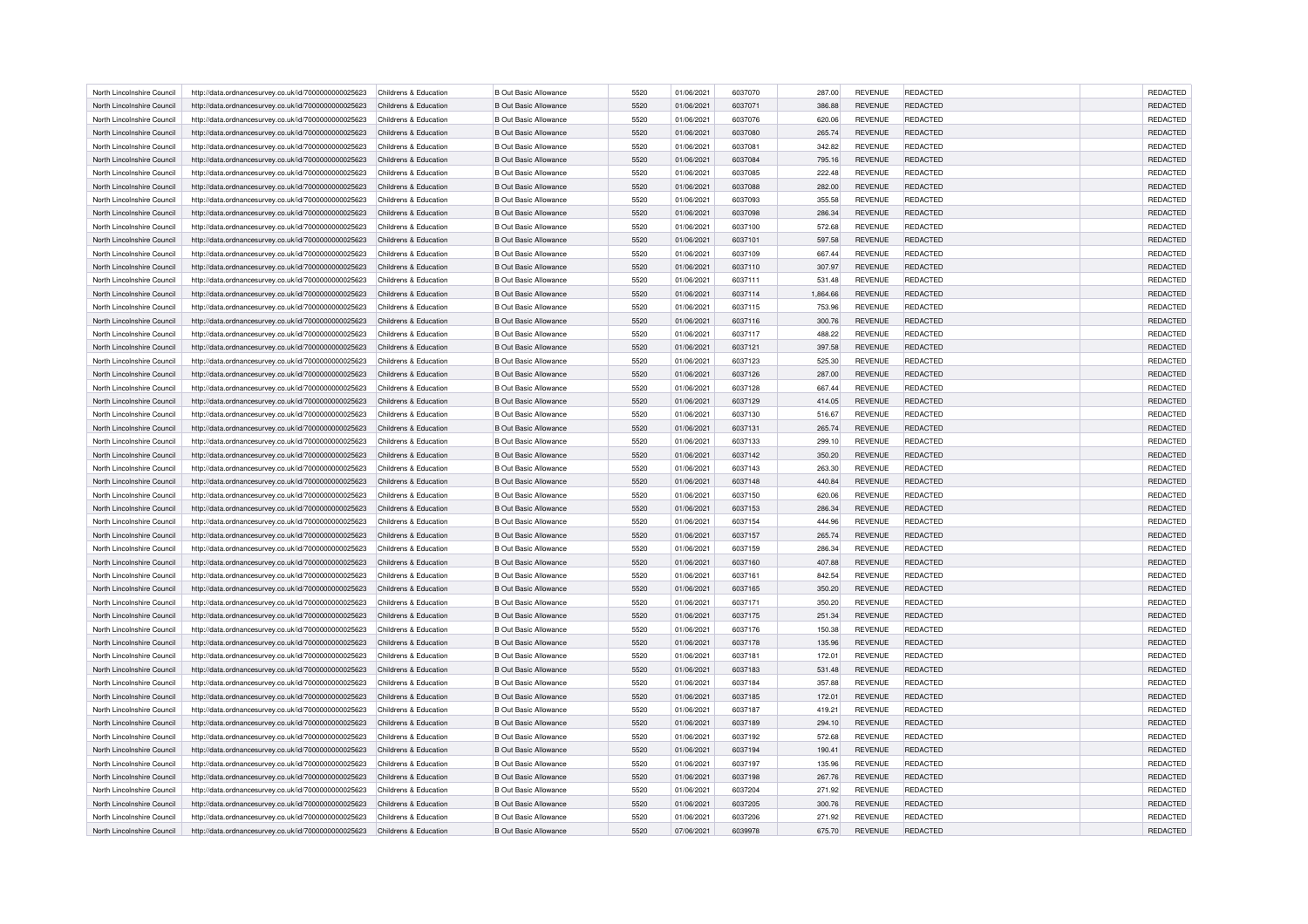| North Lincolnshire Council                               | http://data.ordnancesurvey.co.uk/id/7000000000025623                                                         | Childrens & Education                          | <b>B Out Basic Allowance</b>                                 | 5520         | 07/06/2021               | 6039982            | 644.96             | <b>REVENUE</b>                   | REDACTED                           | REDACTED             |
|----------------------------------------------------------|--------------------------------------------------------------------------------------------------------------|------------------------------------------------|--------------------------------------------------------------|--------------|--------------------------|--------------------|--------------------|----------------------------------|------------------------------------|----------------------|
| North Lincolnshire Council                               | http://data.ordnancesurvey.co.uk/id/7000000000025623                                                         | Childrens & Education                          | <b>B Out Basic Allowance</b>                                 | 5520         | 07/06/2021               | 6039985            | 726.15             | <b>REVENUE</b>                   | REDACTED                           | REDACTED             |
| North Lincolnshire Council                               | http://data.ordnancesurvey.co.uk/id/7000000000025623                                                         | Childrens & Education                          | <b>B Out Basic Allowance</b>                                 | 5520         | 07/06/2021               | 6039990            | 571.11             | <b>REVENUE</b>                   | <b>REDACTED</b>                    | REDACTED             |
| North Lincolnshire Council                               | http://data.ordnancesurvey.co.uk/id/7000000000025623                                                         | Childrens & Education                          | <b>B Out Basic Allowance</b>                                 | 5520         | 07/06/2021               | 6039992            | 375.95             | <b>REVENUE</b>                   | <b>REDACTED</b>                    | REDACTED             |
| North Lincolnshire Council                               | http://data.ordnancesurvey.co.uk/id/7000000000025623                                                         | Childrens & Education                          | <b>B Out Basic Allowance</b>                                 | 5520         | 07/06/2021               | 6039994            | 885.80             | <b>REVENUE</b>                   | REDACTED                           | REDACTED             |
| North Lincolnshire Council                               | http://data.ordnancesurvey.co.uk/id/7000000000025623                                                         | Childrens & Education                          | <b>B Out Basic Allowance</b>                                 | 5520         | 07/06/2021               | 6039997            | 459.16             | <b>REVENUE</b>                   | REDACTED                           | REDACTED             |
| North Lincolnshire Council                               | http://data.ordnancesurvey.co.uk/id/7000000000025623                                                         | Childrens & Education                          | <b>B Out Basic Allowance</b>                                 | 5520         | 07/06/2021               | 6039999            | 532.05             | <b>REVENUE</b>                   | REDACTED                           | REDACTED             |
| North Lincolnshire Council                               | http://data.ordnancesurvey.co.uk/id/7000000000025623                                                         | Childrens & Education                          | <b>B Out Basic Allowance</b>                                 | 5520         | 07/06/2021               | 6040006            | 384.05             | <b>REVENUE</b>                   | REDACTED                           | REDACTED             |
| North Lincolnshire Council                               | http://data.ordnancesurvey.co.uk/id/7000000000025623                                                         | Childrens & Education                          | <b>B Out Basic Allowance</b>                                 | 5520         | 07/06/2021               | 6040007            | 559.53             | <b>REVENUE</b>                   | REDACTED                           | REDACTED             |
| North Lincolnshire Council                               | http://data.ordnancesurvey.co.uk/id/7000000000025623                                                         | Childrens & Education                          | <b>B Out Basic Allowance</b>                                 | 5520         | 07/06/2021               | 6040009            | 312.07             | <b>REVENUE</b>                   | <b>REDACTED</b>                    | REDACTED             |
| North Lincolnshire Council                               | http://data.ordnancesurvey.co.uk/id/7000000000025623                                                         | Childrens & Education                          | <b>B Out Basic Allowance</b>                                 | 5520         | 07/06/2021               | 6040010            | 889.92             | <b>REVENUE</b>                   | REDACTED                           | REDACTED             |
| North Lincolnshire Council                               | http://data.ordnancesurvey.co.uk/id/7000000000025623                                                         | Childrens & Education                          | <b>B Out Basic Allowance</b>                                 | 5520         | 07/06/2021               | 6040013            | 222.48             | <b>REVENUE</b>                   | REDACTED                           | REDACTED             |
| North Lincolnshire Council                               | http://data.ordnancesurvey.co.uk/id/7000000000025623                                                         | Childrens & Education                          | <b>B Out Basic Allowance</b>                                 | 5520         | 07/06/2021               | 6040019            | 448.14             | <b>REVENUE</b>                   | REDACTED                           | REDACTED             |
| North Lincolnshire Council                               | http://data.ordnancesurvey.co.uk/id/7000000000025623                                                         | Childrens & Education                          | <b>B Out Basic Allowance</b>                                 | 5520         | 07/06/2021               | 6040020            | 709.27             | <b>REVENUE</b>                   | REDACTED                           | REDACTED             |
| North Lincolnshire Council                               | http://data.ordnancesurvey.co.uk/id/7000000000025623                                                         | Childrens & Education                          | <b>B Out Basic Allowance</b>                                 | 5520         | 07/06/2021               | 6040022            | 318.00             | <b>REVENUE</b>                   | REDACTED                           | REDACTED             |
| North Lincolnshire Council                               | http://data.ordnancesurvey.co.uk/id/7000000000025623                                                         | Childrens & Education                          | <b>B Out Basic Allowance</b>                                 | 5520         | 07/06/2021               | 6040026            | 314.00             | <b>REVENUE</b>                   | <b>REDACTED</b>                    | REDACTED             |
| North Lincolnshire Council                               | http://data.ordnancesurvey.co.uk/id/7000000000025623                                                         | Childrens & Education                          | <b>B Out Basic Allowance</b>                                 | 5520         | 07/06/2021               | 6040029            | 283.00             | <b>REVENUE</b>                   | REDACTED                           | REDACTED             |
| North Lincolnshire Council                               | http://data.ordnancesurvey.co.uk/id/7000000000025623                                                         | Childrens & Education                          | <b>B Out Basic Allowance</b>                                 | 5520         | 07/06/2021               | 6040031            | 483.00             | <b>REVENUE</b>                   | <b>REDACTED</b>                    | REDACTED             |
| North Lincolnshire Council                               | http://data.ordnancesurvey.co.uk/id/7000000000025623                                                         | Childrens & Education                          | <b>B Out Basic Allowance</b>                                 | 5520         | 07/06/2021               | 6040034            | 287.00             | <b>REVENUE</b>                   | REDACTED                           | REDACTED             |
| North Lincolnshire Council                               | http://data.ordnancesurvey.co.uk/id/7000000000025623                                                         | Childrens & Education                          | <b>B Out Basic Allowance</b>                                 | 5520         | 07/06/2021               | 6040035            | 251.56             | <b>REVENUE</b>                   | REDACTED                           | REDACTED             |
| North Lincolnshire Council                               | http://data.ordnancesurvey.co.uk/id/7000000000025623                                                         | Childrens & Education                          | <b>B Out Basic Allowance</b>                                 | 5520         | 07/06/2021               | 6040036            | 341.69             | <b>REVENUE</b>                   | <b>REDACTED</b>                    | REDACTED             |
| North Lincolnshire Council                               | http://data.ordnancesurvey.co.uk/id/7000000000025623                                                         | Childrens & Education                          | <b>B Out Basic Allowance</b>                                 | 5520         | 07/06/2021               | 6040038            | 409.26             | <b>REVENUE</b>                   | <b>REDACTED</b>                    | REDACTED             |
| North Lincolnshire Council                               | http://data.ordnancesurvey.co.uk/id/7000000000025623                                                         | Childrens & Education                          | <b>B Out Basic Allowance</b>                                 | 5520         | 07/06/2021               | 6040042            | 274.10             | <b>REVENUE</b>                   | REDACTED                           | REDACTED             |
| North Lincolnshire Council                               | http://data.ordnancesurvey.co.uk/id/7000000000025623                                                         | Childrens & Education                          | <b>B Out Basic Allowance</b>                                 | 5520         | 07/06/2021               | 6040043            | 676.22             | <b>REVENUE</b>                   | <b>REDACTED</b>                    | REDACTED             |
| North Lincolnshire Council                               | http://data.ordnancesurvey.co.uk/id/7000000000025623                                                         | Childrens & Education                          | <b>B Out Basic Allowance</b>                                 | 5520         | 07/06/2021               | 6040048            | 572.68             | <b>REVENUE</b>                   | <b>REDACTED</b>                    | REDACTED             |
| North Lincolnshire Council                               | http://data.ordnancesurvey.co.uk/id/7000000000025623                                                         | Childrens & Education                          | <b>B Out Basic Allowance</b>                                 | 5520         | 07/06/2021               | 6040051            | 2,002.32           | <b>REVENUE</b>                   | REDACTED                           | REDACTED             |
| North Lincolnshire Council                               | http://data.ordnancesurvey.co.uk/id/7000000000025623                                                         | Childrens & Education                          | <b>B Out Basic Allowance</b>                                 | 5520         | 07/06/2021               | 6040056            | 397.58             | <b>REVENUE</b>                   | REDACTED                           | REDACTED             |
| North Lincolnshire Council                               | http://data.ordnancesurvey.co.uk/id/7000000000025623                                                         | Childrens & Education                          | <b>B Out Basic Allowance</b>                                 | 5520         | 07/06/2021               | 6040058            | 663.32             | <b>REVENUE</b>                   | <b>REDACTED</b>                    | REDACTED             |
| North Lincolnshire Council                               | http://data.ordnancesurvey.co.uk/id/7000000000025623                                                         | Childrens & Education                          | <b>B Out Basic Allowance</b>                                 | 5520         | 07/06/2021               | 6040060            | 531.48             | <b>REVENUE</b>                   | REDACTED                           | REDACTED             |
| North Lincolnshire Council                               | http://data.ordnancesurvey.co.uk/id/7000000000025623                                                         | Childrens & Education                          | <b>B Out Basic Allowance</b>                                 | 5520         | 07/06/2021               | 6040068            | 885.80             | <b>REVENUE</b>                   | REDACTED                           | REDACTED             |
| North Lincolnshire Council                               | http://data.ordnancesurvey.co.uk/id/7000000000025623                                                         | Childrens & Education                          | <b>B Out Basic Allowance</b>                                 | 5520         | 07/06/2021               | 6040070            | 253.20             | <b>REVENUE</b>                   | <b>REDACTED</b>                    | REDACTED             |
| North Lincolnshire Council                               | http://data.ordnancesurvey.co.uk/id/7000000000025623                                                         | Childrens & Education                          | <b>B Out Basic Allowance</b>                                 | 5520         | 07/06/2021               | 6040071            | 3,032.10           | <b>REVENUE</b>                   | REDACTED                           | REDACTED             |
| North Lincolnshire Council                               | http://data.ordnancesurvey.co.uk/id/7000000000025623                                                         | Childrens & Education                          | <b>B Out Basic Allowance</b>                                 | 5520         | 07/06/2021               | 6040075            | 252.10             | <b>REVENUE</b>                   | REDACTED                           | REDACTED             |
| North Lincolnshire Council                               | http://data.ordnancesurvey.co.uk/id/7000000000025623                                                         | Childrens & Education                          | <b>B Out Basic Allowance</b>                                 | 5520         | 07/06/2021               | 6040079            | 444.96             | <b>REVENUE</b>                   | <b>REDACTED</b>                    | <b>REDACTED</b>      |
| North Lincolnshire Council                               | http://data.ordnancesurvey.co.uk/id/7000000000025623                                                         | Childrens & Education                          | <b>B Out Basic Allowance</b>                                 | 5520         | 07/06/2021               | 6040081            | 314.00             | <b>REVENUE</b>                   | REDACTED                           | REDACTED             |
| North Lincolnshire Council                               | http://data.ordnancesurvey.co.uk/id/7000000000025623                                                         | Childrens & Education                          | <b>B Out Basic Allowance</b>                                 | 5520         | 07/06/2021               | 6040082            | 394.05             | <b>REVENUE</b>                   | REDACTED                           | <b>REDACTED</b>      |
| North Lincolnshire Council                               | http://data.ordnancesurvey.co.uk/id/7000000000025623                                                         | Childrens & Education                          | <b>B Out Basic Allowance</b>                                 | 5520         | 07/06/2021               | 6040087            | 296.66             | <b>REVENUE</b>                   | <b>REDACTED</b>                    | REDACTED             |
| North Lincolnshire Council                               | http://data.ordnancesurvey.co.uk/id/7000000000025623                                                         | Childrens & Education                          | <b>B Out Basic Allowance</b>                                 | 5520         | 07/06/2021               | 6040090            | 399.00             | <b>REVENUE</b>                   | REDACTED                           | <b>REDACTED</b>      |
| North Lincolnshire Council                               | http://data.ordnancesurvey.co.uk/id/7000000000025623                                                         | Childrens & Education                          | <b>B Out Basic Allowance</b>                                 | 5520         | 07/06/2021               | 6040092            | 1,253.52           | <b>REVENUE</b>                   | REDACTED                           | <b>REDACTED</b>      |
|                                                          |                                                                                                              |                                                |                                                              | 5520         |                          |                    |                    |                                  |                                    | REDACTED             |
| North Lincolnshire Council<br>North Lincolnshire Council | http://data.ordnancesurvey.co.uk/id/7000000000025623<br>http://data.ordnancesurvey.co.uk/id/7000000000025623 | Childrens & Education<br>Childrens & Education | <b>B Out Basic Allowance</b><br><b>B Out Basic Allowance</b> | 5520         | 07/06/2021<br>07/06/2021 | 6040093<br>6040095 | 967.17<br>1,288.17 | <b>REVENUE</b><br><b>REVENUE</b> | <b>REDACTED</b><br>REDACTED        | <b>REDACTED</b>      |
| North Lincolnshire Council                               |                                                                                                              | Childrens & Education                          | <b>B Out Basic Allowance</b>                                 | 5520         | 07/06/2021               | 6040105            | 349.00             | <b>REVENUE</b>                   | <b>REDACTED</b>                    | <b>REDACTED</b>      |
|                                                          | http://data.ordnancesurvey.co.uk/id/7000000000025623                                                         |                                                |                                                              |              |                          |                    |                    |                                  |                                    |                      |
| North Lincolnshire Council                               | http://data.ordnancesurvey.co.uk/id/7000000000025623                                                         | Childrens & Education<br>Childrens & Education | <b>B Out Basic Allowance</b>                                 | 5520<br>5520 | 07/06/2021               | 6040107<br>6040108 | 222.48             | <b>REVENUE</b>                   | <b>REDACTED</b><br><b>REDACTED</b> | REDACTED             |
| North Lincolnshire Council<br>North Lincolnshire Council | http://data.ordnancesurvey.co.uk/id/7000000000025623                                                         | Childrens & Education                          | <b>B Out Basic Allowance</b><br><b>B Out Basic Allowance</b> | 5520         | 07/06/2021<br>07/06/2021 | 6040111            | 580.03             | <b>REVENUE</b><br><b>REVENUE</b> | REDACTED                           | REDACTED<br>REDACTED |
|                                                          | http://data.ordnancesurvey.co.uk/id/7000000000025623                                                         |                                                |                                                              |              |                          |                    | 222.48             |                                  |                                    |                      |
| North Lincolnshire Council                               | http://data.ordnancesurvey.co.uk/id/7000000000025623                                                         | Childrens & Education                          | <b>B Out Basic Allowance</b>                                 | 5520         | 07/06/2021               | 6040119            | 265.74             | <b>REVENUE</b>                   | <b>REDACTED</b>                    | REDACTED             |
| North Lincolnshire Council<br>North Lincolnshire Council | http://data.ordnancesurvey.co.uk/id/7000000000025623                                                         | Childrens & Education<br>Childrens & Education | <b>B Out Basic Allowance</b><br><b>B Out Basic Allowance</b> | 5520<br>5520 | 07/06/2021<br>07/06/2021 | 6040120<br>6040124 | 325.74<br>287.00   | <b>REVENUE</b><br><b>REVENUE</b> | REDACTED<br><b>REDACTED</b>        | REDACTED             |
|                                                          | http://data.ordnancesurvey.co.uk/id/7000000000025623                                                         |                                                |                                                              |              |                          |                    |                    |                                  |                                    | REDACTED             |
| North Lincolnshire Council                               | http://data.ordnancesurvey.co.uk/id/7000000000025623                                                         | Childrens & Education                          | <b>B Out Basic Allowance</b>                                 | 5520         | 07/06/2021               | 6040125            | 379.34             | <b>REVENUE</b>                   | <b>REDACTED</b>                    | REDACTED             |
| North Lincolnshire Council                               | http://data.ordnancesurvey.co.uk/id/7000000000025623                                                         | Childrens & Education                          | <b>B Out Basic Allowance</b>                                 | 5520         | 07/06/2021               | 6040126            | 386.88             | <b>REVENUE</b>                   | REDACTED                           | REDACTED             |
| North Lincolnshire Council                               | http://data.ordnancesurvey.co.uk/id/7000000000025623                                                         | Childrens & Education                          | <b>B Out Basic Allowance</b>                                 | 5520         | 07/06/2021               | 6040131            | 620.06             | <b>REVENUE</b>                   | REDACTED                           | <b>REDACTED</b>      |
| North Lincolnshire Council                               | http://data.ordnancesurvey.co.uk/id/7000000000025623                                                         | Childrens & Education                          | <b>B Out Basic Allowance</b>                                 | 5520         | 07/06/2021               | 6040133            | 451.14             | <b>REVENUE</b>                   | <b>REDACTED</b>                    | REDACTED             |
| North Lincolnshire Council                               | http://data.ordnancesurvey.co.uk/id/7000000000025623                                                         | Childrens & Education                          | <b>B Out Basic Allowance</b>                                 | 5520         | 07/06/2021               | 6040135            | 265.74             | <b>REVENUE</b>                   | REDACTED                           | REDACTED             |
| North Lincolnshire Council                               | http://data.ordnancesurvey.co.uk/id/7000000000025623                                                         | Childrens & Education                          | <b>B Out Basic Allowance</b>                                 | 5520         | 07/06/2021               | 6040136            | 342.82             | <b>REVENUE</b>                   | REDACTED                           | REDACTED             |
| North Lincolnshire Council                               | http://data.ordnancesurvey.co.uk/id/7000000000025623                                                         | Childrens & Education                          | <b>B Out Basic Allowance</b>                                 | 5520         | 07/06/2021               | 6040139            | 795.16             | <b>REVENUE</b>                   | <b>REDACTED</b>                    | REDACTED             |
| North Lincolnshire Council                               | http://data.ordnancesurvey.co.uk/id/7000000000025623                                                         | Childrens & Education                          | <b>B Out Basic Allowance</b>                                 | 5520         | 07/06/2021               | 6040140            | 222.48             | <b>REVENUE</b>                   | REDACTED                           | REDACTED             |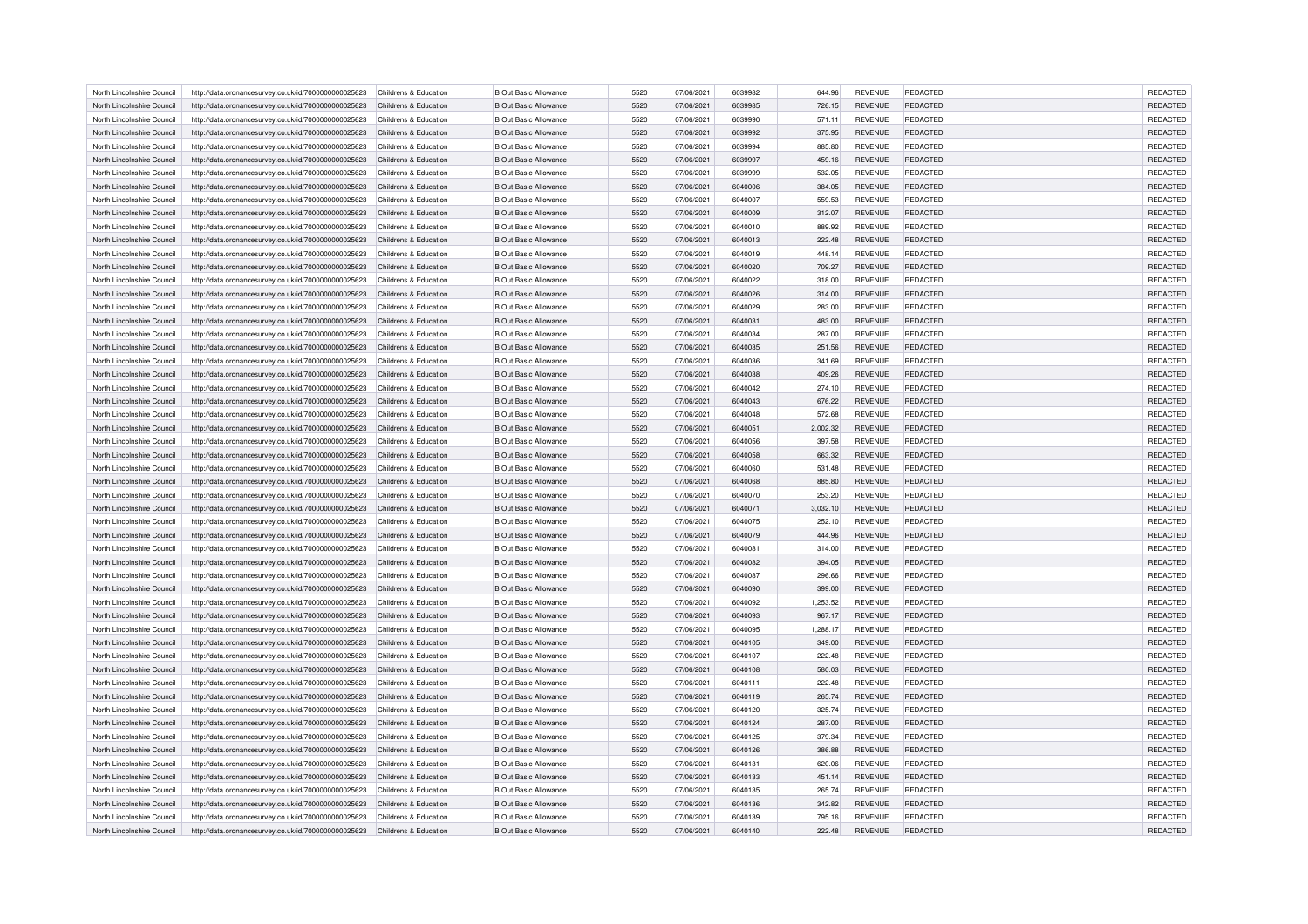| North Lincolnshire Council | http://data.ordnancesurvey.co.uk/id/7000000000025623 | Childrens & Education                          | <b>B Out Basic Allowance</b> | 5520 | 07/06/2021 | 6040142 | 393.93   | <b>REVENUE</b> | REDACTED        | REDACTED        |
|----------------------------|------------------------------------------------------|------------------------------------------------|------------------------------|------|------------|---------|----------|----------------|-----------------|-----------------|
| North Lincolnshire Council | http://data.ordnancesurvey.co.uk/id/7000000000025623 | Childrens & Education                          | <b>B Out Basic Allowance</b> | 5520 | 07/06/2021 | 6040143 | 282.00   | <b>REVENUE</b> | REDACTED        | REDACTED        |
| North Lincolnshire Council | http://data.ordnancesurvey.co.uk/id/7000000000025623 | Childrens & Education                          | <b>B Out Basic Allowance</b> | 5520 | 07/06/2021 | 6040148 | 355.58   | <b>REVENUE</b> | REDACTED        | REDACTED        |
| North Lincolnshire Council | http://data.ordnancesurvey.co.uk/id/7000000000025623 | Childrens & Education                          | <b>B Out Basic Allowance</b> | 5520 | 07/06/2021 | 6040153 | 286.34   | <b>REVENUE</b> | REDACTED        | REDACTED        |
| North Lincolnshire Council | http://data.ordnancesurvey.co.uk/id/7000000000025623 | Childrens & Education                          | <b>B Out Basic Allowance</b> | 5520 | 07/06/2021 | 6040155 | 572.68   | <b>REVENUE</b> | REDACTED        | REDACTED        |
| North Lincolnshire Council | http://data.ordnancesurvey.co.uk/id/7000000000025623 | Childrens & Education                          | <b>B Out Basic Allowance</b> | 5520 | 07/06/2021 | 6040156 | 597.58   | <b>REVENUE</b> | <b>REDACTED</b> | REDACTED        |
| North Lincolnshire Council | http://data.ordnancesurvey.co.uk/id/7000000000025623 | Childrens & Education                          | <b>B Out Basic Allowance</b> | 5520 | 07/06/2021 | 6040164 | 667.44   | <b>REVENUE</b> | REDACTED        | REDACTED        |
| North Lincolnshire Council | http://data.ordnancesurvey.co.uk/id/7000000000025623 | Childrens & Education                          | <b>B Out Basic Allowance</b> | 5520 | 07/06/2021 | 6040165 | 923.91   | <b>REVENUE</b> | REDACTED        | REDACTED        |
| North Lincolnshire Council | http://data.ordnancesurvey.co.uk/id/7000000000025623 | Childrens & Education                          | <b>B Out Basic Allowance</b> | 5520 | 07/06/2021 | 6040166 | 531.48   | <b>REVENUE</b> | REDACTED        | REDACTED        |
| North Lincolnshire Council | http://data.ordnancesurvey.co.uk/id/7000000000025623 | Childrens & Education                          | <b>B Out Basic Allowance</b> | 5520 | 07/06/2021 | 6040169 | 888.22   | <b>REVENUE</b> | REDACTED        | REDACTED        |
| North Lincolnshire Council | http://data.ordnancesurvey.co.uk/id/7000000000025623 | Childrens & Education                          | <b>B Out Basic Allowance</b> | 5520 | 07/06/2021 | 6040170 | 670.88   | <b>REVENUE</b> | REDACTED        | REDACTED        |
| North Lincolnshire Council | http://data.ordnancesurvey.co.uk/id/7000000000025623 | Childrens & Education                          | <b>B Out Basic Allowance</b> | 5520 | 07/06/2021 | 6040171 | 902.28   | <b>REVENUE</b> | <b>REDACTED</b> | REDACTED        |
|                            |                                                      |                                                |                              | 5520 |            | 6040172 |          |                |                 |                 |
| North Lincolnshire Council | http://data.ordnancesurvey.co.uk/id/7000000000025623 | Childrens & Education<br>Childrens & Education | <b>B Out Basic Allowance</b> |      | 07/06/2021 |         | 488.22   | <b>REVENUE</b> | REDACTED        | REDACTED        |
| North Lincolnshire Council | http://data.ordnancesurvey.co.uk/id/7000000000025623 |                                                | <b>B Out Basic Allowance</b> | 5520 | 07/06/2021 | 6040175 | 397.58   | <b>REVENUE</b> | REDACTED        | REDACTED        |
| North Lincolnshire Council | http://data.ordnancesurvey.co.uk/id/7000000000025623 | Childrens & Education                          | <b>B Out Basic Allowance</b> | 5520 | 07/06/2021 | 6040177 | 525.30   | <b>REVENUE</b> | REDACTED        | REDACTED        |
| North Lincolnshire Council | http://data.ordnancesurvey.co.uk/id/7000000000025623 | Childrens & Education                          | <b>B Out Basic Allowance</b> | 5520 | 07/06/2021 | 6040180 | 287.00   | <b>REVENUE</b> | REDACTED        | REDACTED        |
| North Lincolnshire Council | http://data.ordnancesurvey.co.uk/id/7000000000025623 | Childrens & Education                          | <b>B Out Basic Allowance</b> | 5520 | 07/06/2021 | 6040182 | 222.48   | <b>REVENUE</b> | REDACTED        | REDACTED        |
| North Lincolnshire Council | http://data.ordnancesurvey.co.uk/id/7000000000025623 | Childrens & Education                          | <b>B Out Basic Allowance</b> | 5520 | 07/06/2021 | 6040183 | 414.05   | <b>REVENUE</b> | <b>REDACTED</b> | REDACTED        |
| North Lincolnshire Council | http://data.ordnancesurvey.co.uk/id/7000000000025623 | Childrens & Education                          | <b>B Out Basic Allowance</b> | 5520 | 07/06/2021 | 6040184 | 669.10   | <b>REVENUE</b> | REDACTED        | REDACTED        |
| North Lincolnshire Council | http://data.ordnancesurvey.co.uk/id/7000000000025623 | Childrens & Education                          | <b>B Out Basic Allowance</b> | 5520 | 07/06/2021 | 6040185 | 265.74   | <b>REVENUE</b> | REDACTED        | REDACTED        |
| North Lincolnshire Council | http://data.ordnancesurvey.co.uk/id/7000000000025623 | Childrens & Education                          | <b>B Out Basic Allowance</b> | 5520 | 07/06/2021 | 6040186 | 416.12   | <b>REVENUE</b> | REDACTED        | REDACTED        |
| North Lincolnshire Council | http://data.ordnancesurvey.co.uk/id/7000000000025623 | Childrens & Education                          | <b>B Out Basic Allowance</b> | 5520 | 07/06/2021 | 6040187 | 299.10   | <b>REVENUE</b> | <b>REDACTED</b> | REDACTED        |
| North Lincolnshire Council | http://data.ordnancesurvey.co.uk/id/7000000000025623 | Childrens & Education                          | <b>B Out Basic Allowance</b> | 5520 | 07/06/2021 | 6040196 | 350.20   | <b>REVENUE</b> | REDACTED        | REDACTED        |
| North Lincolnshire Council | http://data.ordnancesurvey.co.uk/id/7000000000025623 | Childrens & Education                          | <b>B Out Basic Allowance</b> | 5520 | 07/06/2021 | 6040197 | 263.30   | <b>REVENUE</b> | <b>REDACTED</b> | REDACTED        |
| North Lincolnshire Council | http://data.ordnancesurvey.co.uk/id/7000000000025623 | Childrens & Education                          | <b>B Out Basic Allowance</b> | 5520 | 07/06/2021 | 6040202 | 440.84   | <b>REVENUE</b> | <b>REDACTED</b> | REDACTED        |
| North Lincolnshire Council | http://data.ordnancesurvey.co.uk/id/7000000000025623 | Childrens & Education                          | <b>B Out Basic Allowance</b> | 5520 | 07/06/2021 | 6040203 | 335.78   | <b>REVENUE</b> | REDACTED        | REDACTED        |
| North Lincolnshire Council | http://data.ordnancesurvey.co.uk/id/7000000000025623 | Childrens & Education                          | <b>B Out Basic Allowance</b> | 5520 | 07/06/2021 | 6040204 | 620.06   | <b>REVENUE</b> | <b>REDACTED</b> | REDACTED        |
| North Lincolnshire Council | http://data.ordnancesurvey.co.uk/id/7000000000025623 | Childrens & Education                          | <b>B Out Basic Allowance</b> | 5520 | 07/06/2021 | 6040206 | 286.34   | <b>REVENUE</b> | <b>REDACTED</b> | REDACTED        |
| North Lincolnshire Council | http://data.ordnancesurvey.co.uk/id/7000000000025623 | Childrens & Education                          | <b>B Out Basic Allowance</b> | 5520 | 07/06/2021 | 6040207 | 444.96   | <b>REVENUE</b> | REDACTED        | <b>REDACTED</b> |
| North Lincolnshire Council | http://data.ordnancesurvey.co.uk/id/7000000000025623 | Childrens & Education                          | <b>B Out Basic Allowance</b> | 5520 | 07/06/2021 | 6040210 | 265.74   | <b>REVENUE</b> | <b>REDACTED</b> | REDACTED        |
| North Lincolnshire Council | http://data.ordnancesurvey.co.uk/id/7000000000025623 | Childrens & Education                          | <b>B Out Basic Allowance</b> | 5520 | 07/06/2021 | 6040212 | 859.02   | <b>REVENUE</b> | <b>REDACTED</b> | <b>REDACTED</b> |
| North Lincolnshire Council | http://data.ordnancesurvey.co.uk/id/7000000000025623 | Childrens & Education                          | <b>B Out Basic Allowance</b> | 5520 | 07/06/2021 | 6040213 | 815.76   | <b>REVENUE</b> | REDACTED        | REDACTED        |
| North Lincolnshire Council | http://data.ordnancesurvey.co.uk/id/7000000000025623 | Childrens & Education                          | <b>B Out Basic Allowance</b> | 5520 | 07/06/2021 | 6040214 | 563.27   | <b>REVENUE</b> | REDACTED        | <b>REDACTED</b> |
| North Lincolnshire Council | http://data.ordnancesurvey.co.uk/id/7000000000025623 | Childrens & Education                          | <b>B Out Basic Allowance</b> | 5520 | 07/06/2021 | 6040217 | 1,050.60 | <b>REVENUE</b> | <b>REDACTED</b> | <b>REDACTED</b> |
| North Lincolnshire Council | http://data.ordnancesurvey.co.uk/id/7000000000025623 | Childrens & Education                          | <b>B Out Basic Allowance</b> | 5520 | 07/06/2021 | 6040219 | 451.14   | <b>REVENUE</b> | REDACTED        | REDACTED        |
| North Lincolnshire Council | http://data.ordnancesurvey.co.uk/id/7000000000025623 | Childrens & Education                          | <b>B Out Basic Allowance</b> | 5520 | 07/06/2021 | 6040220 | 407.88   | <b>REVENUE</b> | <b>REDACTED</b> | <b>REDACTED</b> |
| North Lincolnshire Council | http://data.ordnancesurvey.co.uk/id/7000000000025623 | Childrens & Education                          | <b>B Out Basic Allowance</b> | 5520 | 07/06/2021 | 6040223 | 525.30   | <b>REVENUE</b> | <b>REDACTED</b> | <b>REDACTED</b> |
| North Lincolnshire Council | http://data.ordnancesurvey.co.uk/id/7000000000025623 | Childrens & Education                          | <b>B Out Basic Allowance</b> | 5520 | 07/06/2021 | 6040226 | 387.18   | <b>REVENUE</b> | REDACTED        | REDACTED        |
| North Lincolnshire Council | http://data.ordnancesurvey.co.uk/id/7000000000025623 | Childrens & Education                          | <b>B Out Basic Allowance</b> | 5520 | 07/06/2021 | 6040227 | 251.34   | <b>REVENUE</b> | REDACTED        | <b>REDACTED</b> |
| North Lincolnshire Council | http://data.ordnancesurvey.co.uk/id/7000000000025623 | Childrens & Education                          | <b>B Out Basic Allowance</b> | 5520 | 07/06/2021 | 6040231 | 150.38   | <b>REVENUE</b> | <b>REDACTED</b> | REDACTED        |
| North Lincolnshire Council | http://data.ordnancesurvey.co.uk/id/7000000000025623 | Childrens & Education                          | <b>B Out Basic Allowance</b> | 5520 | 07/06/2021 | 6040234 | 265.74   | <b>REVENUE</b> | REDACTED        | <b>REDACTED</b> |
| North Lincolnshire Council | http://data.ordnancesurvey.co.uk/id/7000000000025623 | Childrens & Education                          | <b>B Out Basic Allowance</b> | 5520 | 07/06/2021 | 6040235 | 85.96    | <b>REVENUE</b> | <b>REDACTED</b> | REDACTED        |
| North Lincolnshire Council | http://data.ordnancesurvey.co.uk/id/7000000000025623 | Childrens & Education                          | <b>B Out Basic Allowance</b> | 5520 | 07/06/2021 | 6040236 | 172.01   | <b>REVENUE</b> | <b>REDACTED</b> | REDACTED        |
| North Lincolnshire Council | http://data.ordnancesurvey.co.uk/id/7000000000025623 | Childrens & Education                          | <b>B Out Basic Allowance</b> | 5520 | 07/06/2021 | 6040237 | 153.47   | <b>REVENUE</b> | REDACTED        | REDACTED        |
| North Lincolnshire Council |                                                      | Childrens & Education                          | <b>B Out Basic Allowance</b> | 5520 | 07/06/2021 | 6040238 | 419.21   | <b>REVENUE</b> | REDACTED        | REDACTED        |
|                            | http://data.ordnancesurvey.co.uk/id/7000000000025623 |                                                |                              |      |            |         |          |                |                 |                 |
| North Lincolnshire Council | http://data.ordnancesurvey.co.uk/id/7000000000025623 | Childrens & Education                          | <b>B Out Basic Allowance</b> | 5520 | 07/06/2021 | 6040240 | 294.10   | <b>REVENUE</b> | <b>REDACTED</b> | REDACTED        |
| North Lincolnshire Council | http://data.ordnancesurvey.co.uk/id/7000000000025623 | Childrens & Education                          | <b>B Out Basic Allowance</b> | 5520 | 07/06/2021 | 6040242 | 451.14   | <b>REVENUE</b> | REDACTED        | REDACTED        |
| North Lincolnshire Council | http://data.ordnancesurvey.co.uk/id/7000000000025623 | Childrens & Education                          | <b>B Out Basic Allowance</b> | 5520 | 07/06/2021 | 6040243 | 572.68   | <b>REVENUE</b> | <b>REDACTED</b> | REDACTED        |
| North Lincolnshire Council | http://data.ordnancesurvey.co.uk/id/7000000000025623 | Childrens & Education                          | <b>B Out Basic Allowance</b> | 5520 | 07/06/2021 | 6040248 | 267.76   | <b>REVENUE</b> | <b>REDACTED</b> | REDACTED        |
| North Lincolnshire Council | http://data.ordnancesurvey.co.uk/id/7000000000025623 | Childrens & Education                          | <b>B Out Basic Allowance</b> | 5520 | 07/06/2021 | 6040251 | 387.18   | <b>REVENUE</b> | REDACTED        | REDACTED        |
| North Lincolnshire Council | http://data.ordnancesurvey.co.uk/id/7000000000025623 | Childrens & Education                          | <b>B Out Basic Allowance</b> | 5520 | 07/06/2021 | 6040254 | 815.76   | <b>REVENUE</b> | <b>REDACTED</b> | REDACTED        |
| North Lincolnshire Council | http://data.ordnancesurvey.co.uk/id/7000000000025623 | Childrens & Education                          | <b>B Out Basic Allowance</b> | 5520 | 07/06/2021 | 6040255 | 902.28   | <b>REVENUE</b> | <b>REDACTED</b> | REDACTED        |
| North Lincolnshire Council | http://data.ordnancesurvey.co.uk/id/7000000000025623 | Childrens & Education                          | <b>B Out Basic Allowance</b> | 5520 | 07/06/2021 | 6040256 | 815.76   | <b>REVENUE</b> | REDACTED        | REDACTED        |
| North Lincolnshire Council | http://data.ordnancesurvey.co.uk/id/7000000000025623 | Childrens & Education                          | <b>B Out Basic Allowance</b> | 5520 | 07/06/2021 | 6040257 | 386.83   | <b>REVENUE</b> | <b>REDACTED</b> | <b>REDACTED</b> |
| North Lincolnshire Council | http://data.ordnancesurvey.co.uk/id/7000000000025623 | Childrens & Education                          | <b>B Out Basic Allowance</b> | 5520 | 07/06/2021 | 6040259 | 407.88   | <b>REVENUE</b> | <b>REDACTED</b> | REDACTED        |
| North Lincolnshire Council | http://data.ordnancesurvey.co.uk/id/7000000000025623 | Childrens & Education                          | <b>B Out Basic Allowance</b> | 5520 | 14/06/2021 | 6042890 | 675.70   | <b>REVENUE</b> | REDACTED        | REDACTED        |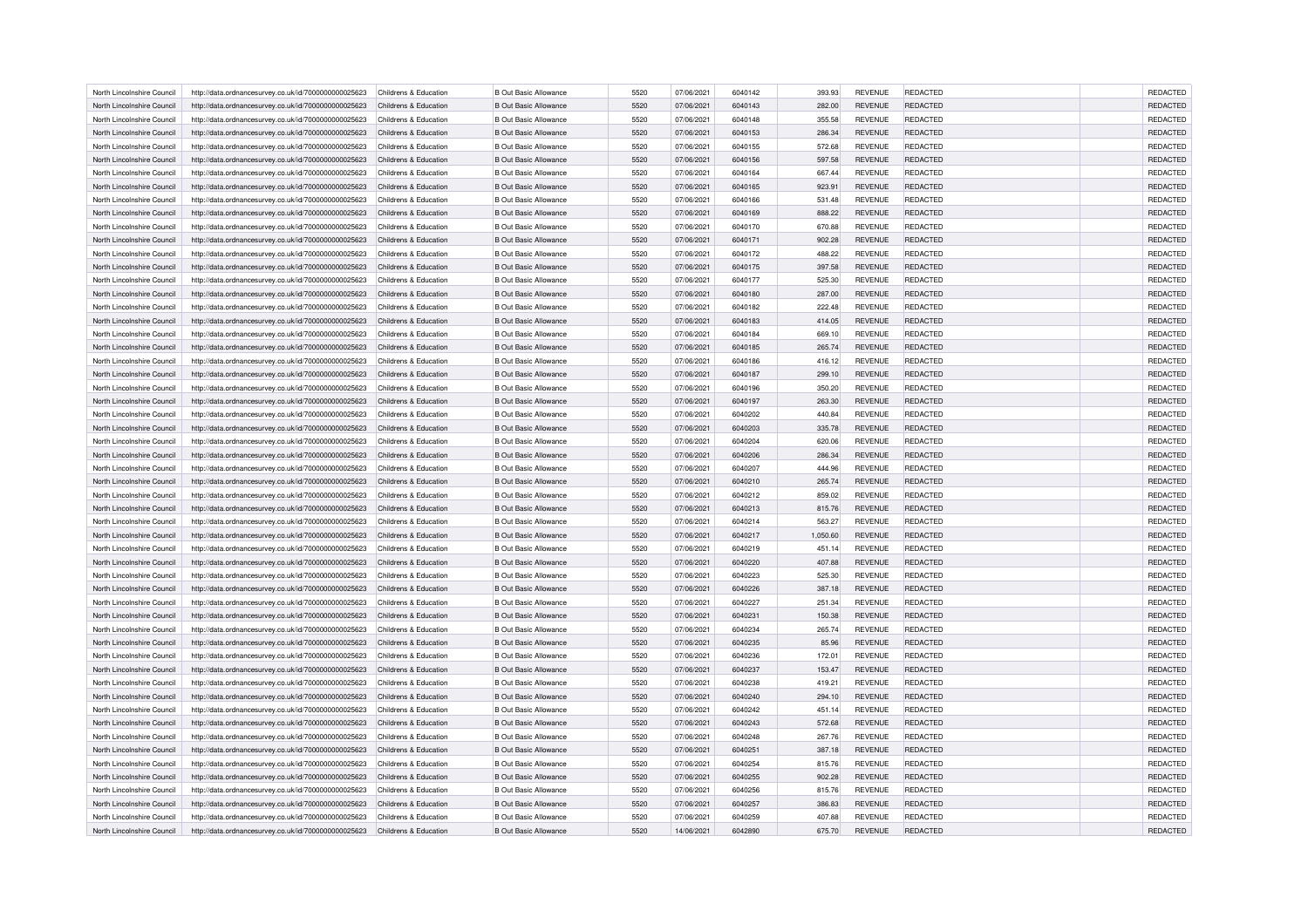| North Lincolnshire Council                               | http://data.ordnancesurvey.co.uk/id/7000000000025623                                                         | Childrens & Education                          | <b>B Out Basic Allowance</b>                                 | 5520         | 14/06/2021               | 6042893            | 175.10           | <b>REVENUE</b>                   | REDACTED                           | REDACTED             |
|----------------------------------------------------------|--------------------------------------------------------------------------------------------------------------|------------------------------------------------|--------------------------------------------------------------|--------------|--------------------------|--------------------|------------------|----------------------------------|------------------------------------|----------------------|
| North Lincolnshire Council                               | http://data.ordnancesurvey.co.uk/id/7000000000025623                                                         | Childrens & Education                          | <b>B Out Basic Allowance</b>                                 | 5520         | 14/06/2021               | 6042894            | 422.48           | <b>REVENUE</b>                   | REDACTED                           | REDACTED             |
| North Lincolnshire Council                               | http://data.ordnancesurvey.co.uk/id/7000000000025623                                                         | Childrens & Education                          | <b>B Out Basic Allowance</b>                                 | 5520         | 14/06/2021               | 6042896            | 726.15           | <b>REVENUE</b>                   | <b>REDACTED</b>                    | REDACTED             |
| North Lincolnshire Council                               | http://data.ordnancesurvey.co.uk/id/7000000000025623                                                         | Childrens & Education                          | <b>B Out Basic Allowance</b>                                 | 5520         | 14/06/2021               | 6042897            | 721.83           | <b>REVENUE</b>                   | <b>REDACTED</b>                    | REDACTED             |
| North Lincolnshire Council                               | http://data.ordnancesurvey.co.uk/id/7000000000025623                                                         | Childrens & Education                          | <b>B Out Basic Allowance</b>                                 | 5520         | 14/06/2021               | 6042900            | 481.30           | <b>REVENUE</b>                   | REDACTED                           | REDACTED             |
| North Lincolnshire Council                               | http://data.ordnancesurvey.co.uk/id/7000000000025623                                                         | Childrens & Education                          | <b>B Out Basic Allowance</b>                                 | 5520         | 14/06/2021               | 6042901            | 746.21           | <b>REVENUE</b>                   | REDACTED                           | REDACTED             |
| North Lincolnshire Council                               | http://data.ordnancesurvey.co.uk/id/7000000000025623                                                         | Childrens & Education                          | <b>B Out Basic Allowance</b>                                 | 5520         | 14/06/2021               | 6042903            | 375.95           | <b>REVENUE</b>                   | REDACTED                           | REDACTED             |
| North Lincolnshire Council                               | http://data.ordnancesurvey.co.uk/id/7000000000025623                                                         | Childrens & Education                          | <b>B Out Basic Allowance</b>                                 | 5520         | 14/06/2021               | 6042905            | 885.80           | <b>REVENUE</b>                   | REDACTED                           | REDACTED             |
| North Lincolnshire Council                               | http://data.ordnancesurvey.co.uk/id/7000000000025623                                                         | Childrens & Education                          | <b>B Out Basic Allowance</b>                                 | 5520         | 14/06/2021               | 6042906            | 469.05           | <b>REVENUE</b>                   | REDACTED                           | REDACTED             |
| North Lincolnshire Council                               | http://data.ordnancesurvey.co.uk/id/7000000000025623                                                         | Childrens & Education                          | <b>B Out Basic Allowance</b>                                 | 5520         | 14/06/2021               | 6042907            | 542.95           | <b>REVENUE</b>                   | <b>REDACTED</b>                    | REDACTED             |
| North Lincolnshire Council                               | http://data.ordnancesurvey.co.uk/id/7000000000025623                                                         | Childrens & Education                          | <b>B Out Basic Allowance</b>                                 | 5520         | 14/06/2021               | 6042908            | 459.16           | <b>REVENUE</b>                   | REDACTED                           | REDACTED             |
| North Lincolnshire Council                               | http://data.ordnancesurvey.co.uk/id/7000000000025623                                                         | Childrens & Education                          | <b>B Out Basic Allowance</b>                                 | 5520         | 14/06/2021               | 6042910            | 532.05           | <b>REVENUE</b>                   | REDACTED                           | REDACTED             |
| North Lincolnshire Council                               | http://data.ordnancesurvey.co.uk/id/7000000000025623                                                         | Childrens & Education                          | <b>B Out Basic Allowance</b>                                 | 5520         | 14/06/2021               | 6042912            | 542.95           | <b>REVENUE</b>                   | REDACTED                           | REDACTED             |
| North Lincolnshire Council                               | http://data.ordnancesurvey.co.uk/id/7000000000025623                                                         | Childrens & Education                          | <b>B Out Basic Allowance</b>                                 | 5520         | 14/06/2021               | 6042917            | 384.05           | <b>REVENUE</b>                   | REDACTED                           | REDACTED             |
| North Lincolnshire Council                               | http://data.ordnancesurvey.co.uk/id/7000000000025623                                                         | Childrens & Education                          | <b>B Out Basic Allowance</b>                                 | 5520         | 14/06/2021               | 6042918            | 559.53           | <b>REVENUE</b>                   | REDACTED                           | REDACTED             |
| North Lincolnshire Council                               | http://data.ordnancesurvey.co.uk/id/7000000000025623                                                         | Childrens & Education                          | <b>B Out Basic Allowance</b>                                 | 5520         | 14/06/2021               | 6042920            | 312.07           | <b>REVENUE</b>                   | <b>REDACTED</b>                    | REDACTED             |
| North Lincolnshire Council                               | http://data.ordnancesurvey.co.uk/id/7000000000025623                                                         | Childrens & Education                          | <b>B Out Basic Allowance</b>                                 | 5520         | 14/06/2021               | 6042921            | 889.92           | <b>REVENUE</b>                   | REDACTED                           | REDACTED             |
| North Lincolnshire Council                               | http://data.ordnancesurvey.co.uk/id/7000000000025623                                                         | Childrens & Education                          | <b>B Out Basic Allowance</b>                                 | 5520         | 14/06/2021               | 6042924            | 222.48           | <b>REVENUE</b>                   | <b>REDACTED</b>                    | REDACTED             |
| North Lincolnshire Council                               | http://data.ordnancesurvey.co.uk/id/7000000000025623                                                         | Childrens & Education                          | <b>B Out Basic Allowance</b>                                 | 5520         | 14/06/2021               | 6042930            | 448.14           | <b>REVENUE</b>                   | REDACTED                           | REDACTED             |
| North Lincolnshire Council                               | http://data.ordnancesurvey.co.uk/id/7000000000025623                                                         | Childrens & Education                          | <b>B Out Basic Allowance</b>                                 | 5520         | 14/06/2021               | 6042931            | 709.27           | <b>REVENUE</b>                   | REDACTED                           | REDACTED             |
| North Lincolnshire Council                               | http://data.ordnancesurvey.co.uk/id/7000000000025623                                                         | Childrens & Education                          | <b>B Out Basic Allowance</b>                                 | 5520         | 14/06/2021               | 6042933            | 318.00           | <b>REVENUE</b>                   | <b>REDACTED</b>                    | REDACTED             |
| North Lincolnshire Council                               | http://data.ordnancesurvey.co.uk/id/7000000000025623                                                         | Childrens & Education                          | <b>B Out Basic Allowance</b>                                 | 5520         | 14/06/2021               | 6042937            | 1,012.00         | <b>REVENUE</b>                   | <b>REDACTED</b>                    | REDACTED             |
| North Lincolnshire Council                               | http://data.ordnancesurvey.co.uk/id/7000000000025623                                                         | Childrens & Education                          | <b>B Out Basic Allowance</b>                                 | 5520         | 14/06/2021               | 6042940            | 283.00           | <b>REVENUE</b>                   | REDACTED                           | REDACTED             |
| North Lincolnshire Council                               | http://data.ordnancesurvey.co.uk/id/7000000000025623                                                         | Childrens & Education                          | <b>B Out Basic Allowance</b>                                 | 5520         | 14/06/2021               | 6042941            | 531.74           | <b>REVENUE</b>                   | <b>REDACTED</b>                    | REDACTED             |
| North Lincolnshire Council                               | http://data.ordnancesurvey.co.uk/id/7000000000025623                                                         | Childrens & Education                          | <b>B Out Basic Allowance</b>                                 | 5520         | 14/06/2021               | 6042942            | 483.00           | <b>REVENUE</b>                   | <b>REDACTED</b>                    | REDACTED             |
| North Lincolnshire Council                               | http://data.ordnancesurvey.co.uk/id/7000000000025623                                                         | Childrens & Education                          | <b>B Out Basic Allowance</b>                                 | 5520         | 14/06/2021               | 6042943            | 461.95           | <b>REVENUE</b>                   | REDACTED                           | REDACTED             |
| North Lincolnshire Council                               | http://data.ordnancesurvey.co.uk/id/7000000000025623                                                         | Childrens & Education                          | <b>B Out Basic Allowance</b>                                 | 5520         | 14/06/2021               | 6042944            | 469.05           | <b>REVENUE</b>                   | <b>REDACTED</b>                    | REDACTED             |
| North Lincolnshire Council                               | http://data.ordnancesurvey.co.uk/id/7000000000025623                                                         | Childrens & Education                          | <b>B Out Basic Allowance</b>                                 | 5520         | 14/06/2021               | 6042945            | 287.00           | <b>REVENUE</b>                   | <b>REDACTED</b>                    | REDACTED             |
| North Lincolnshire Council                               | http://data.ordnancesurvey.co.uk/id/7000000000025623                                                         | Childrens & Education                          | <b>B Out Basic Allowance</b>                                 | 5520         | 14/06/2021               | 6042946            | 573.56           | <b>REVENUE</b>                   | REDACTED                           | REDACTED             |
| North Lincolnshire Council                               | http://data.ordnancesurvey.co.uk/id/7000000000025623                                                         | Childrens & Education                          | <b>B Out Basic Allowance</b>                                 | 5520         | 14/06/2021               | 6042947            | 341.69           | <b>REVENUE</b>                   | <b>REDACTED</b>                    | REDACTED             |
| North Lincolnshire Council                               | http://data.ordnancesurvey.co.uk/id/7000000000025623                                                         | Childrens & Education                          | <b>B Out Basic Allowance</b>                                 | 5520         | 14/06/2021               | 6042949            | 409.26           | <b>REVENUE</b>                   | <b>REDACTED</b>                    | <b>REDACTED</b>      |
| North Lincolnshire Council                               | http://data.ordnancesurvey.co.uk/id/7000000000025623                                                         | Childrens & Education                          | <b>B Out Basic Allowance</b>                                 | 5520         | 14/06/2021               | 6042950            | 376.07           | <b>REVENUE</b>                   | REDACTED                           | REDACTED             |
| North Lincolnshire Council                               | http://data.ordnancesurvey.co.uk/id/7000000000025623                                                         | Childrens & Education                          | <b>B Out Basic Allowance</b>                                 | 5520         | 14/06/2021               | 6042953            | 878.10           | <b>REVENUE</b>                   | REDACTED                           | REDACTED             |
| North Lincolnshire Council                               | http://data.ordnancesurvey.co.uk/id/7000000000025623                                                         | Childrens & Education                          | <b>B Out Basic Allowance</b>                                 | 5520         | 14/06/2021               | 6042954            | 713.30           | <b>REVENUE</b>                   | <b>REDACTED</b>                    | <b>REDACTED</b>      |
| North Lincolnshire Council                               | http://data.ordnancesurvey.co.uk/id/7000000000025623                                                         | Childrens & Education                          | <b>B Out Basic Allowance</b>                                 | 5520         | 14/06/2021               | 6042957            | 265.74           | <b>REVENUE</b>                   | REDACTED                           | REDACTED             |
| North Lincolnshire Council                               | http://data.ordnancesurvey.co.uk/id/7000000000025623                                                         | Childrens & Education                          | <b>B Out Basic Allowance</b>                                 | 5520         | 14/06/2021               | 6042959            | 747.78           | <b>REVENUE</b>                   | <b>REDACTED</b>                    | <b>REDACTED</b>      |
| North Lincolnshire Council                               | http://data.ordnancesurvey.co.uk/id/7000000000025623                                                         | Childrens & Education                          | <b>B Out Basic Allowance</b>                                 | 5520         | 14/06/2021               | 6042962            | 667.44           | <b>REVENUE</b>                   | <b>REDACTED</b>                    | REDACTED             |
| North Lincolnshire Council                               | http://data.ordnancesurvey.co.uk/id/7000000000025623                                                         | Childrens & Education                          | <b>B Out Basic Allowance</b>                                 | 5520         | 14/06/2021               | 6042966            | 461.95           | <b>REVENUE</b>                   | REDACTED                           | <b>REDACTED</b>      |
| North Lincolnshire Council                               | http://data.ordnancesurvey.co.uk/id/7000000000025623                                                         | Childrens & Education                          | <b>B Out Basic Allowance</b>                                 | 5520         | 14/06/2021               | 6042967            | 397.58           | <b>REVENUE</b>                   | REDACTED                           | <b>REDACTED</b>      |
|                                                          |                                                                                                              |                                                |                                                              | 5520         |                          |                    |                  |                                  |                                    | REDACTED             |
| North Lincolnshire Council<br>North Lincolnshire Council | http://data.ordnancesurvey.co.uk/id/7000000000025623<br>http://data.ordnancesurvey.co.uk/id/7000000000025623 | Childrens & Education<br>Childrens & Education | <b>B Out Basic Allowance</b><br><b>B Out Basic Allowance</b> | 5520         | 14/06/2021<br>14/06/2021 | 6042969<br>6042971 | 663.32<br>303.70 | <b>REVENUE</b><br><b>REVENUE</b> | <b>REDACTED</b><br>REDACTED        | <b>REDACTED</b>      |
| North Lincolnshire Council                               |                                                                                                              | Childrens & Education                          | <b>B Out Basic Allowance</b>                                 | 5520         | 14/06/2021               | 6042979            | 885.80           | <b>REVENUE</b>                   | <b>REDACTED</b>                    | <b>REDACTED</b>      |
|                                                          | http://data.ordnancesurvey.co.uk/id/7000000000025623                                                         |                                                |                                                              |              |                          |                    |                  |                                  |                                    |                      |
| North Lincolnshire Council                               | http://data.ordnancesurvey.co.uk/id/7000000000025623                                                         | Childrens & Education<br>Childrens & Education | <b>B Out Basic Allowance</b>                                 | 5520<br>5520 | 14/06/2021               | 6042981<br>6042982 | 253.20           | <b>REVENUE</b>                   | <b>REDACTED</b><br><b>REDACTED</b> | REDACTED             |
| North Lincolnshire Council<br>North Lincolnshire Council | http://data.ordnancesurvey.co.uk/id/7000000000025623                                                         | Childrens & Education                          | <b>B Out Basic Allowance</b><br><b>B Out Basic Allowance</b> | 5520         | 14/06/2021<br>14/06/2021 | 6042983            | 868.03           | <b>REVENUE</b><br><b>REVENUE</b> | REDACTED                           | REDACTED<br>REDACTED |
|                                                          | http://data.ordnancesurvey.co.uk/id/7000000000025623                                                         |                                                |                                                              |              |                          |                    | 710.70           |                                  |                                    |                      |
| North Lincolnshire Council                               | http://data.ordnancesurvey.co.uk/id/7000000000025623                                                         | Childrens & Education                          | <b>B Out Basic Allowance</b>                                 | 5520         | 14/06/2021               | 6042987            | 252.10           | <b>REVENUE</b>                   | <b>REDACTED</b>                    | REDACTED             |
| North Lincolnshire Council<br>North Lincolnshire Council | http://data.ordnancesurvey.co.uk/id/7000000000025623                                                         | Childrens & Education<br>Childrens & Education | <b>B Out Basic Allowance</b><br><b>B Out Basic Allowance</b> | 5520<br>5520 | 14/06/2021<br>14/06/2021 | 6042991<br>6042993 | 444.96           | <b>REVENUE</b><br><b>REVENUE</b> | REDACTED<br><b>REDACTED</b>        | REDACTED             |
|                                                          | http://data.ordnancesurvey.co.uk/id/7000000000025623                                                         |                                                |                                                              |              |                          |                    | 1,012.00         |                                  |                                    | REDACTED             |
| North Lincolnshire Council                               | http://data.ordnancesurvey.co.uk/id/7000000000025623                                                         | Childrens & Education                          | <b>B Out Basic Allowance</b>                                 | 5520         | 14/06/2021               | 6042994            | 1,280.05         | <b>REVENUE</b>                   | <b>REDACTED</b>                    | REDACTED             |
| North Lincolnshire Council                               | http://data.ordnancesurvey.co.uk/id/7000000000025623                                                         | Childrens & Education                          | <b>B Out Basic Allowance</b>                                 | 5520         | 14/06/2021               | 6042999            | 296.66           | <b>REVENUE</b>                   | REDACTED                           | REDACTED             |
| North Lincolnshire Council                               | http://data.ordnancesurvey.co.uk/id/7000000000025623                                                         | Childrens & Education                          | <b>B Out Basic Allowance</b>                                 | 5520         | 14/06/2021               | 6043000            | 542.95           | <b>REVENUE</b>                   | <b>REDACTED</b>                    | <b>REDACTED</b>      |
| North Lincolnshire Council                               | http://data.ordnancesurvey.co.uk/id/7000000000025623                                                         | Childrens & Education                          | <b>B Out Basic Allowance</b>                                 | 5520         | 14/06/2021               | 6043002            | 399.00           | <b>REVENUE</b>                   | <b>REDACTED</b>                    | REDACTED             |
| North Lincolnshire Council                               | http://data.ordnancesurvey.co.uk/id/7000000000025623                                                         | Childrens & Education                          | <b>B Out Basic Allowance</b>                                 | 5520         | 14/06/2021               | 6043004            | 1,253.52         | <b>REVENUE</b>                   | REDACTED                           | REDACTED             |
| North Lincolnshire Council                               | http://data.ordnancesurvey.co.uk/id/7000000000025623                                                         | Childrens & Education                          | <b>B Out Basic Allowance</b>                                 | 5520         | 14/06/2021               | 6043005            | 322.39           | <b>REVENUE</b>                   | <b>REDACTED</b>                    | REDACTED             |
| North Lincolnshire Council                               | http://data.ordnancesurvey.co.uk/id/7000000000025623                                                         | Childrens & Education                          | <b>B Out Basic Allowance</b>                                 | 5520         | 14/06/2021               | 6043007            | 434.69           | <b>REVENUE</b>                   | <b>REDACTED</b>                    | REDACTED             |
| North Lincolnshire Council                               | http://data.ordnancesurvey.co.uk/id/7000000000025623                                                         | Childrens & Education                          | <b>B Out Basic Allowance</b>                                 | 5520         | 14/06/2021               | 6043017            | 349.00           | <b>REVENUE</b>                   | REDACTED                           | REDACTED             |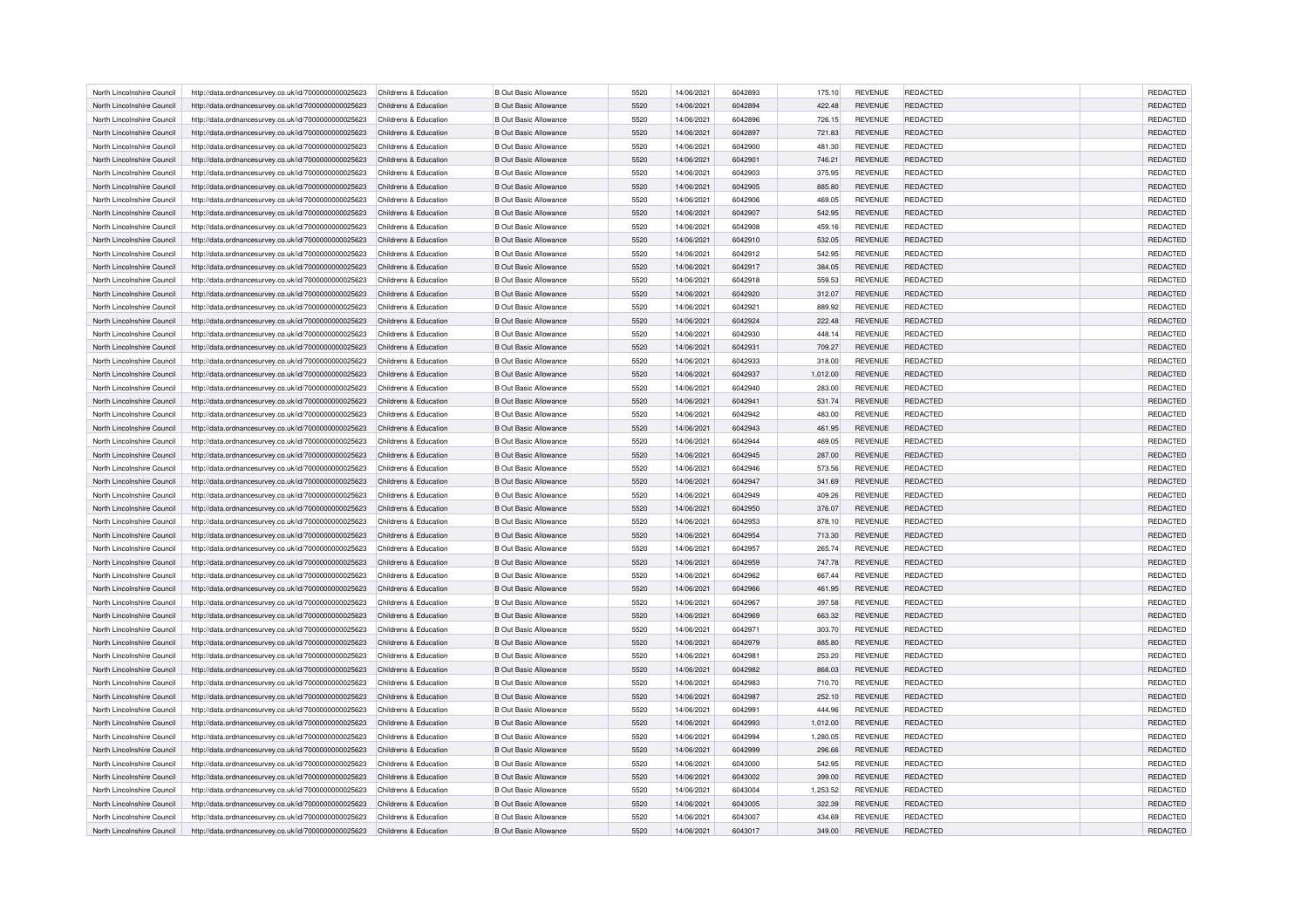| North Lincolnshire Council | http://data.ordnancesurvey.co.uk/id/7000000000025623 | Childrens & Education | <b>B Out Basic Allowance</b> | 5520         | 14/06/2021 | 6043020 | 551.45           | <b>REVENUE</b> | REDACTED        | REDACTED             |
|----------------------------|------------------------------------------------------|-----------------------|------------------------------|--------------|------------|---------|------------------|----------------|-----------------|----------------------|
| North Lincolnshire Council | http://data.ordnancesurvey.co.uk/id/7000000000025623 | Childrens & Education | <b>B Out Basic Allowance</b> | 5520         | 14/06/2021 | 6043023 | 222.48           | <b>REVENUE</b> | REDACTED        | REDACTED             |
| North Lincolnshire Council | http://data.ordnancesurvey.co.uk/id/7000000000025623 | Childrens & Education | <b>B Out Basic Allowance</b> | 5520         | 14/06/2021 | 6043024 | 444.96           | <b>REVENUE</b> | <b>REDACTED</b> | <b>REDACTED</b>      |
| North Lincolnshire Council | http://data.ordnancesurvey.co.uk/id/7000000000025623 | Childrens & Education | <b>B Out Basic Allowance</b> | 5520         | 14/06/2021 | 6043026 | 153.47           | <b>REVENUE</b> | <b>REDACTED</b> | REDACTED             |
| North Lincolnshire Council | http://data.ordnancesurvey.co.uk/id/7000000000025623 | Childrens & Education | <b>B Out Basic Allowance</b> | 5520         | 14/06/2021 | 6043031 | 265.74           | <b>REVENUE</b> | REDACTED        | REDACTED             |
| North Lincolnshire Council | http://data.ordnancesurvey.co.uk/id/7000000000025623 | Childrens & Education | <b>B Out Basic Allowance</b> | 5520         | 14/06/2021 | 6043032 | 325.74           | <b>REVENUE</b> | REDACTED        | REDACTED             |
| North Lincolnshire Council | http://data.ordnancesurvey.co.uk/id/7000000000025623 | Childrens & Education | <b>B Out Basic Allowance</b> | 5520         | 14/06/2021 | 6043036 | 287.00           | <b>REVENUE</b> | REDACTED        | REDACTED             |
| North Lincolnshire Council | http://data.ordnancesurvey.co.uk/id/7000000000025623 | Childrens & Education | <b>B Out Basic Allowance</b> | 5520         | 14/06/2021 | 6043037 | 386.88           | <b>REVENUE</b> | REDACTED        | REDACTED             |
| North Lincolnshire Council | http://data.ordnancesurvey.co.uk/id/7000000000025623 | Childrens & Education | <b>B Out Basic Allowance</b> | 5520         | 14/06/2021 | 6043042 | 620.06           | <b>REVENUE</b> | REDACTED        | REDACTED             |
| North Lincolnshire Council | http://data.ordnancesurvey.co.uk/id/7000000000025623 | Childrens & Education | <b>B Out Basic Allowance</b> | 5520         | 14/06/2021 | 6043046 | 265.74           | <b>REVENUE</b> | <b>REDACTED</b> | REDACTED             |
| North Lincolnshire Council | http://data.ordnancesurvey.co.uk/id/7000000000025623 | Childrens & Education | <b>B Out Basic Allowance</b> | 5520         | 14/06/2021 | 6043047 | 342.82           | <b>REVENUE</b> | REDACTED        | REDACTED             |
| North Lincolnshire Council | http://data.ordnancesurvey.co.uk/id/7000000000025623 | Childrens & Education | <b>B Out Basic Allowance</b> | 5520         | 14/06/2021 | 6043049 | 222.48           | <b>REVENUE</b> | REDACTED        | REDACTED             |
| North Lincolnshire Council | http://data.ordnancesurvey.co.uk/id/7000000000025623 | Childrens & Education | <b>B Out Basic Allowance</b> | 5520         | 14/06/2021 | 6043050 | 394.94           | <b>REVENUE</b> | REDACTED        | REDACTED             |
| North Lincolnshire Council | http://data.ordnancesurvey.co.uk/id/7000000000025623 | Childrens & Education | <b>B Out Basic Allowance</b> | 5520         | 14/06/2021 | 6043051 | 1,247.48         | <b>REVENUE</b> | REDACTED        | REDACTED             |
| North Lincolnshire Council | http://data.ordnancesurvey.co.uk/id/7000000000025623 | Childrens & Education | <b>B Out Basic Allowance</b> | 5520         | 14/06/2021 | 6043054 | 282.00           | <b>REVENUE</b> | REDACTED        | REDACTED             |
| North Lincolnshire Council | http://data.ordnancesurvey.co.uk/id/7000000000025623 | Childrens & Education | <b>B Out Basic Allowance</b> | 5520         | 14/06/2021 | 6043059 | 355.58           | <b>REVENUE</b> | <b>REDACTED</b> | REDACTED             |
| North Lincolnshire Council | http://data.ordnancesurvey.co.uk/id/7000000000025623 | Childrens & Education | <b>B Out Basic Allowance</b> | 5520         | 14/06/2021 | 6043064 | 286.34           | <b>REVENUE</b> | REDACTED        | REDACTED             |
| North Lincolnshire Council | http://data.ordnancesurvey.co.uk/id/7000000000025623 | Childrens & Education | <b>B Out Basic Allowance</b> | 5520         | 14/06/2021 | 6043066 | 572.68           | <b>REVENUE</b> | <b>REDACTED</b> | REDACTED             |
| North Lincolnshire Council | http://data.ordnancesurvey.co.uk/id/7000000000025623 | Childrens & Education | <b>B Out Basic Allowance</b> | 5520         | 14/06/2021 | 6043067 | 597.58           | <b>REVENUE</b> | REDACTED        | REDACTED             |
| North Lincolnshire Council | http://data.ordnancesurvey.co.uk/id/7000000000025623 | Childrens & Education | <b>B Out Basic Allowance</b> | 5520         | 14/06/2021 | 6043075 | 667.44           | <b>REVENUE</b> | REDACTED        | REDACTED             |
| North Lincolnshire Council | http://data.ordnancesurvey.co.uk/id/7000000000025623 | Childrens & Education | <b>B Out Basic Allowance</b> | 5520         | 14/06/2021 | 6043076 | 307.97           | <b>REVENUE</b> | <b>REDACTED</b> | REDACTED             |
| North Lincolnshire Council | http://data.ordnancesurvey.co.uk/id/7000000000025623 | Childrens & Education | <b>B Out Basic Allowance</b> | 5520         | 14/06/2021 | 6043077 | 531.48           | <b>REVENUE</b> | <b>REDACTED</b> | REDACTED             |
| North Lincolnshire Council | http://data.ordnancesurvey.co.uk/id/7000000000025623 | Childrens & Education | <b>B Out Basic Allowance</b> | 5520         | 14/06/2021 | 6043080 | 888.22           | <b>REVENUE</b> | REDACTED        | REDACTED             |
| North Lincolnshire Council | http://data.ordnancesurvey.co.uk/id/7000000000025623 | Childrens & Education | <b>B Out Basic Allowance</b> | 5520         | 14/06/2021 | 6043081 | 608.56           | <b>REVENUE</b> | <b>REDACTED</b> | REDACTED             |
| North Lincolnshire Council | http://data.ordnancesurvey.co.uk/id/7000000000025623 | Childrens & Education | <b>B Out Basic Allowance</b> | 5520         | 14/06/2021 | 6043082 |                  | <b>REVENUE</b> | <b>REDACTED</b> | REDACTED             |
| North Lincolnshire Council | http://data.ordnancesurvey.co.uk/id/7000000000025623 | Childrens & Education | <b>B Out Basic Allowance</b> | 5520         | 14/06/2021 | 6043083 | 300.76<br>488.22 | <b>REVENUE</b> | REDACTED        | REDACTED             |
| North Lincolnshire Council | http://data.ordnancesurvey.co.uk/id/7000000000025623 | Childrens & Education | <b>B Out Basic Allowance</b> | 5520         | 14/06/2021 | 6043086 | 397.58           | <b>REVENUE</b> | REDACTED        | REDACTED             |
| North Lincolnshire Council | http://data.ordnancesurvey.co.uk/id/7000000000025623 | Childrens & Education | <b>B Out Basic Allowance</b> | 5520         | 14/06/2021 | 6043088 | 525.30           | <b>REVENUE</b> | <b>REDACTED</b> | REDACTED             |
| North Lincolnshire Council |                                                      | Childrens & Education | <b>B Out Basic Allowance</b> | 5520         | 14/06/2021 | 6043091 |                  | <b>REVENUE</b> | REDACTED        |                      |
| North Lincolnshire Council | http://data.ordnancesurvey.co.uk/id/7000000000025623 | Childrens & Education | <b>B Out Basic Allowance</b> | 5520         | 14/06/2021 | 6043093 | 287.00<br>222.48 | <b>REVENUE</b> | <b>REDACTED</b> | REDACTED<br>REDACTED |
|                            | http://data.ordnancesurvey.co.uk/id/7000000000025623 |                       | <b>B Out Basic Allowance</b> | 5520         | 14/06/2021 | 6043094 |                  | <b>REVENUE</b> | <b>REDACTED</b> | REDACTED             |
| North Lincolnshire Council | http://data.ordnancesurvey.co.uk/id/7000000000025623 | Childrens & Education |                              |              |            |         | 414.05           |                |                 |                      |
| North Lincolnshire Council | http://data.ordnancesurvey.co.uk/id/7000000000025623 | Childrens & Education | <b>B Out Basic Allowance</b> | 5520         | 14/06/2021 | 6043095 | 528.10           | <b>REVENUE</b> | <b>REDACTED</b> | REDACTED             |
| North Lincolnshire Council | http://data.ordnancesurvey.co.uk/id/7000000000025623 | Childrens & Education | <b>B Out Basic Allowance</b> | 5520<br>5520 | 14/06/2021 | 6043096 | 265.74           | <b>REVENUE</b> | REDACTED        | REDACTED             |
| North Lincolnshire Council | http://data.ordnancesurvey.co.uk/id/7000000000025623 | Childrens & Education | <b>B Out Basic Allowance</b> |              | 14/06/2021 | 6043098 | 299.10           | <b>REVENUE</b> | <b>REDACTED</b> | <b>REDACTED</b>      |
| North Lincolnshire Council | http://data.ordnancesurvey.co.uk/id/7000000000025623 | Childrens & Education | <b>B Out Basic Allowance</b> | 5520         | 14/06/2021 | 6043107 | 350.20           | <b>REVENUE</b> | REDACTED        | REDACTED             |
| North Lincolnshire Council | http://data.ordnancesurvey.co.uk/id/7000000000025623 | Childrens & Education | <b>B Out Basic Allowance</b> | 5520         | 14/06/2021 | 6043108 | 263.30           | <b>REVENUE</b> | <b>REDACTED</b> | <b>REDACTED</b>      |
| North Lincolnshire Council | http://data.ordnancesurvey.co.uk/id/7000000000025623 | Childrens & Education | <b>B Out Basic Allowance</b> | 5520         | 14/06/2021 | 6043113 | 440.84           | <b>REVENUE</b> | <b>REDACTED</b> | REDACTED             |
| North Lincolnshire Council | http://data.ordnancesurvey.co.uk/id/7000000000025623 | Childrens & Education | <b>B Out Basic Allowance</b> | 5520         | 14/06/2021 | 6043114 | 335.78           | <b>REVENUE</b> | REDACTED        | <b>REDACTED</b>      |
| North Lincolnshire Council | http://data.ordnancesurvey.co.uk/id/7000000000025623 | Childrens & Education | <b>B Out Basic Allowance</b> | 5520         | 14/06/2021 | 6043115 | 795.16           | <b>REVENUE</b> | REDACTED        | <b>REDACTED</b>      |
| North Lincolnshire Council | http://data.ordnancesurvey.co.uk/id/7000000000025623 | Childrens & Education | <b>B Out Basic Allowance</b> | 5520         | 14/06/2021 | 6043117 | 286.34           | <b>REVENUE</b> | <b>REDACTED</b> | REDACTED             |
| North Lincolnshire Council | http://data.ordnancesurvey.co.uk/id/7000000000025623 | Childrens & Education | <b>B Out Basic Allowance</b> | 5520         | 14/06/2021 | 6043118 | 444.96           | <b>REVENUE</b> | REDACTED        | <b>REDACTED</b>      |
| North Lincolnshire Council | http://data.ordnancesurvey.co.uk/id/7000000000025623 | Childrens & Education | <b>B Out Basic Allowance</b> | 5520         | 14/06/2021 | 6043120 | 374.33           | <b>REVENUE</b> | <b>REDACTED</b> | <b>REDACTED</b>      |
| North Lincolnshire Council | http://data.ordnancesurvey.co.uk/id/7000000000025623 | Childrens & Education | <b>B Out Basic Allowance</b> | 5520         | 14/06/2021 | 6043121 | 265.74           | <b>REVENUE</b> | <b>REDACTED</b> | REDACTED             |
| North Lincolnshire Council | http://data.ordnancesurvey.co.uk/id/7000000000025623 | Childrens & Education | <b>B Out Basic Allowance</b> | 5520         | 14/06/2021 | 6043122 | 286.34           | <b>REVENUE</b> | <b>REDACTED</b> | REDACTED             |
| North Lincolnshire Council | http://data.ordnancesurvey.co.uk/id/7000000000025623 | Childrens & Education | <b>B Out Basic Allowance</b> | 5520         | 14/06/2021 | 6043123 | 271.92           | <b>REVENUE</b> | <b>REDACTED</b> | REDACTED             |
| North Lincolnshire Council | http://data.ordnancesurvey.co.uk/id/7000000000025623 | Childrens & Education | <b>B Out Basic Allowance</b> | 5520         | 14/06/2021 | 6043124 | 620.06           | <b>REVENUE</b> | <b>REDACTED</b> | REDACTED             |
| North Lincolnshire Council | http://data.ordnancesurvey.co.uk/id/7000000000025623 | Childrens & Education | <b>B Out Basic Allowance</b> | 5520         | 14/06/2021 | 6043127 | 350.20           | <b>REVENUE</b> | REDACTED        | REDACTED             |
| North Lincolnshire Council | http://data.ordnancesurvey.co.uk/id/7000000000025623 | Childrens & Education | <b>B Out Basic Allowance</b> | 5520         | 14/06/2021 | 6043133 | 350.20           | <b>REVENUE</b> | <b>REDACTED</b> | REDACTED             |
| North Lincolnshire Council | http://data.ordnancesurvey.co.uk/id/7000000000025623 | Childrens & Education | <b>B Out Basic Allowance</b> | 5520         | 14/06/2021 | 6043137 | 251.34           | <b>REVENUE</b> | <b>REDACTED</b> | REDACTED             |
| North Lincolnshire Council | http://data.ordnancesurvey.co.uk/id/7000000000025623 | Childrens & Education | <b>B Out Basic Allowance</b> | 5520         | 14/06/2021 | 6043144 | 265.74           | <b>REVENUE</b> | REDACTED        | REDACTED             |
| North Lincolnshire Council | http://data.ordnancesurvey.co.uk/id/7000000000025623 | Childrens & Education | <b>B Out Basic Allowance</b> | 5520         | 14/06/2021 | 6043146 | 172.01           | <b>REVENUE</b> | <b>REDACTED</b> | <b>REDACTED</b>      |
| North Lincolnshire Council | http://data.ordnancesurvey.co.uk/id/7000000000025623 | Childrens & Education | <b>B Out Basic Allowance</b> | 5520         | 14/06/2021 | 6043148 | 419.21           | <b>REVENUE</b> | <b>REDACTED</b> | REDACTED             |
| North Lincolnshire Council | http://data.ordnancesurvey.co.uk/id/7000000000025623 | Childrens & Education | <b>B Out Basic Allowance</b> | 5520         | 14/06/2021 | 6043150 | 294.10           | <b>REVENUE</b> | REDACTED        | REDACTED             |
| North Lincolnshire Council | http://data.ordnancesurvey.co.uk/id/7000000000025623 | Childrens & Education | <b>B Out Basic Allowance</b> | 5520         | 14/06/2021 | 6043153 | 572.68           | <b>REVENUE</b> | <b>REDACTED</b> | REDACTED             |
| North Lincolnshire Council | http://data.ordnancesurvey.co.uk/id/7000000000025623 | Childrens & Education | <b>B Out Basic Allowance</b> | 5520         | 14/06/2021 | 6043158 | 267.76           | <b>REVENUE</b> | <b>REDACTED</b> | REDACTED             |
| North Lincolnshire Council | http://data.ordnancesurvey.co.uk/id/7000000000025623 | Childrens & Education | <b>B Out Basic Allowance</b> | 5520         | 14/06/2021 | 6043164 | 271.92           | <b>REVENUE</b> | REDACTED        | REDACTED             |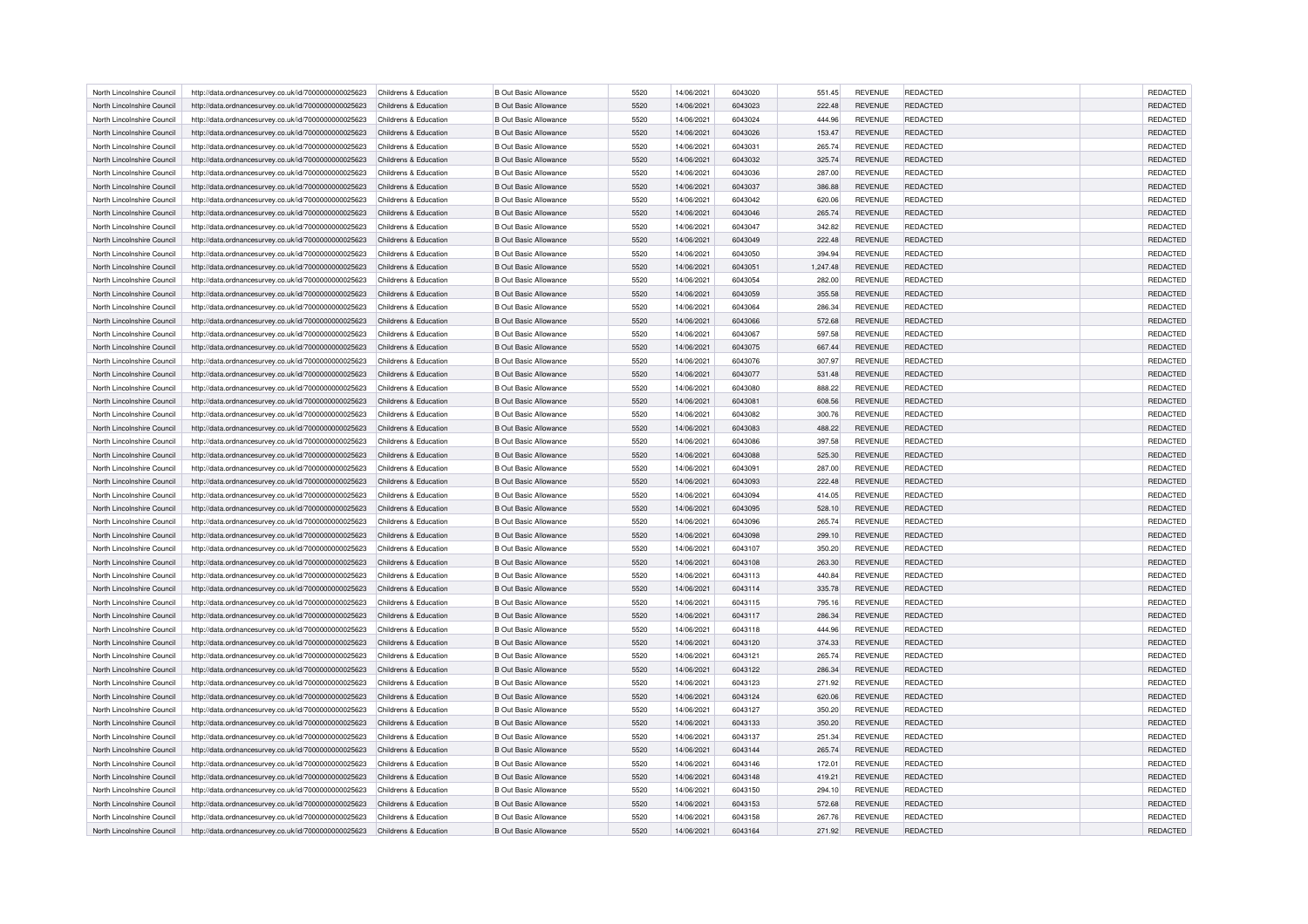| North Lincolnshire Council                               | http://data.ordnancesurvey.co.uk/id/7000000000025623 | Childrens & Education                          | <b>B Out Basic Allowance</b>                                 | 5520         | 14/06/2021               | 6043165            | 300.76           | <b>REVENUE</b>                   | REDACTED                    | REDACTED             |
|----------------------------------------------------------|------------------------------------------------------|------------------------------------------------|--------------------------------------------------------------|--------------|--------------------------|--------------------|------------------|----------------------------------|-----------------------------|----------------------|
| North Lincolnshire Council                               | http://data.ordnancesurvey.co.uk/id/7000000000025623 | Childrens & Education                          | <b>B Out Basic Allowance</b>                                 | 5520         | 14/06/2021               | 6043166            | 271.92           | <b>REVENUE</b>                   | REDACTED                    | REDACTED             |
| North Lincolnshire Council                               | http://data.ordnancesurvey.co.uk/id/7000000000025623 | Childrens & Education                          | <b>B Out Basic Allowance</b>                                 | 5520         | 21/06/2021               | 6046854            | 675.70           | <b>REVENUE</b>                   | <b>REDACTED</b>             | REDACTED             |
| North Lincolnshire Council                               | http://data.ordnancesurvey.co.uk/id/7000000000025623 | Childrens & Education                          | <b>B Out Basic Allowance</b>                                 | 5520         | 21/06/2021               | 6046857            | 175.10           | <b>REVENUE</b>                   | <b>REDACTED</b>             | REDACTED             |
| North Lincolnshire Council                               | http://data.ordnancesurvey.co.uk/id/7000000000025623 | Childrens & Education                          | <b>B Out Basic Allowance</b>                                 | 5520         | 21/06/2021               | 6046858            | 422.48           | <b>REVENUE</b>                   | REDACTED                    | REDACTED             |
| North Lincolnshire Council                               | http://data.ordnancesurvey.co.uk/id/7000000000025623 | Childrens & Education                          | <b>B Out Basic Allowance</b>                                 | 5520         | 21/06/2021               | 6046860            | 726.15           | <b>REVENUE</b>                   | REDACTED                    | REDACTED             |
| North Lincolnshire Council                               | http://data.ordnancesurvey.co.uk/id/7000000000025623 | Childrens & Education                          | <b>B Out Basic Allowance</b>                                 | 5520         | 21/06/2021               | 6046865            | 571.11           | <b>REVENUE</b>                   | REDACTED                    | REDACTED             |
| North Lincolnshire Council                               | http://data.ordnancesurvey.co.uk/id/7000000000025623 | Childrens & Education                          | <b>B Out Basic Allowance</b>                                 | 5520         | 21/06/2021               | 6046867            | 375.95           | <b>REVENUE</b>                   | REDACTED                    | REDACTED             |
| North Lincolnshire Council                               | http://data.ordnancesurvey.co.uk/id/7000000000025623 | Childrens & Education                          | <b>B Out Basic Allowance</b>                                 | 5520         | 21/06/2021               | 6046869            | 2,657.40         | <b>REVENUE</b>                   | REDACTED                    | REDACTED             |
| North Lincolnshire Council                               | http://data.ordnancesurvey.co.uk/id/7000000000025623 | Childrens & Education                          | <b>B Out Basic Allowance</b>                                 | 5520         | 21/06/2021               | 6046872            | 459.16           | <b>REVENUE</b>                   | <b>REDACTED</b>             | REDACTED             |
| North Lincolnshire Council                               | http://data.ordnancesurvey.co.uk/id/7000000000025623 | Childrens & Education                          | <b>B Out Basic Allowance</b>                                 | 5520         | 21/06/2021               | 6046874            | 532.05           | <b>REVENUE</b>                   | REDACTED                    | REDACTED             |
| North Lincolnshire Council                               | http://data.ordnancesurvey.co.uk/id/7000000000025623 | Childrens & Education                          | <b>B Out Basic Allowance</b>                                 | 5520         | 21/06/2021               | 6046880            | 384.05           | <b>REVENUE</b>                   | REDACTED                    | REDACTED             |
| North Lincolnshire Council                               | http://data.ordnancesurvey.co.uk/id/7000000000025623 | Childrens & Education                          | <b>B Out Basic Allowance</b>                                 | 5520         | 21/06/2021               | 6046881            | 559.53           | <b>REVENUE</b>                   | REDACTED                    | REDACTED             |
| North Lincolnshire Council                               | http://data.ordnancesurvey.co.uk/id/7000000000025623 | Childrens & Education                          | <b>B Out Basic Allowance</b>                                 | 5520         | 21/06/2021               | 6046883            | 312.07           | <b>REVENUE</b>                   | REDACTED                    | REDACTED             |
| North Lincolnshire Council                               | http://data.ordnancesurvey.co.uk/id/7000000000025623 | Childrens & Education                          | <b>B Out Basic Allowance</b>                                 | 5520         | 21/06/2021               | 6046884            | 889.92           | <b>REVENUE</b>                   | REDACTED                    | REDACTED             |
| North Lincolnshire Council                               | http://data.ordnancesurvey.co.uk/id/7000000000025623 | Childrens & Education                          | <b>B Out Basic Allowance</b>                                 | 5520         | 21/06/2021               | 6046887            | 222.48           | <b>REVENUE</b>                   | <b>REDACTED</b>             | REDACTED             |
| North Lincolnshire Council                               | http://data.ordnancesurvey.co.uk/id/7000000000025623 | Childrens & Education                          | <b>B Out Basic Allowance</b>                                 | 5520         | 21/06/2021               | 6046893            | 448.14           | <b>REVENUE</b>                   | REDACTED                    | REDACTED             |
| North Lincolnshire Council                               | http://data.ordnancesurvey.co.uk/id/7000000000025623 | Childrens & Education                          | <b>B Out Basic Allowance</b>                                 | 5520         | 21/06/2021               | 6046894            | 709.27           | <b>REVENUE</b>                   | <b>REDACTED</b>             | REDACTED             |
| North Lincolnshire Council                               | http://data.ordnancesurvey.co.uk/id/7000000000025623 | Childrens & Education                          | <b>B Out Basic Allowance</b>                                 | 5520         | 21/06/2021               | 6046896            | 318.00           | <b>REVENUE</b>                   | REDACTED                    | REDACTED             |
| North Lincolnshire Council                               | http://data.ordnancesurvey.co.uk/id/7000000000025623 | Childrens & Education                          | <b>B Out Basic Allowance</b>                                 | 5520         | 21/06/2021               | 6046900            | 314.00           | <b>REVENUE</b>                   | REDACTED                    | REDACTED             |
| North Lincolnshire Council                               | http://data.ordnancesurvey.co.uk/id/7000000000025623 | Childrens & Education                          | <b>B Out Basic Allowance</b>                                 | 5520         | 21/06/2021               | 6046903            | 283.00           | <b>REVENUE</b>                   | <b>REDACTED</b>             | REDACTED             |
| North Lincolnshire Council                               | http://data.ordnancesurvey.co.uk/id/7000000000025623 | Childrens & Education                          | <b>B Out Basic Allowance</b>                                 | 5520         | 21/06/2021               | 6046905            | 483.00           | <b>REVENUE</b>                   | <b>REDACTED</b>             | REDACTED             |
| North Lincolnshire Council                               | http://data.ordnancesurvey.co.uk/id/7000000000025623 | Childrens & Education                          | <b>B Out Basic Allowance</b>                                 | 5520         | 21/06/2021               | 6046908            | 287.00           | <b>REVENUE</b>                   | REDACTED                    | REDACTED             |
| North Lincolnshire Council                               | http://data.ordnancesurvey.co.uk/id/7000000000025623 | Childrens & Education                          | <b>B Out Basic Allowance</b>                                 | 5520         | 21/06/2021               | 6046909            | 251.56           | <b>REVENUE</b>                   | <b>REDACTED</b>             | REDACTED             |
| North Lincolnshire Council                               |                                                      | Childrens & Education                          | <b>B Out Basic Allowance</b>                                 | 5520         | 21/06/2021               | 6046910            |                  |                                  | <b>REDACTED</b>             | REDACTED             |
|                                                          | http://data.ordnancesurvey.co.uk/id/7000000000025623 |                                                |                                                              |              |                          |                    | 341.69           | <b>REVENUE</b>                   |                             |                      |
| North Lincolnshire Council<br>North Lincolnshire Council | http://data.ordnancesurvey.co.uk/id/7000000000025623 | Childrens & Education<br>Childrens & Education | <b>B Out Basic Allowance</b><br><b>B Out Basic Allowance</b> | 5520<br>5520 | 21/06/2021<br>21/06/2021 | 6046912<br>6046916 | 409.26<br>274.10 | <b>REVENUE</b><br><b>REVENUE</b> | REDACTED<br><b>REDACTED</b> | REDACTED             |
|                                                          | http://data.ordnancesurvey.co.uk/id/7000000000025623 |                                                |                                                              | 5520         |                          |                    |                  |                                  |                             | REDACTED<br>REDACTED |
| North Lincolnshire Council                               | http://data.ordnancesurvey.co.uk/id/7000000000025623 | Childrens & Education                          | <b>B Out Basic Allowance</b>                                 |              | 21/06/2021               | 6046917            | 719.48           | <b>REVENUE</b>                   | <b>REDACTED</b>             |                      |
| North Lincolnshire Council                               | http://data.ordnancesurvey.co.uk/id/7000000000025623 | Childrens & Education                          | <b>B Out Basic Allowance</b>                                 | 5520         | 21/06/2021               | 6046920            | 265.74           | <b>REVENUE</b>                   | REDACTED                    | REDACTED             |
| North Lincolnshire Council                               | http://data.ordnancesurvey.co.uk/id/7000000000025623 | Childrens & Education                          | <b>B Out Basic Allowance</b>                                 | 5520         | 21/06/2021               | 6046922            | 572.68           | <b>REVENUE</b>                   | REDACTED                    | REDACTED             |
| North Lincolnshire Council                               | http://data.ordnancesurvey.co.uk/id/7000000000025623 | Childrens & Education                          | <b>B Out Basic Allowance</b>                                 | 5520         | 21/06/2021               | 6046925            | 667.44           | <b>REVENUE</b>                   | <b>REDACTED</b>             | <b>REDACTED</b>      |
| North Lincolnshire Council                               | http://data.ordnancesurvey.co.uk/id/7000000000025623 | Childrens & Education                          | <b>B Out Basic Allowance</b>                                 | 5520         | 21/06/2021               | 6046930            | 397.58           | <b>REVENUE</b>                   | REDACTED                    | REDACTED             |
| North Lincolnshire Council                               | http://data.ordnancesurvey.co.uk/id/7000000000025623 | Childrens & Education                          | <b>B Out Basic Allowance</b>                                 | 5520         | 21/06/2021               | 6046932            | 663.32           | <b>REVENUE</b>                   | REDACTED                    | REDACTED             |
| North Lincolnshire Council                               | http://data.ordnancesurvey.co.uk/id/7000000000025623 | Childrens & Education                          | <b>B Out Basic Allowance</b>                                 | 5520         | 21/06/2021               | 6046934            | 265.74           | <b>REVENUE</b>                   | <b>REDACTED</b>             | <b>REDACTED</b>      |
| North Lincolnshire Council                               | http://data.ordnancesurvey.co.uk/id/7000000000025623 | Childrens & Education                          | <b>B Out Basic Allowance</b>                                 | 5520         | 21/06/2021               | 6046941            | 885.80           | <b>REVENUE</b>                   | REDACTED                    | REDACTED             |
| North Lincolnshire Council                               | http://data.ordnancesurvey.co.uk/id/7000000000025623 | Childrens & Education                          | <b>B Out Basic Allowance</b>                                 | 5520         | 21/06/2021               | 6046943            | 253.20           | <b>REVENUE</b>                   | REDACTED                    | REDACTED             |
| North Lincolnshire Council                               | http://data.ordnancesurvey.co.uk/id/7000000000025623 | Childrens & Education                          | <b>B Out Basic Allowance</b>                                 | 5520         | 21/06/2021               | 6046945            | 710.70           | <b>REVENUE</b>                   | <b>REDACTED</b>             | REDACTED             |
| North Lincolnshire Council                               | http://data.ordnancesurvey.co.uk/id/7000000000025623 | Childrens & Education                          | <b>B Out Basic Allowance</b>                                 | 5520         | 21/06/2021               | 6046949            | 252.10           | <b>REVENUE</b>                   | REDACTED                    | REDACTED             |
| North Lincolnshire Council                               | http://data.ordnancesurvey.co.uk/id/7000000000025623 | Childrens & Education                          | <b>B Out Basic Allowance</b>                                 | 5520         | 21/06/2021               | 6046953            | 444.96           | <b>REVENUE</b>                   | REDACTED                    | <b>REDACTED</b>      |
| North Lincolnshire Council                               | http://data.ordnancesurvey.co.uk/id/7000000000025623 | Childrens & Education                          | <b>B Out Basic Allowance</b>                                 | 5520         | 21/06/2021               | 6046955            | 314.00           | <b>REVENUE</b>                   | <b>REDACTED</b>             | REDACTED             |
| North Lincolnshire Council                               | http://data.ordnancesurvey.co.uk/id/7000000000025623 | Childrens & Education                          | <b>B Out Basic Allowance</b>                                 | 5520         | 21/06/2021               | 6046956            | 394.05           | <b>REVENUE</b>                   | REDACTED                    | <b>REDACTED</b>      |
| North Lincolnshire Council                               | http://data.ordnancesurvey.co.uk/id/7000000000025623 | Childrens & Education                          | <b>B Out Basic Allowance</b>                                 | 5520         | 21/06/2021               | 6046961            | 296.66           | <b>REVENUE</b>                   | <b>REDACTED</b>             | REDACTED             |
| North Lincolnshire Council                               | http://data.ordnancesurvey.co.uk/id/7000000000025623 | Childrens & Education                          | <b>B Out Basic Allowance</b>                                 | 5520         | 21/06/2021               | 6046964            | 399.00           | <b>REVENUE</b>                   | <b>REDACTED</b>             | REDACTED             |
| North Lincolnshire Council                               | http://data.ordnancesurvey.co.uk/id/7000000000025623 | Childrens & Education                          | <b>B Out Basic Allowance</b>                                 | 5520         | 21/06/2021               | 6046966            | 1,253.52         | <b>REVENUE</b>                   | <b>REDACTED</b>             | REDACTED             |
| North Lincolnshire Council                               | http://data.ordnancesurvey.co.uk/id/7000000000025623 | Childrens & Education                          | <b>B Out Basic Allowance</b>                                 | 5520         | 21/06/2021               | 6046967            | 322.39           | <b>REVENUE</b>                   | <b>REDACTED</b>             | REDACTED             |
| North Lincolnshire Council                               | http://data.ordnancesurvey.co.uk/id/7000000000025623 | Childrens & Education                          | <b>B Out Basic Allowance</b>                                 | 5520         | 21/06/2021               | 6046969            | 434.69           | <b>REVENUE</b>                   | <b>REDACTED</b>             | REDACTED             |
| North Lincolnshire Council                               | http://data.ordnancesurvey.co.uk/id/7000000000025623 | Childrens & Education                          | <b>B Out Basic Allowance</b>                                 | 5520         | 21/06/2021               | 6046979            | 349.00           | <b>REVENUE</b>                   | REDACTED                    | REDACTED             |
| North Lincolnshire Council                               | http://data.ordnancesurvey.co.uk/id/7000000000025623 | Childrens & Education                          | <b>B Out Basic Allowance</b>                                 | 5520         | 21/06/2021               | 6046982            | 551.45           | <b>REVENUE</b>                   | <b>REDACTED</b>             | REDACTED             |
| North Lincolnshire Council                               | http://data.ordnancesurvey.co.uk/id/7000000000025623 | Childrens & Education                          | <b>B Out Basic Allowance</b>                                 | 5520         | 21/06/2021               | 6046985            | 222.48           | <b>REVENUE</b>                   | <b>REDACTED</b>             | REDACTED             |
| North Lincolnshire Council                               | http://data.ordnancesurvey.co.uk/id/7000000000025623 | Childrens & Education                          | <b>B Out Basic Allowance</b>                                 | 5520         | 21/06/2021               | 6046986            | 222.48           | <b>REVENUE</b>                   | REDACTED                    | REDACTED             |
| North Lincolnshire Council                               | http://data.ordnancesurvey.co.uk/id/7000000000025623 | Childrens & Education                          | <b>B Out Basic Allowance</b>                                 | 5520         | 21/06/2021               | 6046993            | 265.74           | <b>REVENUE</b>                   | <b>REDACTED</b>             | <b>REDACTED</b>      |
| North Lincolnshire Council                               | http://data.ordnancesurvey.co.uk/id/7000000000025623 | Childrens & Education                          | <b>B Out Basic Allowance</b>                                 | 5520         | 21/06/2021               | 6046994            | 325.74           | <b>REVENUE</b>                   | <b>REDACTED</b>             | REDACTED             |
| North Lincolnshire Council                               | http://data.ordnancesurvey.co.uk/id/7000000000025623 | Childrens & Education                          | <b>B Out Basic Allowance</b>                                 | 5520         | 21/06/2021               | 6046998            | 287.00           | <b>REVENUE</b>                   | REDACTED                    | REDACTED             |
| North Lincolnshire Council                               | http://data.ordnancesurvey.co.uk/id/7000000000025623 | Childrens & Education                          | <b>B Out Basic Allowance</b>                                 | 5520         | 21/06/2021               | 6046999            | 386.88           | <b>REVENUE</b>                   | REDACTED                    | REDACTED             |
| North Lincolnshire Council                               | http://data.ordnancesurvey.co.uk/id/7000000000025623 | Childrens & Education                          | <b>B Out Basic Allowance</b>                                 | 5520         | 21/06/2021               | 6047004            | 620.06           | <b>REVENUE</b>                   | <b>REDACTED</b>             | REDACTED             |
| North Lincolnshire Council                               | http://data.ordnancesurvey.co.uk/id/7000000000025623 | Childrens & Education                          | <b>B Out Basic Allowance</b>                                 | 5520         | 21/06/2021               | 6047006            | 300.76           | <b>REVENUE</b>                   | REDACTED                    | REDACTED             |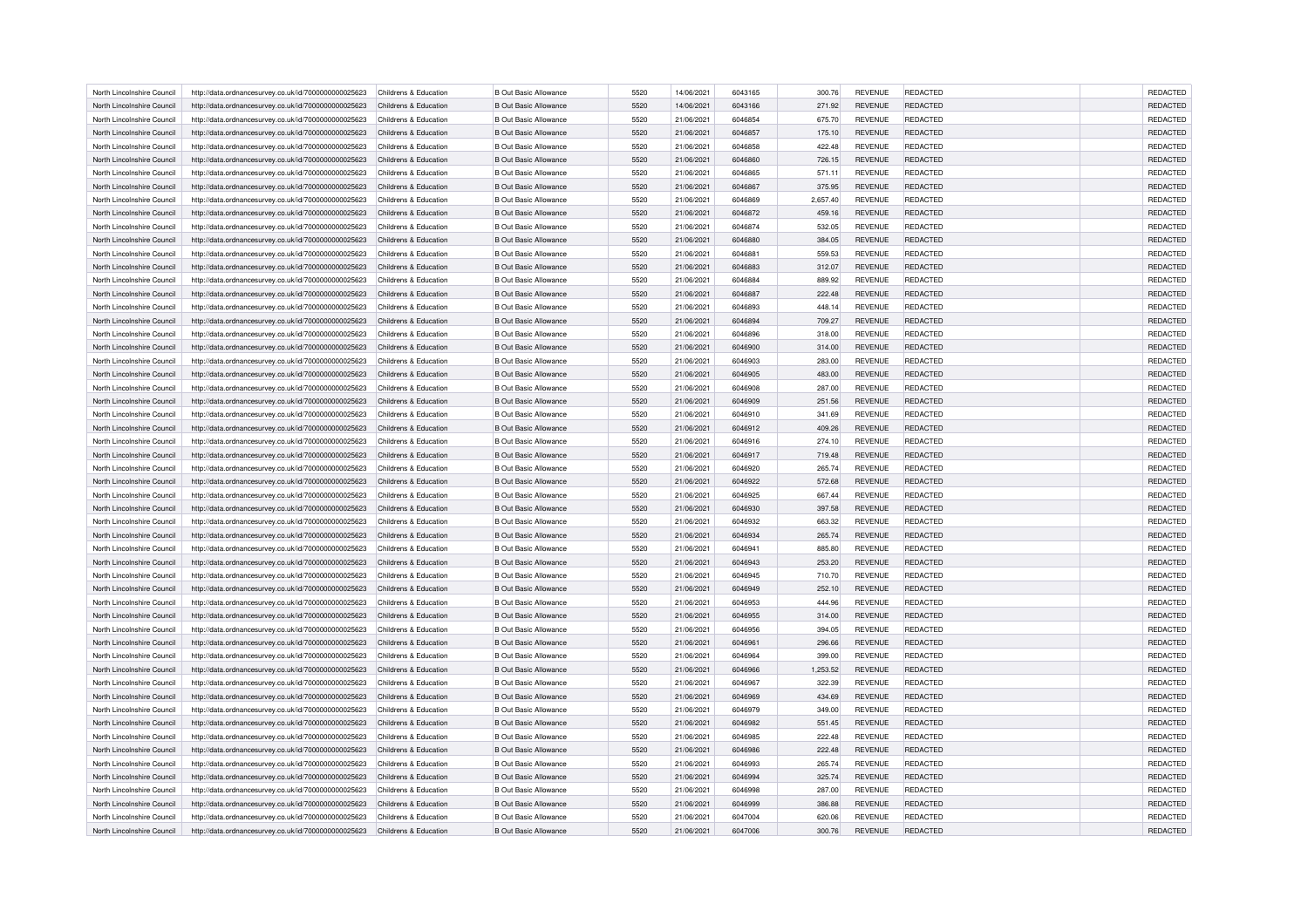| North Lincolnshire Council | http://data.ordnancesurvey.co.uk/id/7000000000025623 | Childrens & Education | <b>B Out Basic Allowance</b> | 5520         | 21/06/2021 | 6047008            | 265.74           | <b>REVENUE</b> | REDACTED        | REDACTED             |
|----------------------------|------------------------------------------------------|-----------------------|------------------------------|--------------|------------|--------------------|------------------|----------------|-----------------|----------------------|
| North Lincolnshire Council | http://data.ordnancesurvey.co.uk/id/7000000000025623 | Childrens & Education | <b>B Out Basic Allowance</b> | 5520         | 21/06/2021 | 6047009            | 342.82           | <b>REVENUE</b> | REDACTED        | REDACTED             |
| North Lincolnshire Council | http://data.ordnancesurvey.co.uk/id/7000000000025623 | Childrens & Education | <b>B Out Basic Allowance</b> | 5520         | 21/06/2021 | 6047011            | 190.70           | <b>REVENUE</b> | <b>REDACTED</b> | REDACTED             |
| North Lincolnshire Council | http://data.ordnancesurvey.co.uk/id/7000000000025623 | Childrens & Education | <b>B Out Basic Allowance</b> | 5520         | 21/06/2021 | 6047012            | 444.96           | <b>REVENUE</b> | <b>REDACTED</b> | REDACTED             |
| North Lincolnshire Council | http://data.ordnancesurvey.co.uk/id/7000000000025623 | Childrens & Education | <b>B Out Basic Allowance</b> | 5520         | 21/06/2021 | 6047013            | 488.22           | <b>REVENUE</b> | REDACTED        | REDACTED             |
| North Lincolnshire Council | http://data.ordnancesurvey.co.uk/id/7000000000025623 | Childrens & Education | <b>B Out Basic Allowance</b> | 5520         | 21/06/2021 | 6047016            | 282.00           | <b>REVENUE</b> | REDACTED        | REDACTED             |
| North Lincolnshire Council | http://data.ordnancesurvey.co.uk/id/7000000000025623 | Childrens & Education | <b>B Out Basic Allowance</b> | 5520         | 21/06/2021 | 6047021            | 355.58           | <b>REVENUE</b> | REDACTED        | REDACTED             |
| North Lincolnshire Council | http://data.ordnancesurvey.co.uk/id/7000000000025623 | Childrens & Education | <b>B Out Basic Allowance</b> | 5520         | 21/06/2021 | 6047026            | 286.34           | <b>REVENUE</b> | REDACTED        | REDACTED             |
| North Lincolnshire Council | http://data.ordnancesurvey.co.uk/id/7000000000025623 | Childrens & Education | <b>B Out Basic Allowance</b> | 5520         | 21/06/2021 | 6047028            | 572.68           | <b>REVENUE</b> | REDACTED        | REDACTED             |
| North Lincolnshire Council | http://data.ordnancesurvey.co.uk/id/7000000000025623 | Childrens & Education | <b>B Out Basic Allowance</b> | 5520         | 21/06/2021 | 6047029            | 597.58           | <b>REVENUE</b> | <b>REDACTED</b> | REDACTED             |
| North Lincolnshire Council | http://data.ordnancesurvey.co.uk/id/7000000000025623 | Childrens & Education | <b>B Out Basic Allowance</b> | 5520         | 21/06/2021 | 6047031            | 381.21           | <b>REVENUE</b> | REDACTED        | REDACTED             |
| North Lincolnshire Council | http://data.ordnancesurvey.co.uk/id/7000000000025623 | Childrens & Education | <b>B Out Basic Allowance</b> | 5520         | 21/06/2021 | 6047037            | 667.44           | <b>REVENUE</b> | REDACTED        | REDACTED             |
| North Lincolnshire Council | http://data.ordnancesurvey.co.uk/id/7000000000025623 | Childrens & Education | <b>B Out Basic Allowance</b> | 5520         | 21/06/2021 | 6047038            | 307.97           | <b>REVENUE</b> | REDACTED        | REDACTED             |
| North Lincolnshire Council | http://data.ordnancesurvey.co.uk/id/7000000000025623 | Childrens & Education | <b>B Out Basic Allowance</b> | 5520         | 21/06/2021 | 6047039            | 531.48           | <b>REVENUE</b> | REDACTED        | REDACTED             |
| North Lincolnshire Council | http://data.ordnancesurvey.co.uk/id/7000000000025623 | Childrens & Education | <b>B Out Basic Allowance</b> | 5520         | 21/06/2021 | 6047042            | 888.22           | <b>REVENUE</b> | REDACTED        | REDACTED             |
| North Lincolnshire Council | http://data.ordnancesurvey.co.uk/id/7000000000025623 | Childrens & Education | <b>B Out Basic Allowance</b> | 5520         | 21/06/2021 | 6047043            | 608.56           | <b>REVENUE</b> | <b>REDACTED</b> | REDACTED             |
| North Lincolnshire Council | http://data.ordnancesurvey.co.uk/id/7000000000025623 | Childrens & Education | <b>B Out Basic Allowance</b> | 5520         | 21/06/2021 | 6047044            | 300.76           | <b>REVENUE</b> | REDACTED        | REDACTED             |
| North Lincolnshire Council | http://data.ordnancesurvey.co.uk/id/7000000000025623 | Childrens & Education | <b>B Out Basic Allowance</b> | 5520         | 21/06/2021 | 6047045            | 488.22           | <b>REVENUE</b> | <b>REDACTED</b> | REDACTED             |
| North Lincolnshire Council | http://data.ordnancesurvey.co.uk/id/7000000000025623 | Childrens & Education | <b>B Out Basic Allowance</b> | 5520         | 21/06/2021 | 6047048            | 397.58           | <b>REVENUE</b> | REDACTED        | REDACTED             |
| North Lincolnshire Council | http://data.ordnancesurvey.co.uk/id/7000000000025623 | Childrens & Education | <b>B Out Basic Allowance</b> | 5520         | 21/06/2021 | 6047050            | 525.30           | <b>REVENUE</b> | REDACTED        | REDACTED             |
| North Lincolnshire Council | http://data.ordnancesurvey.co.uk/id/7000000000025623 | Childrens & Education | <b>B Out Basic Allowance</b> | 5520         | 21/06/2021 | 6047053            | 287.00           | <b>REVENUE</b> | <b>REDACTED</b> | REDACTED             |
| North Lincolnshire Council | http://data.ordnancesurvey.co.uk/id/7000000000025623 | Childrens & Education | <b>B Out Basic Allowance</b> | 5520         | 21/06/2021 | 6047056            | 414.05           | <b>REVENUE</b> | <b>REDACTED</b> | REDACTED             |
| North Lincolnshire Council | http://data.ordnancesurvey.co.uk/id/7000000000025623 | Childrens & Education | <b>B Out Basic Allowance</b> | 5520         | 21/06/2021 | 6047057            | 528.10           | <b>REVENUE</b> | REDACTED        | REDACTED             |
| North Lincolnshire Council | http://data.ordnancesurvey.co.uk/id/7000000000025623 | Childrens & Education | <b>B Out Basic Allowance</b> | 5520         | 21/06/2021 | 6047058            | 265.74           | <b>REVENUE</b> | <b>REDACTED</b> | REDACTED             |
| North Lincolnshire Council | http://data.ordnancesurvey.co.uk/id/7000000000025623 | Childrens & Education | <b>B Out Basic Allowance</b> | 5520         | 21/06/2021 | 6047060            | 299.10           | <b>REVENUE</b> | <b>REDACTED</b> | REDACTED             |
| North Lincolnshire Council | http://data.ordnancesurvey.co.uk/id/7000000000025623 | Childrens & Education | <b>B Out Basic Allowance</b> | 5520         | 21/06/2021 | 6047069            | 350.20           | <b>REVENUE</b> | REDACTED        | REDACTED             |
| North Lincolnshire Council | http://data.ordnancesurvey.co.uk/id/7000000000025623 | Childrens & Education | <b>B Out Basic Allowance</b> | 5520         | 21/06/2021 | 6047070            | 263.30           | <b>REVENUE</b> | <b>REDACTED</b> | REDACTED             |
| North Lincolnshire Council | http://data.ordnancesurvey.co.uk/id/7000000000025623 | Childrens & Education | <b>B Out Basic Allowance</b> | 5520         | 21/06/2021 | 6047075            | 440.84           | <b>REVENUE</b> | <b>REDACTED</b> | REDACTED             |
| North Lincolnshire Council |                                                      | Childrens & Education | <b>B Out Basic Allowance</b> | 5520         | 21/06/2021 | 6047076            |                  | <b>REVENUE</b> | REDACTED        |                      |
| North Lincolnshire Council | http://data.ordnancesurvey.co.uk/id/7000000000025623 | Childrens & Education | <b>B Out Basic Allowance</b> | 5520         | 21/06/2021 | 6047077            | 335.78<br>620.06 | <b>REVENUE</b> | REDACTED        | REDACTED<br>REDACTED |
|                            | http://data.ordnancesurvey.co.uk/id/7000000000025623 |                       | <b>B Out Basic Allowance</b> | 5520         | 21/06/2021 | 6047079            |                  | <b>REVENUE</b> | <b>REDACTED</b> | <b>REDACTED</b>      |
| North Lincolnshire Council | http://data.ordnancesurvey.co.uk/id/7000000000025623 | Childrens & Education |                              |              |            |                    | 286.34           |                |                 |                      |
| North Lincolnshire Council | http://data.ordnancesurvey.co.uk/id/7000000000025623 | Childrens & Education | <b>B Out Basic Allowance</b> | 5520         | 21/06/2021 | 6047080            | 444.96           | <b>REVENUE</b> | REDACTED        | REDACTED             |
| North Lincolnshire Council | http://data.ordnancesurvey.co.uk/id/7000000000025623 | Childrens & Education | <b>B Out Basic Allowance</b> | 5520<br>5520 | 21/06/2021 | 6047082<br>6047083 | 488.22           | <b>REVENUE</b> | REDACTED        | REDACTED             |
| North Lincolnshire Council | http://data.ordnancesurvey.co.uk/id/7000000000025623 | Childrens & Education | <b>B Out Basic Allowance</b> |              | 21/06/2021 |                    | 265.74           | <b>REVENUE</b> | <b>REDACTED</b> | <b>REDACTED</b>      |
| North Lincolnshire Council | http://data.ordnancesurvey.co.uk/id/7000000000025623 | Childrens & Education | <b>B Out Basic Allowance</b> | 5520         | 21/06/2021 | 6047086            | 286.34           | <b>REVENUE</b> | REDACTED        | REDACTED             |
| North Lincolnshire Council | http://data.ordnancesurvey.co.uk/id/7000000000025623 | Childrens & Education | <b>B Out Basic Allowance</b> | 5520         | 21/06/2021 | 6047087            | 271.92           | <b>REVENUE</b> | REDACTED        | REDACTED             |
| North Lincolnshire Council | http://data.ordnancesurvey.co.uk/id/7000000000025623 | Childrens & Education | <b>B Out Basic Allowance</b> | 5520         | 21/06/2021 | 6047088            | 588.28           | <b>REVENUE</b> | <b>REDACTED</b> | REDACTED             |
| North Lincolnshire Council | http://data.ordnancesurvey.co.uk/id/7000000000025623 | Childrens & Education | <b>B Out Basic Allowance</b> | 5520         | 21/06/2021 | 6047091            | 350.20           | <b>REVENUE</b> | REDACTED        | REDACTED             |
| North Lincolnshire Council | http://data.ordnancesurvey.co.uk/id/7000000000025623 | Childrens & Education | <b>B Out Basic Allowance</b> | 5520         | 21/06/2021 | 6047095            | 175.10           | <b>REVENUE</b> | REDACTED        | <b>REDACTED</b>      |
| North Lincolnshire Council | http://data.ordnancesurvey.co.uk/id/7000000000025623 | Childrens & Education | <b>B Out Basic Allowance</b> | 5520         | 21/06/2021 | 6047097            | 350.20           | <b>REVENUE</b> | <b>REDACTED</b> | REDACTED             |
| North Lincolnshire Council | http://data.ordnancesurvey.co.uk/id/7000000000025623 | Childrens & Education | <b>B Out Basic Allowance</b> | 5520         | 21/06/2021 | 6047101            | 251.34           | <b>REVENUE</b> | REDACTED        | <b>REDACTED</b>      |
| North Lincolnshire Council | http://data.ordnancesurvey.co.uk/id/7000000000025623 | Childrens & Education | <b>B Out Basic Allowance</b> | 5520         | 21/06/2021 | 6047102            | 150.38           | <b>REVENUE</b> | <b>REDACTED</b> | REDACTED             |
| North Lincolnshire Council | http://data.ordnancesurvey.co.uk/id/7000000000025623 | Childrens & Education | <b>B Out Basic Allowance</b> | 5520         | 21/06/2021 | 6047105            | 150.38           | <b>REVENUE</b> | <b>REDACTED</b> | REDACTED             |
| North Lincolnshire Council | http://data.ordnancesurvey.co.uk/id/7000000000025623 | Childrens & Education | <b>B Out Basic Allowance</b> | 5520         | 21/06/2021 | 6047108            | 265.74           | <b>REVENUE</b> | <b>REDACTED</b> | REDACTED             |
| North Lincolnshire Council | http://data.ordnancesurvey.co.uk/id/7000000000025623 | Childrens & Education | <b>B Out Basic Allowance</b> | 5520         | 21/06/2021 | 6047109            | 135.96           | <b>REVENUE</b> | REDACTED        | REDACTED             |
| North Lincolnshire Council | http://data.ordnancesurvey.co.uk/id/7000000000025623 | Childrens & Education | <b>B Out Basic Allowance</b> | 5520         | 21/06/2021 | 6047110            | 172.01           | <b>REVENUE</b> | <b>REDACTED</b> | REDACTED             |
| North Lincolnshire Council | http://data.ordnancesurvey.co.uk/id/7000000000025623 | Childrens & Education | <b>B Out Basic Allowance</b> | 5520         | 21/06/2021 | 6047112            | 419.21           | <b>REVENUE</b> | REDACTED        | REDACTED             |
| North Lincolnshire Council | http://data.ordnancesurvey.co.uk/id/7000000000025623 | Childrens & Education | <b>B Out Basic Allowance</b> | 5520         | 21/06/2021 | 6047114            | 294.10           | <b>REVENUE</b> | <b>REDACTED</b> | REDACTED             |
| North Lincolnshire Council | http://data.ordnancesurvey.co.uk/id/7000000000025623 | Childrens & Education | <b>B Out Basic Allowance</b> | 5520         | 21/06/2021 | 6047116            | 572.68           | <b>REVENUE</b> | <b>REDACTED</b> | REDACTED             |
| North Lincolnshire Council | http://data.ordnancesurvey.co.uk/id/7000000000025623 | Childrens & Education | <b>B Out Basic Allowance</b> | 5520         | 21/06/2021 | 6047122            | 267.76           | <b>REVENUE</b> | REDACTED        | REDACTED             |
| North Lincolnshire Council | http://data.ordnancesurvey.co.uk/id/7000000000025623 | Childrens & Education | <b>B Out Basic Allowance</b> | 5520         | 21/06/2021 | 6047128            | 271.92           | <b>REVENUE</b> | REDACTED        | <b>REDACTED</b>      |
| North Lincolnshire Council | http://data.ordnancesurvey.co.uk/id/7000000000025623 | Childrens & Education | <b>B Out Basic Allowance</b> | 5520         | 21/06/2021 | 6047129            | 885.61           | <b>REVENUE</b> | <b>REDACTED</b> | REDACTED             |
| North Lincolnshire Council | http://data.ordnancesurvey.co.uk/id/7000000000025623 | Childrens & Education | <b>B Out Basic Allowance</b> | 5520         | 21/06/2021 | 6047130            | 300.76           | <b>REVENUE</b> | REDACTED        | REDACTED             |
| North Lincolnshire Council | http://data.ordnancesurvey.co.uk/id/7000000000025623 | Childrens & Education | <b>B Out Basic Allowance</b> | 5520         | 21/06/2021 | 6047131            | 271.92           | <b>REVENUE</b> | REDACTED        | REDACTED             |
| North Lincolnshire Council | http://data.ordnancesurvey.co.uk/id/7000000000025623 | Childrens & Education | <b>B Out Basic Allowance</b> | 5520         | 28/06/2021 | 6050464            | 675.70           | <b>REVENUE</b> | <b>REDACTED</b> | REDACTED             |
| North Lincolnshire Council | http://data.ordnancesurvey.co.uk/id/7000000000025623 | Childrens & Education | <b>B Out Basic Allowance</b> | 5520         | 28/06/2021 | 6050467            | 350.20           | <b>REVENUE</b> | REDACTED        | REDACTED             |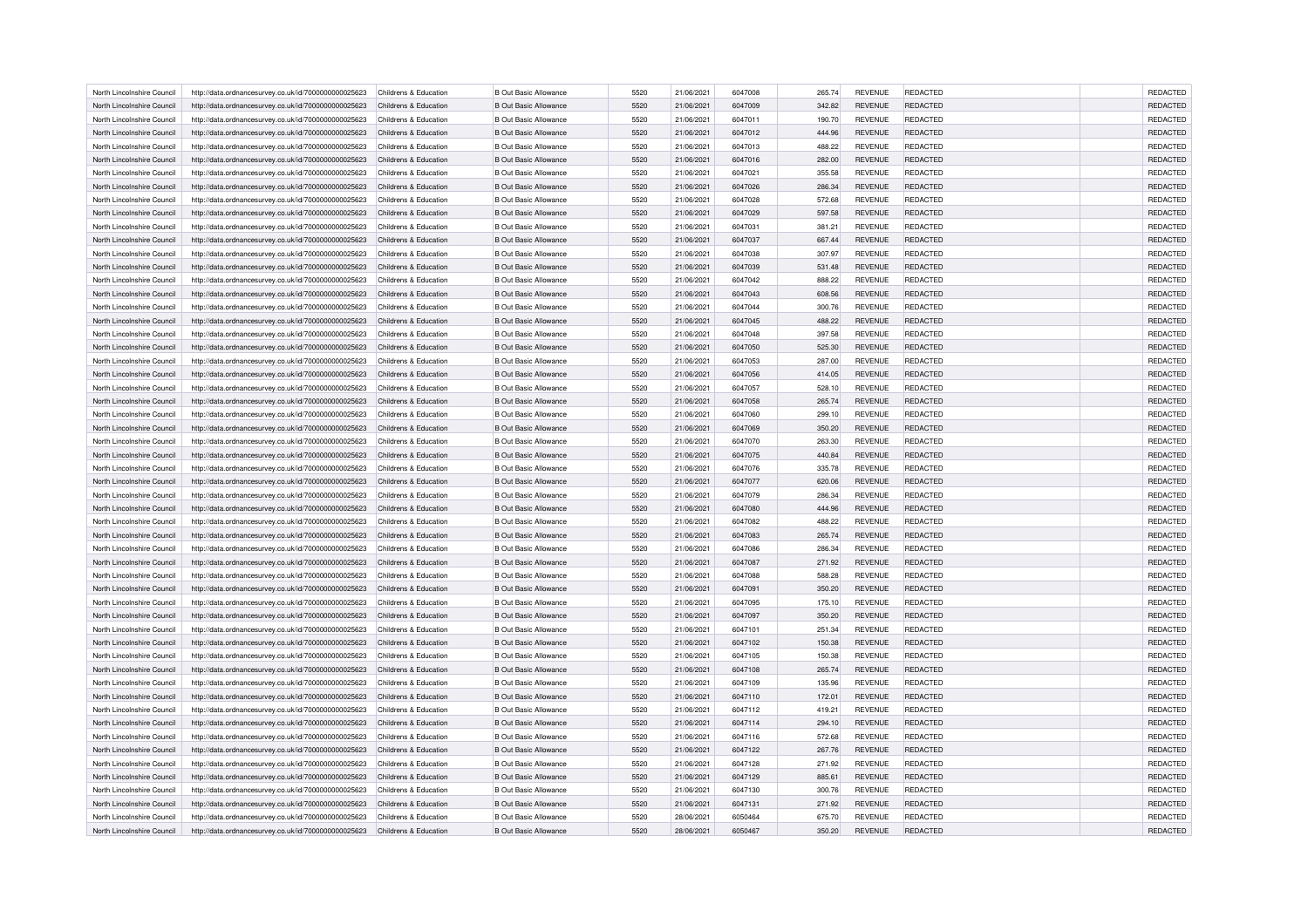| North Lincolnshire Council | http://data.ordnancesurvey.co.uk/id/7000000000025623 | Childrens & Education | <b>B Out Basic Allowance</b> | 5520 | 28/06/2021 | 6050468 | 422.48   | <b>REVENUE</b> | REDACTED        | REDACTED        |
|----------------------------|------------------------------------------------------|-----------------------|------------------------------|------|------------|---------|----------|----------------|-----------------|-----------------|
| North Lincolnshire Council | http://data.ordnancesurvey.co.uk/id/7000000000025623 | Childrens & Education | <b>B Out Basic Allowance</b> | 5520 | 28/06/2021 | 6050470 | 726.15   | <b>REVENUE</b> | REDACTED        | REDACTED        |
| North Lincolnshire Council | http://data.ordnancesurvey.co.uk/id/7000000000025623 | Childrens & Education | <b>B Out Basic Allowance</b> | 5520 | 28/06/2021 | 6050475 | 571.11   | <b>REVENUE</b> | REDACTED        | REDACTED        |
| North Lincolnshire Council | http://data.ordnancesurvey.co.uk/id/7000000000025623 | Childrens & Education | <b>B Out Basic Allowance</b> | 5520 | 28/06/2021 | 6050477 | 529.42   | <b>REVENUE</b> | REDACTED        | REDACTED        |
| North Lincolnshire Council | http://data.ordnancesurvey.co.uk/id/7000000000025623 | Childrens & Education | <b>B Out Basic Allowance</b> | 5520 | 28/06/2021 | 6050479 | 885.80   | <b>REVENUE</b> | REDACTED        | REDACTED        |
| North Lincolnshire Council | http://data.ordnancesurvey.co.uk/id/7000000000025623 | Childrens & Education | <b>B Out Basic Allowance</b> | 5520 | 28/06/2021 | 6050482 | 459.16   | <b>REVENUE</b> | <b>REDACTED</b> | REDACTED        |
| North Lincolnshire Council | http://data.ordnancesurvey.co.uk/id/7000000000025623 | Childrens & Education | <b>B Out Basic Allowance</b> | 5520 | 28/06/2021 | 6050484 | 532.05   | <b>REVENUE</b> | REDACTED        | REDACTED        |
| North Lincolnshire Council | http://data.ordnancesurvey.co.uk/id/7000000000025623 | Childrens & Education | <b>B Out Basic Allowance</b> | 5520 | 28/06/2021 | 6050490 | 384.05   | <b>REVENUE</b> | REDACTED        | REDACTED        |
| North Lincolnshire Council | http://data.ordnancesurvey.co.uk/id/7000000000025623 | Childrens & Education | <b>B Out Basic Allowance</b> | 5520 | 28/06/2021 | 6050491 | 559.53   | <b>REVENUE</b> | REDACTED        | REDACTED        |
| North Lincolnshire Council | http://data.ordnancesurvey.co.uk/id/7000000000025623 | Childrens & Education | <b>B Out Basic Allowance</b> | 5520 | 28/06/2021 | 6050493 | 312.07   | <b>REVENUE</b> | REDACTED        | REDACTED        |
| North Lincolnshire Council | http://data.ordnancesurvey.co.uk/id/7000000000025623 | Childrens & Education | <b>B Out Basic Allowance</b> | 5520 | 28/06/2021 | 6050494 | 889.92   | <b>REVENUE</b> | REDACTED        | REDACTED        |
| North Lincolnshire Council | http://data.ordnancesurvey.co.uk/id/7000000000025623 | Childrens & Education | <b>B Out Basic Allowance</b> | 5520 | 28/06/2021 | 6050497 | 222.48   | <b>REVENUE</b> | <b>REDACTED</b> | REDACTED        |
| North Lincolnshire Council | http://data.ordnancesurvey.co.uk/id/7000000000025623 | Childrens & Education | <b>B Out Basic Allowance</b> | 5520 | 28/06/2021 | 6050503 | 448.14   | <b>REVENUE</b> | REDACTED        | REDACTED        |
| North Lincolnshire Council | http://data.ordnancesurvey.co.uk/id/7000000000025623 | Childrens & Education | <b>B Out Basic Allowance</b> | 5520 | 28/06/2021 | 6050504 | 709.27   | <b>REVENUE</b> | REDACTED        | REDACTED        |
|                            |                                                      |                       | <b>B Out Basic Allowance</b> | 5520 | 28/06/2021 | 6050506 |          | <b>REVENUE</b> | REDACTED        | REDACTED        |
| North Lincolnshire Council | http://data.ordnancesurvey.co.uk/id/7000000000025623 | Childrens & Education |                              |      |            |         | 318.00   |                |                 |                 |
| North Lincolnshire Council | http://data.ordnancesurvey.co.uk/id/7000000000025623 | Childrens & Education | <b>B Out Basic Allowance</b> | 5520 | 28/06/2021 | 6050510 | 314.00   | <b>REVENUE</b> | REDACTED        | REDACTED        |
| North Lincolnshire Council | http://data.ordnancesurvey.co.uk/id/7000000000025623 | Childrens & Education | <b>B Out Basic Allowance</b> | 5520 | 28/06/2021 | 6050513 | 283.00   | <b>REVENUE</b> | REDACTED        | REDACTED        |
| North Lincolnshire Council | http://data.ordnancesurvey.co.uk/id/7000000000025623 | Childrens & Education | <b>B Out Basic Allowance</b> | 5520 | 28/06/2021 | 6050515 | 483.00   | <b>REVENUE</b> | <b>REDACTED</b> | REDACTED        |
| North Lincolnshire Council | http://data.ordnancesurvey.co.uk/id/7000000000025623 | Childrens & Education | <b>B Out Basic Allowance</b> | 5520 | 28/06/2021 | 6050518 | 287.00   | <b>REVENUE</b> | REDACTED        | REDACTED        |
| North Lincolnshire Council | http://data.ordnancesurvey.co.uk/id/7000000000025623 | Childrens & Education | <b>B Out Basic Allowance</b> | 5520 | 28/06/2021 | 6050519 | 251.56   | <b>REVENUE</b> | REDACTED        | REDACTED        |
| North Lincolnshire Council | http://data.ordnancesurvey.co.uk/id/7000000000025623 | Childrens & Education | <b>B Out Basic Allowance</b> | 5520 | 28/06/2021 | 6050520 | 341.69   | <b>REVENUE</b> | REDACTED        | REDACTED        |
| North Lincolnshire Council | http://data.ordnancesurvey.co.uk/id/7000000000025623 | Childrens & Education | <b>B Out Basic Allowance</b> | 5520 | 28/06/2021 | 6050522 | 409.26   | <b>REVENUE</b> | <b>REDACTED</b> | REDACTED        |
| North Lincolnshire Council | http://data.ordnancesurvey.co.uk/id/7000000000025623 | Childrens & Education | <b>B Out Basic Allowance</b> | 5520 | 28/06/2021 | 6050526 | 274.10   | <b>REVENUE</b> | REDACTED        | REDACTED        |
| North Lincolnshire Council | http://data.ordnancesurvey.co.uk/id/7000000000025623 | Childrens & Education | <b>B Out Basic Allowance</b> | 5520 | 28/06/2021 | 6050527 | 719.48   | <b>REVENUE</b> | <b>REDACTED</b> | REDACTED        |
| North Lincolnshire Council | http://data.ordnancesurvey.co.uk/id/7000000000025623 | Childrens & Education | <b>B Out Basic Allowance</b> | 5520 | 28/06/2021 | 6050530 | 265.74   | <b>REVENUE</b> | <b>REDACTED</b> | REDACTED        |
| North Lincolnshire Council | http://data.ordnancesurvey.co.uk/id/7000000000025623 | Childrens & Education | <b>B Out Basic Allowance</b> | 5520 | 28/06/2021 | 6050532 | 572.68   | <b>REVENUE</b> | REDACTED        | REDACTED        |
| North Lincolnshire Council | http://data.ordnancesurvey.co.uk/id/7000000000025623 | Childrens & Education | <b>B Out Basic Allowance</b> | 5520 | 28/06/2021 | 6050535 | 667.44   | <b>REVENUE</b> | REDACTED        | REDACTED        |
| North Lincolnshire Council | http://data.ordnancesurvey.co.uk/id/7000000000025623 | Childrens & Education | <b>B Out Basic Allowance</b> | 5520 | 28/06/2021 | 6050540 | 397.58   | <b>REVENUE</b> | <b>REDACTED</b> | REDACTED        |
| North Lincolnshire Council | http://data.ordnancesurvey.co.uk/id/7000000000025623 | Childrens & Education | <b>B Out Basic Allowance</b> | 5520 | 28/06/2021 | 6050542 | 663.32   | <b>REVENUE</b> | REDACTED        | REDACTED        |
| North Lincolnshire Council | http://data.ordnancesurvey.co.uk/id/7000000000025623 | Childrens & Education | <b>B Out Basic Allowance</b> | 5520 | 28/06/2021 | 6050544 | 532.37   | <b>REVENUE</b> | <b>REDACTED</b> | REDACTED        |
| North Lincolnshire Council | http://data.ordnancesurvey.co.uk/id/7000000000025623 | Childrens & Education | <b>B Out Basic Allowance</b> | 5520 | 28/06/2021 | 6050551 | 885.80   | <b>REVENUE</b> | <b>REDACTED</b> | REDACTED        |
| North Lincolnshire Council | http://data.ordnancesurvey.co.uk/id/7000000000025623 | Childrens & Education | <b>B Out Basic Allowance</b> | 5520 | 28/06/2021 | 6050553 | 253.20   | <b>REVENUE</b> | REDACTED        | REDACTED        |
| North Lincolnshire Council | http://data.ordnancesurvey.co.uk/id/7000000000025623 | Childrens & Education | <b>B Out Basic Allowance</b> | 5520 | 28/06/2021 | 6050555 | 710.70   | <b>REVENUE</b> | REDACTED        | REDACTED        |
| North Lincolnshire Council | http://data.ordnancesurvey.co.uk/id/7000000000025623 | Childrens & Education | <b>B Out Basic Allowance</b> | 5520 | 28/06/2021 | 6050559 | 252.10   | <b>REVENUE</b> | <b>REDACTED</b> | <b>REDACTED</b> |
| North Lincolnshire Council | http://data.ordnancesurvey.co.uk/id/7000000000025623 | Childrens & Education | <b>B Out Basic Allowance</b> | 5520 | 28/06/2021 | 6050563 | 736.31   | <b>REVENUE</b> | REDACTED        | REDACTED        |
| North Lincolnshire Council | http://data.ordnancesurvey.co.uk/id/7000000000025623 | Childrens & Education | <b>B Out Basic Allowance</b> | 5520 | 28/06/2021 | 6050565 | 314.00   | <b>REVENUE</b> | <b>REDACTED</b> | <b>REDACTED</b> |
| North Lincolnshire Council | http://data.ordnancesurvey.co.uk/id/7000000000025623 | Childrens & Education | <b>B Out Basic Allowance</b> | 5520 | 28/06/2021 | 6050566 | 394.05   | <b>REVENUE</b> | <b>REDACTED</b> | <b>REDACTED</b> |
| North Lincolnshire Council | http://data.ordnancesurvey.co.uk/id/7000000000025623 | Childrens & Education | <b>B Out Basic Allowance</b> | 5520 | 28/06/2021 | 6050568 | 153.47   | <b>REVENUE</b> | REDACTED        | REDACTED        |
| North Lincolnshire Council | http://data.ordnancesurvey.co.uk/id/7000000000025623 | Childrens & Education | <b>B Out Basic Allowance</b> | 5520 | 28/06/2021 | 6050571 | 296.66   | <b>REVENUE</b> | REDACTED        | <b>REDACTED</b> |
| North Lincolnshire Council | http://data.ordnancesurvey.co.uk/id/7000000000025623 | Childrens & Education | <b>B Out Basic Allowance</b> | 5520 | 28/06/2021 | 6050574 | 399.00   | <b>REVENUE</b> | <b>REDACTED</b> | REDACTED        |
| North Lincolnshire Council | http://data.ordnancesurvey.co.uk/id/7000000000025623 | Childrens & Education | <b>B Out Basic Allowance</b> | 5520 | 28/06/2021 | 6050576 | 1,519.26 | <b>REVENUE</b> | REDACTED        | <b>REDACTED</b> |
| North Lincolnshire Council | http://data.ordnancesurvey.co.uk/id/7000000000025623 | Childrens & Education | <b>B Out Basic Allowance</b> | 5520 | 28/06/2021 | 6050577 | 322.39   | <b>REVENUE</b> | <b>REDACTED</b> | REDACTED        |
| North Lincolnshire Council | http://data.ordnancesurvey.co.uk/id/7000000000025623 | Childrens & Education | <b>B Out Basic Allowance</b> | 5520 | 28/06/2021 | 6050579 | 434.69   | <b>REVENUE</b> | <b>REDACTED</b> | REDACTED        |
| North Lincolnshire Council | http://data.ordnancesurvey.co.uk/id/7000000000025623 | Childrens & Education | <b>B Out Basic Allowance</b> | 5520 | 28/06/2021 | 6050589 | 349.00   | <b>REVENUE</b> | REDACTED        | REDACTED        |
| North Lincolnshire Council | http://data.ordnancesurvey.co.uk/id/7000000000025623 | Childrens & Education | <b>B Out Basic Allowance</b> | 5520 | 28/06/2021 | 6050592 | 551.45   | <b>REVENUE</b> | REDACTED        | REDACTED        |
| North Lincolnshire Council | http://data.ordnancesurvey.co.uk/id/7000000000025623 | Childrens & Education | <b>B Out Basic Allowance</b> | 5520 | 28/06/2021 | 6050595 | 222.48   | <b>REVENUE</b> | <b>REDACTED</b> | REDACTED        |
| North Lincolnshire Council | http://data.ordnancesurvey.co.uk/id/7000000000025623 | Childrens & Education | <b>B Out Basic Allowance</b> | 5520 | 28/06/2021 | 6050596 | 222.48   | <b>REVENUE</b> | REDACTED        | REDACTED        |
| North Lincolnshire Council | http://data.ordnancesurvey.co.uk/id/7000000000025623 | Childrens & Education | <b>B Out Basic Allowance</b> | 5520 | 28/06/2021 | 6050604 | 325.74   | <b>REVENUE</b> | <b>REDACTED</b> | REDACTED        |
| North Lincolnshire Council | http://data.ordnancesurvey.co.uk/id/7000000000025623 | Childrens & Education | <b>B Out Basic Allowance</b> | 5520 | 28/06/2021 | 6050608 | 287.00   | <b>REVENUE</b> | <b>REDACTED</b> | REDACTED        |
| North Lincolnshire Council | http://data.ordnancesurvey.co.uk/id/7000000000025623 | Childrens & Education | <b>B Out Basic Allowance</b> | 5520 | 28/06/2021 | 6050609 | 386.88   | <b>REVENUE</b> | REDACTED        | REDACTED        |
| North Lincolnshire Council | http://data.ordnancesurvey.co.uk/id/7000000000025623 | Childrens & Education | <b>B Out Basic Allowance</b> | 5520 | 28/06/2021 | 6050614 | 620.06   | <b>REVENUE</b> | <b>REDACTED</b> | REDACTED        |
| North Lincolnshire Council | http://data.ordnancesurvey.co.uk/id/7000000000025623 | Childrens & Education | <b>B Out Basic Allowance</b> | 5520 | 28/06/2021 | 6050618 | 531.48   | <b>REVENUE</b> | <b>REDACTED</b> | REDACTED        |
| North Lincolnshire Council | http://data.ordnancesurvey.co.uk/id/7000000000025623 | Childrens & Education | <b>B Out Basic Allowance</b> | 5520 | 28/06/2021 | 6050619 | 342.82   | <b>REVENUE</b> | REDACTED        | REDACTED        |
| North Lincolnshire Council | http://data.ordnancesurvey.co.uk/id/7000000000025623 | Childrens & Education | <b>B Out Basic Allowance</b> | 5520 | 28/06/2021 | 6050621 | 222.48   | <b>REVENUE</b> | <b>REDACTED</b> | <b>REDACTED</b> |
| North Lincolnshire Council | http://data.ordnancesurvey.co.uk/id/7000000000025623 | Childrens & Education | <b>B Out Basic Allowance</b> | 5520 | 28/06/2021 | 6050622 | 444.96   | <b>REVENUE</b> | <b>REDACTED</b> | REDACTED        |
| North Lincolnshire Council | http://data.ordnancesurvey.co.uk/id/7000000000025623 | Childrens & Education | <b>B Out Basic Allowance</b> | 5520 | 28/06/2021 | 6050623 | 488.22   | <b>REVENUE</b> | REDACTED        | REDACTED        |
|                            |                                                      |                       |                              |      |            |         |          |                |                 |                 |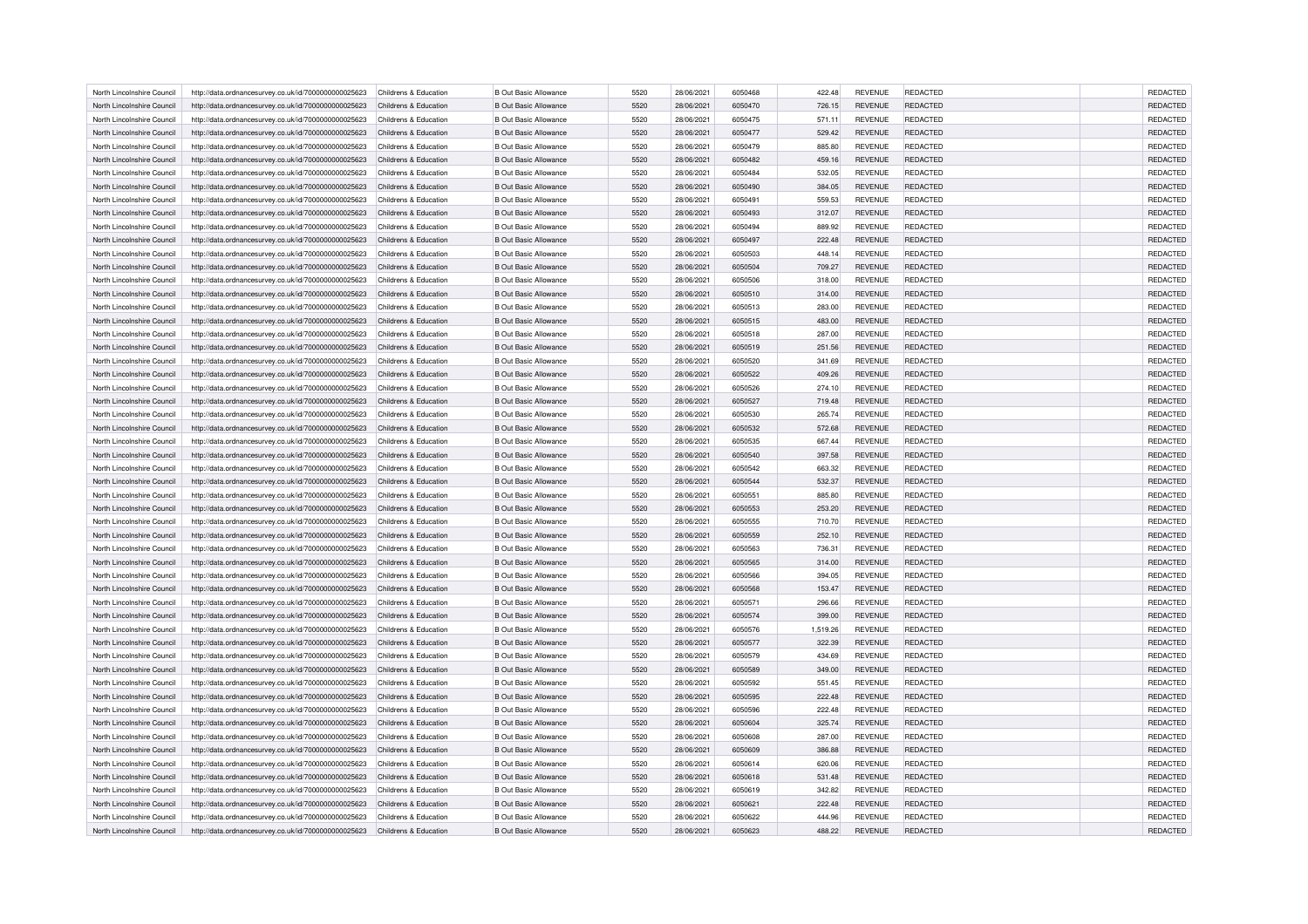| North Lincolnshire Council | http://data.ordnancesurvey.co.uk/id/7000000000025623 | Childrens & Education                          | <b>B Out Basic Allowance</b> | 5520 | 28/06/2021 | 6050626 | 282.00 | <b>REVENUE</b> | REDACTED        | REDACTED        |
|----------------------------|------------------------------------------------------|------------------------------------------------|------------------------------|------|------------|---------|--------|----------------|-----------------|-----------------|
| North Lincolnshire Council | http://data.ordnancesurvey.co.uk/id/7000000000025623 | Childrens & Education                          | <b>B Out Basic Allowance</b> | 5520 | 28/06/2021 | 6050631 | 355.58 | <b>REVENUE</b> | REDACTED        | REDACTED        |
| North Lincolnshire Council | http://data.ordnancesurvey.co.uk/id/7000000000025623 | Childrens & Education                          | <b>B Out Basic Allowance</b> | 5520 | 28/06/2021 | 6050636 | 286.34 | <b>REVENUE</b> | REDACTED        | REDACTED        |
| North Lincolnshire Council | http://data.ordnancesurvey.co.uk/id/7000000000025623 | Childrens & Education                          | <b>B Out Basic Allowance</b> | 5520 | 28/06/2021 | 6050638 | 572.68 | <b>REVENUE</b> | REDACTED        | REDACTED        |
| North Lincolnshire Council | http://data.ordnancesurvey.co.uk/id/7000000000025623 | Childrens & Education                          | <b>B Out Basic Allowance</b> | 5520 | 28/06/2021 | 6050639 | 597.58 | <b>REVENUE</b> | REDACTED        | REDACTED        |
| North Lincolnshire Council | http://data.ordnancesurvey.co.uk/id/7000000000025623 | Childrens & Education                          | <b>B Out Basic Allowance</b> | 5520 | 28/06/2021 | 6050643 | 493.52 | <b>REVENUE</b> | <b>REDACTED</b> | REDACTED        |
| North Lincolnshire Council | http://data.ordnancesurvey.co.uk/id/7000000000025623 | Childrens & Education                          | <b>B Out Basic Allowance</b> | 5520 | 28/06/2021 | 6050648 | 667.44 | <b>REVENUE</b> | REDACTED        | REDACTED        |
| North Lincolnshire Council | http://data.ordnancesurvey.co.uk/id/7000000000025623 | Childrens & Education                          | <b>B Out Basic Allowance</b> | 5520 | 28/06/2021 | 6050649 | 307.97 | <b>REVENUE</b> | REDACTED        | REDACTED        |
| North Lincolnshire Council | http://data.ordnancesurvey.co.uk/id/7000000000025623 | Childrens & Education                          | <b>B Out Basic Allowance</b> | 5520 | 28/06/2021 | 6050650 | 531.48 | <b>REVENUE</b> | REDACTED        | REDACTED        |
| North Lincolnshire Council | http://data.ordnancesurvey.co.uk/id/7000000000025623 | Childrens & Education                          | <b>B Out Basic Allowance</b> | 5520 | 28/06/2021 | 6050653 | 888.22 | <b>REVENUE</b> | REDACTED        | REDACTED        |
| North Lincolnshire Council | http://data.ordnancesurvey.co.uk/id/7000000000025623 | Childrens & Education                          | <b>B Out Basic Allowance</b> | 5520 | 28/06/2021 | 6050654 | 608.56 | <b>REVENUE</b> | REDACTED        | REDACTED        |
| North Lincolnshire Council | http://data.ordnancesurvey.co.uk/id/7000000000025623 | Childrens & Education                          | <b>B Out Basic Allowance</b> | 5520 | 28/06/2021 | 6050655 | 300.76 | <b>REVENUE</b> | <b>REDACTED</b> | REDACTED        |
|                            |                                                      |                                                |                              | 5520 |            | 6050660 |        |                |                 |                 |
| North Lincolnshire Council | http://data.ordnancesurvey.co.uk/id/7000000000025623 | Childrens & Education<br>Childrens & Education | <b>B Out Basic Allowance</b> |      | 28/06/2021 |         | 397.58 | <b>REVENUE</b> | REDACTED        | REDACTED        |
| North Lincolnshire Council | http://data.ordnancesurvey.co.uk/id/7000000000025623 |                                                | <b>B Out Basic Allowance</b> | 5520 | 28/06/2021 | 6050662 | 525.30 | <b>REVENUE</b> | REDACTED        | REDACTED        |
| North Lincolnshire Council | http://data.ordnancesurvey.co.uk/id/7000000000025623 | Childrens & Education                          | <b>B Out Basic Allowance</b> | 5520 | 28/06/2021 | 6050666 | 287.00 | <b>REVENUE</b> | REDACTED        | REDACTED        |
| North Lincolnshire Council | http://data.ordnancesurvey.co.uk/id/7000000000025623 | Childrens & Education                          | <b>B Out Basic Allowance</b> | 5520 | 28/06/2021 | 6050669 | 414.05 | <b>REVENUE</b> | REDACTED        | REDACTED        |
| North Lincolnshire Council | http://data.ordnancesurvey.co.uk/id/7000000000025623 | Childrens & Education                          | <b>B Out Basic Allowance</b> | 5520 | 28/06/2021 | 6050670 | 528.10 | <b>REVENUE</b> | REDACTED        | REDACTED        |
| North Lincolnshire Council | http://data.ordnancesurvey.co.uk/id/7000000000025623 | Childrens & Education                          | <b>B Out Basic Allowance</b> | 5520 | 28/06/2021 | 6050673 | 299.10 | <b>REVENUE</b> | <b>REDACTED</b> | REDACTED        |
| North Lincolnshire Council | http://data.ordnancesurvey.co.uk/id/7000000000025623 | Childrens & Education                          | <b>B Out Basic Allowance</b> | 5520 | 28/06/2021 | 6050682 | 350.20 | <b>REVENUE</b> | REDACTED        | REDACTED        |
| North Lincolnshire Council | http://data.ordnancesurvey.co.uk/id/7000000000025623 | Childrens & Education                          | <b>B Out Basic Allowance</b> | 5520 | 28/06/2021 | 6050683 | 263.30 | <b>REVENUE</b> | REDACTED        | REDACTED        |
| North Lincolnshire Council | http://data.ordnancesurvey.co.uk/id/7000000000025623 | Childrens & Education                          | <b>B Out Basic Allowance</b> | 5520 | 28/06/2021 | 6050686 | 388.00 | <b>REVENUE</b> | REDACTED        | REDACTED        |
| North Lincolnshire Council | http://data.ordnancesurvey.co.uk/id/7000000000025623 | Childrens & Education                          | <b>B Out Basic Allowance</b> | 5520 | 28/06/2021 | 6050688 | 440.84 | <b>REVENUE</b> | <b>REDACTED</b> | REDACTED        |
| North Lincolnshire Council | http://data.ordnancesurvey.co.uk/id/7000000000025623 | Childrens & Education                          | <b>B Out Basic Allowance</b> | 5520 | 28/06/2021 | 6050689 | 335.78 | <b>REVENUE</b> | REDACTED        | REDACTED        |
| North Lincolnshire Council | http://data.ordnancesurvey.co.uk/id/7000000000025623 | Childrens & Education                          | <b>B Out Basic Allowance</b> | 5520 | 28/06/2021 | 6050690 | 620.06 | <b>REVENUE</b> | <b>REDACTED</b> | REDACTED        |
| North Lincolnshire Council | http://data.ordnancesurvey.co.uk/id/7000000000025623 | Childrens & Education                          | <b>B Out Basic Allowance</b> | 5520 | 28/06/2021 | 6050692 | 286.34 | <b>REVENUE</b> | <b>REDACTED</b> | REDACTED        |
| North Lincolnshire Council | http://data.ordnancesurvey.co.uk/id/7000000000025623 | Childrens & Education                          | <b>B Out Basic Allowance</b> | 5520 | 28/06/2021 | 6050693 | 889.92 | <b>REVENUE</b> | REDACTED        | REDACTED        |
| North Lincolnshire Council | http://data.ordnancesurvey.co.uk/id/7000000000025623 | Childrens & Education                          | <b>B Out Basic Allowance</b> | 5520 | 28/06/2021 | 6050695 | 488.22 | <b>REVENUE</b> | REDACTED        | REDACTED        |
| North Lincolnshire Council | http://data.ordnancesurvey.co.uk/id/7000000000025623 | Childrens & Education                          | <b>B Out Basic Allowance</b> | 5520 | 28/06/2021 | 6050696 | 265.74 | <b>REVENUE</b> | <b>REDACTED</b> | REDACTED        |
| North Lincolnshire Council | http://data.ordnancesurvey.co.uk/id/7000000000025623 | Childrens & Education                          | <b>B Out Basic Allowance</b> | 5520 | 28/06/2021 | 6050698 | 286.34 | <b>REVENUE</b> | REDACTED        | <b>REDACTED</b> |
| North Lincolnshire Council | http://data.ordnancesurvey.co.uk/id/7000000000025623 | Childrens & Education                          | <b>B Out Basic Allowance</b> | 5520 | 28/06/2021 | 6050699 | 271.92 | <b>REVENUE</b> | <b>REDACTED</b> | REDACTED        |
| North Lincolnshire Council | http://data.ordnancesurvey.co.uk/id/7000000000025623 | Childrens & Education                          | <b>B Out Basic Allowance</b> | 5520 | 28/06/2021 | 6050700 | 461.15 | <b>REVENUE</b> | <b>REDACTED</b> | <b>REDACTED</b> |
| North Lincolnshire Council | http://data.ordnancesurvey.co.uk/id/7000000000025623 | Childrens & Education                          | <b>B Out Basic Allowance</b> | 5520 | 28/06/2021 | 6050704 | 350.20 | <b>REVENUE</b> | REDACTED        | REDACTED        |
| North Lincolnshire Council | http://data.ordnancesurvey.co.uk/id/7000000000025623 | Childrens & Education                          | <b>B Out Basic Allowance</b> | 5520 | 28/06/2021 | 6050711 | 350.20 | <b>REVENUE</b> | REDACTED        | <b>REDACTED</b> |
| North Lincolnshire Council | http://data.ordnancesurvey.co.uk/id/7000000000025623 | Childrens & Education                          | <b>B Out Basic Allowance</b> | 5520 | 28/06/2021 | 6050715 | 251.34 | <b>REVENUE</b> | <b>REDACTED</b> | <b>REDACTED</b> |
| North Lincolnshire Council | http://data.ordnancesurvey.co.uk/id/7000000000025623 | Childrens & Education                          | <b>B Out Basic Allowance</b> | 5520 | 28/06/2021 | 6050724 | 172.01 | <b>REVENUE</b> | REDACTED        | REDACTED        |
| North Lincolnshire Council | http://data.ordnancesurvey.co.uk/id/7000000000025623 | Childrens & Education                          | <b>B Out Basic Allowance</b> | 5520 | 28/06/2021 | 6050725 | 153.47 | <b>REVENUE</b> | <b>REDACTED</b> | <b>REDACTED</b> |
| North Lincolnshire Council | http://data.ordnancesurvey.co.uk/id/7000000000025623 | Childrens & Education                          | <b>B Out Basic Allowance</b> | 5520 | 28/06/2021 | 6050726 | 419.21 | <b>REVENUE</b> | <b>REDACTED</b> | <b>REDACTED</b> |
| North Lincolnshire Council | http://data.ordnancesurvey.co.uk/id/7000000000025623 | Childrens & Education                          | <b>B Out Basic Allowance</b> | 5520 | 28/06/2021 | 6050728 | 294.10 | <b>REVENUE</b> | REDACTED        | REDACTED        |
| North Lincolnshire Council | http://data.ordnancesurvey.co.uk/id/7000000000025623 | Childrens & Education                          | <b>B Out Basic Allowance</b> | 5520 | 28/06/2021 | 6050729 | 164.50 | <b>REVENUE</b> | REDACTED        | REDACTED        |
| North Lincolnshire Council | http://data.ordnancesurvey.co.uk/id/7000000000025623 | Childrens & Education                          | <b>B Out Basic Allowance</b> | 5520 | 28/06/2021 | 6050731 | 572.68 | <b>REVENUE</b> | <b>REDACTED</b> | REDACTED        |
| North Lincolnshire Council | http://data.ordnancesurvey.co.uk/id/7000000000025623 | Childrens & Education                          | <b>B Out Basic Allowance</b> | 5520 | 28/06/2021 | 6050733 | 97.95  | <b>REVENUE</b> | REDACTED        | <b>REDACTED</b> |
| North Lincolnshire Council | http://data.ordnancesurvey.co.uk/id/7000000000025623 | Childrens & Education                          | <b>B Out Basic Allowance</b> | 5520 | 28/06/2021 | 6050734 | 172.01 | <b>REVENUE</b> | <b>REDACTED</b> | REDACTED        |
| North Lincolnshire Council | http://data.ordnancesurvey.co.uk/id/7000000000025623 | Childrens & Education                          | <b>B Out Basic Allowance</b> | 5520 | 28/06/2021 | 6050736 | 267.76 | <b>REVENUE</b> | <b>REDACTED</b> | REDACTED        |
| North Lincolnshire Council | http://data.ordnancesurvey.co.uk/id/7000000000025623 | Childrens & Education                          | <b>B Out Basic Allowance</b> | 5520 | 28/06/2021 | 6050742 | 271.92 | <b>REVENUE</b> | REDACTED        | REDACTED        |
| North Lincolnshire Council |                                                      | Childrens & Education                          | <b>B Out Basic Allowance</b> | 5520 | 28/06/2021 | 6050744 | 300.76 | <b>REVENUE</b> | REDACTED        | REDACTED        |
|                            | http://data.ordnancesurvey.co.uk/id/7000000000025623 |                                                |                              |      |            |         |        |                |                 |                 |
| North Lincolnshire Council | http://data.ordnancesurvey.co.uk/id/7000000000025623 | Childrens & Education                          | <b>B Out Basic Allowance</b> | 5520 | 28/06/2021 | 6050745 | 271.92 | <b>REVENUE</b> | <b>REDACTED</b> | REDACTED        |
| North Lincolnshire Council | http://data.ordnancesurvey.co.uk/id/7000000000025623 | Childrens & Education                          | Car And Travel Allowances    | 4306 | 16/06/2021 | 6044092 | 355.25 | <b>REVENUE</b> | REDACTED        | REDACTED        |
| North Lincolnshire Council | http://data.ordnancesurvey.co.uk/id/7000000000025623 | Childrens & Education                          | <b>Client Related Costs</b>  | 5534 | 01/06/2021 | 6036923 | 62.31  | <b>REVENUE</b> | <b>REDACTED</b> | REDACTED        |
| North Lincolnshire Council | http://data.ordnancesurvey.co.uk/id/7000000000025623 | Childrens & Education                          | <b>Client Related Costs</b>  | 5534 | 01/06/2021 | 6036926 | 80.00  | <b>REVENUE</b> | <b>REDACTED</b> | REDACTED        |
| North Lincolnshire Council | http://data.ordnancesurvey.co.uk/id/7000000000025623 | Childrens & Education                          | <b>Client Related Costs</b>  | 5534 | 01/06/2021 | 6036927 | 22.31  | <b>REVENUE</b> | REDACTED        | REDACTED        |
| North Lincolnshire Council | http://data.ordnancesurvey.co.uk/id/7000000000025623 | Childrens & Education                          | <b>Client Related Costs</b>  | 5534 | 01/06/2021 | 6036930 | 22.31  | <b>REVENUE</b> | REDACTED        | REDACTED        |
| North Lincolnshire Council | http://data.ordnancesurvey.co.uk/id/7000000000025623 | Childrens & Education                          | <b>Client Related Costs</b>  | 5534 | 01/06/2021 | 6036935 | 30.00  | <b>REVENUE</b> | <b>REDACTED</b> | REDACTED        |
| North Lincolnshire Council | http://data.ordnancesurvey.co.uk/id/7000000000025623 | Childrens & Education                          | <b>Client Related Costs</b>  | 5534 | 01/06/2021 | 6036937 | 82.31  | <b>REVENUE</b> | REDACTED        | REDACTED        |
| North Lincolnshire Council | http://data.ordnancesurvey.co.uk/id/7000000000025623 | Childrens & Education                          | <b>Client Related Costs</b>  | 5534 | 01/06/2021 | 6036939 | 262.31 | <b>REVENUE</b> | <b>REDACTED</b> | <b>REDACTED</b> |
| North Lincolnshire Council | http://data.ordnancesurvey.co.uk/id/7000000000025623 | Childrens & Education                          | <b>Client Related Costs</b>  | 5534 | 01/06/2021 | 6036952 | 60.00  | <b>REVENUE</b> | <b>REDACTED</b> | REDACTED        |
| North Lincolnshire Council | http://data.ordnancesurvey.co.uk/id/7000000000025623 | Childrens & Education                          | <b>Client Related Costs</b>  | 5534 | 01/06/2021 | 6036955 | 172.00 | <b>REVENUE</b> | REDACTED        | REDACTED        |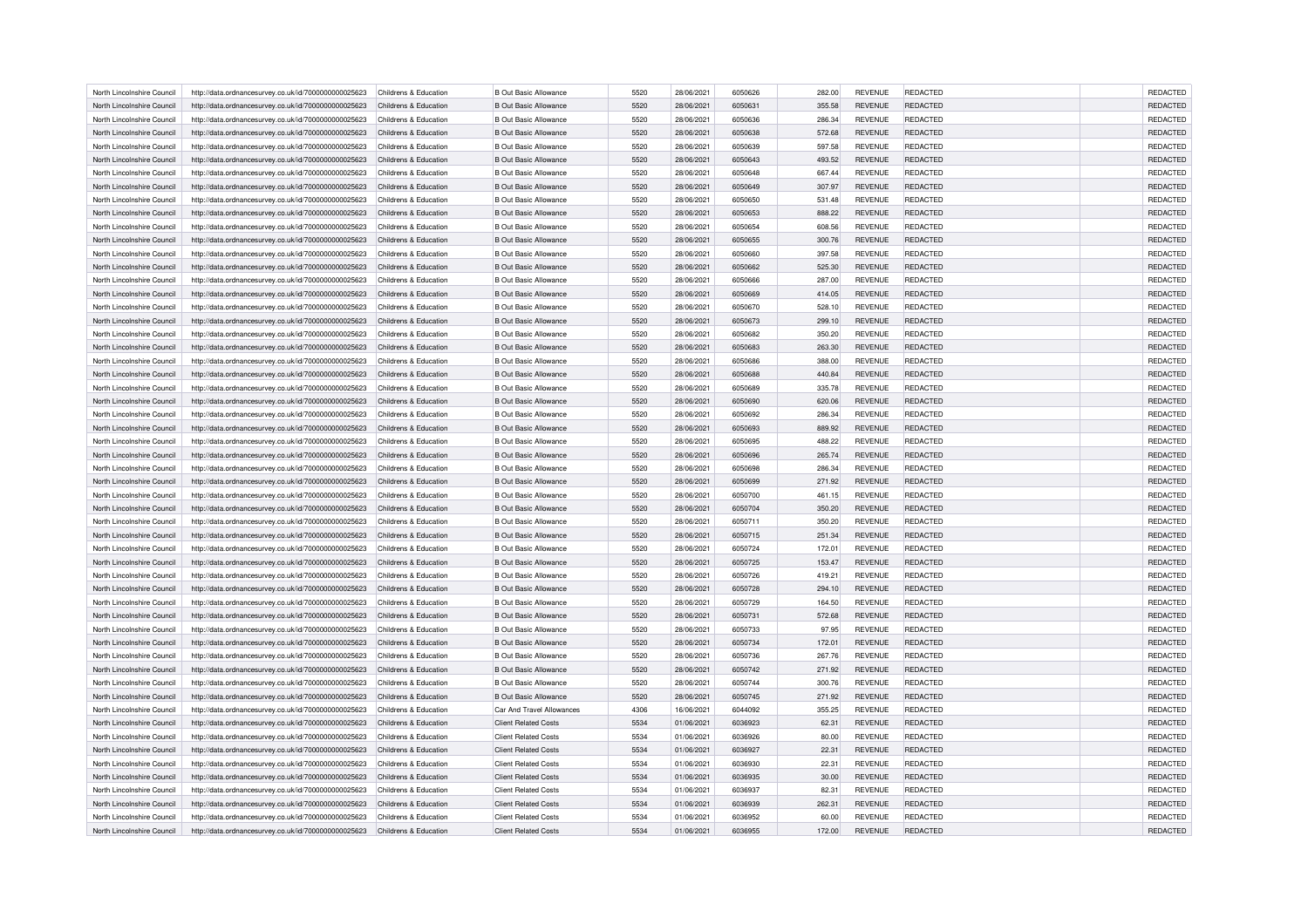| North Lincolnshire Council                               | http://data.ordnancesurvey.co.uk/id/7000000000025623 | Childrens & Education                          | <b>Client Related Costs</b>                                | 5534         | 01/06/2021               | 6036965 | 40.00    | <b>REVENUE</b> | REDACTED                    | REDACTED        |
|----------------------------------------------------------|------------------------------------------------------|------------------------------------------------|------------------------------------------------------------|--------------|--------------------------|---------|----------|----------------|-----------------------------|-----------------|
| North Lincolnshire Council                               | http://data.ordnancesurvey.co.uk/id/7000000000025623 | Childrens & Education                          | <b>Client Related Costs</b>                                | 5534         | 01/06/2021               | 6036988 | 290.00   | <b>REVENUE</b> | REDACTED                    | REDACTED        |
| North Lincolnshire Council                               | http://data.ordnancesurvey.co.uk/id/7000000000025623 | Childrens & Education                          | <b>Client Related Costs</b>                                | 5534         | 01/06/2021               | 6036993 | 99.00    | <b>REVENUE</b> | REDACTED                    | REDACTED        |
| North Lincolnshire Council                               | http://data.ordnancesurvey.co.uk/id/7000000000025623 | Childrens & Education                          | <b>Client Related Costs</b>                                | 5534         | 01/06/2021               | 6036996 | 50.00    | <b>REVENUE</b> | REDACTED                    | REDACTED        |
| North Lincolnshire Council                               | http://data.ordnancesurvey.co.uk/id/7000000000025623 | Childrens & Education                          | <b>Client Related Costs</b>                                | 5534         | 01/06/2021               | 6037003 | 10.00    | <b>REVENUE</b> | REDACTED                    | REDACTED        |
| North Lincolnshire Council                               | http://data.ordnancesurvey.co.uk/id/7000000000025623 | Childrens & Education                          | <b>Client Related Costs</b>                                | 5534         | 01/06/2021               | 6037013 | 102.86   | <b>REVENUE</b> | <b>REDACTED</b>             | REDACTED        |
|                                                          |                                                      |                                                |                                                            |              |                          |         |          |                |                             |                 |
| North Lincolnshire Council                               | http://data.ordnancesurvey.co.uk/id/7000000000025623 | Childrens & Education                          | <b>Client Related Costs</b>                                | 5534<br>5534 | 01/06/2021               | 6037016 | 10.00    | <b>REVENUE</b> | REDACTED                    | REDACTED        |
| North Lincolnshire Council                               | http://data.ordnancesurvey.co.uk/id/7000000000025623 | Childrens & Education                          | <b>Client Related Costs</b>                                |              | 01/06/2021               | 6037024 | 80.00    | <b>REVENUE</b> | REDACTED                    | REDACTED        |
| North Lincolnshire Council                               | http://data.ordnancesurvey.co.uk/id/7000000000025623 | Childrens & Education                          | <b>Client Related Costs</b>                                | 5534         | 01/06/2021               | 6037037 | 220.00   | <b>REVENUE</b> | REDACTED                    | REDACTED        |
| North Lincolnshire Council                               | http://data.ordnancesurvey.co.uk/id/7000000000025623 | Childrens & Education                          | <b>Client Related Costs</b>                                | 5534         | 01/06/2021               | 6037040 | 30.00    | <b>REVENUE</b> | REDACTED                    | REDACTED        |
| North Lincolnshire Council                               | http://data.ordnancesurvey.co.uk/id/7000000000025623 | Childrens & Education                          | <b>Client Related Costs</b>                                | 5534         | 01/06/2021               | 6037056 | 80.00    | <b>REVENUE</b> | REDACTED                    | REDACTED        |
| North Lincolnshire Council                               | http://data.ordnancesurvey.co.uk/id/7000000000025623 | Childrens & Education                          | <b>Client Related Costs</b>                                | 5534         | 01/06/2021               | 6037076 | 300.00   | <b>REVENUE</b> | <b>REDACTED</b>             | REDACTED        |
| North Lincolnshire Council                               | http://data.ordnancesurvey.co.uk/id/7000000000025623 | Childrens & Education                          | <b>Client Related Costs</b>                                | 5534         | 01/06/2021               | 6037080 | 82.31    | <b>REVENUE</b> | REDACTED                    | REDACTED        |
| North Lincolnshire Council                               | http://data.ordnancesurvey.co.uk/id/7000000000025623 | Childrens & Education                          | <b>Client Related Costs</b>                                | 5534         | 01/06/2021               | 6037081 | 102.31   | <b>REVENUE</b> | REDACTED                    | REDACTED        |
| North Lincolnshire Council                               | http://data.ordnancesurvey.co.uk/id/7000000000025623 | Childrens & Education                          | <b>Client Related Costs</b>                                | 5534         | 01/06/2021               | 6037084 | 182.31   | <b>REVENUE</b> | REDACTED                    | REDACTED        |
| North Lincolnshire Council                               | http://data.ordnancesurvey.co.uk/id/7000000000025623 | Childrens & Education                          | <b>Client Related Costs</b>                                | 5534         | 01/06/2021               | 6037085 | 100.00   | <b>REVENUE</b> | REDACTED                    | REDACTED        |
| North Lincolnshire Council                               | http://data.ordnancesurvey.co.uk/id/7000000000025623 | Childrens & Education                          | <b>Client Related Costs</b>                                | 5534         | 01/06/2021               | 6037093 | 40.00    | <b>REVENUE</b> | REDACTED                    | REDACTED        |
| North Lincolnshire Council                               | http://data.ordnancesurvey.co.uk/id/7000000000025623 | Childrens & Education                          | <b>Client Related Costs</b>                                | 5534         | 01/06/2021               | 6037100 | 130.00   | <b>REVENUE</b> | <b>REDACTED</b>             | REDACTED        |
| North Lincolnshire Council                               | http://data.ordnancesurvey.co.uk/id/7000000000025623 | Childrens & Education                          | <b>Client Related Costs</b>                                | 5534         | 01/06/2021               | 6037109 | 178.57   | <b>REVENUE</b> | REDACTED                    | REDACTED        |
| North Lincolnshire Council                               | http://data.ordnancesurvey.co.uk/id/7000000000025623 | Childrens & Education                          | <b>Client Related Costs</b>                                | 5534         | 01/06/2021               | 6037111 | 140.00   | <b>REVENUE</b> | REDACTED                    | REDACTED        |
| North Lincolnshire Council                               | http://data.ordnancesurvey.co.uk/id/7000000000025623 | Childrens & Education                          | <b>Client Related Costs</b>                                | 5534         | 01/06/2021               | 6037114 | 1,200.00 | <b>REVENUE</b> | REDACTED                    | REDACTED        |
| North Lincolnshire Council                               | http://data.ordnancesurvey.co.uk/id/7000000000025623 | Childrens & Education                          | <b>Client Related Costs</b>                                | 5534         | 01/06/2021               | 6037115 | 160.00   | <b>REVENUE</b> | <b>REDACTED</b>             | REDACTED        |
| North Lincolnshire Council                               | http://data.ordnancesurvey.co.uk/id/7000000000025623 | Childrens & Education                          | <b>Client Related Costs</b>                                | 5534         | 01/06/2021               | 6037116 | 20.00    | <b>REVENUE</b> | REDACTED                    | REDACTED        |
| North Lincolnshire Council                               | http://data.ordnancesurvey.co.uk/id/7000000000025623 | Childrens & Education                          | <b>Client Related Costs</b>                                | 5534         | 01/06/2021               | 6037117 | 100.00   | <b>REVENUE</b> | <b>REDACTED</b>             | REDACTED        |
| North Lincolnshire Council                               | http://data.ordnancesurvey.co.uk/id/7000000000025623 | Childrens & Education                          | <b>Client Related Costs</b>                                | 5534         | 01/06/2021               | 6037121 | 60.00    | <b>REVENUE</b> | REDACTED                    | REDACTED        |
| North Lincolnshire Council                               | http://data.ordnancesurvey.co.uk/id/7000000000025623 | Childrens & Education                          | <b>Client Related Costs</b>                                | 5534         | 01/06/2021               | 6037128 | 40.00    | <b>REVENUE</b> | REDACTED                    | REDACTED        |
| North Lincolnshire Council                               |                                                      | Childrens & Education                          | <b>Client Related Costs</b>                                | 5534         |                          | 6037131 |          |                | REDACTED                    |                 |
|                                                          | http://data.ordnancesurvey.co.uk/id/7000000000025623 |                                                |                                                            |              | 01/06/2021               |         | 60.00    | <b>REVENUE</b> |                             | REDACTED        |
| North Lincolnshire Council                               | http://data.ordnancesurvey.co.uk/id/7000000000025623 | Childrens & Education                          | <b>Client Related Costs</b>                                | 5534         | 01/06/2021               | 6037142 | 20.00    | <b>REVENUE</b> | <b>REDACTED</b>             | REDACTED        |
| North Lincolnshire Council                               | http://data.ordnancesurvey.co.uk/id/7000000000025623 | Childrens & Education                          | <b>Client Related Costs</b>                                | 5534         | 01/06/2021               | 6037148 | 60.00    | <b>REVENUE</b> | REDACTED                    | REDACTED        |
| North Lincolnshire Council                               | http://data.ordnancesurvey.co.uk/id/7000000000025623 | Childrens & Education                          | <b>Client Related Costs</b>                                | 5534         | 01/06/2021               | 6037150 | 130.00   | <b>REVENUE</b> | <b>REDACTED</b>             | REDACTED        |
| North Lincolnshire Council                               | http://data.ordnancesurvey.co.uk/id/7000000000025623 | Childrens & Education                          | <b>Client Related Costs</b>                                | 5534         | 01/06/2021               | 6037161 | 100.00   | <b>REVENUE</b> | REDACTED                    | REDACTED        |
| North Lincolnshire Council                               | http://data.ordnancesurvey.co.uk/id/7000000000025623 | Childrens & Education                          | <b>Client Related Costs</b>                                | 5534         | 01/06/2021               | 6037165 | 319.00   | <b>REVENUE</b> | REDACTED                    | REDACTED        |
| North Lincolnshire Council                               | http://data.ordnancesurvey.co.uk/id/7000000000025623 | Childrens & Education                          | <b>Client Related Costs</b>                                | 5534         | 01/06/2021               | 6037176 | 40.00    | <b>REVENUE</b> | REDACTED                    | REDACTED        |
| North Lincolnshire Council                               | http://data.ordnancesurvey.co.uk/id/7000000000025623 | Childrens & Education                          | <b>Client Related Costs</b>                                | 5534         | 01/06/2021               | 6037178 | 246.43   | <b>REVENUE</b> | <b>REDACTED</b>             | REDACTED        |
| North Lincolnshire Council                               | http://data.ordnancesurvey.co.uk/id/7000000000025623 | Childrens & Education                          | <b>Client Related Costs</b>                                | 5534         | 01/06/2021               | 6037181 | 222.86   | <b>REVENUE</b> | REDACTED                    | REDACTED        |
| North Lincolnshire Council                               | http://data.ordnancesurvey.co.uk/id/7000000000025623 | Childrens & Education                          | <b>Client Related Costs</b>                                | 5534         | 01/06/2021               | 6037183 | 40.00    | <b>REVENUE</b> | <b>REDACTED</b>             | <b>REDACTED</b> |
| North Lincolnshire Council                               | http://data.ordnancesurvey.co.uk/id/7000000000025623 | Childrens & Education                          | <b>Client Related Costs</b>                                | 5534         | 01/06/2021               | 6037185 | 100.00   | <b>REVENUE</b> | REDACTED                    | REDACTED        |
| North Lincolnshire Council                               | http://data.ordnancesurvey.co.uk/id/7000000000025623 | Childrens & Education                          | <b>Client Related Costs</b>                                | 5534         | 01/06/2021               | 6037192 | 80.00    | <b>REVENUE</b> | REDACTED                    | REDACTED        |
| North Lincolnshire Council                               | http://data.ordnancesurvey.co.uk/id/7000000000025623 | Childrens & Education                          | <b>Client Related Costs</b>                                | 5534         | 01/06/2021               | 6037194 | 142.86   | <b>REVENUE</b> | REDACTED                    | REDACTED        |
| North Lincolnshire Council                               | http://data.ordnancesurvey.co.uk/id/7000000000025623 | Childrens & Education                          | <b>Client Related Costs</b>                                | 5534         | 01/06/2021               | 6037197 | 54.99    | <b>REVENUE</b> | <b>REDACTED</b>             | REDACTED        |
| North Lincolnshire Council                               | http://data.ordnancesurvey.co.uk/id/7000000000025623 | Childrens & Education                          | <b>Client Related Costs</b>                                | 5534         | 07/06/2021               | 6039978 | 62.31    | <b>REVENUE</b> | REDACTED                    | REDACTED        |
| North Lincolnshire Council                               | http://data.ordnancesurvey.co.uk/id/7000000000025623 | Childrens & Education                          | <b>Client Related Costs</b>                                | 5534         | 07/06/2021               | 6039982 | 22.3     | <b>REVENUE</b> | <b>REDACTED</b>             | REDACTED        |
| North Lincolnshire Council                               | http://data.ordnancesurvey.co.uk/id/7000000000025623 | Childrens & Education                          | <b>Client Related Costs</b>                                | 5534         | 07/06/2021               | 6039985 | 22.31    | <b>REVENUE</b> | <b>REDACTED</b>             | REDACTED        |
| North Lincolnshire Council                               | http://data.ordnancesurvey.co.uk/id/7000000000025623 | Childrens & Education                          | <b>Client Related Costs</b>                                | 5534         | 07/06/2021               | 6039990 | 30.00    | <b>REVENUE</b> | REDACTED                    | REDACTED        |
| North Lincolnshire Council                               | http://data.ordnancesurvey.co.uk/id/7000000000025623 | Childrens & Education                          | <b>Client Related Costs</b>                                | 5534         | 07/06/2021               | 6039992 | 82.31    | <b>REVENUE</b> | <b>REDACTED</b>             | REDACTED        |
| North Lincolnshire Council                               | http://data.ordnancesurvey.co.uk/id/7000000000025623 | Childrens & Education                          | <b>Client Related Costs</b>                                | 5534         | 07/06/2021               | 6039994 | 262.31   | <b>REVENUE</b> | <b>REDACTED</b>             | REDACTED        |
|                                                          |                                                      |                                                |                                                            | 5534         |                          | 6040007 |          |                |                             |                 |
| North Lincolnshire Council<br>North Lincolnshire Council | http://data.ordnancesurvey.co.uk/id/7000000000025623 | Childrens & Education<br>Childrens & Education | <b>Client Related Costs</b><br><b>Client Related Costs</b> | 5534         | 07/06/2021<br>07/06/2021 | 6040010 | 60.00    | <b>REVENUE</b> | REDACTED<br><b>REDACTED</b> | REDACTED        |
|                                                          | http://data.ordnancesurvey.co.uk/id/7000000000025623 |                                                |                                                            |              |                          |         | 172.00   | <b>REVENUE</b> |                             | REDACTED        |
| North Lincolnshire Council                               | http://data.ordnancesurvey.co.uk/id/7000000000025623 | Childrens & Education                          | <b>Client Related Costs</b>                                | 5534         | 07/06/2021               | 6040013 | 60.00    | <b>REVENUE</b> | <b>REDACTED</b>             | REDACTED        |
| North Lincolnshire Council                               | http://data.ordnancesurvey.co.uk/id/7000000000025623 | Childrens & Education                          | <b>Client Related Costs</b>                                | 5534         | 07/06/2021               | 6040020 | 40.00    | <b>REVENUE</b> | REDACTED                    | REDACTED        |
| North Lincolnshire Council                               | http://data.ordnancesurvey.co.uk/id/7000000000025623 | Childrens & Education                          | <b>Client Related Costs</b>                                | 5534         | 07/06/2021               | 6040043 | 290.00   | <b>REVENUE</b> | <b>REDACTED</b>             | REDACTED        |
| North Lincolnshire Council                               | http://data.ordnancesurvey.co.uk/id/7000000000025623 | Childrens & Education                          | <b>Client Related Costs</b>                                | 5534         | 07/06/2021               | 6040051 | 50.00    | <b>REVENUE</b> | <b>REDACTED</b>             | REDACTED        |
| North Lincolnshire Council                               | http://data.ordnancesurvey.co.uk/id/7000000000025623 | Childrens & Education                          | <b>Client Related Costs</b>                                | 5534         | 07/06/2021               | 6040058 | 610.00   | <b>REVENUE</b> | REDACTED                    | REDACTED        |
| North Lincolnshire Council                               | http://data.ordnancesurvey.co.uk/id/7000000000025623 | Childrens & Education                          | <b>Client Related Costs</b>                                | 5534         | 07/06/2021               | 6040071 | 10.00    | <b>REVENUE</b> | <b>REDACTED</b>             | <b>REDACTED</b> |
| North Lincolnshire Council                               | http://data.ordnancesurvey.co.uk/id/7000000000025623 | Childrens & Education                          | <b>Client Related Costs</b>                                | 5534         | 07/06/2021               | 6040079 | 80.00    | <b>REVENUE</b> | <b>REDACTED</b>             | <b>REDACTED</b> |
| North Lincolnshire Council                               | http://data.ordnancesurvey.co.uk/id/7000000000025623 | Childrens & Education                          | <b>Client Related Costs</b>                                | 5534         | 07/06/2021               | 6040092 | 220.00   | <b>REVENUE</b> | <b>REDACTED</b>             | REDACTED        |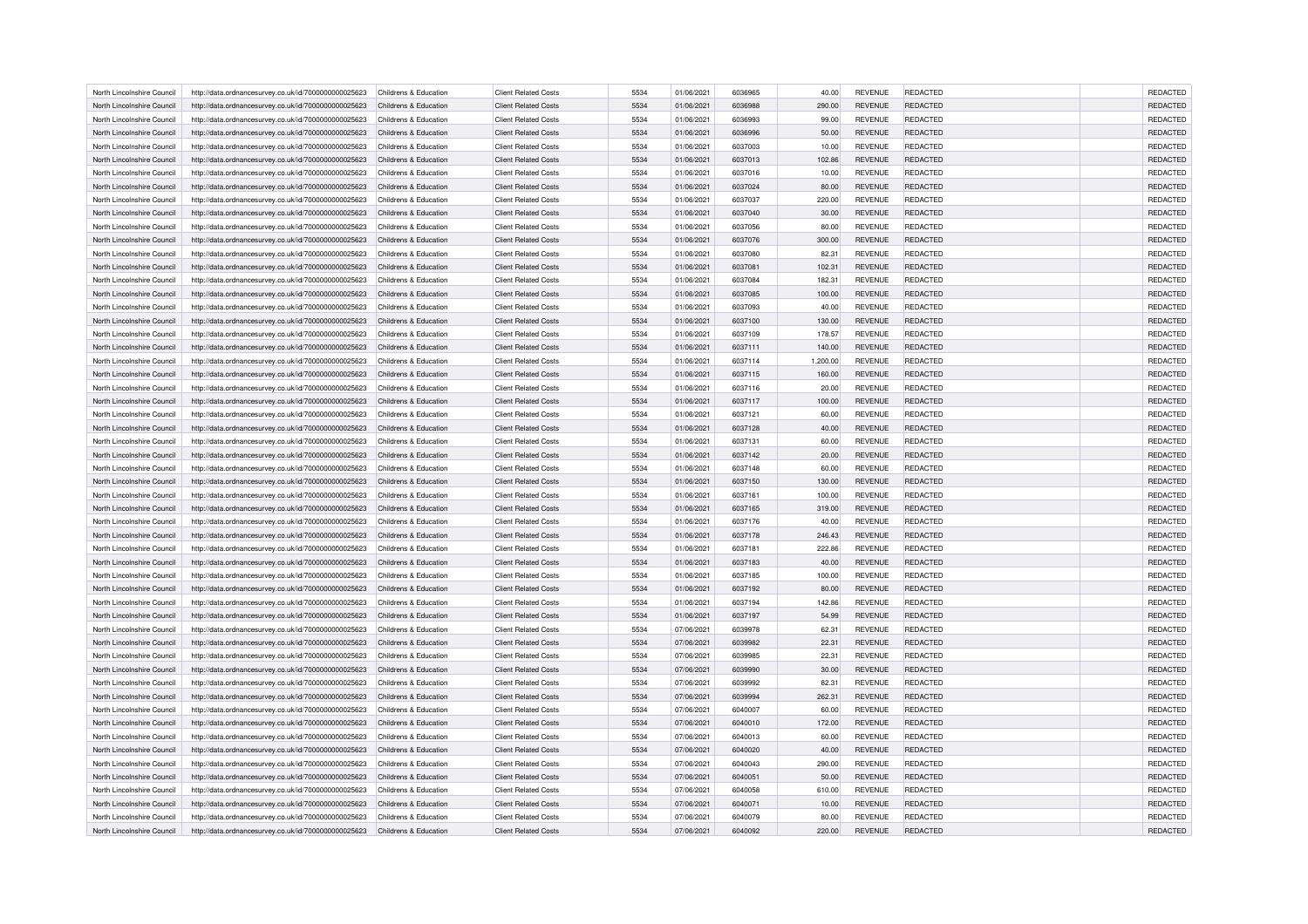| North Lincolnshire Council<br>http://data.ordnancesurvey.co.uk/id/7000000000025623 | Childrens & Education | <b>Client Related Costs</b> | 5534 | 07/06/2021 | 6040107 | 107.55 | <b>REVENUE</b> | REDACTED        | <b>REDACTED</b> |
|------------------------------------------------------------------------------------|-----------------------|-----------------------------|------|------------|---------|--------|----------------|-----------------|-----------------|
| North Lincolnshire Council<br>http://data.ordnancesurvey.co.uk/id/7000000000025623 | Childrens & Education | <b>Client Related Costs</b> | 5534 | 07/06/2021 | 6040111 | 136.00 | <b>REVENUE</b> | REDACTED        | REDACTED        |
| North Lincolnshire Council<br>http://data.ordnancesurvey.co.uk/id/7000000000025623 | Childrens & Education | <b>Client Related Costs</b> | 5534 | 07/06/2021 | 6040125 | 54.28  | <b>REVENUE</b> | REDACTED        | REDACTED        |
| North Lincolnshire Council<br>http://data.ordnancesurvey.co.uk/id/7000000000025623 | Childrens & Education | <b>Client Related Costs</b> | 5534 | 07/06/2021 | 6040131 | 300.00 | <b>REVENUE</b> | REDACTED        | REDACTED        |
| North Lincolnshire Council<br>http://data.ordnancesurvey.co.uk/id/7000000000025623 | Childrens & Education | <b>Client Related Costs</b> | 5534 | 07/06/2021 | 6040135 | 82.31  | <b>REVENUE</b> | REDACTED        | REDACTED        |
| North Lincolnshire Council<br>http://data.ordnancesurvey.co.uk/id/7000000000025623 | Childrens & Education | <b>Client Related Costs</b> | 5534 | 07/06/2021 | 6040136 | 102.31 | <b>REVENUE</b> | REDACTED        | REDACTED        |
| North Lincolnshire Council<br>http://data.ordnancesurvey.co.uk/id/7000000000025623 | Childrens & Education | <b>Client Related Costs</b> | 5534 | 07/06/2021 | 6040139 | 182.31 | <b>REVENUE</b> | REDACTED        | REDACTED        |
| North Lincolnshire Council<br>http://data.ordnancesurvey.co.uk/id/7000000000025623 | Childrens & Education | <b>Client Related Costs</b> | 5534 | 07/06/2021 | 6040140 | 28.57  | <b>REVENUE</b> | <b>REDACTED</b> | REDACTED        |
| North Lincolnshire Council                                                         | Childrens & Education | <b>Client Related Costs</b> | 5534 | 07/06/2021 | 6040148 | 40.00  | <b>REVENUE</b> | REDACTED        | REDACTED        |
| http://data.ordnancesurvey.co.uk/id/7000000000025623                               |                       |                             | 5534 |            |         |        |                |                 | REDACTED        |
| North Lincolnshire Council<br>http://data.ordnancesurvey.co.uk/id/7000000000025623 | Childrens & Education | <b>Client Related Costs</b> |      | 07/06/2021 | 6040155 | 130.00 | <b>REVENUE</b> | REDACTED        |                 |
| North Lincolnshire Council<br>http://data.ordnancesurvey.co.uk/id/7000000000025623 | Childrens & Education | <b>Client Related Costs</b> | 5534 | 07/06/2021 | 6040164 | 190.00 | <b>REVENUE</b> | REDACTED        | REDACTED        |
| North Lincolnshire Council<br>http://data.ordnancesurvey.co.uk/id/7000000000025623 | Childrens & Education | <b>Client Related Costs</b> | 5534 | 07/06/2021 | 6040166 | 140.00 | <b>REVENUE</b> | REDACTED        | <b>REDACTED</b> |
| North Lincolnshire Council<br>http://data.ordnancesurvey.co.uk/id/7000000000025623 | Childrens & Education | <b>Client Related Costs</b> | 5534 | 07/06/2021 | 6040170 | 120.00 | <b>REVENUE</b> | REDACTED        | REDACTED        |
| North Lincolnshire Council<br>http://data.ordnancesurvey.co.uk/id/7000000000025623 | Childrens & Education | <b>Client Related Costs</b> | 5534 | 07/06/2021 | 6040171 | 20.00  | <b>REVENUE</b> | REDACTED        | REDACTED        |
| North Lincolnshire Council<br>http://data.ordnancesurvey.co.uk/id/7000000000025623 | Childrens & Education | <b>Client Related Costs</b> | 5534 | 07/06/2021 | 6040172 | 40.00  | <b>REVENUE</b> | REDACTED        | REDACTED        |
| North Lincolnshire Council<br>http://data.ordnancesurvey.co.uk/id/7000000000025623 | Childrens & Education | <b>Client Related Costs</b> | 5534 | 07/06/2021 | 6040175 | 60.00  | <b>REVENUE</b> | REDACTED        | REDACTED        |
| North Lincolnshire Council<br>http://data.ordnancesurvey.co.uk/id/7000000000025623 | Childrens & Education | <b>Client Related Costs</b> | 5534 | 07/06/2021 | 6040182 | 40.00  | <b>REVENUE</b> | REDACTED        | REDACTED        |
| North Lincolnshire Council<br>http://data.ordnancesurvey.co.uk/id/7000000000025623 | Childrens & Education | <b>Client Related Costs</b> | 5534 | 07/06/2021 | 6040185 | 116.00 | <b>REVENUE</b> | REDACTED        | REDACTED        |
| North Lincolnshire Council<br>http://data.ordnancesurvey.co.uk/id/7000000000025623 | Childrens & Education | <b>Client Related Costs</b> | 5534 | 07/06/2021 | 6040196 | 20.00  | <b>REVENUE</b> | REDACTED        | REDACTED        |
| North Lincolnshire Council<br>http://data.ordnancesurvey.co.uk/id/7000000000025623 | Childrens & Education | <b>Client Related Costs</b> | 5534 | 07/06/2021 | 6040202 | 60.00  | <b>REVENUE</b> | REDACTED        | REDACTED        |
| North Lincolnshire Council<br>http://data.ordnancesurvey.co.uk/id/7000000000025623 | Childrens & Education | <b>Client Related Costs</b> | 5534 | 07/06/2021 | 6040204 | 130.00 | REVENUE        | REDACTED        | REDACTED        |
| North Lincolnshire Council<br>http://data.ordnancesurvey.co.uk/id/7000000000025623 | Childrens & Education | <b>Client Related Costs</b> | 5534 | 07/06/2021 | 6040214 | 94.29  | <b>REVENUE</b> | <b>REDACTED</b> | REDACTED        |
| North Lincolnshire Council<br>http://data.ordnancesurvey.co.uk/id/7000000000025623 | Childrens & Education | <b>Client Related Costs</b> | 5534 | 07/06/2021 | 6040231 | 312.19 | <b>REVENUE</b> | <b>REDACTED</b> | REDACTED        |
| North Lincolnshire Council<br>http://data.ordnancesurvey.co.uk/id/7000000000025623 | Childrens & Education | <b>Client Related Costs</b> | 5534 | 07/06/2021 | 6040234 | 40.00  | <b>REVENUE</b> | <b>REDACTED</b> | REDACTED        |
| North Lincolnshire Council<br>http://data.ordnancesurvey.co.uk/id/7000000000025623 | Childrens & Education | <b>Client Related Costs</b> | 5534 | 07/06/2021 | 6040236 | 100.00 | <b>REVENUE</b> | REDACTED        | REDACTED        |
| North Lincolnshire Council<br>http://data.ordnancesurvey.co.uk/id/7000000000025623 | Childrens & Education | <b>Client Related Costs</b> | 5534 | 07/06/2021 | 6040243 | 80.00  | <b>REVENUE</b> | <b>REDACTED</b> | REDACTED        |
| North Lincolnshire Council<br>http://data.ordnancesurvey.co.uk/id/7000000000025623 | Childrens & Education | <b>Client Related Costs</b> | 5534 | 14/06/2021 | 6042890 | 62.31  | <b>REVENUE</b> | REDACTED        | REDACTED        |
| North Lincolnshire Council<br>http://data.ordnancesurvey.co.uk/id/7000000000025623 | Childrens & Education | <b>Client Related Costs</b> | 5534 | 14/06/2021 | 6042893 | 80.00  | <b>REVENUE</b> | <b>REDACTED</b> | REDACTED        |
| North Lincolnshire Council<br>http://data.ordnancesurvey.co.uk/id/7000000000025623 | Childrens & Education | <b>Client Related Costs</b> | 5534 | 14/06/2021 | 6042894 | 22.31  | <b>REVENUE</b> | <b>REDACTED</b> | REDACTED        |
| North Lincolnshire Council<br>http://data.ordnancesurvey.co.uk/id/7000000000025623 | Childrens & Education | <b>Client Related Costs</b> | 5534 | 14/06/2021 | 6042896 | 22.31  | <b>REVENUE</b> | REDACTED        | REDACTED        |
| North Lincolnshire Council<br>http://data.ordnancesurvey.co.uk/id/7000000000025623 | Childrens & Education | <b>Client Related Costs</b> | 5534 | 14/06/2021 | 6042900 | 211.42 | <b>REVENUE</b> | REDACTED        | REDACTED        |
| North Lincolnshire Council<br>http://data.ordnancesurvey.co.uk/id/7000000000025623 | Childrens & Education | <b>Client Related Costs</b> | 5534 | 14/06/2021 | 6042901 | 30.00  | <b>REVENUE</b> | REDACTED        | REDACTED        |
| North Lincolnshire Council<br>http://data.ordnancesurvey.co.uk/id/7000000000025623 | Childrens & Education | <b>Client Related Costs</b> | 5534 | 14/06/2021 | 6042903 | 291.40 | <b>REVENUE</b> | REDACTED        | REDACTED        |
| http://data.ordnancesurvey.co.uk/id/7000000000025623<br>North Lincolnshire Council | Childrens & Education | <b>Client Related Costs</b> | 5534 | 14/06/2021 | 6042905 | 262.31 | <b>REVENUE</b> | <b>REDACTED</b> | REDACTED        |
| North Lincolnshire Council<br>http://data.ordnancesurvey.co.uk/id/7000000000025623 | Childrens & Education | <b>Client Related Costs</b> | 5534 | 14/06/2021 | 6042918 | 60.00  | REVENUE        | REDACTED        | REDACTED        |
| North Lincolnshire Council<br>http://data.ordnancesurvey.co.uk/id/7000000000025623 | Childrens & Education | <b>Client Related Costs</b> | 5534 | 14/06/2021 | 6042921 | 120.00 | <b>REVENUE</b> | <b>REDACTED</b> | REDACTED        |
| North Lincolnshire Council<br>http://data.ordnancesurvey.co.uk/id/7000000000025623 | Childrens & Education | <b>Client Related Costs</b> | 5534 | 14/06/2021 | 6042924 | 60.00  | REVENUE        | REDACTED        | REDACTED        |
|                                                                                    |                       |                             |      |            |         |        |                |                 |                 |
| North Lincolnshire Council<br>http://data.ordnancesurvey.co.uk/id/7000000000025623 | Childrens & Education | <b>Client Related Costs</b> | 5534 | 14/06/2021 | 6042931 | 34.29  | <b>REVENUE</b> | REDACTED        | REDACTED        |
| North Lincolnshire Council<br>http://data.ordnancesurvey.co.uk/id/7000000000025623 | Childrens & Education | <b>Client Related Costs</b> | 5534 | 14/06/2021 | 6042954 | 290.00 | <b>REVENUE</b> | <b>REDACTED</b> | REDACTED        |
| North Lincolnshire Council<br>http://data.ordnancesurvey.co.uk/id/7000000000025623 | Childrens & Education | <b>Client Related Costs</b> | 5534 | 14/06/2021 | 6042962 | 50.00  | <b>REVENUE</b> | <b>REDACTED</b> | REDACTED        |
| North Lincolnshire Council<br>http://data.ordnancesurvey.co.uk/id/7000000000025623 | Childrens & Education | <b>Client Related Costs</b> | 5534 | 14/06/2021 | 6042969 | 130.00 | <b>REVENUE</b> | REDACTED        | REDACTED        |
| North Lincolnshire Council<br>http://data.ordnancesurvey.co.uk/id/7000000000025623 | Childrens & Education | <b>Client Related Costs</b> | 5534 | 14/06/2021 | 6042983 | 987.14 | <b>REVENUE</b> | REDACTED        | REDACTED        |
| North Lincolnshire Council<br>http://data.ordnancesurvey.co.uk/id/7000000000025623 | Childrens & Education | <b>Client Related Costs</b> | 5534 | 14/06/2021 | 6042991 | 74.29  | <b>REVENUE</b> | <b>REDACTED</b> | REDACTED        |
| North Lincolnshire Council<br>http://data.ordnancesurvey.co.uk/id/7000000000025623 | Childrens & Education | <b>Client Related Costs</b> | 5534 | 14/06/2021 | 6043004 | 240.00 | <b>REVENUE</b> | REDACTED        | REDACTED        |
| North Lincolnshire Council<br>http://data.ordnancesurvey.co.uk/id/7000000000025623 | Childrens & Education | <b>Client Related Costs</b> | 5534 | 14/06/2021 | 6043023 | 80.00  | <b>REVENUE</b> | REDACTED        | REDACTED        |
| North Lincolnshire Council<br>http://data.ordnancesurvey.co.uk/id/7000000000025623 | Childrens & Education | <b>Client Related Costs</b> | 5534 | 14/06/2021 | 6043024 | 180.00 | <b>REVENUE</b> | <b>REDACTED</b> | REDACTED        |
| North Lincolnshire Council<br>http://data.ordnancesurvey.co.uk/id/7000000000025623 | Childrens & Education | <b>Client Related Costs</b> | 5534 | 14/06/2021 | 6043026 | 20.00  | <b>REVENUE</b> | REDACTED        | REDACTED        |
| North Lincolnshire Council<br>http://data.ordnancesurvey.co.uk/id/7000000000025623 | Childrens & Education | <b>Client Related Costs</b> | 5534 | 14/06/2021 | 6043031 | 88.00  | <b>REVENUE</b> | <b>REDACTED</b> | REDACTED        |
| North Lincolnshire Council<br>http://data.ordnancesurvey.co.uk/id/7000000000025623 | Childrens & Education | <b>Client Related Costs</b> | 5534 | 14/06/2021 | 6043042 | 300.00 | REVENUE        | REDACTED        | REDACTED        |
| North Lincolnshire Council<br>http://data.ordnancesurvey.co.uk/id/7000000000025623 | Childrens & Education | <b>Client Related Costs</b> | 5534 | 14/06/2021 | 6043046 | 82.31  | <b>REVENUE</b> | REDACTED        | REDACTED        |
| North Lincolnshire Council<br>http://data.ordnancesurvey.co.uk/id/7000000000025623 | Childrens & Education | <b>Client Related Costs</b> | 5534 | 14/06/2021 | 6043047 | 102.31 | <b>REVENUE</b> | REDACTED        | REDACTED        |
| http://data.ordnancesurvey.co.uk/id/7000000000025623<br>North Lincolnshire Council | Childrens & Education | <b>Client Related Costs</b> | 5534 | 14/06/2021 | 6043049 | 350.88 | <b>REVENUE</b> | <b>REDACTED</b> | REDACTED        |
| North Lincolnshire Council<br>http://data.ordnancesurvey.co.uk/id/7000000000025623 | Childrens & Education | <b>Client Related Costs</b> | 5534 | 14/06/2021 | 6043050 | 209.45 | <b>REVENUE</b> | REDACTED        | REDACTED        |
| North Lincolnshire Council<br>http://data.ordnancesurvey.co.uk/id/7000000000025623 | Childrens & Education | <b>Client Related Costs</b> | 5534 | 14/06/2021 | 6043051 | 480.00 | <b>REVENUE</b> | <b>REDACTED</b> | REDACTED        |
| North Lincolnshire Council<br>http://data.ordnancesurvey.co.uk/id/7000000000025623 | Childrens & Education | <b>Client Related Costs</b> | 5534 | 14/06/2021 | 6043059 | 40.00  | <b>REVENUE</b> | REDACTED        | REDACTED        |
| North Lincolnshire Council<br>http://data.ordnancesurvey.co.uk/id/7000000000025623 | Childrens & Education | <b>Client Related Costs</b> | 5534 | 14/06/2021 | 6043066 | 130.00 | <b>REVENUE</b> | <b>REDACTED</b> | REDACTED        |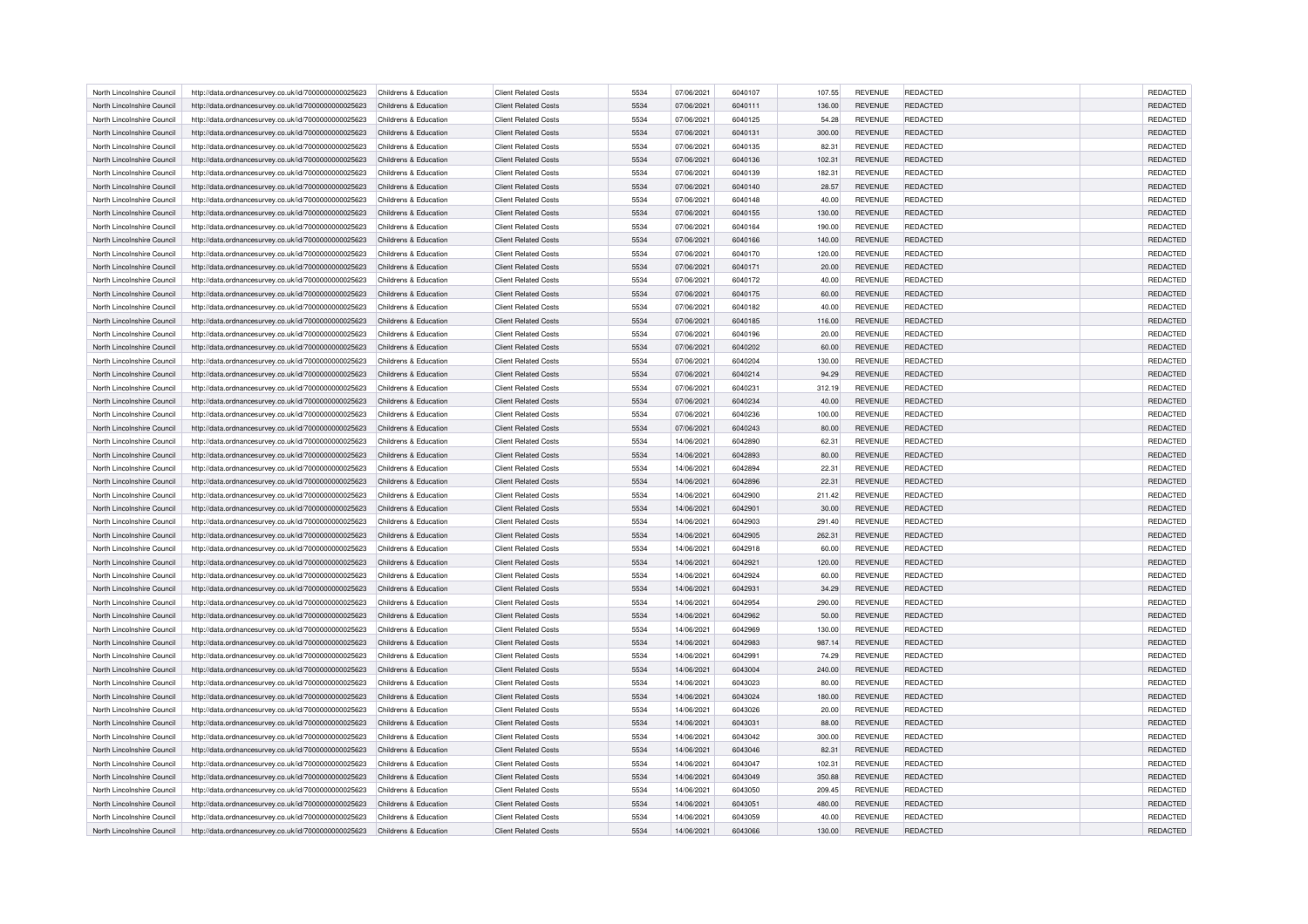| North Lincolnshire Council | http://data.ordnancesurvey.co.uk/id/7000000000025623                                                         | Childrens & Education | <b>Client Related Costs</b> | 5534 | 14/06/2021 | 6043075 | 190.00 | <b>REVENUE</b> | REDACTED        | <b>REDACTED</b> |
|----------------------------|--------------------------------------------------------------------------------------------------------------|-----------------------|-----------------------------|------|------------|---------|--------|----------------|-----------------|-----------------|
| North Lincolnshire Council | http://data.ordnancesurvey.co.uk/id/7000000000025623                                                         | Childrens & Education | <b>Client Related Costs</b> | 5534 | 14/06/2021 | 6043077 | 140.00 | <b>REVENUE</b> | REDACTED        | REDACTED        |
| North Lincolnshire Council | http://data.ordnancesurvey.co.uk/id/7000000000025623                                                         | Childrens & Education | <b>Client Related Costs</b> | 5534 | 14/06/2021 | 6043081 | 137.14 | <b>REVENUE</b> | REDACTED        | REDACTED        |
| North Lincolnshire Council | http://data.ordnancesurvey.co.uk/id/7000000000025623                                                         | Childrens & Education | <b>Client Related Costs</b> | 5534 | 14/06/2021 | 6043082 | 20.00  | <b>REVENUE</b> | REDACTED        | REDACTED        |
| North Lincolnshire Council | http://data.ordnancesurvey.co.uk/id/7000000000025623                                                         | Childrens & Education | <b>Client Related Costs</b> | 5534 | 14/06/2021 | 6043086 | 60.00  | <b>REVENUE</b> | REDACTED        | REDACTED        |
| North Lincolnshire Council | http://data.ordnancesurvey.co.uk/id/7000000000025623                                                         | Childrens & Education | <b>Client Related Costs</b> | 5534 | 14/06/2021 | 6043093 | 40.00  | <b>REVENUE</b> | REDACTED        | <b>REDACTED</b> |
| North Lincolnshire Council | http://data.ordnancesurvey.co.uk/id/7000000000025623                                                         | Childrens & Education | <b>Client Related Costs</b> | 5534 | 14/06/2021 | 6043096 | 60.00  | <b>REVENUE</b> | REDACTED        | REDACTED        |
| North Lincolnshire Council | http://data.ordnancesurvey.co.uk/id/7000000000025623                                                         | Childrens & Education | <b>Client Related Costs</b> | 5534 | 14/06/2021 | 6043107 | 20.00  | <b>REVENUE</b> | REDACTED        | REDACTED        |
| North Lincolnshire Council | http://data.ordnancesurvey.co.uk/id/7000000000025623                                                         | Childrens & Education | <b>Client Related Costs</b> | 5534 | 14/06/2021 | 6043113 | 60.00  | <b>REVENUE</b> | REDACTED        | <b>REDACTED</b> |
| North Lincolnshire Council | http://data.ordnancesurvey.co.uk/id/7000000000025623                                                         | Childrens & Education | <b>Client Related Costs</b> | 5534 | 14/06/2021 | 6043115 | 130.00 | <b>REVENUE</b> | REDACTED        | REDACTED        |
| North Lincolnshire Council | http://data.ordnancesurvey.co.uk/id/7000000000025623                                                         | Childrens & Education | <b>Client Related Costs</b> | 5534 | 14/06/2021 | 6043120 | 20.00  | <b>REVENUE</b> | REDACTED        | REDACTED        |
| North Lincolnshire Council | http://data.ordnancesurvey.co.uk/id/7000000000025623                                                         | Childrens & Education | <b>Client Related Costs</b> | 5534 | 14/06/2021 | 6043121 | 202.86 | <b>REVENUE</b> | REDACTED        | <b>REDACTED</b> |
| North Lincolnshire Council |                                                                                                              | Childrens & Education | <b>Client Related Costs</b> | 5534 | 14/06/2021 | 6043124 | 117.15 | <b>REVENUE</b> | REDACTED        | REDACTED        |
| North Lincolnshire Council | http://data.ordnancesurvey.co.uk/id/7000000000025623<br>http://data.ordnancesurvey.co.uk/id/7000000000025623 | Childrens & Education | <b>Client Related Costs</b> | 5534 | 14/06/2021 | 6043144 | 40.00  | <b>REVENUE</b> | REDACTED        | REDACTED        |
|                            |                                                                                                              |                       |                             |      |            |         |        |                |                 |                 |
| North Lincolnshire Council | http://data.ordnancesurvey.co.uk/id/7000000000025623                                                         | Childrens & Education | <b>Client Related Costs</b> | 5534 | 14/06/2021 | 6043146 | 100.00 | <b>REVENUE</b> | REDACTED        | REDACTED        |
| North Lincolnshire Council | http://data.ordnancesurvey.co.uk/id/7000000000025623                                                         | Childrens & Education | <b>Client Related Costs</b> | 5534 | 14/06/2021 | 6043153 | 315.00 | <b>REVENUE</b> | REDACTED        | REDACTED        |
| North Lincolnshire Council | http://data.ordnancesurvey.co.uk/id/7000000000025623                                                         | Childrens & Education | <b>Client Related Costs</b> | 5534 | 21/06/2021 | 6046854 | 33.74  | <b>REVENUE</b> | REDACTED        | REDACTED        |
| North Lincolnshire Council | http://data.ordnancesurvey.co.uk/id/7000000000025623                                                         | Childrens & Education | <b>Client Related Costs</b> | 5534 | 21/06/2021 | 6046857 | 80.00  | <b>REVENUE</b> | REDACTED        | <b>REDACTED</b> |
| North Lincolnshire Council | http://data.ordnancesurvey.co.uk/id/7000000000025623                                                         | Childrens & Education | <b>Client Related Costs</b> | 5534 | 21/06/2021 | 6046858 | 22.31  | <b>REVENUE</b> | REDACTED        | REDACTED        |
| North Lincolnshire Council | http://data.ordnancesurvey.co.uk/id/7000000000025623                                                         | Childrens & Education | <b>Client Related Costs</b> | 5534 | 21/06/2021 | 6046860 | 470.87 | <b>REVENUE</b> | REDACTED        | REDACTED        |
| North Lincolnshire Council | http://data.ordnancesurvey.co.uk/id/7000000000025623                                                         | Childrens & Education | <b>Client Related Costs</b> | 5534 | 21/06/2021 | 6046865 | 30.00  | <b>REVENUE</b> | REDACTED        | <b>REDACTED</b> |
| North Lincolnshire Council | http://data.ordnancesurvey.co.uk/id/7000000000025623                                                         | Childrens & Education | <b>Client Related Costs</b> | 5534 | 21/06/2021 | 6046867 | 82.31  | <b>REVENUE</b> | <b>REDACTED</b> | REDACTED        |
| North Lincolnshire Council | http://data.ordnancesurvey.co.uk/id/7000000000025623                                                         | Childrens & Education | <b>Client Related Costs</b> | 5534 | 21/06/2021 | 6046869 | 262.31 | <b>REVENUE</b> | REDACTED        | REDACTED        |
| North Lincolnshire Council | http://data.ordnancesurvey.co.uk/id/7000000000025623                                                         | Childrens & Education | <b>Client Related Costs</b> | 5534 | 21/06/2021 | 6046881 | 60.00  | <b>REVENUE</b> | REDACTED        | <b>REDACTED</b> |
| North Lincolnshire Council | http://data.ordnancesurvey.co.uk/id/7000000000025623                                                         | Childrens & Education | <b>Client Related Costs</b> | 5534 | 21/06/2021 | 6046884 | 120.00 | <b>REVENUE</b> | REDACTED        | REDACTED        |
| North Lincolnshire Council | http://data.ordnancesurvey.co.uk/id/7000000000025623                                                         | Childrens & Education | <b>Client Related Costs</b> | 5534 | 21/06/2021 | 6046887 | 60.00  | <b>REVENUE</b> | REDACTED        | REDACTED        |
| North Lincolnshire Council | http://data.ordnancesurvey.co.uk/id/7000000000025623                                                         | Childrens & Education | <b>Client Related Costs</b> | 5534 | 21/06/2021 | 6046894 | 60.00  | <b>REVENUE</b> | REDACTED        | REDACTED        |
| North Lincolnshire Council | http://data.ordnancesurvey.co.uk/id/7000000000025623                                                         | Childrens & Education | <b>Client Related Costs</b> | 5534 | 21/06/2021 | 6046917 | 290.00 | <b>REVENUE</b> | <b>REDACTED</b> | REDACTED        |
| North Lincolnshire Council | http://data.ordnancesurvey.co.uk/id/7000000000025623                                                         | Childrens & Education | <b>Client Related Costs</b> | 5534 | 21/06/2021 | 6046925 | 50.00  | <b>REVENUE</b> | REDACTED        | REDACTED        |
| North Lincolnshire Council | http://data.ordnancesurvey.co.uk/id/7000000000025623                                                         | Childrens & Education | <b>Client Related Costs</b> | 5534 | 21/06/2021 | 6046932 | 130.00 | <b>REVENUE</b> | <b>REDACTED</b> | REDACTED        |
| North Lincolnshire Council | http://data.ordnancesurvey.co.uk/id/7000000000025623                                                         | Childrens & Education | <b>Client Related Costs</b> | 5534 | 21/06/2021 | 6046945 | 190.00 | <b>REVENUE</b> | REDACTED        | REDACTED        |
| North Lincolnshire Council | http://data.ordnancesurvey.co.uk/id/7000000000025623                                                         | Childrens & Education | <b>Client Related Costs</b> | 5534 | 21/06/2021 | 6046953 | 40.00  | <b>REVENUE</b> | <b>REDACTED</b> | REDACTED        |
| North Lincolnshire Council | http://data.ordnancesurvey.co.uk/id/7000000000025623                                                         | Childrens & Education | <b>Client Related Costs</b> | 5534 | 21/06/2021 | 6046966 | 220.00 | <b>REVENUE</b> | <b>REDACTED</b> | REDACTED        |
| North Lincolnshire Council | http://data.ordnancesurvey.co.uk/id/7000000000025623                                                         | Childrens & Education | <b>Client Related Costs</b> | 5534 | 21/06/2021 | 6046985 | 80.00  | <b>REVENUE</b> | <b>REDACTED</b> | REDACTED        |
| North Lincolnshire Council | http://data.ordnancesurvey.co.uk/id/7000000000025623                                                         | Childrens & Education | <b>Client Related Costs</b> | 5534 | 21/06/2021 | 6046986 | 60.00  | <b>REVENUE</b> | REDACTED        | REDACTED        |
| North Lincolnshire Council | http://data.ordnancesurvey.co.uk/id/7000000000025623                                                         | Childrens & Education | <b>Client Related Costs</b> | 5534 | 21/06/2021 | 6047004 | 300.00 | <b>REVENUE</b> | <b>REDACTED</b> | REDACTED        |
| North Lincolnshire Council | http://data.ordnancesurvey.co.uk/id/7000000000025623                                                         | Childrens & Education | <b>Client Related Costs</b> | 5534 | 21/06/2021 | 6047008 | 82.31  | <b>REVENUE</b> | <b>REDACTED</b> | REDACTED        |
| North Lincolnshire Council | http://data.ordnancesurvey.co.uk/id/7000000000025623                                                         | Childrens & Education | <b>Client Related Costs</b> | 5534 | 21/06/2021 | 6047009 | 102.31 | <b>REVENUE</b> | REDACTED        | REDACTED        |
| North Lincolnshire Council | http://data.ordnancesurvey.co.uk/id/7000000000025623                                                         | Childrens & Education | <b>Client Related Costs</b> | 5534 | 21/06/2021 | 6047011 | 108.02 | <b>REVENUE</b> | REDACTED        | REDACTED        |
| North Lincolnshire Council | http://data.ordnancesurvey.co.uk/id/7000000000025623                                                         | Childrens & Education | <b>Client Related Costs</b> | 5534 | 21/06/2021 | 6047012 | 162.31 | <b>REVENUE</b> | <b>REDACTED</b> | REDACTED        |
| North Lincolnshire Council | http://data.ordnancesurvey.co.uk/id/7000000000025623                                                         | Childrens & Education | <b>Client Related Costs</b> | 5534 | 21/06/2021 | 6047013 | 180.00 | <b>REVENUE</b> | REDACTED        | REDACTED        |
| North Lincolnshire Council | http://data.ordnancesurvey.co.uk/id/7000000000025623                                                         | Childrens & Education | <b>Client Related Costs</b> | 5534 | 21/06/2021 | 6047021 | 40.00  | <b>REVENUE</b> | REDACTED        | REDACTED        |
| North Lincolnshire Council | http://data.ordnancesurvey.co.uk/id/7000000000025623                                                         | Childrens & Education | <b>Client Related Costs</b> | 5534 | 21/06/2021 | 6047028 | 130.00 | <b>REVENUE</b> | REDACTED        | REDACTED        |
| North Lincolnshire Council |                                                                                                              | Childrens & Education | <b>Client Related Costs</b> | 5534 | 21/06/2021 | 6047037 | 190.00 | <b>REVENUE</b> | <b>REDACTED</b> | REDACTED        |
| North Lincolnshire Council | http://data.ordnancesurvey.co.uk/id/7000000000025623<br>http://data.ordnancesurvey.co.uk/id/7000000000025623 | Childrens & Education | <b>Client Related Costs</b> | 5534 | 21/06/2021 | 6047039 | 140.00 | <b>REVENUE</b> | REDACTED        | REDACTED        |
|                            |                                                                                                              |                       |                             | 5534 |            |         |        |                |                 | REDACTED        |
| North Lincolnshire Council | http://data.ordnancesurvey.co.uk/id/7000000000025623                                                         | Childrens & Education | <b>Client Related Costs</b> |      | 21/06/2021 | 6047043 | 268.00 | <b>REVENUE</b> | <b>REDACTED</b> |                 |
| North Lincolnshire Council | http://data.ordnancesurvey.co.uk/id/7000000000025623                                                         | Childrens & Education | <b>Client Related Costs</b> | 5534 | 21/06/2021 | 6047044 | 20.00  | REVENUE        | REDACTED        | REDACTED        |
| North Lincolnshire Council | http://data.ordnancesurvey.co.uk/id/7000000000025623                                                         | Childrens & Education | <b>Client Related Costs</b> | 5534 | 21/06/2021 | 6047048 | 60.00  | <b>REVENUE</b> | REDACTED        | REDACTED        |
| North Lincolnshire Council | http://data.ordnancesurvey.co.uk/id/7000000000025623                                                         | Childrens & Education | <b>Client Related Costs</b> | 5534 | 21/06/2021 | 6047058 | 60.00  | REVENUE        | REDACTED        | REDACTED        |
| North Lincolnshire Council | http://data.ordnancesurvey.co.uk/id/7000000000025623                                                         | Childrens & Education | <b>Client Related Costs</b> | 5534 | 21/06/2021 | 6047069 | 20.00  | <b>REVENUE</b> | REDACTED        | REDACTED        |
| North Lincolnshire Council | http://data.ordnancesurvey.co.uk/id/7000000000025623                                                         | Childrens & Education | <b>Client Related Costs</b> | 5534 | 21/06/2021 | 6047075 | 60.00  | <b>REVENUE</b> | <b>REDACTED</b> | REDACTED        |
| North Lincolnshire Council | http://data.ordnancesurvey.co.uk/id/7000000000025623                                                         | Childrens & Education | <b>Client Related Costs</b> | 5534 | 21/06/2021 | 6047077 | 130.00 | <b>REVENUE</b> | <b>REDACTED</b> | REDACTED        |
| North Lincolnshire Council | http://data.ordnancesurvey.co.uk/id/7000000000025623                                                         | Childrens & Education | <b>Client Related Costs</b> | 5534 | 21/06/2021 | 6047082 | 20.00  | <b>REVENUE</b> | REDACTED        | REDACTED        |
| North Lincolnshire Council | http://data.ordnancesurvey.co.uk/id/7000000000025623                                                         | Childrens & Education | <b>Client Related Costs</b> | 5534 | 21/06/2021 | 6047083 | 20.00  | <b>REVENUE</b> | REDACTED        | REDACTED        |
| North Lincolnshire Council | http://data.ordnancesurvey.co.uk/id/7000000000025623                                                         | Childrens & Education | <b>Client Related Costs</b> | 5534 | 21/06/2021 | 6047085 | 100.00 | <b>REVENUE</b> | REDACTED        | <b>REDACTED</b> |
| North Lincolnshire Council | http://data.ordnancesurvey.co.uk/id/7000000000025623                                                         | Childrens & Education | <b>Client Related Costs</b> | 5534 | 21/06/2021 | 6047088 | 111.43 | <b>REVENUE</b> | <b>REDACTED</b> | REDACTED        |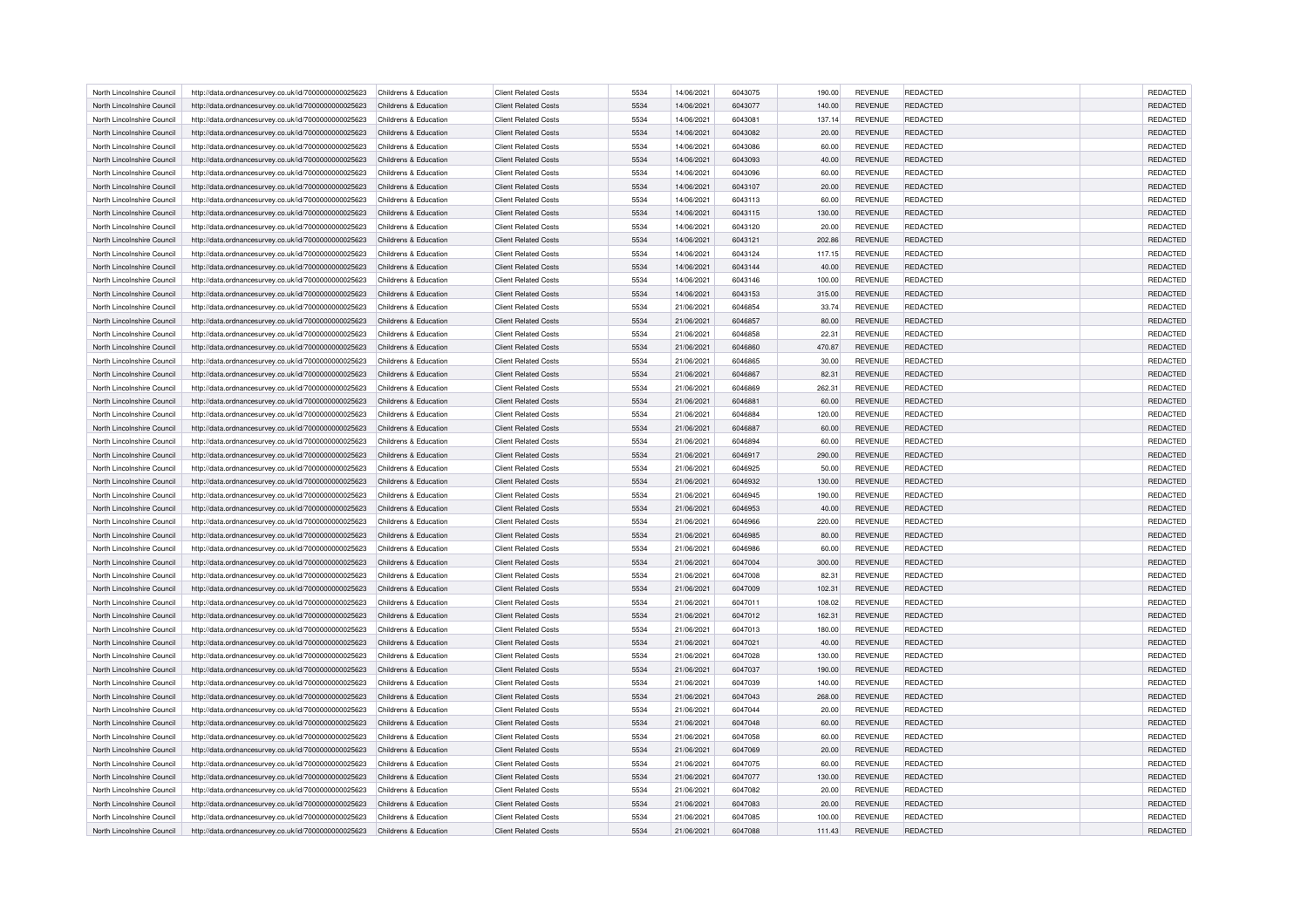| North Lincolnshire Council | http://data.ordnancesurvey.co.uk/id/7000000000025623 | Childrens & Education                          | <b>Client Related Costs</b> | 5534 | 21/06/2021 | 6047102 | 40.00    | <b>REVENUE</b> | REDACTED        | <b>REDACTED</b> |
|----------------------------|------------------------------------------------------|------------------------------------------------|-----------------------------|------|------------|---------|----------|----------------|-----------------|-----------------|
| North Lincolnshire Council | http://data.ordnancesurvey.co.uk/id/7000000000025623 | Childrens & Education                          | <b>Client Related Costs</b> | 5534 | 21/06/2021 | 6047105 | 108.57   | <b>REVENUE</b> | REDACTED        | REDACTED        |
| North Lincolnshire Council | http://data.ordnancesurvey.co.uk/id/7000000000025623 | Childrens & Education                          | <b>Client Related Costs</b> | 5534 | 21/06/2021 | 6047108 | 40.00    | <b>REVENUE</b> | REDACTED        | REDACTED        |
| North Lincolnshire Council | http://data.ordnancesurvey.co.uk/id/7000000000025623 | Childrens & Education                          | <b>Client Related Costs</b> | 5534 | 21/06/2021 | 6047109 | $-22.47$ | <b>REVENUE</b> | REDACTED        | REDACTED        |
| North Lincolnshire Council | http://data.ordnancesurvey.co.uk/id/7000000000025623 | Childrens & Education                          | <b>Client Related Costs</b> | 5534 | 21/06/2021 | 6047110 | 100.00   | <b>REVENUE</b> | REDACTED        | REDACTED        |
| North Lincolnshire Council | http://data.ordnancesurvey.co.uk/id/7000000000025623 | Childrens & Education                          | <b>Client Related Costs</b> | 5534 | 21/06/2021 | 6047116 | 80.00    | <b>REVENUE</b> | REDACTED        | REDACTED        |
| North Lincolnshire Council | http://data.ordnancesurvey.co.uk/id/7000000000025623 | Childrens & Education                          | <b>Client Related Costs</b> | 5534 | 25/06/2021 | 6049229 | 1,600.00 | <b>REVENUE</b> | REDACTED        | REDACTED        |
| North Lincolnshire Council | http://data.ordnancesurvey.co.uk/id/7000000000025623 | Childrens & Education                          | <b>Client Related Costs</b> | 5534 | 25/06/2021 | 6049553 | 350.00   | <b>REVENUE</b> | <b>REDACTED</b> | REDACTED        |
| North Lincolnshire Council | http://data.ordnancesurvey.co.uk/id/7000000000025623 | Childrens & Education                          | <b>Client Related Costs</b> | 5534 | 28/06/2021 | 6050464 | 103.27   | <b>REVENUE</b> | REDACTED        | REDACTED        |
| North Lincolnshire Council | http://data.ordnancesurvey.co.uk/id/7000000000025623 | Childrens & Education                          | <b>Client Related Costs</b> | 5534 | 28/06/2021 | 6050467 | 80.00    | <b>REVENUE</b> | REDACTED        | REDACTED        |
| North Lincolnshire Council | http://data.ordnancesurvey.co.uk/id/7000000000025623 | Childrens & Education                          | <b>Client Related Costs</b> | 5534 | 28/06/2021 | 6050468 | 22.31    | <b>REVENUE</b> | REDACTED        | REDACTED        |
| North Lincolnshire Council | http://data.ordnancesurvey.co.uk/id/7000000000025623 | Childrens & Education                          | <b>Client Related Costs</b> | 5534 | 28/06/2021 | 6050470 | 102.31   | <b>REVENUE</b> | <b>REDACTED</b> | <b>REDACTED</b> |
| North Lincolnshire Council |                                                      |                                                |                             | 5534 |            | 6050475 |          |                |                 | REDACTED        |
|                            | http://data.ordnancesurvey.co.uk/id/7000000000025623 | Childrens & Education<br>Childrens & Education | <b>Client Related Costs</b> |      | 28/06/2021 |         | 30.00    | REVENUE        | REDACTED        |                 |
| North Lincolnshire Council | http://data.ordnancesurvey.co.uk/id/7000000000025623 |                                                | <b>Client Related Costs</b> | 5534 | 28/06/2021 | 6050477 | 82.31    | <b>REVENUE</b> | REDACTED        | REDACTED        |
| North Lincolnshire Council | http://data.ordnancesurvey.co.uk/id/7000000000025623 | Childrens & Education                          | <b>Client Related Costs</b> | 5534 | 28/06/2021 | 6050479 | 262.31   | <b>REVENUE</b> | REDACTED        | REDACTED        |
| North Lincolnshire Council | http://data.ordnancesurvey.co.uk/id/7000000000025623 | Childrens & Education                          | <b>Client Related Costs</b> | 5534 | 28/06/2021 | 6050491 | 60.00    | <b>REVENUE</b> | REDACTED        | REDACTED        |
| North Lincolnshire Council | http://data.ordnancesurvey.co.uk/id/7000000000025623 | Childrens & Education                          | <b>Client Related Costs</b> | 5534 | 28/06/2021 | 6050494 | 120.00   | <b>REVENUE</b> | REDACTED        | REDACTED        |
| North Lincolnshire Council | http://data.ordnancesurvey.co.uk/id/7000000000025623 | Childrens & Education                          | <b>Client Related Costs</b> | 5534 | 28/06/2021 | 6050497 | 60.00    | <b>REVENUE</b> | REDACTED        | REDACTED        |
| North Lincolnshire Council | http://data.ordnancesurvey.co.uk/id/7000000000025623 | Childrens & Education                          | <b>Client Related Costs</b> | 5534 | 28/06/2021 | 6050504 | 60.00    | <b>REVENUE</b> | REDACTED        | REDACTED        |
| North Lincolnshire Council | http://data.ordnancesurvey.co.uk/id/7000000000025623 | Childrens & Education                          | <b>Client Related Costs</b> | 5534 | 28/06/2021 | 6050527 | 290.00   | <b>REVENUE</b> | REDACTED        | REDACTED        |
| North Lincolnshire Council | http://data.ordnancesurvey.co.uk/id/7000000000025623 | Childrens & Education                          | <b>Client Related Costs</b> | 5534 | 28/06/2021 | 6050535 | 50.00    | <b>REVENUE</b> | REDACTED        | REDACTED        |
| North Lincolnshire Council | http://data.ordnancesurvey.co.uk/id/7000000000025623 | Childrens & Education                          | <b>Client Related Costs</b> | 5534 | 28/06/2021 | 6050542 | 130.00   | <b>REVENUE</b> | <b>REDACTED</b> | REDACTED        |
| North Lincolnshire Council | http://data.ordnancesurvey.co.uk/id/7000000000025623 | Childrens & Education                          | <b>Client Related Costs</b> | 5534 | 28/06/2021 | 6050544 | 34.29    | <b>REVENUE</b> | <b>REDACTED</b> | REDACTED        |
| North Lincolnshire Council | http://data.ordnancesurvey.co.uk/id/7000000000025623 | Childrens & Education                          | <b>Client Related Costs</b> | 5534 | 28/06/2021 | 6050551 | 797.15   | <b>REVENUE</b> | REDACTED        | REDACTED        |
| North Lincolnshire Council | http://data.ordnancesurvey.co.uk/id/7000000000025623 | Childrens & Education                          | <b>Client Related Costs</b> | 5534 | 28/06/2021 | 6050555 | 190.00   | <b>REVENUE</b> | REDACTED        | REDACTED        |
| North Lincolnshire Council | http://data.ordnancesurvey.co.uk/id/7000000000025623 | Childrens & Education                          | <b>Client Related Costs</b> | 5534 | 28/06/2021 | 6050563 | 307.14   | <b>REVENUE</b> | <b>REDACTED</b> | REDACTED        |
| North Lincolnshire Council | http://data.ordnancesurvey.co.uk/id/7000000000025623 | Childrens & Education                          | <b>Client Related Costs</b> | 5534 | 28/06/2021 | 6050576 | 220.00   | <b>REVENUE</b> | REDACTED        | REDACTED        |
| North Lincolnshire Council | http://data.ordnancesurvey.co.uk/id/7000000000025623 | Childrens & Education                          | <b>Client Related Costs</b> | 5534 | 28/06/2021 | 6050595 | 80.00    | <b>REVENUE</b> | <b>REDACTED</b> | REDACTED        |
| North Lincolnshire Council | http://data.ordnancesurvey.co.uk/id/7000000000025623 | Childrens & Education                          | <b>Client Related Costs</b> | 5534 | 28/06/2021 | 6050596 | 60.00    | <b>REVENUE</b> | <b>REDACTED</b> | REDACTED        |
| North Lincolnshire Council | http://data.ordnancesurvey.co.uk/id/7000000000025623 | Childrens & Education                          | <b>Client Related Costs</b> | 5534 | 28/06/2021 | 6050614 | 300.00   | <b>REVENUE</b> | REDACTED        | <b>REDACTED</b> |
| North Lincolnshire Council | http://data.ordnancesurvey.co.uk/id/7000000000025623 | Childrens & Education                          | <b>Client Related Costs</b> | 5534 | 28/06/2021 | 6050618 | 82.31    | <b>REVENUE</b> | REDACTED        | REDACTED        |
| North Lincolnshire Council | http://data.ordnancesurvey.co.uk/id/7000000000025623 | Childrens & Education                          | <b>Client Related Costs</b> | 5534 | 28/06/2021 | 6050619 | 102.31   | <b>REVENUE</b> | REDACTED        | REDACTED        |
| North Lincolnshire Council | http://data.ordnancesurvey.co.uk/id/7000000000025623 | Childrens & Education                          | <b>Client Related Costs</b> | 5534 | 28/06/2021 | 6050621 | 122.31   | <b>REVENUE</b> | REDACTED        | <b>REDACTED</b> |
| North Lincolnshire Council | http://data.ordnancesurvey.co.uk/id/7000000000025623 | Childrens & Education                          | <b>Client Related Costs</b> | 5534 | 28/06/2021 | 6050622 | 162.31   | <b>REVENUE</b> | <b>REDACTED</b> | REDACTED        |
| North Lincolnshire Council | http://data.ordnancesurvey.co.uk/id/7000000000025623 | Childrens & Education                          | <b>Client Related Costs</b> | 5534 | 28/06/2021 | 6050623 | 180.00   | REVENUE        | REDACTED        | REDACTED        |
| North Lincolnshire Council | http://data.ordnancesurvey.co.uk/id/7000000000025623 | Childrens & Education                          | <b>Client Related Costs</b> | 5534 | 28/06/2021 | 6050631 | 40.00    | <b>REVENUE</b> | <b>REDACTED</b> | <b>REDACTED</b> |
| North Lincolnshire Council | http://data.ordnancesurvey.co.uk/id/7000000000025623 | Childrens & Education                          | <b>Client Related Costs</b> | 5534 | 28/06/2021 | 6050638 | 130.00   | REVENUE        | REDACTED        | REDACTED        |
| North Lincolnshire Council | http://data.ordnancesurvey.co.uk/id/7000000000025623 | Childrens & Education                          | <b>Client Related Costs</b> | 5534 | 28/06/2021 | 6050643 | 185.71   | <b>REVENUE</b> | <b>REDACTED</b> | REDACTED        |
| North Lincolnshire Council | http://data.ordnancesurvey.co.uk/id/7000000000025623 | Childrens & Education                          | <b>Client Related Costs</b> | 5534 | 28/06/2021 | 6050648 | 190.00   | <b>REVENUE</b> | REDACTED        | REDACTED        |
| North Lincolnshire Council | http://data.ordnancesurvey.co.uk/id/7000000000025623 | Childrens & Education                          | <b>Client Related Costs</b> | 5534 | 28/06/2021 | 6050650 | 140.00   | <b>REVENUE</b> | <b>REDACTED</b> | REDACTED        |
| North Lincolnshire Council | http://data.ordnancesurvey.co.uk/id/7000000000025623 | Childrens & Education                          | <b>Client Related Costs</b> | 5534 | 28/06/2021 | 6050654 | 120.00   | <b>REVENUE</b> | <b>REDACTED</b> | REDACTED        |
| North Lincolnshire Council | http://data.ordnancesurvey.co.uk/id/7000000000025623 | Childrens & Education                          | <b>Client Related Costs</b> | 5534 | 28/06/2021 | 6050655 | 20.00    | <b>REVENUE</b> | REDACTED        | REDACTED        |
| North Lincolnshire Council | http://data.ordnancesurvey.co.uk/id/7000000000025623 | Childrens & Education                          | <b>Client Related Costs</b> | 5534 | 28/06/2021 | 6050660 | 60.00    | <b>REVENUE</b> | <b>REDACTED</b> | REDACTED        |
| North Lincolnshire Council | http://data.ordnancesurvey.co.uk/id/7000000000025623 | Childrens & Education                          | <b>Client Related Costs</b> | 5534 | 28/06/2021 | 6050682 | 20.00    | <b>REVENUE</b> | <b>REDACTED</b> | REDACTED        |
| North Lincolnshire Council |                                                      | Childrens & Education                          | <b>Client Related Costs</b> | 5534 | 28/06/2021 | 6050688 | 60.00    | <b>REVENUE</b> | REDACTED        | REDACTED        |
|                            | http://data.ordnancesurvey.co.uk/id/7000000000025623 |                                                |                             | 5534 |            |         |          |                |                 | REDACTED        |
| North Lincolnshire Council | http://data.ordnancesurvey.co.uk/id/7000000000025623 | Childrens & Education                          | <b>Client Related Costs</b> |      | 28/06/2021 | 6050690 | 130.00   | <b>REVENUE</b> | <b>REDACTED</b> |                 |
| North Lincolnshire Council | http://data.ordnancesurvey.co.uk/id/7000000000025623 | Childrens & Education                          | <b>Client Related Costs</b> | 5534 | 28/06/2021 | 6050695 | 2.86     | <b>REVENUE</b> | REDACTED        | REDACTED        |
| North Lincolnshire Council | http://data.ordnancesurvey.co.uk/id/7000000000025623 | Childrens & Education                          | <b>Client Related Costs</b> | 5534 | 28/06/2021 | 6050696 | 65.00    | <b>REVENUE</b> | <b>REDACTED</b> | REDACTED        |
| North Lincolnshire Council | http://data.ordnancesurvey.co.uk/id/7000000000025623 | Childrens & Education                          | <b>Client Related Costs</b> | 5534 | 28/06/2021 | 6050697 | 120.00   | REVENUE        | REDACTED        | REDACTED        |
| North Lincolnshire Council | http://data.ordnancesurvey.co.uk/id/7000000000025623 | Childrens & Education                          | <b>Client Related Costs</b> | 5534 | 28/06/2021 | 6050700 | 91.43    | <b>REVENUE</b> | REDACTED        | REDACTED        |
| North Lincolnshire Council | http://data.ordnancesurvey.co.uk/id/7000000000025623 | Childrens & Education                          | <b>Client Related Costs</b> | 5534 | 28/06/2021 | 6050702 | 530.00   | <b>REVENUE</b> | REDACTED        | REDACTED        |
| North Lincolnshire Council | http://data.ordnancesurvey.co.uk/id/7000000000025623 | Childrens & Education                          | <b>Client Related Costs</b> | 5534 | 28/06/2021 | 6050724 | 100.00   | <b>REVENUE</b> | REDACTED        | REDACTED        |
| North Lincolnshire Council | http://data.ordnancesurvey.co.uk/id/7000000000025623 | Childrens & Education                          | <b>Client Related Costs</b> | 5534 | 28/06/2021 | 6050725 | 12.99    | <b>REVENUE</b> | REDACTED        | REDACTED        |
| North Lincolnshire Council | http://data.ordnancesurvey.co.uk/id/7000000000025623 | Childrens & Education                          | <b>Client Related Costs</b> | 5534 | 28/06/2021 | 6050729 | 100.00   | <b>REVENUE</b> | <b>REDACTED</b> | REDACTED        |
| North Lincolnshire Council | http://data.ordnancesurvey.co.uk/id/7000000000025623 | Childrens & Education                          | <b>Client Related Costs</b> | 5534 | 28/06/2021 | 6050731 | 80.00    | <b>REVENUE</b> | REDACTED        | REDACTED        |
| North Lincolnshire Council | http://data.ordnancesurvey.co.uk/id/7000000000025623 | Childrens & Education                          | <b>Client Related Costs</b> | 5534 | 28/06/2021 | 6050733 | 770.00   | <b>REVENUE</b> | REDACTED        | REDACTED        |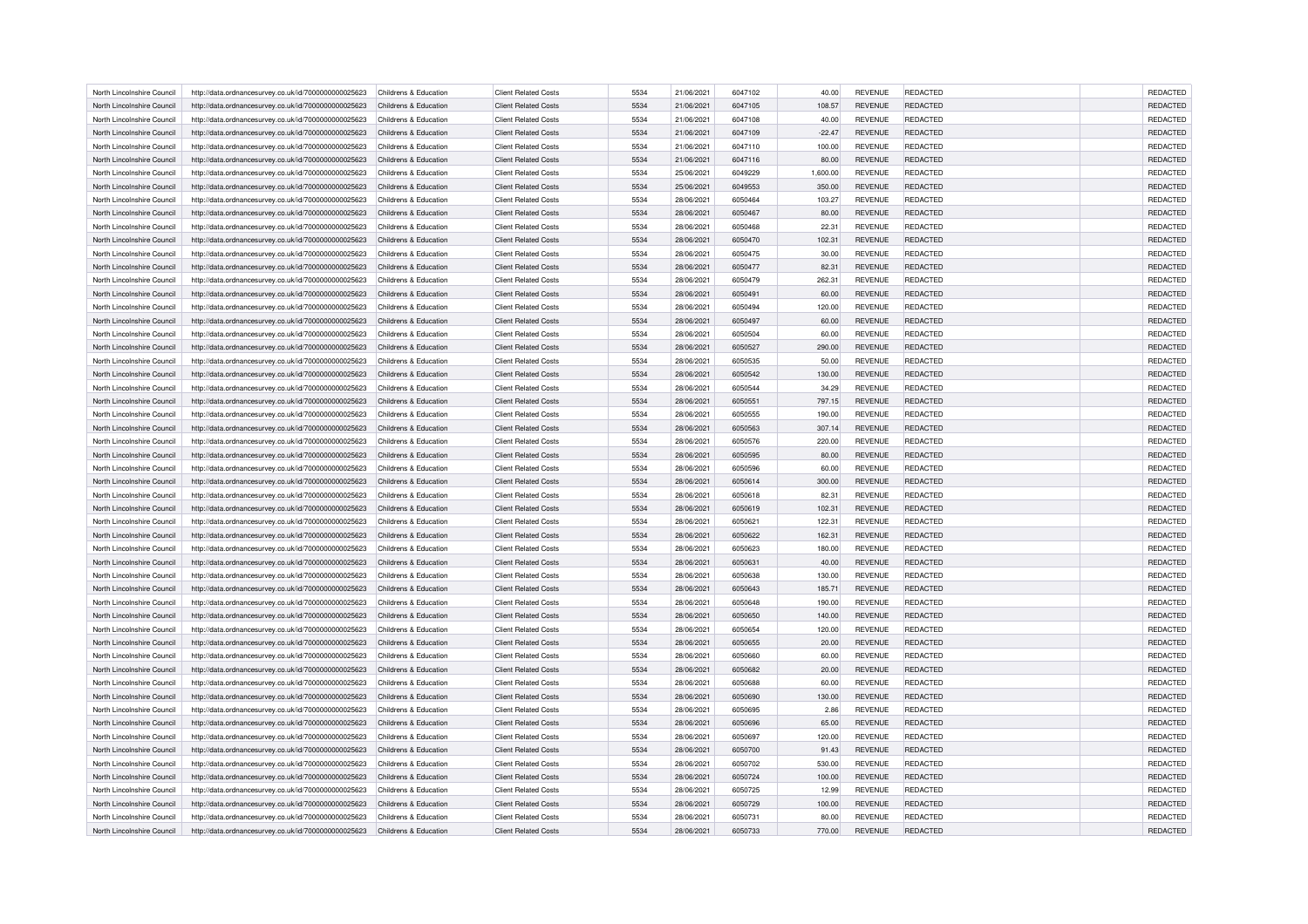| North Lincolnshire Council | http://data.ordnancesurvey.co.uk/id/7000000000025623 | Childrens & Education                          | <b>Client Related Costs</b>       | 5534 | 30/06/2021 | 6052834 | 255.00      | <b>REVENUE</b> | REDACTED        |          | REDACTED        |
|----------------------------|------------------------------------------------------|------------------------------------------------|-----------------------------------|------|------------|---------|-------------|----------------|-----------------|----------|-----------------|
| North Lincolnshire Council | http://data.ordnancesurvey.co.uk/id/7000000000025623 | Childrens & Education                          | <b>Client Transport Costs</b>     | 6092 | 01/06/2021 | 6037176 | 136.80      | <b>REVENUE</b> | REDACTED        |          | REDACTED        |
| North Lincolnshire Council | http://data.ordnancesurvey.co.uk/id/7000000000025623 | Childrens & Education                          | <b>Client Transport Costs</b>     | 6092 | 01/06/2021 | 6037197 | 250.20      | <b>REVENUE</b> | REDACTED        |          | REDACTED        |
| North Lincolnshire Council | http://data.ordnancesurvey.co.uk/id/7000000000025623 | Childrens & Education                          | <b>Client Transport Costs</b>     | 6092 | 02/06/2021 | 6037711 | 254.20      | <b>REVENUE</b> | REDACTED        |          | REDACTED        |
| North Lincolnshire Council | http://data.ordnancesurvey.co.uk/id/7000000000025623 | Childrens & Education                          | <b>Client Transport Costs</b>     | 6092 | 02/06/2021 | 6037712 | 325.99      | <b>REVENUE</b> | REDACTED        |          | REDACTED        |
| North Lincolnshire Council | http://data.ordnancesurvey.co.uk/id/7000000000025623 | Childrens & Education                          | <b>Client Transport Costs</b>     | 6092 | 07/06/2021 | 6040071 | 959.40      | <b>REVENUE</b> | REDACTED        |          | REDACTED        |
| North Lincolnshire Council | http://data.ordnancesurvey.co.uk/id/7000000000025623 | Childrens & Education                          | <b>Client Transport Costs</b>     | 6092 | 07/06/2021 | 6040185 | 232.70      | <b>REVENUE</b> | REDACTED        |          | REDACTED        |
| North Lincolnshire Council | http://data.ordnancesurvey.co.uk/id/7000000000025623 | Childrens & Education                          | <b>Client Transport Costs</b>     | 6092 | 07/06/2021 | 6040231 | 248.22      | <b>REVENUE</b> | REDACTED        |          | REDACTED        |
| North Lincolnshire Council | http://data.ordnancesurvey.co.uk/id/7000000000025623 | Childrens & Education                          | <b>Client Transport Costs</b>     | 6092 | 07/06/2021 | 6040235 | 225.45      | <b>REVENUE</b> | REDACTED        |          | REDACTED        |
| North Lincolnshire Council | http://data.ordnancesurvey.co.uk/id/7000000000025623 | Childrens & Education                          | <b>Client Transport Costs</b>     | 6092 | 07/06/2021 | 6040237 | 366.70      | <b>REVENUE</b> | REDACTED        |          | REDACTED        |
| North Lincolnshire Council | http://data.ordnancesurvey.co.uk/id/7000000000025623 | Childrens & Education                          | <b>Client Transport Costs</b>     | 6092 | 09/06/2021 | 6040616 | 468.00      | <b>REVENUE</b> | REDACTED        |          | REDACTED        |
| North Lincolnshire Council | http://data.ordnancesurvey.co.uk/id/7000000000025623 | Childrens & Education                          | <b>Client Transport Costs</b>     | 6092 | 09/06/2021 | 6040617 | 1,667.04    | <b>REVENUE</b> | <b>REDACTED</b> |          | REDACTED        |
|                            |                                                      |                                                |                                   |      |            |         |             |                |                 |          |                 |
| North Lincolnshire Council | http://data.ordnancesurvey.co.uk/id/7000000000025623 | Childrens & Education<br>Childrens & Education | <b>Client Transport Costs</b>     | 6092 | 14/06/2021 | 6042903 | 85.50       | <b>REVENUE</b> | REDACTED        |          | REDACTED        |
| North Lincolnshire Council | http://data.ordnancesurvey.co.uk/id/7000000000025623 |                                                | <b>Client Transport Costs</b>     | 6092 | 14/06/2021 | 6043026 | 1,004.00    | <b>REVENUE</b> | REDACTED        |          | REDACTED        |
| North Lincolnshire Council | http://data.ordnancesurvey.co.uk/id/7000000000025623 | Childrens & Education                          | <b>Client Transport Costs</b>     | 6092 | 14/06/2021 | 6043050 | 216.00      | <b>REVENUE</b> | REDACTED        |          | REDACTED        |
| North Lincolnshire Council | http://data.ordnancesurvey.co.uk/id/7000000000025623 | Childrens & Education                          | <b>Client Transport Costs</b>     | 6092 | 14/06/2021 | 6043133 | 118.26      | <b>REVENUE</b> | REDACTED        |          | REDACTED        |
| North Lincolnshire Council | http://data.ordnancesurvey.co.uk/id/7000000000025623 | Childrens & Education                          | <b>Client Transport Costs</b>     | 6092 | 16/06/2021 | 6043732 | 677.25      | <b>REVENUE</b> | REDACTED        |          | REDACTED        |
| North Lincolnshire Council | http://data.ordnancesurvey.co.uk/id/7000000000025623 | Childrens & Education                          | <b>Client Transport Costs</b>     | 6092 | 16/06/2021 | 6043734 | 376.20      | <b>REVENUE</b> | <b>REDACTED</b> |          | REDACTED        |
| North Lincolnshire Council | http://data.ordnancesurvey.co.uk/id/7000000000025623 | Childrens & Education                          | <b>Client Transport Costs</b>     | 6092 | 21/06/2021 | 6047085 | 294.90      | <b>REVENUE</b> | REDACTED        |          | REDACTED        |
| North Lincolnshire Council | http://data.ordnancesurvey.co.uk/id/7000000000025623 | Childrens & Education                          | <b>Client Transport Costs</b>     | 6092 | 21/06/2021 | 6047095 | 450.90      | <b>REVENUE</b> | REDACTED        |          | REDACTED        |
| North Lincolnshire Council | http://data.ordnancesurvey.co.uk/id/7000000000025623 | Childrens & Education                          | <b>Client Transport Costs</b>     | 6092 | 21/06/2021 | 6047102 | 250.20      | <b>REVENUE</b> | REDACTED        |          | REDACTED        |
| North Lincolnshire Council | http://data.ordnancesurvey.co.uk/id/7000000000025623 | Childrens & Education                          | <b>Client Transport Costs</b>     | 6092 | 21/06/2021 | 6047105 | 617.70      | <b>REVENUE</b> | <b>REDACTED</b> |          | REDACTED        |
| North Lincolnshire Council | http://data.ordnancesurvey.co.uk/id/7000000000025623 | Childrens & Education                          | <b>Client Transport Costs</b>     | 6092 | 21/06/2021 | 6047109 | 246.60      | <b>REVENUE</b> | REDACTED        |          | REDACTED        |
| North Lincolnshire Council | http://data.ordnancesurvey.co.uk/id/7000000000025623 | Childrens & Education                          | <b>Client Transport Costs</b>     | 6092 | 28/06/2021 | 6050568 | 129.60      | <b>REVENUE</b> | REDACTED        |          | REDACTED        |
| North Lincolnshire Council | http://data.ordnancesurvey.co.uk/id/7000000000025623 | Childrens & Education                          | <b>Client Transport Costs</b>     | 6092 | 28/06/2021 | 6050697 | 255.00      | <b>REVENUE</b> | REDACTED        |          | REDACTED        |
| North Lincolnshire Council | http://data.ordnancesurvey.co.uk/id/7000000000025623 | Childrens & Education                          | <b>Client Transport Costs</b>     | 6092 | 28/06/2021 | 6050725 | 332.10      | <b>REVENUE</b> | REDACTED        |          | REDACTED        |
| North Lincolnshire Council | http://data.ordnancesurvey.co.uk/id/7000000000025623 | Childrens & Education                          | <b>Client Transport Costs</b>     | 6092 | 28/06/2021 | 6050734 | 165.60      | <b>REVENUE</b> | REDACTED        |          | REDACTED        |
| North Lincolnshire Council | http://data.ordnancesurvey.co.uk/id/7000000000025623 | Childrens & Education                          | Direct Payments To Clients        | 6012 | 23/06/2021 | 6047684 | 324.00      | <b>REVENUE</b> | REDACTED        |          | REDACTED        |
| North Lincolnshire Council | http://data.ordnancesurvey.co.uk/id/7000000000025623 | Childrens & Education                          | Direct Payments To Clients        | 6012 | 23/06/2021 | 6047686 | 252.00      | <b>REVENUE</b> | REDACTED        |          | REDACTED        |
| North Lincolnshire Council | http://data.ordnancesurvey.co.uk/id/7000000000025623 | Childrens & Education                          | <b>Direct Payments To Clients</b> | 6012 | 23/06/2021 | 6047688 | 1,260.00    | <b>REVENUE</b> | <b>REDACTED</b> |          | REDACTED        |
| North Lincolnshire Council | http://data.ordnancesurvey.co.uk/id/7000000000025623 | Childrens & Education                          | Direct Payments To Clients        | 6012 | 23/06/2021 | 6047695 | 324.00      | <b>REVENUE</b> | REDACTED        |          | REDACTED        |
| North Lincolnshire Council | http://data.ordnancesurvey.co.uk/id/7000000000025623 | Childrens & Education                          | Direct Payments To Clients        | 6012 | 23/06/2021 | 6047887 | 774.00      | <b>REVENUE</b> | REDACTED        | 7605054  | REDACTED        |
| North Lincolnshire Council | http://data.ordnancesurvey.co.uk/id/7000000000025623 | Childrens & Education                          | <b>Direct Payments To Clients</b> | 6012 | 23/06/2021 | 6047888 | 252.00      | <b>REVENUE</b> | <b>REDACTED</b> | 7605054  | REDACTED        |
| North Lincolnshire Council | http://data.ordnancesurvey.co.uk/id/7000000000025623 | Childrens & Education                          | <b>Legal Fees</b>                 | 5823 | 02/07/2021 | 6053055 | 410.40      | <b>REVENUE</b> | REDACTED        |          | REDACTED        |
| North Lincolnshire Council | http://data.ordnancesurvey.co.uk/id/7000000000025623 | Childrens & Education                          | Payments To Private Orgs          | 6002 | 02/06/2021 | 6037507 | 1,212.30    | <b>REVENUE</b> | REDACTED        |          | REDACTED        |
| North Lincolnshire Council | http://data.ordnancesurvey.co.uk/id/7000000000025623 | Childrens & Education                          | Payments To Private Orgs          | 6002 | 02/06/2021 | 6037531 | 7,690.50    | <b>REVENUE</b> | <b>REDACTED</b> | 10865826 | <b>REDACTED</b> |
| North Lincolnshire Council | http://data.ordnancesurvey.co.uk/id/7000000000025623 | Childrens & Education                          | Payments To Private Orgs          | 6002 | 02/06/2021 | 6037570 | 756.00      | <b>REVENUE</b> | REDACTED        |          | REDACTED        |
| North Lincolnshire Council | http://data.ordnancesurvey.co.uk/id/7000000000025623 | Childrens & Education                          | Payments To Private Orgs          | 6002 | 02/06/2021 | 6037578 | 952.31      | <b>REVENUE</b> | REDACTED        |          | REDACTED        |
| North Lincolnshire Council | http://data.ordnancesurvey.co.uk/id/7000000000025623 | Childrens & Education                          | Payments To Private Orgs          | 6002 | 02/06/2021 | 6037582 | 4,664.70    | <b>REVENUE</b> | REDACTED        |          | REDACTED        |
| North Lincolnshire Council | http://data.ordnancesurvey.co.uk/id/7000000000025623 | Childrens & Education                          | Payments To Private Orgs          | 6002 | 02/06/2021 | 6037586 | 315.00      | <b>REVENUE</b> | REDACTED        |          | REDACTED        |
| North Lincolnshire Council | http://data.ordnancesurvey.co.uk/id/7000000000025623 | Childrens & Education                          | Payments To Private Orgs          | 6002 | 02/06/2021 | 6037587 | 2,169.72    | <b>REVENUE</b> | REDACTED        |          | REDACTED        |
| North Lincolnshire Council | http://data.ordnancesurvey.co.uk/id/7000000000025623 | Childrens & Education                          | Payments To Private Orgs          | 6002 | 02/06/2021 | 6037588 | 1,827.90    | <b>REVENUE</b> | <b>REDACTED</b> |          | REDACTED        |
| North Lincolnshire Council | http://data.ordnancesurvey.co.uk/id/7000000000025623 | Childrens & Education                          | Payments To Private Orgs          | 6002 | 02/06/2021 | 6037600 | 756.00      | <b>REVENUE</b> | REDACTED        |          | REDACTED        |
| North Lincolnshire Council | http://data.ordnancesurvey.co.uk/id/7000000000025623 | Childrens & Education                          | Payments To Private Orgs          | 6002 | 11/06/2021 | 6042211 | 28,769.17   | <b>REVENUE</b> | REDACTED        |          | REDACTED        |
| North Lincolnshire Council | http://data.ordnancesurvey.co.uk/id/7000000000025623 | Childrens & Education                          | Payments To Private Orgs          | 6002 | 16/06/2021 | 6044043 | 3,127.41    | <b>REVENUE</b> | REDACTED        | 10865826 | REDACTED        |
|                            |                                                      |                                                |                                   |      |            |         |             |                |                 |          |                 |
| North Lincolnshire Council | http://data.ordnancesurvey.co.uk/id/7000000000025623 | Childrens & Education                          | Payments To Private Orgs          | 6002 | 18/06/2021 | 6045832 | 877.50      | <b>REVENUE</b> | <b>REDACTED</b> |          | REDACTED        |
| North Lincolnshire Council | http://data.ordnancesurvey.co.uk/id/7000000000025623 | Childrens & Education                          | Payments To Private Orgs          | 6002 | 23/06/2021 | 6047958 | 2,600.00    | <b>REVENUE</b> | REDACTED        |          | REDACTED        |
| North Lincolnshire Council | http://data.ordnancesurvey.co.uk/id/7000000000025623 | Childrens & Education                          | Payments To Private Orgs          | 6002 | 23/06/2021 | 6047959 | 2,600.00    | <b>REVENUE</b> | <b>REDACTED</b> |          | REDACTED        |
| North Lincolnshire Council | http://data.ordnancesurvey.co.uk/id/7000000000025623 | Childrens & Education                          | Payments To Private Orgs          | 6002 | 23/06/2021 | 6047960 | 900.00      | <b>REVENUE</b> | <b>REDACTED</b> |          | REDACTED        |
| North Lincolnshire Council | http://data.ordnancesurvey.co.uk/id/7000000000025623 | Childrens & Education                          | Payments To Private Orgs          | 6002 | 23/06/2021 | 6047961 | 2,600.00    | <b>REVENUE</b> | REDACTED        |          | REDACTED        |
| North Lincolnshire Council | http://data.ordnancesurvey.co.uk/id/7000000000025623 | Childrens & Education                          | Payments To Private Orgs          | 6002 | 23/06/2021 | 6047962 | 900.00      | <b>REVENUE</b> | <b>REDACTED</b> |          | REDACTED        |
| North Lincolnshire Council | http://data.ordnancesurvey.co.uk/id/7000000000025623 | Childrens & Education                          | Payments To Private Orgs          | 6002 | 23/06/2021 | 6047963 | 1,200.00    | <b>REVENUE</b> | <b>REDACTED</b> |          | REDACTED        |
| North Lincolnshire Council | http://data.ordnancesurvey.co.uk/id/7000000000025623 | Childrens & Education                          | Payments To Private Orgs          | 6002 | 25/06/2021 | 6042208 | 4,780.00    | <b>REVENUE</b> | REDACTED        |          | REDACTED        |
| North Lincolnshire Council | http://data.ordnancesurvey.co.uk/id/7000000000025623 | Childrens & Education                          | Payments To Private Orgs          | 6002 | 25/06/2021 | 6042209 | 6.802.00    | <b>REVENUE</b> | <b>REDACTED</b> |          | <b>REDACTED</b> |
| North Lincolnshire Council | http://data.ordnancesurvey.co.uk/id/7000000000025623 | Childrens & Education                          | Payments To Private Orgs          | 6002 | 25/06/2021 | 6043932 | $-4,780.00$ | <b>REVENUE</b> | <b>REDACTED</b> |          | REDACTED        |
| North Lincolnshire Council | http://data.ordnancesurvey.co.uk/id/7000000000025623 | Childrens & Education                          | Payments To Private Orgs          | 6002 | 25/06/2021 | 6043937 | $-6,802.00$ | <b>REVENUE</b> | <b>REDACTED</b> |          | REDACTED        |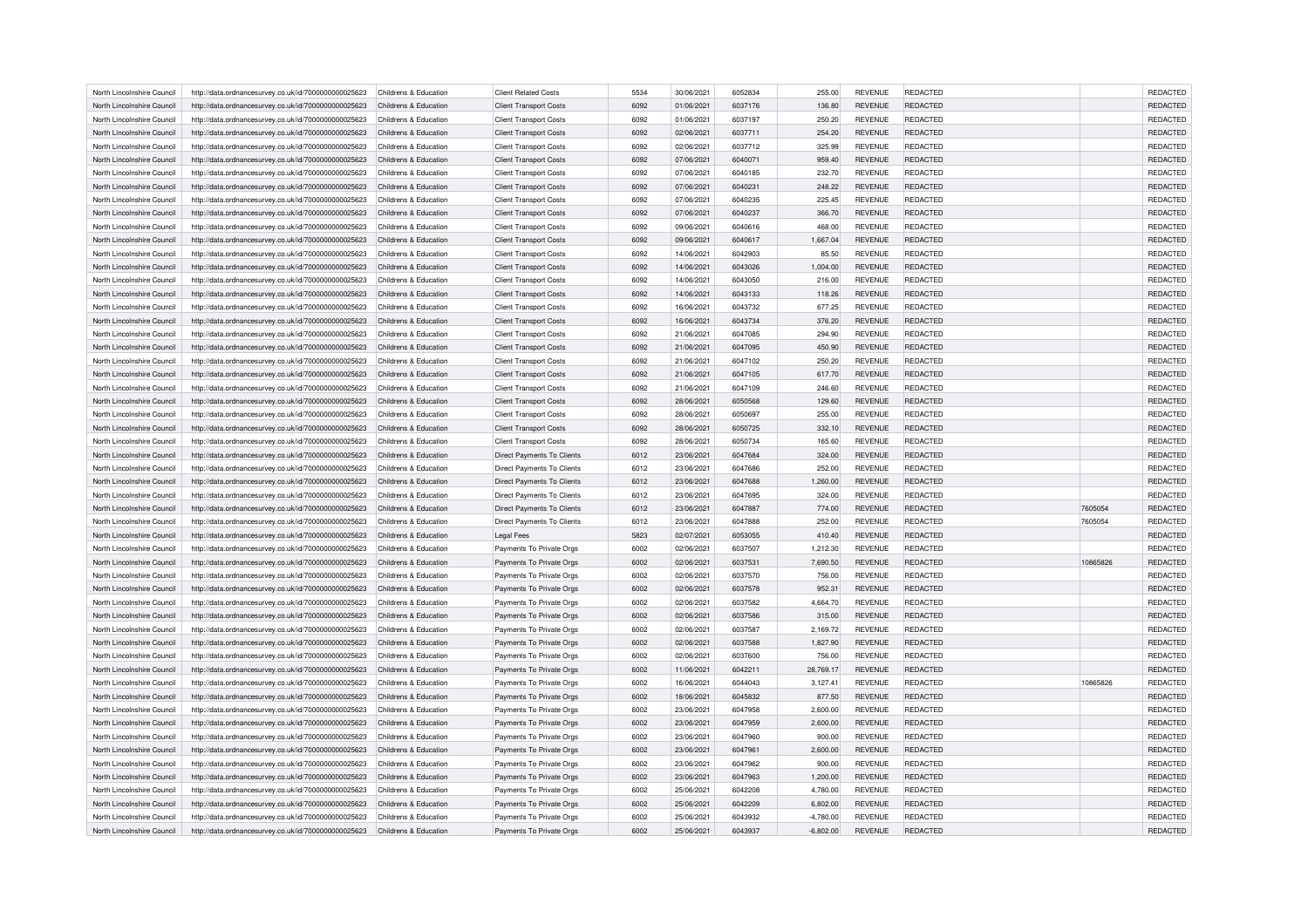| North Lincolnshire Council | http://data.ordnancesurvey.co.uk/id/7000000000025623 | Childrens & Education         | Payments To Private Orgs      | 6002          | 25/06/2021 | 6049708 | 1,267.50  | <b>REVENUE</b> | REDACTED        | REDACTED        |
|----------------------------|------------------------------------------------------|-------------------------------|-------------------------------|---------------|------------|---------|-----------|----------------|-----------------|-----------------|
| North Lincolnshire Council | http://data.ordnancesurvey.co.uk/id/7000000000025623 | Corporate And Democratic Core | Gen Office Exp (Incl Postage) | 5603          | 09/06/2021 | 6040851 | 514.65    | <b>REVENUE</b> | REDACTED        | REDACTED        |
| North Lincolnshire Council | http://data.ordnancesurvey.co.uk/id/7000000000025623 | Corporate And Democratic Core | Other Supplies & Services     | 5799          | 04/06/2021 | 6038707 |           | <b>REVENUE</b> | REDACTED        | REDACTED        |
| North Lincolnshire Council | http://data.ordnancesurvey.co.uk/id/7000000000025623 | Corporate And Democratic Core | Other Supplies & Services     | 5799          | 18/06/2021 | 6045498 |           | <b>REVENUE</b> | REDACTED        | REDACTED        |
| North Lincolnshire Council | http://data.ordnancesurvey.co.uk/id/7000000000025623 | Corporate And Democratic Core | Other Supplies & Services     | 5799          | 23/06/2021 | 6045949 | 1,020.00  | <b>REVENUE</b> | REDACTED        | REDACTED        |
| North Lincolnshire Council | http://data.ordnancesurvey.co.uk/id/7000000000025623 | Council Tax Payers Account    | Refunds                       | <b>REFUND</b> | 01/06/2021 | 6037610 | 259.82    |                | <b>REDACTED</b> | REDACTED        |
| North Lincolnshire Council | http://data.ordnancesurvey.co.uk/id/7000000000025623 | Council Tax Payers Account    | Refunds                       | <b>REFUND</b> | 01/06/2021 | 6037614 | 3,904.20  |                | REDACTED        | REDACTED        |
| North Lincolnshire Council | http://data.ordnancesurvey.co.uk/id/7000000000025623 | Council Tax Payers Account    | Refunds                       | <b>REFUND</b> | 01/06/2021 | 6037615 | 330.06    |                | <b>REDACTED</b> | REDACTED        |
| North Lincolnshire Council | http://data.ordnancesurvey.co.uk/id/7000000000025623 | Council Tax Payers Account    | Refunds                       | <b>REFUND</b> | 01/06/2021 | 6037621 | 810.72    |                | <b>REDACTED</b> | REDACTED        |
| North Lincolnshire Council | http://data.ordnancesurvey.co.uk/id/7000000000025623 | Council Tax Payers Account    | Refunds                       | <b>REFUND</b> | 01/06/2021 | 6037629 | 679.85    |                | <b>REDACTED</b> | REDACTED        |
| North Lincolnshire Council | http://data.ordnancesurvey.co.uk/id/7000000000025623 | Council Tax Payers Account    | Refunds                       | <b>REFUND</b> | 01/06/2021 | 6037630 | 421.05    |                | REDACTED        | REDACTED        |
| North Lincolnshire Council | http://data.ordnancesurvey.co.uk/id/7000000000025623 | Council Tax Payers Account    | Refunds                       | <b>REFUND</b> | 03/06/2021 | 6038838 | 259.47    |                | <b>REDACTED</b> | REDACTED        |
| North Lincolnshire Council | http://data.ordnancesurvey.co.uk/id/7000000000025623 | Council Tax Payers Account    | Refunds                       | REFUND        | 03/06/2021 | 6038840 | 414.66    |                | REDACTED        | REDACTED        |
| North Lincolnshire Council | http://data.ordnancesurvey.co.uk/id/7000000000025623 | Council Tax Payers Account    | Refunds                       | <b>REFUND</b> | 03/06/2021 | 6038850 | 306.00    |                | <b>REDACTED</b> | REDACTED        |
| North Lincolnshire Council | http://data.ordnancesurvey.co.uk/id/7000000000025623 | Council Tax Payers Account    | Refunds                       | REFUND        | 03/06/2021 | 6038852 | 1,061.28  |                | <b>REDACTED</b> | REDACTED        |
| North Lincolnshire Council | http://data.ordnancesurvey.co.uk/id/7000000000025623 | Council Tax Payers Account    | Refunds                       | <b>REFUND</b> | 03/06/2021 | 6038857 | 332.82    |                | <b>REDACTED</b> | REDACTED        |
| North Lincolnshire Council | http://data.ordnancesurvey.co.uk/id/7000000000025623 | Council Tax Payers Account    | Refunds                       | <b>REFUND</b> | 07/06/2021 | 6040544 | 260.91    |                | <b>REDACTED</b> | REDACTED        |
| North Lincolnshire Council | http://data.ordnancesurvey.co.uk/id/7000000000025623 | Council Tax Payers Account    | Refunds                       | <b>REFUND</b> | 07/06/2021 | 6040545 | 420.70    |                | <b>REDACTED</b> | REDACTED        |
| North Lincolnshire Council | http://data.ordnancesurvey.co.uk/id/7000000000025623 | Council Tax Payers Account    | Refunds                       | <b>REFUND</b> | 07/06/2021 | 6040546 | 279.94    |                | <b>REDACTED</b> | REDACTED        |
| North Lincolnshire Council | http://data.ordnancesurvey.co.uk/id/7000000000025623 | Council Tax Payers Account    | Refunds                       | <b>REFUND</b> | 07/06/2021 | 6040556 | 313.61    |                | <b>REDACTED</b> | REDACTED        |
| North Lincolnshire Council | http://data.ordnancesurvey.co.uk/id/7000000000025623 | Council Tax Payers Account    | Refunds                       | <b>REFUND</b> | 07/06/2021 | 6040558 | 638.27    |                | REDACTED        | REDACTED        |
| North Lincolnshire Council | http://data.ordnancesurvey.co.uk/id/7000000000025623 | Council Tax Payers Account    | Refunds                       | <b>REFUND</b> | 07/06/2021 | 6040562 | 274.43    |                | <b>REDACTED</b> | REDACTED        |
| North Lincolnshire Council | http://data.ordnancesurvey.co.uk/id/7000000000025623 | Council Tax Payers Account    | Refunds                       | <b>REFUND</b> | 07/06/2021 | 6040563 | 468.41    |                | REDACTED        | REDACTED        |
| North Lincolnshire Council | http://data.ordnancesurvey.co.uk/id/7000000000025623 | Council Tax Payers Account    | Refunds                       | <b>REFUND</b> | 07/06/2021 | 6040566 | 258.34    |                | <b>REDACTED</b> | REDACTED        |
| North Lincolnshire Council | http://data.ordnancesurvey.co.uk/id/7000000000025623 | Council Tax Payers Account    | Refunds                       | <b>REFUND</b> | 07/06/2021 | 6040573 | 405.34    |                | REDACTED        | REDACTED        |
| North Lincolnshire Council | http://data.ordnancesurvey.co.uk/id/7000000000025623 | Council Tax Payers Account    | Refunds                       | <b>REFUND</b> | 10/06/2021 | 6041845 | 338.08    |                | <b>REDACTED</b> | REDACTED        |
| North Lincolnshire Council | http://data.ordnancesurvey.co.uk/id/7000000000025623 | Council Tax Payers Account    | Refunds                       | <b>REFUND</b> | 10/06/2021 | 6041849 | 549.23    |                | REDACTED        | REDACTED        |
| North Lincolnshire Council | http://data.ordnancesurvey.co.uk/id/7000000000025623 | Council Tax Payers Account    | Refunds                       | <b>REFUND</b> | 10/06/2021 | 6041851 | 430.49    |                | REDACTED        | REDACTED        |
| North Lincolnshire Council | http://data.ordnancesurvey.co.uk/id/7000000000025623 | Council Tax Payers Account    | Refunds                       | REFUND        | 10/06/2021 | 6041852 | 469.71    |                | REDACTED        | REDACTED        |
| North Lincolnshire Council | http://data.ordnancesurvey.co.uk/id/7000000000025623 | Council Tax Payers Account    | Refunds                       | <b>REFUND</b> | 10/06/2021 | 6041853 | 2,692.42  |                | <b>REDACTED</b> | REDACTED        |
| North Lincolnshire Council | http://data.ordnancesurvey.co.uk/id/7000000000025623 | Council Tax Payers Account    | Refunds                       | REFUND        | 10/06/2021 | 6041861 | 343.34    |                | REDACTED        | REDACTED        |
| North Lincolnshire Council | http://data.ordnancesurvey.co.uk/id/7000000000025623 | Council Tax Payers Account    | Refunds                       | <b>REFUND</b> | 10/06/2021 | 6041866 | 527.74    |                | REDACTED        | REDACTED        |
| North Lincolnshire Council | http://data.ordnancesurvey.co.uk/id/7000000000025623 | Council Tax Payers Account    | Refunds                       | REFUND        | 10/06/2021 | 6041874 | 359.62    |                | <b>REDACTED</b> | <b>REDACTED</b> |
| North Lincolnshire Council | http://data.ordnancesurvey.co.uk/id/7000000000025623 | Council Tax Payers Account    | Refunds                       | <b>REFUND</b> | 14/06/2021 | 6043456 | 663.01    |                | REDACTED        | REDACTED        |
| North Lincolnshire Council | http://data.ordnancesurvey.co.uk/id/7000000000025623 | Council Tax Payers Account    | Refunds                       | <b>REFUND</b> | 14/06/2021 | 6043459 | 1,294.21  |                | REDACTED        | REDACTED        |
| North Lincolnshire Council | http://data.ordnancesurvey.co.uk/id/7000000000025623 | Council Tax Payers Account    | Refunds                       | <b>REFUND</b> | 14/06/2021 | 6043462 | 670.96    |                | <b>REDACTED</b> | REDACTED        |
| North Lincolnshire Council | http://data.ordnancesurvey.co.uk/id/7000000000025623 | Council Tax Payers Account    | Refunds                       | REFUND        | 14/06/2021 | 6043466 | 2,126.65  |                | <b>REDACTED</b> | <b>REDACTED</b> |
| North Lincolnshire Council | http://data.ordnancesurvey.co.uk/id/7000000000025623 | Council Tax Payers Account    | Refunds                       | <b>REFUND</b> | 14/06/2021 | 6043469 | 295.84    |                | <b>REDACTED</b> | REDACTED        |
| North Lincolnshire Council | http://data.ordnancesurvey.co.uk/id/7000000000025623 | Council Tax Payers Account    | Refunds                       | <b>REFUND</b> | 17/06/2021 | 6045421 | 288.00    |                | REDACTED        | REDACTED        |
| North Lincolnshire Council | http://data.ordnancesurvey.co.uk/id/7000000000025623 | Council Tax Payers Account    | Refunds                       | <b>REFUND</b> | 17/06/2021 | 6045422 | 791.21    |                | REDACTED        | REDACTED        |
| North Lincolnshire Council | http://data.ordnancesurvey.co.uk/id/7000000000025623 | Council Tax Payers Account    | Refunds                       | <b>REFUND</b> | 17/06/2021 | 6045423 | 300.00    |                | REDACTED        | REDACTED        |
| North Lincolnshire Council | http://data.ordnancesurvey.co.uk/id/7000000000025623 | Council Tax Payers Account    | Refunds                       | <b>REFUND</b> | 17/06/2021 | 6045427 | 417.40    |                | <b>REDACTED</b> | <b>REDACTED</b> |
| North Lincolnshire Council | http://data.ordnancesurvey.co.uk/id/7000000000025623 | Council Tax Payers Account    | Refunds                       | <b>REFUND</b> | 17/06/2021 | 6045428 | 1,037.43  |                | REDACTED        | REDACTED        |
| North Lincolnshire Council | http://data.ordnancesurvey.co.uk/id/7000000000025623 | Council Tax Payers Account    | Refunds                       | <b>REFUND</b> | 17/06/2021 | 6045437 | 373.20    |                | <b>REDACTED</b> | REDACTED        |
| North Lincolnshire Council | http://data.ordnancesurvey.co.uk/id/7000000000025623 | Council Tax Payers Account    | Refunds                       | <b>REFUND</b> | 17/06/2021 | 6045444 | 869.42    |                | REDACTED        | REDACTED        |
| North Lincolnshire Council | http://data.ordnancesurvey.co.uk/id/7000000000025623 | Council Tax Payers Account    | Refunds                       | <b>REFUND</b> | 17/06/2021 | 6045446 | 2,221.77  |                | <b>REDACTED</b> | REDACTED        |
| North Lincolnshire Council | http://data.ordnancesurvey.co.uk/id/7000000000025623 | Council Tax Payers Account    | Refunds                       | <b>REFUND</b> | 17/06/2021 | 6045449 | 6,873.07  |                | <b>REDACTED</b> | REDACTED        |
| North Lincolnshire Council | http://data.ordnancesurvey.co.uk/id/7000000000025623 | Council Tax Payers Account    | Refunds                       | <b>REFUND</b> | 17/06/2021 | 6045452 | 268.49    |                | <b>REDACTED</b> | REDACTED        |
| North Lincolnshire Council | http://data.ordnancesurvey.co.uk/id/7000000000025623 | Council Tax Payers Account    | Refunds                       | <b>REFUND</b> | 17/06/2021 | 6045455 | 631.26    |                | REDACTED        | REDACTED        |
| North Lincolnshire Council | http://data.ordnancesurvey.co.uk/id/7000000000025623 | Council Tax Payers Account    | Refunds                       | <b>REFUND</b> | 21/06/2021 | 6046418 | 913.96    |                | REDACTED        | REDACTED        |
| North Lincolnshire Council | http://data.ordnancesurvey.co.uk/id/7000000000025623 | Council Tax Payers Account    | Refunds                       | <b>REFUND</b> | 21/06/2021 | 6046426 | 333.05    |                | <b>REDACTED</b> | <b>REDACTED</b> |
| North Lincolnshire Council | http://data.ordnancesurvey.co.uk/id/7000000000025623 | Council Tax Payers Account    | Refunds                       | <b>REFUND</b> | 21/06/2021 | 6046427 | 384.00    |                | REDACTED        | REDACTED        |
| North Lincolnshire Council | http://data.ordnancesurvey.co.uk/id/7000000000025623 | Council Tax Payers Account    | Refunds                       | <b>REFUND</b> | 21/06/2021 | 6046429 | 427.09    |                | <b>REDACTED</b> | REDACTED        |
| North Lincolnshire Council | http://data.ordnancesurvey.co.uk/id/7000000000025623 | Council Tax Payers Account    | Refunds                       | <b>REFUND</b> | 21/06/2021 | 6046432 | 251.36    |                | <b>REDACTED</b> | REDACTED        |
| North Lincolnshire Council | http://data.ordnancesurvey.co.uk/id/7000000000025623 | Council Tax Payers Account    | Refunds                       | <b>REFUND</b> | 21/06/2021 | 6046434 | 341.94    |                | <b>REDACTED</b> | <b>REDACTED</b> |
| North Lincolnshire Council | http://data.ordnancesurvey.co.uk/id/7000000000025623 | Council Tax Payers Account    | Refunds                       | <b>REFUND</b> | 21/06/2021 | 6047562 | $-319.13$ |                | <b>REDACTED</b> | REDACTED        |
|                            |                                                      |                               |                               |               |            |         |           |                |                 |                 |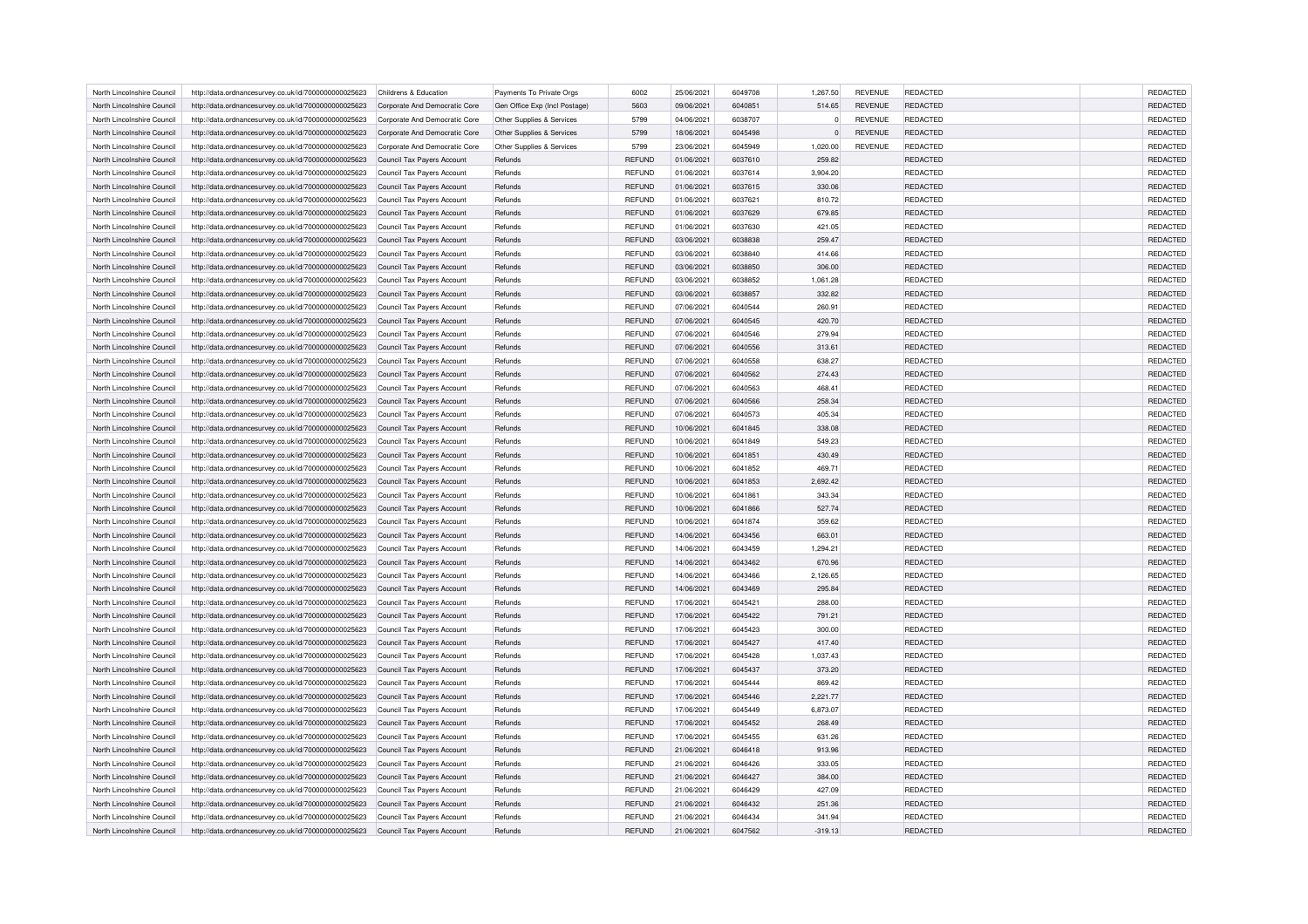| North Lincolnshire Council | http://data.ordnancesurvey.co.uk/id/7000000000025623 | Council Tax Payers Account            | Refunds                       | <b>REFUND</b> | 24/06/2021 | 6049241 | 854.86       |                | REDACTED                        |           | <b>REDACTED</b> |
|----------------------------|------------------------------------------------------|---------------------------------------|-------------------------------|---------------|------------|---------|--------------|----------------|---------------------------------|-----------|-----------------|
| North Lincolnshire Council | http://data.ordnancesurvey.co.uk/id/7000000000025623 | Council Tax Payers Account            | Refunds                       | <b>REFUND</b> | 24/06/2021 | 6049244 | 271.82       |                | REDACTED                        |           | <b>REDACTED</b> |
| North Lincolnshire Council | http://data.ordnancesurvey.co.uk/id/7000000000025623 | Council Tax Payers Account            | Refunds                       | <b>REFUND</b> | 24/06/2021 | 6049246 | 321.47       |                | REDACTED                        |           | REDACTED        |
| North Lincolnshire Council | http://data.ordnancesurvey.co.uk/id/7000000000025623 | Council Tax Payers Account            | Refunds                       | <b>REFUND</b> | 24/06/2021 | 6049253 | 418.09       |                | REDACTED                        |           | REDACTED        |
| North Lincolnshire Council | http://data.ordnancesurvey.co.uk/id/7000000000025623 | Council Tax Payers Account            | Refunds                       | REFUND        | 24/06/2021 | 6049262 | 256.77       |                | REDACTED                        |           | REDACTED        |
| North Lincolnshire Council | http://data.ordnancesurvey.co.uk/id/7000000000025623 | Council Tax Payers Account            | Refunds                       | REFUND        | 28/06/2021 | 6050373 | 2,704.72     |                | <b>REDACTED</b>                 |           | REDACTED        |
| North Lincolnshire Council | http://data.ordnancesurvey.co.uk/id/7000000000025623 | Council Tax Payers Account            | Refunds                       | <b>REFUND</b> | 28/06/2021 | 6050374 | 1,220.96     |                | <b>REDACTED</b>                 |           | REDACTED        |
| North Lincolnshire Council | http://data.ordnancesurvey.co.uk/id/7000000000025623 | Council Tax Payers Account            | Refunds                       | <b>REFUND</b> | 28/06/2021 | 6050375 | 357.99       |                | REDACTED                        |           | REDACTED        |
| North Lincolnshire Council |                                                      |                                       | Refunds                       | REFUND        | 28/06/2021 | 6050378 | 256.89       |                | REDACTED                        |           | REDACTED        |
|                            | http://data.ordnancesurvey.co.uk/id/7000000000025623 | Council Tax Payers Account            |                               |               |            |         |              |                |                                 |           |                 |
| North Lincolnshire Council | http://data.ordnancesurvey.co.uk/id/7000000000025623 | Council Tax Payers Account            | Refunds                       | <b>REFUND</b> | 28/06/2021 | 6050386 | 439.08       |                | REDACTED                        |           | REDACTED        |
| North Lincolnshire Council | http://data.ordnancesurvey.co.uk/id/7000000000025623 | Council Tax Payers Account            | Refunds                       | REFUND        | 28/06/2021 | 6050387 | 451.22       |                | REDACTED                        |           | REDACTED        |
| North Lincolnshire Council | http://data.ordnancesurvey.co.uk/id/7000000000025623 | Council Tax Payers Account            | Refunds                       | REFUND        | 28/06/2021 | 6050390 | 526.30       |                | <b>REDACTED</b>                 |           | <b>REDACTED</b> |
| North Lincolnshire Council | http://data.ordnancesurvey.co.uk/id/7000000000025623 | Council Tax Payers Account            | Refunds                       | <b>REFUND</b> | 28/06/2021 | 6050395 | 1,645.00     |                | REDACTED                        |           | REDACTED        |
| North Lincolnshire Council | http://data.ordnancesurvey.co.uk/id/7000000000025623 | Culture, Env, Reg & Planning Cap      | <b>Improvement Grants</b>     | A088          | 09/06/2021 | 6040543 | 6,179.00     | CAPITAL        | <b>REDACTED</b>                 |           | REDACTED        |
| North Lincolnshire Council | http://data.ordnancesurvey.co.uk/id/7000000000025623 | Culture, Env, Reg & Planning Cap      | Improvement Grants            | A088          | 23/06/2021 | 6046400 | 1,209.60     | CAPITAL        | REDACTED                        |           | REDACTED        |
| North Lincolnshire Council | http://data.ordnancesurvey.co.uk/id/7000000000025623 | Culture, Env, Reg & Planning Cap      | <b>Improvement Grants</b>     | A088          | 25/06/2021 | 6049689 | 7,101.00     | CAPITAL        | <b>REDACTED</b>                 |           | REDACTED        |
| North Lincolnshire Council | http://data.ordnancesurvey.co.uk/id/7000000000025623 | <b>Culture &amp; Related Services</b> | Equipment Maint.& Repair      | 5003          | 16/06/2021 | 6042777 | 843.55       | <b>REVENUE</b> | REDACTED                        |           | REDACTED        |
| North Lincolnshire Council | http://data.ordnancesurvey.co.uk/id/7000000000025623 | <b>Housing Services</b>               | <b>Client Related Costs</b>   | 5534          | 25/06/2021 | 6050308 | 550.00       | <b>REVENUE</b> | <b>REDACTED</b>                 |           | REDACTED        |
| North Lincolnshire Council | http://data.ordnancesurvey.co.uk/id/7000000000025623 | <b>Housing Services</b>               | <b>Client Related Costs</b>   | 5534          | 30/06/2021 | 6052568 | 800.00       | <b>REVENUE</b> | REDACTED                        |           | REDACTED        |
| North Lincolnshire Council | http://data.ordnancesurvey.co.uk/id/7000000000025623 | <b>Housing Services</b>               | Gen Office Exp (Incl Postage) | 5603          | 25/06/2021 | 6049510 | 750.00       | <b>REVENUE</b> | <b>REDACTED</b>                 |           | REDACTED        |
| North Lincolnshire Council | http://data.ordnancesurvey.co.uk/id/7000000000025623 | Nndr Payers Account                   | Refunds                       | <b>REFUND</b> | 04/06/2021 | 6039396 | 13,944.17    |                | REDACTED                        |           | REDACTED        |
| North Lincolnshire Council | http://data.ordnancesurvey.co.uk/id/7000000000025623 | Nndr Payers Account                   | Refunds                       | <b>REFUND</b> | 04/06/2021 | 6039397 | 738.00       |                | <b>REDACTED</b>                 |           | REDACTED        |
| North Lincolnshire Council | http://data.ordnancesurvey.co.uk/id/7000000000025623 | Nndr Payers Account                   | Refunds                       | REFUND        | 04/06/2021 | 6039398 | 468.62       |                | REDACTED                        |           | REDACTED        |
| North Lincolnshire Council | http://data.ordnancesurvey.co.uk/id/7000000000025623 | Nndr Payers Account                   | Refunds                       | REFUND        | 04/06/2021 | 6039399 | 4,840.00     |                | <b>REDACTED</b>                 |           | REDACTED        |
| North Lincolnshire Council | http://data.ordnancesurvey.co.uk/id/7000000000025623 | Nndr Payers Account                   | Refunds                       | <b>REFUND</b> | 04/06/2021 | 6039400 | 33,385.43    |                | REDACTED                        |           | REDACTED        |
| North Lincolnshire Council | http://data.ordnancesurvey.co.uk/id/7000000000025623 | <b>Nndr Payers Account</b>            | Refunds                       | <b>REFUND</b> | 18/06/2021 | 6045916 | 183,954.68   |                | REDACTED                        |           | REDACTED        |
| North Lincolnshire Council | http://data.ordnancesurvey.co.uk/id/7000000000025623 | Nndr Payers Account                   | Refunds                       | <b>REFUND</b> | 18/06/2021 | 6045917 | 4.765.12     |                | REDACTED                        |           | REDACTED        |
| North Lincolnshire Council | http://data.ordnancesurvey.co.uk/id/7000000000025623 | Nndr Payers Account                   | Refunds                       | <b>REFUND</b> | 18/06/2021 | 6045918 | 3,992.81     |                | <b>REDACTED</b>                 |           | REDACTED        |
| North Lincolnshire Council | http://data.ordnancesurvey.co.uk/id/7000000000025623 | Nndr Payers Account                   | Refunds                       | REFUND        | 18/06/2021 | 6045919 | 2.610.14     |                | <b>REDACTED</b>                 |           | REDACTED        |
| North Lincolnshire Council | http://data.ordnancesurvey.co.uk/id/7000000000025623 | <b>Nndr Payers Account</b>            | Refunds                       | REFUND        | 25/06/2021 | 6049770 | 9,728.00     |                | REDACTED                        |           | REDACTED        |
| North Lincolnshire Council | http://data.ordnancesurvey.co.uk/id/7000000000025623 | Nndr Payers Account                   | Refunds                       | REFUND        | 25/06/2021 | 6049772 | 1,007.50     |                | REDACTED                        |           | REDACTED        |
| North Lincolnshire Council | http://data.ordnancesurvey.co.uk/id/7000000000025623 | Other Expenditure & Income            | Payments To Private Orgs      | 6002          | 02/06/2021 | 6037700 | 560.00       | <b>REVENUE</b> | <b>REDACTED</b>                 |           | REDACTED        |
| North Lincolnshire Council | http://data.ordnancesurvey.co.uk/id/7000000000025623 | Other Expenditure & Income            | Payments To Private Orgs      | 6002          | 02/06/2021 | 6037701 | 400.00       | <b>REVENUE</b> | REDACTED                        |           | <b>REDACTED</b> |
|                            |                                                      |                                       |                               |               |            |         |              |                |                                 | 08596756  | REDACTED        |
| North Lincolnshire Council | http://data.ordnancesurvey.co.uk/id/7000000000025623 | Other Expenditure & Income            | Payments To Private Orgs      | 6002          | 04/06/2021 | 6038632 | 19,499.92    | <b>REVENUE</b> | <b>REDACTED</b>                 |           |                 |
| North Lincolnshire Council | http://data.ordnancesurvey.co.uk/id/7000000000025623 | Other Expenditure & Income            | Payments To Private Orgs      | 6002          | 04/06/2021 | 6038643 | 29,630.66    | REVENUE        | REDACTED                        |           | REDACTED        |
| North Lincolnshire Council | http://data.ordnancesurvey.co.uk/id/7000000000025623 | Other Expenditure & Income            | Payments To Private Orgs      | 6002          | 09/06/2021 | 6040795 | 800.00       | <b>REVENUE</b> | <b>REDACTED</b>                 |           | <b>REDACTED</b> |
| North Lincolnshire Council | http://data.ordnancesurvey.co.uk/id/7000000000025623 | Other Expenditure & Income            | Payments To Private Orgs      | 6002          | 09/06/2021 | 6041589 | 1,095.60     | REVENUE        | REDACTED                        |           | <b>REDACTED</b> |
| North Lincolnshire Council | http://data.ordnancesurvey.co.uk/id/7000000000025623 | Other Expenditure & Income            | Payments To Private Orgs      | 6002          | 09/06/2021 | 6041635 | 339.60       | <b>REVENUE</b> | <b>REDACTED</b>                 | 02779611  | REDACTED        |
| North Lincolnshire Council | http://data.ordnancesurvey.co.uk/id/7000000000025623 | Other Expenditure & Income            | Payments To Private Orgs      | 6002          | 11/06/2021 | 6042078 | 750.00       | <b>REVENUE</b> | REDACTED                        |           | REDACTED        |
| North Lincolnshire Council | http://data.ordnancesurvey.co.uk/id/7000000000025623 | Other Expenditure & Income            | Payments To Private Orgs      | 6002          | 16/06/2021 | 6044291 | 460.00       | <b>REVENUE</b> | <b>REDACTED</b>                 |           | REDACTED        |
| North Lincolnshire Council | http://data.ordnancesurvey.co.uk/id/7000000000025623 | Other Expenditure & Income            | Payments To Private Orgs      | 6002          | 18/06/2021 | 6045501 | 410.00       | <b>REVENUE</b> | REDACTED                        |           | <b>REDACTED</b> |
| North Lincolnshire Council | http://data.ordnancesurvey.co.uk/id/7000000000025623 | Other Expenditure & Income            | Payments To Private Orgs      | 6002          | 23/06/2021 | 6047490 | 480.00       | <b>REVENUE</b> | REDACTED                        |           | REDACTED        |
| North Lincolnshire Council | http://data.ordnancesurvey.co.uk/id/7000000000025623 | Other Expenditure & Income            | Payments To Private Orgs      | 6002          | 30/06/2021 | 6050463 | 400.00       | <b>REVENUE</b> | <b>REDACTED</b>                 |           | REDACTED        |
| North Lincolnshire Council | http://data.ordnancesurvey.co.uk/id/7000000000025623 | Other Expenditure & Income            | Payments To Private Orgs      | 6002          | 02/07/2021 | 6053434 | $-2,134.60$  | <b>REVENUE</b> | REDACTED                        | 08596756  | REDACTED        |
| North Lincolnshire Council | http://data.ordnancesurvey.co.uk/id/7000000000025623 | Other Expenditure & Income            | Payments To Private Orgs      | 6002          | 02/07/2021 | 6053435 | 19,499.92    | <b>REVENUE</b> | REDACTED                        | 08596756  | <b>REDACTED</b> |
| North Lincolnshire Council | http://data.ordnancesurvey.co.uk/id/7000000000025623 | Other Expenditure & Income            | Payments To Private Orgs      | 6002          | 02/07/2021 | 6053447 | 32,848.53    | <b>REVENUE</b> | <b>REDACTED</b>                 |           | REDACTED        |
| North Lincolnshire Council | http://data.ordnancesurvey.co.uk/id/7000000000025623 | Other Expenditure & Income            | Payments To Private Orgs      | 6002          | 02/07/2021 | 6053448 | $-308.89$    | <b>REVENUE</b> | <b>REDACTED</b>                 |           | REDACTED        |
| North Lincolnshire Council | http://data.ordnancesurvey.co.uk/id/7000000000025623 | Other Expenditure & Income            | Payments To Private Orgs      | 6002          | 02/07/2021 | 6053457 | $-47,370.27$ | <b>REVENUE</b> | <b>REDACTED</b>                 | 27662     | <b>REDACTED</b> |
| North Lincolnshire Council | http://data.ordnancesurvey.co.uk/id/7000000000025623 | <b>Planning Services</b>              | Payments To Voluntary Orgs    | 6001          | 25/06/2021 | 6048059 | 464.00       | REVENUE        | REDACTED                        |           | REDACTED        |
| North Lincolnshire Council | http://data.ordnancesurvey.co.uk/id/7000000000025623 | <b>Public Health</b>                  | Direct Payments To Clients    | 6012          | 11/06/2021 | 6042288 | 3,525.00     | <b>REVENUE</b> | REDACTED                        |           | REDACTED        |
| North Lincolnshire Council | http://data.ordnancesurvey.co.uk/id/7000000000025623 | <b>Planning Services</b>              | Pay - Agency                  | 0131          | 02/07/2021 | 6053033 | 995.00       | <b>REVENUE</b> | Redactive Publishing Ltd        | 3156216   | <b>RED0250D</b> |
| North Lincolnshire Council | http://data.ordnancesurvey.co.uk/id/7000000000025623 | Culture & Related Services            | Other Supplies & Services     | 5799          | 25/06/2021 | 6048906 | 3,051.00     | <b>REVENUE</b> | Redbourne Parish Council        |           | RED0001D        |
| North Lincolnshire Council | http://data.ordnancesurvey.co.uk/id/7000000000025623 | Highways & Transport                  | Other Supplies & Services     | 5799          | 25/06/2021 | 6048907 | 1,115.00     | <b>REVENUE</b> | Redbourne Parish Council        |           | RED0001D        |
| North Lincolnshire Council | http://data.ordnancesurvey.co.uk/id/7000000000025623 | Corporate And Democratic Core         | Equipment Hire/Rent           | 5002          | 16/06/2021 | 6044327 | 890.00       | <b>REVENUE</b> | Redcentric Solutions Ltd        | 08322856. | <b>RED0136D</b> |
| North Lincolnshire Council | http://data.ordnancesurvey.co.uk/id/7000000000025623 | Support Servs Capital                 | It Equipment                  | A098          | 04/06/2021 | 6038774 | 540.00       | CAPITAL        | Redcentric Solutions Ltd        | 08322856  | RED0136D        |
| North Lincolnshire Council | http://data.ordnancesurvey.co.uk/id/7000000000025623 | Childrens & Education                 | Payments To Private Orgs      | 6002          | 11/06/2021 | 6042166 | 3,341.49     | <b>REVENUE</b> | <b>Regional Foster Families</b> | 4217642   | <b>REG0076G</b> |
|                            |                                                      |                                       |                               |               |            |         |              |                |                                 |           |                 |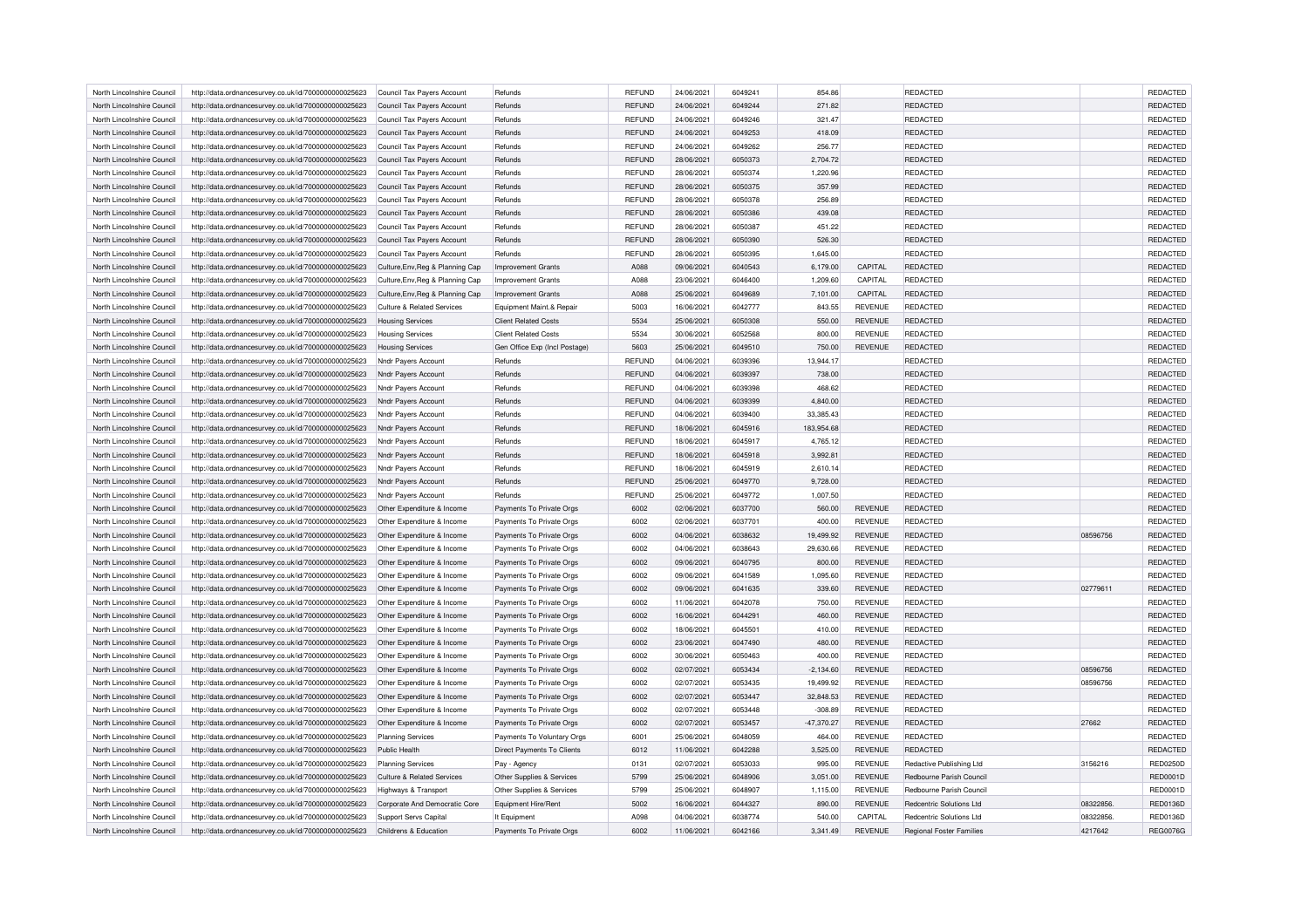| North Lincolnshire Council                               | http://data.ordnancesurvey.co.uk/id/7000000000025623                                                         | Culture & Related Services                                          | Equipment Maint.& Repair       | 5003 | 23/06/2021 | 6044053 | 415.83           | <b>REVENUE</b> | Replay Maintenance Ltd                            | 2559199  | <b>REP0018P</b> |
|----------------------------------------------------------|--------------------------------------------------------------------------------------------------------------|---------------------------------------------------------------------|--------------------------------|------|------------|---------|------------------|----------------|---------------------------------------------------|----------|-----------------|
| North Lincolnshire Council                               | http://data.ordnancesurvey.co.uk/id/7000000000025623                                                         | Central Services To Public                                          | Repair & Maintenance Costs     | 3000 | 09/06/2021 | 6040732 | $\Omega$         | <b>REVENUE</b> | <b>Rex Group Services Ltd</b>                     | 1534914  | <b>REX0004X</b> |
| North Lincolnshire Council                               | http://data.ordnancesurvey.co.uk/id/7000000000025623                                                         | Childrens & Education                                               | Repair & Maintenance Costs     | 3000 | 09/06/2021 | 6040727 | 406.05           | <b>REVENUE</b> | Rex Group Services Ltd                            | 1534914  | <b>REX0004X</b> |
| North Lincolnshire Council                               | http://data.ordnancesurvey.co.uk/id/7000000000025623                                                         | Childrens & Education                                               | Repair & Maintenance Costs     | 3000 | 09/06/2021 | 6040732 | 266.50           | <b>REVENUE</b> | <b>Rex Group Services Ltd</b>                     | 1534914  | REX0004X        |
| North Lincolnshire Council                               | http://data.ordnancesurvey.co.uk/id/7000000000025623                                                         | Environmental & Regulatory Svs                                      | Equipment Maint.& Repair       | 5003 | 30/06/2021 | 6047868 | 242.00           | <b>REVENUE</b> | Rg Engineering                                    |          | <b>RGE0037E</b> |
| North Lincolnshire Council                               | http://data.ordnancesurvey.co.uk/id/7000000000025623                                                         | Environmental & Regulatory Svs                                      | Course Fees/Training           | 2002 | 16/06/2021 | 6042790 | 950.00           | <b>REVENUE</b> | Rh Environmental Limited                          |          | <b>RHE0002E</b> |
| North Lincolnshire Council                               | http://data.ordnancesurvey.co.uk/id/7000000000025623                                                         | Adult Social Care Capital                                           | <b>Building/Construction</b>   | A082 | 18/06/2021 | 6041199 | 1,627.10         | CAPITAL        | Rick'S Grass & Tree Care                          |          | <b>RIC0090C</b> |
| North Lincolnshire Council                               | http://data.ordnancesurvey.co.uk/id/7000000000025623                                                         | <b>Planning Services</b>                                            | Licenses, Subs & Memberships   | 5510 | 11/06/2021 | 6041889 | 484.00           | <b>REVENUE</b> | <b>Rics</b>                                       |          | <b>RIC0065C</b> |
| North Lincolnshire Council                               | http://data.ordnancesurvey.co.uk/id/7000000000025623                                                         | <b>Culture &amp; Related Services</b>                               | Materials                      | 5004 | 16/06/2021 | 6035430 | 353.00           | <b>REVENUE</b> | Rigby Taylor Ltd                                  | 00157345 | RIG0001G        |
| North Lincolnshire Council                               | http://data.ordnancesurvey.co.uk/id/7000000000025623                                                         | Non Distributed Costs                                               | Other Supplies & Services      | 5799 | 09/06/2021 | 6041115 | 450.00           | <b>REVENUE</b> | <b>Rightmove Group Limited</b>                    | 03997679 | <b>RIG0015G</b> |
| North Lincolnshire Council                               | http://data.ordnancesurvey.co.uk/id/7000000000025623                                                         | Culture & Related Services                                          | Provisions                     | 5201 | 23/06/2021 | 6047522 | 280.52           | <b>REVENUE</b> | Rijo Ingredients Ltd                              |          | RIJ0032J        |
| North Lincolnshire Council                               | http://data.ordnancesurvey.co.uk/id/7000000000025623                                                         | <b>Culture &amp; Related Services</b>                               | <b>Equipment Purchase</b>      | 5001 | 16/06/2021 | 6038835 | 729.00           | <b>REVENUE</b> | <b>Ripon Farm Services</b>                        | 3973430  | <b>PAR0006F</b> |
|                                                          |                                                                                                              |                                                                     | Materials                      | 5004 | 16/06/2021 | 6038833 |                  | <b>REVENUE</b> |                                                   | 3973430  | <b>PAR0006F</b> |
| North Lincolnshire Council<br>North Lincolnshire Council | http://data.ordnancesurvey.co.uk/id/7000000000025623<br>http://data.ordnancesurvey.co.uk/id/7000000000025623 | Culture & Related Services<br><b>Culture &amp; Related Services</b> | Materials                      | 5004 | 25/06/2021 | 6045361 | 264.90<br>314.67 | <b>REVENUE</b> | Ripon Farm Services<br><b>Ripon Farm Services</b> | 3973430  | <b>PAR0006F</b> |
|                                                          |                                                                                                              |                                                                     |                                |      |            |         |                  |                |                                                   |          |                 |
| North Lincolnshire Council                               | http://data.ordnancesurvey.co.uk/id/7000000000025623                                                         | Highways & Transport                                                | Equipment Purchase             | 5001 | 25/06/2021 | 6030734 | 741.67           | <b>REVENUE</b> | <b>Ripon Farm Services</b>                        | 3973430  | <b>PAR0006F</b> |
| North Lincolnshire Council                               | http://data.ordnancesurvey.co.uk/id/7000000000025623                                                         | Environmental & Regulatory Svs                                      | Vehicle Hire                   | 4101 | 18/06/2021 | 6045264 | 3,423.00         | <b>REVENUE</b> | Riverside Truck Rental Ltd                        | 3190863  | <b>RIV0019V</b> |
| North Lincolnshire Council                               | http://data.ordnancesurvey.co.uk/id/7000000000025623                                                         | Highways & Transport                                                | Other Supplies & Services      | 5799 | 04/06/2021 | 6020946 | 2,885.00         | <b>REVENUE</b> | Roadcone Ltd                                      | 12607435 | <b>TRA0299A</b> |
| North Lincolnshire Council                               | http://data.ordnancesurvey.co.uk/id/7000000000025623                                                         | Highways & Transport                                                | Other Supplies & Services      | 5799 | 11/06/2021 | 6030702 | 4,885.00         | <b>REVENUE</b> | Roadcone Ltd                                      | 12607435 | <b>TRA0299A</b> |
| North Lincolnshire Council                               | http://data.ordnancesurvey.co.uk/id/7000000000025623                                                         | <b>Highways &amp; Transport</b>                                     | Other Supplies & Services      | 5799 | 11/06/2021 | 6030707 | 1,500.00         | <b>REVENUE</b> | Roadcone Ltd                                      | 12607435 | <b>TRA0299A</b> |
| North Lincolnshire Council                               | http://data.ordnancesurvey.co.uk/id/7000000000025623                                                         | Highways & Transport                                                | Other Supplies & Services      | 5799 | 11/06/2021 | 6030711 | 1,500.00         | <b>REVENUE</b> | Roadcone Ltd                                      | 12607435 | <b>TRA0299A</b> |
| North Lincolnshire Council                               | http://data.ordnancesurvey.co.uk/id/7000000000025623                                                         | Highways & Transport                                                | Other Supplies & Services      | 5799 | 16/06/2021 | 6032090 | 4,135.00         | <b>REVENUE</b> | Roadcone I td                                     | 12607435 | <b>TRA0299A</b> |
| North Lincolnshire Council                               | http://data.ordnancesurvey.co.uk/id/7000000000025623                                                         | Highways & Transport                                                | Other Supplies & Services      | 5799 | 16/06/2021 | 6032094 | 1,500.00         | <b>REVENUE</b> | Roadcone Ltd                                      | 12607435 | <b>TRA0299A</b> |
| North Lincolnshire Council                               | http://data.ordnancesurvey.co.uk/id/7000000000025623                                                         | <b>Highways &amp; Transport</b>                                     | Other Supplies & Services      | 5799 | 18/06/2021 | 6038821 | 2,000.00         | <b>REVENUE</b> | Roadcone Ltd                                      | 12607435 | <b>TRA0299A</b> |
| North Lincolnshire Council                               | http://data.ordnancesurvey.co.uk/id/7000000000025623                                                         | Highways & Transport                                                | Other Supplies & Services      | 5799 | 18/06/2021 | 6038822 | 5,635.00         | <b>REVENUE</b> | Roadcone I td                                     | 12607435 | <b>TRA0299A</b> |
| North Lincolnshire Council                               | http://data.ordnancesurvey.co.uk/id/7000000000025623                                                         | Central Services To Public                                          | Repair & Maintenance Costs     | 3000 | 09/06/2021 | 6040712 | $\Omega$         | REVENUE        | Rospa Playsafety                                  |          | <b>PLA0184A</b> |
| North Lincolnshire Council                               | http://data.ordnancesurvey.co.uk/id/7000000000025623                                                         | Childrens & Education                                               | Repair & Maintenance Costs     | 3000 | 09/06/2021 | 6040712 | 190.00           | <b>REVENUE</b> | Rospa Playsafety                                  |          | <b>PLA0184A</b> |
| North Lincolnshire Council                               | http://data.ordnancesurvey.co.uk/id/7000000000025623                                                         | Corporate And Democratic Core                                       | Repair & Maintenance Costs     | 3000 | 09/06/2021 | 6040710 |                  | <b>REVENUE</b> | Rospa Playsafety                                  |          | <b>PLA0184A</b> |
| North Lincolnshire Council                               | http://data.ordnancesurvey.co.uk/id/7000000000025623                                                         | Culture & Related Services                                          | Repair & Maintenance Costs     | 3000 | 09/06/2021 | 6040712 | 190.00           | <b>REVENUE</b> | Rospa Playsafety                                  |          | <b>PLA0184A</b> |
| North Lincolnshire Council                               | http://data.ordnancesurvey.co.uk/id/7000000000025623                                                         | Non Distributed Costs                                               | Repair & Maintenance Costs     | 3000 | 09/06/2021 | 6040712 | 190.00           | <b>REVENUE</b> | Rospa Playsafety                                  |          | <b>PLA0184A</b> |
| North Lincolnshire Council                               | http://data.ordnancesurvey.co.uk/id/7000000000025623                                                         | <b>Culture &amp; Related Services</b>                               | Other Supplies & Services      | 5799 | 25/06/2021 | 6048908 | 992.00           | <b>REVENUE</b> | Roxby-Cum-Risby Parish Council                    |          | ROX0002X        |
| North Lincolnshire Council                               | http://data.ordnancesurvey.co.uk/id/7000000000025623                                                         | <b>Highways &amp; Transport</b>                                     | Other Supplies & Services      | 5799 | 25/06/2021 | 6048909 | 382.00           | <b>REVENUE</b> | Roxby-Cum-Risby Parish Council                    |          | ROX0002>        |
| North Lincolnshire Council                               | http://data.ordnancesurvey.co.uk/id/7000000000025623                                                         | Adult Social Care                                                   | Gen Office Exp (Incl Postage)  | 5603 | 23/06/2021 | 6047442 | 571.13           | <b>REVENUE</b> | Royal Mail Group Plc                              | 4138203  | ROY0021Y        |
| North Lincolnshire Council                               | http://data.ordnancesurvey.co.uk/id/7000000000025623                                                         | Adult Social Care                                                   | Gen Office Exp (Incl Postage)  | 5603 | 25/06/2021 | 6048786 | 467.52           | <b>REVENUE</b> | Royal Mail Group Plc                              | 4138203  | ROY0021Y        |
| North Lincolnshire Council                               | http://data.ordnancesurvey.co.uk/id/7000000000025623                                                         | Central Services To Public                                          | Gen Office Exp (Incl Postage)  | 5603 | 11/06/2021 | 6041818 | 647.39           | <b>REVENUE</b> | Royal Mail Group Plc                              | 4138203  | ROY0021Y        |
| North Lincolnshire Council                               | http://data.ordnancesurvey.co.uk/id/7000000000025623                                                         | Central Services To Public                                          | Gen Office Exp (Incl Postage)  | 5603 | 11/06/2021 | 6042250 | 1,726.26         | <b>REVENUE</b> | Royal Mail Group Plc                              | 4138203  | ROY0021Y        |
| North Lincolnshire Council                               |                                                                                                              |                                                                     |                                | 5603 |            | 6042251 | 5,412.55         |                |                                                   | 4138203  | ROY0021Y        |
|                                                          | http://data.ordnancesurvey.co.uk/id/7000000000025623                                                         | Central Services To Public                                          | Gen Office Exp (Incl Postage)  |      | 11/06/2021 |         |                  | <b>REVENUE</b> | Royal Mail Group Plc                              |          |                 |
| North Lincolnshire Council                               | http://data.ordnancesurvey.co.uk/id/7000000000025623                                                         | Central Services To Public                                          | Gen Office Exp (Incl Postage)  | 5603 | 18/06/2021 | 604539  | 286.84           | <b>REVENUE</b> | Royal Mail Group Plc                              | 4138203  | ROY0021Y        |
| North Lincolnshire Council                               | http://data.ordnancesurvey.co.uk/id/7000000000025623                                                         | Central Services To Public                                          | Gen Office Exp (Incl Postage)  | 5603 | 23/06/2021 | 6047442 | 719.74           | <b>REVENUE</b> | Royal Mail Group Plc                              | 4138203  | ROY0021Y        |
| North Lincolnshire Council                               | http://data.ordnancesurvey.co.uk/id/7000000000025623                                                         | Central Services To Public                                          | Gen Office Exp (Incl Postage)  | 5603 | 25/06/2021 | 6048786 | 815.38           | <b>REVENUE</b> | Royal Mail Group Plc                              | 4138203  | ROY0021Y        |
| North Lincolnshire Council                               | http://data.ordnancesurvey.co.uk/id/7000000000025623                                                         | Central Services To Public                                          | Gen Office Exp (Incl Postage)  | 5603 | 25/06/2021 | 6049633 | 2,092.18         | REVENUE        | Royal Mail Group Plc                              | 4138203  | ROY0021Y        |
| North Lincolnshire Council                               | http://data.ordnancesurvey.co.uk/id/7000000000025623                                                         | Corporate And Democratic Core                                       | Gen Office Exp (Incl Postage)  | 5603 | 23/06/2021 | 6047442 | 12.50            | <b>REVENUE</b> | Roval Mail Group Plc                              | 4138203  | ROY0021Y        |
| North Lincolnshire Council                               | http://data.ordnancesurvey.co.uk/id/7000000000025623                                                         | Disbursements To Businesses                                         | <b>Business Support Grants</b> | 6090 | 29/06/2021 | 6051689 | $-250.00$        | <b>REVENUE</b> | <b>Running Horse</b>                              |          | CD068720        |
| North Lincolnshire Council                               | http://data.ordnancesurvey.co.uk/id/7000000000025623                                                         | <b>Disbursements To Businesses</b>                                  | <b>Business Support Grants</b> | 6090 | 29/06/2021 | 6052098 | 250.00           | <b>REVENUE</b> | Running Horse                                     |          | CD068720        |
| North Lincolnshire Council                               | http://data.ordnancesurvey.co.uk/id/7000000000025623                                                         | <b>Adult Social Care</b>                                            | <b>Equipment Purchase</b>      | 5001 | 25/06/2021 | 6049176 | 1,000.00         | <b>REVENUE</b> | Safer Futures Yorkshire Ltd                       | 07881490 | <b>HAR0345R</b> |
| North Lincolnshire Council                               | http://data.ordnancesurvey.co.uk/id/7000000000025623                                                         | Environmental & Regulatory Svs                                      | Payments To Private Orgs       | 6002 | 11/06/2021 | 6042028 | 1,250.00         | <b>REVENUE</b> | S A Greenfield                                    |          | GRA0228A        |
| North Lincolnshire Council                               | http://data.ordnancesurvey.co.uk/id/7000000000025623                                                         | Environmental & Regulatory Svs                                      | Payments To Private Orgs       | 6002 | 11/06/2021 | 6042032 | 2,136.92         | <b>REVENUE</b> | S A Greenfield                                    |          | GRA0228A        |
| North Lincolnshire Council                               | http://data.ordnancesurvey.co.uk/id/7000000000025623                                                         | Culture & Related Services                                          | Provisions                     | 5201 | 16/06/2021 | 6042749 | 295.74           | <b>REVENUE</b> | Samba Catering                                    |          | SAM0099M        |
| North Lincolnshire Council                               | http://data.ordnancesurvey.co.uk/id/7000000000025623                                                         | Culture & Related Services                                          | Provisions                     | 5201 | 23/06/2021 | 6045395 | 308.53           | <b>REVENUE</b> | Samba Catering                                    |          | SAM0099N        |
| North Lincolnshire Council                               | http://data.ordnancesurvey.co.uk/id/7000000000025623                                                         | Culture & Related Services                                          | Provisions                     | 5201 | 25/06/2021 | 6045396 | 308.53           | <b>REVENUE</b> | Samba Catering                                    |          | SAM0099M        |
| North Lincolnshire Council                               | http://data.ordnancesurvey.co.uk/id/7000000000025623                                                         | Culture & Related Services                                          | Provisions                     | 5201 | 30/06/2021 | 6049590 | 289.15           | <b>REVENUE</b> | Samba Catering                                    |          | SAM0099M        |
| North Lincolnshire Council                               | http://data.ordnancesurvey.co.uk/id/7000000000025623                                                         | Culture & Related Services                                          | Provisions                     | 5201 | 02/07/2021 | 6049597 | 289.15           | <b>REVENUE</b> | Samba Catering                                    |          | <b>SAM0099M</b> |
| North Lincolnshire Council                               | http://data.ordnancesurvey.co.uk/id/7000000000025623                                                         | <b>Disbursements To Businesses</b>                                  | <b>Business Support Grants</b> | 6090 | 24/06/2021 | 6049603 | 2,667.00         | <b>REVENUE</b> | Samtonys Embroider                                |          | CD069320        |
| North Lincolnshire Council                               | http://data.ordnancesurvey.co.uk/id/7000000000025623                                                         | Adult Social Care                                                   | Recruitment Costs And Dbs      | 2004 | 30/06/2021 | 6051299 | 6,491.44         | <b>REVENUE</b> | Sanderson Executive Limited                       |          | <b>SAN1050N</b> |
| North Lincolnshire Council                               | http://data.ordnancesurvey.co.uk/id/7000000000025623                                                         | Disbursements To Businesses                                         | <b>Business Support Grants</b> | 6090 | 29/06/2021 | 6051517 | $-467.00$        | <b>REVENUE</b> | Sandtoft Ultralights                              |          | CD057560        |
| North Lincolnshire Council                               | http://data.ordnancesurvey.co.uk/id/7000000000025623                                                         | <b>Disbursements To Businesses</b>                                  | <b>Business Support Grants</b> | 6090 | 29/06/2021 | 6051520 | $-467.00$        | <b>REVENUE</b> | Sandtoft Ultralights                              |          | CD057560        |
|                                                          | http://data.ordnancesurvey.co.uk/id/7000000000025623                                                         | Disbursements To Businesses                                         |                                | 6090 | 29/06/2021 | 6051926 | 467.00           | <b>REVENUE</b> | Sandtoft Ultralights                              |          | CD057560        |
| North Lincolnshire Council                               |                                                                                                              |                                                                     | <b>Business Support Grants</b> |      |            |         |                  |                |                                                   |          |                 |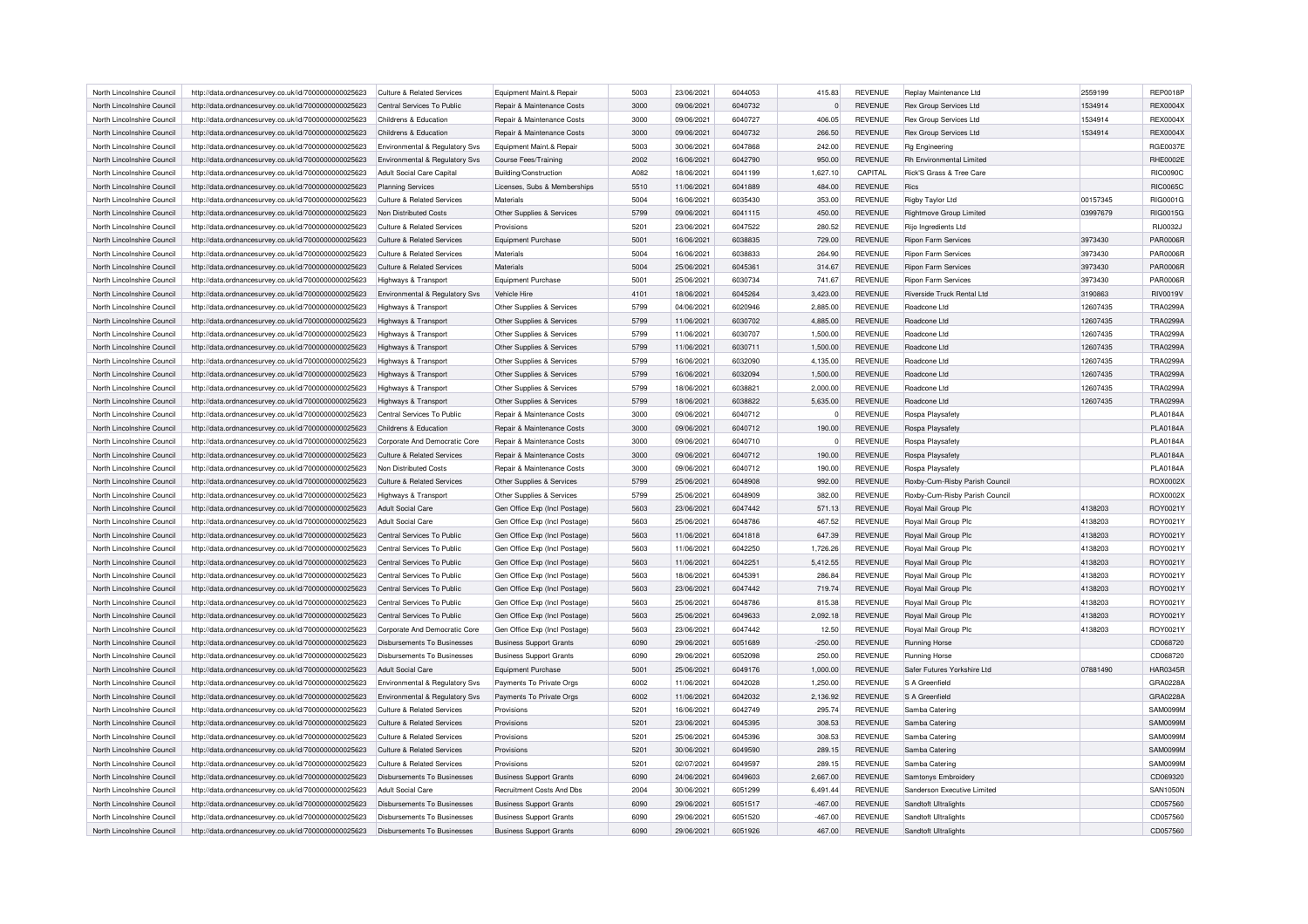| North Lincolnshire Council | http://data.ordnancesurvey.co.uk/id/7000000000025623 | Disbursements To Businesses           | <b>Business Support Grants</b> | 6090 | 29/06/2021 | 6051929 | 467.00    | <b>REVENUE</b> | Sandtoft Ultralights                         |          | CD057560        |
|----------------------------|------------------------------------------------------|---------------------------------------|--------------------------------|------|------------|---------|-----------|----------------|----------------------------------------------|----------|-----------------|
| North Lincolnshire Council | http://data.ordnancesurvey.co.uk/id/7000000000025623 | Childrens & Education                 | Payments To Private Orgs       | 6002 | 02/06/2021 | 6037584 | 950.54    | <b>REVENUE</b> | Sarah Scott Childminding                     |          | SCO0130O        |
| North Lincolnshire Council | http://data.ordnancesurvey.co.uk/id/7000000000025623 | Support Servs Capital                 | Other Costs                    | A085 | 07/07/2021 | 6053035 | 5,640.60  | CAPITAL        | Satisnet I td                                |          | SAT0021T        |
| North Lincolnshire Council | http://data.ordnancesurvey.co.uk/id/7000000000025623 | <b>Culture &amp; Related Services</b> | Other Supplies & Services      | 5799 | 25/06/2021 | 6048910 | 843.00    | <b>REVENUE</b> | Saxby-All-Saints Parish Council              |          | SAX0004X        |
| North Lincolnshire Council | http://data.ordnancesurvey.co.uk/id/7000000000025623 | Childrens & Education                 | <b>Client Related Costs</b>    | 5534 | 23/06/2021 | 6045898 | 285.00    | <b>REVENUE</b> | Sayf Driving School                          |          | SAY0042Y        |
| North Lincolnshire Council | http://data.ordnancesurvey.co.uk/id/7000000000025623 | Culture & Related Services            | Other Supplies & Services      | 5799 | 25/06/2021 | 6048912 | 10,691.00 | <b>REVENUE</b> | Scawby Parish Council                        |          | <b>SCA0009A</b> |
| North Lincolnshire Council | http://data.ordnancesurvey.co.uk/id/7000000000025623 | Disbursements To Businesses           | <b>Business Support Grants</b> | 6090 | 29/06/2021 | 6051584 | $-467.00$ | <b>REVENUE</b> | Scawby Village Hall                          |          | CD061230        |
| North Lincolnshire Council | http://data.ordnancesurvey.co.uk/id/7000000000025623 | <b>Disbursements To Businesses</b>    | <b>Business Support Grants</b> | 6090 | 29/06/2021 | 6051585 | $-467.00$ | <b>REVENUE</b> | Scawby Village Hall                          |          | CD061230        |
| North Lincolnshire Council | http://data.ordnancesurvey.co.uk/id/7000000000025623 | Disbursements To Businesses           | <b>Business Support Grants</b> | 6090 | 29/06/2021 | 6051993 | 467.00    | <b>REVENUE</b> | Scawby Village Hall                          |          | CD061230        |
| North Lincolnshire Council | http://data.ordnancesurvey.co.uk/id/7000000000025623 | Disbursements To Businesses           | <b>Business Support Grants</b> | 6090 | 29/06/2021 | 6051994 | 467.00    | <b>REVENUE</b> | Scawby Village Hall                          |          | CD061230        |
| North Lincolnshire Council | http://data.ordnancesurvey.co.uk/id/7000000000025623 | Fin&Inv I&F                           | Electricity                    | 3102 | 25/06/2021 | 6049643 | 10,702.22 | <b>REVENUE</b> | Scottish Hydro Electric                      |          | SCO0197O        |
| North Lincolnshire Council | http://data.ordnancesurvey.co.uk/id/7000000000025623 | Childrens & Education                 | Home To School Transport       | 4201 | 09/06/2021 | 6039672 | 2,195.00  | <b>REVENUE</b> | Scunthorpe & Brigg Private Hire              |          | <b>SCU0465U</b> |
| North Lincolnshire Council | http://data.ordnancesurvey.co.uk/id/7000000000025623 | Disbursements To Businesses           | <b>Business Support Grants</b> | 6090 | 29/06/2021 | 6051661 | $-467.00$ | REVENUE        | Scunthorpe Centurions Cio                    |          | CD068090        |
| North Lincolnshire Council | http://data.ordnancesurvey.co.uk/id/7000000000025623 | <b>Disbursements To Businesses</b>    | <b>Business Support Grants</b> | 6090 | 29/06/2021 | 6051662 | $-467.00$ | <b>REVENUE</b> | Scunthorpe Centurions Cio                    |          | CD068090        |
|                            |                                                      |                                       |                                | 6090 |            |         |           |                |                                              |          |                 |
| North Lincolnshire Council | http://data.ordnancesurvey.co.uk/id/7000000000025623 | Disbursements To Businesses           | <b>Business Support Grants</b> |      | 29/06/2021 | 6052070 | 467.00    | <b>REVENUE</b> | Scunthorpe Centurions Cio                    |          | CD068090        |
| North Lincolnshire Council | http://data.ordnancesurvey.co.uk/id/7000000000025623 | <b>Disbursements To Businesses</b>    | <b>Business Support Grants</b> | 6090 | 29/06/2021 | 6052071 | 467.00    | <b>REVENUE</b> | Scunthorpe Centurions Cio                    |          | CD068090        |
| North Lincolnshire Council | http://data.ordnancesurvey.co.uk/id/7000000000025623 | Childrens & Education                 | Other Professional Fees        | 5829 | 25/06/2021 | 6046294 | 7,445.61  | <b>REVENUE</b> | Scunthorpe C Of E Primary School"Main A/C"   |          | SCU0232U        |
| North Lincolnshire Council | http://data.ordnancesurvey.co.uk/id/7000000000025623 | Childrens & Education                 | Payments To Private Orgs       | 6002 | 09/06/2021 | 6037585 | 18,275.40 | <b>REVENUE</b> | Scunthorpe C Of E Primary School"Main A/C"   |          | <b>SCU0232U</b> |
| North Lincolnshire Council | http://data.ordnancesurvey.co.uk/id/7000000000025623 | Childrens & Education                 | Payments To Private Orgs       | 6002 | 11/06/2021 | 6042213 | 13,675.00 | <b>REVENUE</b> | Scunthorpe C Of E Primary School"Main A/C"   |          | <b>SCU0232U</b> |
| North Lincolnshire Council | http://data.ordnancesurvey.co.uk/id/7000000000025623 | N Lincs Gf Balance Sheet              | Insurance-Combined Liability   | L493 | 04/06/2021 | 6038837 | 1,390.00  | CAPITAL        | Scunthorpe C Of E Primary School"Main A/C'   |          | <b>SCU0232U</b> |
| North Lincolnshire Council | http://data.ordnancesurvey.co.uk/id/7000000000025623 | Environmental & Regulatory Svs        | Other Supplies & Services      | 5799 | 16/06/2021 | 6043953 | 467.91    | <b>REVENUE</b> | Scunthorpe & District Citizens Advice Bureau |          | <b>SCU0018U</b> |
| North Lincolnshire Council | http://data.ordnancesurvey.co.uk/id/7000000000025623 | Disbursements To Businesses           | <b>Business Support Grants</b> | 6090 | 17/06/2021 | 6045655 | 2,096.00  | <b>REVENUE</b> | Scunthorpe Hydroponics & Horticulture        |          | CD069270        |
| North Lincolnshire Council | http://data.ordnancesurvey.co.uk/id/7000000000025623 | <b>Disbursements To Businesses</b>    | <b>Business Support Grants</b> | 6090 | 17/06/2021 | 6045656 | 2,667.00  | <b>REVENUE</b> | Scunthorpe Hydroponics & Horticulture        |          | CD069270        |
| North Lincolnshire Council | http://data.ordnancesurvey.co.uk/id/7000000000025623 | Culture & Related Services            | <b>Equipment Purchase</b>      | 5001 | 16/06/2021 | 6038897 | 1,020.00  | <b>REVENUE</b> | Scunthorpe Lawnmowers Limited                | 6750913  | SCU0006U        |
| North Lincolnshire Council | http://data.ordnancesurvey.co.uk/id/7000000000025623 | <b>Culture &amp; Related Services</b> | <b>Equipment Purchase</b>      | 5001 | 18/06/2021 | 6042872 | 380.00    | <b>REVENUE</b> | Scunthorpe Lawnmowers Limited                | 6750913  | SCU0006L        |
| North Lincolnshire Council | http://data.ordnancesurvey.co.uk/id/7000000000025623 | <b>Disbursements To Businesses</b>    | <b>Business Support Grants</b> | 6090 | 29/06/2021 | 6051521 | $-467.00$ | <b>REVENUE</b> | Scunthorpe Sea Cadets                        |          | CD057580        |
| North Lincolnshire Council | http://data.ordnancesurvey.co.uk/id/7000000000025623 | Disbursements To Businesses           | <b>Business Support Grants</b> | 6090 | 29/06/2021 | 6051524 | $-467.00$ | <b>REVENUE</b> | Scunthorpe Sea Cadets                        |          | CD057580        |
| North Lincolnshire Council | http://data.ordnancesurvey.co.uk/id/7000000000025623 | Disbursements To Businesses           | <b>Business Support Grants</b> | 6090 | 29/06/2021 | 6051930 | 467.00    | <b>REVENUE</b> | Scunthorpe Sea Cadets                        |          | CD057580        |
| North Lincolnshire Council | http://data.ordnancesurvey.co.uk/id/7000000000025623 | <b>Disbursements To Businesses</b>    | <b>Business Support Grants</b> | 6090 | 29/06/2021 | 6051933 | 467.00    | <b>REVENUE</b> | Scunthorpe Sea Cadets                        |          | CD057580        |
| North Lincolnshire Council | http://data.ordnancesurvey.co.uk/id/7000000000025623 | Disbursements To Businesses           | <b>Business Support Grants</b> | 6090 | 29/06/2021 | 6051382 | $-250.00$ | <b>REVENUE</b> | Scunthorpe Sports Club                       |          | CD053310        |
| North Lincolnshire Council | http://data.ordnancesurvey.co.uk/id/7000000000025623 | Disbursements To Businesses           | <b>Business Support Grants</b> | 6090 | 29/06/2021 | 6051791 | 250.00    | <b>REVENUE</b> | Scunthorpe Sports Club                       |          | CD053310        |
| North Lincolnshire Council | http://data.ordnancesurvey.co.uk/id/7000000000025623 | <b>Disbursements To Businesses</b>    | <b>Business Support Grants</b> | 6090 | 29/06/2021 | 6051475 | $-375.00$ | <b>REVENUE</b> | Scunthorpe United Football Club Limited      |          | CD056560        |
| North Lincolnshire Council | http://data.ordnancesurvey.co.uk/id/7000000000025623 | <b>Disbursements To Businesses</b>    | <b>Business Support Grants</b> | 6090 | 29/06/2021 | 6051884 | 375.00    | <b>REVENUE</b> | Scunthorpe United Football Club Limited      |          | CD056560        |
| North Lincolnshire Council | http://data.ordnancesurvey.co.uk/id/7000000000025623 | Corporate And Democratic Core         | Other Professional Fees        | 5829 | 16/06/2021 | 6044127 | 559.20    | <b>REVENUE</b> | Security Plus Limited                        | 1325489  | <b>SEC0017C</b> |
| North Lincolnshire Council | http://data.ordnancesurvey.co.uk/id/7000000000025623 | Corporate And Democratic Core         | Other Professional Fees        | 5829 | 23/06/2021 | 6047944 | 247.20    | <b>REVENUE</b> | Security Plus Limited                        | 1325489  | <b>SEC0017C</b> |
| North Lincolnshire Council | http://data.ordnancesurvey.co.uk/id/7000000000025623 | <b>Disbursements To Businesses</b>    | <b>Business Support Grants</b> | 6090 | 17/06/2021 | 6045521 | 1,000.00  | <b>REVENUE</b> | Shampoochâ                                   |          | CD069140        |
| North Lincolnshire Council | http://data.ordnancesurvey.co.uk/id/7000000000025623 | Disbursements To Businesses           | <b>Business Support Grants</b> | 6090 | 17/06/2021 | 6045660 | 8,000.00  | <b>REVENUE</b> | Sheffield Arms                               |          | CD069310        |
| North Lincolnshire Council | http://data.ordnancesurvey.co.uk/id/7000000000025623 | Cornorate And Democratic Core         |                                | 2002 | 25/06/2021 | 6049290 | 2,750.00  | <b>REVENUE</b> | Sheffield Hallam University                  |          | SHE0005E        |
|                            |                                                      |                                       | <b>Course Fees/Training</b>    | A085 | 23/06/2021 | 6043794 |           |                |                                              |          | SHE0342E        |
| North Lincolnshire Council | http://data.ordnancesurvey.co.uk/id/7000000000025623 | Culture, Env, Reg & Planning Cap      | Other Costs                    |      |            |         | 6,265.50  | CAPITAL        | Shelton Sportsturf Drainage Ltd              |          |                 |
| North Lincolnshire Council | http://data.ordnancesurvey.co.uk/id/7000000000025623 | Childrens & Education                 | Home To School Transport       | 4201 | 09/06/2021 | 6039688 | 15,960.00 | <b>REVENUE</b> | Sherwood Trave                               |          | <b>SHE0170E</b> |
| North Lincolnshire Council | http://data.ordnancesurvey.co.uk/id/7000000000025623 | Childrens & Education                 | Home To School Transport       | 4201 | 11/06/2021 | 6042123 | 880.00    | <b>REVENUE</b> | Sherwood Travel                              |          | <b>SHE0170E</b> |
| North Lincolnshire Council | http://data.ordnancesurvey.co.uk/id/7000000000025623 | Public Health                         | Other Supplies & Services      | 5799 | 11/06/2021 | 6042327 | 1,456.92  | <b>REVENUE</b> | Shield Security (Yorkshire) Ltd              | 4464684  | SHI0151I        |
| North Lincolnshire Council | http://data.ordnancesurvey.co.uk/id/7000000000025623 | Highways & Transport                  | Equipment Hire/Rent            | 5002 | 04/06/2021 | 6029039 | 525.00    | <b>REVENUE</b> | Shift Traffic Events Ltd                     | 9157684  | <b>SHI0165I</b> |
| North Lincolnshire Council | http://data.ordnancesurvey.co.uk/id/7000000000025623 | Highways & Transport                  | Equipment Hire/Rent            | 5002 | 18/06/2021 | 6041142 | 4,050.00  | <b>REVENUE</b> | Shift Traffic Events Ltd                     | 9157684  | <b>SHI0165I</b> |
| North Lincolnshire Council | http://data.ordnancesurvey.co.uk/id/7000000000025623 | Childrens & Education                 | <b>Client Related Costs</b>    | 5534 | 02/06/2021 | 6037911 | 424.50    | <b>REVENUE</b> | Shining Little Stars T/A                     |          | LIT0060T        |
| North Lincolnshire Council | http://data.ordnancesurvey.co.uk/id/7000000000025623 | Childrens & Education                 | <b>Client Related Costs</b>    | 5534 | 02/06/2021 | 6037914 | 807.50    | <b>REVENUE</b> | Shining Little Stars T/A                     |          | LIT0060T        |
| North Lincolnshire Council | http://data.ordnancesurvey.co.uk/id/7000000000025623 | Childrens & Education                 | <b>Client Related Costs</b>    | 5534 | 30/06/2021 | 6051252 | 515.50    | <b>REVENUE</b> | Shining Little Stars T/A                     |          | <b>LIT0060T</b> |
| North Lincolnshire Council | http://data.ordnancesurvey.co.uk/id/7000000000025623 | Childrens & Education                 | <b>Client Related Costs</b>    | 5534 | 30/06/2021 | 6051253 | 935.00    | <b>REVENUE</b> | Shining Little Stars T/A                     |          | LIT0060T        |
| North Lincolnshire Council | http://data.ordnancesurvey.co.uk/id/7000000000025623 | Childrens & Education                 | Payments To Private Orgs       | 6002 | 02/06/2021 | 6037561 | 13,378.80 | <b>REVENUE</b> | Shining Little Stars T/A                     |          | LIT0060T        |
| North Lincolnshire Council | http://data.ordnancesurvey.co.uk/id/7000000000025623 | Childrens & Education                 | Payments To Private Orgs       | 6002 | 16/06/2021 | 6044038 | 801.90    | <b>REVENUE</b> | Shining Little Stars T/A                     |          | LIT0060T        |
| North Lincolnshire Council | http://data.ordnancesurvey.co.uk/id/7000000000025623 | Childrens & Education                 | Payments To Private Orgs       | 6002 | 30/06/2021 | 6051252 | 83.00     | <b>REVENUE</b> | Shining Little Stars T/A                     |          | <b>LIT0060T</b> |
| North Lincolnshire Council | http://data.ordnancesurvey.co.uk/id/7000000000025623 | Environmental & Regulatory Svs        | Payments To Private Orgs       | 6002 | 18/06/2021 | 6045006 | 314.44    | <b>REVENUE</b> | Shredall (East Midlands) Ltd                 | 03317730 | SHR0005F        |
| North Lincolnshire Council | http://data.ordnancesurvey.co.uk/id/7000000000025623 | <b>Disbursements To Businesses</b>    | <b>Business Support Grants</b> | 6090 | 29/06/2021 | 6051377 | $-467.00$ | <b>REVENUE</b> | Simplicity Photography By Alex               |          | CD051030        |
| North Lincolnshire Council | http://data.ordnancesurvey.co.uk/id/7000000000025623 | Disbursements To Businesses           | <b>Business Support Grants</b> | 6090 | 29/06/2021 | 6051378 | $-467.00$ | <b>REVENUE</b> | Simplicity Photography By Alex               |          | CD051030        |
| North Lincolnshire Council | http://data.ordnancesurvey.co.uk/id/7000000000025623 | Disbursements To Businesses           | <b>Business Support Grants</b> | 6090 | 29/06/2021 | 6051786 | 467.00    | <b>REVENUE</b> | Simplicity Photography By Alex               |          | CD051030        |
| North Lincolnshire Council | http://data.ordnancesurvey.co.uk/id/7000000000025623 | <b>Disbursements To Businesses</b>    | <b>Business Support Grants</b> | 6090 | 29/06/2021 | 6051787 | 467.00    | <b>REVENUE</b> | Simplicity Photography By Alex               |          | CD051030        |
|                            |                                                      |                                       |                                |      |            |         |           |                |                                              |          |                 |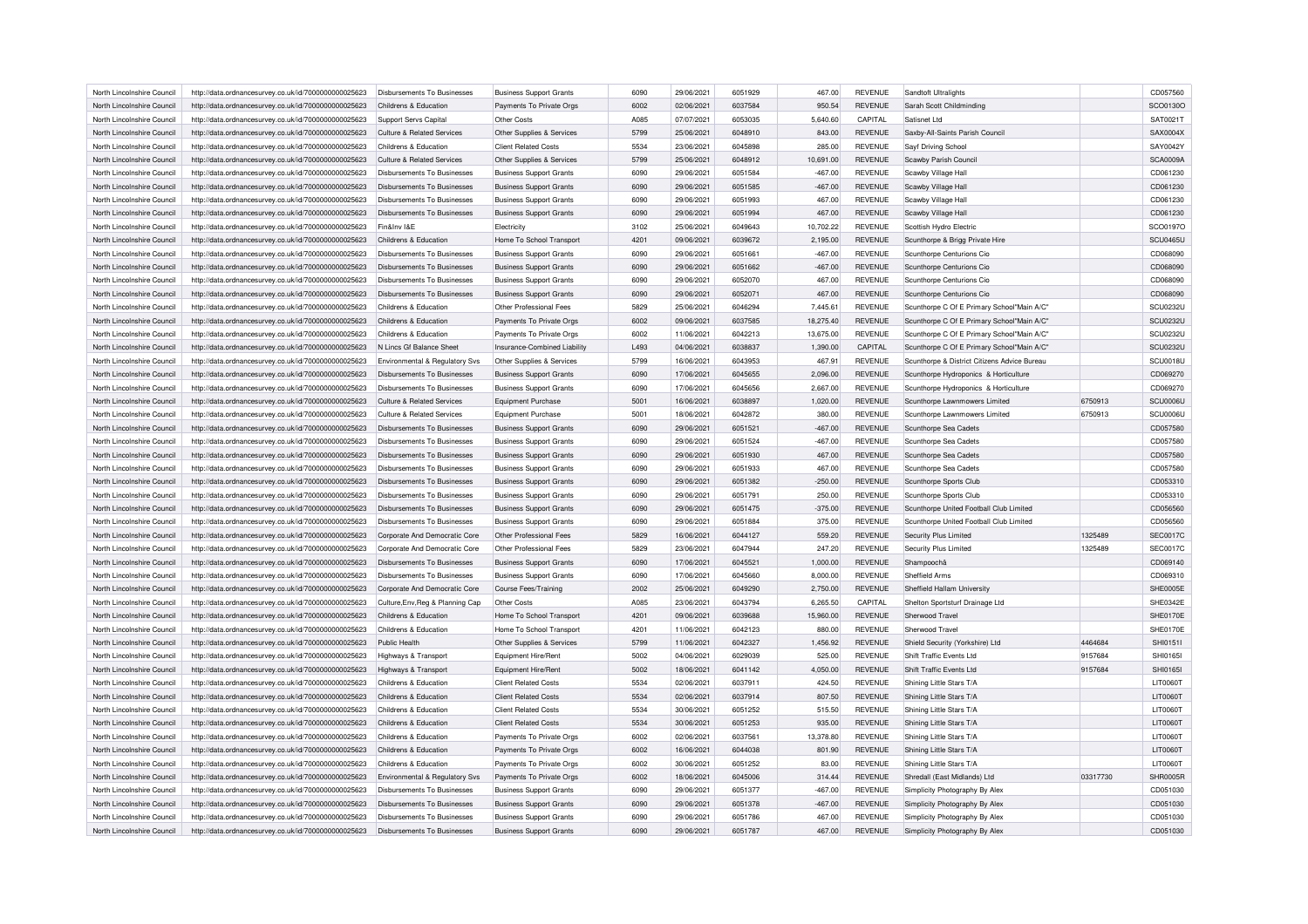| North Lincolnshire Council | http://data.ordnancesurvey.co.uk/id/7000000000025623 | Adult Social Care Capital             | Other Costs                           | A085 | 02/06/2021 | 6036919 | 547.50           | CAPITAL        | Simply Med                                 |          | <b>SIM0082M</b> |
|----------------------------|------------------------------------------------------|---------------------------------------|---------------------------------------|------|------------|---------|------------------|----------------|--------------------------------------------|----------|-----------------|
| North Lincolnshire Council | http://data.ordnancesurvey.co.uk/id/7000000000025623 | Adult Social Care Capital             | Other Costs                           | A085 | 16/06/2021 | 6041478 | 2,374.50         | CAPITAL        | Simply Med                                 |          | <b>SIM0082M</b> |
| North Lincolnshire Council | http://data.ordnancesurvey.co.uk/id/7000000000025623 | Corporate And Democratic Core         | It Software-Maintenance               | 5053 | 04/06/2021 | 6039006 | 2,832.24         | <b>REVENUE</b> | Siteimprove Ltd                            | 4932868  | SIT0014T        |
| North Lincolnshire Council | http://data.ordnancesurvey.co.uk/id/7000000000025623 | <b>Disbursements To Businesses</b>    | <b>Business Support Grants</b>        | 6090 | 29/06/2021 | 6051385 | $-467.00$        | <b>REVENUE</b> | Skidom Water Sports Club                   |          | CD053320        |
| North Lincolnshire Council | http://data.ordnancesurvey.co.uk/id/7000000000025623 | Disbursements To Businesses           | <b>Business Support Grants</b>        | 6090 | 29/06/2021 | 6051386 | $-467.00$        | <b>REVENUE</b> | Skidom Water Sports Club                   |          | CD053320        |
| North Lincolnshire Council | http://data.ordnancesurvey.co.uk/id/7000000000025623 | Disbursements To Businesses           | <b>Business Support Grants</b>        | 6090 | 29/06/2021 | 6051794 | 467.00           | <b>REVENUE</b> | Skidom Water Sports Club                   |          | CD053320        |
| North Lincolnshire Council | http://data.ordnancesurvey.co.uk/id/7000000000025623 | Disbursements To Businesses           | <b>Business Support Grants</b>        | 6090 | 29/06/2021 | 6051795 | 467.00           | <b>REVENUE</b> | Skidom Water Sports Club                   |          | CD053320        |
| North Lincolnshire Council | http://data.ordnancesurvey.co.uk/id/7000000000025623 | Environmental & Regulatory Svs        | Materials                             | 5004 | 04/06/2021 | 6031750 | 562.19           | <b>REVENUE</b> | Skuma Timba Limited                        | 6176953  | SKU0001U        |
| North Lincolnshire Council | http://data.ordnancesurvey.co.uk/id/7000000000025623 | Culture & Related Services            | Repair & Maintenance Costs            | 3000 | 30/06/2021 | 6051076 | 775.00           | REVENUE        | Sky Garden Ltd                             | 06215200 | <b>SKY0032Y</b> |
| North Lincolnshire Council | http://data.ordnancesurvey.co.uk/id/7000000000025623 | Environmental & Regulatory Svs        | <b>Benair &amp; Maintenance Costs</b> | 3000 | 18/06/2021 | 6044960 | 233.15           | <b>REVENUE</b> | Skyview Systems Ltd                        | 2535682  | <b>SKY0163Y</b> |
| North Lincolnshire Council | http://data.ordnancesurvey.co.uk/id/7000000000025623 | Cornorate And Democratic Core         | Clothing, Uniforms & Laundry          | 5301 | 25/06/2021 | 6049669 | 378.74           | <b>REVENUE</b> | Smi Group                                  | 07644080 | <b>SMI0960I</b> |
| North Lincolnshire Council |                                                      |                                       |                                       | 5301 | 25/06/2021 | 6049673 | 238.50           | <b>REVENUE</b> |                                            | 07644080 | <b>SMI09601</b> |
| North Lincolnshire Council | http://data.ordnancesurvey.co.uk/id/7000000000025623 | Corporate And Democratic Core         | Clothing, Uniforms & Laundry          | 5301 | 25/06/2021 | 6049675 |                  | <b>REVENUE</b> | Smi Group<br>Smi Group                     | 07644080 | <b>SMI09601</b> |
| North Lincolnshire Council | http://data.ordnancesurvey.co.uk/id/7000000000025623 | Corporate And Democratic Core         | Clothing, Uniforms & Laundry          | 5301 | 16/06/2021 | 6041781 | 245.60<br>253.71 | <b>REVENUE</b> | Smi Group                                  | 07644080 | <b>SMI0960I</b> |
|                            | http://data.ordnancesurvey.co.uk/id/7000000000025623 | Environmental & Regulatory Svs        | Clothing, Uniforms & Laundry          |      |            |         |                  |                |                                            |          |                 |
| North Lincolnshire Council | http://data.ordnancesurvey.co.uk/id/7000000000025623 | Environmental & Regulatory Svs        | Clothing, Uniforms & Laundry          | 5301 | 16/06/2021 | 6042200 | 550.00           | <b>REVENUE</b> | Smi Group                                  | 07644080 | <b>SMI09601</b> |
| North Lincolnshire Council | http://data.ordnancesurvey.co.uk/id/7000000000025623 | Central Services To Public            | Repair & Maintenance Costs            | 3000 | 18/06/2021 | 6044949 |                  | <b>REVENUE</b> | Smith Of Derby Ltd                         | 1395408  | <b>SMI0086I</b> |
| North Lincolnshire Council | http://data.ordnancesurvey.co.uk/id/7000000000025623 | Central Services To Public            | Repair & Maintenance Costs            | 3000 | 18/06/2021 | 6044956 | $\Omega$         | <b>REVENUE</b> | Smith Of Derby Ltd                         | 1395408  | <b>SMI00861</b> |
| North Lincolnshire Council | http://data.ordnancesurvey.co.uk/id/7000000000025623 | Culture & Related Services            | Repair & Maintenance Costs            | 3000 | 18/06/2021 | 6044949 | 269.00           | REVENUE        | Smith Of Derby Ltd                         | 1395408  | <b>SMI0086I</b> |
| North Lincolnshire Council | http://data.ordnancesurvey.co.uk/id/7000000000025623 | Environmental & Regulatory Svs        | Repair & Maintenance Costs            | 3000 | 18/06/2021 | 6044956 | 224.00           | <b>REVENUE</b> | Smith Of Derby Ltd                         | 1395408  | <b>SMI00861</b> |
| North Lincolnshire Council | http://data.ordnancesurvey.co.uk/id/7000000000025623 | Childrens & Education                 | Home To School Transport              | 4201 | 25/06/2021 | 6049637 | 1,216.00         | <b>REVENUE</b> | Smt (Lincs) Enterprises Ltd Traidng As Wat | 11266145 | <b>SMT0003T</b> |
| North Lincolnshire Council | http://data.ordnancesurvey.co.uk/id/7000000000025623 | Childrens & Education                 | Home To School Transport              | 4201 | 02/07/2021 | 6053262 | 1,751.40         | <b>REVENUE</b> | Sm Travel Yorkshire Ltd                    |          | <b>TRA1010A</b> |
| North Lincolnshire Council | http://data.ordnancesurvey.co.uk/id/7000000000025623 | <b>Disbursements To Businesses</b>    | <b>Business Support Grants</b>        | 6090 | 25/06/2021 | 6050266 | 1,000.00         | REVENUE        | Snap Crackle & Pork                        |          | CD069390        |
| North Lincolnshire Council | http://data.ordnancesurvey.co.uk/id/7000000000025623 | Environmental & Regulatory Svs        | Other Premises Costs                  | 3390 | 25/06/2021 | 6047838 | 472.50           | <b>REVENUE</b> | Socotec                                    |          | SOC0039C        |
| North Lincolnshire Council | http://data.ordnancesurvey.co.uk/id/7000000000025623 | Corporate And Democratic Core         | Fees & Charges Income                 | 9002 | 16/06/2021 | 6043838 | 291.55           | REVENUE        | Sodexo Motivation Solutions Ltd            | 2680629  | P&M0002M        |
| North Lincolnshire Council | http://data.ordnancesurvey.co.uk/id/7000000000025623 | Corporate And Democratic Core         | Other Employee Payments               | 2090 | 11/06/2021 | 6042274 | 4,829.20         | <b>REVENUE</b> | Sodexo Motivation Solutions Ltd            | 2680629  | P&M0002M        |
| North Lincolnshire Council | http://data.ordnancesurvey.co.uk/id/7000000000025623 | Adult Social Care                     | Payments To Private Orgs              | 6002 | 23/06/2021 | 6047790 | 614.90           | REVENUE        | Solo Support Services                      |          | SOL0199L        |
| North Lincolnshire Council | http://data.ordnancesurvey.co.uk/id/7000000000025623 | Childrens & Education                 | Payments To Private Orgs              | 6002 | 02/06/2021 | 6037508 | 2,533.50         | REVENUE        | Sophie Brownless                           |          | BRO0218O        |
| North Lincolnshire Council | http://data.ordnancesurvey.co.uk/id/7000000000025623 | Childrens & Education                 | Payments To Private Orgs              | 6002 | 11/06/2021 | 6042107 | 13,108.33        | <b>REVENUE</b> | South Axholme Academy                      | 07814150 | SOU0071U        |
| North Lincolnshire Council | http://data.ordnancesurvey.co.uk/id/7000000000025623 | Childrens & Education                 | Payments To Private Orgs              | 6002 | 25/06/2021 | 6049685 | 3,964.10         | <b>REVENUE</b> | South Axholme Academy                      | 07814150 | SOU0071U        |
| North Lincolnshire Council | http://data.ordnancesurvey.co.uk/id/7000000000025623 | Adult Social Care                     | Payments To Health Providers          | 6019 | 25/06/2021 | 6049740 | 1,685.51         | <b>REVENUE</b> | South Axholme Practice                     |          | SOU0151U        |
| North Lincolnshire Council | http://data.ordnancesurvey.co.uk/id/7000000000025623 | Culture & Related Services            | Other Supplies & Services             | 5799 | 25/06/2021 | 6048914 | 1.447.00         | <b>REVENUE</b> | South Ferriby Parish Council               |          | SOU0001U        |
| North Lincolnshire Council | http://data.ordnancesurvey.co.uk/id/7000000000025623 | Disbursements To Businesses           | <b>Business Support Grants</b>        | 6090 | 29/06/2021 | 6051472 | $-8,000.00$      | <b>REVENUE</b> | South Ferriby Parish Council               |          | CD056550        |
| North Lincolnshire Council |                                                      | Disbursements To Businesses           |                                       | 6090 | 29/06/2021 | 6051473 | $-467.00$        | <b>REVENUE</b> |                                            |          | CD056550        |
|                            | http://data.ordnancesurvey.co.uk/id/7000000000025623 | Disbursements To Businesses           | <b>Business Support Grants</b>        |      |            |         |                  |                | South Ferriby Parish Council               |          |                 |
| North Lincolnshire Council | http://data.ordnancesurvey.co.uk/id/7000000000025623 |                                       | <b>Business Support Grants</b>        | 6090 | 29/06/2021 | 6051474 | $-467.00$        | <b>REVENUE</b> | South Ferriby Parish Council               |          | CD056550        |
| North Lincolnshire Council | http://data.ordnancesurvey.co.uk/id/7000000000025623 | Disbursements To Businesses           | <b>Business Support Grants</b>        | 6090 | 29/06/2021 | 6051881 | 8.000.00         | <b>REVENUE</b> | South Ferriby Parish Council               |          | CD056550        |
| North Lincolnshire Council | http://data.ordnancesurvey.co.uk/id/7000000000025623 | Disbursements To Businesses           | <b>Business Support Grants</b>        | 6090 | 29/06/2021 | 6051882 | 467.00           | <b>REVENUE</b> | South Ferriby Parish Council               |          | CD056550        |
| North Lincolnshire Council | http://data.ordnancesurvey.co.uk/id/7000000000025623 | Disbursements To Businesses           | <b>Business Support Grants</b>        | 6090 | 29/06/2021 | 6051883 | 467.00           | <b>REVENUE</b> | South Ferriby Parish Council               |          | CD056550        |
| North Lincolnshire Council | http://data.ordnancesurvey.co.uk/id/7000000000025623 | Childrens & Education                 | Payments To Voluntary Oras            | 6001 | 02/06/2021 | 6037527 | 2,785.50         | <b>REVENUE</b> | South Ferriby Pre-School                   |          | FER0023R        |
| North Lincolnshire Council | http://data.ordnancesurvey.co.uk/id/7000000000025623 | Adult Social Care                     | Payments To Health Providers          | 6019 | 04/06/2021 | 6036916 | 679.00           | <b>REVENUE</b> | Spectrum Community Health Cic              | 07300133 | SPE0263E        |
| North Lincolnshire Council | http://data.ordnancesurvey.co.uk/id/7000000000025623 | Adult Social Care                     | Payments To Health Providers          | 6019 | 27/06/2021 | 6049758 | $-485.00$        | REVENUE        | Spectrum Community Health Cic              | 07300133 | SPE0263E        |
| North Lincolnshire Council | http://data.ordnancesurvey.co.uk/id/7000000000025623 | Disbursements To Businesses           | <b>Business Support Grants</b>        | 6090 | 29/06/2021 | 6051586 | $-375.00$        | <b>REVENUE</b> | Spirit Pub Company Limited                 |          | CD061260        |
| North Lincolnshire Council | http://data.ordnancesurvey.co.uk/id/7000000000025623 | <b>Disbursements To Businesses</b>    | <b>Business Support Grants</b>        | 6090 | 29/06/2021 | 6051995 | 375.00           | REVENUE        | Spirit Pub Company Limited                 |          | CD061260        |
| North Lincolnshire Council | http://data.ordnancesurvey.co.uk/id/7000000000025623 | <b>Culture &amp; Related Services</b> | Stock Purchases & Adjustments         | 5030 | 18/06/2021 | 6042073 | 389.56           | <b>REVENUE</b> | Splash About International Ltd             |          | SPL0006L        |
| North Lincolnshire Council | http://data.ordnancesurvey.co.uk/id/7000000000025623 | Environmental & Regulatory Svs        | Other Professional Fees               | 5829 | 16/06/2021 | 6041787 | 1,519.18         | <b>REVENUE</b> | Srcl Ltd (Mediaburst)                      | 03226910 | WHI0238I        |
| North Lincolnshire Council | http://data.ordnancesurvey.co.uk/id/7000000000025623 | Environmental & Regulatory Svs        | Other Professional Fees               | 5829 | 18/06/2021 | 6044163 | 1,585.89         | <b>REVENUE</b> | Srcl Ltd (Mediaburst)                      | 03226910 | WHI0238I        |
| North Lincolnshire Council | http://data.ordnancesurvey.co.uk/id/7000000000025623 | Environmental & Regulatory Svs        | Other Supplies & Services             | 5799 | 16/06/2021 | 6044160 | 472.00           | REVENUE        | Srp Hire Solutions Ltd                     | 06087866 | SRP0001P        |
| North Lincolnshire Council | http://data.ordnancesurvey.co.uk/id/7000000000025623 | Environmental & Regulatory Svs        | Other Supplies & Services             | 5799 | 18/06/2021 | 6044517 | 250.00           | <b>REVENUE</b> | Srp Hire Solutions Ltd                     | 06087866 | <b>SRP0001P</b> |
| North Lincolnshire Council | http://data.ordnancesurvey.co.uk/id/7000000000025623 | Environmental & Regulatory Svs        | Other Supplies & Services             | 5799 | 25/06/2021 | 6048057 | 250.00           | REVENUE        | <b>Srp Hire Solutions Ltd</b>              | 06087866 | SRP0001P        |
| North Lincolnshire Council | http://data.ordnancesurvey.co.uk/id/7000000000025623 | Environmental & Regulatory Svs        | Other Supplies & Services             | 5799 | 25/06/2021 | 6048060 | 664.00           | <b>REVENUE</b> | Srp Hire Solutions Ltd                     | 06087866 | SRP0001P        |
| North Lincolnshire Council | http://data.ordnancesurvey.co.uk/id/7000000000025623 | Environmental & Regulatory Svs        | Other Supplies & Services             | 5799 | 25/06/2021 | 6048203 | 472.00           | <b>REVENUE</b> | <b>Srp Hire Solutions Ltd</b>              | 06087866 | SRP0001P        |
| North Lincolnshire Council | http://data.ordnancesurvey.co.uk/id/7000000000025623 | Childrens & Education                 | Home To School Transport              | 4201 | 11/06/2021 | 6042116 | 2.241.00         | REVENUE        | <b>Stagecoach Services Limited</b>         | 2818654  | <b>LIN0118N</b> |
| North Lincolnshire Council | http://data.ordnancesurvey.co.uk/id/7000000000025623 | Highways & Transport                  | <b>Concessionary Fares</b>            | 6010 | 04/06/2021 | 6038680 | 79,450.00        | <b>REVENUE</b> | Stagecoach Services Limited                | 2818654  | <b>LIN0118N</b> |
| North Lincolnshire Council | http://data.ordnancesurvey.co.uk/id/7000000000025623 | Highways & Transport                  | Concessionary Fares                   | 6010 | 02/07/2021 | 6053408 | 79,450.00        | <b>REVENUE</b> | Stagecoach Services Limited                | 2818654  | <b>LIN0118N</b> |
| North Lincolnshire Council | http://data.ordnancesurvey.co.uk/id/7000000000025623 | Highways & Transport                  | Passenger Transport                   | 6011 | 23/06/2021 | 6044273 | 373.00           | REVENUE        | Stagecoach Services Ltd                    | 2818654  | STA0274A        |
| North Lincolnshire Council | http://data.ordnancesurvey.co.uk/id/7000000000025623 | Highways & Transport                  | Passenger Transport                   | 6011 | 23/06/2021 | 6044276 | 5.957.00         | <b>REVENUE</b> | Stagecoach Services Ltd                    | 2818654  | STA0274A        |
| North Lincolnshire Council | http://data.ordnancesurvey.co.uk/id/7000000000025623 |                                       |                                       | 6011 | 23/06/2021 | 6044278 | 529.00           | <b>REVENUE</b> | Stagecoach Services Ltd                    | 2818654  | STA0274A        |
|                            |                                                      | Highways & Transport                  | Passenger Transport                   |      |            |         |                  |                |                                            |          |                 |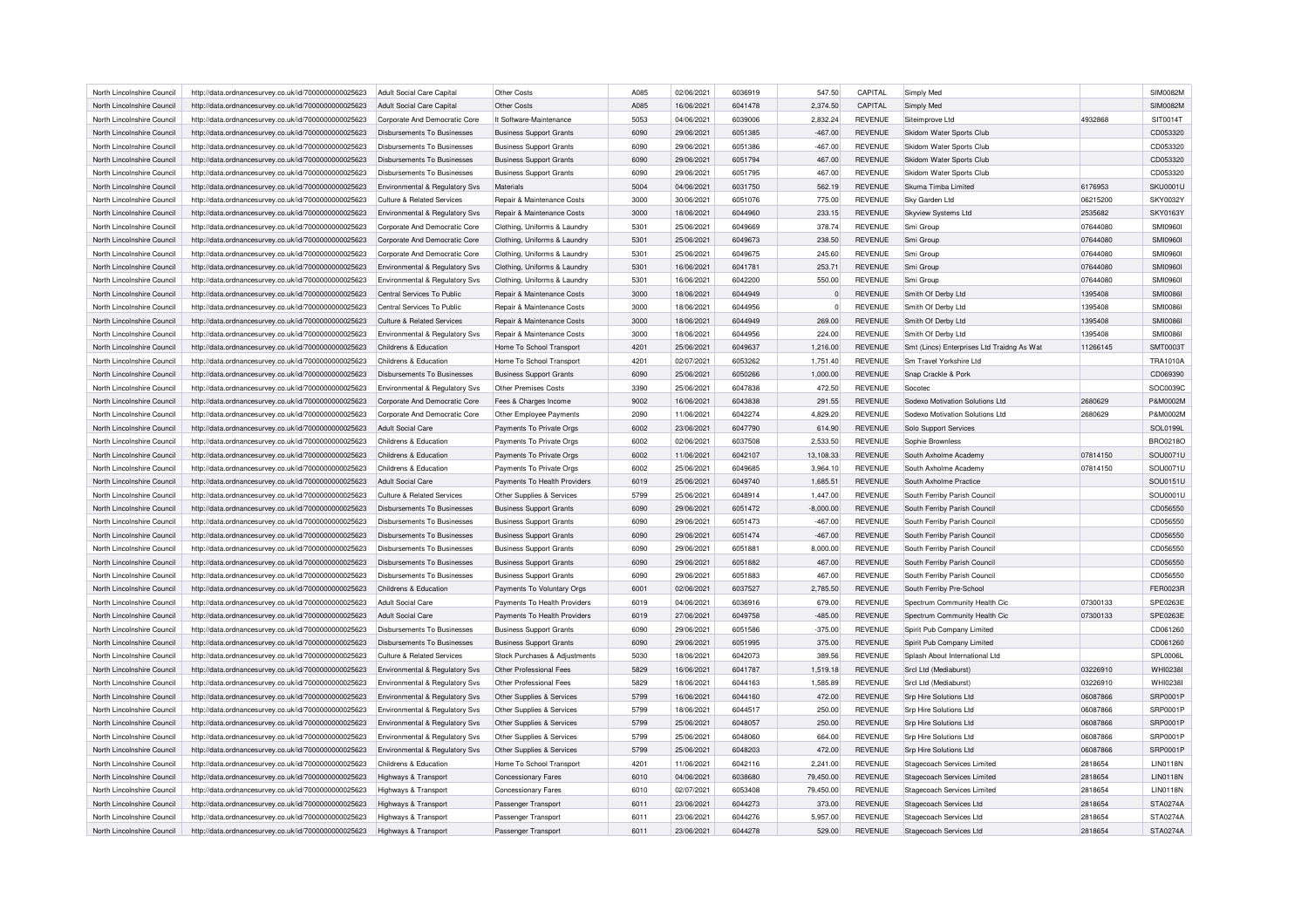| North Lincolnshire Council | http://data.ordnancesurvey.co.uk/id/7000000000025623 | Highways & Transport                  | Passenger Transport            | 6011 | 23/06/2021 | 6044282 | 3,895.00    | <b>REVENUE</b> | Stagecoach Services Ltd                       | 2818654  | <b>STA0274A</b> |
|----------------------------|------------------------------------------------------|---------------------------------------|--------------------------------|------|------------|---------|-------------|----------------|-----------------------------------------------|----------|-----------------|
| North Lincolnshire Council | http://data.ordnancesurvey.co.uk/id/7000000000025623 | Highways & Transport                  | Passenger Transport            | 6011 | 23/06/2021 | 6044283 | 460.69      | <b>REVENUE</b> | Stagecoach Services Ltd                       | 2818654  | <b>STA0274A</b> |
| North Lincolnshire Council | http://data.ordnancesurvey.co.uk/id/7000000000025623 | Highways & Transport                  | Passenger Transport            | 6011 | 23/06/2021 | 6044285 | 507.80      | <b>REVENUE</b> | Stagecoach Services Ltd                       | 2818654  | <b>STA0274A</b> |
| North Lincolnshire Council | http://data.ordnancesurvey.co.uk/id/7000000000025623 | Highways & Transport                  | Passenger Transport            | 6011 | 23/06/2021 | 6044286 | 1,886.00    | <b>REVENUE</b> | Stagecoach Services Ltd                       | 2818654  | <b>STA0274A</b> |
| North Lincolnshire Council | http://data.ordnancesurvey.co.uk/id/7000000000025623 | Highways & Transport                  | Passenger Transport            | 6011 | 23/06/2021 | 6044288 | 372.00      | <b>REVENUE</b> | Stagecoach Services Ltd                       | 2818654  | STA0274A        |
| North Lincolnshire Council | http://data.ordnancesurvey.co.uk/id/7000000000025623 | Highways & Transport                  | Passenger Transport            | 6011 | 23/06/2021 | 6045953 | 2,395.00    | <b>REVENUE</b> | Stagecoach Services Ltd                       | 2818654  | STA0274A        |
| North Lincolnshire Council | http://data.ordnancesurvey.co.uk/id/7000000000025623 | Highways & Transport                  | Passenger Transport            | 6011 | 23/06/2021 | 6045955 | 1,178.29    | <b>REVENUE</b> | Stagecoach Services Ltd                       | 2818654  | STA0274A        |
| North Lincolnshire Council | http://data.ordnancesurvey.co.uk/id/7000000000025623 | Highways & Transport                  | Passenger Transport            | 6011 | 23/06/2021 | 6045960 | 5,175.46    | <b>REVENUE</b> | Stagecoach Services Ltd                       | 2818654  | <b>STA0274A</b> |
| North Lincolnshire Council | http://data.ordnancesurvey.co.uk/id/7000000000025623 | Highways & Transport                  | Passenger Transport            | 6011 | 23/06/2021 | 6045963 | 1,203.59    | <b>REVENUE</b> | Stagecoach Services Ltd                       | 2818654  | <b>STA0274A</b> |
| North Lincolnshire Council | http://data.ordnancesurvey.co.uk/id/7000000000025623 | Highways & Transport                  | Passenger Transport            | 6011 | 09/07/2021 | 6047950 | 18,348.47   | <b>REVENUE</b> | Stagecoach Services Ltd                       | 2818654  | <b>STA0274A</b> |
| North Lincolnshire Council | http://data.ordnancesurvey.co.uk/id/7000000000025623 | Adult Social Care                     | Payments To Private Orgs       | 6002 | 02/06/2021 | 6037884 | 6,870.50    | <b>REVENUE</b> | <b>Starlight Arts</b>                         |          | STA0492A        |
| North Lincolnshire Council | http://data.ordnancesurvey.co.uk/id/7000000000025623 | Highways & Transport                  | Stock Purchases & Adjustments  | 5030 | 16/06/2021 | 6038811 | 666.50      | <b>REVENUE</b> | <b>Start Traffic Ltd</b>                      | 6896587  | <b>STA0587A</b> |
| North Lincolnshire Council | http://data.ordnancesurvey.co.uk/id/7000000000025623 | Highways & Transport                  | Stock Purchases & Adjustments  | 5030 | 18/06/2021 | 6039939 | 666.50      | <b>REVENUE</b> | <b>Start Traffic Ltd</b>                      | 6896587  | <b>STA0587A</b> |
| North Lincolnshire Council | http://data.ordnancesurvey.co.uk/id/7000000000025623 | Childrens & Education                 | Payments To Private Orgs       | 6002 | 02/06/2021 | 6037589 | 39,286.80   | <b>REVENUE</b> | St Augustine Webster Cath. Prim. Vol. Academy |          | <b>STA0465A</b> |
|                            |                                                      |                                       |                                |      |            |         |             |                |                                               |          |                 |
| North Lincolnshire Council | http://data.ordnancesurvey.co.uk/id/7000000000025623 | Childrens & Education                 | Payments To Private Orgs       | 6002 | 25/06/2021 | 6049729 | 12,475.00   | REVENUE        | St Augustine Webster Cath. Prim. Vol. Academy |          | <b>STA0465A</b> |
| North Lincolnshire Council | http://data.ordnancesurvey.co.uk/id/7000000000025623 | Childrens & Education                 | Payments To Private Orgs       | 6002 | 25/06/2021 | 6049749 | 16,916.67   | <b>REVENUE</b> | St Bede'S Catholic Voluntary Academ           | 07973953 | STB0020B        |
| North Lincolnshire Council | http://data.ordnancesurvey.co.uk/id/7000000000025623 | Childrens & Education                 | Payments To Private Orgs       | 6002 | 02/06/2021 | 6037590 | 36,216.00   | <b>REVENUE</b> | St. Bernadette'S Catholic Prim. Vol. Academy  |          | <b>STB0030B</b> |
| North Lincolnshire Council | http://data.ordnancesurvey.co.uk/id/7000000000025623 | Childrens & Education                 | Payments To Private Orgs       | 6002 | 18/06/2021 | 6045844 | 5,645.83    | <b>REVENUE</b> | St. Bernadette'S Catholic Prim. Vol. Academy  |          | <b>STB0030B</b> |
| North Lincolnshire Council | http://data.ordnancesurvey.co.uk/id/7000000000025623 | Corporate And Democratic Core         | Gen Office Exp (Incl Postage)  | 5603 | 09/06/2021 | 6038617 | 320.00      | <b>REVENUE</b> | Steel Fm Scunthorpe Ltd                       | 12524159 | <b>STE0499E</b> |
| North Lincolnshire Council | http://data.ordnancesurvey.co.uk/id/7000000000025623 | Culture & Related Services            | Other Professional Fees        | 5829 | 16/06/2021 | 6043975 | 250.00      | <b>REVENUE</b> | Stephen Donaghue Music                        |          | <b>DON0048N</b> |
| North Lincolnshire Council | http://data.ordnancesurvey.co.uk/id/7000000000025623 | Childrens & Education                 | Payments To Private Orgs       | 6002 | 02/06/2021 | 6037583 | 10,154.95   | <b>REVENUE</b> | Stepping Stones Of Scawby                     |          | <b>SCA0139A</b> |
| North Lincolnshire Council | http://data.ordnancesurvey.co.uk/id/7000000000025623 | Adult Social Care                     | Equipment Maint.& Repair       | 5003 | 18/06/2021 | 6044963 | 6,360.00    | <b>REVENUE</b> | Steve Ball Joinery Ltd                        | 3682402  | <b>BAL0025L</b> |
| North Lincolnshire Council | http://data.ordnancesurvey.co.uk/id/7000000000025623 | Adult Social Care                     | Repair & Maintenance Costs     | 3000 | 18/06/2021 | 6045737 | 223.56      | <b>REVENUE</b> | Steve Ball Joinery Ltd                        | 3682402  | <b>BAL0025L</b> |
| North Lincolnshire Council | http://data.ordnancesurvey.co.uk/id/7000000000025623 | Adult Social Care                     | Repair & Maintenance Costs     | 3000 | 18/06/2021 | 6045737 | 427.90      | <b>REVENUE</b> | Steve Ball Joinery Ltd                        | 3682402  | <b>BAL0025L</b> |
| North Lincolnshire Council | http://data.ordnancesurvey.co.uk/id/7000000000025623 | Childrens & Education                 | Repair & Maintenance Costs     | 3000 | 18/06/2021 | 6045737 | 269.07      | <b>REVENUE</b> | Steve Ball Joinery Ltd                        | 3682402  | <b>BAL0025L</b> |
| North Lincolnshire Council | http://data.ordnancesurvey.co.uk/id/7000000000025623 | Corporate And Democratic Core         | Repair & Maintenance Costs     | 3000 | 18/06/2021 | 6045737 | 69.82       | <b>REVENUE</b> | Steve Ball Joinery Ltd                        | 3682402  | <b>BAL0025L</b> |
| North Lincolnshire Council | http://data.ordnancesurvey.co.uk/id/7000000000025623 | Culture & Related Services            | Repair & Maintenance Costs     | 3000 | 18/06/2021 | 6045737 | 4,898.47    | <b>REVENUE</b> | Steve Ball Joinery Ltd                        | 3682402  | <b>BAL0025L</b> |
| North Lincolnshire Council | http://data.ordnancesurvey.co.uk/id/7000000000025623 | Environmental & Regulatory Svs        | Materials                      | 5004 | 18/06/2021 | 6045737 | 201.57      | <b>REVENUE</b> | Steve Ball Joinery Ltd                        | 3682402  | <b>BAL0025L</b> |
| North Lincolnshire Council | http://data.ordnancesurvey.co.uk/id/7000000000025623 | Environmental & Regulatory Svs        | Repair & Maintenance Costs     | 3000 | 18/06/2021 | 6045737 | 247.97      | <b>REVENUE</b> | Steve Ball Joinery Ltd                        | 3682402  | <b>BAL0025L</b> |
| North Lincolnshire Council | http://data.ordnancesurvey.co.uk/id/7000000000025623 | Highways & Transport                  | Repair & Maintenance Costs     | 3000 | 18/06/2021 | 6045737 | 195.34      | <b>REVENUE</b> | Steve Ball Joinery Ltd                        | 3682402  | <b>BAL0025L</b> |
| North Lincolnshire Council | http://data.ordnancesurvey.co.uk/id/7000000000025623 | Non Distributed Costs                 | Repair & Maintenance Costs     | 3000 | 09/06/2021 | 6040666 |             | <b>REVENUE</b> | Steve Ball Joinery Ltd                        | 3682402  | <b>BAL0025L</b> |
| North Lincolnshire Council | http://data.ordnancesurvey.co.uk/id/7000000000025623 | Non Distributed Costs                 | Repair & Maintenance Costs     | 3000 | 09/06/2021 | 6040667 | $\Omega$    | <b>REVENUE</b> | Steve Ball Joinery Ltd                        | 3682402  | <b>BAL0025L</b> |
| North Lincolnshire Council | http://data.ordnancesurvey.co.uk/id/7000000000025623 | Public Health                         | Repair & Maintenance Costs     | 3000 | 09/06/2021 | 6040666 | 3,705.65    | <b>REVENUE</b> | Steve Ball Joinery Ltd                        | 3682402  | <b>BAL0025L</b> |
| North Lincolnshire Council | http://data.ordnancesurvey.co.uk/id/7000000000025623 | Public Health                         | Repair & Maintenance Costs     | 3000 | 09/06/2021 | 6040667 | 1,580.26    | <b>REVENUE</b> | Steve Ball Joinery Ltd                        | 3682402  | <b>BAL0025L</b> |
| North Lincolnshire Council | http://data.ordnancesurvey.co.uk/id/7000000000025623 | Childrens & Education                 | Payments To Private Orgs       | 6002 | 04/06/2021 | 6038779 | 671.00      | <b>REVENUE</b> | St Lawrence Academy                           |          | STL0003L        |
|                            |                                                      | Childrens & Education                 |                                | 6002 | 11/06/2021 | 6042108 | 28,582.50   | <b>REVENUE</b> |                                               |          | <b>STL0003L</b> |
| North Lincolnshire Council | http://data.ordnancesurvey.co.uk/id/7000000000025623 |                                       | Payments To Private Orgs       |      |            |         |             |                | St Lawrence Academ                            |          |                 |
| North Lincolnshire Council | http://data.ordnancesurvey.co.uk/id/7000000000025623 | <b>Planning Services</b>              | Payments To Voluntary Orgs     | 6001 | 09/06/2021 | 6040760 | 1,000.00    | <b>REVENUE</b> | St Marks Community Fund                       |          | <b>STM0180M</b> |
| North Lincolnshire Council | http://data.ordnancesurvey.co.uk/id/7000000000025623 | Childrens & Education                 | Payments To Private Orgs       | 6002 | 25/06/2021 | 6049728 | 4,350.00    | <b>REVENUE</b> | St. Mary'S Catholic Primary Vol. Academy      |          | STM0020M        |
| North Lincolnshire Council | http://data.ordnancesurvey.co.uk/id/7000000000025623 | Childrens & Education                 | Payments To Private Orgs       | 6002 | 11/06/2021 | 6042154 | 5,183.33    | <b>REVENUE</b> | St Nicholas C E School Fund                   |          | STN0012N        |
| North Lincolnshire Council | http://data.ordnancesurvey.co.uk/id/7000000000025623 | Childrens & Education                 | Payments To Private Orgs       | 6002 | 02/06/2021 | 6037591 | 22,237.20   | <b>REVENUE</b> | St Norbert'S Catholic Primary Vol Academy     |          | STN0005N        |
| North Lincolnshire Council | http://data.ordnancesurvey.co.uk/id/7000000000025623 | Childrens & Education                 | Payments To Private Orgs       | 6002 | 25/06/2021 | 6049725 | 4,833.33    | REVENUE        | St Norbert'S Catholic Primary Vol Academy     |          | STN0005N        |
| North Lincolnshire Council | http://data.ordnancesurvey.co.uk/id/7000000000025623 | Culture & Related Services            | Materials                      | 5004 | 04/06/2021 | 6018879 | 480.00      | <b>REVENUE</b> | Stoneledge (South Bank) Ltd                   | 01693926 | STO0010O        |
| North Lincolnshire Council | http://data.ordnancesurvey.co.uk/id/7000000000025623 | Disbursements To Businesses           | <b>Business Support Grants</b> | 6090 | 25/06/2021 | 6050260 | 1,000.00    | <b>REVENUE</b> | Stone Lodge Pets Hotel                        |          | CD067450        |
| North Lincolnshire Council | http://data.ordnancesurvey.co.uk/id/7000000000025623 | Childrens & Education                 | Payments To Voluntary Orgs     | 6001 | 02/06/2021 | 6037593 | 4,685.70    | <b>REVENUE</b> | St Pauls Pre-School                           |          | STP0001P        |
| North Lincolnshire Council | http://data.ordnancesurvey.co.uk/id/7000000000025623 | Childrens & Education                 | Payments To Private Orgs       | 6002 | 16/06/2021 | 6044295 | 540.00      | REVENUE        | St Peters Elwick C Of E Primary School        |          | <b>PET0299T</b> |
| North Lincolnshire Council | http://data.ordnancesurvey.co.uk/id/7000000000025623 | <b>Culture &amp; Related Services</b> | Other Professional Fees        | 5829 | 09/06/2021 | 6039697 | 1,670.00    | <b>REVENUE</b> | <b>Street Beat College</b>                    | 08387440 | STR0023R        |
| North Lincolnshire Council | http://data.ordnancesurvey.co.uk/id/7000000000025623 | Culture & Related Services            | Other Professional Fees        | 5829 | 09/06/2021 | 6039698 | 2,930.00    | <b>REVENUE</b> | <b>Street Beat College</b>                    | 08387440 | STR0023R        |
| North Lincolnshire Council | http://data.ordnancesurvey.co.uk/id/7000000000025623 | Childrens & Education                 | <b>Client Related Costs</b>    | 5534 | 23/06/2021 | 6047590 | 525.00      | <b>REVENUE</b> | Street Beat Dance Academy                     |          | STR0143R        |
| North Lincolnshire Council | http://data.ordnancesurvey.co.uk/id/7000000000025623 | Childrens & Education                 | <b>Client Related Costs</b>    | 5534 | 23/06/2021 | 6047592 | 280.00      | <b>REVENUE</b> | Street Beat Dance Academy                     |          | STR0143R        |
| North Lincolnshire Council | http://data.ordnancesurvey.co.uk/id/7000000000025623 | Adult Social Care                     | Payments To Private Orgs       | 6002 | 04/06/2021 | 6038671 | 7,712.50    | <b>REVENUE</b> | Sure Group                                    |          | SUR0099R        |
| North Lincolnshire Council | http://data.ordnancesurvey.co.uk/id/7000000000025623 | Adult Social Care                     | Payments To Private Orgs       | 6002 | 02/07/2021 | 6053477 | 8,070.00    | <b>REVENUE</b> | Sure Group                                    |          | SUR0099R        |
| North Lincolnshire Council | http://data.ordnancesurvey.co.uk/id/7000000000025623 | Other Expenditure & Income            | Payments To Private Orgs       | 6002 | 04/06/2021 | 6038671 | 7,065.00    | <b>REVENUE</b> | Sure Group                                    |          | SUR0099R        |
| North Lincolnshire Council | http://data.ordnancesurvey.co.uk/id/7000000000025623 | Other Expenditure & Income            | Payments To Private Orgs       | 6002 | 02/07/2021 | 6053477 | 19,572.50   | <b>REVENUE</b> | Sure Group                                    |          | SUR0099R        |
| North Lincolnshire Council | http://data.ordnancesurvey.co.uk/id/7000000000025623 | Other Expenditure & Income            | Payments To Private Orgs       | 6002 | 02/07/2021 | 6053478 | $-1,925.00$ | <b>REVENUE</b> | Sure Group                                    |          | SUR0099R        |
| North Lincolnshire Council | http://data.ordnancesurvey.co.uk/id/7000000000025623 | Disbursements To Businesses           | <b>Business Support Grants</b> | 6090 | 17/06/2021 | 6045522 | 896.00      | <b>REVENUE</b> | Susanâzz, S Craft Club                        |          | CD069150        |
| North Lincolnshire Council | http://data.ordnancesurvey.co.uk/id/7000000000025623 | Childrens & Education                 | Payments To Private Orgs       | 6002 | 02/06/2021 | 6037554 | 903.17      | <b>REVENUE</b> | Susan Ling                                    |          | <b>LIN0358N</b> |
|                            |                                                      |                                       |                                |      |            |         |             |                |                                               |          |                 |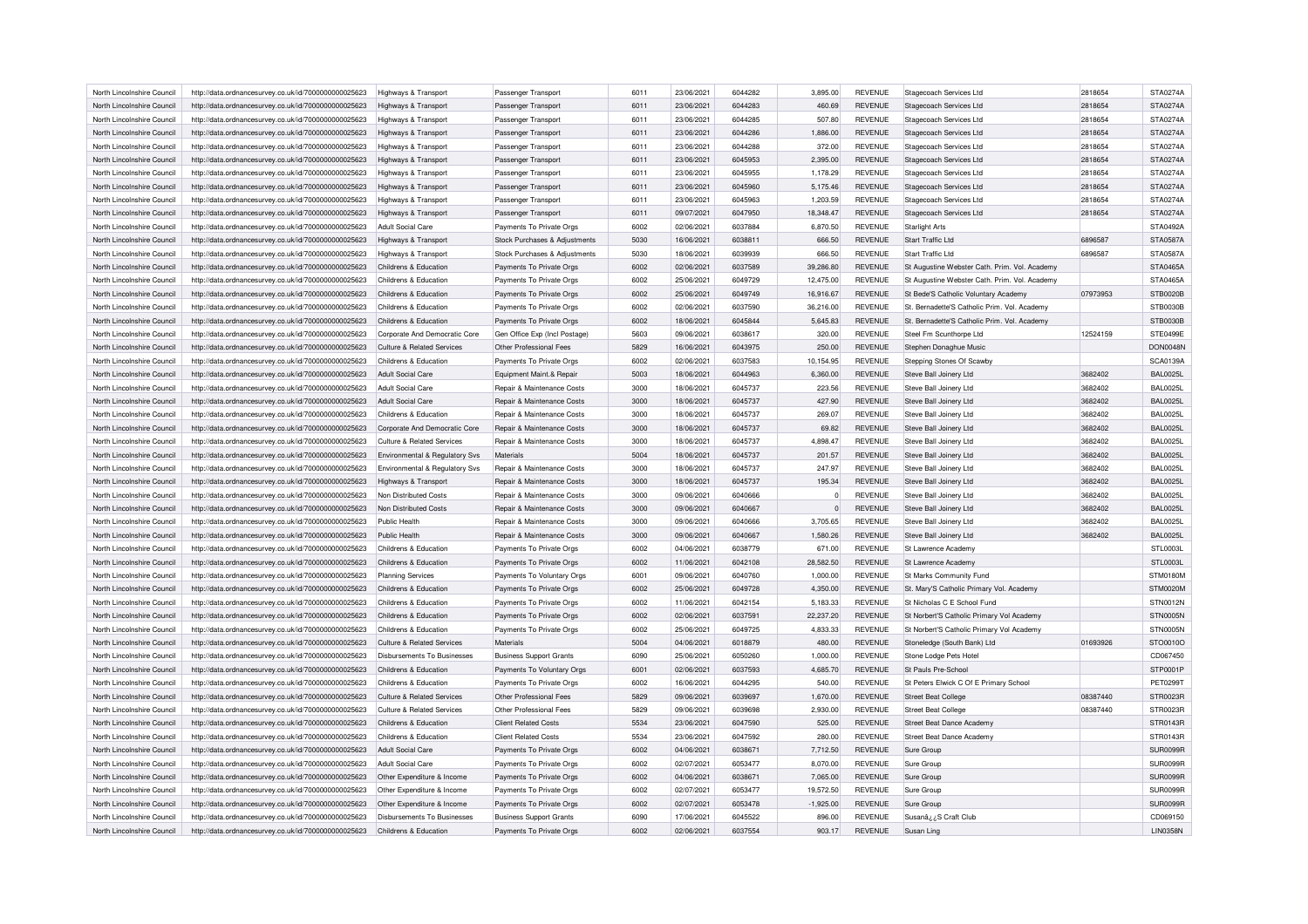| North Lincolnshire Council | http://data.ordnancesurvey.co.uk/id/7000000000025623 | Corporate And Democratic Core                  | Gen Office Exp (Incl Postage)      | 5603 | 30/06/2021               | 6047584 | 458.00     | <b>REVENUE</b>            | Systematic Print Management Ltd              | 3890167  | SYS0015S        |
|----------------------------|------------------------------------------------------|------------------------------------------------|------------------------------------|------|--------------------------|---------|------------|---------------------------|----------------------------------------------|----------|-----------------|
| North Lincolnshire Council | http://data.ordnancesurvey.co.uk/id/7000000000025623 | Highways & Transport                           | Materials                          | 5004 | 25/06/2021               | 6031868 | 1,320.59   | <b>REVENUE</b>            | <b>Tarmac Trading Ltd</b>                    | 453791   | <b>TOP0002P</b> |
| North Lincolnshire Council | http://data.ordnancesurvey.co.uk/id/7000000000025623 | Highways & Transport                           | Materials                          | 5004 | 25/06/2021               | 6035432 | 1,320.59   | <b>REVENUE</b>            | <b>Tarmac Trading Ltd</b>                    | 453791   | <b>TOP0002P</b> |
| North Lincolnshire Council | http://data.ordnancesurvey.co.uk/id/7000000000025623 | Highways & Transport                           | Materials                          | 5004 | 25/06/2021               | 6035436 | 404.00     | <b>REVENUE</b>            | <b>Tarmac Trading Ltd</b>                    | 453791   | <b>TOP0002F</b> |
| North Lincolnshire Council | http://data.ordnancesurvey.co.uk/id/7000000000025623 | Highways & Transport                           | Materials                          | 5004 | 25/06/2021               | 6035439 | 1,299.68   | <b>REVENUE</b>            | Tarmac Trading Ltd                           | 453791   | <b>TOP0002F</b> |
| North Lincolnshire Council | http://data.ordnancesurvey.co.uk/id/7000000000025623 | Highways & Transport                           | Materials                          | 5004 | 25/06/2021               | 6038813 | 437.29     | <b>REVENUE</b>            | <b>Tarmac Trading Ltd</b>                    | 453791   | <b>TOP0002P</b> |
| North Lincolnshire Council | http://data.ordnancesurvey.co.uk/id/7000000000025623 | Highways & Transport                           | Materials                          | 5004 | 25/06/2021               | 6038819 | 1,304.91   | <b>REVENUE</b>            | <b>Tarmac Trading Ltd</b>                    | 453791   | <b>TOP0002F</b> |
| North Lincolnshire Council | http://data.ordnancesurvey.co.uk/id/7000000000025623 | Highways & Transport                           | Materials                          | 5004 | 25/06/2021               | 6039189 | 696.88     | <b>REVENUE</b>            | <b>Tarmac Trading Ltd</b>                    | 453791   | <b>TOP0002F</b> |
| North Lincolnshire Council | http://data.ordnancesurvey.co.uk/id/7000000000025623 | Highways & Transport                           | Materials                          | 5004 | 25/06/2021               | 6039191 | 1,308.39   | <b>REVENUE</b>            | <b>Tarmac Trading Ltd</b>                    | 453791   | <b>TOP0002P</b> |
| North Lincolnshire Council | http://data.ordnancesurvey.co.uk/id/7000000000025623 | Highways & Transport                           | Materials                          | 5004 | 25/06/2021               | 6039940 | 872.84     | <b>REVENUE</b>            | <b>Tarmac Trading Ltd</b>                    | 453791   | <b>TOP0002F</b> |
|                            |                                                      |                                                |                                    |      |                          |         |            |                           |                                              |          | <b>TOP0002F</b> |
| North Lincolnshire Council | http://data.ordnancesurvey.co.uk/id/7000000000025623 | <b>Highways &amp; Transport</b>                | Materials                          | 5004 | 25/06/2021               | 6042843 | 400.68     | <b>REVENUE</b>            | Tarmac Trading Ltd                           | 453791   |                 |
| North Lincolnshire Council | http://data.ordnancesurvey.co.uk/id/7000000000025623 | Highways & Transport                           | Materials                          | 5004 | 25/06/2021               | 6042844 | 416.62     | <b>REVENUE</b>            | <b>Tarmac Trading Ltd</b>                    | 453791   | <b>TOP0002P</b> |
| North Lincolnshire Council | http://data.ordnancesurvey.co.uk/id/7000000000025623 | Highways & Transport                           | Materials                          | 5004 | 25/06/2021               | 6042845 | 1,308.39   | <b>REVENUE</b>            | <b>Tarmac Trading Ltd</b>                    | 453791   | <b>TOP0002F</b> |
| North Lincolnshire Council | http://data.ordnancesurvey.co.uk/id/7000000000025623 | Highways & Transport                           | Materials                          | 5004 | 25/06/2021               | 6042846 | 872.84     | <b>REVENUE</b>            | <b>Tarmac Trading Ltd</b>                    | 453791   | <b>TOP0002P</b> |
| North Lincolnshire Council | http://data.ordnancesurvey.co.uk/id/7000000000025623 | Environmental & Regulatory Svs                 | Materials                          | 5004 | 18/06/2021               | 6045271 | 561.60     | <b>REVENUE</b>            | T C Harrison Group Ltd                       |          | TCH0005H        |
| North Lincolnshire Council | http://data.ordnancesurvey.co.uk/id/7000000000025623 | Environmental & Regulatory Svs                 | Other Vehicle Costs                | 4005 | 18/06/2021               | 6045270 | 6,489.00   | <b>REVENUE</b>            | T C Harrison Group Ltd                       |          | <b>TCH0005H</b> |
| North Lincolnshire Council | http://data.ordnancesurvey.co.uk/id/7000000000025623 | Childrens & Education                          | <b>Retirement Additional Costs</b> | 2007 | 16/06/2021               | 6042774 | 1,599.96   | <b>REVENUE</b>            | <b>Teachers' Pensions</b>                    |          | <b>TEA0600A</b> |
| North Lincolnshire Council | http://data.ordnancesurvey.co.uk/id/7000000000025623 | Childrens & Education                          | Payments To Private Orgs           | 6002 | 11/06/2021               | 6042109 | 1,410.00   | <b>REVENUE</b>            | <b>Teach Lincs Ltd</b>                       | 11073615 | <b>TEA0048A</b> |
| North Lincolnshire Council | http://data.ordnancesurvey.co.uk/id/7000000000025623 | Childrens & Education                          | Payments To Private Orgs           | 6002 | 11/06/2021               | 6042153 | 1,735.26   | <b>REVENUE</b>            | Teach Lincs Ltd                              | 11073615 | <b>TEA0048A</b> |
| North Lincolnshire Council | http://data.ordnancesurvey.co.uk/id/7000000000025623 | Childrens & Education                          | Payments To Private Orgs           | 6002 | 11/06/2021               | 6042214 | 1,833.00   | <b>REVENUE</b>            | Teach Lincs Ltd                              | 11073615 | <b>TEA0048A</b> |
| North Lincolnshire Council | http://data.ordnancesurvey.co.uk/id/7000000000025623 | Childrens & Education                          | Payments To Private Orgs           | 6002 | 11/06/2021               | 6042215 | 1,593.86   | REVENUE                   | <b>Teach Lincs Ltd</b>                       | 11073615 | <b>TEA0048A</b> |
| North Lincolnshire Council | http://data.ordnancesurvey.co.uk/id/7000000000025623 | Childrens & Education                          | Payments To Private Orgs           | 6002 | 11/06/2021               | 6042216 | 1,410.00   | <b>REVENUE</b>            | Teach Lincs Ltd                              | 11073615 | <b>TEA0048A</b> |
| North Lincolnshire Council | http://data.ordnancesurvey.co.uk/id/7000000000025623 | Childrens & Education                          | Payments To Private Orgs           | 6002 | 11/06/2021               | 6042217 | 1,388.20   | <b>REVENUE</b>            | <b>Teach Lincs Ltd</b>                       | 11073615 | <b>TEA0048A</b> |
| North Lincolnshire Council | http://data.ordnancesurvey.co.uk/id/7000000000025623 | Childrens & Education                          | Payments To Private Orgs           | 6002 | 11/06/2021               | 6042218 | 1,735.26   | <b>REVENUE</b>            | <b>Teach Lincs Ltd</b>                       | 11073615 | <b>TEA0048A</b> |
| North Lincolnshire Council | http://data.ordnancesurvey.co.uk/id/7000000000025623 | Childrens & Education                          | Payments To Private Orgs           | 6002 | 11/06/2021               | 6042219 | 1,786.00   | <b>REVENUE</b>            | <b>Teach Lincs Ltd</b>                       | 11073615 | <b>TEA0048A</b> |
| North Lincolnshire Council | http://data.ordnancesurvey.co.uk/id/7000000000025623 | Childrens & Education                          | Payments To Private Orgs           | 6002 | 11/06/2021               | 6042220 | 1,410.00   | <b>REVENUE</b>            | Teach Lincs Ltd                              | 11073615 | <b>TEA0048A</b> |
|                            |                                                      |                                                |                                    | 6002 |                          | 6042221 |            |                           |                                              |          | <b>TEA0048A</b> |
| North Lincolnshire Council | http://data.ordnancesurvey.co.uk/id/7000000000025623 | Childrens & Education<br>Childrens & Education | Payments To Private Orgs           | 6002 | 11/06/2021<br>25/06/2021 | 6049681 | 1,677.43   | REVENUE<br><b>REVENUE</b> | <b>Teach Lincs Ltd</b><br>Teach Lincs Ltd    | 11073615 | <b>TEA0048A</b> |
| North Lincolnshire Council | http://data.ordnancesurvey.co.uk/id/7000000000025623 |                                                | Payments To Private Orgs           |      |                          |         | 1,222.00   |                           |                                              | 11073615 |                 |
| North Lincolnshire Council | http://data.ordnancesurvey.co.uk/id/7000000000025623 | Childrens & Education                          | Payments To Private Orgs           | 6002 | 25/06/2021               | 6049682 | 1,735.26   | <b>REVENUE</b>            | Teach Lincs Ltd                              | 11073615 | <b>TEA0048A</b> |
| North Lincolnshire Council | http://data.ordnancesurvey.co.uk/id/7000000000025623 | Childrens & Education                          | Payments To Private Orgs           | 6002 | 25/06/2021               | 6049782 | 1,709.51   | <b>REVENUE</b>            | <b>Teach Lincs Ltd</b>                       | 11073615 | <b>TEA0048A</b> |
| North Lincolnshire Council | http://data.ordnancesurvey.co.uk/id/7000000000025623 | Childrens & Education                          | Payments To Private Orgs           | 6002 | 25/06/2021               | 6049783 | 1,410.00   | <b>REVENUE</b>            | Teach Lincs Ltd                              | 11073615 | <b>TEA0048A</b> |
| North Lincolnshire Council | http://data.ordnancesurvey.co.uk/id/7000000000025623 | Highways & Transport                           | Other Professional Fees            | 5829 | 25/06/2021               | 6049334 | 5,000.00   | <b>REVENUE</b>            | Tec                                          |          | <b>HMC0042C</b> |
| North Lincolnshire Council | http://data.ordnancesurvey.co.uk/id/7000000000025623 | Culture & Related Services                     | Exhibitions/Events                 | 5709 | 02/07/2021               | 6051132 | 2,100.00   | <b>REVENUE</b>            | <b>Tentacle Media Limited</b>                |          | <b>TEN0051N</b> |
| North Lincolnshire Council | http://data.ordnancesurvey.co.uk/id/7000000000025623 | Childrens & Education                          | <b>Client Related Costs</b>        | 5534 | 16/06/2021               | 6042388 | 551.67     | <b>REVENUE</b>            | T Gibala & Son                               |          | GIB0037B        |
| North Lincolnshire Council | http://data.ordnancesurvey.co.uk/id/7000000000025623 | Childrens & Education                          | <b>Client Related Costs</b>        | 5534 | 23/06/2021               | 6045900 | 240.83     | <b>REVENUE</b>            | T Gibala & Son                               |          | GIB0037B        |
| North Lincolnshire Council | http://data.ordnancesurvey.co.uk/id/7000000000025623 | Childrens & Education                          | <b>Client Related Costs</b>        | 5534 | 25/06/2021               | 6049526 | 539.17     | <b>REVENUE</b>            | T Gibala & Son                               |          | GIB0037B        |
| North Lincolnshire Council | http://data.ordnancesurvey.co.uk/id/7000000000025623 | Childrens & Education                          | Payments To Private Orgs           | 6002 | 02/06/2021               | 603750  | 17,311.43  | <b>REVENUE</b>            | The Ark Family Centre                        |          | ARK0120K        |
| North Lincolnshire Council | http://data.ordnancesurvey.co.uk/id/7000000000025623 | Childrens & Education                          | Payments To Private Orgs           | 6002 | 11/06/2021               | 6042103 | 22,050.00  | <b>REVENUE</b>            | The Axholme Academ                           |          | <b>AXH0012H</b> |
| North Lincolnshire Council | http://data.ordnancesurvey.co.uk/id/7000000000025623 | Disbursements To Businesses                    | <b>Business Support Grants</b>     | 6090 | 29/06/2021               | 6051413 | $-375.00$  | <b>REVENUE</b>            | The Baths Hall                               |          | CD054430        |
| North Lincolnshire Council | http://data.ordnancesurvey.co.uk/id/7000000000025623 | Disbursements To Businesses                    | <b>Business Support Grants</b>     | 6090 | 29/06/2021               | 6051822 | 375.00     | <b>REVENUE</b>            | The Baths Hall                               |          | CD054430        |
| North Lincolnshire Council | http://data.ordnancesurvey.co.uk/id/7000000000025623 | Disbursements To Businesses                    | <b>Business Support Grants</b>     | 6090 | 29/06/2021               | 6051547 | $-250.00$  | <b>REVENUE</b>            | The Black Door Spirit Company Ltd            |          | CD060600        |
| North Lincolnshire Council | http://data.ordnancesurvey.co.uk/id/7000000000025623 | <b>Disbursements To Businesses</b>             | <b>Business Support Grants</b>     | 6090 | 29/06/2021               | 6051956 | 250.00     | <b>REVENUE</b>            | The Black Door Spirit Company Ltd            |          | CD060600        |
| North Lincolnshire Council | http://data.ordnancesurvey.co.uk/id/7000000000025623 | Culture & Related Services                     | Materials                          | 5004 | 16/06/2021               | 6041059 | 250.00     | <b>REVENUE</b>            | The British Museum Great Court Ltd           | 04098945 | <b>BRI0317I</b> |
| North Lincolnshire Council |                                                      |                                                |                                    | 5799 | 18/06/2021               | 6045370 |            | <b>REVENUE</b>            | The Cocked Hat Hotel                         |          | COC0002C        |
|                            | http://data.ordnancesurvey.co.uk/id/7000000000025623 | <b>Housing Services</b>                        | Other Supplies & Services          |      |                          |         | 3,920.00   |                           |                                              |          |                 |
| North Lincolnshire Council | http://data.ordnancesurvey.co.uk/id/7000000000025623 | <b>Housing Services</b>                        | Other Supplies & Services          | 5799 | 18/06/2021               | 6045371 | 1,477.50   | <b>REVENUE</b>            | The Cocked Hat Hotel                         |          | COC0002C        |
| North Lincolnshire Council | http://data.ordnancesurvey.co.uk/id/7000000000025623 | Environmental & Regulatory Svs                 | Other Professional Fees            | 5829 | 16/06/2021               | 6044244 | 461.00     | <b>REVENUE</b>            | The Columbaria Company                       | 890557   | COL0332L        |
| North Lincolnshire Council | http://data.ordnancesurvey.co.uk/id/7000000000025623 | Disbursements To Businesses                    | <b>Business Support Grants</b>     | 6090 | 29/06/2021               | 6051587 | $-250.00$  | <b>REVENUE</b>            | The Craft Union Pub Company Ltd              |          | CD061280        |
| North Lincolnshire Council | http://data.ordnancesurvey.co.uk/id/7000000000025623 | <b>Disbursements To Businesses</b>             | <b>Business Support Grants</b>     | 6090 | 29/06/2021               | 6051996 | 250.00     | <b>REVENUE</b>            | The Craft Union Pub Company Ltd              |          | CD061280        |
| North Lincolnshire Council | http://data.ordnancesurvey.co.uk/id/7000000000025623 | Adult Social Care                              | Payments To Private Orgs           | 6002 | 04/06/2021               | 6038648 | 2.160.00   | <b>REVENUE</b>            | The Croft Community (Camphill Village Trust) |          | CVT0001T        |
| North Lincolnshire Council | http://data.ordnancesurvey.co.uk/id/7000000000025623 | Adult Social Care                              | Payments To Private Orgs           | 6002 | 02/07/2021               | 6053452 | 2,160.00   | <b>REVENUE</b>            | The Croft Community (Camphill Village Trust) |          | CVT0001T        |
| North Lincolnshire Council | http://data.ordnancesurvey.co.uk/id/7000000000025623 | Adult Social Care                              | <b>Legal Fees</b>                  | 5823 | 16/06/2021               | 6042826 | 156,000.00 | <b>REVENUE</b>            | The Disabilities Trust                       |          | <b>DIS0045S</b> |
| North Lincolnshire Council | http://data.ordnancesurvey.co.uk/id/7000000000025623 | Public Health                                  | <b>Materials</b>                   | 5004 | 23/06/2021               | 6041055 | 15.807.76  | <b>REVENUE</b>            | The Dollywood Foundation Of The Uk           |          | <b>DOL0032L</b> |
| North Lincolnshire Council | http://data.ordnancesurvey.co.uk/id/7000000000025623 | Disbursements To Businesses                    | <b>Business Support Grants</b>     | 6090 | 29/06/2021               | 6051677 | $-467.00$  | <b>REVENUE</b>            | The English Heritage Trust                   |          | CD068510        |
| North Lincolnshire Council | http://data.ordnancesurvey.co.uk/id/7000000000025623 | Disbursements To Businesses                    | <b>Business Support Grants</b>     | 6090 | 29/06/2021               | 6051678 | $-467.00$  | <b>REVENUE</b>            | The English Heritage Trust                   |          | CD068510        |
| North Lincolnshire Council | http://data.ordnancesurvey.co.uk/id/7000000000025623 | Disbursements To Businesses                    | <b>Business Support Grants</b>     | 6090 | 29/06/2021               | 6051683 | $-467.00$  | <b>REVENUE</b>            | The English Heritage Trust                   |          | CD068520        |
| North Lincolnshire Council | http://data.ordnancesurvey.co.uk/id/7000000000025623 | Disbursements To Businesses                    | <b>Business Support Grants</b>     | 6090 | 29/06/2021               | 6051684 | $-467.00$  | <b>REVENUE</b>            | The English Heritage Trust                   |          | CD068520        |
|                            |                                                      |                                                |                                    |      |                          |         |            |                           |                                              |          |                 |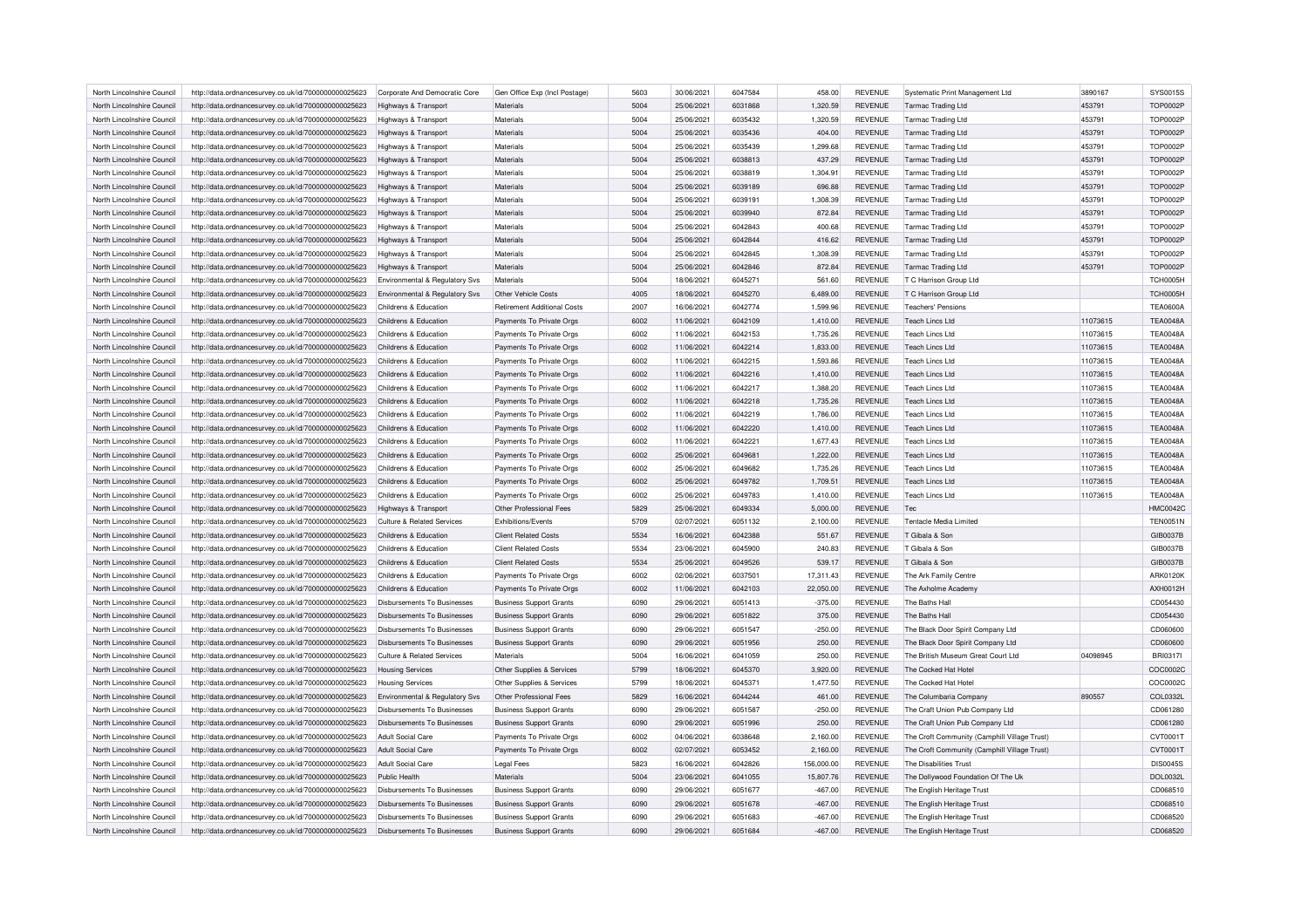| North Lincolnshire Council | http://data.ordnancesurvey.co.uk/id/7000000000025623 | Disbursements To Businesses        | <b>Business Support Grants</b> | 6090 | 29/06/2021 | 6052086 | 467.00    | <b>REVENUE</b> | The English Heritage Trust         |                | CD068510        |
|----------------------------|------------------------------------------------------|------------------------------------|--------------------------------|------|------------|---------|-----------|----------------|------------------------------------|----------------|-----------------|
| North Lincolnshire Council | http://data.ordnancesurvey.co.uk/id/7000000000025623 | Disbursements To Businesses        | <b>Business Support Grants</b> | 6090 | 29/06/2021 | 6052087 | 467.00    | REVENUE        | The English Heritage Trust         |                | CD068510        |
| North Lincolnshire Council | http://data.ordnancesurvey.co.uk/id/7000000000025623 | Disbursements To Businesses        | <b>Business Support Grants</b> | 6090 | 29/06/2021 | 6052092 | 467.00    | <b>REVENUE</b> | The English Heritage Trust         |                | CD068520        |
| North Lincolnshire Council | http://data.ordnancesurvey.co.uk/id/7000000000025623 | Disbursements To Businesses        | <b>Business Support Grants</b> | 6090 | 29/06/2021 | 6052093 | 467.00    | <b>REVENUE</b> | The English Heritage Trust         |                | CD068520        |
| North Lincolnshire Council | http://data.ordnancesurvey.co.uk/id/7000000000025623 | Fin&Inv I&F                        | Gen Office Exp (Incl Postage)  | 5603 | 23/06/2021 | 6047818 | 3,813.89  | <b>REVENUE</b> | The Essential Partnership Ltd      | 7933055        | <b>ESS0130S</b> |
| North Lincolnshire Council | http://data.ordnancesurvey.co.uk/id/7000000000025623 | Fin&Inv I&E                        | Other Supplies & Services      | 5799 | 23/06/2021 | 6047818 |           | <b>REVENUE</b> | The Essential Partnership Ltd      | 7933055        | <b>ESS0130S</b> |
| North Lincolnshire Council | http://data.ordnancesurvey.co.uk/id/7000000000025623 | Disbursements To Businesses        | <b>Business Support Grants</b> | 6090 | 29/06/2021 | 6051462 | $-467.00$ | <b>REVENUE</b> | The Forge Project                  |                | CD056100        |
| North Lincolnshire Council | http://data.ordnancesurvey.co.uk/id/7000000000025623 | Disbursements To Businesses        | <b>Business Support Grants</b> | 6090 | 29/06/2021 | 6051463 | $-467.00$ | <b>REVENUE</b> | The Forge Project                  |                | CD056100        |
| North Lincolnshire Council | http://data.ordnancesurvey.co.uk/id/7000000000025623 | Disbursements To Businesses        | <b>Business Support Grants</b> | 6090 | 29/06/2021 | 6051871 | 467.00    | <b>REVENUE</b> | The Forge Project                  |                | CD056100        |
| North Lincolnshire Council | http://data.ordnancesurvey.co.uk/id/7000000000025623 | Disbursements To Businesses        | <b>Business Support Grants</b> | 6090 | 29/06/2021 | 6051872 | 467.00    | <b>REVENUE</b> | The Forge Project                  |                | CD056100        |
| North Lincolnshire Council | http://data.ordnancesurvey.co.uk/id/7000000000025623 | Disbursements To Businesses        | <b>Business Support Grants</b> | 6090 | 29/06/2021 | 6051422 | $-250.00$ | <b>REVENUE</b> | The George Inn                     |                | CD054900        |
| North Lincolnshire Council | http://data.ordnancesurvey.co.uk/id/7000000000025623 | Disbursements To Businesses        | <b>Business Support Grants</b> | 6090 | 29/06/2021 | 6051831 | 250.00    | <b>REVENUE</b> | The George Inn                     |                | CD054900        |
| North Lincolnshire Council | http://data.ordnancesurvey.co.uk/id/7000000000025623 | Adult Social Care Capital          | Other Costs                    | A085 | 18/06/2021 | 6045328 | 231.20    | CAPITAL        | The Helping Hand Co Ledbury Ltd    | 2172956        | <b>HEL0001L</b> |
| North Lincolnshire Council | http://data.ordnancesurvey.co.uk/id/7000000000025623 | Environmental & Regulatory Svs     | Materials                      | 5004 | 11/06/2021 | 6029028 | 1,933.00  | REVENUE        | The Helping Hand Co Ledbury Ltd    | 2172956        | <b>HEL0001L</b> |
|                            |                                                      |                                    |                                | 6090 | 25/06/2021 | 6050241 |           | <b>REVENUE</b> |                                    |                | CD061930        |
| North Lincolnshire Council | http://data.ordnancesurvey.co.uk/id/7000000000025623 | Disbursements To Businesses        | <b>Business Support Grants</b> |      |            |         | 1,000.00  |                | The House Of Bounce                |                |                 |
| North Lincolnshire Council | http://data.ordnancesurvey.co.uk/id/7000000000025623 | Childrens & Education              | Course Fees/Training           | 2002 | 09/06/2021 | 6038200 | 1,375.00  | <b>REVENUE</b> | The Human Hive Global Cic          | 10640177       | <b>HUM0095M</b> |
| North Lincolnshire Council | http://data.ordnancesurvey.co.uk/id/7000000000025623 | <b>Highways &amp; Transport</b>    | Rents                          | 3201 | 18/06/2021 | 6045245 | 3,087.50  | <b>REVENUE</b> | The Hunt Group Ltd                 |                | HUN0080N        |
| North Lincolnshire Council | http://data.ordnancesurvey.co.uk/id/7000000000025623 | Childrens & Education              | Payments To Private Orgs       | 6002 | 18/06/2021 | 6045843 | 4,750.00  | <b>REVENUE</b> | The Market Weighton School         |                | MAR0961R        |
| North Lincolnshire Council | http://data.ordnancesurvey.co.uk/id/7000000000025623 | Childrens & Education              | Payments To Private Orgs       | 6002 | 25/06/2021 | 6049716 | 10,022.50 | <b>REVENUE</b> | The Market Weighton School         |                | MAR0961F        |
| North Lincolnshire Council | http://data.ordnancesurvey.co.uk/id/7000000000025623 | Disbursements To Businesses        | <b>Business Support Grants</b> | 6090 | 17/06/2021 | 6045523 | 1,000.00  | <b>REVENUE</b> | The Mortgage Space                 |                | CD069160        |
| North Lincolnshire Council | http://data.ordnancesurvey.co.uk/id/7000000000025623 | Disbursements To Businesses        | <b>Business Support Grants</b> | 6090 | 29/06/2021 | 6051414 | $-250.00$ | <b>REVENUE</b> | The Noodleboy Limited              |                | CD054440        |
| North Lincolnshire Council | http://data.ordnancesurvey.co.uk/id/7000000000025623 | <b>Disbursements To Businesses</b> | <b>Business Support Grants</b> | 6090 | 29/06/2021 | 6051823 | 250.00    | <b>REVENUE</b> | The Noodleboy Limited              |                | CD054440        |
| North Lincolnshire Council | http://data.ordnancesurvey.co.uk/id/7000000000025623 | Environmental & Regulatory Svs     | Other Supplies & Services      | 5799 | 25/06/2021 | 6049205 | 650.00    | <b>REVENUE</b> | The No Way Trust Ltd               | <b>THE0073</b> | THE0073E        |
| North Lincolnshire Council | http://data.ordnancesurvey.co.uk/id/7000000000025623 | Childrens & Education              | Payments To Private Orgs       | 6002 | 02/06/2021 | 6037519 | 23,468.40 | <b>REVENUE</b> | The Rose Learning Trust            |                | CRO0346C        |
| North Lincolnshire Council | http://data.ordnancesurvey.co.uk/id/7000000000025623 | Childrens & Education              | Payments To Private Orgs       | 6002 | 11/06/2021 | 6042159 | 4,416.67  | <b>REVENUE</b> | The Rose Learning Trust            |                | CRO0346C        |
| North Lincolnshire Council | http://data.ordnancesurvey.co.uk/id/7000000000025623 | <b>Disbursements To Businesses</b> | <b>Business Support Grants</b> | 6090 | 25/06/2021 | 6050243 | 1,000.00  | <b>REVENUE</b> | The Sweety Box                     |                | CD062100        |
| North Lincolnshire Council | http://data.ordnancesurvey.co.uk/id/7000000000025623 | Disbursements To Businesses        | <b>Business Support Grants</b> | 6090 | 29/06/2021 | 6051360 | $-250.00$ | <b>REVENUE</b> | The Tom Wood Pub Company           |                | CD050690        |
| North Lincolnshire Council | http://data.ordnancesurvey.co.uk/id/7000000000025623 | Disbursements To Businesses        | <b>Business Support Grants</b> | 6090 | 29/06/2021 | 6051769 | 250.00    | <b>REVENUE</b> | The Tom Wood Pub Company           |                | CD050690        |
| North Lincolnshire Council | http://data.ordnancesurvey.co.uk/id/7000000000025623 | Childrens & Education              | Payments To Private Orgs       | 6002 | 25/06/2021 | 6049717 | 24,654.16 | <b>REVENUE</b> | The Vale Academy                   |                | <b>VAL0003L</b> |
| North Lincolnshire Council | http://data.ordnancesurvey.co.uk/id/7000000000025623 | Disbursements To Businesses        | <b>Business Support Grants</b> | 6090 | 17/06/2021 | 6045657 | 12,000.00 | <b>REVENUE</b> | The Wheatsheaf Hotel               |                | CD069280        |
| North Lincolnshire Council | http://data.ordnancesurvey.co.uk/id/7000000000025623 | Culture & Related Services         | <b>Catering Contract</b>       | 5204 | 25/06/2021 | 6049153 | 791.02    | <b>REVENUE</b> | The Wortley House Hotel            | 4792332        | WOR0009F        |
| North Lincolnshire Council | http://data.ordnancesurvey.co.uk/id/7000000000025623 | Culture & Related Services         | <b>Catering Contract</b>       | 5204 | 25/06/2021 | 6049156 | 2,874.13  | <b>REVENUE</b> | The Wortley House Hotel            | 4792332        | <b>WOR0009F</b> |
| North Lincolnshire Council | http://data.ordnancesurvey.co.uk/id/7000000000025623 | Culture & Related Services         | <b>Catering Contract</b>       | 5204 | 25/06/2021 | 6049663 | 254.10    | <b>REVENUE</b> | The Wortley House Hotel            | 4792332        | WOR0009R        |
| North Lincolnshire Council | http://data.ordnancesurvey.co.uk/id/7000000000025623 | Environmental & Regulatory Svs     | Other Professional Fees        | 5829 | 11/06/2021 | 6042252 | 720.00    | <b>REVENUE</b> | The Yahoo Company                  | 3569494        | <b>WES03879</b> |
| North Lincolnshire Council | http://data.ordnancesurvey.co.uk/id/7000000000025623 | Environmental & Regulatory Svs     | Other Professional Fees        | 5829 | 11/06/2021 | 6042254 | 298.00    | <b>REVENUE</b> | The Yahoo Company                  | 3569494        | <b>WES0387S</b> |
| North Lincolnshire Council | http://data.ordnancesurvey.co.uk/id/7000000000025623 | Environmental & Regulatory Svs     | Other Professional Fees        | 5829 | 11/06/2021 | 6042255 | 480.00    | <b>REVENUE</b> | The Yahoo Company                  | 3569494        | <b>WES0387S</b> |
| North Lincolnshire Council | http://data.ordnancesurvey.co.uk/id/7000000000025623 | Highways & Transport               | Equipment Maint.& Repair       | 5003 | 18/06/2021 | 6045287 | 905.90    | <b>REVENUE</b> | <b>Timeplan Fuel Solutions Ltd</b> |                | <b>TIM0035M</b> |
| North Lincolnshire Council | http://data.ordnancesurvey.co.uk/id/7000000000025623 | Childrens & Education              | Home To School Transport       | 4201 | 11/06/2021 | 6042139 | 19,417.50 | <b>REVENUE</b> | <b>Time Taxis</b>                  |                | <b>TIM0130M</b> |
| North Lincolnshire Council | http://data.ordnancesurvey.co.uk/id/7000000000025623 | Childrens & Education              | Home To School Transport       | 4201 | 16/06/2021 | 6043710 |           | <b>REVENUE</b> | <b>Time Taxis</b>                  |                | <b>TIM0130M</b> |
| North Lincolnshire Council | http://data.ordnancesurvey.co.uk/id/7000000000025623 | <b>Disbursements To Businesses</b> | <b>Business Support Grants</b> | 6090 | 25/06/2021 | 6050261 | 1,000.00  | <b>REVENUE</b> | Tim Mitchell Photography           |                | CD069340        |
| North Lincolnshire Council | http://data.ordnancesurvey.co.uk/id/7000000000025623 | Adult Social Care                  | Vehicle Hire                   | 4101 | 18/06/2021 | 6045290 | 837.00    | <b>REVENUE</b> | Tjs Hire Co (Humberside) Ltd       | 1364047        | <b>TJS0001S</b> |
| North Lincolnshire Council |                                                      |                                    | Vehicle Hire                   | 4101 | 18/06/2021 | 6045296 |           |                |                                    | 1364047        | <b>TJS0001S</b> |
|                            | http://data.ordnancesurvey.co.uk/id/7000000000025623 | Childrens & Education              |                                |      |            |         | 708.57    | <b>REVENUE</b> | Tis Hire Co (Humberside) Ltd       |                |                 |
| North Lincolnshire Council | http://data.ordnancesurvey.co.uk/id/7000000000025623 | Culture & Related Services         | Vehicle Hire                   | 4101 | 18/06/2021 | 6045294 | 797.14    | <b>REVENUE</b> | Tjs Hire Co (Humberside) Ltd       | 1364047        | <b>TJS0001S</b> |
| North Lincolnshire Council | http://data.ordnancesurvey.co.uk/id/7000000000025623 | Environmental & Regulatory Svs     | Vehicle Hire                   | 4101 | 18/06/2021 | 6045289 | 442.86    | <b>REVENUE</b> | Tjs Hire Co (Humberside) Ltd       | 1364047        | <b>TJS0001S</b> |
| North Lincolnshire Council | http://data.ordnancesurvey.co.uk/id/7000000000025623 | Environmental & Regulatory Svs     | Vehicle Hire                   | 4101 | 18/06/2021 | 6045292 | 819.29    | <b>REVENUE</b> | Tjs Hire Co (Humberside) Ltd       | 1364047        | <b>TJS0001S</b> |
| North Lincolnshire Council | http://data.ordnancesurvey.co.uk/id/7000000000025623 | Fin&Inv I&E                        | Other Vehicle Costs            | 4005 | 18/06/2021 | 6045295 | 531.43    | <b>REVENUE</b> | Tjs Hire Co (Humberside) Ltd       | 1364047        | <b>TJS0001S</b> |
| North Lincolnshire Council | http://data.ordnancesurvey.co.uk/id/7000000000025623 | <b>Highways &amp; Transport</b>    | Vehicle Hire                   | 4101 | 18/06/2021 | 6045291 | 837.00    | <b>REVENUE</b> | Tjs Hire Co (Humberside) Ltd       | 1364047        | <b>TJS0001S</b> |
| North Lincolnshire Council | http://data.ordnancesurvey.co.uk/id/7000000000025623 | Highways & Transport               | Vehicle Hire                   | 4101 | 18/06/2021 | 6045293 | 531.43    | <b>REVENUE</b> | Tis Hire Co (Humberside) Ltd       | 1364047        | <b>TJS0001S</b> |
| North Lincolnshire Council | http://data.ordnancesurvey.co.uk/id/7000000000025623 | Highways & Transport               | Vehicle Hire                   | 4101 | 18/06/2021 | 6045297 | 837.00    | <b>REVENUE</b> | Tjs Hire Co (Humberside) Ltd       | 1364047        | <b>TJS0001S</b> |
| North Lincolnshire Council | http://data.ordnancesurvey.co.uk/id/7000000000025623 | Highways & Transport               | Vehicle Hire                   | 4101 | 18/06/2021 | 6045298 | 704.28    | <b>REVENUE</b> | Tjs Hire Co (Humberside) Ltd       | 1364047        | <b>TJS0001S</b> |
| North Lincolnshire Council | http://data.ordnancesurvey.co.uk/id/7000000000025623 | Disbursements To Businesses        | <b>Business Support Grants</b> | 6090 | 29/06/2021 | 6051589 | $-467.00$ | <b>REVENUE</b> | Torne Bank Fisherv                 |                | CD061320        |
| North Lincolnshire Council | http://data.ordnancesurvey.co.uk/id/7000000000025623 | Disbursements To Businesses        | <b>Business Support Grants</b> | 6090 | 29/06/2021 | 6051590 | $-467.00$ | <b>REVENUE</b> | <b>Torne Bank Fishery</b>          |                | CD061320        |
| North Lincolnshire Council | http://data.ordnancesurvey.co.uk/id/7000000000025623 | Disbursements To Businesses        | <b>Business Support Grants</b> | 6090 | 29/06/2021 | 6051998 | 467.00    | <b>REVENUE</b> | Torne Bank Fishery                 |                | CD061320        |
| North Lincolnshire Council | http://data.ordnancesurvey.co.uk/id/7000000000025623 | Disbursements To Businesses        | <b>Business Support Grants</b> | 6090 | 29/06/2021 | 6051999 | 467.00    | <b>REVENUE</b> | Torne Bank Fisherv                 |                | CD061320        |
| North Lincolnshire Council | http://data.ordnancesurvey.co.uk/id/7000000000025623 | Culture & Related Services         | <b>Equipment Purchase</b>      | 5001 | 18/06/2021 | 6034377 | 245.66    | <b>REVENUE</b> | Torne Valley                       |                | <b>THO0156C</b> |
| North Lincolnshire Council | http://data.ordnancesurvey.co.uk/id/7000000000025623 | Culture & Related Services         | Equipment Purchase             | 5001 | 18/06/2021 | 6034381 | 245.60    | REVENUE        | Torne Valley                       |                | THO0156O        |
|                            |                                                      |                                    |                                |      |            |         |           |                |                                    |                |                 |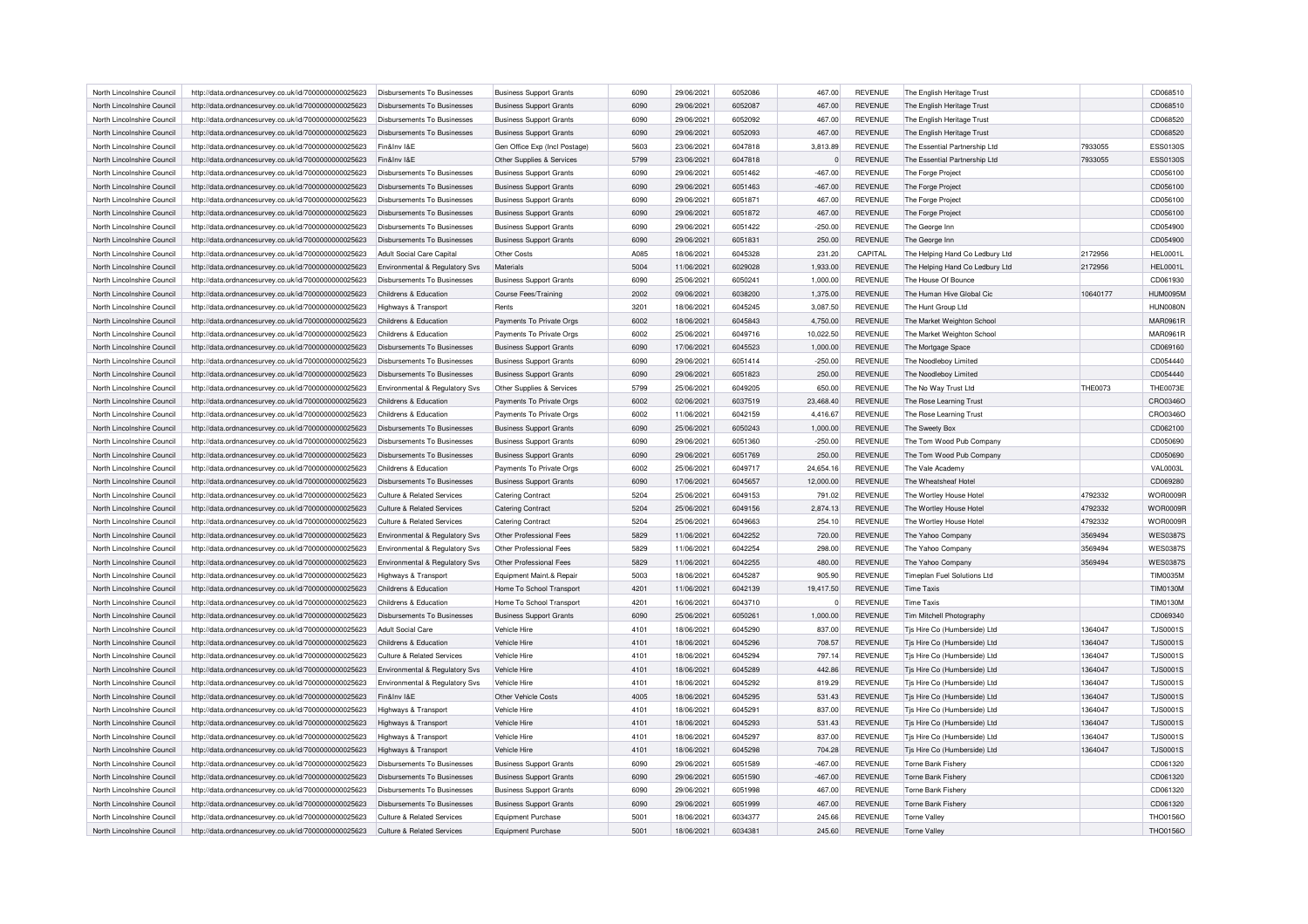| North Lincolnshire Council | http://data.ordnancesurvey.co.uk/id/7000000000025623 | Culture & Related Services                | <b>Equipment Purchase</b>      | 5001 | 18/06/2021 | 6045594 | $-245.66$  | <b>REVENUE</b> | Torne Valley                            |          | THO0156O        |
|----------------------------|------------------------------------------------------|-------------------------------------------|--------------------------------|------|------------|---------|------------|----------------|-----------------------------------------|----------|-----------------|
| North Lincolnshire Council | http://data.ordnancesurvey.co.uk/id/7000000000025623 | Adult Social Care Capital                 | It Equipment                   | A098 | 23/06/2021 | 6045806 | 7,270.00   | CAPITAL        | <b>Total Computer Networks Ltd</b>      | 04858126 | <b>TOT0031T</b> |
| North Lincolnshire Council | http://data.ordnancesurvey.co.uk/id/7000000000025623 | Childrens & Education                     | It Hardware - Purchase         | 5050 | 04/06/2021 | 6038776 | 340.00     | <b>REVENUE</b> | Total Computer Networks Ltd             | 04858126 | <b>TOT0031T</b> |
| North Lincolnshire Council | http://data.ordnancesurvey.co.uk/id/7000000000025623 | Corporate And Democratic Core             | It Hardware - Purchase         | 5050 | 25/06/2021 | 6045383 | 2,545.00   | <b>REVENUE</b> | <b>Total Computer Networks Ltd</b>      | 04858126 | <b>TOT0031T</b> |
| North Lincolnshire Council | http://data.ordnancesurvey.co.uk/id/7000000000025623 | Corporate And Democratic Core             | It Hardware - Purchase         | 5050 | 02/07/2021 | 6049386 | 1,774.00   | <b>REVENUE</b> | <b>Total Computer Networks Ltd</b>      | 04858126 | <b>TOT0031T</b> |
| North Lincolnshire Council | http://data.ordnancesurvey.co.uk/id/7000000000025623 | Corporate And Democratic Core             | It Hardware - Purchase         | 5050 | 02/07/2021 | 6049388 | 770.00     | <b>REVENUE</b> | <b>Total Computer Networks Ltd</b>      | 04858126 | <b>TOT0031T</b> |
| North Lincolnshire Council | http://data.ordnancesurvey.co.uk/id/7000000000025623 | <b>Planning Services</b>                  | It Hardware - Purchase         | 5050 | 30/06/2021 | 6049343 | 828.00     | <b>REVENUE</b> | <b>Total Computer Networks Ltd</b>      | 04858126 | <b>TOT0031T</b> |
| North Lincolnshire Council | http://data.ordnancesurvey.co.uk/id/7000000000025623 | Support Servs Capital                     | It Equipment                   | A098 | 04/06/2021 | 6037663 | 335.00     | CAPITAL        | <b>Total Computer Networks Ltd</b>      | 04858126 | <b>TOT0031T</b> |
| North Lincolnshire Council |                                                      |                                           |                                | ANGR | 04/06/2021 | 6037665 |            | CAPITAL        |                                         | 04858126 | <b>TOT0031T</b> |
|                            | http://data.ordnancesurvey.co.uk/id/7000000000025623 | Support Servs Capital                     | It Equipment                   | A098 |            |         | 2,075.00   |                | <b>Total Computer Networks Ltd</b>      |          |                 |
| North Lincolnshire Council | http://data.ordnancesurvey.co.uk/id/7000000000025623 | Support Servs Capital                     | It Equipment                   |      | 09/06/2021 | 6037671 | 456.00     | CAPITAL        | <b>Total Computer Networks Ltd</b>      | 04858126 | <b>TOT0031T</b> |
| North Lincolnshire Council | http://data.ordnancesurvey.co.uk/id/7000000000025623 | Support Servs Capital                     | It Equipment                   | A098 | 18/06/2021 | 6045548 | 860.00     | CAPITAL        | <b>Total Computer Networks Ltd</b>      | 04858126 | <b>TOT0031T</b> |
| North Lincolnshire Council | http://data.ordnancesurvey.co.uk/id/7000000000025623 | Support Servs Capital                     | It Equipment                   | A098 | 18/06/2021 | 6045803 | 600.00     | CAPITAL        | <b>Total Computer Networks Ltd</b>      | 04858126 | <b>TOT0031T</b> |
| North Lincolnshire Council | http://data.ordnancesurvey.co.uk/id/7000000000025623 | Support Servs Capital                     | It Equipment                   | A098 | 23/06/2021 | 6045804 | 210.00     | CAPITAL        | <b>Total Computer Networks Ltd</b>      | 04858126 | <b>TOT0031T</b> |
| North Lincolnshire Council | http://data.ordnancesurvey.co.uk/id/7000000000025623 | Support Servs Capital                     | It Equipment                   | A098 | 30/06/2021 | 6045809 | 5,000.00   | CAPITAL        | <b>Total Computer Networks Ltd</b>      | 04858126 | <b>TOT0031T</b> |
| North Lincolnshire Council | http://data.ordnancesurvey.co.uk/id/7000000000025623 | Support Servs Capital                     | It Equipment                   | A098 | 30/06/2021 | 6049344 | 1,100.00   | CAPITAL        | <b>Total Computer Networks Ltd</b>      | 04858126 | <b>TOT0031T</b> |
| North Lincolnshire Council | http://data.ordnancesurvey.co.uk/id/7000000000025623 | <b>Support Servs Capital</b>              | It Equipment                   | A098 | 02/07/2021 | 6049346 | 3,281.40   | CAPITAL        | <b>Total Computer Networks Ltd</b>      | 04858126 | <b>TOT0031T</b> |
| North Lincolnshire Council | http://data.ordnancesurvey.co.uk/id/7000000000025623 | Support Servs Capital                     | It Equipment                   | A098 | 07/07/2021 | 6049347 | 507.50     | CAPITAL        | <b>Total Computer Networks Ltd</b>      | 04858126 | <b>TOT0031T</b> |
| North Lincolnshire Council | http://data.ordnancesurvey.co.uk/id/7000000000025623 | Fin&Inv I&E                               | Electricity                    | 3102 | 04/06/2021 | 6038901 | 2.294.45   | <b>REVENUE</b> | Total Gas & Power Ltd                   | 2172239  | ELF0001F        |
| North Lincolnshire Council | http://data.ordnancesurvey.co.uk/id/7000000000025623 | Fin&Inv I&E                               | Electricity                    | 3102 | 16/06/2021 | 6042394 | 1,947.54   | <b>REVENUE</b> | Total Gas & Power Ltd                   | 2172239  | ELF0001F        |
| North Lincolnshire Council | http://data.ordnancesurvey.co.uk/id/7000000000025623 | Adult Social Care                         | Repair & Maintenance Costs     | 3000 | 18/06/2021 | 6045783 | 396.72     | <b>REVENUE</b> | Townsend Elec. Serv. - Mechanical       |          | <b>TOW0600W</b> |
| North Lincolnshire Council | http://data.ordnancesurvey.co.uk/id/7000000000025623 | Adult Social Care                         | Repair & Maintenance Costs     | 3000 | 18/06/2021 | 6045783 | 57.57      | <b>REVENUE</b> | Townsend Flec, Serv. - Mechanica        |          | <b>TOW0600W</b> |
| North Lincolnshire Council | http://data.ordnancesurvey.co.uk/id/7000000000025623 | Childrens & Education                     | Repair & Maintenance Costs     | 3000 | 18/06/2021 | 6045783 | 614.47     | <b>REVENUE</b> | Townsend Elec. Serv. - Mechanical       |          | <b>TOW0600W</b> |
| North Lincolnshire Council | http://data.ordnancesurvey.co.uk/id/7000000000025623 | Cornorate And Democratic Core             | Repair & Maintenance Costs     | 3000 | 18/06/2021 | 6045783 | 78.89      | <b>REVENUE</b> | Townsend Elec. Serv. - Mechanical       |          | <b>TOW0600W</b> |
| North Lincolnshire Council | http://data.ordnancesurvey.co.uk/id/7000000000025623 | Culture & Related Services                | Repair & Maintenance Costs     | 3000 | 18/06/2021 | 6045783 | 202.04     | <b>REVENUE</b> | Townsend Elec. Serv. - Mechanical       |          | <b>TOW0600W</b> |
| North Lincolnshire Council | http://data.ordnancesurvey.co.uk/id/7000000000025623 | Environmental & Regulatory Svs            | Repair & Maintenance Costs     | 3000 | 18/06/2021 | 6045783 | 98.60      | <b>REVENUE</b> | Townsend Elec. Serv. - Mechanical       |          | <b>TOW0600W</b> |
| North Lincolnshire Council | http://data.ordnancesurvey.co.uk/id/7000000000025623 | Highways & Transport                      | Repair & Maintenance Costs     | 3000 | 18/06/2021 | 6045783 | 92.11      | <b>REVENUE</b> | Townsend Elec. Serv. - Mechanical       |          | <b>TOW0600W</b> |
| North Lincolnshire Council | http://data.ordnancesurvey.co.uk/id/7000000000025623 | Culture & Related Services                | Equipment Maint.& Repair       | 5003 | 18/06/2021 | 6044977 | 265.48     | <b>REVENUE</b> | <b>Townsend Electrical Services</b>     |          | <b>TOW0097W</b> |
| North Lincolnshire Council | http://data.ordnancesurvey.co.uk/id/7000000000025623 | <b>Culture &amp; Related Services</b>     | Equipment Maint.& Repair       | 5003 | 18/06/2021 | 6044979 | 517.94     | <b>REVENUE</b> | <b>Townsend Electrical Services</b>     |          | <b>TOW0097W</b> |
| North Lincolnshire Council | http://data.ordnancesurvey.co.uk/id/7000000000025623 | Culture & Related Services                | Repair & Maintenance Costs     | 3000 | 18/06/2021 | 6044969 | 5.439.39   | <b>REVENUE</b> | <b>Townsend Electrical Services</b>     |          | <b>TOW0097W</b> |
| North Lincolnshire Council | http://data.ordnancesurvey.co.uk/id/7000000000025623 | Culture & Related Services                | Repair & Maintenance Costs     | 3000 | 18/06/2021 | 6045769 | 1,063.39   | <b>REVENUE</b> | <b>Townsend Electrical Services</b>     |          | <b>TOW0097W</b> |
| North Lincolnshire Council | http://data.ordnancesurvey.co.uk/id/7000000000025623 | Environmental & Regulatory Svs            | Repair & Maintenance Costs     | 3000 | 18/06/2021 | 6045769 | 236.94     | <b>REVENUE</b> | <b>Townsend Electrical Services</b>     |          | <b>TOW0097W</b> |
| North Lincolnshire Council | http://data.ordnancesurvey.co.uk/id/7000000000025623 | Childrens & Education                     | Payments To Private Orgs       | 6002 | 02/06/2021 | 6037595 | 15.214.24  | <b>REVENUE</b> | <b>Toy Box Nursery</b>                  |          | <b>TOY0009Y</b> |
| North Lincolnshire Council | http://data.ordnancesurvey.co.uk/id/7000000000025623 | Adult Social Care Capital                 | Furniture & Fittings           | A097 | 23/06/2021 | 6047966 | 6,073.41   | CAPITAL        | Tpm Plumbing & Heating Ltd              | 10741256 | <b>TPM0002M</b> |
| North Lincolnshire Council | http://data.ordnancesurvey.co.uk/id/7000000000025623 | <b>Culture &amp; Related Services</b>     | Exhibitions/Events             | 5709 | 18/06/2021 | 6045791 | 5,000.00   | <b>REVENUE</b> | <b>Tracy Satchwill</b>                  |          | <b>SAT0064T</b> |
| North Lincolnshire Council | http://data.ordnancesurvey.co.uk/id/7000000000025623 | Childrens & Education                     | It Software-Maintenance        | 5053 | 18/06/2021 | 6045797 | 330.00     | <b>REVENUE</b> | Transoft Solutions (Uk) Ltd             | 03472486 | <b>KEY0008Y</b> |
| North Lincolnshire Council |                                                      |                                           | Payments To Private Orgs       | 6002 | 23/06/2021 | 6047871 | 377,190.29 | <b>REVENUE</b> | Transwaste Recycling And Aggregates Ltd | 3863280  | <b>TRA0252A</b> |
| North Lincolnshire Council | http://data.ordnancesurvey.co.uk/id/7000000000025623 | Environmental & Regulatory Svs            |                                | 6002 | 23/06/2021 | 6047973 | 55,532.33  | <b>REVENUE</b> |                                         | 3863280  | <b>TRA0252A</b> |
|                            | http://data.ordnancesurvey.co.uk/id/7000000000025623 | Environmental & Regulatory Svs            | Payments To Private Orgs       |      |            |         |            |                | Transwaste Recycling And Aggregates Ltd |          |                 |
| North Lincolnshire Council | http://data.ordnancesurvey.co.uk/id/7000000000025623 | Disbursements To Businesses               | <b>Business Support Grants</b> | 6090 | 29/06/2021 | 6051663 | $-375.00$  | <b>REVENUE</b> | Travelodge Hotels Limited               |          | CD068120        |
| North Lincolnshire Council | http://data.ordnancesurvey.co.uk/id/7000000000025623 | Disbursements To Businesses               | <b>Business Support Grants</b> | 6090 | 29/06/2021 | 6052072 | 375.00     | <b>REVENUE</b> | Travelodge Hotels Limited               |          | CD068120        |
| North Lincolnshire Council | http://data.ordnancesurvey.co.uk/id/7000000000025623 | <b>Environmental &amp; Regulatory Svs</b> | Materials                      | 5004 | 02/07/2021 | 6053496 | 214.50     | <b>REVENUE</b> | <b>Treasured Memories Ltd</b>           | 02789066 | <b>TRE0055E</b> |
| North Lincolnshire Council | http://data.ordnancesurvey.co.uk/id/7000000000025623 | Central Services To Public                | Repair & Maintenance Costs     | 3000 | 09/06/2021 | 6040669 | O          | <b>REVENUE</b> | <b>Trent Valley Refrigeration Ltd</b>   | 04394681 | <b>TRE0071E</b> |
| North Lincolnshire Council | http://data.ordnancesurvey.co.uk/id/7000000000025623 | Central Services To Public                | Repair & Maintenance Costs     | 3000 | 09/06/2021 | 6040670 | $\Omega$   | <b>REVENUE</b> | <b>Trent Valley Refrigeration Ltd</b>   | 04394681 | <b>TRE0071E</b> |
| North Lincolnshire Council | http://data.ordnancesurvey.co.uk/id/7000000000025623 | Central Services To Public                | Repair & Maintenance Costs     | 3000 | 18/06/2021 | 6044986 |            | <b>REVENUE</b> | Trent Valley Refrigeration Ltd          | 04394681 | <b>TRE0071E</b> |
| North Lincolnshire Council | http://data.ordnancesurvey.co.uk/id/7000000000025623 | Corporate And Democratic Core             | Repair & Maintenance Costs     | 3000 | 25/06/2021 | 6049515 | $\Omega$   | <b>REVENUE</b> | <b>Trent Valley Refrigeration Ltd</b>   | 04394681 | <b>TRE0071E</b> |
| North Lincolnshire Council | http://data.ordnancesurvey.co.uk/id/7000000000025623 | Corporate And Democratic Core             | Repair & Maintenance Costs     | 3000 | 25/06/2021 | 6049516 | $\Omega$   | <b>REVENUE</b> | Trent Valley Refrigeration Ltd          | 04394681 | <b>TRE0071E</b> |
| North Lincolnshire Council | http://data.ordnancesurvey.co.uk/id/7000000000025623 | Corporate And Democratic Core             | Repair & Maintenance Costs     | 3000 | 25/06/2021 | 6049522 |            | <b>REVENUE</b> | <b>Trent Valley Refrigeration Ltd</b>   | 04394681 | <b>TRE0071E</b> |
| North Lincolnshire Council | http://data.ordnancesurvey.co.uk/id/7000000000025623 | Corporate And Democratic Core             | Repair & Maintenance Costs     | 3000 | 25/06/2021 | 6049523 | $\Omega$   | <b>REVENUE</b> | <b>Trent Valley Refrigeration Ltd</b>   | 04394681 | <b>TRE0071E</b> |
| North Lincolnshire Council | http://data.ordnancesurvey.co.uk/id/7000000000025623 | Culture & Related Services                | Repair & Maintenance Costs     | 3000 | 09/06/2021 | 6040669 | 1,380.00   | <b>REVENUE</b> | Trent Valley Refrigeration Ltd          | 04394681 | <b>TRE0071E</b> |
| North Lincolnshire Council | http://data.ordnancesurvey.co.uk/id/7000000000025623 | <b>Culture &amp; Related Services</b>     | Repair & Maintenance Costs     | 3000 | 09/06/2021 | 6040670 | 345.00     | <b>REVENUE</b> | <b>Trent Valley Refrigeration Ltd</b>   | 04394681 | <b>TRE0071E</b> |
| North Lincolnshire Council | http://data.ordnancesurvey.co.uk/id/7000000000025623 | Culture & Related Services                | Repair & Maintenance Costs     | 3000 | 09/06/2021 | 6040672 | 1,422.65   | <b>REVENUE</b> | <b>Trent Valley Refrigeration Ltd</b>   | 04394681 | <b>TRE0071E</b> |
| North Lincolnshire Council | http://data.ordnancesurvey.co.uk/id/7000000000025623 | Culture & Related Services                | Repair & Maintenance Costs     | 3000 | 18/06/2021 | 6044986 | 300.00     | <b>REVENUE</b> | Trent Valley Refrigeration Ltd          | 04394681 | <b>TRE0071E</b> |
| North Lincolnshire Council | http://data.ordnancesurvey.co.uk/id/7000000000025623 | <b>Planning Services</b>                  | Repair & Maintenance Costs     | 3000 | 25/06/2021 | 6049519 | 600.00     | <b>REVENUE</b> | <b>Trent Valley Refrigeration Ltd</b>   | 04394681 | <b>TRE0071E</b> |
| North Lincolnshire Council | http://data.ordnancesurvey.co.uk/id/7000000000025623 | <b>Planning Services</b>                  | Repair & Maintenance Costs     | 3000 | 25/06/2021 | 6049545 | 835.00     | <b>REVENUE</b> | <b>Trent Valley Refrigeration Ltd</b>   | 04394681 | <b>TRE0071E</b> |
| North Lincolnshire Council | http://data.ordnancesurvey.co.uk/id/7000000000025623 | <b>Adult Social Care</b>                  | Payments To Health Providers   | 6019 | 02/06/2021 | 6036913 | 643.24     | <b>REVENUE</b> | <b>Trent View Medical Practice</b>      |          | <b>TRE0056E</b> |
| North Lincolnshire Council | http://data.ordnancesurvey.co.uk/id/7000000000025623 | Adult Social Care                         | Payments To Health Providers   | 6019 | 25/06/2021 | 6049738 | 722.91     | <b>REVENUE</b> | <b>Trent View Medical Practice</b>      |          | <b>TRE0056E</b> |
| North Lincolnshire Council | http://data.ordnancesurvey.co.uk/id/7000000000025623 | Highways & Transport                      | Other Supplies & Services      | 5799 | 02/07/2021 | 6053497 | 650.00     | <b>REVENUE</b> | Tuff-Trax Ltd                           |          | <b>TUF0010F</b> |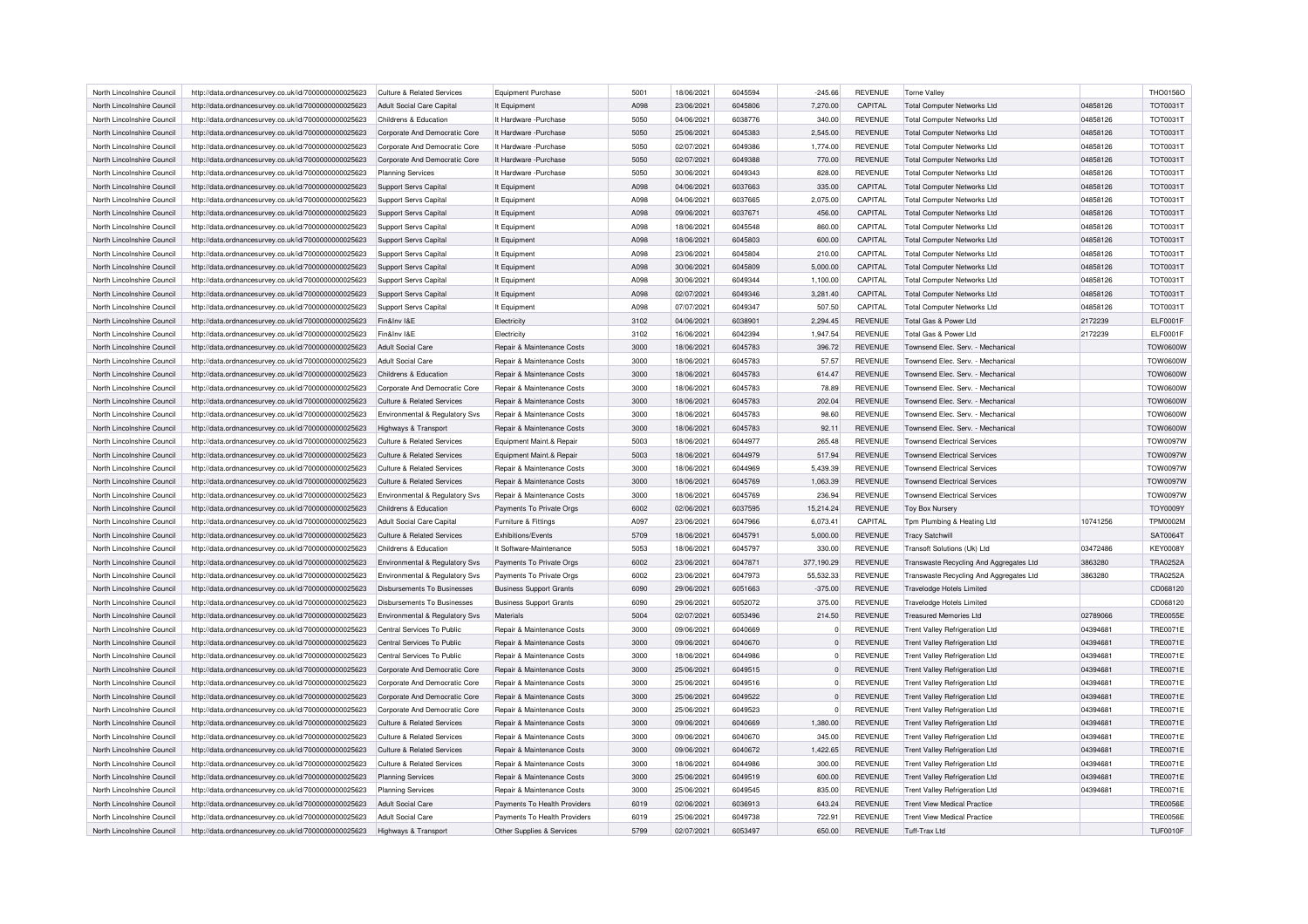| North Lincolnshire Council | http://data.ordnancesurvey.co.uk/id/7000000000025623 | Adult Social Care                     | Provisions                     | 5201 | 02/06/2021 | 6038221 | 452.94   | <b>REVENUE</b> | Turner Price Ltd                  | 02732141 | <b>TUR0245R</b> |
|----------------------------|------------------------------------------------------|---------------------------------------|--------------------------------|------|------------|---------|----------|----------------|-----------------------------------|----------|-----------------|
| North Lincolnshire Council | http://data.ordnancesurvey.co.uk/id/7000000000025623 | Adult Social Care                     | Provisions                     | 5201 | 25/06/2021 | 6044396 | 482.08   | <b>REVENUE</b> | Turner Price Ltd                  | 02732141 | <b>TUR0245R</b> |
| North Lincolnshire Council | http://data.ordnancesurvey.co.uk/id/7000000000025623 | Adult Social Care                     | Provisions                     | 5201 | 25/06/2021 | 6044397 | 418.29   | <b>REVENUE</b> | <b>Turner Price Ltd</b>           | 02732141 | <b>TUR0245R</b> |
| North Lincolnshire Council | http://data.ordnancesurvey.co.uk/id/7000000000025623 | Culture & Related Services            | Provisions                     | 5201 | 16/06/2021 | 6042768 | 400.33   | <b>REVENUE</b> | Turner Price Ltd                  | 02732141 | <b>TUR0245R</b> |
| North Lincolnshire Council | http://data.ordnancesurvey.co.uk/id/7000000000025623 | <b>Culture &amp; Related Services</b> | Provisions                     | 5201 | 25/06/2021 | 6042758 | 290.90   | <b>REVENUE</b> | <b>Turner Price Ltd</b>           | 02732141 | <b>TUR0245R</b> |
| North Lincolnshire Council | http://data.ordnancesurvey.co.uk/id/7000000000025623 | Culture & Related Services            | Provisions                     | 5201 | 25/06/2021 | 6042762 | 438.45   | <b>REVENUE</b> | Turner Price Ltd                  | 02732141 | <b>TUR0245R</b> |
| North Lincolnshire Council | http://data.ordnancesurvey.co.uk/id/7000000000025623 | <b>Culture &amp; Related Services</b> | Provisions                     | 5201 | 25/06/2021 | 6045400 | 392.35   | <b>REVENUE</b> | Turner Price Ltd                  | 02732141 | <b>TUR0245R</b> |
| North Lincolnshire Council | http://data.ordnancesurvey.co.uk/id/7000000000025623 | Culture & Related Services            | Provisions                     | 5201 | 25/06/2021 | 6045401 | 293.52   | <b>REVENUE</b> | Turner Price Ltd                  | 02732141 | <b>TUR0245R</b> |
| North Lincolnshire Council | http://data.ordnancesurvey.co.uk/id/7000000000025623 | Fin&Inv I&E                           | Provisions                     | 5201 | 02/06/2021 | 6038145 | 254.41   | <b>REVENUE</b> | Turner Price Ltd                  | 02732141 | <b>TUR0245R</b> |
| North Lincolnshire Council | http://data.ordnancesurvey.co.uk/id/7000000000025623 | Fin&Inv I&E                           | Provisions                     | 5201 | 02/06/2021 | 6038146 | 292.34   | <b>REVENUE</b> | Turner Price Ltd                  | 02732141 | <b>TUR0245R</b> |
| North Lincolnshire Council | http://data.ordnancesurvey.co.uk/id/7000000000025623 | Fin&Inv I&E                           | Provisions                     | 5201 | 02/06/2021 | 6038147 | 264.98   | <b>REVENUE</b> | Turner Price Ltd                  | 02732141 | <b>TUR0245R</b> |
| North Lincolnshire Council | http://data.ordnancesurvey.co.uk/id/7000000000025623 | Fin&Inv I&E                           | Provisions                     | 5201 | 02/06/2021 | 6038149 | 361.34   | <b>REVENUE</b> | Turner Price Ltd                  | 02732141 | <b>TUR0245R</b> |
| North Lincolnshire Council | http://data.ordnancesurvey.co.uk/id/7000000000025623 | Fin&Inv I&F                           | Provisions                     | 5201 | 02/06/2021 | 6038152 | 393.87   | <b>REVENUE</b> | Turner Price I to                 | 02732141 | <b>TUR0245R</b> |
| North Lincolnshire Council | http://data.ordnancesurvey.co.uk/id/7000000000025623 | Fin&Inv I&E                           | Provisions                     | 5201 | 02/06/2021 | 6038155 | 248.04   | <b>REVENUE</b> | Turner Price Ltd                  | 02732141 | <b>TUR0245R</b> |
|                            |                                                      |                                       |                                |      |            |         |          |                |                                   |          |                 |
| North Lincolnshire Council | http://data.ordnancesurvey.co.uk/id/7000000000025623 | Fin&Inv I&E                           | Provisions                     | 5201 | 02/06/2021 | 6038156 | 310.60   | <b>REVENUE</b> | <b>Turner Price Ltd</b>           | 02732141 | <b>TUR0245R</b> |
| North Lincolnshire Council | http://data.ordnancesurvey.co.uk/id/7000000000025623 | Fin&Inv I&E                           | Provisions                     | 5201 | 02/06/2021 | 6038158 | 416.07   | <b>REVENUE</b> | <b>Turner Price Ltd</b>           | 02732141 | <b>TUR0245R</b> |
| North Lincolnshire Council | http://data.ordnancesurvey.co.uk/id/7000000000025623 | Fin&Inv I&F                           | Provisions                     | 5201 | 02/06/2021 | 6038162 | 385.78   | <b>REVENUE</b> | <b>Turner Price Ltd</b>           | 02732141 | <b>TUR0245R</b> |
| North Lincolnshire Council | http://data.ordnancesurvey.co.uk/id/7000000000025623 | Fin&Inv I&F                           | Provisions                     | 5201 | 02/06/2021 | 6038167 | 446.02   | <b>REVENUE</b> | Turner Price Ltd                  | 02732141 | <b>TUR0245R</b> |
| North Lincolnshire Council | http://data.ordnancesurvey.co.uk/id/7000000000025623 | Fin&Inv I&E                           | Provisions                     | 5201 | 02/06/2021 | 6038175 | 344.61   | <b>REVENUE</b> | Turner Price Ltd                  | 02732141 | <b>TUR0245R</b> |
| North Lincolnshire Council | http://data.ordnancesurvey.co.uk/id/7000000000025623 | Fin&Inv I&E                           | Provisions                     | 5201 | 16/06/2021 | 6044120 | 275.87   | <b>REVENUE</b> | <b>Turner Price Ltd</b>           | 02732141 | <b>TUR0245R</b> |
| North Lincolnshire Council | http://data.ordnancesurvey.co.uk/id/7000000000025623 | Fin&Inv I&E                           | Provisions                     | 5201 | 16/06/2021 | 6044124 | 395.97   | <b>REVENUE</b> | <b>Turner Price Ltd</b>           | 02732141 | <b>TUR0245R</b> |
| North Lincolnshire Council | http://data.ordnancesurvey.co.uk/id/7000000000025623 | Fin&Inv I&E                           | Provisions                     | 5201 | 18/06/2021 | 6045106 | 281.12   | <b>REVENUE</b> | Turner Price Ltd                  | 02732141 | <b>TUR0245R</b> |
| North Lincolnshire Council | http://data.ordnancesurvey.co.uk/id/7000000000025623 | Fin&Inv I&E                           | Provisions                     | 5201 | 18/06/2021 | 6045107 | 340.35   | <b>REVENUE</b> | Turner Price Ltd                  | 02732141 | <b>TUR0245R</b> |
| North Lincolnshire Council | http://data.ordnancesurvey.co.uk/id/7000000000025623 | Fin&Inv I&E                           | Provisions                     | 5201 | 18/06/2021 | 6045109 | 587.14   | <b>REVENUE</b> | Turner Price Ltd                  | 02732141 | <b>TUR0245R</b> |
| North Lincolnshire Council | http://data.ordnancesurvey.co.uk/id/7000000000025623 | Fin&Inv I&E                           | Provisions                     | 5201 | 18/06/2021 | 6045122 | 353.21   | <b>REVENUE</b> | <b>Turner Price Ltd</b>           | 02732141 | <b>TUR0245R</b> |
| North Lincolnshire Council | http://data.ordnancesurvey.co.uk/id/7000000000025623 | Fin&Inv I&E                           | Provisions                     | 5201 | 18/06/2021 | 6045128 | 340.68   | <b>REVENUE</b> | Turner Price Ltd                  | 02732141 | <b>TUR0245R</b> |
| North Lincolnshire Council | http://data.ordnancesurvey.co.uk/id/7000000000025623 | Fin&Inv I&E                           | Provisions                     | 5201 | 18/06/2021 | 6045132 | 444.83   | <b>REVENUE</b> | <b>Turner Price Ltd</b>           | 02732141 | <b>TUR0245R</b> |
| North Lincolnshire Council | http://data.ordnancesurvey.co.uk/id/7000000000025623 | Fin&Inv I&E                           | Provisions                     | 5201 | 18/06/2021 | 6045133 | 228.20   | <b>REVENUE</b> | Turner Price Ltd                  | 02732141 | <b>TUR0245R</b> |
| North Lincolnshire Council | http://data.ordnancesurvey.co.uk/id/7000000000025623 | Fin&Inv I&E                           | Provisions                     | 5201 | 18/06/2021 | 6045158 | 259.48   | <b>REVENUE</b> | Turner Price Ltd                  | 02732141 | <b>TUR0245R</b> |
| North Lincolnshire Council | http://data.ordnancesurvey.co.uk/id/7000000000025623 | Fin&Inv I&E                           | Provisions                     | 5201 | 25/06/2021 | 6049039 | 303.71   | <b>REVENUE</b> | Turner Price Ltd                  | 02732141 | <b>TUR0245R</b> |
| North Lincolnshire Council | http://data.ordnancesurvey.co.uk/id/7000000000025623 | Fin&Inv I&E                           | Provisions                     | 5201 | 25/06/2021 | 6049041 | 374.75   | <b>REVENUE</b> | Turner Price Ltd                  | 02732141 | <b>TUR0245R</b> |
| North Lincolnshire Council | http://data.ordnancesurvey.co.uk/id/7000000000025623 | Fin&Inv I&E                           | Provisions                     | 5201 | 25/06/2021 | 6049043 | 254.09   | <b>REVENUE</b> | Turner Price Ltd                  | 02732141 | <b>TUR0245R</b> |
| North Lincolnshire Council | http://data.ordnancesurvey.co.uk/id/7000000000025623 | Fin&Inv I&E                           | Provisions                     | 5201 | 25/06/2021 | 6049045 | 311.86   | <b>REVENUE</b> | Turner Price Ltd                  | 02732141 | <b>TUR0245R</b> |
| North Lincolnshire Council | http://data.ordnancesurvey.co.uk/id/7000000000025623 | Fin&Inv I&E                           | Provisions                     | 5201 | 25/06/2021 | 6049050 | 288.98   | <b>REVENUE</b> | Turner Price Ltd                  | 02732141 | <b>TUR0245R</b> |
| North Lincolnshire Council | http://data.ordnancesurvey.co.uk/id/7000000000025623 | Fin&Inv I&E                           | Provisions                     | 5201 | 25/06/2021 | 6049061 | 364.42   | <b>REVENUE</b> | Turner Price Ltd                  | 02732141 | <b>TUR0245R</b> |
| North Lincolnshire Council | http://data.ordnancesurvey.co.uk/id/7000000000025623 | Fin&Inv I&E                           | Provisions                     | 5201 | 25/06/2021 | 6049063 | 513.87   | <b>REVENUE</b> | Turner Price Ltd                  | 02732141 | <b>TUR0245R</b> |
| North Lincolnshire Council | http://data.ordnancesurvey.co.uk/id/7000000000025623 | Fin&Inv I&E                           | Provisions                     | 5201 | 25/06/2021 | 6049070 | 569.93   | <b>REVENUE</b> | Turner Price Ltd                  | 02732141 | <b>TUR0245R</b> |
| North Lincolnshire Council | http://data.ordnancesurvey.co.uk/id/7000000000025623 | Fin&Inv I&E                           | Provisions                     | 5201 | 25/06/2021 | 6049469 | 281.92   | <b>REVENUE</b> | <b>Turner Price Ltd</b>           | 02732141 | <b>TUR0245R</b> |
| North Lincolnshire Council | http://data.ordnancesurvey.co.uk/id/7000000000025623 | Fin&Inv I&E                           | Provisions                     | 5201 | 25/06/2021 | 6049475 | 294.15   | <b>REVENUE</b> | Turner Price Ltd                  | 02732141 | <b>TUR0245R</b> |
| North Lincolnshire Council | http://data.ordnancesurvey.co.uk/id/7000000000025623 | Fin&Inv I&E                           | Provisions                     | 5201 | 30/06/2021 | 6052908 | 402.81   | <b>REVENUE</b> | <b>Turner Price Ltd</b>           | 02732141 | <b>TUR0245R</b> |
| North Lincolnshire Council | http://data.ordnancesurvey.co.uk/id/7000000000025623 | Fin&Inv I&F                           | Provisions                     | 5201 | 30/06/2021 | 6052911 | 421.73   | <b>REVENUE</b> | <b>Turner Price Ltd</b>           | 02732141 | <b>TUR0245R</b> |
| North Lincolnshire Council | http://data.ordnancesurvey.co.uk/id/7000000000025623 | Fin&Inv I&E                           | Provisions                     | 5201 | 30/06/2021 | 6052915 | 238.84   | <b>REVENUE</b> | Turner Price Ltd                  | 02732141 | <b>TUR0245R</b> |
| North Lincolnshire Council | http://data.ordnancesurvey.co.uk/id/7000000000025623 | Fin&Inv I&E                           | Provisions                     | 5201 | 30/06/2021 | 6052916 | 337.26   | <b>REVENUE</b> | Turner Price Ltd                  | 02732141 | <b>TUR0245R</b> |
| North Lincolnshire Council | http://data.ordnancesurvey.co.uk/id/7000000000025623 | Fin&Inv I&E                           | Provisions                     | 5201 | 30/06/2021 | 6052921 | 498.20   | <b>REVENUE</b> | <b>Turner Price Ltd</b>           | 02732141 | <b>TUR0245R</b> |
| North Lincolnshire Council | http://data.ordnancesurvey.co.uk/id/7000000000025623 | Fin&Inv I&E                           | Provisions                     | 5201 | 30/06/2021 | 6052940 | 251.88   | <b>REVENUE</b> | <b>Turner Price Ltd</b>           | 02732141 | <b>TUR0245R</b> |
|                            |                                                      |                                       |                                |      |            |         |          |                |                                   |          |                 |
| North Lincolnshire Council | http://data.ordnancesurvey.co.uk/id/7000000000025623 | Fin&Inv I&E                           | Provisions                     | 5201 | 30/06/2021 | 6052942 | 317.39   | <b>REVENUE</b> | <b>Turner Price Ltd</b>           | 02732141 | <b>TUR0245R</b> |
| North Lincolnshire Council | http://data.ordnancesurvey.co.uk/id/7000000000025623 | <b>Culture &amp; Related Services</b> | Other Supplies & Services      | 5799 | 23/06/2021 | 6047539 | 929.71   | <b>REVENUE</b> | Ukactive                          | 2589238  | <b>UKA0008A</b> |
| North Lincolnshire Council | http://data.ordnancesurvey.co.uk/id/7000000000025623 | Culture & Related Services            | <b>Equipment Purchase</b>      | 5001 | 25/06/2021 | 6047813 | $-57.29$ | <b>REVENUE</b> | Uk Fuels Ltd                      | 2212080  | <b>UKF0001F</b> |
| North Lincolnshire Council | http://data.ordnancesurvey.co.uk/id/7000000000025623 | <b>Culture &amp; Related Services</b> | Fuel                           | 4001 | 25/06/2021 | 6047813 | 522.21   | <b>REVENUE</b> | Uk Fuels Ltd                      | 2212080  | <b>UKF0001F</b> |
| North Lincolnshire Council | http://data.ordnancesurvey.co.uk/id/7000000000025623 | Highways & Transport                  | Fuel                           | 4001 | 25/06/2021 | 6047813 | 57.29    | <b>REVENUE</b> | Uk Fuels Ltd                      | 2212080  | <b>UKF0001F</b> |
| North Lincolnshire Council | http://data.ordnancesurvey.co.uk/id/7000000000025623 | Culture & Related Services            | Other Supplies & Services      | 5799 | 25/06/2021 | 6048917 | 1.928.00 | <b>REVENUE</b> | Ulceby Parish Council             |          | <b>ULC0001C</b> |
| North Lincolnshire Council | http://data.ordnancesurvey.co.uk/id/7000000000025623 | Highways & Transport                  | Other Supplies & Services      | 5799 | 25/06/2021 | 6048916 | 274.00   | <b>REVENUE</b> | Ulceby Parish Council             |          | <b>ULC0001C</b> |
| North Lincolnshire Council | http://data.ordnancesurvey.co.uk/id/7000000000025623 | Childrens & Education                 | Payments To Voluntary Orgs     | 6001 | 02/06/2021 | 6037597 | 4,058.70 | <b>REVENUE</b> | Ulceby Pre-School Playgroup       |          | <b>ULC0009C</b> |
| North Lincolnshire Council | http://data.ordnancesurvey.co.uk/id/7000000000025623 | <b>Disbursements To Businesses</b>    | <b>Business Support Grants</b> | 6090 | 02/06/2021 | 6038716 | 2,096.00 | <b>REVENUE</b> | <b>Ulceby Village Association</b> |          | CD068940        |
| North Lincolnshire Council | http://data.ordnancesurvey.co.uk/id/7000000000025623 | <b>Disbursements To Businesses</b>    | <b>Business Support Grants</b> | 6090 | 17/06/2021 | 6045642 | 8,000.00 | <b>REVENUE</b> | <b>Ulceby Village Association</b> |          | CD069170        |
| North Lincolnshire Council | http://data.ordnancesurvey.co.uk/id/7000000000025623 | Disbursements To Businesses           | <b>Business Support Grants</b> | 6090 | 02/06/2021 | 6038720 | 2,096.00 | <b>REVENUE</b> | Ultimate Carwash                  |          | CD068980        |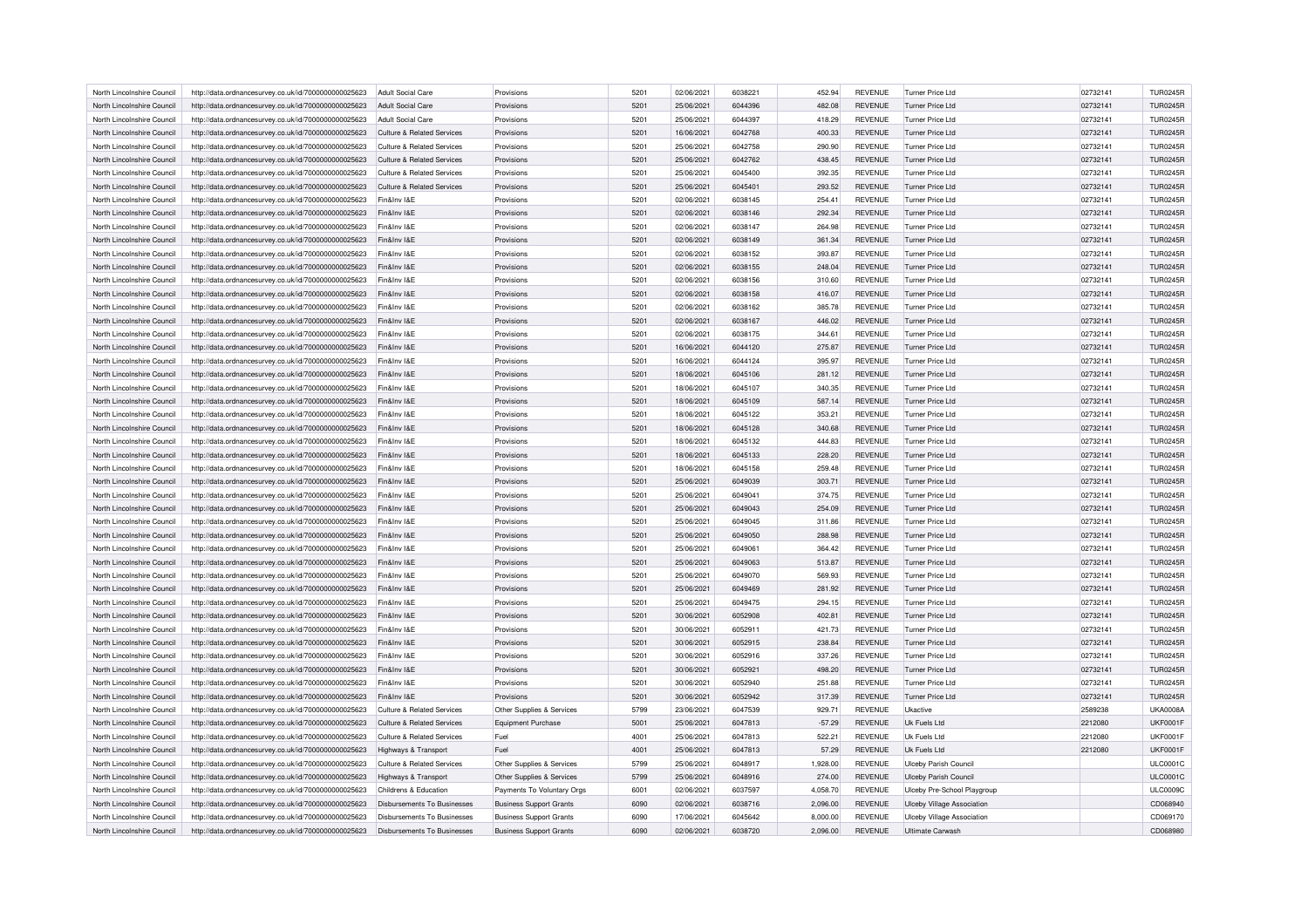| North Lincolnshire Council | http://data.ordnancesurvey.co.uk/id/7000000000025623 | Disbursements To Businesses           | <b>Business Support Grants</b> | 6090 | 17/06/2021 | 6045651 | 2,667.00  | <b>REVENUE</b> | Ultimate Carwash                    |           | CD069240        |
|----------------------------|------------------------------------------------------|---------------------------------------|--------------------------------|------|------------|---------|-----------|----------------|-------------------------------------|-----------|-----------------|
| North Lincolnshire Council | http://data.ordnancesurvey.co.uk/id/7000000000025623 | Disbursements To Businesses           | <b>Business Support Grants</b> | 6090 | 25/06/2021 | 6050250 | 1,000.00  | REVENUE        | Ultimate Machine Company            |           | CD064270        |
| North Lincolnshire Council | http://data.ordnancesurvey.co.uk/id/7000000000025623 | Culture & Related Services            | Books (Libraries+Schools Only) | 5005 | 16/06/2021 | 6042799 | 388.80    | <b>REVENUE</b> | Ulverscroft Large Print Books Ltd   | 1068776   | <b>ULV0001V</b> |
| North Lincolnshire Council | http://data.ordnancesurvey.co.uk/id/7000000000025623 | Environmental & Regulatory Svs        | Other Vehicle Costs            | 4005 | 18/06/2021 | 6045309 | 361.24    | <b>REVENUE</b> | Uniloads I td                       | 139768    | <b>UNI01091</b> |
| North Lincolnshire Council | http://data.ordnancesurvey.co.uk/id/7000000000025623 | <b>Culture &amp; Related Services</b> | Materials                      | 5004 | 23/06/2021 | 6047533 | 386.59    | <b>REVENUE</b> | Univar Limited                      | 24134696  | UNI0291I        |
| North Lincolnshire Council | http://data.ordnancesurvey.co.uk/id/7000000000025623 | <b>Culture &amp; Related Services</b> | Materials                      | 5004 | 18/06/2021 | 6045301 | 494.92    | <b>REVENUE</b> | Universal Hose Ltd T/A Hydraquip    | 4937556   | <b>UNI00981</b> |
| North Lincolnshire Council | http://data.ordnancesurvey.co.uk/id/7000000000025623 | Environmental & Regulatory Svs        | Materials                      | 5004 | 18/06/2021 | 6045304 | 282.63    | <b>REVENUE</b> | Universal Hose Ltd T/A Hydraguip    | 4937556   | <b>UNI0098I</b> |
| North Lincolnshire Council | http://data.ordnancesurvey.co.uk/id/7000000000025623 | Environmental & Regulatory Svs        | Materials                      | 5004 | 18/06/2021 | 6045307 | 435.59    | <b>REVENUE</b> | Universal Hose Ltd T/A Hydraquip    | 4937556   | <b>UNI00981</b> |
| North Lincolnshire Council | http://data.ordnancesurvey.co.uk/id/7000000000025623 | Corporate And Democratic Core         | <b>Course Fees/Training</b>    | 2002 | 02/07/2021 | 6049330 | 9,750.00  | <b>REVENUE</b> | University Of Lincoln               |           | <b>UNI00151</b> |
| North Lincolnshire Council | http://data.ordnancesurvey.co.uk/id/7000000000025623 | Childrens & Education                 | <b>Client Related Costs</b>    | 5534 | 23/06/2021 | 6047800 | 1,400.00  | <b>REVENUE</b> | Utilita Energy Ltd                  |           | <b>UTI0023I</b> |
| North Lincolnshire Council | http://data.ordnancesurvey.co.uk/id/7000000000025623 | <b>Adult Social Care</b>              | Gen Office Exp (Incl Postage)  | 5603 | 25/06/2021 | 6040605 | 477.05    | <b>REVENUE</b> | Valtech I to                        | 3127414   | VAL0046L        |
| North Lincolnshire Council | http://data.ordnancesurvey.co.uk/id/7000000000025623 | Fin&Inv I&F                           | Equipment Hire/Rent            | 5002 | 16/06/2021 | 6044125 | 401.67    | <b>REVENUE</b> | <b>Vending Enterprises</b>          | 00978024  | <b>VEN0002N</b> |
| North Lincolnshire Council | http://data.ordnancesurvey.co.uk/id/7000000000025623 | Culture & Related Services            | <b>Heating Fuels</b>           | 3104 | 09/06/2021 | 6040675 | 3,394.50  | <b>REVENUE</b> | Verdenergy (Yorkshire) Ltd          | 09563853  | <b>VER0165R</b> |
| North Lincolnshire Council | http://data.ordnancesurvey.co.uk/id/7000000000025623 | Culture & Related Services            | Equipment Hire/Rent            | 5002 | 25/06/2021 | 6047542 | 458.50    | <b>REVENUE</b> | Verifone Services Uk & Ireland Ltd  | 2747866   | <b>VER0006R</b> |
|                            |                                                      | Childrens & Education                 |                                | 6002 | 02/06/2021 | 6037569 |           | <b>REVENUE</b> |                                     |           | OWE0036E        |
| North Lincolnshire Council | http://data.ordnancesurvey.co.uk/id/7000000000025623 |                                       | Payments To Private Orgs       |      |            |         | 252.00    |                | Vicky Lee                           |           |                 |
| North Lincolnshire Council | http://data.ordnancesurvey.co.uk/id/7000000000025623 | Children & Education Capital          | Other Costs                    | A085 | 25/06/2021 | 6049509 | 2,483.38  | CAPITAL        | Videcom Security Ltd                | 427189924 | VID0021D        |
| North Lincolnshire Council | http://data.ordnancesurvey.co.uk/id/7000000000025623 | Culture, Env. Reg & Planning Cap      | Building/Construction          | A082 | 04/06/2021 | 6037760 | 32,376.01 | CAPITAL        | Videcom Security Ltd                | 427189924 | VID0021D        |
| North Lincolnshire Council | http://data.ordnancesurvey.co.uk/id/7000000000025623 | Environmental & Regulatory Svs        | Other Supplies & Services      | 5799 | 25/06/2021 | 6049109 | 2,788.80  | <b>REVENUE</b> | Videcom Security Ltd                | 427189924 | VID0021D        |
| North Lincolnshire Council | http://data.ordnancesurvey.co.uk/id/7000000000025623 | Environmental & Regulatory Svs        | Other Supplies & Services      | 5799 | 25/06/2021 | 6049114 | 4,647.60  | <b>REVENUE</b> | Videcom Security Ltd                | 427189924 | VID0021D        |
| North Lincolnshire Council | http://data.ordnancesurvey.co.uk/id/7000000000025623 | Environmental & Regulatory Svs        | Other Supplies & Services      | 5799 | 25/06/2021 | 6049206 | 2,259.03  | <b>REVENUE</b> | Videcom Security Ltd                | 427189924 | VID0021D        |
| North Lincolnshire Council | http://data.ordnancesurvey.co.uk/id/7000000000025623 | Environmental & Regulatory Svs        | Other Supplies & Services      | 5799 | 30/06/2021 | 6049850 | 13,575.17 | <b>REVENUE</b> | Videcom Security Ltd                | 427189924 | VID0021D        |
| North Lincolnshire Council | http://data.ordnancesurvey.co.uk/id/7000000000025623 | Childrens & Education                 | <b>Client Related Costs</b>    | 5534 | 11/06/2021 | 6042290 | 420.16    | <b>REVENUE</b> | Viking Hardware Ltd                 | 03016279  | <b>VIK0007K</b> |
| North Lincolnshire Council | http://data.ordnancesurvey.co.uk/id/7000000000025623 | Childrens & Education                 | <b>Client Related Costs</b>    | 5534 | 30/06/2021 | 6049690 | $-420.16$ | <b>REVENUE</b> | Viking Hardware Ltd                 | 03016279  | <b>VIK0007K</b> |
| North Lincolnshire Council | http://data.ordnancesurvey.co.uk/id/7000000000025623 | Environmental & Regulatory Svs        | <b>Equipment Purchase</b>      | 5001 | 30/06/2021 | 6050435 | 237.84    | <b>REVENUE</b> | Viking Hardware Ltd                 | 03016279  | <b>VIK0007K</b> |
| North Lincolnshire Council | http://data.ordnancesurvey.co.uk/id/7000000000025623 | Childrens & Education                 | Repair & Maintenance Costs     | 3000 | 18/06/2021 | 6044991 | 410.00    | <b>REVENUE</b> | Viking Pumps Ltd                    | 01689336  | <b>VIK0033K</b> |
| North Lincolnshire Council | http://data.ordnancesurvey.co.uk/id/7000000000025623 | Disbursements To Businesses           | <b>Business Support Grants</b> | 6090 | 29/06/2021 | 6051548 | $-467.00$ | <b>REVENUE</b> | Village Hall, Barrow Upon Humber    |           | CD060630        |
| North Lincolnshire Council | http://data.ordnancesurvey.co.uk/id/7000000000025623 | Disbursements To Businesses           | <b>Business Support Grants</b> | 6090 | 29/06/2021 | 6051550 | $-467.00$ | <b>REVENUE</b> | Village Hall, Barrow Upon Humber    |           | CD060630        |
| North Lincolnshire Council | http://data.ordnancesurvey.co.uk/id/7000000000025623 | <b>Disbursements To Businesses</b>    | <b>Business Support Grants</b> | 6090 | 29/06/2021 | 6051957 | 467.00    | <b>REVENUE</b> | Village Hall, Barrow Upon Humber    |           | CD060630        |
| North Lincolnshire Council | http://data.ordnancesurvey.co.uk/id/7000000000025623 | <b>Disbursements To Businesses</b>    | <b>Business Support Grants</b> | 6090 | 29/06/2021 | 6051959 | 467.00    | <b>REVENUE</b> | Village Hall, Barrow Upon Humber    |           | CD060630        |
| North Lincolnshire Council | http://data.ordnancesurvey.co.uk/id/7000000000025623 | Childrens & Education                 | Home To School Transport       | 4201 | 11/06/2021 | 6042113 | 648.00    | <b>REVENUE</b> | V.I.P. Taxis                        |           | <b>VIP0004P</b> |
| North Lincolnshire Council | http://data.ordnancesurvey.co.uk/id/7000000000025623 | <b>Adult Social Care</b>              | Payments To Health Providers   | 6019 | 16/06/2021 | 6042706 | 16,498.76 | <b>REVENUE</b> | Virgin Care Services                | 07557877  | <b>VIR0064R</b> |
| North Lincolnshire Council | http://data.ordnancesurvey.co.uk/id/7000000000025623 | Adult Social Care                     | Payments To Health Providers   | 6019 | 25/06/2021 | 6049744 | 74,826.70 | <b>REVENUE</b> | Virgin Care Services                | 07557877  | <b>VIR0064R</b> |
| North Lincolnshire Council | http://data.ordnancesurvey.co.uk/id/7000000000025623 | Adult Social Care                     | Payments To Health Providers   | 6019 | 25/06/2021 | 6049745 | 74,826.70 | <b>REVENUE</b> | Virgin Care Services                | 07557877  | <b>VIR0064R</b> |
|                            |                                                      |                                       |                                |      |            |         |           |                |                                     |           |                 |
| North Lincolnshire Council | http://data.ordnancesurvey.co.uk/id/7000000000025623 | <b>Adult Social Care</b>              | Pay - Agency                   | 0131 | 23/06/2021 | 6047844 | 822.24    | <b>REVENUE</b> | Vision Rehabilitation               | 9144893   | <b>VIS0163S</b> |
| North Lincolnshire Council | http://data.ordnancesurvey.co.uk/id/7000000000025623 | Adult Social Care                     | Pay - Agency                   | 0131 | 23/06/2021 | 6047847 | 831.74    | <b>REVENUE</b> | Vision Rehabilitation               | 9144893   | <b>VIS0163S</b> |
| North Lincolnshire Council | http://data.ordnancesurvey.co.uk/id/7000000000025623 | Adult Social Care                     | Pay - Agency                   | 0131 | 25/06/2021 | 6049338 | 1,135.77  | <b>REVENUE</b> | Vision Rehabilitation               | 9144893   | <b>VIS0163S</b> |
| North Lincolnshire Council | http://data.ordnancesurvey.co.uk/id/7000000000025623 | Adult Social Care                     | Pay - Agency                   | 0131 | 30/06/2021 | 6049329 | 837.23    | <b>REVENUE</b> | Vision Rehabilitation               | 9144893   | <b>VIS0163S</b> |
| North Lincolnshire Council | http://data.ordnancesurvey.co.uk/id/7000000000025623 | Adult Social Care                     | Pay - Agency                   | 0131 | 07/07/2021 | 6052832 | 1,106.75  | <b>REVENUE</b> | Vision Rehabilitation               | 9144893   | <b>VIS0163S</b> |
| North Lincolnshire Council | http://data.ordnancesurvey.co.uk/id/7000000000025623 | Public Health                         | Pay - Agency                   | 0131 | 02/06/2021 | 6036911 | 945.00    | <b>REVENUE</b> | <b>Vivid Resourcing</b>             | 08067630  | VIV006V         |
| North Lincolnshire Council | http://data.ordnancesurvey.co.uk/id/7000000000025623 | Public Health                         | Pay - Agency                   | 0131 | 02/06/2021 | 6036912 | 720.00    | <b>REVENUE</b> | <b>Vivid Resourcing</b>             | 08067630  | VIV006V         |
| North Lincolnshire Council | http://data.ordnancesurvey.co.uk/id/7000000000025623 | Public Health                         | Pay - Agency                   | 0131 | 09/06/2021 | 6036910 | 540.00    | <b>REVENUE</b> | <b>Vivid Resourcing</b>             | 08067630  | VIV006V         |
| North Lincolnshire Council | http://data.ordnancesurvey.co.uk/id/7000000000025623 | Corporate And Democratic Core         | Telephone Rent/Calls           | 5403 | 30/06/2021 | 6051271 | 6,005.96  | <b>REVENUE</b> | Vodafone Uk                         | 1471587   | <b>VOD0016D</b> |
| North Lincolnshire Council | http://data.ordnancesurvey.co.uk/id/7000000000025623 | Public Health                         | Payments To Voluntary Orgs     | 6001 | 04/06/2021 | 6036915 | 536.97    | <b>REVENUE</b> | Voluntary Action North Lincolnshire | 3346067   | VOL0001L        |
| North Lincolnshire Council | http://data.ordnancesurvey.co.uk/id/7000000000025623 | Disbursements To Businesses           | <b>Business Support Grants</b> | 6090 | 29/06/2021 | 6051527 | $-375.00$ | <b>REVENUE</b> | Vue Entertainment Limited           |           | CD057670        |
| North Lincolnshire Council | http://data.ordnancesurvey.co.uk/id/7000000000025623 | Disbursements To Businesses           | <b>Business Support Grants</b> | GOOO | 29/06/2021 | 6051936 | 375.00    | <b>REVENUE</b> | Vue Entertainment Limited           |           | CD057670        |
| North Lincolnshire Council | http://data.ordnancesurvey.co.uk/id/7000000000025623 | Childrens & Education                 | <b>Client Related Costs</b>    | 5534 | 11/06/2021 | 6042325 | 8,665.00  | <b>REVENUE</b> | Walshe'S Property Ltd               |           | <b>WAL0473L</b> |
| North Lincolnshire Council | http://data.ordnancesurvey.co.uk/id/7000000000025623 | Childrens & Education                 | It Software-Maintenance        | 5053 | 18/06/2021 | 6045781 | 2,785.00  | <b>REVENUE</b> | Warwickshire County Council         |           | <b>WAR0152R</b> |
| North Lincolnshire Council | http://data.ordnancesurvey.co.uk/id/7000000000025623 | Environmental & Regulatory Svs        | Other Vehicle Costs            | 4005 | 18/06/2021 | 6045312 | 2,475.73  | <b>REVENUE</b> | Warwick Ward (Machinery Ltd)        | 00988708  | <b>WAR0038F</b> |
| North Lincolnshire Council | http://data.ordnancesurvey.co.uk/id/7000000000025623 | Environmental & Regulatory Svs        | Vehicle Hire                   | 4101 | 18/06/2021 | 6045313 | 1,680.00  | <b>REVENUE</b> | Warwick Ward (Machinery Ltd)        | 00988708  | <b>WAR0038F</b> |
| North Lincolnshire Council | http://data.ordnancesurvey.co.uk/id/7000000000025623 | Culture & Related Services            | Equipment Hire/Rent            | 5002 | 30/06/2021 | 6051235 | 744.72    | <b>REVENUE</b> | Waterlogic Gb Limited               | 2418453   | ANG0018G        |
| North Lincolnshire Council | http://data.ordnancesurvey.co.uk/id/7000000000025623 | Culture & Related Services            | Materials                      | 5004 | 18/06/2021 | 6045314 | 696.89    | <b>REVENUE</b> | Weightlifter Bodies Ltd             | 1431854   | <b>WEI0004I</b> |
| North Lincolnshire Council | http://data.ordnancesurvey.co.uk/id/7000000000025623 | <b>Disbursements To Businesses</b>    | <b>Business Support Grants</b> | 6090 | 02/06/2021 | 6038723 | 8,000.00  | <b>REVENUE</b> | Wellfit                             |           | CD069010        |
| North Lincolnshire Council | http://data.ordnancesurvey.co.uk/id/7000000000025623 | Disbursements To Businesses           | <b>Business Support Grants</b> | 6090 | 17/06/2021 | 6045509 | 1,000.00  | <b>REVENUE</b> | Wellfit                             |           | CD058510        |
| North Lincolnshire Council |                                                      |                                       |                                | 5799 | 02/07/2021 | 6053037 |           |                | Wel Medical I to                    | 5714397   | <b>WEL0100L</b> |
|                            | http://data.ordnancesurvey.co.uk/id/7000000000025623 | Highways & Transport                  | Other Supplies & Services      |      |            |         | 4,005.00  | <b>REVENUE</b> |                                     |           |                 |
| North Lincolnshire Council | http://data.ordnancesurvey.co.uk/id/7000000000025623 | Disbursements To Businesses           | <b>Business Support Grants</b> | 6090 | 29/06/2021 | 6051528 | $-300.00$ | <b>REVENUE</b> | <b>Westcliff Community Centre</b>   |           | CD057680        |
| North Lincolnshire Council | http://data.ordnancesurvey.co.uk/id/7000000000025623 | Disbursements To Businesses           | <b>Business Support Grants</b> | 6090 | 29/06/2021 | 6051529 | $-700.00$ | <b>REVENUE</b> | <b>Westcliff Community Centre</b>   |           | CD057680        |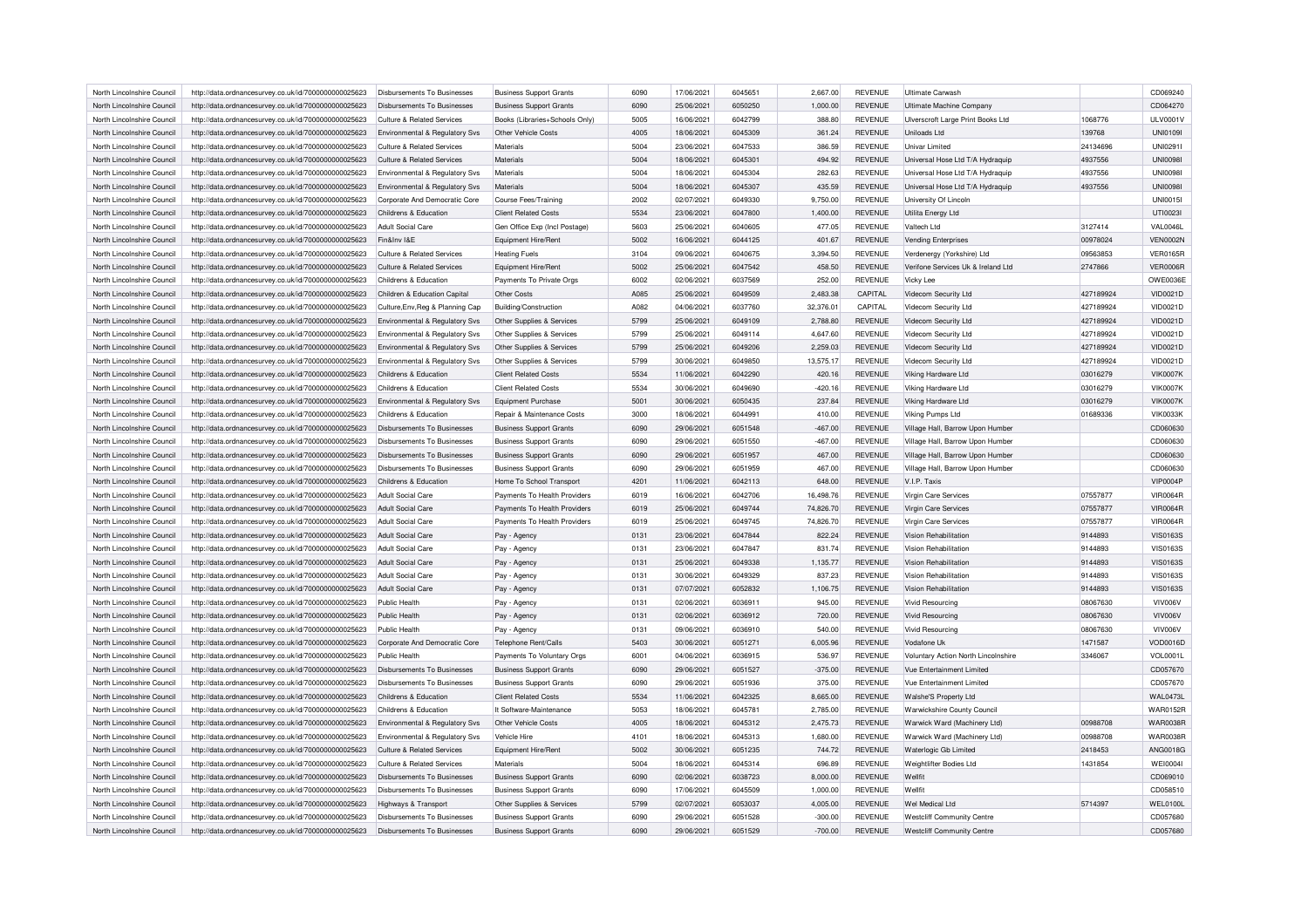| North Lincolnshire Council | http://data.ordnancesurvey.co.uk/id/7000000000025623 | Disbursements To Businesses        | <b>Business Support Grants</b> | 6090 | 29/06/2021 | 6051530 | $-700.00$ | <b>REVENUE</b> | <b>Westcliff Community Centre</b>            |          | CD057680        |
|----------------------------|------------------------------------------------------|------------------------------------|--------------------------------|------|------------|---------|-----------|----------------|----------------------------------------------|----------|-----------------|
| North Lincolnshire Council | http://data.ordnancesurvey.co.uk/id/7000000000025623 | Disbursements To Businesses        | <b>Business Support Grants</b> | 6090 | 29/06/2021 | 6051937 | 300.00    | REVENUE        | <b>Westcliff Community Centre</b>            |          | CD057680        |
| North Lincolnshire Council | http://data.ordnancesurvey.co.uk/id/7000000000025623 | Disbursements To Businesses        | <b>Business Support Grants</b> | 6090 | 29/06/2021 | 6051938 | 700.00    | <b>REVENUE</b> | <b>Westcliff Community Centre</b>            |          | CD057680        |
| North Lincolnshire Council | http://data.ordnancesurvey.co.uk/id/7000000000025623 | Disbursements To Businesses        | <b>Business Support Grants</b> | 6090 | 29/06/2021 | 6051939 | 700.00    | <b>REVENUE</b> | <b>Westcliff Community Centre</b>            |          | CD057680        |
| North Lincolnshire Council | http://data.ordnancesurvey.co.uk/id/7000000000025623 | <b>Planning Services</b>           | Other Supplies & Services      | 5799 | 16/06/2021 | 6042802 | 2,400.00  | <b>REVENUE</b> | <b>Westcliff Community Works</b>             | 07656435 | <b>WES0103S</b> |
| North Lincolnshire Council | http://data.ordnancesurvey.co.uk/id/7000000000025623 | Public Health                      | Payments To Voluntary Orgs     | 6001 | 02/07/2021 | 6049736 | 467.21    | <b>REVENUE</b> | <b>Westcliff Community Works</b>             | 07656435 | WES01035        |
| North Lincolnshire Council | http://data.ordnancesurvey.co.uk/id/7000000000025623 | Culture & Related Services         | Other Supplies & Services      | 5799 | 25/06/2021 | 6048918 | 795.00    | <b>REVENUE</b> | West Halton & Coleby Parish Council          |          | <b>WES00029</b> |
| North Lincolnshire Council | http://data.ordnancesurvey.co.uk/id/7000000000025623 | Childrens & Education              | Payments To Private Orgs       | 6002 | 02/06/2021 | 6037601 | 19,704.96 | REVENUE        | Westwoodside Church Of England Academy Trust |          | <b>WES0081S</b> |
| North Lincolnshire Council | http://data.ordnancesurvey.co.uk/id/7000000000025623 | Childrens & Education              | Payments To Private Orgs       | 6002 | 11/06/2021 | 6042104 | 5,541.67  | <b>REVENUE</b> | Westwoodside Church Of England Academy Trust |          | <b>WES0081S</b> |
| North Lincolnshire Council | http://data.ordnancesurvey.co.uk/id/7000000000025623 | Disbursements To Businesses        | <b>Business Support Grants</b> | 6090 | 29/06/2021 | 6051638 | $-467.00$ | <b>REVENUE</b> | Westwoodside Village Hall                    |          | CD067640        |
| North Lincolnshire Council | http://data.ordnancesurvey.co.uk/id/7000000000025623 | Disbursements To Businesses        | <b>Business Support Grants</b> | 6090 | 29/06/2021 | 6051640 | $-467.00$ | <b>REVENUE</b> | Westwoodside Village Hall                    |          | CD067640        |
| North Lincolnshire Council | http://data.ordnancesurvey.co.uk/id/7000000000025623 | Disbursements To Businesses        | <b>Business Support Grants</b> | 6090 | 29/06/2021 | 6052047 | 467.00    | <b>REVENUE</b> | Westwoodside Village Hall                    |          | CD067640        |
| North Lincolnshire Council | http://data.ordnancesurvey.co.uk/id/7000000000025623 | Disbursements To Businesses        | <b>Business Support Grants</b> | 6090 | 29/06/2021 | 6052049 | 467.00    | <b>REVENUE</b> | Westwoodside Village Hall                    |          | CD067640        |
|                            |                                                      |                                    |                                |      | 04/06/2021 |         |           |                |                                              |          | <b>WFH0001H</b> |
| North Lincolnshire Council | http://data.ordnancesurvey.co.uk/id/7000000000025623 | Culture & Related Services         | Books (Libraries+Schools Only) | 5005 |            | 6036878 | 402.84    | REVENUE        | W F Howes Ltd                                | 366219   |                 |
| North Lincolnshire Council | http://data.ordnancesurvey.co.uk/id/7000000000025623 | Highways & Transport               | Materials                      | 5004 | 23/06/2021 | 6047758 | 652.06    | REVENUE        | Whale Tankers Ltd                            | 04251423 | WHA0002A        |
| North Lincolnshire Council | http://data.ordnancesurvey.co.uk/id/7000000000025623 | <b>Adult Social Care</b>           | Payments To Private Orgs       | 6002 | 11/06/2021 | 6041482 | 7,375.00  | <b>REVENUE</b> | <b>Wilherforce Chambers</b>                  |          | <b>CLE0090E</b> |
| North Lincolnshire Council | http://data.ordnancesurvey.co.uk/id/7000000000025623 | Culture & Related Services         | Provisions                     | 5201 | 16/06/2021 | 6042772 | 239.02    | <b>REVENUE</b> | Wilkes Catering Supplies Ltd                 | 03538699 | WIL0984L        |
| North Lincolnshire Council | http://data.ordnancesurvey.co.uk/id/7000000000025623 | Corporate And Democratic Core      | Other Professional Fees        | 5829 | 02/07/2021 | 6053039 | 1,618.00  | <b>REVENUE</b> | Wilkin Chapman Llp (Solicitors)              | OC34326  | <b>WIL0688L</b> |
| North Lincolnshire Council | http://data.ordnancesurvey.co.uk/id/7000000000025623 | Disbursements To Businesses        | <b>Business Support Grants</b> | 6090 | 29/06/2021 | 6051397 | $-300.00$ | <b>REVENUE</b> | William Hill Organization Ltd                |          | CD053440        |
| North Lincolnshire Council | http://data.ordnancesurvey.co.uk/id/7000000000025623 | Disbursements To Businesses        | <b>Business Support Grants</b> | 6090 | 29/06/2021 | 6051398 | $-250.00$ | <b>REVENUE</b> | William Hill Organization Ltd                |          | CD053440        |
| North Lincolnshire Council | http://data.ordnancesurvey.co.uk/id/7000000000025623 | Disbursements To Businesses        | <b>Business Support Grants</b> | 6090 | 29/06/2021 | 6051399 | $-700.00$ | <b>REVENUE</b> | William Hill Organization Ltd                |          | CD053440        |
| North Lincolnshire Council | http://data.ordnancesurvey.co.uk/id/7000000000025623 | Disbursements To Businesses        | <b>Business Support Grants</b> | 6090 | 29/06/2021 | 6051400 | $-700.00$ | REVENUE        | William Hill Organization Ltd                |          | CD053440        |
| North Lincolnshire Council | http://data.ordnancesurvey.co.uk/id/7000000000025623 | Disbursements To Businesses        | <b>Business Support Grants</b> | 6090 | 29/06/2021 | 6051401 | $-467.00$ | <b>REVENUE</b> | William Hill Organization Ltd                |          | CD053450        |
| North Lincolnshire Council | http://data.ordnancesurvey.co.uk/id/7000000000025623 | <b>Disbursements To Businesses</b> | <b>Business Support Grants</b> | 6090 | 29/06/2021 | 6051402 | $-467.00$ | <b>REVENUE</b> | William Hill Organization Ltd                |          | CD053450        |
| North Lincolnshire Council | http://data.ordnancesurvey.co.uk/id/7000000000025623 | <b>Disbursements To Businesses</b> | <b>Business Support Grants</b> | 6090 | 29/06/2021 | 6051806 | 300.00    | <b>REVENUE</b> | William Hill Organization Ltd                |          | CD053440        |
| North Lincolnshire Council | http://data.ordnancesurvey.co.uk/id/7000000000025623 | Disbursements To Businesses        | <b>Business Support Grants</b> | 6090 | 29/06/2021 | 6051807 | 250.00    | <b>REVENUE</b> | William Hill Organization Ltd                |          | CD053440        |
| North Lincolnshire Council | http://data.ordnancesurvey.co.uk/id/7000000000025623 | Disbursements To Businesses        | <b>Business Support Grants</b> | 6090 | 29/06/2021 | 6051808 | 700.00    | <b>REVENUE</b> | William Hill Organization Ltd                |          | CD053440        |
| North Lincolnshire Council | http://data.ordnancesurvey.co.uk/id/7000000000025623 | Disbursements To Businesses        | <b>Business Support Grants</b> | 6090 | 29/06/2021 | 6051809 | 700.00    | REVENUE        | William Hill Organization Ltd                |          | CD053440        |
| North Lincolnshire Council | http://data.ordnancesurvey.co.uk/id/7000000000025623 | Disbursements To Businesses        | <b>Business Support Grants</b> | 6090 | 29/06/2021 | 6051810 | 467.00    | <b>REVENUE</b> | William Hill Organization Ltd                |          | CD053450        |
| North Lincolnshire Council | http://data.ordnancesurvey.co.uk/id/7000000000025623 | Disbursements To Businesses        | <b>Business Support Grants</b> | 6090 | 29/06/2021 | 6051811 | 467.00    | <b>REVENUE</b> | William Hill Organization Ltd                |          | CD053450        |
| North Lincolnshire Council | http://data.ordnancesurvey.co.uk/id/7000000000025623 | Childrens & Education              | Payments To Private Orgs       | 6002 | 02/06/2021 | 6037602 | 33,397.80 | <b>REVENUE</b> | Willoughby Road Primary Academy              |          | WIL0410L        |
| North Lincolnshire Council | http://data.ordnancesurvey.co.uk/id/7000000000025623 | Adult Social Care                  | Payments To Private Oras       | 6002 | 04/06/2021 | 6038672 | 44.778.56 | <b>REVENUE</b> | Willow Homecare & Support Services Ltd       | 4779959  | <b>WIL0855L</b> |
| North Lincolnshire Council | http://data.ordnancesurvey.co.uk/id/7000000000025623 | Adult Social Care                  | Payments To Private Orgs       | 6002 | 04/06/2021 | 6038672 | 1,955.46  | <b>REVENUE</b> | Willow Homecare & Support Services Ltd       | 4779959  | <b>WIL0855L</b> |
| North Lincolnshire Council | http://data.ordnancesurvey.co.uk/id/7000000000025623 | Adult Social Care                  | Payments To Private Orgs       | 6002 | 04/06/2021 | 6038673 | 2,339.93  | REVENUE        | Willow Homecare & Support Services Ltd       | 4779959  | <b>WIL0855L</b> |
| North Lincolnshire Council | http://data.ordnancesurvey.co.uk/id/7000000000025623 | Adult Social Care                  | Payments To Private Orgs       | 6002 | 04/06/2021 | 6038673 | 628.11    | <b>REVENUE</b> | Willow Homecare & Support Services Ltd       | 4779959  | WIL0855L        |
|                            |                                                      |                                    |                                | 6002 |            | 6053479 |           |                |                                              | 4779959  | <b>WIL0855L</b> |
| North Lincolnshire Council | http://data.ordnancesurvey.co.uk/id/7000000000025623 | <b>Adult Social Care</b>           | Payments To Private Orgs       |      | 02/07/2021 |         | 43,798.95 | <b>REVENUE</b> | Willow Homecare & Support Services Ltd       |          |                 |
| North Lincolnshire Council | http://data.ordnancesurvey.co.uk/id/7000000000025623 | Adult Social Care                  | Payments To Private Orgs       | 6002 | 02/07/2021 | 6053479 | 5,883.19  | <b>REVENUE</b> | Willow Homecare & Support Services Ltd       | 4779959  | WIL0855L        |
| North Lincolnshire Council | http://data.ordnancesurvey.co.uk/id/7000000000025623 | Adult Social Care                  | Payments To Private Orgs       | 6002 | 02/07/2021 | 6053480 | $-607.54$ | <b>REVENUE</b> | Willow Homecare & Support Services Ltd       | 4779959  | WIL0855L        |
| North Lincolnshire Council | http://data.ordnancesurvey.co.uk/id/7000000000025623 | Other Expenditure & Income         | Payments To Private Orgs       | 6002 | 04/06/2021 | 6038672 | 2,068.92  | <b>REVENUE</b> | Willow Homecare & Support Services Ltd       | 4779959  | <b>WIL0855L</b> |
| North Lincolnshire Council | http://data.ordnancesurvey.co.uk/id/7000000000025623 | Other Expenditure & Income         | Payments To Private Orgs       | 6002 | 02/07/2021 | 6053479 | 2,068.92  | <b>REVENUE</b> | Willow Homecare & Support Services Ltd       | 4779959  | WIL0855L        |
| North Lincolnshire Council | http://data.ordnancesurvey.co.uk/id/7000000000025623 | Highways & Transport               | Other Supplies & Services      | 5799 | 25/06/2021 | 6045353 | 375.00    | <b>REVENUE</b> | Winlogix Ltd                                 | 12526856 | WIN0371N        |
| North Lincolnshire Council | http://data.ordnancesurvey.co.uk/id/7000000000025623 | Culture & Related Services         | Other Supplies & Services      | 5799 | 25/06/2021 | 6048920 | 4,053.00  | <b>REVENUE</b> | Winteringham Parish Council                  |          | WIN0002N        |
| North Lincolnshire Council | http://data.ordnancesurvey.co.uk/id/7000000000025623 | Highways & Transport               | Other Supplies & Services      | 5799 | 25/06/2021 | 6048921 | 879.00    | <b>REVENUE</b> | Winteringham Parish Council                  |          | WIN0002N        |
| North Lincolnshire Council | http://data.ordnancesurvey.co.uk/id/7000000000025623 | Childrens & Education              | Payments To Voluntary Orgs     | 6001 | 02/06/2021 | 6037603 | 2,502.18  | <b>REVENUE</b> | Winteringham Under Fives                     |          | <b>WIN0036N</b> |
| North Lincolnshire Council | http://data.ordnancesurvey.co.uk/id/7000000000025623 | Disbursements To Businesses        | <b>Business Support Grants</b> | 6090 | 29/06/2021 | 6051621 | $-467.00$ | REVENUE        | Winterton Agricultural Society               |          | CD067140        |
| North Lincolnshire Council | http://data.ordnancesurvey.co.uk/id/7000000000025623 | <b>Disbursements To Businesses</b> | <b>Business Support Grants</b> | 6090 | 29/06/2021 | 6051622 | $-467.00$ | <b>REVENUE</b> | Winterton Agricultural Society               |          | CD067140        |
| North Lincolnshire Council | http://data.ordnancesurvey.co.uk/id/7000000000025623 | Disbursements To Businesses        | <b>Business Support Grants</b> | 6090 | 29/06/2021 | 6052030 | 467.00    | <b>REVENUE</b> | Winterton Agricultural Society               |          | CD067140        |
| North Lincolnshire Council | http://data.ordnancesurvey.co.uk/id/7000000000025623 | Disbursements To Businesses        | <b>Business Support Grants</b> | 6090 | 29/06/2021 | 6052031 | 467.00    | REVENUE        | Winterton Agricultural Society               |          | CD067140        |
| North Lincolnshire Council | http://data.ordnancesurvey.co.uk/id/7000000000025623 | Disbursements To Businesses        | <b>Business Support Grants</b> | 6090 | 29/06/2021 | 6051601 | $-467.00$ | <b>REVENUE</b> | Winterton Bowling & Recreation Club          |          | CD061530        |
| North Lincolnshire Council | http://data.ordnancesurvey.co.uk/id/7000000000025623 | Disbursements To Businesses        | <b>Business Support Grants</b> | 6090 | 29/06/2021 | 6051602 | $-467.00$ | <b>REVENUE</b> | Winterton Bowling & Recreation Club          |          | CD061530        |
| North Lincolnshire Council | http://data.ordnancesurvey.co.uk/id/7000000000025623 | Disbursements To Businesses        | <b>Business Support Grants</b> | 6090 | 29/06/2021 | 6052010 | 467.00    | <b>REVENUE</b> | Winterton Bowling & Recreation Club          |          | CD061530        |
| North Lincolnshire Council | http://data.ordnancesurvey.co.uk/id/7000000000025623 | Disbursements To Businesses        | <b>Business Support Grants</b> | 6090 | 29/06/2021 | 6052011 | 467.00    | <b>REVENUE</b> | Winterton Bowling & Recreation Club          |          | CD061530        |
| North Lincolnshire Council | http://data.ordnancesurvey.co.uk/id/7000000000025623 | Childrens & Education              | <b>Client Related Costs</b>    | 5534 | 25/06/2021 | 6049378 | 330.00    | <b>REVENUE</b> | Winterton Community Academy                  |          | WIN0014N        |
| North Lincolnshire Council | http://data.ordnancesurvey.co.uk/id/7000000000025623 | Childrens & Education              | Payments To Private Orgs       | 6002 | 25/06/2021 | 6049680 | 23,525.00 | REVENUE        | Winterton Community Academy                  |          | <b>WIN0014N</b> |
| North Lincolnshire Council | http://data.ordnancesurvey.co.uk/id/7000000000025623 | Adult Social Care                  | Payments To Health Providers   | 6019 | 25/06/2021 | 6049751 | 735.91    | <b>REVENUE</b> | Winterton Medical Practice                   |          | <b>WIN0022N</b> |
| North Lincolnshire Council | http://data.ordnancesurvey.co.uk/id/7000000000025623 | Culture & Related Services         | Other Supplies & Services      | 5799 | 25/06/2021 | 6048922 | 9.175.00  | <b>REVENUE</b> | Winterton Town Council                       |          | <b>WIN0007N</b> |
|                            |                                                      |                                    |                                |      |            |         |           |                |                                              |          |                 |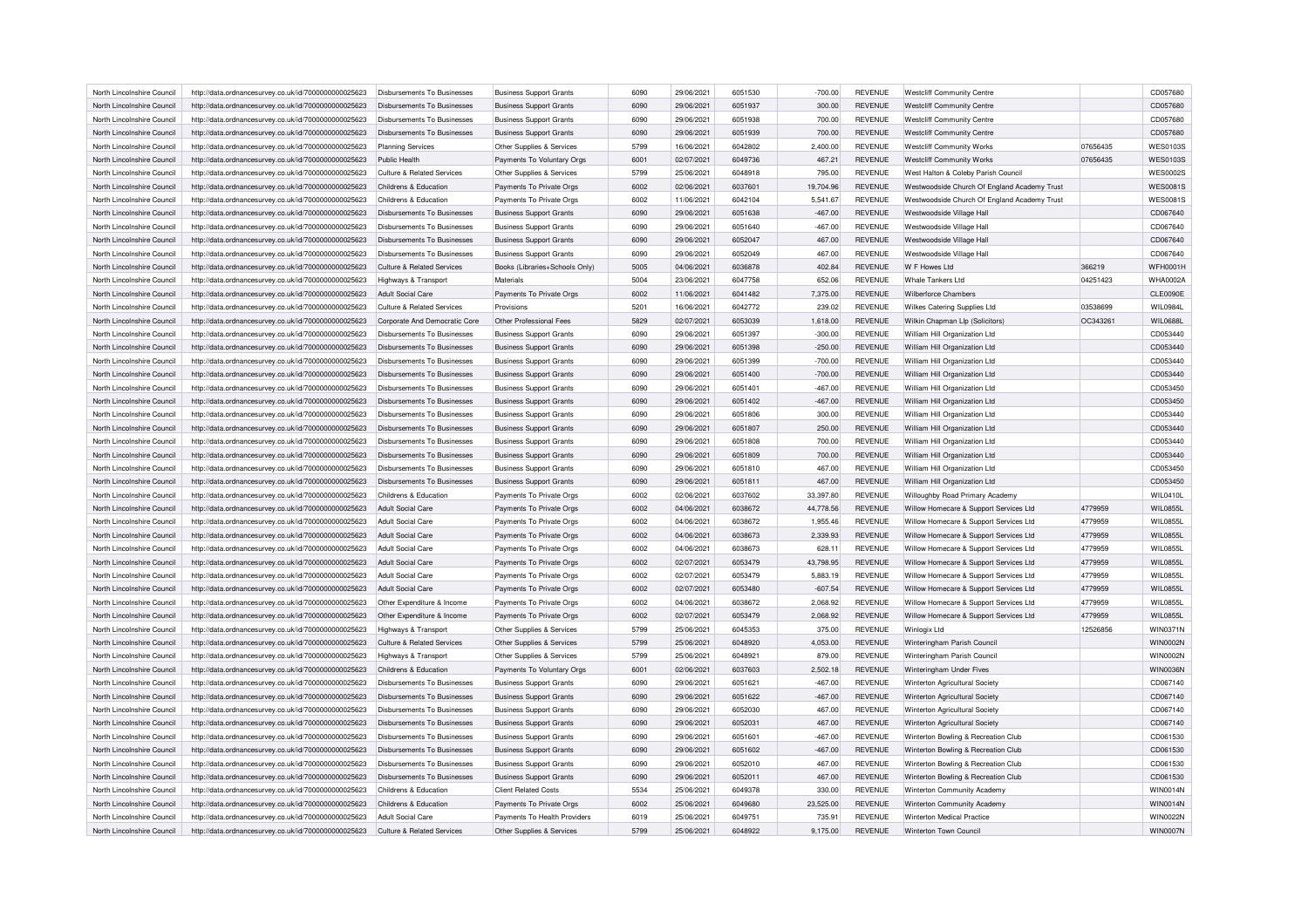| North Lincolnshire Council | http://data.ordnancesurvey.co.uk/id/7000000000025623 | Disbursements To Businesses           | <b>Business Support Grants</b> | 6090 | 29/06/2021 | 6051476 | $-250.00$    | <b>REVENUE</b> | Winterton Town Council              |          | CD056570        |
|----------------------------|------------------------------------------------------|---------------------------------------|--------------------------------|------|------------|---------|--------------|----------------|-------------------------------------|----------|-----------------|
| North Lincolnshire Council | http://data.ordnancesurvey.co.uk/id/7000000000025623 | Disbursements To Businesses           | <b>Business Support Grants</b> | 6090 | 29/06/2021 | 6051477 | $-12,000.00$ | <b>REVENUE</b> | Winterton Town Council              |          | CD056570        |
| North Lincolnshire Council | http://data.ordnancesurvey.co.uk/id/7000000000025623 | Disbursements To Businesses           | <b>Business Support Grants</b> | 6090 | 29/06/2021 | 6051478 | $-700.00$    | <b>REVENUE</b> | Winterton Town Counci               |          | CD056570        |
| North Lincolnshire Council | http://data.ordnancesurvey.co.uk/id/7000000000025623 | Disbursements To Businesses           | <b>Business Support Grants</b> | 6090 | 29/06/2021 | 6051479 | $-300.00$    | <b>REVENUE</b> | Winterton Town Council              |          | CD056570        |
| North Lincolnshire Council | http://data.ordnancesurvey.co.uk/id/7000000000025623 | Disbursements To Businesses           | <b>Business Support Grants</b> | 6090 | 29/06/2021 | 6051480 | $-700.00$    | <b>REVENUE</b> | Winterton Town Council              |          | CD056570        |
| North Lincolnshire Council | http://data.ordnancesurvey.co.uk/id/7000000000025623 | Disbursements To Businesses           | <b>Business Support Grants</b> | 6090 | 29/06/2021 | 6051481 | $-8,000.00$  | <b>REVENUE</b> | Winterton Town Council              |          | CD056580        |
| North Lincolnshire Council | http://data.ordnancesurvey.co.uk/id/7000000000025623 | Disbursements To Businesses           | <b>Business Support Grants</b> | 6090 | 29/06/2021 | 6051483 | $-467.00$    | <b>REVENUE</b> | Winterton Town Council              |          | CD056580        |
| North Lincolnshire Council | http://data.ordnancesurvey.co.uk/id/7000000000025623 | Disbursements To Businesses           | <b>Business Support Grants</b> | 6090 | 29/06/2021 | 6051485 | $-467.00$    | <b>REVENUE</b> | Winterton Town Council              |          | CD056580        |
| North Lincolnshire Council | http://data.ordnancesurvey.co.uk/id/7000000000025623 | Disbursements To Businesses           | <b>Business Support Grants</b> | 6090 | 29/06/2021 | 6051885 | 250.00       | <b>REVENUE</b> | Winterton Town Council              |          | CD056570        |
| North Lincolnshire Council | http://data.ordnancesurvey.co.uk/id/7000000000025623 | Disbursements To Businesses           | <b>Business Support Grants</b> | 6090 | 29/06/2021 | 6051886 | 12,000.00    | <b>REVENUE</b> | Winterton Town Council              |          | CD056570        |
| North Lincolnshire Council | http://data.ordnancesurvey.co.uk/id/7000000000025623 | <b>Disbursements To Businesses</b>    | <b>Business Support Grants</b> | 6090 | 29/06/2021 | 6051887 | 700.00       | <b>REVENUE</b> | Winterton Town Counci               |          | CD056570        |
|                            |                                                      |                                       |                                | 6090 |            | 6051888 |              |                | Winterton Town Counci               |          |                 |
| North Lincolnshire Council | http://data.ordnancesurvey.co.uk/id/7000000000025623 | <b>Disbursements To Businesses</b>    | <b>Business Support Grants</b> |      | 29/06/2021 |         | 300.00       | <b>REVENUE</b> |                                     |          | CD056570        |
| North Lincolnshire Council | http://data.ordnancesurvey.co.uk/id/7000000000025623 | Disbursements To Businesses           | <b>Business Support Grants</b> | 6090 | 29/06/2021 | 6051889 | 700.00       | <b>REVENUE</b> | Winterton Town Council              |          | CD056570        |
| North Lincolnshire Council | http://data.ordnancesurvey.co.uk/id/7000000000025623 | Disbursements To Businesses           | <b>Business Support Grants</b> | 6090 | 29/06/2021 | 6051890 | 8,000.00     | <b>REVENUE</b> | Winterton Town Council              |          | CD056580        |
| North Lincolnshire Council | http://data.ordnancesurvey.co.uk/id/7000000000025623 | Disbursements To Businesses           | <b>Business Support Grants</b> | 6090 | 29/06/2021 | 6051892 | 467.00       | <b>REVENUE</b> | Winterton Town Council              |          | CD056580        |
| North Lincolnshire Council | http://data.ordnancesurvey.co.uk/id/7000000000025623 | <b>Disbursements To Businesses</b>    | <b>Business Support Grants</b> | 6090 | 29/06/2021 | 6051894 | 467.00       | <b>REVENUE</b> | Winterton Town Council              |          | CD056580        |
| North Lincolnshire Council | http://data.ordnancesurvey.co.uk/id/7000000000025623 | Highways & Transport                  | Other Supplies & Services      | 5799 | 25/06/2021 | 6048923 | 363.00       | <b>REVENUE</b> | Winterton Town Council              |          | <b>WIN0007N</b> |
| North Lincolnshire Council | http://data.ordnancesurvey.co.uk/id/7000000000025623 | Childrens & Education                 | Course Fees/Training           | 2002 | 04/06/2021 | 6038789 | 3,000.00     | <b>REVENUE</b> | Wipers                              |          | <b>WIP0137P</b> |
| North Lincolnshire Council | http://data.ordnancesurvey.co.uk/id/7000000000025623 | Childrens & Education                 | Payments To Private Orgs       | 6002 | 02/06/2021 | 6037605 | 9,413.72     | <b>REVENUE</b> | Wise Owl Farm Nursery               |          | WIS0032S        |
| North Lincolnshire Council | http://data.ordnancesurvey.co.uk/id/7000000000025623 | Childrens & Education                 | Payments To Private Orgs       | 6002 | 02/06/2021 | 6037604 | 12,138.56    | <b>REVENUE</b> | Wise Owl Private Day Nurseries Ltd  | 05356339 | WIS0028S        |
| North Lincolnshire Council | http://data.ordnancesurvey.co.uk/id/7000000000025623 | Childrens & Education                 | Payments To Private Orgs       | 6002 | 11/06/2021 | 6042223 | 2,783.67     | <b>REVENUE</b> | <b>Woodlands Academy</b>            |          | WOO0093O        |
| North Lincolnshire Council | http://data.ordnancesurvey.co.uk/id/7000000000025623 | <b>Culture &amp; Related Services</b> | Other Supplies & Services      | 5799 | 25/06/2021 | 6048924 | 1,341.00     | <b>REVENUE</b> | <b>Wootton Parish Council</b>       |          | WOO0005O        |
| North Lincolnshire Council | http://data.ordnancesurvey.co.uk/id/7000000000025623 | Highways & Transport                  | Other Supplies & Services      | 5799 | 25/06/2021 | 6048925 | 614.00       | <b>REVENUE</b> | <b>Wootton Parish Council</b>       |          | WOO0005O        |
| North Lincolnshire Council | http://data.ordnancesurvey.co.uk/id/7000000000025623 | <b>Disbursements To Businesses</b>    | <b>Business Support Grants</b> | 6090 | 29/06/2021 | 6051458 | $-467.00$    | <b>REVENUE</b> | Wootton Village Hall                |          | CD056090        |
| North Lincolnshire Council | http://data.ordnancesurvey.co.uk/id/7000000000025623 | <b>Disbursements To Businesses</b>    | <b>Business Support Grants</b> | 6090 | 29/06/2021 | 6051459 | $-467.00$    | <b>REVENUE</b> | Wootton Village Hall                |          | CD056090        |
| North Lincolnshire Council | http://data.ordnancesurvey.co.uk/id/7000000000025623 | <b>Disbursements To Businesses</b>    | <b>Business Support Grants</b> | 6090 | 29/06/2021 | 6051867 | 467.00       | <b>REVENUE</b> | Wootton Village Hall                |          | CD056090        |
| North Lincolnshire Council |                                                      | <b>Disbursements To Businesses</b>    |                                | 6090 | 29/06/2021 | 6051868 | 467.00       | <b>REVENUE</b> | Wootton Village Hall                |          | CD056090        |
|                            | http://data.ordnancesurvey.co.uk/id/7000000000025623 |                                       | <b>Business Support Grants</b> | 3390 |            |         |              |                |                                     |          | <b>WOR0151R</b> |
| North Lincolnshire Council | http://data.ordnancesurvey.co.uk/id/7000000000025623 | Childrens & Education                 | <b>Other Premises Costs</b>    |      | 09/06/2021 | 6040678 |              | <b>REVENUE</b> | Workman                             |          |                 |
| North Lincolnshire Council | http://data.ordnancesurvey.co.uk/id/7000000000025623 | Childrens & Education                 | Rents                          | 3201 | 09/06/2021 | 6040678 | 5,586.06     | <b>REVENUE</b> | Workman                             |          | <b>WOR0151R</b> |
| North Lincolnshire Council | http://data.ordnancesurvey.co.uk/id/7000000000025623 | Childrens & Education                 | Rents                          | 3201 | 09/06/2021 | 6040679 | 3,068.26     | <b>REVENUE</b> | Workman                             |          | <b>WOR0151R</b> |
| North Lincolnshire Council | http://data.ordnancesurvey.co.uk/id/7000000000025623 | Culture & Related Services            | Other Supplies & Services      | 5799 | 25/06/2021 | 6048926 | 3,068.00     | <b>REVENUE</b> | Worlaby Parish Council              |          | WOR0065F        |
| North Lincolnshire Council | http://data.ordnancesurvey.co.uk/id/7000000000025623 | Highways & Transport                  | Other Supplies & Services      | 5799 | 25/06/2021 | 6048927 | 311.00       | <b>REVENUE</b> | <b>Worlaby Parish Council</b>       |          | <b>WOR0065R</b> |
| North Lincolnshire Council | http://data.ordnancesurvey.co.uk/id/7000000000025623 | <b>Disbursements To Businesses</b>    | <b>Business Support Grants</b> | 6090 | 02/06/2021 | 603872  | 2,096.00     | <b>REVENUE</b> | <b>Worlaby Recreation Committee</b> |          | CD068990        |
| North Lincolnshire Council | http://data.ordnancesurvey.co.uk/id/7000000000025623 | <b>Disbursements To Businesses</b>    | <b>Business Support Grants</b> | 6090 | 17/06/2021 | 604564  | 8,000.00     | <b>REVENUE</b> | Worlaby Recreation Committee        |          | CD068990        |
| North Lincolnshire Council | http://data.ordnancesurvey.co.uk/id/7000000000025623 | Childrens & Education                 | Payments To Voluntary Orgs     | 6001 | 02/06/2021 | 6037607 | 7,644.84     | <b>REVENUE</b> | Wrawby Under Fives Association      |          | <b>WRA0037A</b> |
| North Lincolnshire Council | http://data.ordnancesurvey.co.uk/id/7000000000025623 | <b>Disbursements To Businesses</b>    | <b>Business Support Grants</b> | 6090 | 29/06/2021 | 6051596 | $-467.00$    | <b>REVENUE</b> | Wrawby Village Hall                 |          | CD061440        |
| North Lincolnshire Council | http://data.ordnancesurvey.co.uk/id/7000000000025623 | Disbursements To Businesses           | <b>Business Support Grants</b> | 6090 | 29/06/2021 | 6051597 | $-467.00$    | <b>REVENUE</b> | Wrawby Village Hall                 |          | CD061440        |
| North Lincolnshire Council | http://data.ordnancesurvey.co.uk/id/7000000000025623 | Disbursements To Businesses           | <b>Business Support Grants</b> | 6090 | 29/06/2021 | 6051599 | $-8,000.00$  | <b>REVENUE</b> | Wrawby Village Hall                 |          | CD061440        |
| North Lincolnshire Council | http://data.ordnancesurvey.co.uk/id/7000000000025623 | Disbursements To Businesses           | <b>Business Support Grants</b> | 6090 | 29/06/2021 | 6052005 | 467.00       | <b>REVENUE</b> | Wrawby Village Hall                 |          | CD061440        |
| North Lincolnshire Council | http://data.ordnancesurvey.co.uk/id/7000000000025623 | Disbursements To Businesses           | <b>Business Support Grants</b> | 6090 | 29/06/2021 | 6052006 | 467.00       | <b>REVENUE</b> | Wrawby Village Hall                 |          | CD061440        |
| North Lincolnshire Council | http://data.ordnancesurvey.co.uk/id/7000000000025623 | Disbursements To Businesses           | <b>Business Support Grants</b> | 6090 | 29/06/2021 | 6052008 | 8,000.00     | <b>REVENUE</b> | Wrawby Village Hall                 |          | CD061440        |
| North Lincolnshire Council | http://data.ordnancesurvey.co.uk/id/7000000000025623 | <b>Adult Social Care</b>              | Other Vehicle Costs            | 4005 | 09/06/2021 | 6039886 | 209.59       | <b>REVENUE</b> | Wr Material Handling Ltd            | 4618528  | <b>WRM0032M</b> |
| North Lincolnshire Council | http://data.ordnancesurvey.co.uk/id/7000000000025623 | Childrens & Education                 | Other Vehicle Costs            | 4005 | 09/06/2021 | 6039889 | 491.22       | <b>REVENUE</b> | Wr Material Handling Ltd            | 4618528  | <b>WRM0032M</b> |
| North Lincolnshire Council | http://data.ordnancesurvey.co.uk/id/7000000000025623 | Childrens & Education                 | Other Vehicle Costs            | 4005 | 09/06/2021 | 6039890 | 264.68       | <b>REVENUE</b> | Wr Material Handling Ltd            | 4618528  | <b>WRM0032M</b> |
| North Lincolnshire Council |                                                      | Childrens & Education                 | Other Vehicle Costs            | 4005 | 18/06/2021 | 6045325 | 209.24       | <b>REVENUE</b> | Wr Material Handling Ltd            | 4618528  | <b>WRM0032M</b> |
|                            | http://data.ordnancesurvey.co.uk/id/7000000000025623 |                                       |                                |      |            |         |              |                |                                     |          |                 |
| North Lincolnshire Council | http://data.ordnancesurvey.co.uk/id/7000000000025623 | Childrens & Education                 | Other Vehicle Costs            | 4005 | 23/06/2021 | 6047759 | 497.40       | <b>REVENUE</b> | Wr Material Handling Ltd            | 4618528  | <b>WRM0032M</b> |
| North Lincolnshire Council | http://data.ordnancesurvey.co.uk/id/7000000000025623 | Childrens & Education                 | Other Vehicle Costs            | 4005 | 23/06/2021 | 6047760 | 220.77       | <b>REVENUE</b> | Wr Material Handling Ltd            | 4618528  | <b>WRM0032M</b> |
| North Lincolnshire Council | http://data.ordnancesurvey.co.uk/id/7000000000025623 | Childrens & Education                 | Other Vehicle Costs            | 4005 | 23/06/2021 | 6047767 | 402.09       | <b>REVENUE</b> | Wr Material Handling Ltd            | 4618528  | <b>WRM0032M</b> |
| North Lincolnshire Council | http://data.ordnancesurvey.co.uk/id/7000000000025623 | <b>Highways &amp; Transport</b>       | Other Vehicle Costs            | 4005 | 09/06/2021 | 6039885 | 550.00       | <b>REVENUE</b> | Wr Material Handling Ltd            | 4618528  | <b>WRM0032M</b> |
| North Lincolnshire Council | http://data.ordnancesurvey.co.uk/id/7000000000025623 | Highways & Transport                  | Other Vehicle Costs            | 4005 | 18/06/2021 | 6045318 | 572.00       | <b>REVENUE</b> | Wr Material Handling Ltd            | 4618528  | <b>WRM0032M</b> |
| North Lincolnshire Council | http://data.ordnancesurvey.co.uk/id/7000000000025623 | Highways & Transport                  | Other Vehicle Costs            | 4005 | 18/06/2021 | 6045319 | 598.00       | <b>REVENUE</b> | Wr Material Handling Ltd            | 4618528  | <b>WRM0032M</b> |
| North Lincolnshire Council | http://data.ordnancesurvey.co.uk/id/7000000000025623 | Highways & Transport                  | Other Vehicle Costs            | 4005 | 18/06/2021 | 6045320 | 598.00       | <b>REVENUE</b> | Wr Material Handling Ltd            | 4618528  | WRM0032M        |
| North Lincolnshire Council | http://data.ordnancesurvey.co.uk/id/7000000000025623 | Highways & Transport                  | Other Vehicle Costs            | 4005 | 18/06/2021 | 6045324 | 572.00       | <b>REVENUE</b> | Wr Material Handling Ltd            | 4618528  | <b>WRM0032M</b> |
| North Lincolnshire Council | http://data.ordnancesurvey.co.uk/id/7000000000025623 | Highways & Transport                  | Other Vehicle Costs            | 4005 | 18/06/2021 | 6045327 | 575.00       | <b>REVENUE</b> | Wr Material Handling Ltd            | 4618528  | <b>WRM0032M</b> |
| North Lincolnshire Council | http://data.ordnancesurvey.co.uk/id/7000000000025623 | Culture & Related Services            | Other Supplies & Services      | 5799 | 25/06/2021 | 6048928 | 2,445.00     | <b>REVENUE</b> | <b>Wroot Parish Council</b>         |          | WRO0005O        |
| North Lincolnshire Council | http://data.ordnancesurvey.co.uk/id/7000000000025623 | Highways & Transport                  | Other Supplies & Services      | 5799 | 25/06/2021 | 6048929 | 1,075.00     | <b>REVENUE</b> | <b>Wroot Parish Council</b>         |          | WRO0005O        |
|                            |                                                      |                                       |                                |      |            |         |              |                |                                     |          |                 |